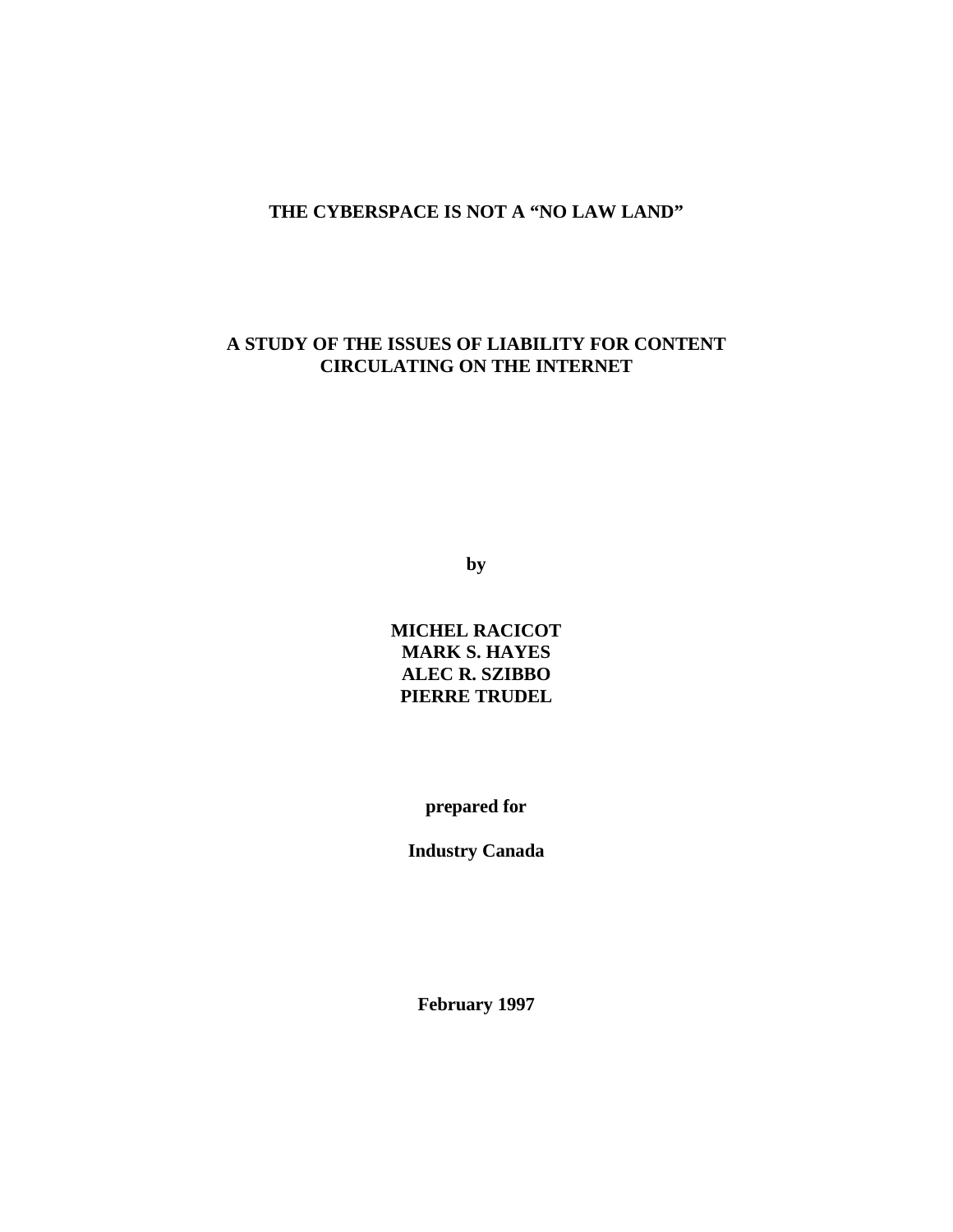### **NOTE**

*The views expressed in this Study are those of the authors and do not necessarily reflect government policy*.

The study may be freely accessed on, and downloaded from, Industry Canada's Strategis site, which provides information on where to purchase printed copies (306-page English versions cost \$15 plus taxes and shipping). Please consult: **http://strategis.ic.gc.ca/nme** [in English] or **http://strategis.ic.gc.ca/nmd** [in French].

#### **Canadian Cataloguing in Publication Data**

Main entry under title:

The cyberspace is not a "no law land": a study on the issues of liability for content circulating on the Internet.

Issued also in French under title: L'espace cybernétique n'est pas une terre sans loi. Includes bibliographical references. Issued also on Internet. Cat. no. C2-312/1997E ISBN: 0-662-25489-9

- 1. Computer network --Law and legislation.
- 2. Internet (Computer network). 3. Copyright.
- 4. Industrial Property 5. Computer crimes.
- 6. Intellectual property. 7. Torts -- Canada.
- I. Racicot, Michel. II. Hayes, Mark S. (Stuart).
- III. Szibbo, Alec R. IV. Trudel, Pierre (1952 ).
- V. Canada. Industry Canada
- VI. Title: A study on the issues of liability circulating on the Internet.

KE452.C6C9214 1997 343.09'99 C97-980120-6

© Industry Canada 1997 Cat. No.: C2-312/1997E ISBN: 0-662-25489-9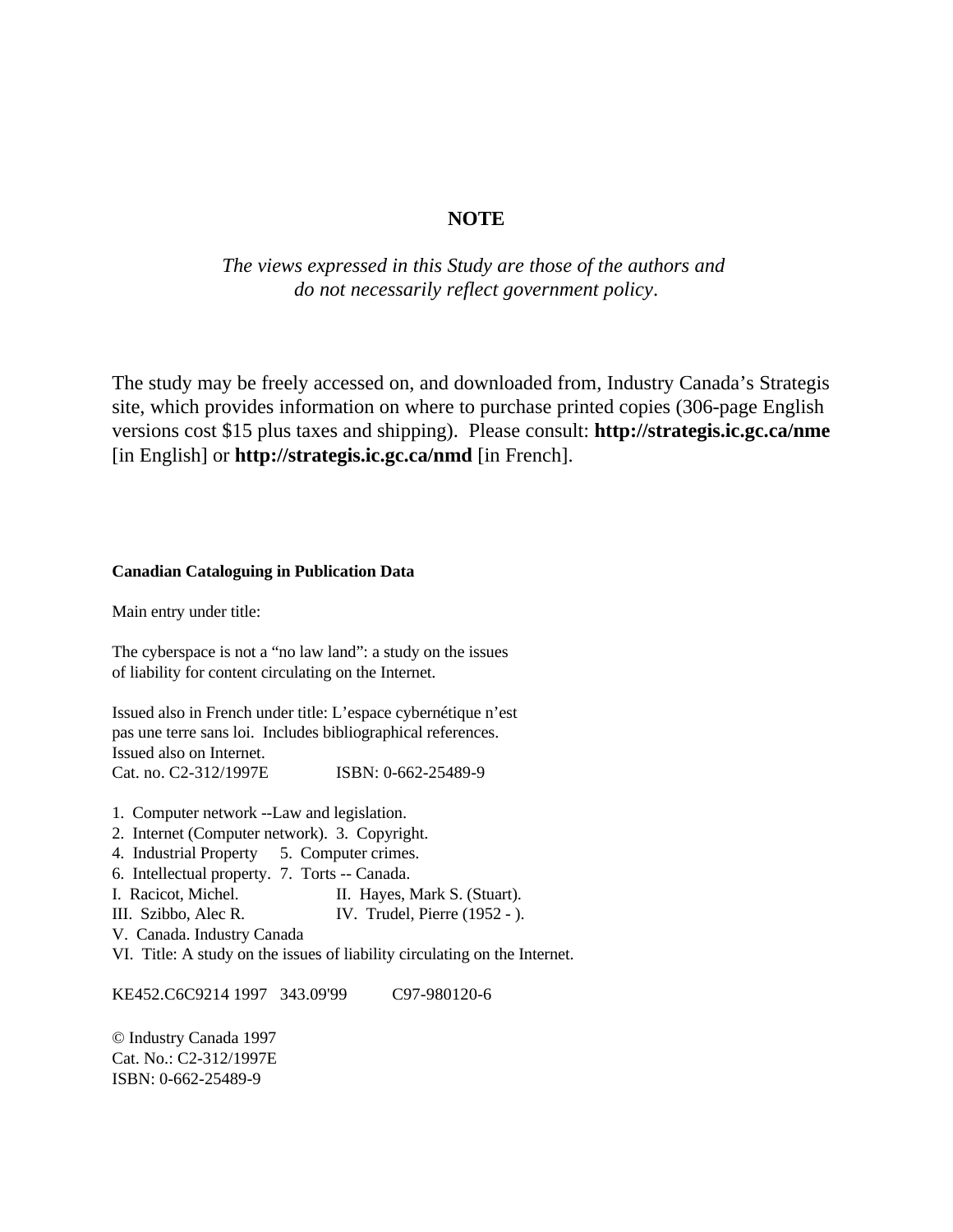# **INTERNET CONTENT-RELATED LIABILITY STUDY**

| <b>I. Summary</b>                                                   |                |
|---------------------------------------------------------------------|----------------|
| 1. Introduction                                                     | $\mathbf{1}$   |
| 2. The Criminal Code and the Internet                               | $\overline{2}$ |
| 3. Trade-Marks Infringement and the Internet                        | 6              |
| 4. Civil Liability and the Internet                                 | $\overline{7}$ |
| 5. Copyright Infringement and the Internet                          | 13             |
| 6. Conclusion                                                       | 23             |
| <b>II.</b> Introduction                                             | 24             |
| <b>III.</b> Obscenity                                               |                |
| 1. Prohibited Conduct                                               |                |
| 1 - Overview of Applicable Law on Obscenity                         | 33             |
| 2 - Application to Internet Resources                               | 35             |
| 2. Activities at Risk                                               |                |
| 1 - Access Provider's Facilities Used to transmit obscene materials |                |
| by its Users                                                        | 39             |
| 2 - Obscene Materials Supplied by Information Provider              | 41             |
| 3 - Obscene Material Posted to Newsgroup or BBS by Subscriber       | 43             |
| 4 - Obscene Materials Transmitted Through Mailing List              | 49             |
| 5 - Obscene Materials Transmitted Through E-Mail                    | 52             |
| 6 - Content Deemed Legal in Traditional Medium Held Obscene in      |                |
| <b>Electronic Version</b>                                           | 56             |
| 7 - Posting or Facilitating Access to Content Which is Illegal in   |                |
| <b>Other Jurisdictions</b>                                          | 57             |
| <b>IV. Child Pornography</b>                                        |                |
| 1. Prohibited Conduct                                               |                |
| 1 - Overview of Applicable Law on Child Pornography                 | 60             |
| 2 - Application to Internet Activities                              | 63             |
| 2. Activities at Risk                                               |                |
| 1 - Access Provider's Facilities Used to Transmit Obscene Materials |                |
| by its Users                                                        | 68             |
| 2 - Child Pornography Supplied by Information Provider              | 70             |
| 3 - Child Pornography Posted to Newsgroups or BBS by Subscriber     | 73             |
| 4 - Child Pornography Transmitted Through Mailing List              | 79             |
| 5 - Chid Pornography Transmitted Through E-mail                     | 81             |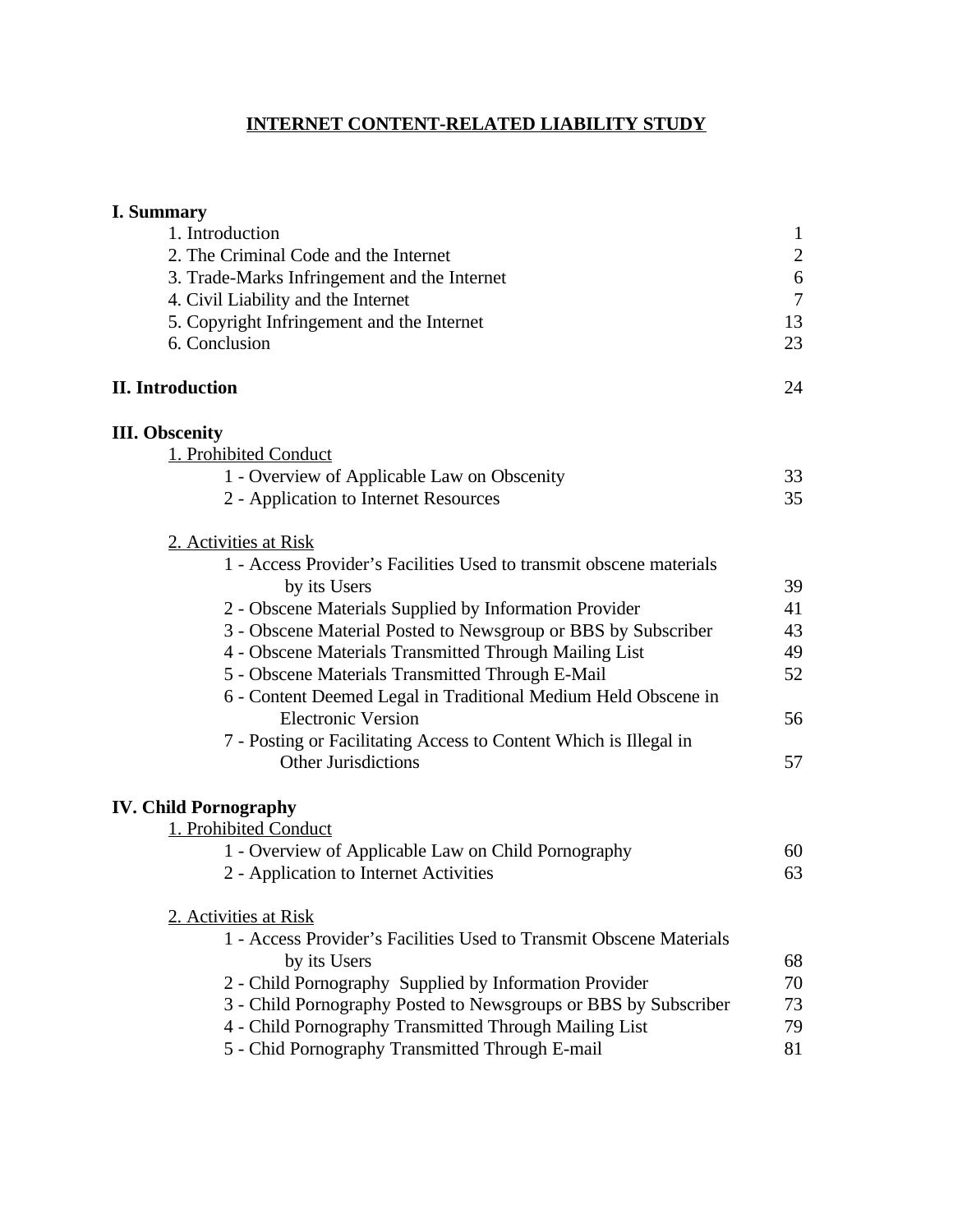# **V. Hate Propaganda**

| v . 11aw 1 гора <u>д</u> анча                                                 |     |
|-------------------------------------------------------------------------------|-----|
| 1. Prohibited Conduct                                                         |     |
| 1 - Overview of Applicable Law on Hate Propaganda                             | 84  |
| 2 - Application to Internet Activities                                        | 88  |
| 2. Activities At Risk                                                         |     |
| 1 - A Party Creates and Communicates A Hate Message Through A                 |     |
| Web Site, Newsgroup, BBS, Mailing List, E-mail, Or                            |     |
| <b>Interactive Chat Session</b>                                               | 100 |
| 2 - A Third Party Facilitates Or Transmits A Hate Message Created             |     |
| and Communicated by One of its Users                                          | 103 |
| 3 - A Party Posts a Hate Message to a Foreign Server                          | 108 |
| <b>VI. Trade-Marks</b>                                                        |     |
| 1. Prohibited Conduct                                                         |     |
| 1 - Overview of Applicable Law on Trade-Marks                                 | 110 |
| 2 - Application to Internet Activities                                        | 112 |
| 2. Activities at Risk                                                         |     |
| 1 - Content Provider Supplies, Through its Own Facilities, Content Infringing |     |
| a Third Party's Trade-Mark                                                    | 114 |
| 2 - Subscriber Posts Content Infringing Someone's Trade-Mark to a Third       |     |
| Party's Web Site, Newsgroup, BBS, or E-Mails Content                          |     |
| To Mailing List.                                                              | 116 |
| 3 - Web of Internet Site Operator/Owner Facilitates Access to an Infringing   |     |
| Site by Hyperlink                                                             | 118 |
| 4 - Domain Name Conflicts with A Third Party's Trade-Mark                     | 119 |
| 5 - Domain Name is Confusingly Similar to Another Domain Name                 | 121 |
| 6 - Domain Name Diminishes Goodwill of A Third Party's Trade-Mark             | 122 |
| 7 - Domain Name Conflicts with Foreign Trade Name or Trade-Mark               | 123 |
| VII. Civil Liability: Who answers for Information                             |     |
| Introduction                                                                  | 124 |
| 1. Civil Liability Regimes in Canada                                          | 126 |
| 2. Overview of Internet Situations Generating Civil Liability                 | 130 |
| 3. Actors and Responsibilities                                                | 164 |
| 4. Relations Between Liability and Control Exercised Over Information         | 178 |
| 5. Relations Between Liability and Knowledge of Information                   | 186 |
| 6. Relations Between Liability and the Role Assumed in Information            |     |
| <b>Dissemination</b><br>189                                                   |     |
| 7. Preventive Techniques for Distributing Civil Liability Among Participants  |     |
| In Internet Communications                                                    | 192 |
| Conclusion                                                                    | 197 |
|                                                                               |     |

# **VIII. Copyright Infringement on the Internet**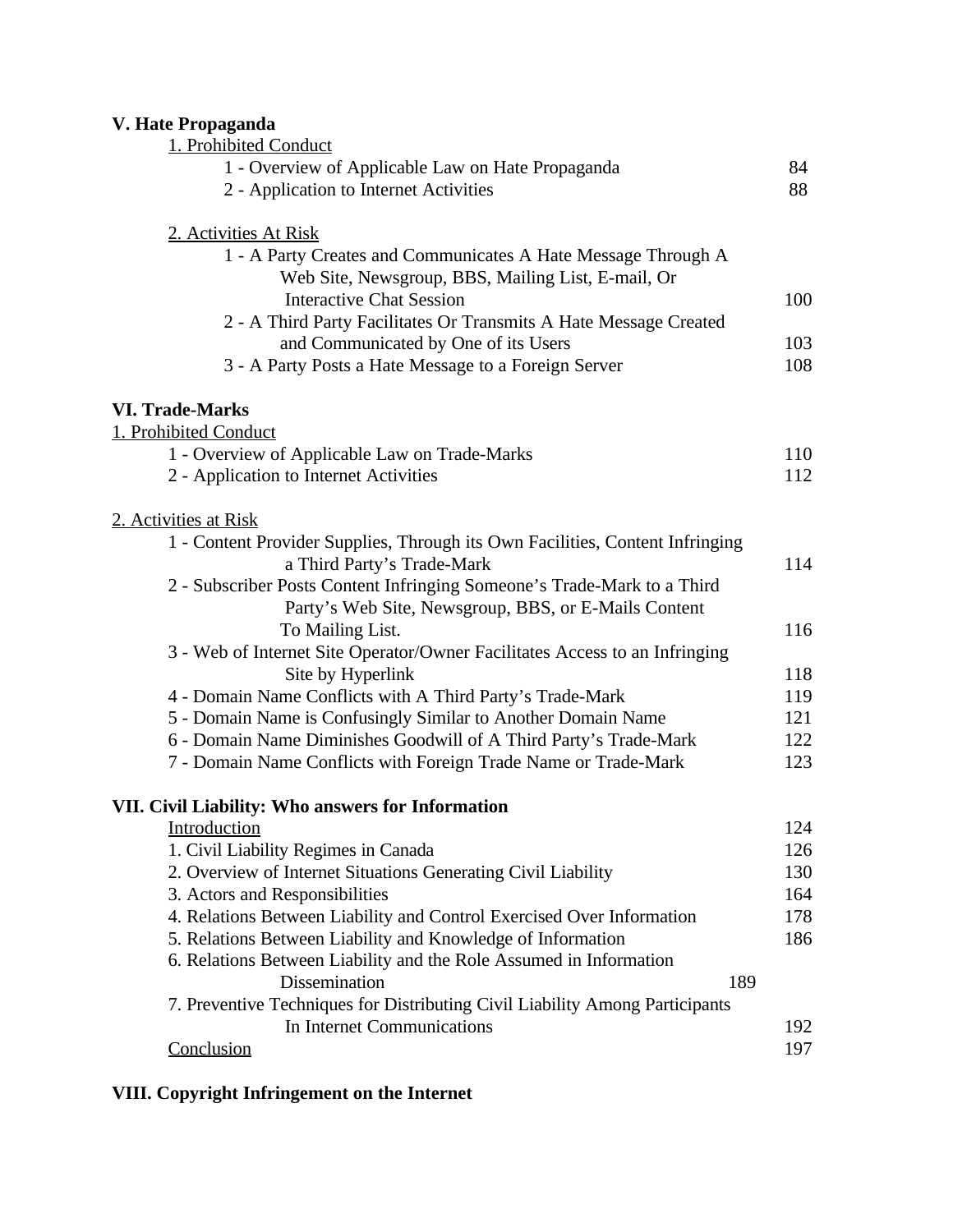| 1. Introduction<br>2. The Basics of Canadian Copyright Law<br>3. Internet Copyright Infringement in Canada<br>4. Liability for Internet Copyright Infringement<br>5. Looking to the Future<br>6. Conclusion | 200<br>205<br>210<br>242<br>289<br>292 |
|-------------------------------------------------------------------------------------------------------------------------------------------------------------------------------------------------------------|----------------------------------------|
| IX. Conclusion: The Challenges Ahead                                                                                                                                                                        | 293                                    |
| X. Appendix I - Terms of Reference                                                                                                                                                                          | 298                                    |
| <b>XI. Appendix II - List of Submissions</b>                                                                                                                                                                | 303                                    |
| XII. Appendix III - CAIP Code of Conduct                                                                                                                                                                    | 304                                    |
| XIII. Appendix IV - CSA Model Code for the Protection of Personal<br><b>Information (Summary)</b>                                                                                                           | 306                                    |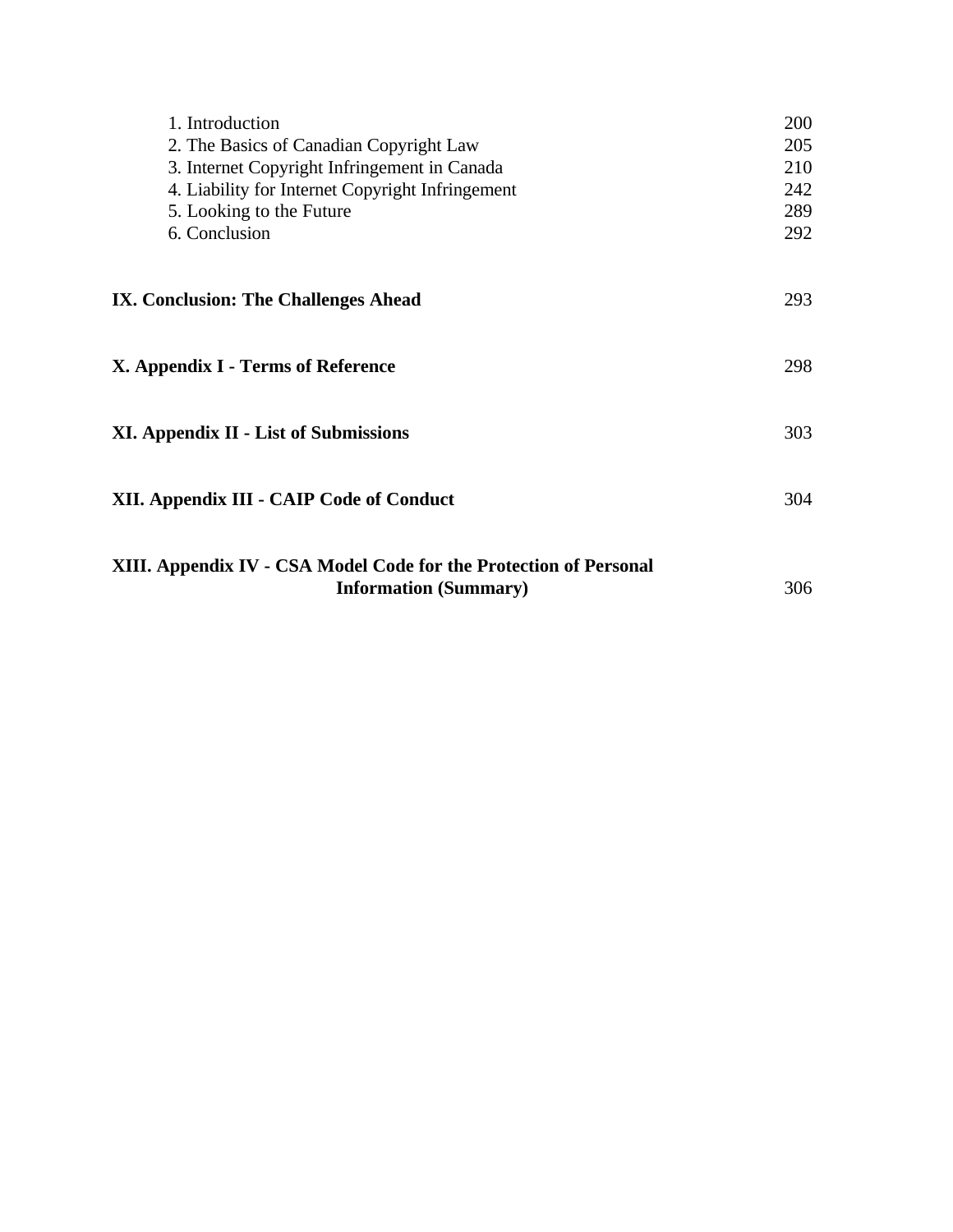### **INTERNET CONTENT-RELATED LIABILITY STUDY**

### **SUMMARY**

# **1. INTRODUCTION**

The Internet technology revolution, like the industrial revolution, is reshaping the world and creating new paradigms in the social, cultural, economic and political domains. People using computers can now communicate with each other across the world almost instantaneously and exchange goods and services without time nor space barriers and with less intermediaries than was the case before.

The Information Highway Advisory Council (IHAC) examined the challenges posed by this new environment in its report entitled Connection Community Content : the Challenge of the Information Highway, but, from a legal point of view, only addressed the issue of copyright liability and only that of owners and operators of bulletin board systems. In the Internet content distribution chain, more than operators and owners of BBSs are involved and more than copyright infringement is at stake.

The IHAC also recommended that the federal government should take immediate steps to lead in the development of legislative measures to clarify the question of liability of owners, operators and users of bulletin boards, Internet and Usenet sites.

Before deciding on whether legislative measures where needed, Industry Canada determined that it was best to first conduct an investigation as to what the state of the law is.

In this context, Industry Canada commissioned persons knowledgeable in these fields of law to conduct this study.

The study was not done in isolation. Some two hundred stakeholders were invited to participate by way of written submissions or in attending focus groups held in Vancouver, Toronto and Montréal.

The study appears to be the first of its kind in the world on the specific legal issues of liability for content circulating on the Internet.

The Terms of Reference specifically prohibited the authors from elaborating policy options or formulating recommendations for legislative amendment. They also prohibited any examination as to whether Internet activities should be regulated under telecommunications or broadcasting legislation.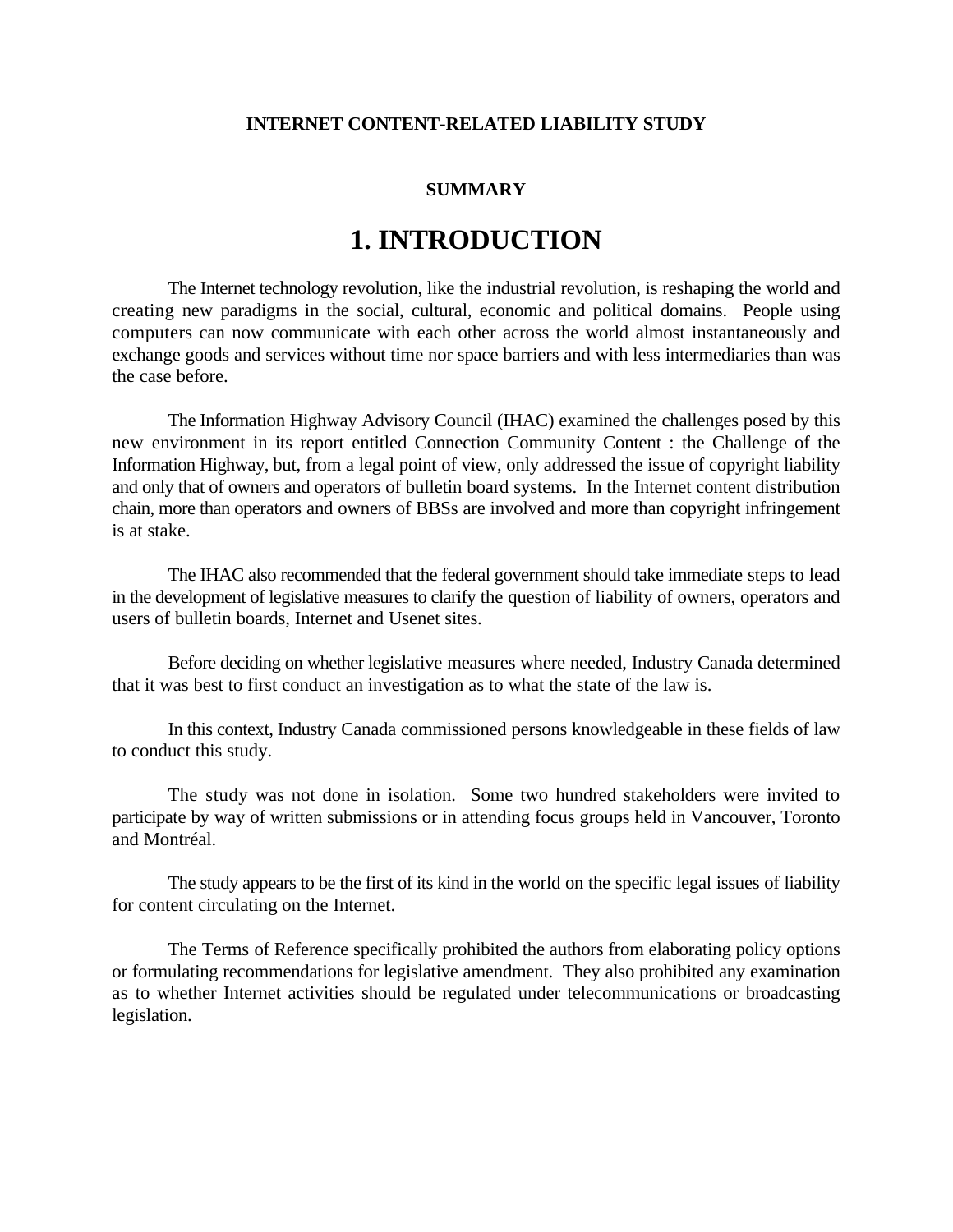# **2. THE CRIMINAL CODE AND THE INTERNET**

The Criminal Code of Canada deals with many illegal activities which can be conducted on the Internet such as those related to obscenity, child pornography and hate propaganda. The fact that these activities may be conducted using the Internet does not, as such, make them immune from the reach of the Criminal Code.

# **2.1 Obscenity**

An obscene publication is defined as any publication whose dominant characteristic is the undue exploitation of sex, or of sex together with crime, horror, cruelty or violence. Whether a publication's dominant theme is the undue exploitation of sex is determined by reference to a "community standards test" within the context of the work as a whole.

The Criminal Code creates three distinct offences:

- publication of obscene material;
- distribution of obscene material (including possession for purposes of distribution); and
- knowingly selling or exposing to public view obscene material (or having possession for such purposes).

For the first two offences (publication and distribution of obscene material), lack of knowledge that the material exceeded community standards will not be a defence unless the accused can establish due diligence, a reasonable mistake of fact or that the public good was served, since these are strict liability offences. The third offence requires the Crown to prove that the accused had a subjective knowledge of the content and nature of the obscene material in question.

Any person transmitting obscene material on the Internet could be guilty of the first offence of publication of obscene material. This would cover persons posting obscene materials to a bulletin board, Web site, newsgroup, mailing lists or on-line services.

The second offence of distribution of obscene material requires more than offering obscene material by one or more individual transactions. The case law holds that a retailer in not required to know the contents of every video, book or magazine in its store and is therefore not generally involved in distribution. On the other hand, a person that creates or copies obscene material would be deemed to be a distributor and the offence would not require proof that he/she had knowledge of the obscene material.

Thus, an operator of a newsgroup, of a BBS or of an open mailing list could be held liable for publication or distribution of obscene material especially if the BBS, newsgroup or open mailing list is moderated. Similarly, the moderator himself could be liable for publication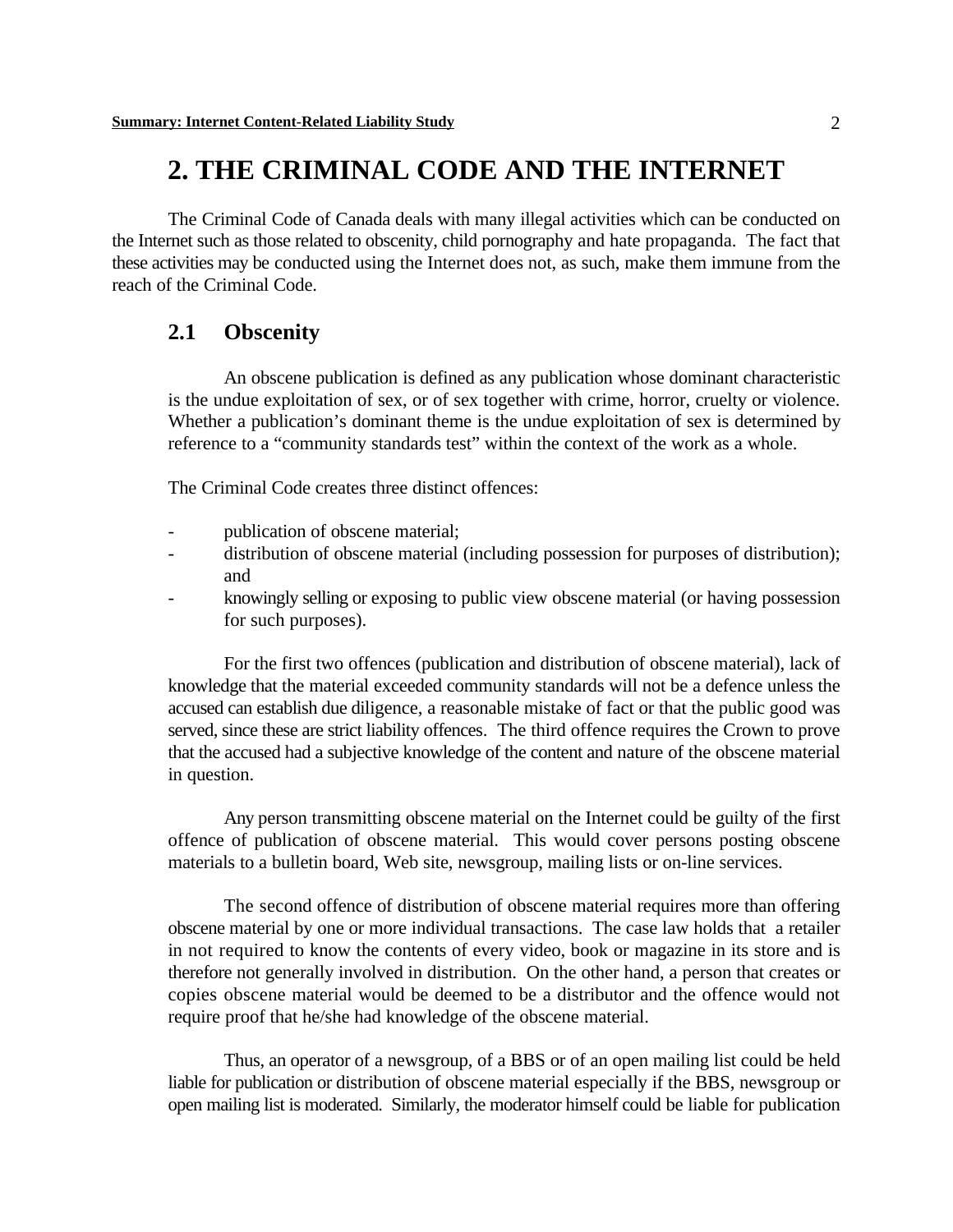or distribution. Since these two offences are strict liability offences, it is also likely that an access provider could also be liable, if not for publication, at least for distribution.

The third offence (knowingly selling or exposing to public view obscene material - or having possession for such purposes) requires the Crown to prove that the accused had a subjective knowledge of the content and nature of the obscene material in question. It would, therefore, apply to any content provider, but also to moderated BBSs and newsgroups, moderated open mailing lists and to the moderator himself. Even operators of unmoderated BBSs, Web sites and open mailing lists could be held liable for exposing to public view obscene materials. However, because of the level of knowledge required, it is unlikely that access providers would be held liable. It is unlikely that a person transmitting obscene materials through a closed mailing list (or the operator of such a closed mailing list) or in a one to one e-mail would be guilty of the offence of exposing to public view in light of the "public" requirement.

## **2.2 Child pornography**

The Criminal Code defines child pornography as including any visual representation, whether or not made electronically or mechanically, depicting a minor engaged in explicit sexual activity or having as its dominant characteristic the depiction of a minor's sexual organs or anal region, or any written material or visual representation advocating or counselling such illegal sexual activity with a minor.

In relation to child pornography, the Criminal Code prohibits three activities:

- publication, that is making, printing, publishing or possessing for the purpose of publication;
- distribution including importing, selling or possessing for the purpose of distribution; and
- simply possessing child pornography.

A person charged with any of these offences may raise defences that the acts served the public good and did not extend beyond what served the public good, reasonable mistake of fact as to the person's age or depiction of that person as a minor, artistic merit or educational, scientific or medical purposes.

The definition of child pornography is broad enough to include any computer simulated child pornography. Since the sections prohibiting child pornography are fairly recent, it is still uncertain whether these sections create strict liability offences or require proof of knowledge of the nature and content of the child pornography material. If they are held to be strict liability offences, the case law applicable in cases of production or distribution of obscene materials would apply equally to child pornography and would create a much greater burden on all those involved in the Internet content transmission chain. However, it will still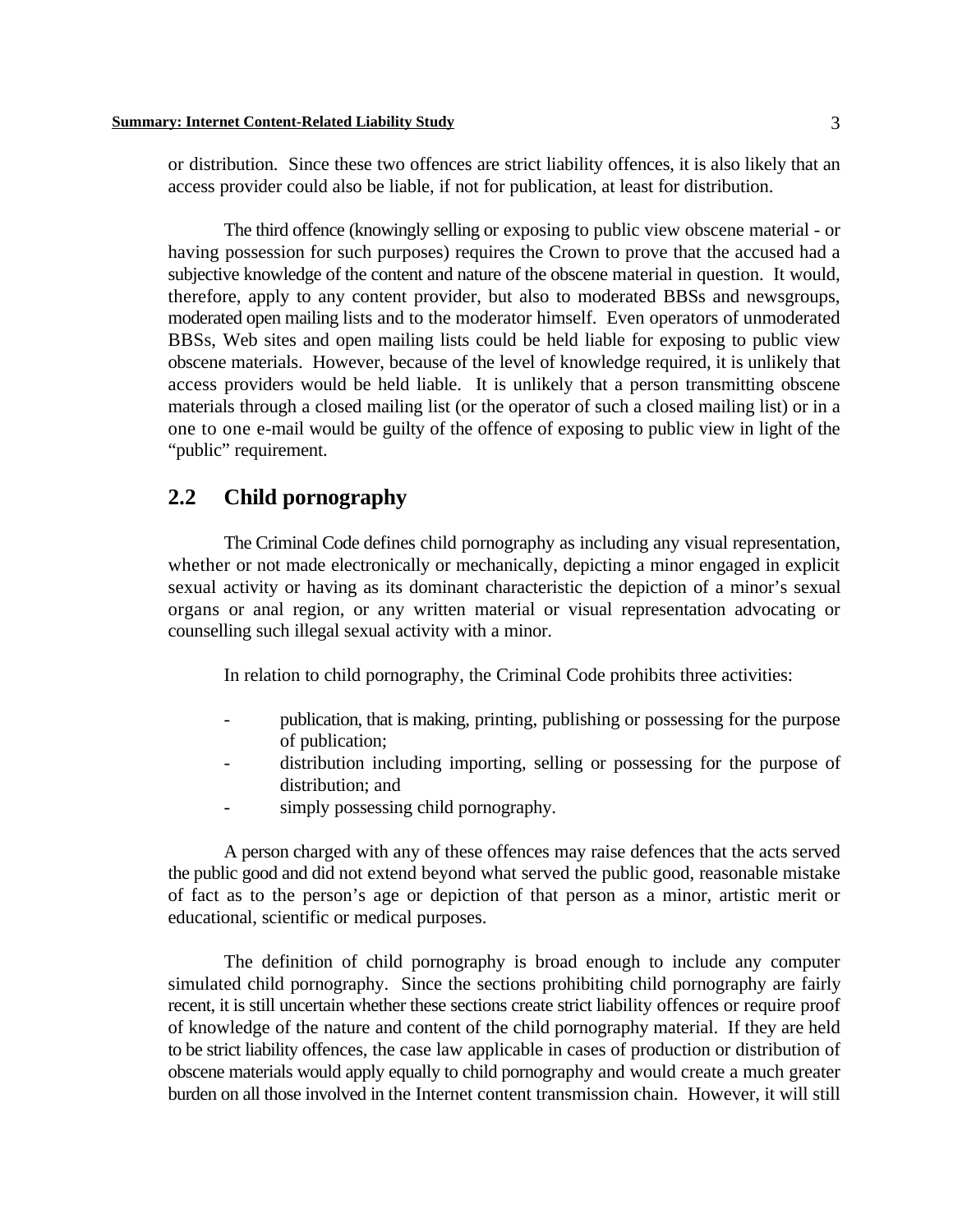be open to the accused in such a case to avoid liability by showing that the accused exercised due diligence or reasonable care in the circumstances. If the offences are held not to be strict liability offences, the Crown will be required to prove that the accused had knowledge of the existence and nature of the child pornography.

As in the case of obscenity, a provider of child pornography posting such material to a bulletin board, Web site, newsgroup, mailing list or on-line service may be guilty of publication or distribution of child pornography. A person simply possessing child pornography in his/her computer would also be liable since possession of child pornography, unlike obscenity, is also an offence unless that person can prove that he/she had no knowledge of such material or no control over the computer.

The liability of the operators of BBSs, newsgroups, open mailing lists and Web sites, and of the access providers, will depend on whether the child pornography offences will be held to be strict liability offences or offences requiring knowledge about the existence and nature of the child pornography. If knowledge cannot be proven, the Crown may still prove the required subjective mens rea by proving recklessness or wilful blindness as to the possibility of child pornography being included in content being manipulated by such operators and by the access providers. As with obscenity, it is more likely that the operator of a moderated newsgroup, BBS or open mailing list would be found liable than in the case of an unmoderated newsgroup, BBS or open mailing list. The operator of a unmoderated mailing list may even escape conviction for possession of child pornography since possession requires both knowledge and control.

# **2.3 Hate propaganda**

The primary legislation dealing with hate propaganda in Canada is the Criminal Code although the Federal and some of the various provincial human rights statutes and the regulations under the *Broadcasting Act* also address this issue. Only the Criminal Code was reviewed in detail for this part of the study.

The Criminal Code creates three offences:

- advocating or promoting genocide;
- inciting hatred against any identifiable group by communicating statements in any public place where such incitement is likely to lead to a breach of the peace; and
- wilfully promoting hatred against an identifiable group by communicating statements, other than in private conversation.

With respect to the first offence, the Code does not distinguish between the medium of communication used to advocate or promote genocide. Neither is it limited to a public place or communications other than in private communication. The provision contains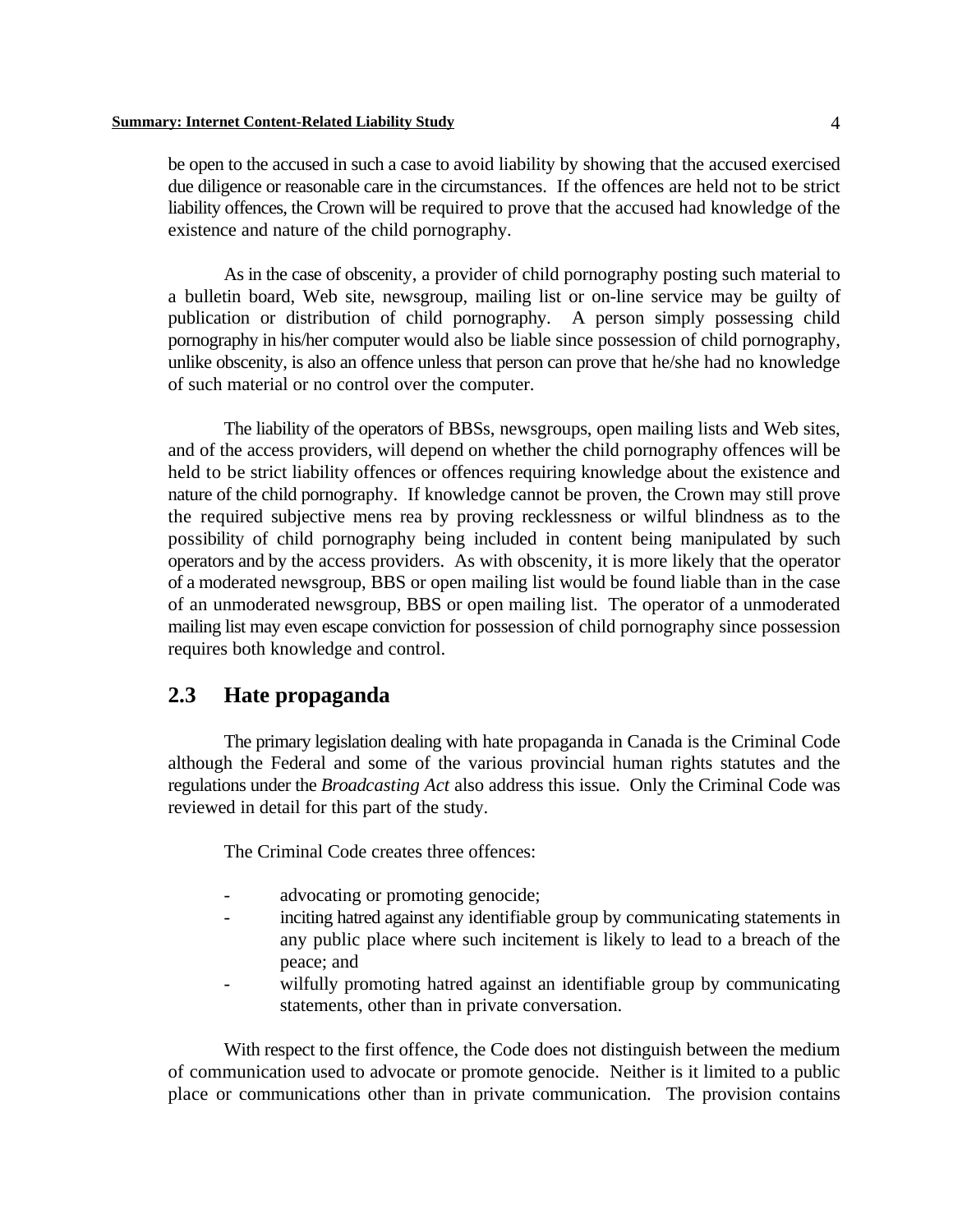nothing to preclude it from applying to statements made on bulletin boards, newsgroups, mailing lists, Web sites or in e-mail communications or interactive chat sessions. However, since "advocating" or "promoting" means something active, the offence appears to be limited to the person actually making the statements. It would likely not include parties who simply enable the statements to be made via their facilities such as access providers, operators of newsgroups, mailing lists, BBS or to their moderators where the statements are made by a subscriber or user.

The second offence requires several elements to be present. First, the statements must be communicated. The definition of communicating is broad enough to include transmissions through the Internet. It appears not to be limited to the person actually making the statement and would probably extend to a third party such as an operator of an on-line service or BBS or to an access provider deliberately supplying the means or facilities for the purpose of making the statements. The definition of "statements" in this section of the Criminal Code appears to be broad enough to include communications made through Internet text, video, graphic or sound files. However, the communication of the statements must also be made in a public place. "Public place" is defined as including any place to which the public has access as a right of invitation, express or implied. It is not clear whether it means access by any member of the public or whether it would be sufficient for some members of the public to have access such as in a closed user group or closed mailing list. Finally, it is not clear whether "public place" applies only to a physical location where the public could have access, and whether it could include an electronic public place. These elements may therefore afford some avenues of defence for an accused. Finally, the offence requires that the statement communicated must incite hatred where such incitement is likely to lead to a breach of the peace. It is difficult to think of a situation where a person reading or viewing a message communicated through the Internet would be motivated to commit a breach of the peace. It is probable that the offence could be committed by persons actually making such statements, but it is less likely that it would apply to third parties who facilitate or transmit the communication, particularly if they are unaware of the specific nature of such activities.

The third offence requires someone to wilfully promote hatred against an identifiable group by communicating statements, other than in a private conversation. In contrast to the "public place" element with respect to the second offence, the language of the third offence is broader since it applies to all statements "other than in private conversation". Therefore it would appear to apply to persons posting messages to a Web site, newsgroup, bulletin board or open mailing list since these would not be likely to be considered communicated "in private conversation". However, it would appear that a message communicated by e-mail to one person only would not be indictable since it could be deemed to be a "private conversation". Messages communicated through a closed mailing list, a private bulletin board or a private interactive chat session are somewhat in between and have a greater prospect of being held to be communicated in private conversation. However, the offence also requires that the accused wilfully promote hatred against an identifiable group. Therefore, the offence would apply to persons posting messages with the intention of promoting hatred. It does not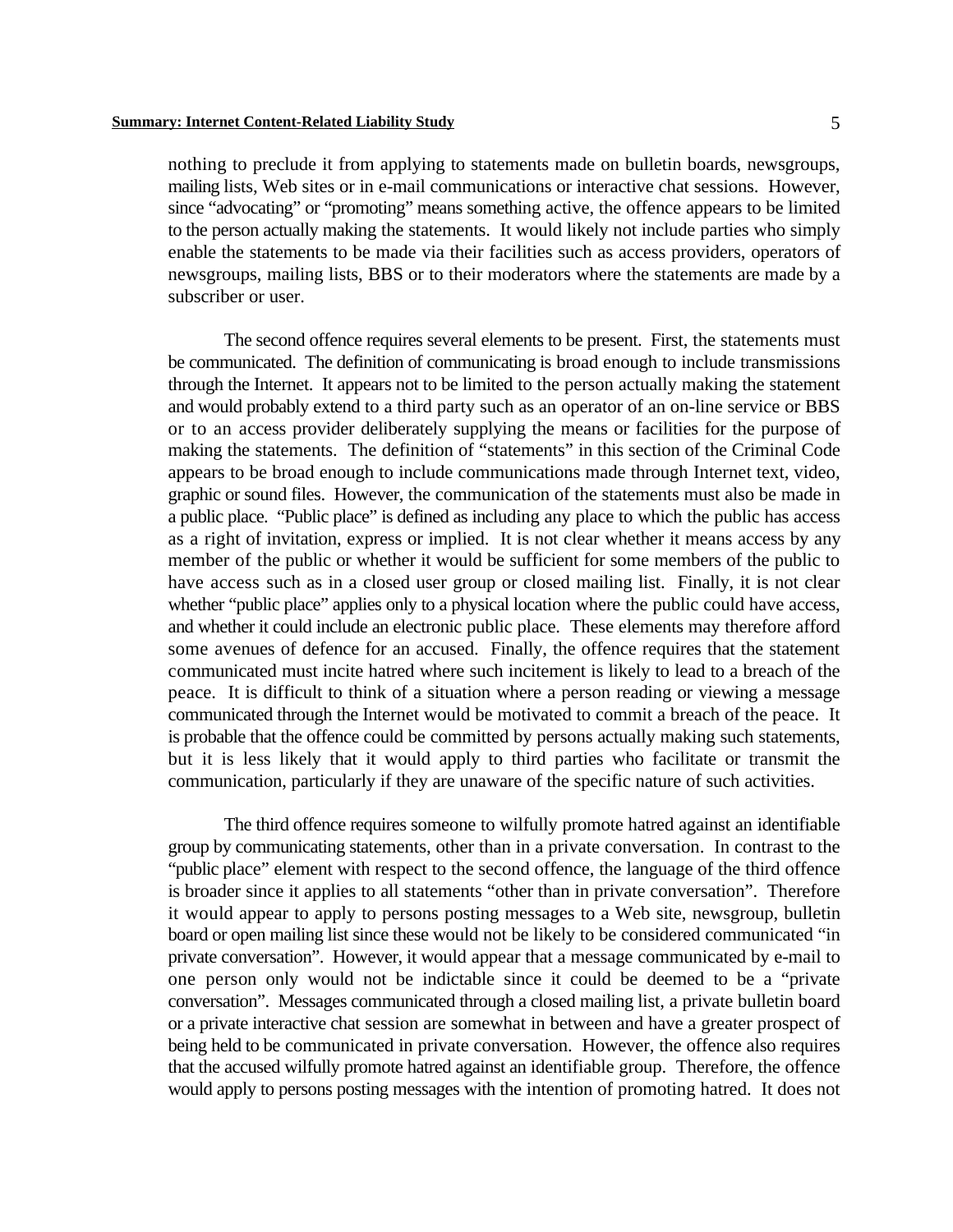appear however to be applicable to third parties who merely provide the means or facilities for communicating the message, even if they are aware of the contents.

# **3. TRADE-MARKS INFRINGEMENT AND THE INTERNET**

There are three major provisions in the *Trade-Marks Act* of Canada that deal with the unauthorized use of registered trade-marks. Questions dealing with passing off and infringement of non-registered trade-marks were beyond the scope of this study.

Examination of those provisions of the *Trade-Marks Act* requires an understanding of the meaning of the expression "use" in the Act. The expression "use" has a very different meaning when it applies to goods as opposed to services. In relation to goods, a trade-mark is deemed to be used if, at the time the title to or possession of the goods is transferred, the trade-mark is: (a) marked on the goods, (b) marked on the packages in which they are distributed or (c) associated with the goods in a manner that gives notice of the association to the person to whom the property or possession is transferred at the time of such transfer. In relation to services a trade-mark is used if it is used or displayed in the performance or advertising of those services. It must be noted that, with respect to goods, utilization of a trade-mark to advertise the goods does not constitute "use" for purposes of the Act.

The Act contains three major prohibitions:

- using a registered trade-mark without the consent of the owner, in relation to those goods or services for which the trade-mark is registered;
- using a trade-mark or trade name which is confusing with the registered trade-mark in relation to the sale, distribution or advertising of any goods or services; and
- using a trade-mark registered to another person in a way that is likely to depreciate the value of the goodwill attaching to the trade-mark.

On the Internet, use of a registered trade-mark or of a confusing trade-mark or trade name is easy to establish when dealing with services. All that is required is that the trade-mark be used in the advertising of those services or, if such services are performed on the Internet, such as with a trade-mark associated with the operation of on-line services, in the performance of these services.

With respect to goods however, unauthorized use of a registered trade-mark or use of a registered trade-mark in a way that is likely to depreciate the trade-mark's goodwill requires that the trade-mark used in relation to goods appear on the goods or their packaging or be otherwise associated with the goods, at the time of the transfer of their title or their possession. It is therefore unlikely that any appearance of the trade-mark on the Internet will constitute "use" for the many goods of a tangible nature which are delivered subsequently through non-Internet facilities. However, a trade-mark could be more easily "used" on the Internet when dealing with those goods which may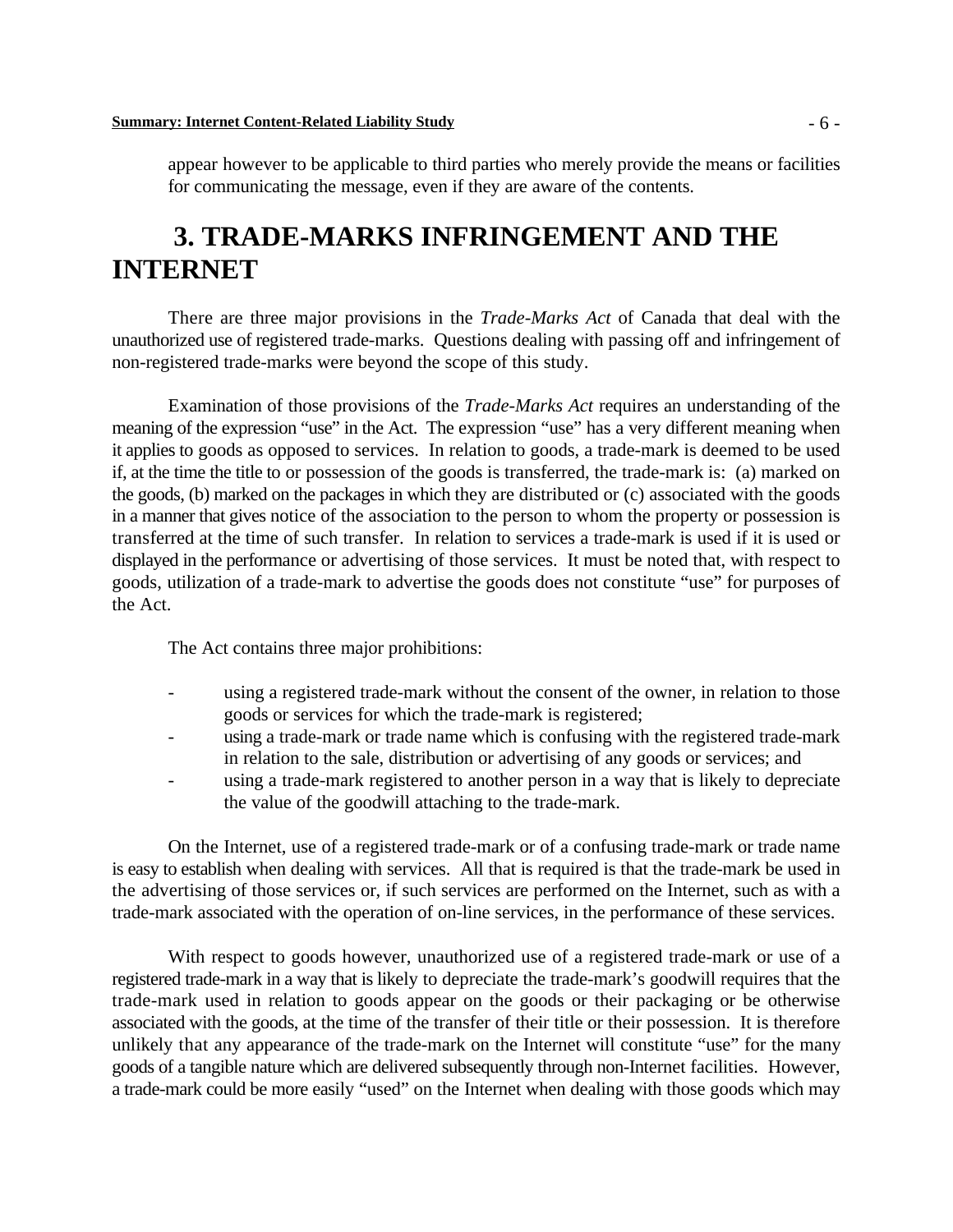#### **Summary: Internet Content-Related Liability Study** - 7 -

be distributed through the Internet, such as software, video or music files, and similar electronic goods. Another situation of use may exist if the trade-mark appears on a contract concluded on the Internet and if the contract operates transfer of the title to the good. A trade-mark appearing in such electronic contract could thereby constitute "use" in conjunction with transfer of title in the good.

An Internet domain name may also consist of a registered trade-mark, but utilization of a registered trade-mark as a domain name may not constitute "use" as a trade-mark except if used in relation to the advertising of services or in relation to goods if used as described above in electronic goods delivered through the Internet or in an electronic contract under which title to the good passes at the time the electronic contract is concluded.

Direct infringement would be committed by the party "using" itself a trade-mark that infringes a registered trade-mark or depreciates the goodwill of a third party's trade-mark or using a confusing trade-mark or trade name. It is unclear whether other parties, who merely facilitate the posting or transmission of the infringing mark or trade name may also be liable for direct infringement. The possibility that these parties may be deemed vicariously liable or liable for contributory infringement is more likely, but still uncertain, due to the absence of relevant cases. There is also a possibility of liability for "conspiracy to infringe" if the facts substantiate a deliberate joint agreement to infringe.

# **4. CIVIL LIABILITY AND THE INTERNET**

Each person is responsible for statements he/she makes on the Internet in the same way as he/she is responsible when making them in person, by post or by telegram, telephone, telecopier or other mode of telecommunications or in newspapers and other print media or on radio, television, cable television and other electronic media, including movies.

Because of its great versatility, the Internet can present situations analogous to all these modes of communication.

Civil liability issues arising on the Internet must be analysed in the context of the two Canadian regimes of private law: the civil law of the Province of Québec and the common law applicable in the rest of Canada. Although both regimes use very different fundamental approaches, their conclusions, when applied to a particular situation, will, in most cases, be the same.

Statutes, at both the provincial and federal levels, have also created certain statutory regimes of civil liability. By way of example, the Terms of Service of the telecommunications carriers approved by the CRTC contain provisions dealing with the carriers' liability for content transmitted over their facilities. Those provisions, in general, tend to exonerate the carriers from liability.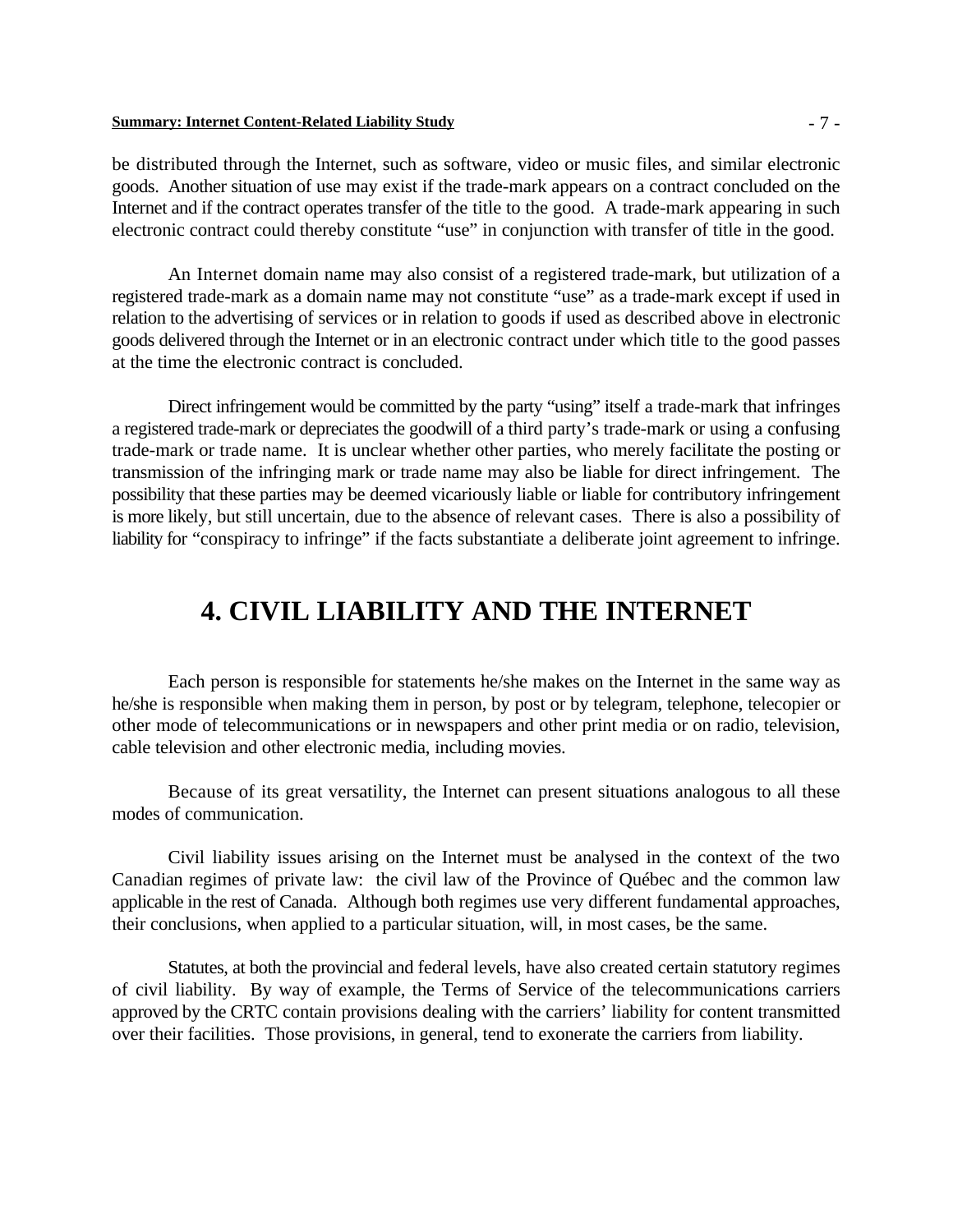## **4.1 The Prohibited Acts**

There are six principal situations which could generate civil liability on the Internet:

- defamation, libel and harm to reputation;
- invasion of privacy;
- misuse or failure to protect personal information;
- communication of erroneous information:
- violation of secrecy; and
- unfair competition.

### **4.1.1 Defamation**

At common law, a defamation action is made up of three elements:

- offending statements made known by someone other than their author;
- the defamation refers to the plaintiff; and
- the statements are false and discredit the plaintiff.

Once proof of publication has been made, it is presumed that the statements are false, that they were intended to defame and that the plaintiff suffered damages.

In addition to the other key defences (the statements were true, the statements were fair comment, the defendant was not motivated by malice or the defendant is protected by a privilege), the "innocent dissemination" defence is the most important in the context of the Internet. Three conditions must be met for this defence to be successful:

- the defendant was innocent of any knowledge of the libel contained in the work he disseminated;
- there was nothing in the work or in the circumstances under which it came to him or was disseminated by him which ought to have lead him to suppose that it contained a libel; and
- the work was disseminated without any negligence.

The situation is essentially the same under Québec civil law although the analysis proceeds differently.

### **4.1.2 Invasion of privacy**

Under Canadian common law, unlike the situation in the United States, there is no recognition as such of the right to privacy. The Supreme Court of Canada did recognize, starting in 1982, that the right to privacy was protected to a certain degree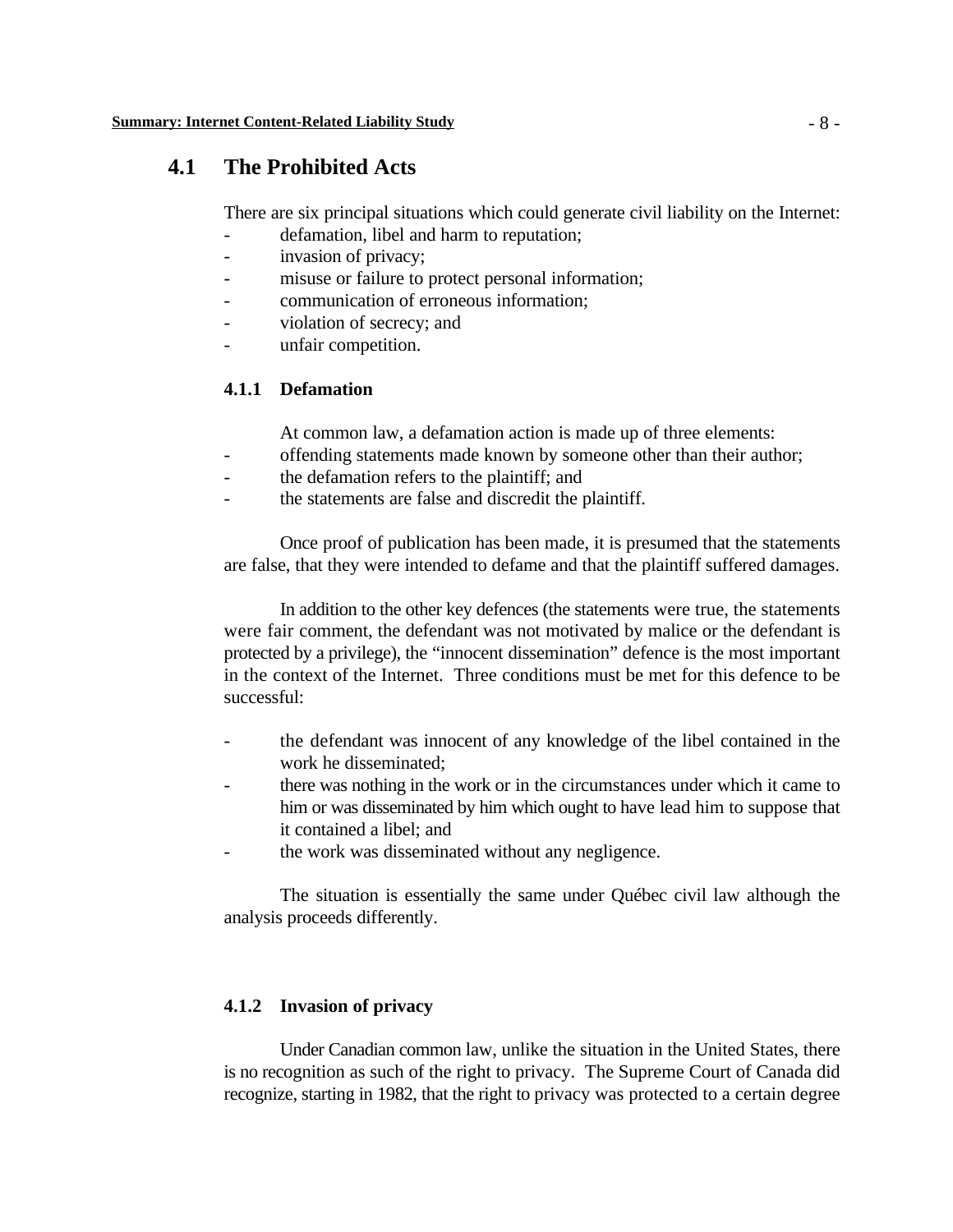by the Canadian Charter of Rights and Freedoms, at least in situations in which there was a legitimate expectation of privacy.

Four provinces have adopted Privacy Acts in Canada (Saskatchewan, Manitoba, Newfoundland and British Columbia) under which invasion of privacy is a tort for which an action can be instituted, without proof of damage, against any person who knowingly and wrongfully violates the privacy of another person. In general, these statutes are expressed in general terms and would apply to messages travelling over the Internet, with the possible exception of the Manitoba Act which covers only messages sent over the telephone.

In general, a publication is not an invasion of privacy under circumstances in which (in addition to other available defences) there is reasonable justification for believing that it contains information which is in the public interest, that it is fair comment on a matter of public interest or that it is privileged, in accordance with the rules relating to defamation.

In Québec, privacy is protected by the provisions of Articles 35 to 41 of the Québec Civil Code which protect the right to privacy and respect for one's reputation.

Under both the common law and civil law regimes, privacy cannot be recognized as absolute. The limits most likely to be encountered in the Internet context are those following from consent, freedom of expression, freedom of the press and other means of communication, maintenance of public order, public interest in information and the absence of a reasonable expectation of privacy. Since electronic environments are made up, like physical environments, of public and private places, the reasonable expectation of privacy could vary depending on the context in which the user is situated. A US court has even established that there could be no reasonable expectation of privacy in e-mail communications made by an employee to his supervisor over the company's e-mail system notwithstanding any assurances that such communications would not be intercepted by management!

#### **4.1.3 Protection of personal information**

There is a distinction between protection of the right to privacy and protection of personal information. The right to privacy has a greater scope than the concept of protection of personal information. This nuance is important on the Internet especially when operators of Web sites and on-line services start assembling information, sometimes without the knowledge of their users and subscribers, about the behaviour of those persons accessing such sites and services. In Canada, only the Province of Québec has adopted a legal regime on the gathering of personal information and the making of files on other people. These are contained in Sections 37 to 41 of the Québec Civil Code and these general provisions are complemented by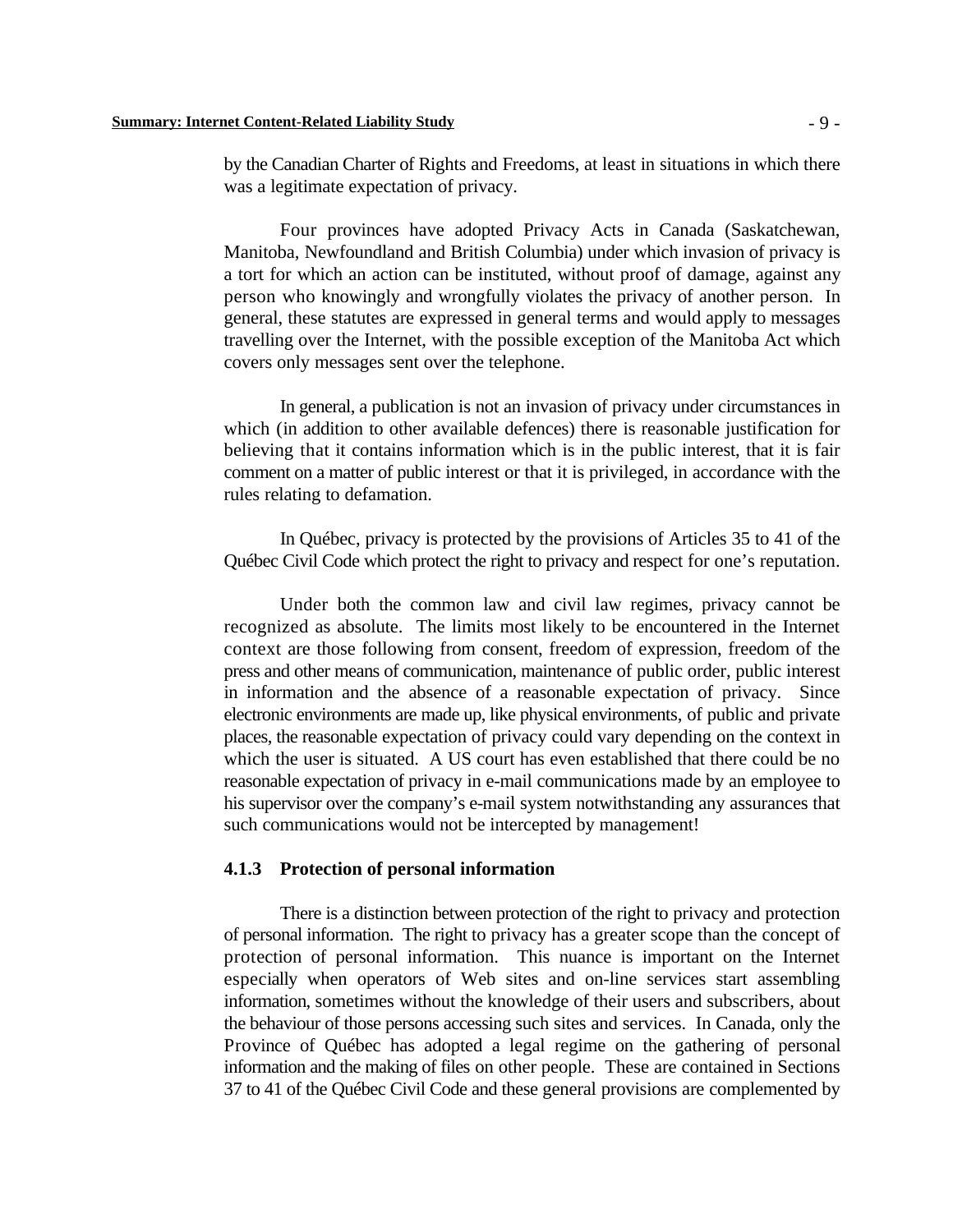a specific statute governing the gathering, management and communication of personal information by enterprises: an *Act Respecting the Protection of Personal Information in the Private Sector*. These provisions would apply even if the Internet is used to gather such personal information.

### **4.1.4 Communication of erroneous information**

At common law and under the Québec civil law, a person communicating information must be prudent and diligent to verify that the information provided is not erroneous especially in circumstances in which a reasonable person would know that he/she was being trusted by the person to whom the information is provided. In the context of the Internet, this is especially true of the on-line service providers and operators of data banks. Operators of services intended for the general public, with no prior contract between the information provider and the user, have an obligation to be prudent and diligent when they transmit information. If the operator is negligent and transmits erroneous information, it could be held liable for damages. In cases where the information is provided by professional data banks, the courts have demonstrated a tendency to be more severe in imposing liability standards, even going so far as to impose no-fault liability.

#### **4.1.5 Violation of secrecy**

The study does not cover the whole field of the law relating to trade secrets and fiduciary obligations. However, it is well established, both at common law and under the Québec civil law, that violation of secrecy, whether made with the help of the Internet or through more traditional means, is subject to sanction.

#### **4.1.6 Unfair competition**

Competition is legitimate under Canada's economic and legal system. However, if it becomes deceitful or otherwise ceases to be fair and honest, it is actionable both at civil law and under common law, regardless of whether such activities take place on the Internet or in more traditional "locations".

### **4.2 Who is responsible**

The person who performs the illegal act is responsible for resulting damages. However, the Internet context raises important questions concerning the liability of all those who intervene in the Internet transmission chain of communication. The responsibility of these persons depends on their actual activities not on who they are. The best way to analyse the situation is to use metaphors comparing the conduct of the persons involved in the Internet content transmission chain with those of traditional activities, even if those activities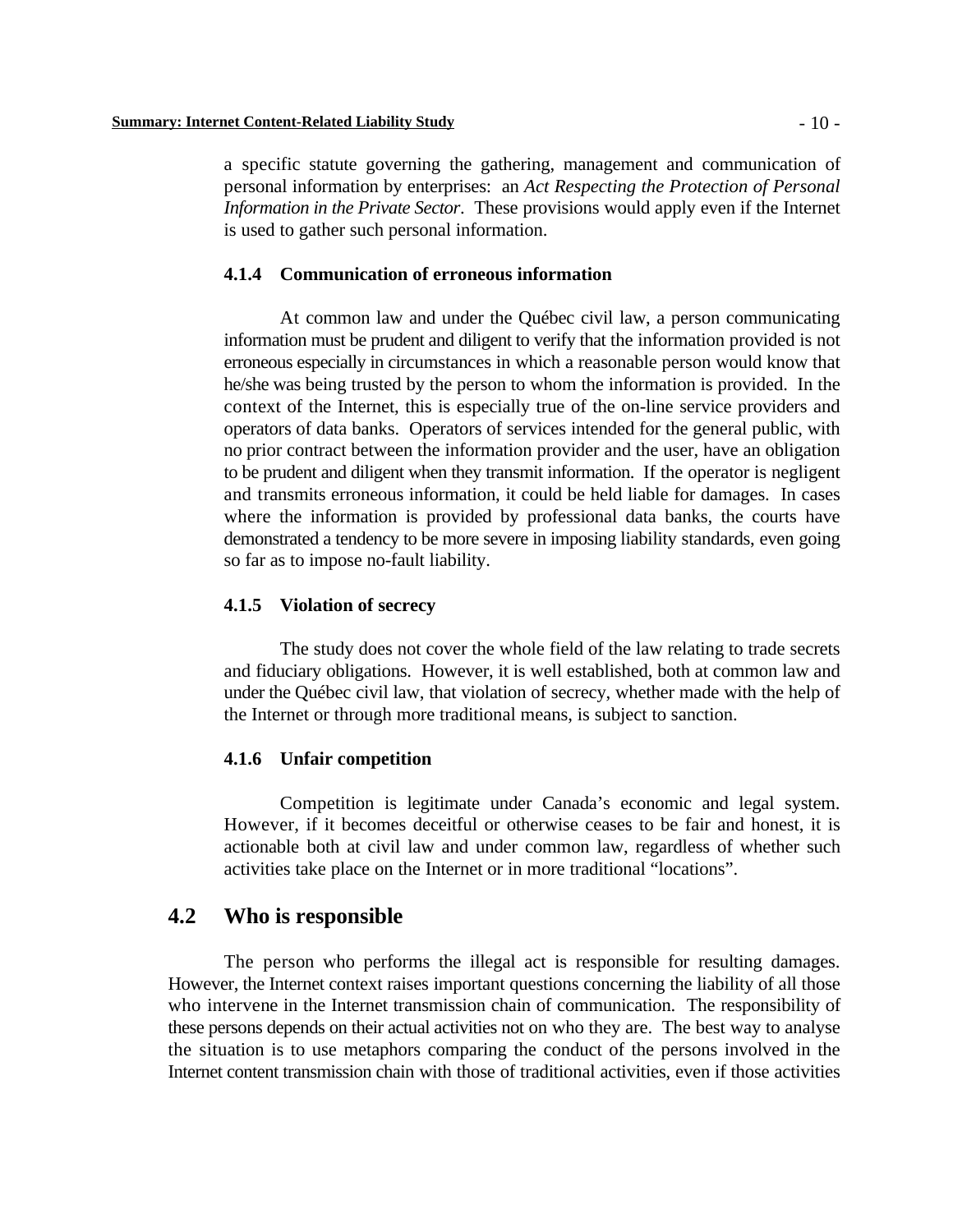are described in reference to the name of a person (e.g. a publisher) rather than with the action itself. There are essentially seven metaphors:

- publisher;
- broadcaster;
- re-broadcaster:
- librarian, bookstore or news-stand;
- re-transmitter;
- space owner; and
- common carrier

#### **4.2.1 Publisher**

A publisher communicates information to third parties knowing that the information will be read, seen or heard. Voluntary publication assumes knowledge of the content of the information transmitted. In the Internet context, publication can result from the transmission of files, from electronic discussions or from making available information in files. In all these situations, the decision to publish belongs to the publisher. From such controlling power follows liability for the transmission of harmful information. Thus, if an on-line service provider exercises a degree of control over the information, it is reputed to be acting as a publisher. It may be that where control is not of an editorial nature but of a technical nature, or in order to prevent a discussion group from overflowing out of the theme it is assigned, the site operator would then not be automatically considered to be a publisher since it would exercise no editorial control *per se*.

### **4.2.2 Broadcaster**

When they are free to broadcast, broadcasters are generally considered to be the publishers of the statements they transmit and thus have the same standards of liability as a publisher. Broadcaster liability can also result from harmful statements made by members of the public acting in their own names. An exception to this occurs if the statements are made "live" unless the broadcaster endorses them or the statements are made with the broadcaster's prior knowledge or if the broadcaster was shown to be negligent.

### **4.2.3 Re-broadcaster**

A re-broadcaster circulates material published by others. In principle, a rebroadcaster is liable to the same extent as it would have been if it had itself published the material in the first place. Its liability, however, will be determined by its capability to verify the content of the information broadcast.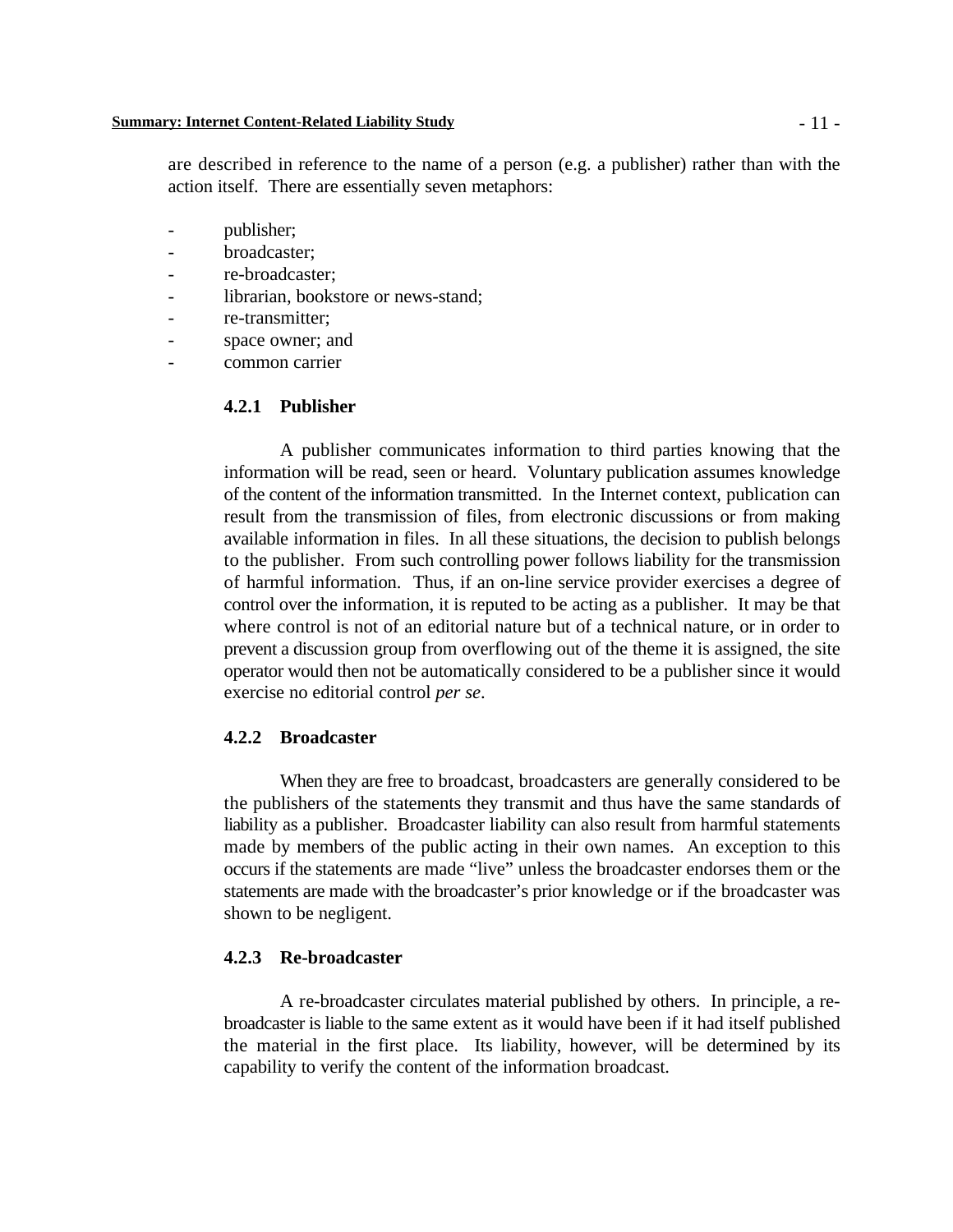### **4.2.4 Librarian**

Librarians, book sellers and operators of newsstands are distributors of information. Contrary to a re-broadcaster which repeats the information, these participants in the information distribution chain only deliver or provide the information. Distributors do not control the content of the information they transmit. They are, therefore, not liable if it is harmful. However, when made aware of the harmful nature of the information, distributors have the duty to withdraw it. Failing to do so, they can be held liable.

The same holds true on the Internet. An operator of an on-line service, a Web site, a BBS, if it is not moderated, could be in the same situation. It has no control over the information circulating on the system and thus cannot know or have reason to know of the harmful nature of the messages. For these reasons, it is usually not liable. However, once made aware of the harmful nature of the information, there is an obligation to take all necessary measures to prevent circulation of the harmful content or to have it withdrawn.

### **4.2.5 Re-transmitter**

Programming distributed by cable television distribution systems, direct satellite to home broadcasting and the like do not originate with these operators which do not modify the content of the programs in any of the distributed signals. In these situations, re-transmitters are not liable for the content they re-transmit.

#### **4.2.6 Space owner**

In general, under Canadian law, space owners are not liable for the activities of their tenants or guests unless they are aware of the illegal activities of these people. However, once an owner is informed of these illegal activities, it has an obligation to act. Likewise, Internet site operators may not be initially liable for the content posted or transmitted by their users, but they have an obligation to withdraw the information once made aware that the information is illegal.

The true debate for "librarians", " re-transmitters" and "space owners" is to determine at what point the obligation to withdraw illegal material arises: is it when they are informed by a private complainant or an authority (including police forces) or only after a court decision pronounces that the material is illegal. We submit that this will depend on the circumstances of every case but that the liability of any intermediary would be lower if it can be demonstrated that it acted with due diligence in the circumstances.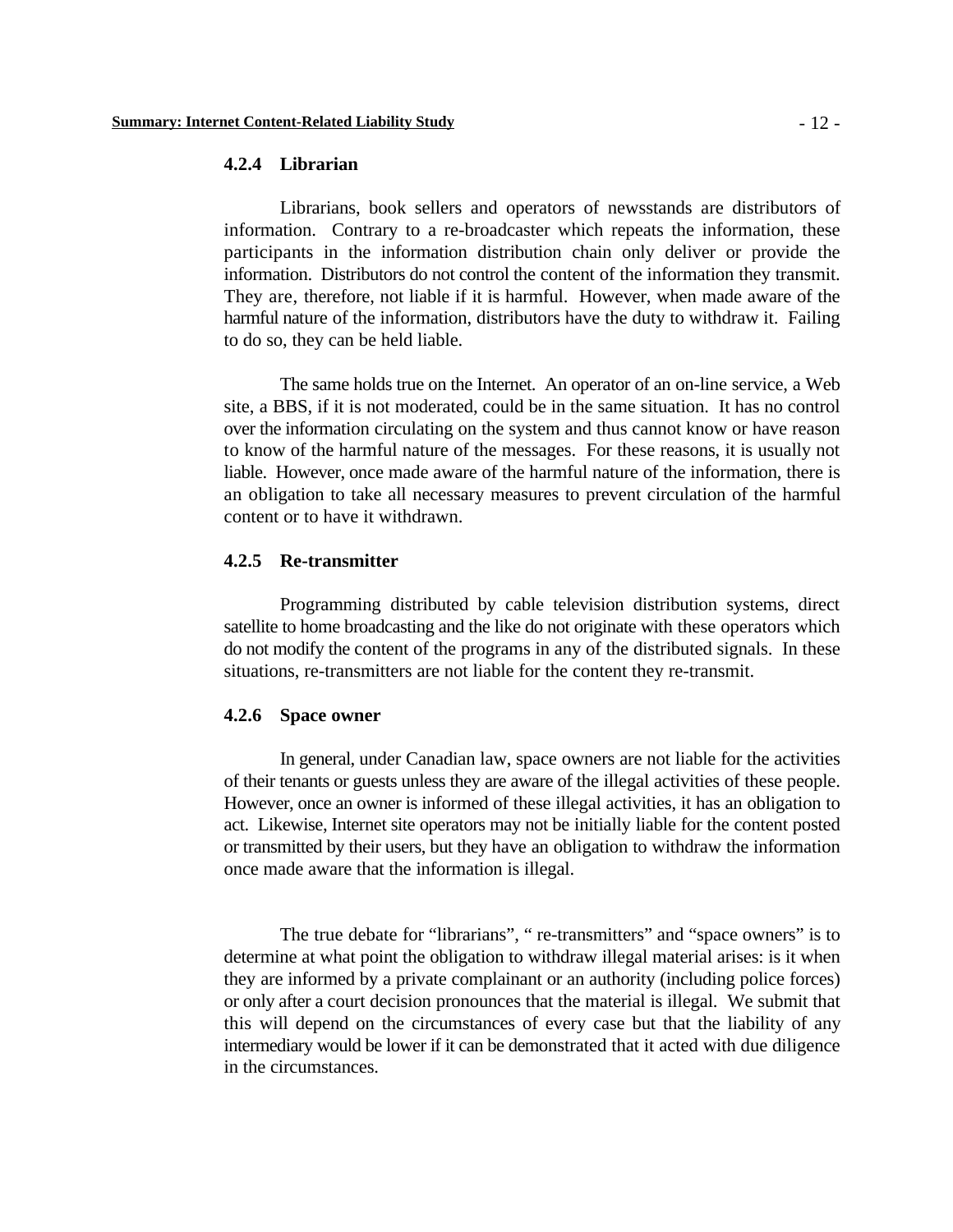#### **4.2.7 Common carrier**

Contrary to publishers and distributors, common carriers have the obligation to carry any message and may not discriminate against the content of the message nor against the person who sends it. Since they act only as a conduit for transporting information from one site to another, common carriers have in principle been freed of liability for the content provided by their users and subscribers. It is generally believed that when acting as common carriers, both the telecommunications carriers and the Internet access providers would enjoy the same level of immunity on the Internet. This depends, of course, on the activity actually conducted by the carrier and access provider.

In both cases, however, once made aware that information continuing to reside on the network is harmful, the telecommunications common carrier and the access provider would have the same obligation as other operators to withdraw such information (if they have the legal power to do so).

# **4.3 Relations between liability and control of information**

An access provider, a system operator or any other actor in the Internet content transmission chain can, depending on circumstances, have different degrees of control over information. Depending on the degree of control effectively exercised, their liability would be lesser or greater. If such a distributor has physical control over the material published, it has the duty to make reasonable inquiries into the accuracy of statements alleging that such material may be potentially harmful. If such inquiries lead to the conclusion that the material would indeed be harmful, it has the obligation to withdraw it from circulation. If it fails to do so, it may be held liable.

The longevity of the information also has a direct influence on the possibility of exercising control. Liability will not be evaluated in the same way for information that is stable than for information which varies continuously. It is, in many cases, virtually impossible to revise the content of variable information or, once transmitted, to stop its circulation before damage is suffered. The liability of an operator will therefore be greater with respect to stable information than with continuously variable information.

# **5. COPYRIGHT INFRINGEMENT AND THE INTERNET**

The *Copyright Act* defines four types of copyright works: literary, dramatic, musical and artistic. Every type of work must be included within one or more of those categories although certain subcategories such as architectural works and cinematographs also exist. The classification to which a work belongs is not always evident. For example, computer programs are classified as literary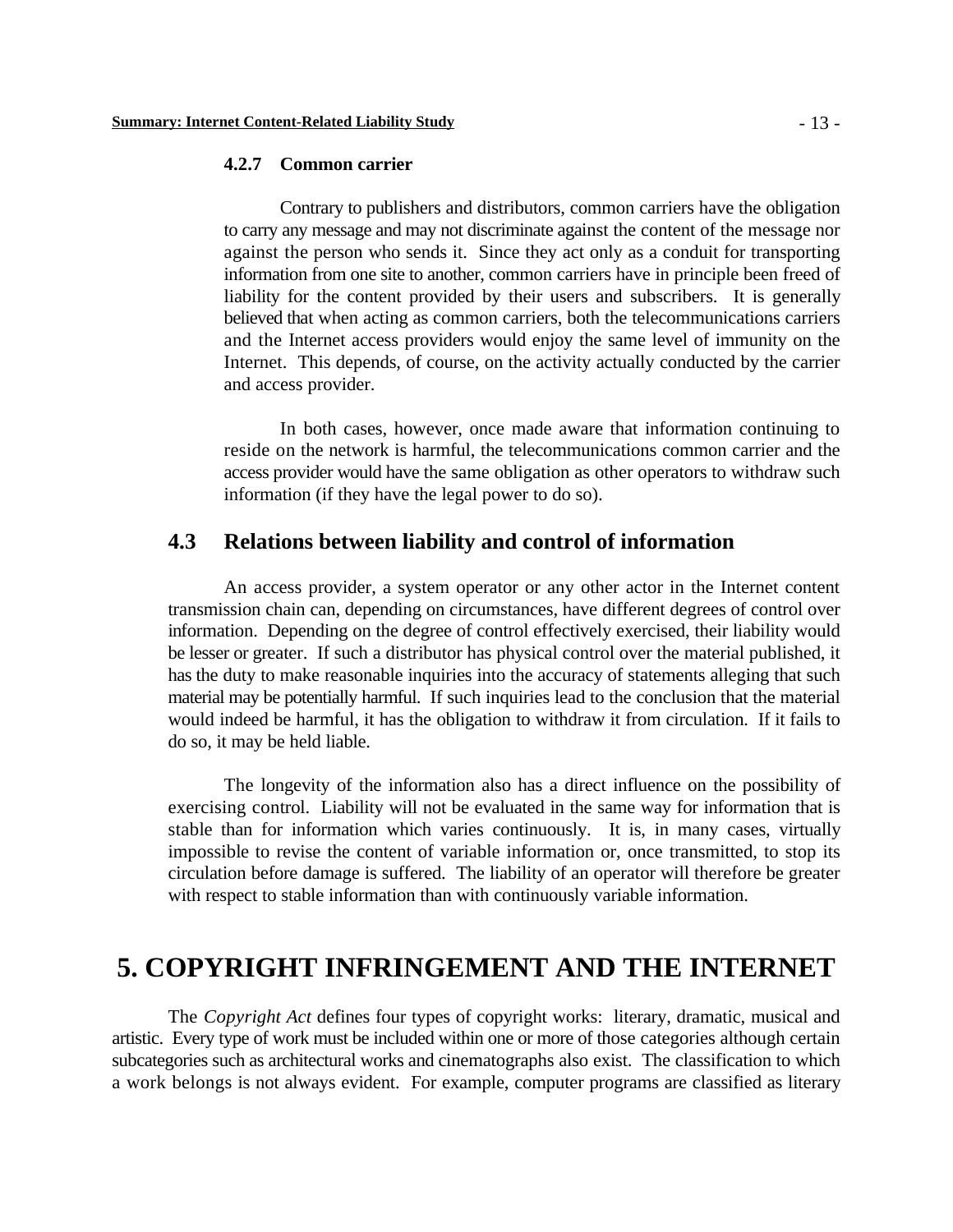#### **Summary: Internet Content-Related Liability Study** - 14 -

works. In the case of a compilation containing two or more categories of works, the compilation is deemed to be a compilation of the category making up the most substantial part of the compilation.

The classification of a work has importance to the question of infringement since some types of infringement and exceptions apply to certain categories of works but not to others.

The initial owner of copyright in a work is its author except in case where the work was created in the course of employment, in which case the copyright is owned by the employer absent any agreement to the contrary.

Many creative people are using the Internet to participate in the creation of collective works. If the contribution of one author is not distinct from the contribution of the other author or authors, the work produced by the collaboration of two or more authors is known as a work of "joint authorship". Under Canadian law, each of the joint authors is, in such case, entitled to full copyright in the work, which essentially means that the work must be exploited by agreement of all of the joint authors or not at all. This is very different from the situation in the United States where a co-owner has greater liberty to act by himself.

The advent of the Internet has also raised issues dealing with the interpretation of prior licenses or assignments. In some cases it is not clear whether these prior assignments or licenses include the rights to electronic reproduction and electronic communication to the public. In this respect, freelance authors in Canada are suing newspaper and magazine publishers for copyright infringement.

The Internet is also being used to distribute digital products such as musical works. As of the writing of this study the Copyright Board is considering a tariff submitted by SOCAN for the right to communicate musical works to the public by telecommunication on the Internet. As this matter is *sub judice*, detailed comments concerning the legal justification for this tariff are not appropriate at this time.

# **5.1 The exclusive rights**

Since copyright is a creature of statute. Since the exclusive rights enjoyed by the owner of copyright are only as contained in the *Copyright Act*, it is necessary to examine carefully the exclusive rights granted by the *Copyright Act* to copyright owners. These rights are listed in Section 3 of the Act. The rights which are the most relevant in the Internet environment are the right to produce or reproduce the work, to perform it in public, to publish it, to communicate it to the public by telecommunication and to authorize any of these acts.

The author of a work is also entitled to certain moral rights, including the right to the integrity of the work and the right to be associated with the work as its author under his/her true name or a pseudonym or alternatively the right to remain anonymous.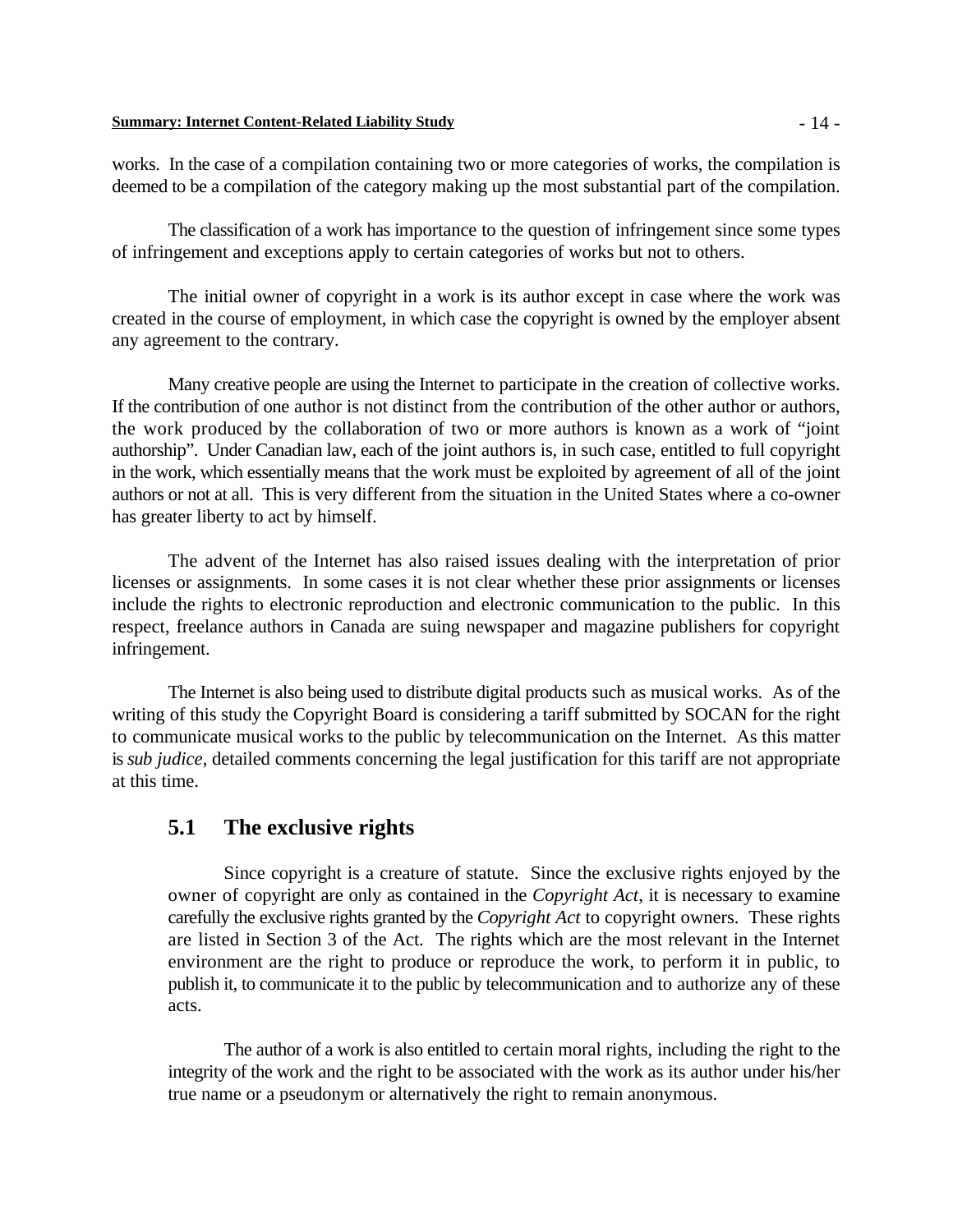#### **Summary: Internet Content-Related Liability Study** - 15 -

The Act also contains provisions dealing with indirect infringement of copyright. When dealing with infringing copies, prohibited activities are the following:

- the sale or lease of a work or the exposure or offer for sale or hire;
- the distribution for the purpose of trade or to such an extent as to affect prejudicially the owner of the copyright;
- the exhibition of a work in public by way of trade; or
- the importation of the work into Canada for sale or hire.

In order for there to be indirect infringement, there must be knowledge on the part of the infringer that the work infringes copyright or would infringe copyright if copies had been made within Canada. Of note, the activities covered are generally, but not exclusively, commercial in nature.

The various rights granted to the owner of a copyright work may be assigned or licensed to different persons. In addition, a given activity may involve the infringement of more than one of the exclusive rights of the copyright owner.

The *Copyright Act* does specify certain exclusions which prevent some of these potential multiple infringement scenarios. In particular, the Act specifies that the communication of a work to the public by telecommunication is neither a performance in public, nor the authorization of a performance in public of the work.

It is important to identify which of the exclusive rights are being infringed by Internet communications for two main reasons. First, there may be defences available for some categories of infringement, but not to others. Second, as noted above, the exclusive rights may have been assigned or licensed to different entities. For example, a composer or a publisher of a musical work would generally assign performance and telecommunication rights and reproduction rights to separate collectives for the purpose of copyright administration.

In order to evaluate the nature of copyright infringement on the Internet, it is useful to break down common Internet transactions into two main categories:

- (i) those involving e-mail and newsgroups; and
- (ii) those involving the World Wide Web, FTP and BBSs.

# **5.2 E-mail and newsgroups transactions**

Electronic mail is by far the most common use of the Internet: a single user originates a message to which text, software, pictures, videos or music may be attached and the message together with its attachments is delivered to one or more users on the Internet.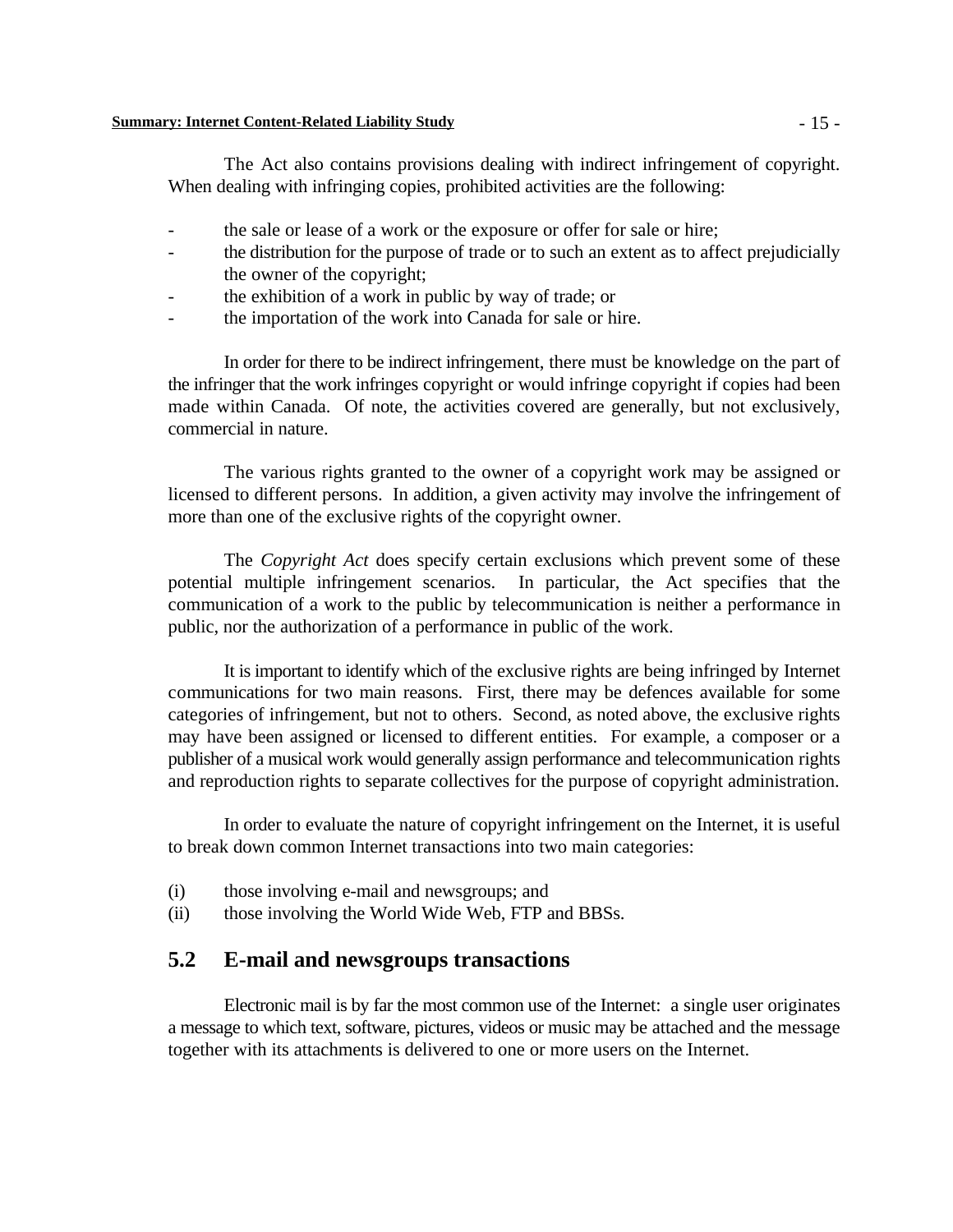#### **Summary: Internet Content-Related Liability Study** - 16 -

Newsgroups must be considered along with e-mail because they are similarly messagebased except that they involve the public posting of a sender's message and any attached files in one or more of thousands of newsgroups categories. Responses may be made by posting a responding message to the newsgroup or by sending an e-mail message directly to the user who posted the original message.

The transmission of a work by an Internet e-mail message is a communication of the work by telecommunication. But for such a transmission to infringe the communication right, it must also be a communication "to the public".

The Information Highway Advisory Council ("IHAC") Copyright Subcommittee expressed the opinion that "point-to-point e-mail between two individuals, even where it includes a copyright work, is not a communication of that work to the public". However, at some point the number of recipients of an e-mail is so large that the communication is "to the public". No criteria have yet been developed by which it could be determined how large the number of recipients of an e-mail message must be before the message is deemed to be sent "to the public", but it may be that the method by which the intended recipients are selected will be determinative. For example, a personal e-mail mailing list compiled by an individual over time may still be private despite the number of recipients. However, a broadcast message to all persons with an e-mail address with a specific suffix would appear to be a communication to the public since the sender is targeting a wide group of recipients not individually identified. Such a "public broadcast message" may very well be directed to fewer recipients than a "private" e-mail message sent to a large private mailing list. It is the originator's state of mind that is decisive and determining whether the communication will be private. At the opposite end of the spectrum, the posting of a message to a newsgroup involves a potential communication to an undetermined number of persons not known to the sender and therefore constitutes a communication to the public.

In the case of an e-mail or newsgroup transmission, the right of reproduction will also be infringed in the intermediate steps involved in getting the message from the sender to the recipients. First, the sender may make a reproduction in preparing to send the message, such as by scanning a copyright work into digital form. Second, because the e-mail message will be saved on at least one mail server during the course of transmission, a further reproduction is made. In addition, the viewing of an e-mail message or newsgroup posting by a recipient means that another reproduction will be made at least in the RAM of the recipient's computer.

In addition, if an e-mail communication is not "to the public" so as to constitute an infringement of the exclusive right to communicate a work by telecommunication to the public, then the exception contained in the Act which provides that such communication is not a publication would not apply. Therefore, a private "e-mail communication" containing an unpublished work protected by copyright may constitute an infringing publication of the work.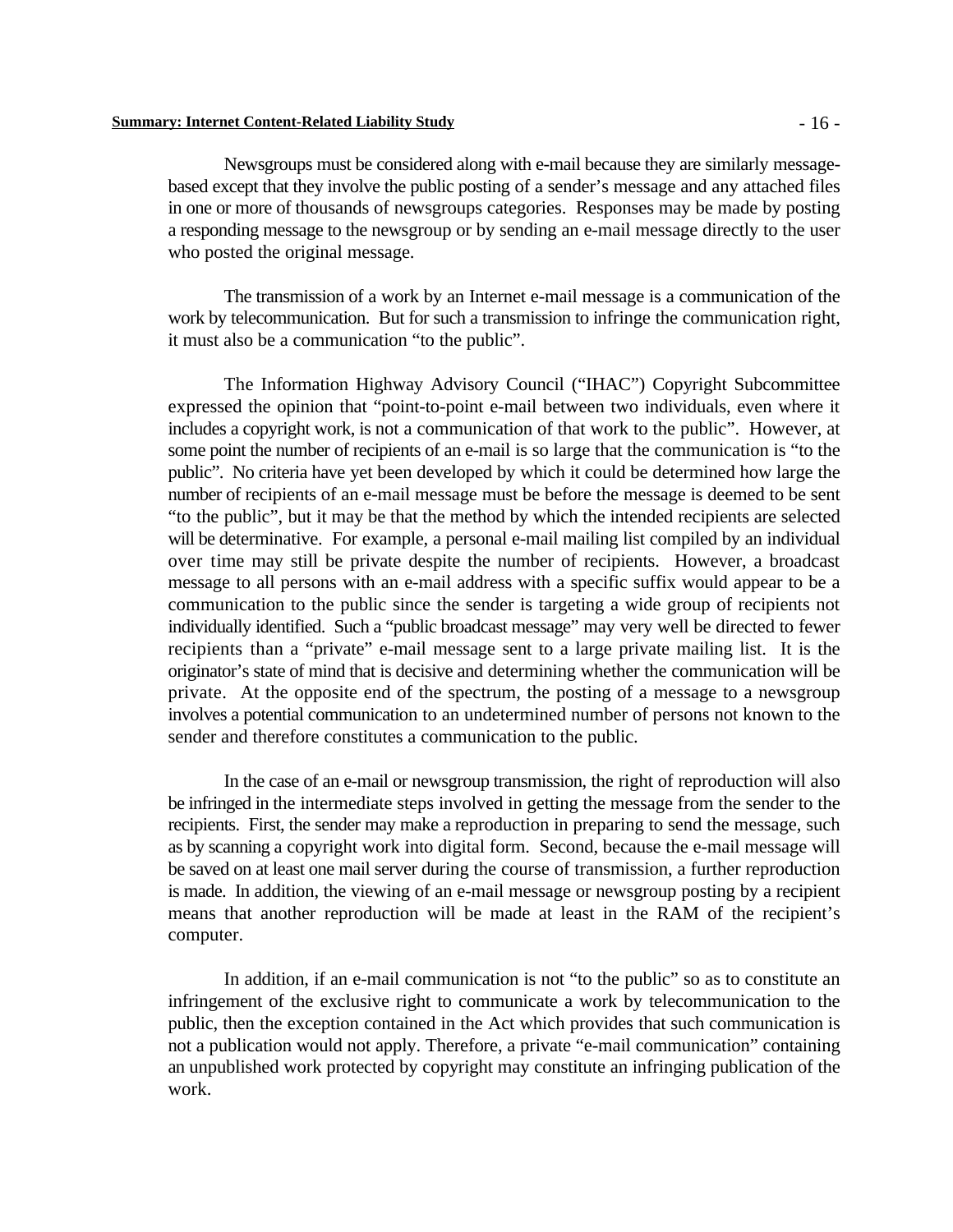# **5.3 Transactions involving the World Wide Web, FTP and BBSs**

The nature of the World Wide Web, FTP and BBS access is different from e-mail and newsgroup postings since, even though the data must have been initially posted at the site, it is the recipient which originates and controls access to, and downloading of, the data to be retrieved. The posting of a copy of a copyright work to a Web site, FTP site or BBS will, in most cases, involve the reproduction right and the right to communicate the work to the public by telecommunication as in the case of a posting to a newsgroup.

One unique element of the Web which is critical to the issue of infringement of the reproduction right is the act of "caching". Unlike e-mail communications, the basic transmissions of the elements of a Web page from the server in which they reside to the recipient's computer is instantaneous, and need not involve a reproduction of the work by the Internet service provider ("ISP") serving the recipient. To that extent, there may be less reproductions of copyright works in Web page access than in e-mail communications. Caching, however, involves the reproduction and storage of the elements of a Web page on an intermediate server or computer so as to increase the efficiency of accessing that page. Caching is done by both ISPs and users. ISPs cache heavily-accessed pages in order to speed the access time. Caching is done sometimes "blind" by operation of the ISP's system automatically, based on demand or technical requirements, or can be done through specific choices made by the ISP for technical or commercial reasons. Caching also occurs when users access a Web page. The elements of a Web page are stored on a user's computer hard drive when a page is first accessed in a Web session and the cached copy of the Web page's elements will often be accessed later without recourse to the Internet or to a new download. In most cases, user caching will take place without any active intervention, choice or even knowledge on the part of the user. Nevertheless, because infringement of the right of reproduction does not require any knowledge, caching constitutes a reproduction and is covered by the reproduction right.

Operators of Web sites may also make unauthorized links to other Web pages. Although the copyright owner may not like the links being made by a third party to the location of its copyright works, it is difficult to see how there is any infringement of the copyright in the works to which the links point if the only thing reproduced is the title or URL address of the work. The linking Web page is no different from a footnote or bibliography which points a user to another location or source. Since, in most cases, there is no copyright in the title of a book, play or music, there likely can be no copyright in a URL address itself or in the title to which the hyperlink points.

Downloads of copyright work from Web sites, FTP sites or BBSs will involve a reproduction of those works. Most such downloads will also constitute a communication of the work to the public by telecommunication, because the nature of these sites is such that they invite a number of unrelated persons to access them in order to facilitate communications.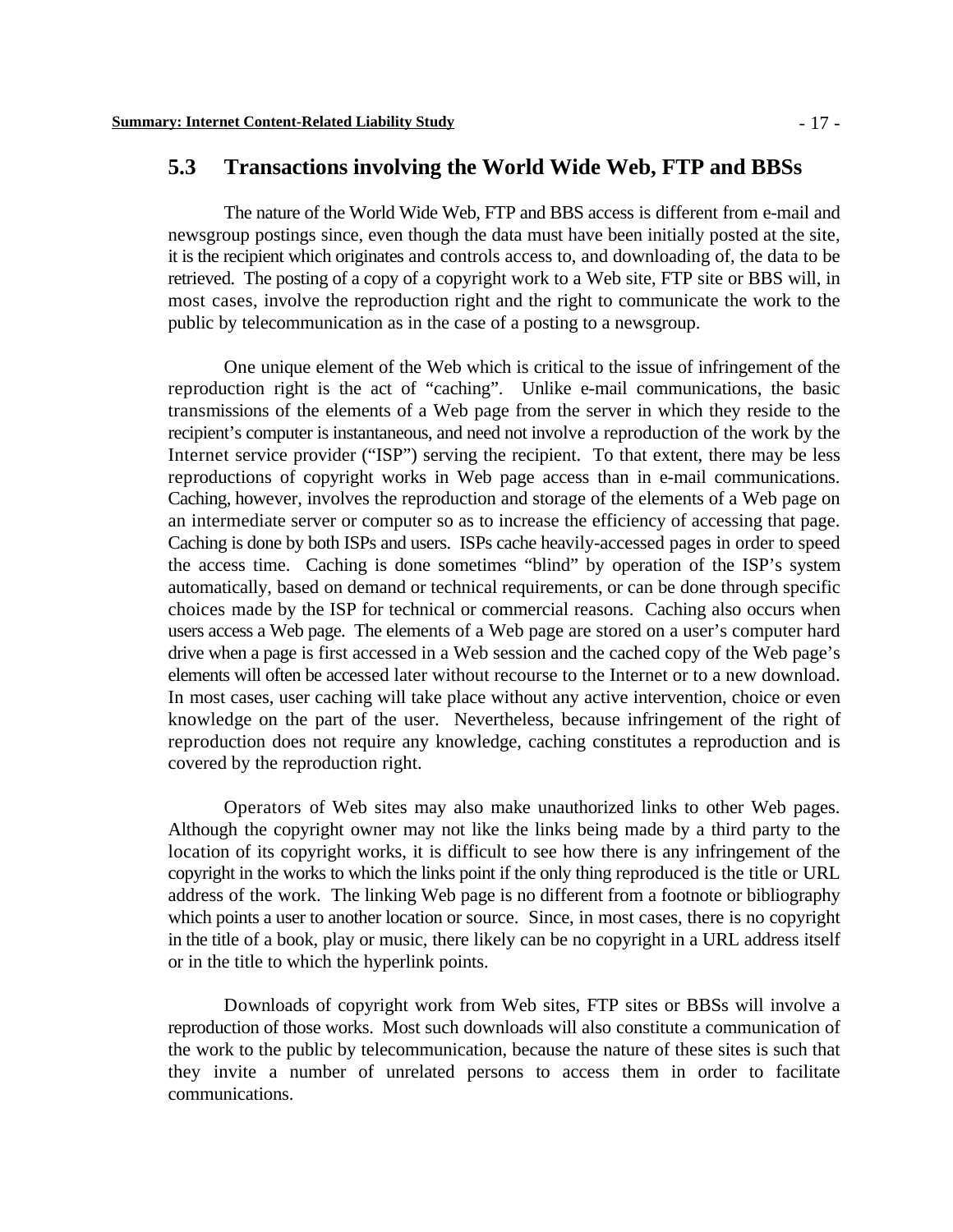#### **Summary: Internet Content-Related Liability Study** - 18 -

It is unlikely that, under Canadian law, an Internet transmission could ever be found to be a public performance. If the transmission is a communication to the public by telecommunication, then, as a result of an exception in the Act, the activity cannot also be covered by the right of public performance.

Finally, all of the prohibited acts are only infringements if they are done without the consent of the owner of the copyright. Although the Act requires that any assignment or grant of an interest in a copyright must be in writing, an implied license could be deemed to have been granted when the nature of the transaction makes it necessary to do so. The onus is on the defendant alleging the existence of an implied license to prove both the fact of the license and its operative terms. The concept of implied license is important for ISPs and other operators with respect to caching and for users with respect to browsing. If a copyright owner has permitted the work to be placed on the Internet, it could be argued that the owner has implicitly consented to caching as a necessary method of copying the work to permit the work to be accessed and transmitted to the user in an effective way. Similarly, where a copyright owner places a work on the Internet in such a way that it is freely available, it likely can be implied that any reproduction of the work necessary to permit the work to be perceived by a recipient, such as the loading of the work into the RAM of the recipient's computer, has been implicitly consented to. Such an implied license would not, however, extend to the making of a permanent copy. Although recommendation 6.4 (a) of the IHAC Report stated that "it should be left to the copyright owner to determine whether and when browsing should be permitted", the authors believe that the Canadian law of implied license already provides for a type of "browsing exemption" in the limited circumstance where the copyright owner has made the work freely available on the Internet.

## **5.4 Who is liable for copyright infringement?**

### **5.4.1 Direct infringement**

The Act provides that direct infringement may arise either by a person doing any of the acts which fall within the exclusive rights of the copyright owner or by a person authorizing someone else to do one of these things. Direct infringement does not require knowledge of the fact that an infringement is occurring. Innocent intention affords no defence and ignorance of the existence of copyright is no excuse for infringement. Copyright being a proprietary right, it does not avail the defendant to plead motive or intent.

Many copyright infringements may be committed on the Internet using physical equipment owned by others. By way of example, while the copy of a work could be made on the server of a BBS and retained there, it is the user posting the work on the BBS which actually makes the copy using the BBS's equipment. In these circumstances, it is relatively clear that it is the user which is infringing and not the passive equipment operator unless the operator starts being involved in the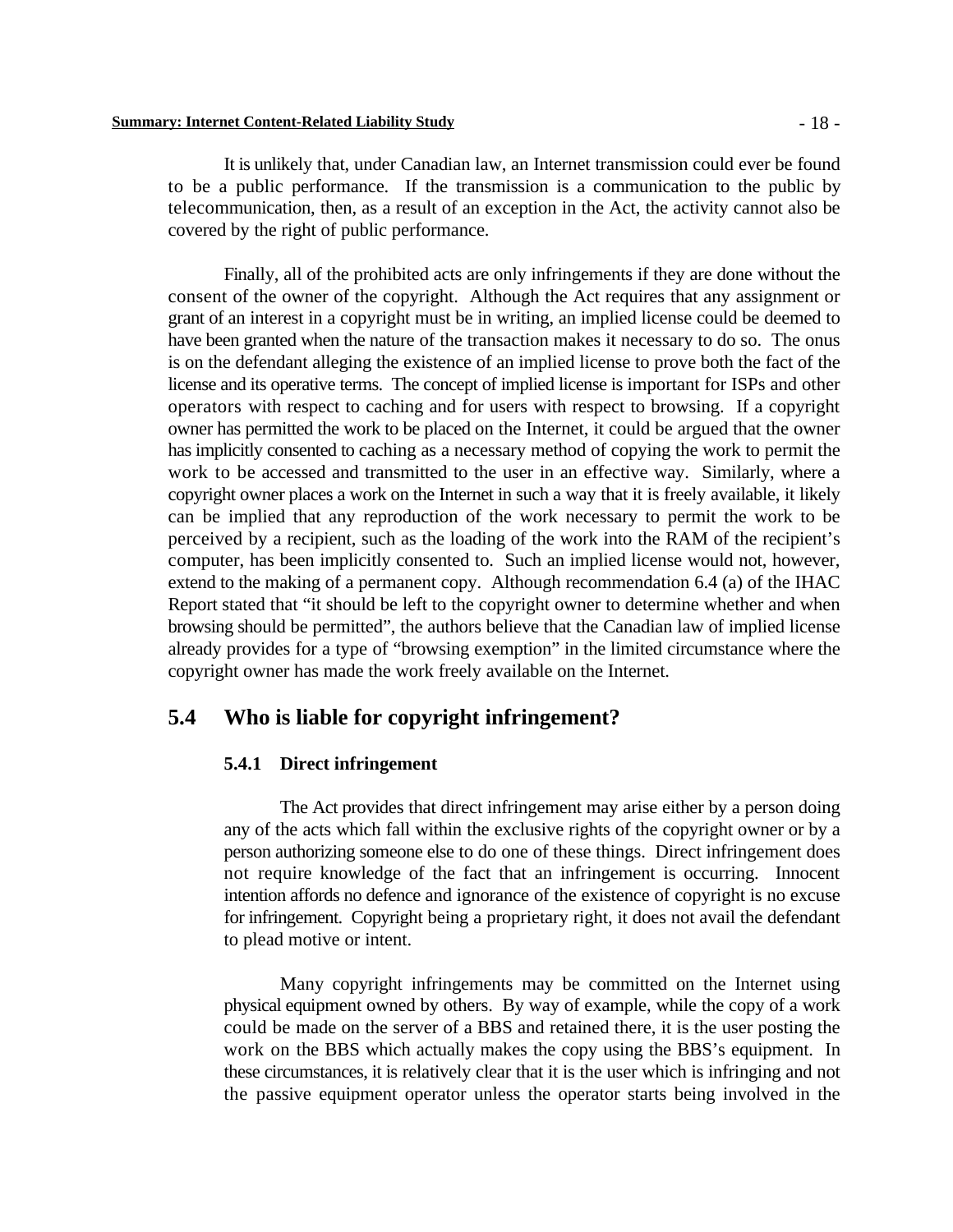infringing act to the point that it "authorizes" the act. The case law in Canada holds invariably that where equipment is used by a third party to infringe copyright, the owner of the equipment does not infringe so long as such owner has no control over the manner in which the primary infringer uses the equipment. The case law in Canada is that, in order to "authorize", a person must sanction, approve or countenance something more than the mere use of equipment that might possibly be used to infringe copyright. This "something more than mere use" need not go so far as to grant or purport to grant a right but it may be sufficient to establish that a person has sanctioned, approved or countenanced an infringing activity if it is shown that certain relationships existed between the alleged authorizer and the actual infringer. This concept of authorization is much different from the American concept of contributory infringement.

The narrowness of the concept of authorization is of great importance in the Internet environment since much of the infringement which occurs on the Internet will occur as a result of users giving commands which result in reproductions or communication of copyright works to the public through the use of equipment provided by others. Since it is clear that such equipment can be used, and is in fact used, for non-infringing purposes, in many cases the owner of such equipment may not be liable for the infringement.

#### **5.4.2 Indirect infringement**

Indirect infringement cannot be authorized by a third party since the acts which constitute indirect infringement are not within the list of those acts to which the copyright owner has an exclusive right. A further distinguishing feature of indirect infringement is that knowledge on the part of the infringer that copyright is being infringed, or would be infringed if the acts were done in Canada, is required. In such cases therefore, ignorance may constitute a valid defence. "Knowledge" has been interpreted to mean that information which would suggest to a reasonable man that a breach of copyright was being committed, or notice of facts such as would put a reasonable person on inquiry. Once an individual has either actual or imputed knowledge that the work dealt with may be infringing copyright, the individual has an obligation to make inquiries to ensure that the work does not infringe copyright. In the case of the intermediaries involved in the Internet content transmission chain, if the intermediary is put on notice of an infringement and takes no reasonable steps to prevent its continuation, the intermediary may be liable for indirect infringement.

Since many of the participants in the Internet content transmission chain can play various roles, it is useful to categorize the infringing activities according to such roles which can be classified in three categories: posters, recipients and intermediaries.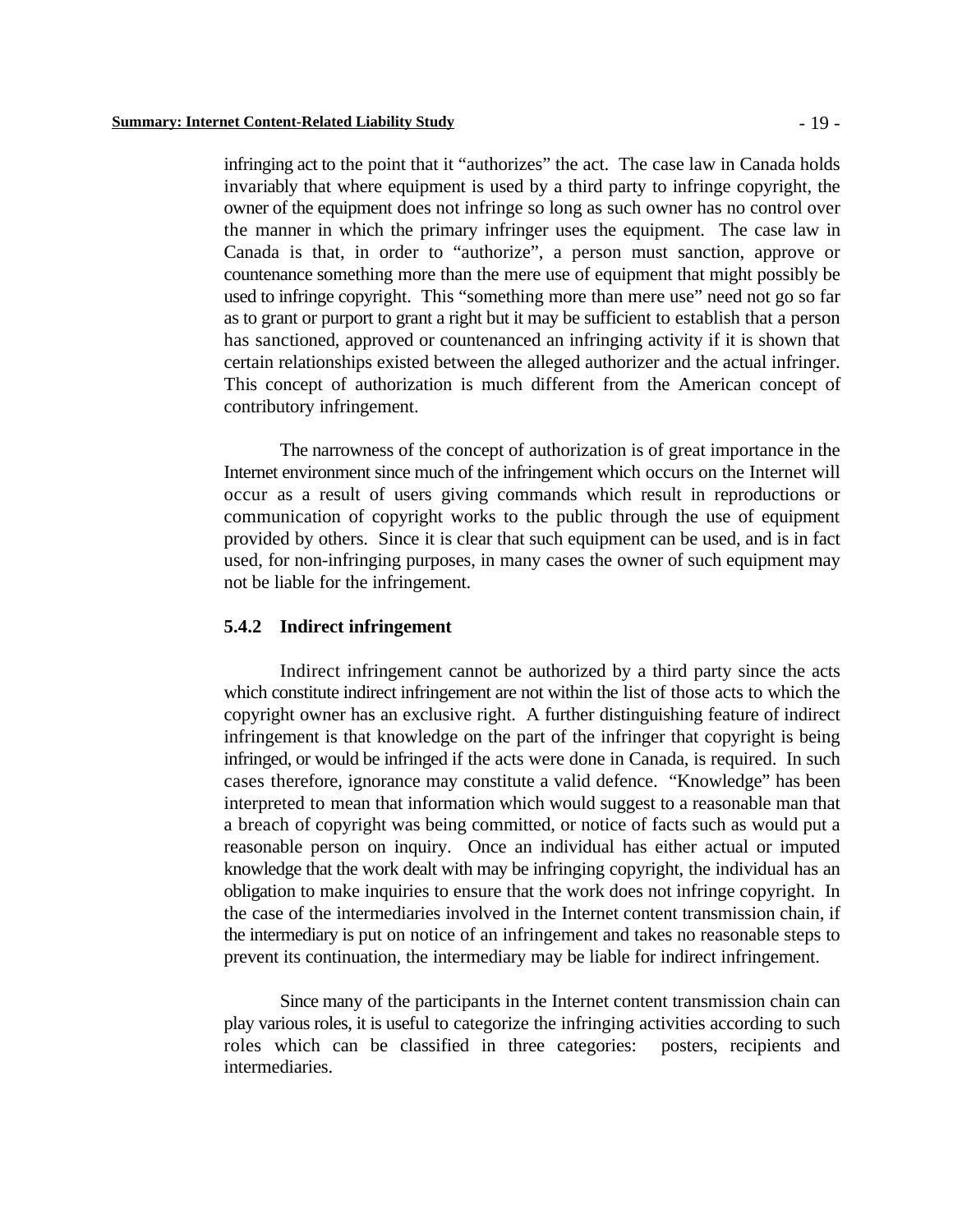### **5.4.3 Poster**

A poster places copyright content on the Internet in such a way that it can be accessed by others. Examples include sending e-mail messages, posting a message to a newsgroup, uploading a work to a server, etc. In most cases, a poster will be guilty of infringement of the reproduction right. If the poster and the recipient are both located in Canada, then, except in the case of "private" e-mail messages, a poster may also be guilty of infringement of the right to communicate the work to the public by telecommunication.

If the poster is located outside Canada, and the intended recipients are located in Canada, the better view appears to be that an infringement of the right to communicate the work to the public by telecommunication takes place in Canada. Conversely, it would appear that if a poster in Canada sends a message outside of Canada, it would not be communicating the work to the public by telecommunication in Canada, even though the message originated in Canada.

In addition, in many cases, posting a copy of an unauthorized work to a newsgroup or placing it on a BBS Web site may constitute indirect infringement under the Act if the requisite element of knowledge is present, since it could be seen to be a distribution of the work "to such an extent as to affect prejudicially the owner of the copyright" or could be a public exhibition if it is "by way of trade".

### **5.4.4 Recipients**

It appears that in every Internet transmission, except where there is an implied license for browsing, a recipient would infringe the right of reproduction if an unauthorized copy of a copyright work is received. If the recipient is also obtaining the unauthorized work from a Web site, FTP site or BBS and is shown to be acting in collusion with the poster or the operator of such site, the recipient may also be deemed to be communicating the work to the public by telecommunication. Generally, however, the recipient of an Internet transmission is not "communicating to the public".

### **5.4.5 Intermediaries**

Intermediaries include telecommunications common carriers, Internet service providers, operators of Bulletin Board Services (BBSs) and the like. Of all those, the telecommunications common carriers regulated by the CRTC enjoy a special situation in that their Terms of Service as approved by the CRTC provide that they are not liable for "copyright infringement arising from material transmitted or received over the carrier's facilities" or "copyright or trade-mark infringement, passing off or acts of unfair competition arising from directory advertisements furnished by a customer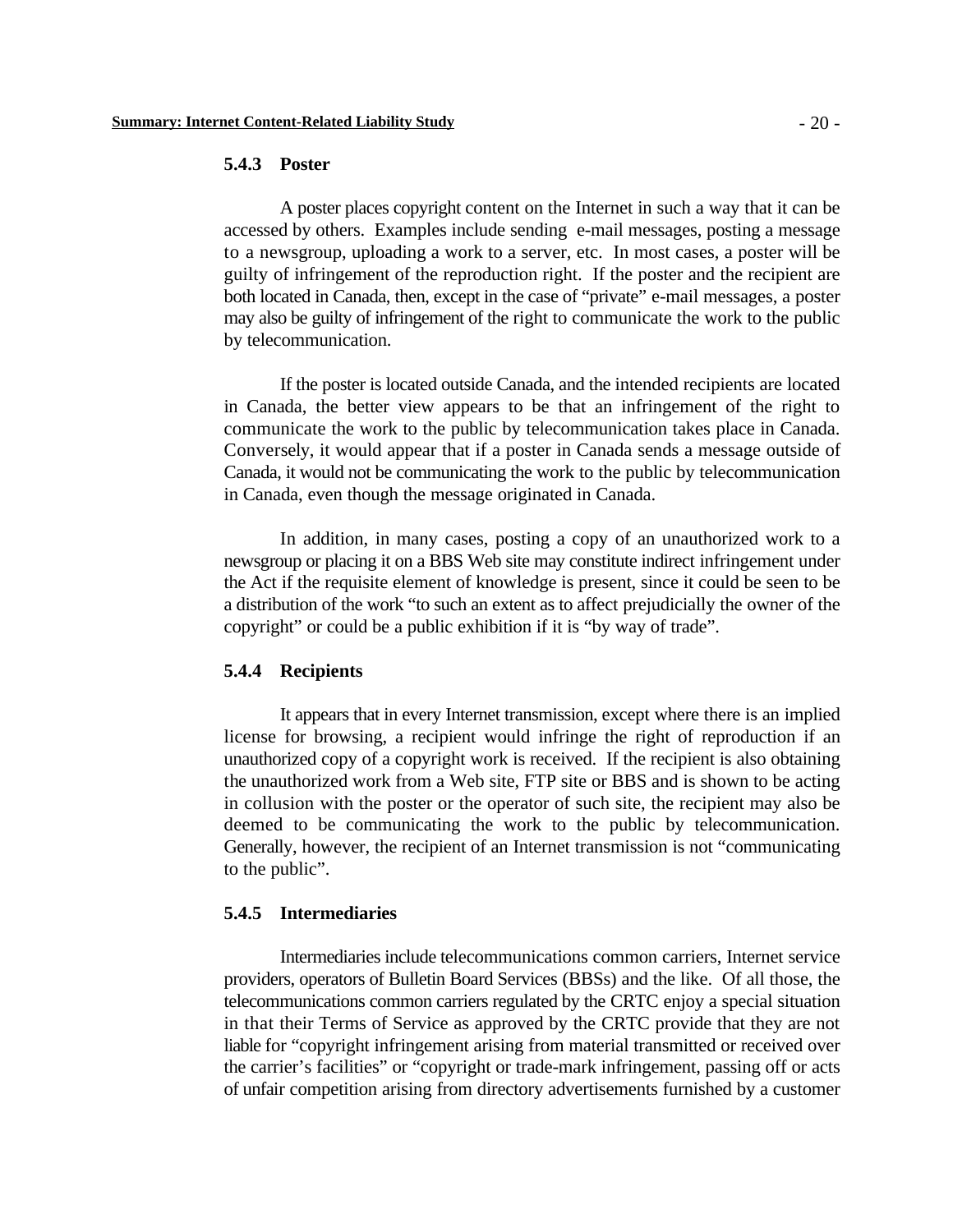do not enjoy this exemption or defence.

The only so-called "common carrier exemption" existing in the *Copyright Act* is a narrow exemption specifying that a person "whose only act in respect of the communication of a work to the public consists of providing the means of telecommunication necessary for another person to so communicate the work does not communicate that work to the public". This exemption only applies to infringements of the right to communicate the work to the public by telecommunications and is not an exemption with respect to other rights which could be potentially infringed, such as the right of reproduction. This exemption applies solely to the activity described in the exemption and not to any particular class or category of persons. Consequently, if all that an intermediary does in respect of an Internet transmission is provide the "means of telecommunication", then, regardless of whether or not it is a telecommunications common carrier, the intermediary will be protected by the *Copyright Act* exemption from liability for infringement of the right to communicate a work to the public by telecommunication. Conversely, even a telecommunications common carrier is not protected by this exemption in the *Copyright Act* when it infringes other rights, such as the right of reproduction.

Intermediaries may also be liable when they infringe exclusive rights directly or by authorization. As noted above, however, authorization requires more than just to provide equipment or facilities. While individual circumstances differ, in many cases intermediaries will not be liable for authorizing copyright infringements by their users.

This distinction is important since, as noted above, almost every Internet transmission involves a reproduction and a potential infringement of the reproduction right. Much of the reproduction is done on the equipment of Internet intermediaries which may cache copies of copyright works or store copies of e-mail or newsgroup messages which include copyright works. The primary determination to be made in deciding whether an intermediary will be liable for these potential infringements of the reproduction right is whether the intermediary makes a conscious decision to reproduce the work or whether it is the user which is reproducing the work using the intermediary's equipment. In the former case, the intermediary will generally be liable while in the latter case the intermediary will not be either personally infringing or authorizing the infringement by the user.

However, once the intermediary becomes aware that infringement has occurred and fails to take reasonable measures to stop the infringement, the intermediary may be guilty of indirect infringement or, in some cases, of infringement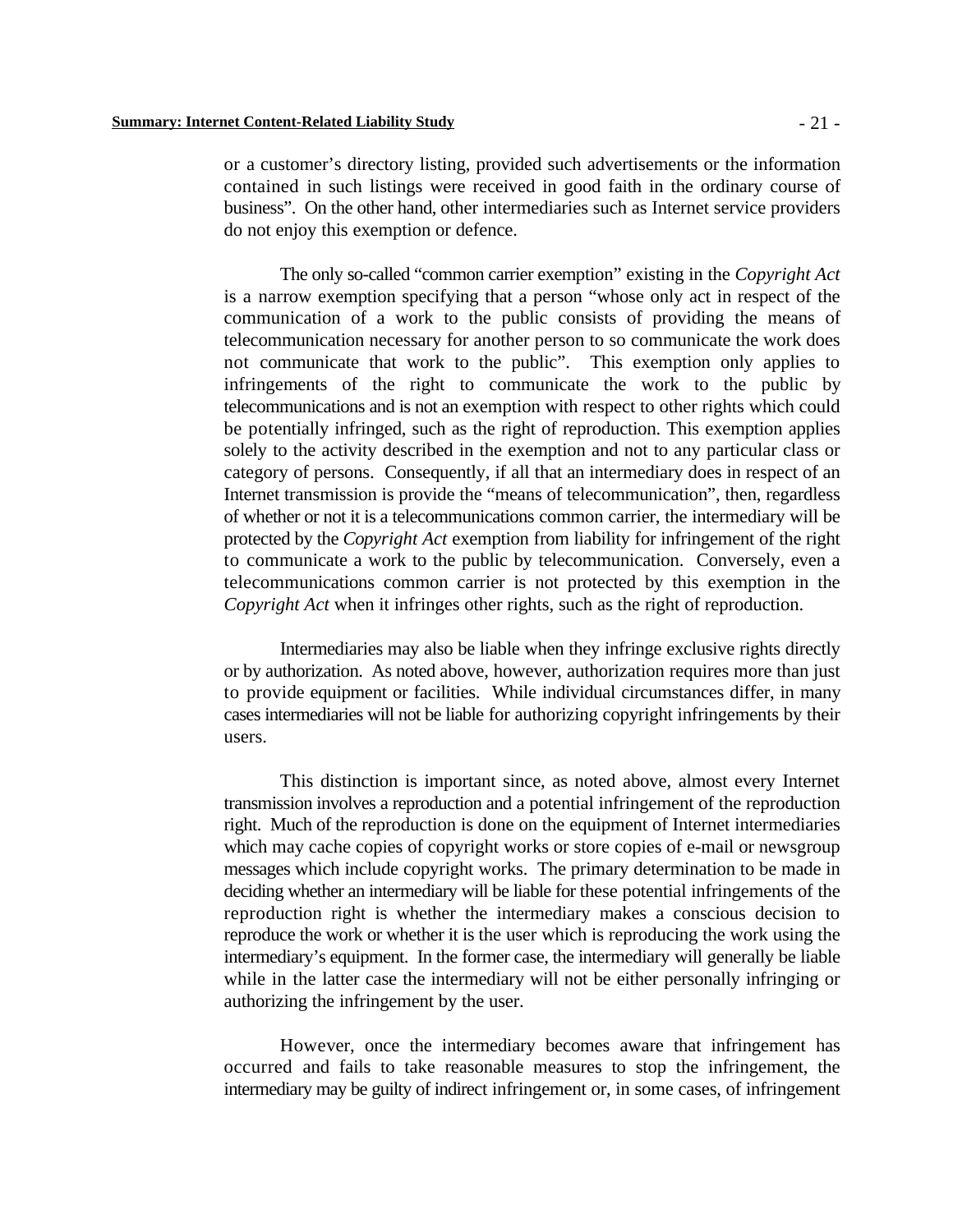as a joint infringer. There is an issue, as in all cases involving notice of alleged copyright infringements, of how conclusive the notice given to the intermediary must be in order to impose an obligation on the intermediary to act to try to suppress the alleged infringement. As is the case with respect to civil liability, there is a direct relationship between the level of control and knowledge which an intermediary has of a copyright infringement and an intermediary's potential liability for that infringement. It is important to note, however, that knowledge that copyright is being infringed is not in itself sufficient to impose liability for copyright infringement on an intermediary.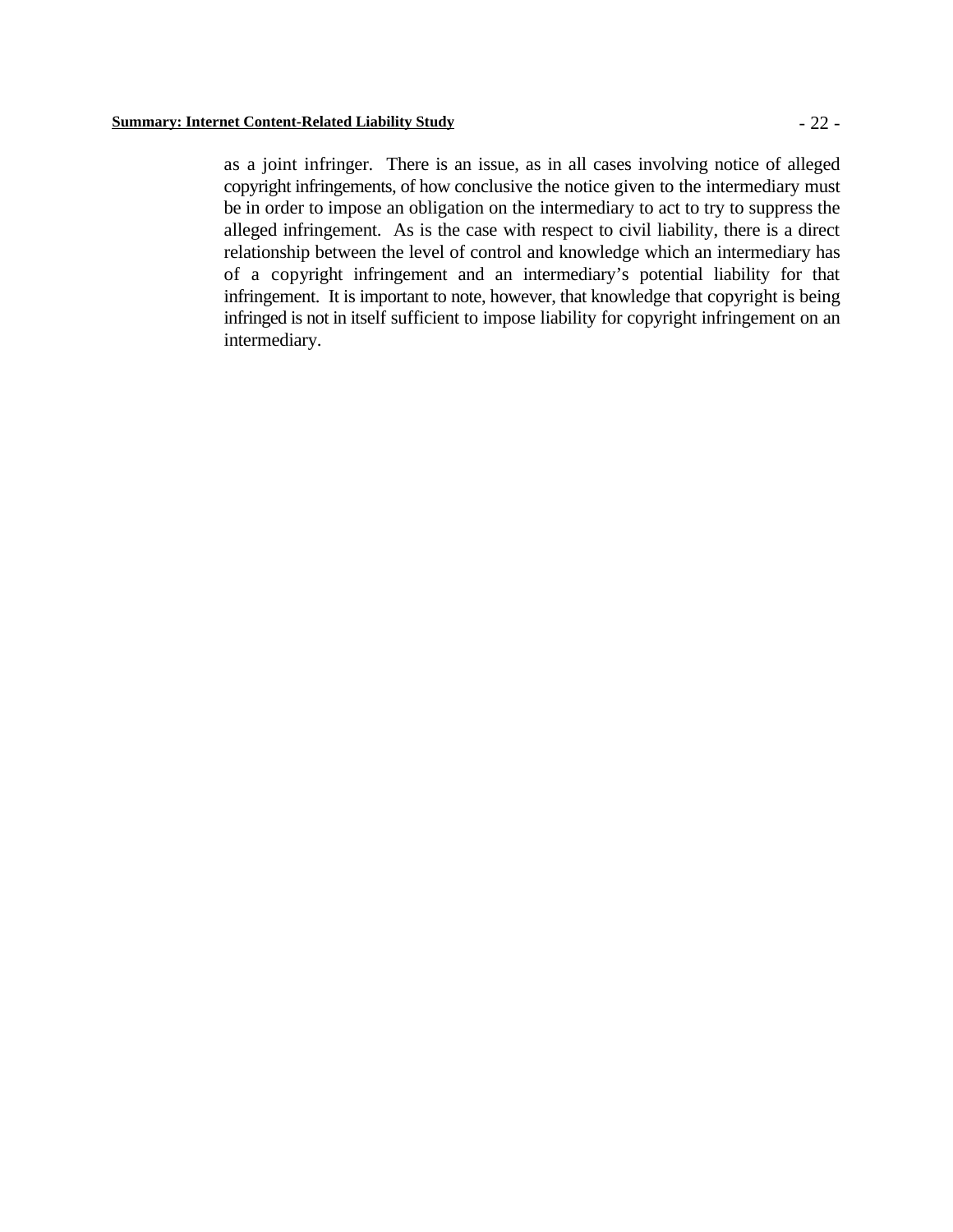# **6. CONCLUSION**

The Internet revolution poses various challenges in applying, enforcing and abiding by existing laws.

If amendments to existing laws are needed, they should only be made in a *de minimis* way and in a way as technologically neutral as possible under the circumstances. Legislators should also be mindful of the need to balance the interests of the users, publishers and disseminators on the one hand, and those of the authors, on the other, while preserving freedom of expression and only imposing limits on such freedom as necessary in a free and democratic society.

\* \* \*

[Cat. No.: C2-312/1997E ISBN: 0-662-25489-9]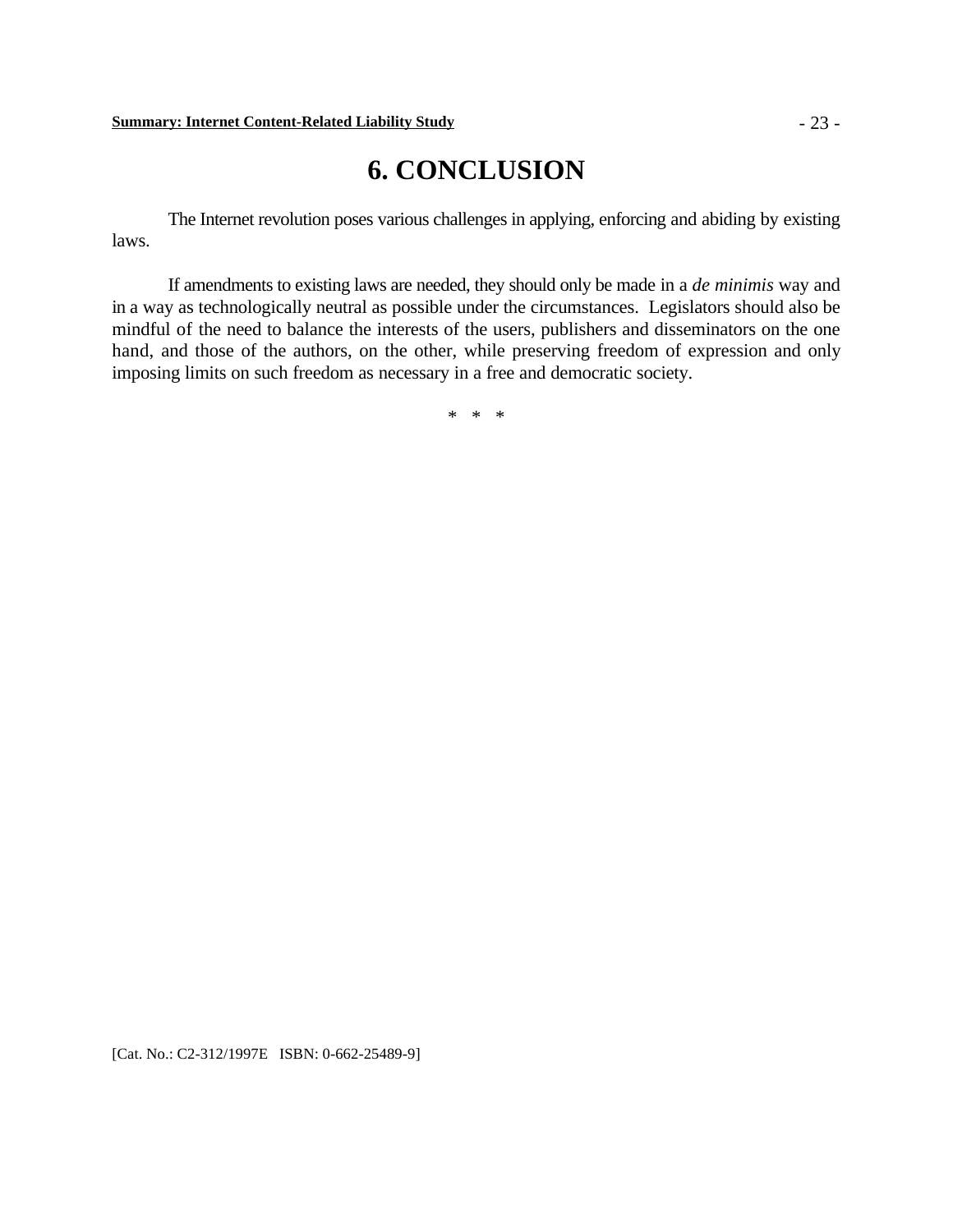### **THE CYBERSPACE IS NOT A "NO LAW LAND"**

### **A study on the issues of liability for content circulating on the Internet**

*"It's always surprising how old concepts carry into the new medium. It's overly idealistic to act like, Oh, the Internet is the one place where people should be able to do whatever they wish: present child pornography, do scams, libel people, steal copyrighted material. Society's values have not changed fundamentally just because it's an Internet page."*

Bill Gates, Microsoft Corporation, as quoted in *George Magazine*, February 1997

# **1. INTRODUCTION**

## **1.0 The Internet phenomenon**

With the advent of new computer and telecommunications technology, a new world is unfolding before us. A world in which ideas can be exchanged electronically almost instantaneously around the world among millions of people using computers. A world in which expressions as varied as print, graphics, photographs, audio or video can be communicated in combinations unheard of only a scant few years ago.

This information technology revolution, like the industrial revolution, is reshaping the world and creating new paradigms in the social, cultural, economic and political domains. People located on different continents can now do research, communicate with each other and exchange goods and services without time or space barriers and with fewer intermediaries than was previously the case.

In this new world, users can become producers and producers are also users. This new world also creates realities unthinkable just a few years ago. For example, who would have thought that in order to read a document one would need to first copy it?

This new world also permits people to be able to communicate with others using their names, a pseudonym or even anonymously. It is no longer possible to verify whether the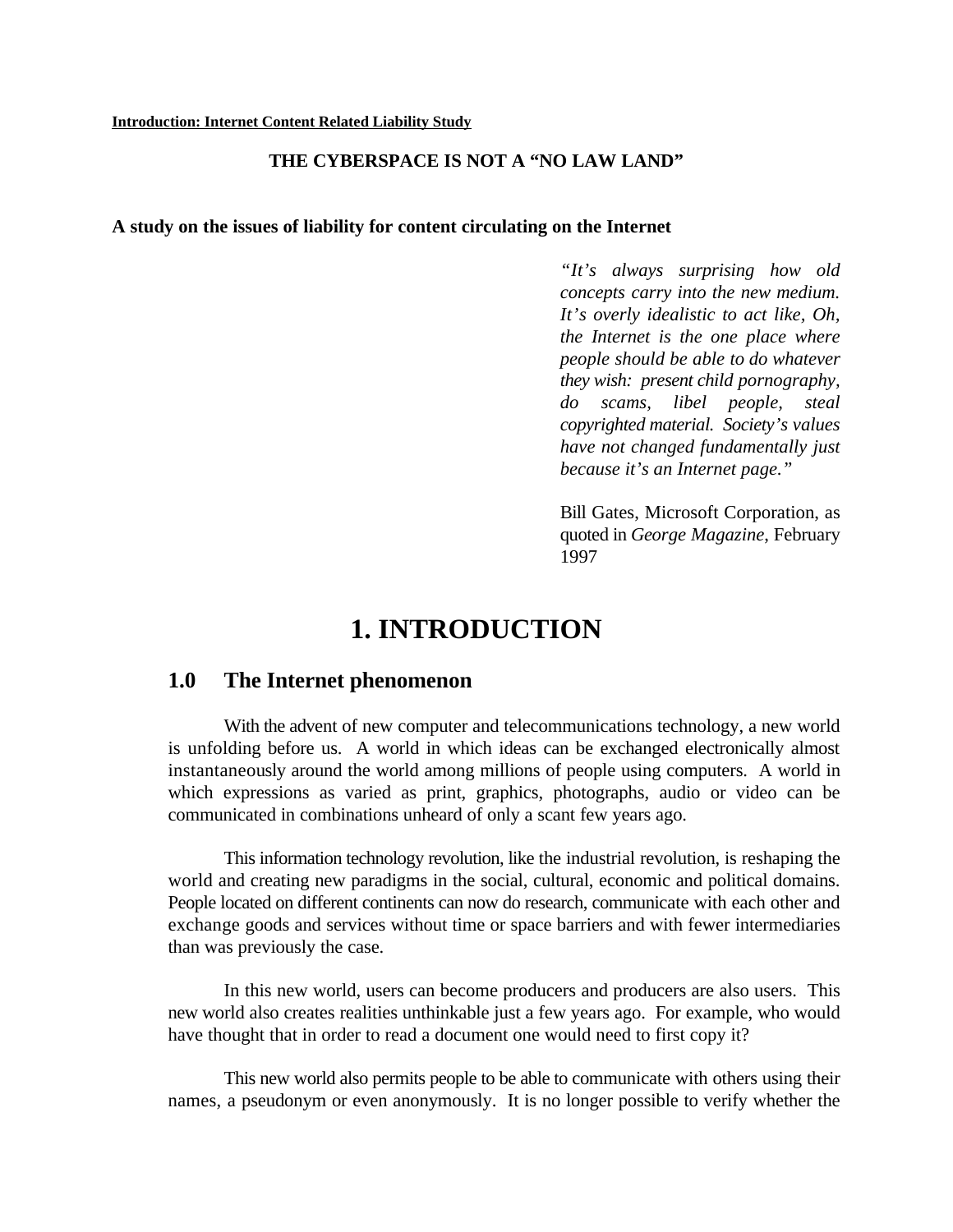person you are communicating with is a minor or a seventy-year old person, a male or a female.

This new world also permits any content being communicated to be reproduced, modified and re-sent to one person or to millions of persons almost instantaneously.

This new world of communications is made possible through the evolution of what is commonly known as the Internet.

The Internet started as an experimental project of the US Advanced Research Project Agency ("ARPA") and was then called ARPANET. The ARPANET was, in its origin, linking computers and networks owned by the US military, defence contractors and university laboratories conducting defence-related research. Later, ARPANET allowed researchers across the USA to access powerful super computers located in a few key universities and laboratories and later evolved to encompass universities, corporations and people around the world. The ARPANET became the "DARPA Internet" and finally the "Internet".

The Internet is not a network; it is rather an interconnection of innumerable networks of all sizes: a network of networks.

Computers and computer networks that compose the Internet are owned by governmental and public institutions, non-profit organizations, commercial organizations and individuals. The Internet is not managed at any central point.

According to figures quoted in *American Civil Liberties Union, et al. v. Janet Reno<sup>1</sup>,* fewer than 300 computers were linked to the Internet in 1981, and by 1989 that number had increased to some 90,000 computers. By 1993, over a million computers were linked. Today, over 9,400,000 host computers worldwide are estimated to be linked to the Internet and this figure does not include all the computers used to access the Internet via modems. It is estimated that as many as 40,000,000 people around the world use the Internet and that figure is expected to grow to about 200 million users by 1999.

The Internet has therefore become a very powerful medium for the exchange of ideas and for the advancement of social, economic, cultural, political, scientific and personal objectives.

But, as with any such powerful "invention" (we would be tempted to describe the Internet as a "movement" rather than an invention), there comes some challenges. The Internet is a formidable tool for people to knowingly or unknowingly violate the rights of others. These violations include copyright and trade-mark infringements, attacks on the

<sup>&</sup>lt;sup>1</sup> USDC Eastern District of Pennsylvania No. 96-963 and 96-1458, June 11, 1996, paragraph 3 of the Findings of fact.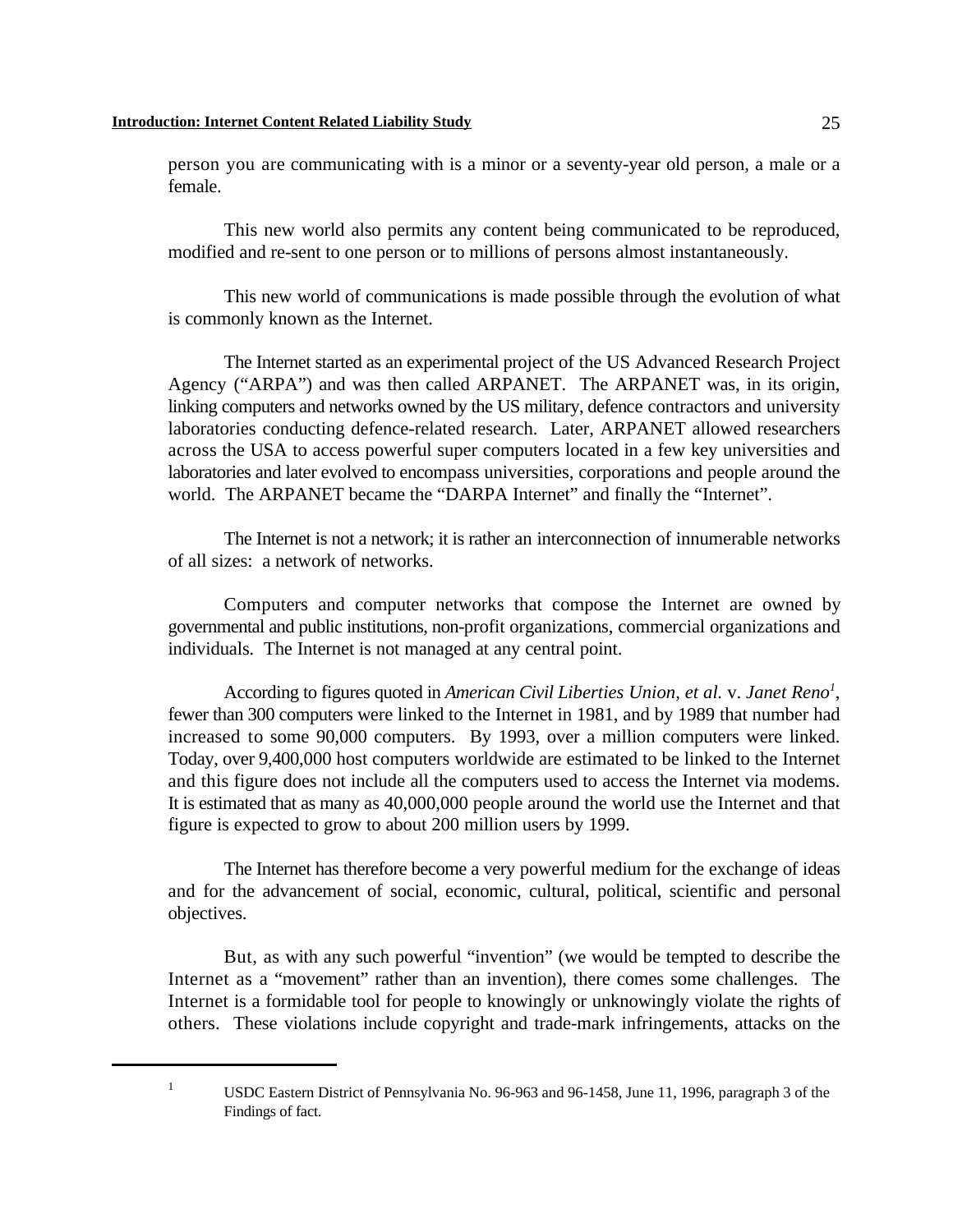reputation or privacy of others, communication of hate propaganda and distribution of obscene material including child pornography.

# **1.1 The governmental studies**

Governments around the world have started to examine the issues arising from this new "information infrastructure" including whether this new era mandated any amendments to existing laws to cope with this new reality.

In February 1993, US President Clinton formed the Information Infrastructure Task Force to determine what should be the US Administration's vision for what it called the "National Information Infrastructure". A working group on intellectual property was established to examine the implications of the National Information Infrastructure and to make recommendations as to any required changes to the US intellectual property laws. This working group published its report in September  $1995<sup>2</sup>$ . These issues have also been examined by the European Commission<sup>3</sup> and by studies in France<sup>4</sup>, Japan<sup>5</sup> and Australia<sup>6</sup>.

In Canada, the Information Highway Advisory Council ("IHAC") examined the challenges posed by this new environment and appointed a Subcommittee on Copyright to examine copyright issues raised by the information highway<sup>7</sup>. The IHAC adopted many recommendations relating to copyright (recommendations  $6.1$  to  $6.16$  in its final report<sup>8</sup>). It also addressed the issue of the liability of bulletin board system operators as follows:

"The Council recognized that under the current law, service providers could be held liable for copyright infringement. Only common carriers that function

*Intellectual Property and the National Information Infrastructure: The Report of The Working* <sup>2</sup>

*Group on Intellectual Property Rights*, available at IITF.DOC.GOV. *Copyright and Related Rights In The Information Society*, Commission Of The European <sup>3</sup> Communities, Brussels, July 19, 1995, Com. (95) final. *Industries culturelles et nouvelles techniques*, Ministère de la Culture et de la Francophonie, Paris, <sup>4</sup> 1994, commonly known as the Sirinelli Report. *A report on Discussions by the Working Group of the Subcommittee on Multi-Media Copyright* <sup>5</sup> *Council: Study of Institutional Issues Regarding Multi-Media*, February 1995. <sup>6</sup> Highways to Change: Copyright in the New Communications Environment, Report of the Copyright Convergence Group, August 1994. *Copyright and the Information Highway*, Final Report of the Subcommittee on Copyright, March <sup>7</sup> 1995. *Connection Community Content: The Challenge of the Information Highway*, 8 http://info.ic.gc.ca/info-highway/ih.html.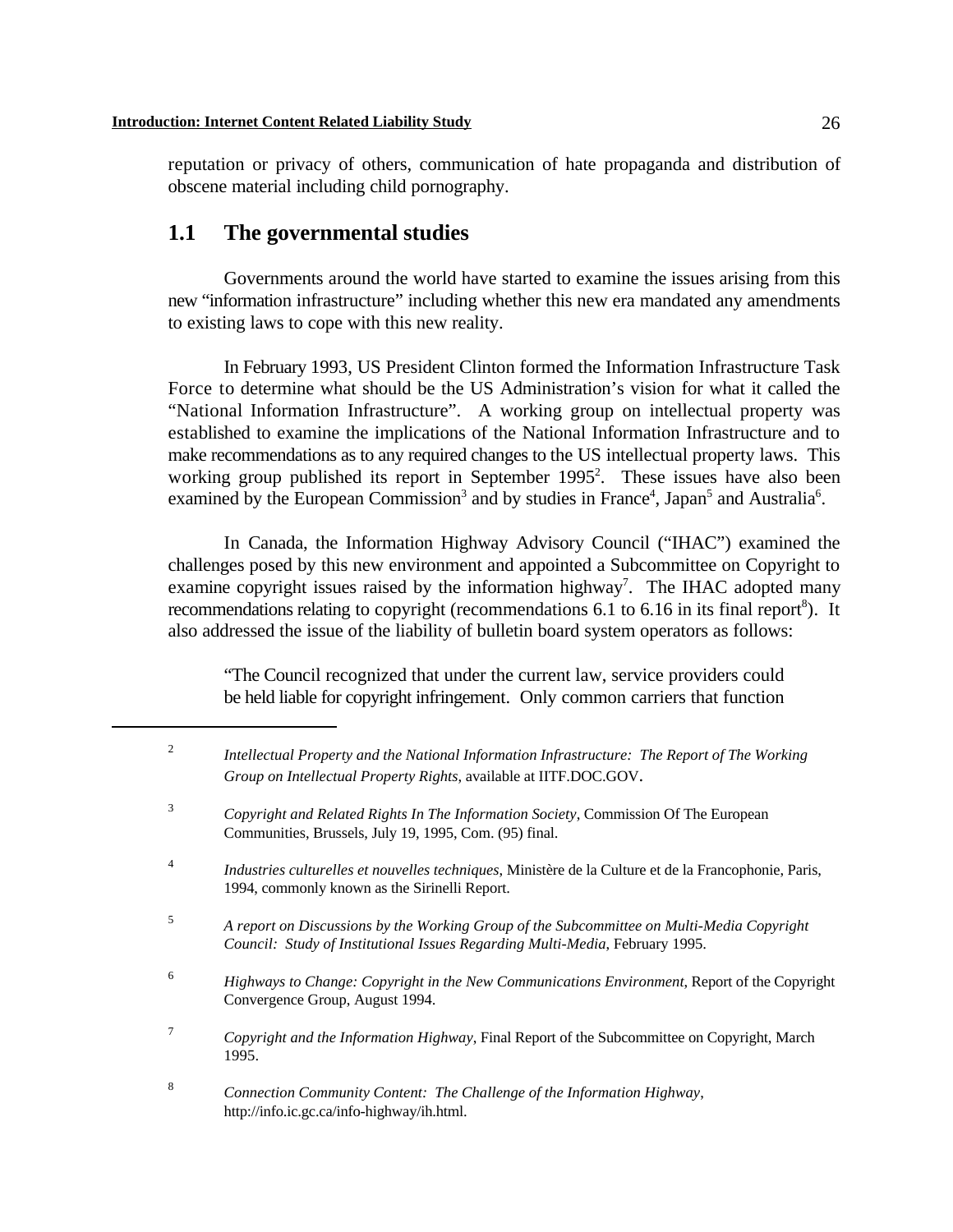solely in that capacity are exempt from copyright liability under the *Copyright Act*. However, it was felt that, with the absence of any recourse to some form of defence mechanism, copyright liability of bulletin board system operators could be too rigidly interpreted." (at page 120)

The IHAC also adopted recommendation 6.16:

"No owner or operator of bulletin board systems [BBS] should be liable for copyright infringement if:

- a. they did not have actual or constructive knowledge that the material infringed copyright; and
- b. they acted reasonably to limit potential abuses." (at page 120)

However, the IHAC report addressed only the issue of copyright liability and only that of owners or operators of bulletin board systems. In the Internet content distribution chain, more than operators and owners of BBSs are involved and more than copyright infringement is at stake. The various intermediaries include users, the Internet access providers (also called "ISP" or Internet service providers), telecommunications common carriers, BBS operators, the on-line service providers, operators and moderators of newsgroups and mailing lists, and so on.

The IHAC also recognized that: "Questions of liability of owners, operators and users need to be clarified."<sup>9</sup> In addition, the IHAC adopted recommendation 8.2 as follows:

"The federal government should take immediate steps to lead in the development of legislative measures with regard to clarifying the question of liability of owners, operators and users of bulletin boards, Internet and Usenet sites." (at page 133)

Before deciding whether legislative measures were needed concerning these issues of liability, Industry Canada determined that it was best to first conduct an investigation as to what the state of the law was. It is in this context that Industry Canada commissioned Mark S. Hayes of Fasken Campbell Godfrey in Toronto, Michel Racicot of McCarthy Tétrault in Montréal, Alec Szibbo of Gowling, Strathy and Henderson in Vancouver and Pierre Trudel of the "Centre de recherche en droit public" of the Faculty of Law of the Université de Montréal, to conduct this study.

<sup>&</sup>lt;sup>9</sup> Final report at page 132.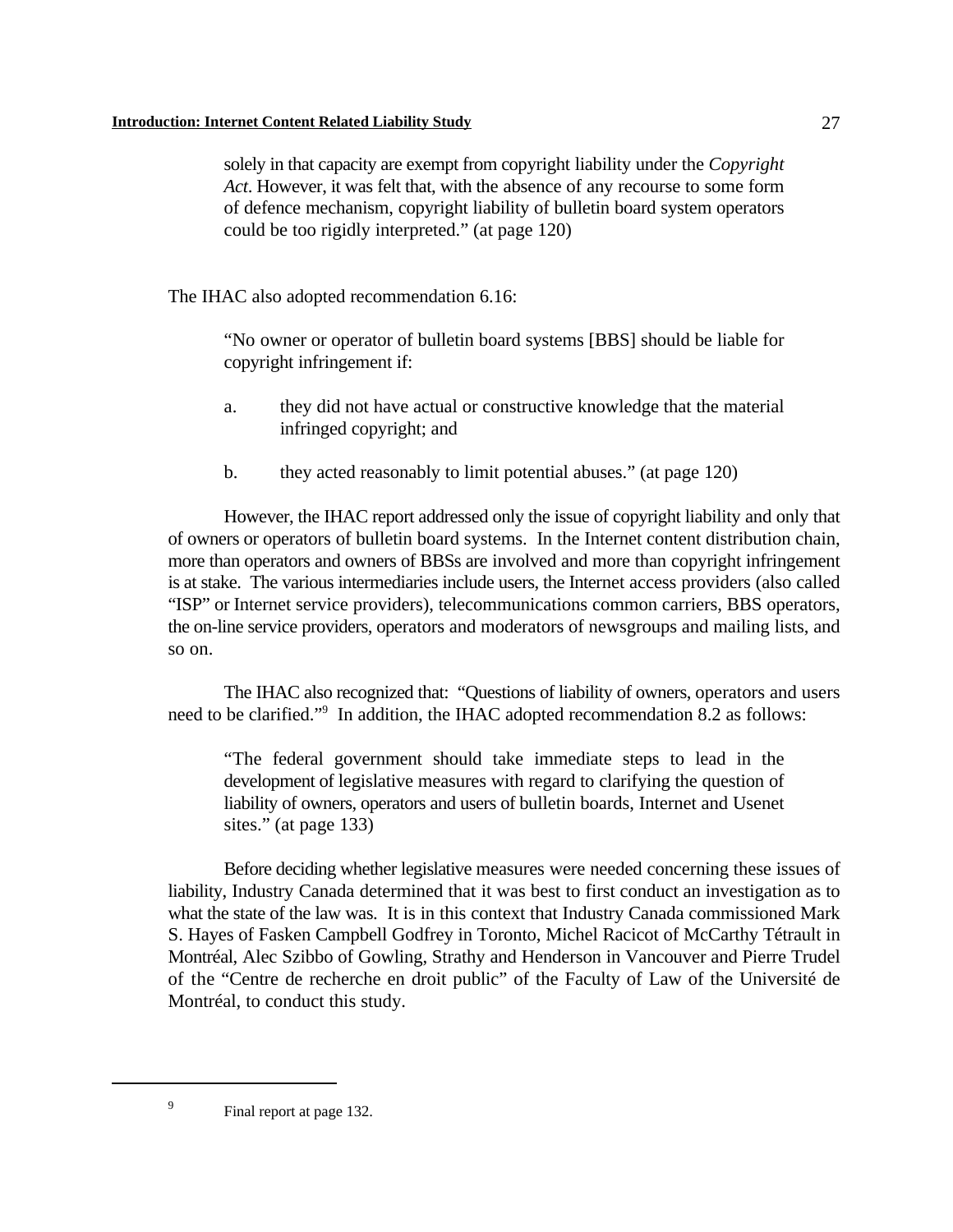#### **Introduction: Internet Content Related Liability Study** 28

This substantive study is believed to be the first of its kind in the world for nowhere else has there been a study conducted on the specific issues of liability for content circulating on the Internet.

Michel Racicot was charged with overall coordination, review and critique of the study while Mark Hayes dealt with copyright issues, Pierre Trudel with civil liability issues and Alec Szibbo with trade-mark issues and issues related to the Criminal Code. However, all four authors assume full responsibility for the overall report which they have all reviewed and approved.

# **1.2 The Objectives**

The objectives of this study are to present an analysis of the state of the law in Canada (with comparisons, where appropriate, to US and other foreign law) related to liability for content circulating on the Internet. Specific comment is made with respect to copyright, trade-mark, civil liability, privacy, and criminal law issues for Internet service providers, bulletin board services, newsgroups and other related services.

The Terms of Reference (attached as Appendix I) specifically prohibited the authors from elaborating policy options or formulating recommendations, including any legislative measures to amend existing laws. It is however hoped that the uncertainties and difficulties revealed by this study will pave the way for legislative measures aimed at clarifying the rights and obligations for users, intermediaries and authors. The Terms of Reference also excluded from the scope of the study any examination of whether any Internet services should be regulated under the *Telecommunications Act* or the *Broadcasting Act*.

The study assumes that liability is possible on the Internet. The analysis in this study is intended to help all participants in the Internet content value chain better understand their roles regarding information management liability and the effects of their activities and decisions on other stakeholders. The study is also aimed at trying to clarify the obligations of those who use and disseminate content and the rights of those who create it.

### **1.3 The Method**

The study presents the state of the law as it existed in the fall of 1996 and does not therefore reflect the amendments to the *Copyright Act* introduced in Bill C-32, *An Act to Amend the Copyright Act*, tabled in the House of Commons on April 25, 1996, nor the two WIPO Treaties resulting from the Diplomatic Conference on Certain Copyright and Neighbouring Rights held in Geneva from December 2 to 20, 1996.

The study was made difficult by the almost complete absence of case law in Canada, especially in the areas of copyright infringement and civil liability, as compared to the US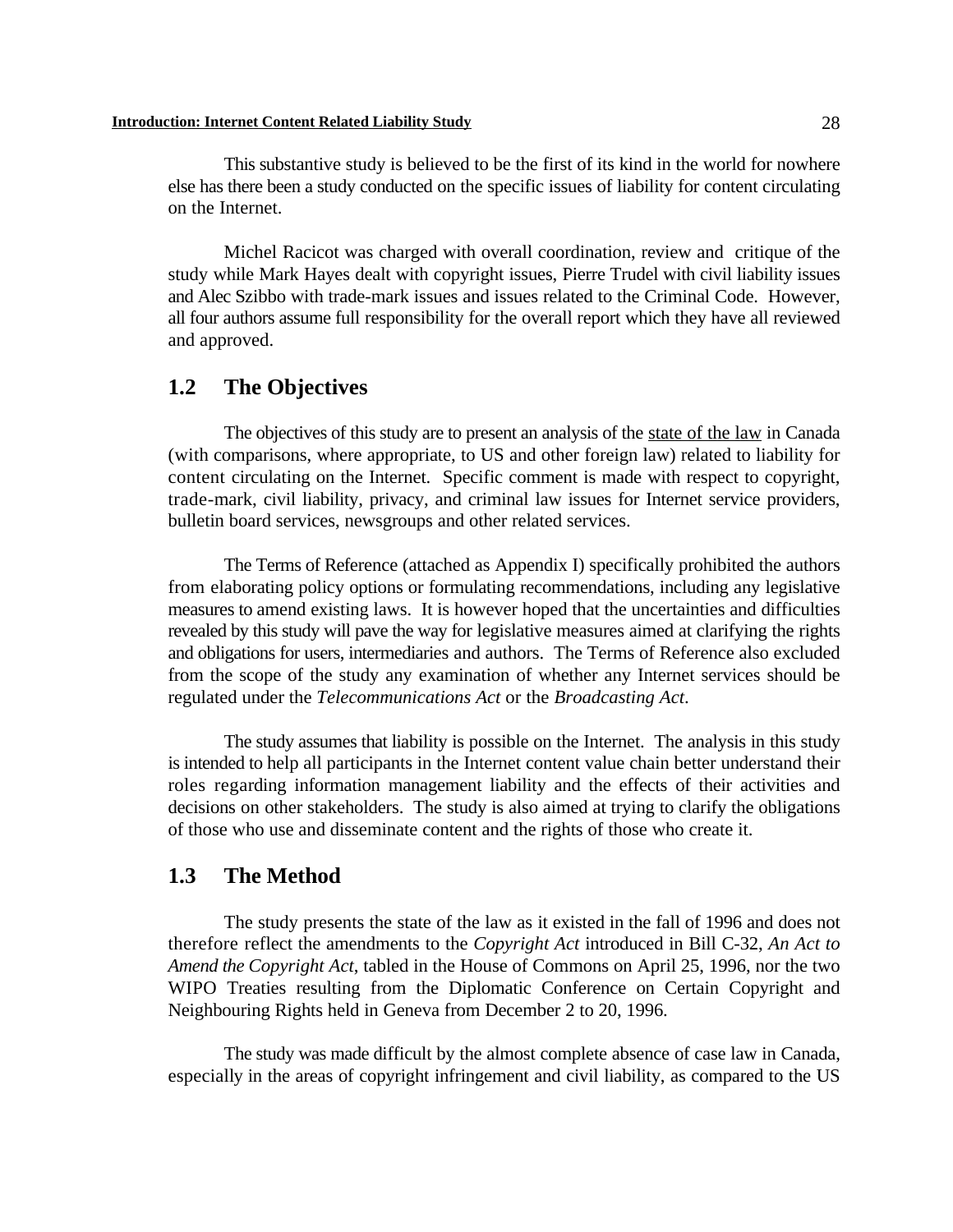situation where the courts have already begun to examine the copyright and civil liability issues raised by the dissemination of content over the Internet.

By way of example, the burden of proof in criminal law is much higher (beyond a reasonable doubt) that in civil law (balance of probabilities). Most offences under the Criminal Code require the presence of a guilty intent ("*mens rea*") while most infringements under the *Copyright Act* are of a strict liability nature, requiring no presence of "*mens rea*".

The study was also made difficult because the criteria for assigning liability vary greatly depending on the right or prohibition at issue. Standards under the Criminal Code, by way of example, are very different from those under the *Copyright Act* or under civil liability.

In addition, with many Internet communications involving participants in more than one country, the questions of liability related to content will necessarily involve issues of international law such as:

- which court has jurisdiction,
- is the jurisdiction determined by the object or activity ("*in rem*") or by the person ("*in personam*"),
- which conflicts of law rules should apply,
- which substantive laws should apply,
- where did the infringement take place.

These issues were beyond the scope of this study to examine exhaustively.

Although the researchers could have conducted the study by analysis of legal doctrine and case law, it was felt preferable to also obtain input from interested stakeholders. Consequently, approximately 200 invitations were sent to persons and organizations inviting their recipients to make written submissions and to participate in focus groups, which were held in Vancouver, Toronto and Montréal in the fall of 1996.

Over 20 written submissions were received $10$  and the three focus groups were well attended. For reasons of confidentiality expressed at the focus group meetings, the researchers will not publish the list of attendees at the focus groups. This promise was made in order to have a more open debate in the focus groups.

Industry Canada will circulate this study in both official languages, including by publication on Industry Canada's Web site.

 $^{10}$  See list attached as Appendix II.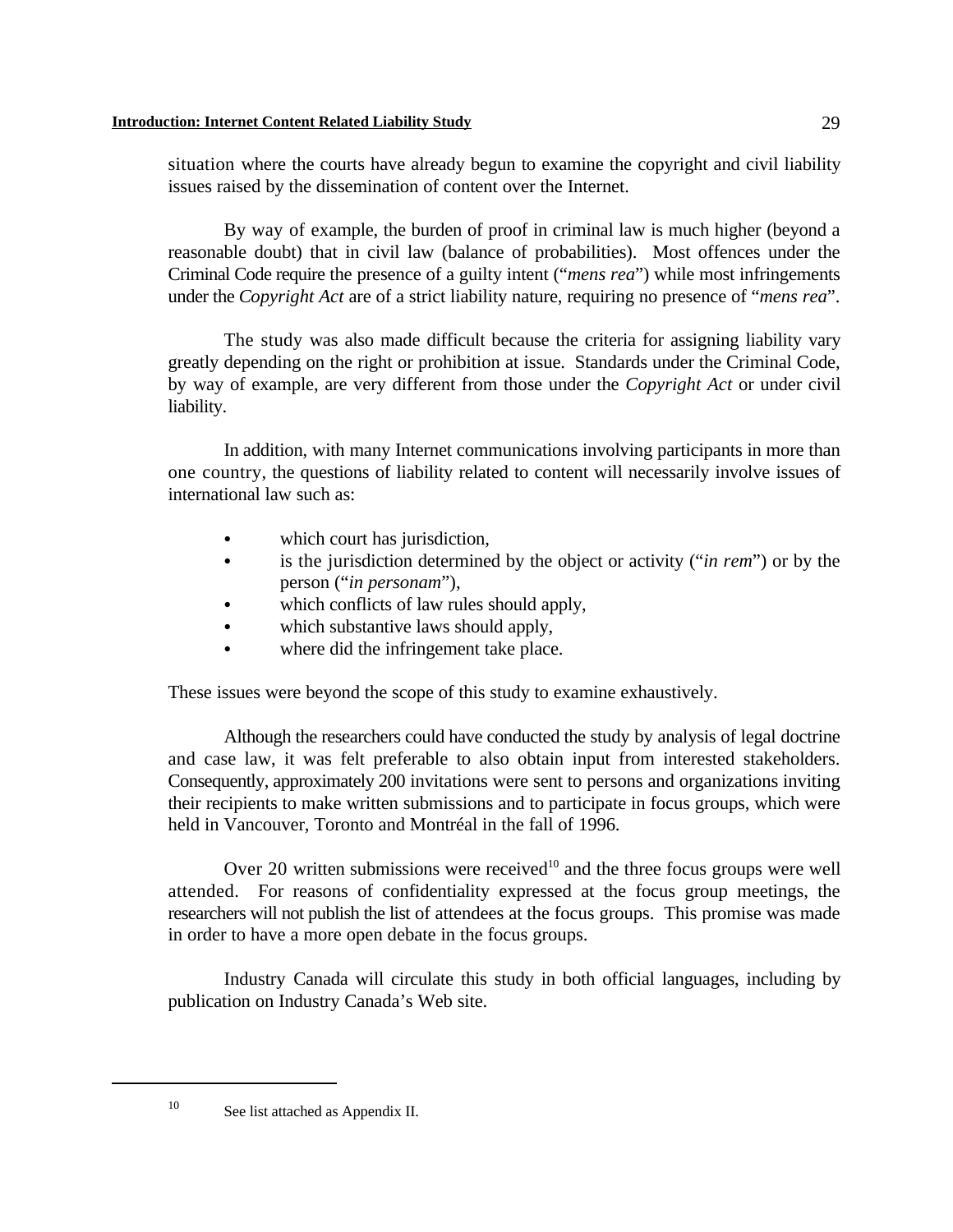#### **Introduction: Internet Content Related Liability Study** 30

It should be noted that most of the submissions provided in response to the invitations sent out by the researchers did not address in any detailed way what the state of the law is, but rather put forward either the position of the organization making the submission about its own situation or statements as to what the state of the law should be. Although this study is precluded by its Terms of Reference from making recommendations for legislative changes, we have suggested to Industry Canada that these submissions be analysed in greater detail if the Government of Canada intends to consider any legislative measures as a result of its analysis of the legal situation applicable to the Internet.

### **1.5 Revelations of the focus groups**

The focus groups revealed that most intermediaries in the Internet distribution chain readily accept that they have some liability for the content they carry, depending on the level of knowledge and control they have in respect to that content. In this regard, the Code of Conduct issued in 1996 by the Canadian Association of Internet Service Providers (CAIP) (attached as Appendix III) is to be commended.

Content vendors have also expressed their desire to comply with the law and to accept liability for the works they make available on the Internet.

However, certain users of the Internet want to preserve the new frontier, no law, no controls, style of Internet. Since most users are also creators and since these users are also vulnerable to attacks on their privacy, reputation, morals and those of their children, we hope that this study, public debates and awareness campaigns covering the proper use of the Internet will convince them that responsible use of the Internet, like responsible use of our roads and highways, is a necessary limitation to freedom in order to live in a democratic society.

Creators, on the other hand, realize that it is the content they have created which, to a great extent, is the moving force behind the growth of the Internet and which enables intermediaries to grow and, eventually, to prosper. Creators are still waiting to see the economic benefits that the Internet can bring to them. They all hope that new systems for automatic licensing of the use of their works and other new technical avenues made possible by the Internet will bring them their fair share of the wealth so created.

What participants in the focus groups deplored is the continuing uncertainty concerning their rights, obligations and liabilities in their role as a participant in the dissemination of content on the Internet distribution chain.

It is hoped that this study will enlighten them or, at least, provide more of a focus on those issues which require clarification.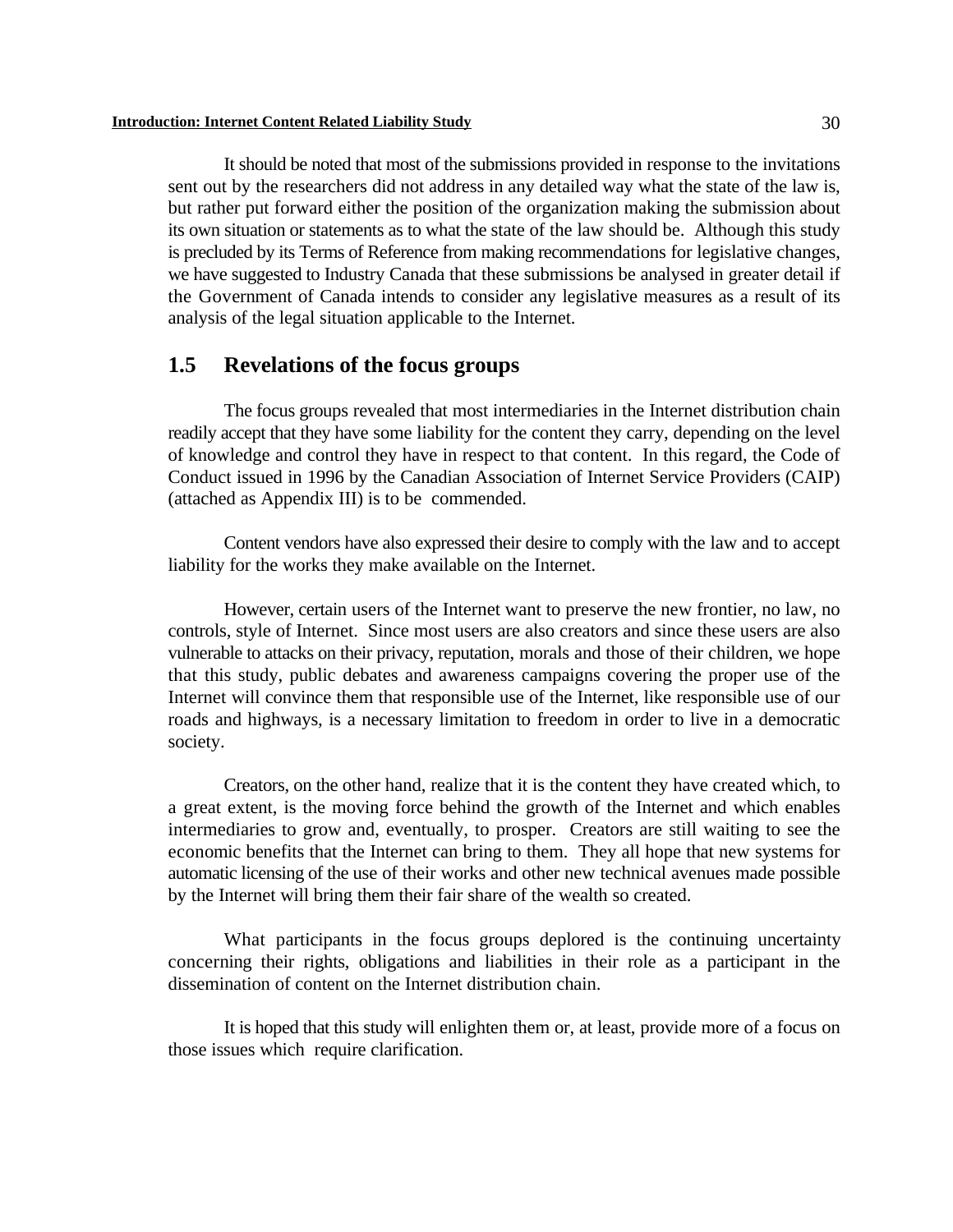## **1.6 The Internet: Description and Uses**

A better understanding of the liability related to content circulating on the Internet necessitates an understanding of the nature of the Internet, how it is accessed and how it is used. Rather than repeating here what others have said more eloquently or in greater detail, we refer the readers to the findings of facts reproduced as paragraphs 1 to 48 in *American Civil Liberties* v.  $Reno<sup>11</sup>$ , which the researchers have found represents one of the best descriptions from a layperson's perspective. There are also innumerable treaties and articles published on the subject, some of which are referred to in footnotes throughout the study. As will be found in these descriptions, various actors (users, Internet service providers, telecommunications common carriers, on-line service providers, etc.) participate in the distribution of content on the Internet in various ways. Therefore, it cannot be emphasized enough that it is not the status of an "actor" that is important in the determination of liability, but rather the specific activity performed by such an "actor".

By way of example, the so-called "common carrier exemption" contained in paragraph 3(1.3) of the *Copyright Act* (R.S.C. 1985, c. C-42, as amended) does not *per se* apply to a telecommunications common carrier (as understood in the *Telecommunications Act*, S.C. 1993, c.38, as amended) but attaches rather to a certain activity (only "providing the means of telecommunication necessary for another person" to communicate a work to the public). At times, a telecommunications common carrier can become a publisher (for example, when it puts content on its own Web site). Conversely, an on-line service provider whose main activity may be that of publishing may at times have activities analogous to that of a telecommunications common carrier, for example when it only provides means of telecommunication necessary to have access to the Internet. In this regard, generalities must be avoided.

# **1.7 A word of caution**

A word of caution before reading further must be made. When discussing these types of issues, one is naturally drawn to US precedents in light of the abundance of US case law which has caused many emerging issues to be examined first in the US. However, it must be emphasized that although resorting to the US authorities is useful, the analysis done by US authors and US courts cannot be imported into analysing the laws of other countries, including Canada, without the necessary distinctions being made<sup>12</sup> even if the United States authorities have been relied upon for assistance and have been given qualified approval in

<sup>&</sup>lt;sup>11</sup> Available on the Internet at the following address: http:\\www.aclu.org\court\cdadec.html.

See in particular the comments of Estey J. in *Compo Co. Ltd.* vs. *Bluecrest Music*, [1981] 1 S.C.R. <sup>12</sup> 357.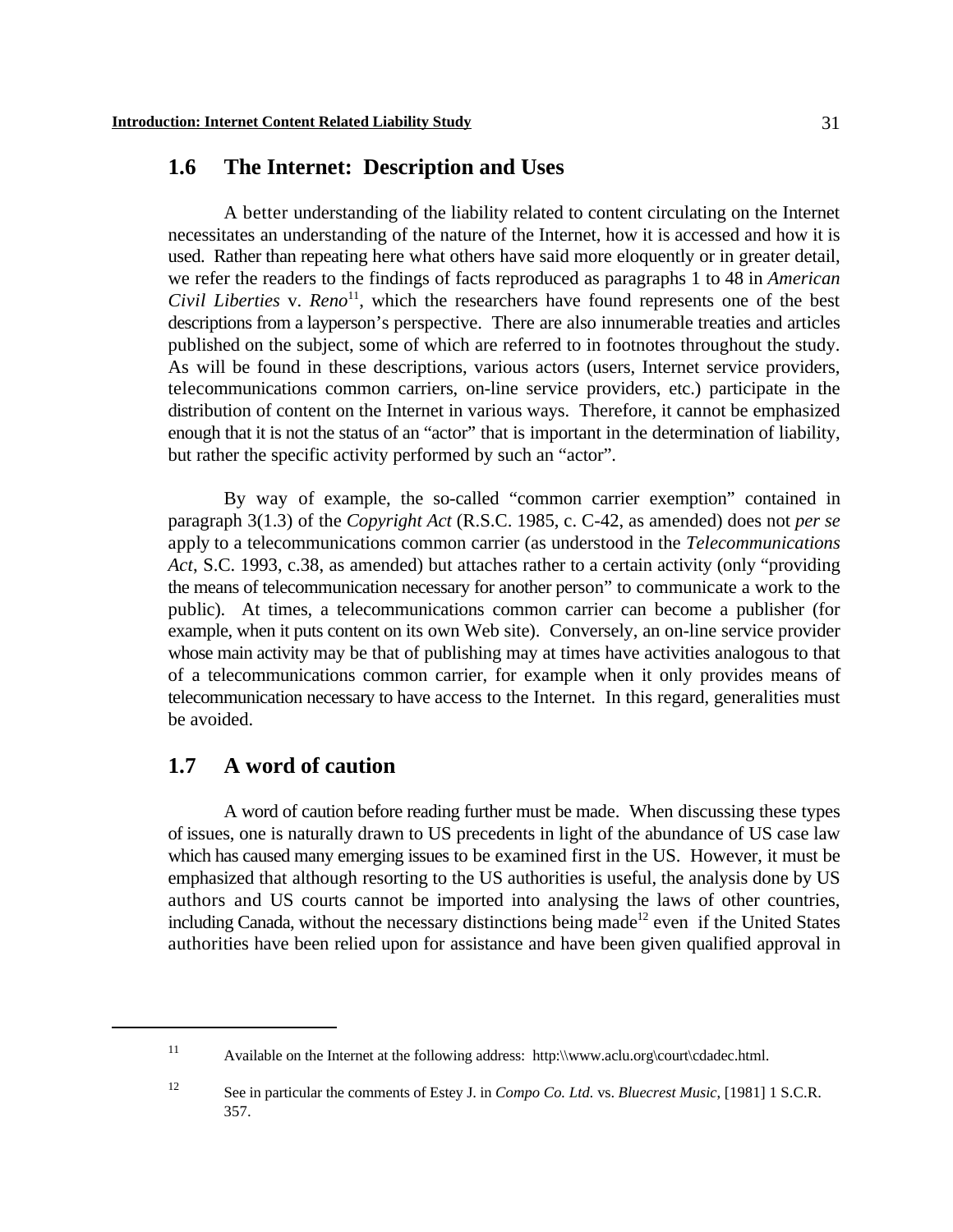many Canadian cases<sup>13</sup>. While this problem has been identified in the past in respect of *Copyright Act* issues, it applies with even greater force in matters relating to civil liability (where Québec in particular has the Québec Civil Code), to privacy issues and to those issues addressed in the Criminal Code of Canada (such as hate propaganda, obscenity and child pornography).

Even within a single country, differences in provincial or state laws or different community standards must also be considered. For example, in *Thomas* v. *United States<sup>14</sup>*, a California computer Bulletin Board System operator was convicted in Tennessee of transmitting obscene images to subscribers who downloaded them using personal computers and modems. The accused claimed that if the more relaxed community standards of California rather than those of Tennessee had been applied, he would have been found not guilty. All these distinctions must not be forgotten, although the authors have not repeated them throughout the study.

\* \* \*

[Cat. No.: C2-312/1997E ISBN: 0-662-25489-9]

See, for instance, *Corp*. v. *Ordinateurs Spirales Inc.* (1984), 2 C.I.P.R. 56 (Fed. T.D.); *La Société* <sup>13</sup> *d'informatique R.D.G. Inc*. v. *Dynabec Ltée* (1984), 6 C.P.R. (3d) 299 (Que. S.C.); *Apple Computer Inc*. v. *Mackintosh Computers Ltd.* (1986), 28 D.L.R. (4th) 178 (Fed. T.D.), varied (1987), 44 D.L.R. (4th) 74 (Fed. C.A.), affirmed [1990] 2 S.C.R. 209; *Delrina Corp*. v. *Triolet Systems Inc.* (1993), 47 C.P.R. (3d) 1 (Ont. Gen. Div.); *Matrox Electronic Systems Ltd*. v. *Gaudreau*, [1993] R.J.Q. 2449 (C.S.); *Prism Hospital Software Inc*. v. *Hospital Medical Records Institute* (1994), 57 C.P.R. (3d) 129 (B.C.S.C.).

No. 95-1992, Certiorari denied October 7, 1996; see *Computer and On-line Industry Litigation* <sup>14</sup> *Reporter*, November 5, 1996, page 23-189.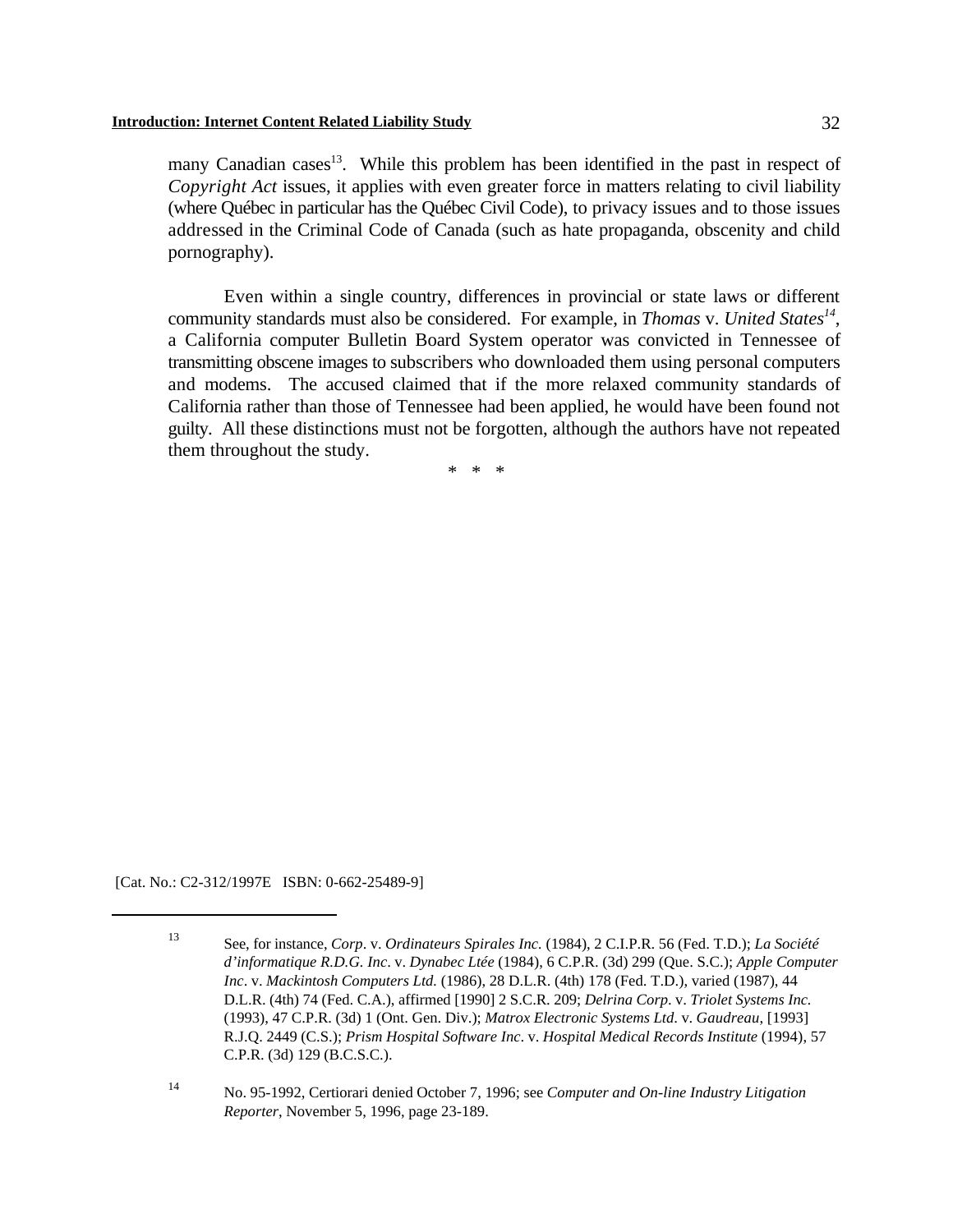### **OBSCENITY**

### **I. PROHIBITED CONDUCT**

# **1.Overview of Applicable Law on Obscenity**

### **General**

Obscenity is defined in the Canadian Criminal Code as any publication whose dominant characteristic is the undue exploitation of sex, or of sex together with crime, horror, cruelty or violence.<sup>1</sup> Whether a publication's dominant theme is the undue exploitation of sex is determined by reference to a "community standards test"<sup>2</sup> and an examination of the alleged obscenity within the context of the work as a whole. $3$ 

Subsections 163 (1) and (2) of the Act create two distinct offences. First, Subsection (1) targets the *production or distribution* of obscenity. It applies to everyone who "makes, prints, publishes, distributes, circulates", or has in one's possession for the purpose of distribution, obscene materials. Subsection (1) has been held to be a strict liability offence. Once the Crown proves illegal act of the offense, the burden falls upon the accused to avoid liability by showing that he acted with due diligence. In other words, lack of knowledge that the material exceeded community standards will not be a defense, unless the accused can establish due diligence, a reasonable mistake of fact  $4$  or that the public good was served.<sup>5</sup>

<sup>3</sup> Upon determining that the material involves the undue exploitation of sex, the portrayal of sex is then viewed in context to determine whether it is the dominant theme of the work as a whole or whether it essential to a wider artistic, literary or other similar purpose and therefore falls within the "public good" exemption: *Butler*, ibid.

*R. v. Metro News Ltd*. (1986) 20 C.C.C. (3d) 35 (Ont. C.A.) <sup>4</sup>

<sup>&</sup>lt;sup>1</sup> Criminal Code, s. 163(8).

 $2$  The community standards test considers what the community would tolerate others being exposed to on the basis of the degree of harm that may flow from such exposure. The stronger the risk of harm, the less the likelihood of tolerance. For the purposes of the community standards test, the Supreme Court of Canada referred to three categories of sex: (1) sex with violence; (2) explicit sex which subjects people to treatment that is degrading or dehumanizing; and (3) explicit sex without violence that is neither degrading nor dehumanizing. The first category will almost always constitute the undue exploitation of sex. The second category may be undue if the risk of harm is substantial. The third category will generally not fall within the definition of obscenity unless it employs children in its production: *R v. Butler* (1992) 70 C.C.C. (3d) 129, 11 C.R. (4th) 137 (S.C.C.)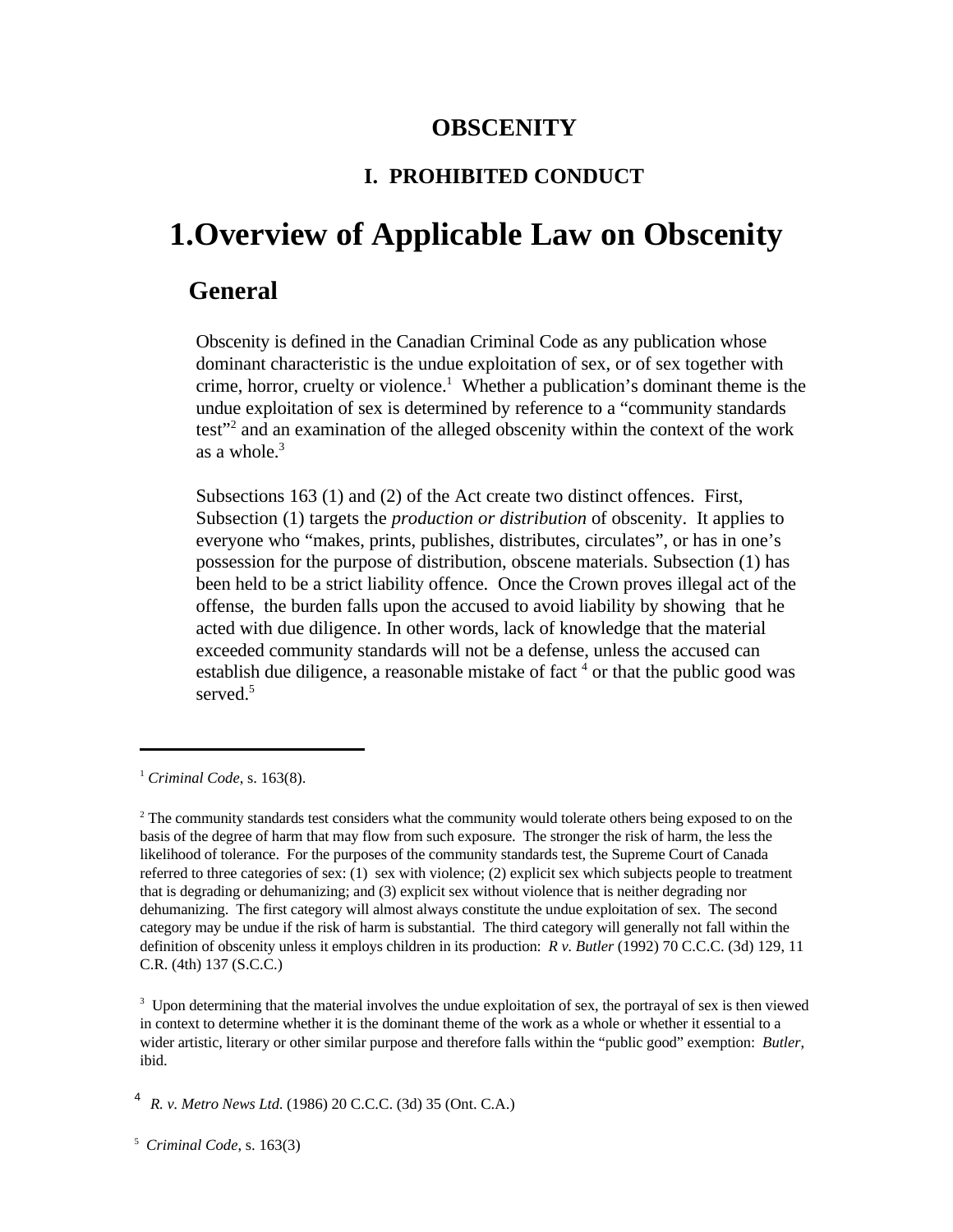On the other hand, subsection (2) makes it an offence to *knowingly sell or expose to public view,* or to have in possession for the purposes of selling or exposing to public view, obscene materials. Unlike the distribution section, a charge under subsection (2) requires the Crown to prove that the accused had a subjective knowledge of the content and nature of the obscene material in question.<sup>6</sup>

# **"Distributor" versus "Retailer"**

Cases that have considered the difference between subsections  $163(1)$  and  $(2)$  have held that something more than offering obscene materials by one or more individual sales is required for a charge under subsection  $(1)$ .<sup>7</sup> Thus, a video store outlet that merely rents videos is characterized as a retailer under subsection (2).<sup>8</sup> As a retailer, it is not involved in distribution and is therefore not required to know the contents of every video, book or magazine in its store, since imposing such a requirement would impose an undue burden on the retailer.<sup>9</sup> On the other hand, a video store that also creates or copies the videos on premises would be deemed to be a distributor, and for purposes of section 163(1) would *not* require proof that it had knowledge of the obscene materials.<sup>10</sup>

The courts have also characterized the distinction between production and distribution of obscene materials on the one hand section 163(1) and selling or exposing to public view on the other (s.163(2)), by noting that the latter is intended to cover activities in which the accused deals only with the ultimate consumer.<sup>11</sup> This distinction seems to have been rejected by a British Columbia Provincial Court as not necessarily being applicable to the supply of materials by computer technology.12

<sup>9</sup>Jorgensen, supra note 6.

 <sup>.</sup> *R. v. Jorgensen* (1995) 102 C.C.C. (3d) 97 (S.C.C.). <sup>6</sup>

*R. v. Dorosz* (1971) 4 C.C.C. (2d) 203 (Ont. C.A.); *R. v. Householder T.V. and Appliances Ltd.* (1985) 20 <sup>7</sup> C.C.C. (3d) 571 (Ont. C.A.).

*Householder*, ibid. <sup>8</sup>

*R. v. Harris* (1987) 35 C.C.C. (3d) 1 (Ont. C.A.). *<sup>10</sup>*

 $11$  *Dorosz*, supra note 7.

<sup>&</sup>lt;sup>12</sup> R. v. Hurtubise, Unreported, June 28, 1996, B.C. Prov. Ct., Surrey Registry.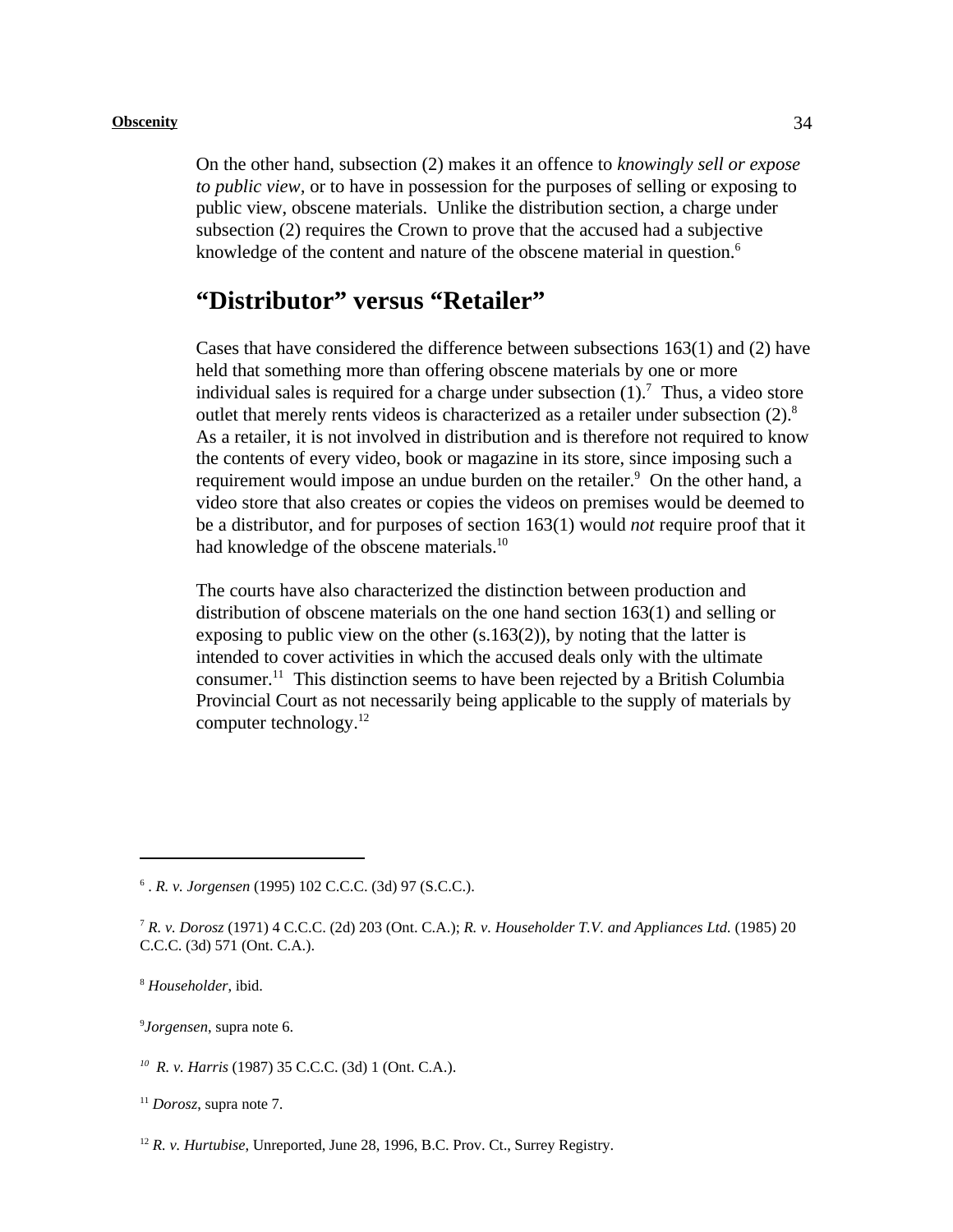# **2.Application to Internet Resources**

To date, there have only been two decided Canadian cases that have considered the obscenity provisions in the context of online communications.<sup>13</sup> A third case is pending before the British Columbia Provincial Court, with the decision due to be released in the fall of 1996.<sup>14</sup>

In *Pecciarich*, a BBS co-system operator was charged under both the obscenity and child pornography provisions for uploading files to the bulletin board. *Hurtubise* and *Clark* are similar cases in which the operators of "adult" BBSs were charged with both obscenity and child pornography in the content supplied for access by their subscribers. As all three cases deal only with computer bulletin boards, their application to other Internet activities remains uncertain. However, they offer a valuable starting point, as discussed below, in analyzing this area.

## **"Distribution"**

Both *Hurtubise* and *Pecciarich* suggest that a BBS can be held to be a distributor for the purposes of subsection 163(1). The decision in *Hurtubise*, however, is being appealed, partially on the basis that the trial judge erred in classifying a BBS as a distributor rather than a retailer.<sup>15</sup> Both decisions being only at the Provincial Court level are not binding on the higher courts.

Although the video store distributor-retailer analogy may seem appropriate for the various participants in the Internet context, it was rejected as inapplicable to a computer bulletin board by the court in *Hurtubise.* The court applied a broad dictionary definition of distribution, that included "to deal out, give a share of each of a number, spread about, scatter, put at different points, divide into parts, arrange, classify", and concluded that the BBS clearly fell within this definition. The court appears to have been influenced by several factors, in particular the number of people who could access the service, the potential for the information to exponentially spread to further parties, and the ability to make tangible copies of the illegal material.

"By making a CD accessible through a local computer bulletin board, the contents of the CD become readily accessible to multiple computers. Around each computer, there would be multiple users. The contents of

*R. v. Pecciarich* (1995) 22 O.R. (3d) 748 (Ont. Prov. Ct.); and *Hurtubise*, ibid, on appeal to be heard <sup>13</sup> December, 1996.

<sup>&</sup>lt;sup>14</sup> *R. v. Clark, B.C. Prov. Ct.* 

<sup>&</sup>lt;sup>15</sup> Comments from Crown counsel Peter Gulbranson, who prosecuted both the *Clark* and *Hurtubise* cases.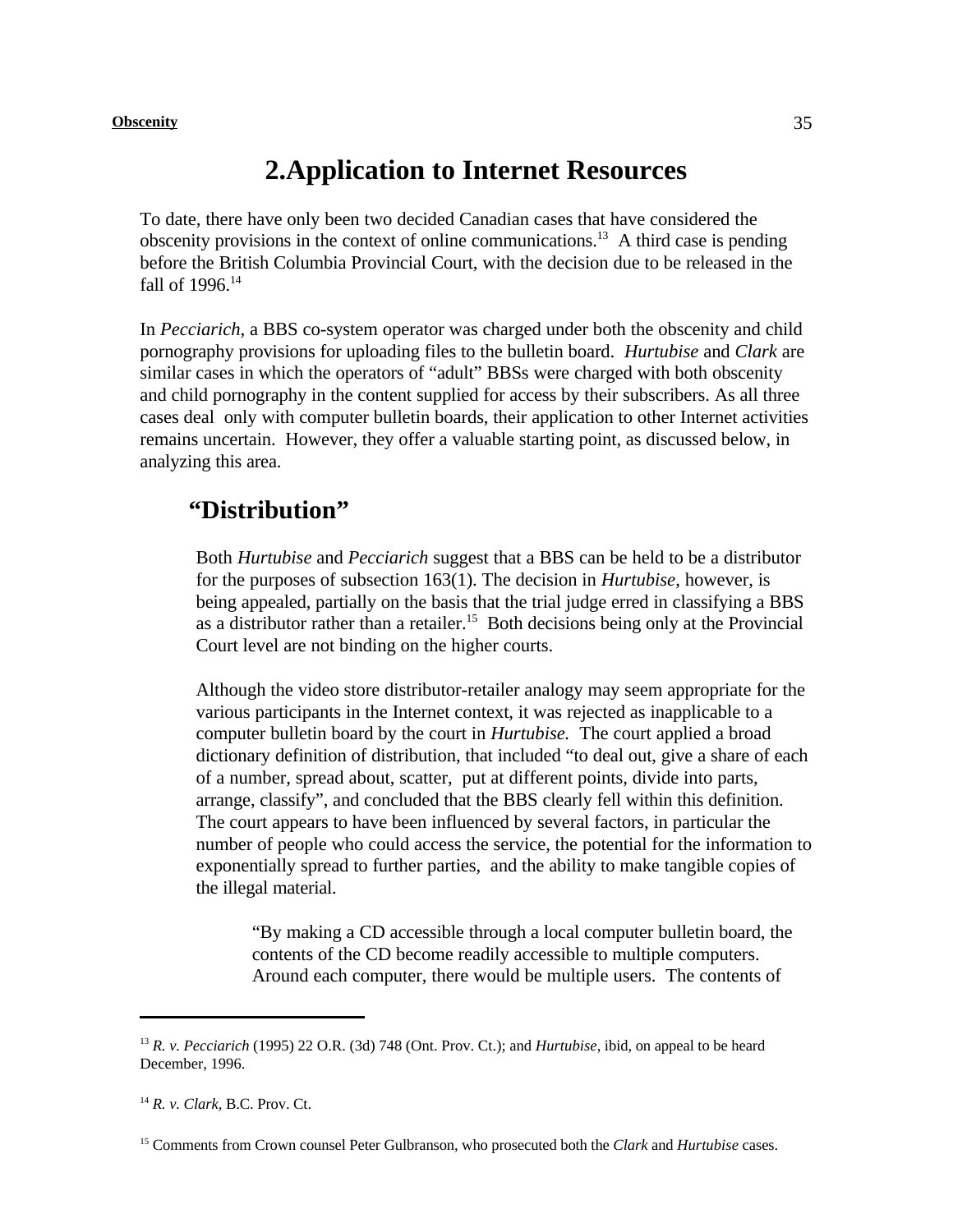each file on the CD can of course, be downloaded, kept on the computer, copied to another disk, uploaded to other systems, or put into hard print. This is not, in my view, analogous to an individual retailer who is selling individual copies, even if multiple copies, of books or movie video cassettes."<sup>16</sup>

As these factors appear equally applicable to newsgroups, Web sites and possibly mailing lists, a court could conceivably hold that supplying information through these applications also constitutes "distribution" for purposes of section 163(1).

The other notable comment on distribution in the context of a BBS is the court's holding in *Pecciarich* that "... evidence of the uploading of the files onto bulletin boards, which the public can access through an application process, is clear evidence of distribution."<sup>17</sup> The reference to "application process" appears to make this ruling narrower than that in *Hurtubise,* and leaves its applicability to newsgroups or Web sites that have no similar application process unclear. However, the application process did not appear to be a significant factor in the decision, and may be interpreted by subsequent courts as being immaterial.

### **"Publication"**

On the issue of publication, the court in *Hurtubise* looked to a broad dictionary definition that included "making publicly known; issuing of book, engraving, music, etc., to the public." The court concluded that the defendants possessed the obscene material for the purpose of publication "... because of the capabilities of the computer to show material to a number of parties and to produce material easily and inexpensively  $\ldots$ <sup>18</sup>. The ability of other computer applications to provide easy, inexpensive access to large numbers of people suggests that information supplied by newsgroups, mailing lists and Web sites may also be similarly held to be publication.

### **"Exposing to Public View"**

"Exposing to public view" is only an offence under section  $163(2)$  when the group exposed to the obscene material is *public.* It is not an offence to expose obscene material to *private* view. For example, showing obscene material to a few friends

<sup>&</sup>lt;sup>16</sup> Hurtubise, supra note 12.

<sup>&</sup>lt;sup>17</sup> Pecciarich, supra note 13.

 $^{18}$  *Hurtubise*, supra note 12.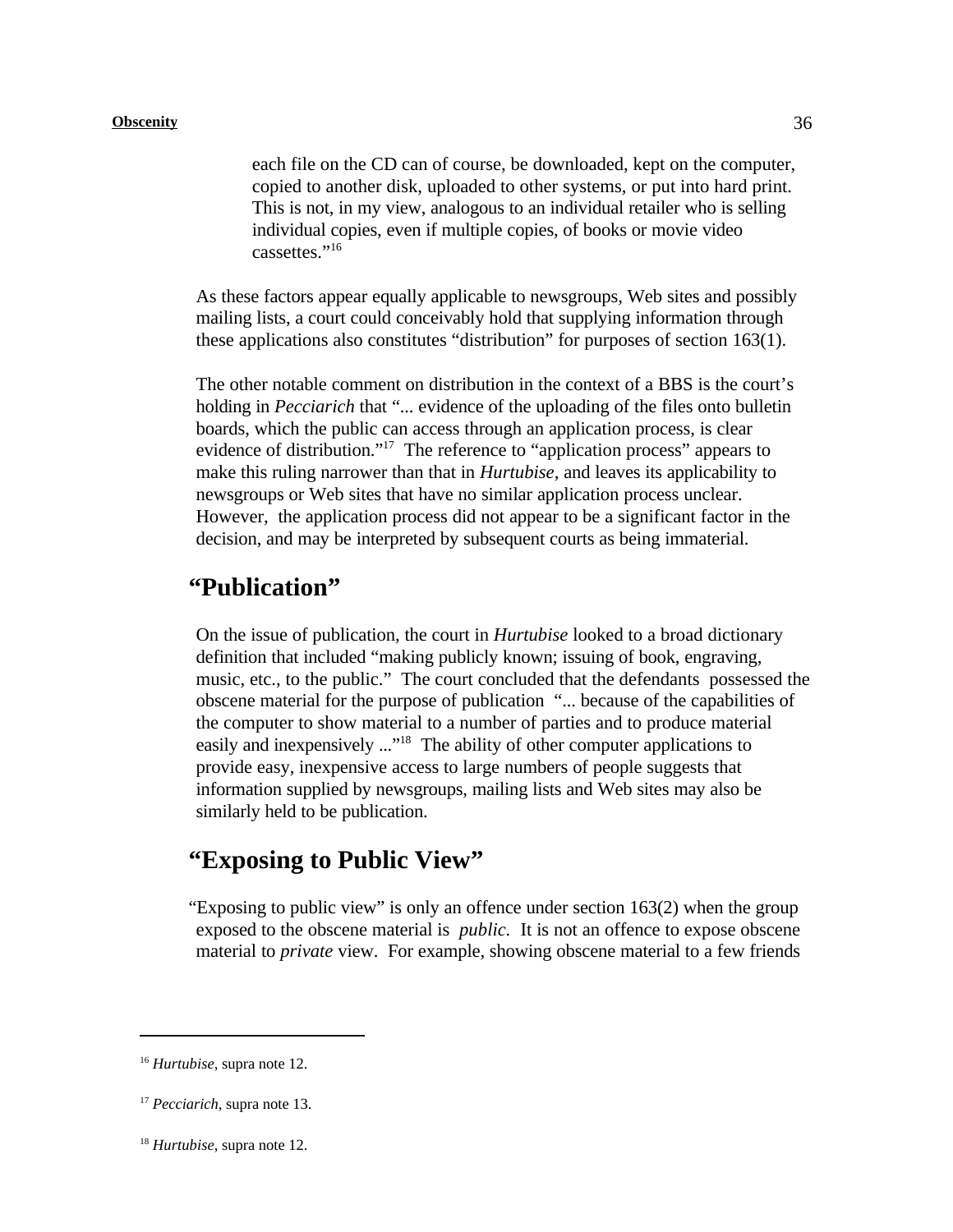in the privacy of one's home is not "exposing to public view. $^{19}$  Showing an obscene film to a group of 25 invited friends at a stag party is also not exposing to public view.<sup>20</sup> On the other hand, where the invitation goes beyond invitees to a private function and includes admission to others upon payment of a fee, the act of exposing to public view occurs. $^{21}$ 

The court in *Hurtubise* noted that "computer technology permits access and the viewing of obscenity and child pornography in a variety of ways." Whether a transmission over a computer system "exposes to public view" for the purposes of subsection 163(2) will be a question of fact, dependent on the circumstances of each case.<sup>22</sup> The court was satisfied that providing information through a local BBS in this case constituted "exposing to public view" notwithstanding the efforts made to limit access to adult users. Because each case must be assessed on its own facts, *Hurtubise* does not necessarily preclude the possibility of a BBS in other circumstances being characterized as "private". With respect to other applications, the broad references in the case to "computer technology" may suggest that supplying information through newsgroups, and open mailing lists and Web sites would also be held to constitute "exposing to public view". It is unclear whether a court would view posting to a closed mailing list only as exposing to *private* view. *Harrison* and *Rioux* appear to suggest that a mailing list of a small number of people where the subscribers are invited to join but are not required to pay fees for the privilege might be held to be private.<sup>23</sup>

### **Intentional Causation/Due Diligence**

An accused charged with publication or distribution under subsection 163(1) could avoid liability by showing that it did not intentionally cause the prohibited activities and exercised due diligence  $.24$  Due diligence means taking reasonable care in the circumstances (i.e. not being negligent). Though the court in *Hurtubise* found that the accused did not exercise due diligence, its comments on what the defendants could have done indicates the kinds of factors a court will consider when assessing whether due diligence was present:

<sup>&</sup>lt;sup>19</sup> *R. v. Rioux* [1970] 3 C.C.C. 149 (S.C.C.).

<sup>&</sup>lt;sup>20</sup> *R. v. Harrison* (1973) 12 C.C.C. (2d) 26 (Alta. Dist. Ct.).

<sup>&</sup>lt;sup>21</sup> *R. v. Vigue* (1974) 13 C.C.C. (2d) 38 (B.C. Prov. Ct.).

 $^{22}$  *Hurtubise*, supra note 12.

<sup>&</sup>lt;sup>23</sup> Harrison, supra note 20, and *Rioux* supra note 19.

 $24$  R. v. Metro News Ltd., supra note 4.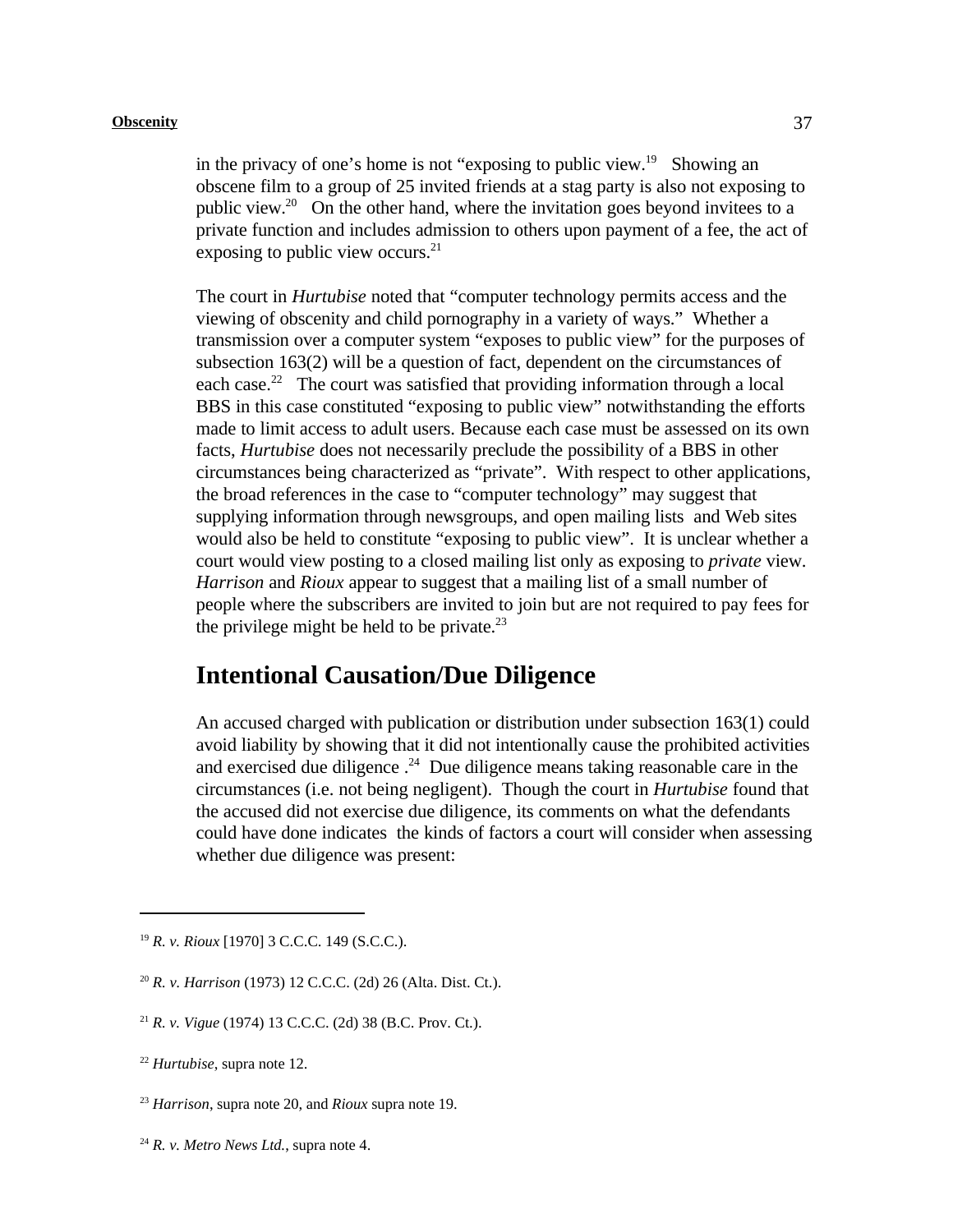"Although they made efforts to ascertain how they could restrict access to adult users, they made no effective inquiries as to content. They did not obtain any advice as to the meaning of "obscenity" and did not distinguish between pornography and obscenity. They did, however, clearly recognize that some of the material which people were transmitting was offensive ... Even after being alerted to this kind of material they made no effort whatsoever to review the material on [their own] CD. They did not review the file names in the directories, any sampling of the material on the CD, nor even look at what was contained on the CD."25

<sup>&</sup>lt;sup>25</sup> Hurtubise, note 12.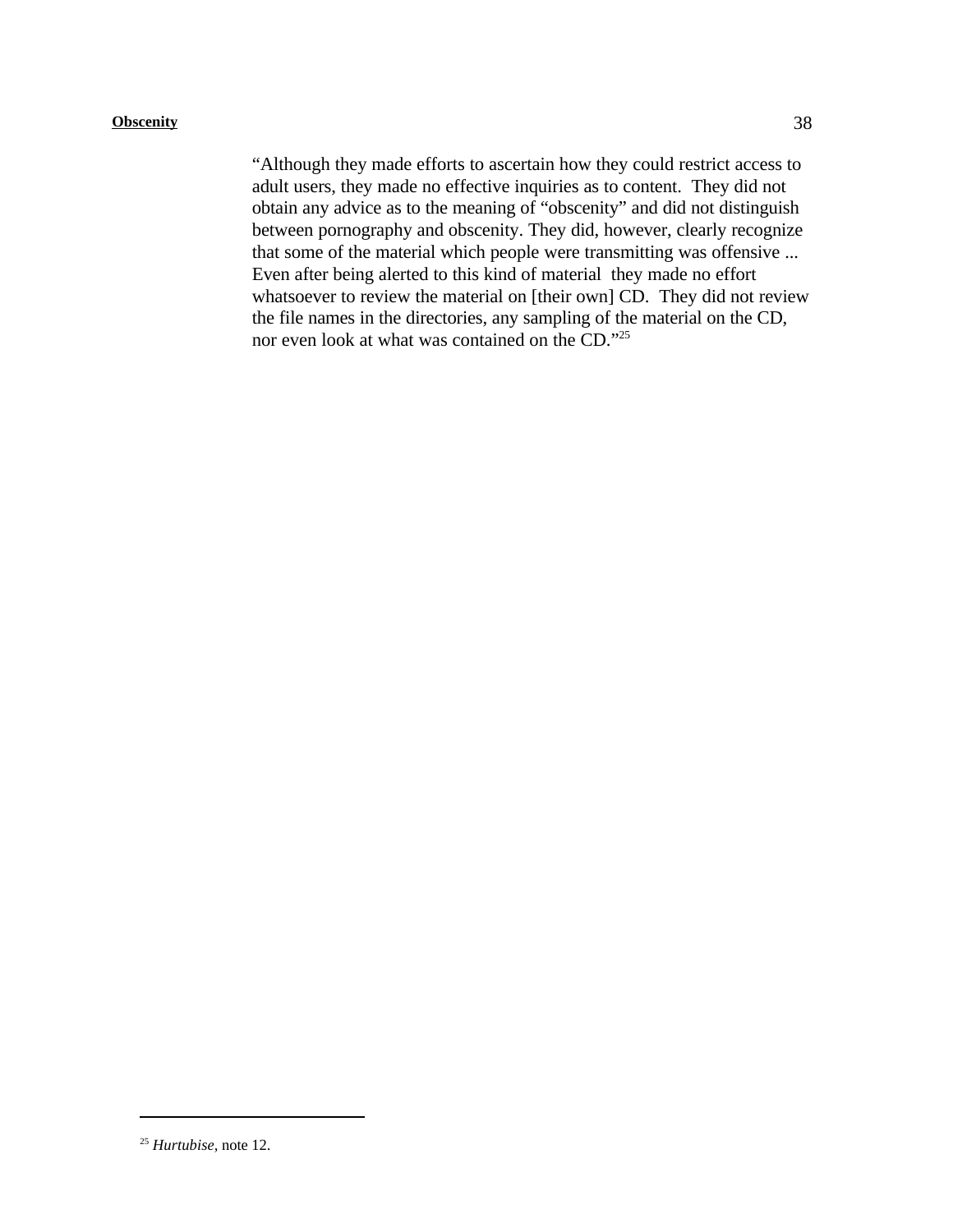### **II. ACTIVITIES AT RISK**

# **1.Access Provider's Facilities Used to Transmit Obscene Materials by its Users**

### **Issue**

An access provider that merely provides users with a connection to the Internet could potentially be liable for the obscene materials transmitted by its users.

### **Party Potentially Liable**

The access provider could be charged with distribution under subsection 163(1) for its role in facilitating access to the illegal materials. Distribution of obscenity is a strict liability offence. Once the Crown establishes that the provider facilitated the transmission of the obscene materials, the provider will need to show that it exercised reasonable care in preventing obscene materials from being transmitted through its system. This may be difficult for an access provider to do, as most providers are akin to common carriers, in that their transmitting services are not affected by or subject to the content of the transmission.

An access provider could attempt to challenge the characterization of providers as "distributors" by relying on the Supreme Court of Canada's decision in *Jorgensen.*<sup>26</sup> *Jorgensen* noted that while producers and distributors are presumed to be familiar with their material by virtue of creating or distributing it, "... it would be perfectly reasonable to assume that the seller would ordinarily not be aware of the specific nature of the contents of the material sold" due to the vast number and variety of the books, magazines or videos in the retail outlet. *Jorgensen* further stated that knowledge of the specific nature of the contents could not be assumed with films, videos *and other media* involving a collection of images where it takes *time and active steps* to observe and 'know' the contents. For these reasons, the court concludes that imposing a burden on a seller to be familiar with the content of each book or video in order to sift out illegal materials would impose an unreasonable burden on the retailer.

The provider could try to portray itself in the same category as a book or video store vendor, by drawing attention to two similar factors. First, the sheer volume of material transmitted by its server makes it impossible for it to know the contents of each file or message sent by its customers. Second, even if it wanted to view the contents of the files or messages, doing so would require what *Jorgensen* refers to

<sup>&</sup>lt;sup>26</sup> Jorgensen, supra note 6.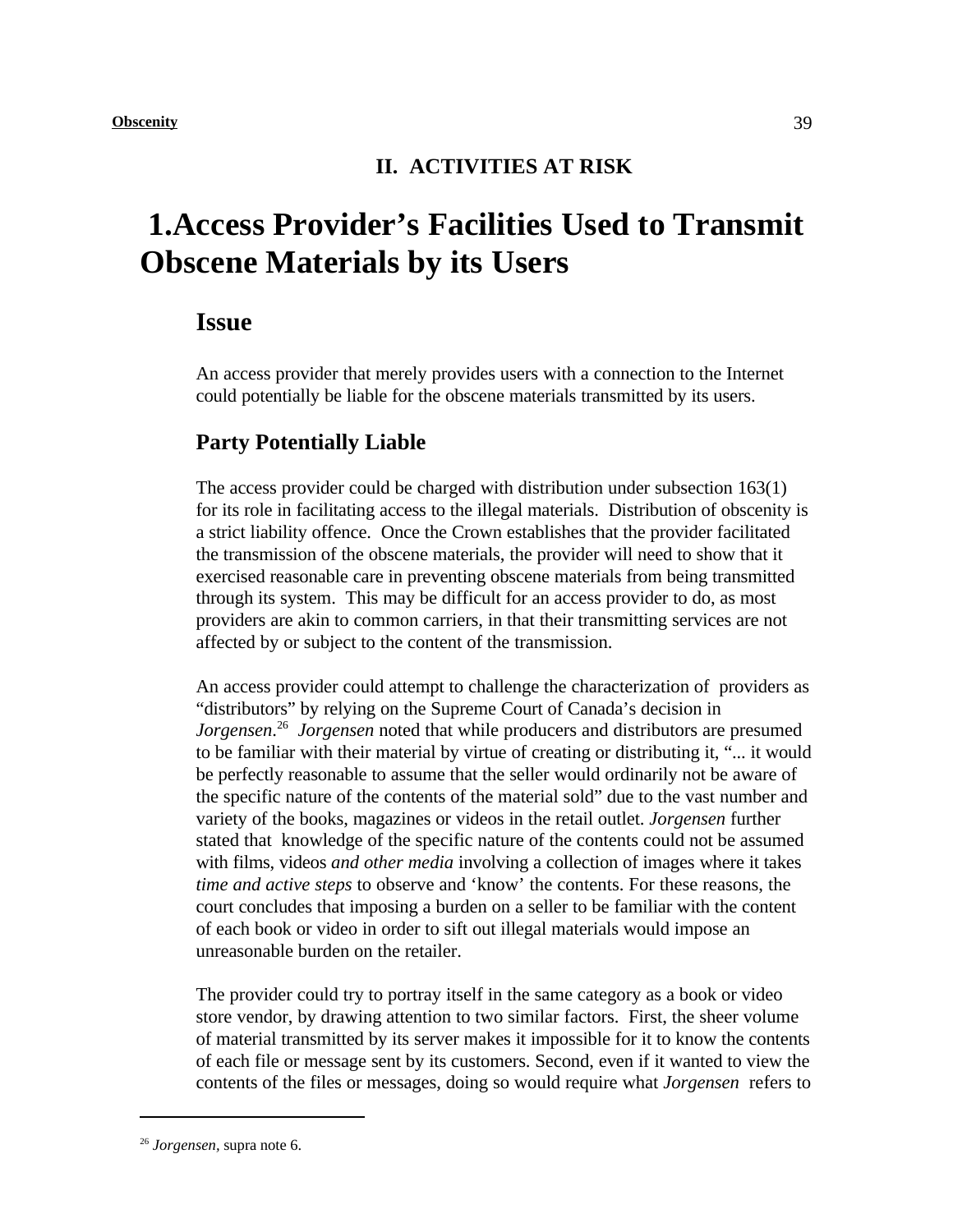as "time and active steps". Just as it would be unreasonable to expect a video store owner to view every video, so too it would be unreasonable to expect an access provider to view the contents of every transmission. In fact, the argument in *Jorgensen*'s appears to apply even more strongly for an Internet access provider than a video retailer, since each video's physical delivery to the store virtually guarantees that the retailer will at least be aware of its existence before putting it out for sale. In contrast, a provider will probably not be aware of an offensive transmission until it is brought to its attention by either taking the "time and active steps", or some other extraordinary means.<sup>27</sup>

The Crown would of course rely on *Hurtubise*, which held that a BBS was clearly a distributor. That decision could be distinguished on two points. One of the BBS operator's central roles is to supply content to its subscribers; the access provider merely facilitates transmissions. In addition, the BBS operator has the means for both knowledge and control - it can relatively easily examine the content to ensure that it is not obscene. On the other hand, access providers are not privy to their subscribers, content either in detail or even generally, nor do they readily have control over what their subscribers access or send.

If the court accepts the argument that the more appropriate charge would be "selling or exposing to public view" (subsection 163(2)) rather than "distributing" (subsection 163(1)), then the Crown would have to prove that the provider had a subjective knowledge of the presence and nature of the obscene materials in question.<sup>28</sup> The provider would in this instance also attempt to rely on *Jorgensen* to suggest that it could not be expected to know the contents of each of its transmissions.

# **Relevant Legislation**

Subsections 163(1) and 163(2) of the *Criminal Code*.

## **Relevant Case Law**

R. v. Jorgensen [1995] 4 S.C.R. 55;

*R. v. Hurtubise*, Unreported, June 28, 1996, Surrey Registry, B.C. Prov. Ct.

 $27$  For example, the access provider could be alerted to the illegal material by other users.

*Jorgensen*, supra note 6; *R. v. Metro News Ltd*.; supra note 4. <sup>28</sup>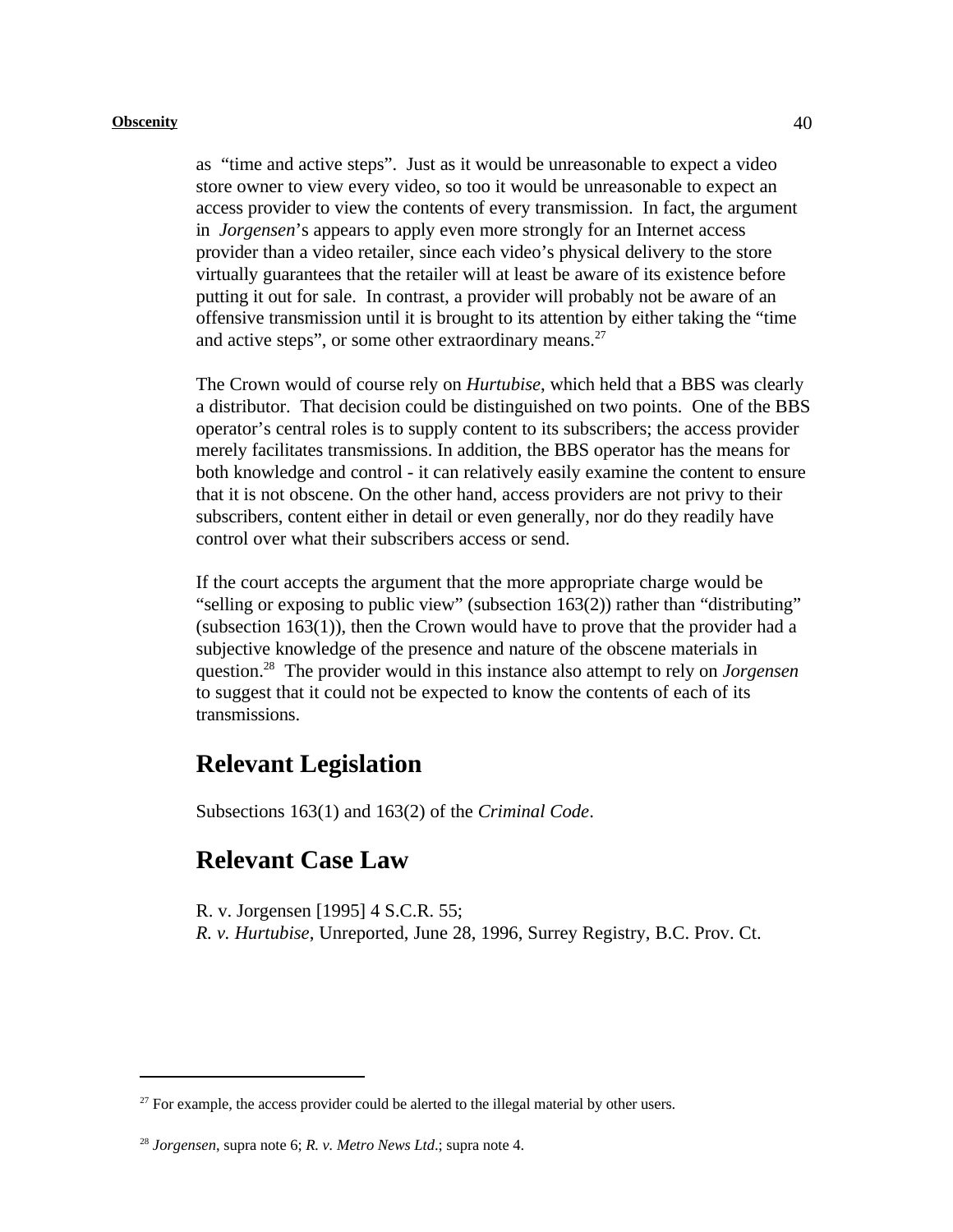### **Self-Aide Practises**

The access provider could minimize its risks by:

(i) obtaining a legal opinion on and understanding the distinction between pornography and obscenity;<sup>29</sup>

(ii) implementing an "Acceptable Use Policy" that clearly forbids users to transmit obscene material;

(iii) reviewing any material if brought to its attention; and

(iv) establishing a policy for dealing with users found to be transmitting such illegal materials.<sup>30</sup>

Such steps may help the provider establish a due diligence defense to a charge of publication or distribution under subsection 163(1).

# **2.Obscene materials supplied by information provider**

### **Issue**

An information provider may itself supply content as part of its services, making it available through its bulletin board, newsgroup, Web site or online service. The information provider may or may not know that the content contains obscenity that is illegal. Operators of adult BBSs, in particular, may supply what appears to be legal pornography, without realizing that some of the material is actually obscene. This oversight can be due to either a lack of understanding of the distinction between legal pornography and obscenity, or a failure to adequately screen the materials.

 $29$  Note that even an honest and reasonable belief by the information provider, or even its lawyer, that material is *not* obscene will not necessarily protect the provider from liability, since whether or not material is obscene is a question of law to be determined by the court: *R. v. Regina News Ltd.* (1987), 39 C.C.C. (3d) 170 (Sask. C.A.); *Metro News*, supra note 4. In other words, if a court finds that the material in question is obscene, the provider may be liable notwithstanding its belief to the contrary.

<sup>&</sup>lt;sup>30</sup> For example, the responses could range from issuing a warning, to suspending the users' privileges, to terminating their account.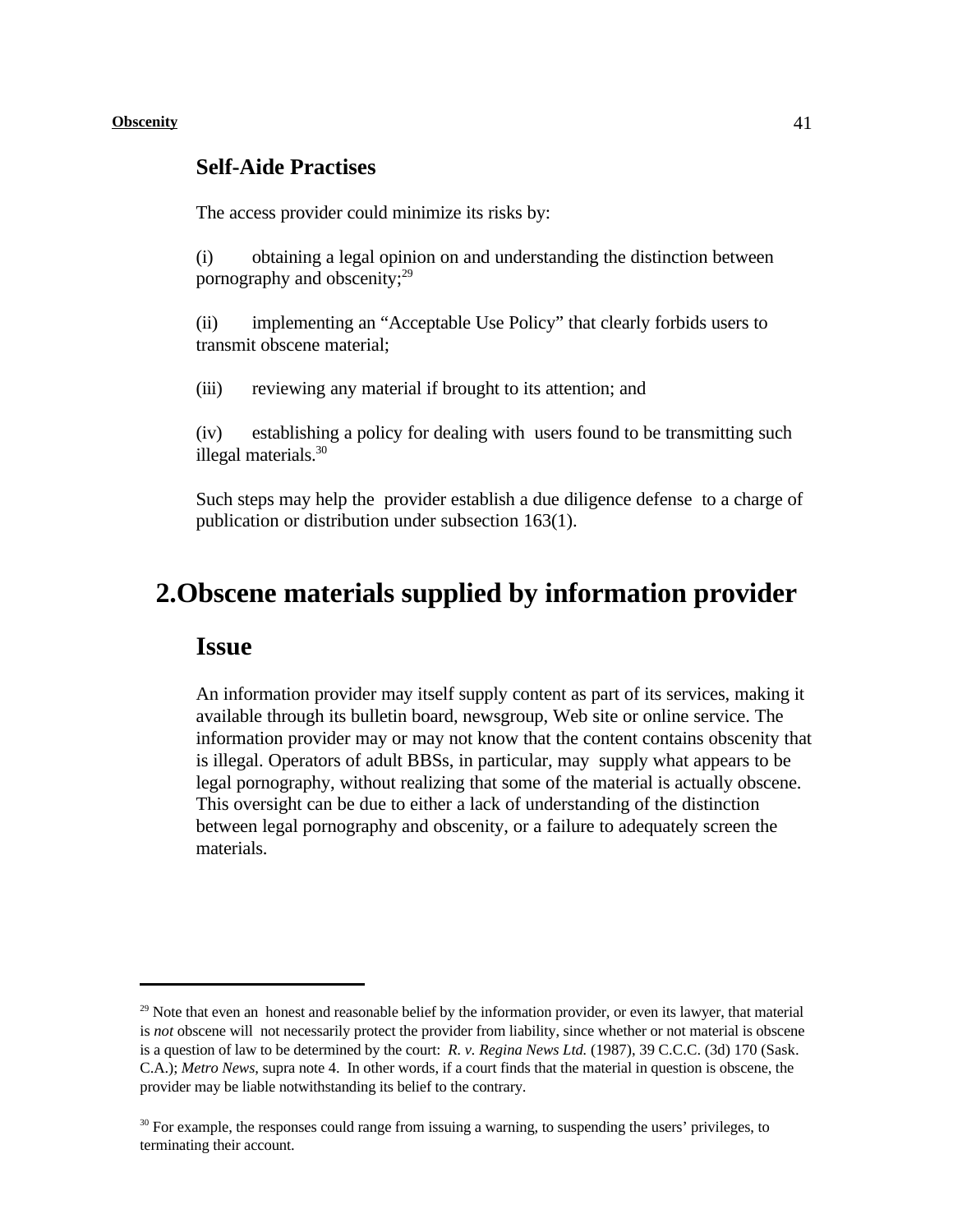### **Parties Potentially Liable**

### **(i) Information Provider:**

Evidence that the information provider uploaded the materials will be evidence of distribution.<sup>31</sup> In such a case the information provider may be liable for publishing or distributing under subsection 163(1), even if it was not aware of the existence of the obscene materials.<sup>32</sup> In defense to a charge under subsection 163(1), the provider will have to show that it acted with due diligence, as discussed above.

If the information provider expressly knew of the content and nature of the obscene materials, it could also be liable for selling or exposing obscene materials to public view under subsection  $163(2)$ .<sup>33</sup>

#### **(ii) Access Provider:**

If the information provider uses a separate access provider for its connection to the Internet, the access provider may be liable for distribution of obscene materials under section 163(1), as discussed above.

### **Relevant Legislation**

Subsections 163(1) and 163(2) of the *Criminal Code*

### **Relevant Case Law**

*R. v. Pecciarich* (1995) 22 O.R. (3d) 748 (Ont. Prov. Ct.) *R. v. Hurtubise*, Unreported, June 28, 1996, Surrey Registry, B.C. Prov. Ct.

## **Self-aide Practices**

Self-aide practices will obviously not help the provider who deliberately supplies obscene materials with the knowledge that they are illegal .

The information provider who unwittingly posts obscenity with the intent of supplying only legal materials could minimize its risk of being found guilty by:

 $33$  Ibid.

<sup>&</sup>lt;sup>31</sup> *Pecciarich*, supra note 13.

 $32$  *Hurtubise*, supra note 12.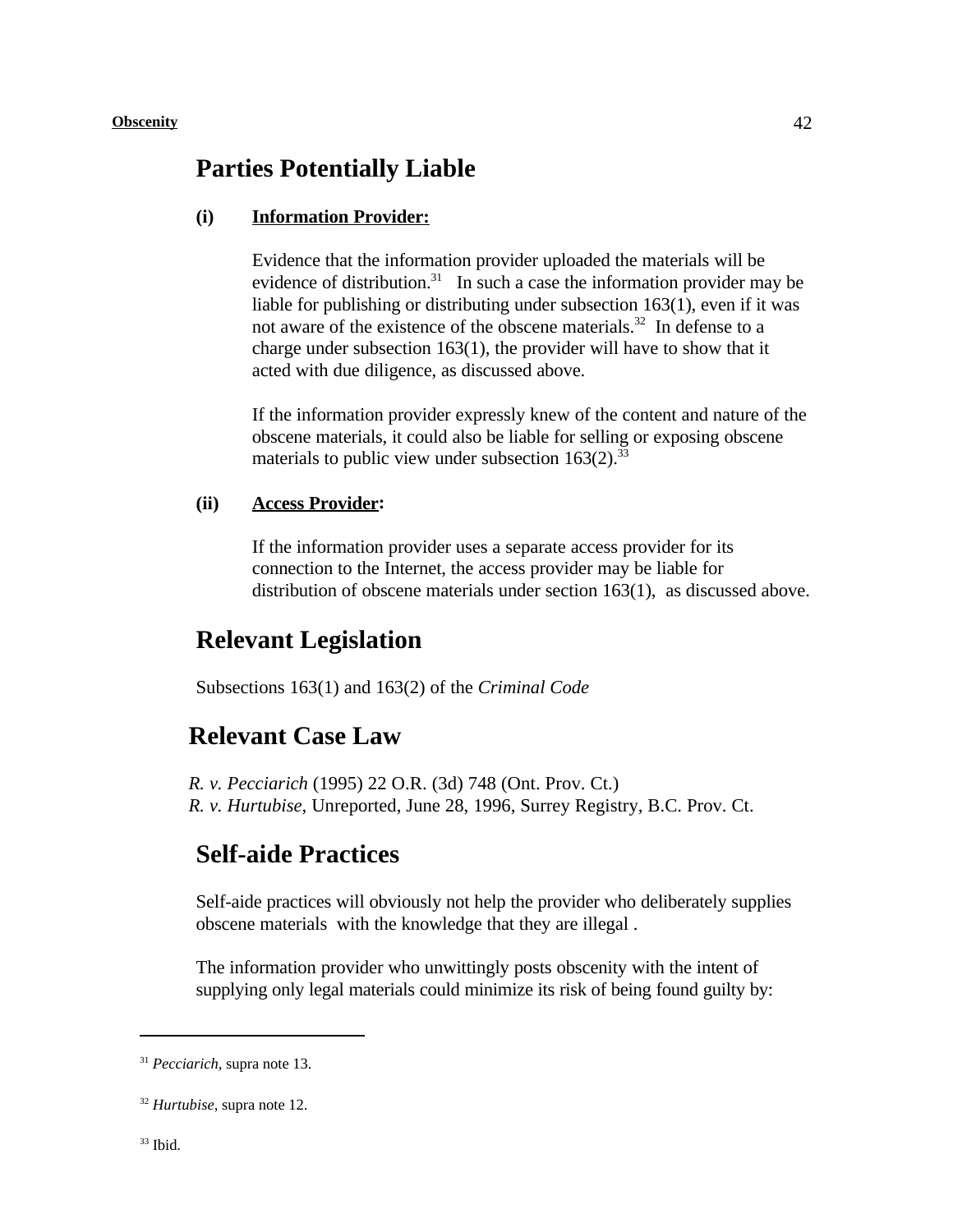- (i) educating itself on the difference between pornography and obscenity; $34$
- (ii) adopting a procedure for screening its content (for example, reviewing file names, carefully screening *individual* files before posting);
- (iii) upon becoming aware that particular materials are potentially obscene, the information provider should immediately assess the content and delete any illegal materials from its system and post a notice to all subscribers regarding the incident and the action taken;
- (iv) encoding potentially offensive content so that users seeking to view the contents are forced to take affirmative steps (such as decoding) in order to view the material; and
- (v) requiring a password to access the "adult" portions of the BBS, newsgroup, Web site or online service.

Such actions may help the information provider establish a due diligence defense to a charge of distribution or publication under subsection 163(1).

# **3.Obscene Materials Posted to Newsgroup or BBS By Subscriber**

### **Issue**

A subscriber posts content containing obscenity to a newsgroup or a bulletin board.

# **Parties Potentially Liable**

For the purposes of discussing the liability of each of the following parties, posting material to a newsgroup or bulletin board will be assumed to constitute publication or distribution of obscene materials under subsection 163(1) or exposing it to public view under subsection  $163(2).^{35}$ 

 $34$  But even an honest and reasonable belief by the information provider, that material is not obscene, will not protect the provider from liability: *Regina. News Ltd.*, supra note 29; *Metro News*, supra note 4.

<sup>&</sup>lt;sup>35</sup> See *Hurtubise*, supra note 12.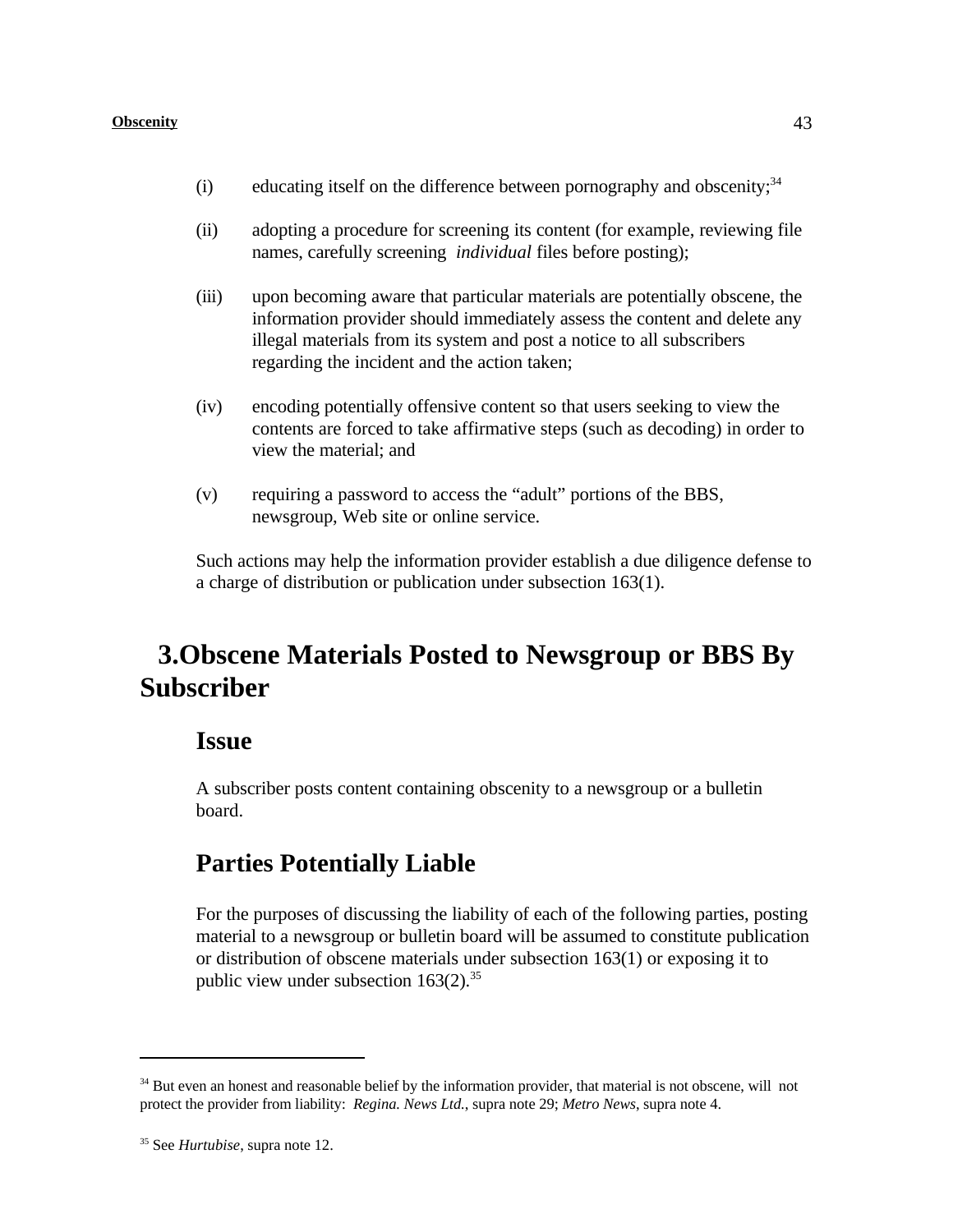#### **(i) Subscriber:**

While the only authority dealing with "distribution", "publication" and "exposing to public view" in an online context considered a BBS rather than a newsgroup, there do not appear to be any significant distinguishing features that would make a posting to a newsgroup any less of a "publication", "distribution" or "exposing to public view" than one to a BBS. Thus, the subscriber who posted the obscene material will likely be liable for publication or distribution under subsection 163(1), or for exposing to public view under subsection 163(2), provided the subscriber is located in Canada and is readily identifiable.<sup>36</sup> Since the act of posting suggests, at least in the first instance, that the subscriber was aware of the nature and content of the material, it may be difficult to establish a due diligence or lack of knowledge defense, although this will depend on the particular facts of the case.

In addition, if the subscriber retained a copy of the obscenity on its hard drive, printed it or saved it to disk, the subscriber may be liable for possession for the purpose of publication or distribution under subsection 163(1).

#### **(ii) Newsgroup or BBS Operator:**

The liability of an operator for the content posted to its newsgroup or bulletin board may depend to some degree on whether the operator is located in Canada and whether the newsgroup is moderated or unmoderated. If the operator is located in Canada, and the material is made available to any Canadian subscribers (which in most cases will be the situation), then the *Criminal Code* would most likely apply.

#### *(1) Moderated Newsgroup/BBS:*

Although there have not yet been any cases on this point, a court may hold that a newsgroup operator who uses a submission moderator to review subscribers' postings, either knew or should have known that the postings contained obscenity. The operator's failure to remove or otherwise deal with the illegal materials could be seen as indicating a lack of due diligence and could thus make it liable for distribution or publication under subsection 163(1). On the other hand, the due diligence standard only demands that reasonable efforts be made. The court may be prepared to recognize that despite an operator's efforts to prevent illegal

 $36$  Subscribers may not be readily identifiable if they posted the material through a source difficult to trace such as an anonymous remailler.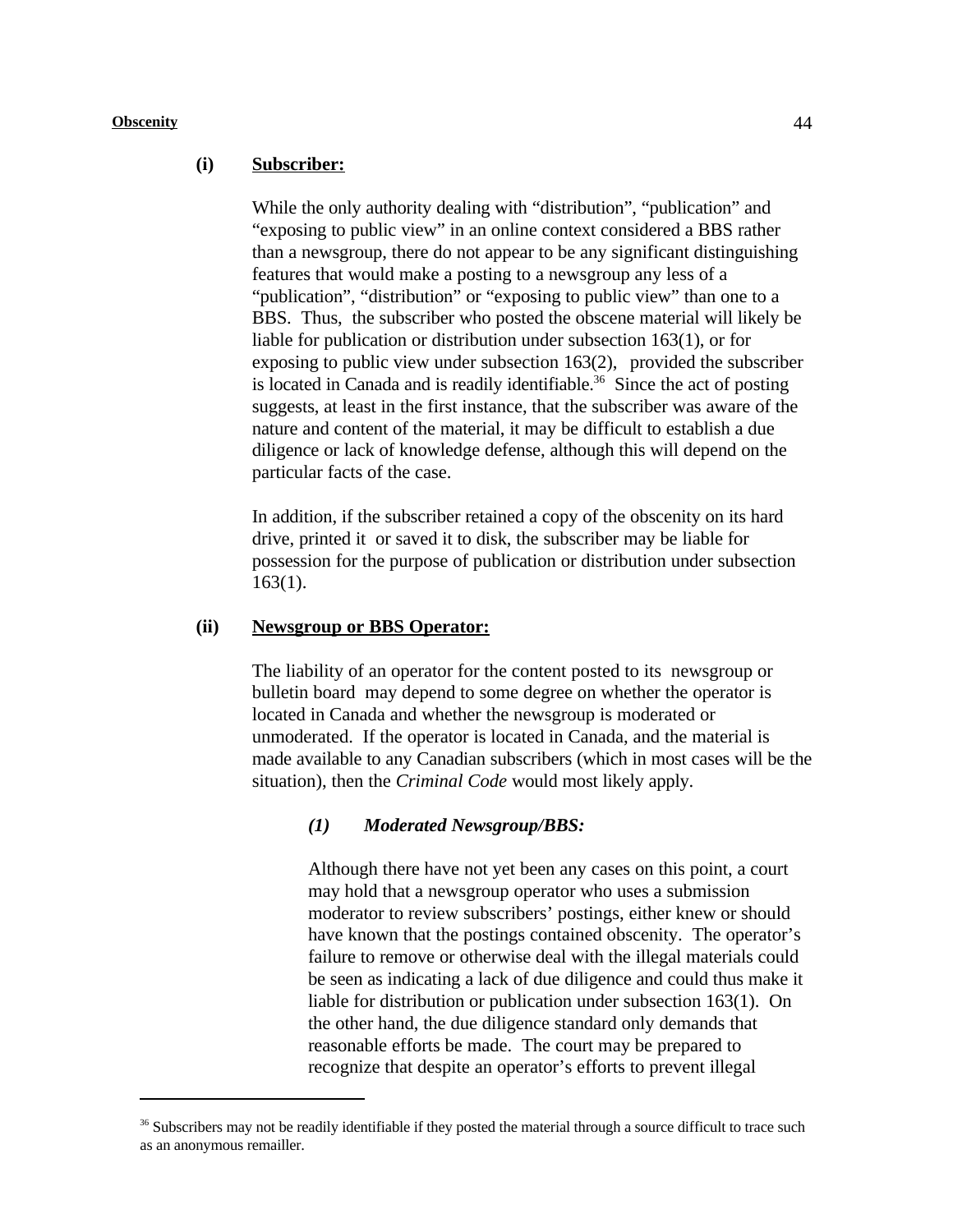postings, obscene materials will occasionally escape detection. It may hold that, on this basis, the operator should not be liable if it otherwise exercised due diligence.

If the operator knew, whether through the moderator or otherwise, of the content and nature of the obscene materials, it could be held to be liable for selling<sup>37</sup> or exposing them to public view, under subsection 163(2) particularly if it took no steps to terminate such activities.<sup>38</sup>

#### *(2) Unmoderated Newsgroup/BBS***:**

The operator of an unmoderated newsgroup may also be liable for publication and distribution under subsection 163(1) on the basis that failure to appoint a moderator did not meet the standard of due diligence, due to the potential for illegal activities to occur. Liability for exposing obscenity to public view, under subsection 163(2), would likely arise only if it had had knowledge or reason to believe that obscenity was being posted to its newsgroup.

#### **(iii) Submission Moderator:**

Although there have not yet been any cases dealing with this issue, a submission moderator may be held liable for publication or distribution of obscene material, under subsection 163(1), or for exposing it to public view under subsection 163(2), on the basis that the moderator's role of accessing and reviewing postings provides the moderator with the specific knowledge and the ability to delete or permit the content to be posted. Furthermore, if the moderator fails to exercise reasonable care in reviewing the submitted material, he could be held to not be exercising "due diligence" under subsection 163(1).

#### **(iv) Access Providers:**

The reference made here is to Internet newsgroups in general, ("Usenet") rather than newsgroups confined to the subscribers of a particular BBS or online service. The international nature of Usenet newsgroups makes it virtually impossible for any one site to exercise editorial control over the

 $37$  The act of selling would likely be satisfied if the operator charges fees for either material downloaded or membership privileges.

<sup>&</sup>lt;sup>38</sup> Hurtubise, supra note 12.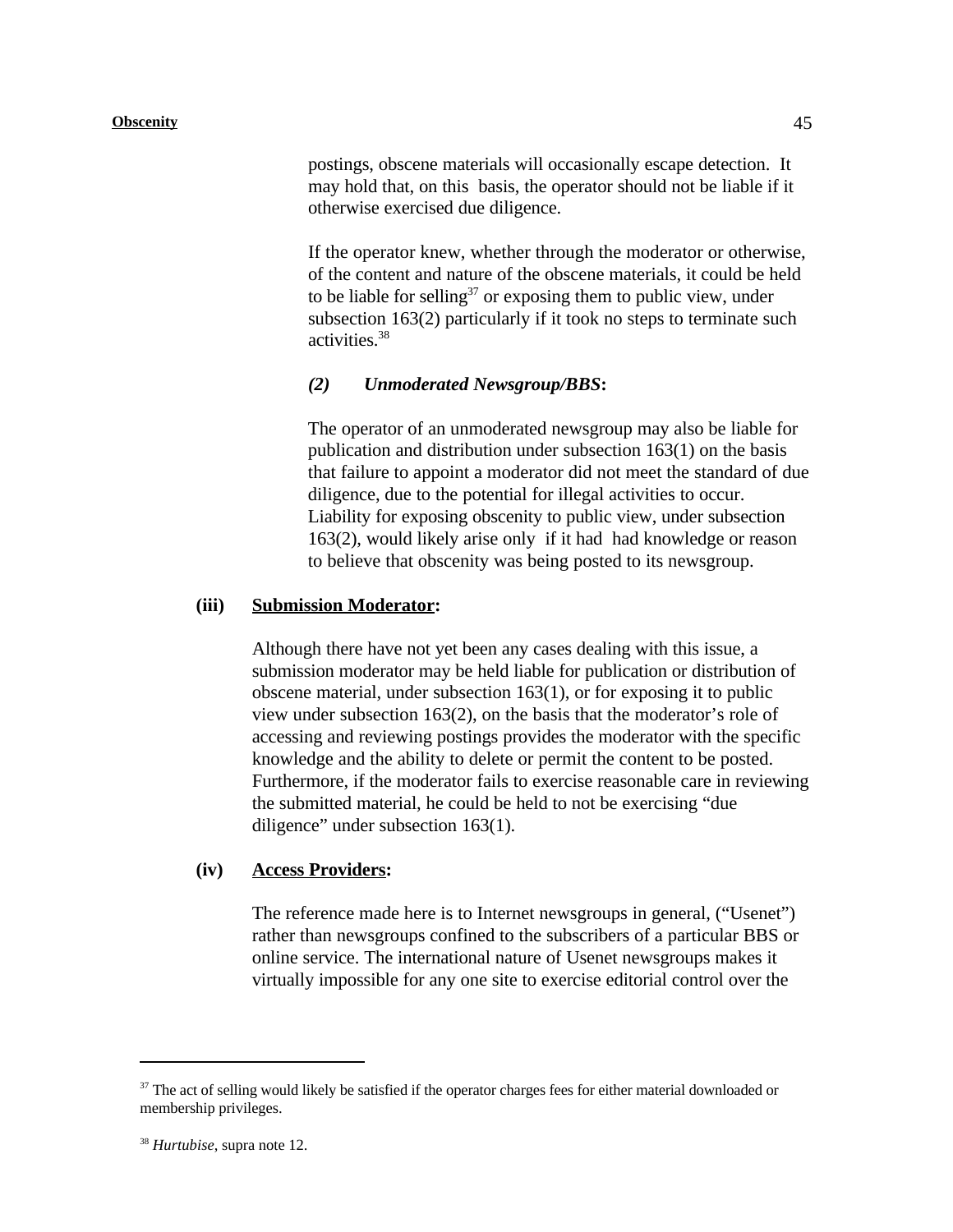postings by the newsgroup's subscribers. $39$  The Internet provider's control is thus limited to either offering or blocking access to a particular newsgroup.

Although there have not yet been any cases dealing with this point, an access provider's decision to provide to a Canadian resident access to a particular newsgroup could be deemed to be an affirmative act sufficient to constitute distribution under subsection 163(1). The access provider could challenge the characterization of a provider as a distributor, by relying on *Jorgensen* to describe itself as a "retailer" with no responsibility for all of its products, as per the discussion above. If the Crown succeeds in establishing distribution, the onus will shift to the access provider. The access provider's failure to block the newsgroup carrying obscene materials may be seen as indicating a lack of due diligence. This is particularly the case if the newsgroup's history or character provides the access provider with reason to believe that the newsgroup may contain potentially illegal materials (such as those in the *alt.sex.binaries* hierarchy) and fails to reasonably investigate the content, or the access provider becomes aware of the nature and content of the obscenity posted to the newsgroup, but fails to block access to the newsgroup subsequent to the discovery.

The provider may also become liable for exposing obscenity to public view under subsection 163(2). The provider could try to raise *Jorgensen* as a defense to suggest that it, like the video store owner, cannot be expected to be familiar with the contents of each posting to newsgroups that it carries, due to the vast number of postings and the time and active steps that would be needed to view the materials. $40$  Such a defence would of course not assist it, if the provider became aware of any specific obscene material and failed to act.

#### **(v) Universities as Access Providers:**

Although universities are only a subcategory of access providers, they possess unique characteristics that require examination of their liability within a separate context. In a speech given to a free speech symposium in 1994, Mr. Justice Sopinka of the Supreme Court of Canada noted that attempts to block access to certain newsgroups would be viewed as censorship, and issues of censorship are particularly sensitive where institutions of higher learning are involved. Although there have not yet been any cases dealing with whether a university's failure to block access

 $39$  This is not to say that there is no operator administering the Usenet newsgroup. However, the operator is not necessarily resident in Canada and may or may not be known to the access provider.

<sup>&</sup>lt;sup>40</sup> Jorgensen, supra note 6.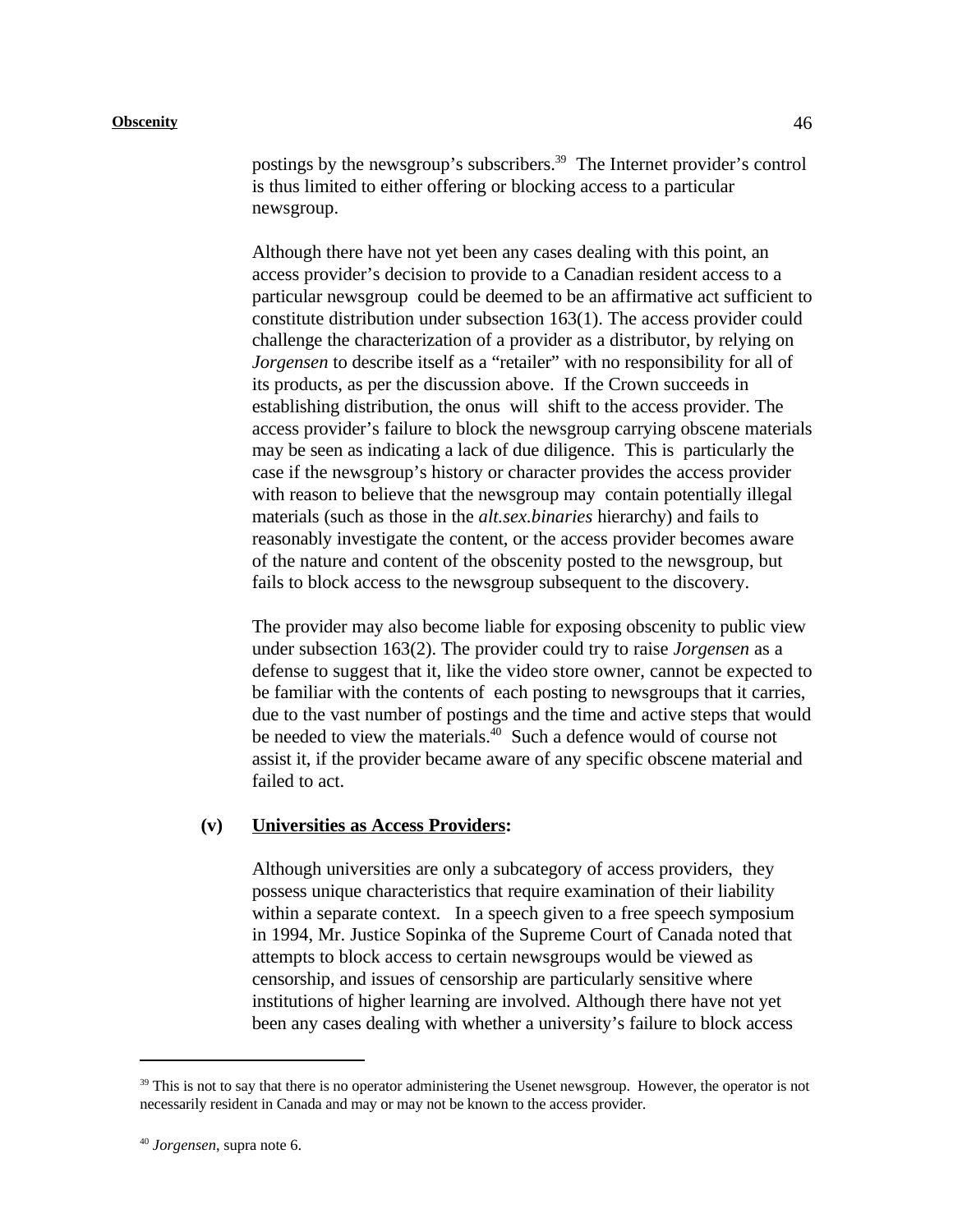to an offending newsgroup constitutes a lack of due diligence for purposes of subsection 163(1), Mr. Justice Sopinka's comments offer an insight into how the courts might address the issue. He noted that a university which blocks access to newsgroups risks being characterized as a government actor for the purposes of the *Canadian Charter* and having its activities scrutinized as a breach of the *Charter*'s guarantee of freedom of expression.<sup>41</sup> He suggested that before taking action to ban offensive communications, a university should consider whether it is not preferable to limit the expression and allow the criminal or civil law to deal with the individual who publishes the material rather than to prevent the speech before it can be expressed. These comments suggest that a university's decision to continue offering access to a newsgroup with "illegal" content may not necessarily be seen as a lack of due diligence for the purpose of subsection 163(1).

## **Relevant Legislation**

Subsections 163(1) and (2) of the *Criminal Code*  Section 2(b) of the *Canadian Charter of Rights and Freedoms.*

### **Relevant Case Law**

*R. v. Jorgensen* [1995] 4 S.C.R. 55

# **Self-aide Practices**

#### **(i) Subscriber:**

The subscriber who posts materials could minimize its risk by:

- (1) educating itself on the difference between pornography and obscenity; $42$  and
- (2) reasonably screening the contents of any materials prior to posting.

 $41$  Canadian Charter of Rights and Freedoms, section 2(b). The policy conflict between free speech and censorship in the guise of legitimate control over indecent and obscene materials was recently reviewed by several United States Courts when the constitutionality of the*U.S. Communications Decency Act of 1996* was challenged: *ACLU v. Reno,* 1996 U.S. Dist. Lexis 7919 (E.D. Pa. 1996); *Shea v. Reno*, 1996 U.S. Dist. Lexis 10720 (S.D.N.Y. July 29, 1996)

<sup>&</sup>lt;sup>42</sup> Not a complete defence; *Regina News Ltd.*, supra note 29; *Metro News*, supra note 4.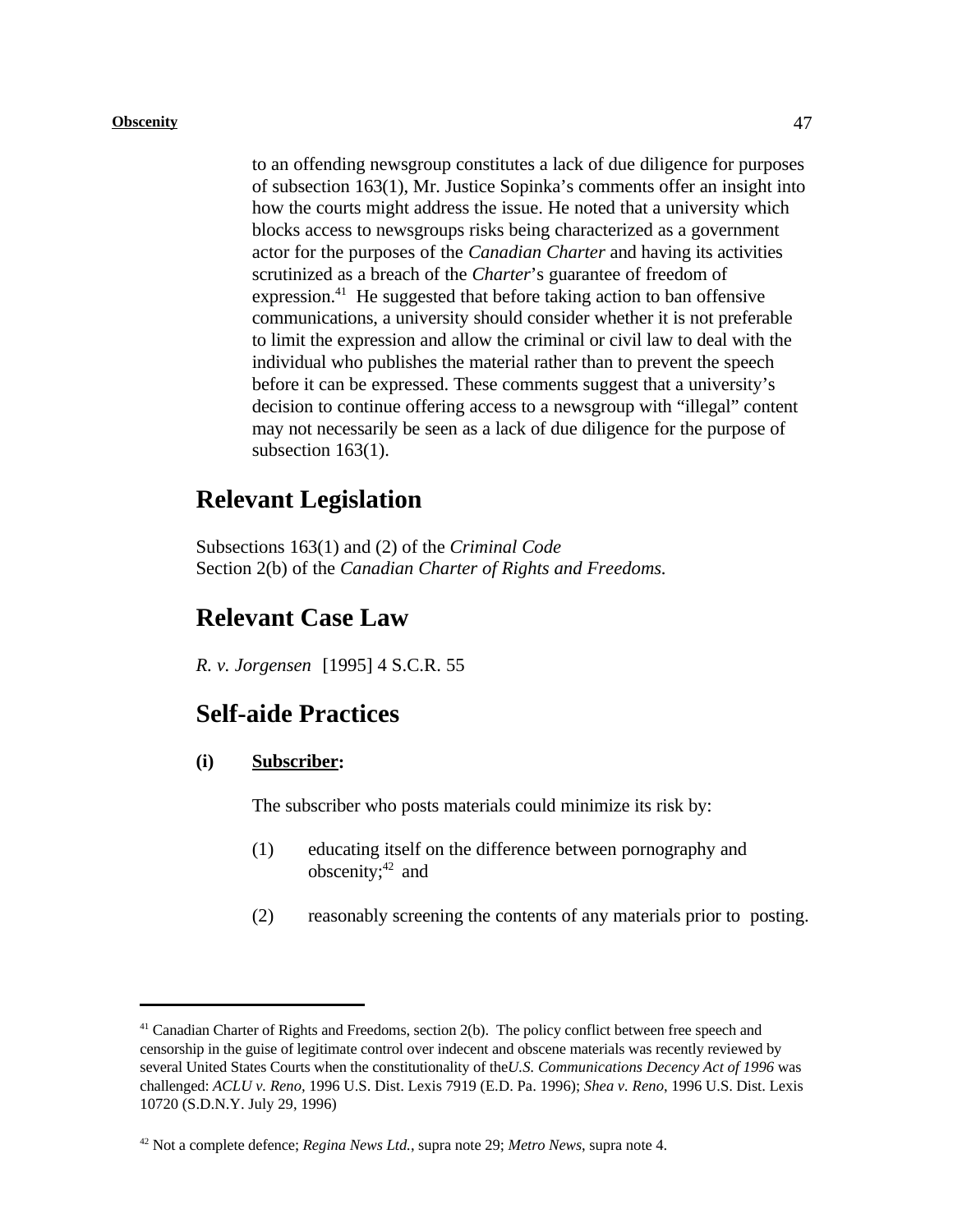#### **(ii) Newsgroup Operator / BBS Operator / Submission Moderator/ Access Provider**

A newsgroup operator, BBS operator, submission moderator or access provider could minimize its risk of liability by undertaking a number of the following activities: $43$ 

- (i) educating itself on the difference between pornography and obscenity;<sup>44</sup>
- (ii) adopting and implementing a procedure for screening online content (for example, reviewing file names, carefully screening *individual* files before posting);
- (iii) adopting an "Acceptable Use Policy" that: (a) expressly forbids the exchange of obscenity or other illegal materials; and (b) requires its users to immediately notify the information provider of any illegal materials found on the system; and
- (iv) adopting a procedure for responding to illegal materials: upon becoming aware that particular materials are potentially obscene, the provider should immediately assess the content, delete any illegal materials from its system and post a notice to all subscribers regarding the incident and the action taken;
- (v) posting warnings of potentially offensive content;
- (vi) encoding potentially offensive content so that users seeking to view the contents are forced to take affirmative steps (such as decoding) in order to view the material; and
- (vii) requiring a password to access the "adult" portions of the BBS, or newsgroup.

Such steps may help the parties establish the due diligence defense to a charge of publication or distribution under subsection 163(1).

 $43$  Some of the suggestions, such as the ones in (ii) and (iv), will be more appropriate for the newsgroup or BBS operator than for the access provider.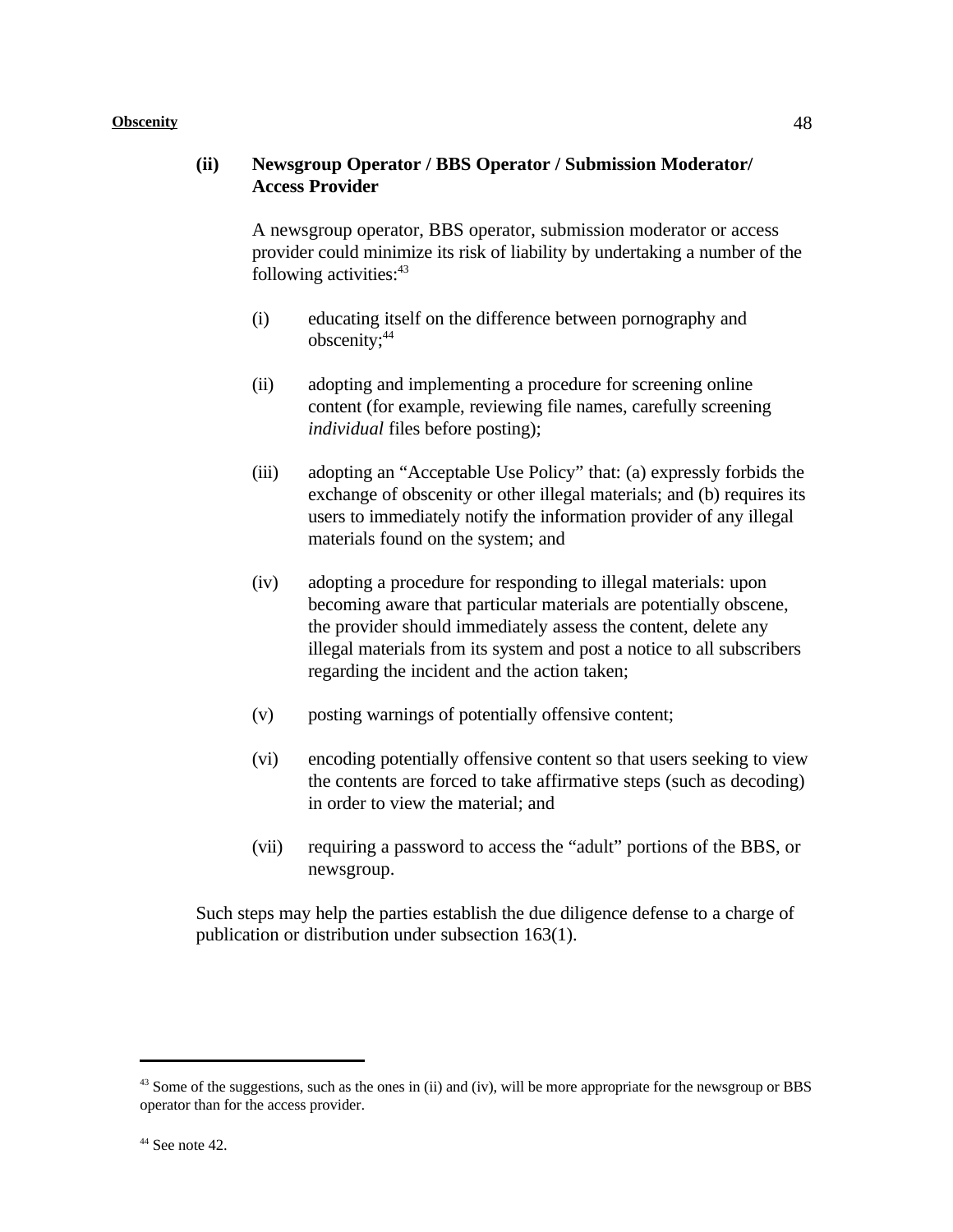# **4. Obscene Materials Transmitted Through Mailing List**

# **Issue**

A subscriber in Canada transmits content containing obscenity directly to other mailing list subscribers.

# **Parties Potentially Liable**

For the purposes of discussing the liability of each of the following parties, posting material to a mailing list will be assumed to constitute publication or distribution of obscene materials under subsection 163(1) or exposing obscene materials to public view under subsection  $163(2)$ .<sup>45</sup>

### **(i) Subscriber:**

The subscriber's liability for publication, distribution, possession of obscenity for the purpose of distribution and exposing it to public view will likely be similar to the liability of a subscriber who posts obscene material to a newsgroup or BBS, as discussed above.

### **(ii) Mailing List Operator:**

The liability of the operator may depend to some degree on whether the mailing list operator is located in Canada and whether the mailing list is open or closed and moderated or unmoderated.

### *(1) Open Mailing List - Moderated***:**

The liability of an operator of a moderated open mailing list will likely be similar to that of a moderated newsgroup operator, as discussed above.

### *(2) Open Mailing List - Unmoderated***:**

The liability of an operator of an unmoderated open mailing list will likely be similar to that of an unmoderated newsgroup operator as discussed above.

<sup>&</sup>lt;sup>45</sup> See *Hurtubise*, supra note 12.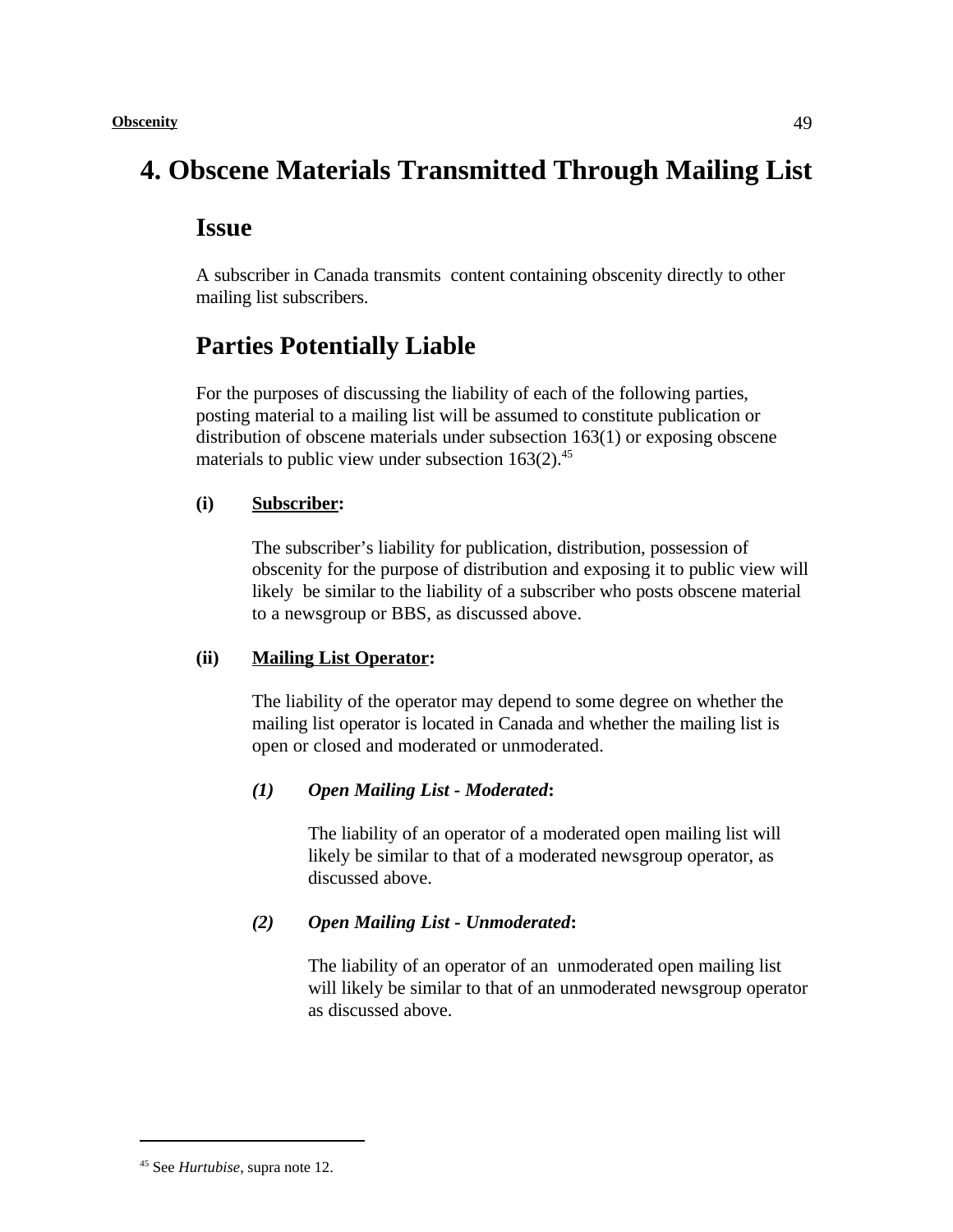#### *(3) Closed Mailing List***:**

The liability of a closed mailing list operator may depend on whether the mailing list is considered a "private medium".<sup>46</sup>

In response to a charge of distribution or publication under subsection 163(1), the operator could seek to distinguish the mailing list from other modes of distribution or publication by stressing that a mailing list is a "private communication" which lacks the essential "public" element. In cases dealing with the interception of private communications, the courts have held that whether a communication can be considered private depends on the user's expectation of privacy with respect to that communication. On this basis, telephone calls have been held to be private,  $47$  while pager messages pager and messages left at a computer message center have not. $^{48}$  The courts may be reluctant to characterize a mailing list as a private communication due to the potential manyto-many nature of the communication and a subscriber's inability to control what other subscribers do with the message once it is posted. The message, once sent, could be easily downloaded, printed or forwarded to another person; in each case, the message may be readily viewed by people other than the subscribers. For these reasons, a high expectation of privacy in a mailing list may be considered unreasonable.

If the court refuses to characterize the mailing list messages as private communications, a provider charged under subsection 163(1) will have to establish that it acted with due diligence to avoid liability.

Alternatively, if the operator knew of the content and nature of the obscene materials, and took no action in response, it could be liable for exposing obscenity to public view under subsection 163(2). The operator could attempt to defend by suggesting that the mailing exposes the material to *private* rather than *public* view. In the stag party examples, the courts distinguished between a small number of invitees, which was deemed private, $49$  and a larger

<sup>&</sup>lt;sup>46</sup> See the corresponding discussion of e-mail as a "private communication" in section (II)(5)(B)(i), below.

*R. v. Monachan* (1981), 60 C.C.C. (2d) 286 (Ont. C.A.), affd 16 C.C.C. (3d) 576 (S.C.C.). <sup>47</sup>

*R. v. Lubovac* (1989), 52 C.C.C. (3d) 551 (Alta. C.A.). <sup>48</sup>

<sup>&</sup>lt;sup>49</sup> Harrison, supra note 20.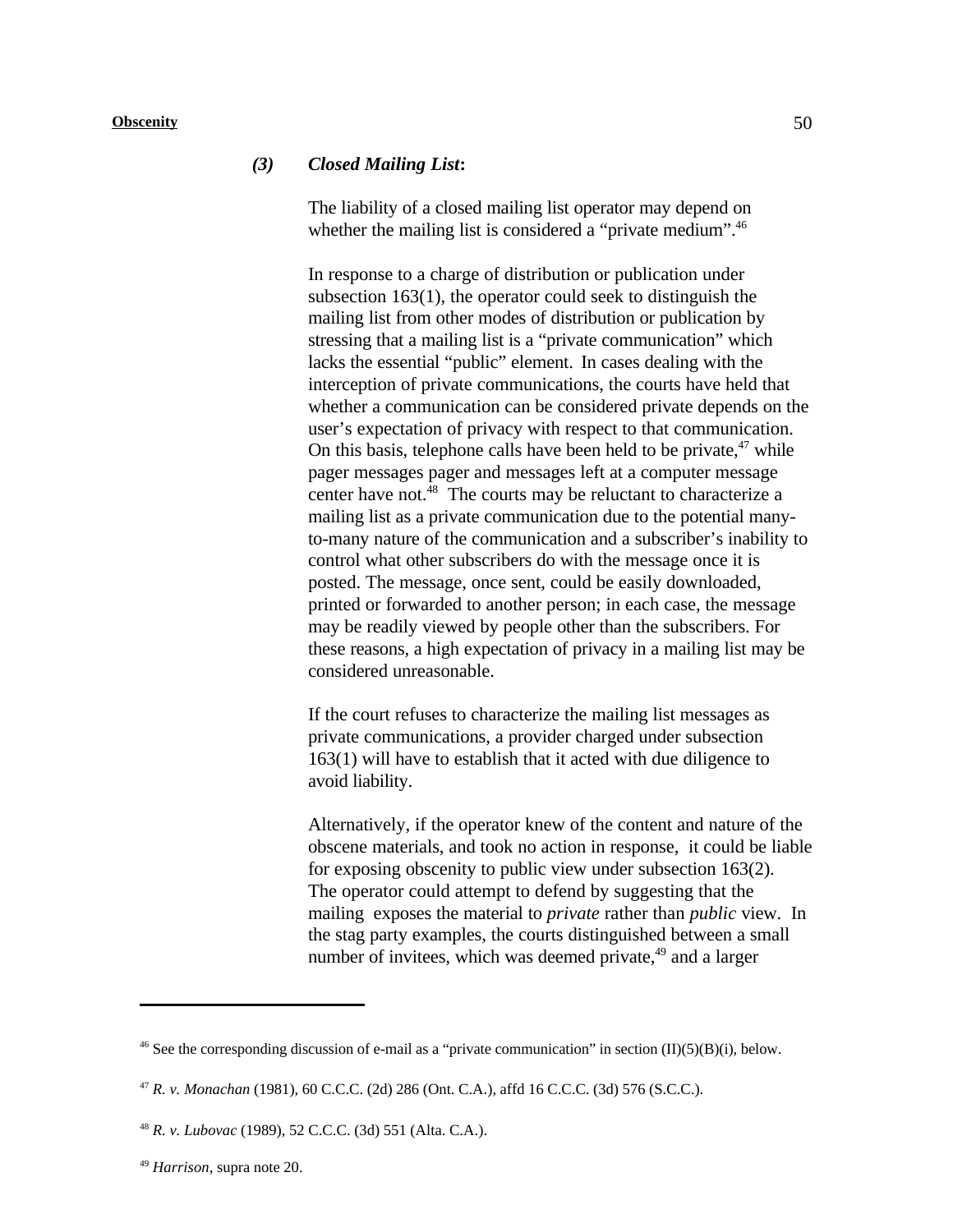number of invitees plus paying guests.<sup>50</sup> It is conceivable that obscene material posted to a small mailing list would not constitute an offence if the subscribers neither paid for the materials nor membership privileges. It is unclear, however, where the court would draw the line with respect to the number of subscribers or type of membership limitations and terms.

#### **(iii) Submission Moderator:**

The liability of the mailing list's submission moderator will likely be similar to that of a newsgroup's submission moderator, as discussed above.

#### **(iv) Access Provider:**

The access provider could be potentially liable for distribution under subsection 163(1) for its facilitating access to the obscene material on the mailing list. See the discussion of access provider liability for distribution above.

## **Relevant Legislation**

Subsections 163(1) and (2) of the *Criminal Code.*

### **Relevant Case Law**

*Beaver v. The Queen* (1957) 118 C.C.C. 129 *R. v. Harrison* (1973) 12 C.C.C. (2d) 26 (Alta. Dist. Ct.) *R. v. Vigue* (1974) 13 C.C.C. (2d) 38 (B.C. Prov. Ct.)

### **Self-aide Practices**

#### **(i) Subscriber:**

The subscriber could minimize its risk by:

- (1) educating itself on the difference between pornography and obscenity; $51$  and
- (2) undertaking a screening program of the contents of any materials to be posted to the mailing list prior to posting.

 $^{50}$  *Vigue*, supra note 21.

<sup>&</sup>lt;sup>51</sup> Only a partial answer: *Regina News Ltd.*, supra note 29; *Metro News*, supra note 4.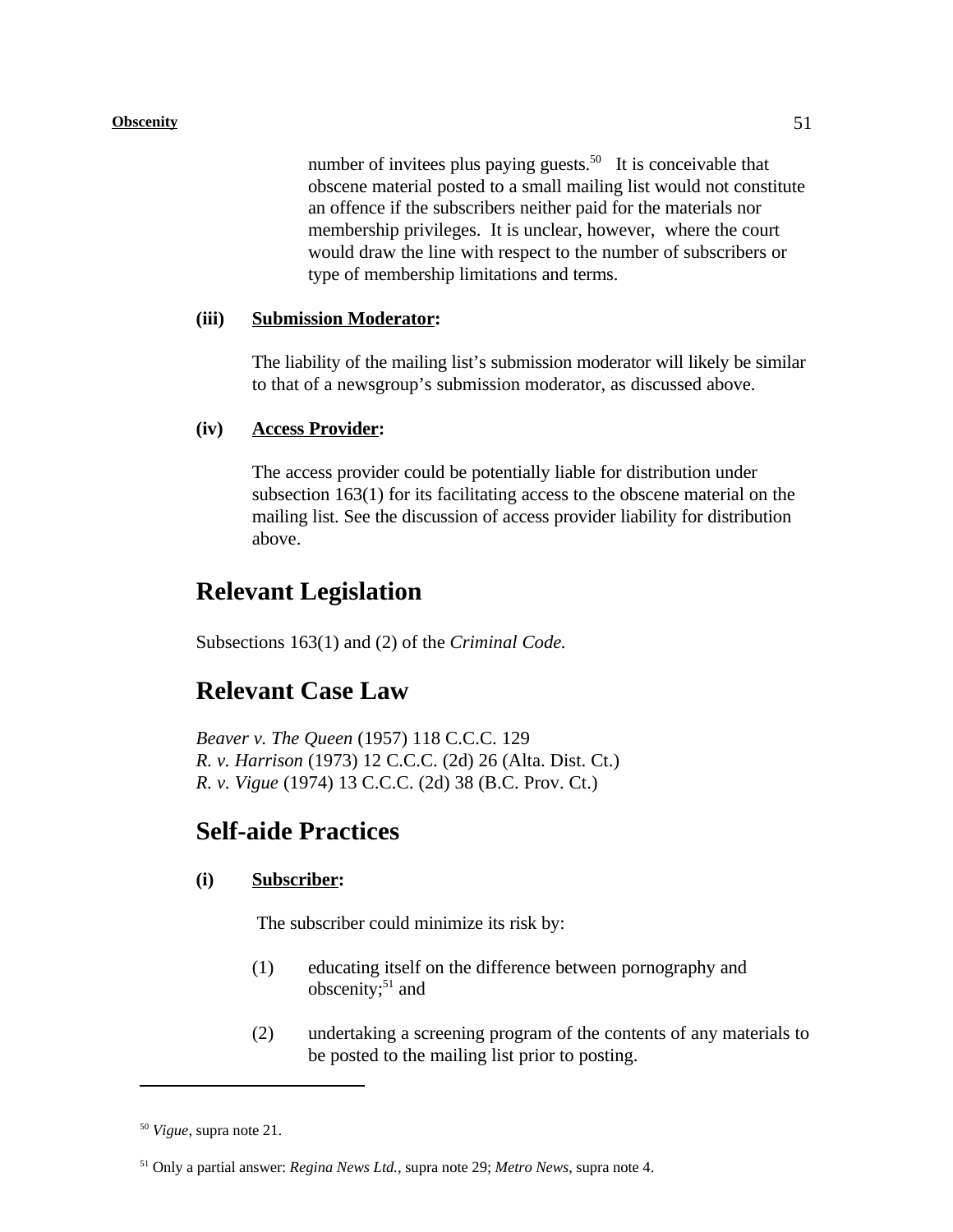#### **(ii) Mailing List Operator / Submission Moderator / Access Provider:**

The mailing list operator, submission moderator and access provider could minimize their risk of liability by: $52$ 

- (i) each educating itself on the difference between pornography and obscenity;<sup>53</sup>
- (ii) adopting and implementing a procedure for screening online content
- (iii) adopting an "Acceptable Use Policy" to forbid the exchange of obscenity and require users to immediately notify the information provider of any illegal materials;
- (iv) upon becoming aware that particular materials are potentially obscene, assess the content and delete any illegal materials from its system and post a notice to all subscribers regarding the incident and the action taken;
- (v) posting warnings of potentially offensive content;
- (vi) encoding potentially offensive content; and
- (vii) requiring a password to access the mailing list messages.

Such steps may help the parties establish the due diligence defense under subsection 163(1).

# **5. Obscene Materials Transmitted Through E-Mail**

### **Issue**

A subscriber in Canada transmits content containing obscenity to a select few (one or more) persons through e-mail. The obscene materials may be in either the message itself, or in an attached file.

 $52$  Some of the suggestions, may be more appropriate for the mailing list operator than for the access provider.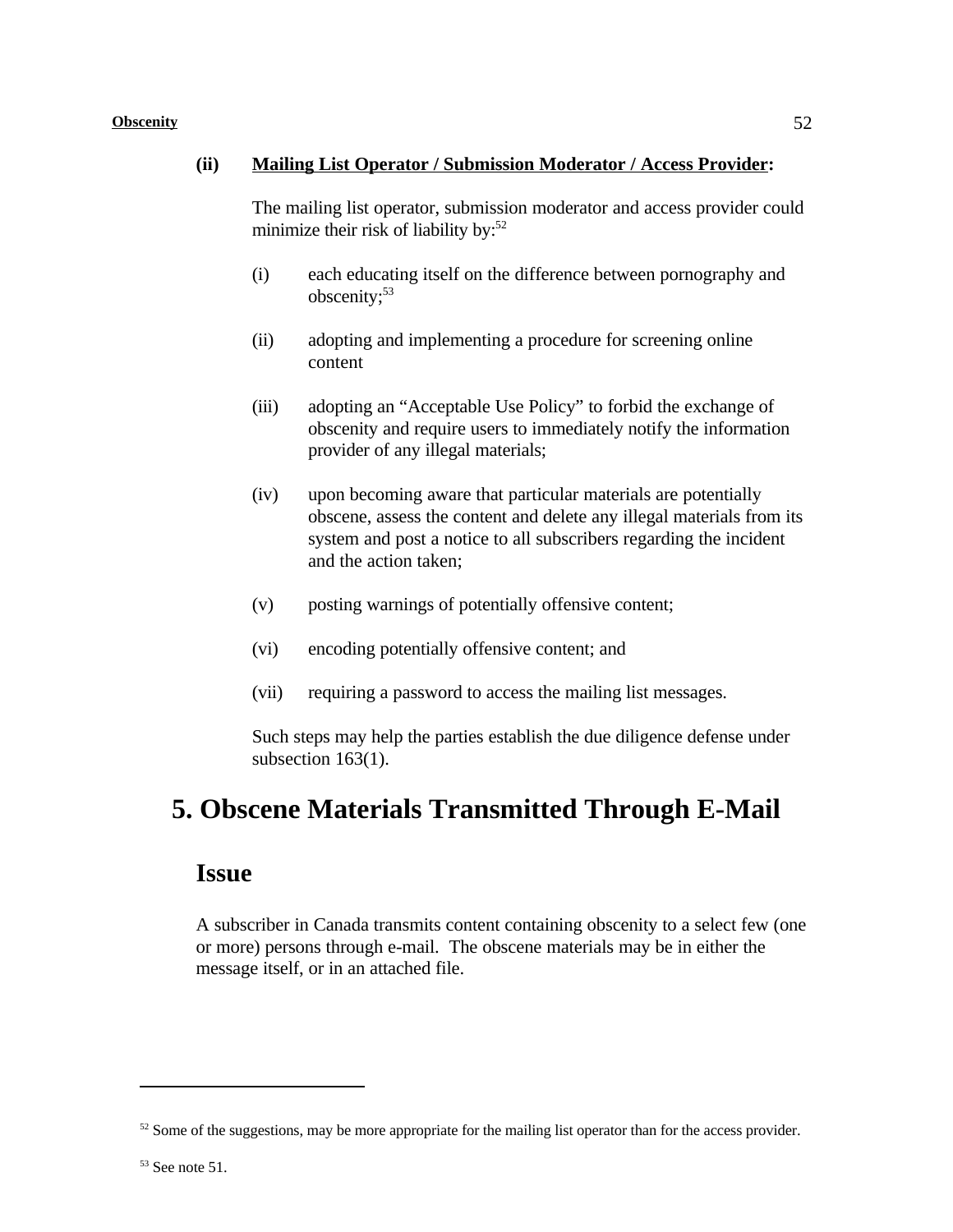### **Parties Potentially Liable**

#### **(i) Subscriber:**

The liability of the subscriber may depend on whether e-mail is considered a private medium.

The subscriber may escape liability for publication or distribution under subsection 163(1), or for exposing to public view under subsection 163(2) if the court finds that e-mail is a "private communication". There have not yet been any cases that have considered the nature of an e-mail communication. While *Hurtubise* made a reference to e-mail as being a private communication, this reference was made only in passing. Cases dealing with the interception of private communications have held that whether a communication can be considered private depends on the user's expectation of privacy with respect to that communication. On this basis, telephone calls have been held to be private,<sup> $54$ </sup> while pager messages and messages left at a computer message center were not.<sup>55</sup>

While Canadian courts have not yet considered the nature of e-mail, the U.S. Military Court of Appeal has considered the privacy issue of e-mail during an appeal from a conviction for distributing child pornography through e-mail.<sup>56</sup> Though the issue involved whether the search of the defendant's e-mail messages violated his Fourth Amendment rights, the analysis of principles applied by the court is somewhat similar to that in Canadian cases dealing with the interception of private communications. The court applied a two-pronged test to determine whether the accused had an actual (subjective) expectation of privacy and whether the accused's expectation of privacy is one which society believes is reasonable.

At trial, the military judge held (later overturned) that there was no expectation of privacy because:

> ... (1) the e-mail could not be recalled or erased once it was dispatched and the sender was powerless to keep it from being forwarded; (2) the e-mail messages were transferred to screen

<sup>&</sup>lt;sup>54</sup> Monachan, supra note 47.

<sup>&</sup>lt;sup>55</sup> Lubovac, supra note 48.

*United States v. Marshall*, 42 M.J. 568 (A.F. Ct. Crim. App. 1995)*.* 56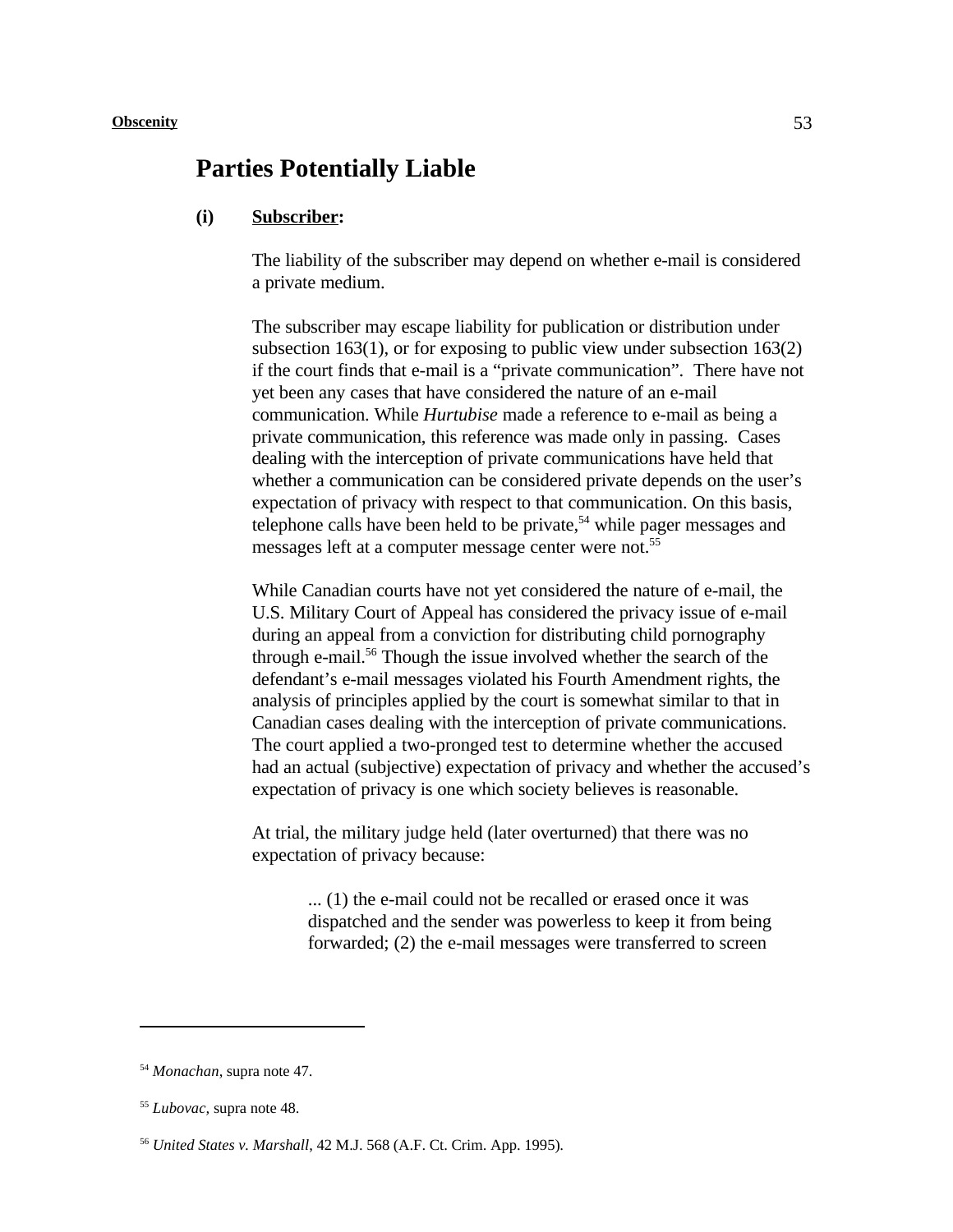names rather than to known individuals; and (3) the forwarding of messages to multiple individuals made the situation analogous to bulk mail.

He concluded that the accused was seeking anonymity rather than privacy when he sent the e-mail messages to other users.

The Military Court of Appeal overturned the judge's finding and held that, while the accused may have forfeited his right to privacy to any e-mail transmissions that were downloaded from the computer by another subscriber or removed by an individual from the online service, he nevertheless maintained an expectation of privacy in any e-mail transmissions while they were stored on the online service's computers. The court held that the accused:

... clearly had an objective expectation of privacy in those messages stored in computers which he alone could retrieve through the use of his own assigned password. Similarly, he had an objective expectation of privacy with regard to messages he transmitted electronically to other subscribers of the service who also had individually assigned passwords. Unlike transmissions by cordless telephones, or calls made to a telephone with six extensions, or telephone calls which may be answered by anyone at the other end of the line, there was virtually no risk that [the accused's] computer transmissions would be received by anyone other than the intended recipients.<sup>57</sup>

While it is unclear how the issue would be decided in a Canadian court, both the trial and appeal judgments provide a clue as to the types of factors that a court may consider in determining whether e-mail is a private communication.

#### **(ii) Access Provider:**

The access provider could be liable for obscenity distribution for its role in facilitating the e-mail communication. See the discussion above of access provider liability for distribution. It would be difficult to envisage a situation, however, where the access provider would be liable if the subscriber escapes liability on the basis of "private communication".

The court referred to *United States* v. *Parrillo*, 34 M.J. 112 (C.M.A. 1992); *United States v. Sturdivant*, 13 <sup>57</sup> M.J. 323 (A.F. Ct. Crim. App. 1995); and *United States* v. *Sullivan*, 38 M.J. 746 (A.C.M.R. 1993).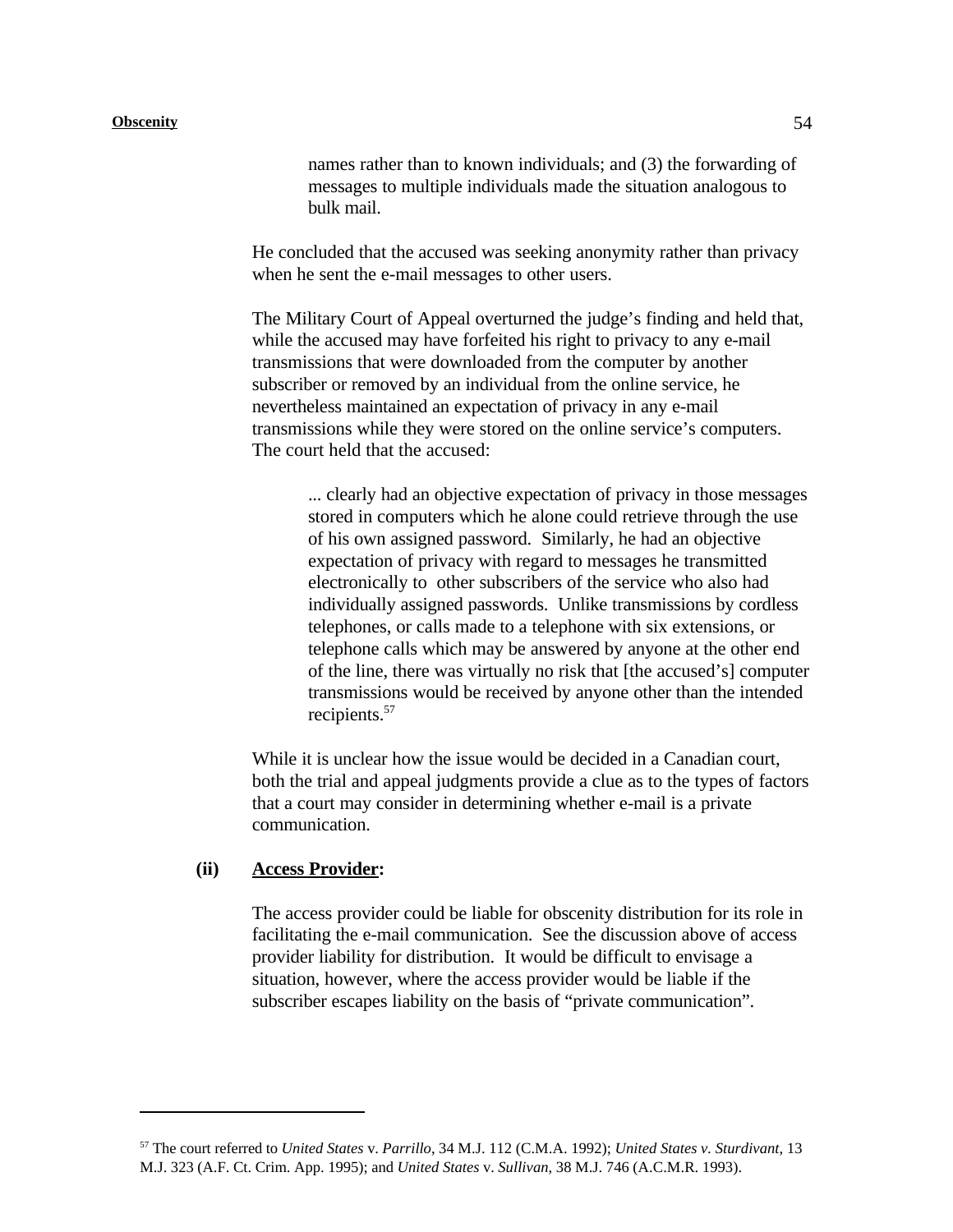#### **(iii) Recipient:**

The recipient will only be liable for the obscene materials if it forwards the material to another subscriber, in which case it will find itself with the same liability as the original sender of the e-mail, discussed above. Leaving the obscene message in the e-mail "in box", downloading it to disk, or printing a hard copy will probably not lead to criminal liability under section 163. If the obscenity is one that depicts children, the recipient may be liable for possession of child pornography under subsections 163.1(4), as discussed in the child pornography study.

# **Relevant Legislation**

Subsections 163(1) and 163(2) of the *Criminal Code*

# **Relevant Case Law**

*R. v. Monachan* (1981), 60 C.C.C. (2d) 286 (Ont. C.A.), affd 16 C.C.C. (3d) 576) *R. v. Lubovac* (1989), 52 C.C.C. (3d) 551 (Alta. C.A.). *United States v. Marshall*, 42 M.J. 568 (A. F. Ct. Crim. App.1995)

# **Self-aide Practices**

#### **(i) Subscriber:**

The subscriber could minimize its risk by:

- (1) educating itself on the difference between pornography and obscenity;<sup>58</sup>
- (2) screening the contents of any materials that it is intending to transmit to ensure that it does not contain obscenity; and
- (3) encoding potentially offensive content.

#### **(ii) Online Service Provider / Access Provider:**

The online service provider or access provider could minimize its risk by:

(i) educating itself on the difference between pornography and

<sup>&</sup>lt;sup>58</sup> Note, however, that a mistake as to whether the material is obscene cannot be a defense: *Regina News Ltd.*, supra note 29; *Metro News*, supra note 4.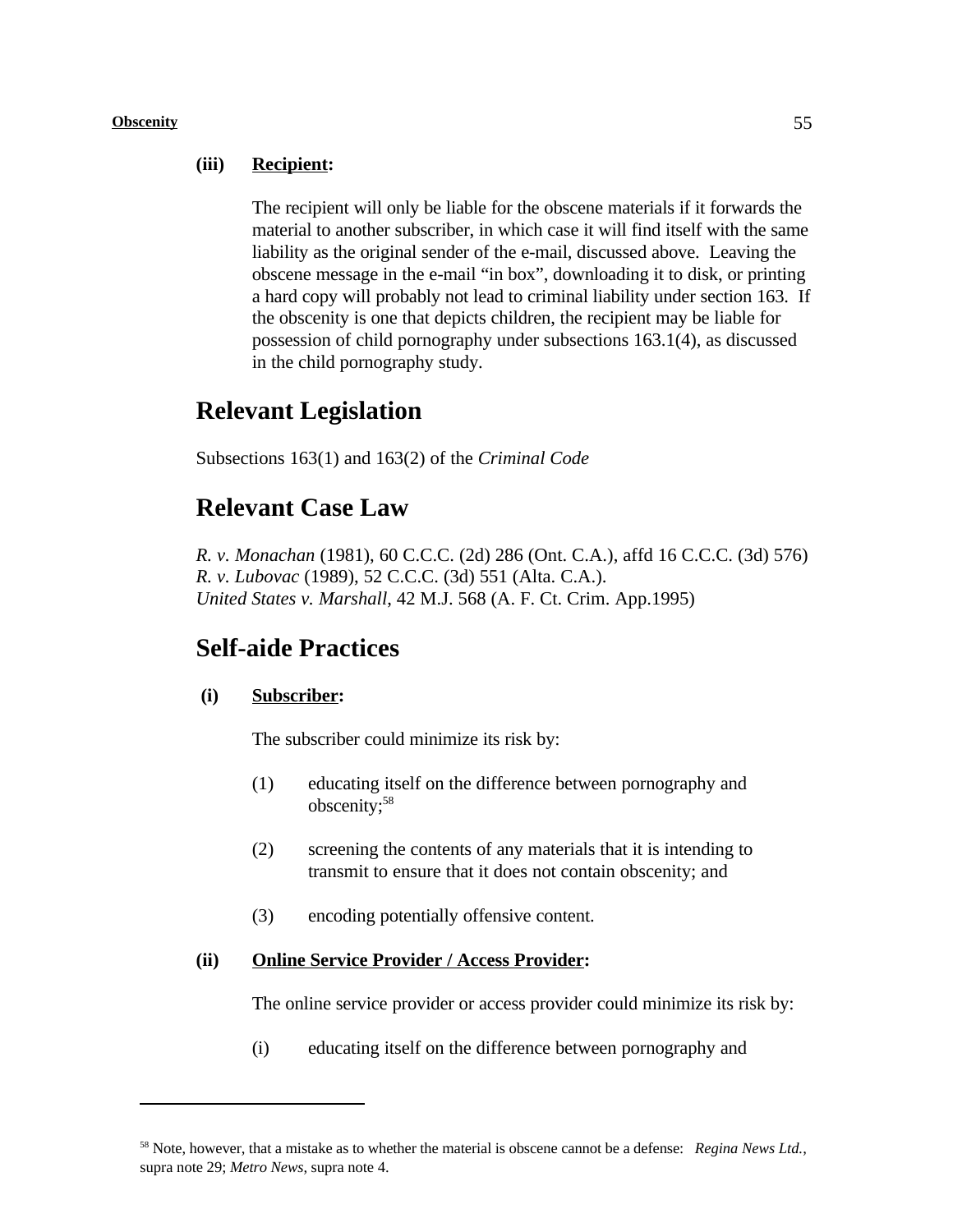obscenity;<sup>59</sup>

- (ii) adopting an "Acceptable Use Policy" that expressly forbids the exchange of obscenity or other illegal materials through e-mail or other means ;
- (iii) responding to illegal materials brought to its attention, by contacting the user, warning the user about the consequences of sending obscenity; and
- (iv) providing encoding and other security means for its subscribers.

Such steps may help the parties establish a due diligence defense to a charge of distribution under subsection 163(1) and to establish a defense based on the claim of "private communication".

# **6. Content Deemed Legal in Traditional Medium Held Obscene In Electronic Version**

### **Issue**

Uncertainty over what constitutes the "context" of an electronic publication may result in a publication that, while legal in its printed format, is declared obscene in its corresponding electronic format. Under the Supreme Court of Canada's obscenity test, to determine whether a particular work is obscene the item must be viewed within the broader context of the "work as a whole".<sup>60</sup> As a result, many publications which contain sexually explicit photographs and drawings have survived the obscenity test on the strength of their articles, with the allegedly obscene materials seen as being merely incidental to the broader literary purposes of the publication as a whole. Pictorial or graphic representations may be somewhat harder to "save" in a magazine, if they are not an integral part of a broader work in the context of its theme. When applied to materials provided over an electronic medium, the context analysis becomes even less clear. The problem stems in part from the unique nature of hyper-text, which makes the questionable text or image easily and quickly severable from the remainder of the electronic publication. Considered in isolation, such explicit sexual text or graphics could result in the central and dominant characteristic being deemed to be the undue exploitation of sex, making it obscene despite its legality in a traditional magazine.

 $59$  See note 58.

 $60$  *Butler*, supra note 2.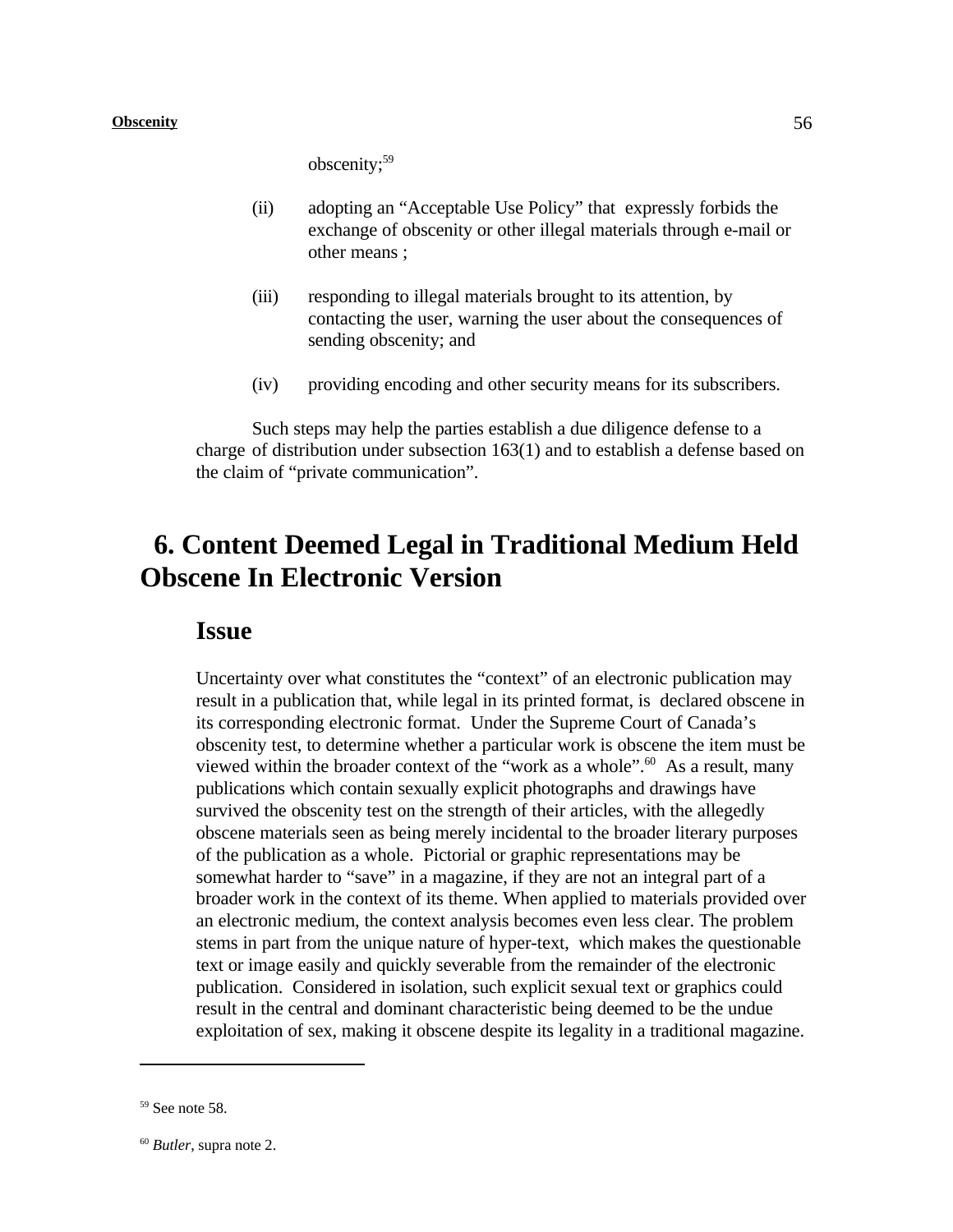### **Parties Potentially Liable**

The publisher of an electronic publication should realize that as a result of any hyper-text features, the material in an electronic version may pose a greater risk of being held obscene than if found in a corresponding print magazine. The publisher may be liable for publication or distribution under subsection 163(1), or selling or exposing to public view under subsection 163(2) for materials that, based on the publisher's past experience in the magazine or print industry, would not have raised any cause for alarm.

### **Relevant Legislation**

Subsections 163(1) and (2) of the *Criminal Code*

### **Relevant Case Law**

*R. v. Butler* (1992) 70 C.C.C. (3d) 129, 11 C.R. (4th) 137 (S.C.C.)

# **Self-aide Practices**

The publisher should analyze each Web page as a separate publication and assess the legality of the potentially obscene items in the context of only the rest of the page, if the page can be accessed directly by hyper-text link, bypassing the "work as a whole".

# **7. Posting Or Facilitating Access To Content Which is Illegal In Other Jurisdictions**

### **Issue**

A Canadian user, information provider, or access provider posting or facilitating access to content which, while legal in Canada, may be illegal in other jurisdictions which can access the content.

## **Parties Potentially Liable**

The party supplying or posting the information may be liable for violating a foreign jurisdiction's differing obscenity laws, whether that party is a subscriber, BBS operator or newsgroup moderator. The access provider may similarly be liable for its role in facilitating the transmission containing obscene materials. In each case, the accused may be held accountable to not only the widely varying laws, but also the unique community standards of the foreign jurisdiction. Several U.S. cases have held that a party subjects itself to the laws of another state or jurisdiction by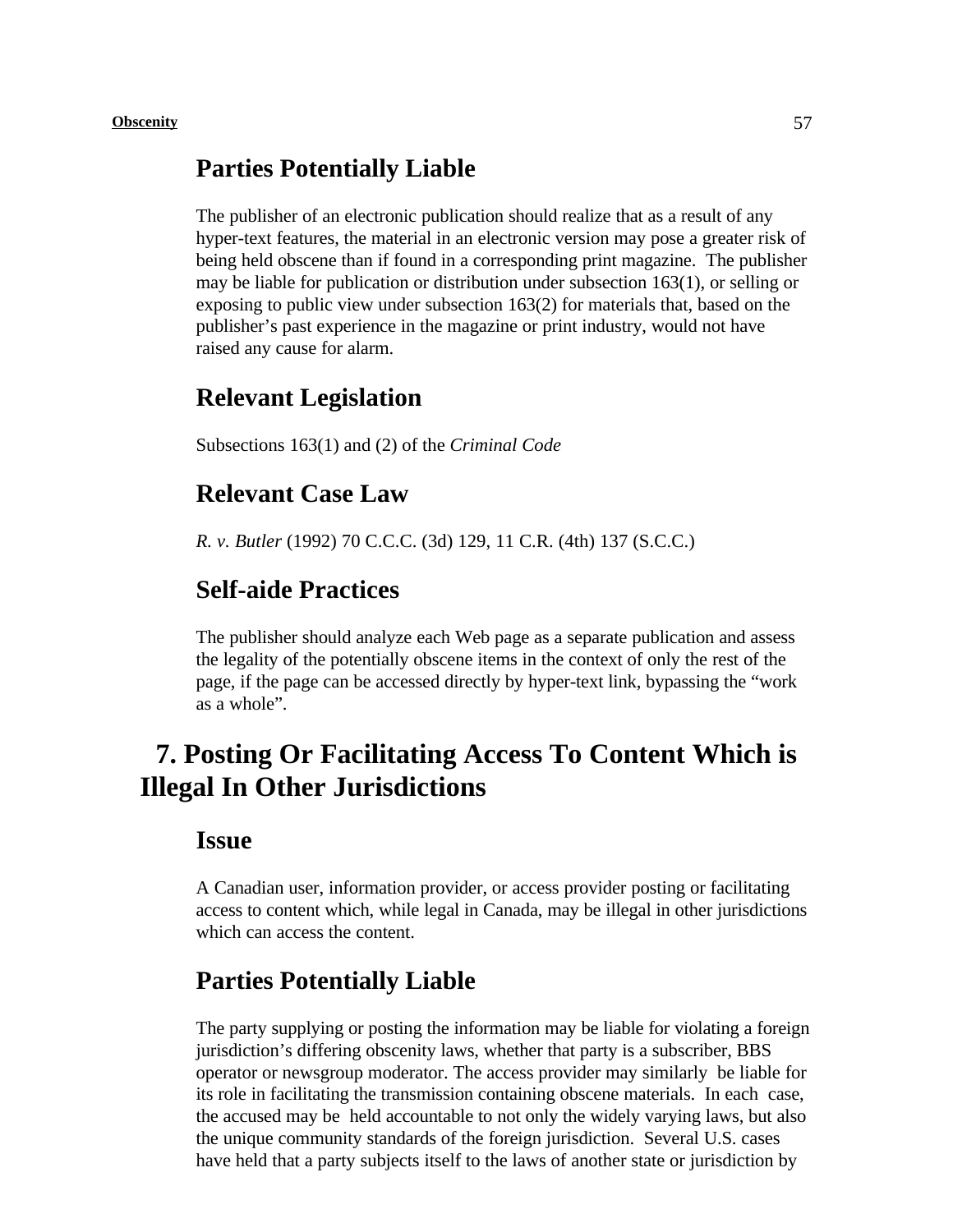permitting users in that jurisdiction or state to access its service.<sup>61</sup> In *Sable*, the court held that because the operator of a dial-a-porn service was free to tailor its messages on a selective basis, to the communities it chooses to serve, then it must meet those local jurisdictions laws. *Thomas* applied this principle to a BBS operator having subscribers in various states, holding that if the operator wants to provide services to a particular jurisdiction, it is under an obligation to screen its materials to ensure that the materials accessible to that jurisdiction conform with its community standards. The defendants' ability to control access and subscriptions to their BBS made them liable for the downloading of material that occurred in another state and thus subject to the jurisdiction of the courts in such state. Although these cases dealt with inter-state rather than inter-country transmissions, similar principles may also be applied to transmissions crossing national borders.

## **Relevant Legislation**

Each foreign jurisdiction's particular obscenity laws

### **Relevant Case Law**

*United States v. Thomas,* 74 F. 3d 701 (6th Cir. 1995) *Sable Communications of Calif., Inc. v. F.C.C.,* 492 U.S. 115, (1989)

# **Self-aide Practices**

The information provider or access provider could minimize its risk by:

- (i) educating itself on the difference between pornography and obscenity in all the various jurisdictions to which it provides access or content (a tall order);
- (ii) limit access to individual content, newsgroups or mailing lists which may infringe other jurisdictions' criminal laws on either a jurisdiction by jurisdiction basis or by adopting the standards of the most restrictive jurisdiction;
- (iii) adopting a procedure for screening online content;
- (iv) adopting an "Acceptable Use Policy" that expressly forbids the exchange of obscenity or other illegal materials and requires its users to immediately notify the information provider of any illegal materials found on the system;

<sup>&</sup>lt;sup>61</sup> United States v. Thomas, 74 F. 3d 701 (6th Cir.1995); *Sable Communications of Calif., Inc. v. F.C.C.*, 492 U.S. 115, (1989).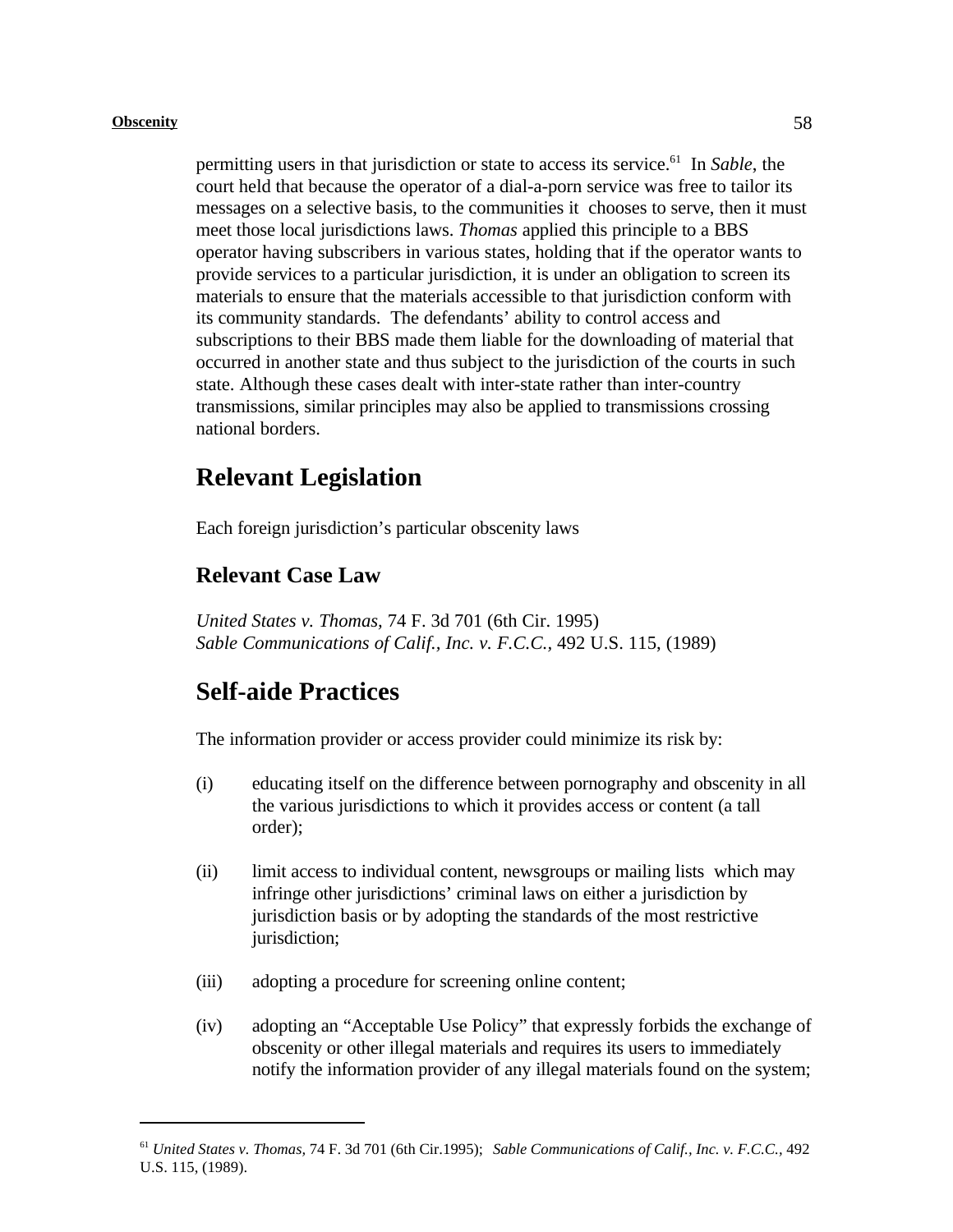- (v) upon becoming aware that particular materials are potentially obscene, immediately assess the content and, if possible, delete any illegal materials from its system and post a notice to all subscribers regarding the incident and the action taken;
- (vi) warning citizens of other jurisdictions that the content is not screened for such jurisdictions and may contravene local laws;
- (vii) encoding potentially offensive content so that users seeking to view the contents are forced to take affirmative steps (such as decoding) in order to view the material;
- (viii) requiring a password to access the "adult" portions of the BBS, or newsgroup; and
- (ix) blocking access altogether to certain jurisdictions.

[Cat. No.: C2-312/1997E ISBN: 0-662-25489-9]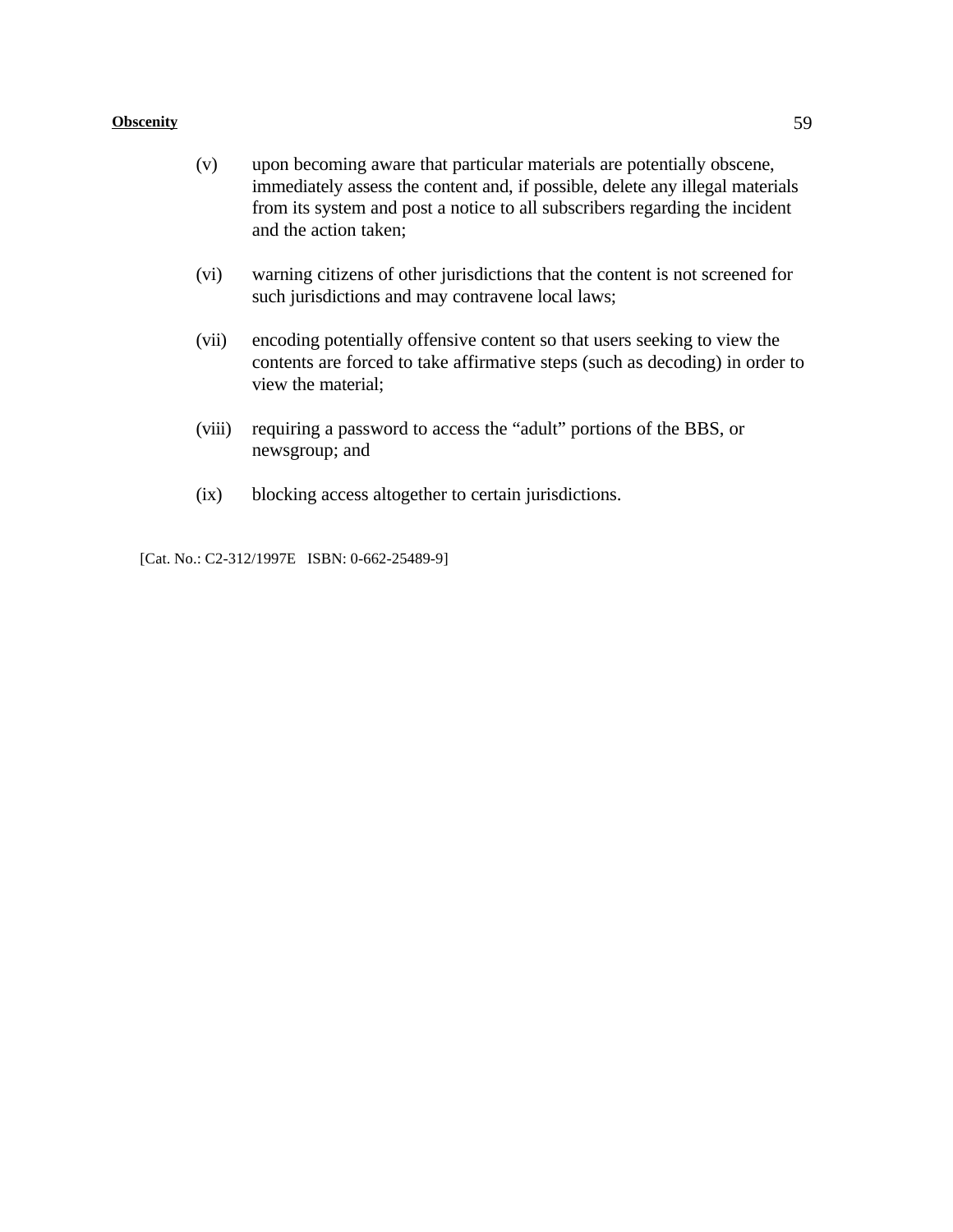### **CHILD PORNOGRAPHY**

# **I. PROHIBITED CONDUCT**

# **1. Overview of Applicable Law on Child Pornography**

### **GENERAL:**

The Canadian Criminal Code, the only legislation to deal with child pornography, exhaustively defines in Section 163.1 the various offences relating to this area. Child pornography is defined as any visual representation depicting a minor (i.e. under the age of 18 years) engaging in sexual activity, or having as its dominant characteristic the depiction of a minor's sexual organs or anal region, or any written material or visual representation advocating or counseling such illegal sexual activity with a minor.<sup>1</sup>

Section 163.1 is broken down into three key activities: publication, distribution and possession of child pornography. Subsection 163.1(2) makes it an offence to make, print, publish, or possess for the purpose of publication child pornography. Subsection 163.1(3) targets distribution and prohibits importing, selling or possessing child pornography for the purpose of distribution or sale. Mere possession, regardless of whether it is for the purpose of publication or distribution, is an offence under subsection 163.1(4).

A person charged under s. 163.1 may raise defenses of public good, $2$  reasonable mistake of fact, $3$  artistic merit, or educational, scientific or medical purposes. <sup>4</sup> The following discussion will assume that these defenses do not apply in each case, unless specifically noted otherwise.

<sup>&</sup>lt;sup>1</sup> Criminal Code, s. 163.1(1)

*Criminal Code*, s.163.1(7). <sup>2</sup>

 $3$  Mistake of fact is only a defence if the accused too all reasonable steps to ascertain the person's age and to ensure that the representation did not depict that person as being a minor: *Criminal Code*, s.163.1(5).

*Criminal Code*, s.163.1(6). <sup>4</sup>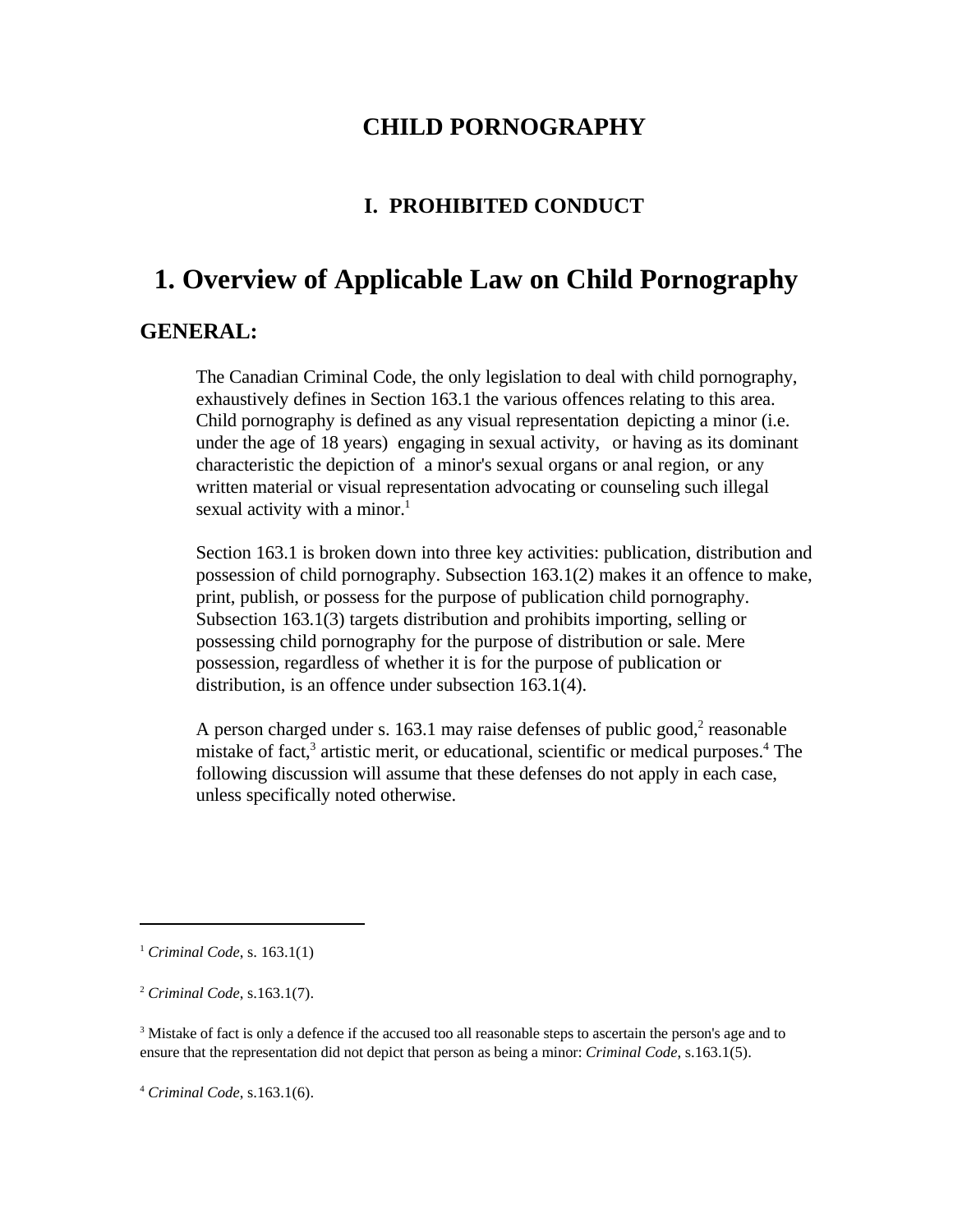#### **Knowledge Requirements :**

As s. 163.1 is a relatively new section, its provisions have not yet been extensively commented upon. The primary uncertainty lies in the type of "mens rea" or mental element that may be required by each of the three offences. There appear to be several approaches that courts may take in interpreting s. 163.1.

As an aid, the courts may look to the interpretation of the corresponding "obscenity" provisions in s. 163. *In Re Paintings etc*, the Ontario District Court held that as s. 163.1 appears to closely parallel s. 163, the child pornography provisions should be interpreted in accordance with the corresponding provision s. 163. Similarly, a B.C. Provincial Court recently held that, as distribution of obscenity has been held to be a strict liability offence then the publication of child pornography must also be a strict liability offence, without going into any further analysis. These assumptions may be problematic because of the different ways in which the two sections are drafted.<sup>5</sup>

In particular, s. 163 groups publication and distribution of obscene materials together under subsection 163(1), clearly distinct from selling obscene materials under subsection 163(2). This distinction is significant, as subsection 163(1) has been held to be a strict liability offence (the only mental element being intent to cause the act), while subsection 163(2) requires in addition a subjective knowledge of the nature and content of the obscene materials. As a result, an important issue in many obscenity cases has been the distinction between distribution and sale, discussed in greater detail in the Obscenity section of this study. Although for child pornography, s. 163.1(3) groups distribution with selling, while publication is included under a separate provision (s. 163.1(2)), the term "knowingly" is not used for either offence.

If the B.C. Provincial Court's decision is based solely on the fact that publication is associated with distribution under what has been held to be a strict liability offence in s. 163, would this automatically mean that associating distribution with selling in s. 163.1(3) makes selling, in the context of child pornography, a strict liability offence? The answer is unclear.

Alternatively, it is possible that a court may interpret s. 163.1(3) by looking at each component individually. In other words, "distribution" may be deemed to be a strict liability offence, while "selling" in the same provision may require a subjective knowledge. This interpretation would make the two offences consistent

<sup>&</sup>lt;sup>5</sup>In Re Paintings, drawings and photographic slides of paintings [1995] O.J. No. 1045 [court file No. U219/94]; *R. v. Hurtubise*, Unreported, June 28, 1996, B.C. Prov. Ct., Surrey Registry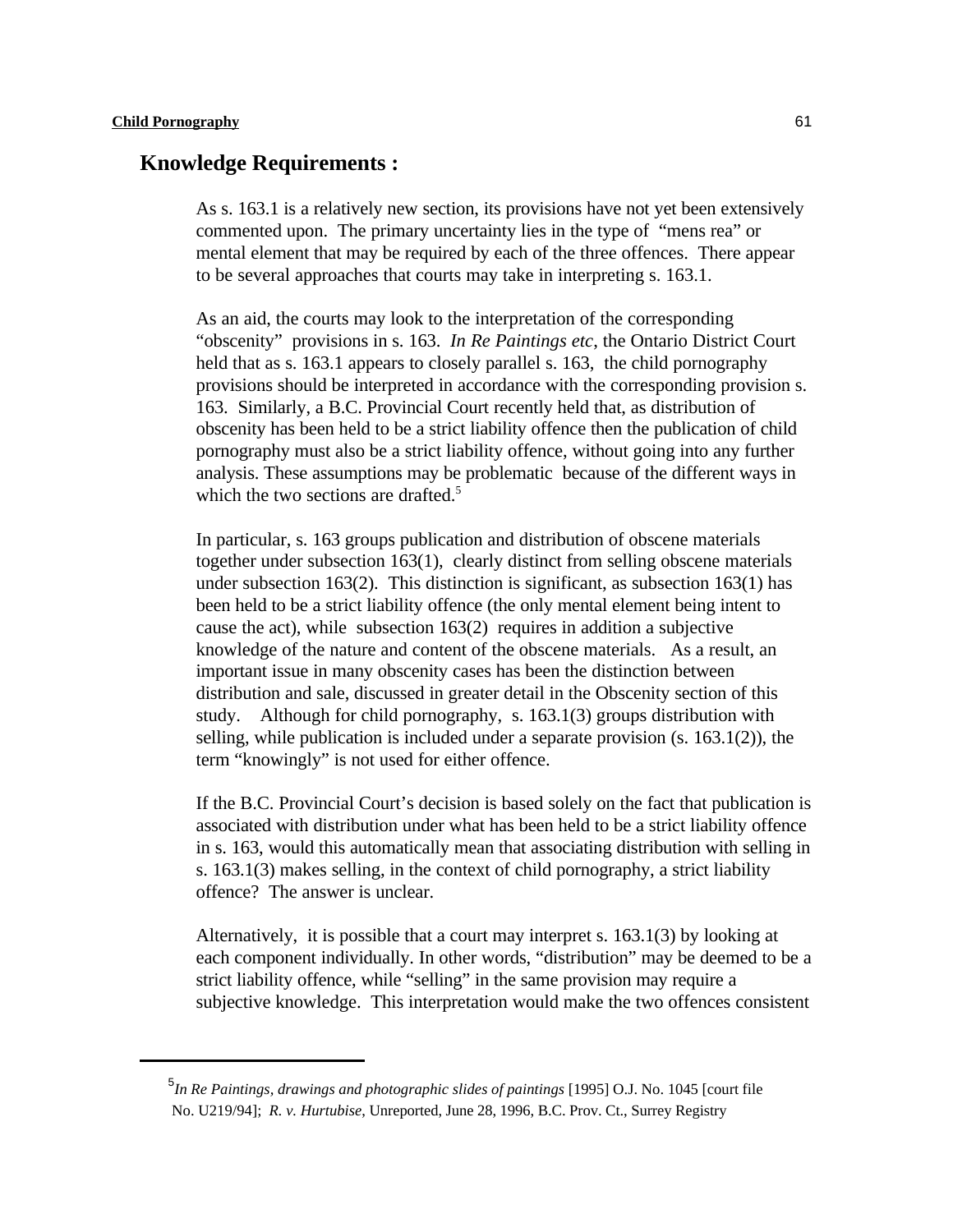with the way they have been interpreted in s. 163. Interpreting s. 163.1 with reference to s. 163 leads to these conflicting possibilities.

Another approach may be to look to the Obscenity section for the meaning of the particular terms, but to interpret the mens rea requirements in accordance with the more traditional reasoning used by the Supreme Court of Canada in the *Sault Ste. Marie* case<sup>6</sup>. The Court held that where an offense fails to specify the mens rea requirement for the particular offence, there is a presumption that the offence requires a full (or subjective) mens rea unless otherwise provided. Full mens rea requires that the act be committed intentionally<sup>7</sup> or through recklessness<sup>8</sup> or wilful blindness.<sup>9</sup> Mere negligence, while sufficient for a strict liability offence, would not be enough for a full mens rea offence.<sup>10</sup> On this basis, each of the offences in s. 163.1 would appear to require a subjective knowledge and would not be strict liability offences, unlike distribution and publication under s. 163.

As a result of this uncertainty of interpretation, the discussion below will leave open the possibility that publication, distribution and sale of child pornography may each be held ultimately to be either a strict liability or a subjective mens rea offence, and will note the consequences resulting from either option.

Any review of this area of child pornography should be undertaken jointly with a reading of the prior section on obscenity, which canvases some of the following issues in greater detail.

<sup>8</sup> "Recklessness" is where the accused knows or foresees that the prescribed h arm may possibly or probably occur, but is not certain to occur. The accused has no desire for the harm to occur, or may be indifferent as to whether it occurs or not, but nevertheless goes ahead with the act, thereby taking the risk of causing the harm: *R. v. Buzzanga* (1979) 49 C.C.C.(2d) 369 (Ont.C.A.).

<sup>9</sup> "Wilful blindness" arises where a person who has become aware of the need for some inquiry declines to make the inquiry, because he does not wish to know the truth: *Sansregret* v. R. (1985) 18 C.C.C. (3d) 223 (S.C.C.). The test for wilful blindness is a subjective test, focusing on whether the accused was suspicious but deliberately failed to make further inquiries, rather than whether the accused should have been suspicious: *R. v. Currie* (1975), 24 C.C.C. (2d) 292 (Ont. C.A.).

<sup>10</sup> Sault Ste. Marie, supra note 6.

*R. v. City of Sault Ste. Marie* (1978) 40 C.C.C. (2d) 353 (S.C.C.). <sup>6</sup>

 $^7$  An accused does an act "intentionally" when he does so for the purpose or desire of bringing about the prescribed harm. In this situation, intent exists regardless of whether the act will certainly, probably or only possible cause the harm. Additionally, this includes an accused who does an act with the intent, purpose or desire of bringing about something other than the prescribed harm, where the accused also foresees that the prescribed harm is certain or substantially certain to occur; *R. v. Chartrand* (1994), 91 C.C.C. (3d) 396 (SCC).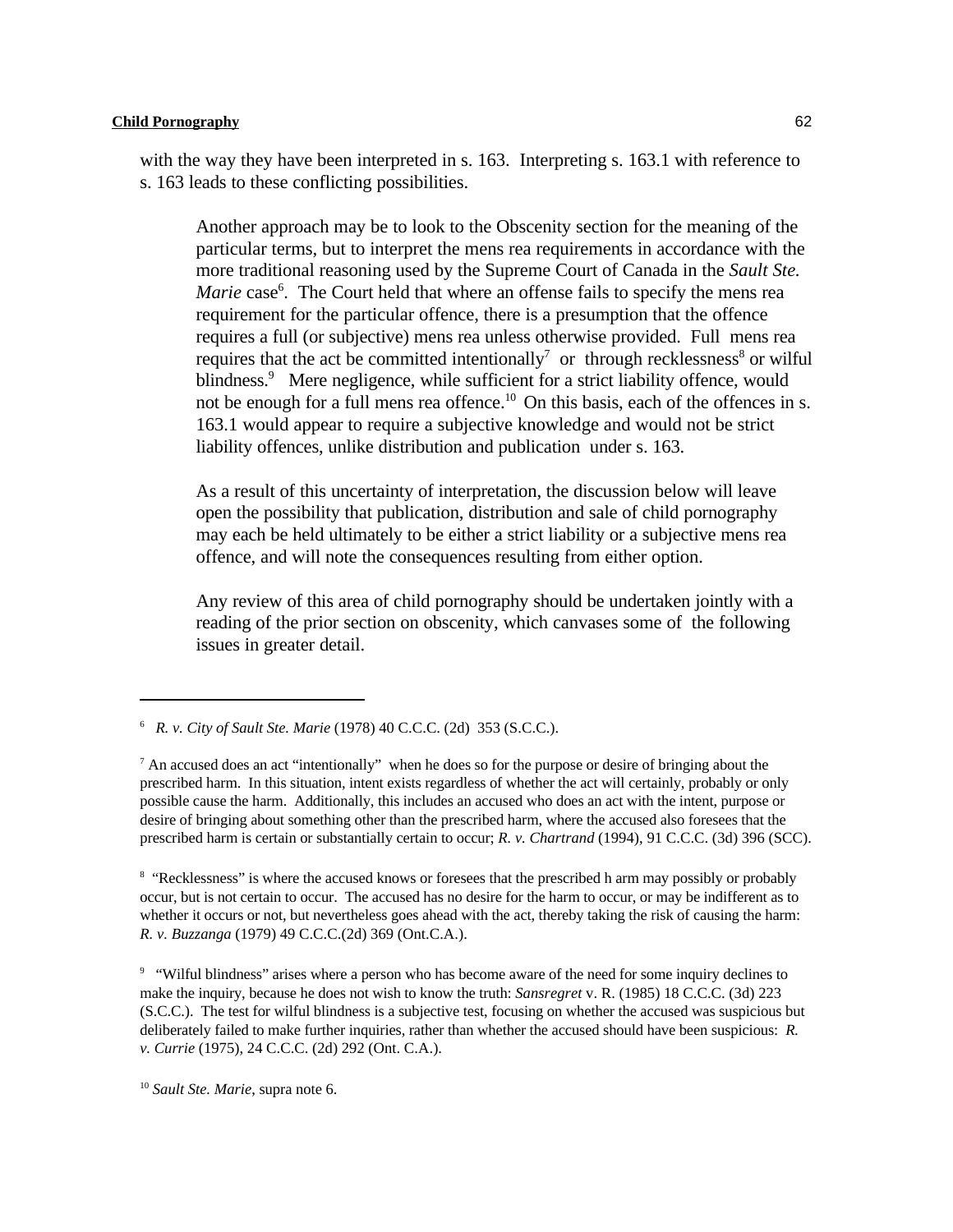# **2. Application to Internet Activities**

The definition of "child pornography" refers to "a photographic, film, video *or other visual representation*, whether or not it was made by electronic or mechanical means"<sup>11</sup> and "any written material or visual representation that advocates or counsels sexual activity" with a person under 18 years of age. The definition is significant for two reasons. First, while it will apply to graphic, video or text files on the Internet, it does not appear to extend to sound files. Second, the reference to making by "electronic or mechanical means" would seem to be broad enough to include computer-simulated child pornography.<sup>12</sup>

To date, there have only been two decided Canadian cases that have considered the obscenity provision in the context of online communications.<sup>13</sup> A third case is pending before the British Columbia Provincial Court, with the decision due to be released in the fall of 1996.<sup>14</sup> In *Pecciarich*, a BBS co-system operator was charged under both the *Criminal Code* obscenity and child pornography provisions for uploading files to the bulletin board. *Hurtubise* and *Clark* are similar cases in which the operators of adult BBSs were charged with both obscenity and child pornography in the content supplied to their subscribers. As all three cases deal only with computer bulletin boards, their application to other Internet activities remains uncertain. However, they offer a valuable starting point for analysis, as discussed in the following sections.

### **Distribution**

Both *Hurtubise* and *Pecciarich* suggest that a BBS can be a distributor, whether for the purposes of subsections 163(1) or 163.1. The decision in *Hurtubise*, however, is being appealed, partially on the basis that the trial judge erred in classifying a BBS as a distributor rather than a retailer.<sup>15</sup> Both decisions, being only at the Provincial Court level, are not binding on higher courts.

<sup>&</sup>lt;sup>11</sup> Criminal Code, subsection  $163.1(1)(a)$ .

 $12^1$  Computer-simulated pornography involves scanning images of children into a computer and manipulating them to depict children in a sexual context, without the use of actual children in any stage of its production.

*R. v. Pecciarich* (1995) 22 O.R. (3d) 748 (Ont. Prov. Ct.) and *R. v. Hurtubise* supra note 5. <sup>13</sup>

<sup>&</sup>lt;sup>14</sup> *R. v. Clark, B.C. Prov. Ct.* 

<sup>&</sup>lt;sup>15</sup> Hurtubise appeal is to be heard in December, 1996.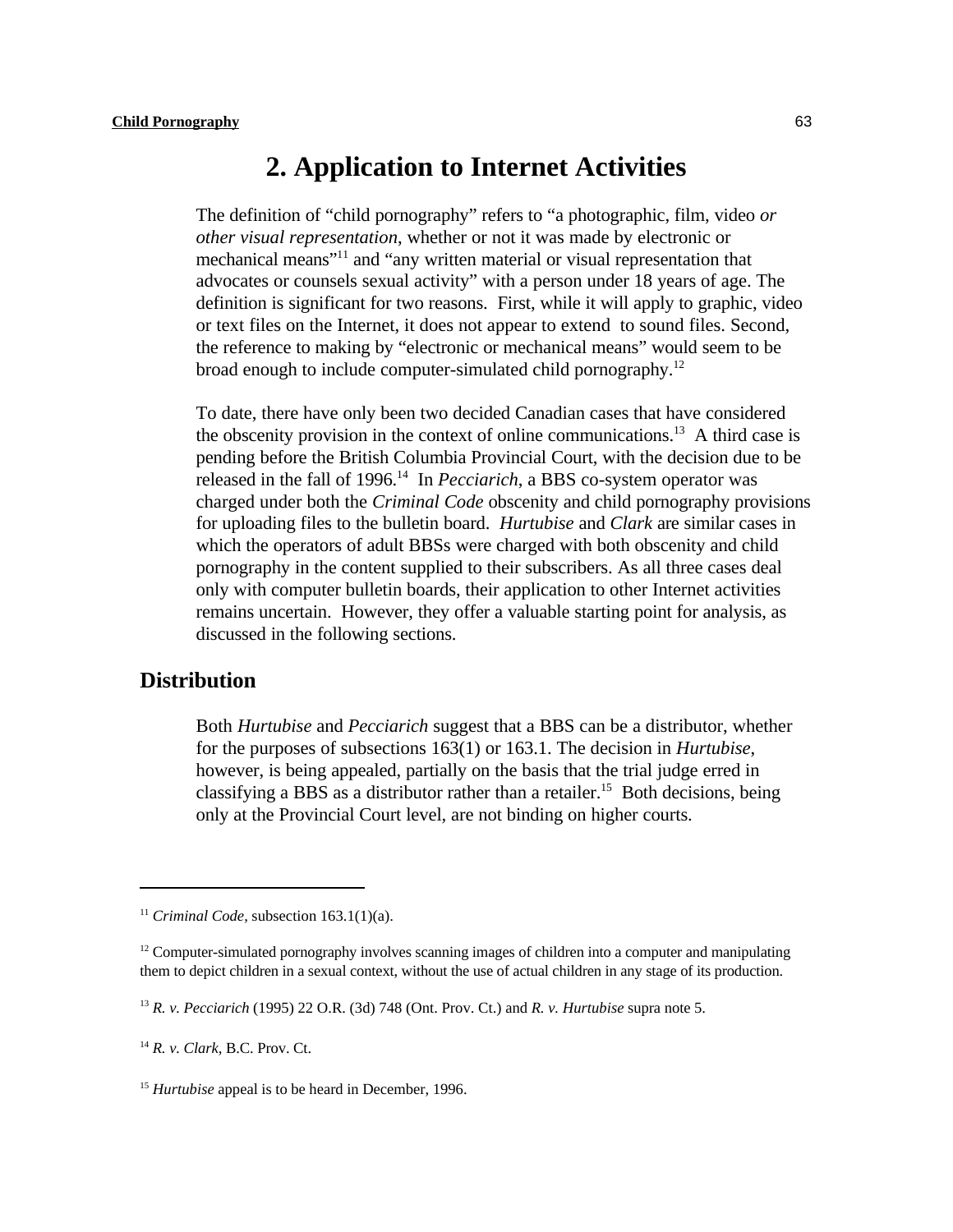Although a video store analogy seems appropriate for the various participants in the Internet context, it was rejected by the court in *Hurtubise*, as being inapplicable to a computer bulletin board*.* The court applied a broad dictionary definition of "distribution" that included "to deal out, give share of each of a number, spread about, scatter, put at different points, divide into parts, arrange, classify", and concluded that the BBS clearly fell within this definition. The judge appears to have been influenced by several factors, in particular the number of people who could access the service, the potential for the information to exponentially spread to further parties, and the ability to make tangible copies of the illegal material:

"By making a CD accessible through a local computer bulletin board, the contents of the CD become readily accessible to multiple computers. Around each computer, there would be multiple users. The contents of each file on the CD can of course, be downloaded, kept on the computer, copied to another disk, uploaded to other systems, or put into hard print. This is not, in my view, analogous to an individual retailer who is selling individual copies, even if multiple copies, of books or movie video cassettes."<sup>16</sup>

As these factors appear to be equally applicable to newsgroups, Web sites and possibly mailing lists, a court could use similar reasoning to hold that supplying information through these applications also constitutes "distribution".

Another comment on "distribution" in the context of a BBS, is the court's holding in *Pecciarich* that "... evidence of the uploading of the files onto bulletin boards, which the public can access through an application process, is clear evidence of distribution."<sup>17</sup> The reference to "application process" qualifies this ruling more than that in *Hurtubise* and leaves its applicability to newsgroups or Web sites that have no similar application process unclear. However, other than this reference in the above quotation, the application process did not appear to be a significant factor in the decision and could be interpreted by subsequent courts as being immaterial.

Ultimately, the question of whether an act qualifies as "distribution" or retail "sale" may not be an issue in terms of child pornography, since both terms are found in the same subsection 163.1(3) and could , as discussed above, be interpreted

<sup>&</sup>lt;sup>16</sup> Hurtubise, supra note 13.

<sup>&</sup>lt;sup>17</sup> Pecciarich, supra note 13.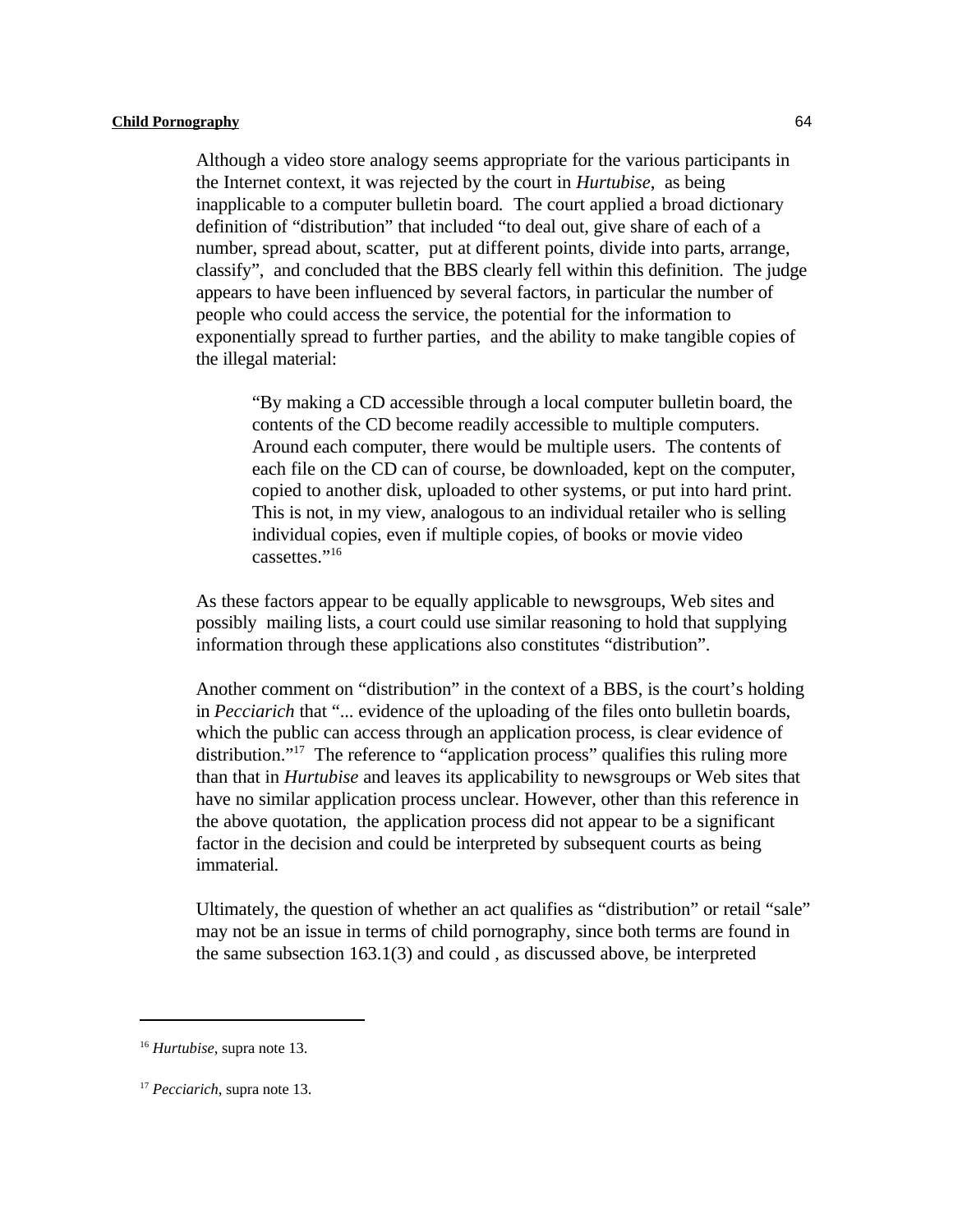similarly for purposes of the required mens rea. The importance of the difference is far clearer and greater for obscenity offences under section 163.

### **Publication**

On the issue of publication, the court in *Hurtubise* once again once relied on a broad dictionary definition, that included "making publicly known; issuing of book, engraving, music, etc., to the public." The court concluded that the defendants possessed the obscene material for the purpose of publication "... because of the capabilities of the computer to show material to a number of parties and to produce material easily and inexpensively ..."<sup>18</sup> The reference to "computer", and the ability of other Internet applications to provide easy, inexpensive access to large numbers of people, suggest that information supplied by newsgroups, mailing lists and Web sites may similarly be held to be "publication".

### **Possession**

Possession is defined generally in s. 4 for the purpose of various offences in the *Criminal Code*. A person is in possession of an item when (a) it is in that person's personal possession; or (b) the person knowingly has it in the actual possession of another person; or (b) the person knowingly has the item in a place for the use or benefit of himself or another person.<sup>19</sup>

The courts have interpreted possession as requiring both knowledge and control.<sup>20</sup> Both elements must be present at the same time. For example, mere manual handling of an object, even if coupled with control, is insufficient to prove possession if the accused is unaware that he is handling something which is illegal to possess.<sup>21</sup> There is also no possession where the accused has both knowledge and a right of control over an object but does not *intend* to exercise the control.<sup>22</sup> This would be the case, for example, when an accused was merely "manually

 $21$  Ibid.

<sup>22</sup> *R. v. Christie* (1978), 41 C.C.C. (2d) 282 (N.B.C.A.).

<sup>&</sup>lt;sup>18</sup> Hurtubise, supra note 13.

<sup>&</sup>lt;sup>19</sup> Criminal Code, s. 4[3](3).

*Beaver v. R.,* [1957] S.C.R. 531; *R. v. Lawrence* (1952), 13 C.R. 425 (Ont. C.A.); *R. v. Hess (No. 1)* <sup>20</sup> (1949), 8 C.R. 42 (B.C.C.A.);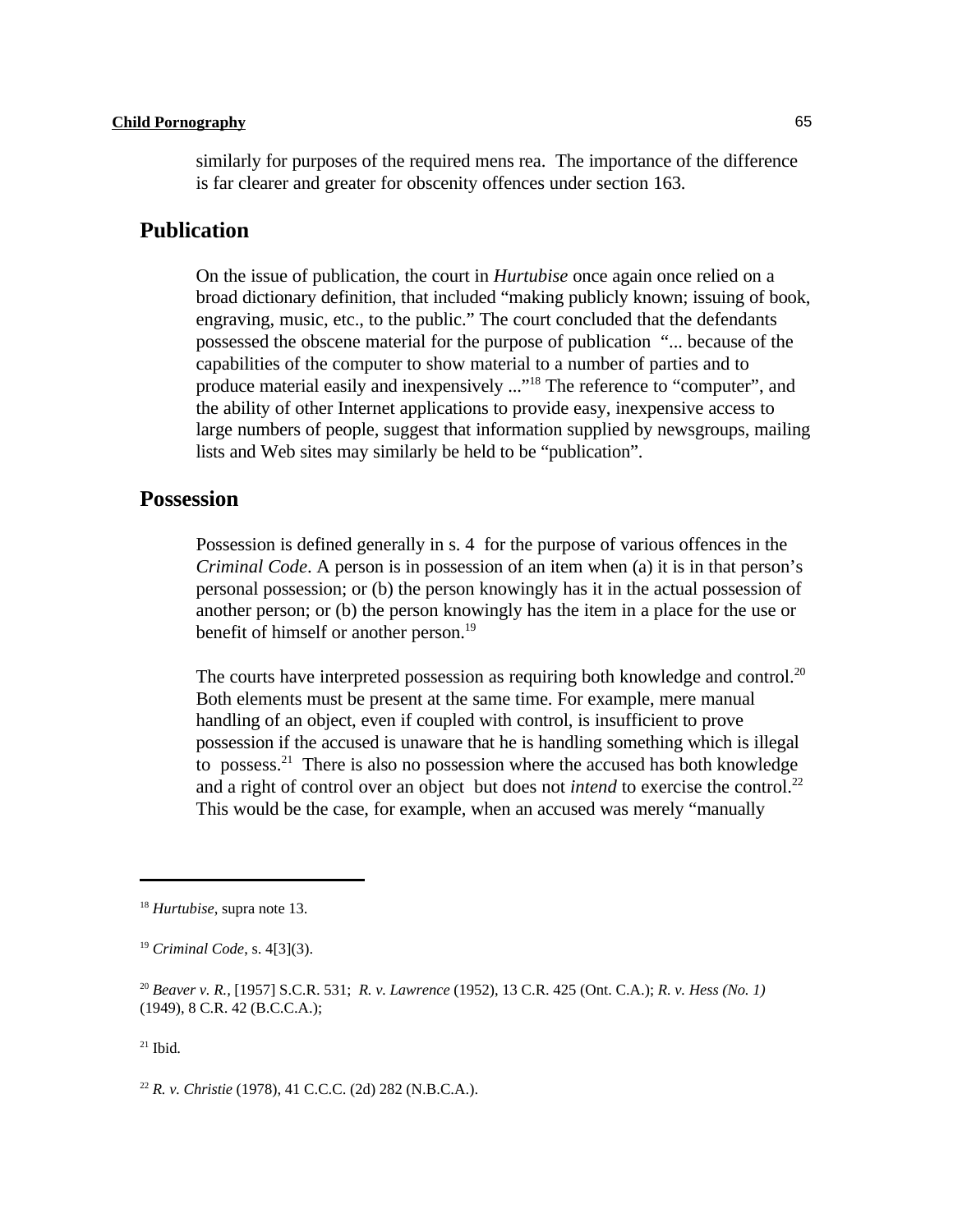handling" the materials in order to pass them on to another party.<sup>23</sup>

Applying these cases to Internet communications, it may be possible to argue that third parties who merely facilitate or transmit messages for their subscribers  $24$  are simply passing (in a technical sense) the messages on to other parties, with no intention of exercising "editorial" control over them. On this basis, such third parties could be held not to be in "possession" of the messages for the purposes of the *Criminal Code*. Perhaps even more importantly, a party such as an access provider who had no knowledge of the true character of a message containing child pornography would not be liable for possession under s. 163.1(4), unless it was deemed to have exercised wilful blindness.<sup>25</sup>

### **Due Diligence**

If any of the three categories of offences under s. 163.1 are deemed to be strict liability offences, the Crown will not be required to prove that the accused had knowledge of the existence and nature of the child pornography. However, it will still be open to the accused in such a case to avoid liability by showing that he or she exercised due diligence, or reasonable care, in the circumstances.<sup>26</sup> Though the court in *Hurtubise* found that the accused did not exercise due diligence, its comments on what the defendants failed to do indicate the kinds of factors a court might consider when assessing due a diligence defence:

 $23$  Ibid.

 $24$  This may include, for example, Internet access providers, online services, submission moderators, and BBS, newsgroup or mailing list operators.

 $25$  See note 9, above.

<sup>&</sup>lt;sup>26</sup> R. *v. Metro News Ltd.* (1986) 20 C.C.C. (3d) 35 (Ont. C.A.).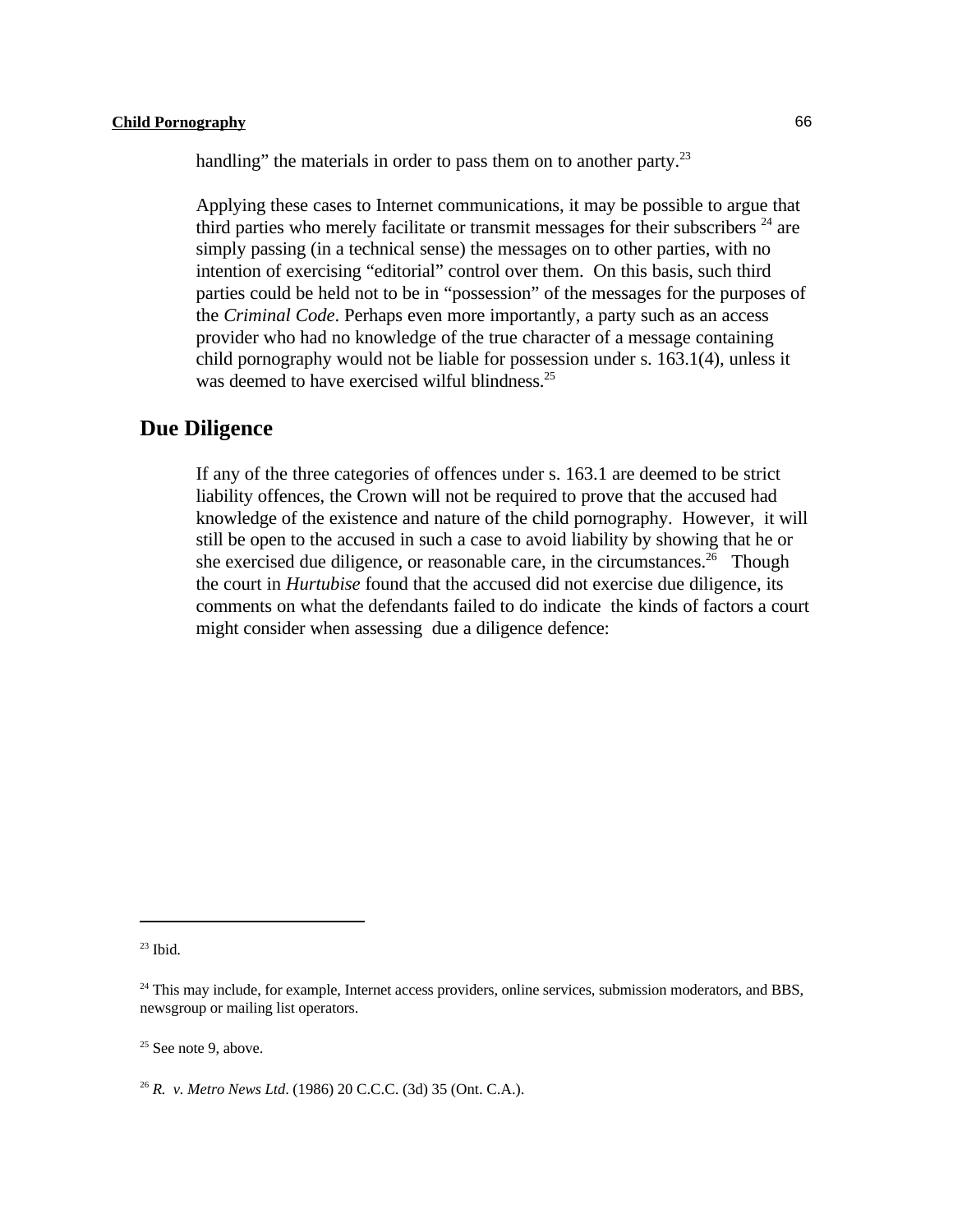"Although they made efforts to ascertain how they could restrict access to adult users, they made no effective inquiries as to content. They did not obtain any advice as to the meaning of "obscenity" and did not distinguish between pornography and obscenity. They did, however, clearly recognize that some of the material which people were transmitting was offensive ... Even after being alerted to this kind of material they made no effort whatsoever to review the material on [their own] CD. They did not review the file names in the directories, any sampling of the material on the CD, nor even look at what was contained on the CD."27

<sup>&</sup>lt;sup>27</sup> Hurtubise, supra note 13.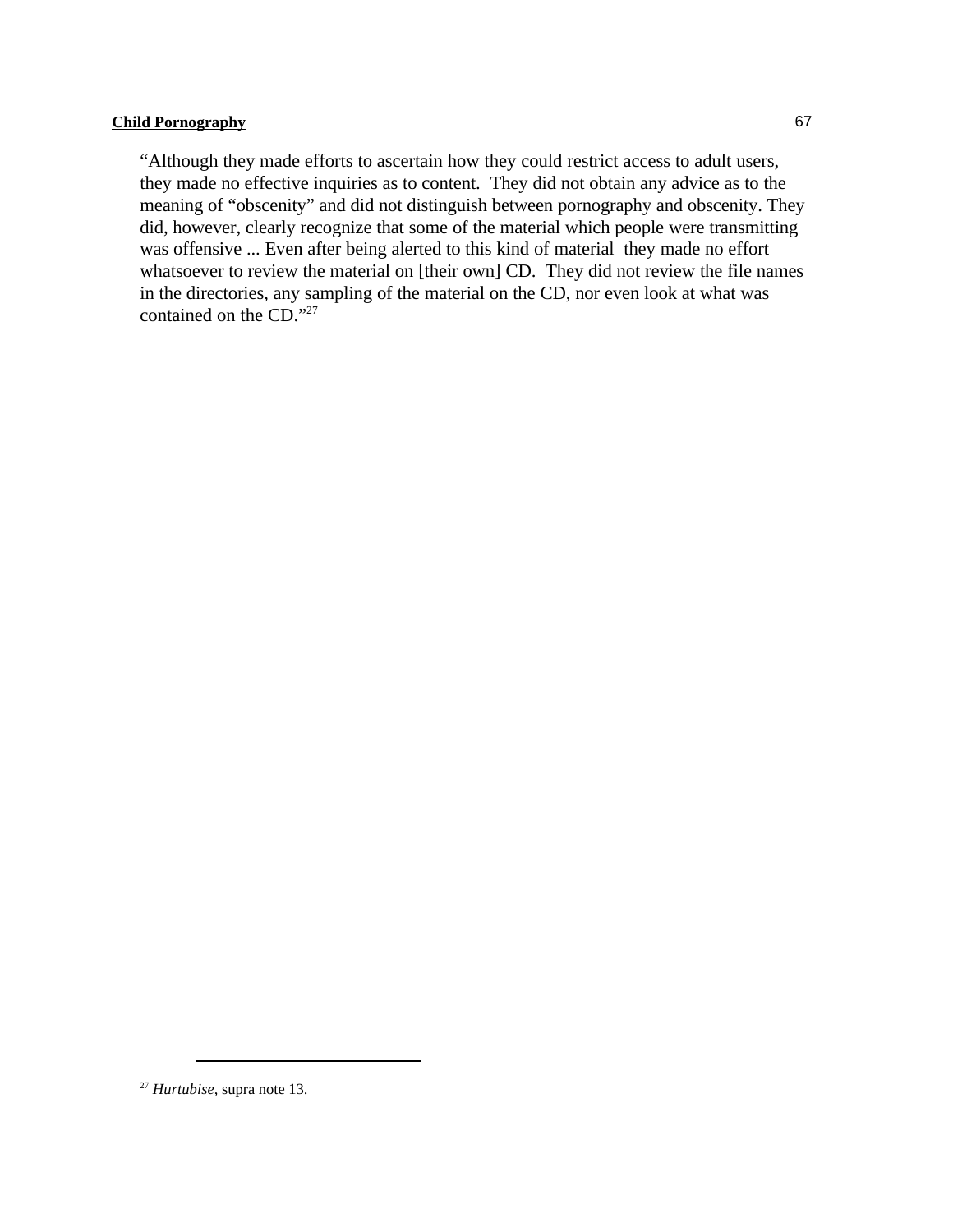### **II. ACTIVITIES AT RISK**

# **1. Access Provider's Facilities Used to Transmit Child Pornography by its Users**

### **Issue:**

An access provider that merely provides users with a connection to the Internet may nevertheless be liable for child pornography transmitted by its users.

### **Party Potentially Liable:**

The provider may be liable, if not for publication under subsection 163.1(2), then arguably at least for distribution under subsection 163.1(3) for its role in transmitting the child pornography. If distribution is deemed to be a strict liability offence, the provider may be liable even if it was not aware of the nature of the illegal materials, though it could avoid liability by showing that it exercised due diligence in the circumstances. $^{28}$  On the other hand, if distribution of child pornography is deemed to be an offence requiring a subjective mens rea, the Crown will have a fairly high threshold of showing that the provider distributed the child pornography intentionally,<sup>29</sup> recklessly<sup>30</sup> or through wilful blindness.<sup>31</sup>

If the provider's server or other hardware, for whatever reason, retains a copy of the materials transmitted by its users, the provider could also be liable for possession of child pornography under subsection 163.1(4). The provider may be able to avoid liability for possession by proving that (1) it lacked knowledge of the presence and character of the child pornography;  $^{32}$  (2) it lacked control over its users' communications;  $33$  or (3) although it had a right of control over the communications equipment, it had no intention of exercising control over the

 $28$  See discussion of due diligence above.

 $29$  See note 7, above.

 $30$  See note 8, above.

 $31$  See note 9, above.

 $32$  See text accompanying notes 20 and 21, above.

 $33$  See text accompanying note 20, above.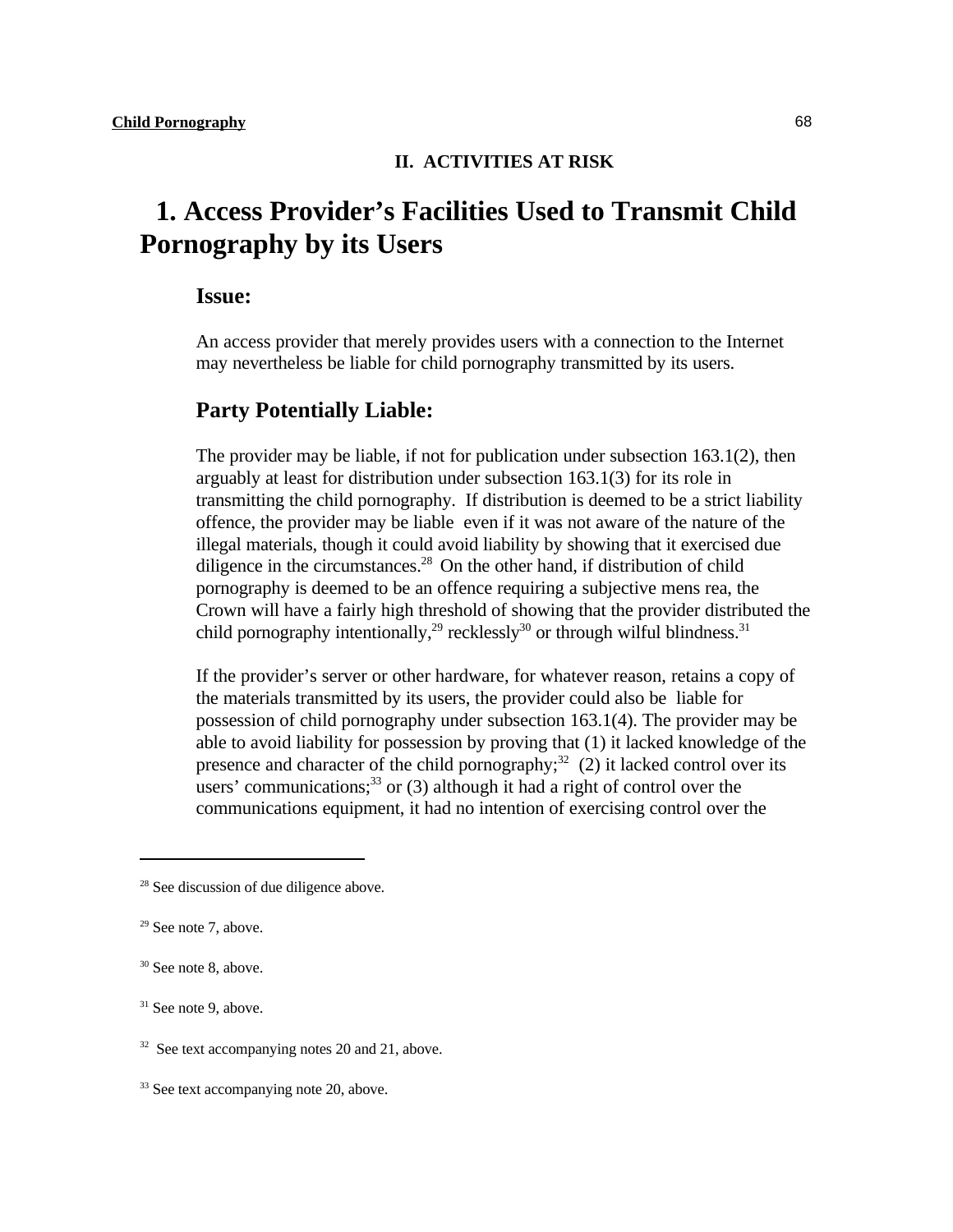content. <sup>34</sup> These defenses depend on the fact that an access provider does not pre-screen material before transmitting it to its intended location, and as such is not in a position to prevent the transmission of child pornography through its server. The access provider would need to be careful, however, that its lack of knowledge or control is not deemed to constitute wilful blindness, particularly after it is advised of the existence of any child pornography content.

### **Relevant Legislation:**

*Criminal Code*, s. 4(3), s. 163.1(3), s. 163.1(4)

### **Relevant Case Law:**

*R.. v. Hurtubise*, Unreported, June 28, 1996, Surrey Registry, B. C. Prov. Ct.

### **Self-Aide Practices:**

The access provider could minimize its risks by:

(i) obtaining a legal opinion as to what constitutes child pornography;

(ii) adopting an "Acceptable Use Policy" that forbids users to transmit illegal material;

(iii) establishing a policy for dealing with users found to be transmitting such illegal materials.<sup>35</sup>

Taking these steps may help the provider establish a due diligence defense, or a defense to charges of recklessness or wilful blindness.

 $34$  See text accompanying notes 22 and 23, above.

<sup>&</sup>lt;sup>35</sup> For example, the policy could range from issuing a warning, to suspending the users' privileges, to terminating their accounts.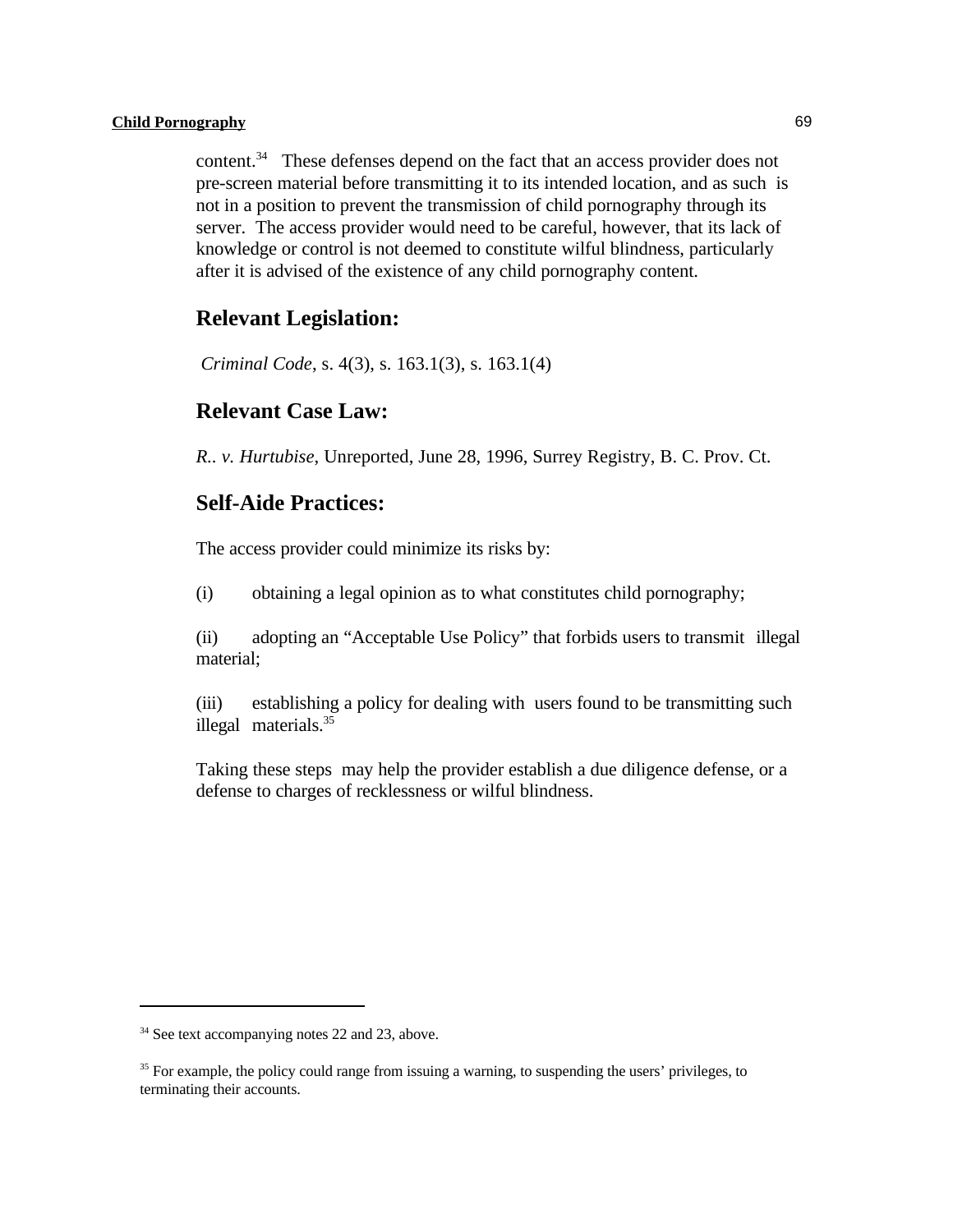# **2. Child Pornography Supplied by Information Provider**

### **Issue:**

An information provider may itself post content containing child pornography to its bulletin board, web site, newsgroup or online service. The information provider may or may not know that the content contains pornography that is illegal. Operators of adult BBSs in particular, may supply what, on the whole, appears to be legal pornography, without realizing that it contains depictions of persons under 18 years. This can be due to either a lack of understanding of what constitutes child pornography or a failure to adequately screen the materials.

### **Parties Potentially Liable:**

### **(i) Information Provider:**

Evidence that the information provider uploaded the materials will likely be evidence of distribution.<sup>36</sup> On the basis of *Hurtubise*, the information provider may be liable for publication under subsection 163.1(2), or for distribution (or selling) under subsection  $163.1(3)$ .<sup>37</sup> If distribution and publication are deemed to be strict liability offences, the information provider may be liable, even if it had no knowledge of the child pornography, although it may be possible to avoid liability by showing that it acted with due diligence in choosing its materials content.<sup>38</sup> On the other hand, if publication and distribution require a subjective mens rea, the Crown will need to prove that the information provider knew of the child pornography, or was reckless<sup>39</sup> or wilfully blind<sup>40</sup> to the possibility of child pornography being included in the content that it was supplying.

If the child pornography remains on the information provider's server, the information provider may also be held liable for possession under s. 163(4). In such a case the provider may be able to avoid liability for possession by

<sup>&</sup>lt;sup>36</sup> Pecciarich,, supra note 13.

<sup>&</sup>lt;sup>37</sup> Hurtubise, supra note 13.

<sup>&</sup>lt;sup>38</sup> See discussion of due diligence above.

 $39$  See note 8, above.

 $40$  See note 9, above.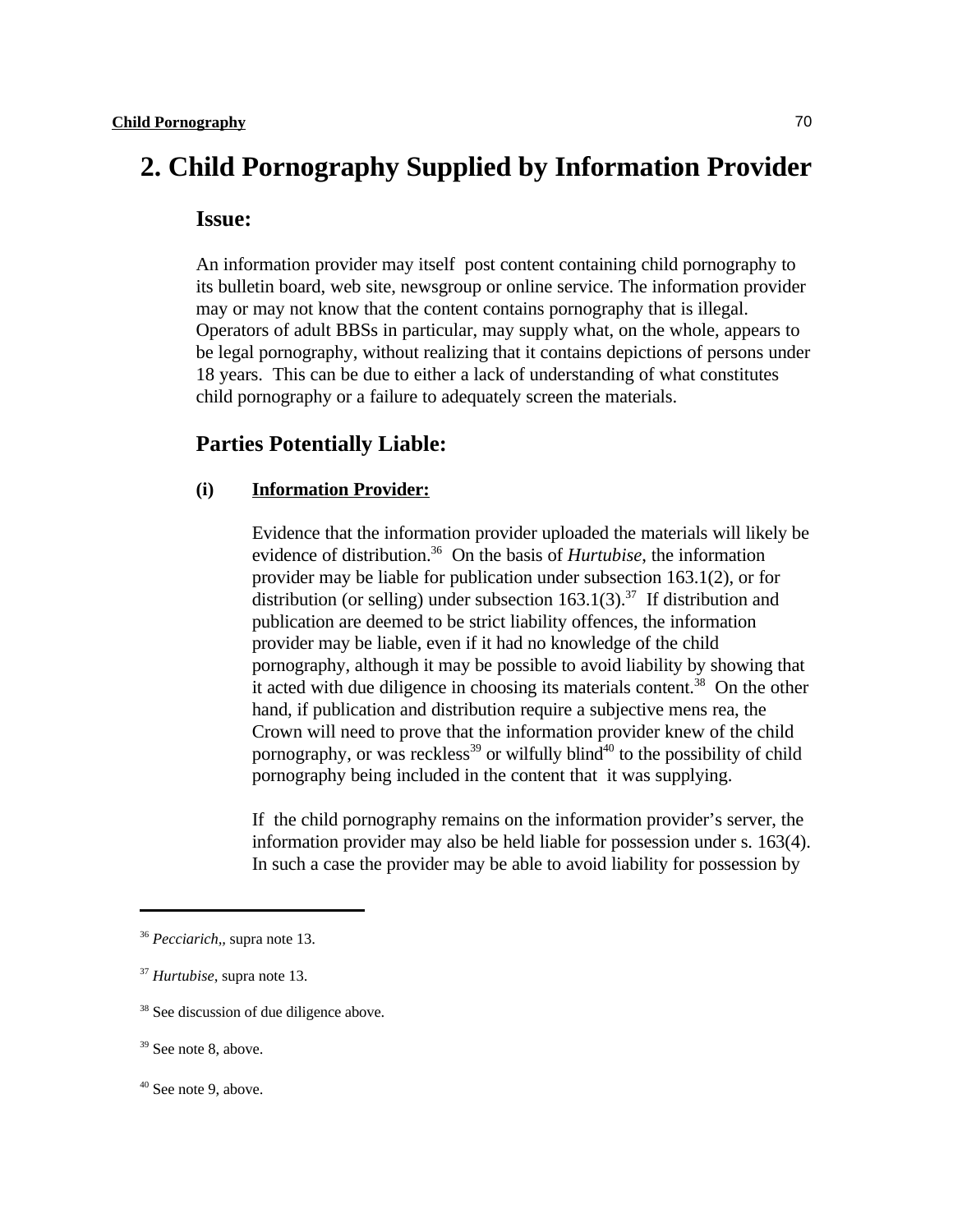suggesting that (1) it lacked knowledge of the presence and character of the child pornography;  $(2)$  it lacked control over its users' communications;  $42$  or (3) although it had a right of control over the communications, it had no intention of exercising control over the content. $43$  An information provider would also need to be careful, when making this argument, that its lack of knowledge or control was not wilful blindness.

### **(ii) Access Provider:**

If the information provider uses a separate access provider for its connection to the Internet, the access provider may itself be liable for child pornography as discussed above.

### **Relevant Legislation Case:**

Subsections 163.1(2), (3) and (4) of the *Criminal Code.*

### **Relevant Case Law:**

*R. v. Pecciarich* (1995) 22 O.R. (3d) 748 (Ont. Prov. Ct.)

*R. v. Hurtubise*, Unreported, June 28, 1996, Surrey Registry, B. C. Prov. Ct.

### **Self-aide Practices:**

Self-aide practices will obviously not help the provider who willingly supplies child pornography with the knowledge that it is clearly illegal .

On the other hand, the information provider who unwittingly posts child pornography with the intent of posting only legal materials could minimize its risk of lability by:

- (i) educating itself on what constitutes child pornography;
- (ii) adopting a procedure for screening online content (for example, screening individual files before posting);

 $41$  See text accompanying notes 20 and 21, above.

 $42$  See text accompanying note 20, above.

 $43$  See notes accompanying notes 22 and 23, above.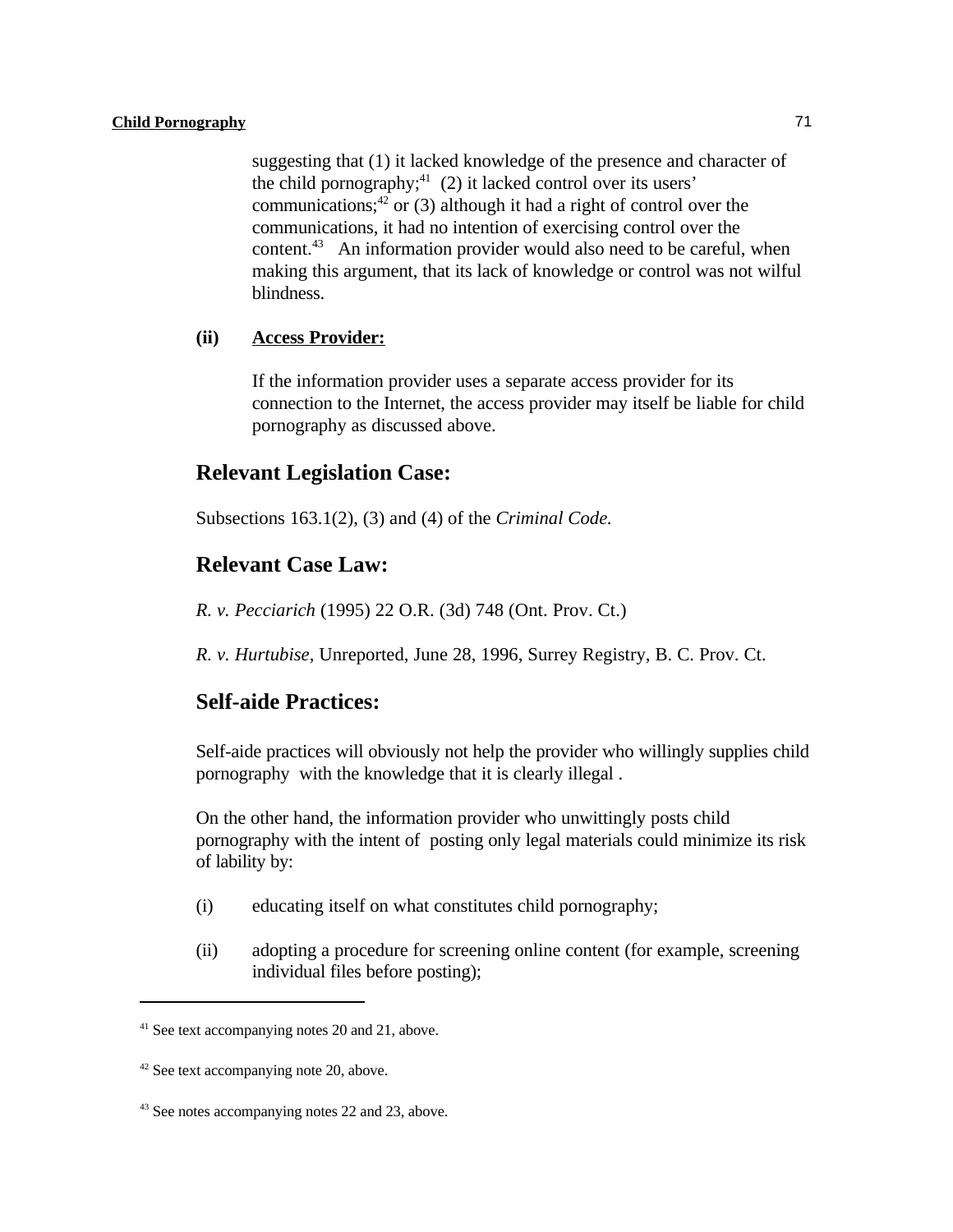- (iii) adopting an "Acceptable Use Policy" that expressly forbids the exchange of child pornography or other illegal materials and requires its users to immediately notify the information provider of any illegal materials found on the system;
- (iv) adopting a procedure for responding to illegal materials for example, upon becoming aware that particular materials may constitute child pornography, the provider should immediately assess the content and delete any suspect materials from its system, notify the user who posted the material and post a notice to all subscribers regarding the incident and the action taken;
- (v) posting warnings of potentially offensive content being accessible on the system.
- (vi) encoding potentially offensive content, so that users seeking to view the contents are forced to take affirmative steps (such as decoding) in order to view the material; and
- (vii) requiring a password to access the "adult" portions of the BBS, newsgroup, Web site or online service.

There is some prospect that such actions may help the information provider to establish a due defence or rebut allegations of recklessness or wilful blindness under subsections 163.1 (2) or 163.1(3).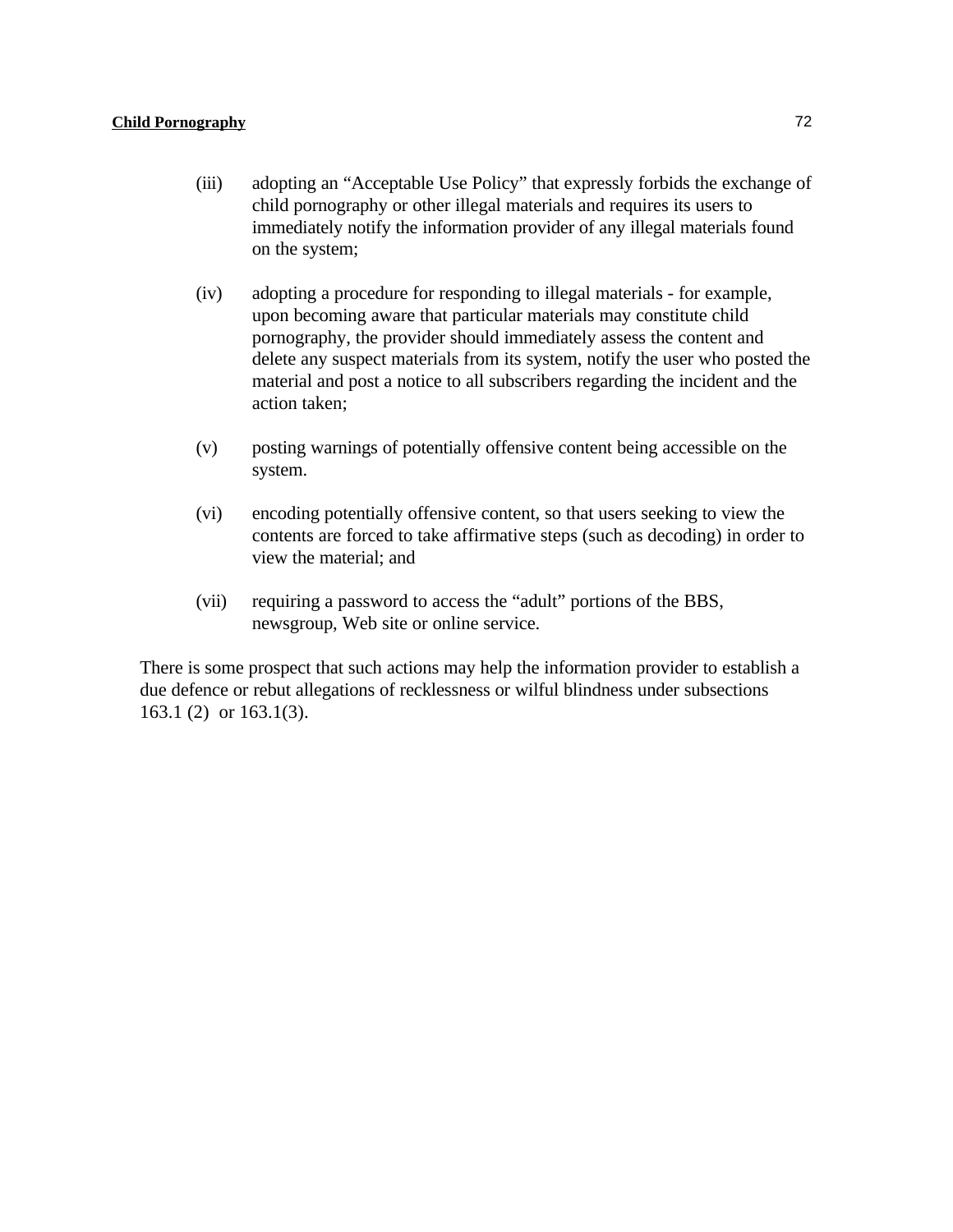# **3. Child Pornography Posted to Newsgroup or BBS by Subscriber**

### **Issue:**

A subscriber posts content containing child pornography to a newsgroup or bulletin board.

### **Parties Potentially Liable:**

### **(i) Subscriber:**

While the only authority dealing with "distribution" and "publication" in an online context considered a BBS rather than a newsgroup, there do not appear to be any significant distinguishing features that would make posting to a newsgroup less of a "publication" or "distribution" than one to a BBS. The subscriber who posted the material may be liable for publication under subsection 163.1(2) or distribution under subsection 163.1(3). There is less prospect of that occurring of course, if the subscriber is located outside of Canada or cannot be readily identified.<sup>44</sup> It is not clear whether publication and distribution are strict liability offences, or whether they also require an element of subjective mens rea. However, since the act of posting or being the source of the material suggests to some degree that the subscriber was aware of the nature and content of the material, it may be more difficult for the subscriber to establish due diligence<sup>45</sup> or lack of knowledge as a defense. If the subscriber retained a copy of the obscenity on its hard drive, printed it or saved it to disk, the subscriber may also be liable for possession under subsection 163.1(4). It would likely be difficult in this case to establish that the subscriber lacked the knowledge or control to constitute possession required under the *Criminal Code*. 46

<sup>&</sup>lt;sup>44</sup> For example, subscribers may not be readily identifiable if they posted the material through an anonymous remailler.

<sup>&</sup>lt;sup>45</sup> See discussion of due diligence above.

 $46$  See text accompanying note 20 to 23, above.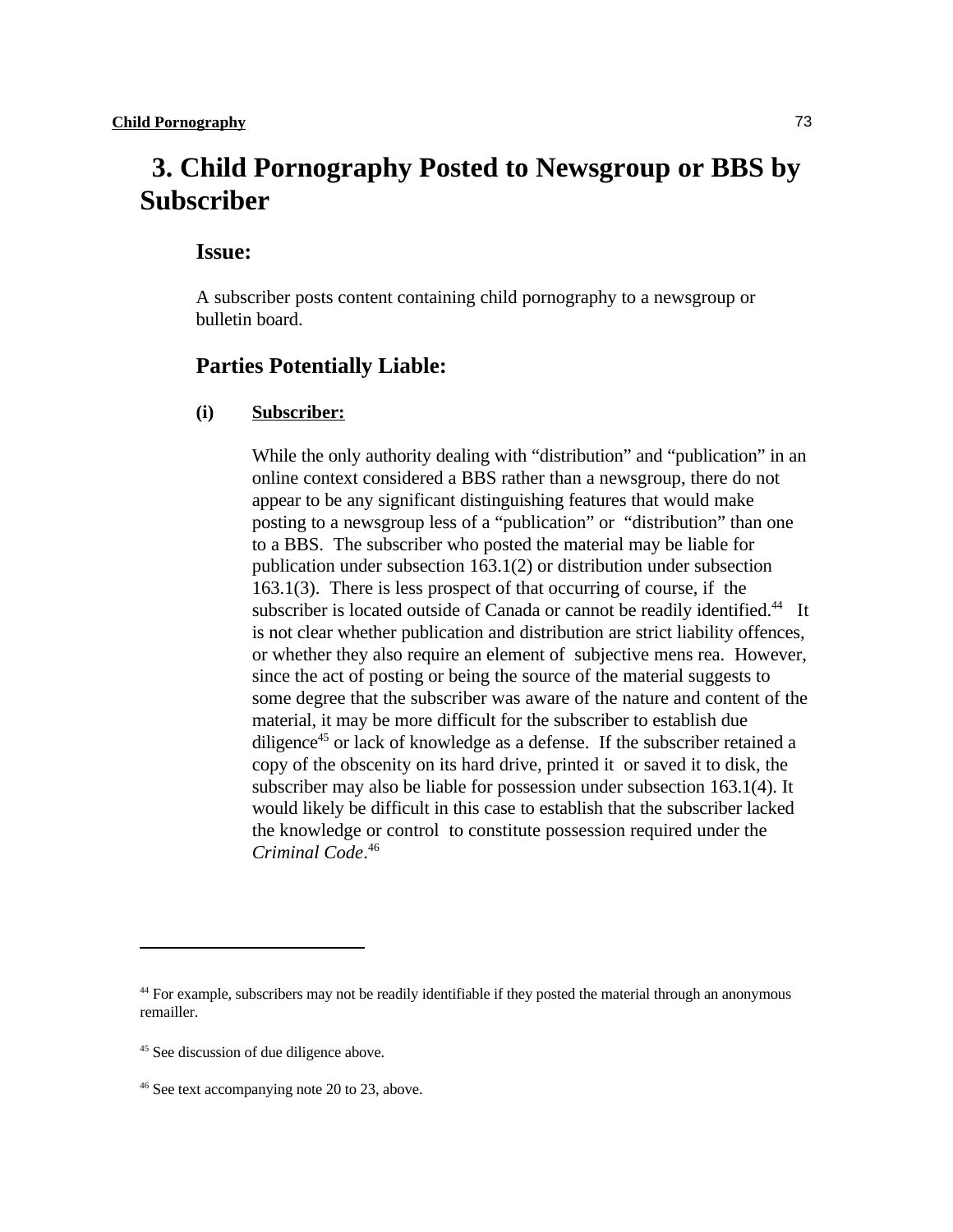### **(ii) Newsgroup or BBS Operator:**

The liability of an operator for the content posted to its newsgroup or bulletin board may depend on whether the operator is located in Canada and whether the newsgroup or BBS is moderated or unmoderated. For both moderated and unmoderated newsgroups or bulletin boards, the operator may potentially be liable for either publication or distribution of child pornography. If the offences are deemed to be strict liability offences, the operator may be liable even if it didn't know of the existence or nature of the child pornography, although it could avoid liability by showing that it exercised due diligence.<sup> $47$ </sup> On the other hand, if publication and distribution are deemed to require subjective mens rea, the Crown will need to prove that the operator knew of the child pornography, was reckless<sup>48</sup> or was wilfully blind to it.<sup>49</sup>

#### *(1) Moderated Newsgroup or BBS:*

In spite of the fact that there have not yet been any cases on this point, it seems possible that a court would hold that a newsgroup or BBS operator who uses a submission moderator to review subscribers' postings should have been in a position to have known whether the postings contained child pornography. The operator's failure to remove the illegal materials would likely be seen as recklessness,<sup>50</sup> wilful blindness<sup>51</sup> or a lack of due diligence,<sup>52</sup> thus making it liable for publication and/or distribution, regardless of whether they were treated as strict liability or subjective mens rea offences.

Because the due diligence standard does not demand perfection, a court may recognize that despite an operator's reasonable efforts to prevent illegal postings, child pornography may occasionally

 $47$  See discussion of due diligence above.

 $48$  See note 8, above.

 $49$  See note 9, above.

 $50$  See note 8, above.

<sup>&</sup>lt;sup>51</sup> See note 9, above.

 $52$  See discussion of due diligence.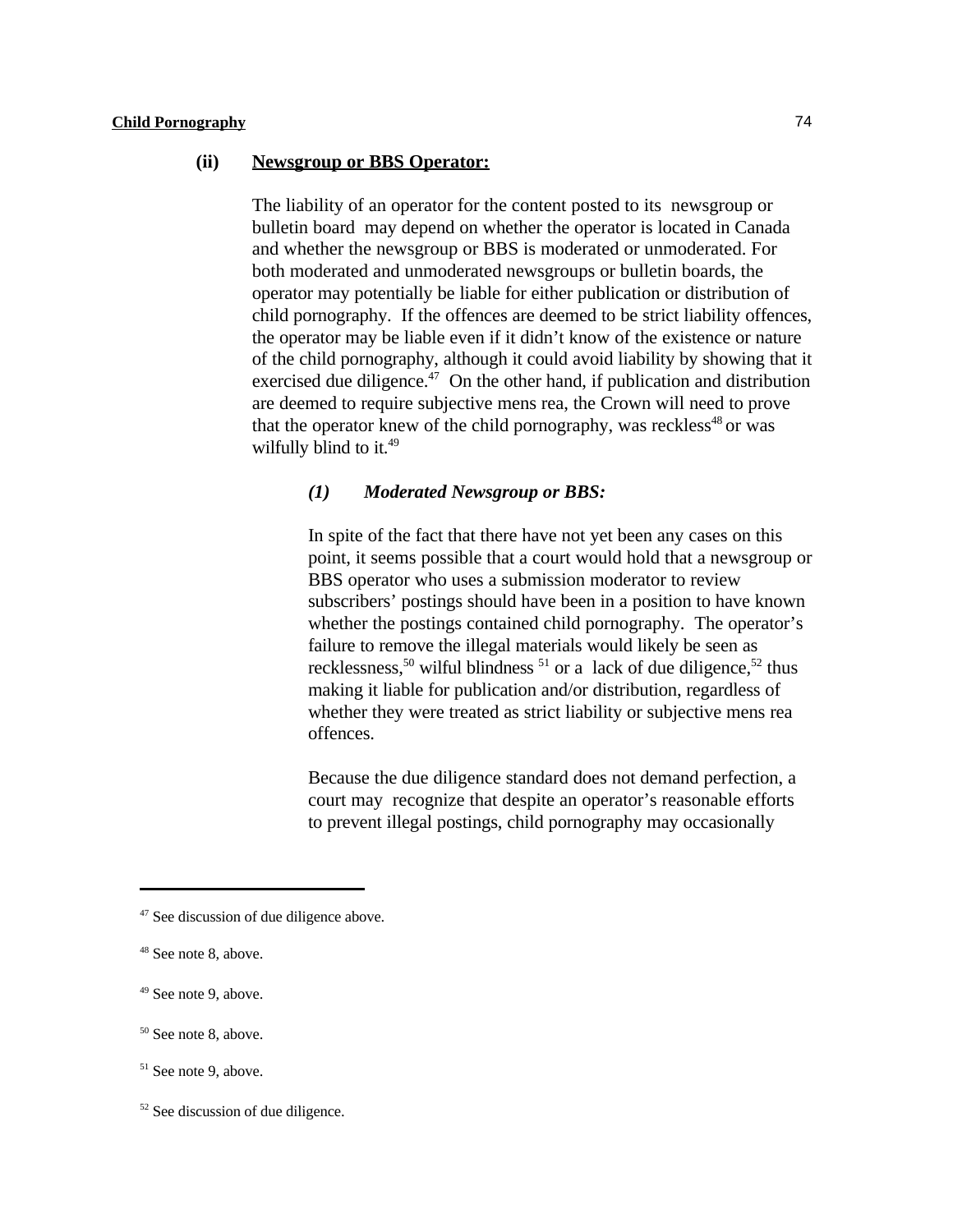"slip through the system", and hold that the operator should not be liable.

If the child pornography is saved on the operator's computer, the operator may be liable for possession under s. 163(4). This is because a moderated newsgroup contemplates that the operator exercise control over the users' messages. The operator will not be able to raise a lack of intent to control the messages as a defense in this circumstance.<sup>53</sup> It may still be possible to avoid the charge by showing that the operator had no actual knowledge of the existence of child pornography,<sup>54</sup> although the operator must be careful that this lack of knowledge is not characterized as wilful blindness.

#### *(2) Unmoderated Newsgroup* **or BBS:**

It is likely that the operator of an unmoderated newsgroup or bulletin board will be liable for publication, distribution and possession under section 163.1, if it had knowledge or reason to believe that child pornography was being posted. However, it will have a greater chance of avoiding liability through any of the defenses based on lack of knowledge, control or intent to control than would an operator of a moderated newsgroup or BBS.<sup>55</sup>

#### **(iii) Submission Moderator:**

No cases have dealt with this issue. It seems reasonable to assume however, that a submission moderator could be liable for publication or distribution under 163.1, on the basis that the moderator's role of accessing and reviewing postings provides the moderator with both the specific content knowledge and the ability to delete or to permit the content to be posted. The Crown would have to prove that the submission moderator's actions actually constituted "publication" or "distribution" as opposed to simply contributing to them. While these terms may likely encompass the activities of the operator of a BBS or newsgroup, they will be more difficult to apply to the activities of a submission moderator. Depending on whether publication and distribution are deemed strict liability or

 $53$  See text accompanying note 22 and 23, above.

 $54$  See text accompanying notes 20 and 21, above.

 $55$  See text accompanying notes 20 to 23, above.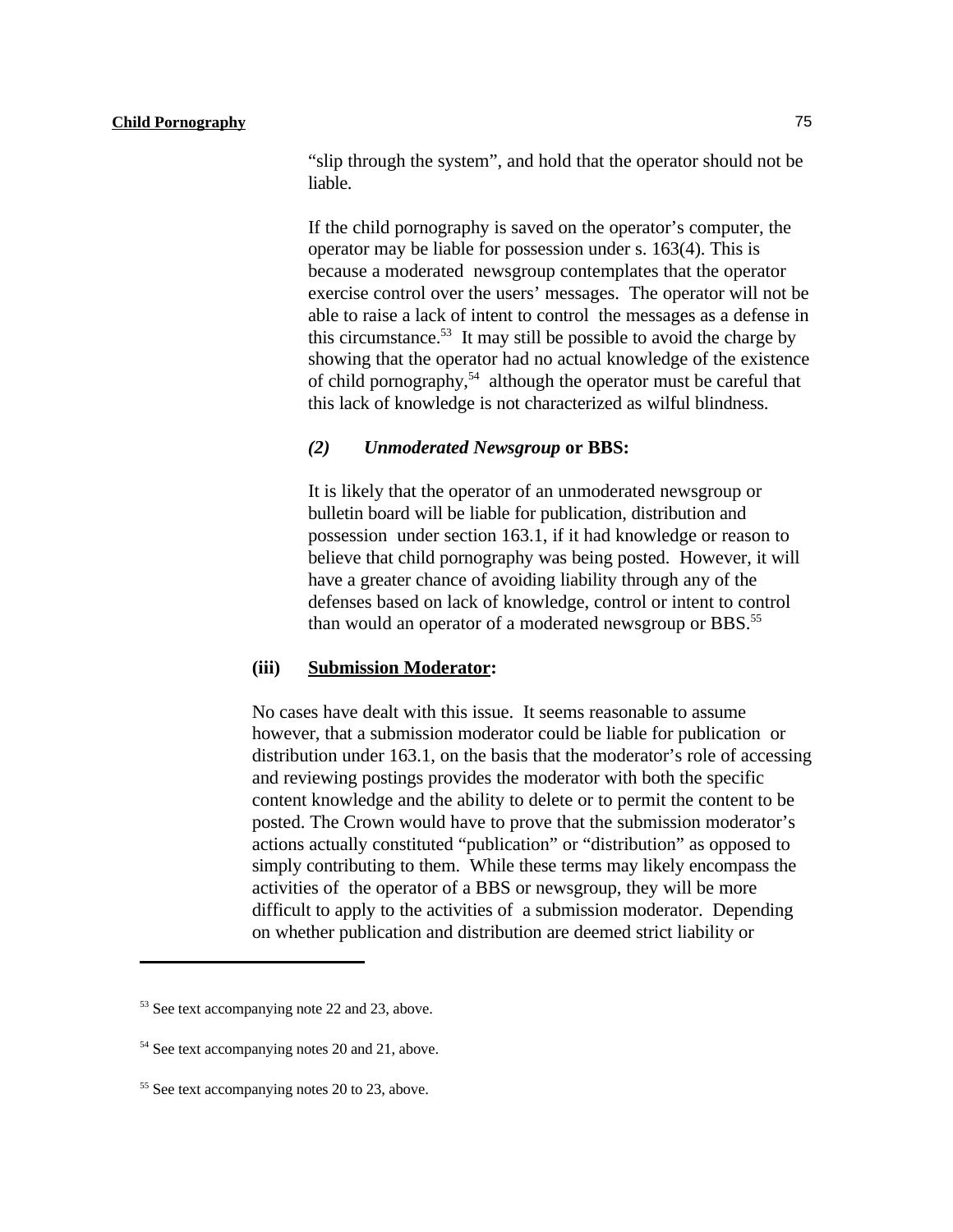subjective mens rea offences, the moderator could respond to these charges by showing that it acted with diligence,<sup>56</sup> or was neither reckless  $57$  nor wilfully blind, particularly if it alerted the operator.<sup>58</sup>

#### **(iv) Access Providers:**

The reference here is to Internet newsgroups in general ("Usenet") rather than newsgroups confined to the subscribers of a particular BBS or online service. The mode of Usenet newsgroups operations makes it impossible for any one site to effectively exercise editorial control over the postings by the newsgroup's subscribers.<sup>59</sup> The access provider's control is thus limited to either offering or blocking access to a particular newsgroup.

With no cases dealing with this point, it is uncertain whether an access provider's decision to provide access to a newsgroup handling child pornography could be deemed to be an affirmative act sufficient to constitute distribution under 163.1(3). If distribution is deemed to be a strict liability offence, the provider may be liable even if it was not aware of the child pornography. If, on the other hand, it requires a subjective mens rea, the Crown will need to prove that the access provider distributed the child pornography intentionally, recklessly $^{60}$  or through wilful blindness.<sup>61</sup> It is arguable that the access provider's failure to block a newsgroup carrying child pornography may be seen as a lack of due diligence, recklessness or wilful blindness, particularly if the newsgroup's history or character provides the access provider with a reason to believe that the newsgroup will deal with illegal materials, such as those in the *alt.sex.binaries* hierarchy. As well, if the access provider becomes aware of child pornography being posted to a newsgroup but fails to block access to the newsgroup subsequent to the discovery, there is a greatly enhanced prospect of liability. If a copy of the child pornography is saved on the access provider's server, it may also become liable for possession under subsection 163.1(4).

 $60$  See note 8, above.

 $61$  See note 9, above.

 $56$  See discussion of due diligence above.

<sup>&</sup>lt;sup>57</sup> See note 8, above.

<sup>&</sup>lt;sup>58</sup> See note 9, above.

<sup>&</sup>lt;sup>59</sup> The operator administering the Usenet newsgroup may not necessarily be in Canada, and may or may not be known to the access provider.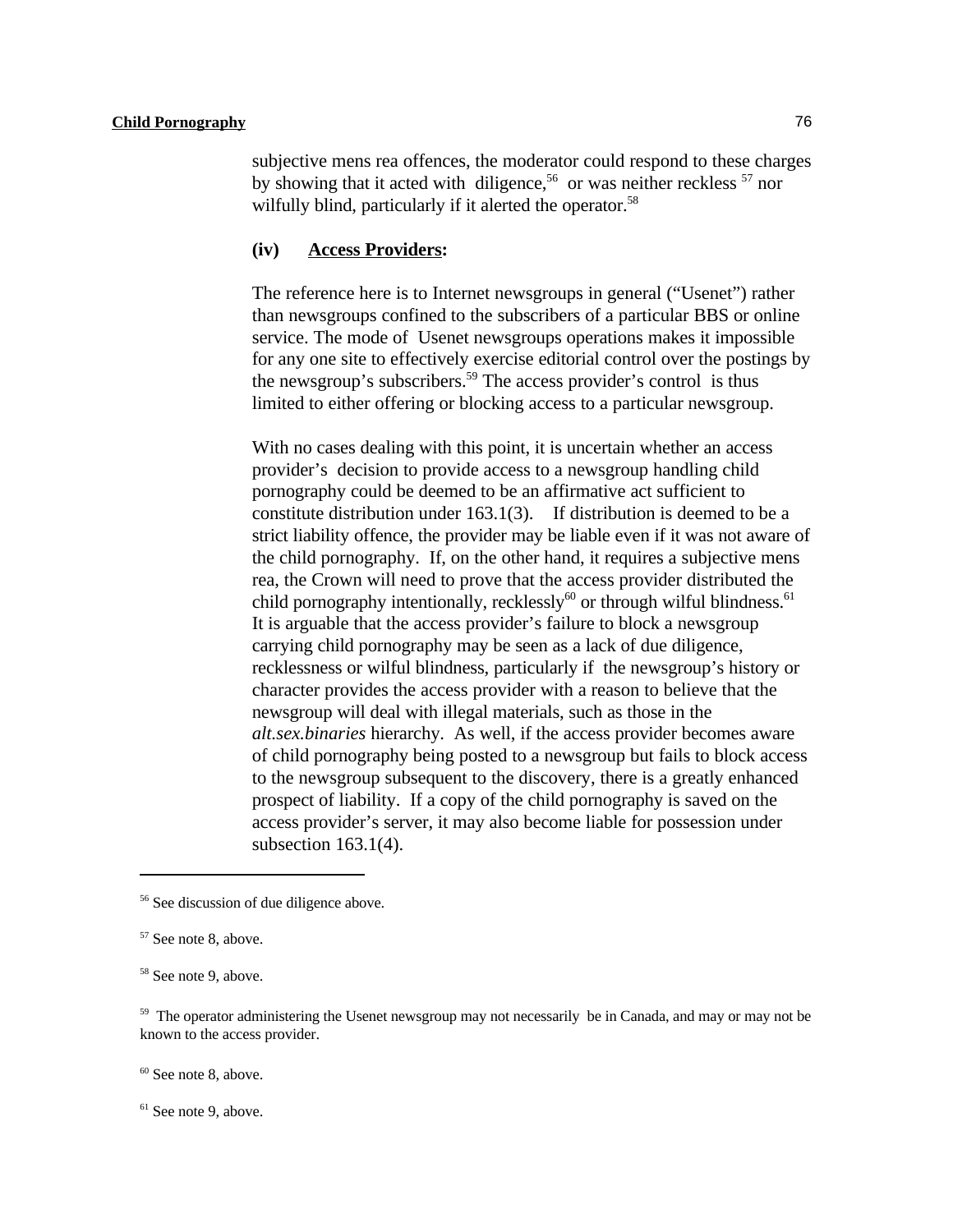The provider may seek to avoid liability by suggesting that it lacked knowledge of the presence and character of the child pornography;  $62$  that it lacked control over its users' communications; $^{63}$  or that even though it had a right of control over the communications, it had no intention of exercising the control. $^{64}$  All of these defences will depend on the particular facts of each case to sustain them.

#### **(v) Universities as Access Providers:**

Although universities are only one type of access provider, they possess certain unique characteristics that make it useful to examine their liability within a separate context. In that respect, see the discussion dealing with Universities under the Obscenity report, which suggests that due to the *Canadian Charter of Rights and Freedoms*, a university may not be under an obligation to ban a newsgroup solely on account of offensive content leading to the conclusion that a university's decision to continue offering access to the newsgroup would not be seen as a lack of due diligence or as being reckless or wilfully blind.

### **Relevant Legislation:**

*Criminal* Code, s. 4(3), s. 163.1(2), s. 163.1(3) and s. 163.1(4)

Section 2(b) of the *Canadian Charter of Rights and Freedoms*

### **Relevant Case Law:**

*U.S. v. Thomas*, 74 F.3d 701, 1996 U.S. App. LEXIS 1069 (6th Cir. 1996)

*United States v. Lacy*, CR95-297WD (W.D. Wash. 1995)

 $62$  See text accompanying notes 20 and 21, above.

 $63$  See text accompanying note 20, above.

 $64$  See text accompanying notes 22 and 23 above.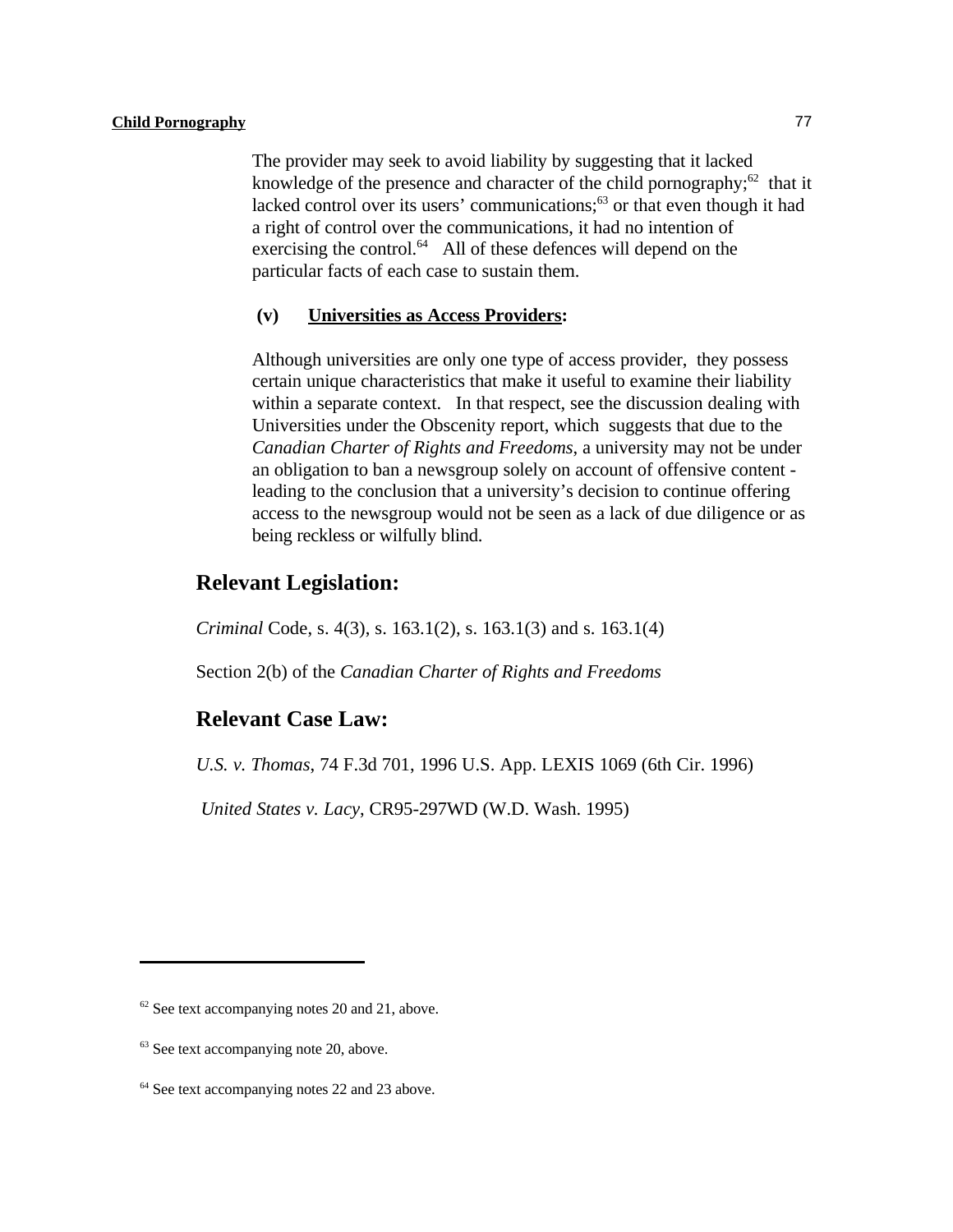### **Self-aide Practices:**

#### **(i) Subscriber**

The subscriber or submission moderator could minimize its risk by:

- (1) educating itself on what legally constitutes child pornography; and
- (2) screening the contents of any materials to be posted prior to forwarding them.

### **(ii) Newsgroup Operator / BBS Operator / Submissions Moderator / Access Provider**

The newsgroup operator, BBS operator moderator and access provider could minimize its risk of liability by:<sup>65</sup>

- (i) educating itself on what legally constitutes child pornography;
- (ii) adopting a procedure for screening online content:
- (iii) adopting an "Acceptable Use Policy" that expressly forbids the exchange of child pornography and requires immediate notice of any illegal materials found on the system;
- (iv) adopting a procedure for responding to illegal materials by assessing the content, if possible deleting any illegal materials from its system, and posting a notice to all subscribers regarding the incident and the action taken;
- (v) posting warnings of potentially offensive content;
- (vi) encoding potentially offensive content so that users seeking to view the contents are forced to take affirmative steps (such as decoding) in order to view the material; and
- (vii) requiring a password to access the "adult" portions of the BBS, or newsgroup.

 $<sup>65</sup>$  Some of the suggestions, such as the ones in (ii) and (iv), may be more appropriate for the newsgroup or</sup> BBS operator than for the access provider.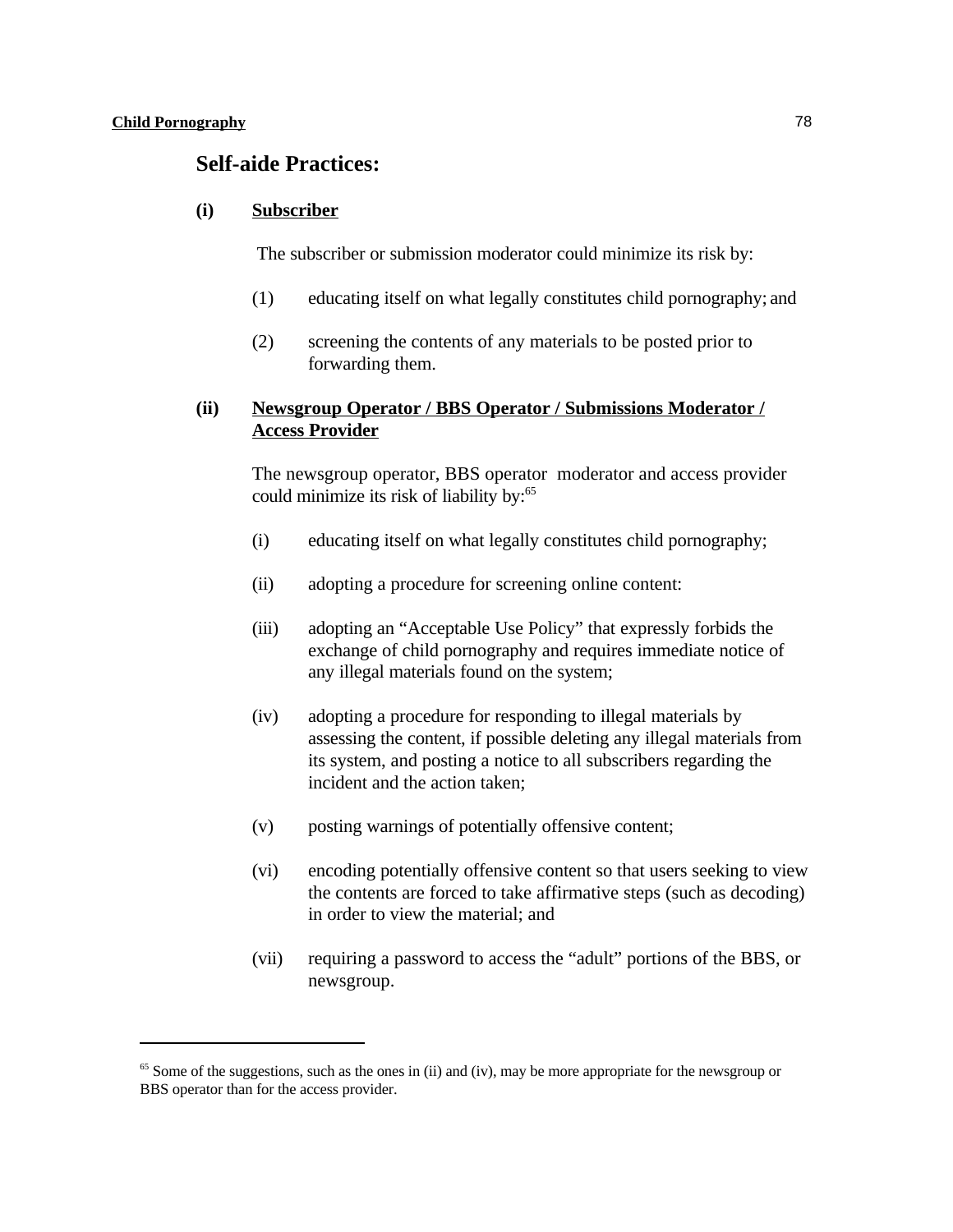One or more of such steps may help the parties establish a due diligence defense, or assist in proving a lack of recklessness or wilful blindness for purposes of subsections 163.1(2) or 163(3).

# **4. Child Pornography Transmitted Through Mailing List**

### **Issue:**

A subscriber in Canada transmits content containing child pornography directly to other mailing list subscribers.

### **Parties Potentially Liable:**

### **(i) Subscriber:**

The subscriber's liability for publication, distribution, and possession of child pornography will likely be similar to that of a subscriber who posts child pornography to a newsgroup or BBS, as discussed in section above.

### **(ii) Mailing List Operator:**

The liability of the operator will depend on whether the mailing list operator is located in Canada, and the mailing list is open, moderated, unmoderated or closed.

### *(1) Open Mailing List - Moderated***:**

The liability of an operator of a moderated open mailing list will likely be similar to that of a moderated newsgroup operator, as discussed above.

### *(2) Open Mailing List - Unmoderated***:**

The liability of an operator of an unmoderated open mailing list will likely be similar to that of an unmoderated newsgroup operator, as discussed above.

### *(3) Closed Mailing List***:**

The liability of a closed mailing list operator may depend on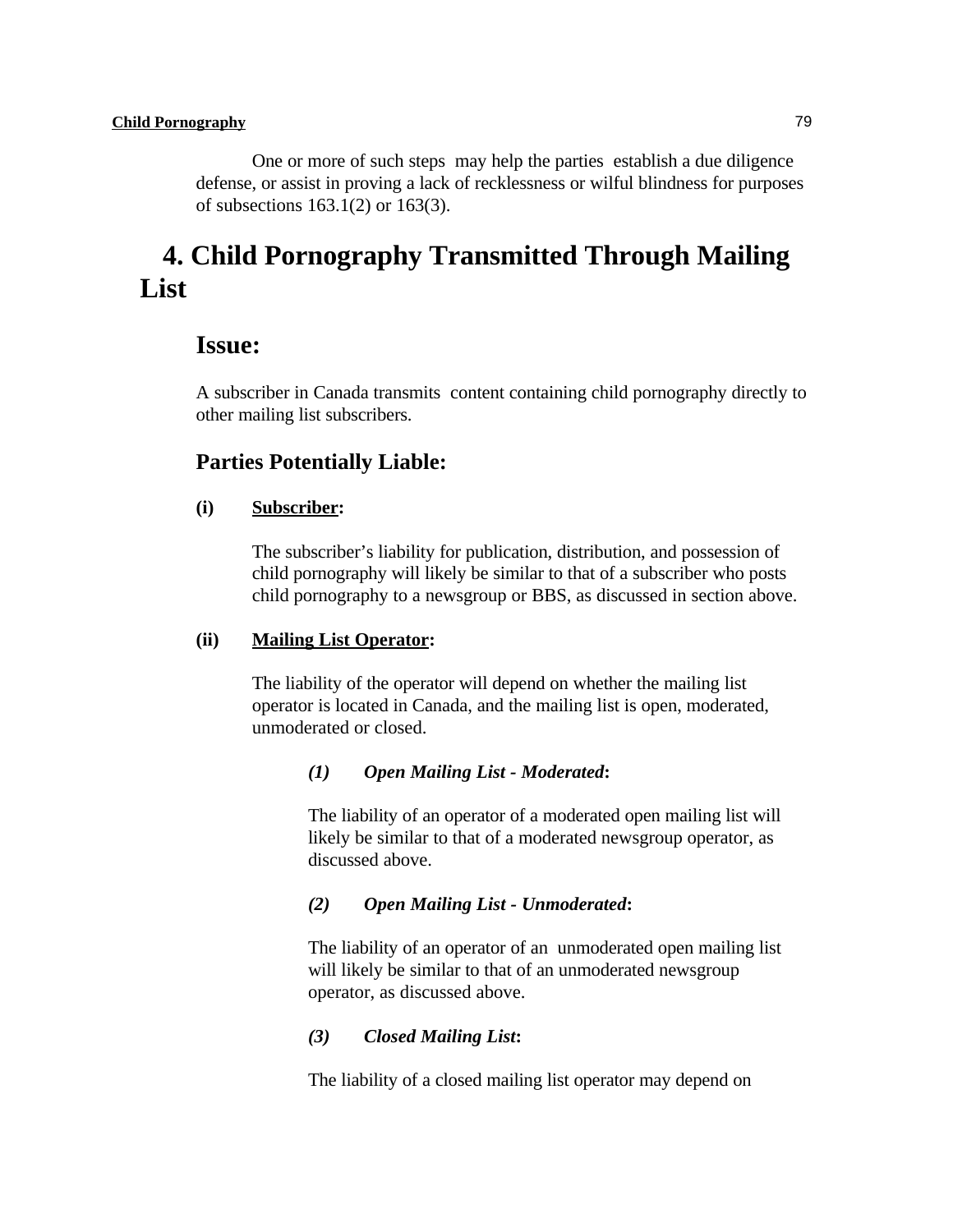whether the mailing list is considered a "private medium".<sup>66</sup> In response to a charge of publication under subsection 163.1(2) or distribution under subsection 163.1(3), the operator could seek to distinguish the mailing list from other modes of distribution or publication by stressing that a mailing list is a "private communication" which lacks the essential "public" element. See the first three paragraphs of the discussion concerning the same subject under the Obscenity report.

The mailing list operator may also be potentially liable for possession of child pornography under subsection 163.1(4), but could seek to avoid liability by showing that it lacked either knowledge of the child pornography, control over its users' messages, or intent to exercise control over its users' messages.

#### **(iii) Submission Moderator:**

The liability of the mailing list's submission moderator will likely be similar to that of a newsgroup's submission moderator, as discussed above.

### **(iv) Access Provider:**

The access provider may be liable for distribution or possession under s. 163.1 for its role in facilitating access to the child pornography material on the mailing list. See the fuller discussion of access provider liability, for the other activities reviewed above.

### **Relevant Legislation:**

*Criminal* Code, s. 4(3), s. 163.1(2), s. 163.1(3) and s. 163.1(4)

### **Self-aide Practices:**

#### **(i) Subscriber:**

The subscriber could minimize its risk by:

(1) educating itself on what constitutes child pornography; and

 $66$  See below, for a similar discussion in the context of e-mail.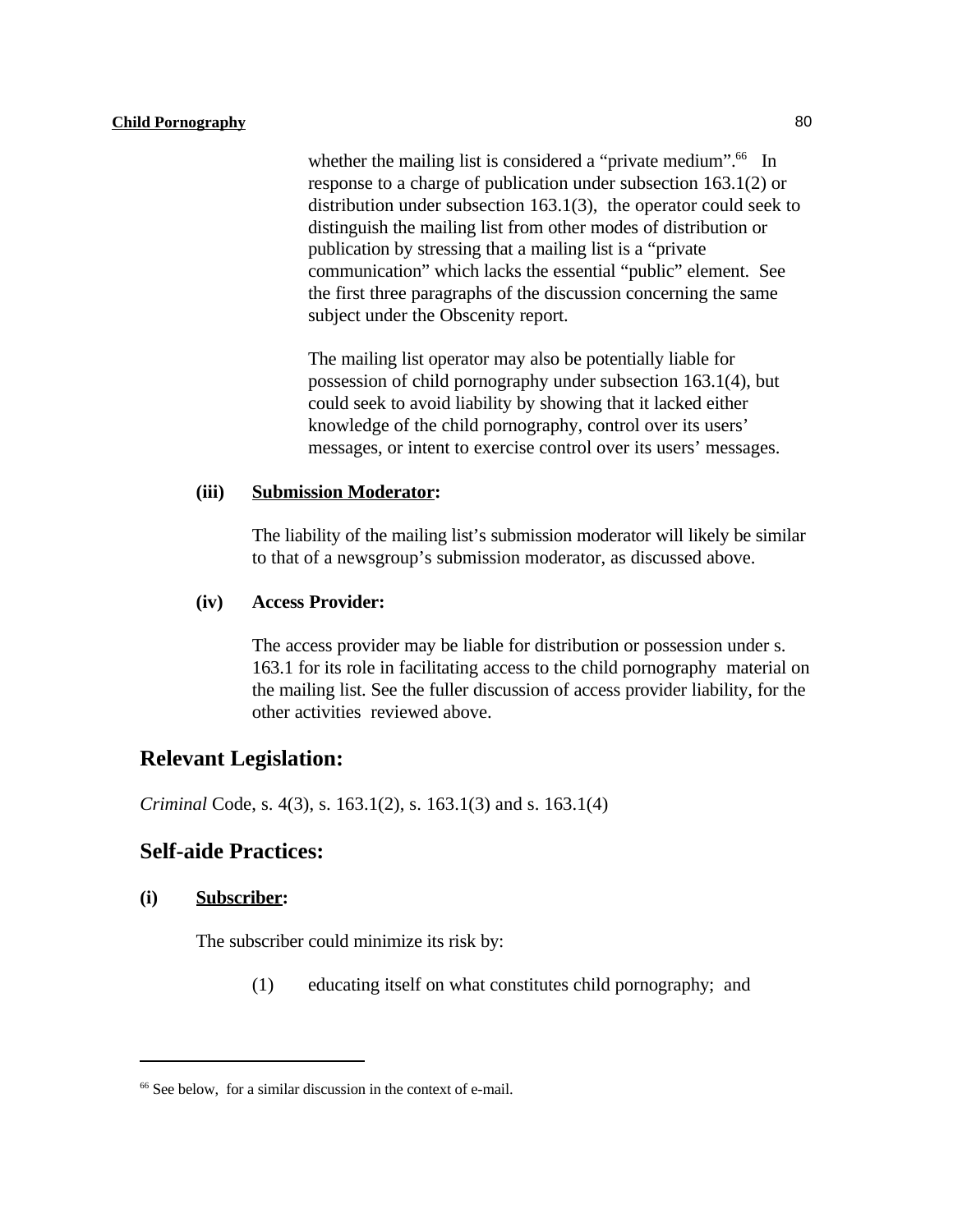(2) screening the contents of any materials that it was going to be posting to the mailing list, prior to posting.

### **(ii) Mailing List Operator / Submission Moderator/ Access Provider:**

The mailing list operator, moderator and access provider could minimize its risk by:<sup>67</sup>

- (i) educating itself on what constitutes child pornography;
- (ii) adopting a procedure for screening online content (for example, screening individual files before posting);
- (iii) adopting an "Acceptable Use Policy" that forbids the exchange of child pornography or other illegal materials;
- (iv) upon becoming aware that particular materials may constitute child pornography, assessing the content, deleting any illegal materials from its system; warning the user who posted the material and posting a notice to all subscribers regarding the incident and the action taken;
- (v) posting warnings of potentially offensive content;
- (vi) encoding potentially offensive content so that users seeking to view the contents are forced to take affirmative steps (such as decoding) in order to view the material; and
- (vii) requiring a password to access the "adult" portions of the BBS, or newsgroup.

Such steps may help the parties establish a due diligence defense or provide evidence of a lack of recklessness or wilful blindness under subsections 163.1(2) or 163.1 (3) is unclear, but appear to offer at least some comfort.

 $\frac{67}{2}$  Some of the suggestions, such as the ones in (ii) and (iv), may be more appropriate for the mailing list operator than for the access provider.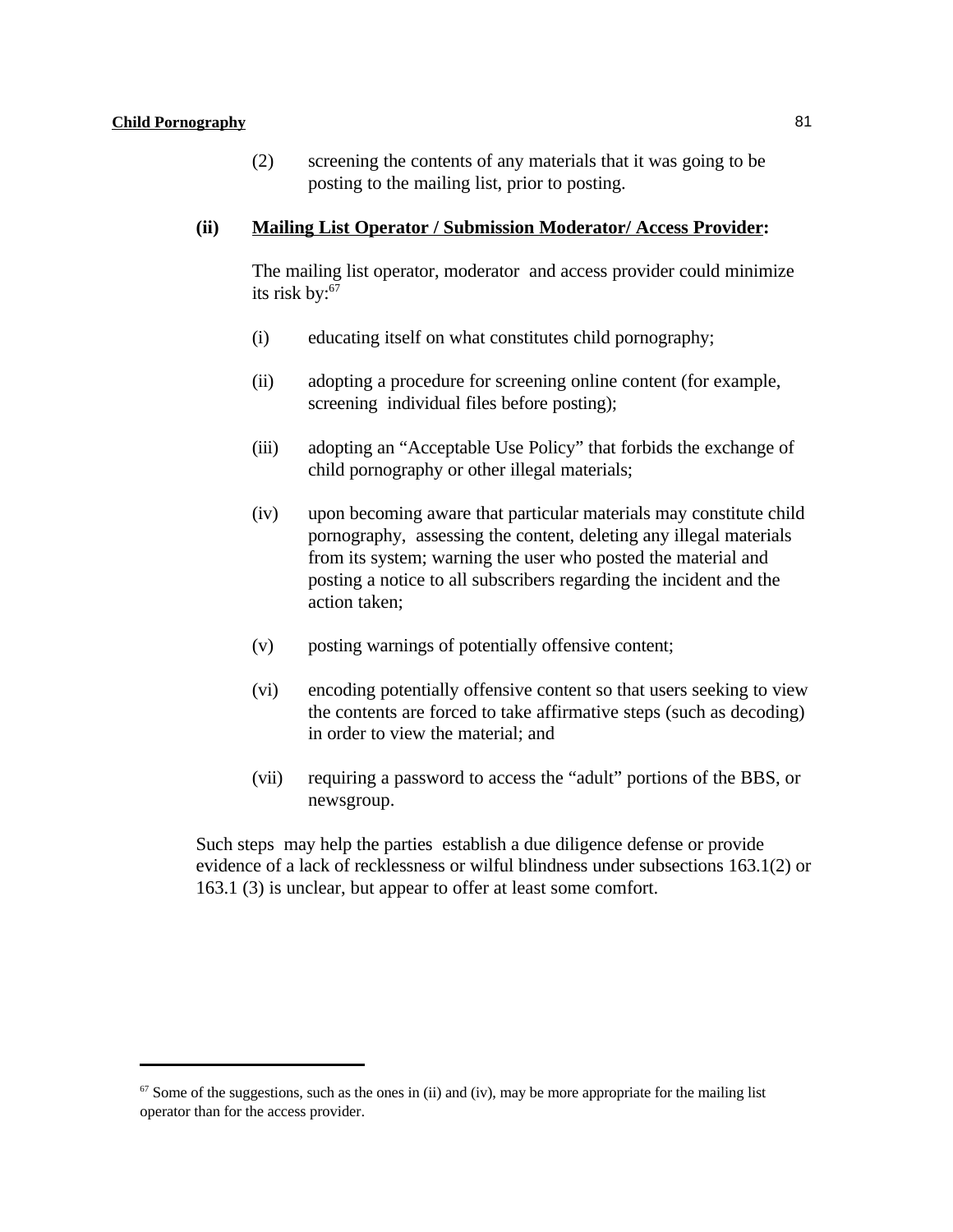# **5. Child Pornography Transmitted Through E-Mail**

### **Issue:**

A subscriber transmits content to one or more persons through e-mail. The issue of liability arises with respect to any child pornography found in either the message itself, or in an attached file.

### **Parties Potentially Liable:**

### **(i) Subscriber:**

The liability of the subscriber sending the e-mail may depend on whether email is considered a private medium.

The subscriber may be liable for publication under subsection 163.1(2) or distribution under subsection 163.1(2), unless the court finds that e-mail is a "private communication". See the fuller discussion on private communications in the Obscenity report.

It is not clear whether publication and distribution are strict liability offences, or whether they require subjective mens rea. However, since the act of sending an e-mail message strongly suggests that the subscriber was aware of the nature and content of the material being sent, it may be difficult for the subscriber to establish due diligence or lack of knowledge defenses, although this will of course depend on the particular facts of each case.

If the subscriber downloads a copy of the child pornography to the hard drive or disk, or prints out a hard copy, the subscriber may also be liable for possession of child pornography under subsection 163.1(4). In such case, it would likely be difficult to establish that the subscriber lacked the knowledge or control to constitute possession under the *Criminal Code*.

### **(ii) Access Provider:**

The access provider may be liable for distribution of child pornography, due to its role in facilitating the e-mail communication. See the discussion of access provider liability for distribution, above.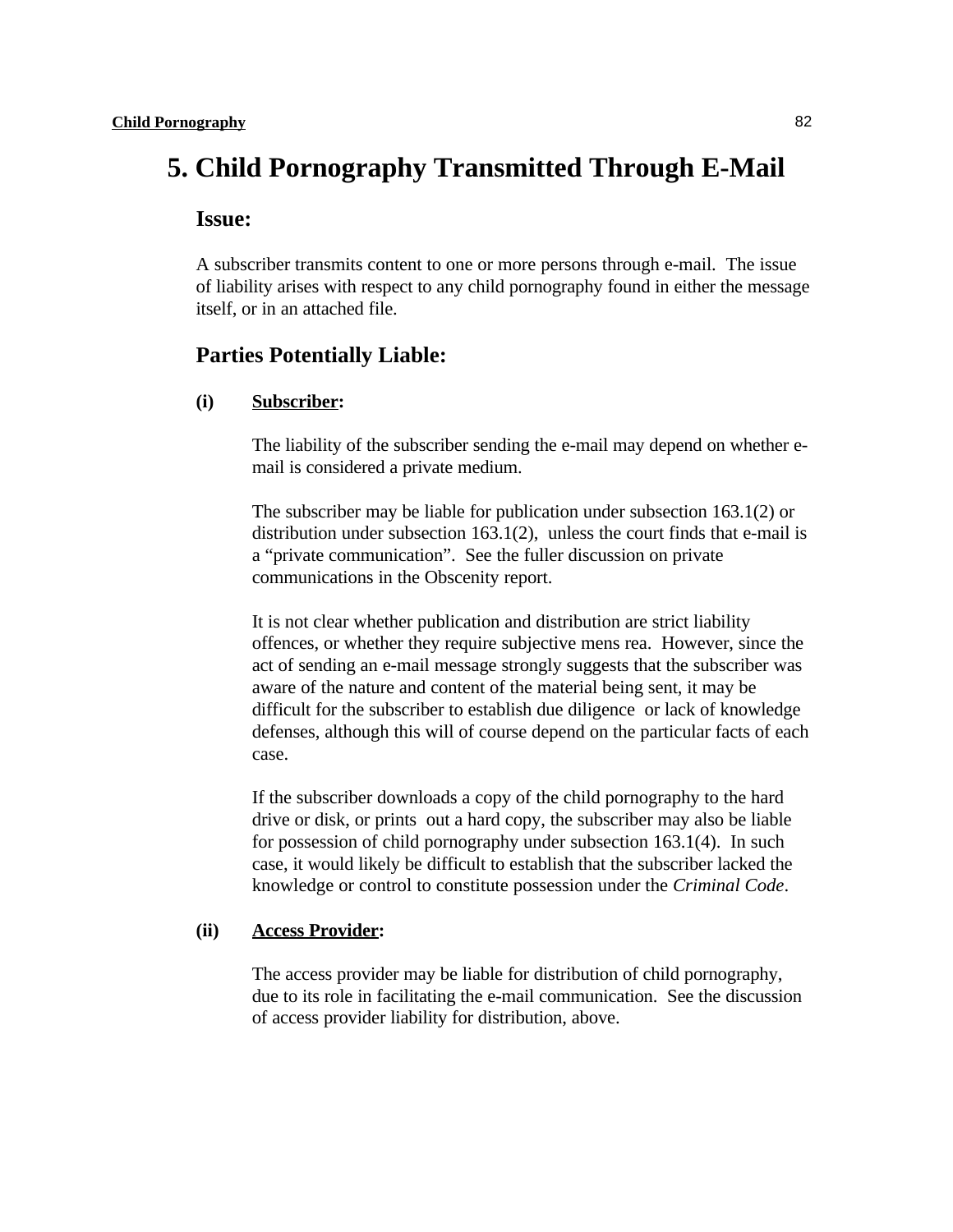### **(iii) Recipient:**

A recipient of the e-mail will likely be liable for distribution of child pornography if it deliberately forwards the material to another subscriber, in which case it will find itself in the same role as the original sender of the e-mail, as discussed above. If it retains a copy of the child pornography, the recipient may also be liable for possession under subsection 163.1(4).

### **Relevant Legislation:**

*Criminal* Code, s. 4(3), s. 163.1(2), s. 163.1(3) and s. 163.1(4)

### **Self-aide Practices:**

### **(i) Subscriber:**

The subscriber could attempt to minimize its risk by:

- (1) educating itself on what legally constitutes child pornography; and
- (2) screening the contents of any materials that it is intending to transmit by e-mail to ensure that they do not contain child pornography.

### **(ii) Online Service Provider / Access Provider**

The online service provider or access provider could minimize its risk by:

- (i) educating itself on what constitutes child pornography;
- (ii) adopting an "Acceptable Use Policy" that expressly forbids the exchange of child pornography or other illegal materials through email or other means; and
- (iii) adopting a procedure for responding to illegal materials including warning the user about the consequences of sending child pornography in the future

Such steps may help the parties establish a due diligence defense or prove a lack of recklessness or wilful blindness under subsections 163.1(2) or 163.1(3).

[Cat. No.: C2-312/1997E ISBN: 0-662-25489-9]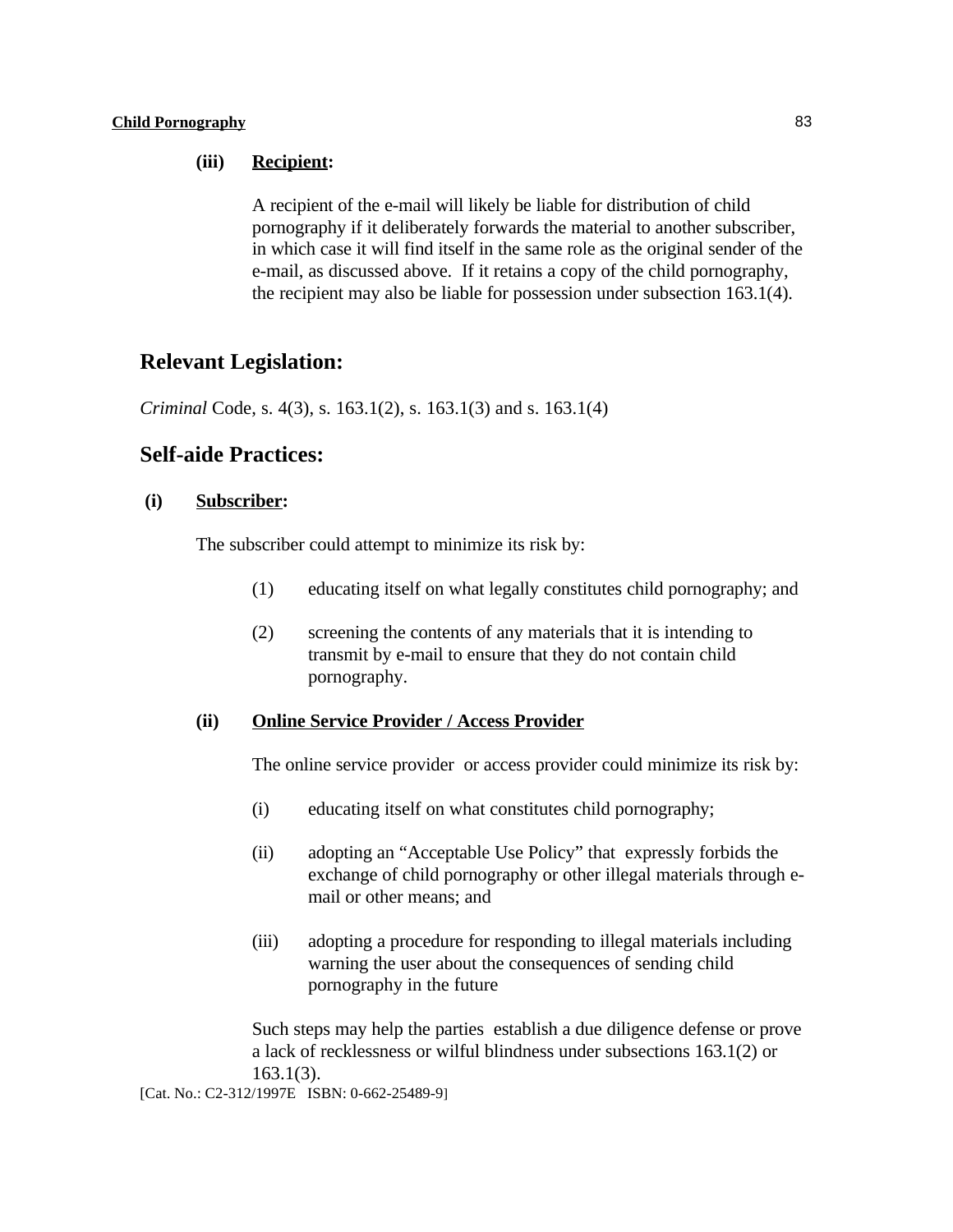## **HATE PROPAGANDA**

### **I. PROHIBITED CONDUCT**

# **1. Overview of Applicable Law on Hate Propaganda**

The primary legislation dealing with hate propaganda is the Criminal Code, the Broadcasting Act and various human rights statutes. Due to the limited scope of this study, only the Criminal Code is reviewed in detail.

### *Criminal Code*

The three sections dealing with hate propaganda in the Canadian Criminal Code are sections 318, 319 and 320.

### **Section 318 ("Advocating Genocide")**

Section 318 makes it an offence to *advocate or promote* genocide (killing or inflicting conditions to destroy members of a group). It differs from section 319 in that it is not limited (as is section 20) to statements made in a public place or those made other than in private conversation. Although the meaning of "advocates and promotes" has not yet been tested, we can look for guidance to the Supreme Court of Canada's interpretation of "promotes" in the context of s. 319(2) in *R. v. Keegstra*<sup>1</sup> "Promotes" was held to mean active support or instigation or something more that mere encouragement or advancement of hatred. It is likely that "advocates and promotes" would be interpreted similarly in s. 318.

### **Section 319 ("Public Incitement of Hatred")**

Section 319 creates two offences.

Subsection (1) targets everyone who *incites hatred* against any identifiable group by *communicating statements in any public place*, where such incitement is likely to lead to a breach of the peace. Section 319 defines "communicating," "statements" and "public place" non-exhaustively. Communicating is defined as including "communicating by telephone, broadcasting or other audible or visible means."<sup>2</sup> Statements include "words spoken or written or recorded electronically

 $R$ . *v. Keegstra*, [1990] 3 S.C.R. 697.

*Criminal Code*, s. 319(7). <sup>2</sup>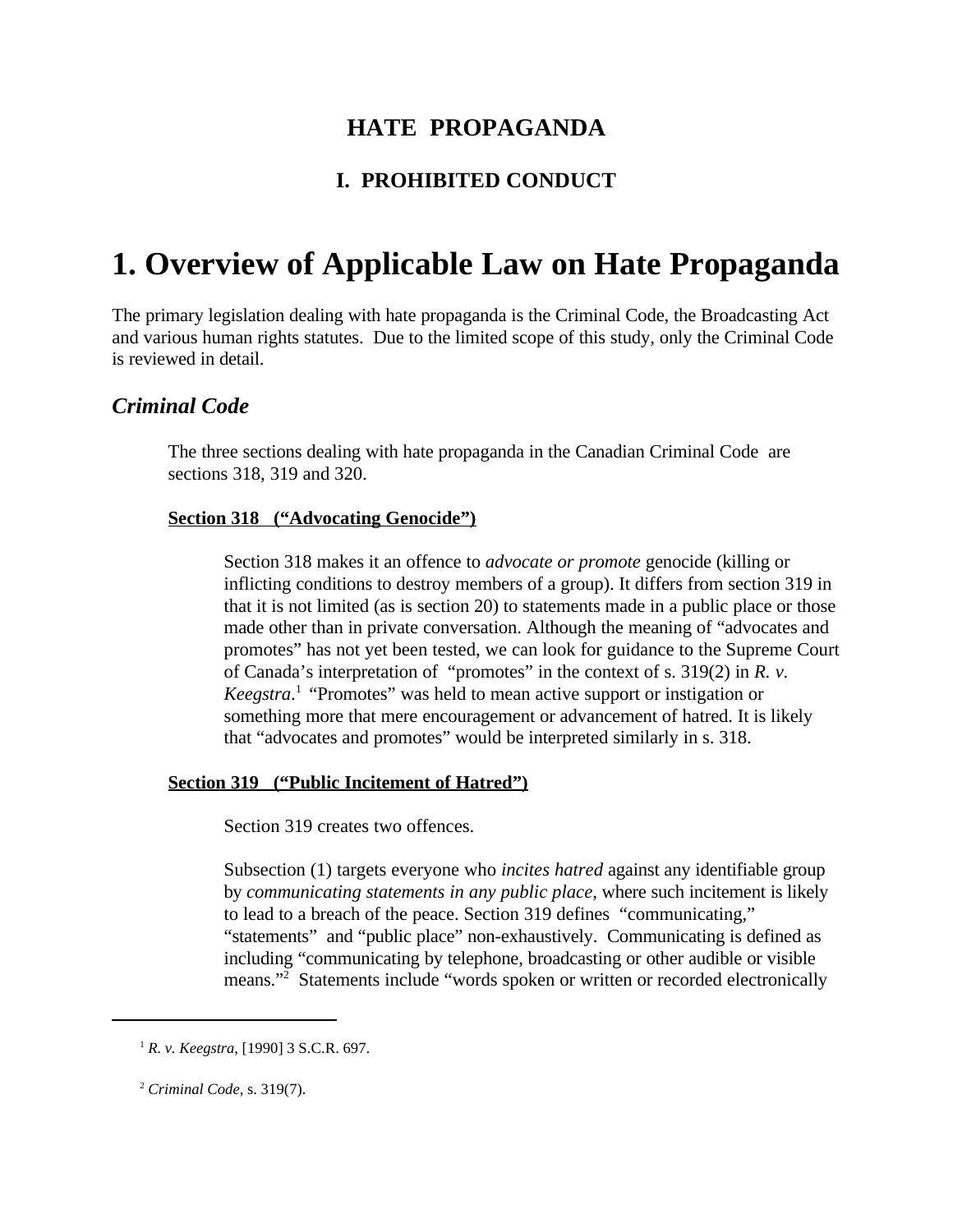or electro-magnetically or otherwise, and gestures, signs or other visible representations."<sup>3</sup> Public place includes "any place to which the public have access as of right or by invitation, express or implied." "Incite" has been held to mean to "urge someone to do something" or "stir them up to do something".<sup>5</sup>

Subsection (2) makes it an offence to *willfully promote hatred* against an identifiable group by *communicating statements, other than in private conversation.* The Supreme Court of Canada addressed the meaning of "willfully," "promote" and "other than in private conversation" in *R. v. Keegstra*.<sup>6</sup> The court held that "promotes" involves the active support or instigation of hatred; a simple encouragement or advancement of hatred is not enough.<sup>7</sup> With respect to "willfully, " an accused needs both to *intend*, in the sense of desire, and to *foresee* the stimulation of hatred as a certainty. Neither recklessness<sup>8</sup> nor the mere fact that the accused was aware of the risk of stimulating hatred are sufficient to convict under s.  $319(2)$ . A conversation or communication intended to be private but which was accidentally or negligently made public also does not fall under s.  $319(2).^{10}$ 

### **Section 320 ("Seizure of Hate Propaganda")**

Section 320 permits a court to authorize the seizure of copies of a publication believed to be hate propaganda<sup> $11$ </sup> when the copies are kept for distribution or sale in premises within the court's jurisdiction.<sup>12</sup> If the court is satisfied that the

<sup>5</sup> R. v. Dionne<sup>[1990]</sup>, 107 N.B.R. (2d) 38 (N.B.C.A.).

*R. v. Buzzanga and Durocher* (1979), 49 C.C.C. (2d) 369 (Ont. C.A.); applied in *Keegstra*, supra note 1. <sup>8</sup>

<sup>9</sup> *Keegstra*, supra note 1.

 $12$  Ibid.

<sup>&</sup>lt;sup>3</sup> Criminal Code, s. 319(7).

*Criminal Code*, s. 319(7). <sup>4</sup>

*Keegstra*, supra note 1. <sup>6</sup>

 $\frac{7}{7}$  *Keegstra*, supra note 1.

 $^{10}$  *Keegstra*, supra note 1.

<sup>&</sup>lt;sup>11</sup> There must be *reasonable grounds to believe* that the publication is hate propaganda: *Criminal Code*, s.  $320(1)$ .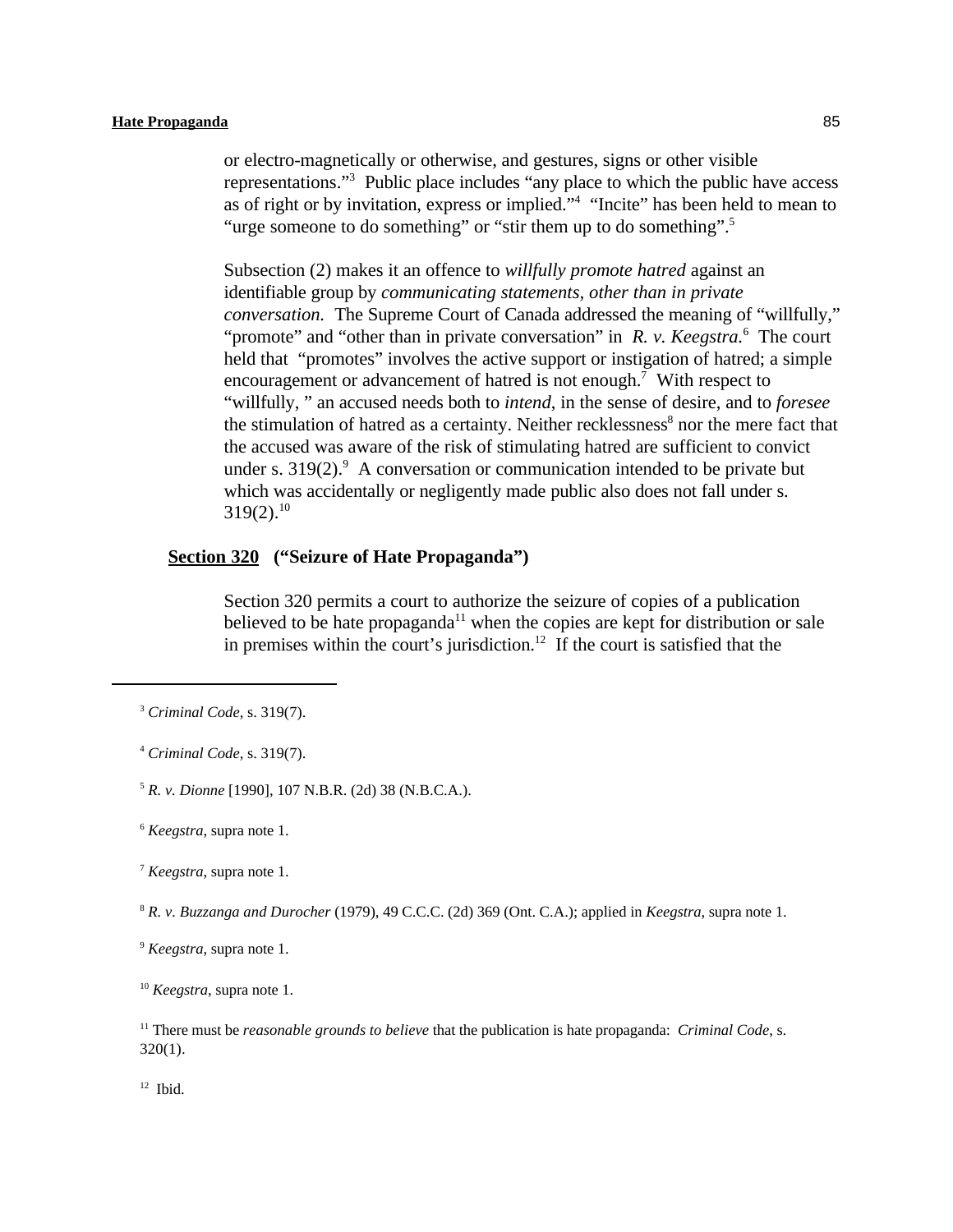publication is indeed hate propaganda, it may order that the seized copies be forfeited.<sup>13</sup> "Hate propaganda" is defined for the purposes of s. 320 as " $\ldots$  any writing, sign or visible representation that advocates or promotes genocide or the communication of which by any person would constitute an offence under section 319".<sup>14</sup>

### **Human Rights Legislation**

Both the federal and provincial human rights acts prevent communications that are likely to expose a person or group of persons to hatred on the basis of a prohibited ground of discrimination. The acts also provide remedial measures to persons who have been exposed to hatred in these circumstances.

#### **(i)** *Canadian Human Rights Act*

Section 13 of the *Canadian Human Rights Act* prohibits the communication of hatred through telephone lines. Subsection (1) states that it is a discriminatory practice to communicate repeatedly "...any matter that is likely to expose a person to hatred or contempt by reason of the fact that that person or those persons are identifiable on the basis of a prohibited ground of discrimination." It applies to "... a person or a group of persons acting in concert to communicate telephonically or to cause to be so communicated repeatedly, ... by means of the facilities of a telecommunications undertaking within the legislative authority of Parliament."<sup>15</sup>

Subsection (1) is inapplicable to any matter that is communicated in whole or in part by means of the facilities of a broadcasting undertaking.<sup>16</sup> Where the telecommunication facilities are used by other persons to transmit hate propaganda, the owners or operators of such telecommunication undertakings are exempted from liability.<sup>17</sup>

- $14$  Criminal Code, s. 320(7).
- <sup>15</sup> Canadian Human Rights Act, s. 13(1).
- <sup>16</sup> Canadian Human Right Act, s. 13(2).
- <sup>17</sup> Canadian Human Rights Act, s. 13(3).

<sup>&</sup>lt;sup>13</sup> Criminal Code, s. 320(4)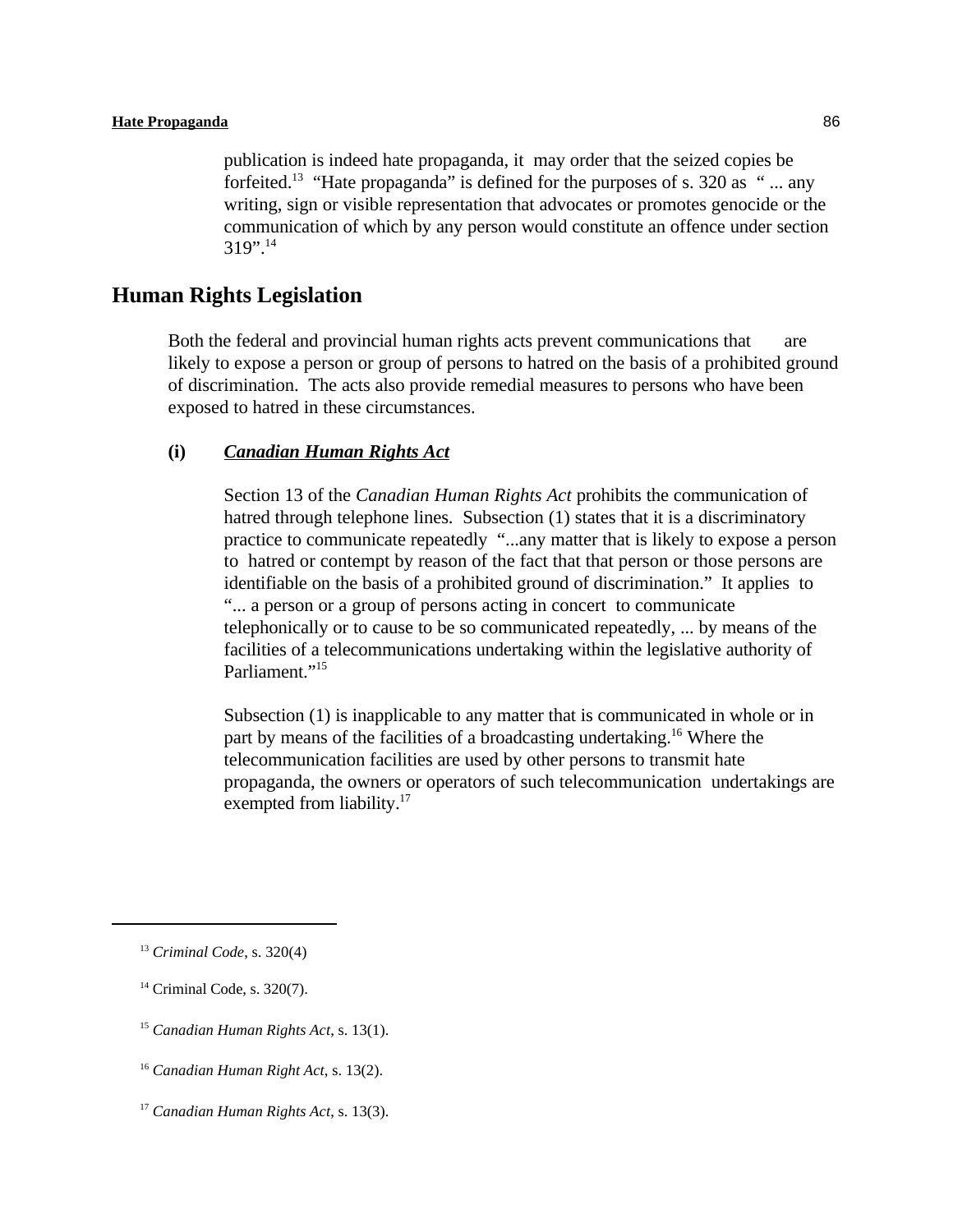### **(ii) Provincial** *Human Rights Acts*

The broadest provincial provision dealing with hate propaganda appears to be s. 14(1) in the *Saskatchewan Human Rights Code*.<sup>18</sup> As s. 14(1) has been upheld as constitutionally valid, $19$  it is likely that the courts would similarly uphold the constitutional validity of the other provinces' less stringent anti-discrimination provisions.

### **(iii)** *Broadcasting Act*

A number of regulations under the *Canadian Broadcasting Act* target the promotion of hatred through broadcasting. These sections prohibit a licensee from broadcasting or distributing programming that contains any abusive comment, that when taken in context, tends or is likely to expose an individual, group or class of individuals to hatred or contempt on the basis of a discriminatory ground.<sup>20</sup> The constitutional validity of these provisions has not yet been challenged.

 $18$  Section 14(1) states that no person shall publish or display in a newspaper, through a television or radio broadcasting station or any other device or in any printed matter or publication or by means of any other medium that he owns or controls, any notice, symbol, emblem, article, statement or other representation which exposes, or tends to expose, to hatred, ridicules, belittles or otherwise affronts the dignity of any person because of his or their race, creed, religion, colour, sex, marital status, disability, age, nationality, ancestry or place of origin.

<sup>&</sup>lt;sup>19</sup> Saskatchewan Human Rights Commission et al. v. Bell

*Radio Regulations, 1986*, s. 3(b); *Specialty Services Regulations, 1990*, s. 3(b); *Television Broadcasting* <sup>20</sup> *Regulations, 1987*, s. 5(b); and *Pay Television Regulations, 1990,* s. 3(b).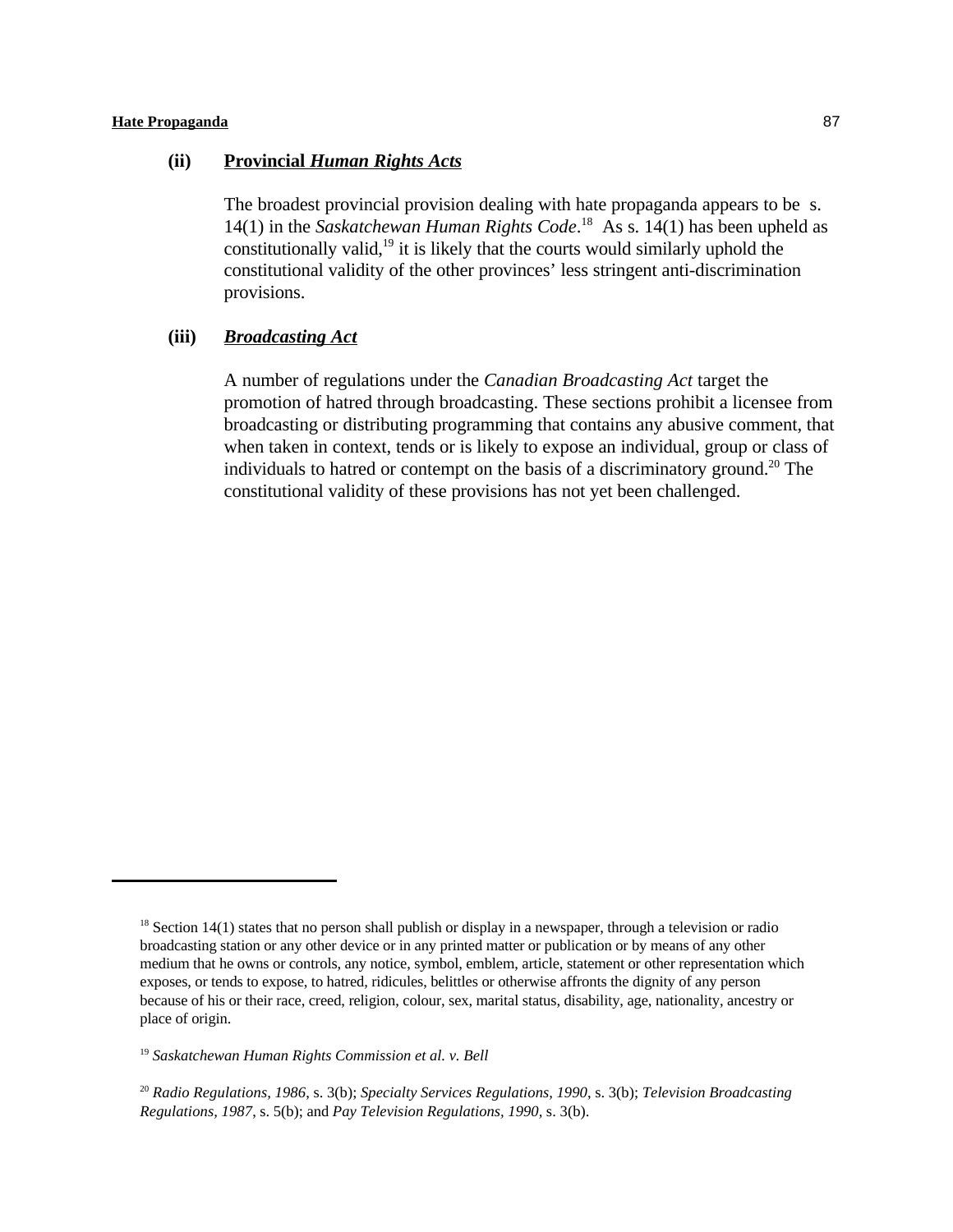# **2. Application To Internet Activities**

As there have not yet been any Canadian or U.S. cases that have applied hate propaganda laws to Internet communications, the only guidance thus far is the wording of the statutes and their interpretation under traditional case law.

### *Criminal Code***, s. 318**

Section 318 does not distinguish between the medium of communication used to advocate or promote genocide. Neither is it limited to a public place  $21$  or communications other than in private communication.<sup>22</sup> The provision contains nothing to preclude it from applying to statements made on bulletin boards, newsgroups, mailing lists, Web sites, email or interactive chat sessions.

However, as "promotes" has been interpreted in other contexts to mean active support or instigation, its applicability appears to be limited to the person actually making the statements, such as a subscriber who posts a message to a newsgroup, BBS or Web site, a user who transmits the message through e-mail, or an information provider who chooses and supplies information directly through its online service. It would likely not include parties who simply enable the statements to be made via their facilities, such access providers, newsgroup or mailing list moderators, or operators of newsgroups, mailing lists or bulletin boards, where the statement promoting and advocating genocide is made by a subscriber or user.

### *Criminal Code***, s. 319(1)**

In order for an offence to be committed, the following elements must be present.

### **(i) "Communicating":**

The first half of subsection 319(1) is concerned with "communicating statements in any public place." Communicating is defined as including telephone, broadcasting or other audible or visible means.<sup>23</sup> This definition is broad enough to include Internet text, video, graphic and sound files. It appears not to be limited to the person actually *making* the statement, and probably would extend to a third party,

 $21$  Contrast this with s. 319(1), which only applies to statements made in a public place.

<sup>&</sup>lt;sup>22</sup> Contrast this with s. 319(2), which only applies to statements communicated other than in private conversation.

<sup>&</sup>lt;sup>23</sup> Criminal Code, s. 319(7).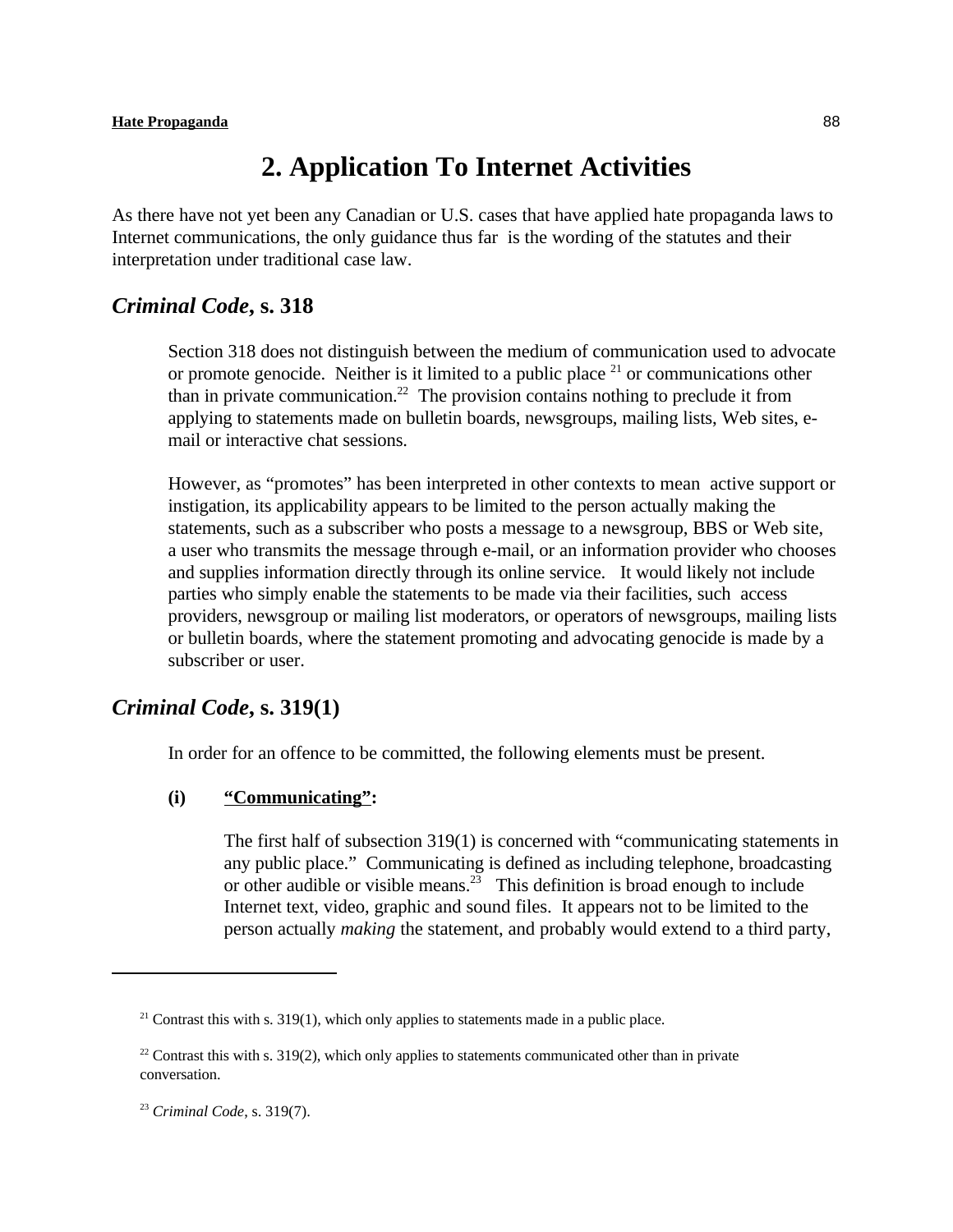such as an online service, BBS operator or access provider deliberately supplying the means or facilities for the purpose of making the statement, because the definition of "communicating" is non-exhaustive.

#### **(ii) "Statements":**

Statements, defined non-exhaustively as including spoken or written or recorded electronically or electromagnetically, or otherwise, and gestures, signs or other visible representations,  $24$  appears to be broad enough to include communications made through Internet text, video, graphic and sound files.

### **(iii) "Public Place":**

Although public place is defined as including any place to which the public have access as of right or invitation, express or implied, $2<sup>5</sup>$  this definition is far from clear. There appear to be at least four complications in applying the definition of "public place" to Internet communications.

First, does public access mean a place to which *any* members of the public have access or to which *some* members of the public have access?<sup>26</sup> The courts have interpreted public place broadly in other contexts, holding that it is not necessary that all segments of the public have a right of access for it to be a public place.<sup>27</sup> This interpretation seems broad enough to include most Internet communications, with the possible exception of e-mail.

Second, it is not clear from the definition whether public is intended to mean stateowned, as in a public street, or whether it also includes private property. The former definition would exclude most Internet communications, as most online services, bulletin boards and access providers are privately owned. The courts have tended to interpret public place in other contexts as including private property.<sup>28</sup> For example, the New Brunswick Court of Appeal held that where private property was frequented by members of the public with no objection by the owner,

<sup>27</sup> For example, *Tegstrom v. The Queen* held that a bar from which a portions of the public may be excluded by law or by choice was held to be a public place: *Tegstrom v. The Queen*, [1971] 1 W.W.R. 147 (Sask. D.C.)

<sup>28</sup> A public place is not restricted to a place to which the public has access by right. It includes a place in which the public can witness indecent acts *R .v. Bailey* (1986) 30 C.C.C. (3d) 30.

<sup>&</sup>lt;sup>24</sup> Criminal Code, s. 319(7).

<sup>&</sup>lt;sup>25</sup> Criminal Code, s. 319(7)

 $26$  Examples in which some but not all members of the public have access include adult only bulletin boards and general membership online services which require payment of monthly fees.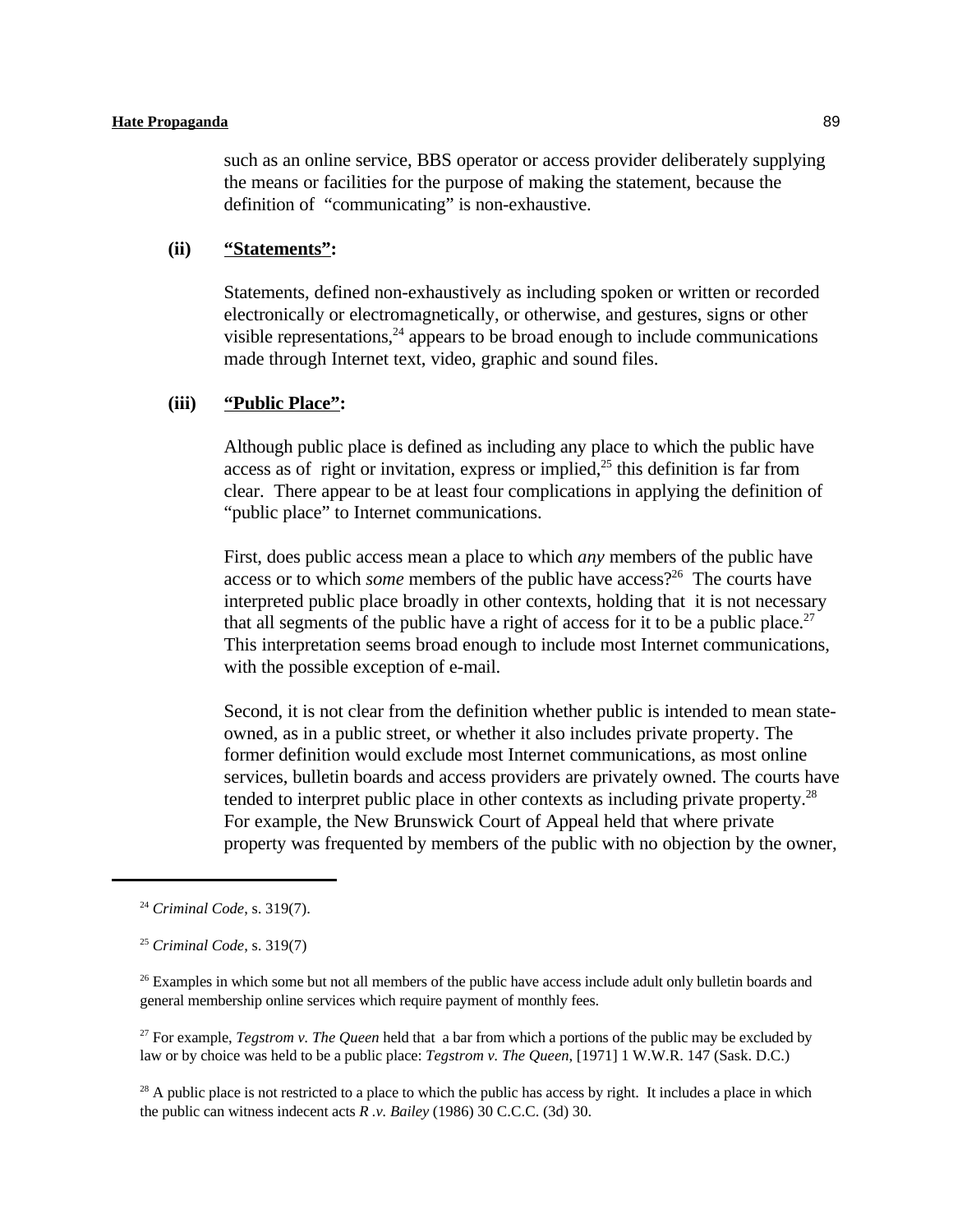it was transformed into a public place.<sup>29</sup> It is possible that courts would interpret public place similarly for the purpose of applying s. 319(1) to Internet facilities .

However, even assuming that public place is held to extend to privately owned Internet services, the matter may be further complicated by the fact that in most cases, the subscriber using these services does not actually *go to* that public place; in fact, the user never physically leaves the privacy of his or her home. While users may theoretically be communicating in a *virtual* public place, it is not clear that s. 319(1) was meant to apply to non-physical locations. Cases that have dealt with "public place" in the context of indecent exposure or solicitation for the purpose of prostitution have held that when a person is located on or in his private property, but in view of the public, that person is deemed to be in a public place for the purposes of the offence.<sup>30</sup> Using this analogy, a user communicating through a computer in his private home to a publicly accessible site (e.g. BBS) may be deemed to be "in view of the public" and thus in a public place for the purpose of s. 319(1).

Finally, would the definition of public place extend to a situation where the physical server to which a message is posted is located outside of Canada? This is likely the most difficult question, since while the person communicating the statement may be physically in Canada and the audience to which the statement is communicated may include Canadians, the message may physically reside on a computer beyond the reach of Canadian criminal law. A court may conceivably attempt to get around this extra-territoriality question by interpreting public place broadly to include virtual locations with messages, particularly if they can be downloaded into Canadian computers. In support of this interpretation is a further argument, based on the analogy made in the prior paragraph.

In the absence of clear authority on the application of public place to differing types of Internet communications, the discussion of liability that follows will assume the broadest possible interpretation - public place will be assumed with this study to include all Internet communications by Canadians (other than private email), including those messages posted only to a foreign server provided that they may also be accessible to a Canadian audience.

<sup>&</sup>lt;sup>29</sup> R. v. Lavoie, [1968] 1 C.C.C. 265 (N.B.C.A.), in which the court was considering public place in context of s. 150 of the Criminal Code. The definition of public place in s. 150 is identical to the definition in s. 319.

See generally: *R. v. McEwen*, [ 1980] 4 W.W.R. 85 (Sask. Prov. Ct.); *R. v. Figluizzi* (1981), 59 C.C.C. (2d) <sup>30</sup> 144 (Alta. Q.B.); *R. v. Wise* (1982), 67 C.C.C. (2d) 231 (B.C. Co. Ct.); and *R. v. Smith* (1989), 49 C.C.C. (3d) 127 (B.C.C.A.).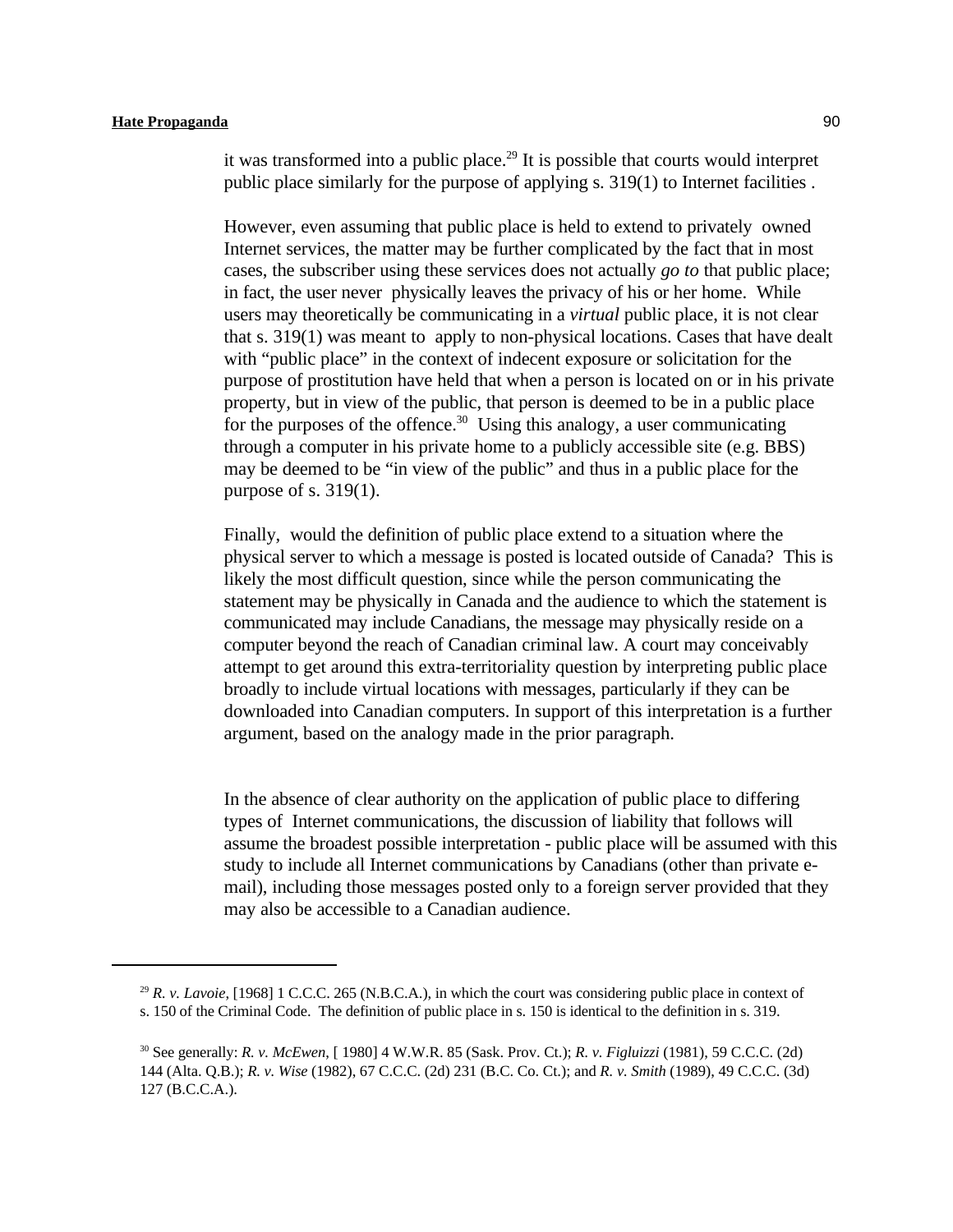#### **(iv) "Incites hatred ... likely to lead to a breach of the peace":**

The second half of s. 319(1) requires that the statement communicated "incites hatred ... where such incitement is likely to lead to a breach of the peace." Incite has been held in other contexts to mean "... [to] urge someone to do something, "31" The "something" in this case must be an act likely to lead to a breach of the peach. *R. v. Buzzanga and Durocher* may even suggest that the act must lead to an *immediate* breach of the peace. In considering s. 319(2), the court noted that the statements proscribed by subsection (2) -

... are not confined to statements communicated in a public place in circumstances likely to lead to a breach of the peace and, consequently, do not pose such an *immediate threat* to public order as those falling under [s. 319(1)]  $\ldots$ <sup>32</sup> (emphasis added)

This appears to set a high standard with respect to Internet communications, as it is difficult to think of a situation where a person reading or viewing a message on the computer screen is motivated to commit a breach of the peace let alone an immediate breach of the peace..

### **(v) Intent Requirement:**

Unlike s. 319(2) , section 319(1) contains no express requirement that the incitement of hatred be willful. However, provisions that do not stipulate a level of intent are assumed to require subjective *mens rea*<sup>33</sup> Subjective mens rea includes instances when the offence is committed knowingly, recklessly<sup>34</sup> or as a result of wilful blindness.<sup>35</sup> This means that the Crown will need to show that persons inciting hatred did so knowing that it was likely to lead to a breach of the peace or that they were reckless or willfully blind to the consequences of their statement. Reading the intent requirement together with the meaning of incite suggests that it would be difficult to convict a third party that merely facilitates or transmits the hateful statements, unless they were wilfully blind or reckless to the incitement of hatred.

<sup>&</sup>lt;sup>31</sup> Dionne, supra note 5.

 $32 R$ . *v. Buzzanga and Durocher*, supra note 8.

<sup>&</sup>lt;sup>33</sup> R., V. Sault Ste. Marie (1978) 40 C.C.C. (2d) 353 (S.C.C.)

 $34$  R. V. Buzzanger, supra note 8

*R.V. Buzzanga, supra note 8* <sup>35</sup>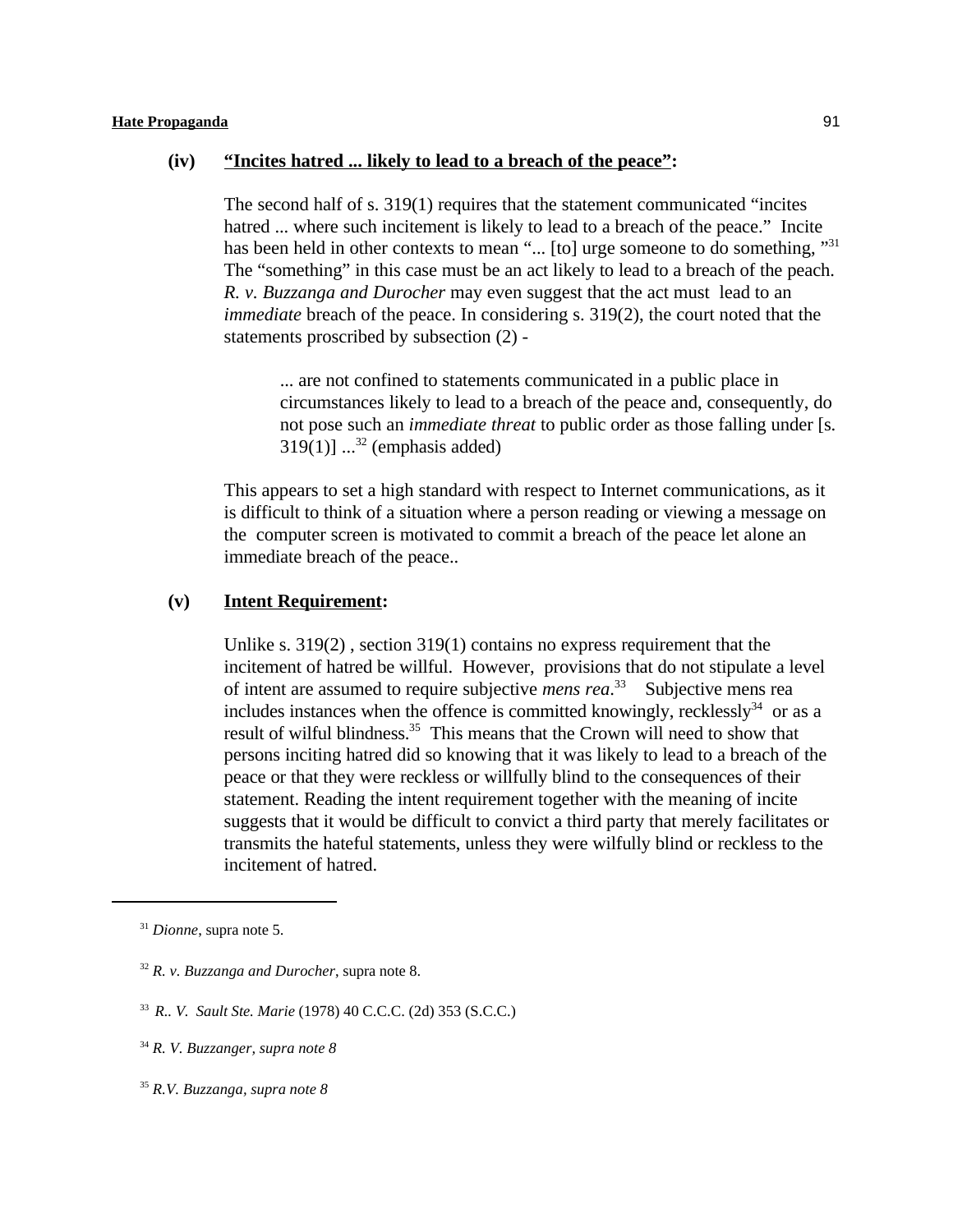In summary, it is probable that s. 319(1) applies to many Internet communications. While the party actually making the statement would likely be liable, liability is less likely for third parties who simply facilitate<sup>36</sup> or transmit<sup>37</sup> the communication, particularly if they are unaware of the specific nature of such activities.

### *Criminal Code***, s. 319(2)**

Section 319(2) is concerned with "communicating statements other than in private conversation." The following elements are required to be present for a criminal act to have occurred under s. 319(2).

### **(i) "Communicating" and "Statements":**

Since "communicating" and "statements" are defined in s. 319(7) for the purposes of both subsection (1) and subsection (2), the issues raised by their application to Internet communications in the context of subsection (2) will be the same as those raised in the discussion on subsection 319 (1).

#### **(ii) "Other than in private conversation":**

In contrast to the "public place" element required is s. 319(1), the language s. 319(2) is broader since it applies to all statements "other than in private conversation." Although "private conversation" is not expressly defined anywhere in the *Criminal Code*, cases relating to the section dealing with the interception of private communications provide a definition of "private communication" which may be of some guidance.<sup>38</sup> The difference between private communication and private conversation was considered by the Supreme Court of Canada in *R. v. Goldman:*<sup>39</sup>

> The provisions of Part IV.1 of the *Criminal Code* apply to a "private communication" rather than a private "conversation." The difference between the word "conversation" and the word "communication" is significant. A communication involves the passing of thoughts, ideas,

<sup>39</sup> R. v. Goldman, [1980] S.C.R. 976.

<sup>&</sup>lt;sup>36</sup> Examples of third parties who facilitate communications would include the operators and moderators of newsgroups, bulletin boards and mailing lists.

<sup>&</sup>lt;sup>37</sup> Examples of third parties who transmit the communication would include access providers, telecommunication providers and online services.

<sup>&</sup>lt;sup>38</sup> Criminal Code, s. 183.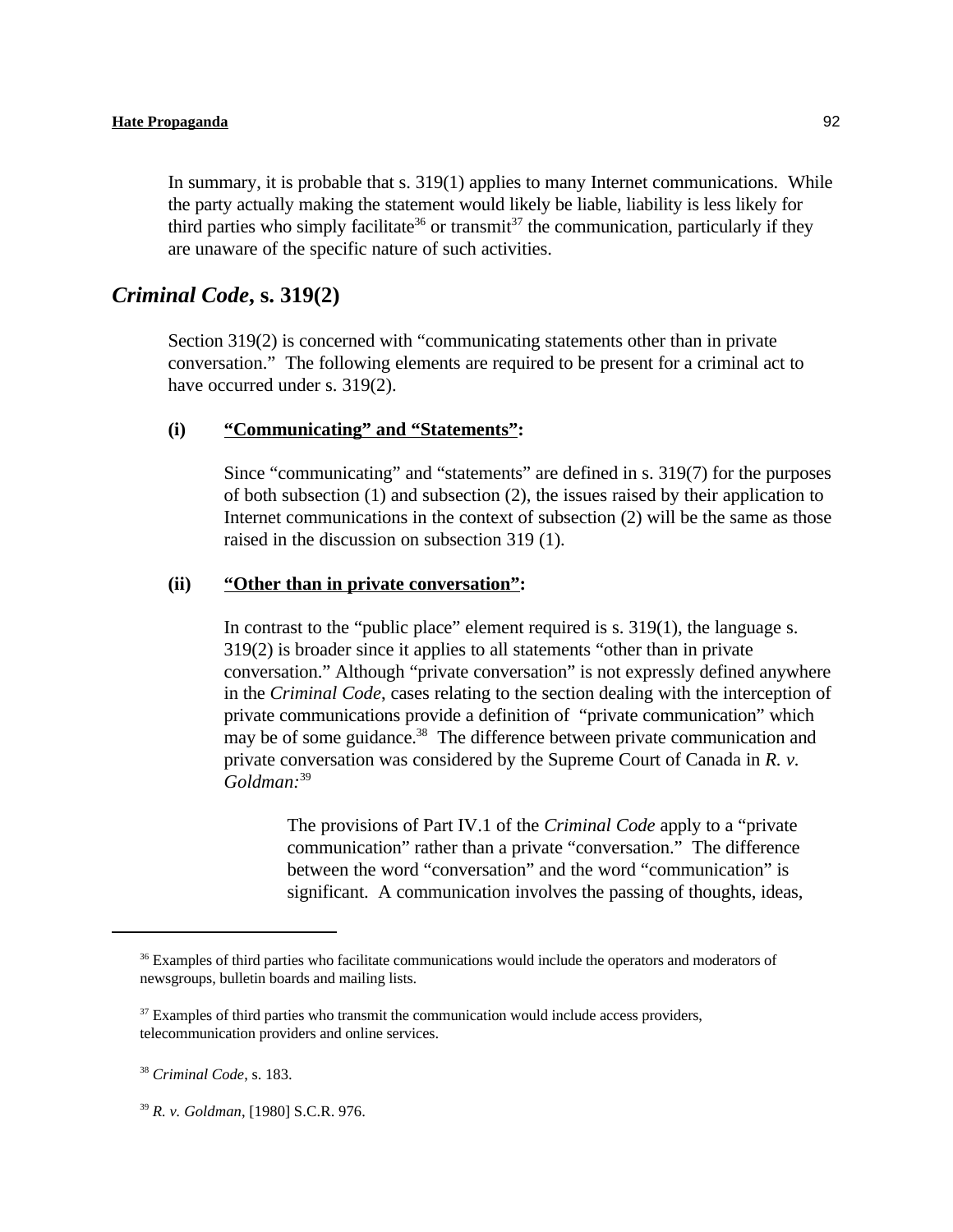words or information from one person to another whereas "conversation" is a broader term and would include an interchange of a series of separate communications.

*Goldman* suggests that conversation is a broader term that will likely consist of several communications. The Supreme Court of Canada's statement in *R. v. Keegstra*, uses "communication" and "conversation" interchangeably:

The fact that s. 319(2) excludes private conversation suggests that the expression of hatred in a place accessible to the public is not prohibited. Therefore, a *conversation or communication* intended to be private does not satisfy the requirements of s. 319(2) if through accident or negligence a person's expression of hatred for an identifiable group is made public. [emphasis added] $40$ 

*Goldman* and *Keegstra* suggest that we can look to the meaning of "private communication" to determine what might be excluded from s. 319(2) on the basis of being a subset of "private conversation."

"Private communication" has been interpreted by the courts as a communication in which the sender has a reasonable expectation of privacy. This issue is often considered in the context of an alleged breach of s. 8 of the *Canadian Charter of Rights and Freedom*, which deals with unreasonable search and seizure. The Ontario Court of Appeal held that:

[t]he right of security from unreasonable search arises only in circumstances where there is a reasonable expectation of privacy. A dwelling, an office, an automobile or a briefcase are good examples. But open conversations are not protected because to expect that privacy surrounds them is not reasonable. $41$ 

<sup>&</sup>lt;sup>40</sup> *Keegstra*, supra note 1.

<sup>&</sup>lt;sup>41</sup> *R. v. Wong* (1987), 34 C.C.C. (3d) 51 at p. 53.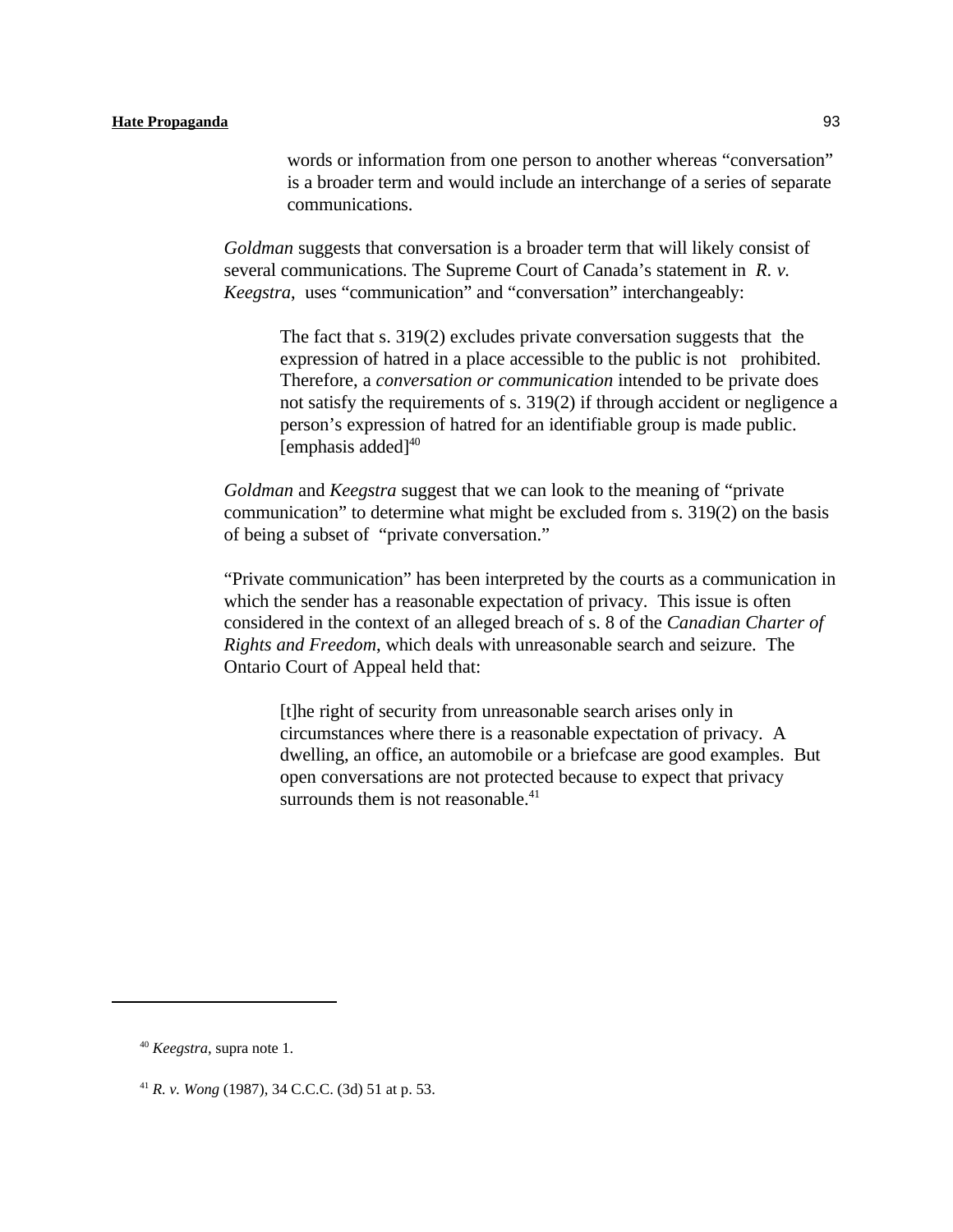On this basis, a private communication has been held to include a telephone call<sup>42</sup> but not a computer pager message or a message left at a computer message center, since the pager message could be overheard by people on the street.<sup>43</sup>

There are conflicting authorities on whether a letter is a private communication. On the one hand, the British Columbia Supreme Court held that:

[W]hen someone sends a letter to another he may hope its contents will not be revealed to a third person, but it would be unreasonable for him as a reasonable person to expect it would not be read by others at any time. He knows or should know the recipient might *voluntarily show the letter to others, or it might get misplaced and come into the hands of a third party* ... Unlike a letter, a telephone call or private discussion is *not given to others for the purposes of transmission nor* is *it intended by the originator that the words be preserved for later reference*.<sup>44</sup> [emphasis added]

On the other hand, a Newfoundland District Court judge has held:

The search and seizure of private mail is in my opinion a most serious matter. The privacy of one's mail is a most important and highly-protected element of our society. Should it then be less protected than our right to make communication with another by using the telephone? If I write a letter to someone and post it, should it be less protected than if I use the telephone for that purpose? ...It is my opinion that a person's private mail should not be searched or seized without authorization  $\ldots$ <sup>45</sup>

While Canadian courts have not yet considered the nature of Internet communications, the U.S. Military Court of Appeal considered the privacy of email during an appeal from a conviction for distributing child pornography.<sup>46</sup> Though the issue was whether the search of the defendant's e-mail messages violated his Fourth Amendment rights, the analysis applied by the court is similar

<sup>&</sup>lt;sup>42</sup> *R. v. Dunn* (1975), 28 C.C.C. (2d) 538 (N.S. Co. Ct.).

 $43$  The court held that since pager messages could be overheard by people on the street, there could not be a reasonable expectation of privacy surrounding the conversation: *R. v. Lubovac* (1989), 52 C.C.C. (3d) 551 (Alta. C.A.).

*Regina v. Newall et al (No. 3)* (1982), 69 C.C.C. (2d) 284 (B.C.S.C.) <sup>44</sup>

<sup>&</sup>lt;sup>45</sup> *R. v. Crane* (1985), 45 C.R. (3d) 368 (Nfld. D. Ct.)

*United States v. Marshall, 42 M.J. 568 (C.M.A., 1995) <sup>46</sup>*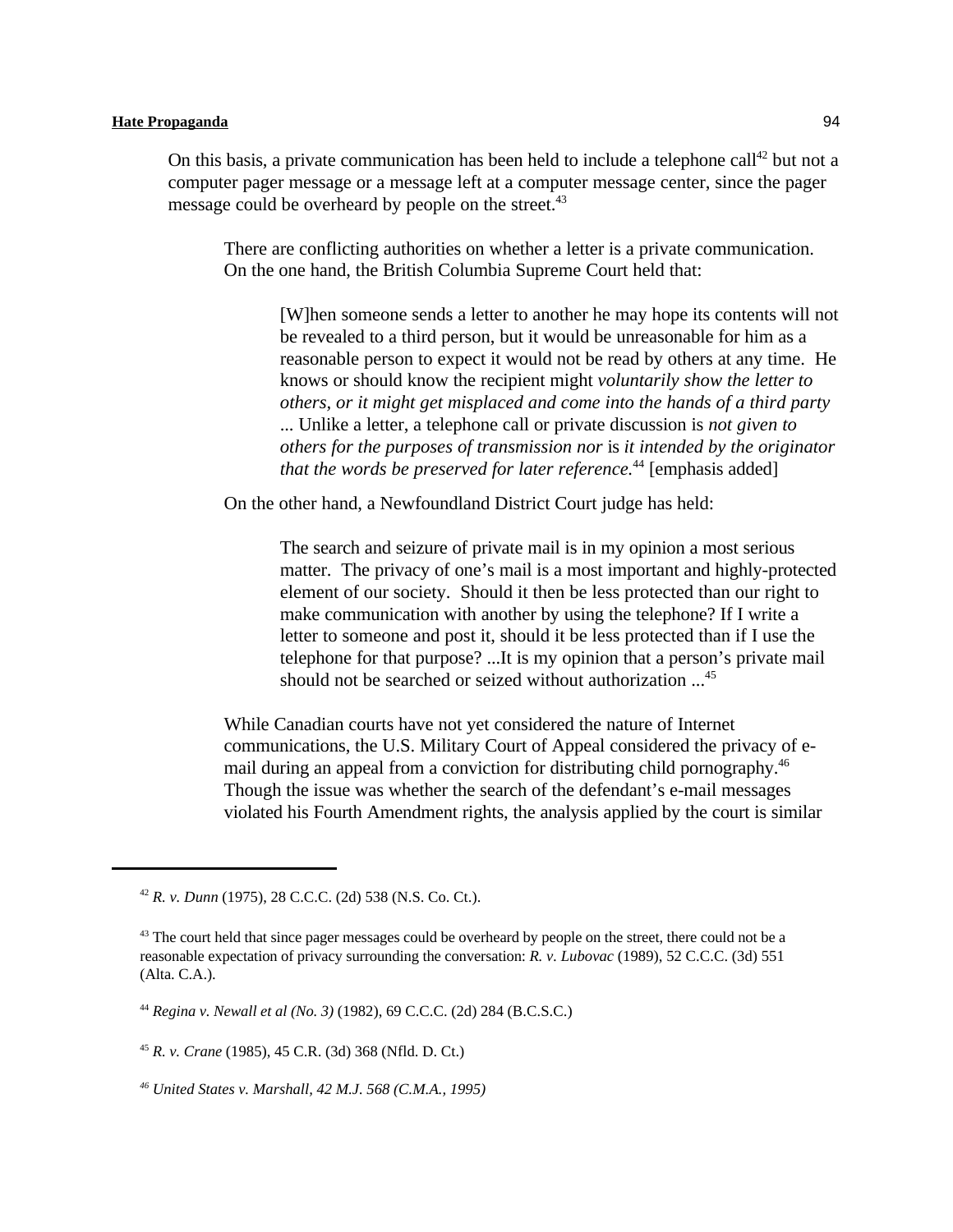to that in Canadian cases dealing with the interception of private communications.<sup>47</sup>

At trial, the military judge's ruling (later overturned) was that there was no expectation of privacy because:

... (1) the e-mail could not be recalled or erased once it was dispatched and the sender was powerless to keep it from being forwarded; (2) the e-mail messages were transferred to screen names rather than to known individuals; and (3) the forwarding of messages to multiple individuals made the situation analogous to bulk mail.

He concluded that the accused was seeking anonymity rather than privacy when he sent the e-mail messages to other users.

The Military Court of Appeal overturned the judge's finding and held that, while the accused may have forfeited his right to privacy to any e-mail transmissions that were downloaded from the computer by another subscriber or removed by a private individual from the online service, he nevertheless maintained an expectation of privacy in any e-mail transmissions as long as they were stored on the online service's computers. The court held that the accused:

... clearly had an objective expectation of privacy in those messages stored in computers which he alone could retrieve through the use of his own assigned password. Similarly, he had an objective expectation of privacy with regard to messages he transmitted electronically to other subscribers of the service who also had individually assigned passwords. Unlike transmissions by cordless telephones, or calls made to a telephone with six extensions, or telephone calls which may be answered by anyone at the other end of the line, there was virtually no risk that [the accused's] computer transmissions would be received by anyone other than the intended recipients.<sup>48</sup>

While it is unclear how this issue would be decided in a Canadian court, both the trial and appeal judgments indicate the types of factors that a court may consider in determining whether Internet e-mail is a private communication

<sup>&</sup>lt;sup>47</sup> The court applied a two-pronged test to determine whether: (1) the accused had an actual (subjective) expectation of privacy; and (2) the accused's expectation of privacy is one which society believes is reasonable: *Marshall*, supra note 46.

The court referred to *United States* v. *Parrillo*, 34 M.J. 112 (C.M.A. 1992); *United States v.* <sup>48</sup> *Sturdivant*, 13 M.J. 323 (C.M.A. 1982); and *United States* v. *Sullivan*, 38 M.J. 746 (A.C.M.R.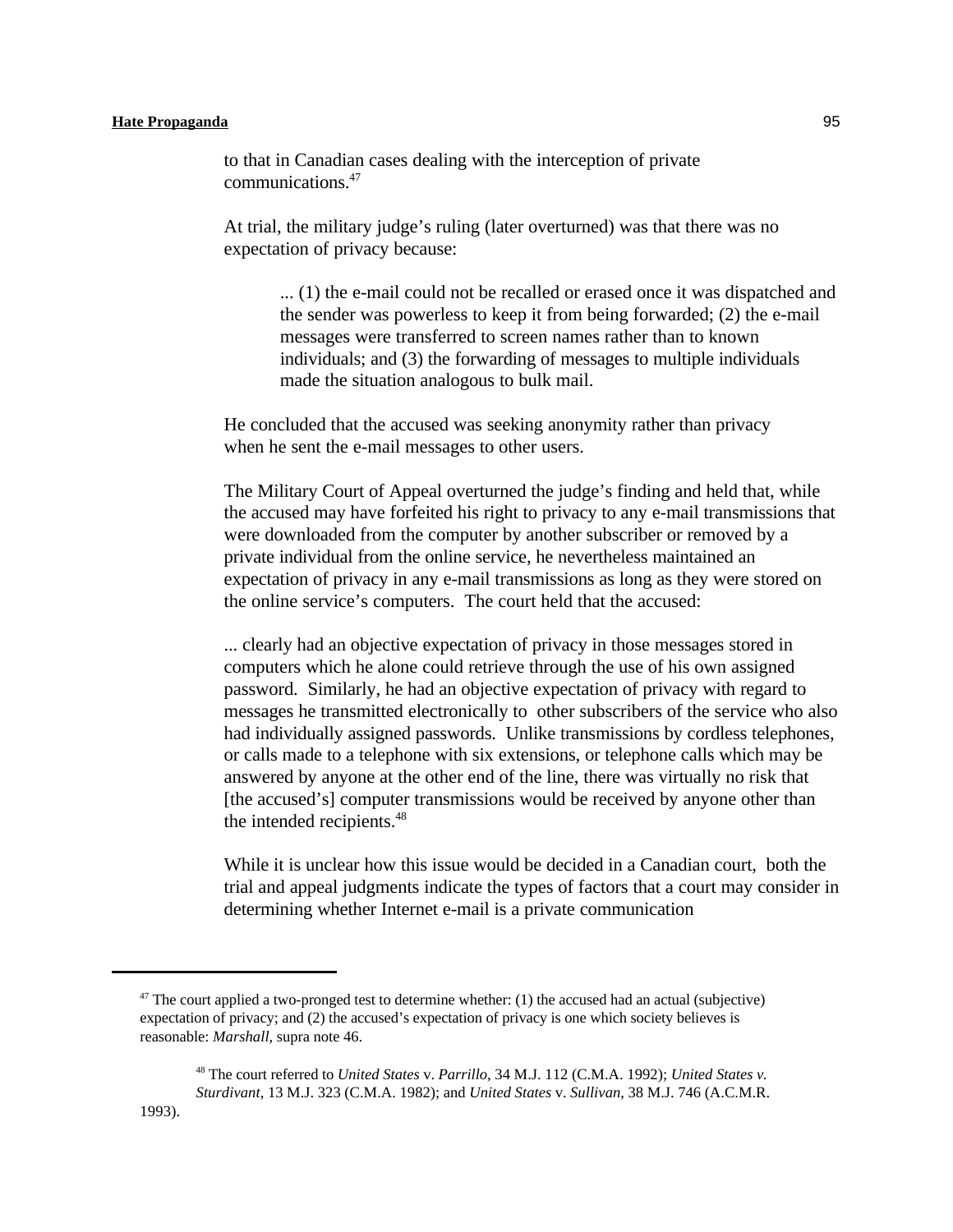It is possible, on the basis of these cases, to make some tentative predictions. The cases suggest that a person posting messages to a Web site, newsgroup, bulletin board or open mailing list would likely not have a reasonable expectation of privacy in their contents, as they will be read by any number of people. Thus, these communications are likely covered by s. 319(2).

In contrast the status of a message communicated through e-mail, a closed mailing list, a private bulletin board or a private interactive chat session has a greater prospect of being held to be a private communication or conversation, if the rationale behind the U. S. Military Court of Appeal's judgment in favour of recognizing e-mail as a private communication is accepted. *Marshall* noted that a user can have an expectation of privacy which is lost only after the message is downloaded to another computer or removed by the recipient from the online service.<sup>49</sup> The *Newall* case, is similarly concerned with the recipient's ability to voluntarily show the message to others, as well as the potential for the letter to become misplaced, the retransmission of the message by another party and the sender's intention to create a permanent record.<sup>50</sup> Each of these factors raised by *Newall* can apply equally to e-mail. Analyzed in conjunction with the *Lubovac* case, the fact that e-mail messages may be intercepted or monitored by a number of parties, such as the online service provider and the access provider, may suggest that e-mail messages, (like pager communications), cannot constitute private communications. If the Canadian courts follow the approach taken in *Newall* and *Lubovac*, e-mail messages would not be considered private communications and could thus not be excluded from the application of s. 319(2) on the grounds that they form a "private conversation." On the other hand, if the courts adopt the interpretation in *Marshall*<sup>51</sup> and *Crane*,<sup>52</sup> e-mail may well comprise a private conversation. Encoding the e-mail will strengthen the argument somewhat, for classifying it as a private conversaiton.

Statements communicated through closed mailing lists would involve a similar analysis, though the many-to-many nature of the communication is a strong factor in favour of finding that mailing list messages cannot form the basis of a private conversation. An analysis of postings to bulletin boards, even if private boards, would likely produce a similar conclusion.

<sup>&</sup>lt;sup>49</sup> Marshall, supra note 46.

<sup>&</sup>lt;sup>50</sup> Newall, supra note 44.

*Marshall*, supra note 46. *<sup>51</sup>*

<sup>&</sup>lt;sup>52</sup> *Crane*, supra note 45.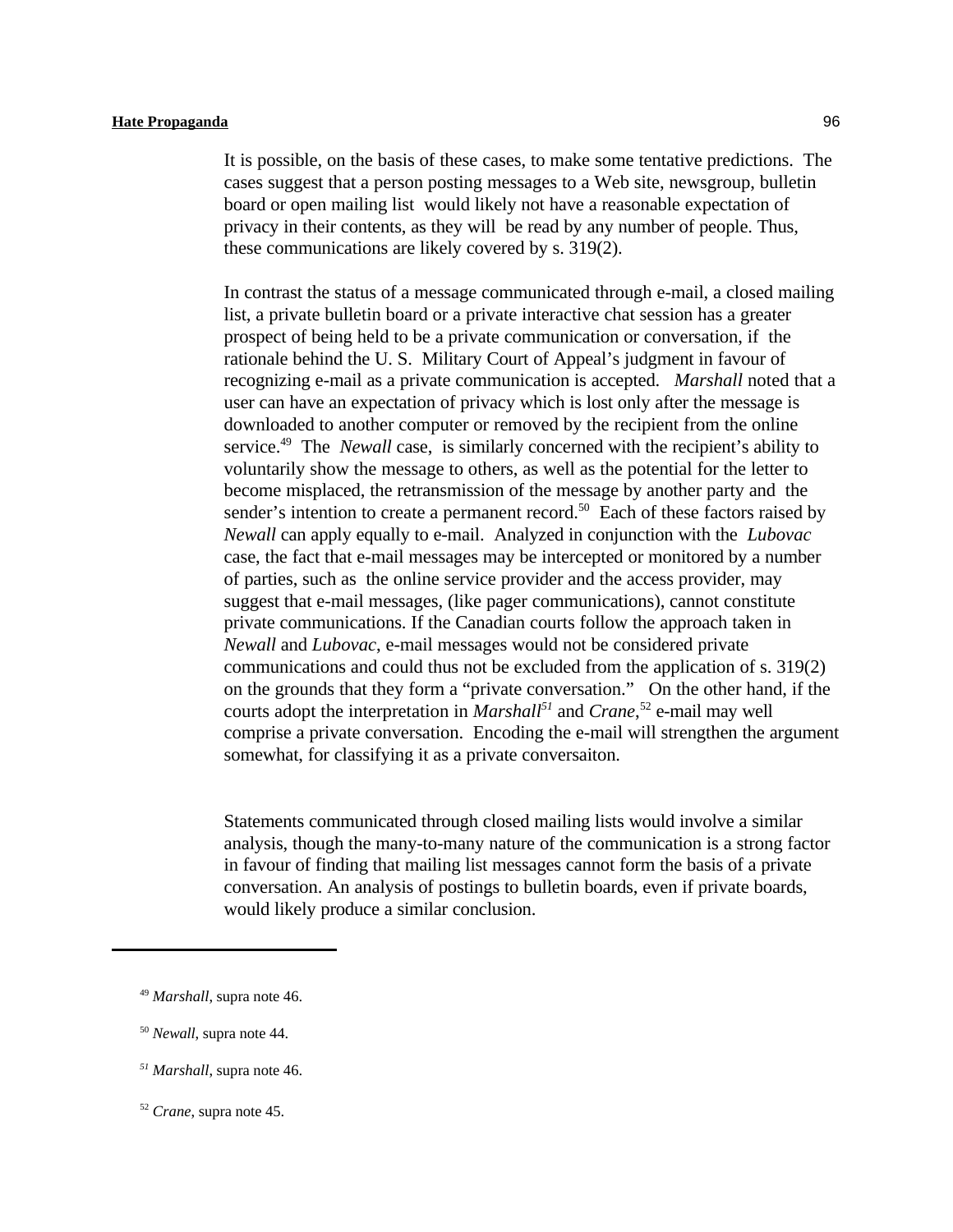A private interactive chat session in audio forms appears to be analogous to a telephone call<sup>53</sup> or a private discussion.<sup>54</sup> On the basis of *Dunn* and *Newall*, statements made in a private interactive chat session may be deemed to be a private conversation. Even if these statements were accidentally interpreted by a third party, such as the system operator, they would not be subject to s.  $319(2)$ .<sup>55</sup> If the chat session however is carried out in text form, then the *Newall/Lubovac* vs. *Marshall/Crane* analysis, with its corresponding uncertainties, must be undertaken.

In summary, s. 319(2) appears to apply to messages communicated through Web sites, newsgroups, mailing lists, bulletin boards. There is some prospect that it will also apply to unencoded e-mail, though it may not be applicable to messages communicated through a private interactive audio chat session.

#### **(iii) "Willfully promotes hatred":**

While s. 319(1) omits an express reference to the "intent" element, s. 319(2) only applies to persons who "willfully promote hatred." "Willfully" requires that the accused both intend and foresee that his statements will result in the certain stimulation of hatred.<sup>56</sup> It is not enough for the Crown to show that the accused was reckless or was merely aware of the risk of promoting hatred.<sup>57</sup> "Promotes" involves the active support or instigation of hatred; a simple encouragement or advancement of hatred is insufficient.<sup>58</sup> This s. 319(2) may set a higher standard with respect to Internet communications than does s. 319(1). While s. 319(2) may apply to persons posting messages with the intention of instigating hatred, it does not appear applicable to third parties who merely provide the means or facilities for communicating the message, even if they are aware of the contents. At most, third parties who are aware of the contents of the hate messages (and even supportive

- <sup>55</sup> *Keegstra*, supra note 1.
- <sup>56</sup> *Keegstra*, supra note 1.

<sup>58</sup> *Keegstra*, supra note 1.

 $^{53}$  *Dunn*, supra note 42.

<sup>&</sup>lt;sup>54</sup> Newall, supra note 44.

<sup>&</sup>lt;sup>57</sup> *Keegstra*, supra note 1.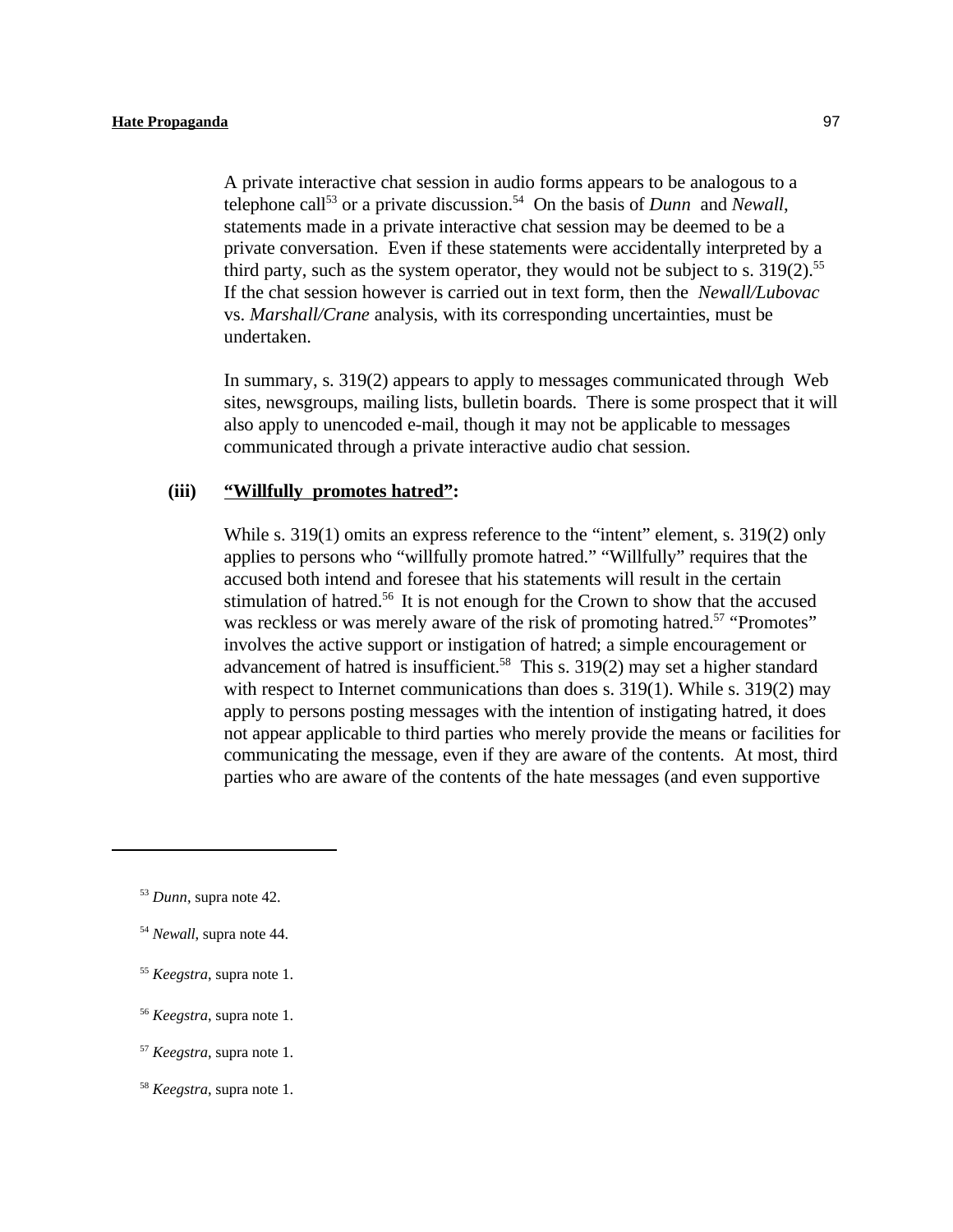### *Criminal Code***, s. 320**

Section 320 permits the seizure and forfeiture of copies of publications believed to be hate propaganda when the copies are kept for distribution or sale. "Hate propaganda" is defined broadly as "any writing, sign or visible representation that advocates or promotes genocide or the communication of which ... would constitute an offence under section  $319.^{559}$  It is likely that this definition, by including the statements prohibited by s. 319, would encompass files on CD-ROM, computer disks or even on a computer hard drive.<sup>60</sup> Thus, s. 320 may permit the seizure and forfeiture of any CD-ROMs, disks or even hard drives as long as they are being used for the distribution of what is believed to be hate propaganda. However, the application of this section to allow seizure of such couputer equipment may be greatly limited, if a defence can be made to the effect that the disks, hard drive etc., are themselves not going to be distributed, but are only used as storage devices for a file whose electronical embodiment will be distributed.

### *Canadian Human Rights Legislation*

Section 13(1) of the *Canadian Human Rights Act* has been used successfully to prosecute the Western Guard Party and the Church of Jesus Christ-Aryan Nations for racist telephone messages. Although the Act's provisions were intended to target the dissemination of hatred through telephone answering machines, they appear to be broad enough to include any Internet communications transmitted through a telecommunication facility, as most users connect to the Internet through a computer, telephone line and modem. While subsection (3) makes it clear that the owners and operators of the telecommunication facilities will not be liable when their facilities are merely used to transmit the message, it is unclear whether newsgroup, BBS or mailing list operators or moderators, who play a more active role, would be similarly exempted.

The convergence of Canadian telephone and broadcasting industries may make the application of s.13(1) somewhat less certain in the future, as subsection (2) creates an exemption for any message transmitted in whole or in part by a broadcasting facility. Furthermore, the current ability to communicate multi-media messages on the Internet, consisting of sound, text and even video, has the potential of making every Internet user a "broadcaster" and further blurring the distinction between telecommunication and broadcasting. While an analysis of the appropriate regulatory scheme is beyond the scope of this study, the following discussion will assume that users, information providers and

<sup>&</sup>lt;sup>59</sup> Criminal Code, s. 320(7).

 $<sup>60</sup>$  See the discussion of "communicating" and "statements" with respect to section 319(1) above.</sup>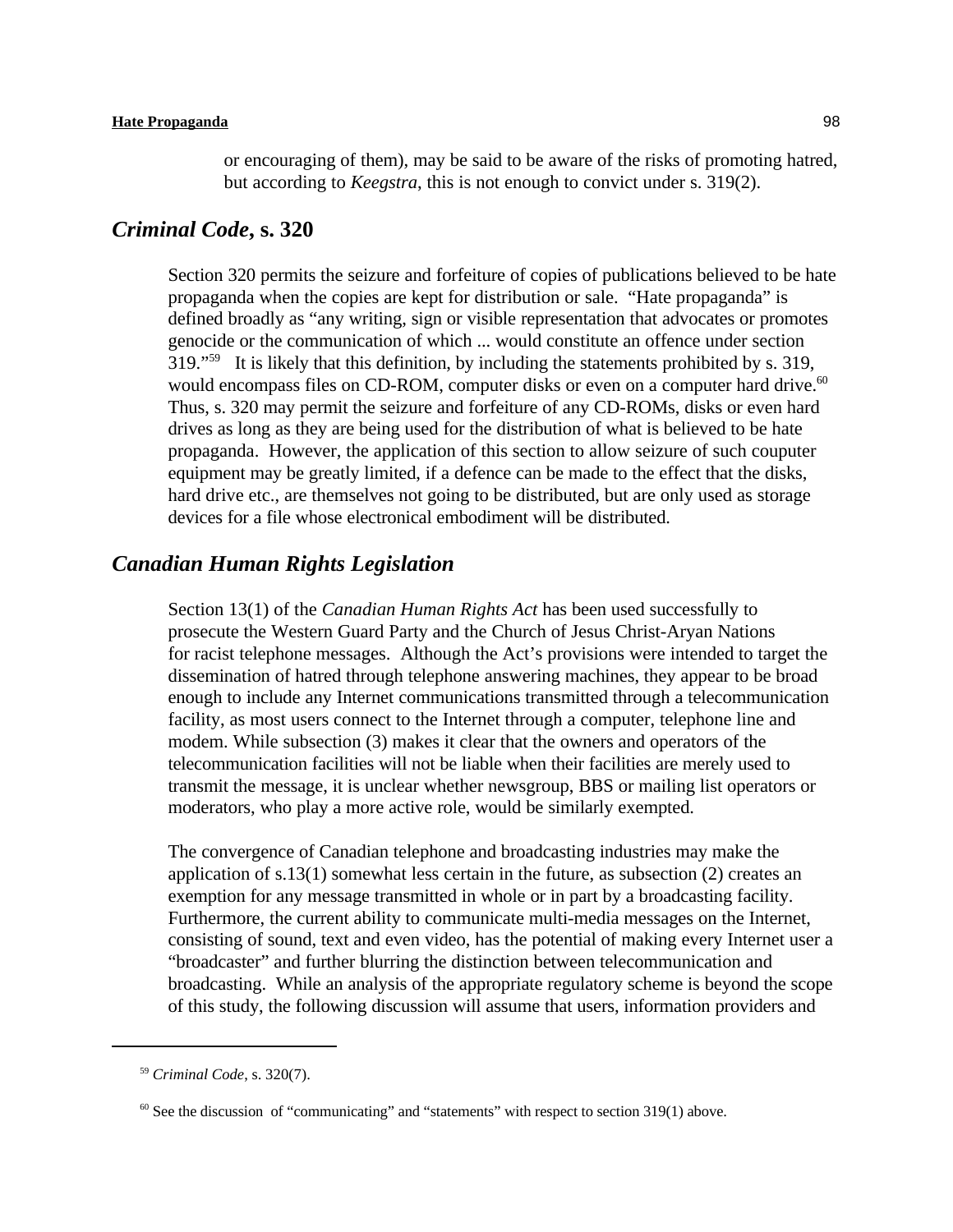access providers may have potential liability for disseminating hate messages under s. 13(1) of the *Canadian Human Rights Act*.

### *Broadcasting Act*

Because most Internet communications currently consist of alphanumeric text, these communications would likely not comprise "broadcasting" which is subject to the *Broadcasting Act.*<sup>61</sup> However, information providers such as the C.B.C. are increasingly posting "broadcasts" of original programming on the Internet, capable of being viewed, listened to or downloaded by users at their leisure. With the advent of the World Wide Web and the facilities it provides for transmitting graphics, audio and video, it may well be that it is the *Broadcasting Act* that would have some application to such multi-media communication. While a detailed analysis of the applicability of the *Broadcasting Act* to Internet communications is beyond the scope of this report, the discussion below will leave open the possibility that, multi-media communications posted to the Internet, particularly by a CRTC licensee, may create a liability under the *Broadcasting Act*, if they are likely to expose an individual, group or class of individuals to hatred or contempt on the basis of a discriminatory ground. $62$ 

<sup>&</sup>lt;sup>61</sup>Section 2(1) of the Broadcasting Act defines broadcasting as "*...any transmission of programs."* "*Programs*" is defined as *"...sounds or visual images ;;; [not including] visual images, whether or not combined with sounds, that consist predominantly of alphanumeric text.*"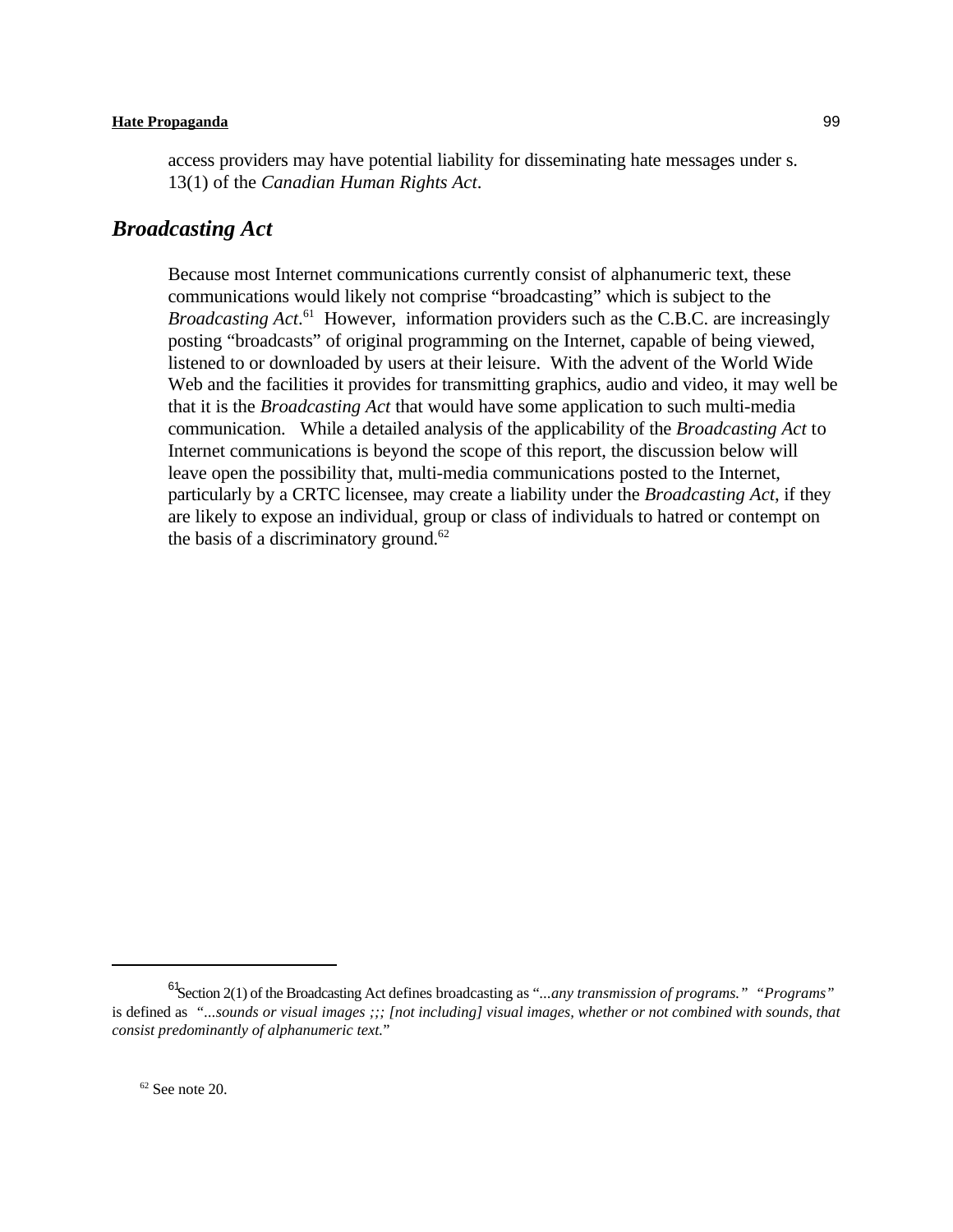### **II. ACTIVITIES AT RISK**

# **1. A party Creates and Communicates a Hate Message Through a Web Site, Newsgroup, BBS, Mailing List, E-Mail or Interactive Chat Session.**

### **Issue**

A party communicates a hate message via a Web site, newsgroup, mailing list, bulletin board, email or interactive chat session.

### **Discussion of Liability:**

Liability of the party who actually makes the statement (whether genocide or hatred) will likely not be affected by the party's role in the Internet chain. For example, a BBS subscriber will face the same liability as a BBS operator, as long as each was the originator of the hate message. $63$ 

### **(i)** *Criminal Code***, s. 318:**

The party making the statement may be liable for advocating and promoting genocide over the Internet under s. 318, provided the statement is deemed to be active encouragement rather than a mere communication of opinion.

### **(ii)** *Criminal Code***, s. 319(1):**

A party may be liable for inciting hatred over the Internet, which is likely to lead to a breach of the peace under s. 319(1). To convict under this section, the Crown will have to prove that the party incited hatred knowingly, or was reckless to the potential consequences of the statement i.e. likely to lead to a breach of the peace.

A party charged under s. 319(1) could raise a defence in a number of ways. First, it could challenge the assertion that the message was communicated in a "public place," noting that the message was communicated through a computer and modem in the user's own home. However, as discussed previously, the courts would likely hold that by posting the message to a medium which many, if not all, members of the public may access and read, the user was "in view of the public" and thus in a public place for the purposes of s.  $319(1)$ .<sup>64</sup> If the message was

 $63$  On the other hand, the liability of a BBS operator will likely be different if the statement is posted by another person.

*McEwen, Figluizzi, Wise* and *Smith*, supra note 30. <sup>64</sup>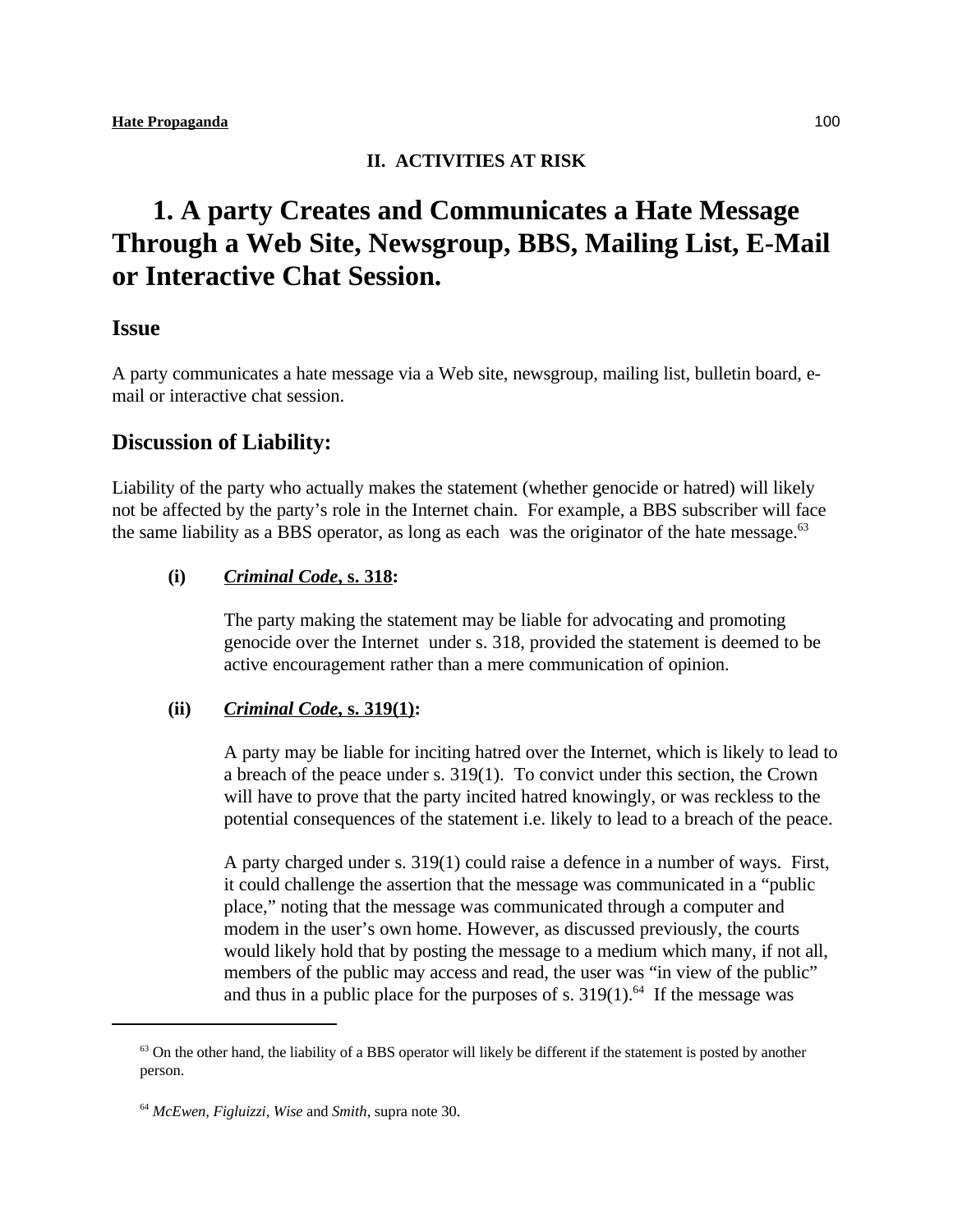communicated through private e-mail, the party who communicated the message may be in stronger position to support the defence that e-mail is not a public place to which members of the public have access, since an individual e-mail account, unlike other Internet applications, is generally for the use of only one subscriber. This would be a particularly strong argument if the message was encoded.

Second, the party could suggest that although he communicated the statement, this was done merely to express an opinion or encourage a discussion, rather than with the intent to incite hatred. Even if the court accepts this argument, it may nevertheless convict the party on the basis of recklessness or willful blindness. Such a defence is very much fact dependent.

Finally, and as the strongest defence, the party could point out that s. 319(1) is meant to target incidents that pose a threat (perhaps an immediate threat) to public order.<sup>65</sup> Although the success of this defence is fact dependent, it would be difficult to visualize circumstances where a message read on a computer screen, even though inciting anger or hatred, would encourage the reader to actually commit a breach of the peace, particularly an immediate breach.

#### **(iii)** *Criminal Code***, s. 319(2):**

The party making the statement may be liable for willfully promoting hatred under s. 319(2), depending on the manner in which the statement was communicated (i.e. not private conversation). The Crown would also need to prove beyond a reasonable doubt that the party making the statement both intended and foresaw that the statement will result in the stimulation of hatred.<sup> $66$ </sup> The party's actions would need to amount to active support and instigation of hatred; it would not be enough for the Crown to show that the accused was reckless or was merely aware of the risk.

A party charged under s. 319(2) could present a defence on several grounds. It could suggest that while it foresaw that the statement may result in the promotion of hatred, this was not the user's intention in making the statement (i.e. not wilful).

Furthermore, while the stimulation of hatred may have been a possible consequence of the user's statements, it was not a certainty or even foreseeable as likely.

<sup>&</sup>lt;sup>65</sup> Buzzanga and Durocher, supra note 8.

<sup>&</sup>lt;sup>66</sup> *Keegstra*, supra note 1.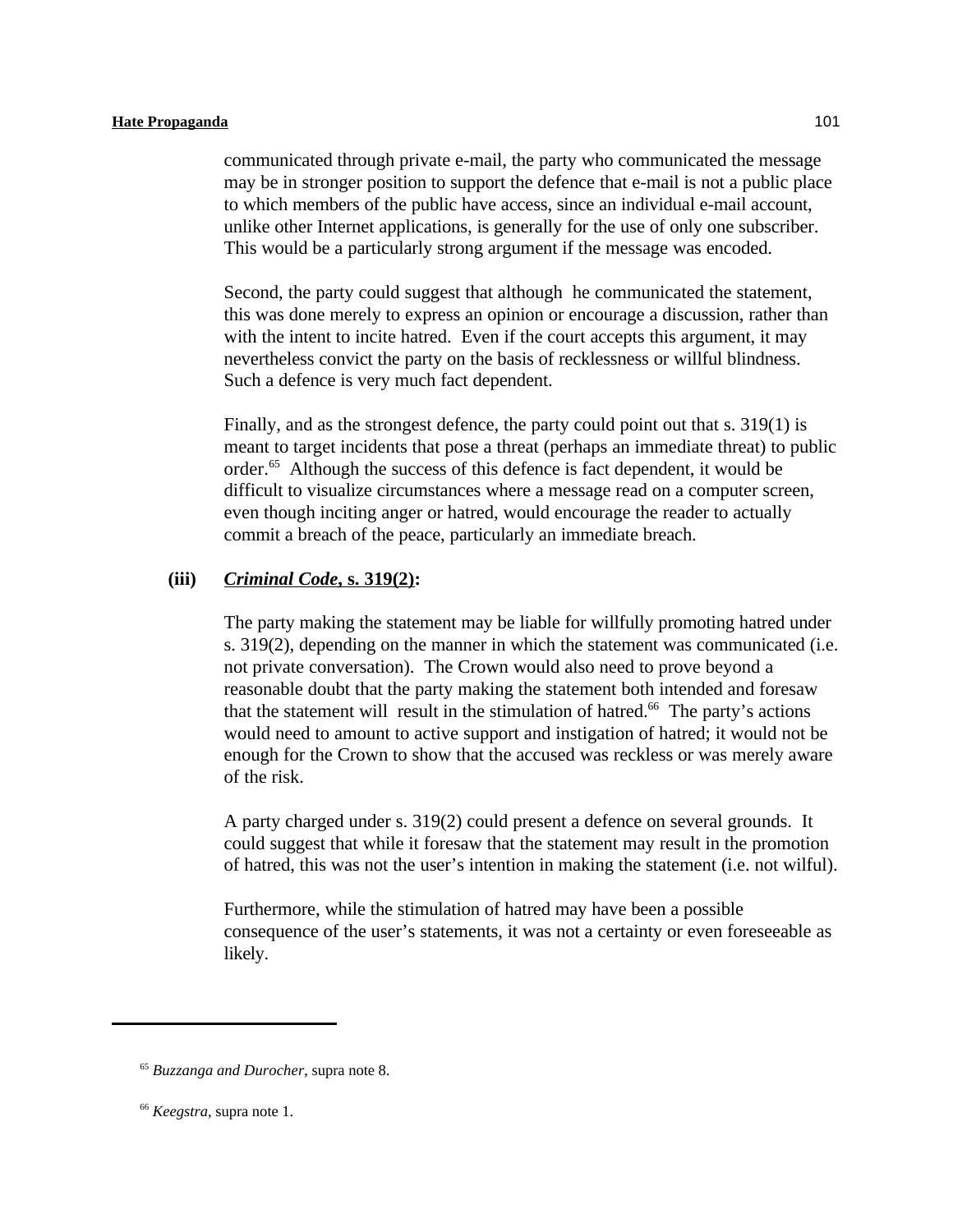A strong defence could be raised as a result of the medium used to communicate the statement. The user could challenge the application of s. 319(2) on the basis that the statement was part of a private communication. This argument would likely be most effective for messages communicated through e-mail, private bulletin boards, closed mailing lists and private interactive chat sessions. The Canadian courts have not yet addressed the nature of these communications and it is difficult to predict the effectiveness of such a defence. For a discussion of the factors and case law that a court may consider in deciding whether such communications comprise a private communication, see the discussion above.

#### **(iv)** *Criminal Code***, s. 320:**

If the party keeps copies of the hate message on disk or a computer hard drive for the purpose of posting them to the Internet or transmitting them through e-mail, the disk and the hard drive may potentially be seized and ordered forfeited, if the hate messages are believed to be hate propaganda.<sup> $57$ </sup> It will be interesting to learn if the courts accept the defence that these components of equipment were not themselves going to be physically distributed, and therefore are not subject to seizure.

### **(v) Federal Human Rights Acts:**

If the communication was made repeatedly, the party making the statement may be liable for contravening s. 13 of the *Canadian Human Rights Act*. Although a detailed analysis of provincial legislation is beyond the scope of this study, it is likely that the user may also be liable under the anti-discrimination provisions of Provincial human rights acts, for exposing a person or group of persons to hatred on the basis of the prohibited grounds of discrimination.

#### **(vi) Broadcasting Act**

The relevant *Broadcasting Act* regulations, if applicable at all to Internet communications, would only prohibit *licensees* from distributing hate messages in their programming. Furthermore, the Act's definition of "program" specifically excludes visual images that consist predominantly of alphanumeric texts. On this basis, the *Broadcasting Act* prohibitions against hate messages would likely not apply to the majority of Internet users. On the other hand, if the party making the statement was, for example, a licensee such as the C.B.C., and the statement was communicated through the Internet, by sounds or visual images in the form of a

 $67$  See section I, above.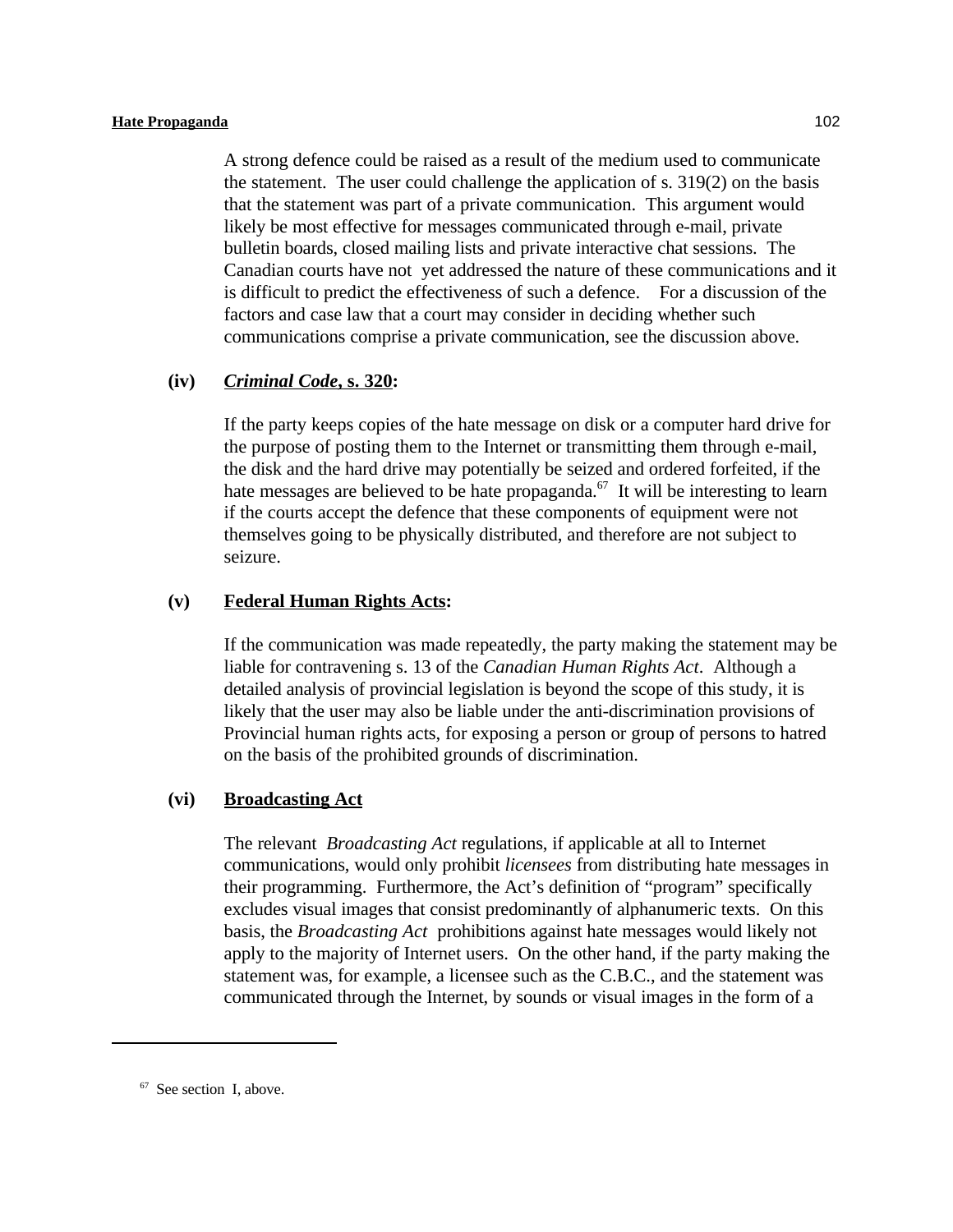sound, video or multimedia file posted to the Internet, the party may indeed face liability for contravening the Act.

### **Relevant Legislation:**

*Criminal Code*, ss. 318, 319(1), 319(2) and 320 *Canadian Human Rights Act*, subsections 13(1) and (3) *Provincial Human Rights Acts Broadcasting Act Regulations*

### **Self-Aide Practices:**

A party could minimize its risk for transmitting content which could be characterized as hate messages by:

- (i) educating itself on what constitutes hate propaganda; and
- (ii) assessing each message before posting to ensure that it does not advocate, promote or incite hatred or genocide against an identifiable group.

# **2. A Third Party Facilitates or Transmits a Hate Message Created and Communicated by one of its Users.**

### **Issue:**

A party ("Facilitator") may face liability for facilitating the sending, or simply transmitting, a hate message created and communicated by one of its users, visitors or subscribers. Examples of such facilitators include telcos, Internet access providers, online services, BBS, newsgroup or mailing list operators and BBS, newsgroup or mailing list moderators. The following discussion will differentiate between two types of facilitators: (1) those who are either unaware of the hate messages, or are aware of the messages but do not intend to advocate, promote or incite hatred or genocide ("group one"); and (2) those who administer services for the specific purpose of facilitating hate messages ("group two"). Most access providers, for example, would fall into the first group. A member of a hate group who sets up a bulletin board as a forum for the exchange of hate literature would fall into group two.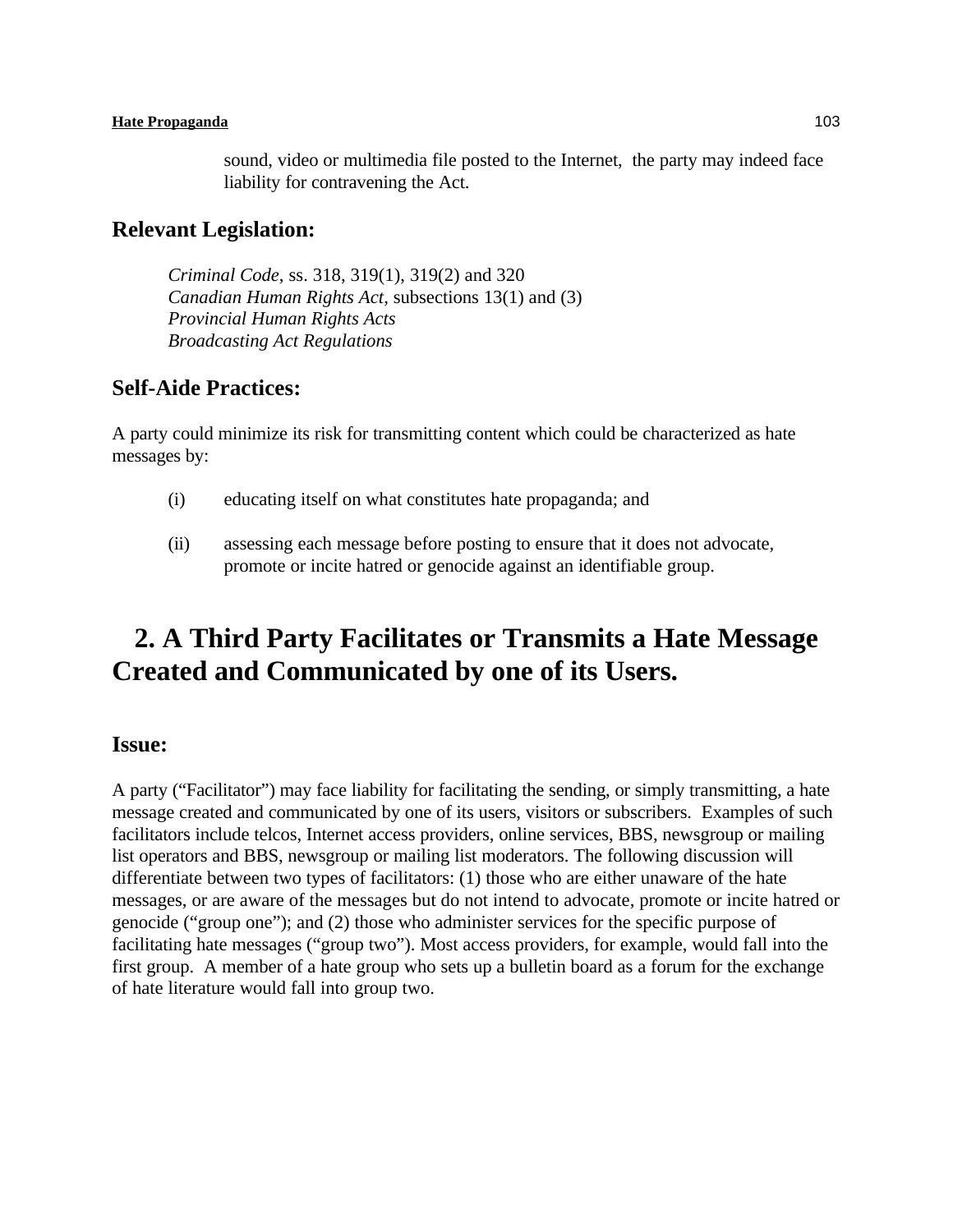## **Discussion of Liability:**

#### **(i)** *Criminal Code***, s. 318:**

While s. 318 does not explicitly preclude its applicability to facilitators, the requirement that the person charged "advocate or promote" genocide would likely make it difficult to convict a facilitator that is merely providing a means or facilities for transmitting the hate message. "Promote" has been held to require active encouragement. $^{68}$  On this basis, third parties falling into group one would likely not be liable under s. 318. With respect to group two, the action of setting up a newsgroup, mailing list or bulletin board specifically for the purpose of disseminating hate literature may make the operator and/or moderator liable even if the message was actually posted by another person. Such group two types of activities seem to show more clearly an invention to advocate or promote genocide, which exceeds simple support or encouragement.

Liability for either group may also depend on the amount of control the facilitator exercises over its users' messages. The operator or moderator of a general purpose newsgroup, for example, may be deemed to exercise sufficient control over the newsgroup's contents to make him seem to be "responsible", at least morally, for any hate messages which he permits to be posted. Whether or not the failure to delete such content is enough to constitute the higher standard of actively supporting the advocating and promoting of hatred, however, is uncertain. Certainly there is a greater risk for inaction by a facilitator in such circumstances.

#### **(ii)** *Criminal Code***, s. 319(1):**

Since the definition of "communicating" appears not to be limited to those who actually make the statement, a third party facilitating or transmitting the hate message could be deemed to be communicating it, which would be sufficient for the purpose of s. 319(1). Liability under s. 319(1) will depend on whether the Crown can prove that the facilitator knowingly, recklessly or through wilful blindness, incited hatred likely to lead to a breach of the peace. Whether a facilitator that was simply aware of or had reason to believe that hate messages were being posted to or transmitted by its facilities without specifically knowing or believing that the messages could lead to a breach of the peace, would be liable under s. 319(1) is unclear.

Incite has been held to mean "to urge someone to do something", and the "something" in this context must be to create hatred in a third party 's mind that will likely lead to a breach of the peace. On this basis, it would be difficult to show

<sup>&</sup>lt;sup>68</sup> *Keegstra*, supra note 1.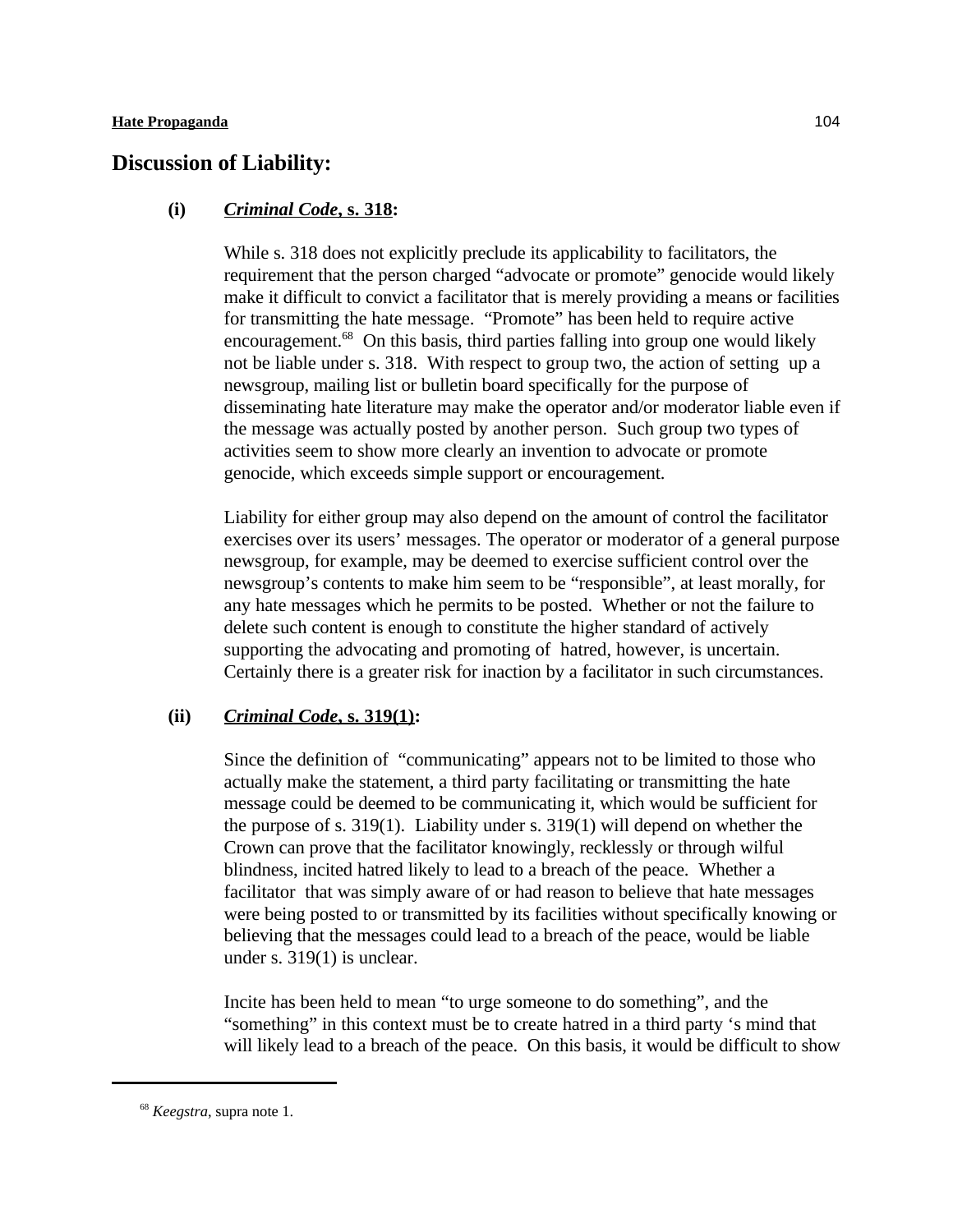that the third parties falling into group one were themselves actually urging a breach of the peace, simply by transmitting the hate messages. On the other hand, it could be argued that a facilitator that actively administers a forum for the exchange of hate literature may be deemed to be inciting hatred through its active role in facilitating the exchange of hate messages.

A third party charged under s. 319(1) could back its defence on several grounds. First, it could challenge the interpretation of "communicating" by suggesting that it implies an active role and must thus be limited to the person actually making the statement. Based on the plain language of the provision, it seems that this is a relatively weak defence.

Second, it could challenge the assertion that the message was communicated in a "public place" by: (1) noting that its facilities are privately owned; or (2) suggesting that "public place" was intended to apply to physical locations rather than a "virtual" place. If the courts rely on decisions in other contexts, it seems likely that the courts will give a broad interpretation to "public place" as encompassing all Internet communications (except perhaps private e-mail).

Finally, the party could point out that s. 319(1) is meant to target incidents that pose a threat (perhaps even an "immediate threat") to public order and suggest that while a message read on a computer screen may incite anger or even hatred, it is unlikely that the message will encourage the reader to commit a breach of the peace. This seems to be a strong defence, although ultimately dependent on the factual situation.<sup>69</sup>

#### **(iii)** *Criminal Code***, s. 319(2):**

A facilitator will only be liable for hate messages under s. 319(2) if the facilitation or transmission of the hate message is deemed to constitute the "wilful" promotion of hatred. A facilitator, such as in group one who was unaware of the hate message or was at most reckless or willfully blind, would not appear to be liable under this section. Even if the third party was aware of the message, it would in many cases be difficult for the Crown to prove beyond a reasonable doubt that such facilitator both intended and foresaw that facilitating or transmitting the message would result in the certain stimulation of hatred.<sup>70</sup>

<sup>&</sup>lt;sup>69</sup> Buzzanga and Durocher, supra note 8.

 $70$  *Keegstra*, supra note 1.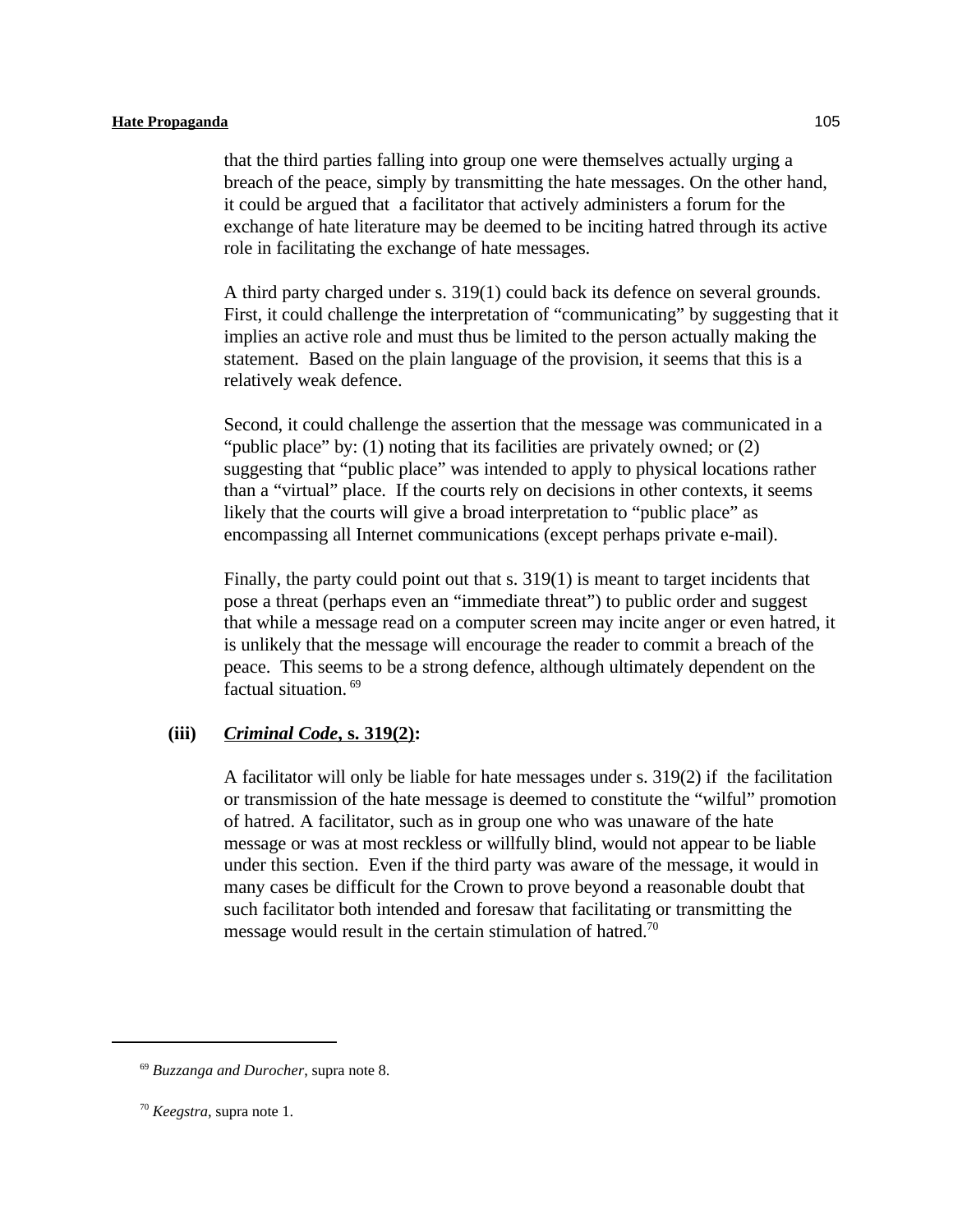A facilitator charged with s. 319(2) could defend liability on several grounds. First, it could suggest that while it foresaw that facilitating or transmitting the statement could potentially result in the stimulation of hatred, it was not the third party's intention that it do so.

Second, it could concede that while the stimulation of hatred may have been a possible consequence of facilitating or transmitting the statements, it was not a virtual certainty.

Also, depending on the manner of communicating the statement, the third party could challenge the application of s. 319(2) on the basis that the statement was part of a "private conversation". This argument would likely be strongest for messages communicated through private bulletin boards, closed mailing lists and private interactive chat sessions, and particularly encoded e-mail. Since the Canadian courts have not yet addressed the nature of these types of communications, it is difficult to predict the effectiveness of such a defense. For a discussion of the factors and case law that a court may consider in deciding whether such communications comprise a private communication, see the discussion in Part I.

### **(iv)** *Criminal Code***, s. 320:**

If the facilitator's server makes copies of the messages transmitted by its users, the hard drives could potentially be seized and ordered forfeited if the users' hate messages are believed to be hate propaganda and the third party's transmission of the messages is deemed to be distribution. A seemingly strong defence against such seizure is based on the fact that the hardware components are not publications which themselves would be distributed.

#### **(v) Federal Human Rights Acts:**

If the communication was made repeatedly, the third party may be liable for contravening s. 13(1) of the *Canadian Human Rights Act*. The third party could seek to escape liability by relying on the s. 13(3) exemption for the owners or operators of telecommunication facilities in the applicable circumstances. Whether the *Canadian Human Rights Act* will not be interpreted as strictly as the *Criminal Code* to extend the benefit of the s.13(3) exemption to access providers and other third parties that merely facilitate or transmit the communications, is unclear.

Although a detailed analysis of provincial legislation is beyond the scope of this study, it seems possible that the facilitator may also be liable under the antidiscrimination provisions of provincial human rights acts for exposing a person or group of persons to hatred on the basis of a prohibited ground of discrimination.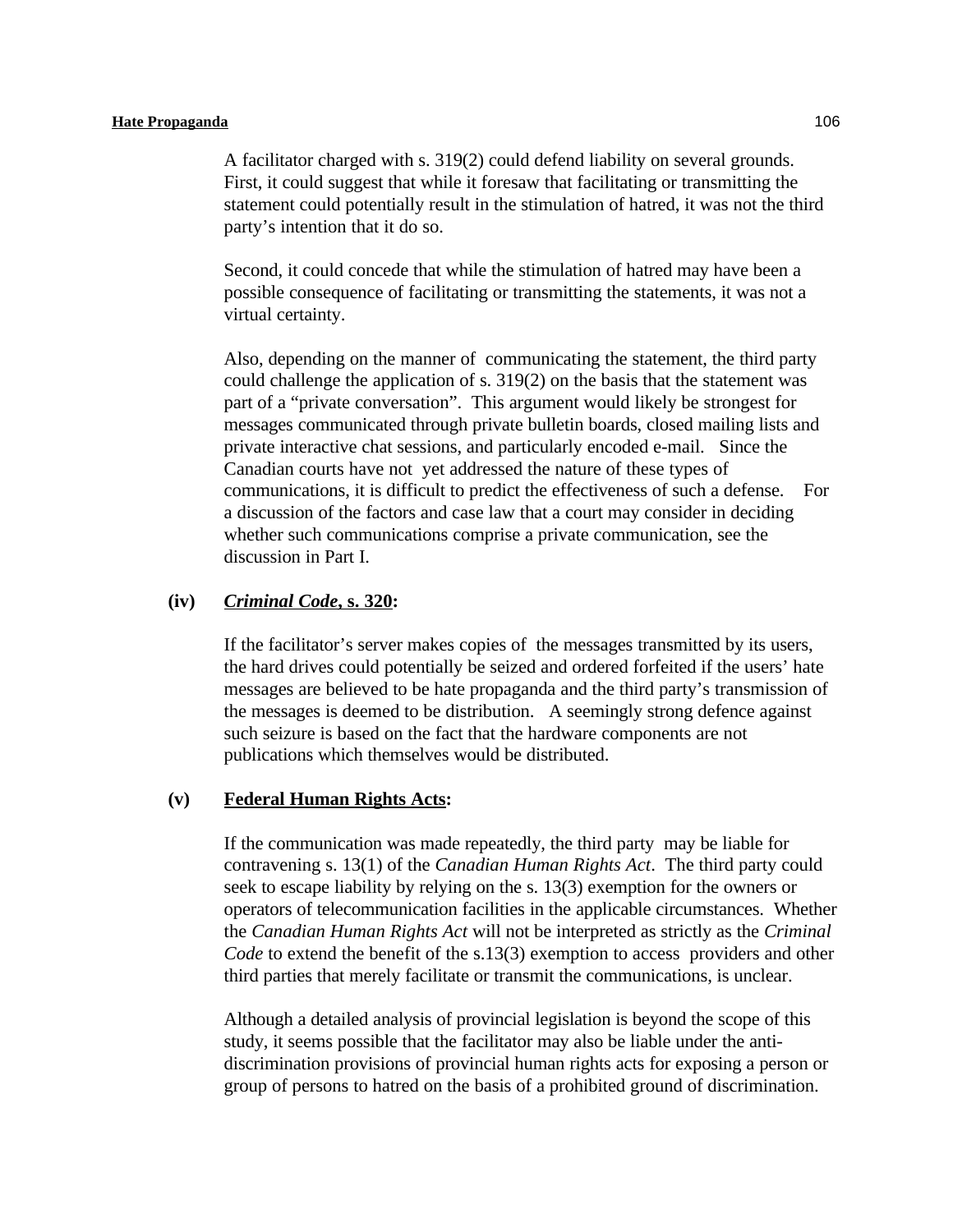Similar factors varying the prospect of liability and successful defence, as found in the Criminal Code sections, would likely be relevant.

### **(vi)** *Broadcasting Act*

The relevant *Broadcasting Act* regulations, if applicable at all to Internet communications, would seem only to prohibit *licensees* from distributing hate messages in their programming. Furthermore, the Act's definition of "program" specifically excludes visual images that consist predominantly of alphanumeric tests. On this basis, the *Broadcasting Act* prohibitions do not appear to apply to third parties facilitating or transmitting hate messages created and communicated by their users.

# **Relevant Legislation:**

*Criminal Code*, ss. 318, 319(1), 319(2) and 320 *Canadian Human Rights Act*, subsections 13(1) and (3) *Provincial human rights acts Broadcasting Act Regulations*

## **Self-Aide Practices:**

A facilitator may be able to minimize its liability by taking one or more of the following steps;

- (i) educating itself on what constitutes hate propaganda;
- (ii) adopting a procedure for screening online content;
- (iii) adopting an "Acceptable Use Policy" that: (a) expressly forbids the posting or exchange of hate propaganda or other illegal materials; and (b) requires its users to immediately notify the facilitator of any illegal content found on the system;
- (iv) adopting a procedure for responding actively to illegal content. For example, upon becoming aware that particular materials may constitute hate propaganda, the provider could immediately assess the content and request a withdrawal by the party posting, and if necessary delete the materials from its system. This could be made subject to "clearance" obtained by the posting party from law enforcement officials;
- (v) posting warnings of potentially offensive content;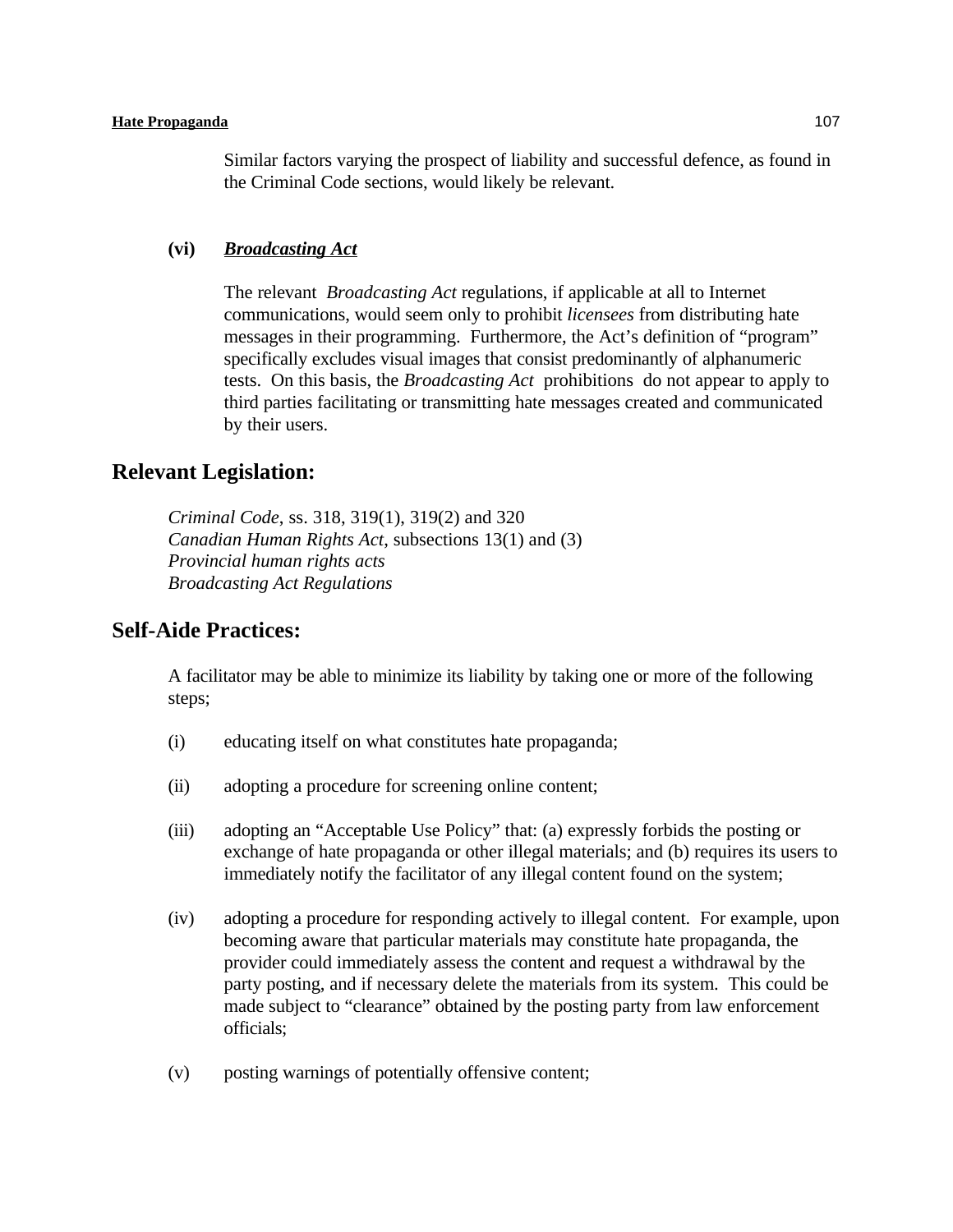(vi) developing a procedure for dealing with complaints from users or other parties about offensive material.

Such steps, at the least, will help the third party challenge the Crown's assertion of recklessness or willful blindness for the purpose of s. 319(1).

# **3. A Party Posts a Hate Message to a Foreign Server**

# **Issue:**

A Canadian posts a hate message to a server located in a foreign jurisdiction.

# **Discussion of Liability:**

Liability in this situation is uncertain, as it is unclear whether or where the offence is actually committed. The *Criminal Code* is jurisdictional in nature and virtually never applies to acts taking place outside Canada's territory, except in some very limited circumstances such as the transportation field. Due to the "virtual" nature of the Internet the site of the offence is unclear.

## **(i)** *Criminal Code***, s. 318 and s. 319(2):**

If it is the act of *posting* that actually comprises the offence, regardless of the location to which it is posted, then the party making the statement could potentially be liable for advocating and promoting genocide under s. 318 or for willfully inciting hatred under s. 319(2). Similarly a third party, located in Canada, who facilitates or transmits the hate message could also be liable, subject to the exceptions discussed above.

## **(ii)** *Criminal Code***, s. 319(1):**

With respect to s.  $319(1)$ , the court will need to clarify what is meant by a "public" place." If "public place" is intended to focus on the *physical place* where the message is stored, neither the person making the statement, nor the foreign party on whose server the message resides, may be liable under the s. 319(1) of the *Criminal Code*. If, on the other hand, the focus is on the Canadian *public*, the courts may apply the *Lavoie* principles to suggest that the party making the statement is "in view of the public" $\frac{1}{2}$  and that this is sufficient for the purpose of s. 319(1). The liability of third parties under s. 319(1) is similarly uncertain.

 $71$  *Lavoie*, supra note 29.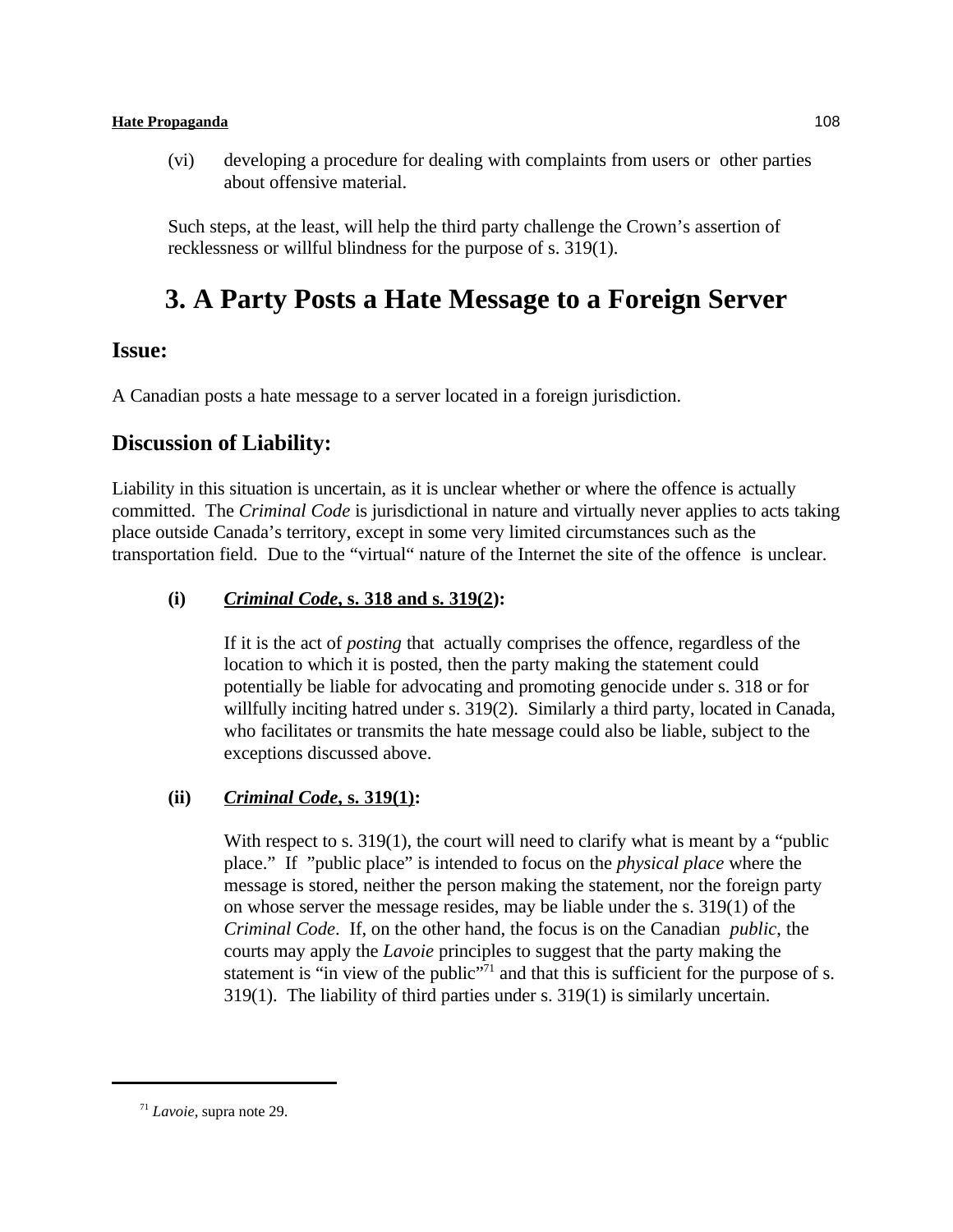# **Relevant Legislation:**

*Criminal Code*, ss. 318, 319(1), 319(2).

# **Self-Aide Practices:**

The practices would be similar to those Self-Aide Practices discussed in the section above.

[Cat. N.: C2-312/1997E ISBN: 0-662-25489-9]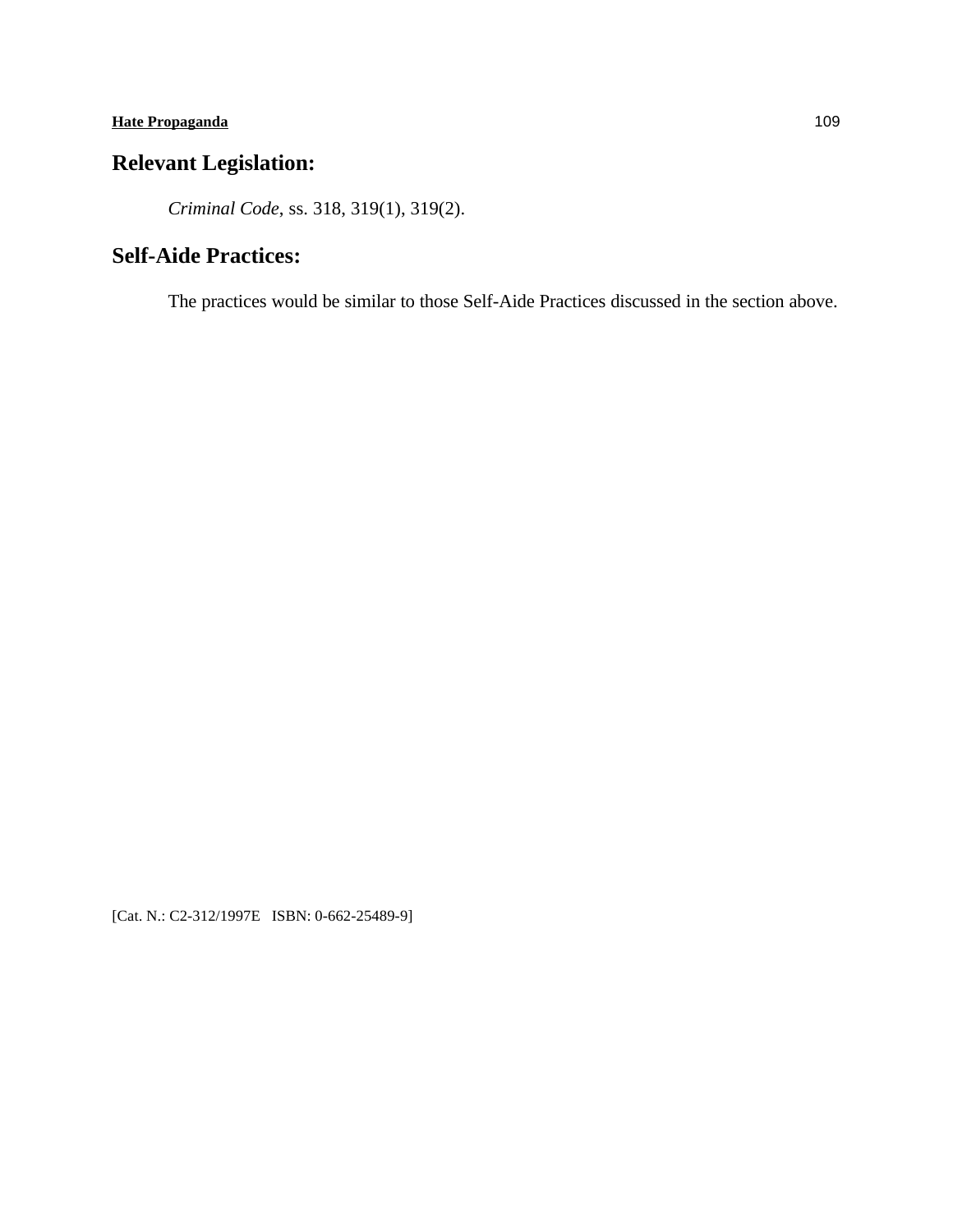## **TRADE-MARKS**

## **I. PROHIBITED CONDUCT**

# **1. Overview of Applicable Law on Trade-Marks**

There are three major provisions in the Canadian Trade-Marks Act that deal with the unauthorized use of trade-marks. These sections, 19, 20, and 22 depend in large part on the meaning of "use" set out in section 4.

## *Trade-Marks Act***, s. 4:**

Section 4 outlines when a trade-mark is deemed to be in use for the purposes of the *Trade-marks Act,* including unauthorized or infringing use. The use definition depends on whether the trade-mark is used in relation to a product or a service.

A trade-mark in relation to goods is deemed to be used if, at the time the title to or possession of the goods is transferred, the trade-mark is: (a) marked on the goods; (b) marked on the packages in which they are distributed; or (c) associated with the goods in a way that gives notice of the association to the person to whom the property possession is transferred.<sup>1</sup>

A trade-mark in relation to services is deemed to be used if it is used or displayed in the performance or advertising of those services.<sup>2</sup>

## *Trade-Marks Act***, s. 19**

Section 19 gives the owner of a registered trade-mark the exclusive right to use that exact trade-mark in relation to those goods or services for which it is registered. The exclusive right only applies to use throughout Canada.<sup>3</sup>

*Trade-Marks Act*, s. 4(1). <sup>1</sup>

*Trade-Marks Act*, s. 4(2). <sup>2</sup>

<sup>&</sup>lt;sup>3</sup> Trade-Marks Act, s. 19.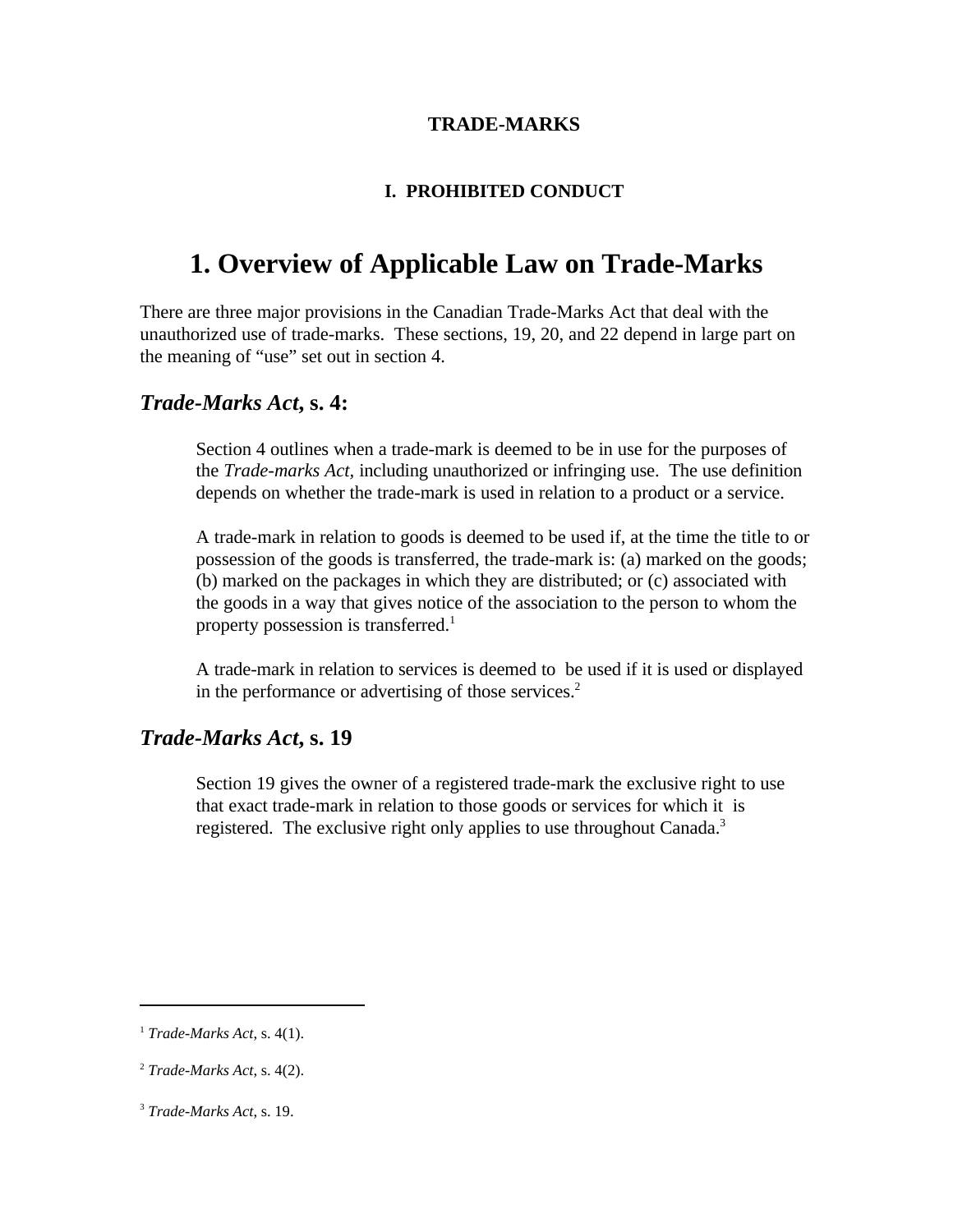## *Trade-Marks Act***, s. 20**

Section 20 deals with confusingly similar trade-marks or trade names. It states that using a confusing trade-mark or trade name in relation to the sale, distribution or advertising of any goods or services infringes a registered trade-mark owner's right to its exclusive use. The section outlines three exceptions in which use of a confusingly similar trade-mark is permitted, provided it does not depreciate the trade-mark's goodwill: (a) any bona fide use of a personal name as a trade name; (b) any bona fide use, other than as a trade-mark, of the geographical name of a place of business; or (c) any bona fide use, other than as a trade-mark, of any accurate description of the character or quality of goods or services.

## *Trade-Marks Act,* **s. 22**

Section 22 prohibits the use of a trade-mark registered to another person in a way that is likely to depreciate the trade-mark's goodwill. This provision however is not as broad in its application as the U.S. *Federal Trademark Dilution Act of 1995.*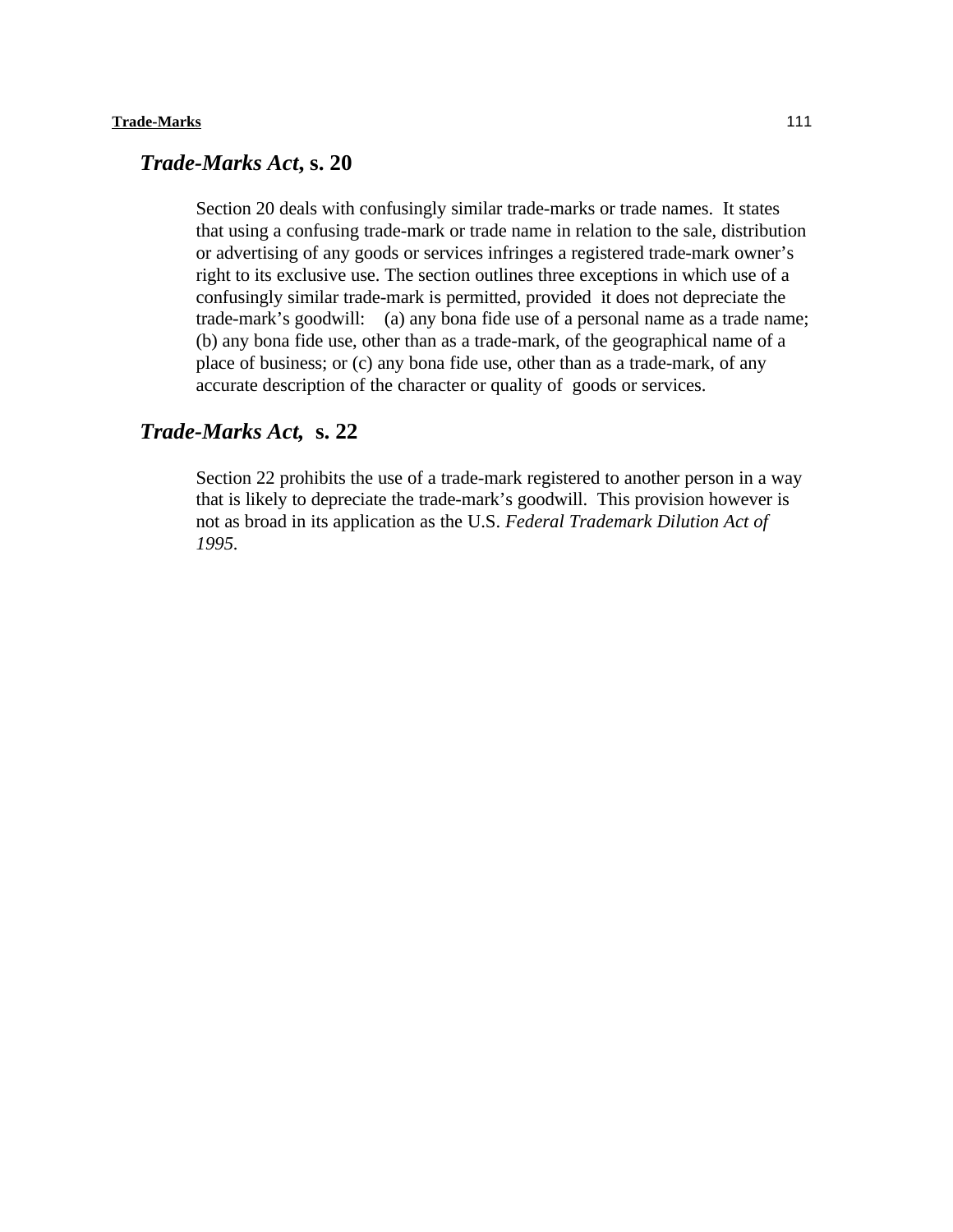# **2. Application to Internet Activities**

## **Meeting "Use" Requirements**

The technical use requirements as defined by s. 4 of the Act are particularly important in establishing infringement under s. 19 or a depreciation of goodwill under s. 22. While this may not be difficult to do in normal commerce for goods or services, when it comes to business on the Internet, only use of the trade-mark in relation to services is easily proven. In order to show use of a trade-mark in respect of any services, all that is required under s.4(2) is its incorporation in the advertising of the services.

Satisfying use requirements for trade-marks in relation to commerce dealing with goods is more challenging on the Internet. Section 4(1) requires that trade-marks used in relation to goods appear on the goods or their packaging or are otherwise associated with the goods, *at the time of the transfer of their title or their possession*. Incorporation of a trademark into advertising of goods is not sufficient to constitute use. Since the trade-mark use requirements in  $s$ .  $4(1)$  must coincide with the time of transfer of title or possession of the goods, it is unlikely that any appearance of the trade-mark on the Internet will constitute "use" for the many goods of a tangible nature which are delivered subsequently through non-Internet facilities. There are two possible exceptions.

First, it may be possible for a trade-mark which appears on digital based goods, such as software, videos or music files to constitute use, even if the goods are delivered solely through the Internet. This results from the definition of use for goods, which includes the association of a trade-mark with products at the time that their "possession" passes to the new owner. Such a proposition seems to have been indirectly accepted in both Canada and the U.S. In Canada, the Federal Court held that a trade-mark used as an access code to retrieve software constituted "use" under the Act, since it appeared on the screen at the time of the retrieval.<sup>4</sup> Similarly, the U.S. Trade-marks Office has accepted a printout showing how a trade-mark appeared on the computer screen during transmission, as evidence of "use".<sup>5</sup>

Second, depending on whether courts recognize the validity of electronic contracts, it may be possible to transfer title to tangible goods solely on the basis

<sup>&</sup>lt;sup>4</sup> BMB Compuscience Canada Ltd v. Bramalea Ltd.(1989) 22 C.P.R. (3d) 561 (F.C.T.D.).

<sup>&</sup>lt;sup>5</sup> In Re Metriplex Inc. 23 U.S.P.Q. 2d 1315 (T.T.A.B. 1992).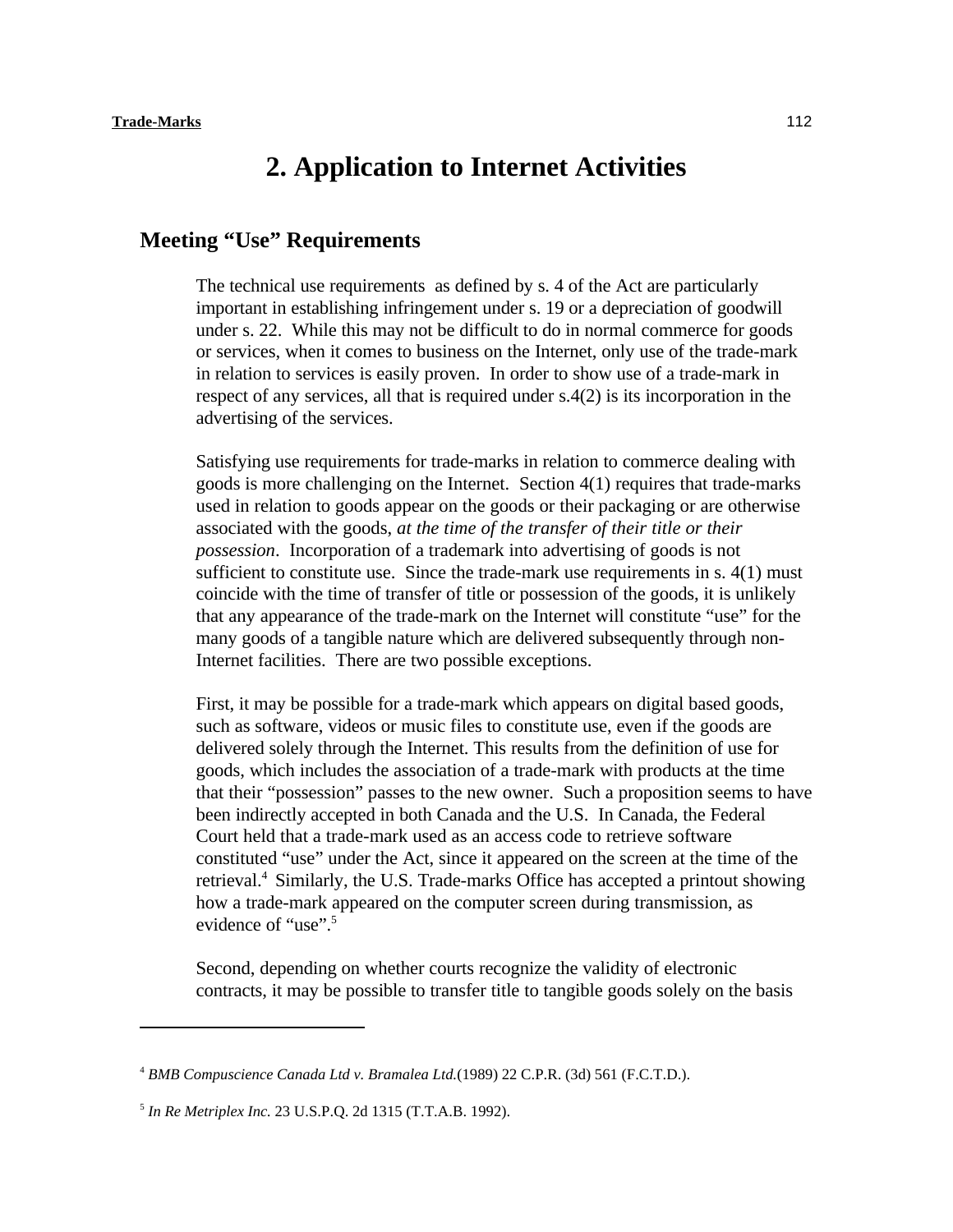#### **Trade-Marks** 113

of an electronic contract entered into and concluded on the Internet without any other documents. A trade-mark appearing on such an electronic contract could thereby constitutes "use" in conjunction with transfer of title.

# **Direct Infringement vs. Vicarious Liability, Contributory Infringement and Conspiracy**

Direct infringement is committed by a party itself using a mark that infringes a registered mark or depreciates the goodwill of a third party's trade-mark. Thus, any person posting or supplying content to the Internet containing a third party's mark will likely be liable for direct infringement under sections 19, 20 or 22 of the Act.

It is unclear whether other parties, who merely facilitate the posting or transmission of the infringing mark, may also be liable for direct infringement. The possibility that these parties may be deemed vicariously liable or liable for contributory infringement is more likely but still uncertain at this time in Canadian law, due to the absence of relevant cases. This issue was recently argued in a case in Virginia, involving the domain name administrator as a defendant on the basis of contributory infringement. There is also a possibility of liability for "conspiracy to infringe" occurring if the facts bear out such a deliberate joint agreement to infringe.<sup>6</sup>

*Porsche Cars North America Inc. v. Chen, No. 96-1006-A* (E.D. Va., filed July 26, 1996): *Pizza Pizza Ltd. v.* <sup>6</sup> *528635 Ontario Inc.* (1987) 16 C.P.R. 186 (Ont HC)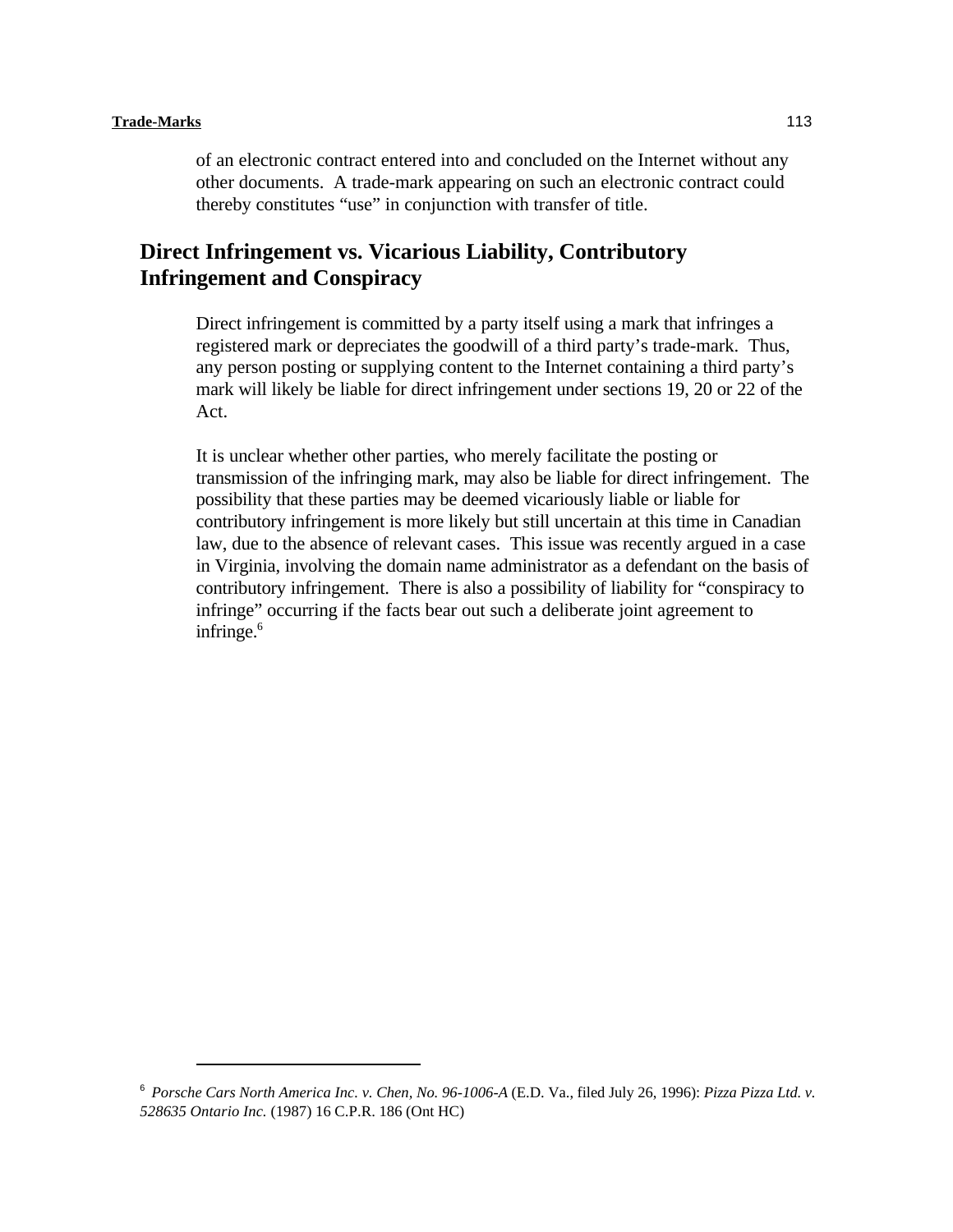#### **II. ACTIVITIES AT RISK**

# **1. Content Provider Supplies Through Its Own Facilities, Content Infringing a Third Party's Trademark**

Trade-mark infringement on the Internet normally will take one of two forms: "traditional" infringement, through the use of a third party' mark or a confusingly similar mark and infringement of a third party's trade-mark through the use of a domain name that includes the trade-mark or a similar mark.

#### **Issue**

An information provider supplies content through its own internal facilities e.g. Web site or on-line information service. The content contains a mark that either infringes, or depreciates the value of, a third party's trade-mark. The reduction of goodwill may be caused by the site's disparaging comments about the third party, its goods or its services, or by creating an inappropriate association between the information provider, or its site, and the third party, its goods or its services

# **Parties Potentially Liable**

#### **(i) Information provider:**

If the information provider's content contains a mark identical to the third party's trade-mark and the information provider's use relates to goods or services, the information provider may be liable for infringing the trademark owner's rights under s. 19. of the *Trade-Marks Act.* Liability will be more certain if the mark usage is with respect to services (as opposed to goods) or with digital based goods supplied over the Internet. The difference in potential liability arises due to the different definitions in section 4 of the *Trade-Marks Act* of what constitutes use of a trademark for goods as opposed to services.

If the information provider's content contains a mark not identical but merely confusingly similar to the third party's trade name or trade-mark, the information provider may under s. 20 still be liable for infringement if the provider is in the business of selling, distributing or advertising goods or services. It is not necessary that the goods or services associated with the infringing mark be the same as the goods or services associated with the third party's trade-mark. The information provider's use of a mark (or trade name) in relation to *any* goods and services may be enough to create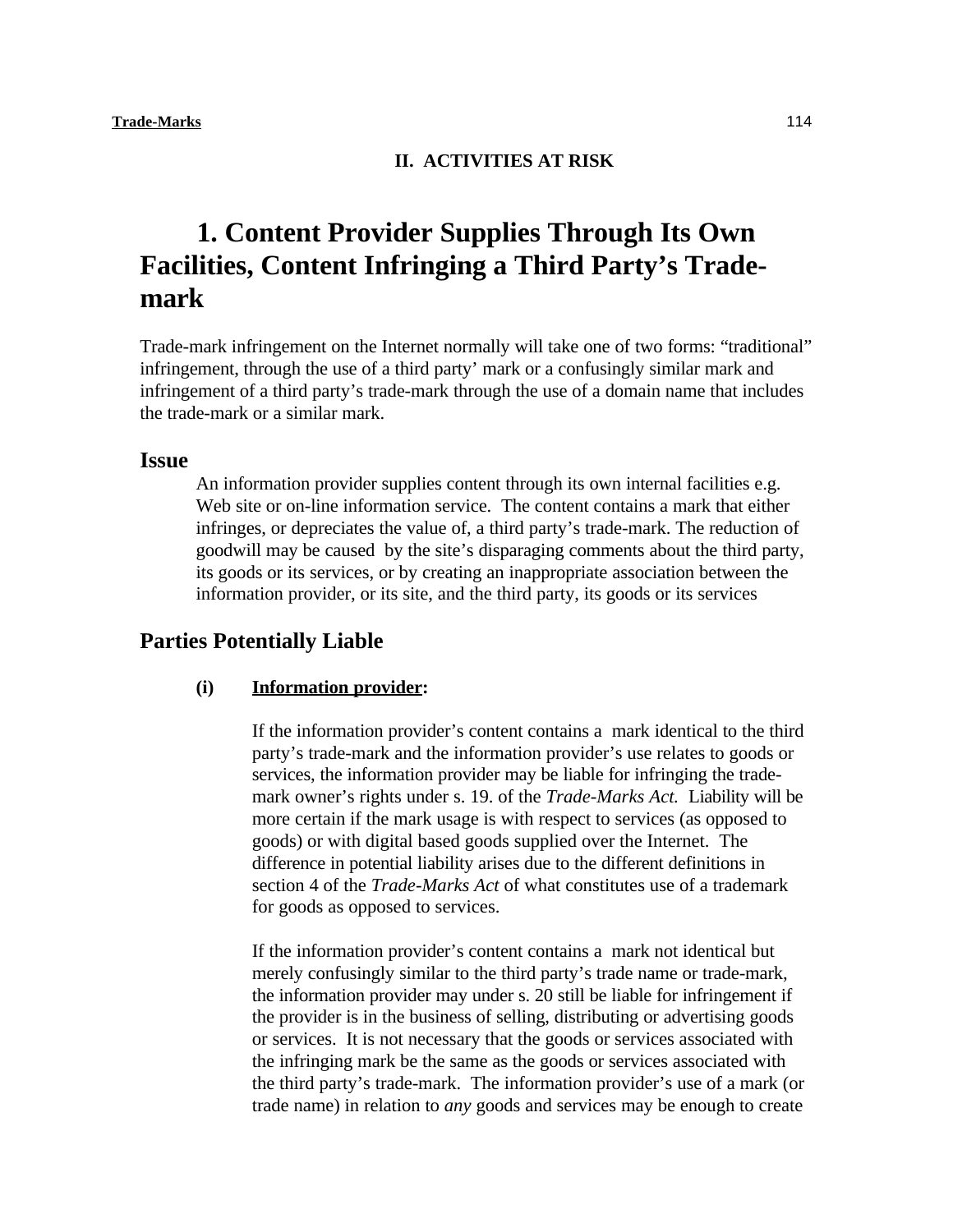liability under s. 20 if such use causes confusion with the trade-mark of the third party. The issue of goods vs. services being promoted, and the type of goods, will have an impact on the likelihood of liability (see discussion above).

If the use of the mark in the content depreciates the goodwill of the third party's trade-mark, the information provider may also be liable under s. 22 of the Act, even if the information provider is not in the business of selling goods and services. Whether the mark depreciates goodwill is determined based upon the facts of each case relating to type of activity being undertaken by the information provider.

Although there are still no Canadian cases on these points, several decisions in comparable cases in the United States have been handed down or are in the process of being awarded.<sup>7</sup>

### **(ii) Access provider:**

If there is a separate Internet services access provider who operates a web site and/or provides Internet access to the information provider, the access provider may theoretically be liable for contributory infringement or conspiracy to infringe. Although no cases to date have addressed this issue in Canada, there is implied in several trade-mark decisions a requirement that a deliberate appropriation of the mark, or a wilful and knowing participation in the act, occur in order for liability to be imposed.<sup>8</sup> It is likely that in most cases the access provider will not have such an involvement.

# **Relevant Legislation**

*Trade-Marks Act*, ss. 4, 19, 20 and 22

*Playboy Enterprises, Inc. v. Frena*, 839 F. Supp. 1552 (M.D.Fla. 1993): *Sega Entertainment, Ltd. v. MAPHIA*, 7 857 F. Supp. 679 (N.D.Cal. 1994): *Hasbro v. Internet Entertainment Group*, C96-130WD (W.D. Wash. 1996): *Playboy Enterprises, Inc. v. Chuckleberry Publishing, Inc.*, 1996 U.S. Dist. LEXIS 8435

<sup>&</sup>lt;sup>8</sup> Pizza Pizza, supra note 6; Lee's Food Products Ltd. v. Shafer - Haggart Ltd. (1984), 81C.P.R. (2d) 204; K-Tel International Ltd. v. Benoit (1995) 92 F.T.R. 157.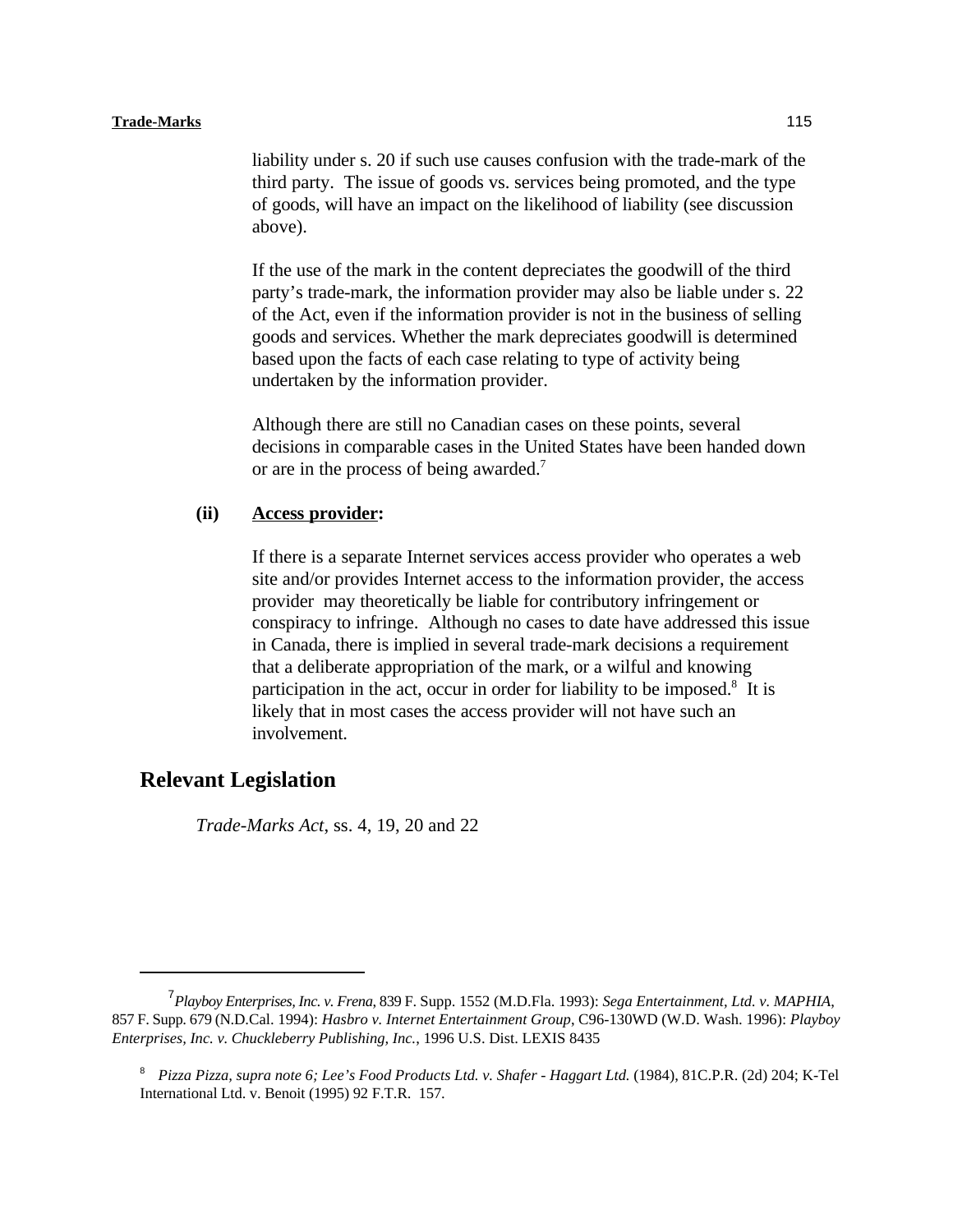#### **Trade-Marks** 116

## **Self-Aide Practices**

- (i) Information provider could review all content and delete or "clear" any incorporated third party works which contain trade-mark references.
- (ii) Access provider could contractually require content provider to review its content before posting, and also obtain an indemnity agreement from the content provider.
- (iii) Information provider could incorporate a disclaimer relating to posted material which it has not reviewed

# **2. Subscriber Posts Content Infringing Someone's Trade-Mark, to a Third Party's Web Site, Newsgroup, BBS or E-Mails Content to Mailing list.**

# **Issue**

A subscriber posts content to an unrelated Web site, newsgroup, BBS, or sends Email to a mailing list. The content contains a mark that either infringes or depreciates the goodwill of a third party's trade-mark. In this situation, the Internet destination (e.g. web site, BBS) is not controlled, directly or indirectly, by the subscriber.

## **Parties Potentially Liable**

#### **(i) Subscriber:**

As in the case above, if the infringing mark is identical to the third party's trade-mark and the subscriber's use constitutes a "use" under the Trade-Marks Act, the subscriber may be liable for infringing the trade-mark owner's rights under s. 19.

Similarity, if the infringing mark is not identical but merely confusingly similar to the third party's trade name or trade-mark, the subscriber may be liable for "deemed infringement" under s. 20, if the subscriber is in the business of selling goods and services.

And if the subscriber depreciates the goodwill of the third party's trademark, the subscriber may be liable under s. 22 of the Act.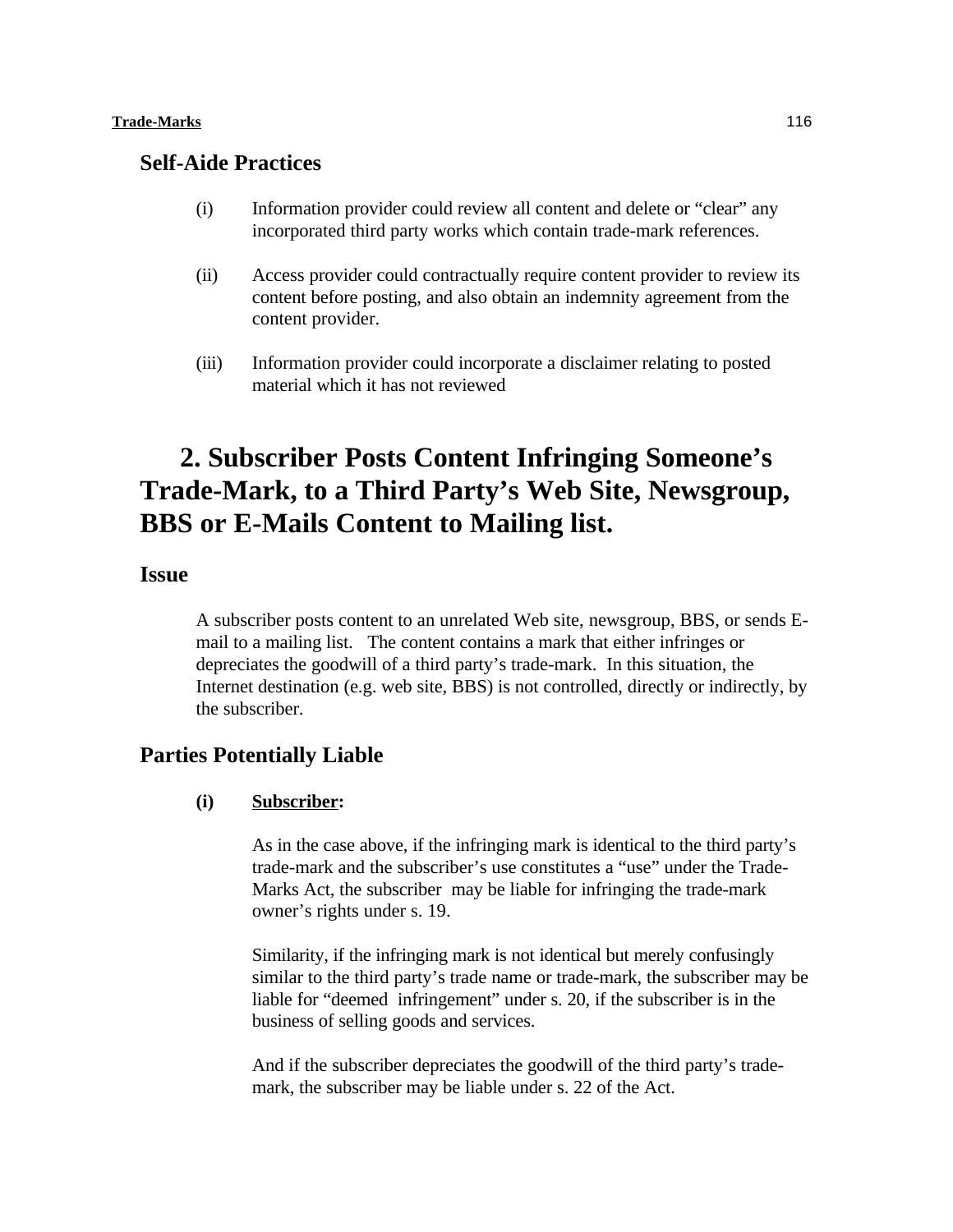#### **Trade-Marks** 117

### **(ii) Newsgroup, BBS or mailing list operator:**

The newsgroup operator could theoretically be held liable for the infringement, through contributory infringement or conspiracy theories. This would appear likely if the content posted to the newsgroup or BBS, or sent to a mailing list, is screened (or is supposed to be screened) by a submission moderator.

### **(iii) Submission moderator:**

The submission moderator could theoretically be held contributorily or vicariously liable for the infringement, if the moderator reviewed the content, identified the use of an infringing mark and failed to take any action

### **(iv) Access provider:**

The access provider may also in theory be held vicariously or contributorily liable for the infringement, but this is likely only in the event that it had clear prior knowledge of the unauthorized use of the infringing mark.

# **Relevant Legislation**

*Trade-Marks Act*, ss. 4, 19, 20 and 22

## **Self-Aide Practices**

- (i) Subscriber could review content and delete or "clear" any incorporated third party marks.
- (ii) Newsgroup, BBS or mailing list operator could contractually require the subscriber to review its content before posting, and also obtain an indemnity agreement. Use of a submission moderator to screen infringing material could potentially reduce liability, if active steps are taken to delete or reject any such material which is discovered.
- (iii) Operator and access provider could each include a disclaimer as to lack of review for infringing material posted.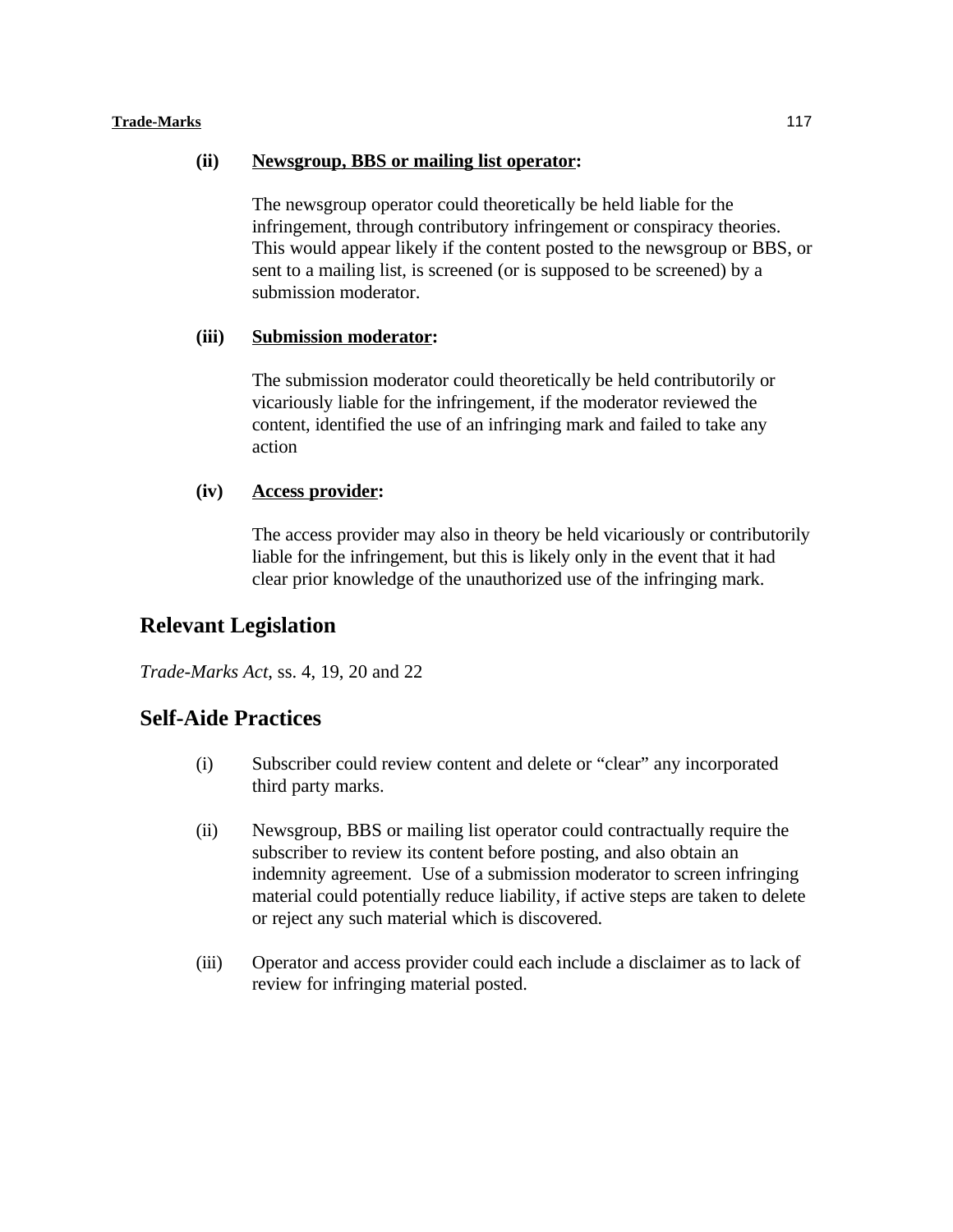# **3. Web of Internet Site Operator/Owner Facilitates Access to an Infringing Site by Hyperlink**

# **Issue**

Consider an Internet site that contains a mark that infringes, or depreciates the goodwill of, a third party's trade-mark. Will a person facilitating access to such an infringing site by establishing a pointer (hyperlink) at another web or other Internet site incur liability?

## **Parties Potentially Liable**

### **(i) Hyperlink creator/supplier:**

There are no cases in Canada that have addressed such a question. However, based on the discussion above, it would be reasonable to assume that a hyperlink supplier that had full knowledge of the infringing content of the linked site and made no effort to at least advise users of such a situation, could in theory be held to be liable for trade-mark infringement. However, unless the hyperlink supplier actually conspired with the infringer, participated in establishing the infringing site, or actively promoted the existence of the infringing site and induced users to visit it, the possibility of being found liable seems somewhat remote.

### **Relevant Legislation**

*Trade-Marks Act, ss* 4, 19, and 20

# **Self-Aide Practices**

The hyperlink supplier could delete the link/pointer if it becomes aware of the infringing activity.

Alternatively, it could consider posting a notice in proximity to the hyperlink, or which comes up on screen where the hyperlink is triggered, advising of its inability to control the content at the hyperlinked site, and the fact that it has not verified the content for accuracy or compliance with legal requirements.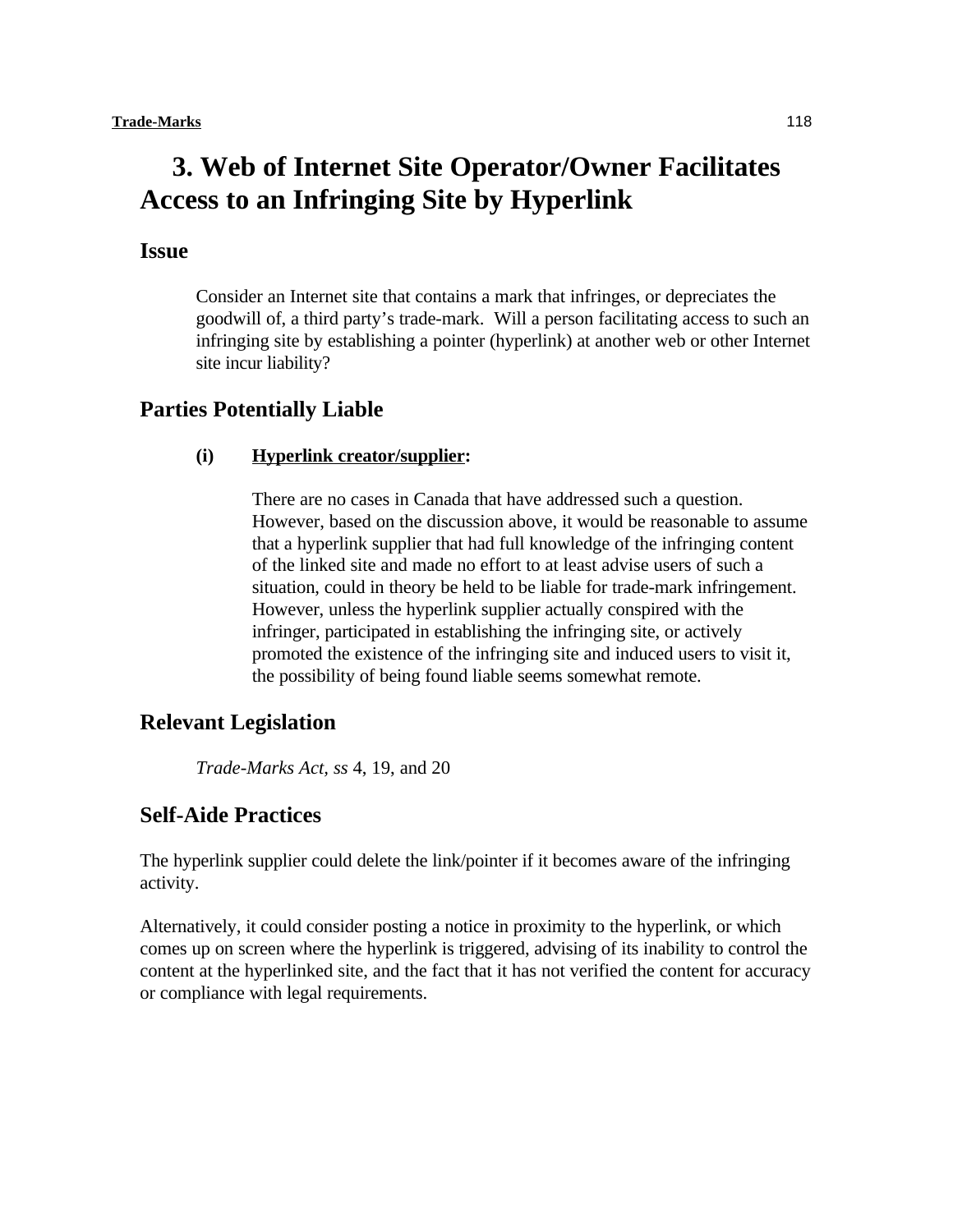# **4. Domain Name Conflicts With a Third Party's Trade-Mark**

## **Issue**

A party uses a domain name that is identical to, or incorporates, a third party's registered trade-mark.

## **Parties Potentially Liable**

### **(i) Domain Name holder**

Sections, 19, and 20, which deal with marks that are identical or confusingly similar to a registered trade-mark of a third party, require that there be a "use" under the Act for liability to occur. As a result, the domain holder will likely not be liable under these sections, unless the mark is being used not only in its normal role as an address locator, but in a secondary role as a trade-mark.

If the domain name holder uses the domain name for the secondary purpose of selling its services, then the display or advertising of those services on the Internet in association with the domain name could make the owner liable under s. 19.

On the other hand, it would be more difficult to show that a domain name satisfies the use requirements for infringement to occur in relation to goods. The domain name would not appear on the goods themselves, unless they were of a digital nature capable of being transferred over the Internet (together with the domain name).

However the use of the domain name could potentially create liability under s. 22 if it depreciated the goodwill of the third party in its registered trade-mark. It is hard to imagine that goodwill would not be depreciated if the mark was being improperly used to sell goods or services owned by the domain holder. Liability would be somewhat more difficult to prove if the domain name holder was not involved in a commercial activity of selling goods or services.

If the domain name is administered by an organization such as the Internic which allocates the functional domains (e.g. .COM, .EDU, .NET, etc.), the domain name owner may also face non-legal consequences under Internic's domain name policy. Specifically (1) the domain name may be temporarily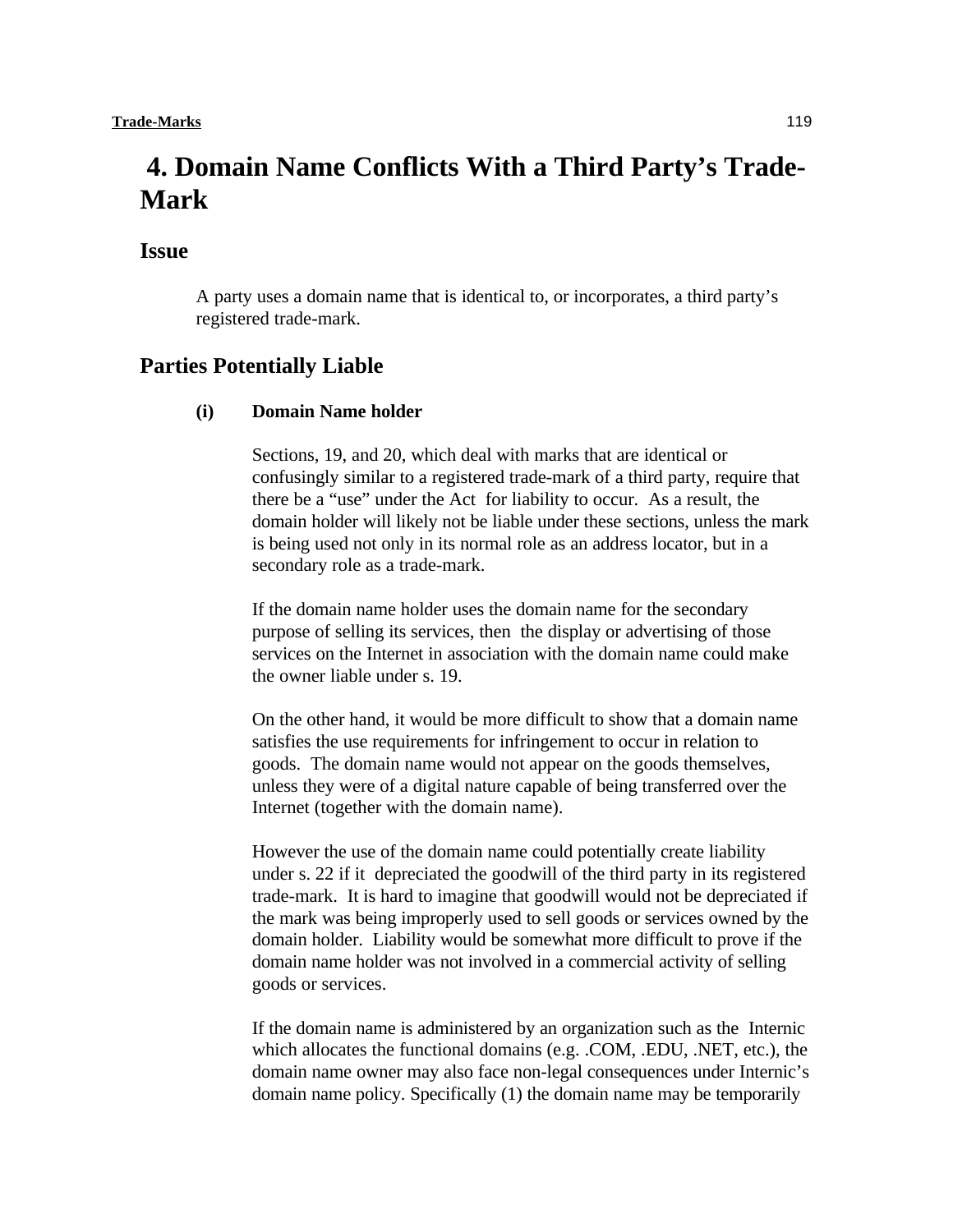#### **Trade-Marks** 120

put on hold, pending the outcome of legal proceedings, during which time the domain name holder will need to refrain from using the domain name; and (2) the domain name holder may be required to post a bond or sign an indemnity agreement to indemnify Internic against any legal proceedings arising out of the domain name owner's infringement of a third party's trade-mark. Although the Canadian domain registrar has not yet established a policy for disputes over the .CA domain names, there is a real prospect that a similar policy will be adopted in the not too distant future.

Consider the various cases in the United States dealing with this area. Although they have been decided on the basis of different wording in U.S. trademark laws they offer some relevant principles of public policy and legal theory.<sup>9</sup>

# **Relevant Legislation**

*Trade-Marks Act*, ss 4, 19,20 and 22

## **Self-Aide Practices**

(i) Domain name holder to undertake trade-mark searches in the United States (for the functional domain names) and in Canada (for the .CA domain) prior to requesting a domain name from the domain administrator.

*Avon Products v. Carnetta Wong Associates* (E.D.N.Y., filed February 2, 1996): *Comp Examiner Agency v.* <sup>9</sup> *Juris, Inc.*, No. 96-CV-213 (C.D.Cal., April 26, 1996): *The Hearst Corporation v. Goldberger*, Civil Action No. 96 Civ 3620 (PKL) (S.D.N.Y., filed May, 1996): *Inset Systems, Inc. v. Instruction Set, Inc.*, 1996 U.S. Dist. LEXIS 7160 (D. Conn 1996): *Regis McKenna Inc. v. Regis Corp.*, C-96-20551 (N.D.Cal., filed July 9, 1996): *American Commercial, Inc. v. Sports & Leisure International Inc.*, No., SA CV 96-713-LHM (C.D. Cal., filed July 25, 1996): *Nu Skin International Inc. v. Chen*, Civ. No. 960400538 CN (Utah Dist. Ct., August 28, 1996): *Actmedia v. Active Media International, Inc.*, 1996 WL 466527 (N.D.III. 1996):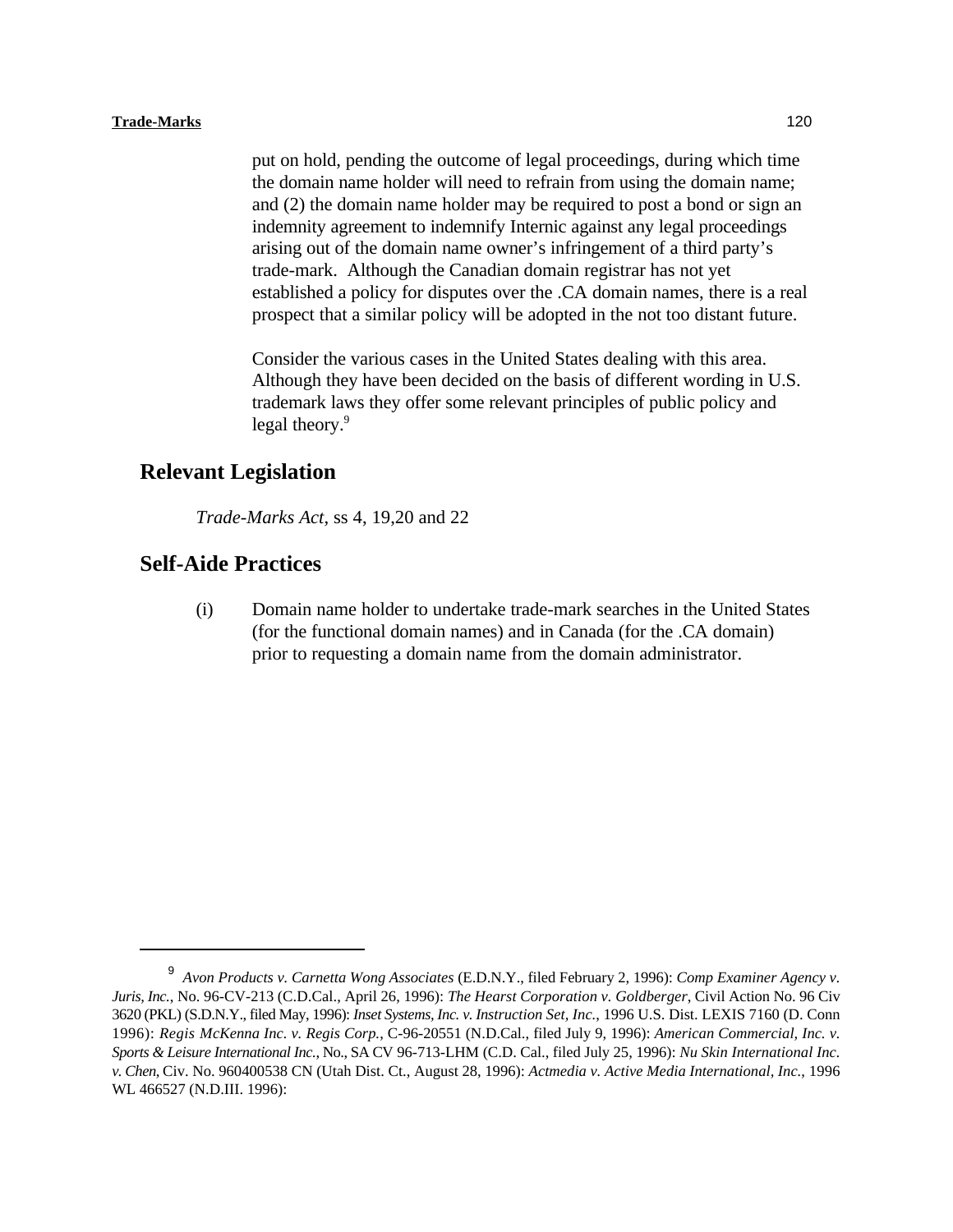# **5. Domain Name is Confusingly Similar to Another Domain Name**

## **Issue**

A party uses a domain name that is confusingly similar to another party's domain name. The domain names differ only with respect to their top level functional (organizational) zones or geographical zones, or else there is only a minor or inconsequential difference in the spelling of the domain name prefix.

# **Parties Potentially Liable**

The domain name holder that will most likely prevail will be the one that has a corresponding registered trade-mark. The liability analysis in this case is the same as in Activity 4 above. If neither domain name holder has any registered trade-mark rights corresponding to its domain name, then priority of rights will be based on prior use as a trade-mark (whether by traditional means or by the domain name if it constitutes use) and liability will likely be more difficult to establish.<sup>10</sup>

# **Relevant Legislation**

*Trade-Marks Act,* ss. 4, 19, 20, and 22

# **Self-Aide Practices**

(i) Domain name holders to undertake trade-mark searches in the United States (for organizational domain names) and Canada (for .CA domain) prior to requesting a particular domain name.

<sup>&</sup>lt;sup>10</sup> *Nova Star, Inc. v. Impact Technology., No. CV 95-13874 (Sup. Ct., Phoenix AZ)*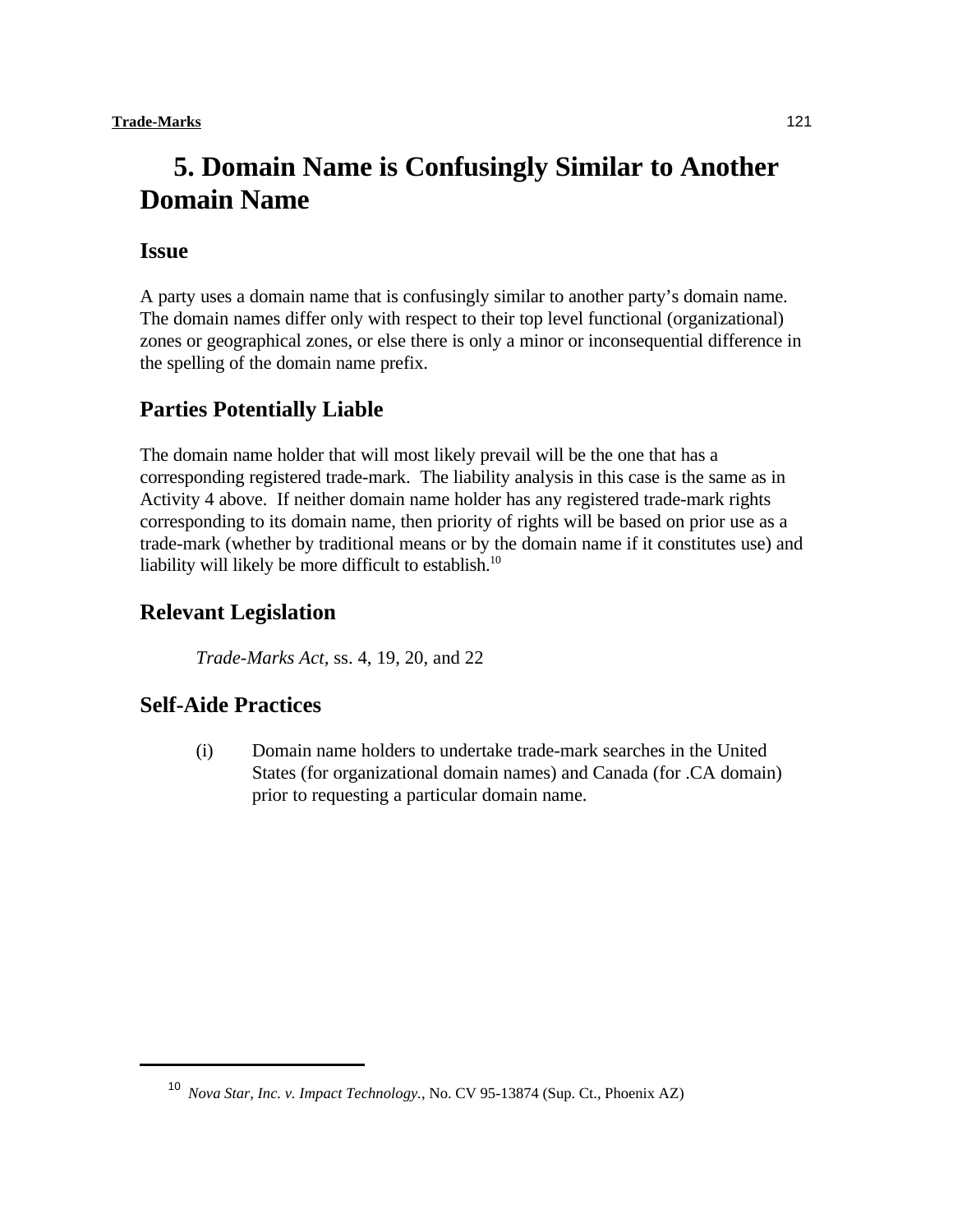# **6. Domain Name Diminishes Goodwill of a Third Party's Trade-Mark**

# **Issue**

The grant of a top-level domain name (whether organizational or geographic zone) prevents any other person obtaining the same name for the same zone, even for a totally different business or industry. All registered trade-mark owners of this name can suffer "trade-mark dilution" (the depreciation of value of the goodwill in a mark) due to an incompatible or seemingly innocuous use made of the domain name and their inability to use their own trade-marks as a domain name. Even owners of unregistered trademarks can be affected leading to a claim based on confusion and passing of  $f<sup>11</sup>$ 

## **Parties Potentially Liable**

If the domain name holder has a registered trade-mark corresponding to its domain name, then it will retain that domain name monopoly even if other parties have registered the exact same trade-mark for different goods or services. The domain name holder will likely not incur any liability to any other registered trade-mark owner for use of the domain name, unless the activities that it carries on under its domain name also evidence a secondary use as a trade-mark for the goods or services for which the other trade-mark owners registered their marks. In such case the analysis would be the same as in Activity 4 above.

## **Relevant Legislation**

*Trade-Marks Act*, ss.4, 19, 20 and 22

# **Self-Aide Practices**

(i) Domain name holder to undertake trade-name searches to determine what rights third parties have to the same or similar mark or business name, and in which fields of business, and ensure that its activities do not spill over into such areas.

<sup>&</sup>lt;sup>11</sup> *PEINET Inc. v. O'Brien* (1995) 61 C.P.R. (3d) 334 (PEISC)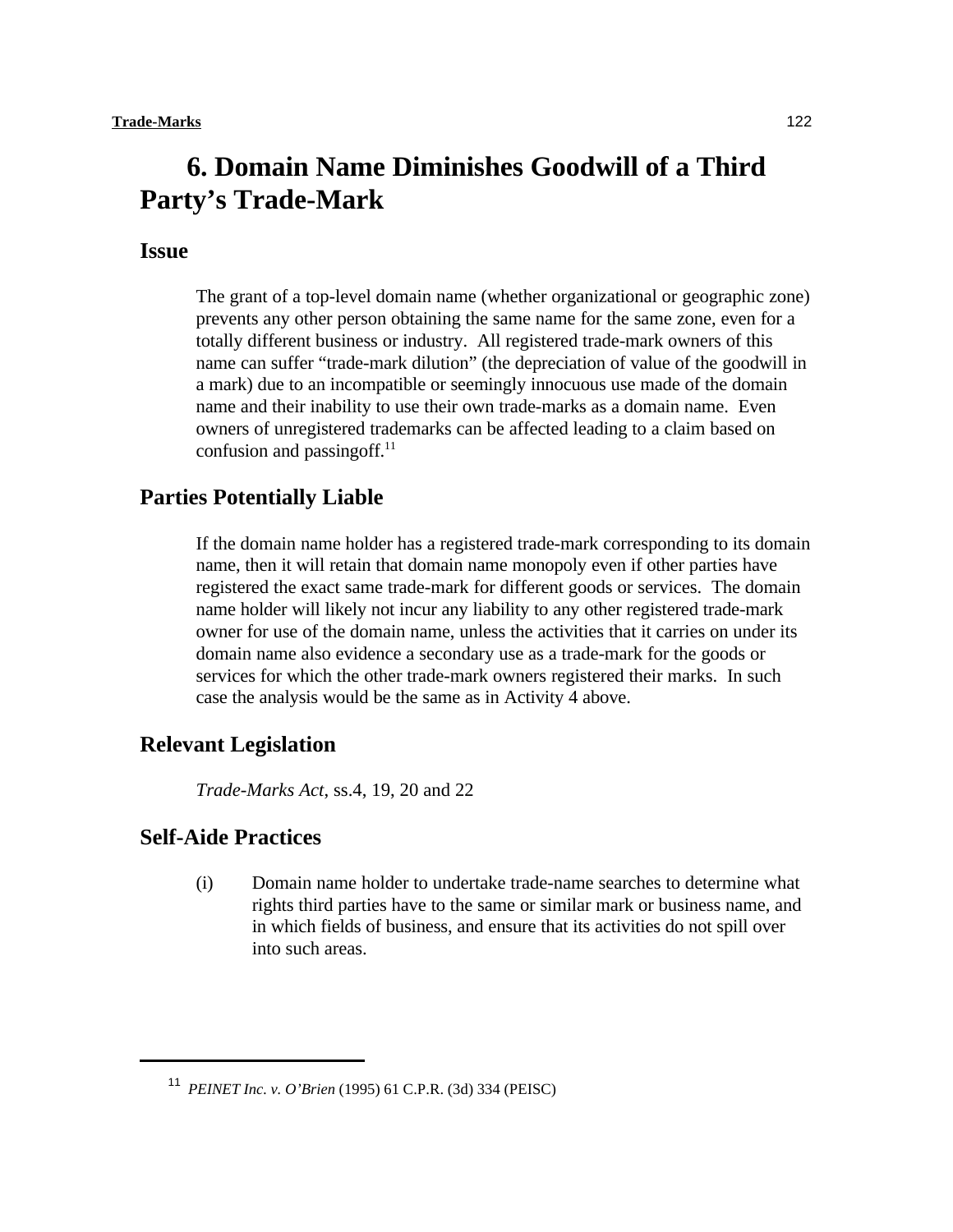# **7. Domain Name Conflicts with Foreign Trade Name or Trade-Mark**

## **Issue**

A Canadian party uses a domain name that, while not infringing any trade-mark or trade name rights in Canada, is actually the same as or confusingly similar to a trade name or trade-mark used outside of Canada.

## **Parties Potentially Liable**

#### **Domain Name User:**

While no liability would arise in Canada under Canadian trade-mark laws, there is a very real prospect that the domain name holder could become liable under the laws of a foreign jurisdiction. The facts of such circumstance would be highly relevantparticularly whether the Canadian organization sold goods or services, and had a location in the foreign jurisdiction. As well, such country's willingness to take jurisdiction over a foreign defendant and its characterization of this activity as either a public or private matter would be important considerations.

## **Relevant Legislation**

Foreign jurisdictions' trade-mark, trade name or unfair competition laws (statutory, regulatory or case law)

# **Self-Aide Practices**

- (i) Domain name holder should consider incorporating into its Internet site a disclaimer as to the claimed ownership rights to its domain name and related trade-marks and trade names.
- (ii) In those foreign jurisdictions where the Canadian organization has a "presence" (e.g. an office, agent etc.) or into which it supplies goods or services, a search and review of trade-mark and trade name rights should be undertaken, with corresponding remedial action depending on the search results.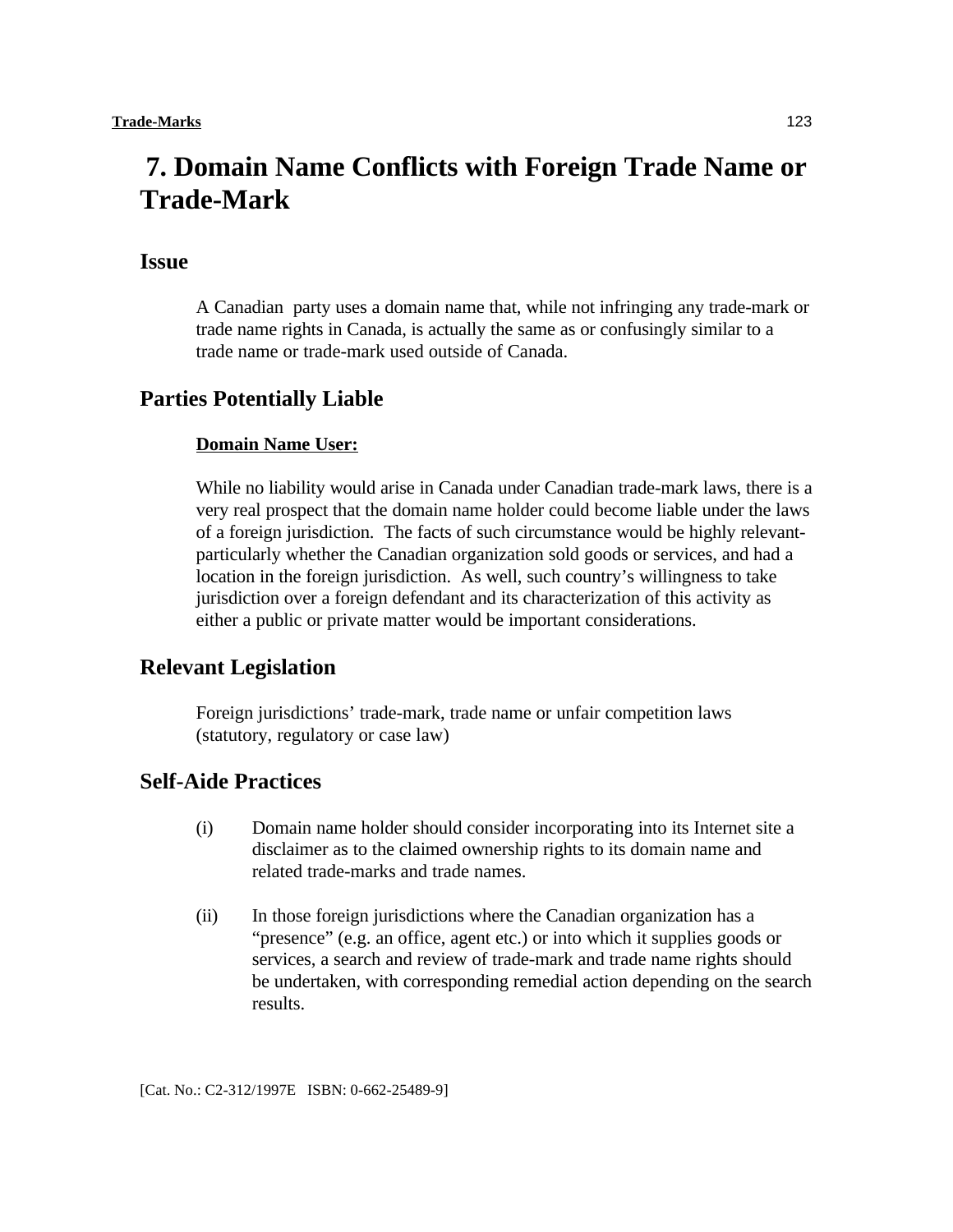# **CIVIL LIABILITY: WHO ANSWERS FOR INFORMATION**?

| Introduction                                                                            |
|-----------------------------------------------------------------------------------------|
| $1 -$<br>Civil Liability Regimes in Canada                                              |
| <b>Common Law</b>                                                                       |
| Civil Law                                                                               |
| Specific Regimes Established by Legislation                                             |
| Overview of Internet Situations Generating Civil Liability<br>$2 -$                     |
| Defamation and Harm to Reputation                                                       |
| In Common Law                                                                           |
| In Civil Law                                                                            |
| <b>Invasion of Privacy</b>                                                              |
| In Common Law                                                                           |
| In Civil Law                                                                            |
| Principal Limitations on Privacy                                                        |
| Protection of Personal Information                                                      |
| <b>Erroneous Information</b>                                                            |
| Violation of Secrecy                                                                    |
| In Common Law                                                                           |
| <b>Unfair Competition</b>                                                               |
| In Civil Law                                                                            |
| In Common Law                                                                           |
| $3 -$<br><b>Actors and Responsibilities</b>                                             |
| The Principal Metaphors                                                                 |
| The Publisher                                                                           |
| The Broadcaster                                                                         |
| The Re-broadcaster                                                                      |
| The Librarian                                                                           |
| The Re-transmitter                                                                      |
| The Owner of a Space                                                                    |
| The Carrier                                                                             |
| Relations between Liability and Control Exercised over Information<br>$4. -$            |
| <b>Effective Physical Control and Information Longevity</b>                             |
| Relations between Liability and Knowledge of Information<br>$5. -$                      |
| $6. -$<br>Relations between Liability and the Role Assumed in Information Dissemination |
| $7. -$<br>Preventive Techniques for Distributing Civil Liability among Participants in  |
| <b>Internet Communications</b>                                                          |

Conclusion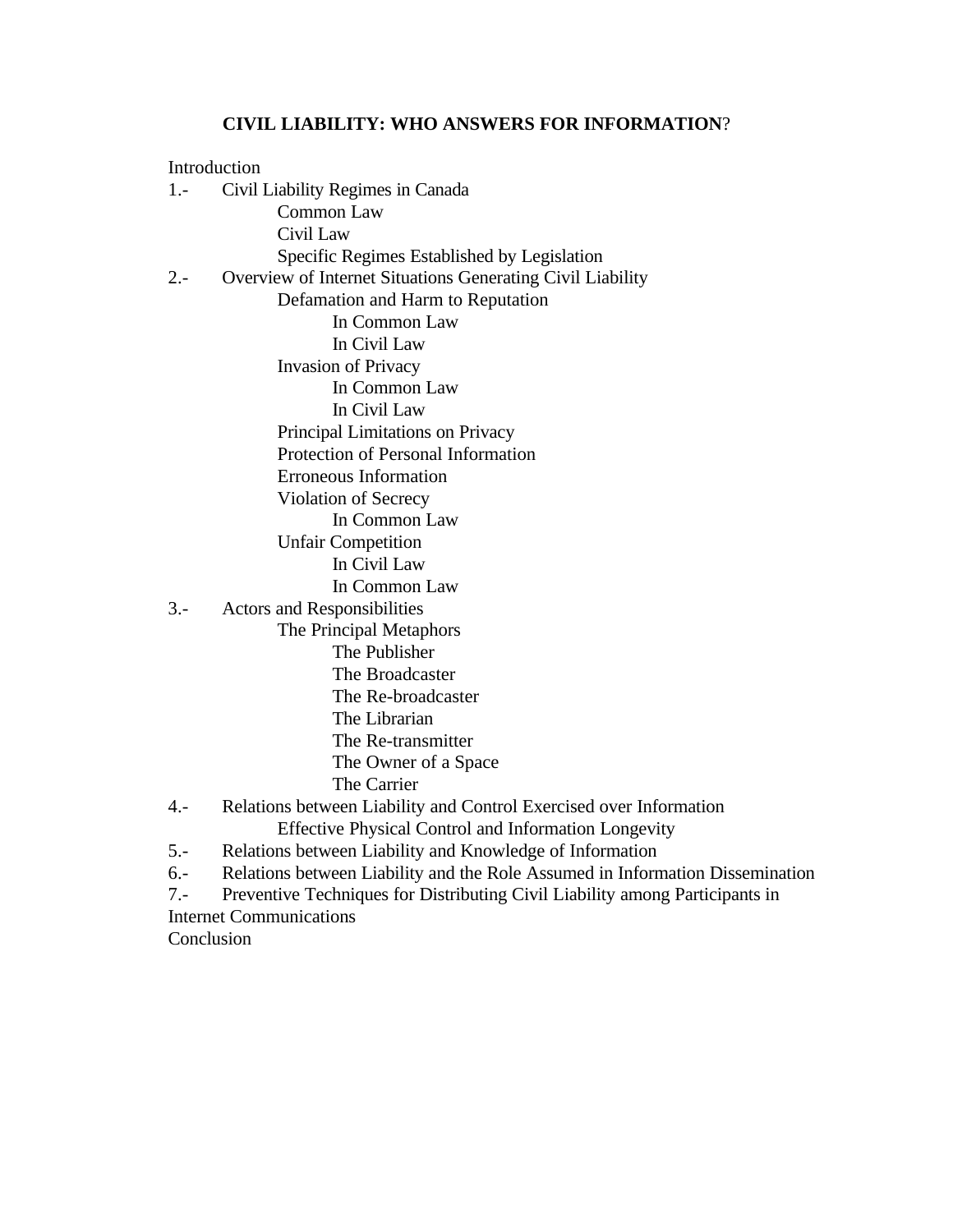### **Civil Liability: Who Answers for Information?**

# **Introduction**

The Internet raises much controversy regarding civil liability. Thus, we must study criteria used to assign liability to the participants in communications occurring on the Internet. In order to account for the diversified manner in which the issue of civil liability is posed on the Internet, two complementary approaches are required. First, we must situate the standards governing the assignment of liability according to the roles adopted by the various participants in electronic communications. Then, in order to go beyond the limitations of an analysis based solely on analogies with roles played in other communications environments, it is necessary to inquire into the factors likely to influence the assignment and degree of responsibility.

The Internet allows many different communications contexts to be established and the variety of these activities makes it impossible to refer to a single traditional means of communication (radio, press, telephone, etc.) to analyze the legal framework of liability<sup>1</sup>. Since the major characteristic of the Internet is its great volatility, depending on the circumstances, the situations which can be encountered there can correspond to various situations which could occur in diverse known communications contexts. Thus, there is a need to consider a plurality of analogies<sup>2</sup>.

Metaphors are conceptual tools useful for clarifying the analysis of situations in which we attempt to determine the liability of the various participants in communications taking place in a universe like the Internet. Metaphors<sup>3</sup> can provide clues to the types of relations there are and to the rules which should be applied in various situations<sup>4</sup>. However, we must avoid applying such metaphors mechanically and extending a type of regulation to an electronic environment which is likely to

 $\frac{1}{1}$  Giorgio Bovenzi, "Liabilities of System Operators on the Internet" (1996) 11 Berkeley Technology Law J., 93 at 130 ff.; David R. Johnson and Kevin A. Marks, "Mapping Electronic Data Communications onto Existing Legal Metaphors: Should We Let Our Conscience (and Our Contracts) be Our Guide?" (1993) 38 Vill. L. Rev. 487 at 487.

<sup>&</sup>lt;sup>2</sup> Henry H. Perritt, "Discussion Paper: Metaphors for Understanding Rights and Responsibilities in Network Communities: Print Shops, Barons, Sheriffs and Bureaucracies" Online 15 October 1992, (http:/www.law.vill.edu/ chron/articles/metafin.htm).

This way of borrowing existing concepts is not new. Metaphors have long been used in the computer domain. See: David R. Johnson and Kevin A. Marks, *supra*, note 1 at 488.

<sup>&</sup>lt;sup>4</sup> David R. Johnson and Kevin A. Marks, *supra*, note 1 at 488. See also David Loundy, "Whose Standards? Whose Community?" (1 August 1994) Chicago Daily Law Bulletin, 5, (http:/www.leepfrog.com/E-Law/CDLB/AABBS.html).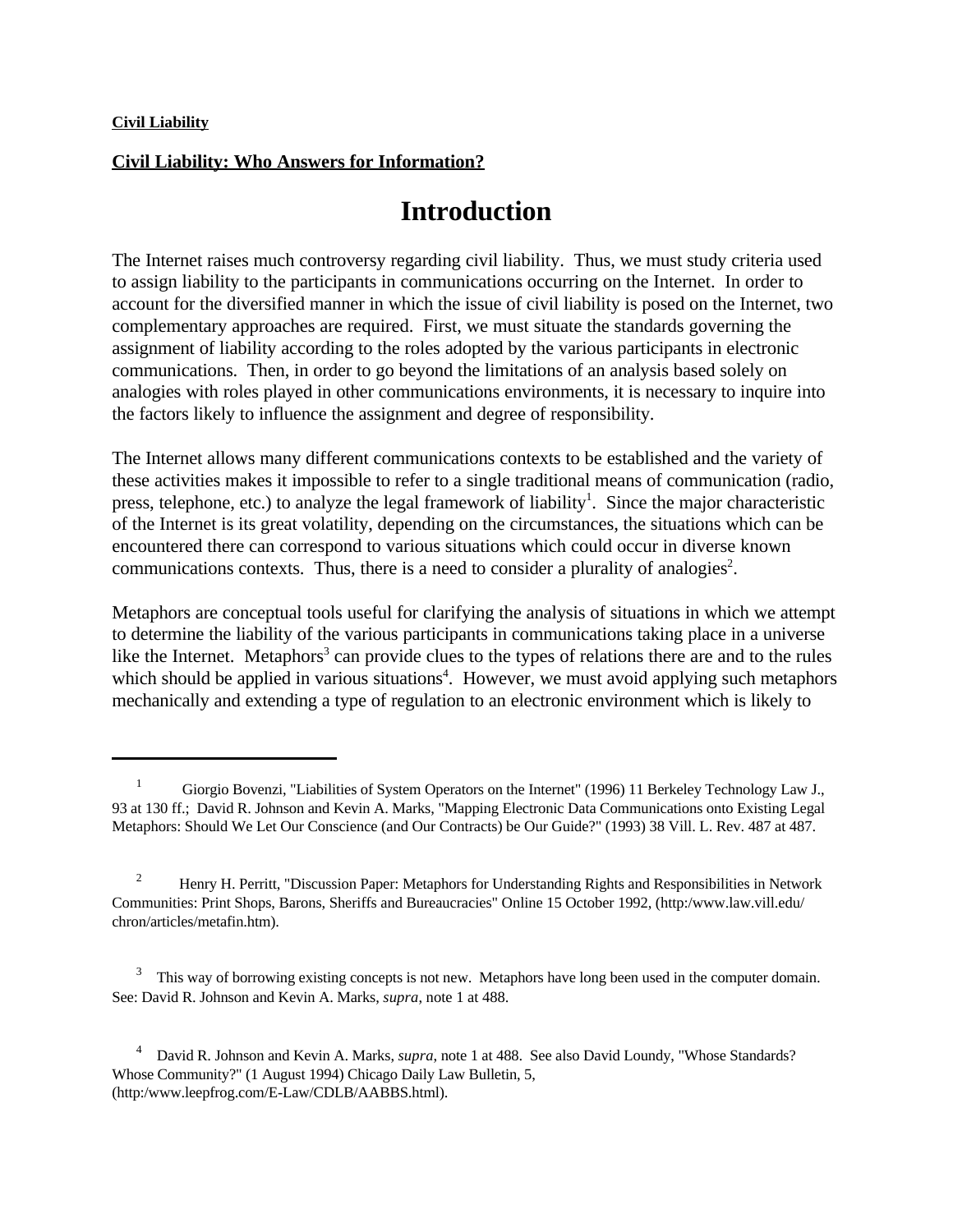present many paradigm cases and is characterized by rapid changes in roles, functions and technical possibilities<sup>5</sup>.

Thus, we will study the Internet liability regime, recognizing the varied nature of the Internet environment. We will apply, in consequence, the concepts of liability law, as they have developed to date, while taking into account the various means of communication<sup>6</sup>.

<sup>&</sup>lt;sup>5</sup> Richard M. Neustadt, Gregg P. Skall and Michael Hammer, "The Regulation of Electronic Publishing" (1981) 33 Federal Communications Law Journal, 331 at 332.

<sup>&</sup>lt;sup>6</sup> Eric Schlacter, "Cyberspace, the Free Market and the Free Marketplace of Ideas: Recognizing Legal Differences in Computer Bulletin Board Functions" (1993) 16 Hastings Comm/Ent L.J. 87 at 100.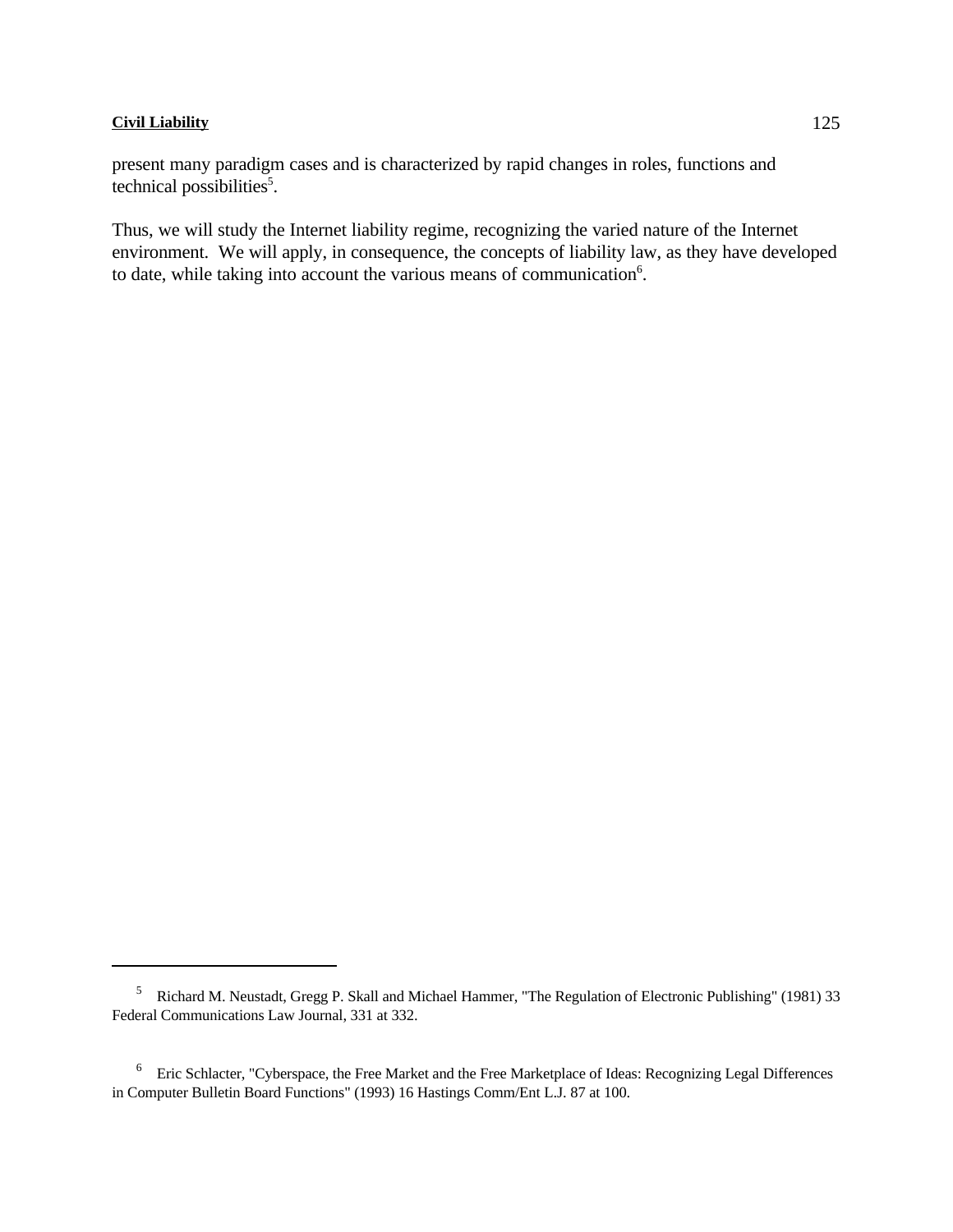# **1. Civil Liability Regimes in Canada**

Common law includes principles governing civil liability. Since such matters fall into the domain of property and civil rights, they are regulated by provincial legislation. Gerald L. Gall writes that "the Canadian legal system, as a whole, consists of two major components. The private law in nine of the provinces of Canada is governed by the common law system, while in the province of Quebec, private law is governed by a civil law system<sup>7</sup>."

The two systems are very similar in that they establish legal regimes which often lead to equivalent solutions. However, their fundamental approaches have major differences. Civil law systems tend to be based on a set of principles which are most often compiled in an argued set, a code. Individual situations are then decided from the principles which have already been stated in the code. Interpretation can be used to make up for those areas about which the code is silent.

In contrast, the common law approach is to examine the decisions handed down in earlier situations and to induce the principles which should be applied in the situation in question. This explains the great importance placed on previous court decisions<sup>8</sup>. Legislation does play a major role, but it is interpreted from concepts with their sources in principles identified by judges in their successive decisions. This results in a corpus, which is enriched throughout history.

In both the common law provinces and Québec, common law liability regimes are complemented, or sometimes replaced, by certain exception regimes concerning certain enterprises. Federal legislation on certain enterprises falling under Parliamentary jurisdiction can also prescribe civil liability regulations specific to such enterprises.

# **Common Law**

In common law, civil liability is expressed through concepts connected to tort law. As is clear from the definition of the term, "torts" concern justiciable actions with harmful consequences for others. Tort law includes legal regulations specifying the circumstances in which an individual is likely to be found liable for damages caused by a justiciable action<sup>9</sup>. As James and Brown say, "`Torts' are, in the main, those kinds of wrongdoing which have, through the ages, been defined in the cases: which have been evolved by judicial creation, and which continue to be created and

<sup>8</sup> *Ibid.* at 28.

Philip S. James and D. J. Latham Brown, *General Principles of the Law of Torts*, Fourth Edition (London: Butterworths, 1978) at 3.

Gerald. L. Gall, *The Canadian Legal System*, Third Edition (Toronto: Carswell, 1990) at 49. <sup>7</sup>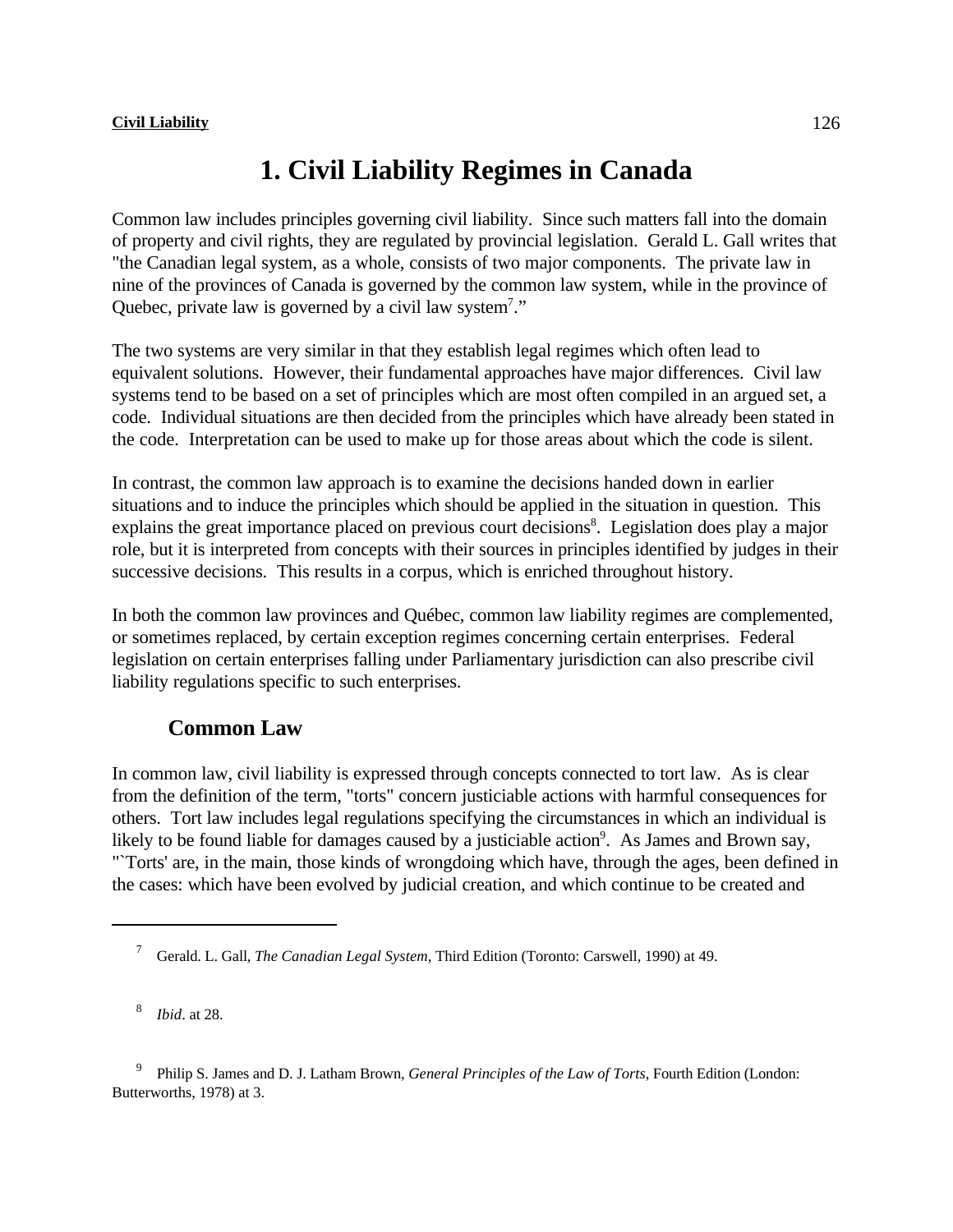refined?"<sup>10</sup>. Legal recourse based on tort law is essentially oriented toward the goal of compensating for damages suffered.

## **Civil Law**

In civil law, civil liability designates the set of rules which oblige the author of damages to others to provide compensation for the harm<sup>11</sup>. The general principle is stated in Article 1457 of the Civil Code, and rests on the person's fault. It reads as follows:

Art. 1457. Every person has a duty to abide by the rules of conduct which lie upon him, according to the circumstances, usage or law, so as not to cause injury to another.

Where he is endowed with reason and fails in this duty, he is responsible for any injury he causes to another person and is liable to reparation for the injury, whether it be bodily, moral or material in nature.

He is also liable, in certain cases, to reparation for injury caused to another by the act or fault of another person or by the act of things in his custody.

The evaluation of the fault is the court's responsibility and follows from the facts and circumstances of each case. Tribunals decide on a fault by taking into consideration the behaviour of the person involved and that which a reasonable person would have had under similar circumstances. This search for an objective standard must be performed while first taking into account the context, for example the activity of the actor at the time the injury was caused, and the conditions under which he or she was engaged in such activity $12$ .

# **Specific Regimes Established by Legislation**

Certain laws deal with specific subjects which may require special rules regarding the liability of certain actors. Thus, Section 31 of the *Telecommunications Act* provides that:

<sup>10</sup> *Ibid.* at 3.

<sup>12</sup> Patrick A. Molinari and Pierre Trudel, "Le droit au respect de l'honneur, de la réputation et de la vie privée: Aspects généraux et applications" in *Formation permanente, Barreau du Québec, Application des chartes des droits et libertés en matière civile* (Cowansville: Yvon Blais, 1988) 197.

<sup>&</sup>lt;sup>11</sup> Geniève Viney, *Traité de droit civil - Les obligations, La responsabilité, les conditions*, Ed. Jacques Ghestin (Paris: LGDJ, 1982) at 1.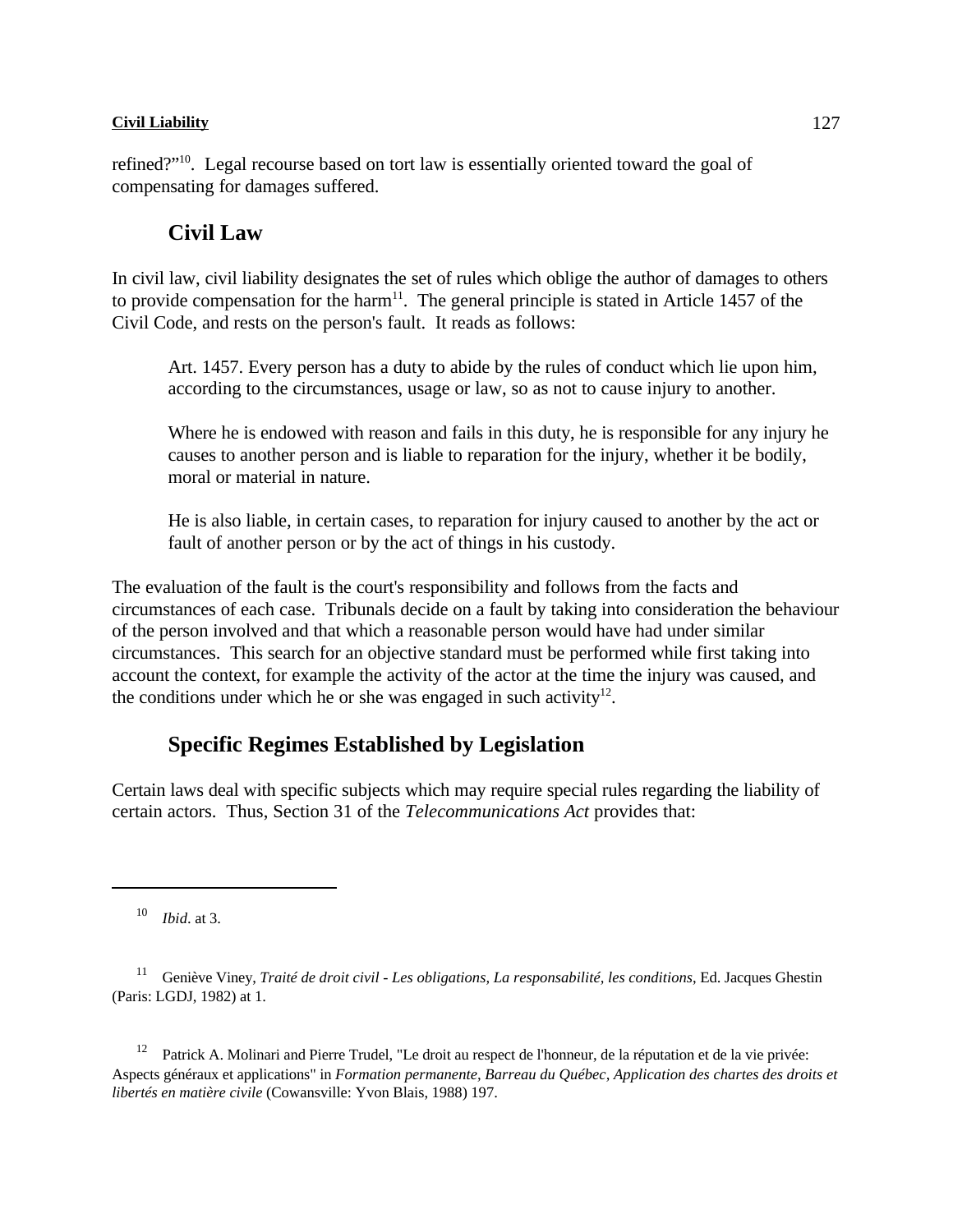No limitation of a Canadian carrier's liability in respect of a telecommunications service is effective unless it has been authorized or prescribed by the Commission.

The CRTC has approved general provisions on terms of services and certain provisions of these regulations provide for the exclusion of liability. Thus Article 16.2 of the terms of services provides that telecommunications carriers are not liable for:

- defamation arising from material transmitted over the carrier's facilities;

- infringement of patents arising from the combining of carrier facilities and customer-owned facilities;

- copyright infringement arising from the transmission of material over carrier facilities;

- in the case of directory advertisements or customer listings, copyright or trademark infringement, passing off and acts of unfair competition, provided the advertisements or the information contained in the listings was received in good faith in the ordinary course of business.<sup>13</sup>

Michael Ryan writes that:

It is open to question whether the [...] CRTC has the jurisdiction to regulate liability in respect of such matters as defamation, patent and copyright infringement, passing off and acts of unfair competition in the circumstances described in art. 16.2.<sup>14</sup>

In effect, in *Clark* v. *Canadian National Railways<sup>15</sup>*, the Supreme Court decided that the imposition of limits on recourse resulting from liability following from such events fell into the domain of Property and Civil Rights and was thus under provincial jurisdiction. Ryan also wonders if Parliament can limit liability resulting from copyright or trademark infringement as it does in Article  $16.2<sup>16</sup>$ .

*Ibid*. 14

<sup>15</sup> Clark v. *Canadian National Railways* [1988] 2 S.C.R., 680.

<sup>16</sup> Michael H. Ryan, *supra*, note 13 at 4-20.

<sup>&</sup>lt;sup>13</sup> Michael H. Ryan, *Canadian Telecommunications Law and Regulation* (Toronto: Thompson Canada, 1993) at 4-19.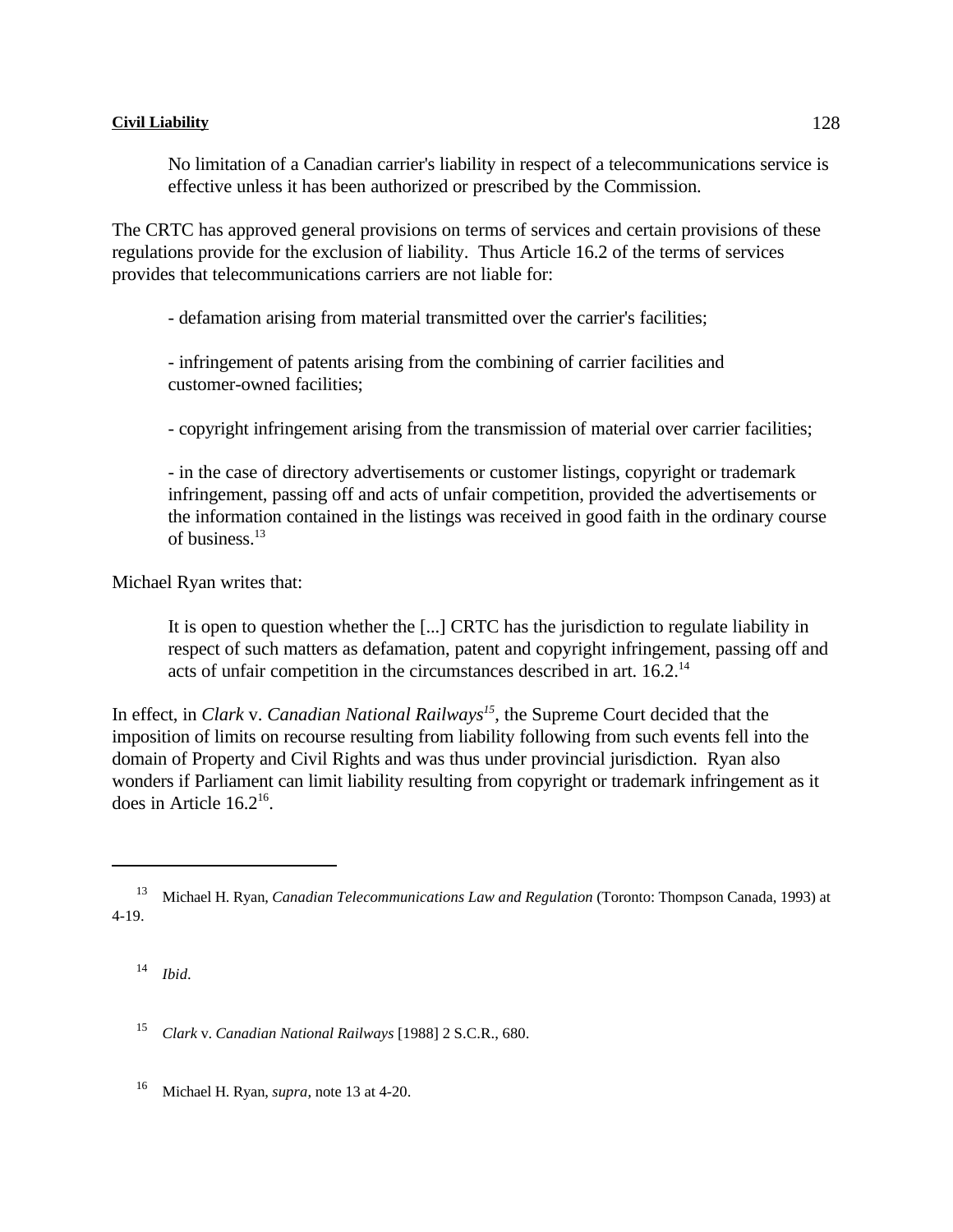Moreover, the terms of Section 31 of the *Telecommunications Act* can appear insufficiently explicit to allow one to conclude with certainty that, in them, Parliament intended to target subjects such as civil liability for defamation and other similar issues.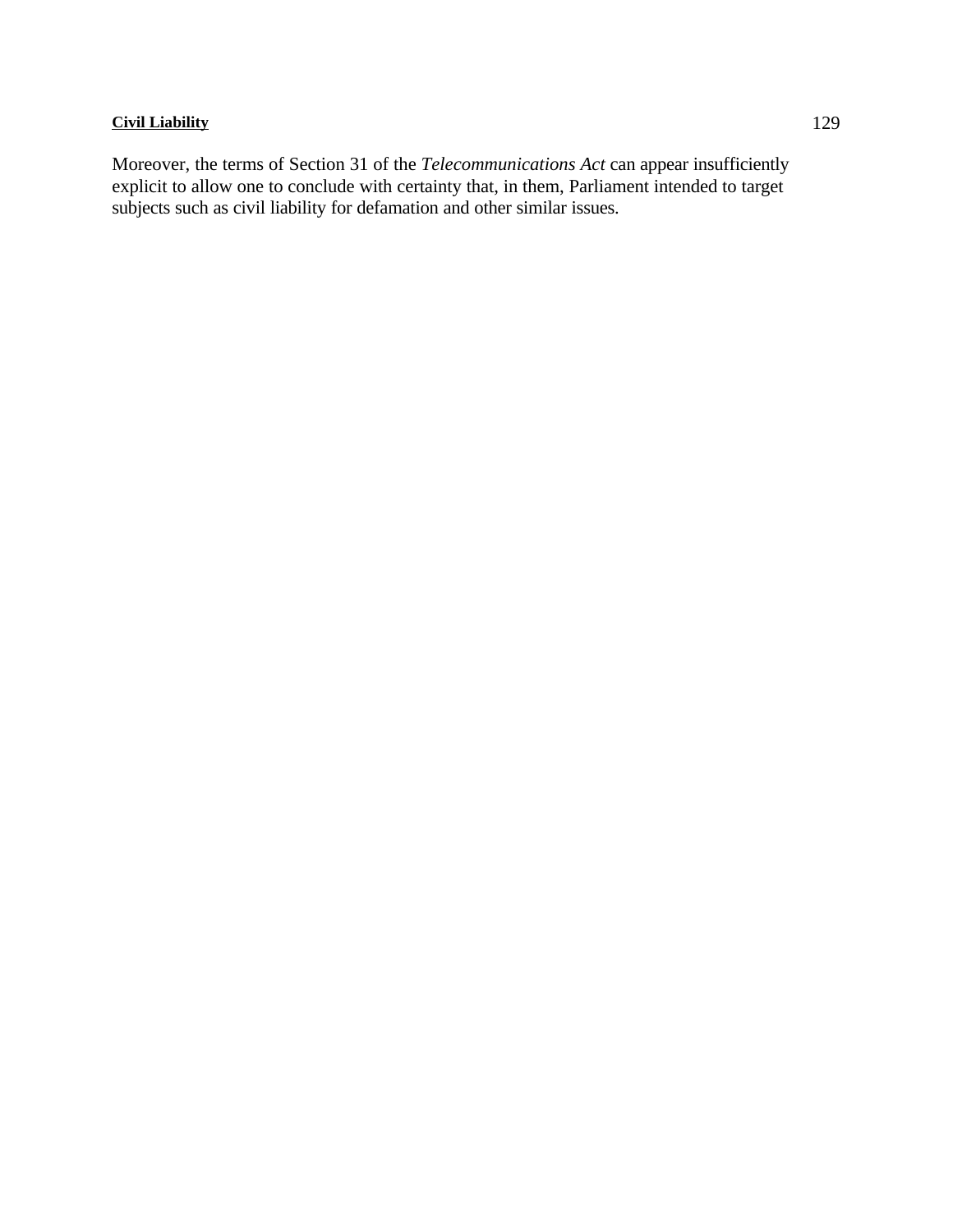# **2.Overview of Internet Situations Generating Civil Liability**

The more the Internet becomes the site of multiple interactions, the more it becomes a potential theatre of conflict between the participants in the various communications situations it makes possible. Attacks on reputation and on other interests are among the situations for which it is necessary to situate the responsibilities of the participants in Internet communications.

In this respect, Michael McCormack notes that:

Unfettered free speech on the Internet is now a thing of the past. [...] Already more than 100 civil actions have been raised for libel in the US after unflattering comments were made in forums, discussion groups, and even on  $E$ -mail.<sup>17</sup>

Yet the Internet is a multifaceted universe: it is not always easy to evaluate the size of the problems likely to engender liability. As Braithwaite and Carolina point out, the sizes made familiar to us by traditional media contexts are no longer necessarily the same on the Internet:

The inevitable effect of the multimedia revolution is a deluge of information, so users will have to filter inflows, while authors will strive to target their output more specifically. A libel juror might reasonably ask how seriously a plaintiff's reputation is harmed by relatively narrowcast bulletin board defamation, in comparison with the widespread damage caused by a broadcast of printed libel. Given the specialised nature of bulletin boards, such scepticism would be misplaced. In the academic community, for example, bulletin boards are often the chosen method of correspondence in certain fields of study. Scurrilous bulletin board messages, even if not widely disseminated by conventional mass media standards, may be nicely targeted to achieve maximum damage to professional or business reputation.<sup>18</sup>

We shall thus examine the principal situations which generate civil liability on the Internet, and how the regulations applicable to such situations are formulated at present.

<sup>&</sup>lt;sup>17</sup> Michael McCormack, "Tell it to the Judge," .net, issue 9, August 1995 at 60.

<sup>&</sup>lt;sup>18</sup> Nick Braithwaite and Robert Carolina, "Multimedia Defamation" International Media Law, March 1994 at 19.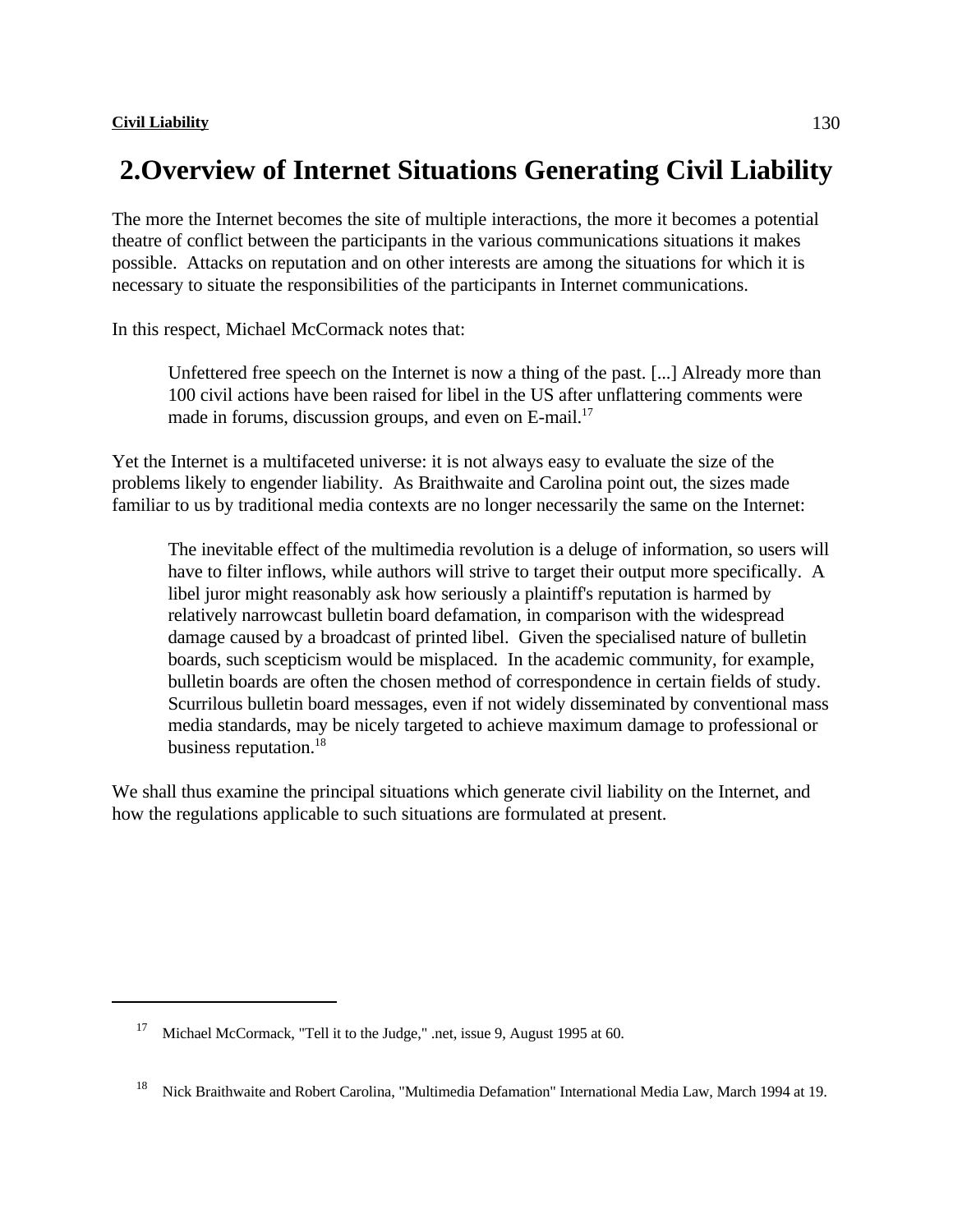# **Defamation and Harm to Reputation**

Potts and Harris remind us that "The law of defamation seeks to balance two opposing interests: on the one hand there is freedom of speech; on the other, the importance of reputation. In a cybersociety or wired world, both of these interests are increasingly important."<sup>19</sup> Defamation law, due to its ancient origins, provides many concepts regarding liability resulting from the circulation of information in a network environment. These principles are, in effect, relevant to most situations in which an individual could complain of harm done to interests linked to himself or herself.

The Supreme Court of Canada asserts the importance of protecting the reputation of persons and recognizes the links between such protection and more recent notions such as that of privacy. In *Hill v. Church of Scientology* case, Cory J. wrote that:

Although it is not specifically mentioned in the *Charter*, the good reputation of the individual represents and reflects the innate dignity of the individual, a concept which underlies all of the *Charter* rights. It follows that the protection of the good reputation of an individual is of fundamental importance to our democratic society.

[§]121 Further, reputation is intimately related to the right to privacy which has been accorded constitutional protection. As La Forest J. wrote in *R.* v. *Dyment*, [1988] 2 S.C.R. 417, at 427, privacy, including informational privacy, is "[g]rounded in a man's physical and moral autonomy" and "is essential for the well-being of the individual." The publication of defamatory comments constitutes an invasion of the individual's personal privacy and is an affront to that person's dignity. The protection of a person's reputation is indeed worthy of protection in our democratic society and must be carefully balanced against the equally important right of freedom of expression.<sup>20</sup>

Protection of the reputation of persons is taken care of by defamation regimes in each of the provinces. The liability assumed for the publication of defamatory statements extends to all those who participate in any way in the dissemination of defamation. Thus, the editor, the section head, the owner of the newspaper and even the person who participates in its distribution can be held liable. In fact, any individual who knows or should know of the defamatory nature of the statements, or has a degree of control over the dissemination of the statements, is potentially

<sup>&</sup>lt;sup>19</sup> David Potts and Sally Harris, "Defamation on the Internet", Paper prepared for a conference entitled "Legal Issues on the Internet", Toronto, 14 May 1996 at 9.

<sup>&</sup>lt;sup>20</sup> *Hill* v. *Church of Scientology* [1995] 2 S.C.R. 1130 at 1179.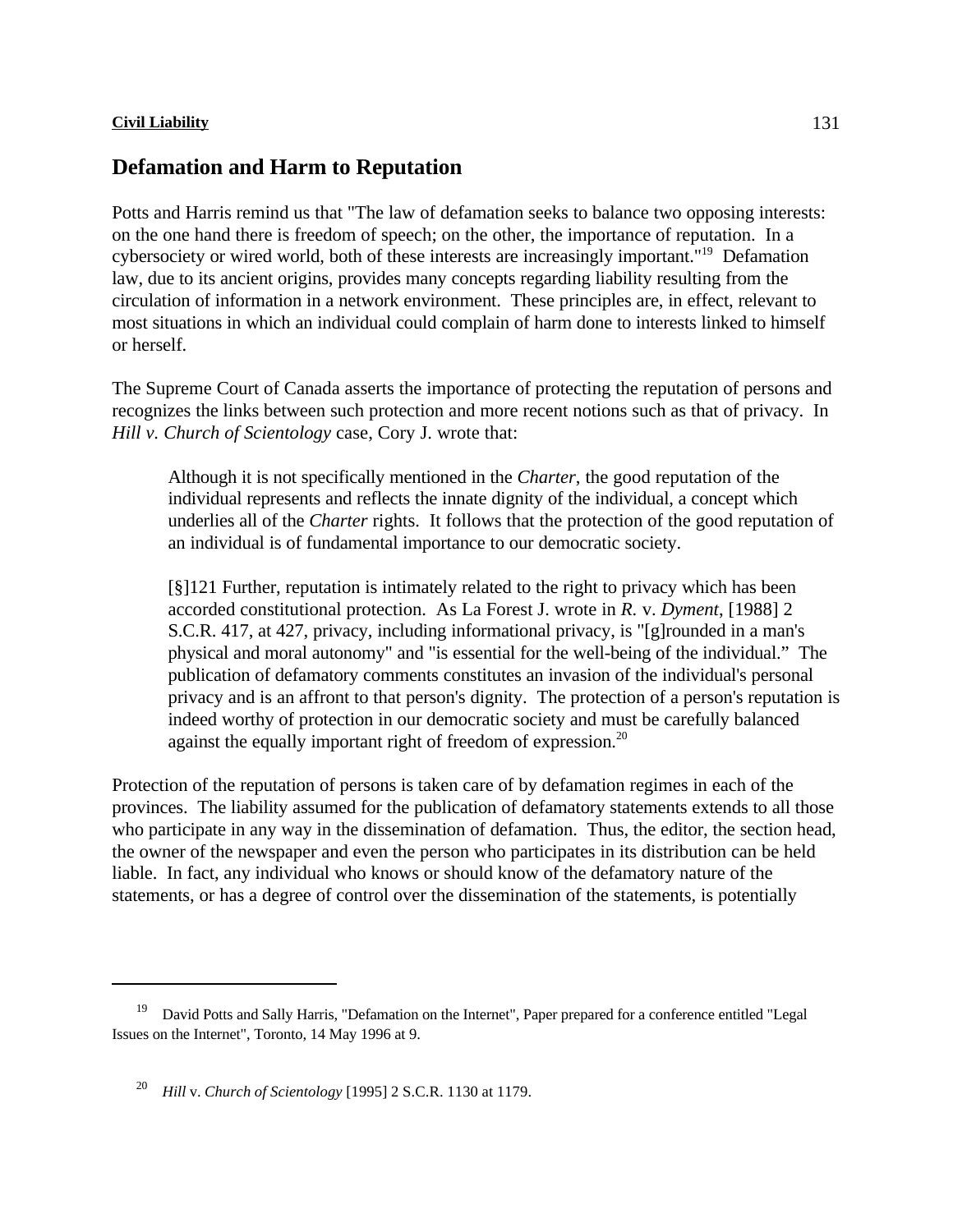liable.<sup>21</sup> This is why the transposition of many of these principles to the universe of the Internet raises numerous questions.

We will summarize the Common law and civil law principles.

## **In Common Law**

In *Hill* v. *Church of Scientology*, Cory J. thus reviews the origins of defamation law:

The character of the law relating to libel and slander in the 20th century is essentially the product of its historical development up to the 17th century, subject to a few refinements such as the introduction and recognition of the defences of privilege and fair comment. From the foregoing we can see that a central theme through the ages has been that the reputation of the individual is of fundamental importance. As Professor R. E. Brown writes in *The Law of Defamation in Canada* (2nd ed. 1994), at p. 1-4:

"(N)o system of civil law can fail to take some account of the right to have one's reputation remain untarnished by defamation." Some form of legal or social constraints on defamatory publications "are to be found in all stages of civilization, however imperfect, remote, and proximate to barbarism." [footnotes omitted]

[§] 117 Though the law of defamation no longer serves as a bulwark against the duel and blood feud, the protection of reputation remains of vital importance. As David Lepofsky suggests in "Making Sense of the Libel Chill Debate: Do Libel Laws 'Chill' the Exercise of Freedom of Expression?" (1994), 4 N.J.C.L. 169, at p. 197, reputation is the "fundamental foundation on which people are able to interact with each other in social environments." At the same time, it serves the equally or perhaps more fundamentally important purpose of fostering our self-image and sense of self-worth. This sentiment was eloquently expressed by Stewart J. in *Rosenblatt* v. *Baer*, 383 U.S. (1966), who stated at p. 92:

The right of a man to the protection of his own reputation from unjustified invasion and wrongful hurt reflects no more than our basic concept of the essential dignity and worth of every human being - a concept at the root of any decent system of ordered liberty.<sup>22</sup>

A defamation action is made up of three elements. The plaintiff must demonstrate that the defamatory charge was published. What is meant by publication is that the offending statements

<sup>&</sup>lt;sup>21</sup> Michael G. Crawford, *The Journalist's Legal Guide*, Second Edition (Agincourt, Ontario: Carswell, 1990) at 16.

<sup>&</sup>lt;sup>22</sup> *Hill* v. *Church of Scientology* [1995] 2 S.C.R. 1130 at 1177-1178.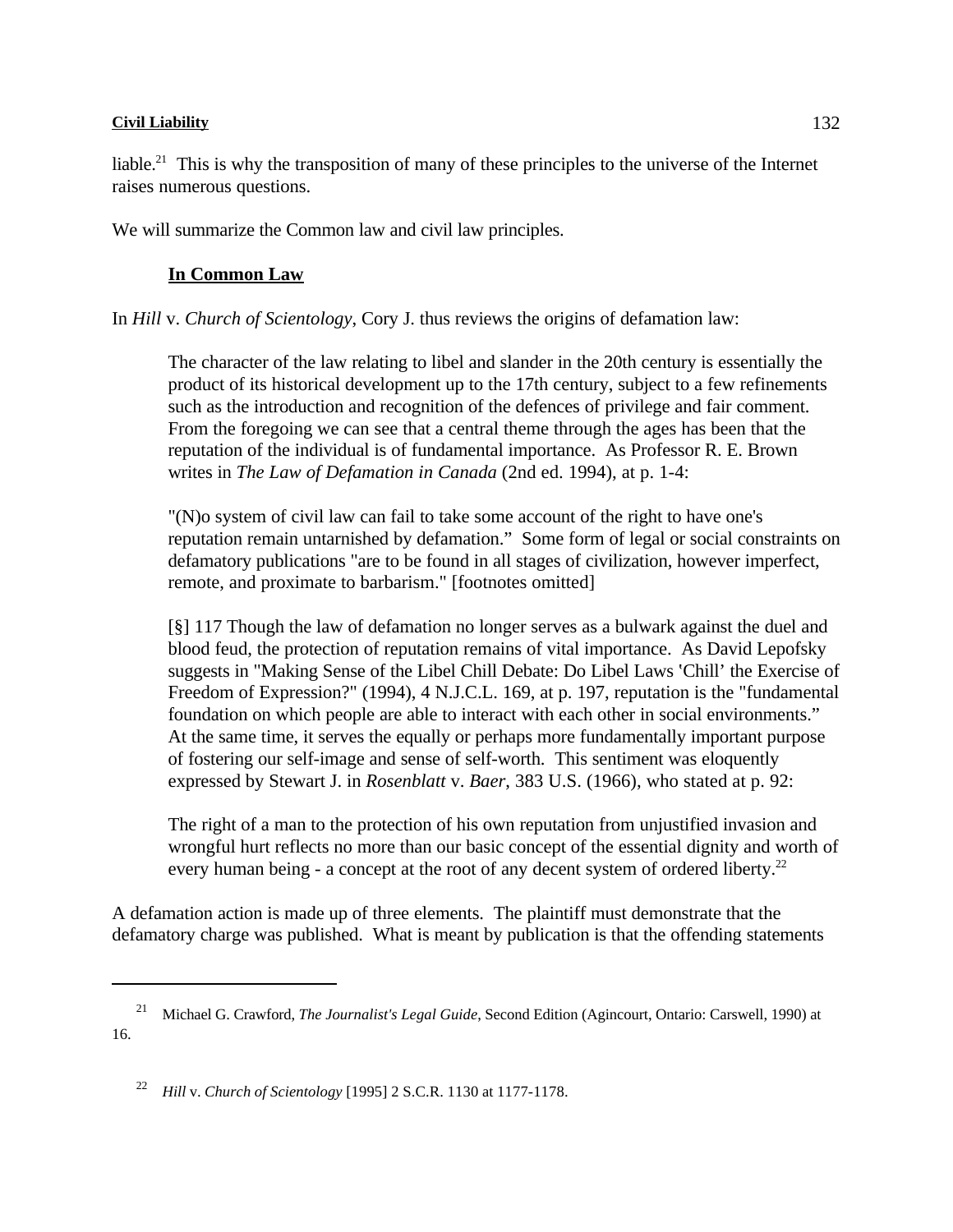were made known by some one other than their author. Second, the plaintiff must establish that the defamation indeed refers to himself or herself. Third, the plaintiff must establish that the charge is defamatory, in other words that it is false and that it discredits him or her.

Once proof of publication has been made, the plaintiff has the advantage of a number of presumptions. In effect, it is presumed, subject to evidence to the contrary, that the charge is false, that it was published with malice and that the plaintiff suffered damages.

Thus, in Australia, the Supreme Court considered in *Rindos* v. *Hardwick*<sup>23</sup> that the statements disseminated in a discussion list could be defamatory and lead to a liability action. The court did not judge it appropriate to treat the Internet context as different from already known means of communication, and recognized the author's responsibility for the defamatory statements transmitted in a discussion group<sup>24</sup>. The issue of the liability of the other participants was, however, not discussed.

In defence, the defendant can have the presumptions existing in the plaintiff's favour ruled out by establishing that the statements were true or constituted a fair comment. The defendant has the right to comment on true facts if he or she is not motivated by malice, or if he or she invokes privilege. The notion of privilege refers to situations in which the law or the tribunals consider that an individual must be free to publish certain statements without having to assume liability for their defamatory nature. Privileges may be absolute, such as declarations made in a parliament by parliamentarians, or qualified, such as when publication is judged unnecessary or tainted with malice. Finally, common law recognizes the "innocent dissemination" defence, which proves to be especially important in the context of the Internet.

In Canada, the rules regarding innocent dissemination are based on relatively old jurisprudence<sup>25</sup> according to which it is admissible for a person to invoke such a defence under the following three conditions, as stated by Brown:

He was innocent of any knowledge of the libel contained in the work disseminated by him;

<sup>&</sup>lt;sup>23</sup> In the Supreme Court of Western Australia between David Rindos and Gilbert John Hardwick, Heard: 25 March 1994. Delivered: 31 March 1994. No. 1994 of 1993 (Unreported judgement 940164) http://www.law.auckland.ac.nz/cases/Rindos.html.

<sup>&</sup>lt;sup>24</sup> Gareth Sansom, *Illegal and Offensive Content on the Information Highway* (Ottawa: Industry Canada, 1995) (http://www.ic.gc.ca/info-highway/offensive/offens\_e.rtf). See also Henry H. Perritt, *supra*, note 2.

*Newton* v. *Vancouver* (1932) 46 B.C.R. 67, 75. <sup>25</sup>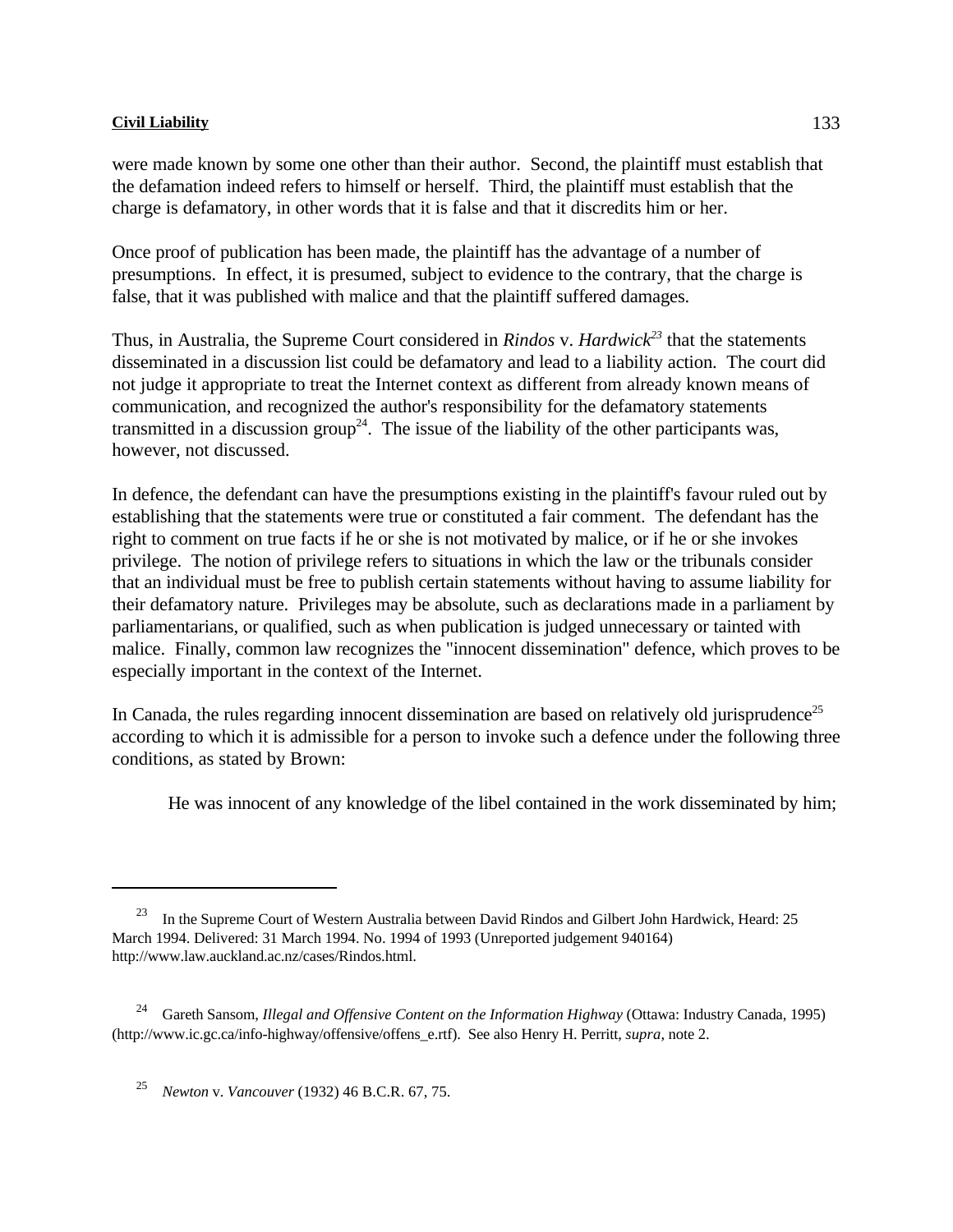There was nothing in the work or in the circumstances under which it came to him or was disseminated by him that ought to have lead him to suppose that it contained a libel;

That when the work was disseminated by him it was not by any negligence on his part that he did not know that it contained the libel, then although the dissemination of the work by him was *prima facie* a publication of it, he may nevertheless, on proof of the before mentioned facts, be held not to have published it.<sup>26</sup>

David Potts and Sally Harris point out that one consequence of the rules concerning innocent dissemination is that online information services and Internet access providers are placed in a delicate position.

By exercising responsibility and attempting to regulate the nature of the content, the online service provider may then become a publisher and can be sued for libel. On the other hand, if they do absolutely nothing, they could be sued for negligence for failing to maintain security, or for negligent misstatement.<sup>27</sup>

Thus, given the present state of defamation law, we cannot exclude the possibility that an intermediary could be called to answer for defamation suffered by a person due to information circulating in a network over which the intermediary exercised some control.

The lack of precedents and the relatively strict nature of defamation rules lead us to think that there are real possibilities that many actors in Internet communications could be called upon to answer for defamatory statements. It could be considered that at the present state of development of the law, computer network owners and operators could be held responsible for defamatory materials, whether they write them themselves or publish them after having received them from third parties. Thus, a company could be obliged to assume liability for statements found on its electronic sites.

## **In Civil Law**

The situation appears more or less the same in civil law. Under Québec law, harm to reputation is governed by the general principles of civil liability<sup>28</sup>. Thus, the notion of civil fault is what

<sup>28</sup> Art. 1457. Every person has a duty to abide by the rules of conduct which lie upon him, according to the *circumstances, usage or law, so as not to cause injury to another. Where he is endowed with reason and fails in this duty, he is responsible for any injury he causes to another person and is liable to reparation for the injury, whether it be bodily, moral or material in nature...*

Raymond E. Brown, *The Law of Defamation in Canada*, Second Edition at 7.12(6). <sup>26</sup>

<sup>&</sup>lt;sup>27</sup> David Potts and Sally Harris, *supra*, note 19 at 20.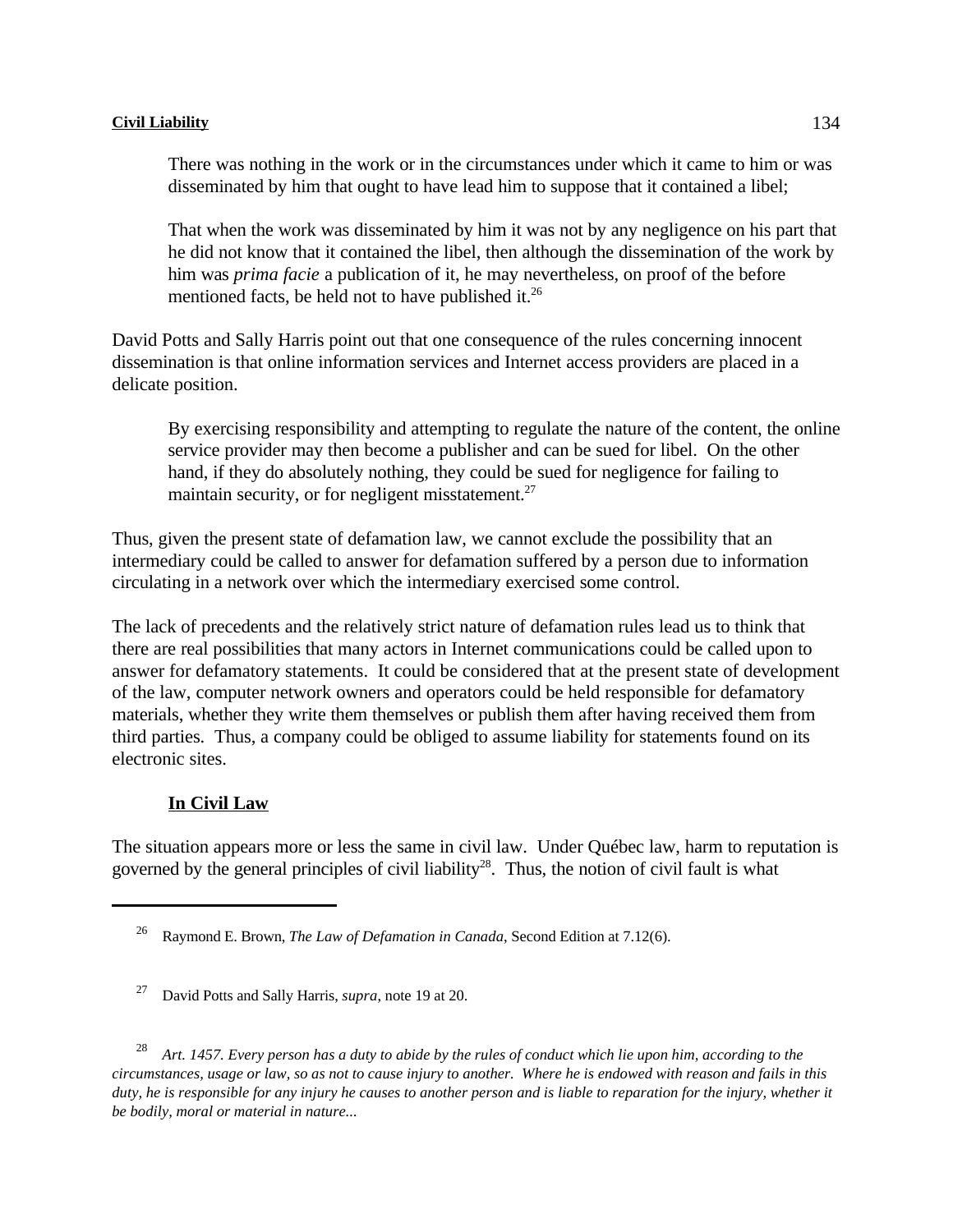determines the extent of the right to respect for the reputation of an individual with respect to third parties. Article 3 of the Québec *Civil Code* provides that:

Art. 3. Every person is the holder of personality rights, such as the right to life, the right to the inviolability and integrity of his person, and the right to the respect of his name, reputation and privacy.

These rights are inalienable.

This provision restates that of Section 4 of the *Charter of Human Rights and Freedoms*, which provides that: "Every person has a right to the safeguard of his dignity, honour and reputation."<sup>29</sup>

Through analyzing the circumstances resulting in recourse for actionable harm to reputation, it is possible to identify the extent of the notion of protection of reputation<sup>30</sup>. Generally, doctrine and jurisprudence have established that harm to reputation is actionable in circumstances in which it is unjustified and, more specifically, in cases of abuse of confidence, harassment and defamation.

Harm to reputation can be intentional or unintentional. According to Baudouin, under Québec civil law, justiciable harm to reputation can result from two types of behaviour:

[TRANSLATION] The first is that of a defendant who knowingly, in bad faith and intending to injure, harmed the victim's reputation and tried to ridicule or humiliate the victim, or to expose him or her to public hatred or contempt or to the hatred or contempt of a group. The second results from conduct in which, although there is no will to injure, the defendant nevertheless harmed the victim's reputation through recklessness, negligence, impertinence or carelessness.<sup>31</sup>

<sup>30</sup> [TRANSLATION] "*Traditionally, the law punishes intentional or unintentional harm to the reputation of another. It is recognized at the outset that any expression relating to an individual's person or acts could ultimately affect his reputation. This undoubtedly explains why the very concept of the right to safeguard one's reputation has the potential for being confused with that of harm to one's reputation, or defamation. This right therefore does not grant a general power to prevent the dissemination of information we find embarrassing; rather, it concerns disseminations that would not be carried out by a prudent and diligent person in similar circumstances."* P. A. Molinari and P. Trudel, *supra*, note 12 at 202.

<sup>31</sup> J.-L. Baudouin, *La Responsabilité Civile*, Fourth Edition (Yvon Blais, 1994) No. 417 at 236-237.

<sup>&</sup>lt;sup>29</sup> Charter of Human Rights and Freedoms, R.S.O. c. C-12.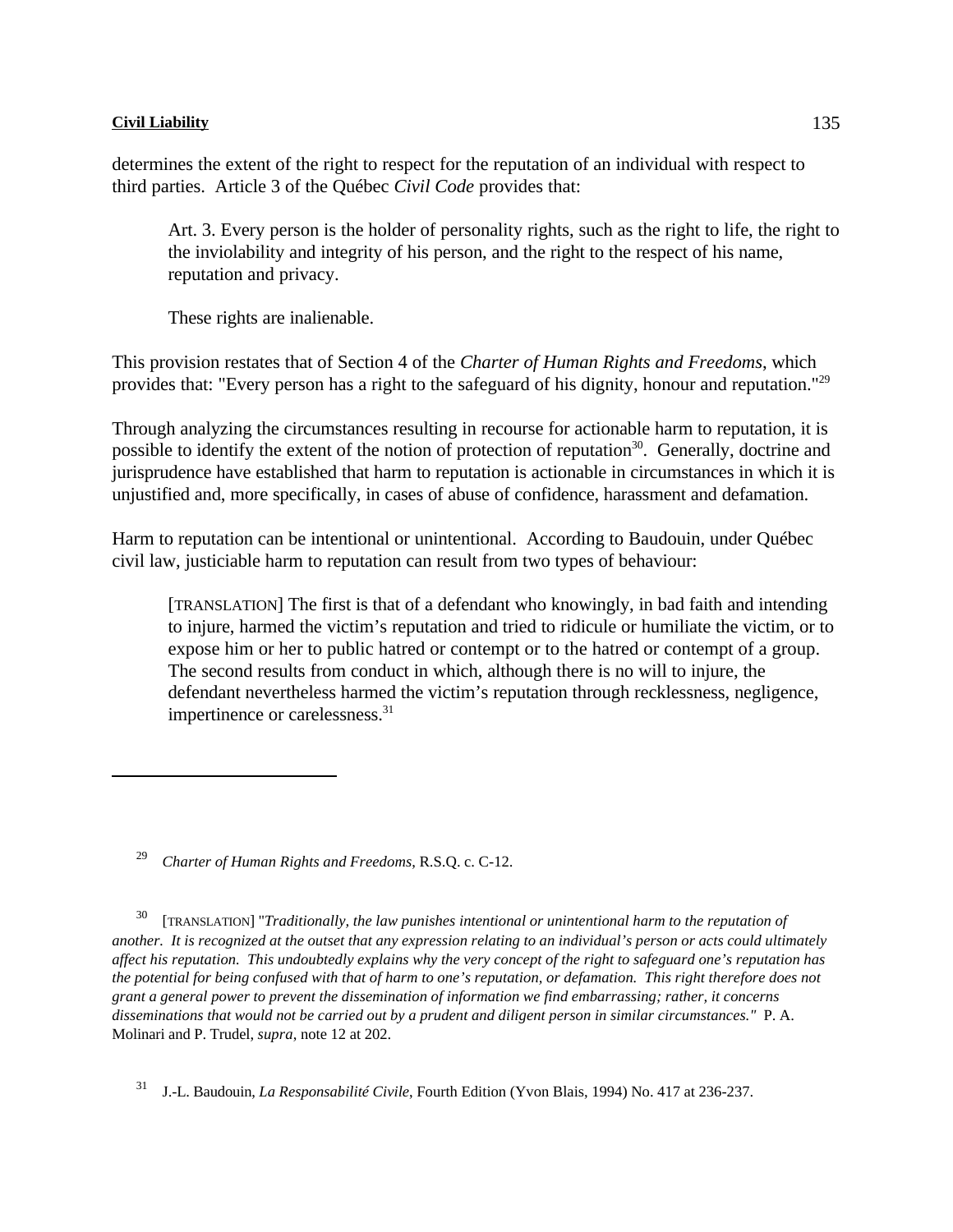The right to freedom of expression cannot therefore be used solely to harm another person.<sup>32</sup>

The courts determine fault using three criteria: 1) the difference between the actor's behaviour and that which a reasonable, diligent person would have had in similar circumstances; 2) the activity of the actor, and the conditions in which he or she undertook such activity, at the time the prejudice was caused; and 3) the public interest.

The difference between the behaviour of the actor and that which a reasonably prudent and diligent person would have had is determined through an attempt to establish standards. The standard of a prudent, diligent person is an objective concept<sup>33</sup>. In the framework of reflection on this concept, the truth<sup>34</sup> or the falsehood<sup>35</sup> of the statements made can be taken into consideration. For example, in certain situations when the falsehood of the allegations is established, the court could infer that the defendant had not taken all the precautions that a reasonable person would have taken to avoid publishing falsehoods<sup>36</sup>. Courts also take into account the status of the person defamed: in other words, whether the person is public or private. Thus, they are more tolerant with respect to statements disseminated regarding a public person. In this respect,

<sup>32</sup> *Ibid.* at 236.

 [TRANSLATION] *"It is well established in our law of civil liability that good faith is not a factor that can* <sup>34</sup> *exonerate a person who commits a wrongful act . . . It is . . . only where the facts alleged in the message at issue in the action are true that the defendant can argue that any conclusions he drew from those facts were drawn in good faith. Good faith can then be taken into consideration even if what was inferred from the facts was actually wrong. As a result, mere honest belief in the accuracy of the information or of the inferences is not enough."* P. A. Molinari and P. Trudel, *supra*, note 12 at 206-207.

 $35$  Note that the falsehood of the statements is not an element of defamation.

 P. A. Molinari and P. Trudel, *supra*, note 12 at 204. See also, *Bombardier* v. *Bouchard* J-E 96-731 (C.A.): <sup>36</sup> [TRANSLATION] *"The freedom to express an opinion on a question of public interest is protected, but only where the defamatory opinion is an honest expression of the point of view of the person expressing it. It is up to the defamer to satisfy the court that his or her allegations are authentic. In calling the respondent a pedophile, the appellant knew she was not telling the truth or was at the very least being reckless. In so doing, she disregarded her duty and must bear a reasonable level of responsibility for having harmed the respondent's honour, dignity and personal and professional reputation."*

P. A. Molinari and P. Trudel, *supra*, note 12 at 204. <sup>33</sup>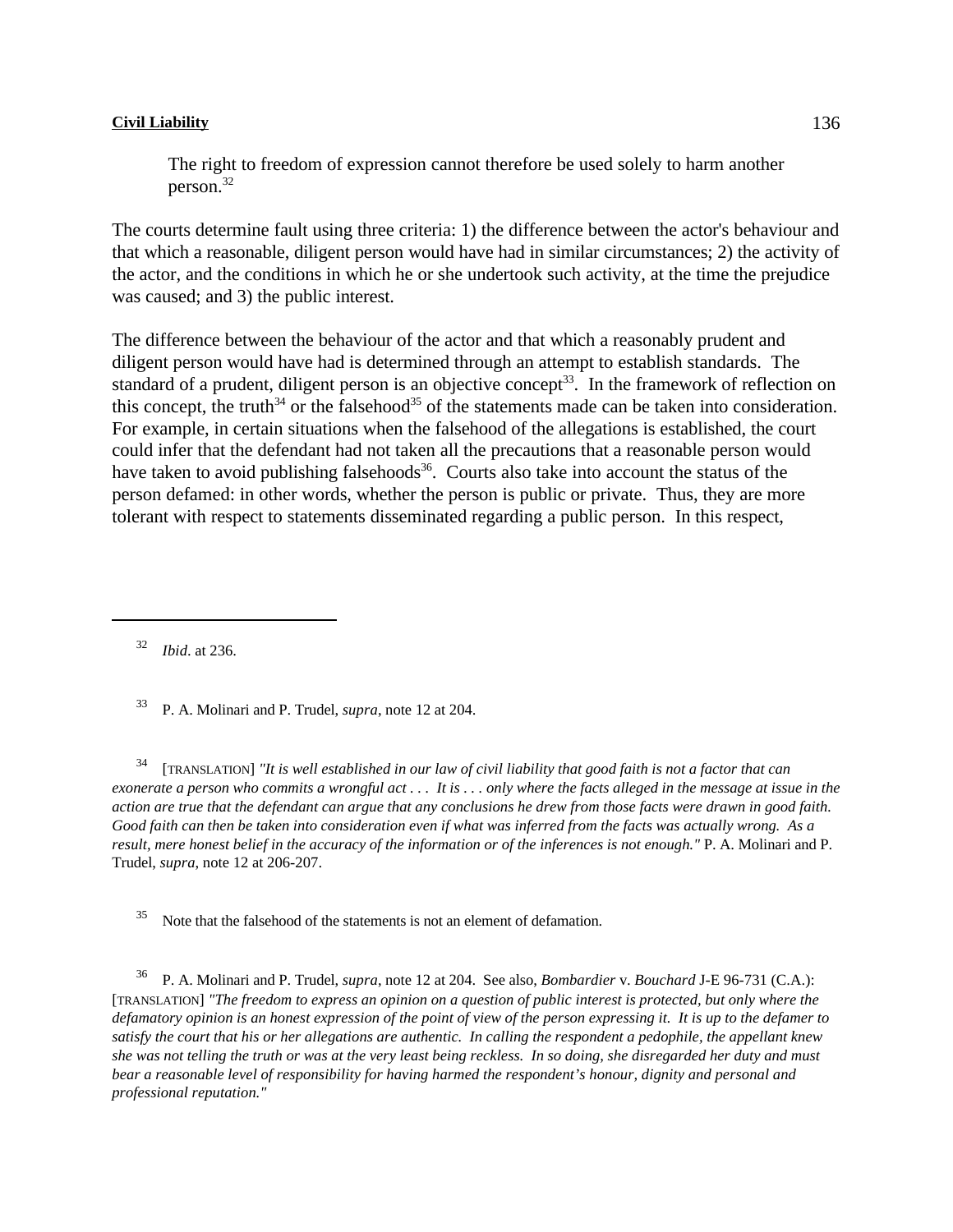Baudouin writes that [TRANSLATION] "public persons, like political personalities, can expect to be attacked more often than others, and the tolerance for abuse must be higher in their case"<sup>37</sup>.

According to Vallières, the public interest is a "just motive" for revealing unflattering information regarding an individual. She argues that since it serves the public's right to information, public interest makes defamation legitimate<sup>38</sup>.

The context in which defamation occurs is thus a major variable in the evaluation of behaviour<sup>39</sup>. The courts take into account, in particular, the activities of the individual at the time the defamatory statements were transmitted<sup>40</sup>, the type of information disseminated<sup>41</sup>, the context<sup>42</sup> in which the statements were disseminated<sup>43</sup>. In a context characterized by a multitude of actors,

<sup>38</sup> N. Vallières, *La presse et la diffamation* (Montréal: Wilson et Lafleur, 1985) at 90. See also P. A. Molinari and P. Trudel, *supra*, note 12 at 220-221: [TRANSLATION] *"Thus, the right to respect for one's reputation and privacy will be limited by the public's interest in knowing about certain aspects of a person's character in order to decide, inter alia, whether he or she continues to deserve the public's trust."*

 [TRANSLATION] *"Fault is not based solely on an abstraction. The classic example of the prudent individual is* <sup>39</sup> *not universal, the same in every sphere of activity. A subjective element must be added to the abstract model of the "reasonable person". In assessing fault, the person's occupation and the circumstances of engaging in it must be taken into account."* in N. Vallières, *supra*, note 39 at 58.

P. A. Molinari and P. Trudel, *supra*, note 12 at 204.

<sup>41</sup> P. A. Molinari and P. Trudel, *supra*, note 12 at 205. These authors refer in particular to the typology proposed by Chevalier J. in *Fabien* v. *Dimanche Matin*, which set out three categories of messages: the relation of material facts, the reminder of statements made, and the commentary.

<sup>42</sup> [TRANSLATION] "The courts must also consider the context of the abuse or defamation. In certain especially *heated exchanges, they sometimes accept a "set-off" for abuse, that is, the defence of provocation, provided first that the exchange was simultaneous and second that the abuse in response to the provocation was uttered immediately."* in J.-L. Baudouin, *supra*, note 32 at 238.

<sup>43</sup> P. A. Molinari and P. Trudel, *supra*, note 12 at 204-207.

J.-L. Baudouin, *supra*, note 32 at 238. Molinari and Trudel, referring to Vallières and Sauvageau, note however that [TRANSLATION] *"criticism of public persons does not mean that it is justifiable to shower them with personal insults or make up falsehoods. Similarly, an error of judgment committed by a person in performing his or her duties is no justification for saying he or she is dishonest."* in P. A. Molinari and P. Trudel, *supra*, note 12 at 207.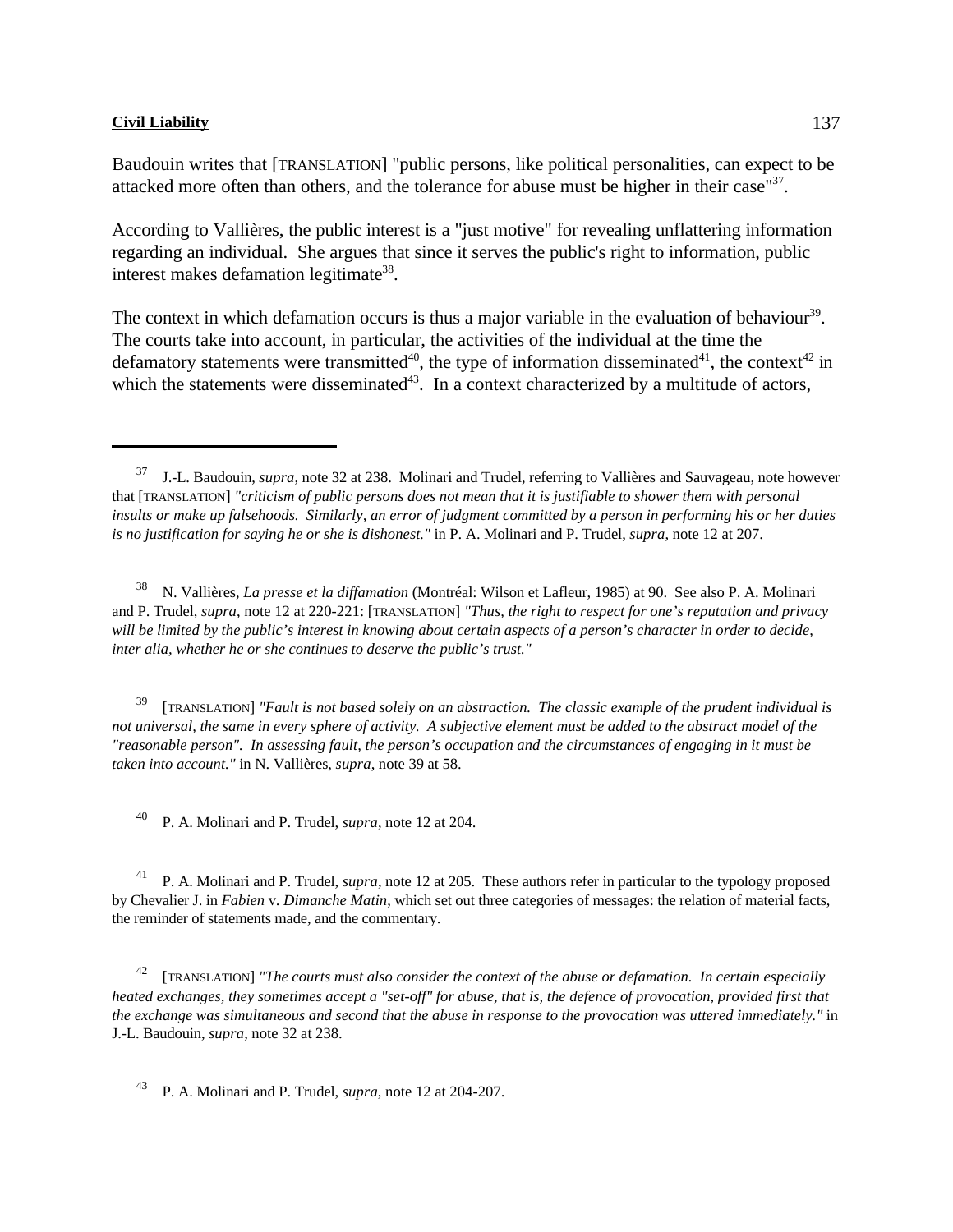when many people are united in a common undertaking of public dissemination, the rule of single publication can be applied.

Thus, each person who has participated in the dissemination assumes part of the liability since each was involved in a shared process going from the publication to the sale of the newspaper<sup>44</sup>. Under civil law, the coauthors of a harmful act are held to have joint responsibility, even if the responsibility of one of the authors is personal and direct and that of the other subsidiary. However there must be a clear link between the coauthors and the prejudice suffered<sup>45</sup>. In a context such as that of Internet transmission, characterized by the presence of many different actors, when a number of people are united in a shared undertaking of public dissemination, it is appropriate to apply the rule of single publication.

In consequence, given the way in which rules concerning liability are applied with respect to defamation, the various intermediaries who make possible the transmission of information on the Internet could be assigned a share of the liability following from statements causing injury to the reputation of a person. Application of the principle of joint responsibility gives the victim of actionable harm the right to claim the totality of damages from one of the intermediaries, even if such an intermediary could be assigned only a minute share of the liability.

Nicole Vallières, *supra*, note 39 at 71.

André Nadeau and Richard Nadeau, *Traité pratique de la responsabilité civile délictuelle* (Montréal: Wilson & <sup>45</sup> Lafleur, 1971) at 572.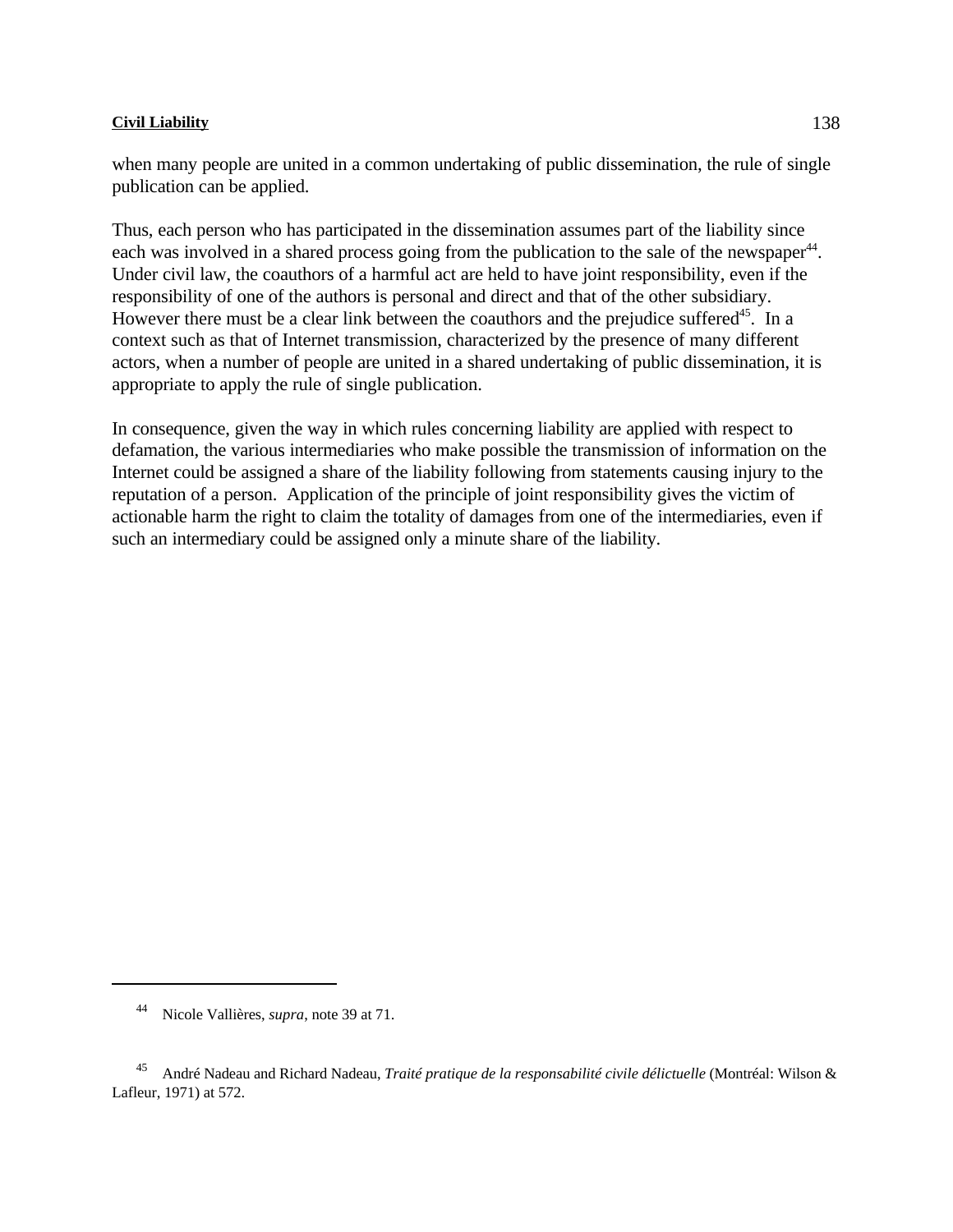# **Invasion of Privacy**

There appears to be a consensus on the need to protect privacy, honour and reputation in electronic environments. Opinions may differ, however, on the degree of protection which should be offered and the way in which it should be applied. In both of Canada's legal systems, there are provisions imposing liability for invasion of privacy.

## **In Common Law**

Under Canadian common law, unlike that which is accepted and applied in the United States, there is no recognition as such of the right to privacy<sup>46</sup>. Burns writes in this respect that "At a superficial level, the common law of privacy is simple to summarize: there is no protection for personal privacy *per se*, at least outside of the United States." Fleming explains this situation as <sup>47</sup> follows:

The right of privacy has not so far, at least under that name, received explicit recognition by British courts. For one thing, the traditional technique in tort law has been to formulate liability in terms of reprehensible conduct rather than of specified interests entitled to protection against harmful invasion. For another, our courts have been content to grope forward, cautiously along the grooves of established legal concepts, like nuisance and libel, rather than make a bold commitment to an entirely new head of liability.<sup>48</sup>

While in the Commonwealth there does not seem to be a general right to privacy, some torts cover certain aspects of such a right. In this vein, Burns identifies the torts of trespass to land, trespass to chattels, trespass to the person, nuisance, defamation, injurious falsehood, wilful infliction of nervous suffering, passing off, and breach of confidence.

See, in general: Karim Benyekhlef, *La protection de la vie privée dans les échanges internationaux* <sup>46</sup> *d'informations* (Montréal: Éditions Thémis, 1992) at 13 ff. See also: Philipp H. Osborne, "The Privacy Acts of British Columbia, Manitoba and Saskatchewan" in Dale Gibson, *Aspects of Privacy Law, Essays in Honour of John M. Sharp* (Toronto: Butterworths, 1980) at 73-108.

Peter Burns, "Privacy and the Common Law: A Tangled Skein Unravelling?" in Dale Gibson, *supra*, note 47 at 21-40. See also Peter Burns, "The Law of Privacy: The Canadian Experience" [1976] 54 Can. Bar. Rev., 1, at 12. Regarding Australian law, Skala makes the same remark: It can be stated with some confidence that Anglo-Australian law does not recognise the existence of a legal right to privacy." S. M. Skala, "Is There a Legal Right to Privacy?" [1977-78] Queensland L. J., 127 at 133.

Fleming, *The Law of Torts*, 5th Ed., 1977 at 590-591; cited in Peter Burns, "Privacy and the Common Law: A Tangled Skein Unravelling?" in Dale Gibson, *supra*, note 47 at 22.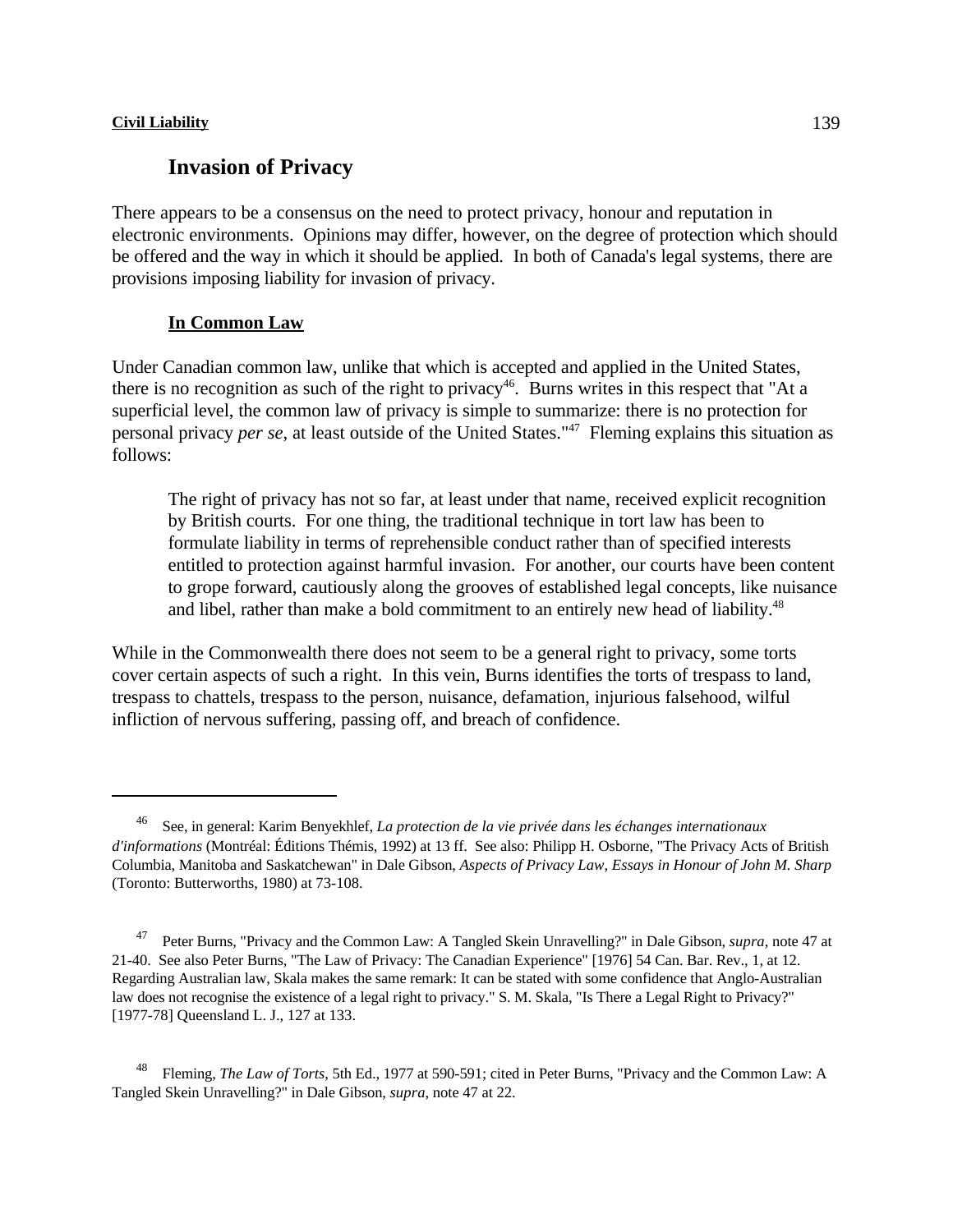In the United States, the notion of "privacy" appeared quite recently in the vocabulary of jurists. Warren and Brandeis<sup> $49$ </sup> are credited with the idea that privacy should appear among the rights protected by the Constitution. The approach they developed was, in the end, to become so prevalent that the Supreme Court, after several decisions in which it denied the existence of privacy as a constitutional right, finally endorsed it $50$ .

Warren and Brandeis's point of view was not accepted spontaneously by the tribunals. The first major judicial decision to be made on arguments in favour of the recognition of a right to privacy was *Roberson* v. *Rochester Folding Box Co.*<sup>51</sup>. A company was sued for having used the plaintiff's picture on advertising posters. By a majority of four to three, the court rejected the action, but not without abundant discussion of the point of view developed in the Warren and Brandeis article. The decision of the majority judges demonstrates scepticism of the existence of the right to privacy in common law. The judges were worried about the scope such a right could take if it were recognized in such a case. They even added that the behaviour of which the plaintiff complained could please others who could ask for nothing better than to see their own image reproduced on a large scale.

This decision sparked a movement in opinion toward legislative recognition of the right to privacy. The New York State legislature adopted an act providing for a prohibition on the commercial use of the name, picture or portrait of a living person without first obtaining their written authorization<sup>52</sup>. This act inspired many developments in jurisprudence<sup>53</sup> and served as a model for a number of states wanting to adopt a regime of privacy protection.

In other states, the law evolved rather toward the gradual recognition of a right to privacy based on common law precedents. In the 1920's and 1930's, the courts began to receive actions undertaken because of invasions of privacy resulting from the publication of information of which the truth was not questioned.

<sup>50</sup> *Griswold v. Connecticut* 381 U.S. 479 at 485 (1965).

<sup>51</sup> 171 N/Y., 538, 64 N.E., 442 (1902).

 T. Barton Carter, Marc A. Franklin and Jay B. Wright, *The First Amendment and the Fourth Estate - The Law* <sup>52</sup> *of Mass Media*, Fourth Edition (Westbury: The Foundation Press, 1988) at 157-158.

 Harold L. Nelson, Dwight L. Teeter Jr. and Don R. Le Duc, *Law of Mass Communications - Freedom and* <sup>53</sup> *Control of Print and Broadcast Media*, Sixth Edition (Westbury: The Foundation Press, 1989) at 247.

E. A. Warren and L. Brandeis, "The Right to Privacy" (1890) Harv. L. R. 193.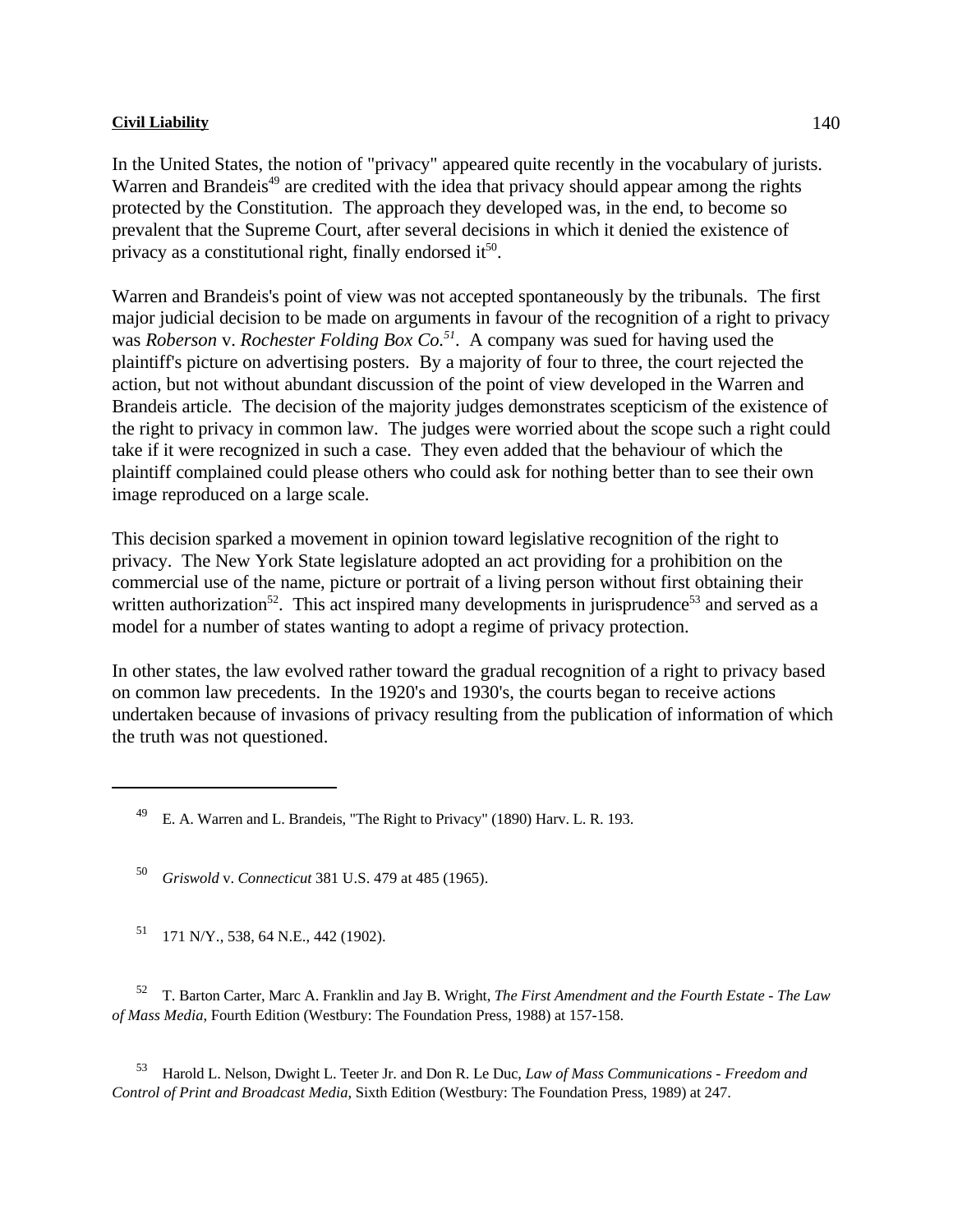As of the end of the 1930's, the courts began to show themselves to be more attentive to the still emerging tendency of the Supreme Court to extend media protection by basing itself on the First Amendment. Thus, with respect to private facts embarrassing to the individuals targeted, the courts developed a defence based on the value of the information as news: its "newsworthiness". This notion was to be used as a defence regarding the publication of virtually any information considered by the editors to be likely to interest readers. This defence was so effective that in the 1960's many doubted that any recourse for invasion of privacy could survive.

However, during the 1960's and 1970's, the notion of privacy moved back to the top of the public agenda due to concerns raised by the development of computer data banks and to increasingly outrageous invasions by certain media. The notion of privacy was thus taken up again in Supreme Court decisions, which used it to determine the constitutional validity of legislation on marriage<sup>54</sup>, abortion<sup>55</sup>, birth control<sup>56</sup>, and obscenity<sup>57</sup>. The principle emphasized was that government authorities need not interfere in personal choices. The Supreme Court's use of the notion of "privacy" to analyze the validity of various measures was to widen the field of the notion.

In Canada, in *Hunter*<sup>58</sup> and especially in *Dyment*<sup>59</sup>, the Supreme Court recognized that the right to privacy was protected to a certain degree by the constitution, at least in situations in which there was a legitimate expectation of privacy.

*Loving* v. *Virginia*, 388 U.S., 1 (1967). <sup>54</sup>

*F*<sub>5</sub> *Roe* v. *Wade*, 410 U.S., 113 (1973).

<sup>56</sup> *Griswold v. Connecticut*, 381 U.S., 484 (1965). Regarding this major decision, see "25th Anniversary of *Griswold* v. *Connecticut* and the Right to Privacy" (1989) 16 Ohio Northern University L.R., 359; *Eisenstadt* v. *Baird*, 405 U.S. 438 (1972); *Carey* v. *Population Services International*, 431 U.S., 678 (1977).

*Stanley v. Georgia*, 394 U.S. 557.

<sup>58</sup> *Hunter* v. *Southam*, [1982] 2 S.C.R. 145.

*R.* v. *Dyment*, [1988] 2 S.C.R. 417. The *Dyment* decision even recognized an information aspect of privacy. Regarding this, see Karim Benykehlef, *supra*, note 47 at 29.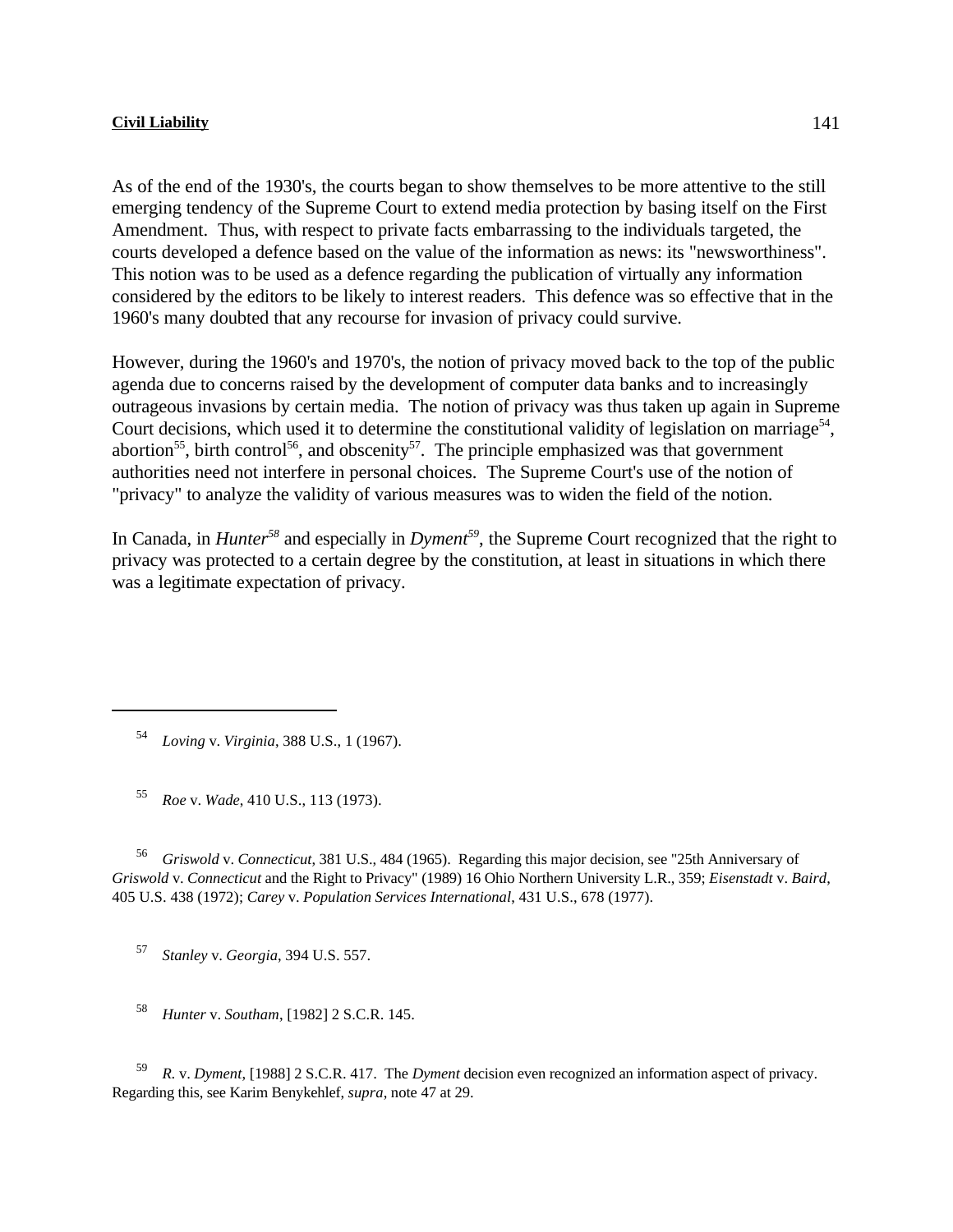The determination of the outlines of the notion of "privacy" and of what it protects continues to raise many questions<sup>60</sup>. Four types of behaviours have been recognized by the courts as attacks on privacy: these forms of behaviour were classified by Prosser and then recognized in the *Restatement of Torts*. They are intrusion, publicity of private facts, false light and appropriation. The making public of private facts is clearly the heart of the notion of privacy. The three other forms of behaviour are linked to privacy in many ways, but also belong to other universes.

## **Legislation in Saskatchewan, Manitoba, Newfoundland and British Columbia**

In Saskatchewan, Manitoba, Newfoundland and British Columbia, invasion of privacy is a tort for which an action can be instituted, without proof of damage, against any person who knowingly $61$ and unrightfully violates the privacy of another person. $62$ 

Notably, the following activities constitute *prima facie* evidence of invasion of the privacy of a person:

1. Audio or visual surveillance of that person, whether or not it is accomplished through *trespass*, including the action of eavesdropping on, watching, spying on, or following that person.<sup>63</sup>

2. Unless such actions are accomplished by a party lawfully authorized to do so, the listening to or recording of a conversation in which that person participates, or the

*An Act respecting the Protection of Privacy*, R.S.S. c. P-24 s. 2. *The Privacy Act*, R.S.M. c. P-125 s. 2 (1)-2 (2). *An Act Respecting the Protection of Personal Privacy*, R.S.N. c. P-22 s. 3 (1). *Privacy Act*, R.S.B.C. c. 336 s. 1 (1).

 *Privacy Act*, R.S.B.C. c. 336 s. 1 (4). *An Act respecting the protection of Privacy*, R.S.S. c. P-24 s. 3 (1) (a). <sup>63</sup> *An Act Respecting the Protection of Personal Privacy*, R.S.N. c. P-22 s. 4 (a). Note that the latter also mentions the action of harassment. *The Privacy Act*, R.S.M. c. P-125 s. 3 (a). Note that the latter specifies that as well as activities which could harm a person himself or herself, there are activities targeting his or her house or any other place of residence and his or her motor vehicle.

 $^{60}$  Jed Rubenfeld, "The Right of Privacy" (1989) 102 Harvard L. R., 737 at 751.

<sup>&</sup>lt;sup>61</sup> In Manitoba, this fact is classed among defences in Section 5 (1) (b) of *The Privacy Act* R.S.M. c. P-125: "In an action for violation of privacy of a person, it is a defence for the defendant to show that the defendant, having acted reasonably in that regard, neither knew or should reasonably have known that the act, conduct or publication constituting the violation would have violated the privacy of any person..."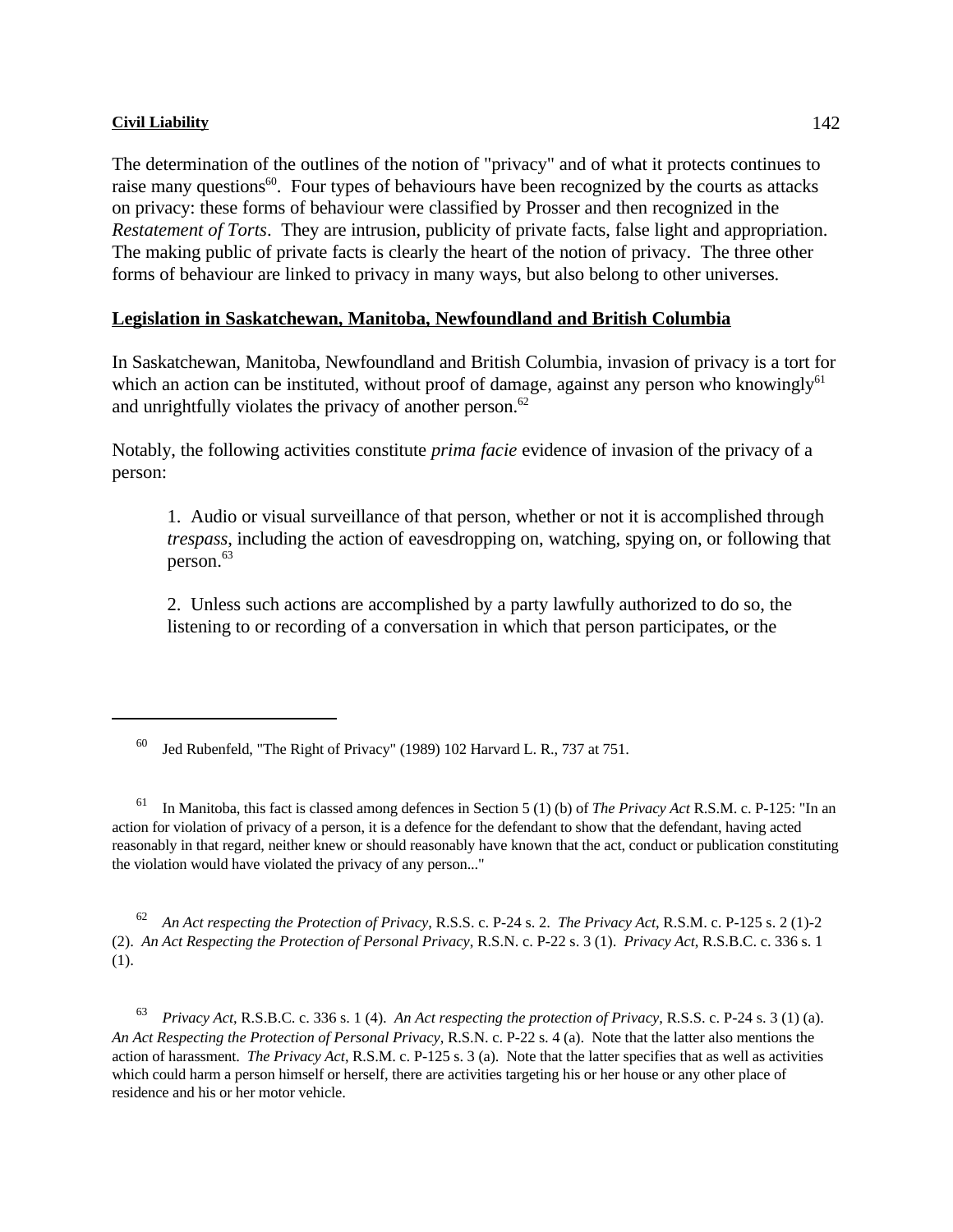listening to or recording of messages travelling to or coming from that person through telecommunications means.<sup>64</sup>

Contrary to the acts in Newfoundland and Saskatchewan, the act in Manitoba does not provide explicit protection for messages travelling over *telecommunications* media. Indeed, Section 3 (b) specifies only messages sent over the telephone.<sup> $65$ </sup> The much more succinct wording of the British Columbia act seems to provide protection for all private communications of a person, no matter what the means of communication (or media on which the information is carried). Thus, Section 1 (4) of the *Privacy Act*<sup>66</sup> provides simply that invasion of privacy can occur through surveillance or eavesdropping.

3. The use of that person's letters, personal diaries or other personal documents. $67$ 

Note that the British Columbia legislation is the only one which does not explicitly mention this activity.

4. The use of the name, likeness<sup> $68$ </sup> or voice of that person for the ends of any advertising or sales promotion of any property or service, or other commercial activity, if, in the course of such activity the person is identified or identifiable and the user intended to exploit the person's name, likeness or voice.<sup>69</sup>

*The Privacy Act*, R.S.M. c. P-125 s. 3 (b). <sup>65</sup>

*Privacy Act*, R.S.B.C. c. 336. <sup>66</sup>

 *An Act Respecting the Protection of Personal Privacy*, R.S.N. c. P-22 s. 4 (d). *An Act respecting the* <sup>67</sup> *Protection of Privacy*, R.S.S. c. P-24 s. 3 (1) (d). *The Privacy Act*, R.S.M. c. P-125 s. 3 (d).

 Note that unlike in the other provinces which use the expression "likeness" in such legislation, in British <sup>68</sup> Columbia, in Section 3 (1) of the *Privacy Act* R.S.B.C. c. 336, the expression "portrait" is used instead. The expression "portrait" seems to us to be more precise.

 *An Act respecting the Protection of Privacy*, R.S.S. c. P-24 s. 3 (1) (c). *The Privacy Act*, R.S.M. c. P-125 s. 3 <sup>69</sup> (c). *An Act Respecting the Protection of Personal Privacy*, R.S.N. c. P-22 s. 4 (c). *Privacy Act*, R.S.B.C. c. 336 s. 3 (1).

<sup>&</sup>lt;sup>64</sup> An Act Respecting the Protection of Personal Privacy, R.S.N. c. P-22 s. 4 (b). An Act respecting the *Protection of Privacy*, R.S.S. c. P-24 s. 3 (1) (b). *The Privacy Act*, R.S.M. c. P-125 s. 3 (b).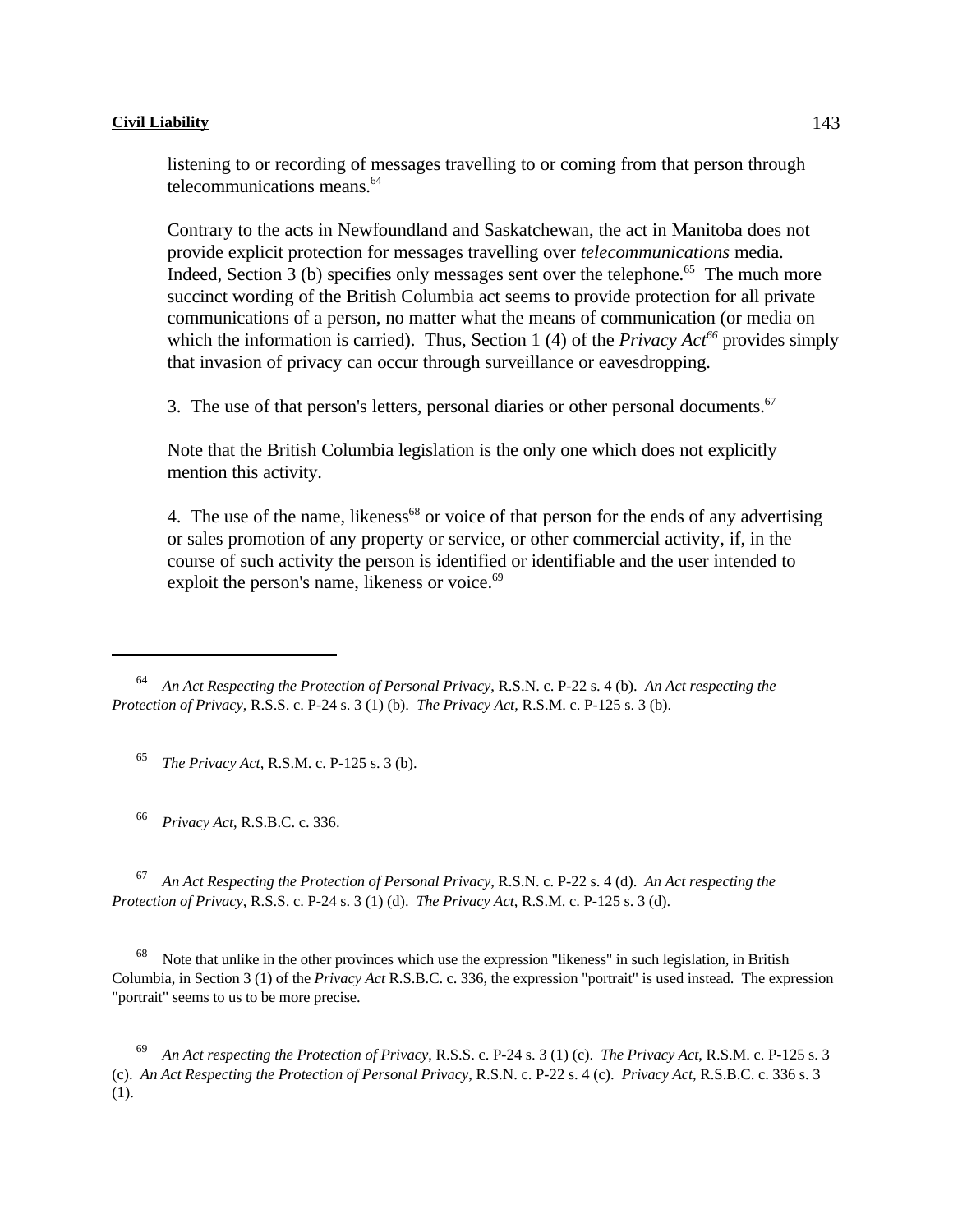The British Columbia act is more precise regarding the extent of the right to one's name. Thus, in Section 3 (2) of the *Privacy Act*<sup>70</sup>, it states that there is no invasion of privacy when a name identical to the plaintiff's name, or so similar to the plaintiff's name that it could be mistaken for it, is used unless the court is satisfied 1) that it was used with the specific intention to refer to the plaintiff or to exploit his or her name or reputation  $(s, 3(2)(a))$ , or 2) that it was used in the course of commercial activities in such a way that it could be associated in the mind of the public, implicitly or explicitly, with the plaintiff's person such that the plaintiff could be distinguished from another person with a similar or identical name (s. 3 (2) (b)).

The same applies for the extent of the right to one's likeness. Thus, Section 3  $(3)^{71}$  states that there is no invasion of privacy when use is made of the plaintiff's portrait in a photograph of a group of persons unless 1) he or she is identified by name or description, or there is special emphasis on his or her presence, or 2) he or she is identifiable and the user had the specific intention of employing the plaintiff's likeness in order to exploit his or her name or reputation. In Section 3  $(4)^{72}$ , the conditions are set on the use of the name and likeness of a person by the media.

Finally, contrary to the three other acts, the British Columbia act does not make explicit mention that a person's right to privacy includes the protection of his or her voice.

#### *Extent of Protection of Privacy*

The nature and degree of protection of privacy to which a person has a right is that which is reasonable under the circumstances, taking into account the interests of third parties.<sup>73</sup> In order to evaluate whether an act, conduct or publication constitutes an invasion of the privacy of a person, the legislation states that the courts must take into account the elements related to its nature, incidence or occasion $74$ .

*Privacy Act*, R.S.B.C. c. 336. <sup>70</sup>

*Privacy Act*, R.S.B.C. c. 336. <sup>71</sup>

*Privacy Act*, R.S.B.C. c. 336. <sup>72</sup>

 *An Act Respecting the Protection of Personal Privacy*, R.S.N. c. P-22 s. 3 (2). *An Act respecting the* <sup>73</sup> *Protection of Privacy*, R.S.S. c. P-24 s. 6 (1). *Privacy Act*, R.S.B.C. c. 336 s. 1 (2).

 *An Act Respecting the Protection of Personal Privacy*, R.S.N. c. P-22 s. 3 (2). *An Act respecting the* <sup>74</sup> *Protection of Privacy*, R.S.S. c. P-24 s. 6 (2) (a). *Privacy Act*, R.S.B.C. c. 336 s. 1 (3). *The Privacy Act*, R.S.M. c. P-125 s. 4 (2) (a).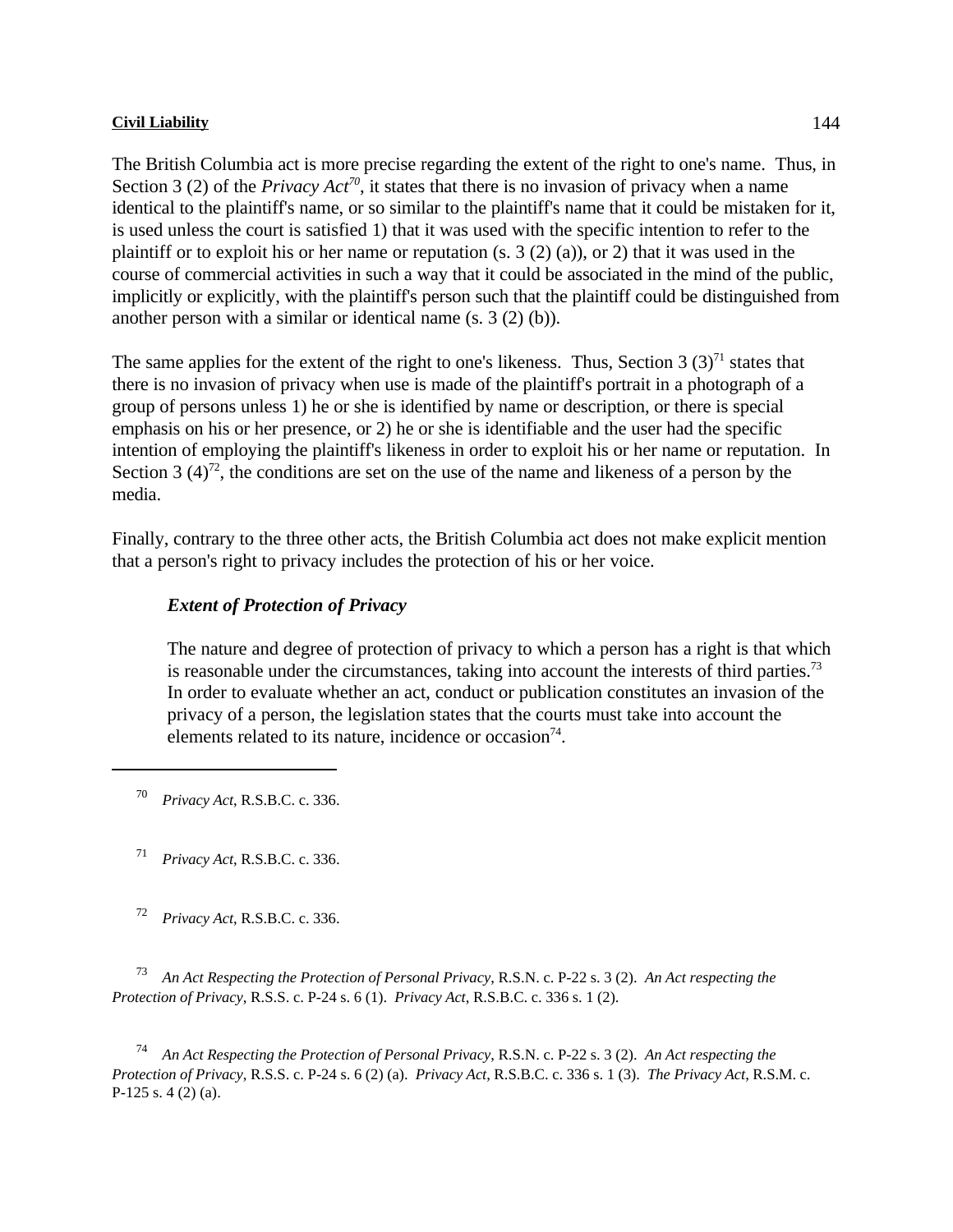#### *Evaluation of the Degree of Invasion of Privacy*

In order to evaluate the degree of the invasion of privacy, the legislation provides that the courts must take into account, in particular, the relation, whether it is familial or otherwise, which may exist between the parties to the action.<sup>75</sup> Except in British Columbia, the legislation provides that the courts must also be attentive to the effect of the violation on the health and well-being, and the social, financial, or business position of the victim and his or her family.<sup>76</sup> Except in Newfoundland and British Columbia, the law provides that the courts must also take into account the conduct of the parties, both before and after the events in question, including an excuse or settlement offer made by the defendant.<sup>77</sup>

#### *Defences*

The explicit or implicit consent of the person targeted by the invasion of privacy, or of any person legally authorized to consent in his or her place, allows the author of the action in question to be exonerated.<sup>78</sup> Likewise, an act, conduct or publication which occurs under the following circumstances are not invasions of privacy:

> 1. when the act, conduct or publication was incidental to the protection of a lawful right of defence of person or property;<sup>79</sup>

*An Act respecting the Protection of Privacy*, R.S.S. c. P-24 s. 6 (2); *The Privacy Act* R.S.M. c. P-125 s. 4 (2) (b). Note that in Section 1 of the Manitoba act, "family" is defined as follows: "the husband, wife, child, step-child, parent, step-parent, brother, sister, half-brother, half-sister, step-brother, step-sister, of a person." In Section 6 (2) (b) of the Saskatchewan act, "family" and "relatives" are mentioned, but not defined. Furthermore, in Section 4 (2) (d) of the Manitoba act, it is stipulated that the court shall take into consideration "any distress, annoyance or embarrassment suffered by that person or his family arising from the violation of privacy".

 *An Act respecting the Protection of Privacy*, R.S.S. c. P-24 s. 6 (2) (d). *The Privacy Act*, R.S.M. C. p-125 S. 4 <sup>77</sup> (2) (e).

 *An Act respecting the Protection of privacy*, R.S.S. c. P-24 s. 3 (1) and s. 4 (1). *The Privacy Act* R.S.M. c. <sup>78</sup> P-125 s. 5 (1). *An Act Respecting the Protection of Personal Privacy*, R.S.N. c. P-22 s. 4. *Privacy Act* R.S.B.C. c. 336 s. 2 (1) (a).

 *Privacy Act* R.S.B.C. c. 336 s. 2 (1) (b). *An Act Respecting the Protection of Personal Privacy* R.S.N. c. P-22 <sup>79</sup> s. 5 (1) (b). *An Act respecting the Protection of Privacy* R.S.S. c. P-24 s. 4 (1) (b). *The Privacy Act* R.S.M. c. P-125 s.

*An Act respecting the Protection of Privacy*, R.S.S. c. P-24 s. 6 (2) (c); *The Privacy Act*, R.S.M. c. P-125 s. 4 <sup>75</sup> (2) (c); *An Act Respecting the Protection of Personal Privacy*, R.S.N. c. P-22 s. 3 (2); *Privacy Act*, R.S.B.C. c. 336 s. 1 (3).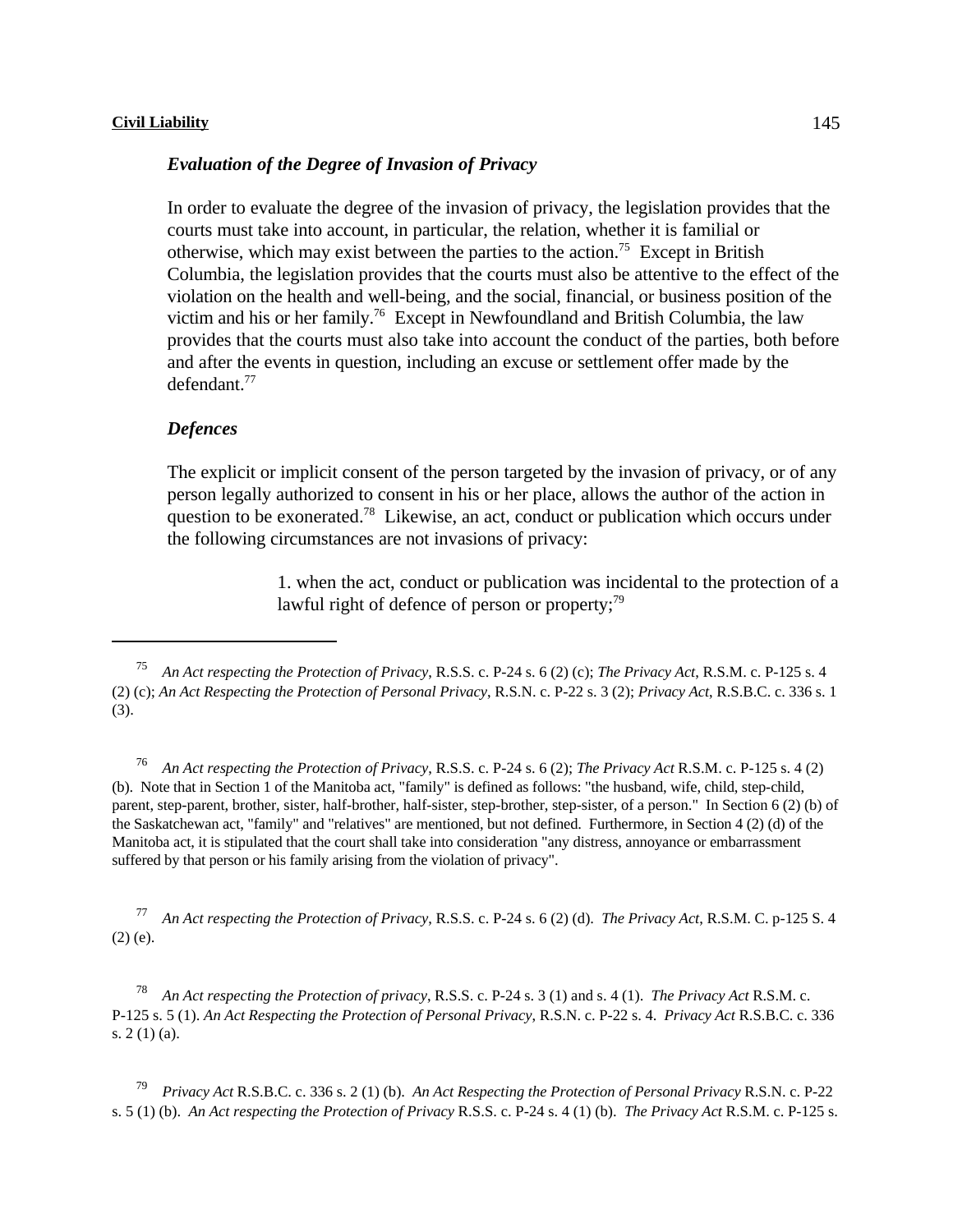2. when the act, conduct or publication was authorized or required by a law in force in the province or by a court or by any process of a court; $80$ 

3. when the act, conduct or publication was performed by an officer of the peace in the course of his or her duties $^{81}$  or by a public officer engaged in an investigation in the course of his or her duty<sup>82</sup>, under the condition that the act, conduct or publication was neither disproportionate to the gravity of the matter subject to investigation, nor committed in the course of a trespass.<sup>83</sup>

4. when the act, conduct or publication was performed by a person engaged in a news gathering for a newspaper containing public news  $84$  or

 *Privacy Act* R.S.B.C. c. 336 s. 2 (1) (c). *An Act respecting the Protection of Privacy* R.S.S. c. P-24 s. 4 (1) (c). <sup>80</sup> *The Privacy Act*, R.S.M. c. P-125 s. 5 (d). *An Act Respecting the Protection of Personal Privacy*, R.S.N. c. P-22 s. 4 (c). In s. 1 of *The Privacy Act* of Manitoba, R.S.M. c. P-125, "court" is defined as follows: "the Court of Queen's bench except in section 5 where it means any court and includes a person authorized by law to take evidence under oath for the purposes for which he is authorized to take evidence." Section 5 (3) (a) of *An Act Respecting the Protection of Personal Privacy* R.S.N. c. P-22 is along the same lines.

 *Privacy Act* R.S.B.C. c. 336 s. 2 (1) (d) (i). *An Act respecting the Protection of Privacy* R.S.S. c. P-24 s. 4 (1) <sup>81</sup> (d) (i). *The Privacy Act*, R.S.M. c. P-125 s. 5 (e) (i). *An Act Respecting the Protection of Personal Privacy*, R.S.N. c. P-22 s. 5 (d) (i).

 *Privacy Act* R.S.B.C. c. 336 s. 2 (1) (d) (ii). *An Act respecting the Protection of Privacy* R.S.S. c. P-24 s. 4 (1) <sup>82</sup> (d) (ii). *The Privacy Act*, R.S.M. c. P-125 s. 5 (e) (ii). *An Act Respecting the Protection of Personal Privacy*, R.S.N. c. P-22 s. 5 (d) (ii).

 *Privacy Act* R.S.B.C. c. 336 s. 2 (1) (a). *An Act respecting the Protection of Privacy* R.S.S. c. P-24 s. 4 (1) (d). <sup>83</sup> *An Act Respecting the Protection of Personal Privacy*, R.S.N. c. P-22 s. 5 (d). Note that in Manitoba, the act, conduct or publication must also have been reasonably necessary in the public interest. See s. 5 (e) of *The Privacy Act* R.S.M. c. P-125.

*An Act respecting the Protection of Privacy*, R.S.S. c. P-24 s. 4 (1) (e) (i). <sup>84</sup>

<sup>5 (</sup>c). In the last section, there are two more elements than in the other Canadian acts: 1) the act, conduct or publication must be not only "incidental" to, but also "necessary" and "reasonable" to the exercise of a lawful right of defence of person or property; 2) the act, conduct or publication in issue may also be intended to protect another interest of the defendant, or of a person who instructed the defendant to so act, or for the benefit of whom the defendant acted.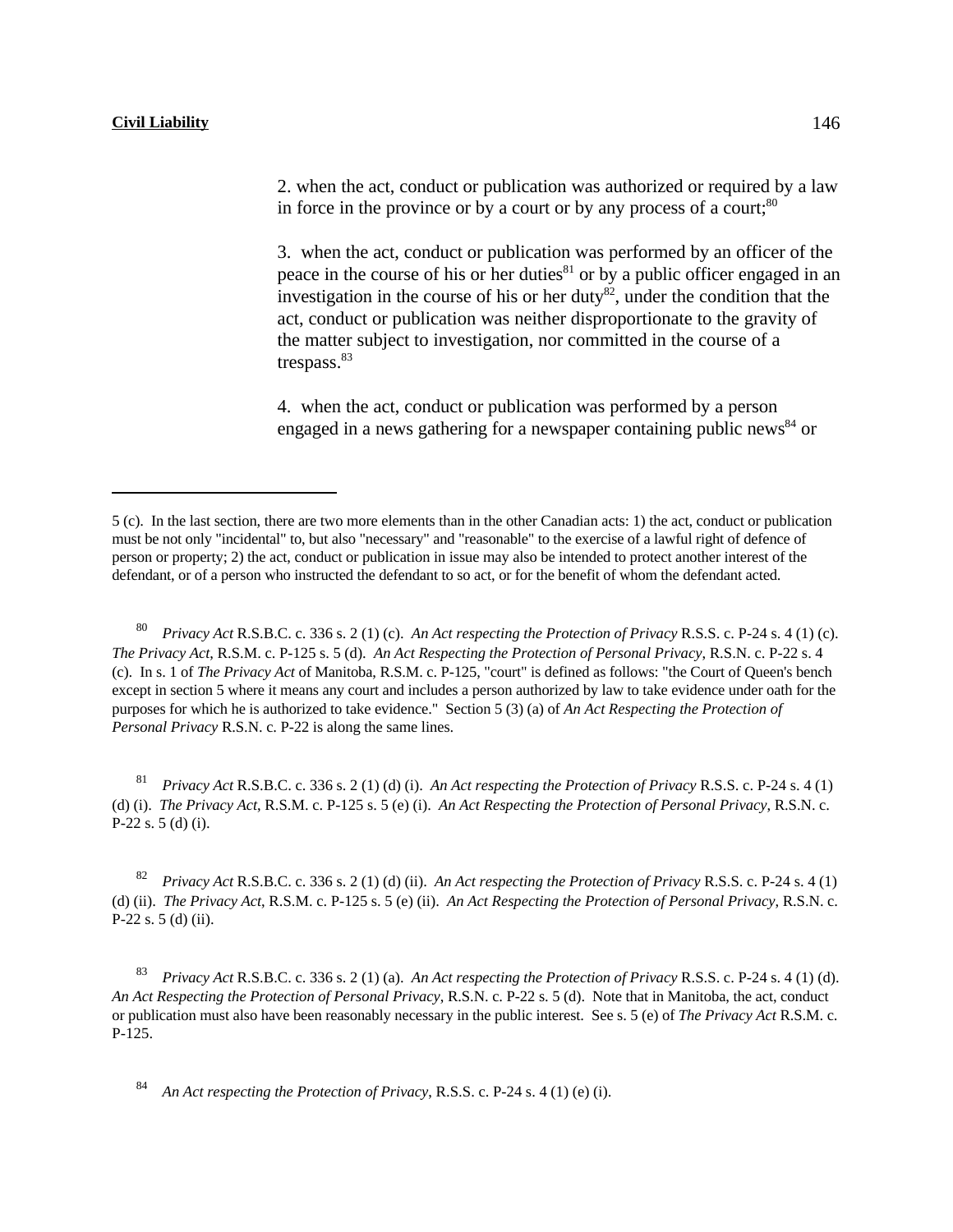for a broadcaster<sup>85</sup> under the condition that it was reasonable under the circumstances and necessary or incidental to the usual activities in a press conference. $86$  Note that the law in British Columbia does not mention this specific defence, but it does provide a framework for the use of a person's name or portrait by the media in Section 3  $(4)$ .<sup>87</sup>

A publication is not an invasion of privacy under circumstances in which there are reasonable justifications for believing that it contains information which is in the public interest<sup>88</sup>, that it is fair comment on a matter of public interest<sup>89</sup> or that it is privileged, in accordance with the rules relating to defamation. $90$ 

*Privacy Act*, R.S.B.C. c. 336. <sup>87</sup>

<sup>88</sup> Privacy Act, R.S.B.C. c. 336 s. 2 (2) (a). An Act respecting the Protection of Privacy, R.S.S. c. P-24 s. 4 (2) (a). *The Privacy Act*, R.S.M. c. P-125 s. 5 (f) (i). *An Act Respecting the Protection of Personal Privacy*, R.S.N. c. P-22 s. 5 (2) (a).

<sup>89</sup> Privacy Act, R.S.B.C. c. 336 s. 2 (2) (a). An Act respecting the Protection of Privacy, R.S.S. c. P-24 s. 4 (2) (a). *The Privacy Act*, R.S.M. c. P-125 s. 5 (f) (iii). *An Act Respecting the Protection of Personal Privacy*, R.S.N. c. P-22 s. 5 (2) (a).

*Privacy Act*, R.S.B.C. c. 336 s. 2 (2) (b). *An Act respecting the Protection of Privacy*, R.S.S. c. P-24 s. 4 (2) (b). *An Act Respecting the Protection of Personal Privacy*, R.S.N. c. P-22 s. 5 (2) (b). *The Privacy Act*, R.S.M. c. P-125 s. 5 (f) (ii). In Section 1 of *The Privacy Act*, R.S.M. c. P-125, "defamation" is defined as: "libel or slander".

*An Act respecting the Protection of Privacy*, R.S.S. c. P-24 s. 4 (1) (e) (ii).

<sup>&</sup>lt;sup>86</sup> An Act respecting the Protection of Privacy, R.S.S. c. P-24 s. 4 (1) (2). The Manitoba act does not mention this requirement.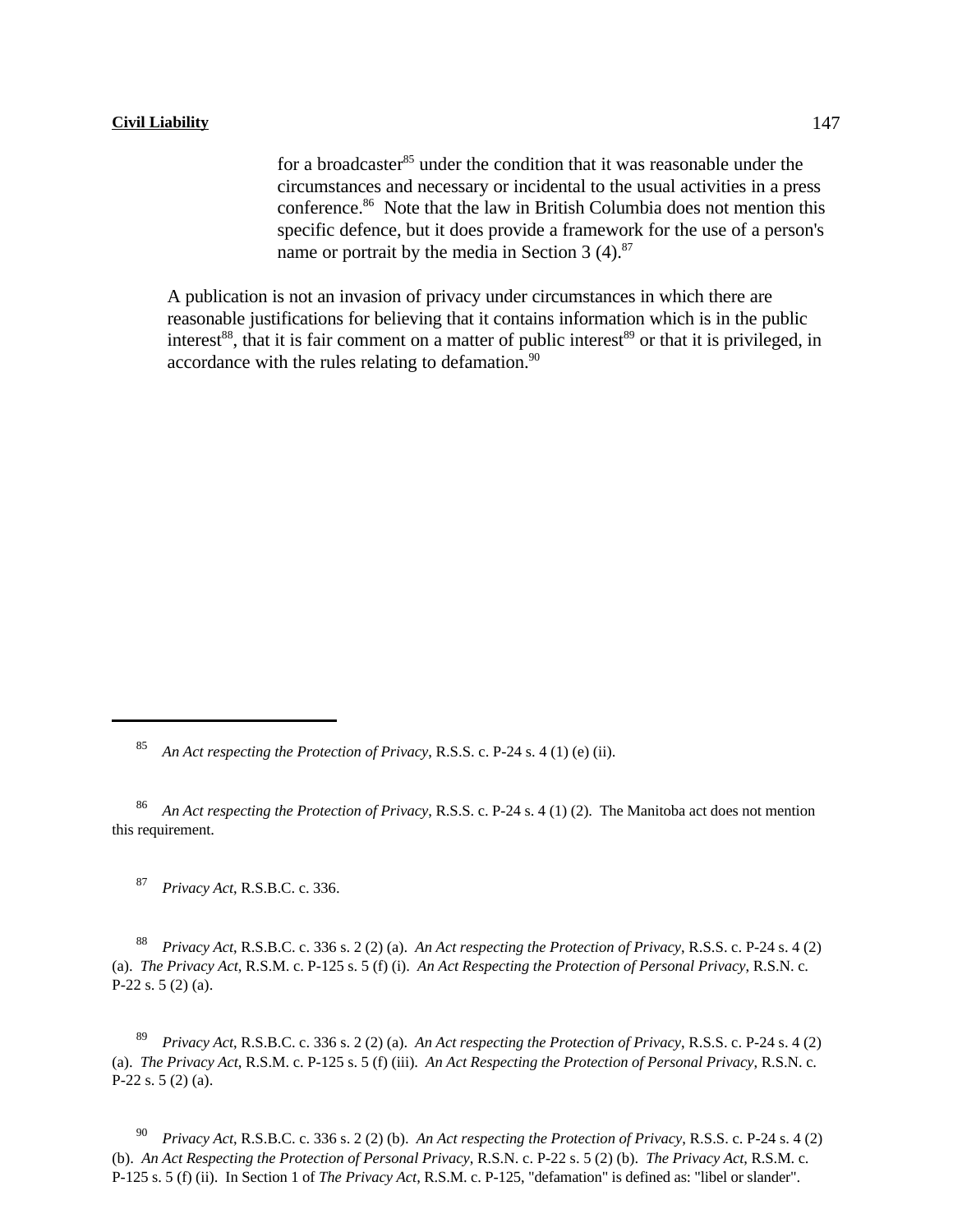#### *Compensation and Other Rights of Action*

Depending on the circumstances, in addition to any other compensation judged necessary given the situation<sup>91</sup>, the court may award damages<sup>92</sup>, an injunction<sup>93</sup>, or compensation for  $\frac{1}{2}$  loss of profits<sup>94</sup>. Note that the court is not required, when evaluating the damages relating to an action for invasion of privacy, to take into account an order to compensate for loss of profit<sup> $95$ </sup>. Finally, the court may order that the defendant must deliver to the person concerned documents which have come into the defendant's possession due to or as a consequence of the violation of privacy<sup>96</sup>. The rights of action granted under this legislation are in addition to other rights of action which may exist<sup>97</sup>. The legal provisions relating to the granting of compensation also present no obstacle to the awarding of any other compensation, claimed in other actions instituted on the basis of acts, conduct or publications which could give rise to an action for invasion of privacy under present law<sup>98</sup>.

 *An Act Respecting the Protection of Personal Privacy* R.S.N. c. P-22 s. 6 (1) (a). *An Act respecting the* <sup>92</sup> *Protection of Privacy*, R.S.S. c. P-24 s. 7 (a). *The Privacy Act*, R.S.M. c. P-125 s. 4 (1) (a).

 *An Act Respecting the Protection of Personal Privacy*, R.S.N. c. P-22 s. 6 (1) (b). *An Act respecting the* <sup>93</sup> *Protection of Privacy*, R.S.S. c. P-24 s. 7 (b). *The Privacy Act*, R.S.M. c. P-125 s. 4 (1) (b).

<sup>94</sup> An Act Respecting the Protection of Personal Privacy, R.S.N. c. P-22 s. 6 (1) (c). An Act respecting the *Protection of Privacy*, R.S.S. c. P-24 s. 7 (c). *The Privacy Act*, R.S.M. c. P-125 s. 4 (1) (c).

<sup>95</sup> An Act Respecting the Protection of Personal Privacy, R.S.N. c. P-22 s. 6 (1) (c) and s. 6 (2). An Act *respecting the Protection of Privacy*, R.S.S. c. P-24 s. 8 (2). *The Privacy Act*, R.S.M. c. P-125 s. 4 (1) (c) and s. 4 (3).

 *An Act Respecting the Protection of Personal Privacy*, R.S.N. c. P-22 s. 6 (1) (d). *An Act respecting the* <sup>96</sup> *Protection of Privacy*, R.S.S. c. P-24 s. 7 (d). *The Privacy Act*, R.S.M. c. P-125 s. 4 (1) (d).

 *An Act Respecting the Protection of Personal Privacy*, R.S.N. c. P-22 s. 7 (1). *An Act respecting the* <sup>97</sup> *Protection of Privacy*, R.S.S. c. P-24 s. 8 (1). *The Privacy Act*, R.S.M. c. P-125 s. 6.

 *An Act respecting the Protection of Privacy* R.S.S. c. P-24 s. 8 (2). *The Privacy Act*, R.S.M. c. P-125 s. 6. *An* <sup>98</sup> *Act Respecting the Protection of Personal Privacy*, R.S.N. c. P-22 s. 7 (2). Note that none of these details are present in the British Columbia legislation.

<sup>&</sup>lt;sup>91</sup> An Act respecting the Protection of Privacy, R.S.S. c. P-24 s. 7 (e). An Act Respecting the Protection of *Personal Privacy* R.S.N. c. P-22 s. 6 (1) (e).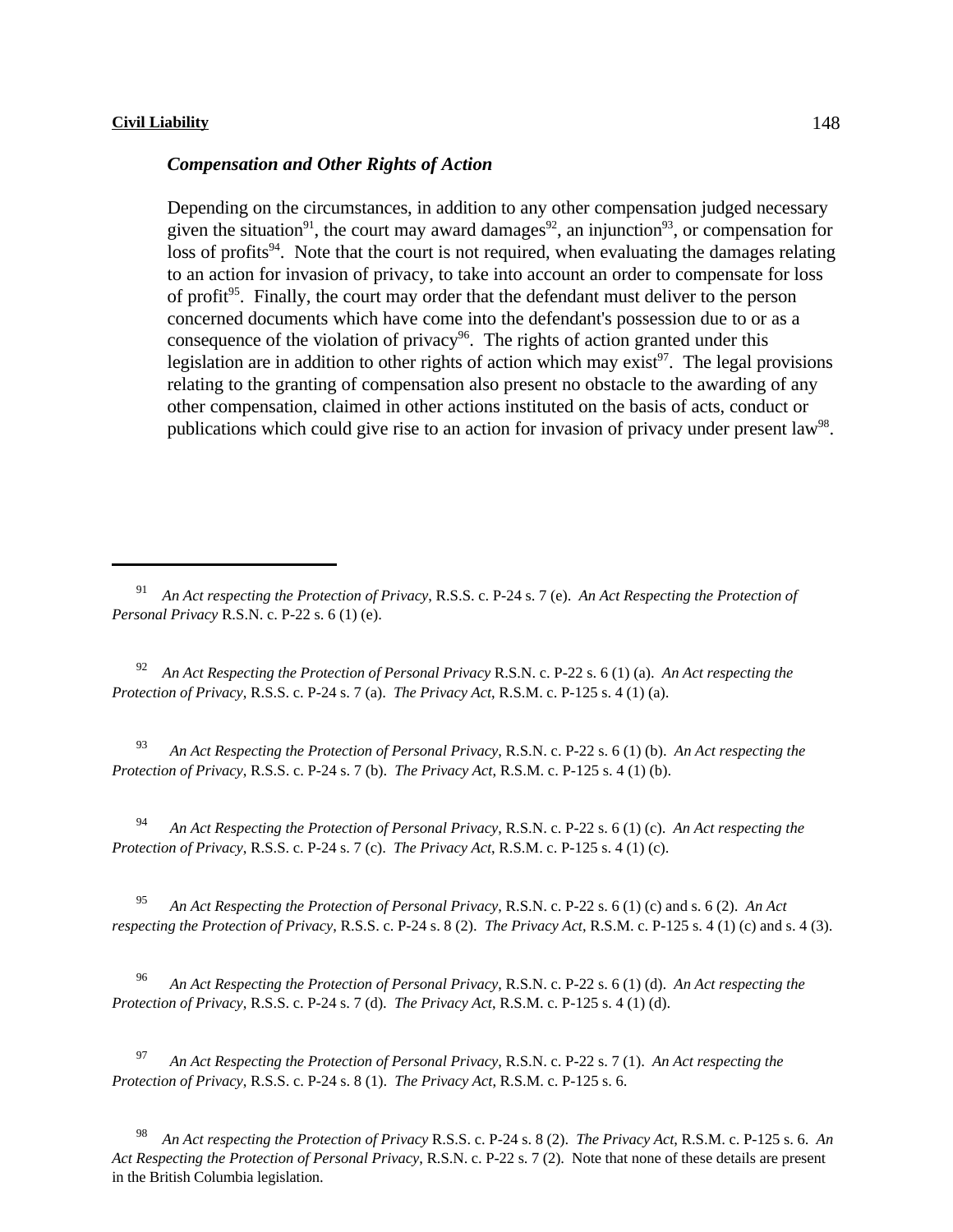## **In Civil Law**

The Québec *Civil Code* provisions regarding privacy read as follows:

Art. 35. Every person has a right to the respect of his reputation and privacy.

No one may invade the privacy of a person without the consent of the person or his heirs unless authorized by law.

Art. 36. The following acts, in particular, may be considered as invasions of the privacy of a person:

(1) entering or taking anything in his dwelling;

(2) intentionally intercepting or using his private communications;

(3) appropriating or using his image or voice while he is in private premises;

(4) keeping his private life under observation by any means;

(5) using his name, image, likeness or voice for a purpose other than the legitimate information of the public;

(6) using his correspondence, manuscripts or other personal documents.

Finally, the *Code* states a general regime on the gathering of personal information and the making of files on other people. These general application provisions are complemented by a specific law governing the gathering, management and communication of personal information by enterprises<sup>99</sup>.

The concept of privacy changes according to the context, the period, the habits and values, and, especially, the people involved. It is possible to define its scope: it has two aspects, one regarding identification, the other regarding the context. The identification aspect allows the elements traditionally recognized by the society as included in the domain of a person's privacy, at a given time, to be identified. The contextual aspect allows the content of this domain to be evaluated in terms of the circumstances, in particular of the participation of the individual in society.

This is the *Act Respecting the Protection of Personal Information in the Private Sector*, s. Q. 1993, c. 17. The concept of enterprise is defined in the following way in Section 1525, *CCQ*: "The carrying on by one or more persons of an organized economic activity, whether or not it is commercial in nature, consisting of producing, administering or alienating property, or providing a service, constitutes the carrying on of an enterprise."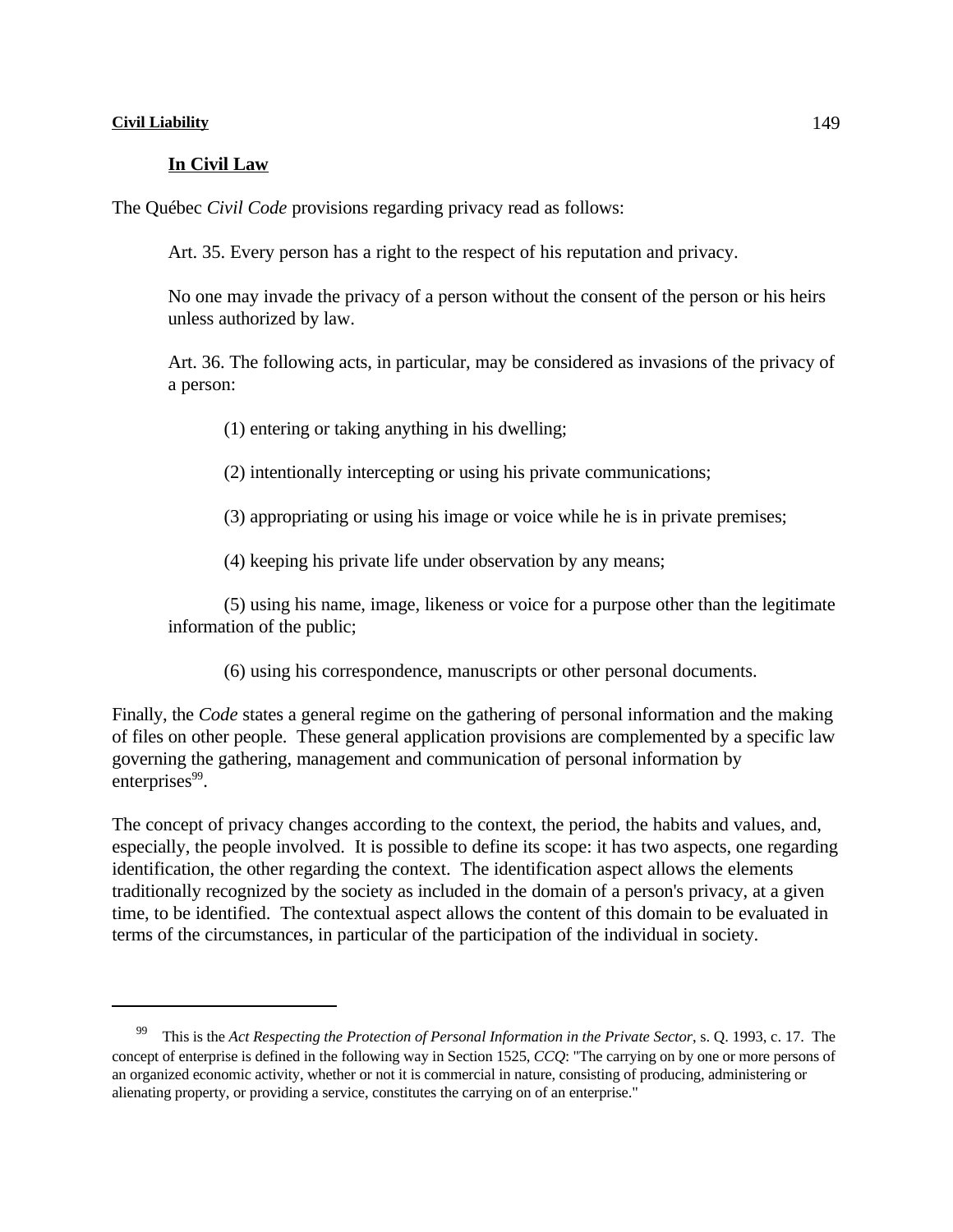In order to determine whether there has been an invasion of privacy, it is necessary to determine if a disclosure of information or an intrusion affects an element of privacy. This explains the need to try to identify the domain of privacy. The domain of privacy brings together certain types of information belonging to it, in principle. There are also variations depending on the aspects and status of the person involved.

Traditionally, two major aspects of privacy are identified. One is objective and refers to the facts and aspects of a person's life which are included in a protected domain. However, the concrete content of this domain varies from person to person, depending on various circumstances, such as the position one holds in society. This is the subjective aspect of privacy: that which takes the individuals targeted into consideration $100$ .

Supposing *a priori* that privacy is in opposition to public life, it is indeed possible to identify certain objective elements referring to the private life of an individual which are frequently linked to privacy: health, the privacy of the home, anatomy and privacy of the body, marital and love life, social and political aspects of personality and professional life. These elements can generally be used to specify a person in certain aspects of his or her identity.

With respect to the contextual aspect, the protection granted to privacy varies in accordance with certain values such as time and space. Considering *a priori* that what does not fall into the domain of privacy belongs to that of public life, what seems today to be part of a person's private life could become, over the years or if there is a change in habits and values, public interest information. However, the field of protection of privacy varies mainly depending on the person. Since people do not all play the same roles in society, what might be private information regarding one person will not necessarily be so for another.

For example, the Québec Appeal Court has ruled that although the adulterous relations of a pastor belonged to his private life, the church to which he belonged had not invaded his privacy and had acted with "sobriety and prudence" when it posted a notice announcing his departure and the reasons for it. The Court emphasized [TRANSLATION] "that there are professions that cannot be practised without the public backing of respectable and respected authorities. A person practising such a profession must meet the standards of the supporting authorities or lose their backing"<sup>101</sup>.

The contextual aspect of privacy takes into account the situation of persons. Due to the nature of their participation in activities in society, information about certain aspects of the life of certain individuals does not automatically enter into the domain of their private life since the public has a

<sup>&</sup>lt;sup>100</sup> P. A. Molinari and P. Trudel, *supra*, note 12 at 211.

<sup>&</sup>lt;sup>101</sup> Église Évangélique Libre du Québec v. *Vermet*, J. E. 85-75 (C.A.).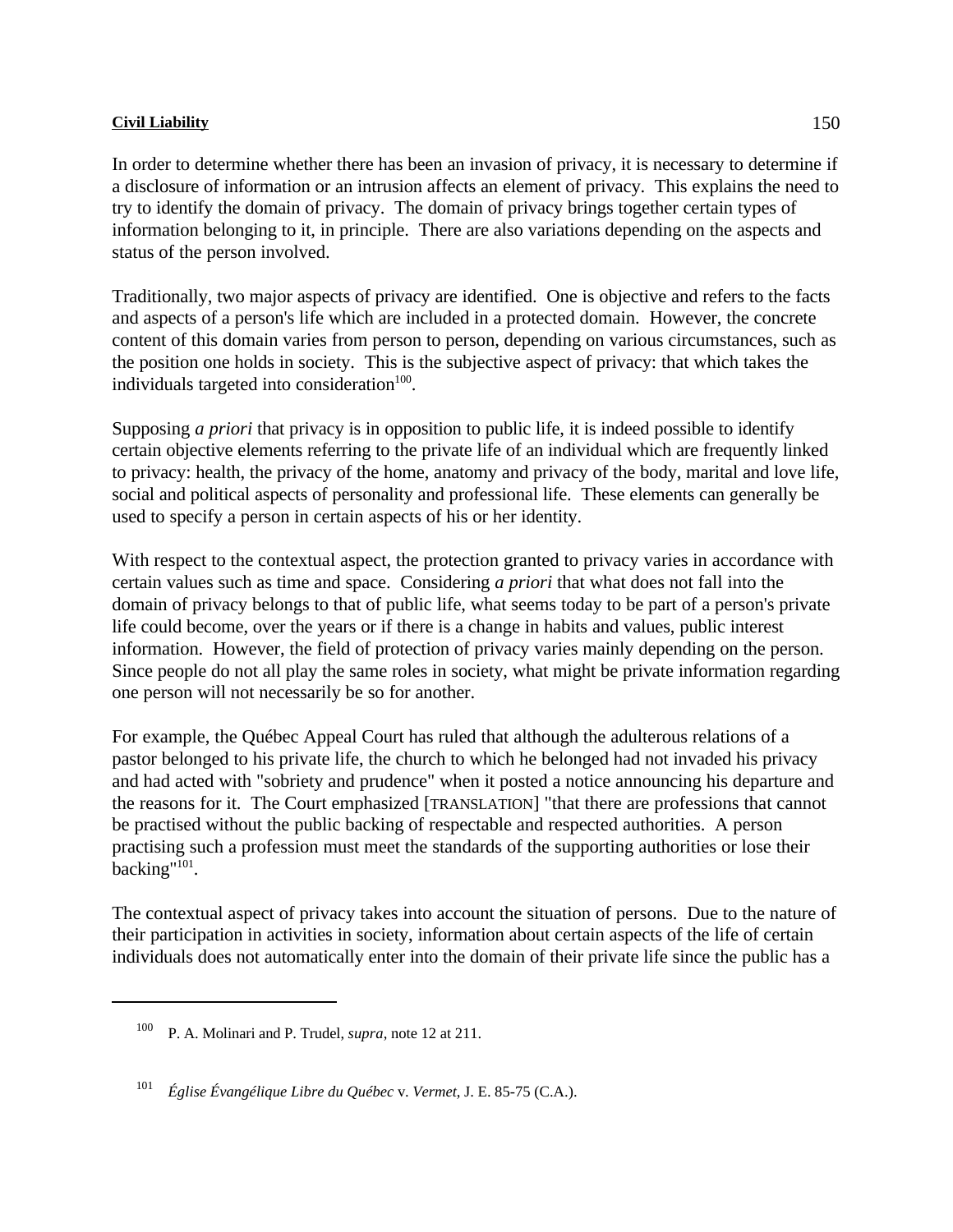legitimate interest in being informed about such facts. This element allows the requirements of public information, and other values which are necessarily in question in the definition of the right to privacy, to be taken into account. The entire issue thus boils down to determining which disclosures are licit and which are not<sup> $102$ </sup>.

Pierre Kayser suggests the idea that certain disclosures concerning the private life of certain persons are nonetheless lawful because they are issues about which the public has a legitimate interest in being informed:

[TRANSLATION] How can the lawfulness of investigations and disclosures relating to public activities and the unlawfulness of those relating to private life be explained? The first fall under freedom of information because the public has a legitimate interest in being informed about them $103$ .

Since the public's legitimate interest in being informed is one of the fundamental values affecting the scope of the right to privacy, it is logical to think that the domain of the private life of politicians, who must represent the collectivity and manage public funds, will be smaller than that of a simple citizen. The same applies to public persons, as emphasized by Nicole Vallières and Florian Sauvageau:

[TRANSLATION] The private lives of public persons are of course narrower in scope than those of individuals with no responsabilities to the community. . . . The courts have developed a test to the effect that the conduct of public persons in their private lives cannot be reported or commented on unless that private conduct is of such a nature as to suggest that it will have an impact on the performance of their duties. Facts relating to the private lives of public persons can be disclosed if they are likely to show through or rub off on their public activities. The right to privacy then gives way to the social utility of dissemination of the information $104$ .

<sup>104</sup> Nicole Vallières, *supra*, note 39 at 99 ff. See also Nicole Vallières and Florian Sauvageau, *Droit et journalisme au Québec* (Québec: Éditions GRIC - FPJQ, 1981) at 40 ff. Regarding the domain of the private life of public personalities, see also *Bouchard* v. *Chartier* [1907] 31 C.S. 535; *Vigeant* v. *Poulin* [1890] 20 R.L. 567.

<sup>&</sup>lt;sup>102</sup> P. A. Molinari and P. Trudel, *supra*, note 12 at 215.

<sup>&</sup>lt;sup>103</sup> Pierre Kayser, *La protection de la vie privée et des autre biens de la personnalité* (Brussels: Bruylant; Paris: LGDJ) at 163.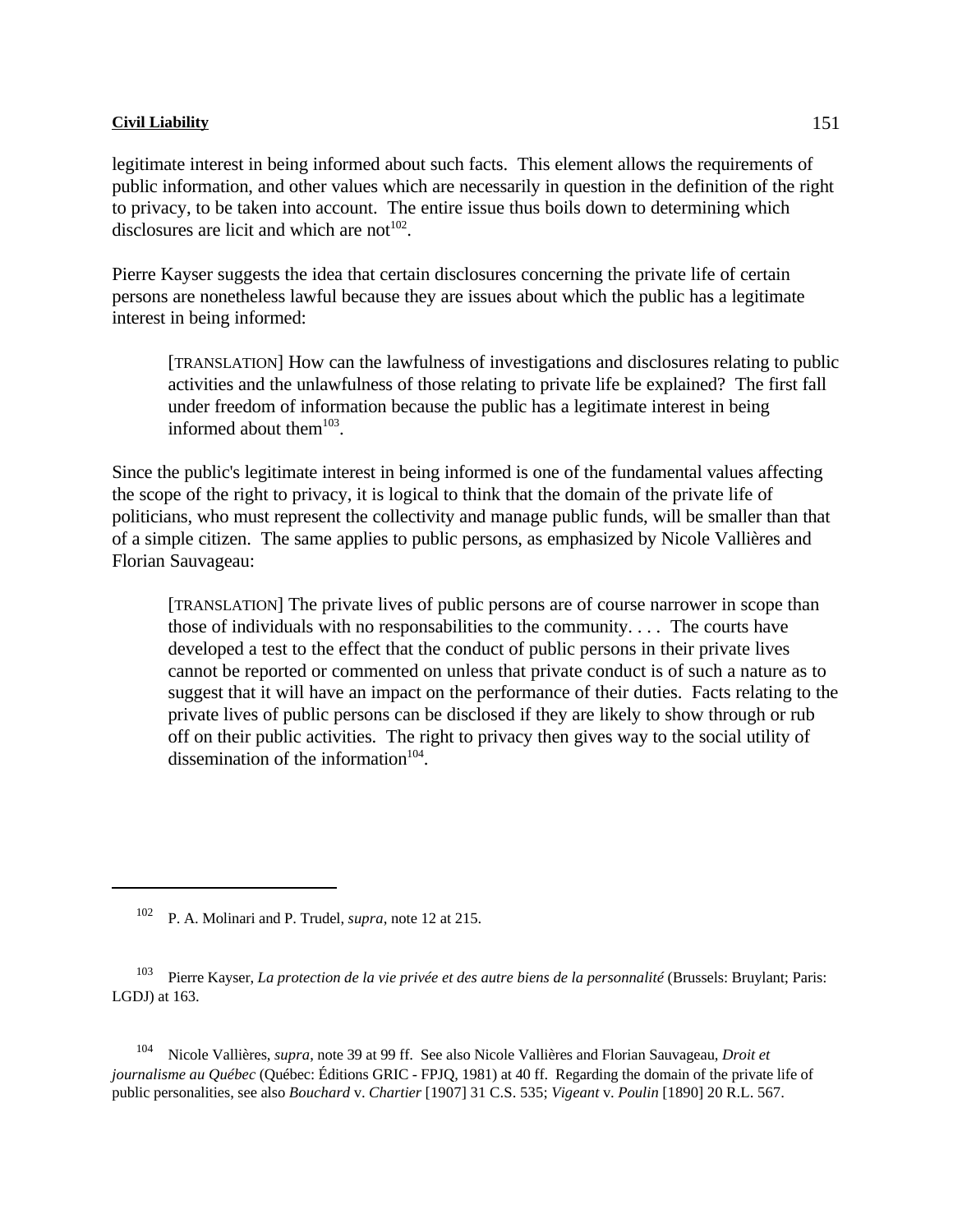Likewise, the state of health of a simple citizen does not have, *a priori*, the same interest in the eyes of the public as that of a celebrity<sup>105</sup> or a public person, as the Court emphasized in the *Valiquette*<sup>106</sup> case. However the private life of a simple citizen could also, under certain circumstances, be revealed, as is shown by Nicole Vallières who notes that jurisprudence has adopted a wide interpretation of the public interest:

[TRANSLATION] If an individual's private conduct affects interests within the public domain, such as justice, military security and the use of public moneys, or infringes the rights of a social group, that conduct, which is now of general interest, can be debated publicly in the media $107$ .

Thus, the *contextual* aspect of the definition of privacy is determined by taking into account the requirements of public information as well as the other values which necessarily come into play in the delimitation of the right to privacy. This aspect cannot be defined except through the concrete examination of the position occupied by the subject within society, his or her role in the unfolding of public affairs, the interest members of the public have in knowing certain aspects of his or her behaviour, and the habits and values which could shed light on the decisions and choices they must make with respect to him or her $^{108}$ . In sum, the contextual aspect ends up merging with the principal limitations on privacy.

# **Principal Limitations on Privacy**

Privacy cannot be recognized as absolute. Some authors, such as Nadeau and Nadeau, have noted that the limit of a given right is often the limit of another right. [TRANSLATION] "My right ends where another person's right begins. Rights and duties are correlative. The quid pro quo for one person's rights consists in his or her duties relating to another person's right."<sup>109</sup> The limits most likely to be encountered in the Internet are those following from consent, freedom of

For a study of the law regarding the image of celebrities, see Susan H. Abramovitch, "Publicity Exploitation of Celebrities: Protection of a Star's Style in Québec Civil Law" (1991) 32 C. de D. 301.

<sup>&</sup>lt;sup>106</sup> Valiquette v. *Gazette* (*The*)\*, [1991] R.J.Q. 1075, 1080.

<sup>&</sup>lt;sup>107</sup> Nicole Vallières, *supra*, note 39 at 98.

Pierre Trudel, "Les dispositions sur la protection de la vie privée dans le nouveau *Code civil* du Québec" (1994) Legipresse no. 111, at 6-7.

André Nadeau and Richard Nadeau, *supra*, note 46 at 228.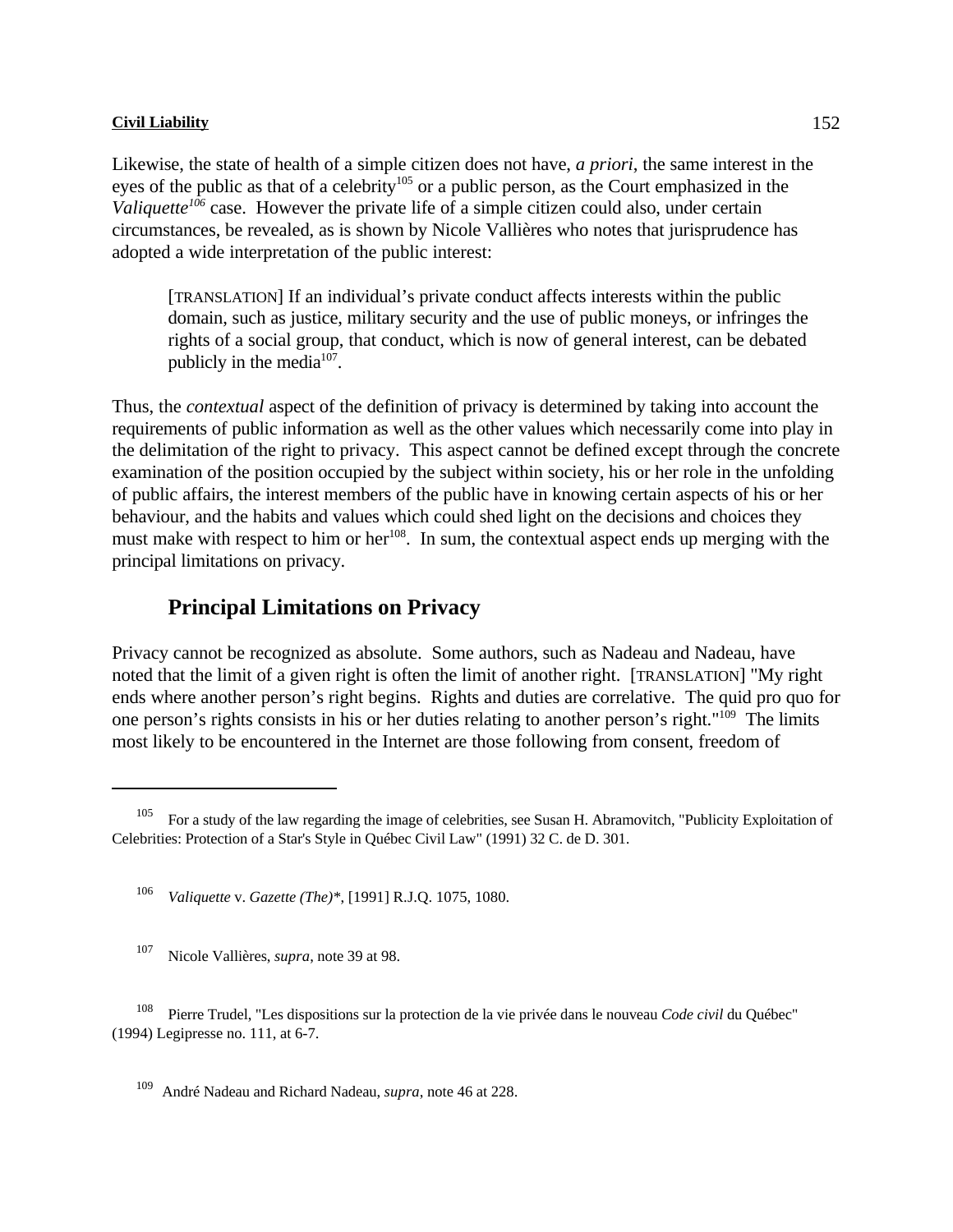expression, the press and other means of communication, maintenance of public order, public interest in information and the absence of reasonable expectations of privacy.

Reasonable expectation of privacy is a notion which was initially developed by the United States Supreme Court in an invasion of privacy case based on the Fourth Amendment<sup>110</sup>. In *Hunter*<sup>111</sup>, and especially in  $Dyment^{1/2}$ , the Supreme Court of Canada kept this approach in mind as it incorporated the reasonable expectation of privacy into Canadian constitutional law. Thus, the existence of a reasonable expectation of privacy must be shown in any court action involving the right to privacy.

Respect for privacy in electronic environments seems to tend to be shaped by recognition of the right to anonymity and the right to control over personal information. Since electronic environments presenting many specific situations provide a potential opening for invasion of privacy, it appears that privacy should be protected in accordance with the legitimate expectations of network users, while taking into account the fact that the latter, who are involved to varying degrees in their community life, also have a public life. Since electronic environments are made up, like physical environments, of public and private places<sup> $113$ </sup>, the reasonable expectation of privacy should thus vary depending on the context in which the user is situated.

<sup>111</sup> Hunter v. *Southam* [1982] 2 S.C.R. 145.

<sup>112</sup> *R.* v. *Dyment* [1988] 2 S.C.R. 417. The *Dyment* decision even recognized an information aspect of the right to privacy. In this respect, see: Karim Benyekhlef, *supra*, note 47.

<sup>113</sup> Anne Wells Branscomb writes regarding this: "Is there any place in the Networld that is private? One does not need to be a sexist or a racist to wonder where one must go to bare one's soul to one's friends. [...] There are many other uses for private spaces on educational networks, even networks supported by public funds. Examples include the discussion of the potential appointees, promotions, and student grades. It seems clear that separate cyberspaces should be demarcated for public or private use and that the differences between them must be recognized. Some physical spaces, including designations owned by public entities, are recognized as closed to public discourse; there should be no constitutional barrier to providing private electronic spaces in which confidential exchanges may take place. On the other hand, private spaces are sometimes held to have assumed the role of the state by opening themselves to public access and thus providing a public function. In order to avoid confusion, a cyberspace needs to be clear whether it is a private forum or a public forum." See: Anne Wells Branscomb, "Anonymity, Autonomy and Accountability: Challenges to the First Amendment in Cyberspace" (1995) 104 Yale L.J. 1639, 1655.

<sup>&</sup>lt;sup>110</sup> See also in this respect *Katz* v. *United States*, 389 U.S. 347 (1967).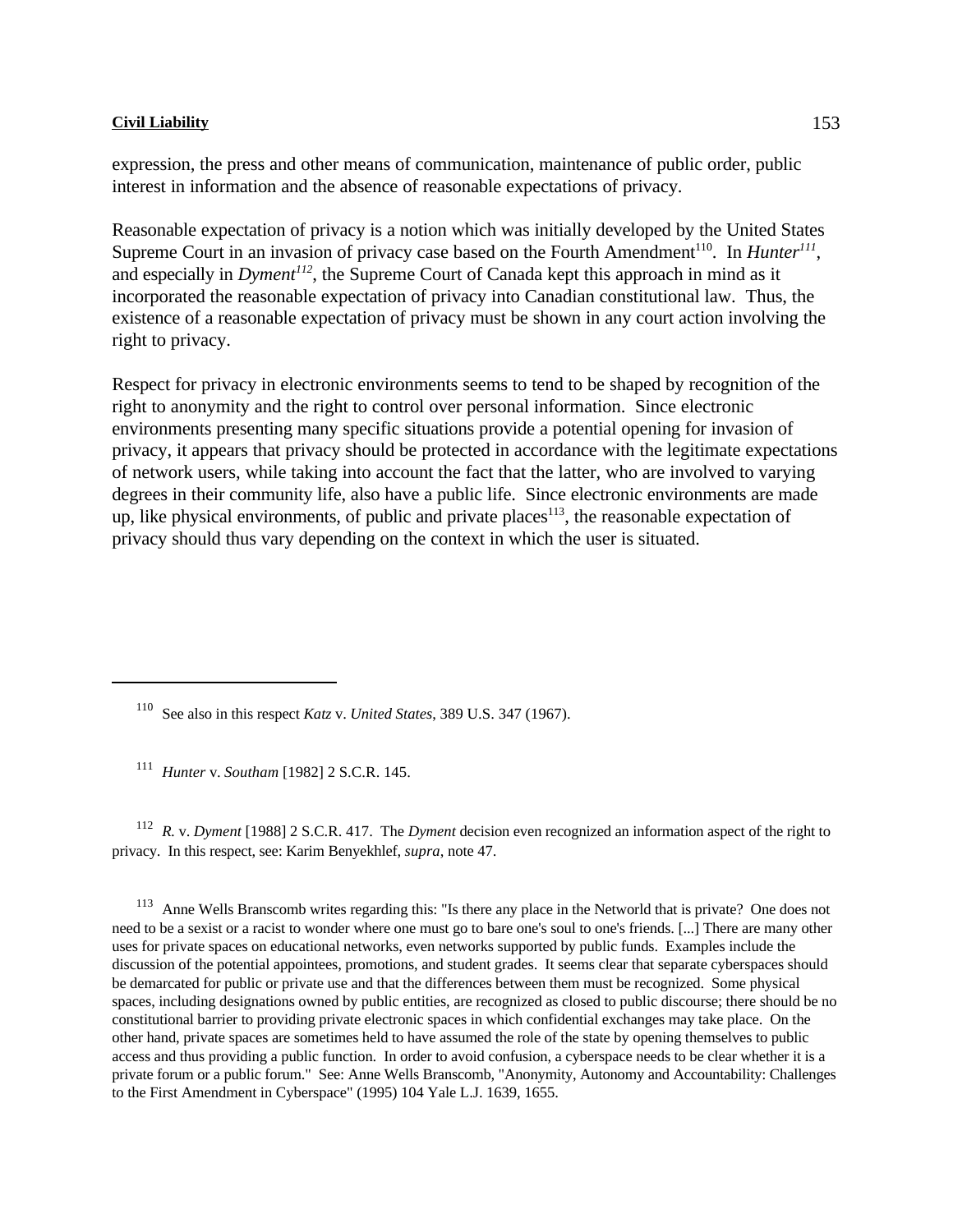It has been ruled that certain forms of communication do not carry a reasonable expectation of privacy. In *Smyth* v. *Pillsbury Co.*<sup> $114$ </sup>, the judge decided that:

...unlike urinanalysis and personal property searches, we do not find a reasonable expectation of privacy in e-mail communication voluntarily made by an employee to his supervisor over the company e-mail system notwithstanding any assurances that such communications would not be intercepted by management. Once the plaintiff communicated the alleged unprofessional comments to a second person (his supervisor) over an e-mail system which was apparently utilized by the entire company, any reasonable expectation of privacy was lost.

Thus, the various Internet contexts do not entail the same expectations of privacy and it cannot be taken for granted that the right to privacy can be invoked each time information is put into circulation. In other words, the manner in which the various responsibilities relating to privacy are defined goes beyond the simple invasion of privacy on the basis of liability. However, the difficulties in identifying the liability of the various Internet actors remain just as great when we attempt to determine who has the burden of ensuring that the privacy of each person is protected.

# **Protection of Personal Information**

Denis Kratchanov notes that "The definition of the right of privacy as the right to exercise some measure of control over information about oneself has led most countries of Western Europe to adopt what is now referred to as data protection legislation. With respect to the public sector at least, the United States and Canada have done so as well."<sup>115</sup>

There is a distinction between protection of the right to privacy and protection of personal information. One is not necessarily the mirror image of the other. The right to privacy has wider implications than does the notion of personal information. This nuance is important in the Internet<sup>116</sup>. In this respect, Benyekhlef writes that:

[TRANSLATION] The variety of functionalities on the information highway helps us appreciate the diversity and the unequal seriousness of the possible invasions of privacy.

<sup>116</sup> Karim Benyekhlef, "Les normes internationales de protection des données personnelles et l'autoroute de l'information" in *Le respect de la vie privée dans l'entreprise, Actes des Journées Maximilien Caron* (17 March 1995), unpublished document, manuscript version, at 38.

<sup>&</sup>lt;sup>114</sup> 914 F Supp. 97 (1996), http://www.law.uh.edu/faculty/ ECavazos/smyth.html.

<sup>&</sup>lt;sup>115</sup> Denis C. Kratchanov, *Personal Information and the Protection of Privacy*, prepared for the Uniform Law Conference, June 1995 at 8-9.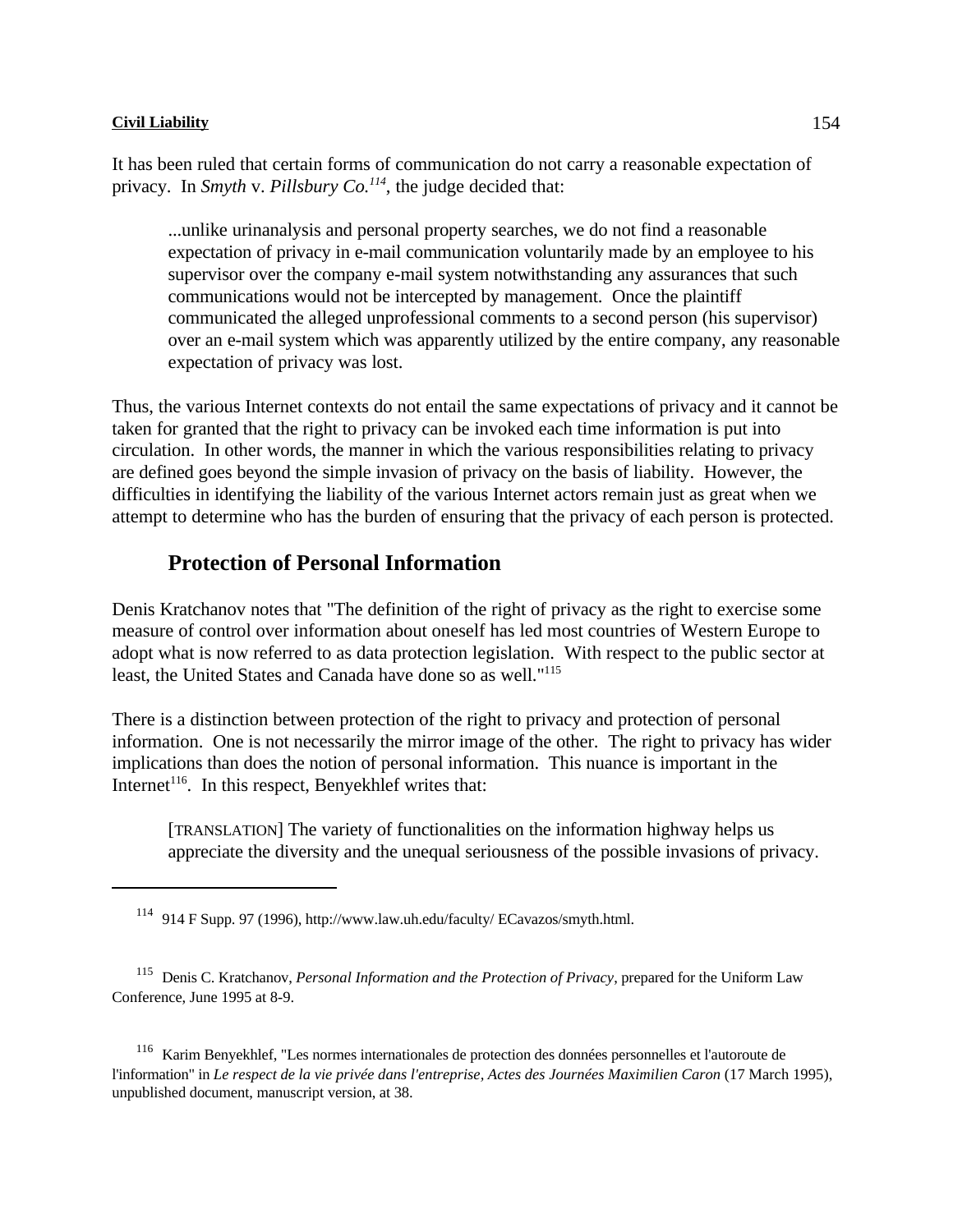On this subject, the right to privacy must be distinguished from the protection of personal data. The former encompasses the latter. In other words, the protection of personal data is merely a subset of the right to privacy. The fundamental principles of the management of personal information give practical expression to the concerns relating to the informational dimensions of the right to privacy $117$ .

The fundamental principles regarding personal information management make up the structure of international personal data protection instruments, such as the *OECD Guidelines*, the *European Agreement* and the *Directive of the European Commission* and also national legislation such as the *Act Respecting the Protection of Personal Information in the Private Sector*<sup>118</sup>. These principles are the following<sup>119</sup>: social justification, limited number of subjects gathered, nature of data, specification of goals, limited use, security guarantees, transparency, limited time for data preservation, liability, and individual participation. Failure to respect such principles could give rise to civil liability.

These principles are particularly pertinent with respect to the management of information generated by various electronic tools compiling information on branches, sites visited and use habits of individuals served by Internet access providers (logs). They apply to enterprises conducting business in Québec since in that province the *Act Respecting the Protection of Personal Information in the Private Sector*<sup>120</sup> restates and makes explicit the principles promoted by the OECD. Thus, when personal information is gathered, there must be a serious, legitimate interest in compiling such a file, the purpose of the file must be specified, the information must be from the person specified, the information must be only that required for the file, the person concerned must be notified of the purpose of the file, of its use and of the categories of persons having access to it, and the person concerned must be informed of the location in which the file will be kept and of his or her rights to access and correct the file.

The holding, use and communication of personal information must be protected by adequate security and confidentiality measures. When information is used for a purpose other than that

 $118$  R.S.Q., c. P-39.1.

 $R.S.Q. c.P-39.1.$ 

<sup>&</sup>lt;sup>117</sup> *Ibid.* at 36. See also: Joel R. Reidenberg, "Setting Standards for Fair Information Practice in the U.S. Private Sector" [1995] 80 Iowa L. Rev., forthcoming.

 $119$  On these principles in particular and on the protection of personal information in general, see the excellent work by Karim Benyekhlef, *La protection de la vie privée dans les échanges internationaux d'information* (Montréal: Éditions Thémis, 1992.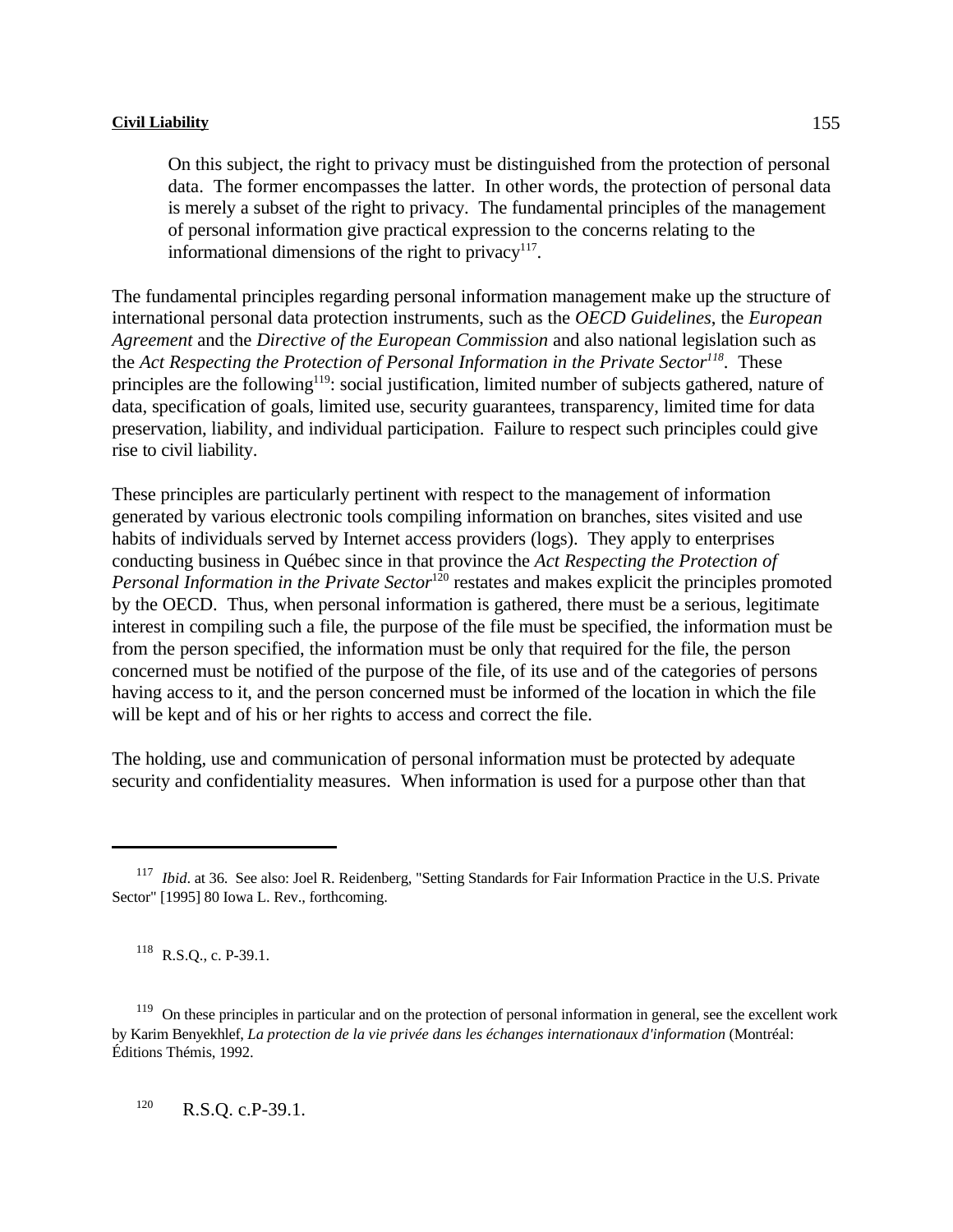mentioned in the file, or when the goal of the file has been attained but the information is to be used again, the consent of the person concerned must be obtained.

# **Erroneous Information**

Article 1457 of the Québec *Civil Code*, in Québec like the common law in the other provinces, creates a duty to be prudent and diligent in the transmission of information $121$ . The communication of erroneous information in the framework of a professional activity can be a quasi-offence, even if the information was provided free of charge<sup>122</sup>. Thus, as Barry Sookman explains,

In the case of negligent provision of information, it is now established that if, in the ordinary course of business or professional affairs, a person seeks information from another, who is not under a contractual or fiduciary obligation to give the information, in circumstances in which a reasonable man so asked would know he was being trusted, or that his skill or judgement was being relied on and the person asked chooses to give the information without so clearly qualifying his answer as to show that he does not accept responsibility, then the person replying accepts a legal duty to exercise such care as the circumstances require in making his reply $123$ .

Moreover, it seems that the courts tend to be more severe with this type of service, sometimes going even so far as to impose no-fault liability<sup>124</sup>. A current in French doctrine considers that the level of requirement concerning the reliability of information provided differs depending on

<sup>123</sup> Barry B. Sookman, *supra*, note 121, 141 at 142. See also Heather Black, "Responsabilité en matière d'édition électronique" (Department of Justice of Canada) http://canada.justice.gc.ca/Conferences/Justice\_AE/black\_fr.html.

<sup>124</sup> J. Huet, "Liability of Information Providers: Recent Developments in French Law Contrasted with Louisiana Civil Law of Liability and United States Common Law of Torts" (1990) 5 Tulane Civil Law Forum, 101 at 114; Affaire Galande, Trib. gr. inst. de Paris, 24 April 1984, D.1985. I. R. at 47 obs H. Maisl, REV. TRIM. DR. CIV. 1984.517, obs. J. Huet: an electronic service which transmitted erroneous information to companies, *without however having been proven to have done so negligently*, was ordered by the court to interrupt its service until its data had been completely rectified.

<sup>&</sup>lt;sup>121</sup> Barry B. Sookman, "The Liability of Information Providers in Negligence" (1989) 5 Computer Law and Practice, 141-146.

<sup>&</sup>lt;sup>122</sup> L. Sabater-Bono, "Banques de données: la responsabilité des informations" (1987) Expertises No. 98/99, 309 at 314.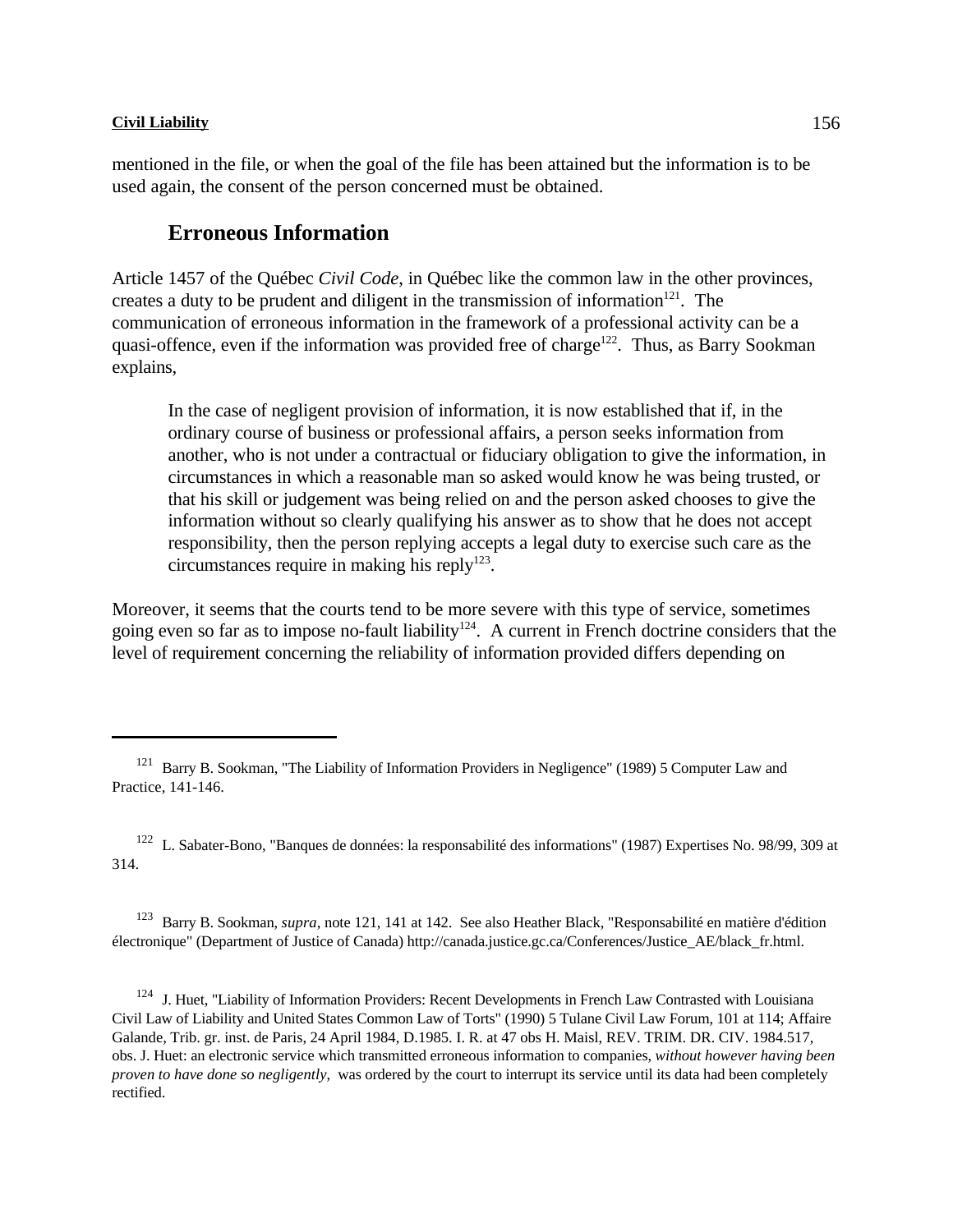whether what is in question is professionalor general-public computer-based communications $^{125}$ . The trend is thus to distinguish between public communications services, which resemble existing mass media, and the specialized information services which fulfil the needs of professionals<sup>126</sup>.

Access to communications services intended for the general public is provided with no prior contract between the information producer and the user  $127$ . Such data banks have an obligation to be prudent and diligent when they transmit information<sup>128</sup>. If the service is negligent and transmits erroneous information, it will then be held liable for damages $^{129}$ .

Access to professional data banks is regulated by the conclusion of a model contract<sup>130</sup>. The courts demonstrate a tendency to be more severe regarding this type of service, even going so far as to impose no-fault liability $131$ .

In the United States, the courts require more than simple negligence to hold the traditional media liable for the transmission of erroneous information outside of a contractual framework<sup>132</sup>. A

 $126$  J. Huet, *supra*, note 124 at 113.

<sup>127</sup> L. Sabatier-Bono, *supra*, note 122 at 309.

<sup>128</sup> J. Huet, *supra*, note 124 at 115. See also: Affaire Polac., Trib. gr. inst. de Paris, 29 January 1986, D. 1986, flash, No. 10.

<sup>129</sup> J. Huet, *supra*, note 124 at 117. See also: Affaire de "La cigue", Trib. gr. inst. de Paris, 28 May 1986: the author and the publisher of a cook book were held liable for having negligently transmitted information on a plant, which lead to the poisoning of a reader.

<sup>130</sup> L. Sabatier-Bono, *supra*, note 122 at 309.

<sup>131</sup> J. Huet, *supra*, note 124 at 114. See also: Affaire Galande, Trib. gr. inst. de Paris, 24 April 1984, D.1985. I. R. at 47 obs H. Maisl, REV. TRIM. DR. CIV. 1984.517, obs. J. Huet: an electronic service which transmitted erroneous information to companies, *without however having been proven to have done so negligently*, was ordered by the court to interrupt its service until its data had been completely rectified.

132 Jaillet v. *Cashman*, 115 Misc. 383, 189 N.Y.S. 743 (1921), aff'd, 202 App.Div. 805, 194 N.Y.S. 947 (1922), aff'd, 235 N.Y. 511, 139 N.E. 714 (1923); *Gutter* v. *Dow Jones, Inc.*, 490 N.E.2d 898 (Ohio 1986); *Gale* v. *Value*

<sup>&</sup>lt;sup>125</sup> X. Linant de Bellefonds and A. Hollande, *Droit de l'informatique et de la télématique* (Paris: J. Delmas et Cie., 1990) at 128.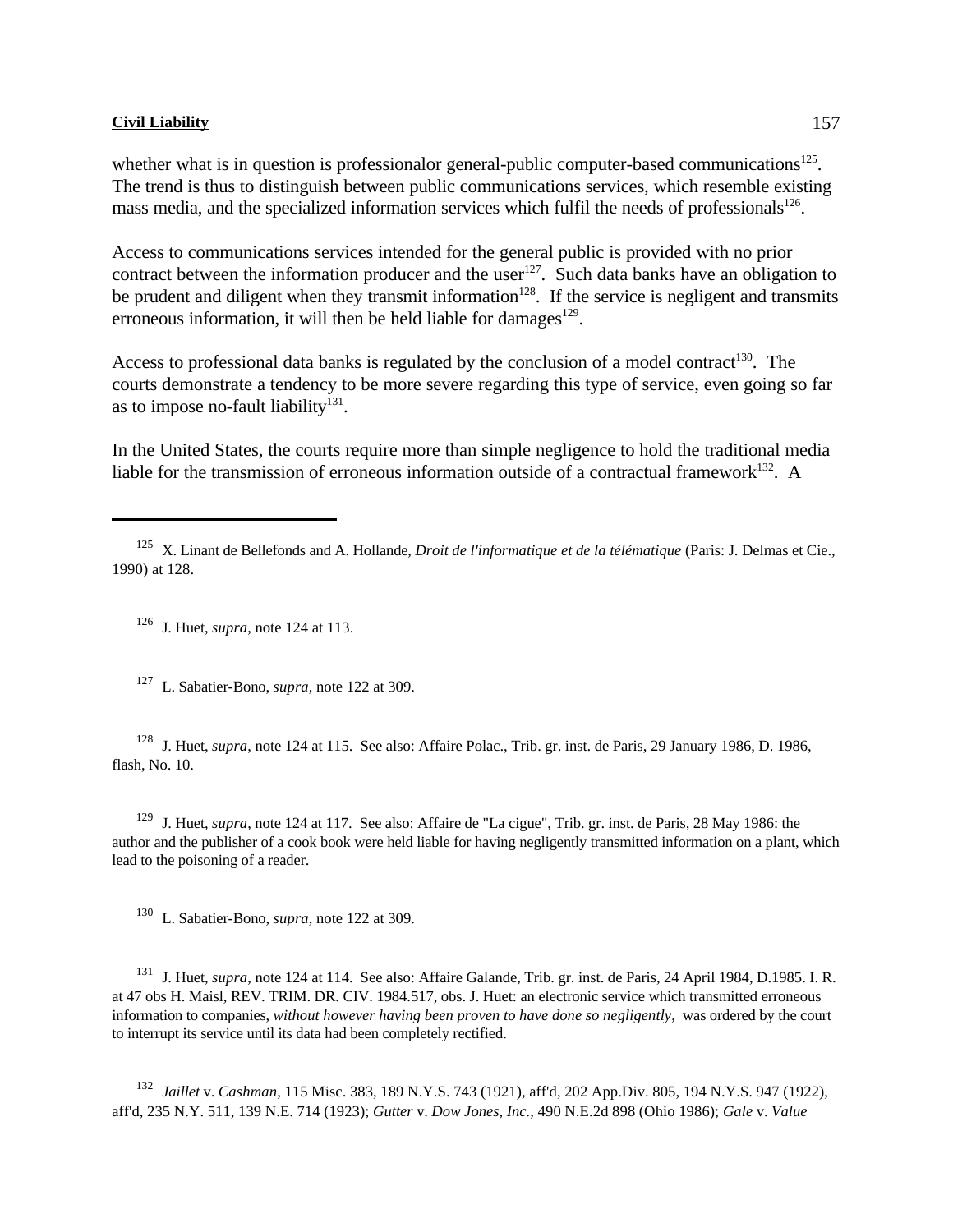Court recently applied this principle to electronic means of communication and did not hold an information provider responsible for the transmission of false news $^{133}$ .

Liability for the transmission of erroneous information, in an extra-contractual situation, is affected in part by the importance of the information for the receiver and the use he or she is likely to make of it. Even in the absence of a contractual relation, a person who claims to be an information provider can be held responsible for damages suffered by a person who depends on that information $134$ .

In 87118 Canada Ltd. v. The Queen<sup>135</sup>, the obligation for an electronic information system to act with prudence and diligence was recognized by the Federal Court. In that case, the defendant was granted compensation following damages suffered after the computer system failed to indicate that the corporate name the defendant was about to choose already existed.

The possibility of ensuring error-free transmission of information, the costs that such transmission would entail, and the reliability of the written documents which the computerized system must replace are also factors which should be taken into account. In *87118 Canada Ltd.*, the Court suggested that a computerized system intended to replace a manual one should be at least as reliable as the latter, no matter what could be reasonably expected given the state of knowledge and the state of technological knowledge at the time the error was committed $136$ . A New York court has asserted, regarding this, that the failure of a computerized system to use new technological tools which could improve its service could be considered to be negligence if damages result<sup>137</sup>.

<sup>133</sup> Daniel v. Dow Jones & Co. Inc., 520 NYS 2d 334 (NY Sup.Ct 1987).

<sup>134</sup> Blodwen Tarter, "Information Liability: New Interpretations for the Electronic Age" (1992) 11 Computer Law Journal 481, 497.

<sup>135</sup> 87118 Canada Ltd. v. *R.*, 53 CPR (2d) 177, rev'd 56 CPR (3d) 209 (Fed.CA) (1981).

<sup>136</sup> Barry B. Sookman, *supra*, note 121 at 143.

*Swiss Air Transport company* v. *Benn*, 467 NYS 2d 341 (NY City Civ. Ct. 1983). <sup>137</sup>

*Line, Inc.*, 640 F.Supp. 967 (D.R.I. 1986); *First Equity* v. *Standard & Poor's Corp.*, 670 F.Supp 115 (S.D. N.Y. 1987), aff'd, 869 F.2d 175 (2nd Cir. 1989).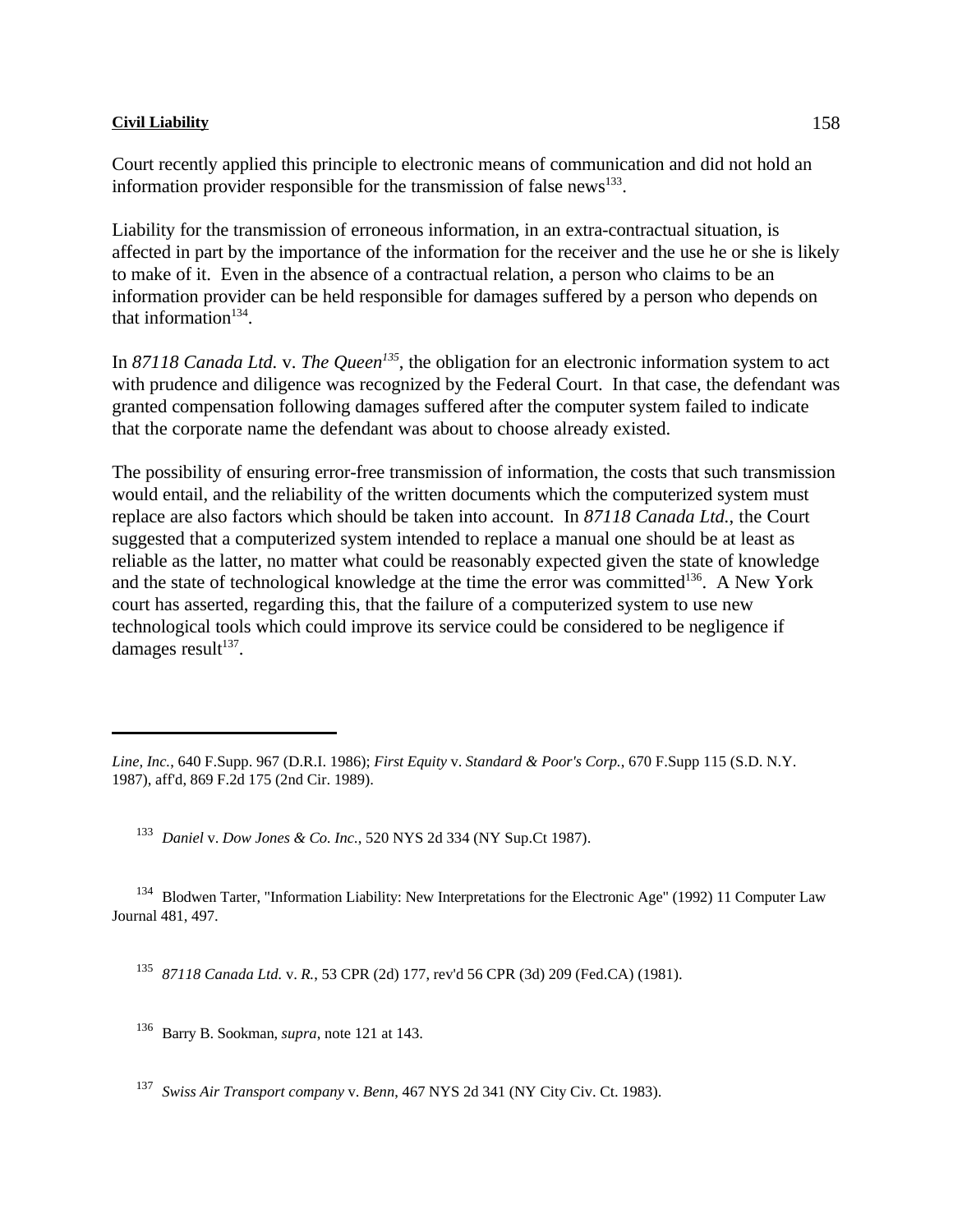As for the type of information transmitted, French doctrine holds, for example, that if the computerized data bank simply stores whole documents or is made up only of abstracts or summaries from source documents, then the system operator has obligations only regarding  $means<sup>138</sup>$ .

Regarding the transmission of erroneous information, some authors believe that no-fault liability should be imposed on the editor of the publication, that he or she should be held responsible whenever the information is inexact, and that there should be no requirement of evidence that he or she committed a fault and no possibility of exoneration even if it can be proven there was no fault on his or her part, but that the error results from a third party<sup>139</sup>.

Some<sup> $140$ </sup> consider that a service provider which transmits erroneous information leading to damages can be held responsible under the manufacturer's liability regime. Some believe that the rules stated in Article 1468 of the *Civil Code* provide for no-fault manufacturer's liability when the product does not meet normal safety criteria<sup>141</sup>. Others however claim that the *Civil Code* states a presumption of knowledge of the defect by the manufacturer; but, that the latter can avoid liability by demonstrating reasonable diligence $142$ .

<sup>138</sup> L. Sabatier-Bono, *supra*, note 122 at 316.

<sup>139</sup> Jean Beauchard, "Communicatique et responsabilité civile" in *Le droit de la communicatique* (Montréal: Éditions Thémis, 1992) 117 at 127.

 $140$  Jay R. McDaniel, "Electronic Torts and Videotext - At the Junction of Commerce and Communications" (1992) 18 Rutgers Computer & Technology Law Journal, 773 at 830.

<sup>141</sup> W. E. Crawford, "Manufacturer's Liability under the Proposed Revision of the *Civil Code* of Québec" in Institut canadien d'études juridiques supérieures, *Conférence sur le nouveau Code civil du Québec* (Cowansville: Éditions Yvon Blais, 1992) 415 at 422; J. Dennis, "Basic Principles of Manufacturer's Liability under the Civil Code of Québec" in Institut canadien d'études juridiques supérieures, *Conférence sur le nouveau Code civil du Québec* (Cowansville: Éditions Yvon Blais, 1992) 403 at 409.

<sup>142</sup> Jean-Louis Baudouin, *supra*, note 32 at 1156.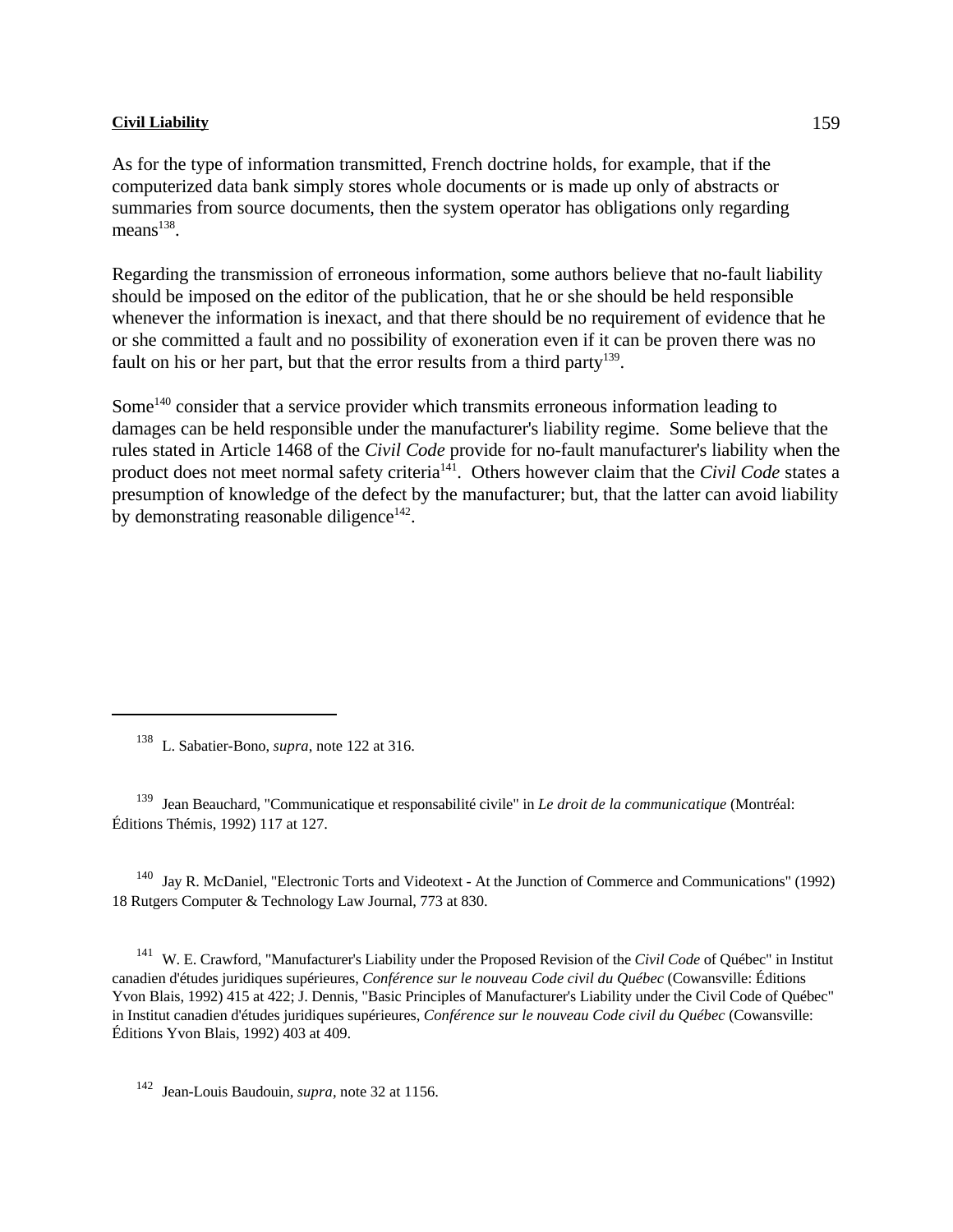In any case, manufacturer liability supposes the presence of a defective good or product<sup>143</sup>. We must thus ask whether information is a product<sup>144</sup>. In the American case of *Jan Way* v. *Boy Scouts of America<sup>145</sup>*, the court refused to hold a magazine liable for the distribution of erroneous information under the regime of manufacturer liability. The court considered that this regime applied to defective tangible products, but that, according to it, words and ideas did not fall into that category.

In a specific instance in the United States, the court applied no-fault product liability in the case of an airplane accident caused by an aerial map which included incorrect data provided by the Federal Aviation Agency<sup>146</sup>. Extremely technical information was, in this case, judged to be a product. Manufacturer liability appears to be applicable to those who distribute highly technical information, but the courts have refused to extend this same liability to manufacturers of newspapers, books and periodicals with a wider range and intended for the general public<sup>147</sup>.

In Canada until now, the Supreme Court has refused to consider information to be like a good since it cannot be the subject of property rights<sup> $148$ </sup>. The Supreme Court recognizes however that if the information is part of a tangible thing (for example, if it is found on a diskette), then it can be considered to be a good<sup>149</sup>. This could perhaps allow the application of the theory held by those who consider that if information is distributed through a medium which has the appearance of a product (for example, a CD-ROM), then manufacturer liability comes into  $play<sup>150</sup>$ .

- Texas Appeal Court, 13 May 1993, jurisprudence cited in Lawrence Savell, *supra*, note 144 at 19. <sup>145</sup>
- <sup>146</sup> *Brokles-By v. United States*, 9th circuit decision, 1985.
- <sup>147</sup> Lawrence Savell, *supra*, note 144 at 35.
- <sup>148</sup> Wayne John Stewart v. *R.* [1988] 1 S.C.R.
- <sup>149</sup> Wayne John Stewart v. *R.* [1988] 1 S.C.R.
- $^{150}$  J. Huet, *supra*, note 124 at 125.

Art. 1468, *Québec Civil Code*. 143

<sup>&</sup>lt;sup>144</sup> Lawrence Savell, "Who's Liable when the "Product" is Information" (28 August 1993) Editor & Publisher 19 at 19.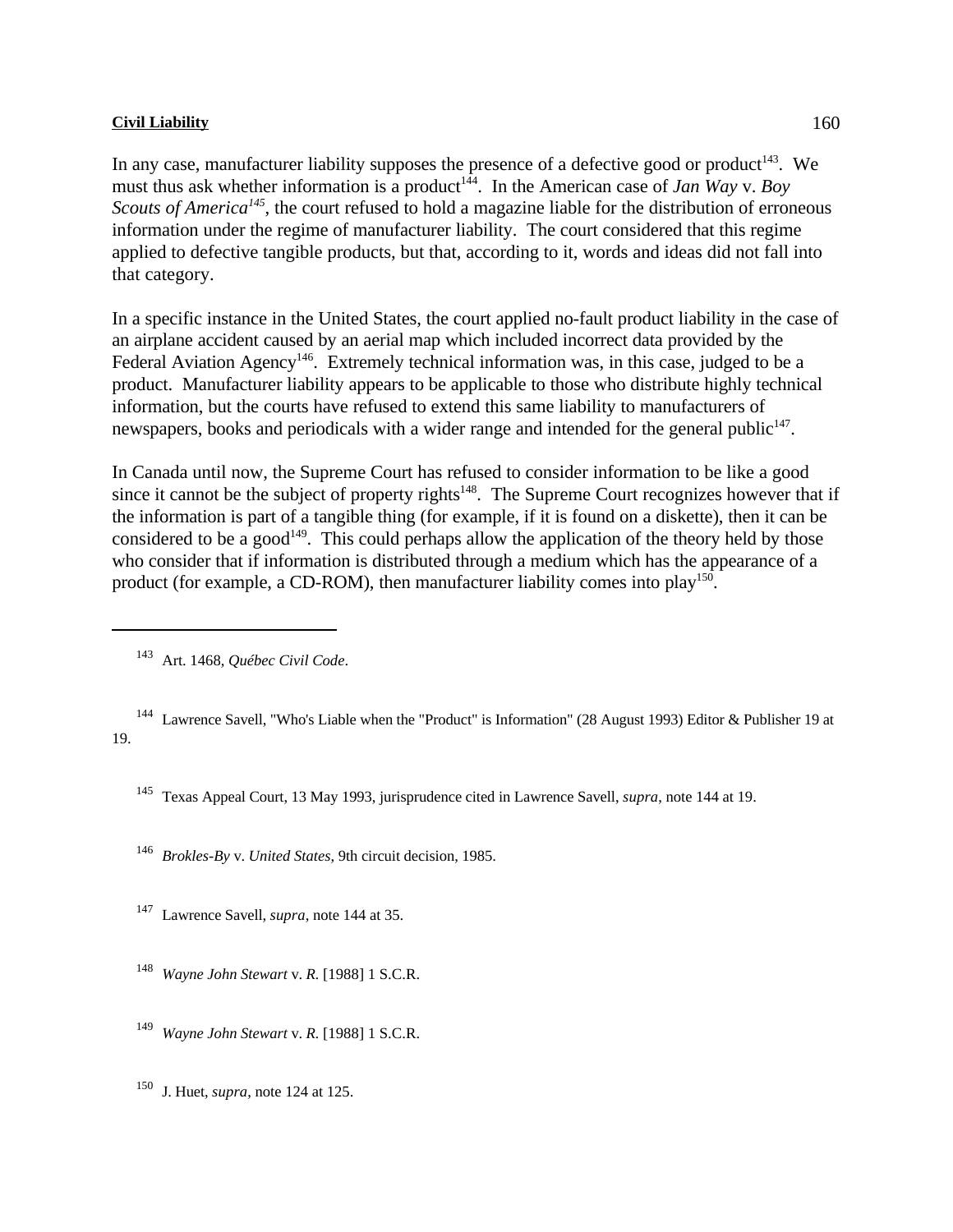# **Violation of Secrecy**

Violation of secrecy is considered an offence in both common and civil law. Under both systems, causing damages by breaking a relation of confidentiality is viewed as a wrongdoing subject to sanction.

# **In Common Law**

The penalty for violation of secrecy is partially ensured in common law by the tort of Breach of Confidence. Courts base their jurisdiction in this matter on the duty of each individual to act in good faith. In *Fraser* v. *Evans*<sup>151</sup>, the British Court of Appeal wrote:

No person is permitted to divulge to the world information which he has received in confidence, unless he has just cause or excuse for doing so. Even if he comes by it innocently, nevertheless once he gets to know that it was originally given in confidence, he can be restrained from breaking that confidence. But the party complaining must be the person who is entitled to the confidence and to have it respected. He must be a person to whom the duty of good faith is owed<sup>152</sup>.

The limitations on the right to oppose the divulgence of secrets follow from the consent of the party concerned or from circumstances in which public interest is stronger than the necessity to protect the secret. However, as Peter Burns points out, because it is a right which "has tended to develop within the confines of the courts' discretionary role in granting injunctions, its limits are difficult to delineate" $153$ .

# **In Civil Law**

When a person is held to a duty to preserve the secrecy of information, revealing such information is a fault and entails liability.

For example, Article 2088 of the *Civil Code* provides that:

 $151$  [1969] 1 O.B. 349 (C.A.) Per Lord Denning.

 $152$  [1969] 1 Q.B. 349 (C.A.) Per Lord Denning at 361.

<sup>&</sup>lt;sup>153</sup> Peter Burns, *supra*, note 48 at 39.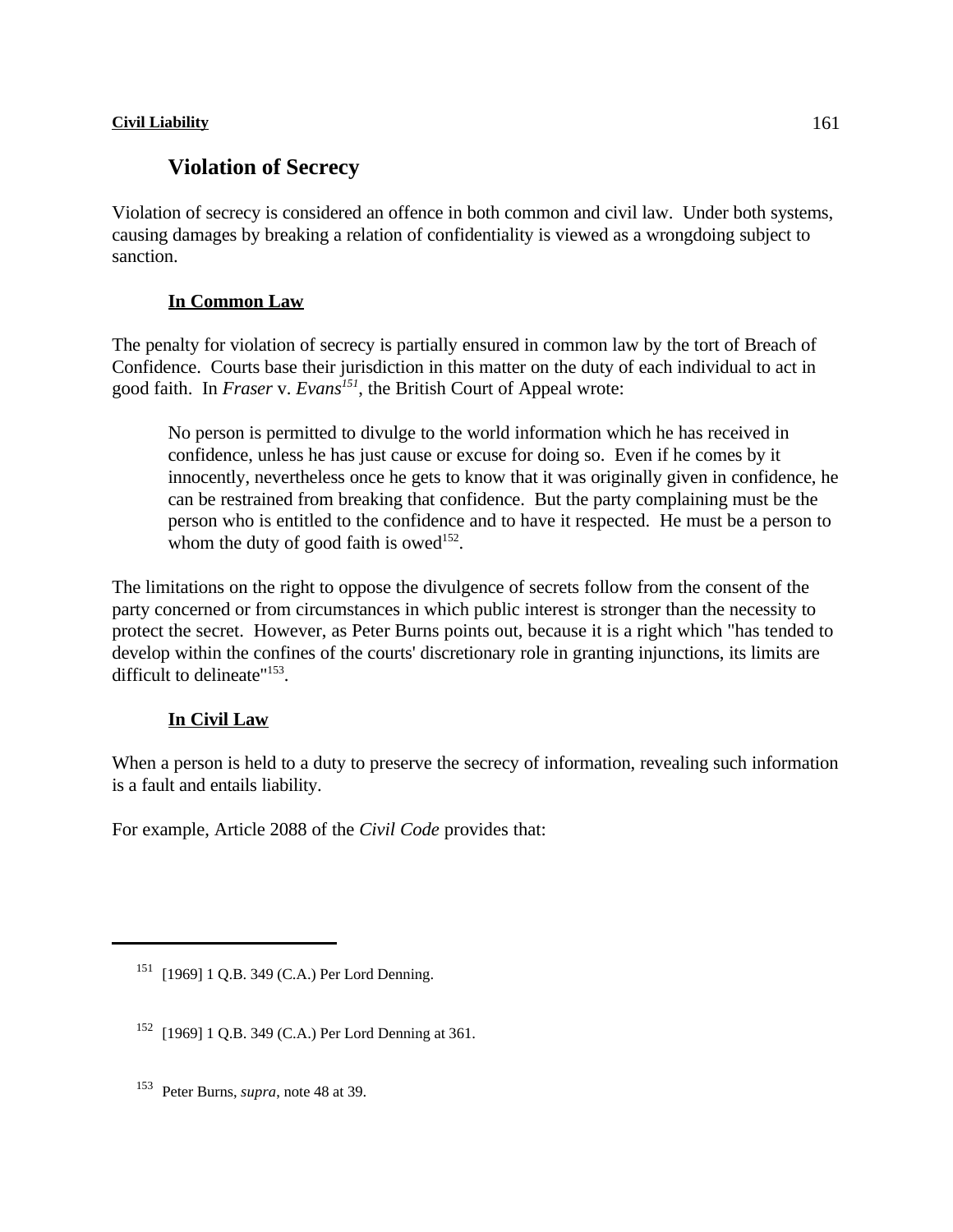Art. 2088. The employee is bound not only to carry on his work with prudence and diligence, but also to act faithfully and honestly and not to use any confidential information he may obtain in carrying on or in the course of his work.

Regarding trade secrets, the code specifies the precise type of compensation which is due when there is a violation of the duty of confidentiality. Article 1612 provides, in effect, that:

Art. 1612. The loss sustained by the holder of a trade secret includes the investment expenses incurred for its acquisition, perfection and use; the profit of which he is deprived may be compensated for through payment of royalties.

# **Unfair Competition**

Competition is legitimate in our economic system, but if it becomes deceitful or otherwise ceases to be fair and honest, it is actionable and thus makes liable those who engage in it.

# **In Civil Law**

Unfair competition which causes unjust harm to another is governed by civil liability. Such competition is contrary to the honest practices of industry and business<sup>154</sup>. The courts require that there be an element of bad faith or an intention to cause harm in order to conclude that they are faced with an instance of unfair competition. In *Corbeil* v. Dufresne<sup>155</sup>, the judge defined the fault of unfair competition as [TRANSLATION] "an act committed in bad faith that creates confusion between the products of two manufacturers or merchants or that, while not creating confusion, casts discredit on a competitor." Nadeau and Nadeau agree that the notion can cover many different forms of action, such as the substitution of products, counterfeiting, blatantly false advertising, theft of secrets, and usurpation of a sign or acronym.

# **In Common Law**

Common law does not contain the general category of unfair competition, but it does provide a certain number of means of recourse covering most of the circumstances or activities, which are usually linked with such a category.

<sup>&</sup>lt;sup>154</sup> André Nadeau and Richard Nadeau, *supra*, note 46, no. 205.

<sup>&</sup>lt;sup>155</sup> *Corbeil* v. *Dufresne* (1933) 71 C.S. 548.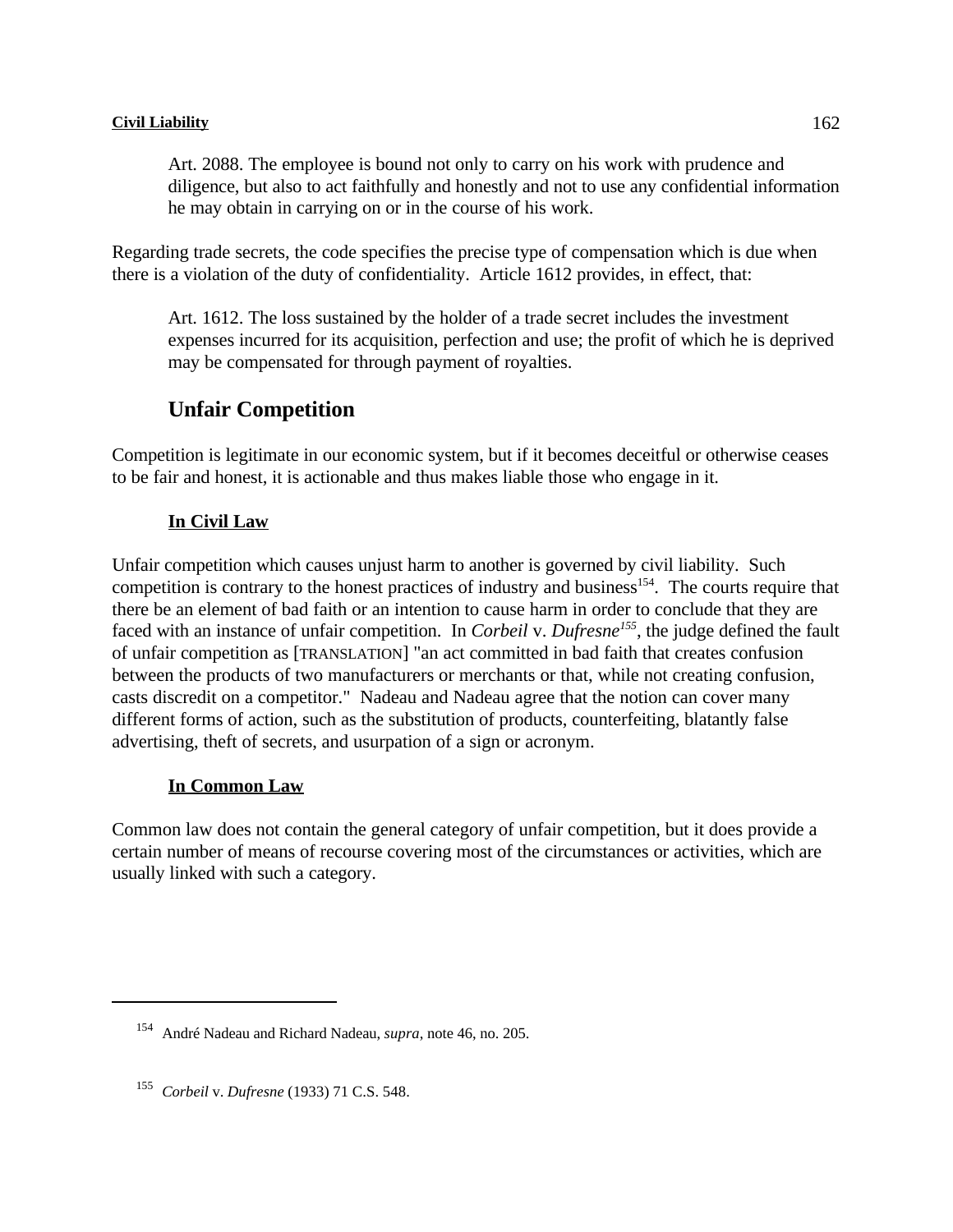Action for passing off aims at curbing the sale of merchandise and the conduct of business which leads members of the public to falsely believe that the merchandise or business is that of another  $person<sup>156</sup>$ .

Action for injurious falsehood punishes inaccurate statements knowingly made in order to damage the business interests of others. The field of recourse differs from that of defamation, which protects personal reputation, in conjunction with the person's economic interests.

The plaintiff must establish that the statements made were inaccurate, that they were made with malice and that they caused damages.

<sup>&</sup>lt;sup>156</sup> *Salmond on Torts* (1957) at 659.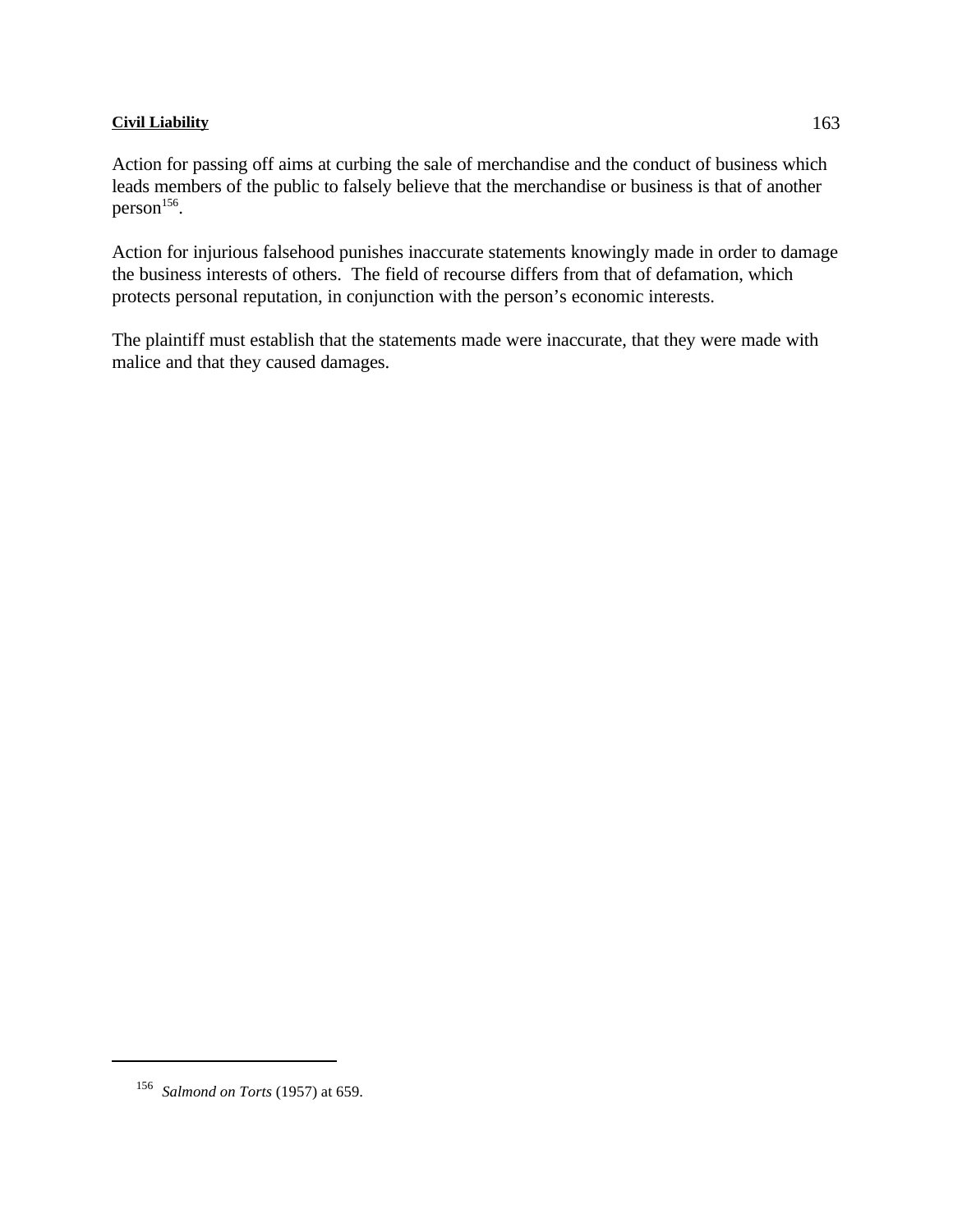# **3. Actors and Responsibilities**

While it is generally easy to accept that the individual who personally committed the justiciable action is responsible for the resulting damages, the Internet context raises important questions regarding the responsibilities of those who intervene in the transmission of messages and in the provision of an environment making communications possible.

In order to shed light on the legal situation of these various actors in Internet communications, it is useful to employ metaphors in order to analyze the factors which should be considered in the evaluation of their liability.

# **The Principal Metaphors**

The law establishes frameworks for new phenomena using analogies with known situations. Present law already contains a set of principles intended to regulate broadcasting and the exchange of information. The goal of legal research is to identify precisely how these principles apply to novel situations. This task is often made easier through the use of metaphors, such as that of a highway, which allow the identification of analogies and possible legal regimes<sup>157</sup>.

In many situations in which damage results from information circulation, the criteria for assigning liability take into account the roles assumed by the various participants in the process of the assignment of value to information: publisher, simple carrier, broadcaster, newspaper, etc., for the duties and responsibilities linked to each of these roles are well established in liability law.

Thus by extrapolating both from the characteristics which are presented by the various communications contexts found on the Internet and from the analogies demonstrated by the roles and functions of the various actors, it is possible to determine who is responsible for the damage resulting from the transmission of information on the Internet.

Recourse to such a procedure has a significant advantage: it facilitates the establishment of lines of reasoning which can be used to apply legal principles. However, metaphors must be used carefully. The roles played in traditional communications contexts are not always found on the Internet; and, on the Internet, they can have completely new dimensions. Cutera notes that "the legal system is trying to fit square pegs into round holes<sup>"158</sup>. Branscomb believes it would be

<sup>&</sup>lt;sup>157</sup> David R. Johnson and Kevin Marks, *supra*, note 1 at 487; Henry H. Perritt Jr., "Metaphors for Understanding Rights and Responsibilities in Network Communities: Print Shops, Barons, Sheriffs and Bureaucracies - Discussion Paper" posted in "information Law Papers", Villanova University Server.

<sup>&</sup>lt;sup>158</sup> Terri A. Cutera, "Computer Networks, Libel and the First Amendment," (Dec. 1992) 11 Comp./L.J. 555 at 581.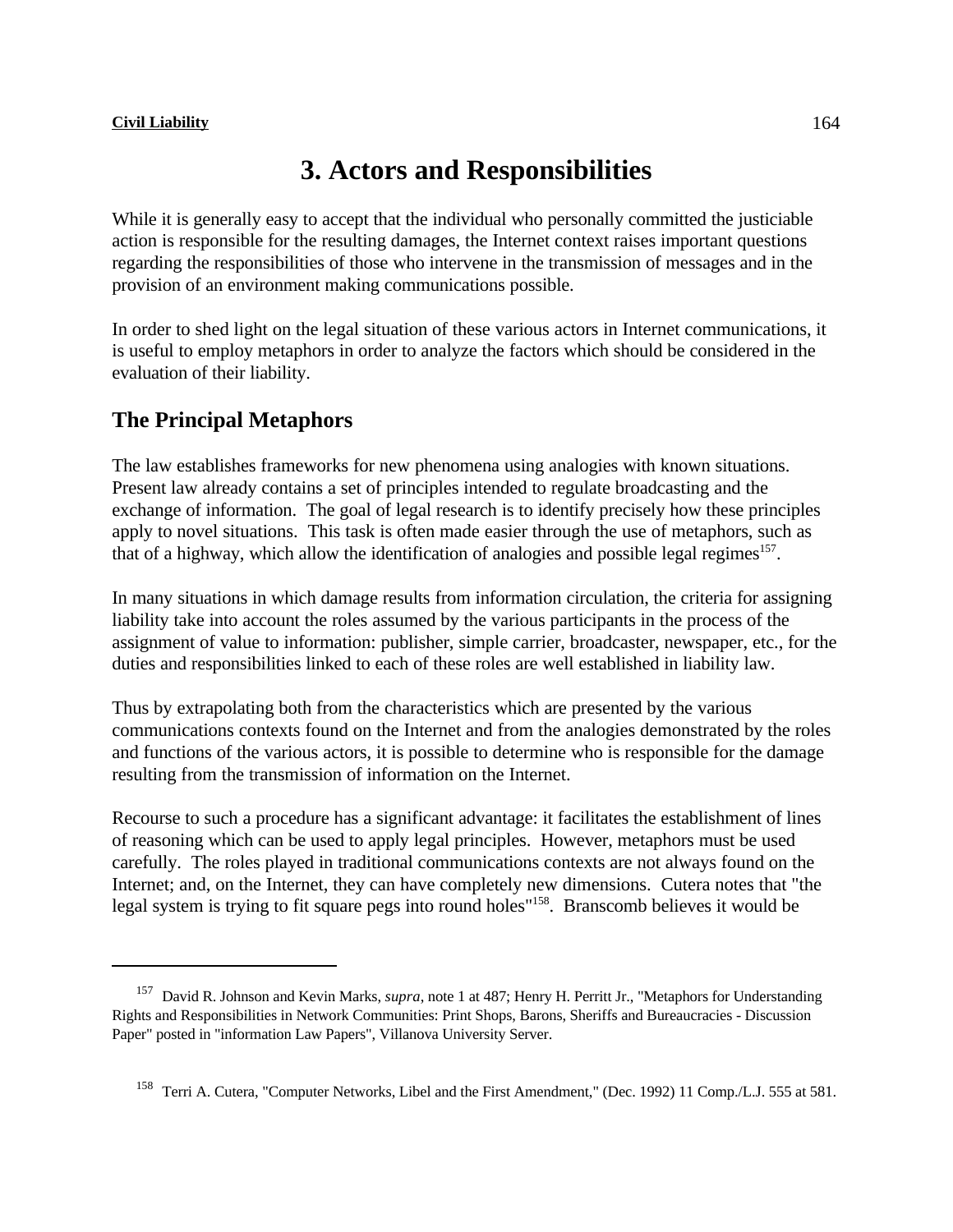Imposing legal metaphors [...] would be unwise without differentiating the ways in which these providers represent different modes of information transport, not all of which have real-world counterparts.<sup>159</sup>

The analogical approach rests on comparisons to functions prevailing in the universe of communications which could lose ground with the convergence of technologies. Johnson and Marks consider that such an approach fails to take into account qualities inherent to cyberspace:

These attempts [...] presuppose that there is a "best fit", some metaphor that will accurately characterize all the activities involved in these systems. In fact, the most significant attribute of "Cyberspace" is its malleability, the ability to change to fit a variety of metaphors.<sup>160</sup>

It is useful nonetheless to refer to such analogies in order to better grasp the essence of present rules and to illustrate the presence of factors which come under consideration in the determination of the respective liabilities. In order to identify the scope of rights and responsibilities, it is useful to take as examples the liability regimes related to activities analogous to communications in computer networks. Such analogies can be found in domains such as those of the transportation and distribution of printed matter.

We will note that there is a close link between the control exercised over information presumed harmful and the liability which follows from it. Thus, the greater the discretion to make decisions on what is to be published (transmitted), the greater the liability implied by such decisions<sup>161</sup>.

With respect to the circulation of information, several kinds of roles are assumed in the Internet, each of which has variations and combinations entailing that in certain situations a single entity may assume more than one role. In any case, in open network environments, there are invariably system operators, information providers, among which there are users and one or more information carriers. What magnifies the impression of a so-called "legal vacuum" regarding the Internet is the absence of consensus on the metaphors which should aid in situating the roles of

<sup>161</sup> Joseph P. Thornton, Gary G. Gerlach and Richard L. Gibson, "Libel (Symposium: Legal Issues in Electronic Publishing)" (Sept. 1984) 36 Federal Communications Law Journal 178-181.

<sup>&</sup>lt;sup>159</sup> Ann W. Branscomb *supra*, note 114.

<sup>&</sup>lt;sup>160</sup> David R. Johnson and Kevin A. Marks, *supra*, note 1 at 488.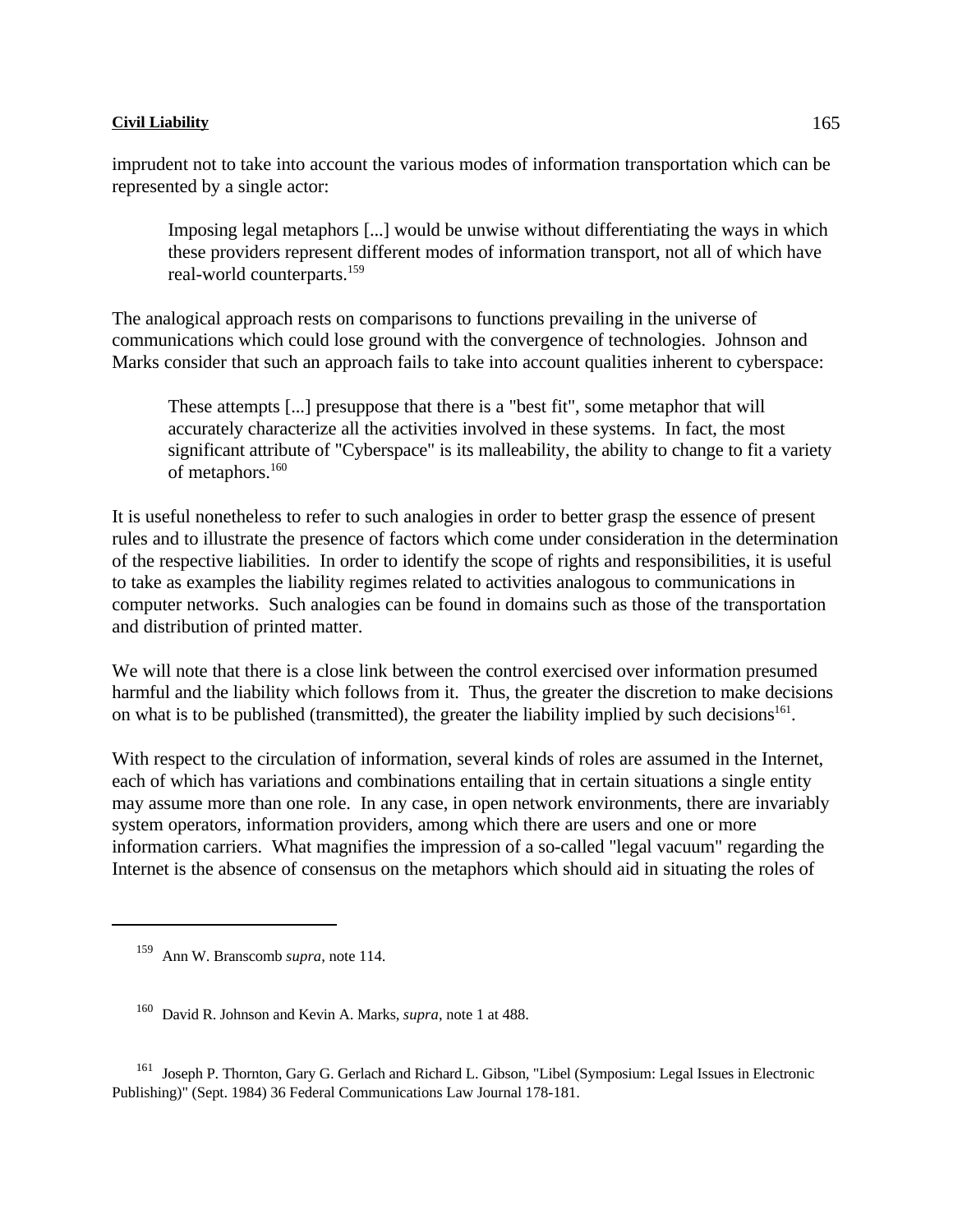the participants in electronic communications and, in many respects, the inability of each of the metaphors to portray the roles which are effectively performed in computer communications.

# **The Publisher**

A publisher publishes information. To publish means to communicate information to third parties knowing that the information will be read, seen or heard. Voluntary publication supposes knowledge of the content of the information transmitted  $162$ . In the Internet context, publication can result from the transmission of files, from discussion in the framework of electronic conferences, or from making available information in files which can be transferred through the networ $k^{163}$ .

In all of these situations, there is one constant: the decision to publish belongs to the publisher. For this actor, this is an option: there is no obligation to publish. In the world of the press and publishing, it is normal to hold that the director of publishing is able to control the information which circulates due to his or her enterprise<sup>164</sup>. From such controlling power follows liability for the transmission of harmful information.

However, as some authors have remarked, it is doubtful whether this presumption is always verifiable on the Internet, especially in situations in which there is no "fixing prior to the communication to the public", which is the only way for a site operator to exercise any control<sup>165</sup>.

This is a limitation on this metaphor regarding electronic environments because to ask site operators to effectively supervise the content of everything they transmit to the public supposes a considerable burden<sup>166</sup>. This leads to attention being removed from the intention to broadcast and

<sup>&</sup>lt;sup>162</sup> Loftus E. Becker, Jr., "The Liability of Computer Bulletin Board Operators for Defamation Posted by Others" (Fall 1989) 22 Connecticut Law Review, 203 at 217.

<sup>&</sup>lt;sup>163</sup> Timothy Arnold-Moore, "Legal Pitfalls in Cyberspace: Defamation on Computer Networks" (1994) 5(2) Journal of Law and Information Science 165 at 178. (http://www.kbs.citri.edu. au/law/defame.html).

<sup>&</sup>lt;sup>164</sup> David R. Johnson and Kevin A. Marks, *supra*, note 1, at 492.

<sup>&</sup>lt;sup>165</sup> X. Linant de Bellefonds and A. Hollande, *supra*, note 125 at 131.

<sup>&</sup>lt;sup>166</sup> David R. Johnson and Kevin A. Marks, *supra*, note 1, at 492. See also Edward A. Cavazos, "Computer Bulletin" Board Systems and the Right of Reply: Redefining Defamation Liability for a new Technology" (Fall 1992) 12 Review of Litigation 231 at 238.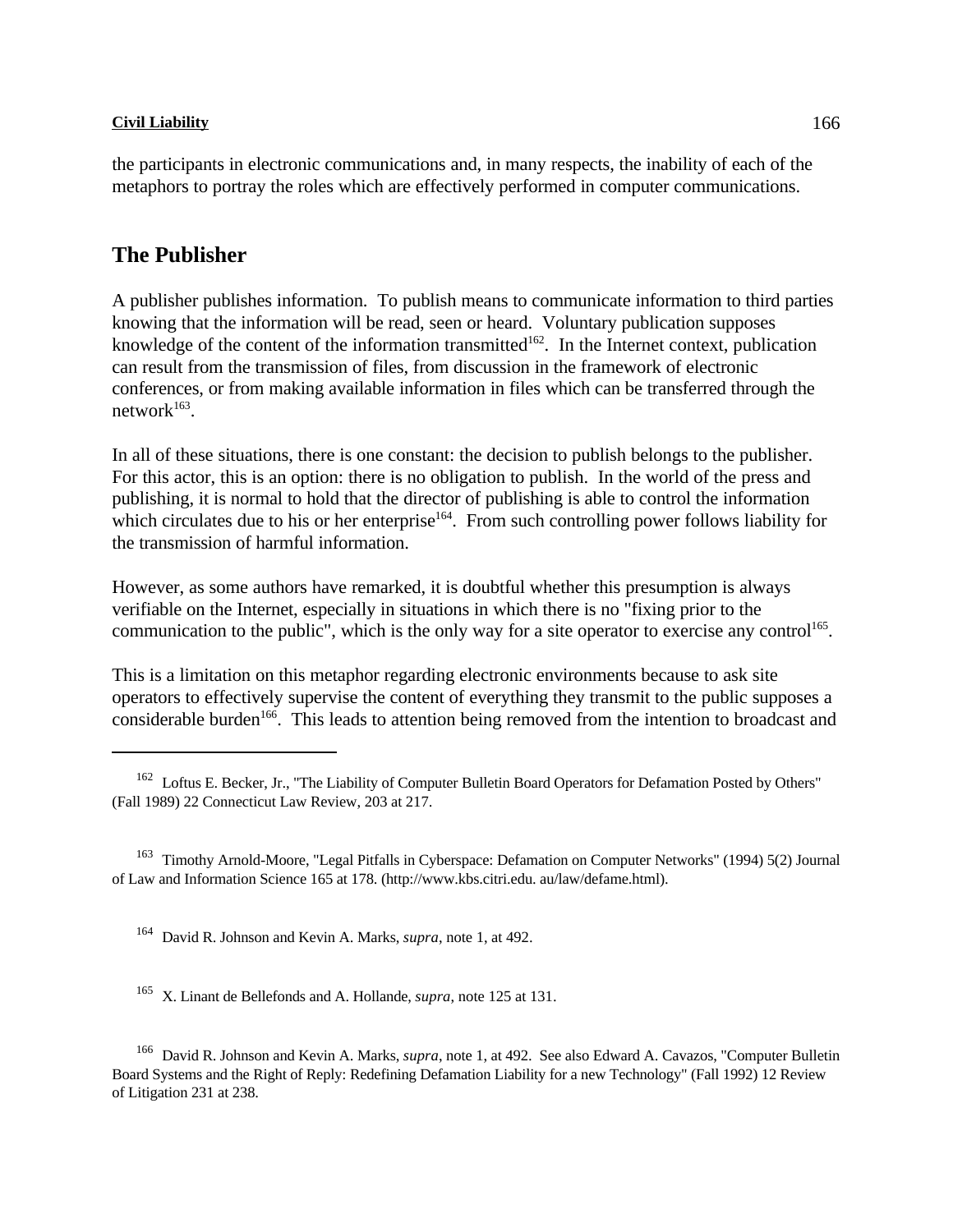placed on the intention to communicate a message *of which the site operator should have known* the harmful nature $167$ .

In *Stratton Oakmont Inc.* v. *Prodigy Services Co.*<sup>168</sup> the court concluded that the Prodigy network had assumed the role of a publisher. A subscriber to Prodigy had sent a defamatory message concerning the President of Stratton onto the network. The court held Prodigy responsible for the damage caused.

In order to decide to call Prodigy a publisher, the court examined the behaviour of the site operator with respect to information carried. In this case, Prodigy exercised a degree of control over the information: it was reputed to answer for the information it transmitted because it was supposed to be aware of the content<sup>169</sup>.

From this decision, many concluded that when a site operator claims to offer a service free of "vices", adopts a code of conduct, pays employees to ensure such a code is respected, and provides an arbitrator for cases of conflict regarding certain statements, then the site operator makes itself liable for the content carried by its services. By assuming the same control as that of a publisher, the site operator also takes on the same liability<sup>170</sup>. Against such a conclusion, some have argued that by declaring the service to be a "family" service, Prodigy played the role of a bookseller which chooses the type of literature it wishes to sell, but that such choice does not make it a publisher $171$ .

<sup>169</sup> David Loundy, "Holding the Line, On-Line, Expands Liability" (8 June 1995) Chicago Daily Law Bulletin at 6.

*Ibid*. 170

<sup>&</sup>lt;sup>167</sup> Jay R. McDaniel, *supra*, note 140 at 817-818.

Index No. 31063/94, N.Y. Sup. Ct., 24 May 1995.

<sup>&</sup>lt;sup>171</sup> Eugene Volokh, cyberia-1@listserv.cc.wm.edu, 11/07/95, 21:46, FYI, re: Stratton Oakmont v. Prodigy.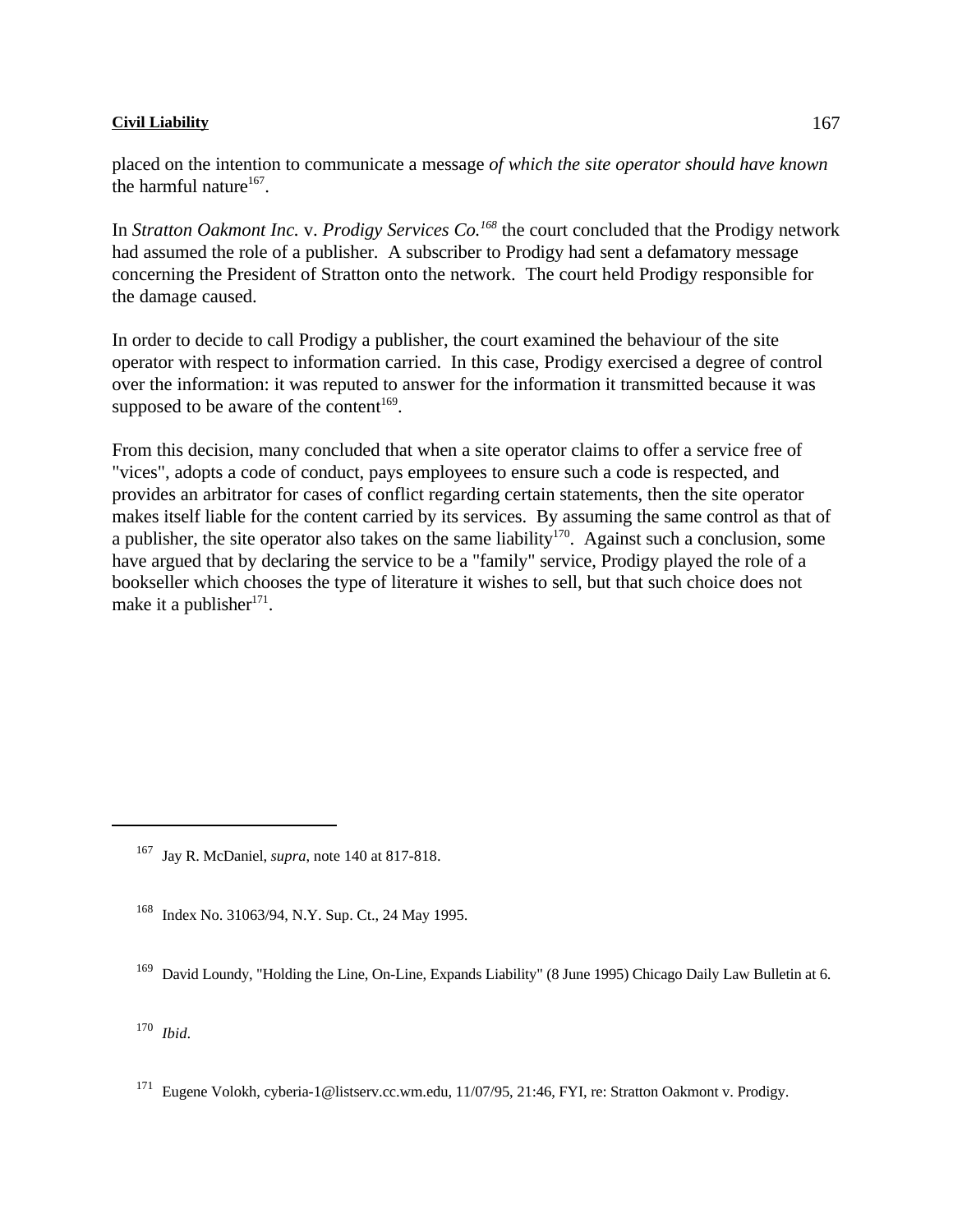Nonetheless, it remains that editorial control is recognized when a participant in electronic communications $172$ :

- examines messages and exercises control over their contents before they are transmitted; - deletes messages or actions of users which do not fulfil the criteria he or she has determined.

It is appropriate, however, to distinguish cases in which the site operator, in order to prevent a discussion group from overflowing out of the theme it is assigned, does not allow certain off-topic messages. The site operator is then not automatically considered to be a publisher. This is due to the simple fact that its target is not editorial control over the content so much as a restriction of content to a certain zoning in the network $173$ .

# **The Broadcaster**

When they are free to broadcast, broadcasters are generally considered to be the publishers of the statements they transmit and thus to have the same standards of liability as the latter. The written press, the radio and TV are subject to the provisions of the principles of civil liability except if a statutory exception suspends or modifies their application.

Broadcaster liability can result from harmful statements made by members of the public acting in their own names. In this respect, the general rule governing broadcaster liability remains the same if it can be proven that all measures to prevent harmful statements had been taken  $174$ . In this respect, a Canadian court has refused to apply the American doctrine of the "outside speaker" which makes the broadcaster responsible for the statements of an "outside guest speaker" except in so far as evidence is established that the broadcaster was negligent $175$ .

<sup>172</sup> Eric Schlachter, *supra*, note 6 at 135.

<sup>173</sup> *Ibid*. [Since all users have the opportunity to post messages as they wish, many discussion groups can easily become invaded by "junk postings" if the "sysop" does not withdraw unrelated messages.]; Henry H. Perritt Jr., "Tort Liability, the First Amendment and Equal Access to Electronic Networks" (1992) 5 Harvard Journal of Law & Technology 65 at 140. [A network could not survive if every single individual could publish whatever he or she desired and evaluate the content of his or her messages in accordance with his or her own system of values.]; Edward A. Cavazos, "Computer Bulletin Board Systems and the Right of Reply: Redefining Defamation Liability for a New Technology" (Fall 1992) 12 Review of Litigation 231 at 239. [A discussion group which addresses itself to children should not contain messages "for adults only".]

<sup>174</sup> Pierre Trudel and France Abran, *Droit de la radio et de la télévision* (Montréal: Thémis, 1991) at 464.

*Lawson* v. *Burns, Succamore and Jim Pattison Broadcasting Ltd*, [1976] 6 W.W.R. 362 (B.C.S.C.). <sup>175</sup>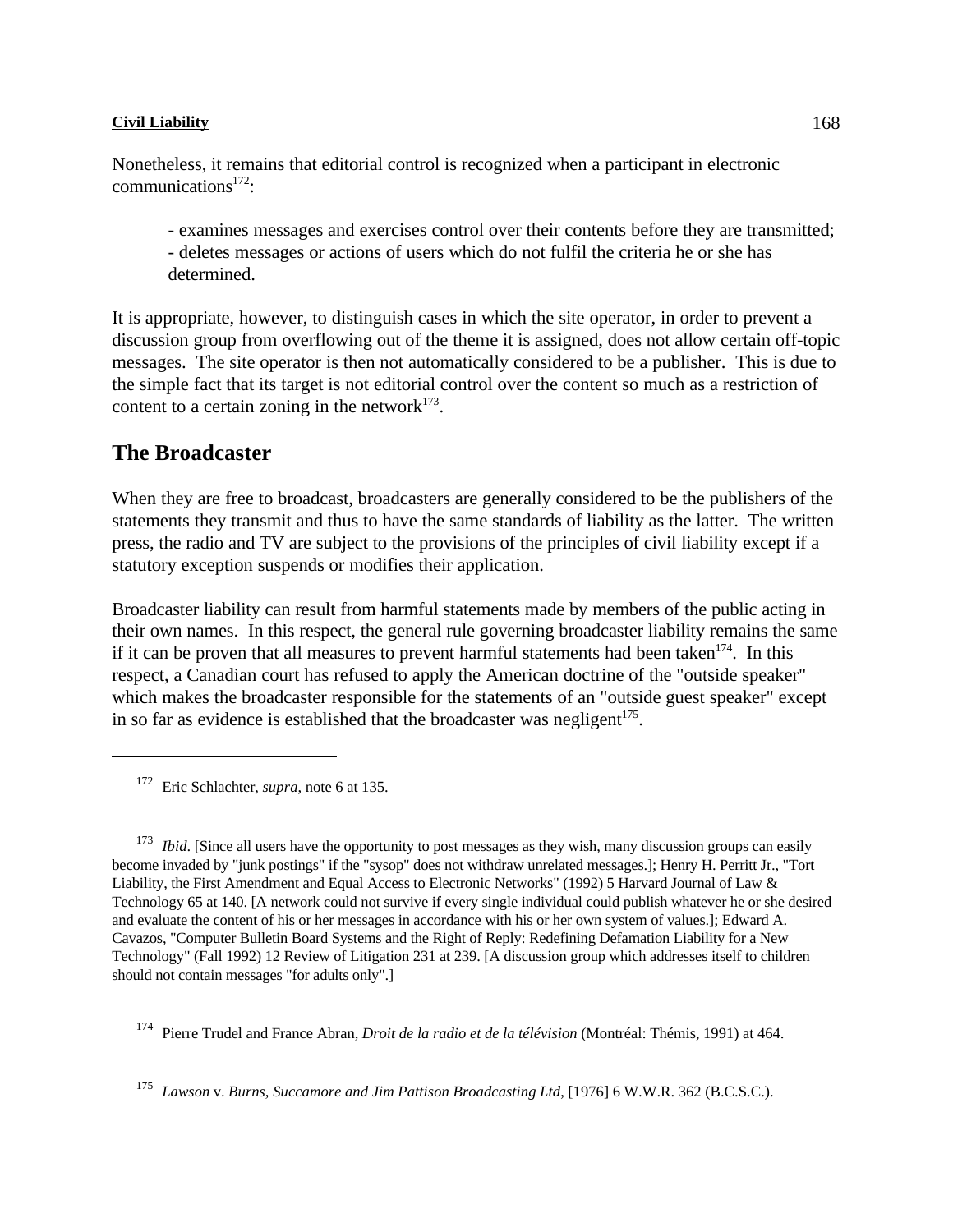The rule which applies in Québec is similar to that which is advocated by a certain current in French jurisprudence, which holds that in spite of the fact that the broadcaster's liability cannot result directly from the statements of a member of the public which are transmitted "live", it does result from the "authorization" to speak which the broadcaster accords that person  $176$ . The Paris Court of Appeal asserted however that a broadcaster is liable for the statements of a member of the public which are transmitted "live" only if the broadcaster endorses them or if the statements are made with the broadcaster's connivance<sup>177</sup>.

In certain circumstances, while they may be participants in the publication process, broadcasters may not be able to intervene in the content of the information broadcast. For example, press operators (for a newspaper), couriers which carry the publication and radio or television engineers have no control over content<sup>178</sup>. In general the secondary publisher does not know the content of the information he or she carries and is thus not able to prevent harmful statements from circulating.

The standard of liability thus applied resembles that generally attributable to a carrier, in other words, the case in which there is no liability for the harmful content of the messages transmitted<sup>179</sup>. Moreover, some advocate a presumption that secondary publishers are ignorant of the harmful content of the information.  $\frac{180}{180}$  However, the secondary publisher is liable if he or she knew or had reason to know of the defamatory nature of the message transmitted $^{181}$ . In such a case, the secondary publisher then becomes a kind of re-broadcaster and acquires the same liability as the latter $182$ .

*Affaire Polac*, Trib. gr. inst. de Paris, 29 January 1986, flash, no. 10. <sup>176</sup>

 $177$  Paris, 1st Ch. Sect. A, 6 October 1987.

<sup>178</sup> David J. Loundy, "E-law: Legal Issues Affecting Computer Information Systems and Systems Operator Liability" Online 1995 (http"//www.leepfrog.com/E-Law/Contents.html).

<sup>179</sup> Terri A. Cutera, *supra*, note 158.

<sup>180</sup> Robert Charles, "Computer Bulletin Boards and Defamation: Who Should be Liable? Under What Standard?" (1987) 2 J.L. & Tech, 421 at 131; David J. Loundy, *supra*, note 179.

<sup>181</sup> Lerman v. *Chuckleberry Pub. Inc.*, 521 F. Supp. 228, 235 (S.D.N.Y. 1981).

<sup>182</sup> David J. Loundy, *supra*, note 178.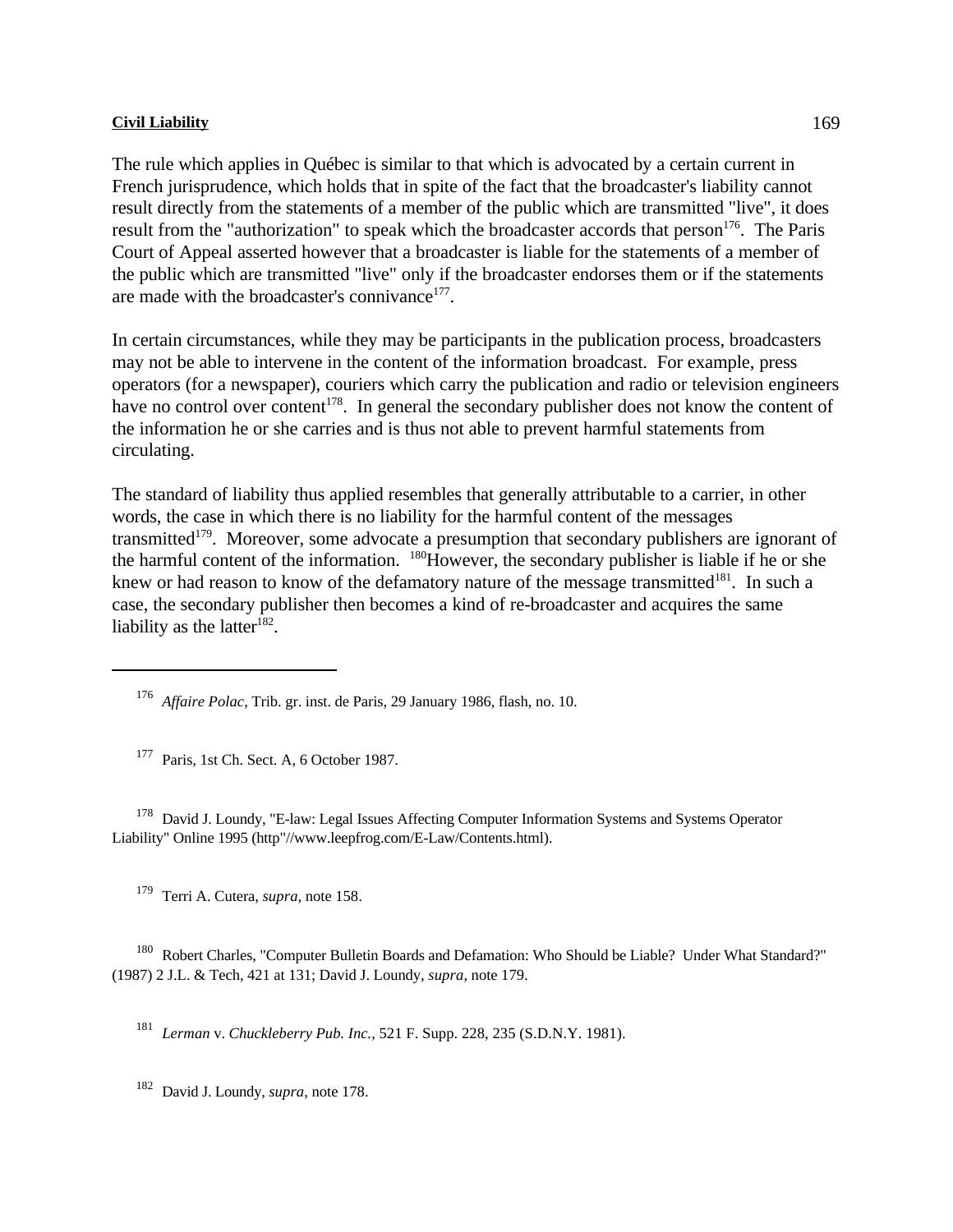# **The Re-broadcaster**

A re-broadcaster circulates material *published by others* . A re-broadcaster's liability is largely *<sup>183</sup>* determined by the existence of possibilities of verifying the content of the information broadcast.

In principle, individuals who re-circulate harmful information are liable in the same way they would have been if they themselves had written or published it in the first place. Thus, a radio or television station which only broadcasts the statements of a third party and a newspaper which reprints what has been said or written by others are considered to be the primary publishers of such statements and are thus liable for them  $184$ . A broadcaster which re-circulates defamatory statements, regardless of the source of such statements, even if it is a news agency which the journalist believed to be reliable, is liable for them: it cannot be exonerated  $185$ . In such situations, it is possible to check the information, or at least to be aware of its possibly harmful nature.

# **The Librarian**

The category of distributor is distinct from that of re-broadcaster. Librarians, like booksellers, are information distributors. In other words, they deliver or provide information whereas a re-broadcaster repeats it<sup>186</sup>.

Normally, distributors do not control the content of the information they transmit and are not liable if it is harmful<sup>187</sup>. In effect it would be unthinkable for each distributor (newsstand, book

<sup>185</sup> Chinese Cultural Centre of Vancouver v. *Holt* (1978), 7 B.C.L.R. 81 (S.C.).

<sup>186</sup> David R. Johnson and Kevin A. Marks, *supra*, note 1 at 493.

<sup>187</sup> Trotter Hardy, "The Proper Legal Regime for "Cyberspace" (1994) 55 University of Pittsburgh Law Review, 993 at 1003; David R. Johnson and Kevin A. Marks, *supra*, note 1 at 493.

<sup>&</sup>lt;sup>183</sup> Eric C. Jensen, "An Electronic Soapbox: Computer Bulletin Boards and the First Amendment" (1987) 39 Federal Communications Law Journal 217; Joseph P. Thornton, Gary G. Gerlach and Richard L. Gibson, *supra*, note 161 at 179.

Joseph P. Thornton, Gary G. Gerlach and Richard L. Gibson, *supra*, note 161 at 179; *Cianci* v. *New Times* <sup>184</sup> *Publishing Co.*, 639 F.2d 54, 61 (2d Cir.1980); *Lerman* v. *Chuckleberry Publishing Co.*, 521 F. Supp. 228, 2335 9S.D.N.Y. 1981); *Macaluso* v. *Mondadori Publishing Co.*, 527 F.Supp. 1017, 1019 (E.D.N.Y. 1981).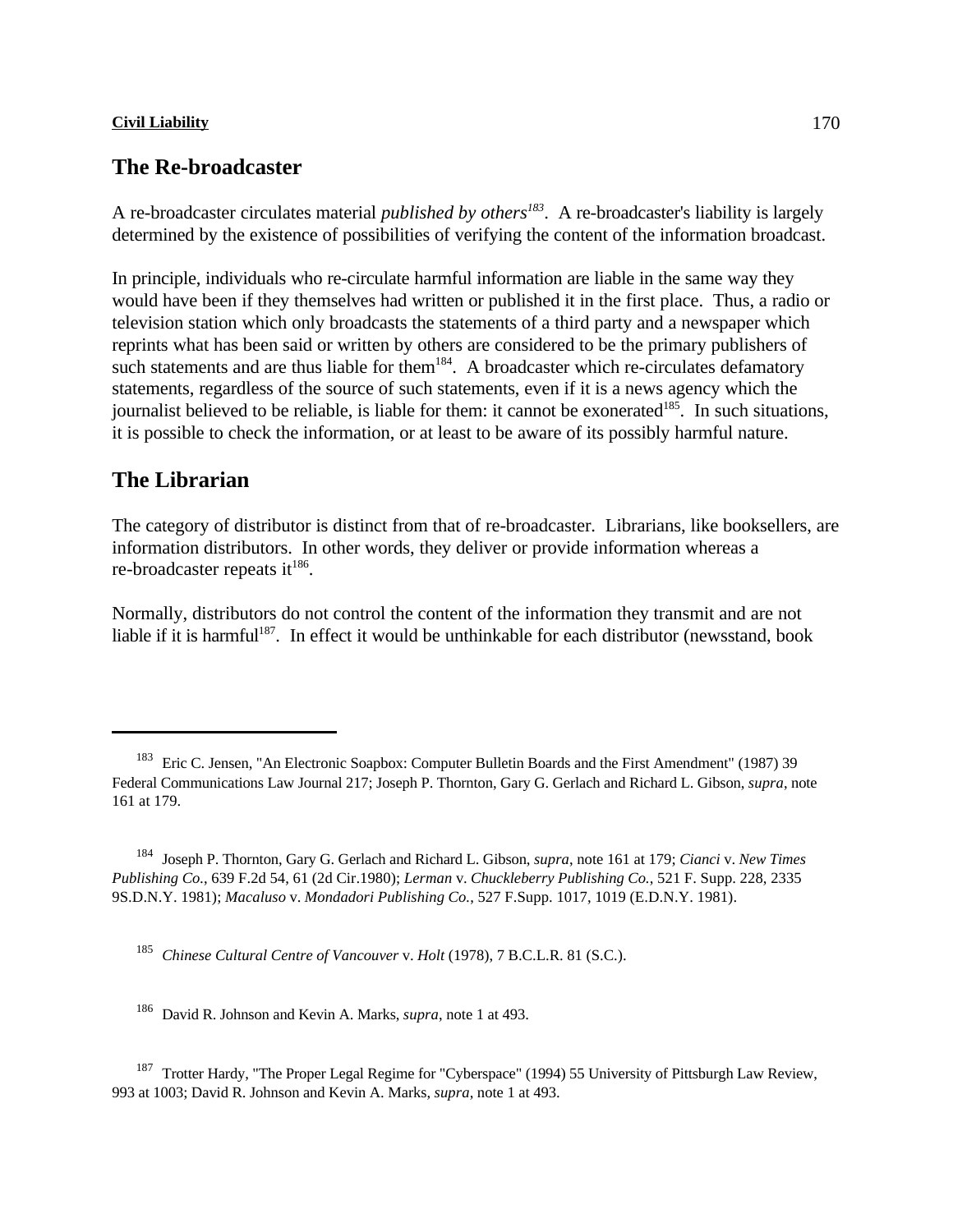store, library) to have the duty to check the contents of each publication distributed in order to be sure that it contains no harmful information<sup>188</sup>.

However, when they are made aware of the harmful nature of information, distributors have the duty to withdraw it. If they do not do so, they can be held liable for the damage caused by such statements $^{189}$ .

The problem with electronic environments is that the majority of site operators participate in their own systems (without, nonetheless, exercising real control over all the information circulating in it). Such participation could be interpreted, according to some authors, as implying real or presumed knowledge of the harmful nature of the information contained in the system. The site operator who has been informed of the harmful nature of the information would have the obligation to take all necessary measures to prevent the circulation of or to withdraw the information, or else he or she could be held responsible for the harm caused by such information  $190$ . The site operator's liability would be mitigated, hoever, by the requirement of being attentive to the problematic nature of the information found in a site partially or wholly under its control.

In the Cubby case, an electronic message distributed in CompuServe contained unflattering remarks about a rival server (Cubby). The court concluded that CompuServe had no control over the information circulating in its system and that it could not know or have reason to know of the harmful nature of the messages. It was thus not liable. The court compared CompuServe to an electronic library. Like a library, CompuServe had the choice of circulating a work or not, but once the work was in the system it could exercise no editorial control over it. Moreover, even if CompuServe had wanted to examine each message, the extremely large number of messages would have made such action impossible<sup>191</sup>.

According to some, the analysis performed in the Cubby case seems to imply that in order to avoid liability, all the site operator has to do is close its eyes to the information circulating in its

<sup>190</sup> David R. Johnson and Kevin A. Marks, *supra*, note 1 at 494.

<sup>191</sup> *Cubby v. CompuServe Inc.*, 776 F.Supp. 135 (S.D.N.Y. 1991) at 140.

<sup>&</sup>lt;sup>188</sup> Balabanoff v. *Fossani*, 81 N.Y.S.2d 732, 733 (Sup. Ct. 1948). American jurisprudence even considers that a law which would impose strict liability on a distributor, for example on a librarian, for the content of the works he or she distributes would be unconstitutional because it would have the effect of indirectly restricting information transmitted to the public (since the works available would be only those inspected by the librarian). See: *Smith* v. *California*, 361 U.S. 147 (1959), reh'g denied, 361 U.S.; Trotter Hardy, *supra*, note 187 at 1003.

<sup>&</sup>lt;sup>189</sup> David R. Johnson and Kevin A. Marks, *supra*, note 1 at 493; David J. Loundy, *supra*, note 178.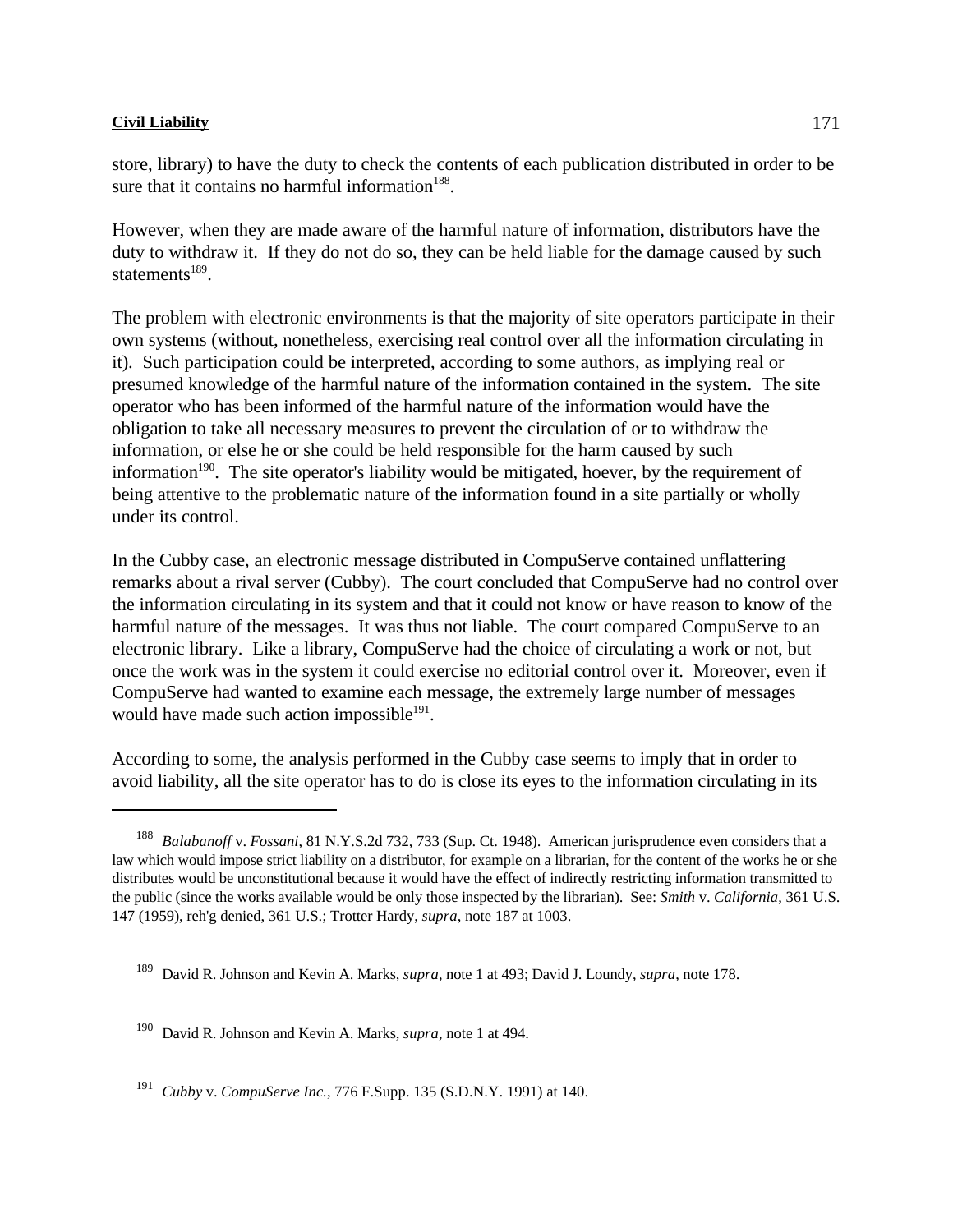network<sup> $192$ </sup>. A site operator which knew or should have known that harmful information was being carried in its network and which exercised no control over such information would then become a kind of re-broadcaster and acquire the same liability as the latter<sup>193</sup>. This would require, however, the participation of users who would have to inform the system operator of the existence of information they consider potentially harmful.

Some claim however that, even if they are considered to be like libraries, "sysops" operating less busy systems would have the duty to examine messages since there is the possibility, in an electronic environment, of performing an automatic computer search of words or expressions likely to be harmful (whereas a library in the real world would have to perform such a search manually $)^{194}$ .

In electronic environments, information storage is not necessarily done by large, easily identifiable storefront publishing companies. Presently, the fact that a librarian or bookseller is not liable for what he or she distributes has little effect on the victim since he or she will attack the publisher of the document directly. In electronic environments, what would happen if the system operator were not liable and the publisher was unknown or insolvent?<sup>195</sup>

Yet, the system operator often lacks a legitimate motive to intervene in order to suppress potentially harmful information. In the name of what and in virtue of what authority must a system operator decide whether a given piece of information is actionable or not? In virtue of what authority should it assume the role of a tribunal charged with determining if the content is harmless or harmful?

# **The Retransmitter**

Programming distributed by broadcasting distribution companies does not originate with those companies. It is received and then transmitted. Thus, direct satellite-to-home broadcasting and cable distribution systems are considered to be like broadcasting distribution companies when the operator acts as a re-transmitter of existing signals. The operator does not produce or order programs and does not modify the content of the programs on any of the signals distributed.

<sup>195</sup> Trotter Hardy, *supra*, note 187 at 1005.

<sup>&</sup>lt;sup>192</sup> Edward A. Cavazos, *supra*, note 166 at 242.

<sup>&</sup>lt;sup>193</sup> David J. Loundy, *supra*, note 178.

<sup>&</sup>lt;sup>194</sup> Trotter Hardy, *supra*, note 187 at 1003 (Trotter Hardy agrees however that it is almost impossible to determine "harmful words".)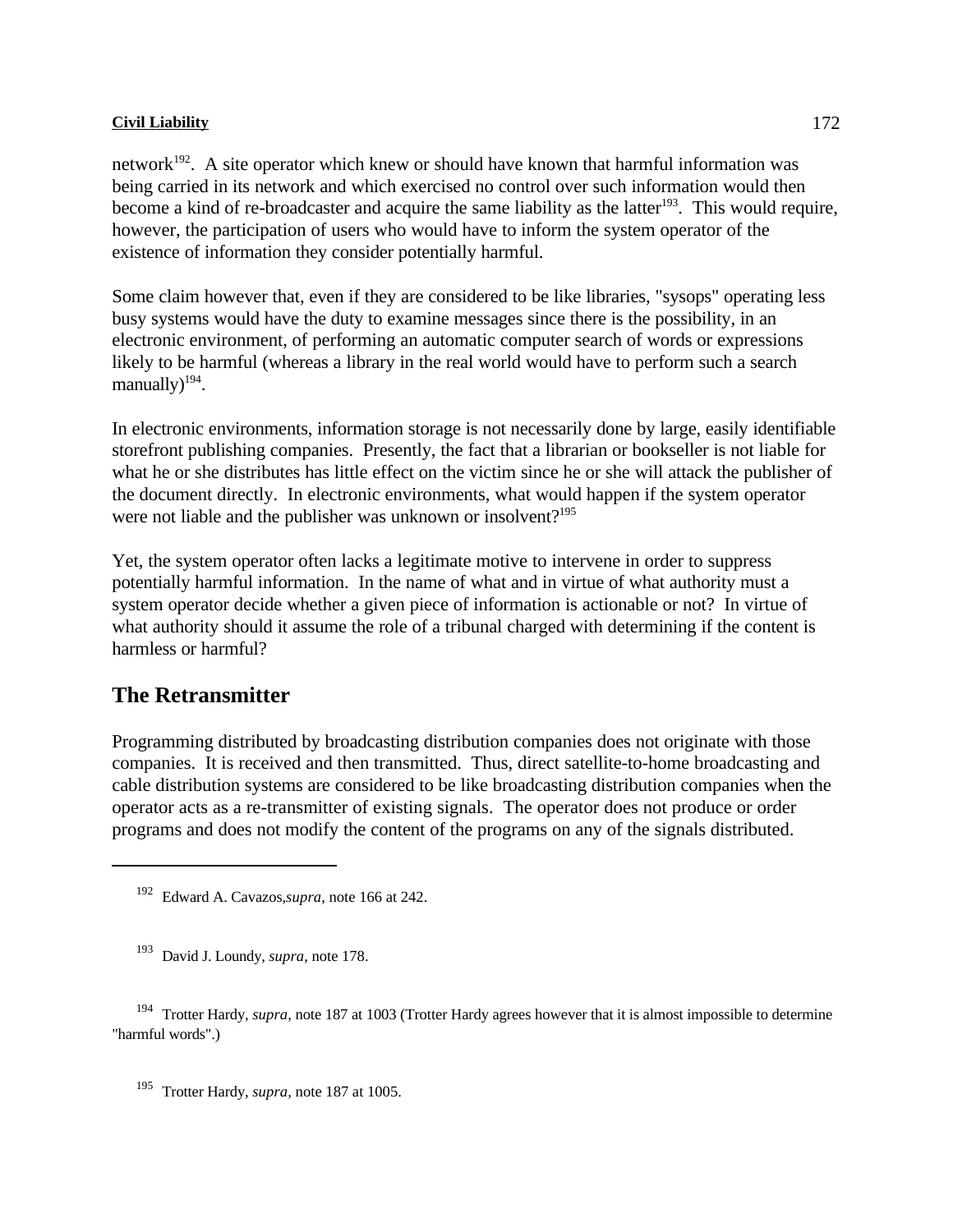Such programs can be distributed either coded or uncoded. Multipoint distribution systems are also included in the category of broadcasting distribution companies insofar as the operator neither produces nor orders programs and does not modify the content of the programs on any of the signals distributed $196$ .

In such situations, re-transmitters cannot be assigned liability for the content thus re-transmitted.

# **The Owner of a Space**

Some have argued that electronic communications sometimes require the use of an individual's property<sup>197</sup>. This leads to the consideration that certain participants sometimes find that presumably harmful information is located in a space they own.

Owners are rarely held liable for acts committed on their property. Timothy C. May compares some system operators to hotels which rent rooms (electronic spaces) to users and which have no obligation, or right, to supervise what the latter do there. They thus have no liability if illegal activities occur there.

This line of argument corresponds to the rule established in Québec jurisprudence which states that a landlord is not necessarily responsible for the misdeeds of his or her tenants<sup>198</sup>. Obviously, a hotel which, with complete awareness, makes itself the centre of illegal activities is liable for damages, as would be a site owner which endorsed defamatory messages transmitted by users<sup>199</sup>.

Moreover, it is recognized that an owner who is informed of the presence of harmful statements on the walls of his or her property and who does nothing to remove them, is considered to be a re-broadcaster of those statements and is liable for them to the same extent as the author of the message $^{200}$ . Likewise, site operators would always have the duty to withdraw information they

<sup>&</sup>lt;sup>196</sup> CRTC, Public Notice 1987-254 (26 November 1987), Regulatory Policy for Direct-to-Home (DTH) Satellite Broadcasting Systems, Multiple Distribution Systems (MDS), and Subscription Television (STV) Systems.

<sup>&</sup>lt;sup>197</sup> Timothy C. May, "Who is Responsible on the Net" law.listserv.cyberia-1, (Subject: Cyberspace is more like property, lease space, rent, etc.) 7 February 1995 12:31:21.

<sup>&</sup>lt;sup>198</sup> Bissonnette v. *Corriveau* [1992] A.Q. 2005; *Bissonnette v. Boulet* [1992] A.Q. 2004.

<sup>&</sup>lt;sup>199</sup> Timothy C. May, *supra*, note 197.

<sup>&</sup>lt;sup>200</sup> Hellar v. *Bianco* 11 Cal. App. 2d 424, 244 P.2d 757, 28 ALR2d 451 (1952); *Scott* v. *Hull*, 22 Ohio App.2d 141, 259 N.E.2d 160, (1970); *Tackett* v. *General Motors Corporation*, 836 F.2d 1042 (7th Cir. 1987); *Woodling* v.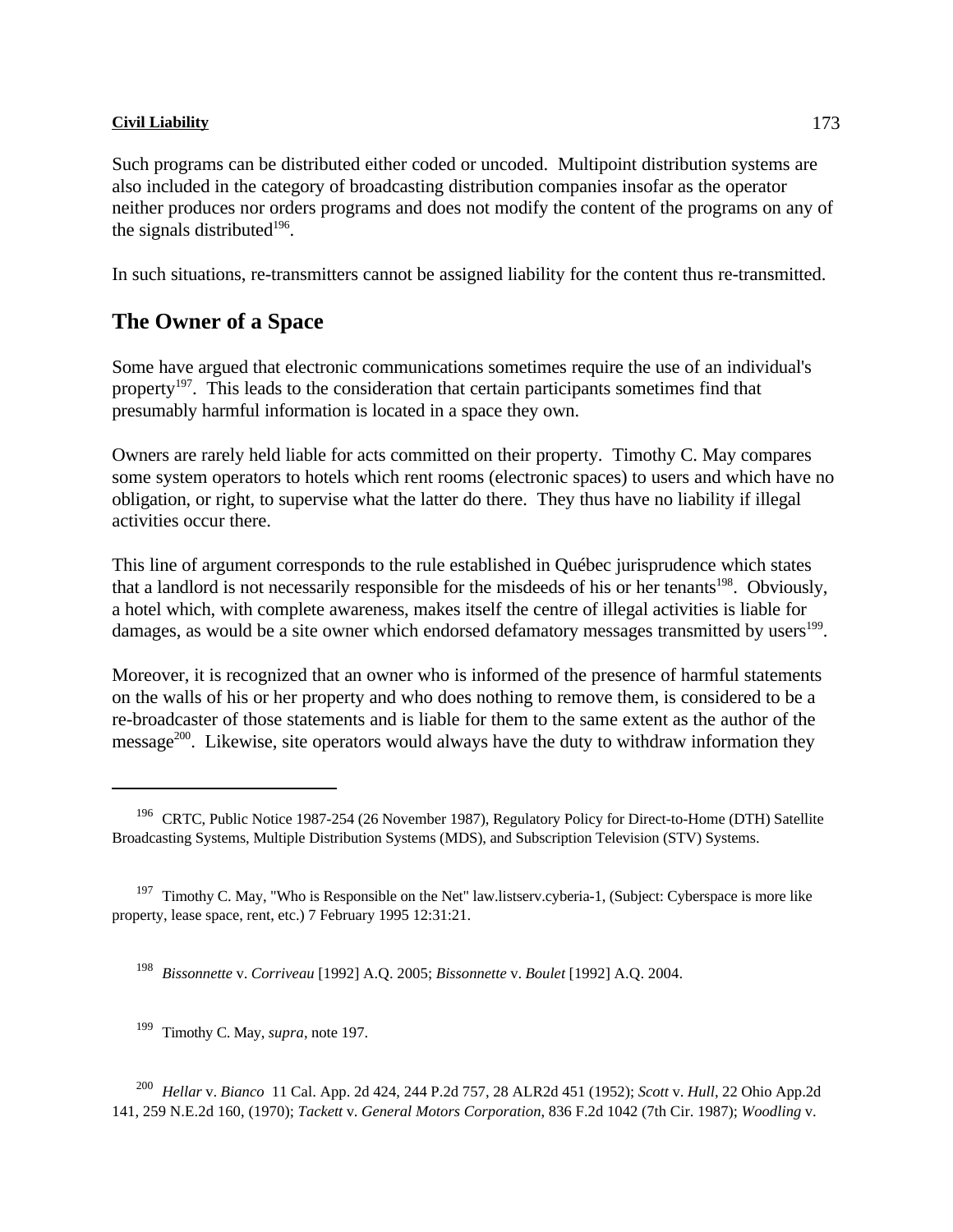know to be harmful if they do not want to be assigned liability as re-broadcasters $^{201}$ . According to this metaphor, the prerequisite to liability would be the knowledge of the presence of harmful information in a site $202$ .

# **The Carrier**

Like a carrier, an electronic communications system sometimes acts only as a conduit for transporting information from one site to another  $203$ . Carriers are in principle freed of liability for the content of statements they carry for their users $^{204}$ . Contrary to publishers and distributors, carriers have the obligation to carry any message and may discriminate neither against the content of the message nor against the person who sends it $^{205}$ .

Nonetheless a carrier, like a telecommunications company, can be held liable for the content it carries if it is itself the author of the statements: its situation would be that of a publisher. Generally, it acquires no responsibility for content which comes from third parties and which circulates on its lines since it is then simply a conduit<sup>206</sup>. The Ontario Supreme Court decided that in effect it would be unthinkable for each employee of a telegraph company to be responsible for

*Knickerbocker*, 17 N.W. 387 (Minn. 1883).

<sup>201</sup> Eric Schlachter, *supra*, note 6 at 118.

 $202$  Jay R. McDaniel, *supra*, note 140 at 825.

<sup>203</sup> David J. Loundy, *supra*, note 178.

<sup>204</sup> Michael H. Ryan, *supra*, note 13 at 416; Lynn Becker, "Electronic Publishing; First Amendment Issues in the Twenty-First Century" (1984-85) 13 Fordham Urban Law Journal, 801 at 857.

 David R. Johnson and Kevin A, Marks, *supra*, note 1 at 495; Terri A. Cutera, *supra*, note 158 at 555; *Chastain* <sup>205</sup> v. *British Columbia Hydro & Power Authority* [1973] 2 W.W.R. 481; *Telecommunications Act*, S.C. 1993, c. 38, s.36: "Except where the Commission approves otherwise, a Canadian carrier shall not control the content or influence the meaning or purpose of telecommunications carried by it for the public."

 $^{206}$  Floyd Abrams and Dean Ringel, "Content Regulation (Symposium: Legal Issues in Electronic Publishing" (Sept. 1984) 36 Federal Communications Law Journal 153.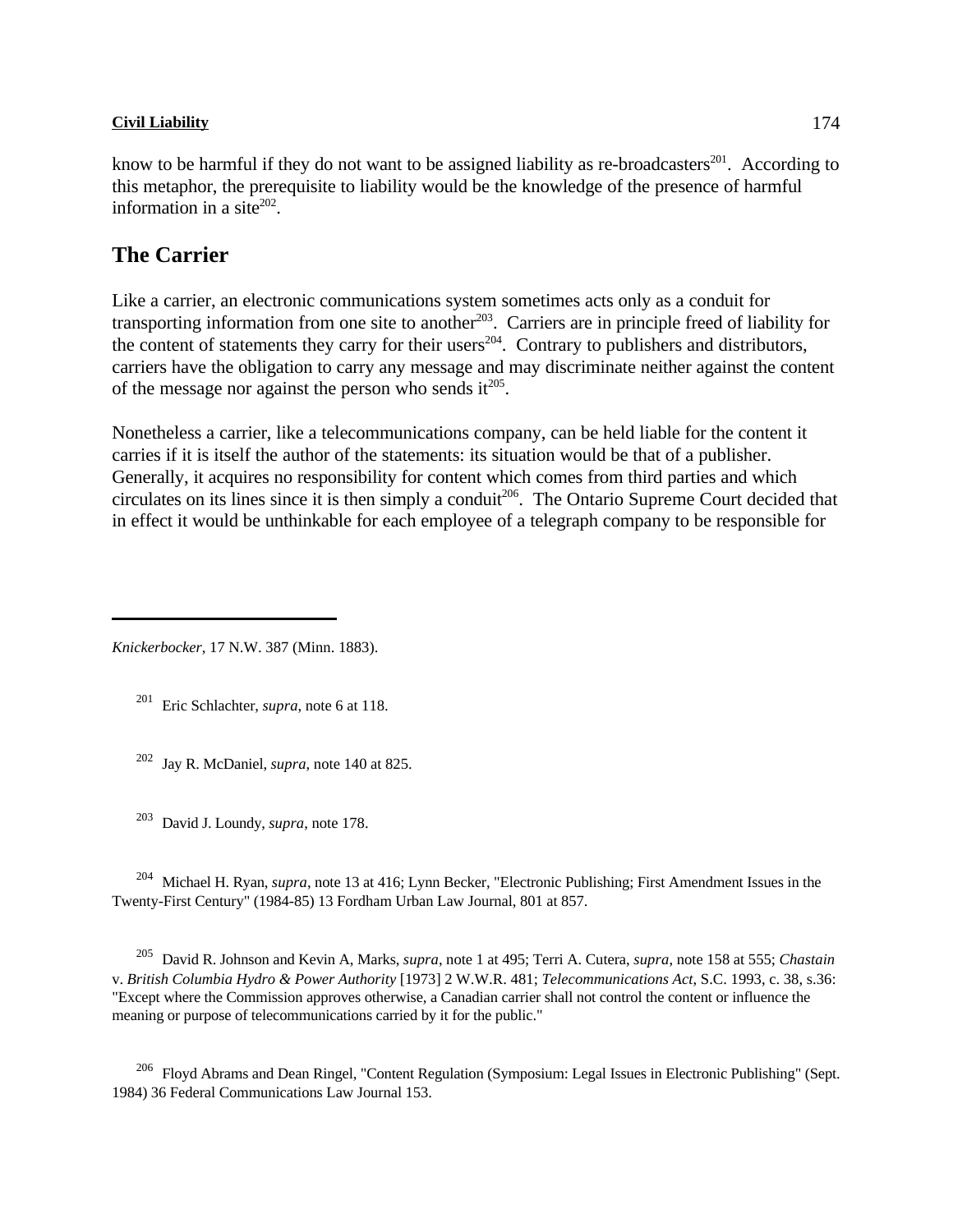checking each message and for deciding if the content is harmful or not<sup> $207$ </sup>. However, common law recognizes that carriers must provide evidence of reasonable diligence in the transmission of messages.

The Supreme Court of Canada distinguishes between messages intended to be published (for example, letters and news for newspapers) from purely personal messages. The Court held telegraph companies liable for the content of messages intended to be published since in such cases it considered the telegraph company to be like a publisher  $208$ . Others go so far as to believe that there is a presumption that the defamatory statements contained in a telegraph were published through their transmission<sup>209</sup>. According to this reasoning, the telegraph company would be presumed at all times to be playing the role of a publisher and, unless there is proof to the contrary, would be liable for damages. Against this line of thought, some hold that the transmission of messages by carriers never amounts to a publication of the statements and that carriers never have more than a right to limited control over messages $^{210}$ .

Unlike telegraph companies, telephone companies have never been held responsible for the content of the messages they carry since according to some they do not "transmit" messages $^{211}$ . The person speaking is the one who truly transmits the message and he or she is liable for the content<sup> $212$ </sup>.

The situation is however different for messages which are recorded and then transmitted by a telephone company (voice mail). In the U.S., a court held that even if a telephone company could be held responsible for having "published" such messages, such a company should be granted a

<sup>209</sup> Pavlovic v. *Knutson* (30 June 1982) Doc. No. 137/1981 (Sask. Q.B.).

<sup>210</sup> David R. Johnson and Kevin A. Marks, *supra*, note 1 at 495.

<sup>211</sup> Michael H. Ryan, *supra*, note 13 at 416; Bell Canada's Terms of Service, s. 16 (approved by the CRTC) states: "Bell is not liable for [...] defamation arising from material transmitted over its facilities".

<sup>212</sup> Electric Despath Co. v. Bell Telephone Co. (1891) 20 S.C.R. 83.

<sup>&</sup>lt;sup>207</sup> Kahn v. *Great Northwestern Telegraph Co. of Canada* (1930) 39 O.W.N. 143 (C.A.).

<sup>&</sup>lt;sup>208</sup> Dominion Telegraph Co. v. Silver (1882) 10 S.C.R. 238.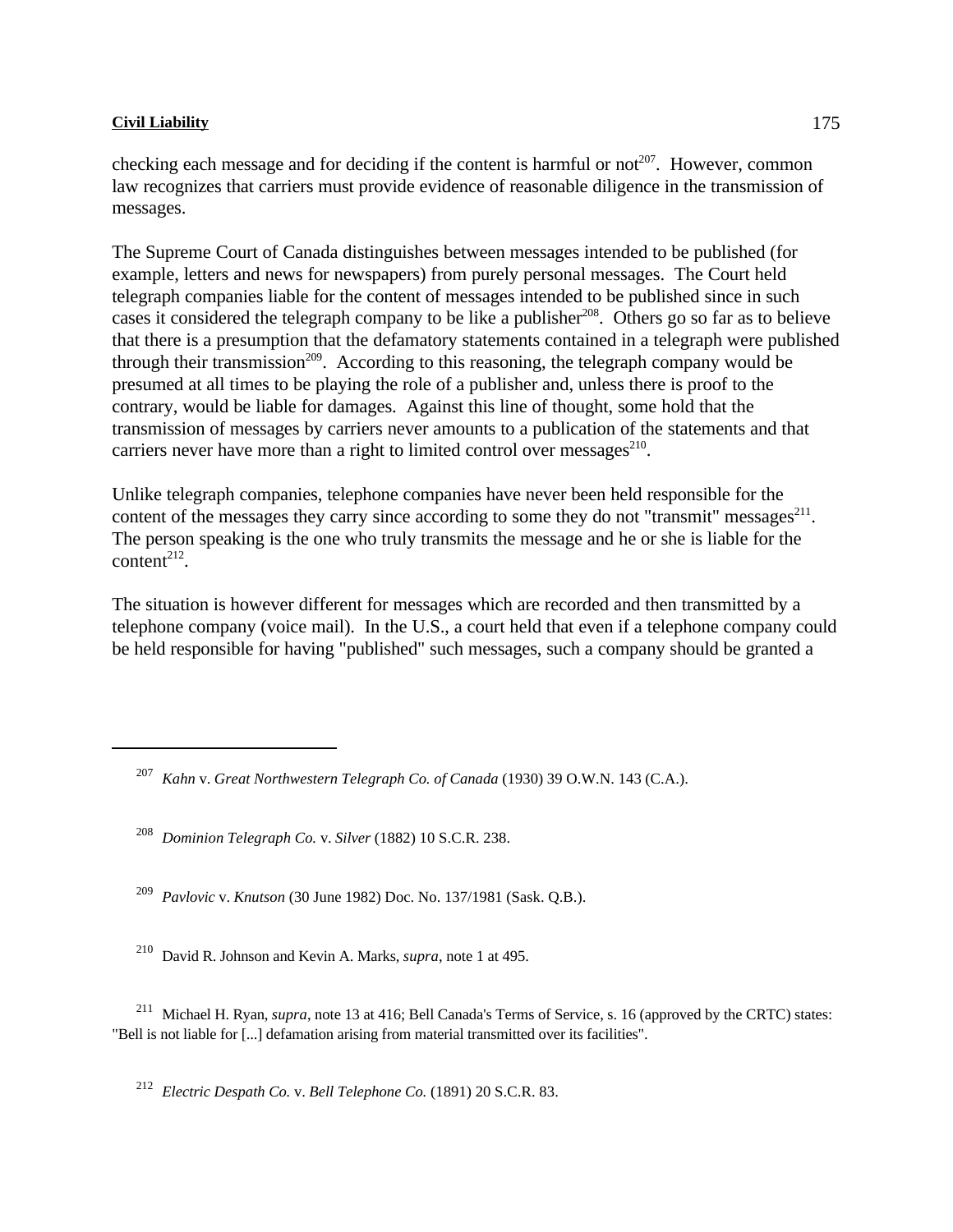Some believe<sup>215</sup> that comparing electronic environments to actual carriers is not appropriate because of the carriers' obligation to transmit information without discrimination. In *Cubby* v. *CompuServe*<sup>216</sup>, the CompuServe network was sued as a co-defendant in a defamation case. This action resulted from information published in an electronic information letter entitled: "Rumorville USA". This information letter was published by a network subscriber who had no other link with CompuServe. Leisure J. exonerated CompuServe, noting that in this case CompuServe did not have the possibility of becoming aware of the information broadcast. The company received no fees for providing public access to the electronic site, just as it paid no fees to broadcast that site to its subscribers.

In so far as CompuServe could not be aware of the harmful nature of the information transmitted, it assumed no liability in that respect.

From this analysis one might infer that it is incumbent on the network operator to do whatever is necessary to withdraw information when it becomes aware of its harmful nature. Such an approach tends to lead to the conclusion that the degree of responsibility of the network operator is closely linked to the degree of control it exercises or is supposed to exercise over the information transmitted or otherwise available on its network.

This demonstrates the crucial importance of qualifying the role played by information providers. Thus, in *Stratton Oakmont* v. *Prodigy*<sup>217</sup>, an investment firm sued Prodigy following defamatory statements transmitted on an electronic site broadcast by Prodigy. The court decided that Prodigy exercised some degree of control over the content and ruled in consequence.

<sup>215</sup> Edward A. Cavazos, *supra*, note 166 at 239.

 *Cubby* v. *CompuServe Inc.* (1991) 776 F. Supp., 135; See also: Anthony J. Sassan, "Comparing Apples to <sup>216</sup> Oranges: The Need for a New Media Classification (Case Note) *Cubby* v. *CompuServe Inc.* 776 F. Supp. 135 (S.D.N.Y. 1991)" (1992) 5 Software Law Journal 821.

 http://www.eff.org/pub/Legal/Cases/Stratton\_Oakmont\_Porush\_v\_Prodigy <sup>217</sup> /stratton-oakmont\_porush\_v\_prodigy\_et\_al.decision

*Anderson* v. *New York Telephone Company*, 320 N.E.2d 647 (N.Y. Ct. App. 1973). <sup>213</sup>

 $^{214}$  Jay R. McDaniel, *supra*, note 140 at 822.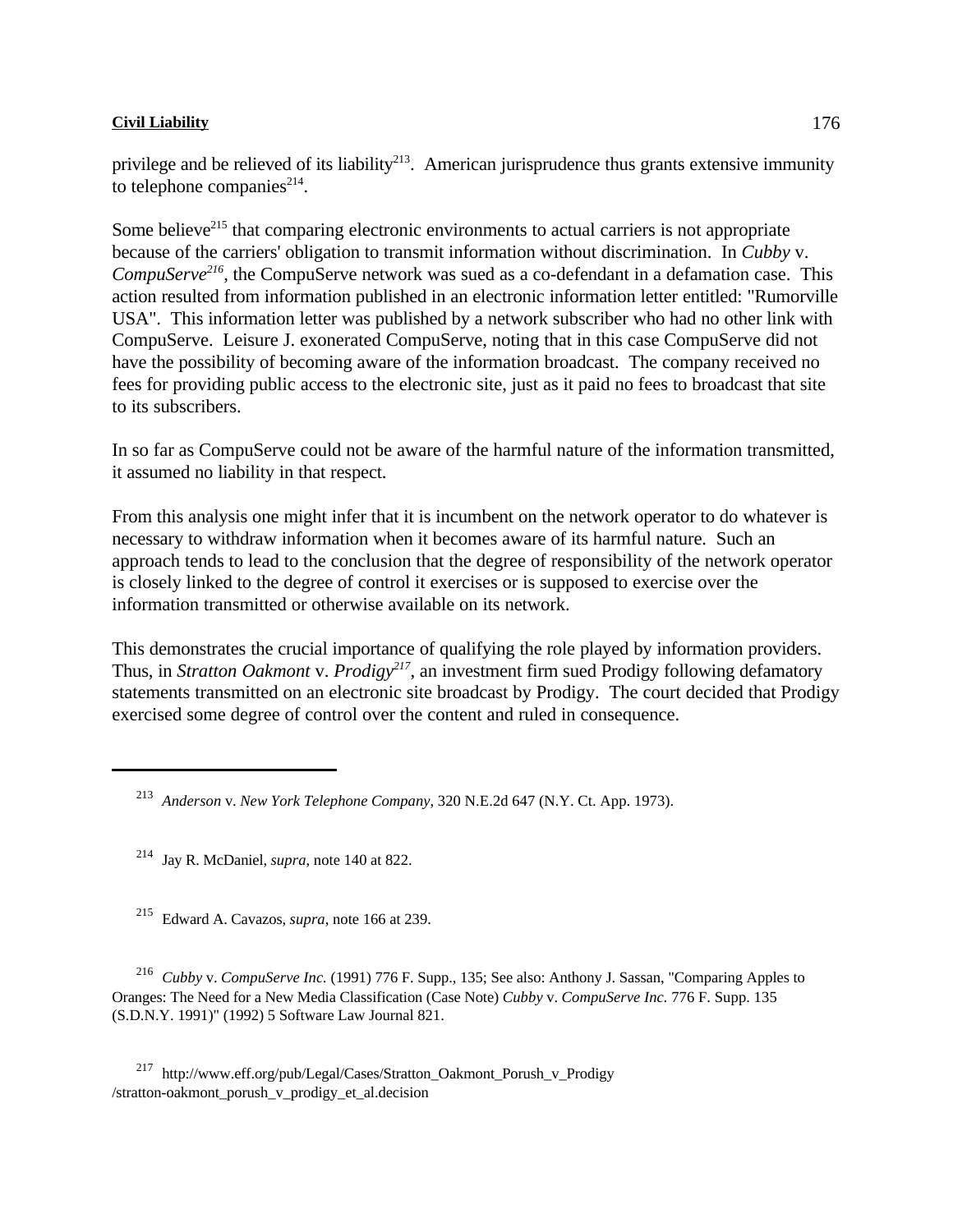The situation of the Internet access provider must be approached in this manner. In order to define the liability assumed by such providers, we must ask what degree of control they have over the information found in the site. If we refer back to the criteria stated in *Cubby*, the level of control or supervision exercised by the electronic bulletin board operator or the site operator would be determining. Actually, it is difficult to exclude the liability of the site operator when it has deciding power over the posting of messages. This scale allows us to determine the level of liability which is incumbent on those responsible for sites open to the general public and sites reserved for closed groups. Their liability is closely related to the degree of control they exercise over the posting or making available of information.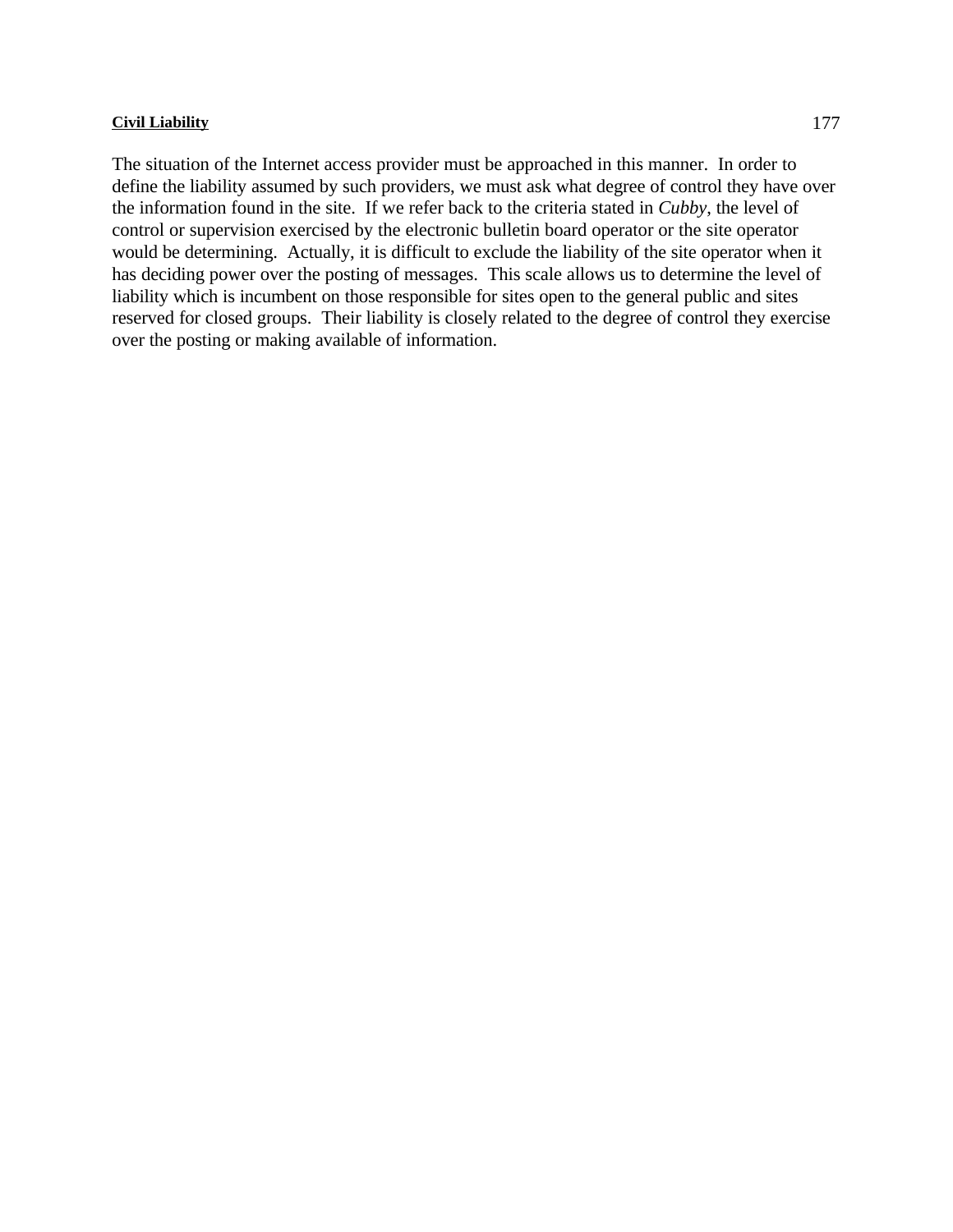## **4. Relations between Liability and Control Exercised over Information**

In order to determine the liability of an actor which transmits the same information to many users at the same time, we must examine the relation such an actor has with the content of the message transmitted<sup>218</sup>. Moreover, the use of metaphors is one of the ways we can characterize the type of relationship an actor has, under given circumstances, with offensive information.

The goal and the scope of the rights and responsibilities of the various actors in electronic communications, including the access provider, do not depend so much on the official roles of such actors as they do on the degree of control such actors exercise, or are supposed to exercise, over the information and communications found in open networks or in the part of such networks over which they have some control. The assignment of liability to an entity presupposes the possibility of identifying the actors which control the information in the various spaces within such a virtual environment<sup>219</sup>.

In effect, Perritt notes that the criterion of control over information plays a major role in the assignment of liability:

In all three categories of tort liability (defamation, copyright infringement and invasion of privacy), the requisite fault cannot be proven without showing either that the actor and potential tort feasor exercised some actual control over content or that it was feasible for it to control content and that it could foresee the possibility of harm if it did not control content.<sup>220</sup>

Regarding this, Eric Schlachter writes:

There is a sliding scale of control in relation to forced access. At one end of the scale are primary publishers, who have virtually unrestrained discretion over what they print or to whom they give access to disseminate information. Also on this end are owners of private property, who are similarly protected from mandatory or forced access. [...] At the other

<sup>220</sup> Henry H. Perritt Jr., "Tort Liability, the First Amendment and Equal Access to Electronic Networks" (1992) 5 Harvard Journal of Law & Technology 65 at 110-111.

 $218$  Jay R. McDaniel, *supra*, note 140 at 823.

<sup>&</sup>lt;sup>219</sup> See Pierre Trudel, "The Protection of Rights and Values in Open-Network Management" in Ejan MacKaay, Daniel Poulin and Pierre Trudel, *The Electronic Superhighway: The Shape of Technology and Law to Come* (Amsterdam: Kluwer, 1996) at 159-193.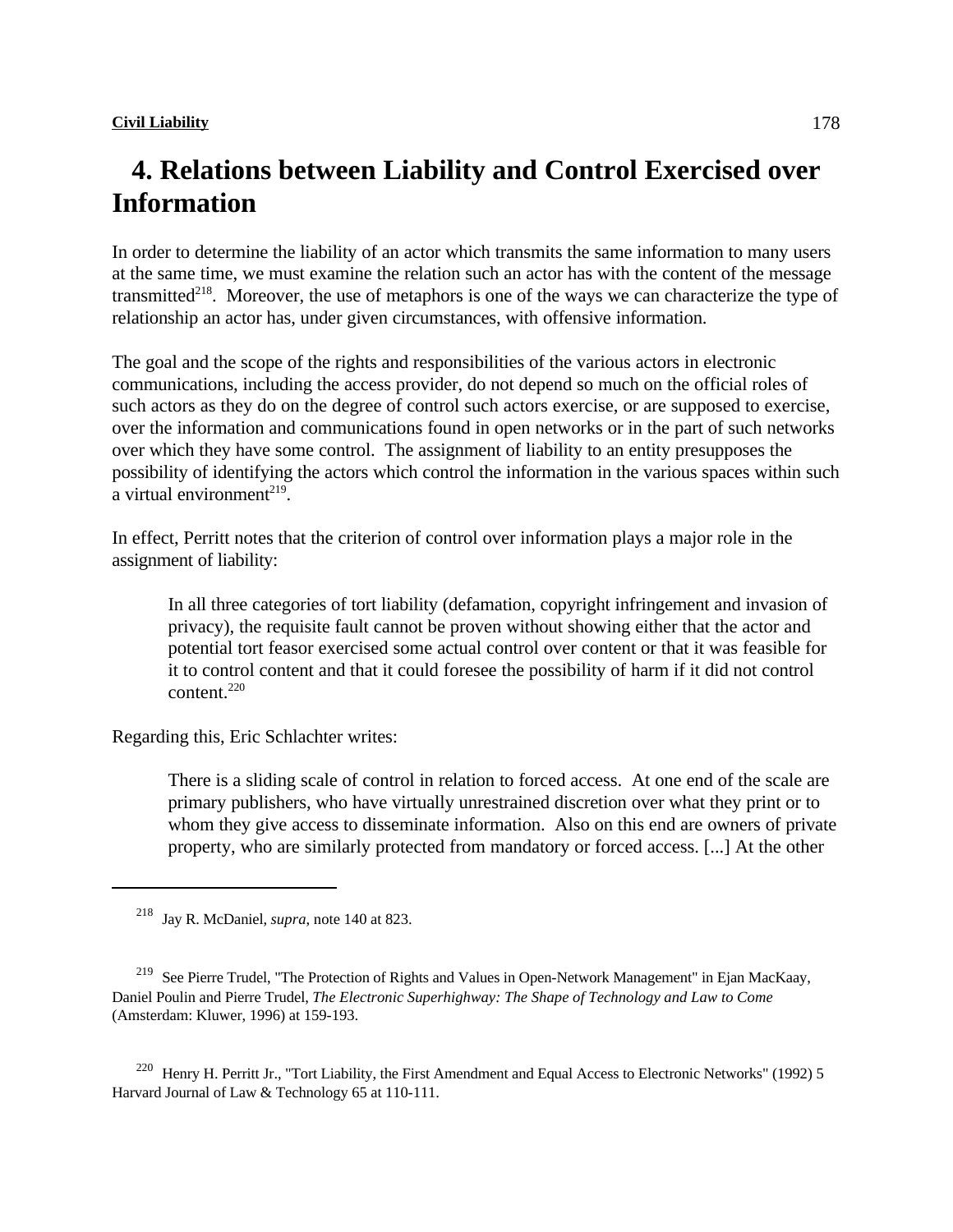end of the sliding scale from primary publishers are common carriers who by definition must be available to all comers and cannot refuse to provide service in a discriminatory fashion.<sup>221</sup>

This sliding scale concerns not only rights of access to electronic environments: it fully applies in the domain of liability. Schlacter points out that "Those entities with more editorial control generally also have greater exposure to tort liability for the statements or actions of others."<sup>222</sup> Thus, it is possible to determine the degree of liability from the degree of control a person effectively exercises over information in a given situation.

Editorial discretion, which is exercised mainly in traditional areas by an editor or broadcaster, guarantees freedom of editorial choices and that of the selection of information to be published $^{223}$ .

It has been long recognized that governmental authorities do not have the power to interfere in the functioning of the traditional media. Note that *Reference re. the Laws of Alberta<sup>224</sup>* recognized the editor's power to determine the content of his or her publication, without any intervention from state authorities. The measures, or a municipal regulation on the distribution of pamphlets, made invalid in *Saumur*<sup>225</sup> were analyzed as allowing government authorities to use the content of documents to be distributed, instead of criteria other than content, as an argument to prohibit the distribution of information. For this reason, they were ruled invalid.

In *Gay Alliance Toward Equality v. Vancouver Sun<sup>226</sup>*, a newspaper was accused of having contravened an anti-discriminatory provision of the *Human Rights Code* of British Columbia by refusing to publish a classified advertisement intended to promote the homosexual magazine *Gay*

<sup>221</sup> Eric Schlacter, *supra*, note 6 at 113 ff.

<sup>222</sup> *Ibid.* 

<sup>223</sup> Susan D. Charkes, "Editorial Discretion of State Public Broadcasting Licensees" (1982) 82 Columbia L. Rev. 1161, 1172.

 $^{224}$  [1938] S.C.R. 100.

*Saumur* v. *Cité de Québec* (1953) 2 S.C.R. 299. <sup>225</sup>

 $^{226}$  [1979] 2 S.C.R. 435.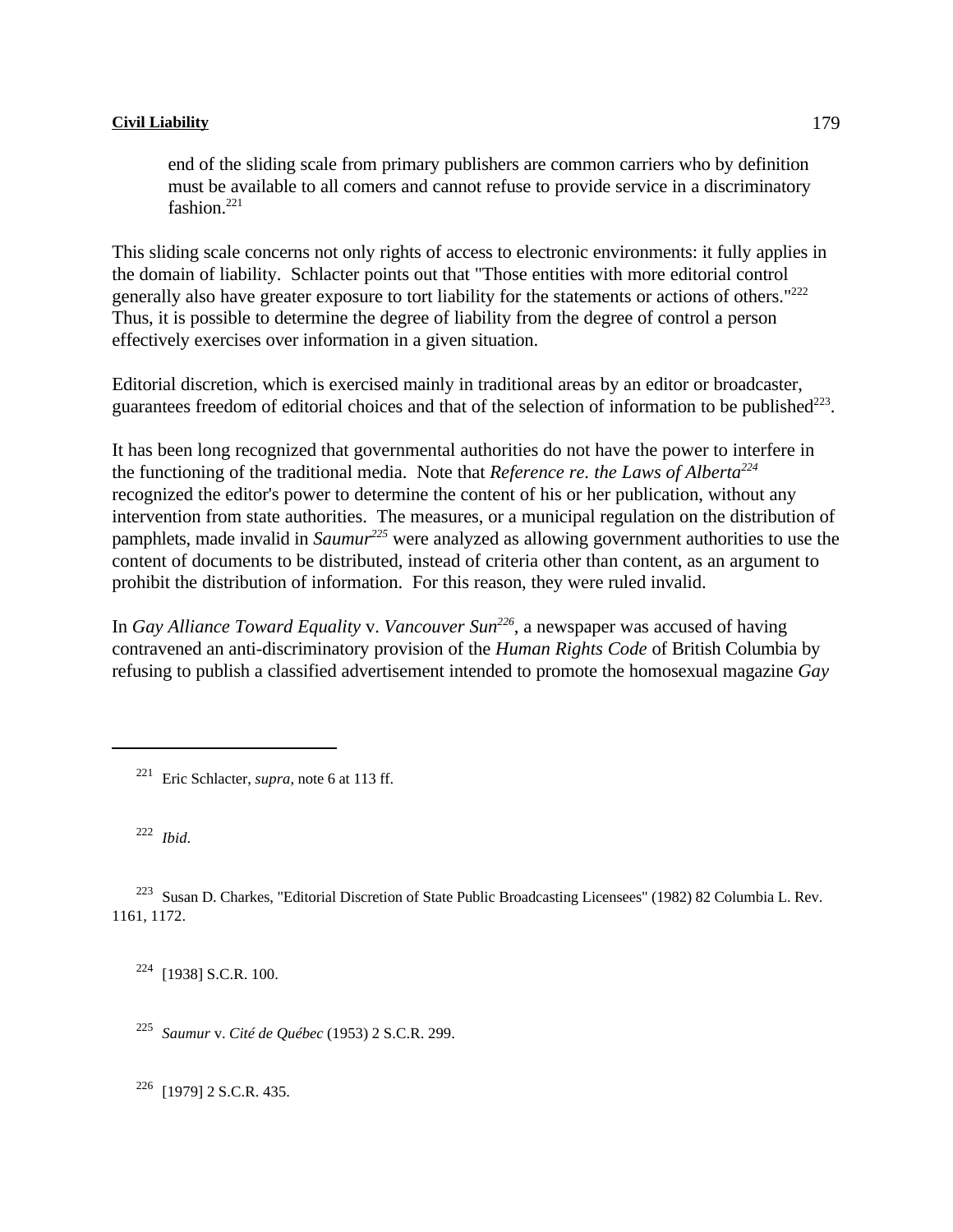*Alliance*. Martland J., basing his argument on the *Miami Herald Publishing Co.* v. *Tornillo<sup>227</sup>* decision, reiterated that "[t]he law has recognized the freedom of press to propagate its views and ideas on any issue and to select the material which it publishes. As a corollary to that a newspaper also has the right to refuse to publish material which runs contrary to the views which it expresses." $^{228}$  He thus set aside an interpretation of an act which would have, in his eyes, the consequence of determining what a newspaper must publish. Editorial freedom supposes in-principle autonomy in decisions relating to the choice, treatment and distribution of information. In return for such freedom, there is responsibility: those who have editorial freedom must answer to third parties for the information distributed.<sup>229</sup>

Editorial liability does not take into account the intention to communicate a damaging message. What counts is the intention to communicate a message, the harmful nature of which should have been known by the editor<sup>230</sup>. Thus the editor is generally considered to be able to control the set of information which circulates in his or her enterprise<sup>231</sup>, and such an editor answers for damages, whether the actionable statements come from an employee, an open letter to the editor, or advertising $232$ . This power of control is what entails liability for the transmission of possibly illegal or harmful information<sup>233</sup>. The corollary is that those who play only a subordinate or minor role in

<sup>227</sup> 418 U.S. 241 (1974).

<sup>228</sup> Gay Alliance Toward Equality v. *Vancouver Sun* [1979] 2 S.C.R. 435, 455.

<sup>229</sup> Susan D. Charkes, *supra*, note 223 at 1161, 1172. This author thus demonstrates the intimate relation which exists in American law between the principle of editorial freedom and that of liability: "Editing - selecting of material to be communicated and deciding how to present it - is an activity protected by the First Amendment, although less so when the editor is a broadcaster. The guarantees of our system of free expression rest to a large extent on the assumption that autonomous editors will exercise judgment responsibly and, taken as a whole, will provide the public with necessary access to diverse views."

 $^{230}$  Jay R. McDaniel, *supra*, note 140 at 817-818.

<sup>231</sup> Raymond E. Brown, *The Law of Defamation in Canada*, Second Edition (Toronto: Carswell, 1994) at 1219; David R. Johnson and Kevin A. Marks, *supra*, note 1 at 492; Robert Beall, "Notes: Developing a Coherent Approach to the Regulation of Computer Bulletin Boards" (1987) 7 Computer/Law Journal, 499 at 505.

<sup>232</sup> David R. Johnson and Kevin A. Marks, *supra*, note 1 at 492.

<sup>233</sup> David R. Johnson and Kevin A. Marks, *supra*, note 1 at 492.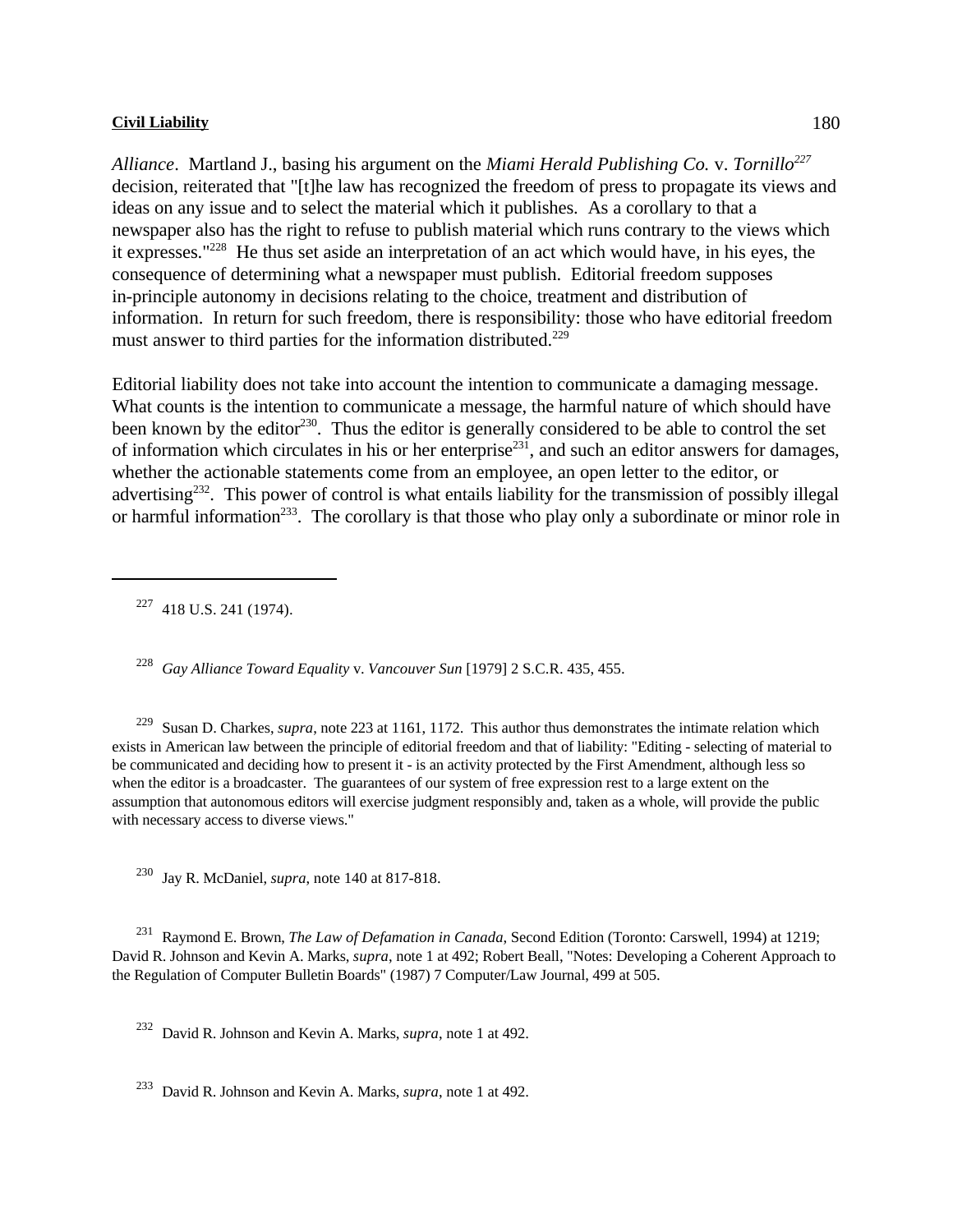the process leading up to publication incur liability only if their negligence is clearly demonstrated $^{234}$ .

The exercise of editorial discretion and its consequences on the level of assignment of liability were discussed in *Cubby*. An electronic message distributed on CompuServe contained unflattering remarks about a rival (Cubby). The court ruled that "Compuserve has *no more control* over such a publication than does a library, book store or newsstand"<sup>235</sup>: the information, established by an independent third party, was entered directly into the system to provide immediate access to users. For this reason, and because the extremely elevated number of messages in the system made it impossible to examine them<sup>236</sup>, the court concluded that CompuServe could not know, or have a reason to know, of the harmful nature of the messages. CompuServe was thus not liable for them.

According to Eric Schlacter, it is important to interpret the law in a manner which takes into account new information technologies. To this end, a relation between the degree of editorial control and liability can be recognized.

An access provider, a system operator or any other actor can, depending on innumerable possible circumstances, have different degrees of control over information  $237$ . Depending on the degree of control effectively exercised, the liability will be more or less great.

### **Effective Physical Control and Information Longevity**

Effective physical control is exercised by a person who, knowing that he or she is participating in the broadcast of a potentially damaging message, has the possibility of withdrawing such a message and ending its circulation not by exercising editorial control over the content, but by withdrawing the material support of the content or the entire "work"<sup>238</sup>. That such a factor should be considered when liability is to be assigned is simply common sense: [TRANSLATION] "an

<sup>237</sup> Eric Sclacter, "Electronic Networks and Computer Bulletin Boards: Developing a Legal Regime to Fit the Technology", http://www.seamless.com/eric/eric-1.html.

<sup>238</sup> Here "work" refers to the complete set of information considered as a whole.

Raymond E. Brown, *supra*, note 231 at 1220; *Weldon* v. *"The Times" Book Co.* (1911) 28 T.L.R. 143 (C.A.). <sup>234</sup>

*Cubby Inc.* v. *CompuServe Inc.*, 776 F. Supp. 135 (S.D.N.Y. 1991) at 140. <sup>235</sup>

*Cubby Inc.* v. *CompuServe Inc.*, 776 F. Supp. 135 (S.D.N.Y. 1991) at 140. <sup>236</sup>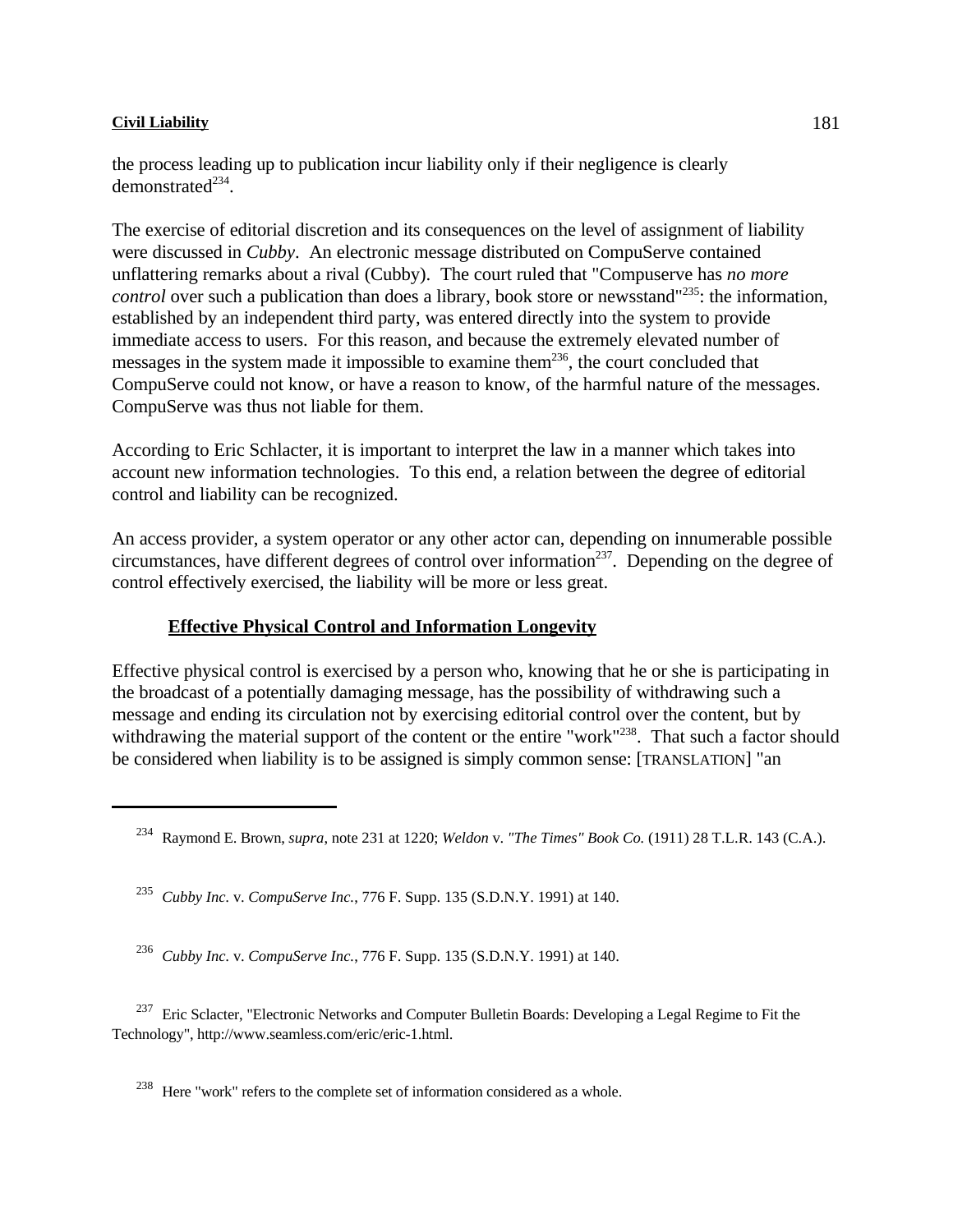individual cannot be held responsible for an unforeseeable and inevitable act over which he or she had no control."<sup>239</sup> In contrast, the courts demonstrate a natural tendency to assign liability to those who were reasonably capable of acting to prevent the damage.

Many examples taken from traditional communications contexts (press, radio, television, printed publication) show that the possibility of exercising effective control over the medium used to circulate information can be one of the factors in assigning liability if the actor in question did not take the precautions available to remedy the damage after its initial publication or broadcast.

One such example can be found in the regime applied to secondary publishers. Secondary publishers are persons who participate in the publication process, but in a limited manner. A secondary publisher is liable if it knows or had reason to know of the defamatory nature of the message transmitted $240$ . Likewise, jurisprudence considers that a printer cannot be held responsible for the defamatory content of works written by its clients since it does not have the duty to revise the content of the works it prints and it is presumed to not know their content<sup>241</sup>.

A similar regime is applied to the re-broadcaster, in other words someone who circulates or sells material *published by others*<sup> $242$ </sup>. The status which best illustrates the possibility of performing this sort of control is that of an information distributor. A librarian, like a bookseller, distributes

<sup>&</sup>lt;sup>239</sup> Nicole Vallières and Florian Sauvageau, *supra*, note 105 at 25-26.

*Lerman* v. *Chuckleberry Pub. Inc.*, 521 F. Supp. 228, 235 (S.D.N.Y. 1981); David J. Loundy, *supra*, note 178. <sup>240</sup>

<sup>&</sup>lt;sup>241</sup> Maynard v. Port Publications Inc., 297 N.W.2d 500 (Wis 1980).

<sup>&</sup>lt;sup>242</sup> Eric C. Jensen, *supra*, note 183; Joseph P. Thornton, Gary G. Gerlach and Richard L. Gibson, *supra*, note 161 at 179.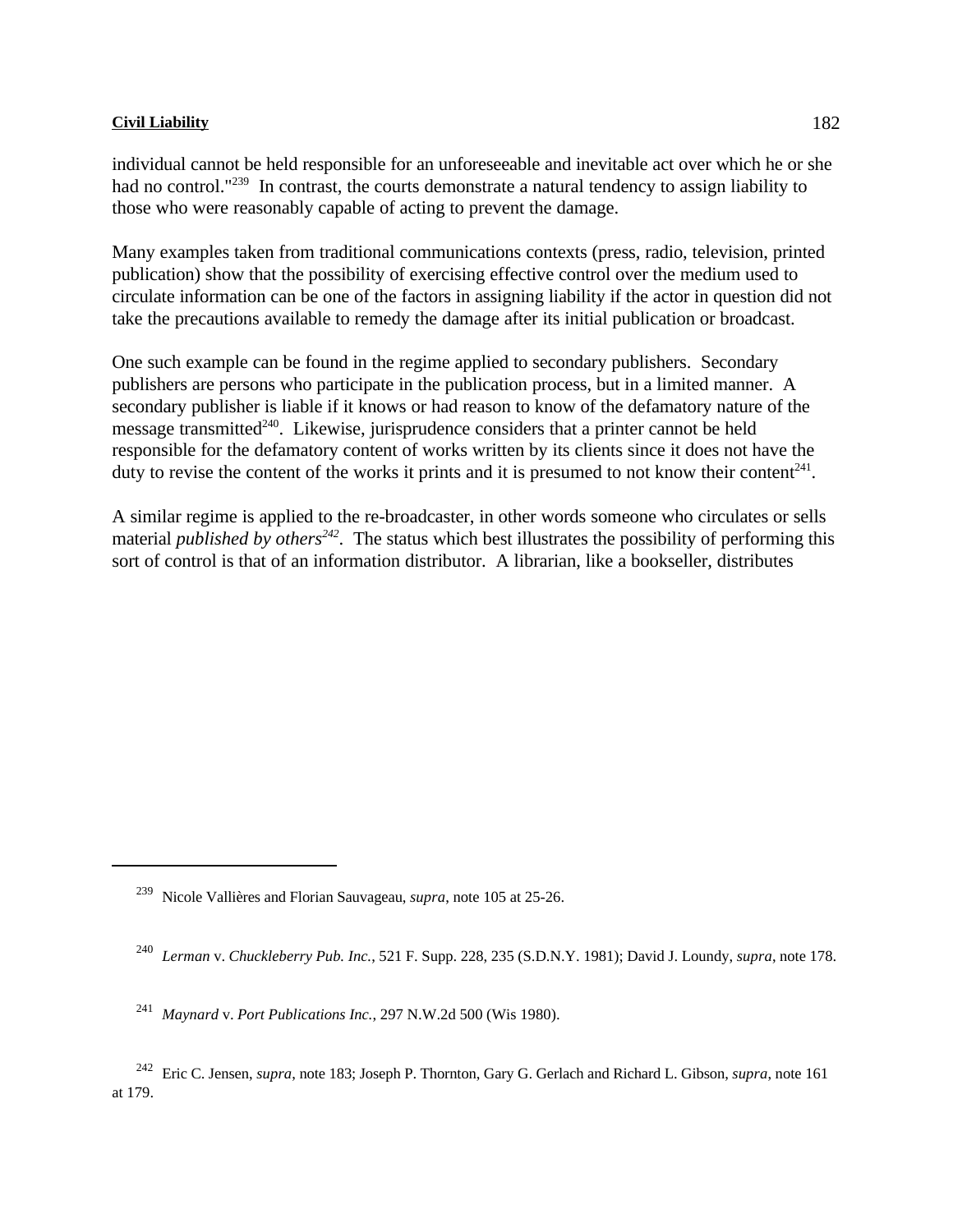information. In other words, he or she delivers or circulates information - while a re-broadcaster repeats it  $243$ . Normally, a distributor does not control the content of the information it transmits and thus has no liability if it is damaging  $244$ . It would in effect be unthinkable for each distributor (newspaper vendor, book store, library) to have the duty to verify the content of each publication it distributes in order to ensure that it contains no harmful information<sup>245</sup>.

However, since the distributor has physical control over the material published, it has the duty to make reasonable inquiries into the accuracy of statements when it is informed that they are potentially harmful<sup> $246$ </sup>. If such inquiries lead it to the conclusion that the statements in question could indeed by harmful, it has the obligation to withdraw them from circulation. While the distributor does not have an editor's control over the content of a book, it always retains the ability to remove a book from the book store shelves. If the distributor fails to do so, it may be held liable for the damages caused by the statements $247$ .

In the *Cubby* decision, the judge applied the standard of distributor to CompuServe: it was held liable if it "knew or should have known":

the inconsistent application of a lower standard of liability to an electronic distributor such as CompuServe, than that which is applied to a public library, book store or newsstand, would impose an undue burden on the free flow of information.<sup>248</sup>

*Balabanoff* v. *Fossani*, 81 N.Y.S.2d 732, 733 (Sup. Ct. 1948). <sup>245</sup>

<sup>246</sup> Henry H. Perritt Jr., *supra*, note 220 at 106.

<sup>248</sup> *Cubby Inc. v. CompuServe Inc.*, 776 F.Supp. 135 (S.D.N.Y. 1991) at 140.

<sup>&</sup>lt;sup>243</sup> David R. Johnson and Kevin A. Marks, *supra*, note 1 at 493.

Trotter Hardy, *supra*, note 187 at 1003; David R. Johnson and Kevin A. Marks, *supra*, note 1 at 493. <sup>244</sup>

David R. Johnson and Kevin A. Marks, *supra*, note 1 at 493; David J. Loundy, *supra*, note 178. <sup>247</sup>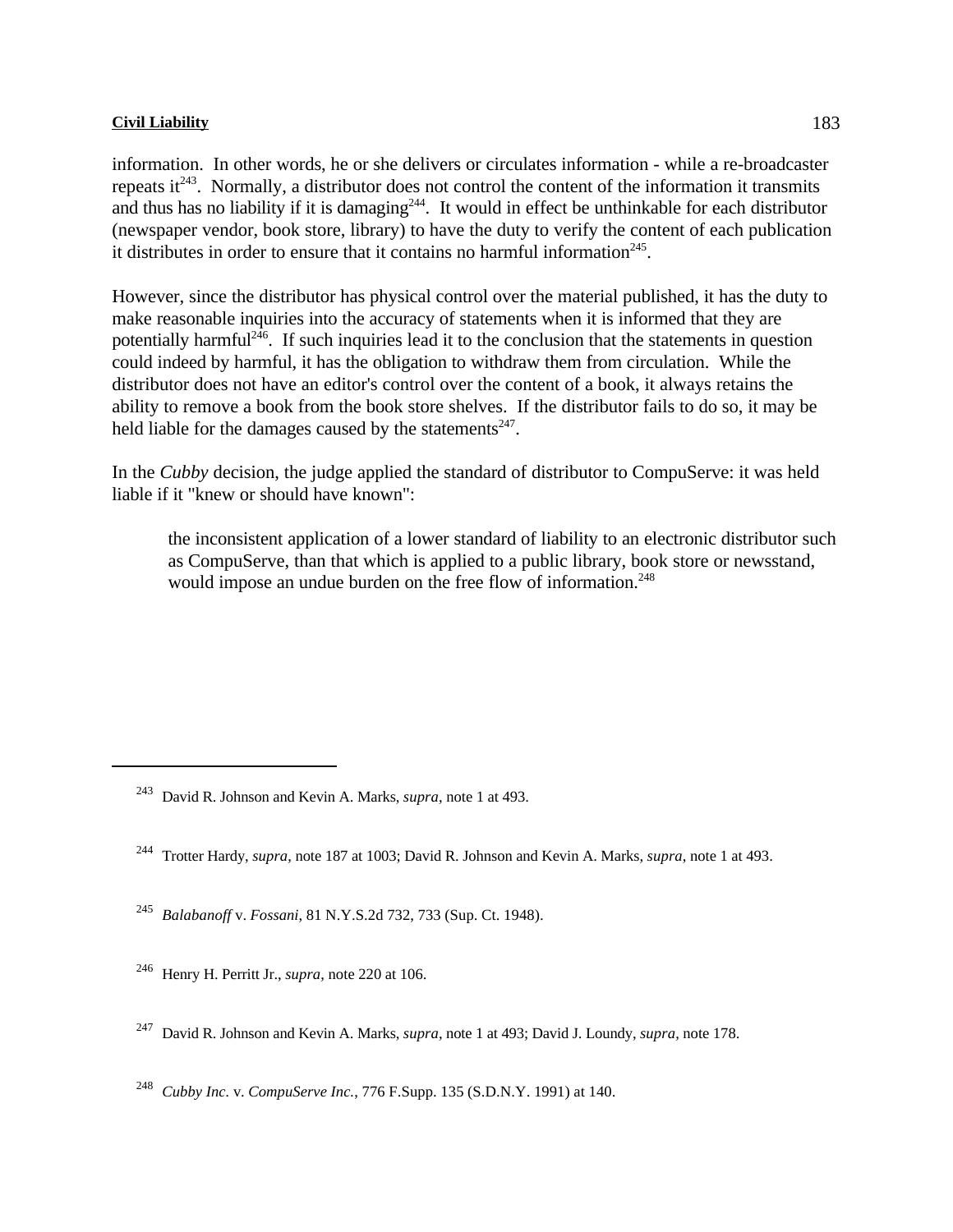Because of the speed of information transmission, and the great number of transmissions, CompuServe could exercise no physical control except at the level of the complete work. While CompuServe has the choice whether to circulate a work, once a work is in its system, it can exercise no editorial control over it<sup> $249$ </sup>. Since it was not established whether CompuServe "knew or should have known" that the publication in question contained harmful information, no liability was assigned to it.

The longevity of the information, like the effective control of it, has a direct influence on the possibility of exercising control. In effect, liability will not be evaluated in the same way when the information is stable and when it continuously varies. Variable information changes regularly, sometimes every few seconds (for example, financial data), and thus it is not only virtually impossible to revise its content as it is transmitted for use, or to provide remedies if such information is false or inaccurate<sup>250</sup>, there is greater difficulty in stopping its circulation before damage is suffered.

In contrast, information which remains relatively stable is much more amenable to control. Moreover, the user is much more justified in relying on such information because its stability implies that the provider has taken the trouble to confirm its accuracy<sup>251</sup>.

In the telematic domain, a relation is identified between control and prior fixing of information:

[TRANSLATION] However, it should be noted that these delicts [defamation] presuppose that the message has already been fixed. The idea is that the publisher must control what it disseminates, but that it be able to do so. . . . This point is extremely important in the context of our discussion when an entire portion of the messages available on line, and therefore the content thereof, is not seen by the service provider. Liability therefore arises in this case only where the message has been stored (before being made available to the public). The time factor is irrelevant: it suffices that the service provider was in a position to exercise the control it is required by law to exercise.<sup>252</sup>

<sup>251</sup> *Ibid.*, at 685.

<sup>&</sup>lt;sup>249</sup> "While CompuServe may decline to carry a given publication altogether, in reality, once it does decide to carry a publication, it will have little or no editorial control over that publication's contents. This is especially so when CompuServe carried the publication as part of a forum that is managed by a company unrelated to CompuServe": *Cubby Inc.* v. *CompuServe Inc.*, 776 /f.Supp. 135 (S.D.N.Y. 1991) at 140.

<sup>&</sup>lt;sup>250</sup> Joseph J. Tiano Jr., "The Liability of Computerized Information Providers: A Look Back and A Proposed Analysis for the Future" (1995) 56 University of Pittsburg Law Review 655, 684.

Michel Vivant, Ed., *Lamy droit de l'informatique* (Paris: Lamy S.A., 1996) at 1206, No. 1893. <sup>252</sup>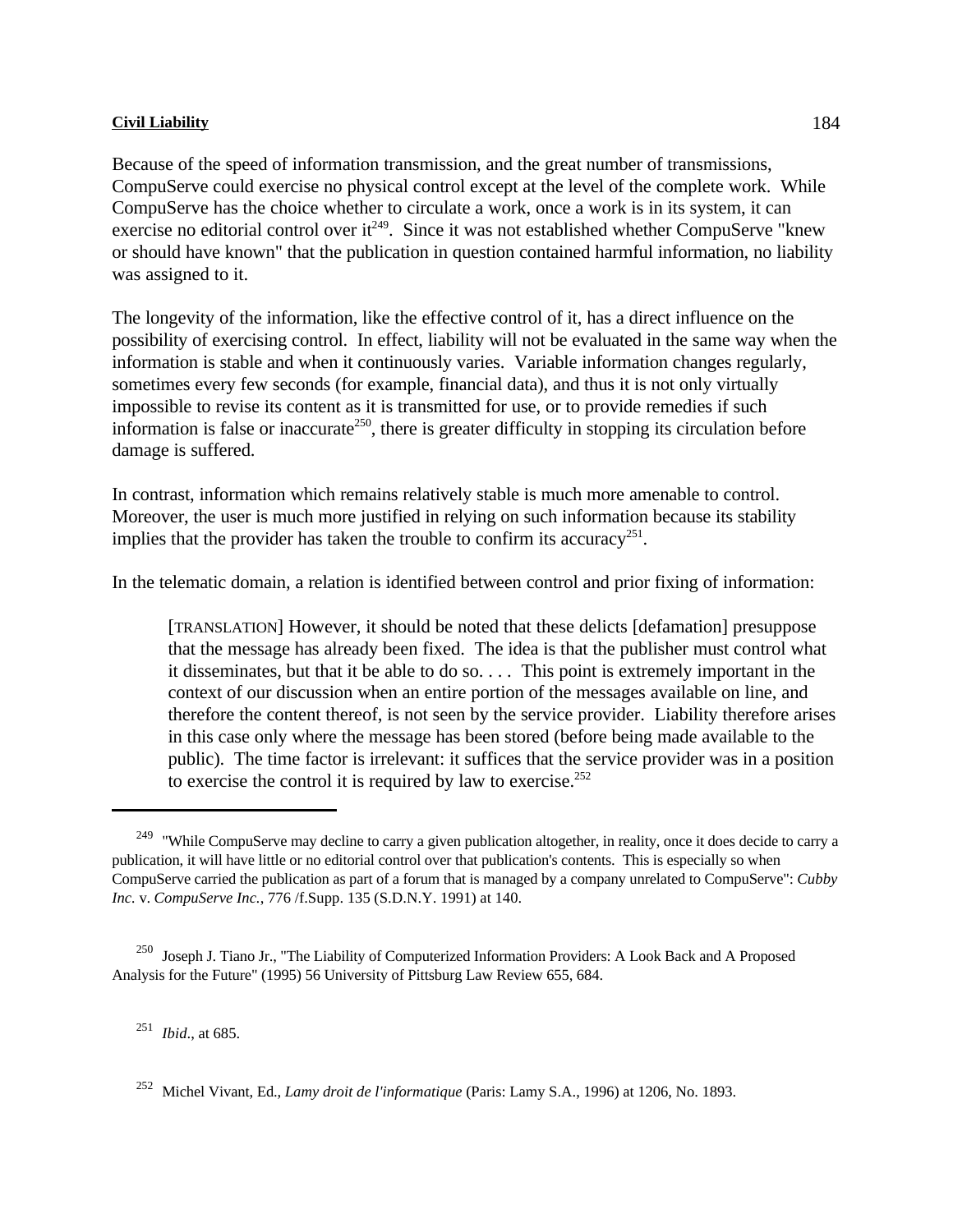Perritt nonetheless emphasizes that the possibility of exercising such physical control does not result uniquely from technological factors:

The victim would prefer a rule that would allow a defendant to avoid tort liability only in situations in which content control is technologically infeasible. Infeasibility, however, is a concept with an economic dimension. Determining what is feasible requires balancing of risks and benefits.<sup>253</sup>

This is why we necessarily find ourselves back at the issue of knowledge of the harmful nature of the information.

<sup>&</sup>lt;sup>253</sup> Henry H. Perritt Jr., *supra*, note 220 at 110-111.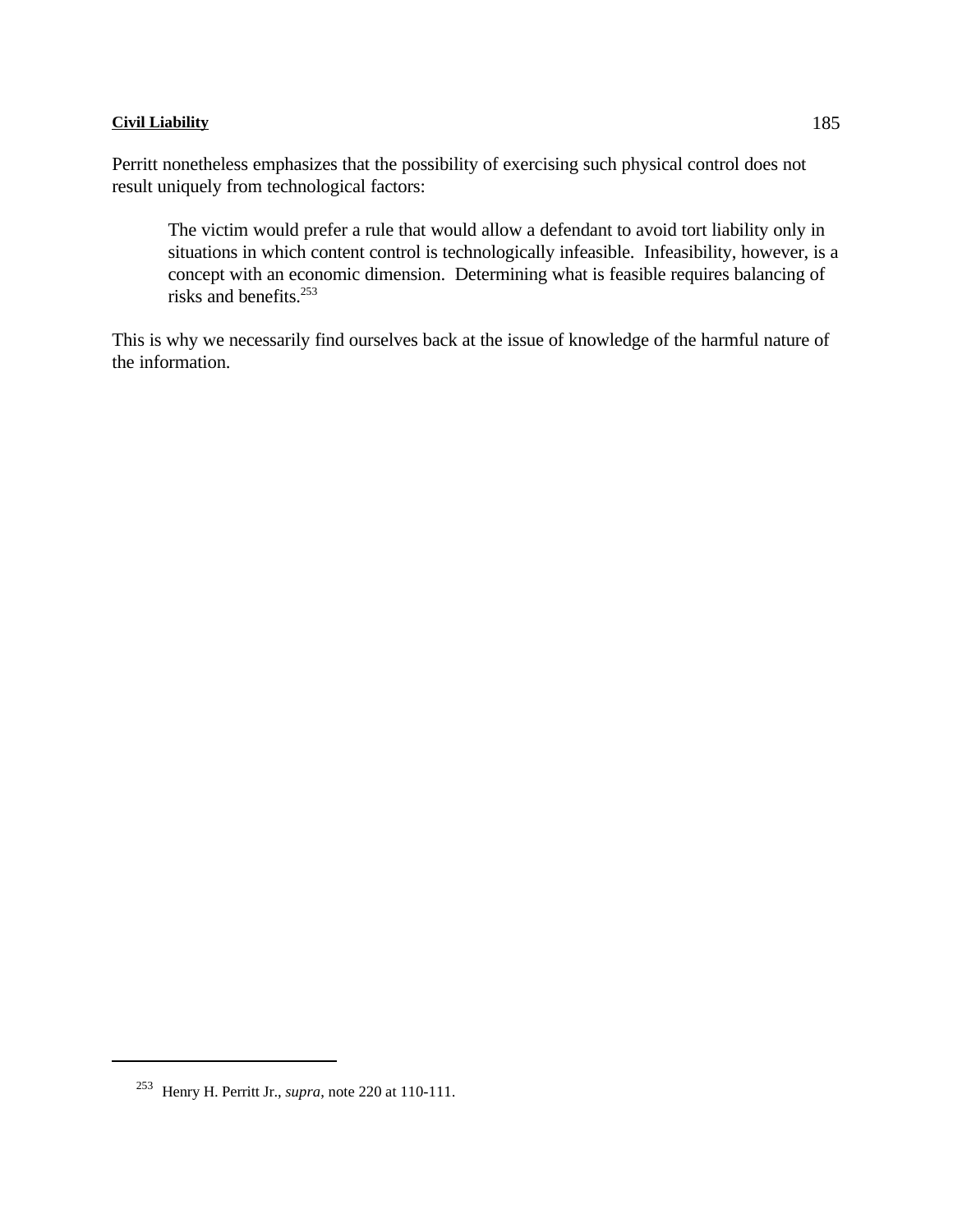# **5. Relations Between Liability and Knowledge of Information**

Knowledge of the harmful nature of a piece of information is strictly linked to many factors in the assignment of liability. This is why they are dealt with, in certain instances, concurrently. The knowledge issue does not usually come up in editorial contexts in which knowledge of the harmful nature of the information is accompanied by a presumption of knowledge inherent to the exercise of editorial discretion: faith in editorial decisions in no way tempers the entailed liability<sup>254</sup>. To publish is to communicate information to third parties knowing that such information will be read, seen or heard. As a result of the exercise of editorial freedom, publication supposes first-hand knowledge of the existence of the information transmitted<sup>255</sup>.

While editorial discretion entails a presumption of knowledge of the harmful nature of the information transmitted, in the absence of editorial power, knowledge must be established for liability to be assigned. Knowledge can be assigned under many circumstances:

Knowledge, or the imputation of knowledge, can be established if the intermediary exercized content control over the messages on the network (ex.: moderator of a bulletin board conference who screens messages before posting them) or if special circumstances were present, such as the fact that the operator knew of the user's repeated transmission of defamatory messages and had knowledge that a recent message may be defamatory. This special circumstance may arise even if an intermediary that otherwise does not exercise content control receives complaints about an originator of messages.<sup>256</sup>

Yet how is it possible to impose a duty to prevent damages following the broadcast of information the harmful or illegal nature of which is likely to be determined only by a court decision? The same question arises following the emphasis of the harmful nature of a piece of information: what credibility must be granted to external sources of knowledge? What re-evaluation of this information must then take place?

<sup>&</sup>lt;sup>254</sup> Jean-Louis Baudouin, "La responsabilité causée par les moyens d'information de masse", (1973) R.J.T. 201, 203.

<sup>&</sup>lt;sup>255</sup> Loftus E. Becker Jr., *supra*, note 162 at 217.

<sup>&</sup>lt;sup>256</sup> Henry H. Perritt Jr., *supra*, note 220 at 107.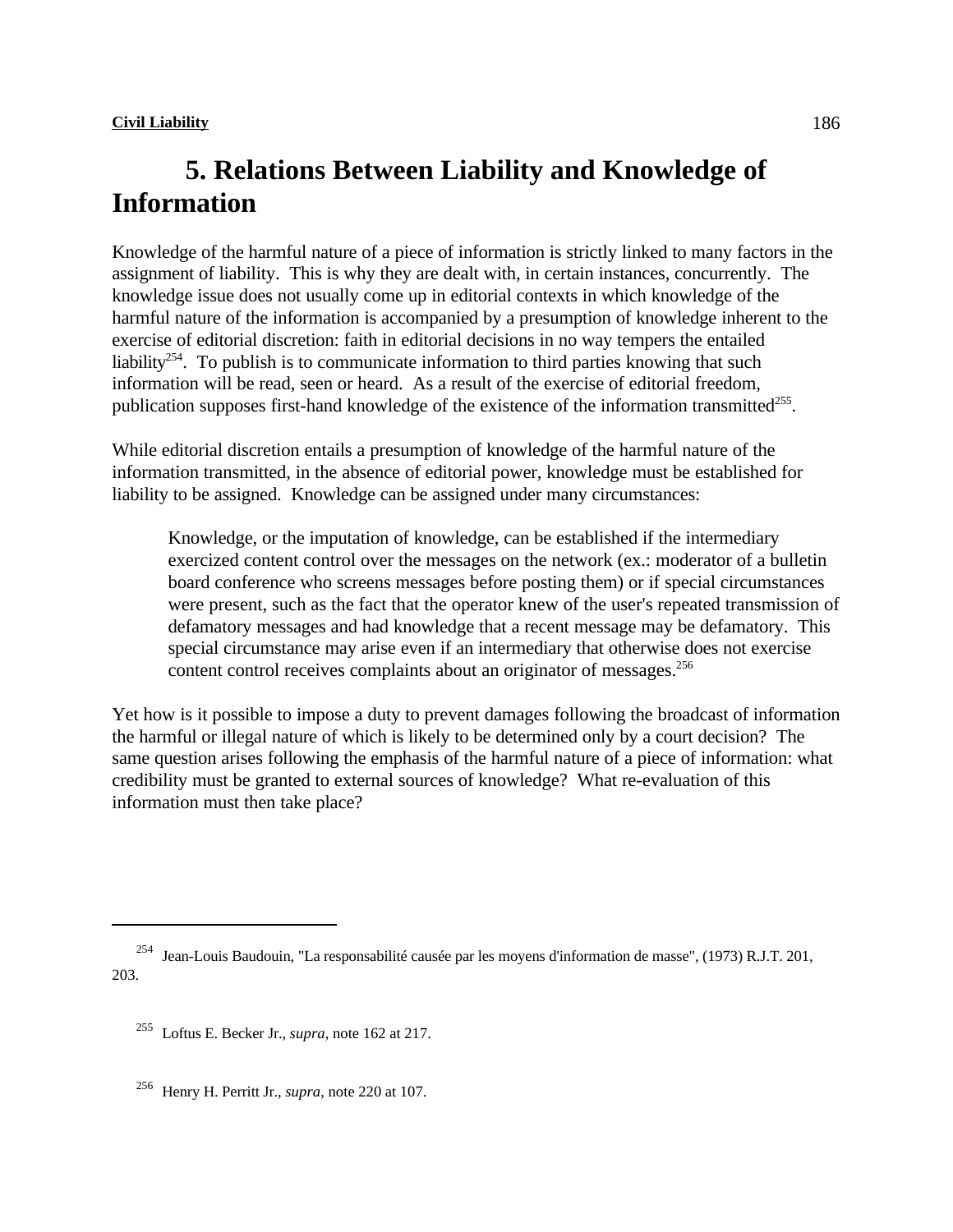These questions were asked in *Religious Technology Center* v. *Netcom Online Communication Services Inc.*<sup>257</sup> in an intellectual property context, which is however applicable to more global contexts. An anonymous user made available, through the intermediary of a discussion group, material copyrighted by the Church of Scientology. As soon as the latter was made aware of the infringement, it asked the system operator to remove the material. The system operator refused to act until it had obtained supplementary evidence. The judge ruled that Netcom was made liable through its failure to act, which amounted to substantial participation in the illegal distribution of material.

Though it does allow us to focus on certain specific issues<sup> $258$ </sup>, this judgment does not provide any precise guidelines. In this case in particular, evidence revealed that Netcom had done nothing to stop the distribution of *potentially* illegal material and that it had even refused to look at the material in question. Still, what weight must a notification have to create a duty for a system operator, or any other intermediary which could prevent damage by stopping the circulation of the material, when the policy of the latter is to exercise no editorial control over the content it helps to circulate $?^{259}$ 

While the safest solution would be to take action on each notification, such a practice would be incompatible with the freedom and openness to debate which exists on the Internet<sup>260</sup>. Moreover, it is unrealistic from the point of view of the access provider. The volume of information is so great that many such providers could receive numerous notifications of which the validity would be difficult to determine.

Another possible solution would be to protect the intermediaries from any liability until a legal decision has been made on the harmful, illegal or infringing nature of certain information, which could be removed from distribution. However Perritt demonstrates the weakness of such an approach, in particular in the case of broadcast of content infringing on intellectual property rights:

<sup>258</sup> "Does the notice of violation identify which materials are at issue? Does it provide specific evidence of copyright ownership or just a vague claim?": "The Scientology Lawsuits and Lawyer Letters: The Problem Faced by On-line Services Who Get Notice of Users' Alleged Violations", Legal Bytes, Spring 1996, Vol. 4, No. 1, http://www.gdf.com/1b4-1.htm.

<sup>259</sup> "The Scientology Lawsuits and Lawyer Letters: The Problem Faced by On-line Services Who Get Notice of Users' Alleged Violations", Legal Bytes, Spring 1996, Vol. 4, No. 1, http://www.gdf.com/1b4-1.htm.

*Ibid*. 260

<sup>&</sup>lt;sup>257</sup> 907 F. Supp. 1361 (N.D. Cal. 1995).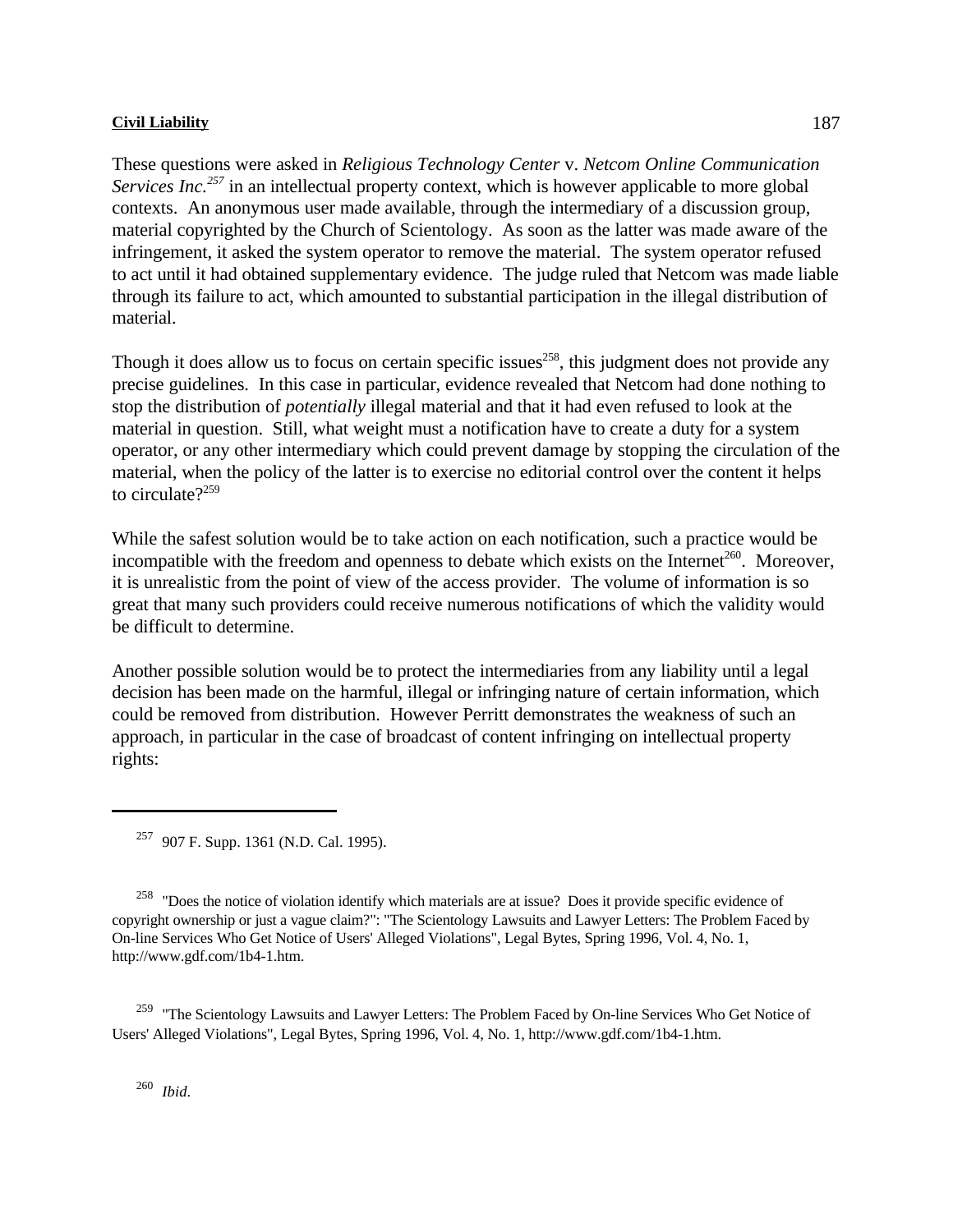...that approach would not adequately protect the interests of copyright holders. It takes a long time to get a judgment on the merits in most jurisdictions and continued availability of infringing materials while the litigation process proceeds could result in substantial irreparable harm to the copyright holders.<sup>261</sup>

The notion of knowledge will also be shaped by the damage likely to be caused. For example, defamation results by definition in a negative perception held by third parties, a criterion based on the perceptions of an ordinary person<sup>262</sup>. As soon as it is presumed that the exercise of editorial freedom leads to contact between the editor and all content published, it is taken for granted that the editor, as a reasonable person, knew that the statements with which he or she had been in contact could harm the reputation of the person they targeted, but that he or she nonetheless published them.

In the case of certain types of information, it is often impossible for intermediaries, which were in no way responsible for the establishment of such information, to know if it is inaccurate and thus capable of causing harm. In such cases, presumed knowledge will thus be necessary for the assignment of liability:

It may well be argued that the producer will be liable if he publishes or fails to correct inaccurate data after he discovers it is unreliable, at least if he is aware of their potentially damaging nature. [...] On the other hand, liability may be limited because the defendant knew, or at least should have been aware, that the data were not reliable.<sup>263</sup>

The question is, however, whether a regime of presumed knowledge will not have the practical consequence of transforming network operators into editors.

<sup>&</sup>lt;sup>261</sup> Henry H. Perritt Jr., "Computer Crimes and Torts in the Global Information Infrastructure: Intermediaries and Jurisdiction", (12 October 1995), http://www.law.vill.edu/chron/articles/oslo/oslo12.htm.

<sup>&</sup>lt;sup>262</sup> N. Vallières, *supra*, note 39 at 20.

<sup>&</sup>lt;sup>263</sup> Jaap H. Spoor, "Database Liability: Some General Remarks", (April 1989) 3 International Computer Law Adviser 4, 6.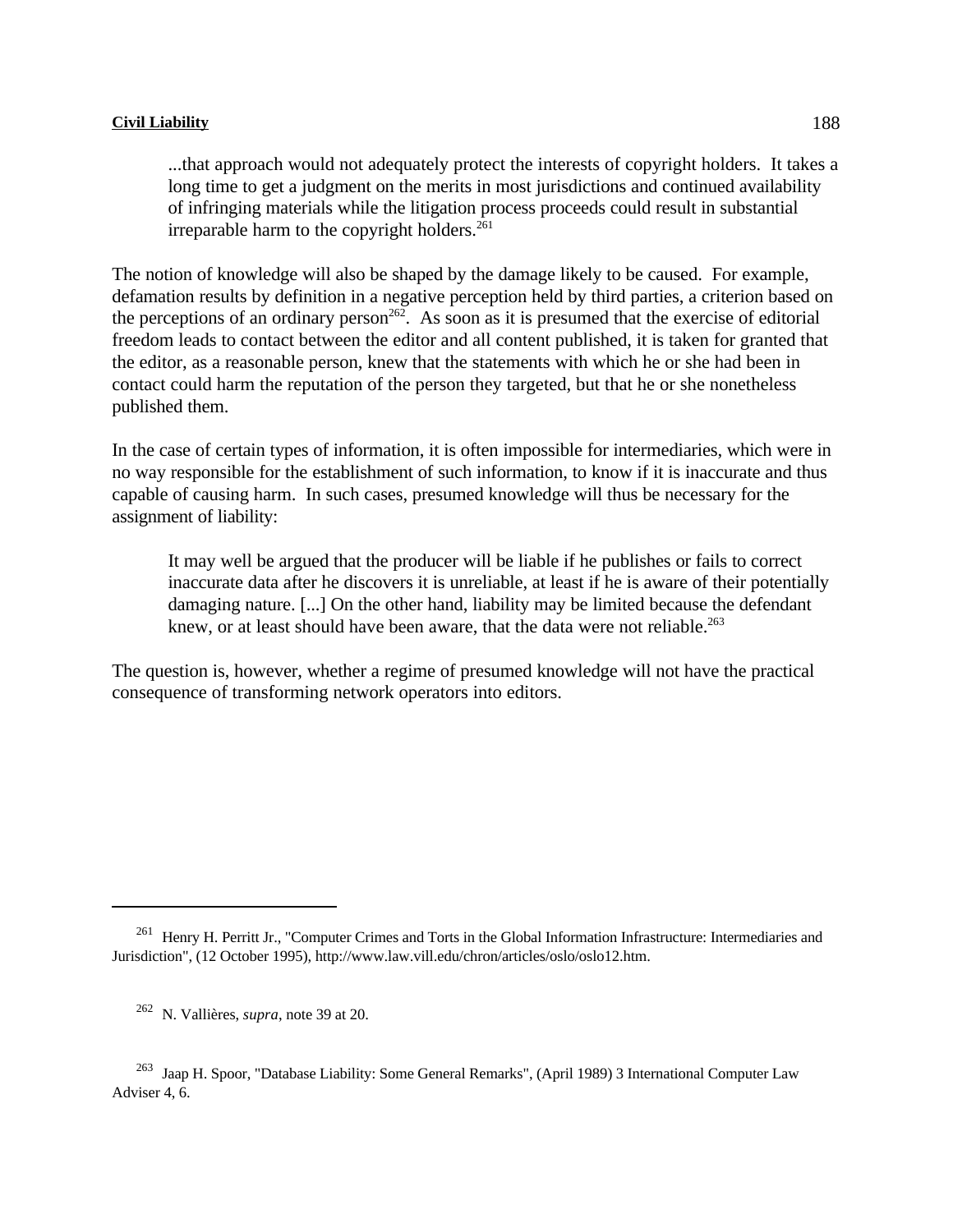## **6. Relations between Liability and the Role Assumed in Information Dissemination**

There are certain links between the role assumed in the dissemination of information and the liability following from that role. These links are entailed by principles applicable to the liability of intermediaries.

The new information technologies have stimulated analyses oriented toward a reformulation of the rules under which intermediaries in the information chain are held responsible for harmful information created by someone else<sup>264</sup>. What are the foundations of the attribution of liability to intermediaries in the information chain?

While civil liability law in common law is built around duties of diligence<sup>265</sup>, civil law approaches liability from the point of view of the prejudice suffered, and not the obligation which may have preceded it: the extent of liability is greater because any one who causes a loss or prejudice following unreasonable conduct is liable to provide compensation for the damages suffered $266$ .

[TRANSLATION] The essentially compensatory function of liability is based, *inter alia*, on an idea, which had already emerged in the second half of the 19th century and subsequently became increasingly influential, that damage should not be compensated for only when it was preventable; on the contrary, it should be possible to obtain compensation through liability even where there was no prevention. $267$ 

In civil law, the liability of intermediaries is due to the fact that [TRANSLATION] "It must in fact be understood . . . that in law, the question is less to determine who is in the wrong, which has the

<sup>265</sup> "First one has to ask whether as between the alleged wrong-doer and the person who has suffered damage there is a sufficient relationship of proximity or neighbourhood such that, in the reasonable contemplation of the former, carelessness on his part may be likely to cause damage to the latter in which case a prima facie duty of care arises": *Anns* v. *London Borough of Merton*, [1977] 2 All. E.R. 492 (H.L.).

<sup>266</sup> J. Huet, *supra*, note 124 at 107.

<sup>267</sup> Christian Larroumet, "Reflexions sur la responsabilité civile: évolution et problèmes actuels en droit comparé", (Montréal: University of McGill, Institut de droit comparé, 1983) at 16.

<sup>&</sup>lt;sup>264</sup> Henry H. Perritt Jr., *supra*, note 261.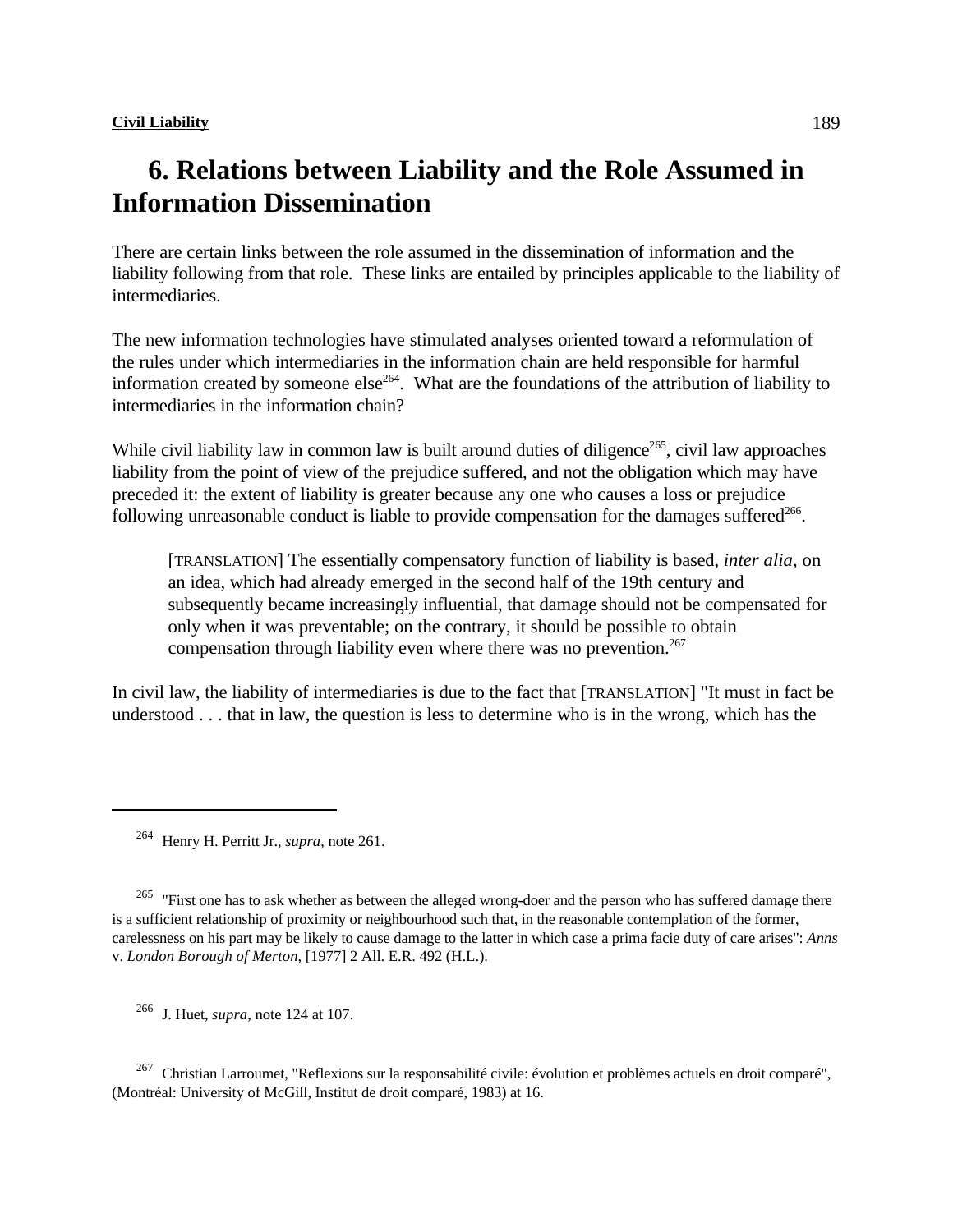connotation of a value judgment, than to determine who is liable in the sense of a person who must answer for a specific fact."<sup>268</sup> For some, liability rests essentially on the notion of risk:

[TRANSLATION] The basis for the right to compensation is not a fault that caused damage but the very fact that damage occurred in such circumstances that it seems unfair to let the victim bear its weight. Thus, it is the concept of the risk that caused the damage that seems to be the source of liability.<sup>269</sup>

A recent Québec Court of Appeal decision, however, rejected the point of view that the liability of media and journalists rests on a concept of risk linked to their activities. Instead, their liability would be like professional liability, which refers to the criterion of a reasonable person working in such a sector of information<sup>270</sup>.

Intermediary responsibility can result from the jurisdictional or practical impossibility of holding the true author of the harmful message. This concern is particularly relevant in the context of electronic communications:

Tort liability imposed on an intermediary is a kind of default rule or safety net, recognizing that there may be instances in which the person with fault - the originator of the harmful message or file - would be unavailable, beyond the jurisdiction of any tribunal available to the victim, or judgment proof. Thus, the policy question for intermediary liability is whether the victim should bear the loss when the originator cannot be found, or conversely when the intermediary should bear the loss.<sup>271</sup>

The question of intermediary liability is not entirely separate from issues of national jurisdiction. Since the new information-highway communications technologies allow a person situated at one point on the globe to inflict prejudice on another elsewhere by simply sending an electronic message, the difficulties in identifying the actor and obtaining compensation from him or her naturally moves attention from the victim of the damages to the intermediaries which are likely to

*Société radio-Canada* v. *Radio Sept-Iles Inc.*, (1994) R.J.Q. 1811, 1819-1820, Le Bel, J. <sup>270</sup>

<sup>271</sup> Henry H. Perritt, *supra*, note 261.

<sup>&</sup>lt;sup>268</sup> Michel Vivant et al., *Lamy droit de l'informatique: informatique, télématique et réseaux* (Paris: Institut de France, Lamy S.A., 1996) at 460, No. 719.

<sup>&</sup>lt;sup>269</sup> Patrice Jourdain, *Les principes de la responsabilité civile*, Second Edition (Paris: Dalloz, 1994) at 28.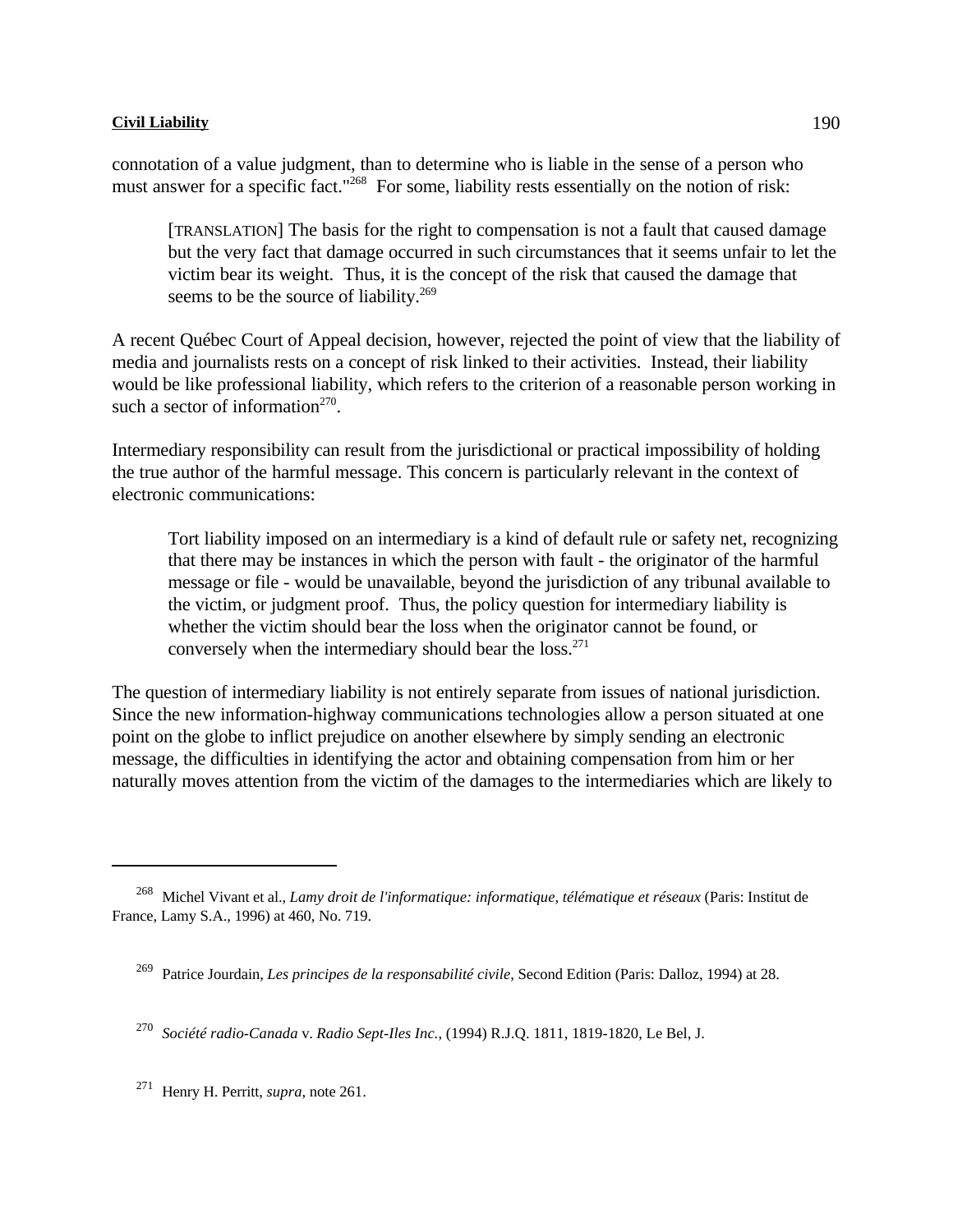be more easily identified, subject to the jurisdiction of traditional legal institutions, and financially able to provide compensation for the prejudice. $272$  In effect,

[TRANSLATION] Still other bases are suggested to justify liability without fault in certain cases: the first is the guarantee of solvency that enables victims to designate respondents who are ordinarily more solvent than those who actually caused the damage.<sup>273</sup>

Another foundation of intermediary liability is the role as a contributor to and amplifier of the damage. Intermediaries would be subject to greater liability than that of the creators of the harmful communication because the intermediary's channel increases both the possibility of a tort and the severity of such a tort $274$ . However, we must not underestimate the consequences of the imposition of an excessively strict standard of liability regarding intermediaries in the information chain.

<sup>272</sup> *Ibid.* 

<sup>&</sup>lt;sup>273</sup> Patrice Jourdain, *supra*, note 269 at 30.

<sup>&</sup>lt;sup>274</sup> Henry H. Perritt Jr., *supra*, note 261.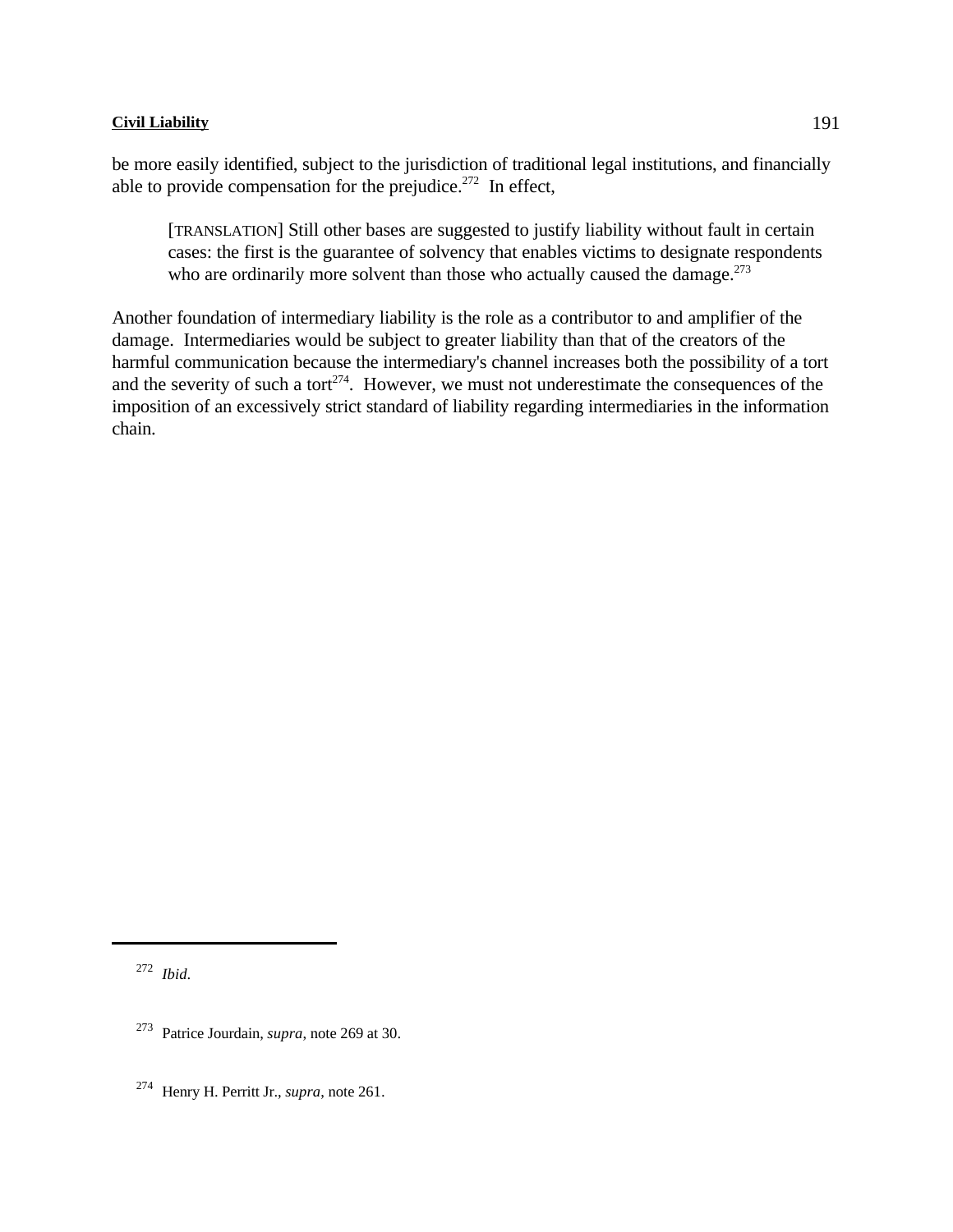# **7. Preventive Techniques for Distributing Civil Liability among Participants in Internet Communications**

Self-regulation refers to standards developed voluntarily and accepted by those engaged in an activity<sup> $275$ </sup>. The primary aspect of self-regulatory rules is that they are voluntary, in other words they are not obligatory as is a legal regulation passed by the State. When a subject is governed by self-regulation, that subject has generally consented to be so. Such regulation is essentially contractual. Most often, adherence to self-regulatory standards is adopted because it presents more advantages than disadvantages.

Private associations have, in many areas of activity and with varying intensity, developed voluntary ethical principles and technical standards. In service domains such as sales $276$ , advertising<sup>277</sup>, banking<sup>278</sup>, property values<sup>279</sup>, accounting<sup>280</sup>, media<sup>281</sup>, this is mainly the form

 Kenneth Cohen and Ian Rocher, *Self-regulation by Industry: An In-Depth Study of the Better Business Bureau* <sup>276</sup> (Toronto: Osgoode Hall Law School, 1974).

<sup>277</sup> James P. Neelankavil and Albert B. Stridsberg, *Advertising Self-Regulation: A Global Perspective* (New York: Hastings House, 1980); Dominique Forget, *Le fonctionnement des organismes d'autoréglementation de la publicité au Canada*, Master's thesis in Communications, Université de Montréal, 1989; Maurice Watier, *La publicité* (Montréal: Éditions Paulines & Médiapaul, 1983) at 95 ff.; Bernard Motulsky, *La publicité et ses normes* (Québec: P.U.L., 1980); Daniel Jay Baum, "Self Regulation and Antitrust: Suppression of Deceptive Advertising by the Publishing Media" (1961) 12 Syracuse L.R. at 289.

<sup>278</sup> David G. Oedel, "Private Interbank Discipline" (1993) 16 Harvard Journal of Law & Public Policy at 327-409; Jean Pardon, "Quelques normes propres au secteur bancaire" in Commission droit et vie des affaires, *Le droit des normes professionnelles et techniques*, Seminar organized at Spa-Balmoral, November 16-17, 1983 (Brussels: Bruylant, 1985) at 1-46.

<sup>279</sup> See David L. Ratner, "Self-Regulatory organizations" [1981] 19 Osgoode Hall L. J. at 368; Alan C. Page, "Self-Regulation: The Constitutional Dimension" [1986] 49 Mod. L. Rev. at 141.

<sup>280</sup> Canadian Institute of Chartered Accountants, *CICA Manual* (Toronto: 1968).

<sup>281</sup> Francis Coleman, "All in the Best Possible Taste: The Broadcasting Standards Council 1989-1992" (1994) Public Law 488-515; Daniel L. Brenner, "The Limits of Broadcast Self-Regulation Under the First Amendment" [1975] 27 Stanford L. R. 1527; Harvey C. Jassem, "An examination of Self-Regulation of Broadcasting" [1983] 5

<sup>&</sup>lt;sup>275</sup> Pierre Trudel, "Les effets juridiques de l'autoréglementation", 91989) 19 Revue de droit de l'Université de Sherbrooke, at 251.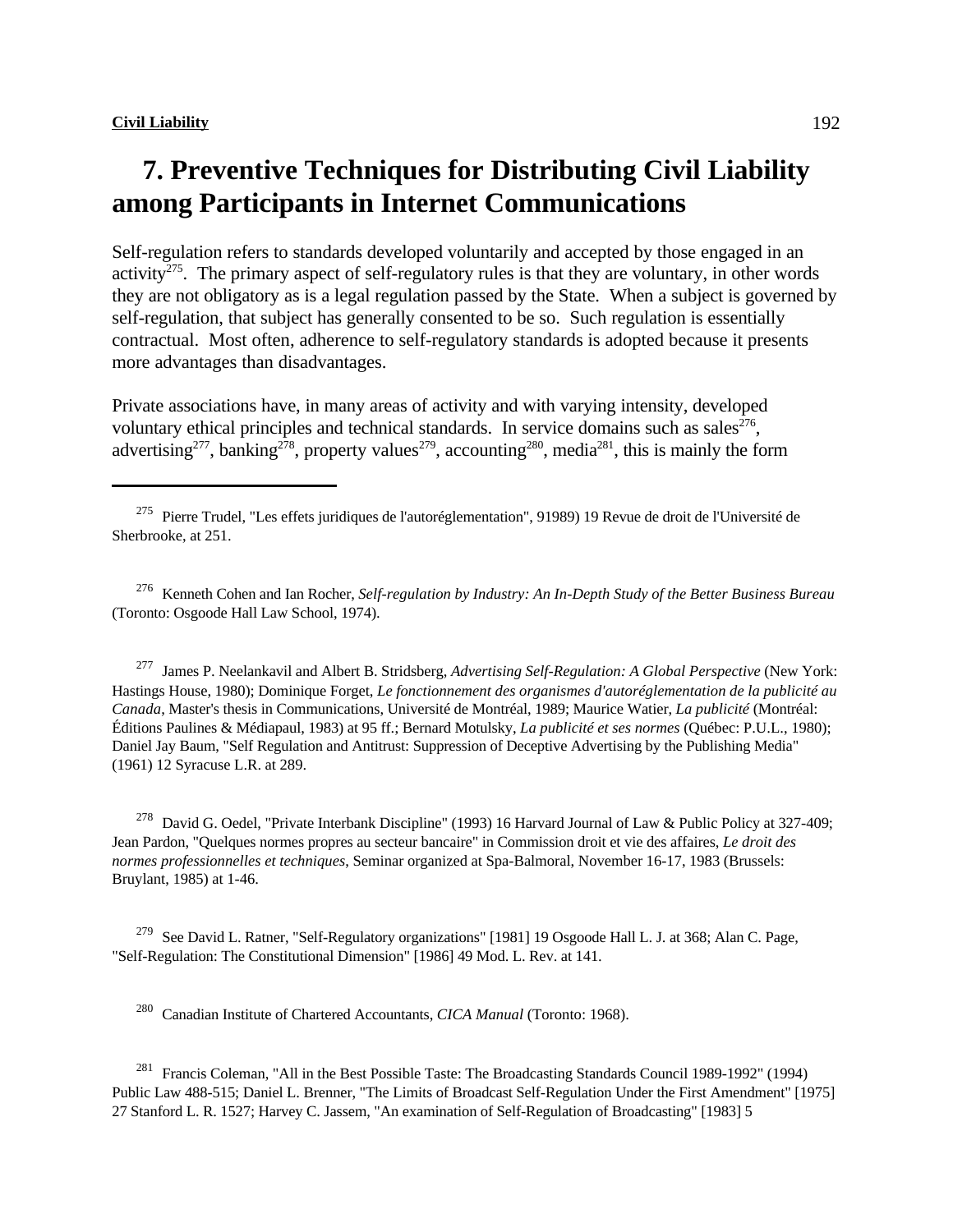or commercial activity in question $282$ .

voluntary regulation has taken. Such ethical codes aim to promote precepts recognizing "honest practices" or practices in conformity with what is considered proper in the domain of professional

Voluntary associations have sometimes attempted, with varying success, to establish ethical standards. Such standards of conduct are sometimes set out in codes of ethics adopted by the administrations of the associations, or result from the set of decisions made by organisations which have set themselves the task of enforcing respect for the code of ethics and related practices within an industry or professional group. Many self-regulatory rules take the form of recommendations. They are issued by specialized organisations and are most often imposed due to the expertise possessed by such organisations<sup>283</sup>.

The practice in electronic environments, especially in the Internet, reveals the principal models of self-regulation prevailing there. Thus, those controlling a site in the network have the possibility of adopting policies regarding access to the site, acceptable behaviour, and prohibited acts. Most university institutions have adopted policies or rules defining the rights and obligations of those using the computer resources of the institution. As is explained in a document from the American Research Council,

Many universities govern their electronic networks through campus policies that are substantially the same as the policies governing other pieces of university infrastructure. Freedom of speech [...] tends to be an overriding value on these networks, based on the principles of academic freedom. But incidents challenging this freedom arise frequently. Jeffrey I. Schiller, network manager at the Massachusetts Institute of Technology, for example, notes that at least once a month someone asserts harassment as the result of someone else's electronic free speech. The values that govern behavior may be blurred further by campus connections through the Internet and to other institutions or

<sup>282</sup> D. J. Lecraw, *Voluntary Standards as a Regulatory Device*, Ottawa, Economic Council of Canada, Regulation Mandate, Research Paper No. 23, 1981 at 30 ff.

Communications and the Law 31. The opportunity to use self-regulation to replace state regulation was subject to heated debate in Autralia. See Michael Blakeney, "Leaving the Field - Government Regulatory Agencies and Media Self-Regulation" [1986] 9 U.N.S.W. L. J. 53-65; Australian Broadcasting Tribunal, *Self-Regulation for Broadcasters, A Report on the Public Inquiry into the Concept of Self-Regulation for Australian Broadcasters*, July 1977. Regarding Canada, see Pierre Trudel, *Le rôle des standards déontologiques dans le cadre normatif de l'information*, Report presented at the Congrès de la Fédération professionnelle des journalistes du Québec, Québec, December 5, 1986.

<sup>&</sup>lt;sup>283</sup> See: "Private Codes for Corporate Conduct: Should the Fox Guard the Henhouse?" [1993] 24 Interamerican Law Review, 399-433; Olivier Hance, "L'évolution de l'autoréglementation dans les réseaux informatiques: éléments pour la construction d'un modèle théorique" (August 1994) Journal de réflexion de l'informatique; S.F.Stager, "Computer Ethics Violations: More Questions than Answers" Educom Review, July-August 1992, 27-30.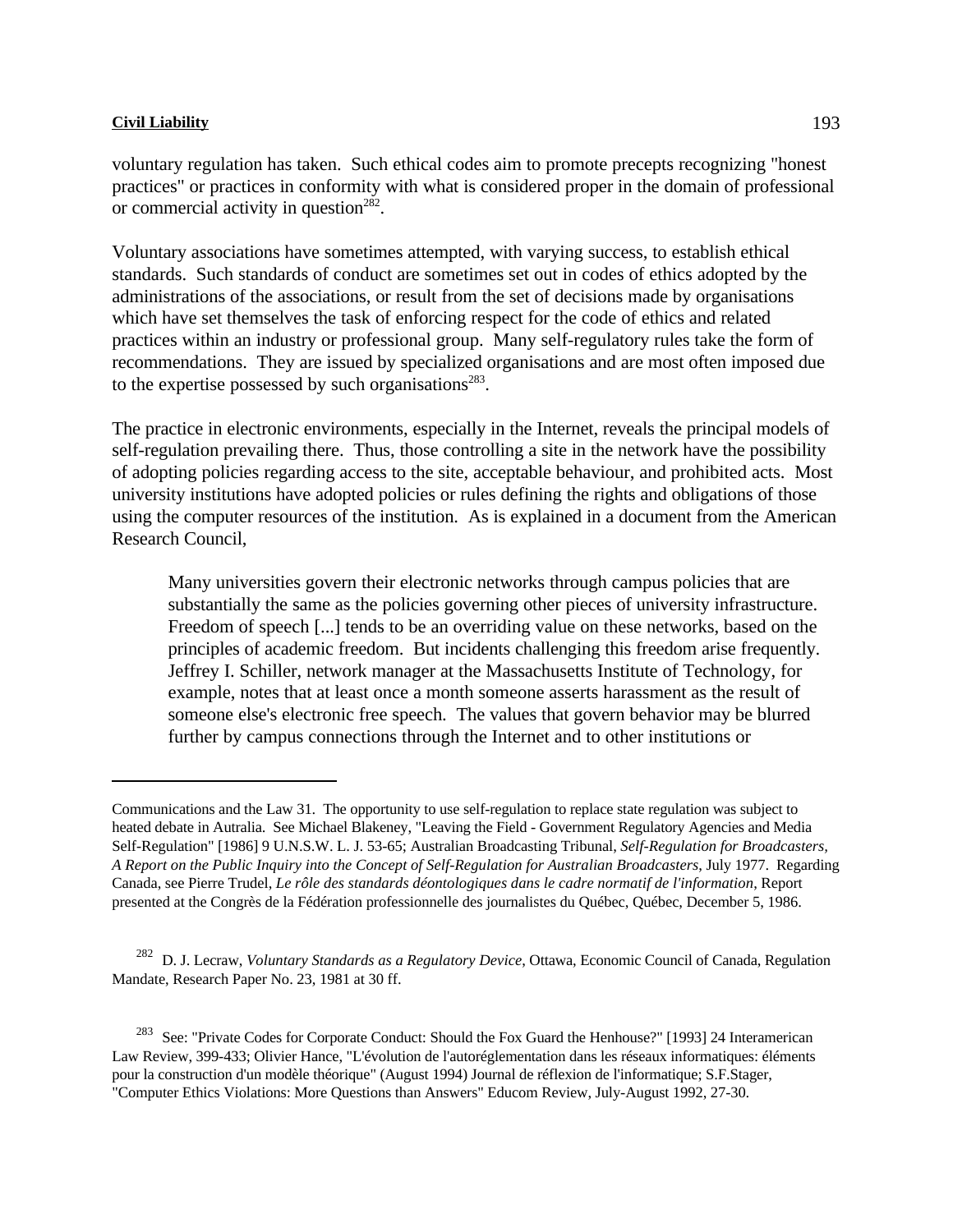organizations that may have different values. "And the only thing that has made the situation tenable has been the fact that most of the policies have significant amounts of overlap and nobody is enforcing them", Schiller said. "Only the most outrageous behavior will ever raise an eyebrow [...]".

A different balance of values is found in the world of commercial network service providers. Commercial providers are highly motivated to provide a range of network services that appeal to large audiences and generally try to suppress message traffic found offensive by significant segments of these audiences. For example, a commercial provider will often explicitly prohibit overtly sexual real-time chats on its network.<sup>284</sup>

Such policies, which are sometimes made explicit in official documents and in membership contracts signed by members and clients, state the guidelines on behaviour related to issues such as: the private nature of electronic mail, the conditions on the use of software available on the network, the obligation to use one's real name, the right to engage in commercial advertising, the right to use network resources for personal ends, and liability for the behaviour of members and clients.

There are already numerous forms of self-regulation in electronic environments. Centralized commercial information services have established detailed policies and apply complaint answering and dispute resolution procedures. As for regulation of the Internet, which obeys no central authority, it falls under informal agreements between all users, as well as the more formal agreements of server owners established all over the planet. Thus, the rules of the game are first formulated in contracts between users and access providers: these are known as *acceptable use policies*. Such standards, which are generally the same from one network to another, list a series of prohibited behaviours.

At another level, the standards developed in the framework of electronic environments reflect the habits and practices developed by the users of such electronic environments. Moreover, a neologism, "Netiquette", describes the principles of good conduct generally recognized by Internet users. Those who employ Usenet also have their own arrangements regarding conduct to be followed and, if applicable, the remedies and sanctions to be applied. Curiously, the existence of a large number of networks and virtual communities, each obeying its own rules, could lead either to a divided or to a homogenous legal regime<sup>285</sup>.

Dorothy E. Denning and Herbert S. Lin (Ed.), *Rights and Responsibilities of Participants in Networked* <sup>284</sup> *Communities* (Washington D.C.: National Press Academy, 1994) at 20-21. Posted on the site http://www.nap.edu/readingroom/books/rights/.

<sup>&</sup>lt;sup>285</sup> David Post, "Anarchy, State and the Internet: An Essay on Law-Making in Cyberspace" (1995) J. Online L. s. 3, posted on the site: http://warthog.cc.wm.edu/law/publications/jol/post.html, par. 27: "Saying that cyberspace may consist of a large number of individual networks, each with its own rules (about, e.g., the propriety of obscene text and the definition of "obscenity") does not tell us whether or not the law of cyberspace will in the aggregate consist of a diverse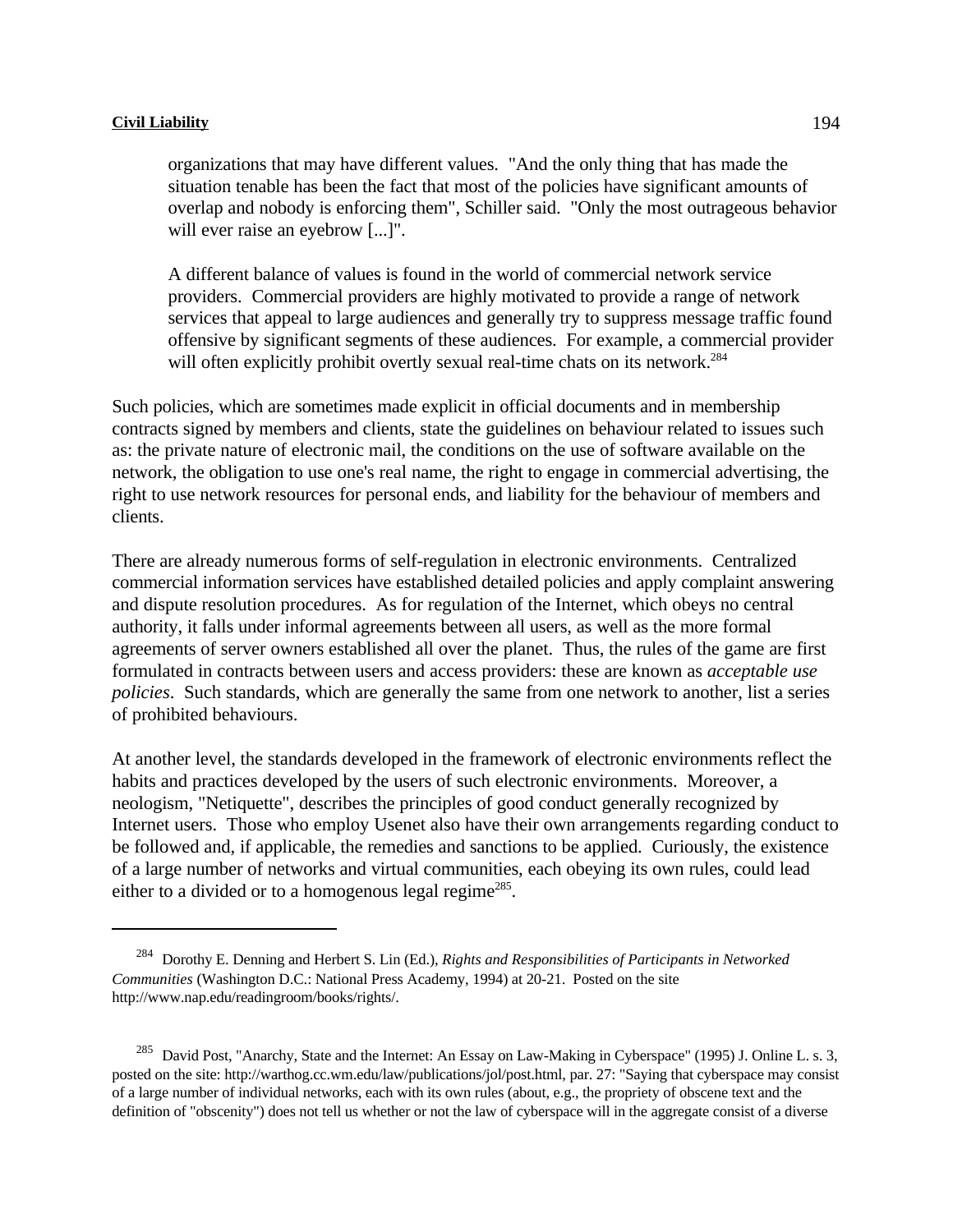Since a certain number of "universal" standards could be identified, Robert Dunne proposed the codification of the rules of "frontier justice" presently employed. According to him, such a code could resemble the following:

- A model code of network conduct would specify offenses, such as unauthorized access and attempted unauthorized access, and the range of their penalties;

- Internet host sites and other providers of Internet access would be expected to endorse this code and enforce it;

- Participating sites and providers would limit access to their resources by other sites and providers to those who had endorsed the code, or at least severely restrict access by those who had not:

- All Internet users at participating sites or obtaining access through participating providers would be required to sign an agreement accepting the terms of the code of conduct;

- Users wishing to use an alias for Internet identification would be required to register that alias with the local site or provider;

- Enforcement would be local by the various host sites and network access providers, as it is already for the most obviously agreed upon offenses.<sup>286</sup>

David Johnson anticipates that self-regulation will develop from rules applicable between network operators and their users, and then spread to all networks in a more or less transparent manner. According to him, a "A `Cyberspace Law Institute' might provide the mechanism for such lawmaking as follows":

(1) Any new proposed rule would be published in an easily accessible place and distributed by mail to a list of sysops and others interested in reviewing such proposals;

<sup>286</sup> Robert Dunne, "Deterring Unauthorized Access to Computers: Controlling Behaviour in Cyberspace Through a Contract Law Paradigm" (1994) 35 Jurimetrics J. 1, 13, and posted on the site

set of such rules or will converge on a single, or a small number, of such rules. To analyze that question we need to examine one additional feature of the competition among controllers."

http://www.cs.yale.edu/pub/dunne/jurimetrics/jurimetrics.html. The author recognizes that it may be difficult to reach a consensus regarding a code of conduct which participants would endorse. In this respect, he indicates that a specific domain, such as that of teaching institutions, could promote the adherence of other groups, in particular through the threat of restrictions on access.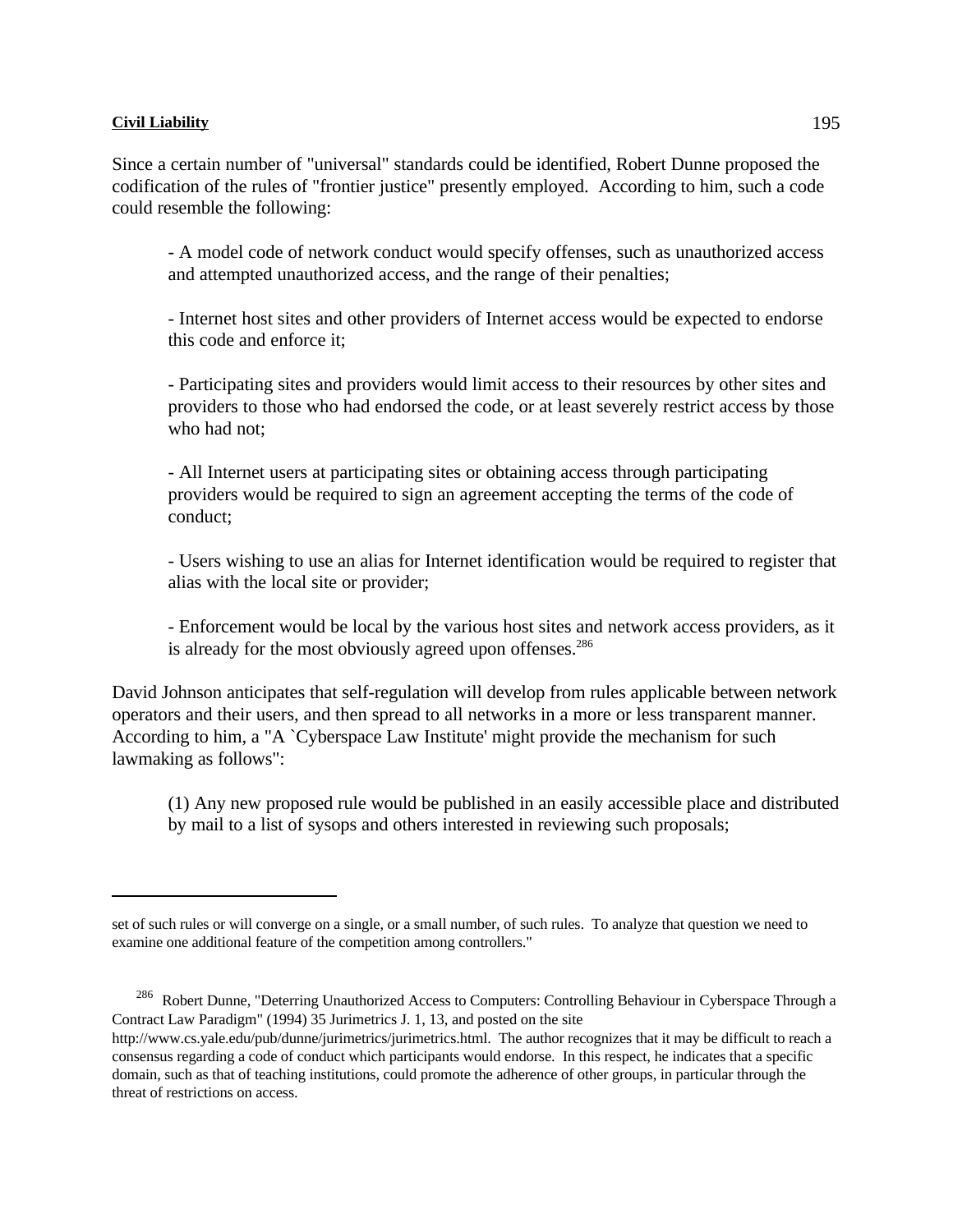(2) All comments and debate would be collected in that same electronic location and distributed to interested parties;

(3) Sysops prepared to accept and enforce the rule would register their agreement at the central location;

(4) Vigourous opposition to particular rules, coupled with an indication of unwillingness to connect to systems that adopt the proposed rule, could also be registered;

(5) After a suitable interval, the sysops who agree upon the rule would proceed to implement and enforce it. Presumably, one first rule would be that sysops will not connect with other systems that do not enforce the rules that those systems have agreed upon. Another first principle might address the amount of "due process" to be given a user, perhaps including appeal to a decision maker other than the local sysop, before invocation of the ultimate sanction.<sup>287</sup>

To a large degree, the proposition that the legal regime of electronic environments should rest on law between parties, contracts, tends to illustrate the strong tendency toward self-regulation which can be seen at the present time. A number of authors predict, moreover, that the legal regime which will govern electronic spaces will be very similar to the *lex mercatoria* of the Middle Ages. In other words, it will be based on a set of business customs developed and accepted by all, and applied separately from traditional legal institutions. The contractual practices engaged in by the participants will likely be called upon to play a major role in the development of this yet-to-be-defined legal regime. The same could be said of the doctrine and jurisprudence, and of the recommendations and model codes adopted by specialized international institutions.

Some propose the development of a code of conduct to which Internet service providers could adhere. For example, regarding the circulation of hate propaganda, Rabbi Abraham Cooper of the Simon Wiesenthal Centre proposes that if a user engages in the distribution of information which is judged illicit under the code of conduct, the providers in question could cut off his or her Internet access and force that user to find another entry:

It's a paid relationship: you pay your nickel and you get your access. [...] If an individual or a human-rights group complains about a site that "crosses the line" the Internet provider should say, "Here's your nickel, go play somewhere else."288

 $287$  David Johnson, "Lawmaking and Law Enforcement in Cyberspace", posted on the site http://www.cli.org/DRJ/make.html.

<sup>&</sup>lt;sup>288</sup> A. Riga, "Online Against Hate" (Saturday, March 16, 1996) *The Gazette* B-2.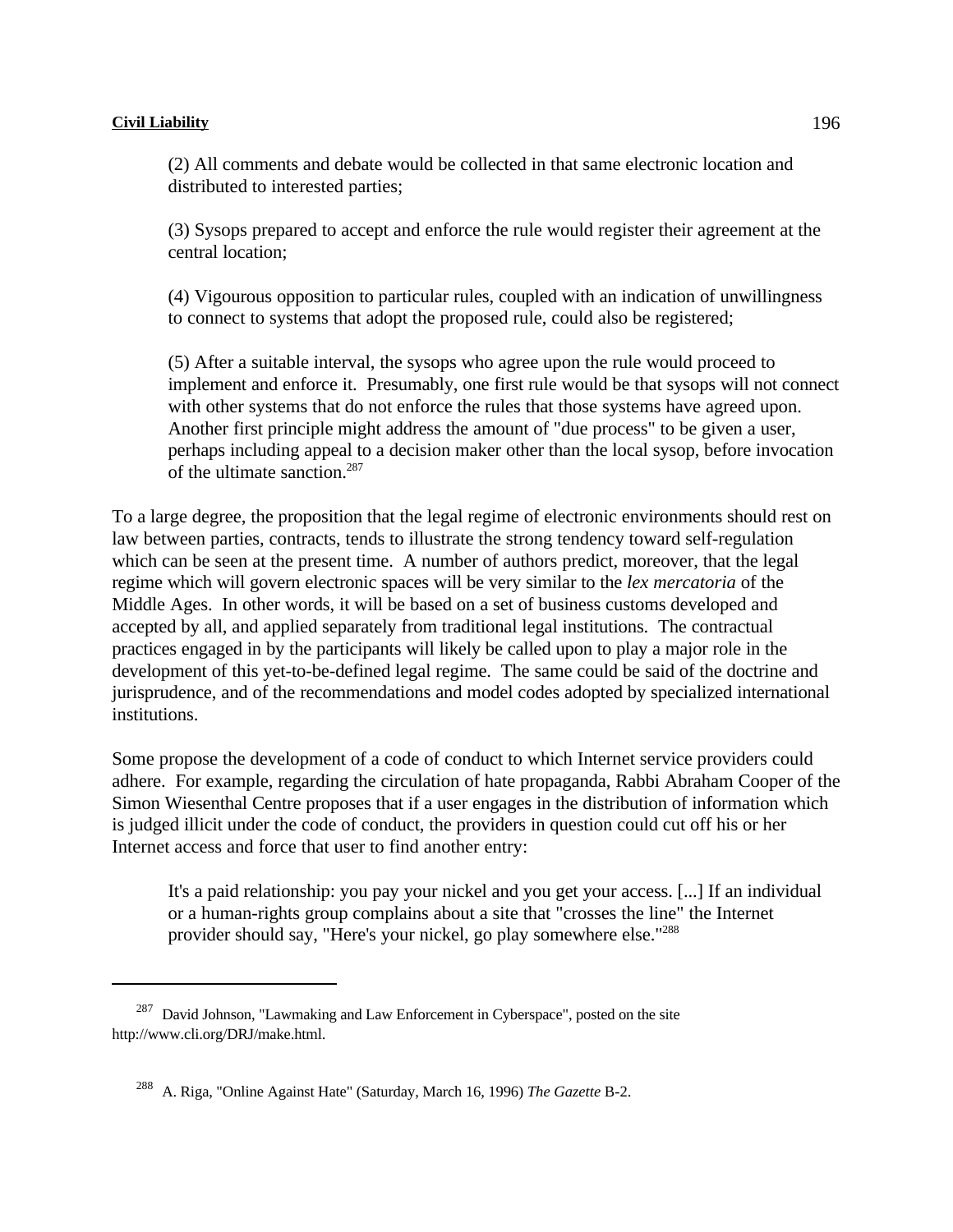Thus the Canadian Association of Internet Providers recently adopted a Code of Conduct in which it is stated that: "CAIP members will not knowingly host illegal content. CAIP members will share information about illegal content for this purpose."<sup>289</sup> The Code also recognizes that "Sharing information about material that has been evaluated as illegal will facilitate some preventative action."<sup>290</sup>

Yet the limits of such a mechanism must be recognized. A client may always deal with another provider. The Code admits this in the following terms:

The Internet is designed to route around blockages, therefore, despite any effort or step taken by a CAIP member, users who wish to obtain or publish illegal content may be able to obtain it from sources or sites outside the control of CAIP members.<sup>291</sup>

Self-regulatory initiatives such as these do not eliminate offensive content any more than they give access providers immunity from all civil liability. However, they can be useful tools for making the best-placed participants in Internet communications more responsible in reacting to problem communications. Thus, an access provider adhering to a code such as that of the CAIP will indicate the guidelines it intends to follow. Such rules could contribute to demonstrating that the access provider has taken the necessary precautions to prevent actionable information from being carried on its network. In many cases, this factor, combined with that entailed by the fact that the access provider cannot know about everything being carried on the Internet, certainly contributes to defining the scope of its liability.

## **Conclusion**

We have seen that several situations in which the liability of the Internet access provider can become an issue are governed by the principles of civil liability. The principles of civil liability are stated in the law of each province since it is an area which falls under provincial jurisdiction in virtue of the Constitution.

In nine provinces this area is governed by Common Law, while in Québec it is ruled by the Civil Law principles of the French tradition. While the Civil Law system is based on a set of principles recorded in a code which is used to decide specific cases, the Common Law approach is to

<sup>&</sup>lt;sup>289</sup> Canadian Association of Internet Providers (CAIP) "Code of Conduct", http://www.caip.ca/caipcodf.htm, s. 5.

<sup>&</sup>lt;sup>290</sup> Canadian Association of Internet Providers (CAIP) "Code of Conduct", http://www.caip.ca/caipcodf.htm, s. 5.2.

<sup>&</sup>lt;sup>291</sup> Canadian Association of Internet Providers (CAIP) "Code of Conduct", http://www.caip.ca/caipcodf.htm, s. 5.1.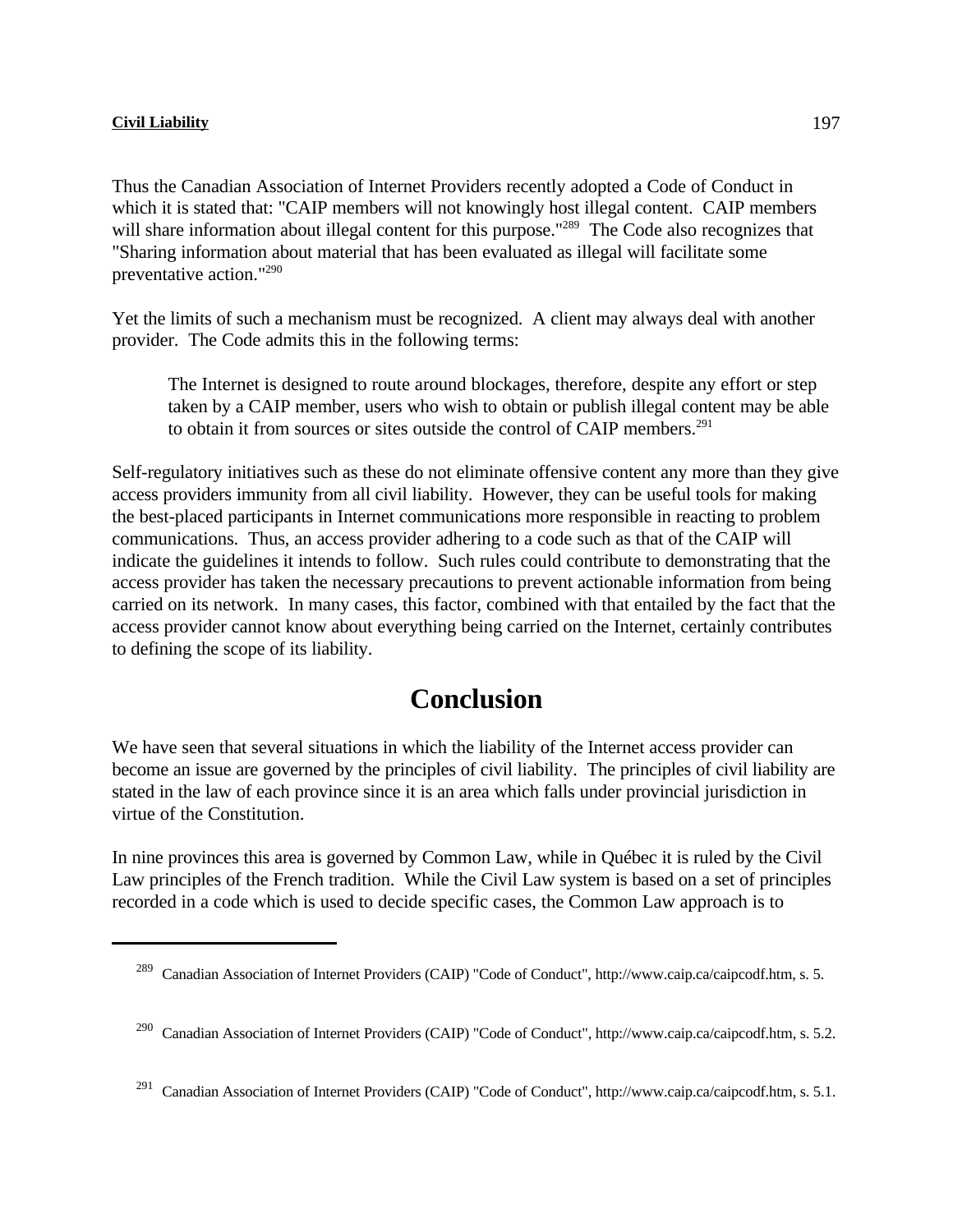examine decisions handed down in earlier cases in order to induce the principles which should be applied in the situation to be resolved. This explains the great importance of court decisions in the latter system. In spite of these differences in approach, both systems usually lead to equivalent decisions.

In general, civil liability law concerns situations in which harm is suffered by a person due to an activity. The law then determines the situations in which there is liability, who assumes such liability and the way in which the prejudice will be compensated. The principal situations which can generate damages and civil responsibility are those which include justiciable actions performed by those involved which cause:

- harm to reputation (defamation)
- invasion of privacy
- violation of secrecy
- unfair competition

In each of these situations, liability is not automatic and is not necessarily assigned to the access provider. Liability does not depend on what one is, but rather on what one does or does not do when transmitting information. It is generally after careful examination of the specific facts of each case that it can be determined whether there was justiciable, clumsy or negligent action taken by one of the participants in the production and transmission of a message which proved to be harmful. This is the context in which the access provider's liability can come into question.

The principles of civil responsibility as they are understood in Common Law and in Québec Civil Law establish a strict relation between the degree of effective control over information and the liability of the various participants in the communications. The nature and degree of the liability of Internet access providers clearly follows from the degree of control they exercise or are supposed to exercise over harmful information. This entails that when the specific circumstances of a case of broadcast of actionable information reveal that the access provider had some control over the incriminated information, that provider will be assigned a share of the liability. In corollary, an access provider which is warned of the existence of problem content risks being found liable if it fails to intervene.

However, in the present state of the law, it remains difficult to distinguish the circumstances in which an access provider should act to prevent prejudice from those situations which do not present a sufficiently clear case to justify an intervention which often could result in severe censorship. Without having access to the viewpoints of all those involved, it is indeed very difficult to determine whether a specific content is actionable. The access provider thus finds itself in the uncomfortable position of being criticized at some point for having permitted a content harming a person to circulate, when it is really very poorly placed to intervene in order to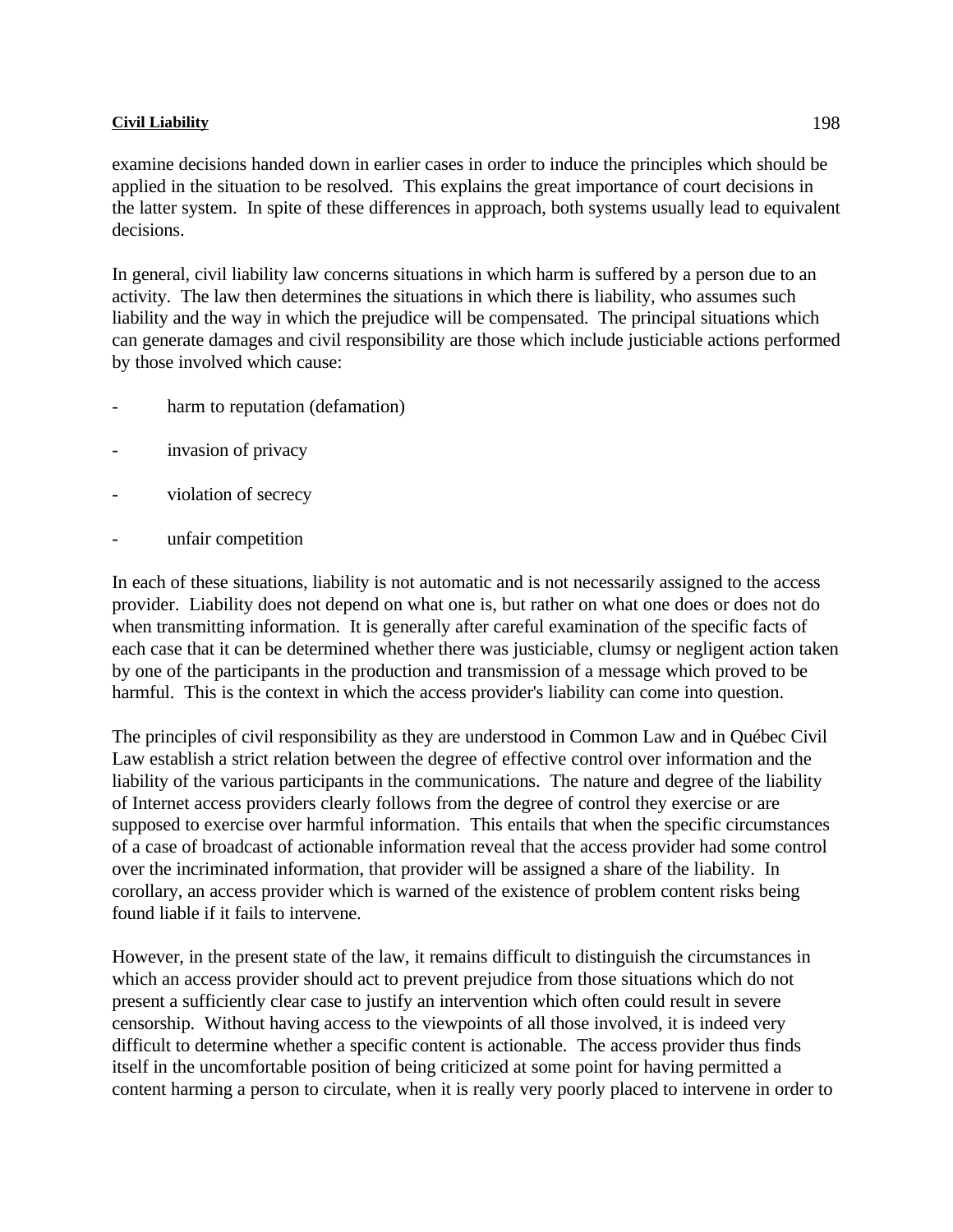suppress a content of which the harmful nature is often far from obvious. Moreover, the principle of freedom of expression as it is understood in democratic societies concords poorly with practices in which access providers would pass judgment on the potentially actionable or harmful nature of information passing through their facilities.

The present state of civil liability law calls for access providers to adopt preventive policies in order to manage their responsibility in the manner which is most compatible with the Internet and so as to minimize, for themselves as for others, the harm which could be caused by actionable information on the Internet.

In such a spirit, the policies and self-regulatory mechanisms which are regularly brought to the attention of users, such as the Canadian Association of Internet Providers' Code of Conduct, are preventive measures. They help to distribute responsibility among the actors and testify to a real concern of access providers that clearly illegal or harmful content should not be tolerated, while they do not lead such actors to exercise control over content circulating in an environment which they do not control *a priori* and which they do not claim to control.

[Cat. N.: C2-312/1997E ISBN: 0-662-25489-9]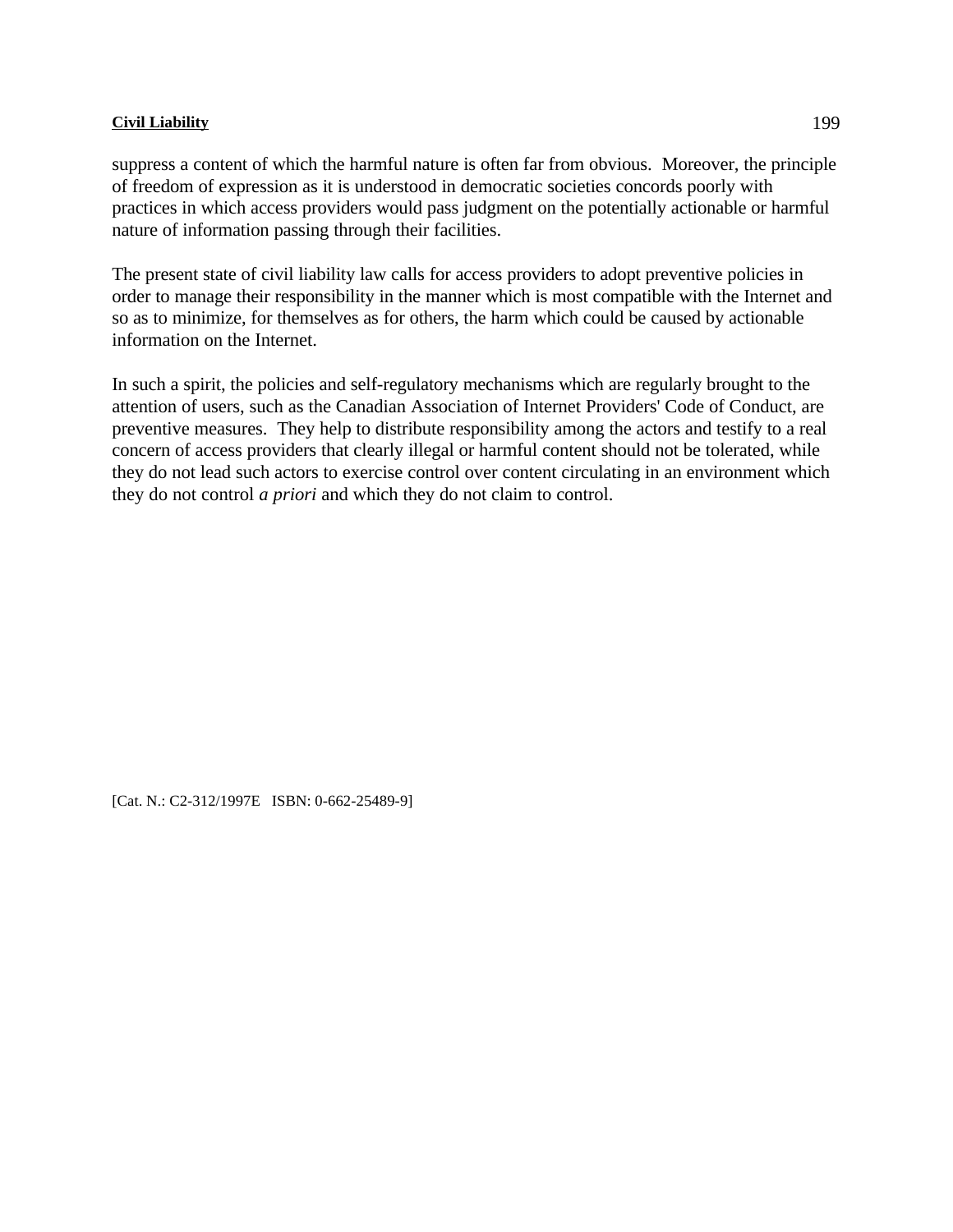## **CONTENT-RELATED LIABILITY FOR COPYRIGHT INFRINGEMENT ON THE INTERNET**

## **Mark S. Hayes<sup>1</sup>**

## **1. INTRODUCTION**

The Internet has exploded into the consciousness and homes of Canadians like nothing since the advent of television more than 50 years ago. Every day sees newspaper and magazine stories on the growth of the Internet, its potential commercial impact or its imminent demise. An entire genre of magazines dealing solely with the Internet has appeared like magic on our bookstore shelves.

Copyright has been a legal concept which has been fundamental to the development, growth and exploitation of the artistic and entertainment products which enrich our lives. In addition, with the development of computers and the software to operate them, copyright law has assumed an important role in protecting the economic rights of the creators of software programs. Intellectual property and the protection offered to its creators by copyright will continue to grow in importance.

The rapid growth of the Internet has leapfrogged legal developments and created uncertainty about the nature of rights in an environment which is wholly new.<sup>2</sup> While great opportunities await those entrepreneurs which can seize the day and build the Internet of tomorrow, the potential costs involved are staggering. If there is uncertainty about the extent of the liability which may be incurred, necessary investments may be delayed or withheld, to the detriment of all. While it is never possible to define exactly what risks are inherent in any new venture, particularly one as revolutionary and technological as the Internet, a reasoned analysis of the likely risks can be of great assistance to the Internet community and the public at large.

This uncertainty is of particular importance to Internet intermediaries, including Internet Service Providers (ISPs), on-line services, bulletin board service (BBS) operators and telecommunications suppliers. If their liability in operating the Internet turns out to be such that prudent and reasonable entrepreneurs are dissuaded from making investments in the equipment and systems required to permit the Internet to grow and expand, the potential of the "Information Highway" will not be realized.<sup>3</sup>

Partner, Fasken Campbell Godfrey / Fasken Martineau, Toronto, Ontario; http://www.fasken.com. **<sup>1</sup>**

For an interesting discussion of the basis for copyright law and the limits 1of its application the Internet **<sup>2</sup>** environment, see Elkin-Koren, "Copyright Law and Social Dialogue on the Information Superhighway", 13 Cardozo Arts and Entertainment L.J. 346 (1995).

In their brief to this study (and elsewhere) the Canadian Association of Internet Service Providers (CAIP) referred to this uncertainty as an "impending liability crisis".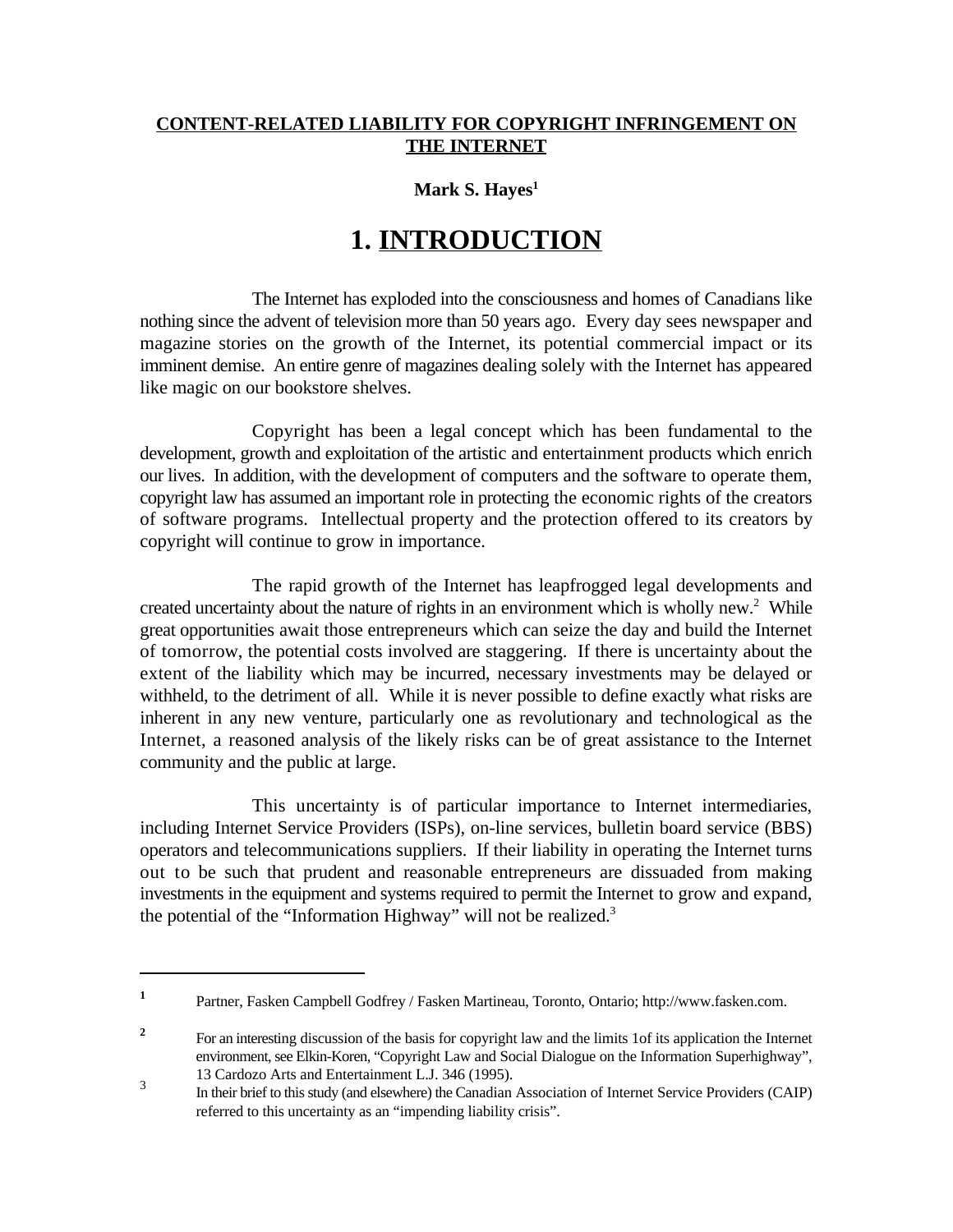On the other side of the copyright equation, creators and owners of copyright works need to know the extent to which their works will be protected on the Internet, either by effective legal mechanisms to combat infringement or by adequate remuneration for use of their works on the Internet. There is much uncertainty within the creative community concerning the safety of the Information Highway, and many creators are withholding works from the Internet and other electronic forms of dissemination until they have a better idea of what the exploitation of their works is worth in these media and are assured that the legal and economic framework which protects their creations is adequate.<sup>4</sup>

Without new and varied content provided by creators, the Internet is ultimately a useless accumulation of technology. "Consumers will not demand ... an information superhighway if it is merely an alternative way of sending messages, playing games or watching television, but only if it is "application rich" - replete with creative content and services of all kinds that are practical, affordable and valuable to the user."<sup>5</sup>

This paper is intended to perform a relatively narrow function in the cacophony of discussion and debate about the Internet and the protection of copyrighted works. It will attempt to state, with as much certainty as is possible in the circumstances, the legal framework which applies to liability for copyright infringement in Canada as a result of the content contained in transmissions over the Internet. The study will examine the law under the current Canadian *Copyright Act*, although reference is made to certain of the amendments proposed in Bill C-32. No attempt will be made, except in passing, to suggest reforms of the legal framework, although some of the most obvious uncertainties in the current law are discussed.<sup>6</sup>

5<br>Dixon & Self, "Copyright Protection on the Information Superhighway", [1994] 11 E.I.P.R. 465.

Estimates of the amount of copyright material stolen worldwide by infringers range into the tens of 4 billions of dollars. "It is quite possible, for example, for a computer program that cost millions of dollars to develop to be released on Monday, improperly obtained on Tuesday, uploaded to the Internet on Wednesday, shareware by Thursday, and worthless freeware on Friday.": Cook, "Deputizing the ISPs", available at http://www.ipmag.com/acook.html. The only possible error in this description is that the time frame described is too extended; things can happen much faster on the Internet.

The theory that creators will not produce works if their copyright is not protected has historically been the subject of some controversy: see the classic debate in Breyer, "The Uneasy Case for Copyright: A Study of Copyright in Books, Photocopies and Computer Programs", 84 Harvard L. Rev. 281 (1970); Tyerman, "The Economic Rationale for Copyright Protection for Published Books: A Reply to Professor Breyer", 18 U.C.L.A. L. Rev. 1100 (1971); and Breyer, "Copyright: A Rejoinder", 10 U.C.L.A. L. Rev. 75 (1972).

For a recent discussion of Internet economics see "The economics of the Internet", *The Economist*, October 19, 1996, p. 23.

There are literally hundreds of books, articles and commentaries worldwide suggesting revisions to the <sup>6</sup> copyright laws in order to accommodate the new era of cyberspace. An incomplete and subjective list of some of the more interesting and provocative ones: Christie, "Reconceptualising Copyright in the Digital Era", [1995] 11 E.I.P.R. 522; Ginsburg, "Putting Cars on the "Information Superhighway": Authors, Exploiters and Copyright in Cyberspace", 95 Columbia L. Rev. 1466 (1995); Hardy, "The Proper Legal Regime for 'CyberspaceÕ", 55 U. of Pitt. L. Rev. 995 (1994).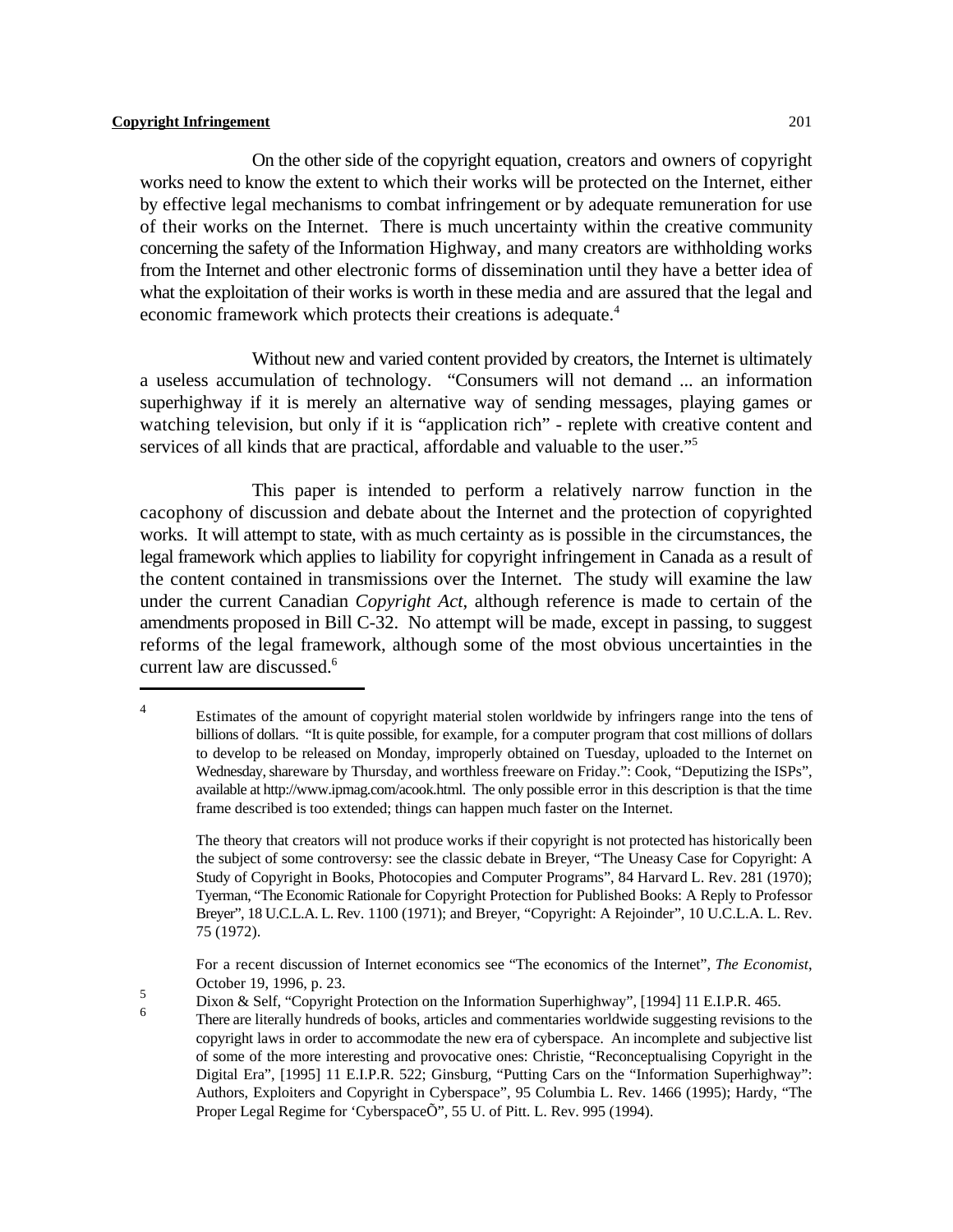Those seeking absolute answers concerning potential liability issues will be disappointed with this study. Such certainty is rare even in well-defined areas of the law. In a new and fluid legal landscape such as that relating to copyright infringement on the Internet, the best that can be put forward is an educated guess concerning future legal results based on analogies and analysis of prior cases in other areas. What this study can and does do is attempt to strip away some of the myths and misconceptions surrounding Canadian copyright law and the Internet.

The most glaring of these myths involves the use in Canada of copyright precedents and cases from the United States. Although Canada and the United States share a common law heritage, our copyright law has always been quite dissimilar. Canada has historically been a full participant in in the various international copyright conventions, while the United States has until recently tended to go its own way. The divergence in the approaches of each country has been reflected in differences in their respective copyright laws on issues as fundamental as the need for copyright registration, the term of protection for works, publication and the "first sale doctrine", the concept of "authorization" and indirect infringement (Canada) versus "contributory infringement" (United States) and the exceptions for "fair dealing" (Canada) versus "fair use" (United States). Nevertheless, Canadian courts and commentators continue to regularly cite United States case law in copyright and technology cases.<sup>7</sup>

This problem has become an acute one in connection with the Internet. Every day, papers and commentaries produced by Canadian lawyers, legislators and journalists refer to cases such as *Playboy Enterprises, Inc. v. Frena*,<sup>8</sup> a copyright case in which a BBS sysop was found liable for the posting by users of copyright photographs on the BBS. But the *Playboy* decision was based, at least in part, on contributory infringement by the sysop, a tort concept which is not an accepted rule of Canadian copyright law. Any Internet participant in Canada which bases their understanding of their legal position on the results of cases from the United States might find themselves in for a surprise in the future.<sup>9</sup> Having said this, this study does contain a fairly extensive discussion of the summary judgment motion decision in

In Canada, both the Information Highway Advisory Council (IHAC) and the IHAC Copyright SubCommittee have produced reports recommending amendments to the *Copyright Act* to address Internet issues: see "Connection, Community, Content: The Challenge of the Information Highway", Final Report of the Information Highway Advisory Council, September 1995 (the "IHAC Report") and "Copyright and the Information Highway", Final Report of the IHAC Copyright SubCommittee, March 1995 (the "IHAC Copyright Report").

See Potter, "Reflections Through a Prism - Case Comment: *Prism Hospital Software Inc. v. Hospital* <sup>7</sup> *Medical Records Institute*" (1995), 18 B.L.R. (2d) 184.

 $\frac{8}{9}$  (1993), 839 F. Supp. 1552 (Fla.)

Sookman, "Copyright and Technology", in Henderson, *Copyright Law in Canada* (1994), at pp. 288-292.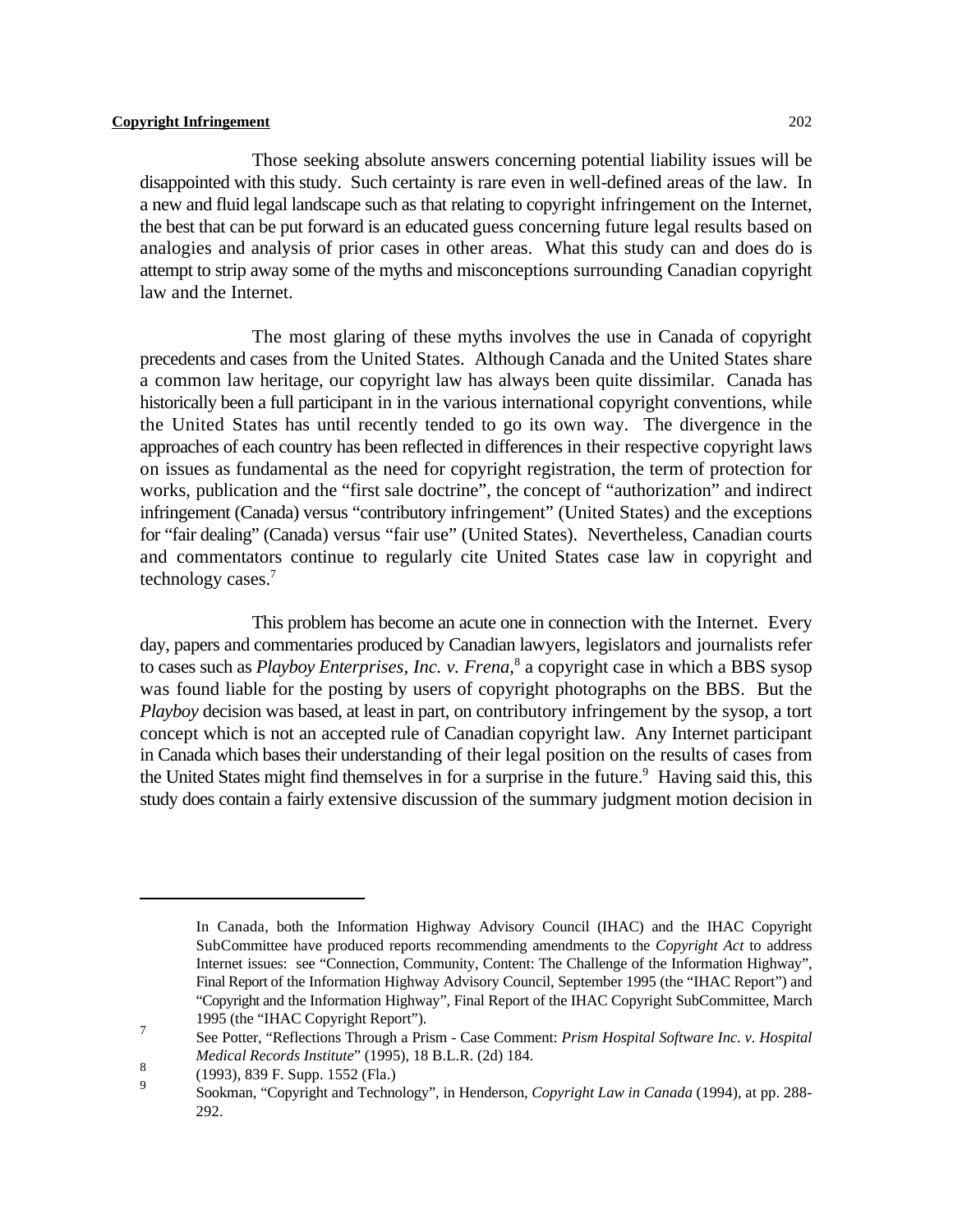*Religious Technology Center v. Netcom On-Line Communication Services Inc.,*<sup>10</sup> at present the seminal judgment on ISP liability for copyright infringement on the Internet.

Another of the difficulties in analyzing Internet copyright liability is the combination of the paucity of case law and the abundance of analogies. When there is no precedent which can be pointed to resolve a particular issue, the natural inclination for legal analysts is to say that the Internet is like something else, or that an Internet participant is just like some other type of copyright participant for which the rules are better defined. The limitations of such an approach to a somewhat related area of computer law were pointed out by Hugessen, J. in *Apple Computer, Inc. v. Mackintosh Computers Ltd.*:<sup>11</sup>

> The principal difficulty which this case has given me arises from the anthropomorphic character of virtually everything that is thought or said or written about computers. Words like "language", "memory", "understand", "instruction", "read", "write", "command", and many others are in constant use. They are words which, in their primary meaning, have reference to cognitive beings. Computers are not cognitive. The metaphors and analogies which we use to describe their functions remain just that. $^{12}$

"The patron saint of English language watchdogs, Sir Winston Churchill, once rose up in the House of Commons to ridicule an opposition politician merely for using the word "infrastructure" in parliamentary debate. Today, standing up to empty communications jargon in Congress would amount to aerobic exercise."

<sup>&</sup>lt;sup>10</sup> U.S.D.C. North. Cal. No. C-95-20091, November 21, 1995 (hereafter "*Netcom*"). While apparently not yet reported, the *Netcom* decision is available on LEXIS and is widely available on several sites on the Internet, including one at http://www.cybercom.net/~rnewman/scientology/erlich/whyte-11.21.95.

<sup>11 (1986) 28</sup> D.L.R. (4th) 178 (F.C.T.D.); varied (1987) 18 C.P.R. (3d) 129; aff'd (1990) 30 C.P.R. (3d) 257 (S.C.C.). 12

<sup>(1987) 18</sup> C.P.R. (3d) 129 (F.C.A.), at p. 140. See also Sookman, "Copyright and Technology", in Henderson, *Copyright Law in Canada* (1994), at pp. 287-288. For an amusing commentary on the overuse of "cyberlingo" such as "information superhighway", see Allard, "Copyright from Stone Age to the Celestial Jukebox", 17 Hastings Comm/Ent. L.J. 867 (1995), at pp. 868-869:

In Alben, "What is an On-line Service? (In the Eyes of the Law)", 6-13 *Computer Lawyer* 1 (June 1996), the author compares on-line services to publishers, dance halls, libraries and bookstores, printing presses, common carriers and shopping malls and concludes that on-line services and Web sites are a hybrid of characteristics of all of these things. In Dunstan & Lyons, "Access to Digital Objects: A Communications Law Perspective", *1994 Annual Survey of American Law* 363, ISPs are analogized to banks and broadcasters.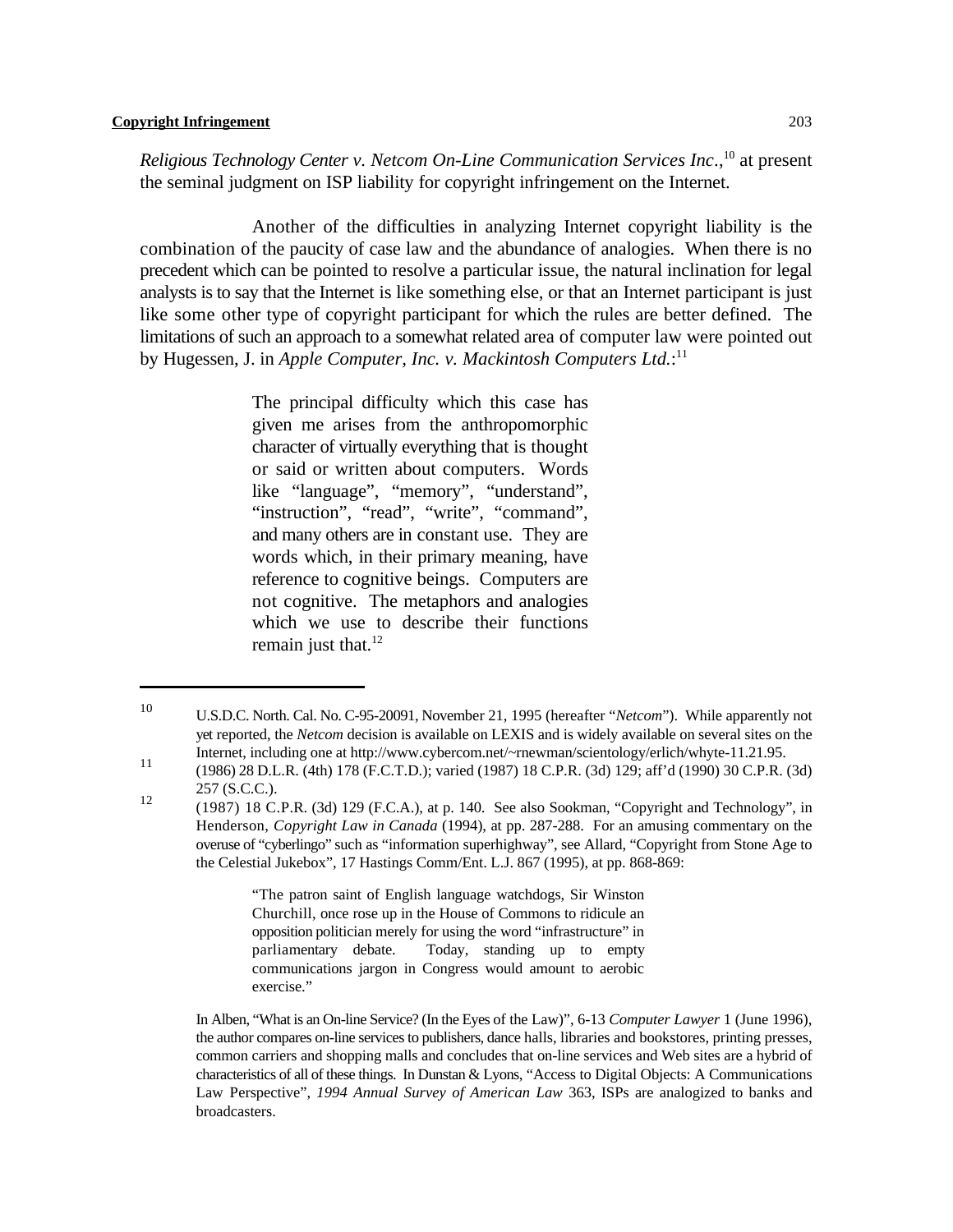This study will try to avoid the "analogy trap" (at least to the extent possible) by concentrating on basic copyright principles and their application to the specific Internet application being examined.

In summary, this study attempts to state current Canadian copyright law as it applies to liability for infringement as a result of content transmission on the Internet. While reference will be made to legislative and judicial decisions in other countries, it is hoped that this study will serve as a guide to understanding how our Canadian legal system can cope (or in some cases not cope) with the challenges of the Internet.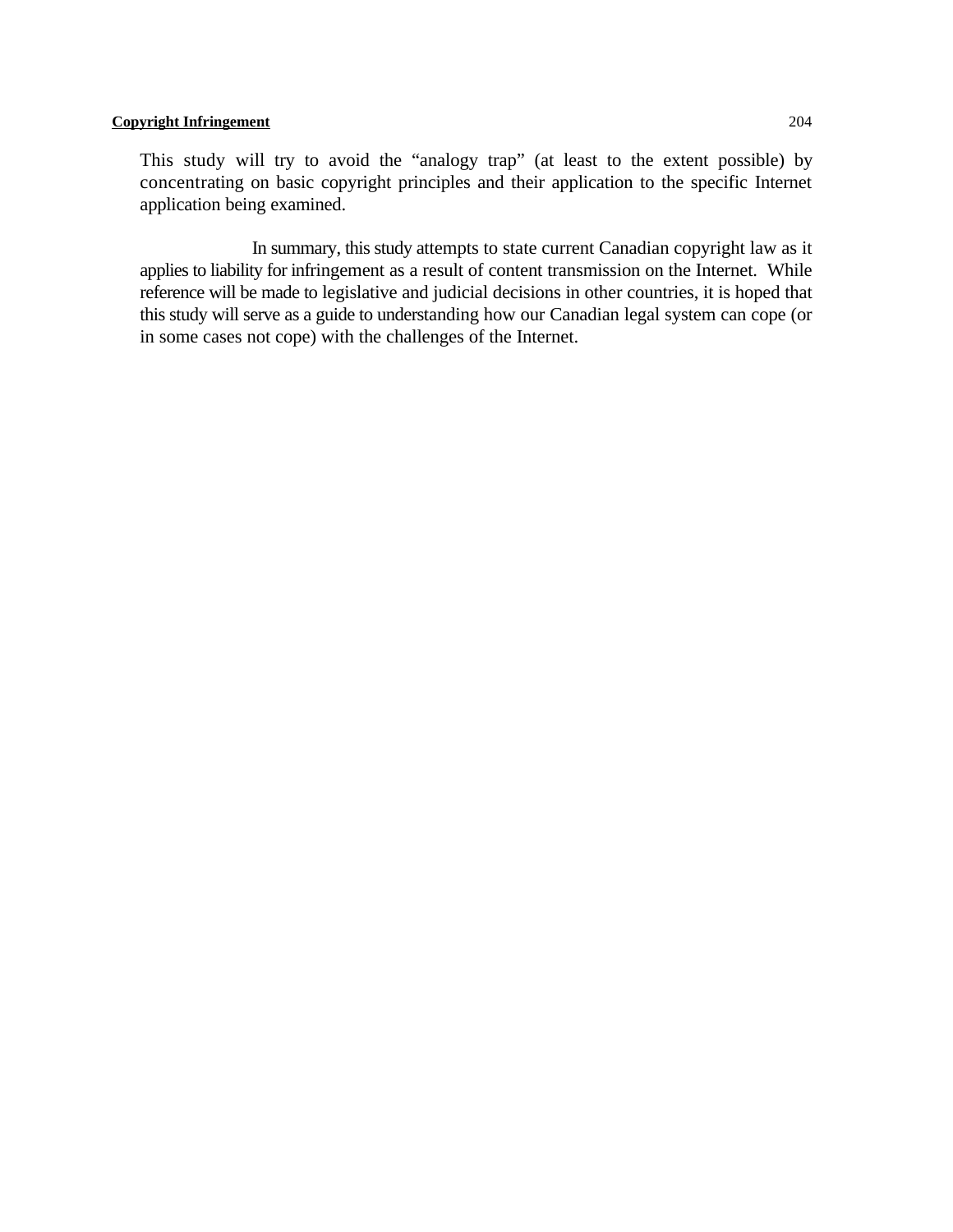## **2. THE BASICS OF CANADIAN COPYRIGHT LAW**

Because this study is intended to deal primarily with liability issues, there are a number of elements of Canadian copyright law which are dealt with only very briefly. These include the types of works which attract copyright and the authorship and ownership of such works.

## **(a) Creation of Copyright Works**

Although this study is not directly concerned with the issue of whether material transmitted on the Internet is copyrightable, $\frac{13}{13}$  it is useful to describe generally how copyright in works arises and to describe the types of works that might appear on the Internet.

Copyright exists in "works", which must have some corporeal existence. Once a work is created, copyright in the work subsists in Canada if the following conditions are satisfied:

- (a) Section 5 of the *Copyright Act* requires that the author of the work satisfy certain citizenship or residence requirements, which basically require that the author is a citizen of, or resident in, a "treaty country"<sup> $14$ </sup> or in the case of a published work, its first publication must be in such a quantity as to satisfy the reasonable demands of the public and have occurred in a treaty country.<sup>15</sup> The author and residence requirements can make Internet copyright infringement claims difficult to prove if there are a number of authors from different countries.
- (b) The work must be "original". In addition to requiring that the work not be simply a copy of another work, this requirement means that the work must be the product of some sufficient skill, labour or judgment, and that it must be more than simply an idea or information with little or no expression.<sup>16</sup>

For an example of this type of dispute, see "Big bucks on line in Internet battle", Toronto *Star*, September **<sup>13</sup>** 18, 1996, page D3, dealing with the dispute between the owners of sports franchises and Internet entrepreneurs providing "instant" game updates and scores.

Protection can be extended to other countries by the Minister pursuant to Section 5(2). A "treaty country" is defined in Section 2 to mean a country which has joined either of the Berne Convention, the Universal Copyright Convention or is a member of the World Trade Organization.

 $rac{5}{16}$  Section 5(c).

See Hayhurst, "Copyright Subject-Matter" in Henderson, *Copyright Law of Canada* (1994), at pp. 41- <sup>16</sup> 48.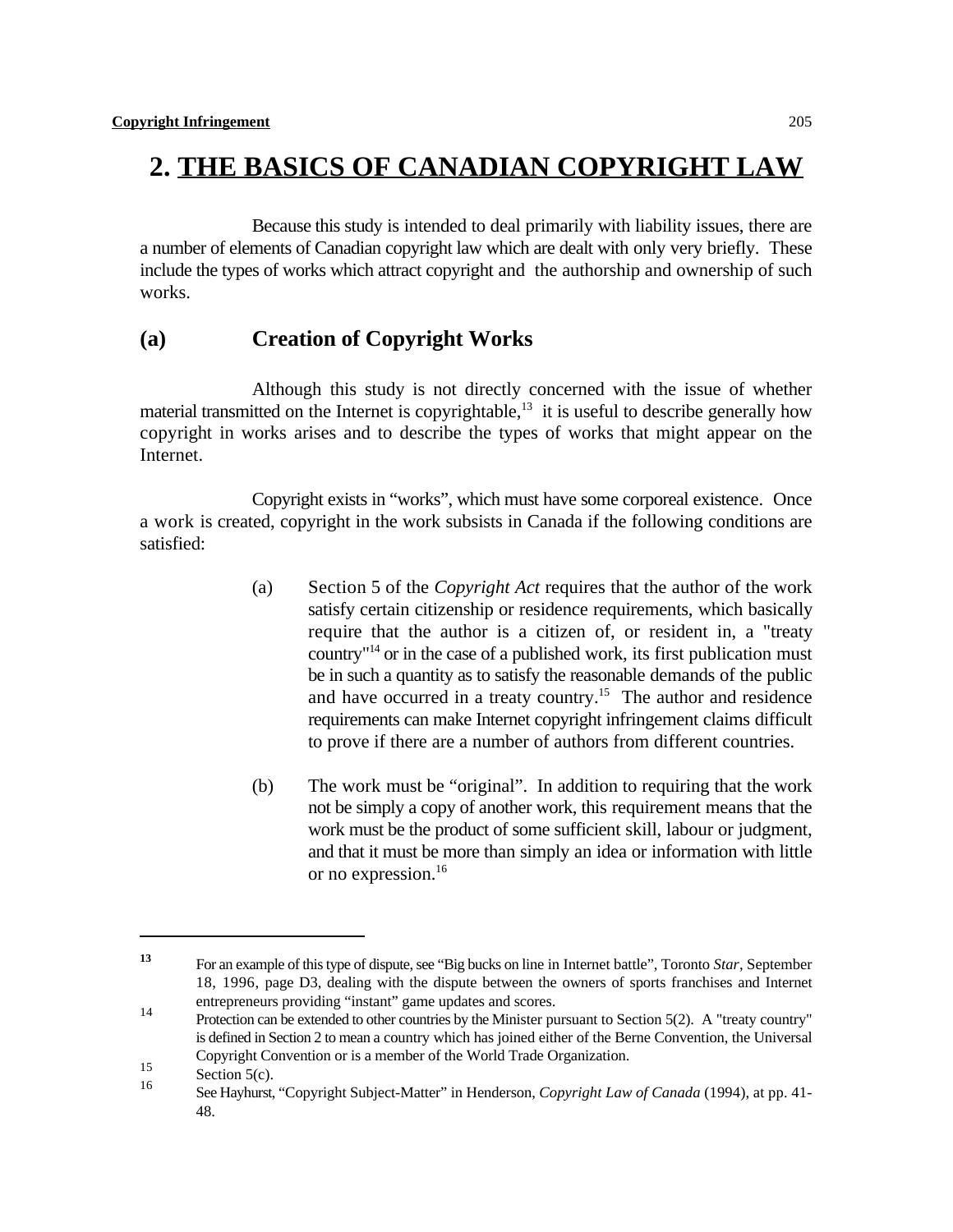There are interesting issues raised by the "originality" requirement as it applies to works on the Internet. Much of the communication on the Internet may not be "original" since it is simply informational (in the case of simple e-mail communications or advertising descriptions, for example) or consists of ideas without expression (many chat sessions and newsgroup messages could not be described as much more than digital speaking).<sup>17</sup>

In the recent *Tele-Direct* case,<sup>18</sup> the Federal Court held that Tele-Direct did not have copyright in the compilation of information contained in the various "Yellow Page" directories published across Canada. This decision could affect copyright protection for databases and other information compilations available on the Internet.<sup>19</sup>

The *Copyright Act* defines four types of copyright work: literary, dramatic, musical and artistic. It is intended that every type of work subject to copyright protection will be included within one or more of these categories.<sup>20</sup> For example, computer software has been classified as a literary work, even though at first impression most software would not strike the casual observer as literary.<sup>21</sup> There are also several defined sub-categories of copyright works, such as architectural works and cinematographs.

The classification of a work may have some importance to the question of infringement. Some types of infringement are defined to apply only to certain categories of works. For example, Section 3(1)(d) grants an exclusive right to make records "or other contrivances" of literary, dramatic or musical works, but excludes artistic works. It is theoretically possible, therefore, that there is no need to obtain the consent of the owner of the copyright in an artistic work before making a digital record of it; it would appear,

<sup>&</sup>lt;sup>17</sup> During one of the focus group sessions in connection with this study, which was discussing collectives and Internet royalties, a participant pointed out that the vast majority of information on the Internet was placed there without any expectation of compensation, but that as soon as a collective were to be formed to collect Internet royalties, everyone with a Web page would want to be compensated for the "hits" to it. It is quite likely that a substantial amount of the material on the Web would not pass the test of originality in order to qualify for copyright protection and payment of such royalties.

*Tele-Direct (Publications) Inc. vs. American Business Information Inc.* (1996), 113 F.T.R. 123, 27 18 B.L.R. (2d) 1 (F.C.T.D.).

There was an interesting Internet issue in the *Tele-Direct* case in that the defendant ABI offered a 19 database access service over the Internet from its main office in Nebraska to subscribers in Canada. The issue thus arose as to whether the availability of copyright material in an American database which was available to be accessed by Canadian subscribers could be copyright infringement in Canada. As a result of the decision that the ABI database and publications did not infringe Tele-Direct´s copyright, the Internet issue was not decided. This issue of international infringement on the Internet is discussed later in this report.

At least one author has suggested that the ability to create interactive linked works with hypertext has 20 created a new type of work: see Georgini, "Through Seamless Webs and Forking Paths: Safeguarding Author's Rights in Hypertext", 60 Brooklyn L. Rev. 1175 (1994).

<sup>&</sup>lt;sup>21</sup> Sookman, "Copyright and Technology", in Henderson, *Copyright Law in Canada* (1994), at pp. 292-295.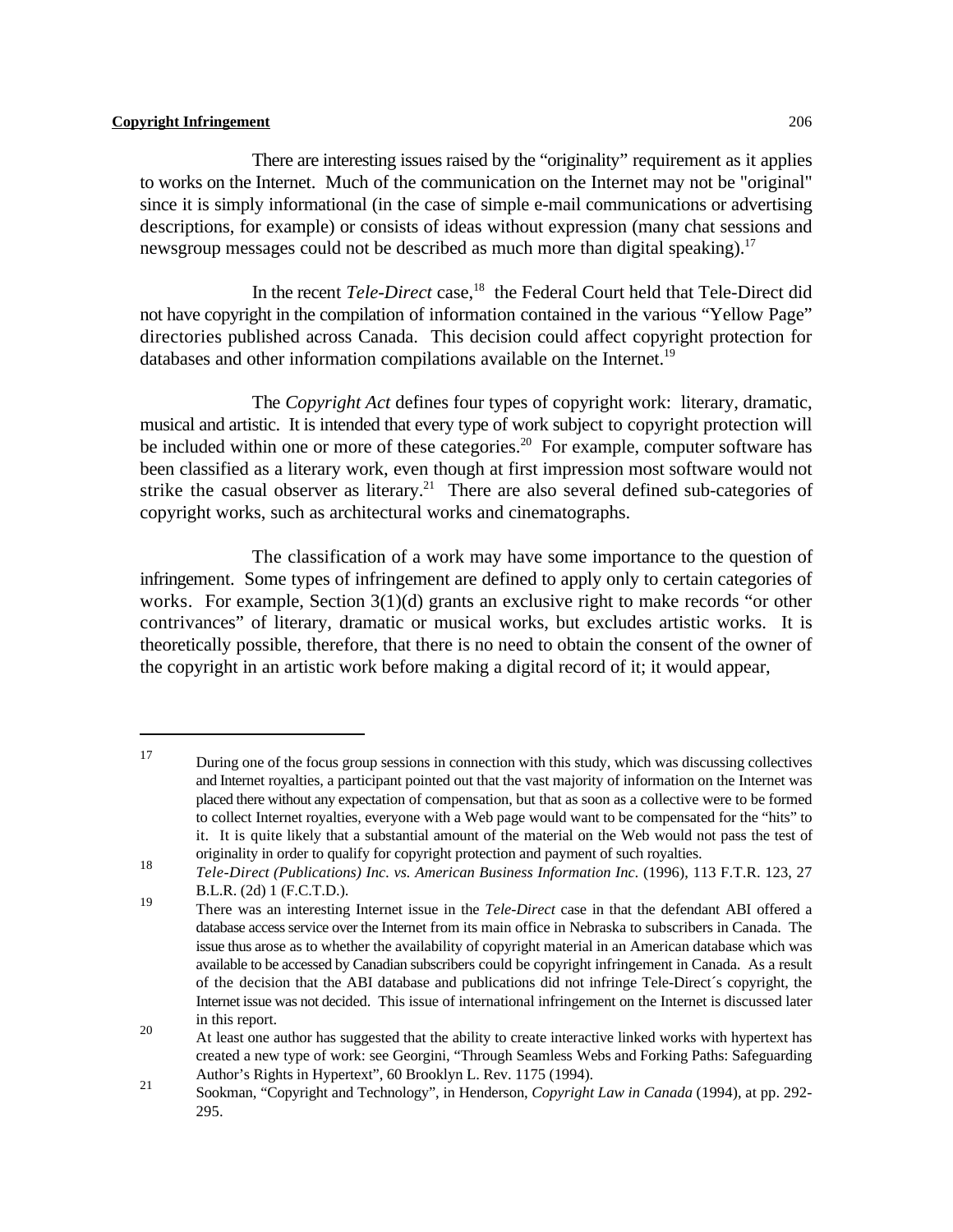however, that the reproduction right for an artistic work might still be infringed in such an instance.

Many Internet transmissions, especially on the World Wide Web, $^{22}$  will include a number of different types of works compiled together. While the analysis in this report focuses on the transmission of single works in determining whether there has been infringement, it must be remembered that each element of an Internet transmission may have to be examined separately to determine whether copyright has been infringed.

## **(b) Authorship**

One of the basic concepts of copyright is authorship. The initial owner of copyright in a work is the author of the work, although the author may subsequently assign all or part of the copyright.

One of the difficult issues on the Internet involves collaborative works and work of joint authorship. With the proliferation of Usenet and various chat networks, many creative people are using the Internet to find other authors and artists to work with them on projects and the creation of collaborative works such as scripts, story treatments and creative designs and ideas. If the collaboration turns into a commercially saleable work, there may be controversy concerning who is the author of the completed work.<sup>23</sup>

Section 2 defines a "work of joint authorship" as a work "produced by the collaboration of two or more authors in which the contribution of one author is not distinct from the contribution of the other author or authors".<sup>24</sup> Generally, each of the authors of a work of joint authorship is entitled to full copyright in the work, which essentially means that the work must be exploited by all of the joint authors or none at all. This appears to be different from the situation in the United States, where a co-owner of a copyright work cannot be liable for infringement of copyright in relation to another owner, and each party has the independent right to use or license the work subject only to a duty to account.<sup>25</sup>

<sup>&</sup>lt;sup>22</sup> For a brief history of the Web, see http://www.w3.org/pub/WWW/History.html. While this issue is by no means a new one, the increased potential and ease of collaboration on the Internet have highlighted the possibility for conflicts among collaborating authors: see Ginsburg, "Putting Cars on the "Information Superhighway": Authors, Exploiters and Copyright in Cyberspace", 95 Columbia L. Rev. 1466 (1995), at pp. 1469-1472 and Georgini, "Through Seamless Webs and Forking Paths: Safeguarding Author's Rights in Hypertext", 60 Brooklyn L. Rev. 1175 (1994), at pp. 1187-1191.

<sup>&</sup>lt;sup>24</sup> A work of joint authorship must be contrasted with a compilation in which several authors combine their individual and distinct works into a new work. In the case of a compilation such as a multi-media work or a feature film, the individual authors may continue to separately own the component works while they all have joint ownership of the compilation. In a work of joint authorship, there is no separate work and no author can claim ownership of any distinct part of the work.

Mann, "Acquisition, Ownership and Collective Administration of Copyright", in Henderson, *Copyright* <sup>25</sup> *Law of Canada* (1994), at pp.103-104.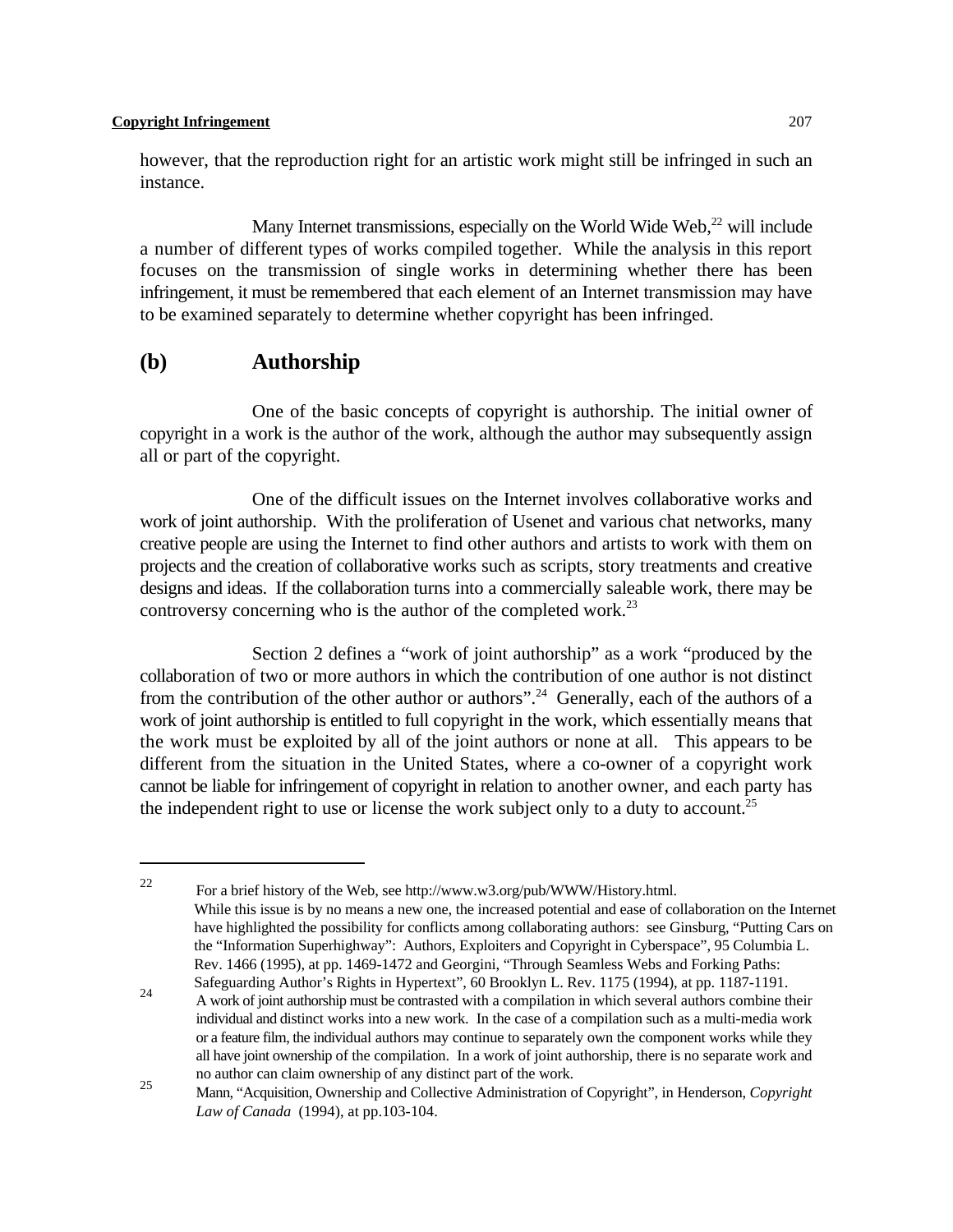The increasing use of "robots" on the Internet also raises questions of authorship. A robot crawler may be designed to visit millions of Web sites and gather information for an on-line index or book of addresses.<sup>26</sup> If the work compiled by that gathering of information is entitled to copyright protection, who is the author of the work? In principle, it would appear that the person that instructed the crawler to do the search would be the author, rather than the creator of the crawler or its owner, since the crawler was merely the instrumentality by which the person created the work, but this is far from clear.<sup>27</sup>

## **(c) Ownership of Copyright Works**

Canadian copyright law permits the owner of the copyright in a work to assign or license all or a part of the copyright, either generally or subject to territorial or use limitations. An assignment of copyright must be in writing,  $^{28}$  but a license can be implied from the custom of the trade.<sup>29</sup> Moral rights can not be assigned, but may be waived.<sup>30</sup>

Recent controversy has arisen over ownership of Internet rights to existing works. Freelance authors in both the United States<sup>31</sup> and Canada<sup>32</sup> are suing newspaper and magazine publishers for copyright infringement. The authors claim that they did not assign the rights to exploit their articles on the Internet, and that their copyright was infringed when the publishers began to place these articles on Web sites and on-line archives.

See "New engine can index entire Web each week", Toronto *Star*, September 5, 1996, p. J3.<br><sup>27</sup>

Sookman, "Copyright and Technology", in Henderson, *Copyright Law in Canada* (1994), at pp. 295-300.

<sup>28</sup> Section 13(4). Similar provisions apply to performers' rights: see Section 14.01(6) and 13(4).

See *Hughes on Copyright and Industrial Design* (1984), at p.446.

 $\frac{30}{31}$  Section 14.1.

Jonathan Tasini, the President of the National Writers Union, and others have sued the *New York Times* <sup>31</sup> and other newspapers and periodicals claiming damages for the placing of the works of freelance writers into on-line services run by the defendants. The plaintiffs' position is set out at http://www.nwu.org/nwu/tvt/tvtcopyr.htm. For a detailed description of the legal basis of the American dispute, see Rosenzweig, "Don't Put My Article On-line!": Extending Copyright's New-Use Doctrine to the Electronic Publishing Media and Beyond", 143 U. of Penn. L. Rev. 899 (1995).

<sup>&</sup>lt;sup>32</sup><br>Heather Robertson has launched a class action suit against Thomson Corporation, the publisher of the Toronto *Globe & Mail*, claiming \$100 million in damages for the use of articles by freelance writers in on-line applications. Information on the Robertson suit is posted from time to time on the Web page of the Periodical Writers Association of Canada at http://www.cycor.ca/PWAC.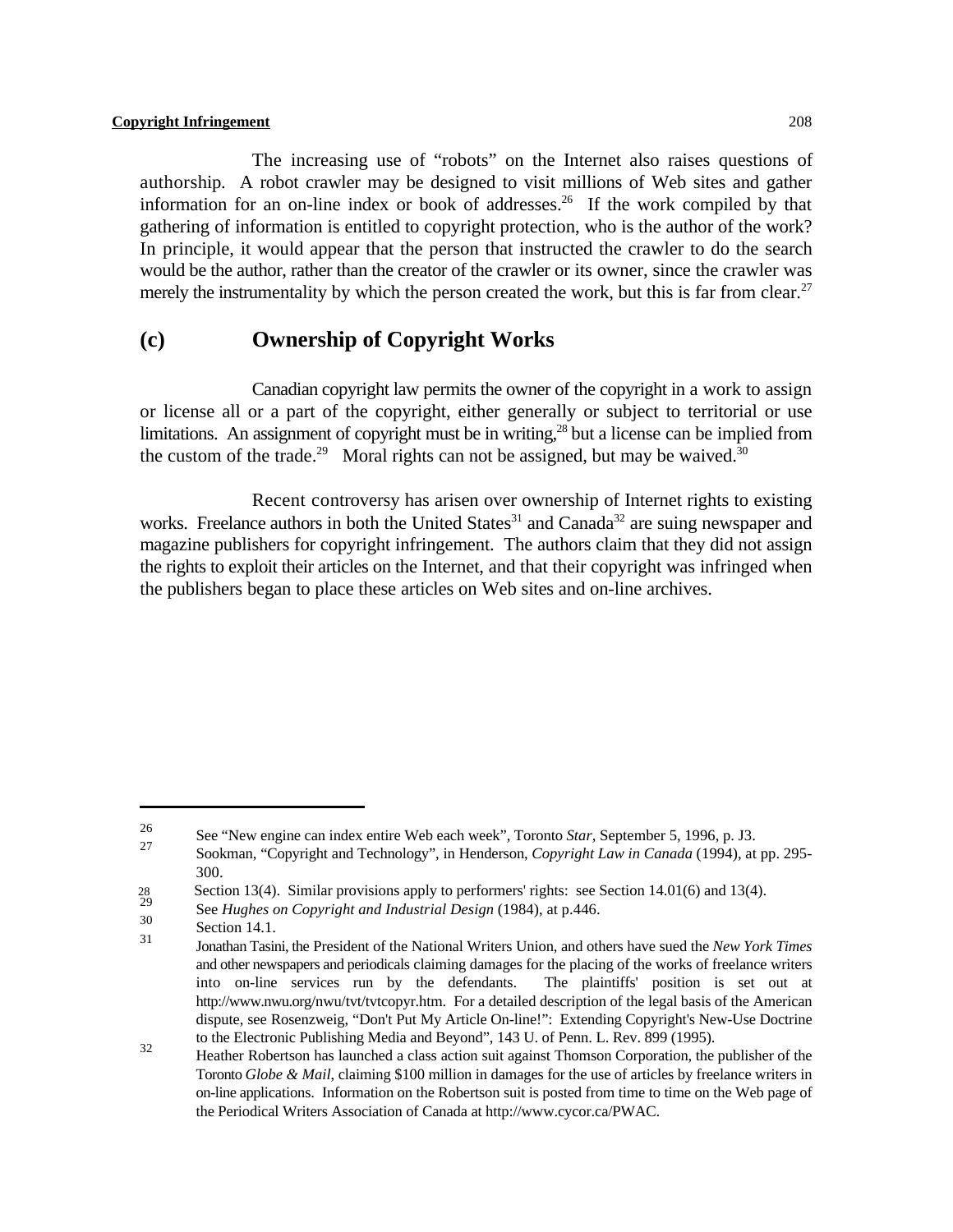Because the primary focus of this report is on copyright infringement rather than copyright ownership, an analysis of this issue is beyond the scope of this report, but it should be noted that this type of dispute is not new. Every major development in the exhibition or exploitation of creative works has spawned a dispute about whether pre-existing contracts by which the copyright owner has licensed the work also encompasses new technologies.<sup>33</sup> In addition, it is likely that the publishers will claim an implied license to permit use of the freelancers' work for all purposes, and the resolution of this issue will be of great interest to all Internet participants.<sup>34</sup>

See Skone James, *Copinger and Skone James on Copyright* (13th ed., 1991), at pp. 126-127.

See *Cselko Associates Inc. v. Zellers Inc.* (1992), 44 C.P.R. (3d) 56 (Ont. Ct. (Gen .Div.)) and *Allen v. Toronto Star Newspapers Ltd.* (1995), 63 C.P.R. (3d) 517 (Ont. Ct. (Gen.Div.)). Implied licenses are discussed later in this report.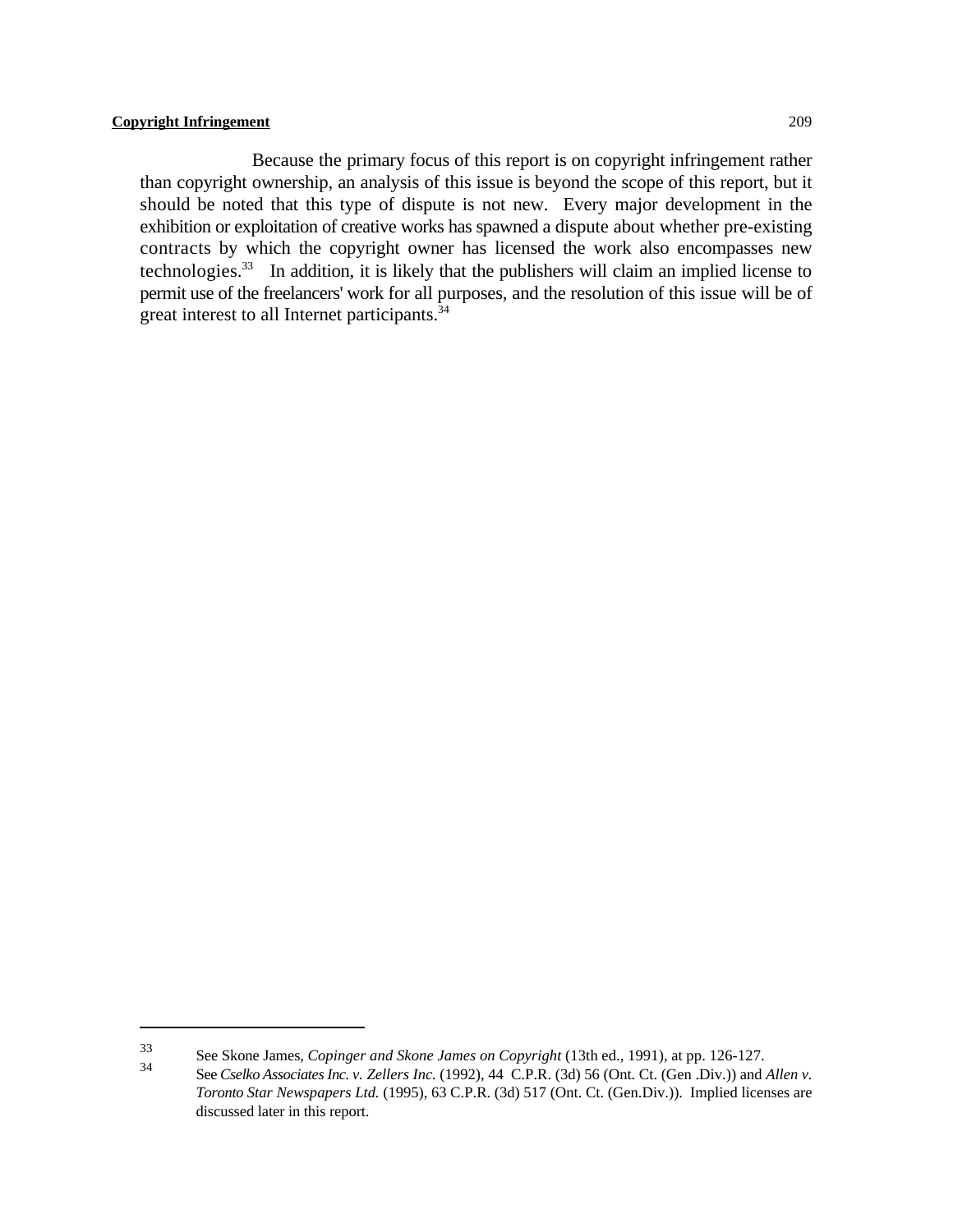# **3. INTERNET COPYRIGHT INFRINGEMENT IN CANADA**

In order to determine the nature of potential copyright infringement in Canada as a result of the unauthorized use of copyright materials on the Internet, it is necessary to first consider two basic questions:

- (a) Which, if any, of the rights granted to copyright holders by the *Copyright Act* can be infringed on the Internet?
- (b) Under what circumstances could such an infringement take place in Canada so as to fall within the scope of the *Copyright Act*?

Answering these two questions requires both an analysis of several aspects of current Canadian copyright law and of its potential application to the Internet environment.

## **(a) Rights Infringed on the Internet**

Copyright is a statutory creation. It is neither contract nor tort law, and reference to such common law regimes is of limited assistance in copyright cases.<sup>35</sup> Further, Section 63 of the *Copyright Act* provides that "no person is entitled to copyright or any similar right in any literary, dramatic, musical or artistic work otherwise than under and in accordance with this Act". $36$  As a result, in order to determine whether there is copyright infringement on the Internet, it is necessary to first examine carefully what exclusive rights are granted by the *Copyright Act* to copyright owners.<sup>37</sup>

Section 3 of the *Copyright Act* contains an exhaustive listing of the "sole

*Compo Co. v. Blue Crest Music Inc.*, [1980] 1 S.C.R. 357 at 372; *Télé-Métropole Inc. v. Bishop*, [1990] **<sup>35</sup>** 2 S.C.R. 467 at 477; *Delrina Corp. v. Triolet Systems Ltd.* (1993), 47 C.P.R. (3d) 1 (Ont. Ct. (Gen. Div.)) at 27.

Section 63 appears to be intended to preclude any argument that a "common law" copyright exists: see *Hughes on Copyright and Industrial Design* (1984) at pp. 321-322.

While it is beyond the scope of this study to examine potential remedies for Internet copyright 37 infringement, it is important to note the "statutory damages" provisions contained in Bill C-32 (Section 38.1). This section permits the copyright owner to elect to receive damages of from \$500 to \$20,000 for each work infringed instead of having to prove actual damages. The court is given some discretion to award a lower amount in specific circumstances. With the potential for instantaneous and simultaneous infringement by transmission of numerous works over the entire Internet, one must ask both whether the statutory damages specified are too high (since an individual user could be liable for many thousands of dollars in respect of a short newsgroup session, even when the copyright owner suffers no damage whatsoever as a result) or too low (considering that unlimited copies of a work can be transmitted all over the world, and the statutory damages limit is \$20,000 for all infringements alleged in respect of a single work).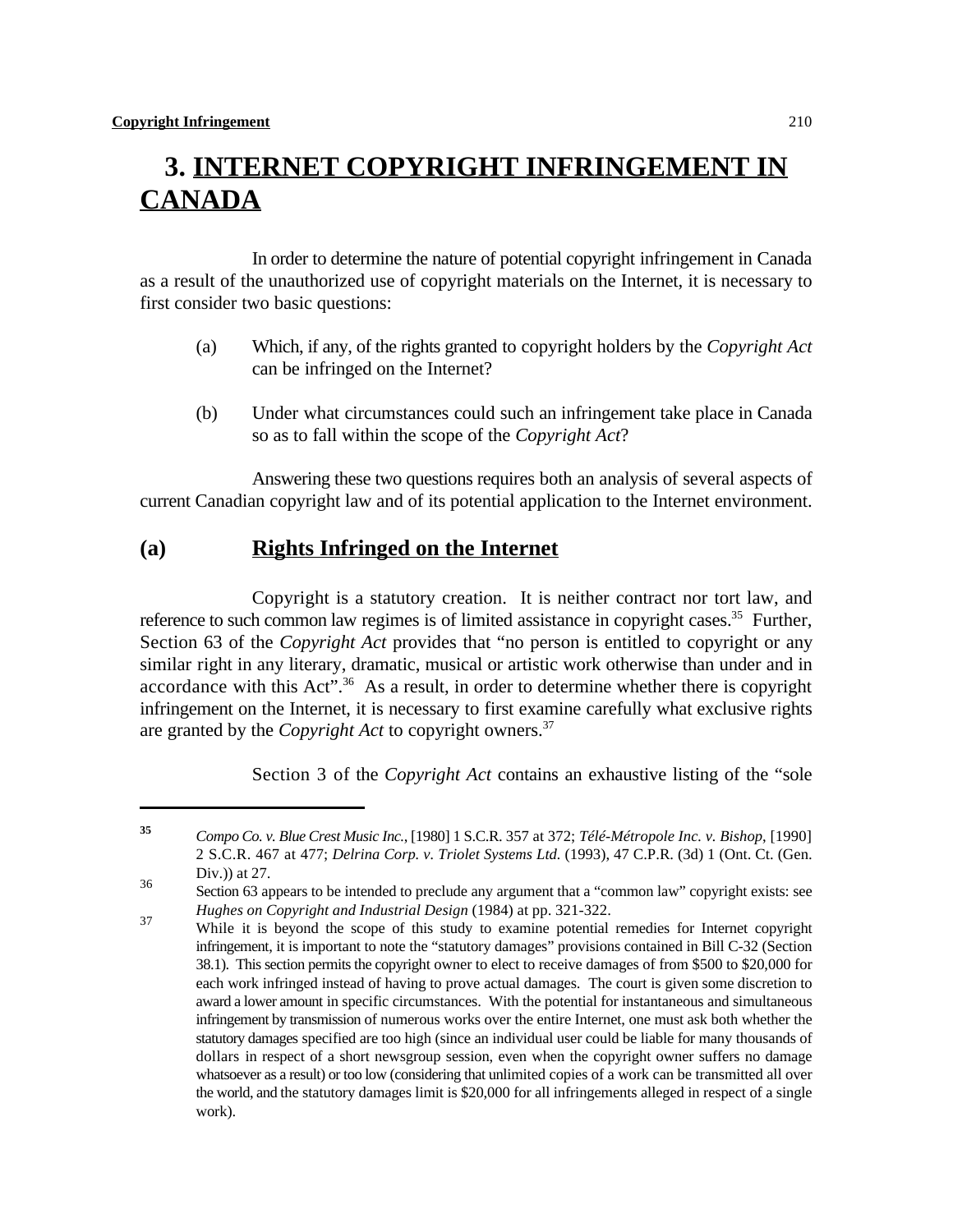rights" which are granted to copyright owners. Those which might be relevant to the Internet include the exclusive right to do or authorize<sup>38</sup> any of the following acts:

- (a) produce or reproduce the work or any substantial part of the work "in any material form whatever" (Section 3(1));
- (b) perform in public the work or any substantial part of the work (Section  $3(1)$ );
- (c) publish all or a substantial part of an "unpublished" work (Section  $3(1)$ );
- (d) produce, reproduce, perform or publish any translation of a work (Section  $3(1)(a)$ ;
- (e) convert a dramatic work into a non-dramatic work (Section  $3(1)(b)$ );
- (f) convert a non-dramatic or artistic work into a dramatic work (Section  $3(1)(c)$ ;
- (g) make any record "or other contrivance" of a literary, dramatic or musical work "by means of which the work may be mechanically performed or delivered" (Section 3(1)(d));
- (h) reproduce, adapt or publicly present a cinematograph (Section  $3(1)(e)$ );
- (i) communicate a literary, dramatic, musical or artistic work to the public by telecommunication (Section  $3(1)(f)$ );
- (j) reproduce, publish or rent a record "or other contrivance" by means of which sounds may be mechanically reproduced (Section  $5(4)$ ).<sup>39</sup>

There is some question whether the retention of a copy of the copyright work on a mail server or a recipient's hard drive is either a making of a "record ... by means of which the work may be mechanically performed or delivered" within the meaning of Section  $3(1)(d)$  or the reproduction, publication or rental of a record "or other contrivance" by means of which sounds may be mechanically reproduced within the meaning of Section 5(4). Although it seems from the context of Section  $3(1)(d)$  that these provisions are intended to deal with physical recordings such as CDs and videotapes, the sections themselves are not clearly limited in this way and there seems to be no distinction in principle between computer

 $S<sup>38</sup>$  See the discussion of the concept of "authorization" in the following section on direct infringement.

It can be argued that there are other rights which could possibly be infringed on the Internet, including the computer program rental right (Section  $3(1)(h)$ ) and the public presentation right in respect of an artistic work (Section  $3(1)(g)$ ). Because the rights already enumerated clearly cover the spectrum of uses on the Internet, the consideration of these more speculative rights add little to the analysis.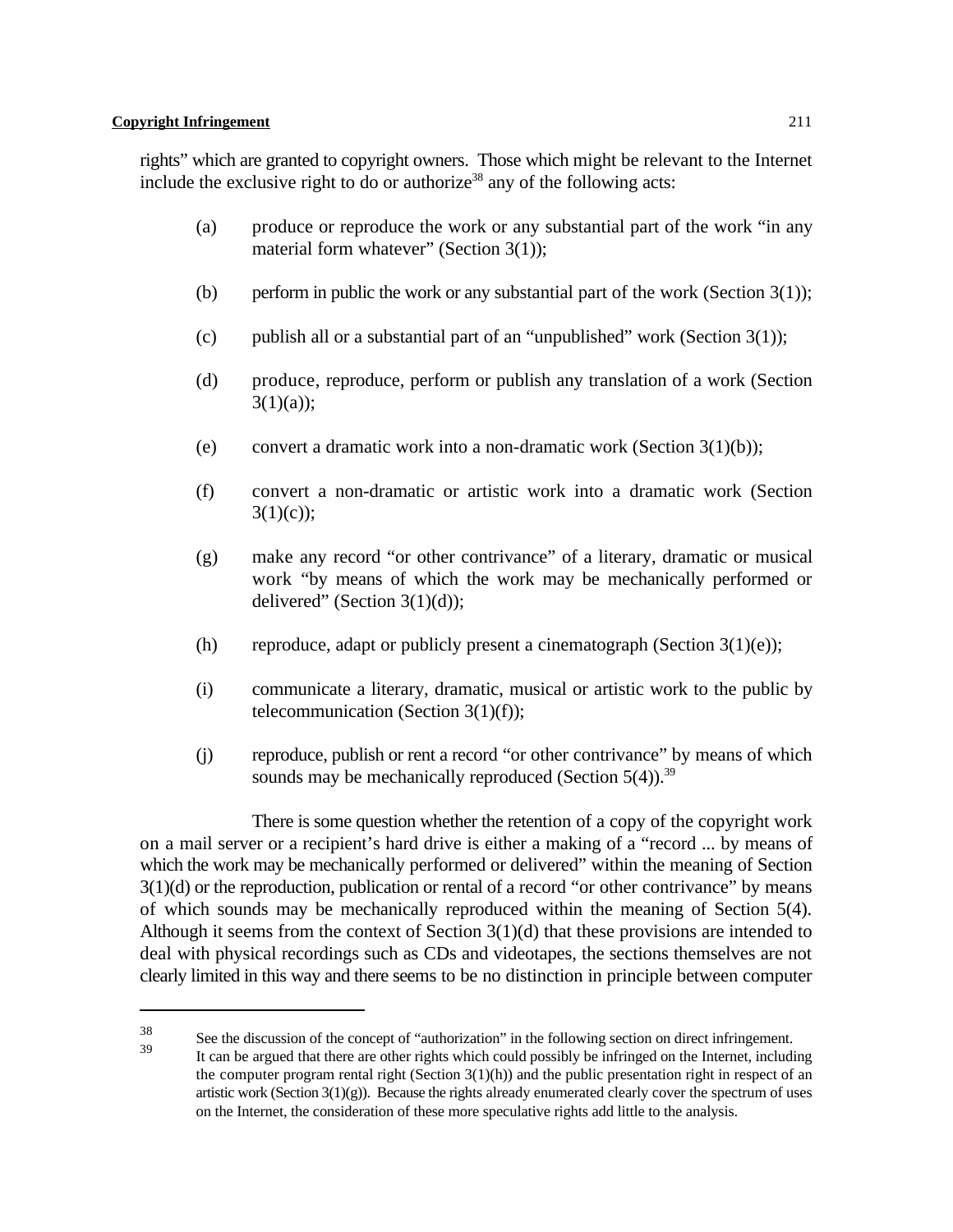storage media and more "portable" recording formats.<sup>40</sup> Because there is no practical distinction between acts which could infringe the reproduction right and those acts which could infringe the rights created by Section  $3(1)(d)$  and Section  $5(4)$ , this report will focus only on the reproduction right.

Section 27 of the *Copyright Act* also provides that certain uses of copyright material are defined to be infringement if there is the required level of knowledge on the part of the alleged infringer. These uses are generally, but not exclusively, commercial uses, and include:

- (a) sale or lease of a work, or the exposure or offer for sale or hire of a work, "by way of trade":
- (b) distribution of a work for the purposes of trade or "to such an extent as to affect prejudicially the owner of the copyright";
- (c) exhibition of a work in public by way of trade; or
- (d) importation of the work into Canada for sale or hire.

In order for there to be infringement in each of the instances enumerated in Section 27, there must be knowledge on the part of the infringer that the work infringes copyright or would infringe copyright if it had been made in Canada. $41$ 

In addition, pursuant to Section 14.1 of the *Copyright Act*, the copyright owner is entitled to certain moral rights, including the right to integrity of the work and the right to be associated with the work as its author (or alternatively to remain anonymous).

In 1994, amendments to the *Copyright Act* have also given certain exclusive rights to performers in live performances that are either communicated to the public by

As noted above, in the *Télé-Métropole* case, McLachlin J. did not distinguish between the reproduction <sup>40</sup> right set out in Section 3(1)(a) and the right to make a "record ... or other contrivance" set out in Section 3(1)(d). The defendant was found to have made a "record" when it retained a videotape of the performance of the plaintiff's work. There does not appear to be any reason why, in an appropriate case, the making of a "record" cannot also be a reproduction.

It is unclear whether indirect infringement pursuant to Section 27(4) is limited to tangible copies of 41 copyrighted works or can be apply to dealings with digital copies as well. The context of the specific actions enumerated, in particular the reference to importation in subparagraph (d), would seem to indicate that Section 27(4) is intended to refer to tangible copies. However, there is nothing in Section 27(4) to indicate that, in appropriate circumstances, a digital "distribution" or "sale" could not be interpreted to fall within the provision. Indirect infringement is discussed in more detail in the next section of this report.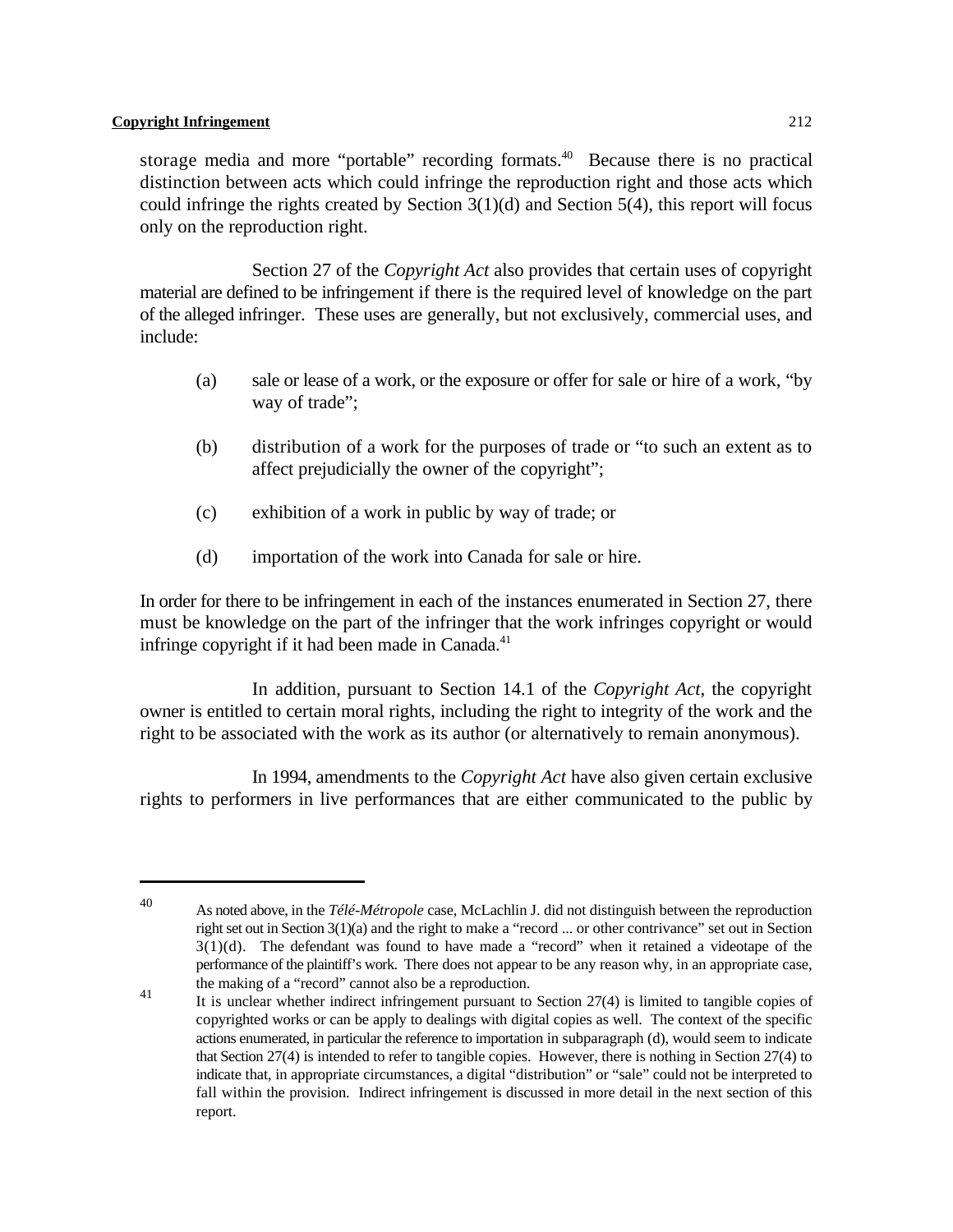telecommunication or recorded.<sup>42</sup>

It will immediately be apparent that what would normally be seen by a user of the Internet as a single act (for example, downloading a Web page) may in fact potentially involve the infringement of several of the exclusive rights set out above. There may be both a communication to the public by telecommunication and a reproduction of a work, all done more or less simultaneously. In addition, the work may have been altered so as to infringe the author's moral rights. Under the current Bill C-32 proposals, a Web communication may also be an unauthorized communication to the public of a live performance. Many separate copyright works may be included in any individual Internet transmission and the rights of the owners of each of the works may be infringed individually in differing ways.

The *Copyright Act* does specify certain exclusions which would prevent some of these potential multiple infringement scenarios. In particular:

- (a) the communication of a work to the public by telecommunication is neither a performance in public nor the authorization of a performance in public (Section 3(4))<sup>43</sup>; and
- (b) the definition of publishing excludes performances in public and the communication of the work to the public by telecommunication (Section  $4(1)$ ).

The focus of the Canadian *Copyright Act* is on activities which infringe copyright. This is to be contrasted with the copyright statute in the United States which has tended to identify specific classes or categories of persons who are deemed to be either infringing or exempted in certain specific circumstances. $44$  There are advantages to the Canadian approach in that a flexible definition of infringing activities can often be adopted to

 $\frac{42}{4}$  Sections 14.01 and 28.02. While neither moral rights nor performers' rights are technically copyrights, they are generally discussed at the same time as copyright as a result of the similar terminology employed and because of their inclusion in the *Copyright Act*. It is important to note that the scope of moral rights and performers' rights are considerably narrower than copyright: see *Hughes on Copyright and Industrial Design* (1984) at pp. 638-641.

The amendments to the *Copyright Act* proposed in Bill C-32 make it clear (in the new Section 2.3) that a communication of a work to the public by telecommunication of a work to the public by telecommunication does not "by that act alone" perform the work in public. If, however, a further step is taken at the end of the communication, such as the showing of the work to a large gathering of unrelated people, this could constitute both a communication to the public and a performance in public. This is likely the current law in any event as a result of the decision of the Supreme Court of Canada in *Télé-Métropole Inc. v. Michel Bishop,* [1990] 2 S.C.R. 467.

For example, sections 111 (secondary transmissions and cable services), 112 (ephemeral recordings),  $\frac{44}{\pi}$ 116 and 116A (jukeboxes), 118 (non-commercial broadcasting) and 119 (direct-to-home satellite broadcasts) of the United States *Copyright Code* all contain very detailed provisions targeted at specific technologies and users.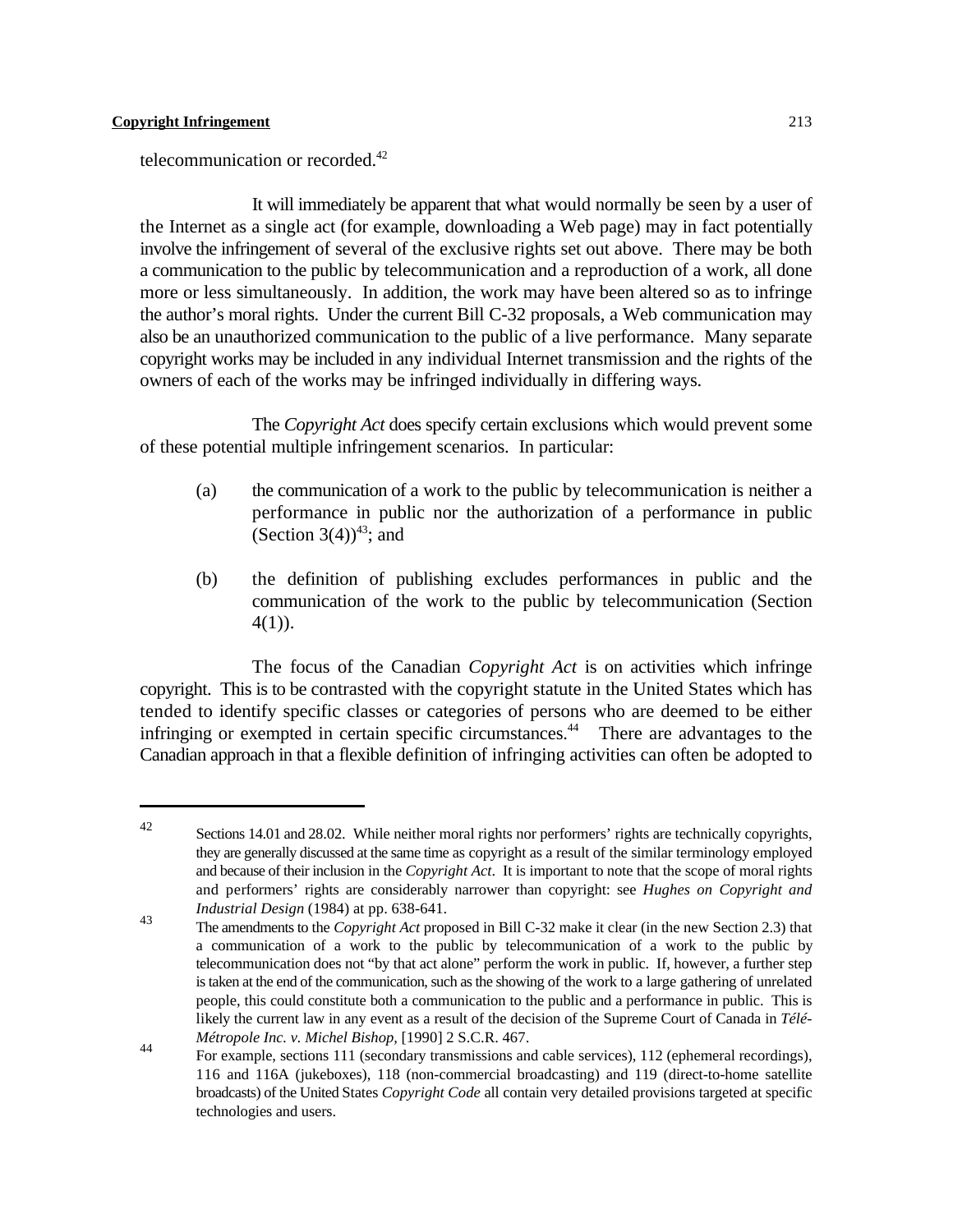new technologies such as the Internet. Conversely, it may make it difficult to easily establish infringement when new technologies lead to new activities which affect the rights of copyright owners.

It is important for a number of reasons to identify which of the exclusive rights detailed above are being infringed by Internet communications. First, as is discussed in more detail below, there may be defences available for some categories of infringement but not others. An example is the exemption set out in Section 3(1.3) of the *Copyright Act,* which provides that a person does not communicate a work to the public where the person's "only act in respect of the communication of a work to the public consists of providing the means of telecommunication necessary for another person to so communicate the work". If, however, the transmission is also a reproduction, the exemption contained in Section 3(1.3) does not apply in respect of that infringement of the reproduction right.<sup>45</sup>

Secondly, copyright in a work is by agreement often split amongst several rights holders. A composer and publisher of a musical work will generally assign performance and telecommunication rights and mechanical (recording) rights to separate collectives. A music publisher often will own the rights to the written representation of the notes and words contained in the work. There may also be a record company or producer which owns a separate copyright in the sound recording of a performancs of musical work.<sup>46</sup> As a result, if there is in fact liability for copyright infringement on the Internet, it will be necessary to determine which rights are being infringed in order to identify which rights holder or holders can assert a claim for copyright infringement, attempt to collect royalties or have standing in the courts to take steps to stop the infringement. $47$ 

In order to assess the nature of copyright infringement on the Internet, some common Internet transactions must be analyzed. These transactions can be broken down into two main categories: (i) e-mail and newsgroups and (2) World-Wide Web, FTP and BBSs.<sup>48</sup>

In *Télé-Métropole Inc. v. Michel Bishop,* [1990] 2 S.C.R. 467, which is discussed in more detail below, <sup>45</sup> the defendant had a license to broadcast the work, but not to record it. When the work was recorded by the broadcaster in the course of the broadcast, the broadcaster was held to have infringed the recording right in Section 3(1)(d). The same logic should apply in a situation where a party is entitled to the exemption pursuant to Section 3(1.3) but has also infringed the recording or reproduction right.

The *Copyright Act* is somewhat limited in the protection currently offered to sound recordings. The 46 proposed amendments in Bill C-32 will define sound recordings, make it an infringement of the sound recording owner's copyright to make any copy of the recording, include sound recordings within the definition of performance and define the making of a sound recording available to the public as a publication of the sound recording.

See Segal, "Dissemination of Digitized Music on the Internet: A Challenge to the Copyright Act", 12 47 Santa Clara Comp. & High Tech. L.J. 97 (1995), at pp. 113-120 for a discussion of this issue under United States copyright law.

This rough division does not encompass some types of Internet communications such as Internet Relay Chat sessions. It is unlikely that significant amounts of copyright material would be transmitted in an IRC session. In any event, the concepts discussed in respect of these two broad categories can be easily applied to other Internet communications.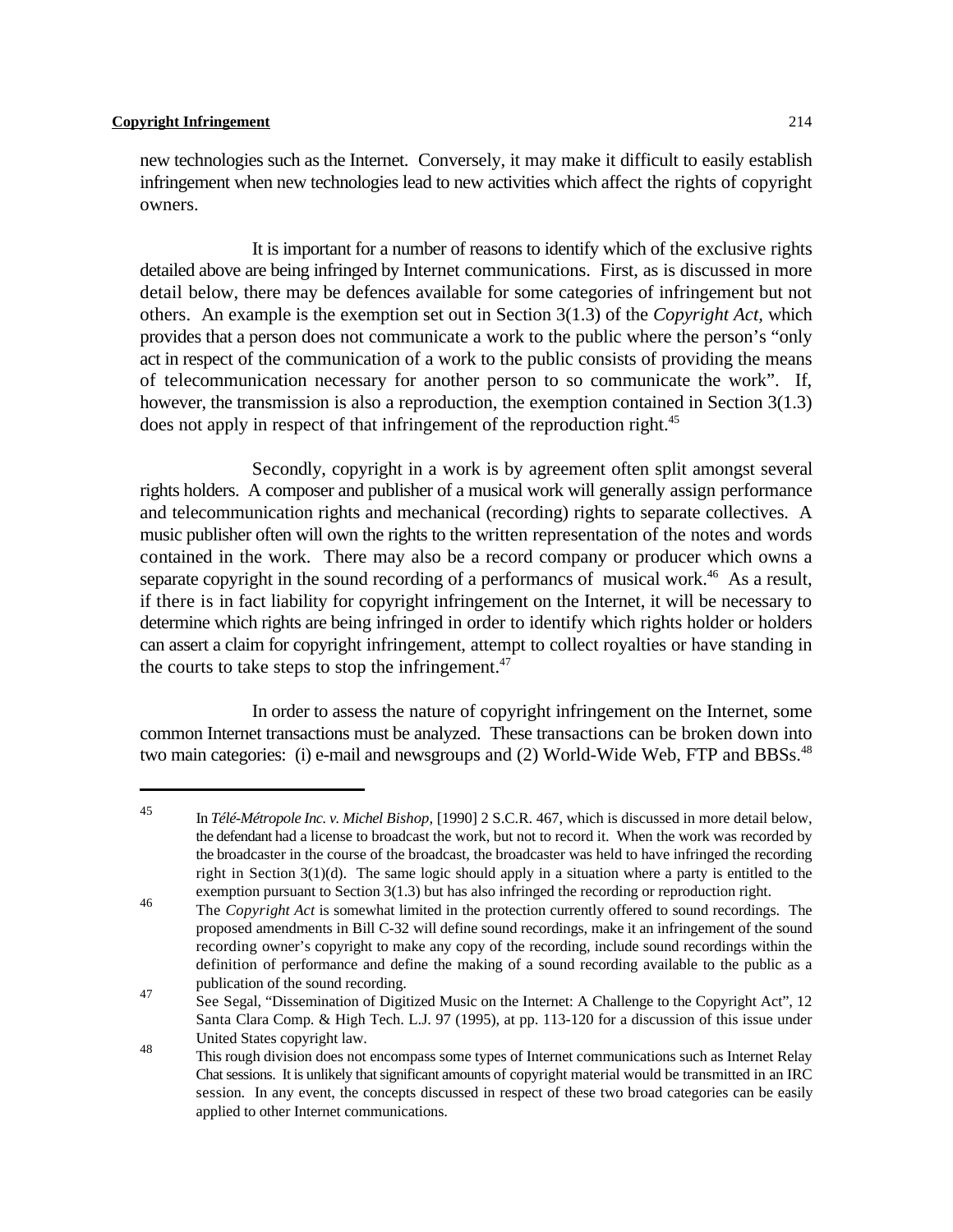### **(i) E-Mail and Newsgroups**

Electronic mail remains by far the most common use of the Internet. A single user originates a message, which is delivered to one or more users on the Internet. The message may be text only or may attach other files which could contain text, software, pictures, videos or music.

Newsgroups must be considered along with e-mail because they are similarly message-based. Newsgroups involve the public posting of a sender's message (and any attached documents) in one or more of thousands of newsgroup categories. Persons interested in that category may examine some or all of the posted messages and may respond to them. Responses may be made by posting a responding message to the newsgroup or by sending an e-mail message to the user who posted the original message.

The simplest example of a potential infringement is of an individual e-mail message sent from one individual user to another and which contains or attaches copyright material owned by a third party which has not licensed its use. The sending user instructs its mail software to send the message to the recipient's e-mail address. The mail software then sends a copy of the work to the sending user's ISP's mail server. That ISP then transmits the packets which make up the e-mail message to the receiving user's ISP's mail server. Along the way, the individual packets may take a variety of routes to reach the ultimate destination. The receiving user's ISP assembles the various packets as they are received until the entire message is available. The assembled message is then stored on the ISP's mail server until the receiving user accesses the message and downloads it to the user's computer from the mail server.

The transmission of an Internet e-mail message is a "communication by telecommunication" within the meaning of Section 3(1)(f) of the *Copyright Act*. "Telecommunication" is widely defined in Section 2 to mean "any transmission of signs, signals, writing, images or sounds or intelligence of any nature by wire, radio, visual, optical or other electromagnetic system". It is clear that the intention of the *Copyright Act* is to encompass every form of electromagnetic or wireless communication within this definition.

E-mail is, however, different from a telephone call or a television broadcast (both classic examples of "communication by telecommunication") in that there is not a single direct communication from the sender to the recipient. An e-mail message is sent by the sender to a server, the server sends the message to the recipient's server, and the recipient downloads the message.<sup> $49$ </sup> It is unclear whether this is one communication (ie. from the

<sup>49</sup> This is, of course, the minimum number of steps involved. There may be various remailers interposed along the way.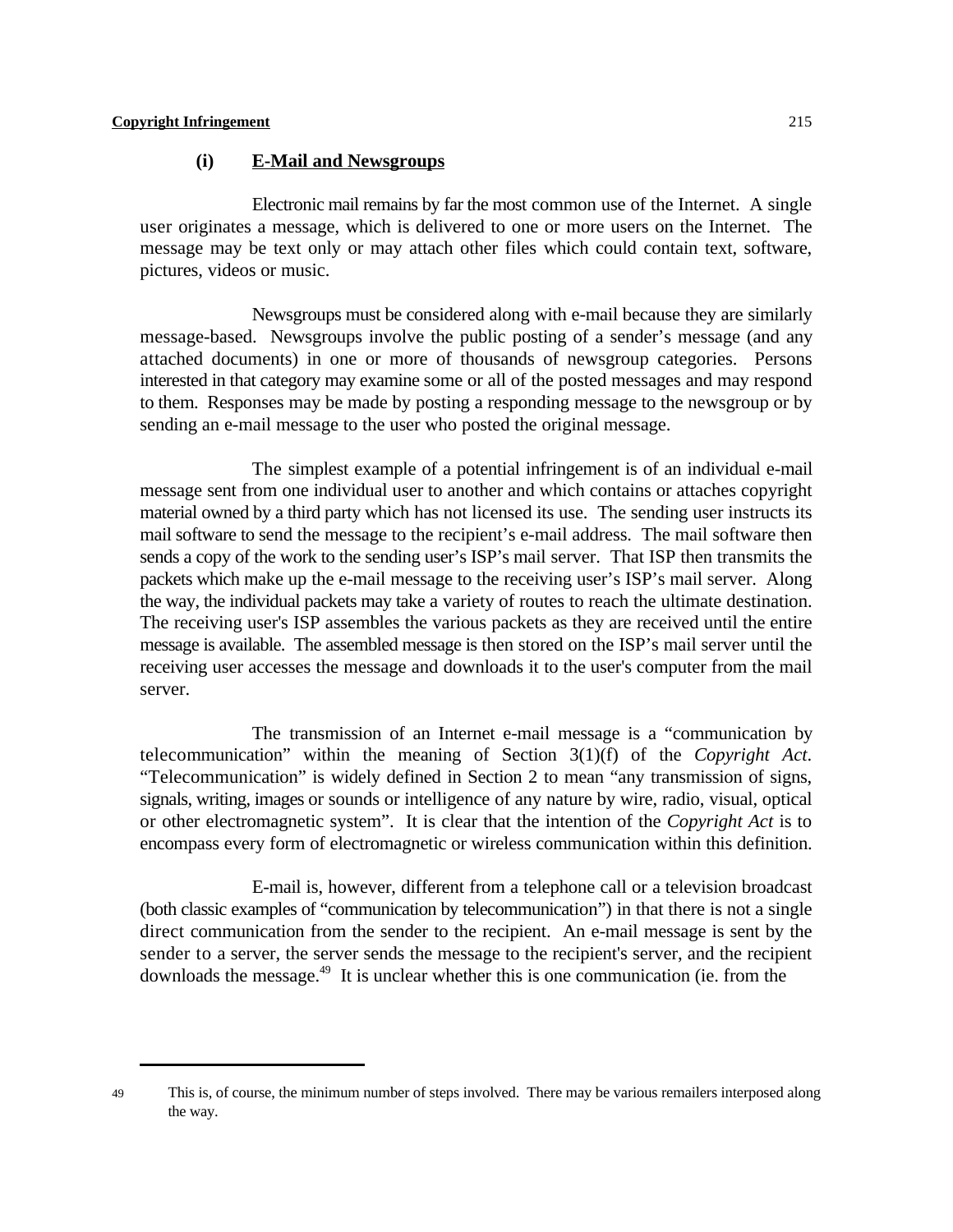sender to the recipient) or a series of communications from one stage of the e-mail process to the next. $50$ 

As will be seen later in this report, this is not an insignificant issue. If the communication is seen as being from the sender to the recipient, Internet intermediaries likely could not be communicating with anyone when their equipment in systems are employed by users to send messages. If in fact the intermediary is seen to be sending or receiving the communication, this could increase its potential liability.<sup>51</sup>

The fact that an e-mail message containing an unauthorized copyright work may be a communication by telecommunication is not, however, sufficient to constitute copyright infringement since Section 3(1)(f) grants a right of communication "to the public". The *Copyright Act* contains no prohibition on a communication of a copyright work by telecommunication as long as the communication is not "to the public".<sup>52</sup> It must therefore be considered whether e-mail and newsgroup messages are being communicated "to the public" such that the right to communicate to the public by telecommunication is being infringed.

#### **"To the Public"**

The Information Highway Advisory Council (IHAC) Copyright SubCommittee expressed the opinion that "point-to-point e-mail between two individuals, even where it includes a copyright work, is not a communication of that work to the public".<sup>53</sup> While e-mail between two persons (or some other very small number of individuals) is "private" (or at least is not "to the public"), at some point the number of recipients of an e-mail will become so large that the communication becomes "to the public". However, this was not explicitly discussed, and no distinguishing point was suggested between those communications which

See Loundy, "Revising the Copyright Law for Electronic Publishing", 14 J. of Comp. & Info. Law 1 50 (1995), at pp. 26-31.

The right of "communication to the public by telecommunication" granted by Section  $3(1)(f)$  seems to be unique in that it is the only exclusive right which is granted by the *Copyright Act* which can be accomplished through the use of an intermediary carrier such as a telephone company, cable operator or ISP. It appears that the only infringing activities which a carrier of physical goods could be seen to be involved in would fall under the definition of indirect infringement in Section 27(4). For example, the delivery of a number of infringing copies by mail could be seen to be either a distribution to the public within the definition of Section  $27(4)(b)$  or an importation under Section  $27(4)(d)$ . In both of these circumstances, a carrier such as Canada Post could not be liable since it would not in the normal course have the requisite knowledge required by Section 27(4). See Heinke and Rafter, "Rough Justice in Cyberspace: Liability on the Electronic Frontier", Computer Lawyer, July, 1994, at 1.

The "public/private" dichotomy is a common dividing line which attempts to achieve a balance between the rights of copyright owners and the avoidance of intrusion in the privacy of users: see Geller, "Conflicts of Laws in Cyberspace: Rethinking International Copyright in a Digitally Networked World", 20 Columbia - ULA J. of Law & the Arts 571 (1996), at p. 593.

IHAC Copyright Report, p. 10. As is discussed below, it is arguable that some point-to-point e-mail **53** communications are "to the public" if made in commercial contexts.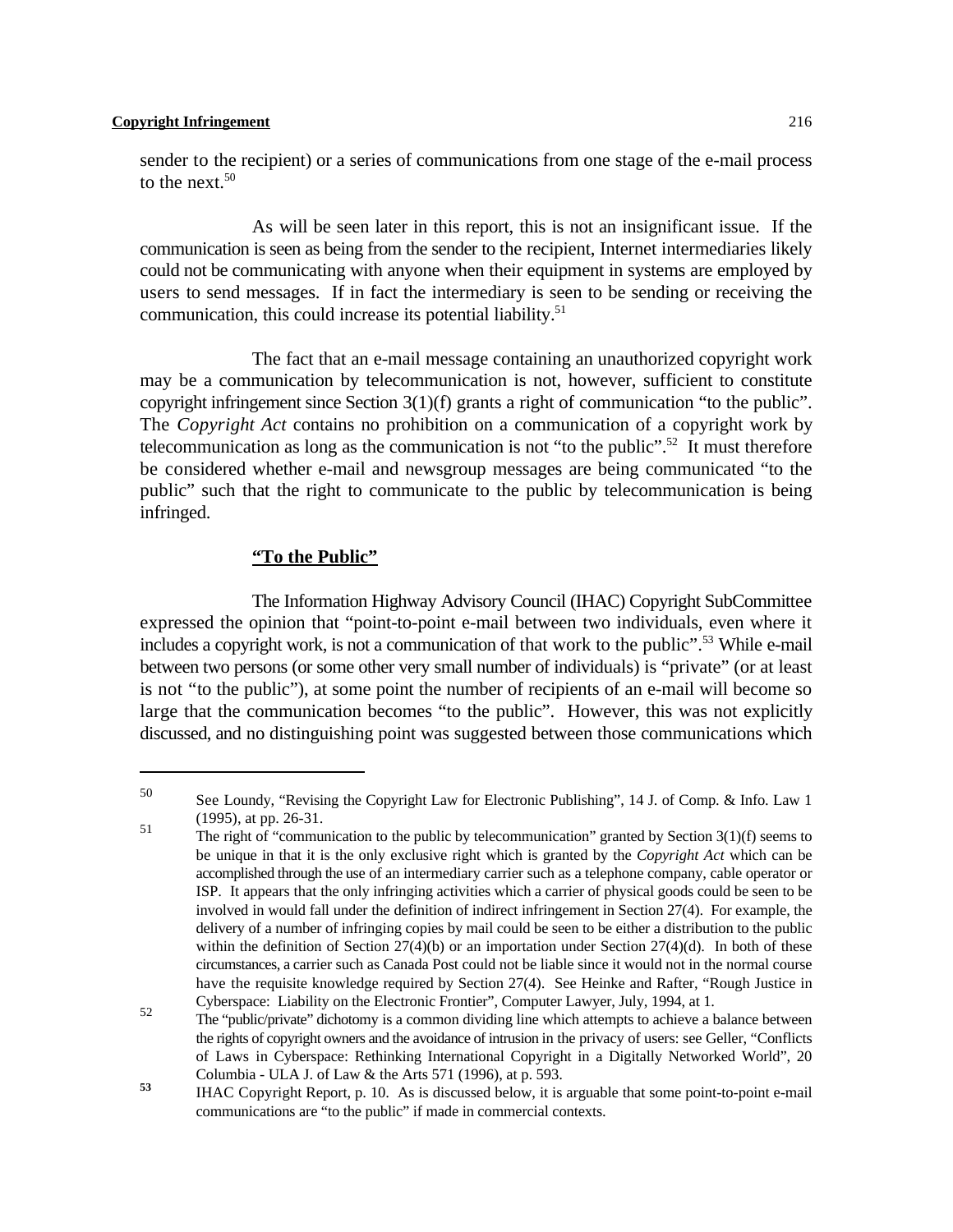are "to the public" and those which are not.

Historically, wireless communication was dealt with under the "performance in public" right until the amendments to the *Copyright Act* in 1994 made it clear that all communications by telecommunication were no longer to be considered performances. As a result, there is a considerable body of Canadian case law which deals with the phrase "in public" as it relates to broadcasting, but as of yet no cases dealing with the phrase "to the public". Some guidance to the meaning of "to the public" can be gained, however, from a review of the public performance decisions.

The well-known case of *Canadian Admiral Corp. Ltd. v. Rediffusion Inc.*<sup>54</sup> involved a dispute over television broadcasts of football games. Canadian Admiral had purchased the right to broadcast telecasts of the football games. Rediffusion was what would be known today as a cable operator. Without the permission of Canadian Admiral, Rediffusion had taken the television signals of the games broadcast by the licensees of Canadian Admiral and communicated them to Rediffusion's subscribers.

In considering whether Rediffusion had performed the contested works "in public", the Exchequer Court applied a "character of the audience" test and found that the communication by Rediffusion was not "in public". In doing so, the Court considered a line of English cases dealing with public performances in clubs, hotels and other public places<sup>55</sup> and held:

> "In none of these cases, however, can I find a suggestion that a performance in a private home where a performance is given, heard or seen by only members of the immediate household, could be considered as a performance in public.

> As to the character of the audience in homes and apartments to which the telecasts of the live films were "rediffused" by the defendant, there is no evidence whatever except that they were seen by the defendant's subscribers, presumably only the householders. The character of the audience was therefore a purely domestic one and the performance in

<sup>54 [1954]</sup> Ex. C.R. 382.

*Duck v. Bates* (1884), 13 Q.B.D. 843; *Harms Inc. v. Martan's Club*, [1927] 1 Ch. 526; *Performing* 55 *Right Society Ltd. v. Hawthorne's Hotel (Bournemouth) Ltd.*, [1933] 1 Ch. 856; *Jennings v. Stephens*, [1936] 1 All E.R. 409; *Performing Rights Society Ltd. v. Gillett Industries Ltd.*, [1943] 1 All E.R. 228 and 413.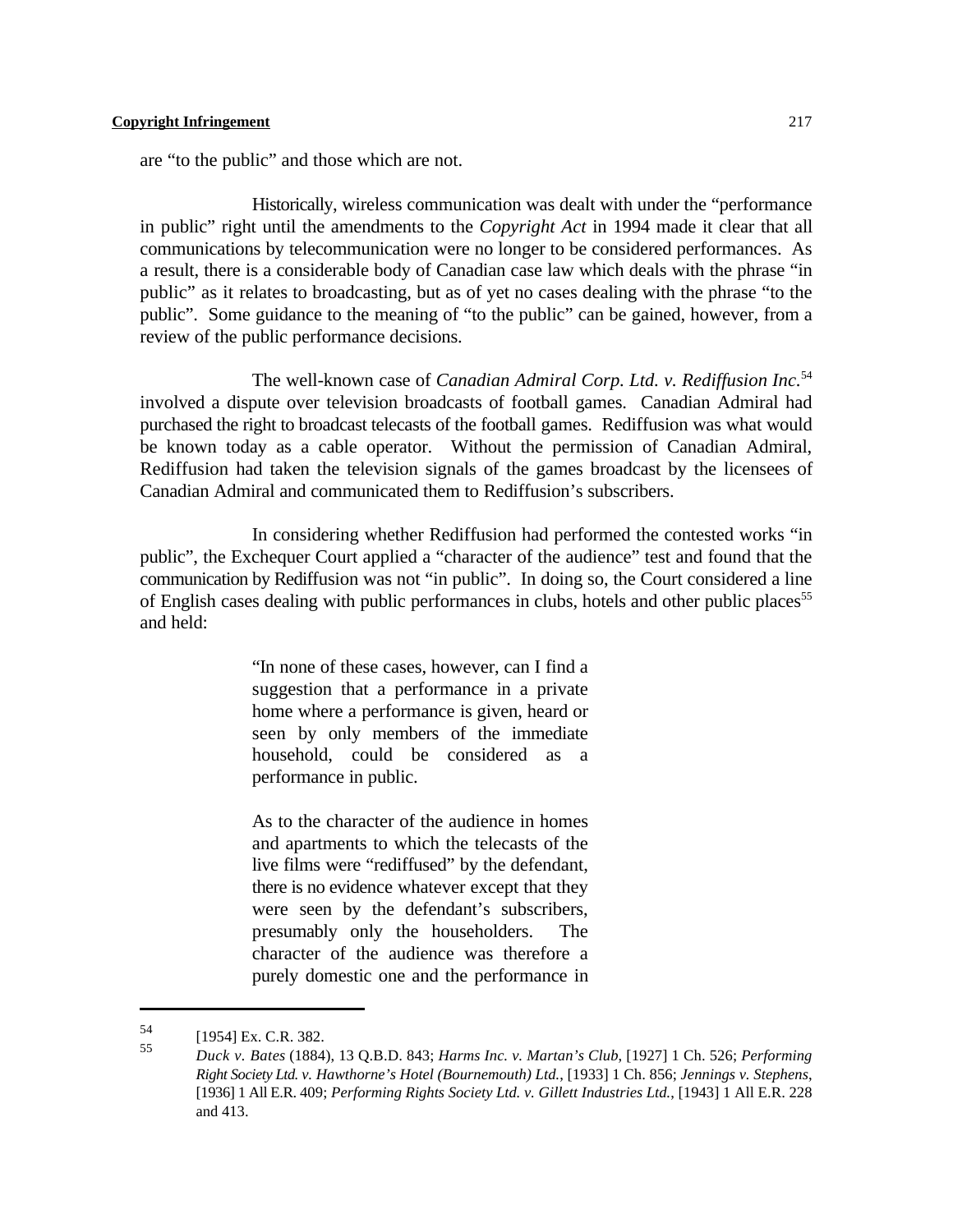each case was not a performance in public. Counsel for the plaintiff, however, submits that even if one such "view" in the privacy of the owner's home does not constitute a performance in public, that in cases where a large number of people, each having a terminal unit in his home, performs the work by operating the terminal units, that such would constitute a performance in public. He says that from the point of view of the owner, a large number of such performances would constitute an interference with the owner's right of making copies of his work and might cause him to lose part of his potential market. I am unable to agree with that submission. I cannot see that even a large number of private performances, solely because of their numbers, can become public performances. The character of the individual audiences remains exactly the same; each is private and domestic, and therefore not "in public"."<sup>56</sup>

The decision in the *Rediffusion* case took a very strict view of the scope of copyright protection for works transmitted into private homes. It is possible that the relatively novel nature of television in the early 1950s contributed to this approach.

The Federal Court of Appeal had occasion to revisit this issue in *Canadian* Cable Television Association v. Copyright Board ("CCTA").<sup>57</sup> CCTA involved an application to prevent the Copyright Board from considering a music performance tariff which sought to fix the CCTA's cable operator members with liability to pay royalties in respect of musical works contained in "non-broadcast" cable services transmitted to subscribers by CCTA members. The Federal Court of Appeal overruled the *Rediffusion* decision and held that CCTA's members were performing musical works in public:

"In *Chappell Co. v. Associated Radio Co. of Australia Ltd.*<sup>58</sup> Cussen J. wrote for the Court (at p. 362):

> "A performance, in our judgment is no less public because the listeners are unable to

*z*<sup>56</sup> *Rediffusion*, *supra*, at p. 407.

 $^{37}$  (1993), 46 C.P.R. (3d) 359.<br>58  $^{110251 \text{ M L}}$  P. 350

 $[1925]$  V.L.R. 350.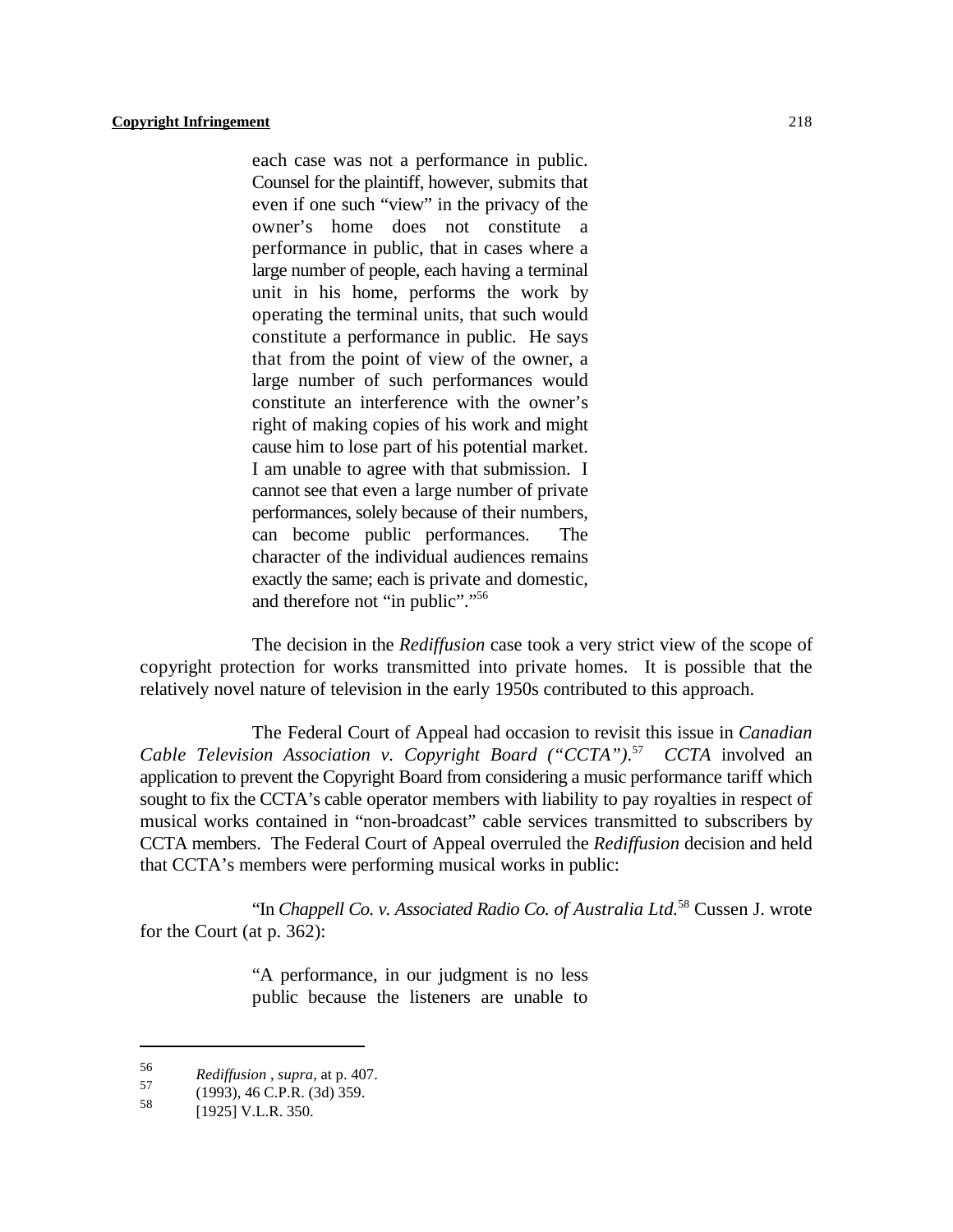communicate with one another or are not assembled within an enclosure or gathered together in some open stadium or park or other public place. Nor can a performance, in our judgment, be deemed private because each listener may be alone in the privacy of his home. Radio-broadcasting is intended and in fact does reach a very much larger number of the public at the moment of the rendition than any other medium of performance."

This is certainly even truer of a transmission by means of television. I am satisfied that the transmission of non-broadcast services by the appellant to its numerous subscribers, when it relates to musical works, is a performance in public within the meaning of s. 3(1) of the *Copyright Act*."<sup>59</sup>

Subsequent amendments to the *Copyright Act*<sup>60</sup> have made it clear that cable television transmissions are communications to the public by telecommunications and not public performances.<sup>61</sup> No case in Canada has yet dealt definitively with the difference, if any, between the words "in public" used in relation to performances and the words "to the public" used in relation to communications by telecommunication. The Federal Court of Appeal, in both the *CCTA* case and its companion case *Performing Rights Organization of Canada Ltd. v. CTV Television Network Ltd.*  $^{62}$  ("*CTV*"), was willing to accept, without deciding, that the words "to the public" are broader than "in public".<sup>63</sup>

In the *CTV* case, the Federal Court of Appeal held that the CTV Network did not perform musical works in public when it transmitted its programming to its affiliate stations. The Court relied in part on the fact that CTV was licensed by the CRTC only as a programmer, and not as a broadcaster, and therefore had no authorization from the CRTC to broadcast to the public. $64$  It would appear that such a distinction breaks down when applied to the Internet, since no attempt has yet been made to either classify Internet transmissions as "broadcasting" or to license Internet transmitters.<sup>65</sup>

<sup>&</sup>lt;sup>59</sup> *CCTA*, at p. 371.

S.C. 1993, c. 44. 61

<sup>&</sup>quot;This change in the statute may effectively bring the law back to the result expressed in *Canadian Admiral v. Rediffusion*, [1954] Ex.C.R. 382, that the simultaneous "rediffusion" of a work by cable television to a number of private residences was not a performance of the work in public": *Hughes on Copyright and Industrial Design* (1984) at p. 547.

 $^{62}$  (1993) 46 C.P.R. (3d) 343.

<sup>&</sup>lt;sup>03</sup> *CCTA*, at p. 367; *CTV*, at p. 354.

 $\frac{64}{65}$  *CTV*, at p. 358.

As this report is being written, there are increasing signs that the CRTC is preparing to attempt to assert at least limited jurisdiction over the Internet: see "CRTC considers regulating Internet", Toronto Star, November 15, 1996, p. A13 in which CRTC chair Fran\_oise Bertrand is quoted as saying that "But one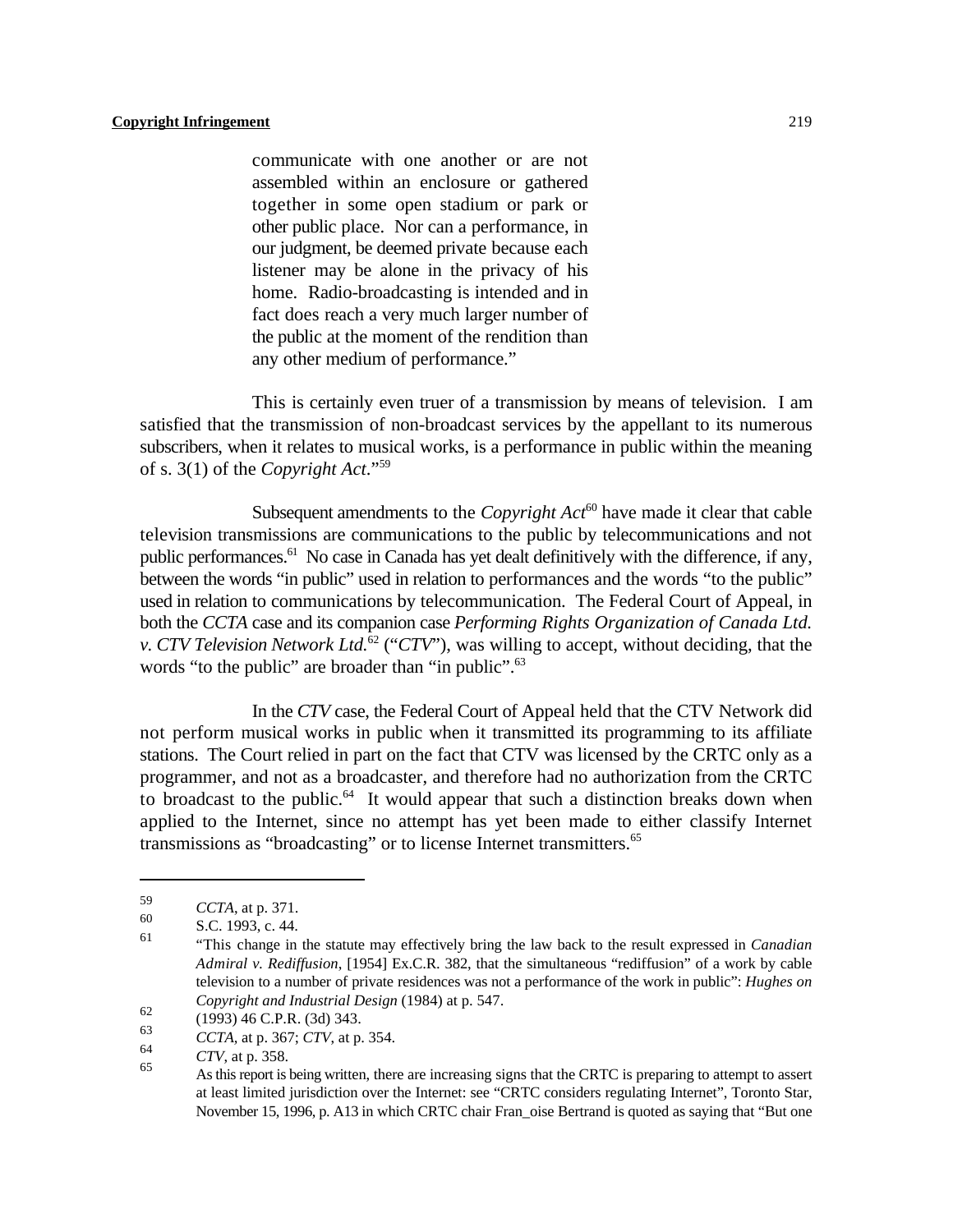The determination of whether a communication by telecommunication is "to the public" will likely depend on whether the communication is made "openly, without concealment" to a sufficiently large number of recipients. No case has attempted to quantify a specific cut-off point.

In Australia, the definition of "to the public" was considered in *Australasian* Performing Rights Society v Telstra Corporation Ltd.<sup>67</sup> In that case, the plaintiff music collective had claimed that the telephone company defendant had infringed the collective's copyrights when it transmitted music on hold during telephone communications. The Federal Court of Australia held, based on the wording of the *Copyright Act 1968 (Cth)*, that there was no infringement by the telephone company. $^{68}$  One of the claims made was that music on hold during cellular telephone transmissions was "broadcast". The definition of broadcast was to "transmit by wireless telegraphy to the public". Not surprisingly, the Federal Court found that, because the cellular telephone service is intended to communicate a message from one person to another by wireless means, cellular transmissions were not "to the public" and could not constitute broadcasting. Interestingly, after reviewing the older cases dealing with performances "in public", the Federal Court was of the opinion, in an *obiter* passage, that the phrase "to the public" "may involve a more restrictive meaning than the phrase "in public".<sup>69</sup> The Court did not elaborate on its reasons for reaching this conclusion, which conflicts with the *obiter* observations of the Federal Court of Appeal in the *CCTA* and *CTV* cases.

In the case of e-mail transmissions, it may be that the method by which the recipients are selected will be determinative. For example, an e-mail mailing list compiled by an individual over time may still be private despite the number of recipients. The fact that the sender has had to individually choose each recipient might lend the communication a "private" nature. In contrast, a broadcast message to all persons with e-mail addresses with a specific suffix (such as "uoft.ca") would appear to be "public" since the sender is targeting a wide group of recipients who have not been individually identified. Such a "public" broadcast message might very well be directed to fewer recipients than a "private" e-mail message sent to a large mailing list by an individual. The Supreme Court of Canada has held, in another

thing I know is, certainly, from the start, to say there is no place, or no role, for the CRTC is certainly not in my mind". This issue of whether some or all of the Internet is "broadcasting" or within the scope of CRTC regulation is beyond the scope of this study: see Hayes, "Canada, Cultural Sovereignty and the Internet", 1-4 *Cyberspace Lawyer* 13 (1996).

<sup>66</sup> *CCTA*, p. 370.

 $^{07}$  [1994] R.P.C. 299 (Fed.Ct.)

It is interesting to note that SOCAN's Tariff 15.B relating to music on hold is directed at the trunk line owner, not the telephone company. While the position of the trunk line owner was not considered in *Telstra*, comments by the Federal Court would indicate that it would not have found the trunk line owners liable either.

*Telstra, supra, at p.* 314. It would be interesting to speculate what would happen if the cellular call were a conference call to several unrelated people and music on hold was played to all of them. The Federal Court noted at p. 13 of its decision that there was no evidence that any of the cellular calls in issue involved more than one person on the same line.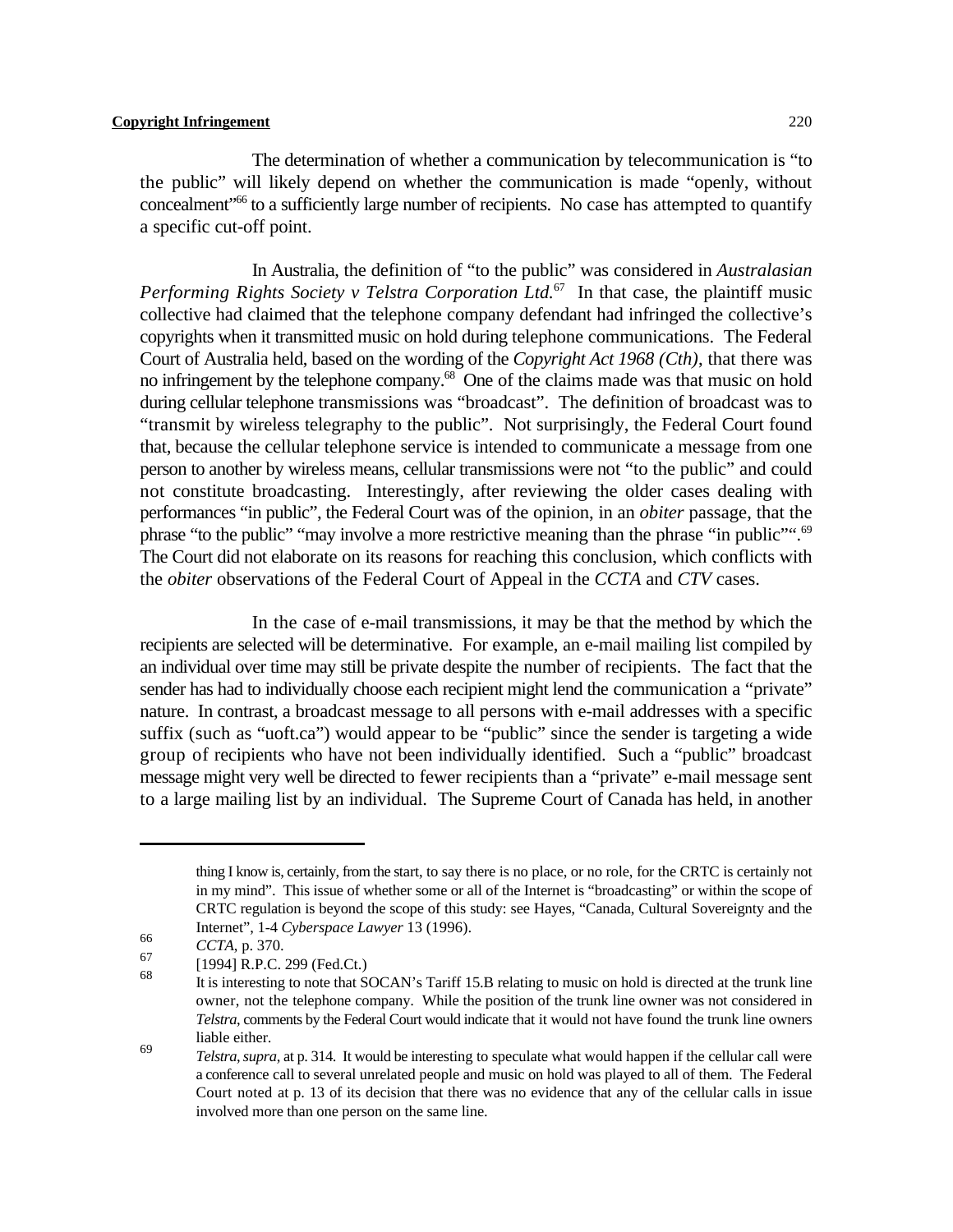context, that "it is the originator's state of mind that is decisive" in determining whether a communication is "private".<sup>70</sup>

It is also likely that commercial e-mail would be far more likely to be seen as "to the public". A commercial operator sending e-mail to 100 potential customers on a mailing list compiled by an Internet service and purchased for a fee would be much more likely to be found to be engaged in communication "to the public" than an individual sending e-mail to 100 friends and family members.<sup>71</sup>

The intellectual property provisions of the North American Free Trade Agreement (NAFTA) support the "friends and family" concept of private communications. Article 1721(2) defines "public" as follows:

"public includes, with respect to rights of communication and performance of works provided for under Articles 11,  $11^{bis}(1)$ and 14(1)(ii) of the Berne Convention, with respect to dramatic, dramatico-musical, musical and cinematographic works, at least, any aggregation of individuals intended to be the object of, and capable of perceiving, communications or performances of works, regardless of whether they can do so at the same or different times or in the same or different places, provided that such an aggregation is larger than a family and its immediate circle of acquaintances or is not a group comprising a limited number of individuals having similarly close ties that has not been formed for the principal purpose of receiving such performances and communications of works."

This definition has not been incorporated into the *Copyright Act*, and, although influential in interpreting the *Copyright Act*, is not binding in Canadian law until it is so incorporated. 72

BBS or Web page operators will sometimes place samples of copyright materials on their servers and take orders for copiesof works which are then communicated to customers by individual e-mail messages. Such e-mail may be "to the public", despite the one-to-one nature of the communication, since it is merely a continuation of the commercial

<sup>&</sup>lt;sup>70</sup> Goldman *v. The Queen* (1979), 108 D.L.R. (3d) 17 (S.C.C.), at p. 30. It would therefore appear that it is the intention of the sender of the message which is determinative of the private or public nature of the message. 71

The increasing use of technological tools to compile e-mail mailing lists will make such lists easily available for specialized marketing and other purposes. It is most unlikely that communications to prepackaged lists of this sort could be seen as anything but "to the public".

See, for example, *Milliken & Co. v. Interface Flooring Systems (Canada) Inc.* (1994), 68 C.P.R. (3d) 157 (F.C.A.).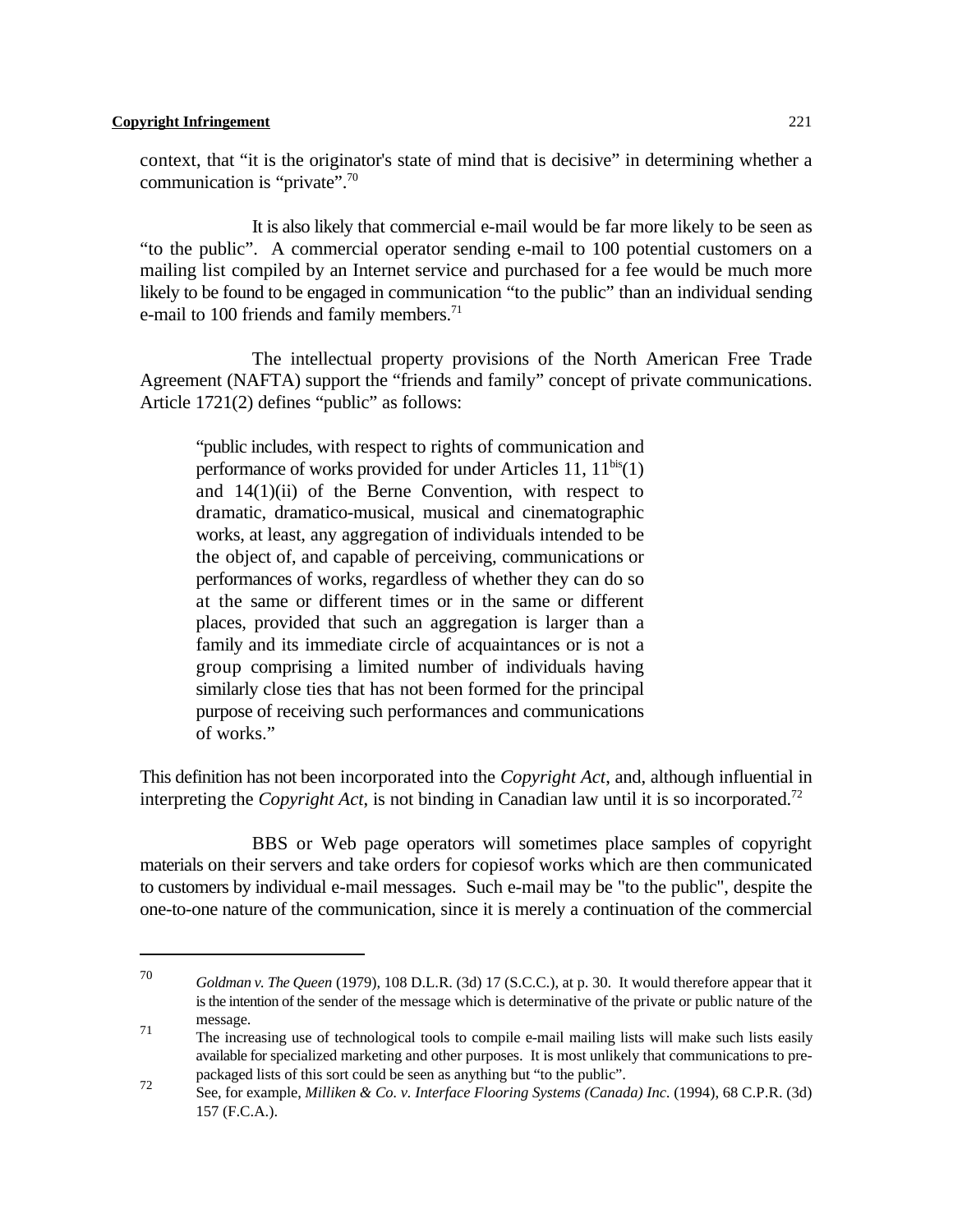communication to the public initiated through the BBS or Web site.

At the other end of the private/public spectrum are newsgroups. By their very nature, the posting of a message to a newsgroup involves a potential communication to an undetermined number of persons not known to the sender. The intent of the person posting the message is to provide access to its contents to any member of the public which wants to copy the message's contents and there can be no expectation of privacy by the poster that the communication will be private.<sup>73</sup> Such a posting can be analogized to a radio or television broadcast, which will be "to the public" even though no radio or television sets may be tuned to that channel at the specific time of the broadcast. It would appear, therefore, that all newsgroup postings would be considered to be communications to the public by telecommunication within the meaning of the *Copyright Act*. Similar considerations apply to messages posted to BBSs and on-line services such as America Online.<sup>74</sup>

#### **Other Infringements**

Even if the small number of recipients or the nature of an e-mail message means that the transmission of that message is not a communication "to the public", there may be other copyright infringements which occur as a result of the intermediate steps involved in getting the message from the sender to the recipients. Because the e-mail message will be

Article 8 of the WIPO Copyright Treaty and Articles 10 and 14 of the WIPO Performances and Phonograms Treaty grant right holders rights with respect to the electronic communication of their works. Subject to certain limitations in the current Berne Convention, Article 8 of the WIPO Copyright Treaty grants authors of all works protected by copyright:

"the exclusive right of authorizing any communication to the public of their works, by wire or wireless means, including the making available to the public or their works in such a way that members of the public may access these works from a place and at a time individually chosen by them."

The later part of this provision (ie. the "making available" right) is clearly intended to include Internet communications and other on-demand communications while excluding traditional "one-to-many" broadcasting. Because computer programs are considered as literary works and because they are explicitly covered by this treaty, they would be protected by this provision. Another important feature of this provision is that it grants the author the exclusive right to make the work available, and as a result no actual communication of the work is necessary to constitute an infringement. Posting a copyright work on a BBS, for example, would likely qualify as making the work available.

The two treaties and related documents may be found at the WIPO Web site at http://www.wipo.int.

*Goldman v. The Queen*, *supra*. 73 74

In December 1996, a diplomatic conference under the auspices of the World Intellectual Property Organization (WIPO) agreed to two new treaties, the WIPO Copyright Treaty and the WIPO Performances and Phonograms Treaty. These two treaties will not come into force until 30 states join them and they will only be binding on those countries which actually join them. Nonetheless, they represent important international norms for the law of copyright and neighbouring rights.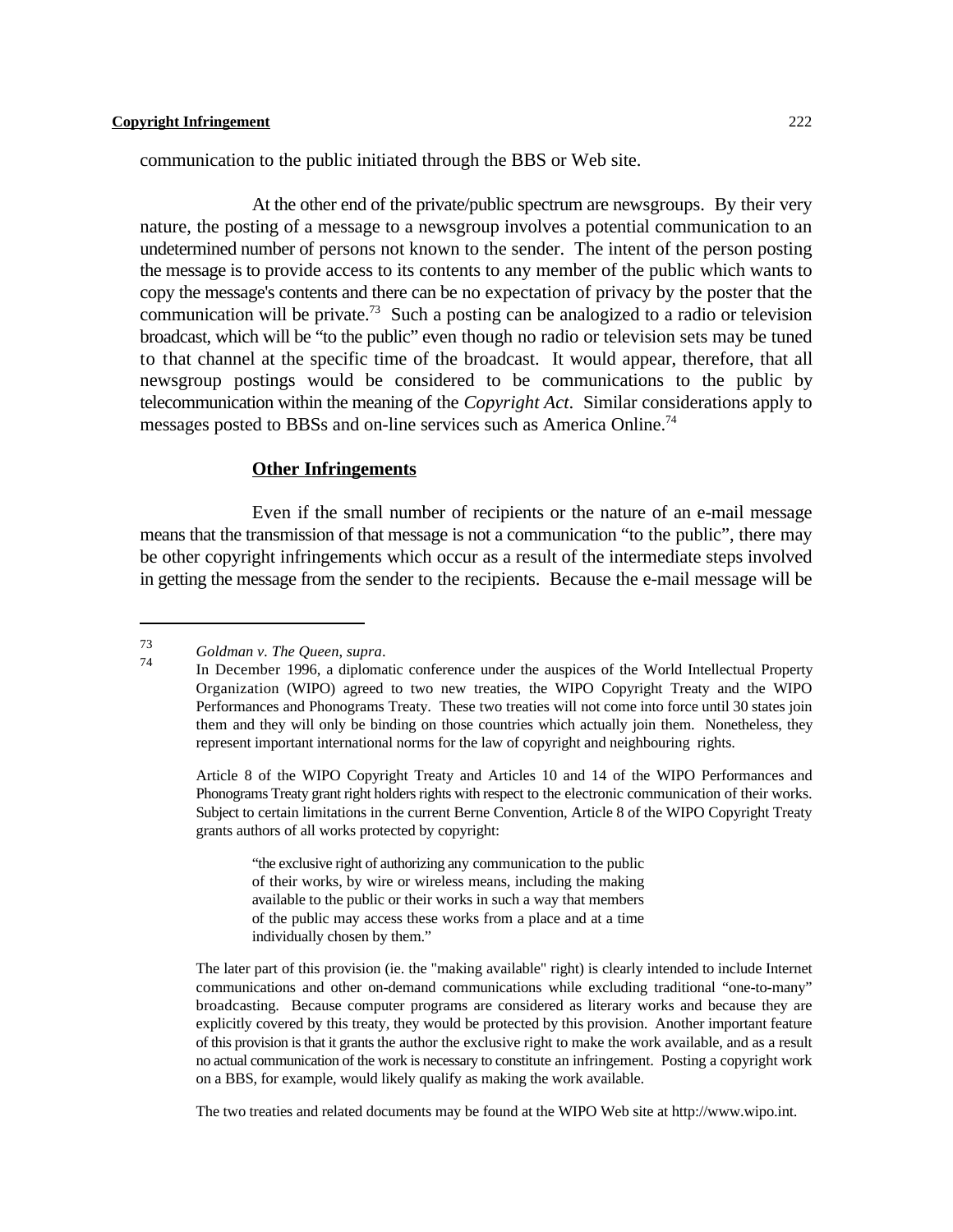saved on at least one mail server, there is a reproduction of the copyright work which infringes on the right granted in Section  $3(1)$ .<sup>75</sup> In addition, the viewing of an e-mail message or newsgroup posting by a recipient means that another reproduction has been made of the copyright work in the RAM of the recipient's computer.<sup>76</sup>

While it is by no means completely clear, it is expected that Canadian courts would follow the lead of the American and U.K. courts and hold that loading of a copyright image into RAM is in fact a reproduction.

Some of the difficulties involved in holding that the act of reading a copyright work by loading it into a computer would be an infringement of the reproduction right were noted by Guthrie, J. of the Quebec Superior Court in *Matrox Electronic Systems Ltd. v. Gaudreau*, [1993] R.J.Q. 2449:

"A few historical comments may be helpful at this point. The recognition of copyright and the practice of paying royalties emerged with the printing press. The printing press was a bottleneck where copies could be examined and controlled. In the passage from the author's pen to the reader's hand, the press was the logical place to apply controls, be it to censor sacrilege or sedition or to protect the author's intellectual property. For modes of reproduction where such an easy locus of control as the printing press did not exist, the concept of copyright was not applied. For example, it was not applied to conversation, to speeches or to the singing of songs whether in private or in public.

With the arrival of electronic reproduction and display, serious problems of adaptation have arisen. Electronic publishing is analogous not so much to the print shop of the eighteenth century as to word of mouth communication, to which copyright was never applied.

Consider the crucial distinction in copyright law between reading and writing. To read a copyright text is no violation, only to copy it in writing. The technological basis for this distinction is reversed with a computer text. To read a text stored in electronic memory, one displays it on the screen, i.e. one writes it to read it. To transmit it to others, however, one does not write it; one only gives others a password to one's own computer memory. One must write to read, but not to write!"

If the sender and recipient use the same ISP, the message may be reproduced only once. If they use **75** different ISPs, the message will be reproduced at least twice.

This has been the position in the United States (*MAI Systems Corp. v. Peak Computer Inc.* (1993), 991 F. 2d 511; but see the contrary argument in respect of "browsing" in Loundy, "Revising the Copyright Law for Electronic Publishing", 14 J. of Comp. & Info. Law 1 (1995), at pp. 10-12) and England (*Intergraph Corp. v. Solid Systems Card Services Ltd.* (March 20, 1992, Ch. Div.) and *Digital Equipment Corp. v. LCE Computer Maintenance Ltd.*, summarized in (1992), 9 E.I.P.R. 184 (Ch. Div.)). A contrary result has been reached in Australia (*Autodesk Australia Pty. Ltd. v. Dyason* (1990), 18 I.P.R. 109 (Fed. Ct.), rev'd [1992] A.I.P.C. 90,855 (H.C.)) and Germany (*Nixdorf* v. *Nixdorf*, translated in [1991] 8 E.I.P.R. 301 (Ger. Fed. Sup. Ct.)). See Sookman, "Copyright and Technology", in Henderson, *Copyright Law in Canada* (1994), at pp. 299-300.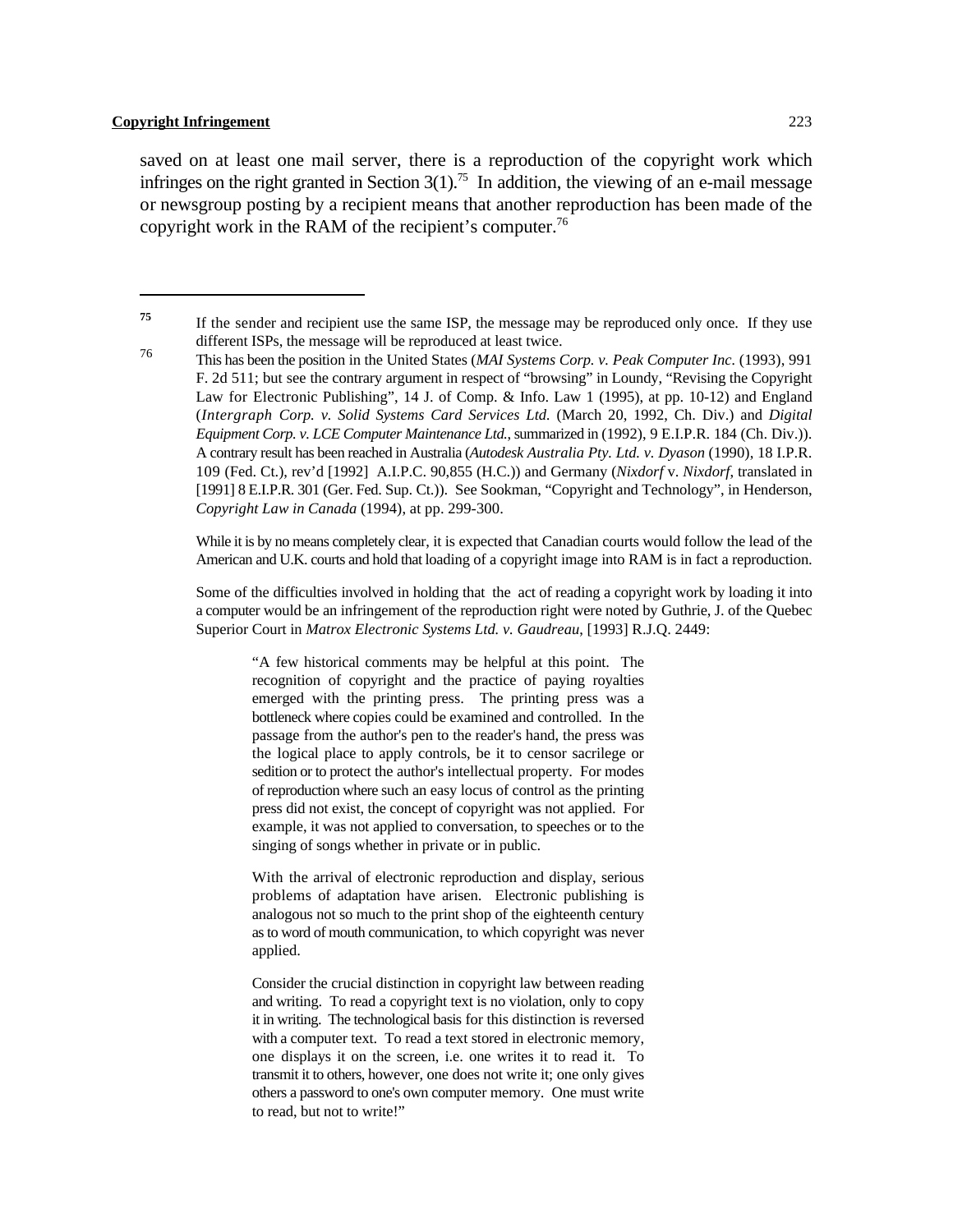The reproduction right is entirely separate from the other rights granted to the copyright owner. If the exercise of a right for which the defendant has a license also involves making a reproduction, and the defendant does not have a license to reproduce the work, then the defendant has infringed. This was demonstrated in the Supreme Court of Canada's decision in *Télé-Métropole Inc. v. Michel Bishop*.<sup>77</sup> The plaintiff Bishop was the composer of a musical work which was broadcast by the defendant television station. In order to permit future broadcasts, the defendant retained a tape copy of the performance of the work. No permission had been obtained for the making of a recording of the work, the rights to which were held by a mechanical rights collective.<sup>78</sup> The defendant argued that the broadcast license which it had obtained from the collective to which Bishop had assigned his performing rights included a license to make an "ephemeral" recording of the performance of the musical work to permit future broadcasts. The Supreme Court disagreed.

> "The right to perform (including radio broadcast), and the right to make a recording, are separately enumerated in s. 3(1) [of the *Copyright Act*]. They are distinct rights in theory and in practice."<sup>79</sup>

While some commentators have called for a "browsing" exception which would permit free access to view copyright material provided no permanent copy is made,<sup>80</sup> neither the present *Copyright Act* nor Bill C-32 provide such an exemption.

It has also been argued that such copying or retention of a copy of a copyright

"If browsing through works in a digital library is conceived of as an event that requires a copyright owner's permission, and if, furthermore, owners can prevent unconsented access directly by means of new technologies, then we could face a situation in which a user's intellect and imagination would be unable to engage someone else's intellectual property except through the mechanisms of cumbersome licenses and potentially onerous fee structures."

 $[1990]$  2 S.C.R. 467. 78

McLachlin, J. did not distinguish between the reproduction right and the recording right pursuant to Section 3(1)(d), and in fact uses the phrase "reproduction right" to refer to the right to make a record or other contrivance. In the context of that decision, this distinction probably was not material.

*Ibid*, at p. 477. It should be noted that McLachlin, J. based her recognition of the separate nature of these rights on the fact that, although both the public performance right and the recording right were subject to a form of compulsory license, they were based on different tariffs and administered separately. There would be even more of a distinction today as a result of the abolition of these compulsory licenses; see R.S.C. 1985, c. 10 (4th Supp.).

The basis for this argument is that copyright has traditionally not restricted the use to which copyright The basis for this argument is that copyright has traditionally not restricted the use to which copyright material could be used so long as additional copies are not produced. Just as there is no restriction on reading a book or viewing a videotape, it is argued, there should be no right to prohibit the perusal of a digital copy of a work: see Allard, "Copyright from Stone Age to the Celestial Jukebox", 17 Hastings Comm/Ent. L.J. 867 (1995), at pp. 8881-882 and Zimmerman, "Copyright in Cyberspace: Don't Throw Out the Public Interest with the Bath Water", *1994 Annual Survey of American Law* 403 at p. 407: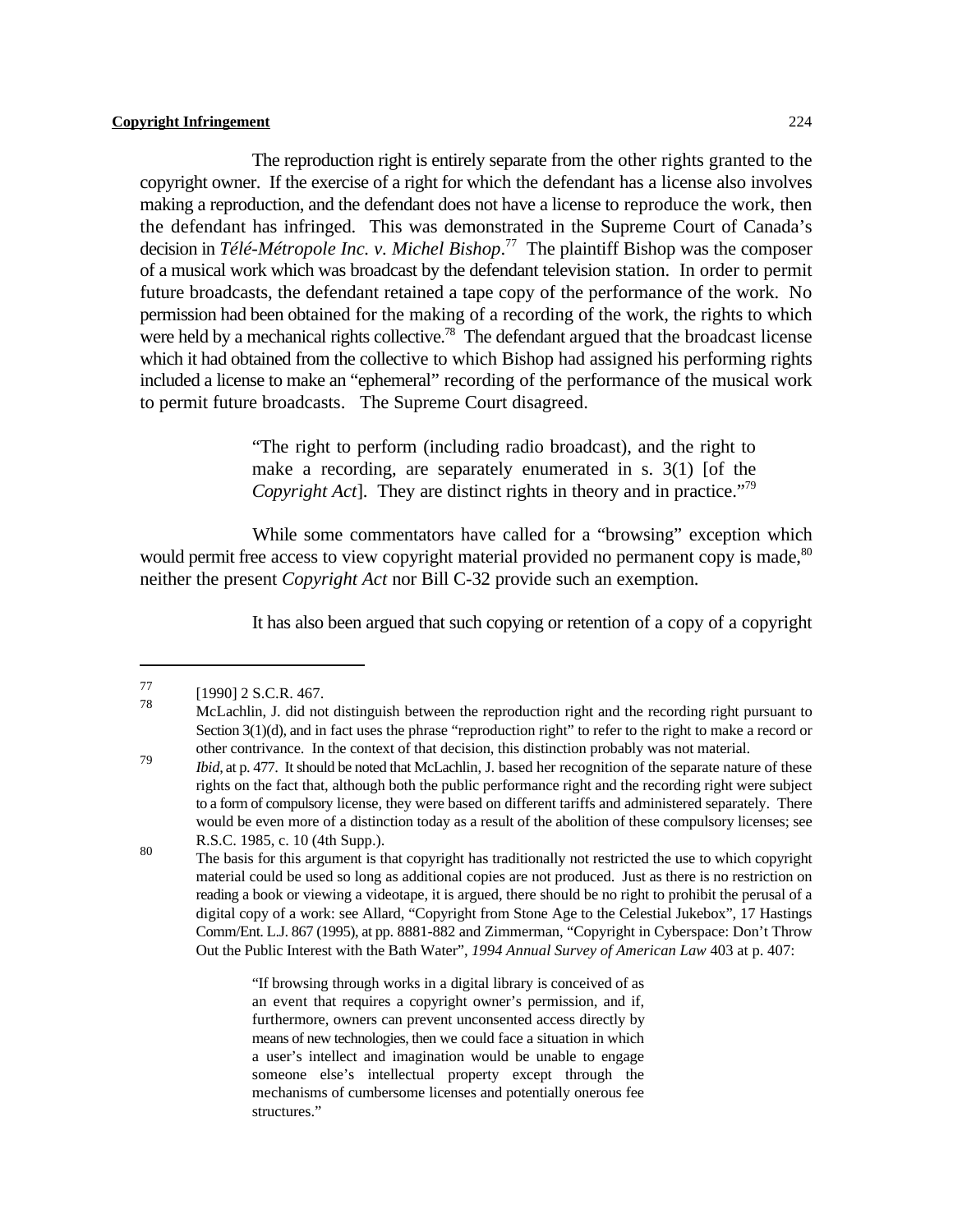work should not be considered a separate copyright infringement if the making and keeping of such a copy is merely a technical step required for the facilitation of the Internet transmission which is itself the real use of the work. Some commentators have called for the creation of an "ephemeral exception" or a wider "caching exemption" by which copies of a copyright work could be freely reproduced as part of a system to transmit the works.<sup>81</sup>

Whether or not such an "caching exception" should be created in Canada is beyond the scope of this study. It is clear, however, that such an exception to the exclusive reproduction right is not recognized in the *Copyright Act* now in force, although potential infringements of copyright or the performers' right are currently subject to certain exceptions for temporary fixations made for the purpose of review or permanent fixations made for archival or legal disclosure purposes. $82$  Bill C-32 has not proposed implementing such an exception,<sup>83</sup> and, in view of the decision of the Supreme Court of Canada in the Télé-*Métropole* case, it is difficult to see how such an exception could be recognized in Canada without a specific legislative amendment. Such an amendment might also be a breach of Canada's obligation as a signatory to the Berne Convention.<sup>84</sup>

A problem may also arise where portions of the new work are stored in multiple locations and only assembled when the work is accessed. The *Copyright Act* only prohibits the reproduction of a "substantial part" of a copyright work. If a copyright work is divided into many parts in such a way that each part is not a "substantial part" of the entire work, then it could be argued that the reproduction of each of these parts is not an infringement; there could of course be an infringement if the parts were re-assembled into the entire work. This concept has a number of ramifications. First, it offers a potential way for infringers to avoid liability for infringement of the reproduction right by ensuring that they do not store more than a small portion of a work in any one place. It must be noted that it would be difficult, if not impossible, to identify a fragment of a work on a storage device or determine whether that fragment is a substantial part of the work. Second, it is at least theoretically possible to store the fragments of a work in different countries so that it cannot

See Schlacter, "Caching on the Internet", 1-7 *Cyberspace Lawyer* 2 (1996). The opposing argument is <sup>81</sup> that caching interferes with the copyright owner's control over its works, prevents timely updating of cached pages and distorts the counting of the number of "hits" to a Web page, which can be an important factor in attracting advertisers to commercial sites. Caching is also discussed in the next section of this report. 82

See Sections 28.02(2) and 27(2)(h), (i), (j) and (k) of the *Copyright Act*. Bill C-32 will extend these same exemptions to copyrights in sound recordings.

The IHAC Copyright SubCommittee recommended against creation of an ephemeral exception, and 83 concluded that browsing was a reproduction: IHAC Copyright Report, pp. 14-15. The IHAC Report recommended (recommendation 6.4) that while browsing should be defined in the *Copyright Act*, it should be left to the copyright owner to determine whether and when browsing should be permitted.

There is a limited right in Article 9(2) of the Berne Convention to pass domestic legislation to permit the reproduction of works in "certain special cases", provided that "such reproduction does not conflict with a normal exploitation of the work and does not unreasonably prejudice the legitimate interests of the author". It is unclear whether a general "caching exception" could meet the threshold established by Article 9(2).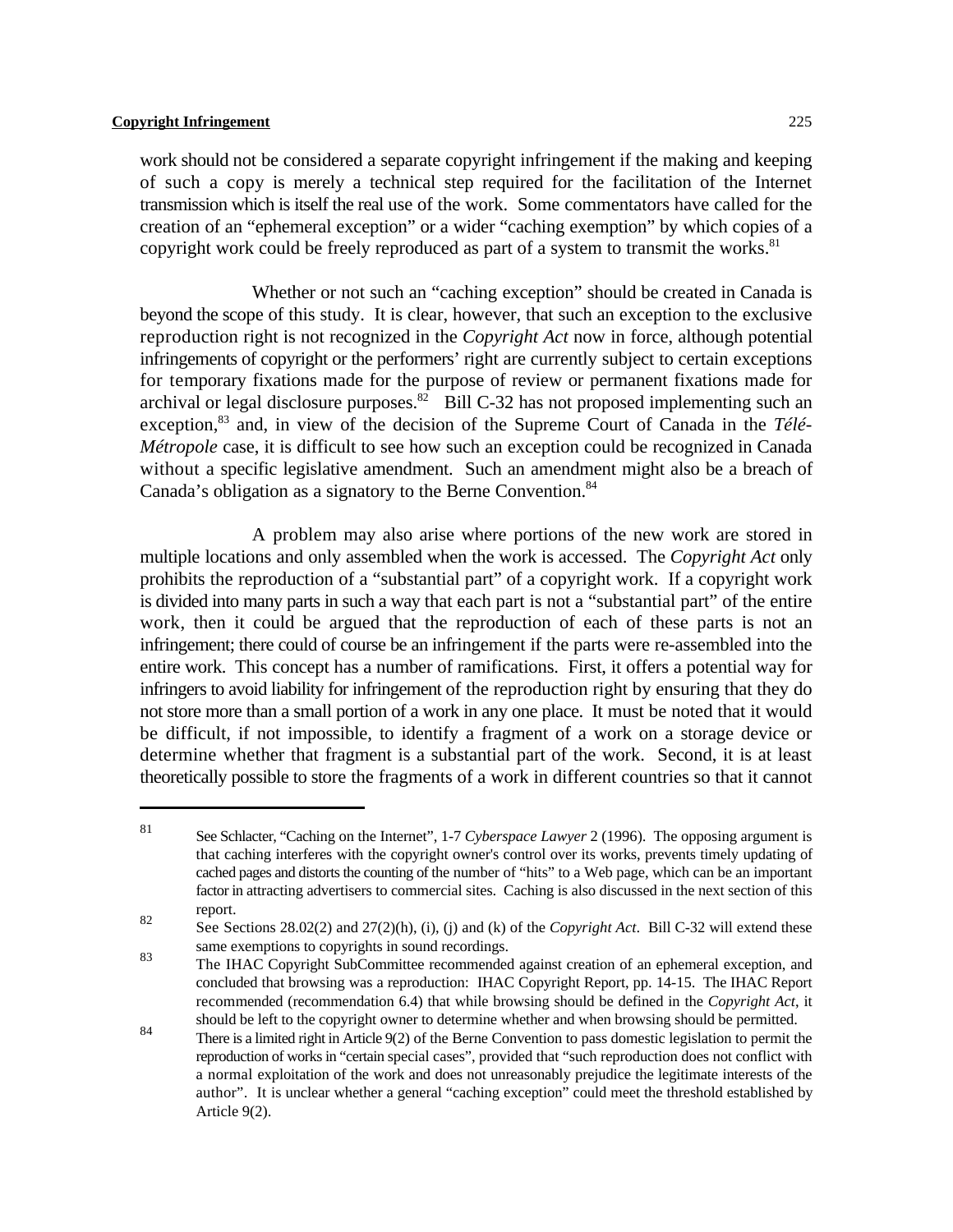be argued that the totality of the activity in any country is an infringement.

If an e-mail communication is not "to the public" so as to constitute an infringement of the exclusive telecommunication right granted in Section 3(1)(f), then the exception contained in Section 4(1)(f) (which provides that a communication to the public is not a publication) also does not apply. As a result, if a "private" e-mail communication contains an unpublished copyright work, the sending of the work by e-mail may be the "making of copies available to the public" so as to constitute publication of the work.<sup>85</sup>

Lastly, even if the communication of an unauthorized copyright work is not "to the public", it may be an indirect infringement if the requirements of Section 27(4) are satisfied. In particular, an e-mail message to a single recipient could be a sale or offer to sell the work, a distribution of the work, either for the purposes of trade or which prejudicially affects the copyright owner,<sup>86</sup> or an importation into Canada for sale<sup> $\zeta$ </sup> In each case, the sender of the e-mail would have to be aware that the work infringes copyright.

In summary, it would be appear that, without exception, every e-mail and

It appears that in England the distribution right is limited to "physical copies" of works, and services which provide digital copies of musical works do not distribute the works: see John, "What Rights Do Record Companies Have on the Information Superhighway?", [1996] 2 E.I.P.R. 74, at p. 76.

In *Playboy Enterprises, Inc. v. Frena* (1993), 839 F. Supp. 1552 (Fla.), the Court found that the posting <sup>86</sup> of copyright photographs to a BBS was an infringement by the BBS sysop of the U.S. public distribution right. The analysis in this decision has been widely criticized (see Elkin-Koren, "Copyright Law and Social Dialogue on the Information Superhighway", 13 Cardozo Arts and Entertainment L.J. 346 (1995) and Loundy, "Revising the Copyright Law for Electronic Publishing", 14 J. of Comp. & Info. Law 1 (1995)) and was rejected by Justice Whyte in the *Netcom* decision, at pp. 12-13. It is unlikely that the same result would obtain in Canada since the sysop denied any knowledge of the infringing postings, and knowledge is an essential element of indirect infringement pursuant to Section 27(4).

It is possible that an e-mail message can be both the making of copies "available to the public" and not <sup>85</sup> a "communication to the public" since the former requires a direct communication while the latter would seem to refer only to the potential that copies will actually reach the public.

It was likely the original intention of the *Copyright Act* that the concept of publication be limited to portable physical copies of the work. For example, Section 5(c) requires that a first publication be "in such a quantity as to satisfy the reasonable demands of the public"; such a provision makes little sense if "publication" includes digital transmission of copies since just one initial copy of a work can very quickly be disseminated around the world on the Internet. Because the definition of publication does not specify that it is limited to physical copies, however, it is possible that a court could interpret this section as applying to digital copies as well in the very narrow circumstances set out above.

 $\frac{87}{100}$  It is unlikely that the importation prohibition in Section 27(4)(d) and the detailed importation provisions contained in Sections 44, 44.1 and 45 apply to digital copies of works in addition to physical copies of works. The IHAC Copyright SubCommittee was of the view that "electronic importation is not possible" since the original of the work is not imported; rather, a new copy is made in Canada when the work is downloaded by a recipient or uploaded to a server or BBS located in Canada: see IHAC Copyright Report, p. 12. This approach appears to be in accord with a purposive reading of the *Copyright Act*, but there is no Canadian case law which is of assistance.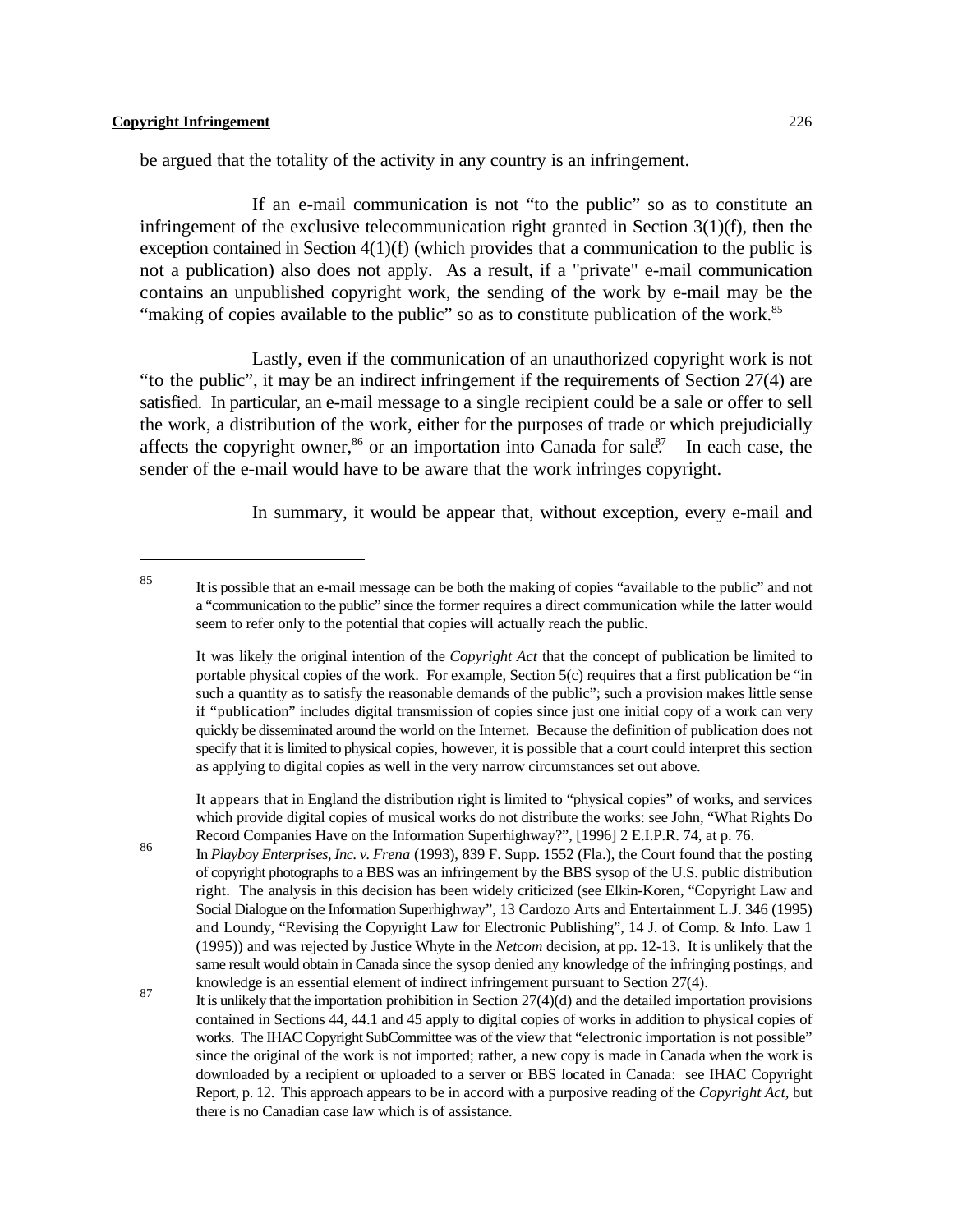newsgroup message which contains or attaches copyright material for which no appropriate authorization has been obtained from the copyright owner infringes the exclusive reproduction right of the copyright owner. In addition, all newsgroup postings, and many e-mail messages, may constitute a communication of the copyright work to the public by telecommunication, depending on whether the posting or message is considered to be "to the public". Even if some e-mail messages are considered to be "private", they may involve a publication of the work if it was previously unpublished. Lastly, if the infringer has the requisite knowledge, the sending of e-mail and newsgroup messages may constitute indirect infringement pursuant to Section 27(4).

#### **(ii) World Wide Web, FTP Sites and BBSs**

The nature of World Wide Web, FTP and BBS access is somewhat different from e-mail and newsgroup postings. While initially data must be made available on a Web page, FTP site or BBS, to a large extent it is the recipient which originates and controls access to, and downloading of, the data to be retrieved.

The first step is the making of data available to be downloaded. A Web page<sup>88</sup> owner will place the elements of the page on a server with a certain identifying address. Users who wish to access the page, or some element of it, instruct their Web browser software to locate the elements of the page where they are stored on a server. The browser software then retrieves and downloads these elements through the Internet (and the user's ISP, if applicable) to the user's computer. The elements of the Web page are then interpreted by the user's Web browser and displayed on the computer screen.

The elements of a Web page may be text, graphics, sound or video. Increasingly sophisticated Web browsers are permitting more varied elements to be incorporated in Web pages. It is expected that, as transmission bandwidth improves and user computers become more powerful, Web pages will eventually allow real time reception of video signals which will rival those of television transmissions.<sup>89</sup> Each Web "broadcast" can only be made to a finite group of receivers. The Web page's host server must handle each request for access individually and may not be able to keep up with demand at any specific time. Access to a Web server, no matter how many access lines are added, is a true bottleneck which has no equivalent in conventional "one-to-many" broadcasting.

The term "page" is used, somewhat inaccurately, to refer to an individual URL address.<br> $\frac{89}{\text{N}}$ 

Live radio broadcasts are already common on the web. As of November 24, 1996, the MIT radio site lists 170 radio stations worldwide (including six in Canada) which provide live Internet access to "bitcasts" of their signal: see http://wmbr.mit.edu/stations/list.html. Internet television broadcasts have been tried in the United States but thus far have been abandoned, probably due to a combination of technical unavailability of adequate bandwidth and questions concerning regulation of such transmissions as "broadcasting". There does appear to be one "time-delayed" live television broadcast from Sweden's SuperSport channel: see http://www.filmnet.see/playing now/playing now.html.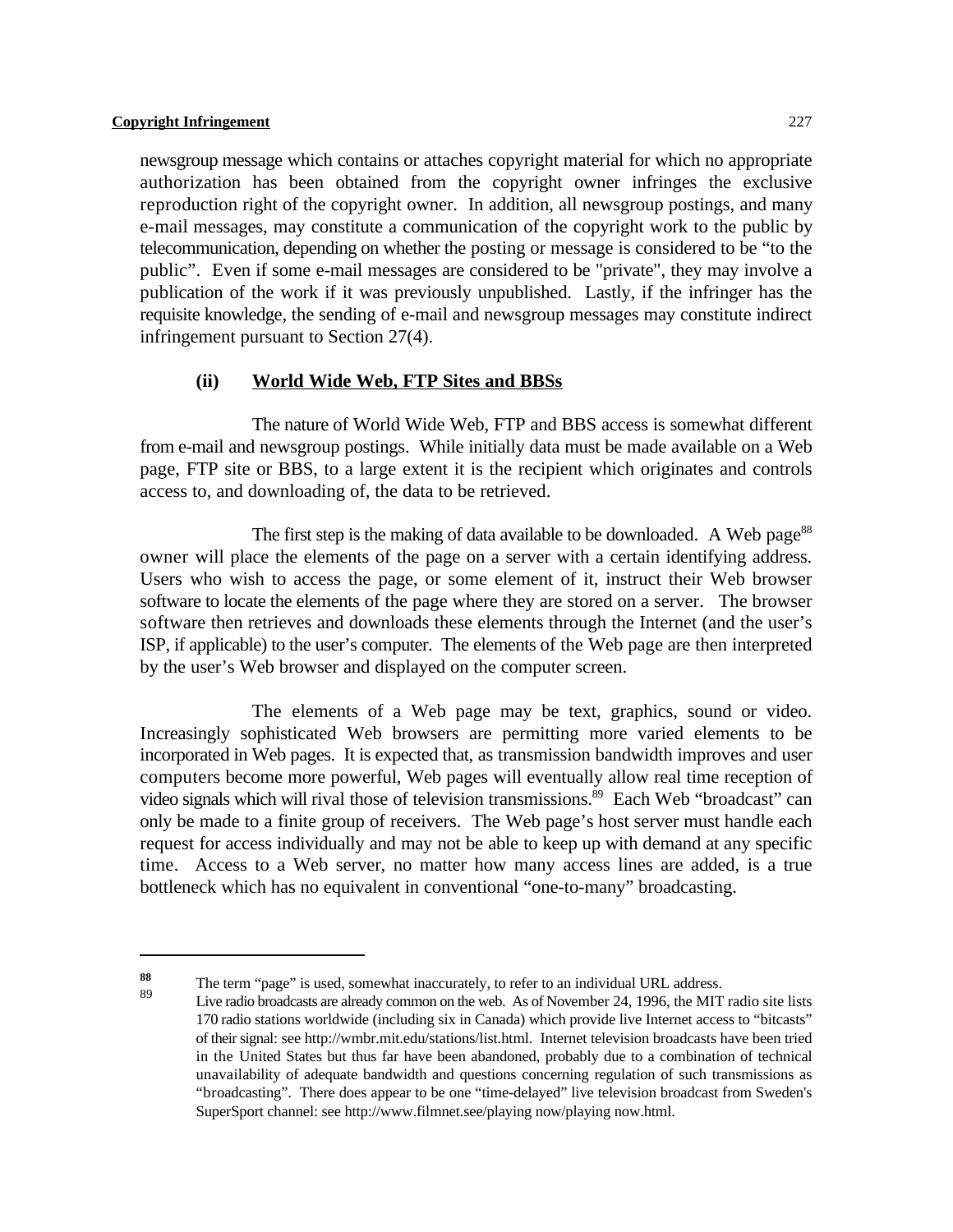The second step is under the control of the user who must access the information in the Web page, FTP site or BBS. Very often the user initiating a download from an FTP site or BBS will not know exactly what it is that is being accessed as a result of the use of cryptic or ambiguous file names. This is sometimes true on the Web as well when a page is first accessed through a link from another page, but the user who accesses an individual element on a page (such as a link to a graphic or a sound) will generally have an idea of what will be downloaded.<sup>90</sup> Web users who wish to access the page, or some element of it, instruct their Web browser software to locate the elements of the page where they are stored on a server. The browser software then retrieves and downloads these elements through the Internet (and the user's ISP, if applicable) to the user's computer. The elements of the Web page are then interpreted by the user's Web browser and displayed on the computer screen.

One unique element of the Web which is critical to the issue of copyright liability is the act of "caching". Unlike e-mail communications, the basic transmission of the elements of a Web page from the server in which they reside to the recipient's computer is "instantaneous" and need not involve a reproduction of the work by the ISP of the recipient. To that extent there may be less reproduction of copyrighted works in Web page access than in e-mail communication. Caching, however, involves the storage of the elements of a Web page on an intermediate server or computer so as to increase the efficiency of accessing that page. Caching is done by both ISP's and users.

ISP's cache heavily-accessed pages in order to speed the access time experienced by their users and minimize network logjams. This is especially important for access to overseas Web sites which can result in significant communication delays. By caching popular overseas sites, ISPs can reduce the extent of these delays. Caching by ISPs can be either "blind" (ie. done by operation of their system automatically based on demand or technical requirements) or based on specific choices made by the ISP for technical or commercial reasons.

Users also cache Web page elements, although usually not advertently. All of the popular Web browsers make extensive use of "blind" caching, again to improve efficiency. The elements of a Web page are stored on a user's hard drive when a page is first accessed in a Web session, and, depending on the Web browser's options, the cached copy of the Web page's elements will often be accessed later without recourse to the Internet or a new download. In most cases, user caching will take place without any active intervention or choice on the part of the user. Often, depending on the Web browser and how it is configured, a user may be saving the contents of hundreds of Web pages on their hard drive without the user knowing that this has been done.

This raises the interesting question of the potential liability of the user which deliberately or negligently mislabels a file which is then downloaded by another user in reliance on the misdescription of the file's contents: Hardy, "The Proper Legal Regime for 'Cyberspace'", 55 U. of Pitt. L. Rev. 995 (1994), at pp. 1014-1015.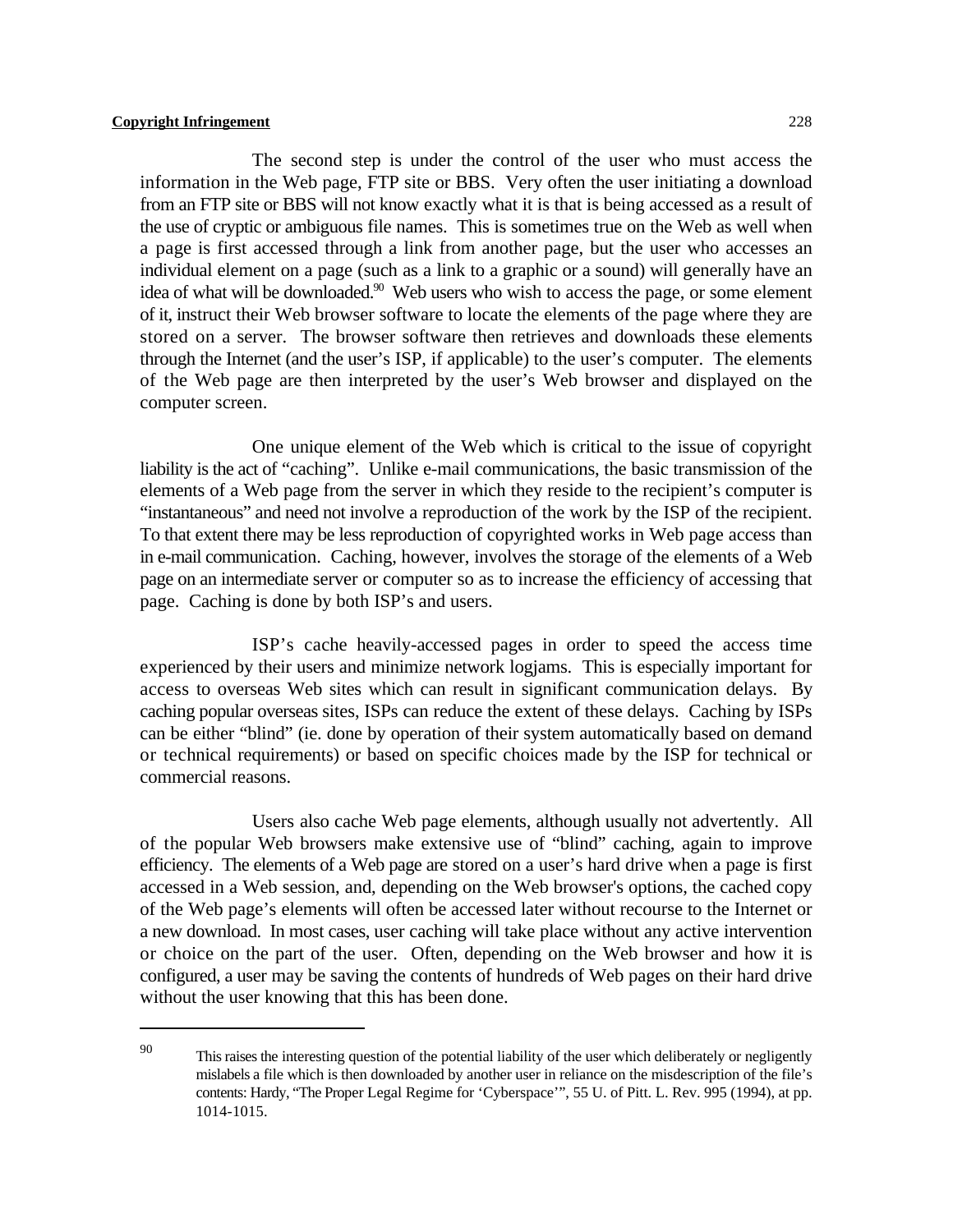It is also relevant to note that, unlike a television signal, a Web page's elements may produce radically different images or sounds for different users, depending on the Web browser being employed and the ancillary software which the user employs. The images or sounds generated for each user are an interpretation of the elements placed in the Web page by its creator. $91$ 

As in the case of e-mail and newsgroup postings, it will be apparent that the accessing of a Web page containing unauthorized copyright material may infringe that copyright in a number of ways. The initial placement of unauthorized copyright material onto the Web page, FTP site or BBS will be an infringement of the reproduction right and, just as with e-mail communications, could be infringement of other rights. What is less clear is whether the transmission and downloading of such material is an infringement as well.

The posting of a copyright work to a BBS which permits users to download material to the BBS for future retrieval by other recipients would clearly be a reproduction of the work. In addition, employing the same logic which would apply to a "broadcast" e-mail, it is likely such a posting would also constitute a communication to the public by telecommunication, even if no user subsequently downloaded the work from the BBS, since the intent of the posting is to communicate with an unknown number of users who may not be known to the poster.

The communication of a copyright work from a Web site to the user would appear to be a communication "to the public" by telecommunication. The private/public distinction discussed above in relation to e-mail communication has no application to Web sites which are freely accessible by any Internet Web user  $92$  since the intention of creating the Web page is to allow unidentified users to gain access.

<sup>&</sup>lt;sup>91</sup> This fact has been put to good use by some Web page designers, who are starting to use information about the user to determine which advertising or other message should be included in the image sent to the user's computers. It is expected that Internet communications will become even more specialized to the individual user in the future.

This flexibility raises vexing copyright issues. For example, if a Web page contains an unauthorized copy of a copyright graphic image, but the user downloading the page is using a text-only browser, is there a communication of the work? The poster intended to send it, the binary signal sent to the recipient contains the information necessary to view the copyright work, but the recipient does not have the ability (or inclination) to view it. The recipient may have unwittingly reproduced the work in their computer's storage (if the page is cached), but it is difficult to see that a "communication" of the work has occurred. See Loundy, "Revising the Copyright Law for Electronic Publishing", 14 J. of Comp. & Info. Law 1 (1995), at pp. 27-28.

Note that it is unclear whether the same considerations would apply to communications over "Intranets", Note that it is unclear whether the same considerations would apply to communications over "Intranets", which might be private and exclusive to a very small group of individuals. Although such Intranets are beyond the scope of this study, it should be noted that the copying of video cassette tapes solely for "private" use within a company has nevertheless been found to be an infringement of the reproduction right: *Tom Hopkins International Inc. v. Wall & Redekop Realty Ltd.* (1984), 1 C.P.R. (3d) 348 (B.C.S.C.); aff'd on this point (1985), 6 C.P.R (3d) 475 (C.A.).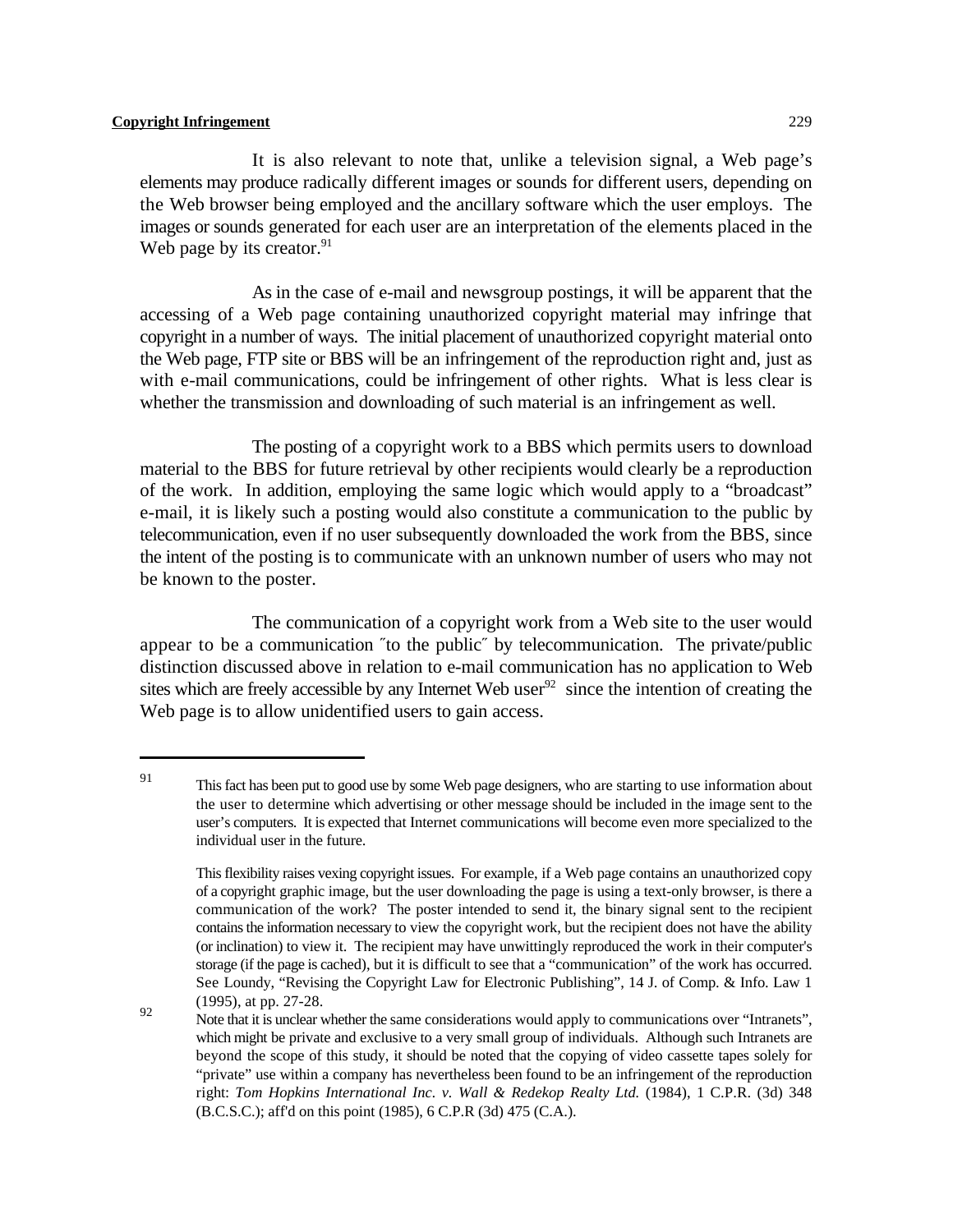To the extent that the Web page's elements are cached by the user's ISP, this caching will constitute a reproduction of the copyright work. Many ISPs and telecommunications carriers see the need for some type of "caching exemption" which would permit the reproduction and storage of copyright works solely for the purpose of increasing communication efficiency. They argue, with some justification, that it is in the interests of all stakeholders, including copyright owners, that Internet efficiency be maintained so that the value of the communication can be maximized, and that it is unfair that ISPs should be potentially liable for an unknown, but significant, number of technical copyright infringements over which they have little control. Copyright content owners, on the other hand, say that the ISPs are making use of the copyright works in a way which benefits the ISPs and their users but produces no value for the copyright owners.

As noted above, whatever may be the advantages or disadvantages of permitting such a "caching exemption",<sup>93</sup> it is clear that neither the current *Copyright Act* nor Bill C-32 would permit the free reproduction of copyright works for the purpose of caching.<sup>94</sup>

Because of the hyperlinked nature of the Web, there is increasing controversy about the propriety of a Web page owner including "unauthorized" links to other Web pages. For example, the owner of copyright images might decide to place an electronic copy of those images on the Web as a promotional tool. The owner might design an intricate series of Web pages which are intended to encourage users to purchase the owner's other products. Each of the copyright images placed on the Web by their owner are situated in individual Web pages which are accessed by links from various other pages created by the copyright owner in such a manner as to project a certain image. While it is clearly the intention of their

94

The policy considerations which are involved in considering such a exception are numerous and complex. Some obvious ones include:

<sup>(</sup>a) What protection would be available to ensure that "cached" copies held by ISPs would not be publicly available? This is of great concern because many ISPs are very small operations which cannot afford elaborate security measures.

<sup>(</sup>b) There may be commercial disadvantages to a copyright owner if Web pages containing their works are cached, particularly if compensation to the copyright owner is based on the number of "hits" to the Web page containing the copyright works. Because the caching by an ISP involves only one hit to the Web page, but may in fact result in many more accesses by individual users, the copyright owner may have the use of their works significantly devalued. The potential for "targeted" advertising messages is also reduced if a Web page is cached by an ISP since there is less opportunity to communicate with the user directly.

<sup>(</sup>c) There could be significant international trade issues involved. If ISP liability due to caching becomes excessive, Canada may lose ISPs to other countries which do not impose such restrictions, provided that the additional cost of moving off-shore (including telephone connections) is less than the royalties or damages payable to copyright owners. Alternatively, if ISP liability is clarified in Canada at a level which is considered to be reasonable, this could encourage ISPs to locate in Canada.

There is, however, an issue concerning who is liable for caching infringements; see the discussion of "Liability of Intermediaries" below.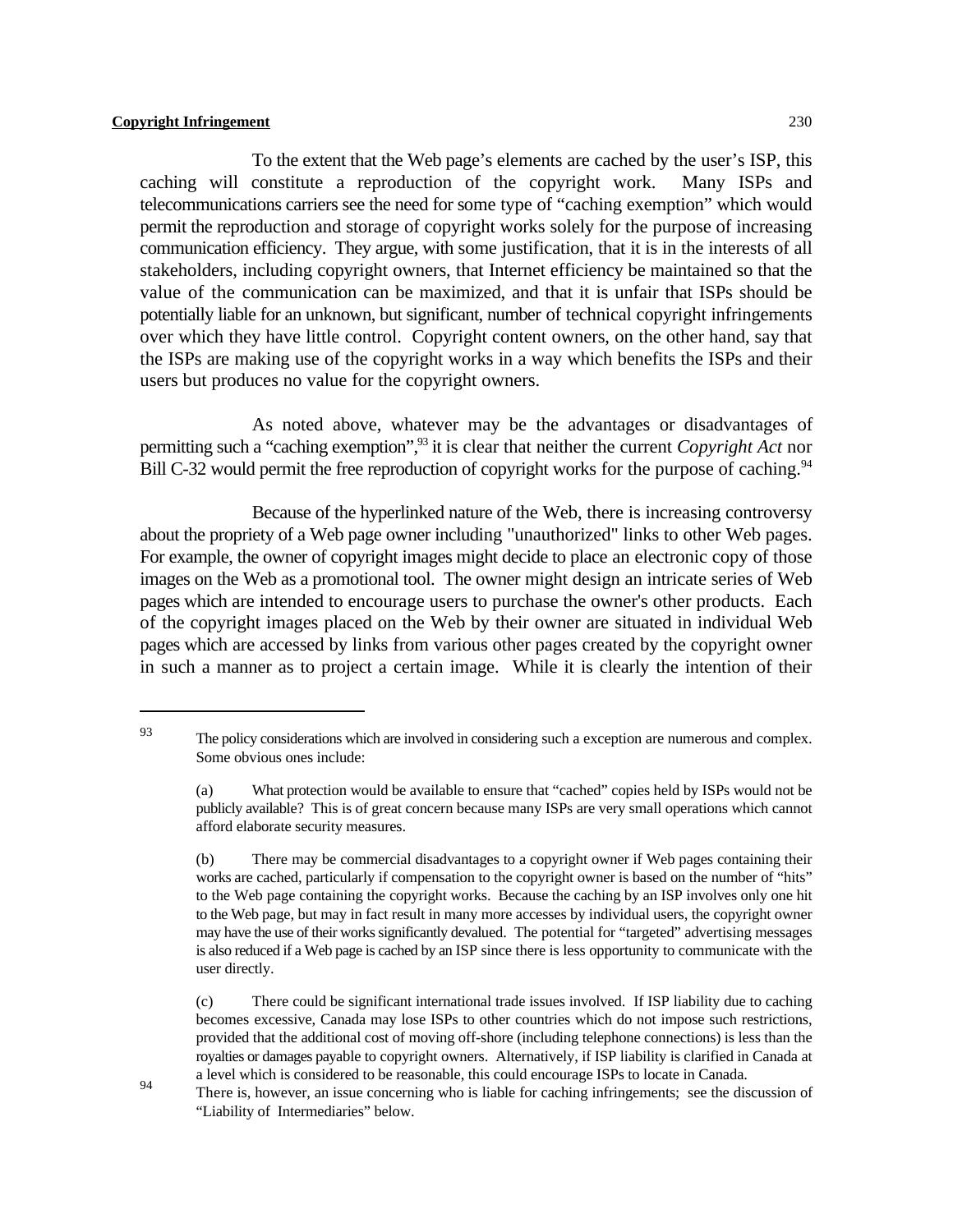copyright owner that the Web pages containing the copyright images only be accessed through the owner's other pages, there is no mechanism on the Internet to prevent another Web page creator from including an unauthorized link to the pages containing the copyright works. In fact, the Web page making the unauthorized link may even be owned by a rival of the copyright owner and the links to the copyright works may be used to denigrate or criticize the works.

Although the copyright owner may not like the links being made by a third party to the location of its copyright works, it is difficult to see how there is any infringement of the copyright in the works to which the links point.<sup>95</sup> The linking Web page is no different from a footnote or bibliography which points a user to another location or source. The only information which is contained in the linking Web page is the URL of the linked page, and, just as there can be no copyright in the title of a book, play or music,<sup>96</sup> there likely can be no copyright in a URL address itself.<sup>97</sup>

There has recently been a strange case in Scotland involving an ongoing dispute between *The Shetland Times* and *The Shetland News*. Both the *News* and the *Times* <sup>98</sup> have Web sites. The *Times* site contains headlines which link to various news stories. In October 1996, the *News* began to place headlines on its Web site. Each of the headlines on the *News* Web site linked to a news story in the same way that the *Times* Web site did, but the *News* copied some of the headlines used by the *Times* and used them to link directly to the corresponding stories on the *Times* Web page. On October 24, 1996, the *Times* obtained an interlocutory injunction from Lord Hamilton prohibiting the *News* from using the headlines to link to the stories on the Times Web site. The decision has received widespread publicity and has been decried by many Internet participants.

In fact, Lord Hamilton's decision is a limited one which should have little application to Canadian copyright law. In granting the injunction to prevent the linking by the *News*, Lord Hamilton applied a standard two-part test. The first part of the test is to

<sup>&</sup>lt;sup>95</sup> This analysis is not limited to copyright images contained on Web pages, since each Web page in itself is a copyright work which is owned by its creator.

<sup>&</sup>quot;Copyright does not extend to a single word, name or title as that is the field of trade marks, not 96 copyright.": *Hughes on Copyright and Industrial Design* (1984) at p. 355-4 and *British Columbia v. Mihaljevic* (1989), 26 C.P.R. (3d) 184, 190; aff'd (1991), 36 C.P.R. (3d) 445 (B.C.C.A.). There is some authority that the copying of the title of a work could be an infringement of copyright if the title is itself a "substantial part" of the work: *Frances Day & Hunter Ltd. v. Twentieth Century Fox Corporation,* [1940] A.C. 112 (P.C.).

In his submission to this study, Marc Plumb notes that, from a policy point of view, it might be 97 inadvisable to limit the ability of a Web page to point to another Web page since that would possibly prevent many desirable reference such as the anti-hate pages which link to pages placed by hate groups and refute their claims. Such links might be impossible if the owner of the hate page could prevent them as an infringement of copyright.

nd and the matter of comparison.<br>Lord Hamilton's reasons for granting the interlocutory injunction have recently been made available on Quicklaw in Canada and LEXIS/NEXIS. Details of the dispute can be obtained at http://www.shetland.news.co.uk/appeal.html.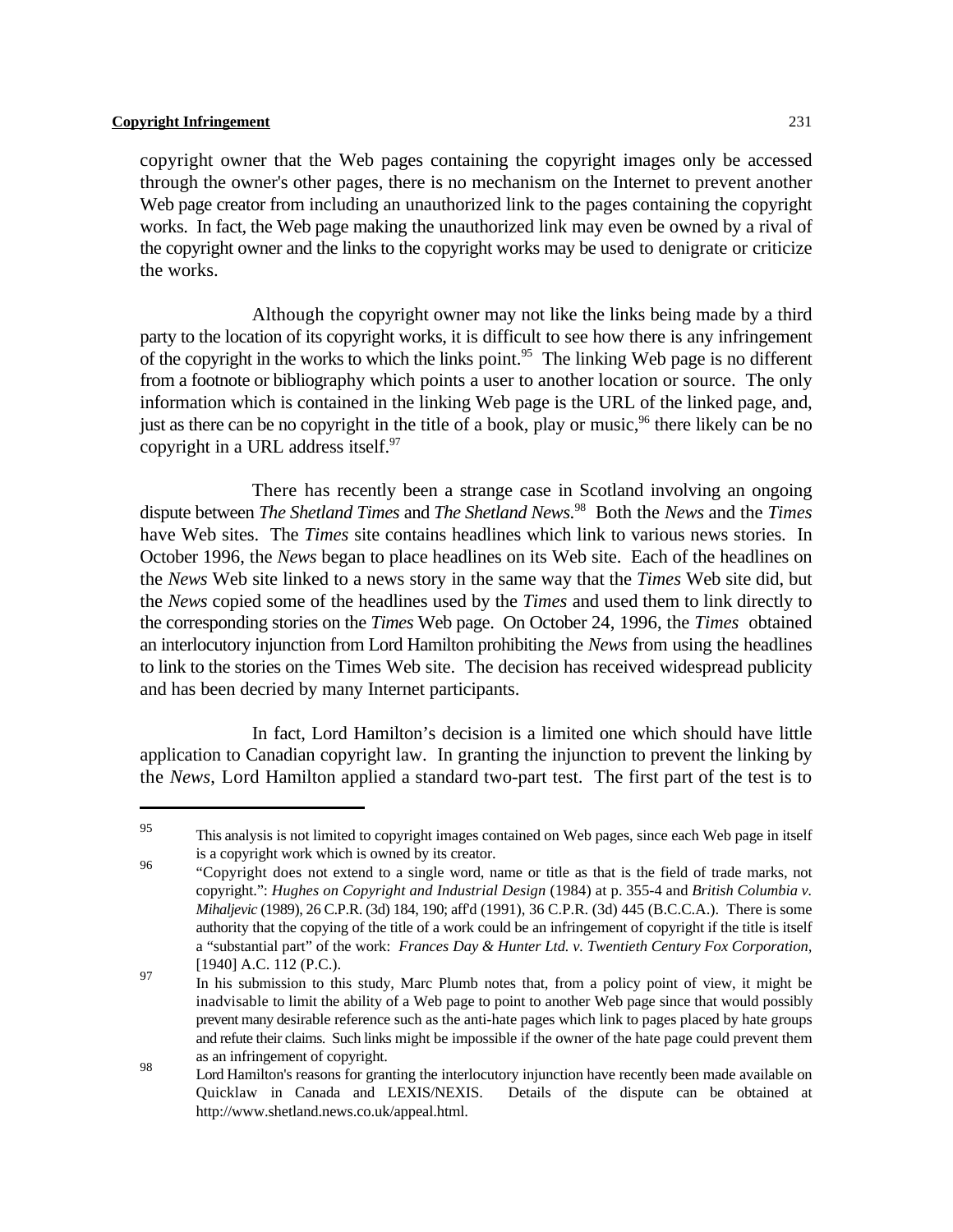determine whether there is an arguable case put forward by the plaintiff. The *Times* argued that there was copyright in the headlines which were copied by the *News* and that the headlines were "cable programmes" within the meaning of section 7 of the U.K. *Copyright, Designs and Patents Act, 1988*. Lord Hamilton admitted that no technical information about how the Internet worked had been put before him, and he decided that it was at least arguable that the *Times* Web site fell within the definition of "cable programme". The decision can therefore be seen as simply a narrow and very preliminary interpretation of section 7 of the U.K. statute, and there is little in the judgment that sets out general principles concerning Internet liability. On the issue of whether there is copyright in the headlines themselves, the solicitor for the *News* admitted that it was possible in some circumstances that headlines could in themselves be literary works subject to copyright, and it was therefore easy for Lord Hamilton to conclude that the *Times* had at least an arguable case.

The second part of the interlocutory injunction test is to determine where the balance of convenience lies. Lord Hamilton decided that since the *News* had only recently started to refer to the *Times* headlines, there would be no prejudice to the *News* if it was prohibited from continuing the practice until trial of the issue. Lord Hamilton's decision does not deal with the more general issue of whether a Web page owner can prevent another person from linking to his or her site, and there is nothing in the judgment which would lead to the conclusion that there is any such restriction.<sup>99</sup> Further clarification of this decision and potential limitations on the right to link to Web sites will have to await future court decisions or possibly legislation.

Although a link itself likely cannot be copyrighted, there may be copyright in a compilation or collection of links, depending on if the compilation meets the originality test for copyright protection.<sup>100</sup>

FTP sites and BBSs can take a number of forms, but a common characteristic is that, like Web pages, communications are driven by the user which seeks access to the information stored in the FTP site or BBS.  $^{101}$  Access to most FTP sites or BBSs do not involve caching activities. If an ISP is involved, there is normally no retention on the ISP's server of any of the data which is downloaded by the recipient.

If the communication from the FTP site or BBS contains a copyright work, then the

The *News* could have avoided altogether the issues raised by the *Times* by creating new headlines to use <sup>99</sup> as links to the stories on the *Times* Web site. Although this solution would likely avoid any question of copyright infringement, the *Times* could claim passing off or some similar tort if the *News* did not make it clear that the articles being linked to belonged to the *Times* and not the *News*.

Georgini, "Through Seamless Webs and Forking Paths: Safeguarding Author's Rights in Hypertext", 60 Brooklyn L. Rev. 1175 (1994), at pp. 1195-1196.

Included in the widest definition of "BBS" would be on-line services such as America Online and 101 Compuserve. A large portion of the value which these services provide consists of collecting in an organized fashion digital information which can be accessed by users.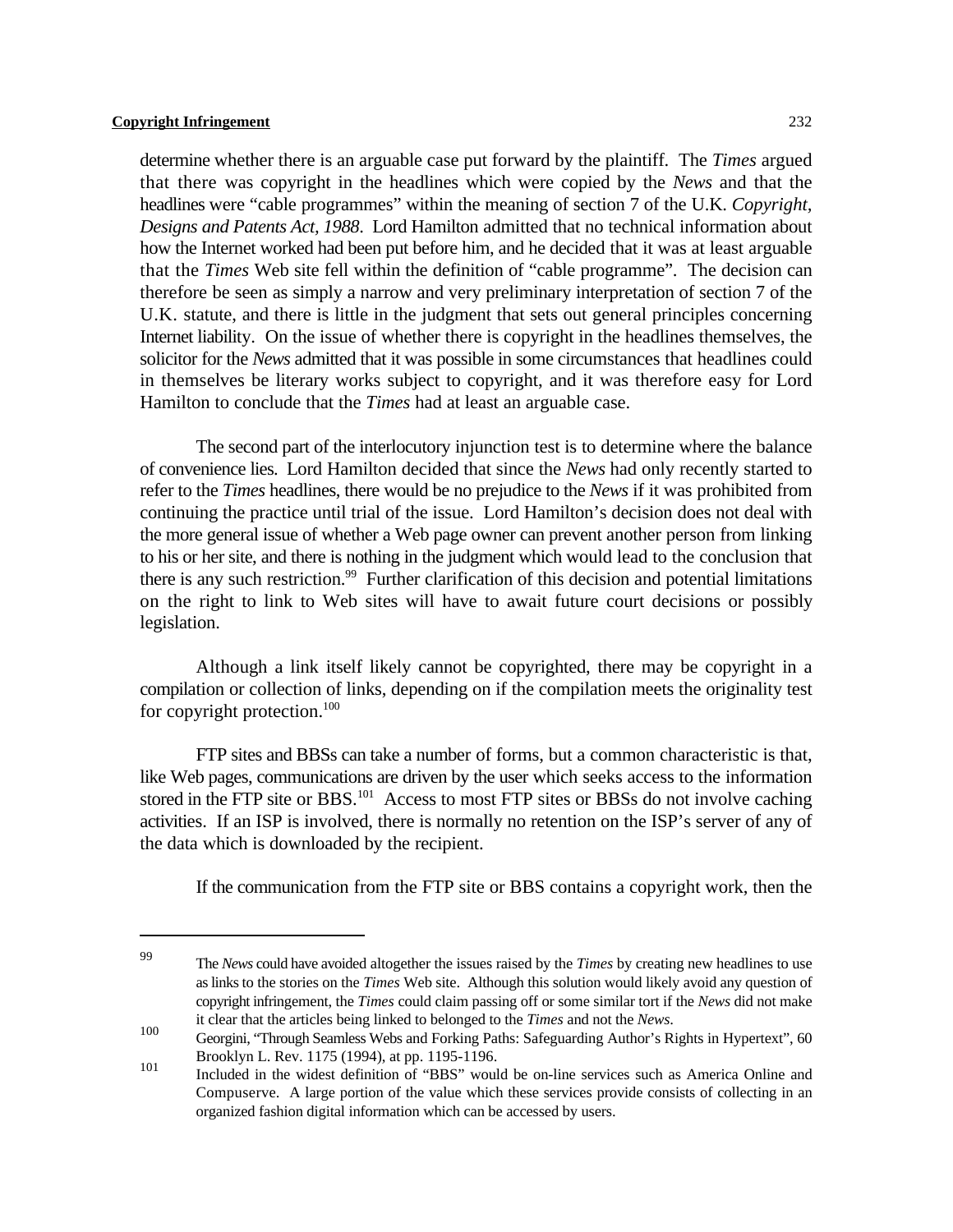download by the recipient is a reproduction of the work. This is the case even when the work is only "browsed" since the work is nevertheless reproduced in the RAM of the recipient's computer. $102$ 

Further, most, if not all, downloads of copyright works from FTP sites or BBSs will also constitute communications to the public by telecommunication. Because the nature of FTP sites or BBSs are such that they invite a number of unrelated persons to access them in order to facilitate communications which presumably could not take place solely through private e-mail, it is unlikely that such communications could reasonably be seen as private and not "to the public".

Lastly, it is unlikely that an Internet transmission could ever be found to be a public performance. If the transmission is a communication to the public by telecommunication, then, as a result of Section 3(4), the transmission cannot also be a public performance. If the transmission is not "to the public" (because it is private e-mail, for example), then, while Section 3(4) does not apply, the transmission also would not be a "performance in public" as required by Section 3(1). The case law has indicated that the phrase "to the public" is of wider import than the phrase "in public".<sup>103</sup>

#### **(iii) Conclusion**

In summary, the following exclusive rights appear to be likely to be infringed on the Internet when an unauthorized transmission of a copyright work is made:

 (a) virtually all communications of copyright works on the Internet, even those contained in "private" e-mail, involve a reproduction of the work within the meaning of Section 3(1)(a) of the *Copyright Act*;

 (b) some unauthorized e-mail communications of literary, dramatic, musical or artistic works on the Internet will infringe the right to communicate to the public by telecommunication within the meaning of Section 3(1)(f) of the *Copyright Act*. Whether a particular e-mail message is an infringement will depend on the number of recipients of a communication and the purpose and methodology employed by, and possibly the intent of, the sender of the communication;

 (c) all unauthorized communications of copyright works which involve "ondemand" access (such as BBSs and Web sites) infringe the right to communicate "to the public";

 $\frac{102}{103}$  See discussion at footnote 76.

*CCTA*, at p. 367; *CTV*, at p. 354.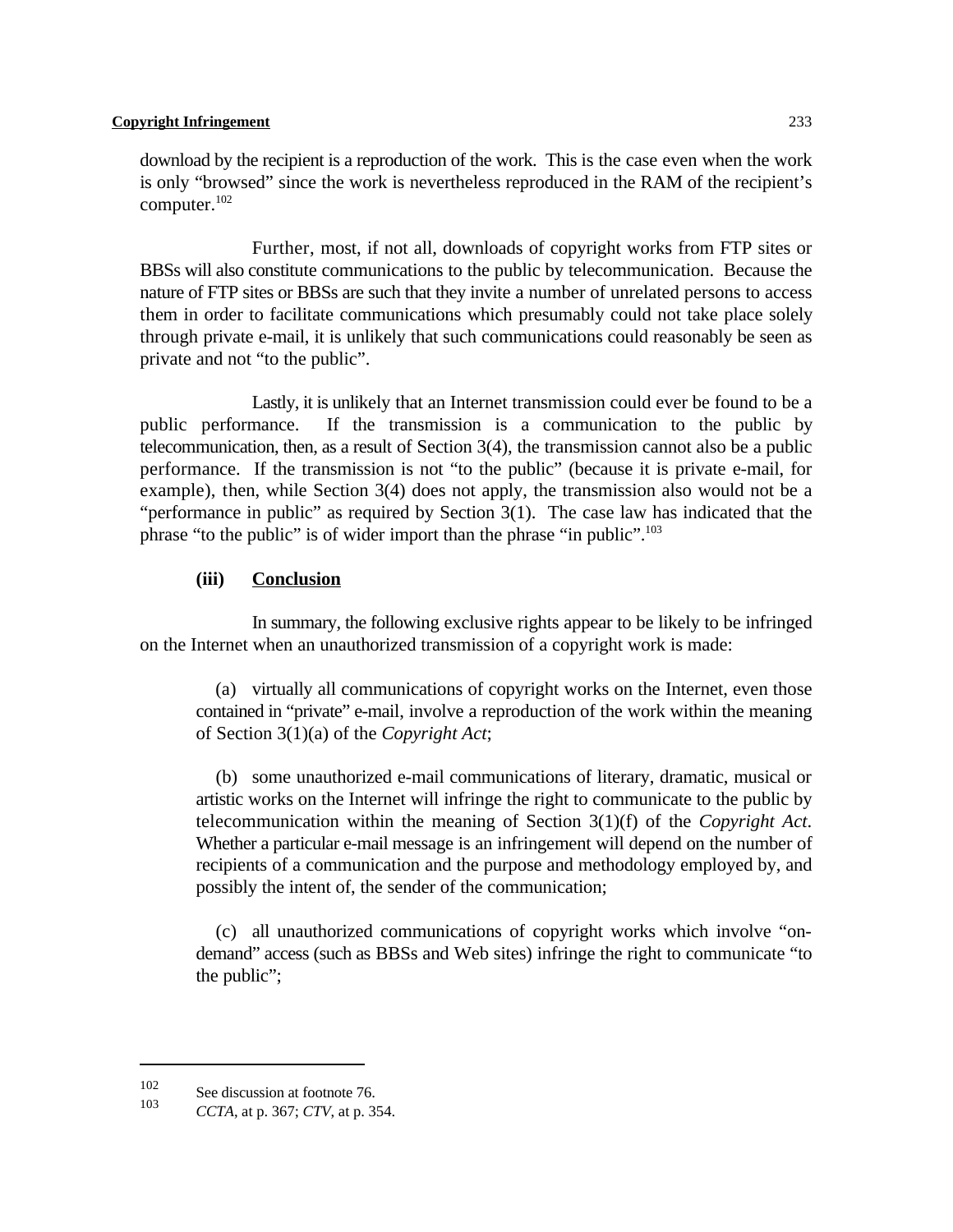(d) In the case of "private" e-mail by which the copyright work is not "communicated to the public" but is considered, as a result of the e-mail communication, to have been made "available to the public", there may have been a "publication" within the meaning of Section 4(1) of the *Copyright Act*, provided that (a) the communication does not meet the requirements for being a communication to the public by telecommunication under Section  $3(1)(f)$ , and (b) the work is previously unpublished;

 (e) if the infringer has the requisite level of knowledge, a distribution of an unauthorized copy of the copyright work over the Internet could be an indirect infringement pursuant to Section 27(4).

It should be noted that Internet transmissions containing literary, dramatic, musical or artistic works are not performances of the works in public.

# **(b) Where Does Internet Copyright Infringement Take Place?**

The next step in identifying where liability for copyright infringement on the Internet might lie is to analyze where the infringement might take place.

The international nature of the Internet has led to jurisdictional issues which have only rarely been considered in Canadian copyright law. Initially, copyright law dealt only with tangible works such as books, phonograph records (and improvements such as CDs) and later motion pictures (and refinements such as video tapes). Because the copying of a tangible work must take place in one location, it is relatively clear where copyright has been infringed if unauthorized copying takes place.<sup>104</sup> Further restrictions on unauthorized copies are imposed by import controls.<sup>105</sup>

The Internet raises difficult jurisdictional and conflicts of laws questions due to its international reach and multi-nodal nature. A user in Canada can dial into an ISP in another country and access a Web site anywhere in the world. The communication of the Web site elements to the user in Canada over the Internet could route through several countries in addition to the country where the ISP is located and the location of the Web site server. One author recently described the problem in this way:

<sup>104</sup> In *Compo Co. Ltd. v. Blue Crest Music Inc.*, [1980] 1 S.C.R. 357, the Supreme Court of Canada referred to, but did not specifically adopt, a series of cases in the United States, starting with *G. Ricordi & Co. Inc. v. Columbia Graphophone Co.* (1920), 270 F. 822 , which held that preliminary steps in the production of a record could amount to "manufacturing" under the United States *Copyright Code* even though the final product was pressed in Canada. There does not seem to be any question that significant activity leading to the manufacture of the infringing article is required in the country in which it is alleged the infringement took place.

 $\frac{105}{\text{Sections }27(4)(\text{d})}$  and  $\frac{28.02(3)(\text{d})}{\text{d}}$ .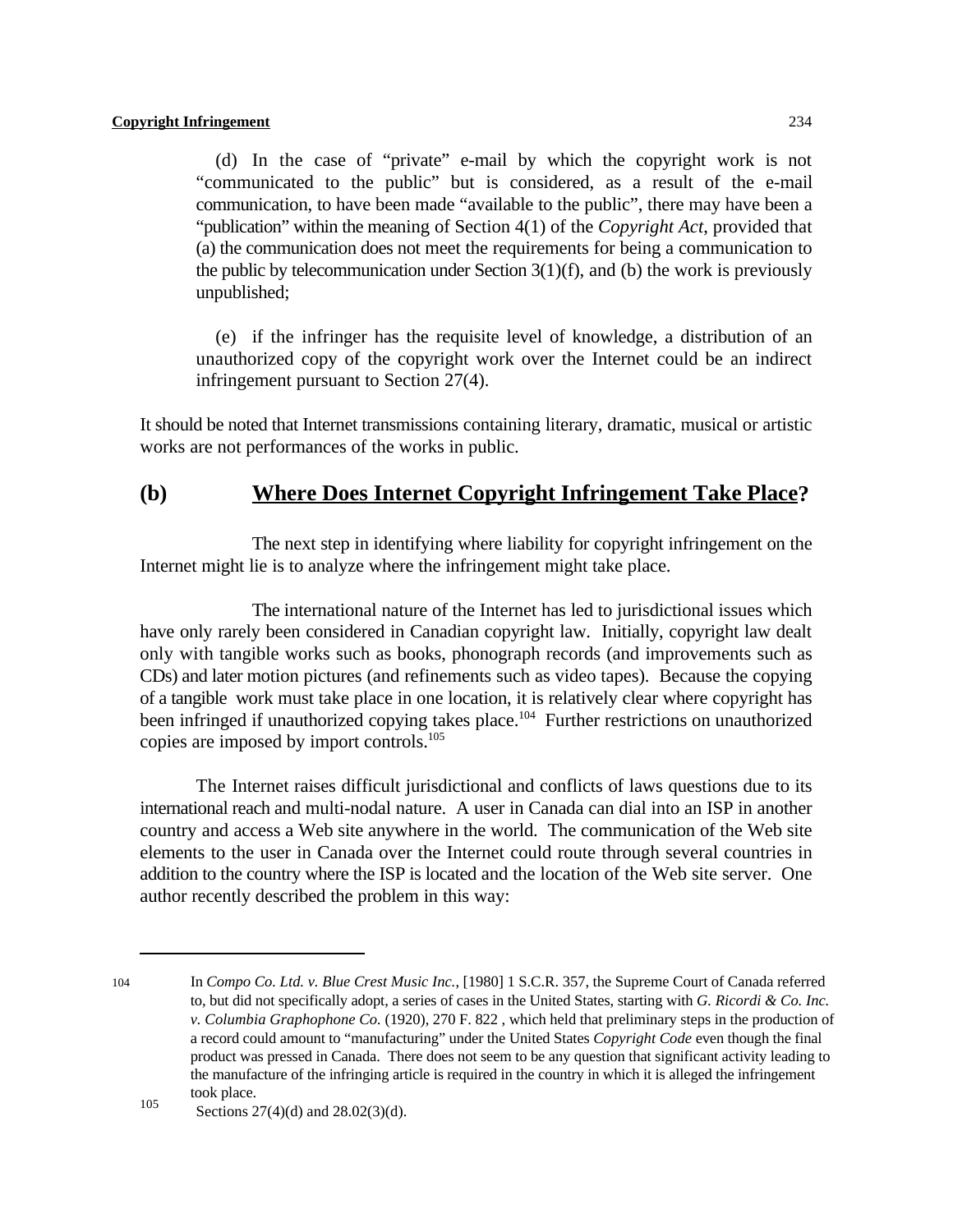"To understand the question of jurisdiction, consider this situation: A programmer in France accesses a computer system in Kuwait, via intermediary computers in the United States, and makes a copy of a computer program, the rights to which are owned by an American software company, and places that software on a computer in Guatemala.

Has copyright infringement occurred? If so, in which jurisdiction? Neither Kuwait nor Guatemala appear to be signatories to any of the major copyright conventions such as Berne or the Universal Copyright Convention.

The passage of the apparently illicit copy of the software through the U.S. was fleeting - perhaps to the point that at any given moment in time no more than 512 characters of information were resident in the U.S. The apparently illicit copy, once made, comes to rest in Guatemala.<sup>106</sup>

These concerns are not at all theoretical. In a recent paper,  $107$  Professor Geller posits the following example:

Suppose that, without any right-holders' consent, a media enterprise headquartered in the United States colorizes Buster Keaton's classic film work *The General* and makes this version accessible in digital format through a trans-Atlantic network. End-users in France and Germany can order the work through the network, while the enterprise is paid through credit-card accounts for providing this access. In the United States, copyright in this work has lapsed; in France, moral rights protect it, but not economic rights; in Germany, all rights in it still subsist.<sup>108</sup>

<sup>106</sup> Johnson-Laird, "Legislating the Internet: Is It Already Too Late?", 1-6 *Cyberspace Lawyer* 12, at p. 13 (1996). 107

Geller, "Conflicts of Laws in Cyberspace: Rethinking International Copyright in a Digitally Network World", 20 Columbia-VLA Journal of Law & The Arts 571 (1996).

Geller, *supra*, at p. 571. Compare the Judgment of April 24, 1974 (French Keaton decision), Cour 108 d'appel, 1re (Paris), 83 REV. INT'L DU DROIT D'AUTEUR (RIDA) 106 (1975), English trans. in 7 I.I.C. 130 (1976), aff'd, Judgment of December 15 1975, Cass. civ. 1re, 88 RIDA 115 (1976) (lapse of copyright in the United States results in expiry of economic rights in France) with the Judgment of January 27 1978 (German Keaton decision), Bundesgerichtshof, 1979 GEWERBLICHER RECHTSSCHUTZ UND URHEBERRECHT - INTERNATIONALER TEIL (GRUR INT.) 50; English trans. in 10 I.I.C. 358 (1979) (Keaton's works are still protected in Germany). It appears that, under French law, moral rights are perpetual: see CODE DE LA PROPRIETE INTELLECTUELLE art. L. 121- 1 (1992).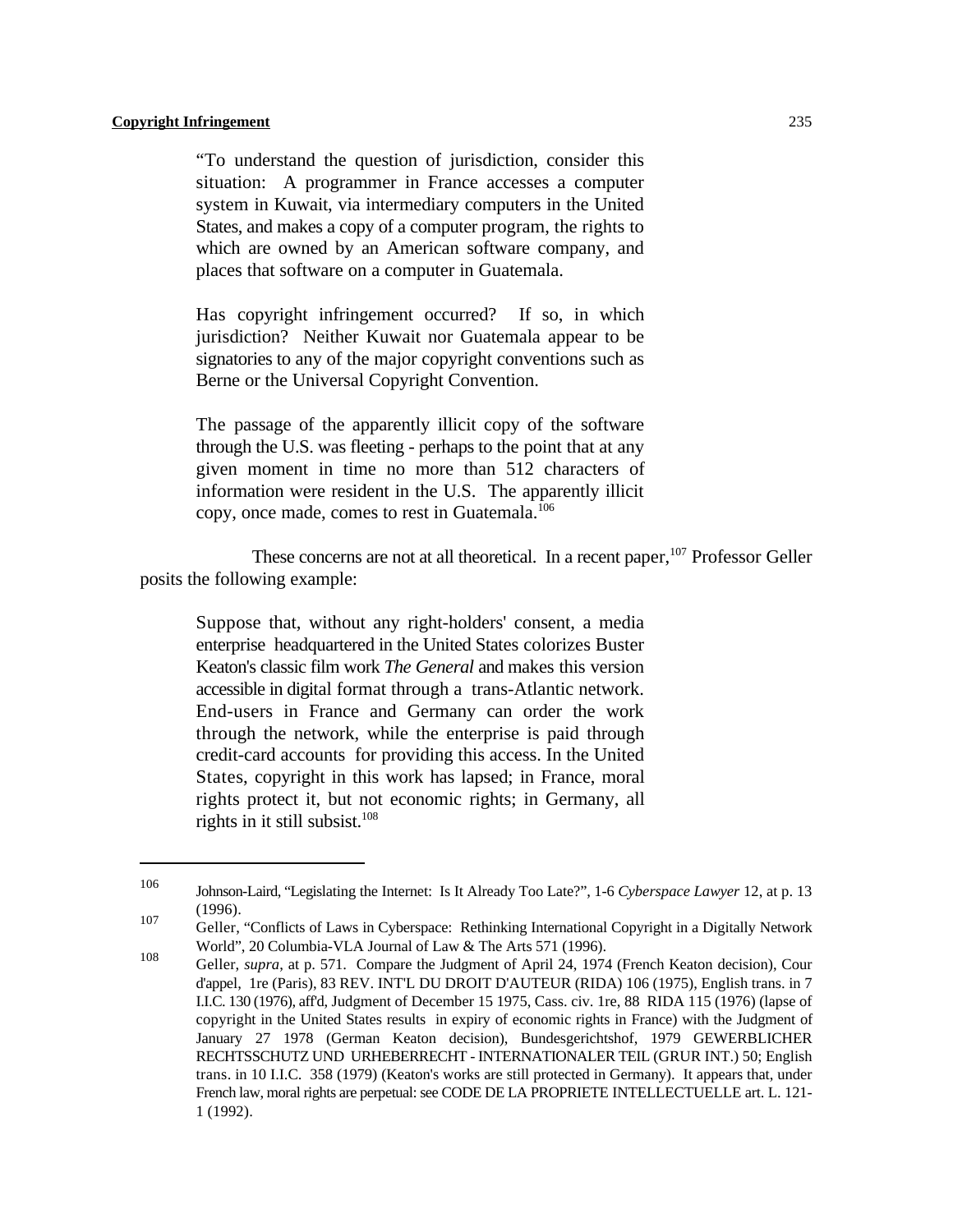These types of examples raise two main issues. First, what law is to be applied in determining whether copyright subsists in the works which are alleged to have been infringed? This is a conflict of laws issue which has been debated for some time in respect of satellite communications, with little international or national consensus on what the legal answer should be.<sup>109</sup> If the law of the receiving country is to be applied to determine whether copyright exists in the work and has been infringed by the communication, then communications of works which are not infringing in the transmitting state could result in an infringement in the receiving state, even if the transmission was not intended to reach that state. Alternatively, if the laws of the transmitting state determine these issues, this creates a risk of forum shopping in order to locate the "least protective country" from which copyright infringers could then act with impunity. The resolution of this issue is beyond the scope of this study.

The second issue is a jurisdictional one. In the absence of international agreements to the contrary, a copyright is strictly territorial in its application, and no action lies in Canada for either an infringement of a Canadian copyright which takes place beyond Canada's borders<sup>110</sup> or an infringement in Canada of a copyright granted pursuant to the law of a foreign country.<sup> $111$ </sup> "The protection given under the [Canadian Copyright] Act is territorial and generally speaking there is no jurisdiction to prevent infringement outside Canada".<sup>112</sup>

A Canadian copyright is generally granted to foreign works by Section 5 of the *Copyright Act*. A work <sup>111</sup> is considered to have Canadian copyright if:

- a) at the time the work was made, the author was a British citizen, a citizen, subject or resident of a "treaty country" or a resident "within Her Majesty's Realms and Territories";
- b) at the time a cinematograph is made, its maker satisfies the above tests or, if the maker is a corporation, had its headquarters in a "treaty country";
- c) in the case of a published work, it is either published first in a "treaty country" or "within Her Majesty's Realms and Territories" or, if first published elsewhere, is published within 30 days in a "treaty country" or "within Her Majesty's Realms and Territories".

Section 5 creates a Canadian copyright for most foreign works, but does not extend the ambit of the *Copyright Act* to enforce foreign copyrights. As a result, any right granted by the domestic law of another state, even another treaty country, will ccnot be enforced by Canadian courts, although an equivalent right may exist under Canadian Law.

The Canadian Encyclopedic Digest (Ontario) (3d ed.), Vol. 5, "Copyright" at ¤13; Dicey & Morris, "The Conflict of Laws" (12th ed., 1994), at p. 1516; *Def Lepp Music v. Stuart-Brown*, [1986] R.P.C. 273 (Ch. Div.). The position in the United States on jurisdiction over copyright infringements occurring abroad

<sup>&</sup>lt;sup>109</sup> See Geller, *supra*, at p. 572. 110

This issue was considered in *Tele-Direct (Publications) Inc. vs. American Business Information Inc.* (1996), 113 F.T.R. 123, 27 B.L.R. (2d) 1 (F.C.T.D.). The defendant ABI offered a database access service over the Internet from its main office in Nebraska. There was a dispute concerning whether the availability of copyright material in an American database which was available to be accessed by Canadian subscribers could be copyright infringement in Canada. As a result of the Court's decision that the ABI database and publications did not infringe Tele-Direct's copyright, the Internet issue was not dealt with.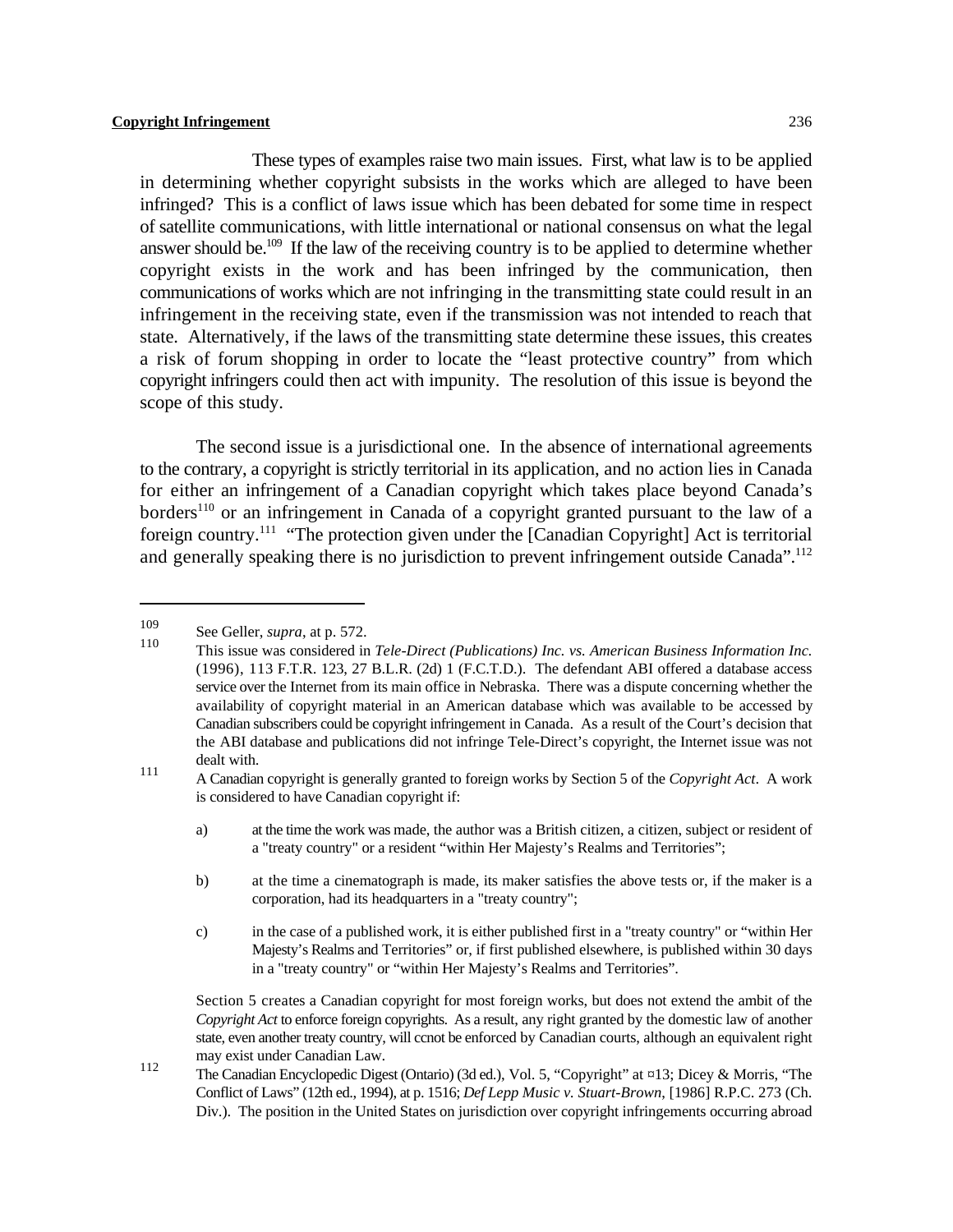Infringements outside Canada must be dealt with pursuant to the copyright legislation in which the infringement takes place.

To date, Canadian copyright jurisprudence has been surprisingly inconclusive in its treatment of wireless or electromagnetic communication of copyright works from outside of Canada and it has never been determined whether a broadcaster outside of Canada can infringe copyright in Canada when its signal crosses the Canadian border. In *Composers* Authors and Publishers Association of Canada v. International Good Music, Inc.,<sup>113</sup> the Supreme Court of Canada dealt with an application to set aside service of a statement of claim in the United States. The defendants were alleged to have broadcast copyright music into Canada from a television transmitter located just south of the border with British Columbia. The defendants did not have a license to publicly perform the music in Canada. After noting that there was no Canadian case law on point, the Supreme Court held, based on *Jenner v.* Sun Oil Co. Ltd.,<sup>114</sup> that there was a "good arguable case" that the defendants were communicating in Canada the musical works in question. There is no reported resolution of this issue in subsequent proceedings.

The decision of the Supreme Court in the *International Good Music* case seems to be based on a tort analogy in that the Court referred to *Jenner v. Sun Oil Co. Ltd.*, a defamation case. It has since been held by the Supreme Court that tort law does not apply to copyright infringement claims in Canada.<sup>115</sup> Early commentary on the *International Good Music* case noted that the Supreme Court explicitly did not decide the copyright infringement issue,  $\frac{116}{116}$  but more recent articles seem to have accepted that the lack of case law since the Supreme Court's decision implies that broadcasting from outside Canada may be a violation of Canadian copyright. $117$ 

is unclear: see Cinque, "Making Cyberspace Safe for Copyright", 18 Fordham Int. L.J. 1258 (1995), at pp. 1279-1285.

The other potential issue is whether a Canadian court would have personal jurisdiction over a person outside of Canada in these circumstances. In *Compuserve v. Patterson* (1996), 89 F. (3d) 1257 (6th Circ.), it was held that an action could be commenced by Compuserve in Ohio against a Texas resident who had posted shareware to one of Compuserve's forums. The court found that Patterson had marketed his product in Ohio by dealing with Compuserve, which he knew had its main computer facility in Ohio. See also *California Software, Inc. v Reliability Research, Inc.* (1986) 631 F. Supp 1356 (Cal.). Canadian courts have taken a very wide view of the scope of personal jurisdiction, subject only to consideration of *forum non conveniens*.

 $\frac{113}{114}$  [1963] S.C.R. 136.

 $\begin{bmatrix} 114 \\ 115 \end{bmatrix}$  [1952] O.R. 240.

*Compo Co. v. Blue Crest Music Inc.*, [1980] 1 S.C.R. 357 at 372.

Fox, *The Canadian Law of Copyright and Industrial Design* (2nd ed., 1967), pp. 404-405. 117

Nesgos, "Canadian Copyright Law and Satellite Transmissions", 20 Osgoode Hall Law Journal 232 (1982), at pp. 240-241.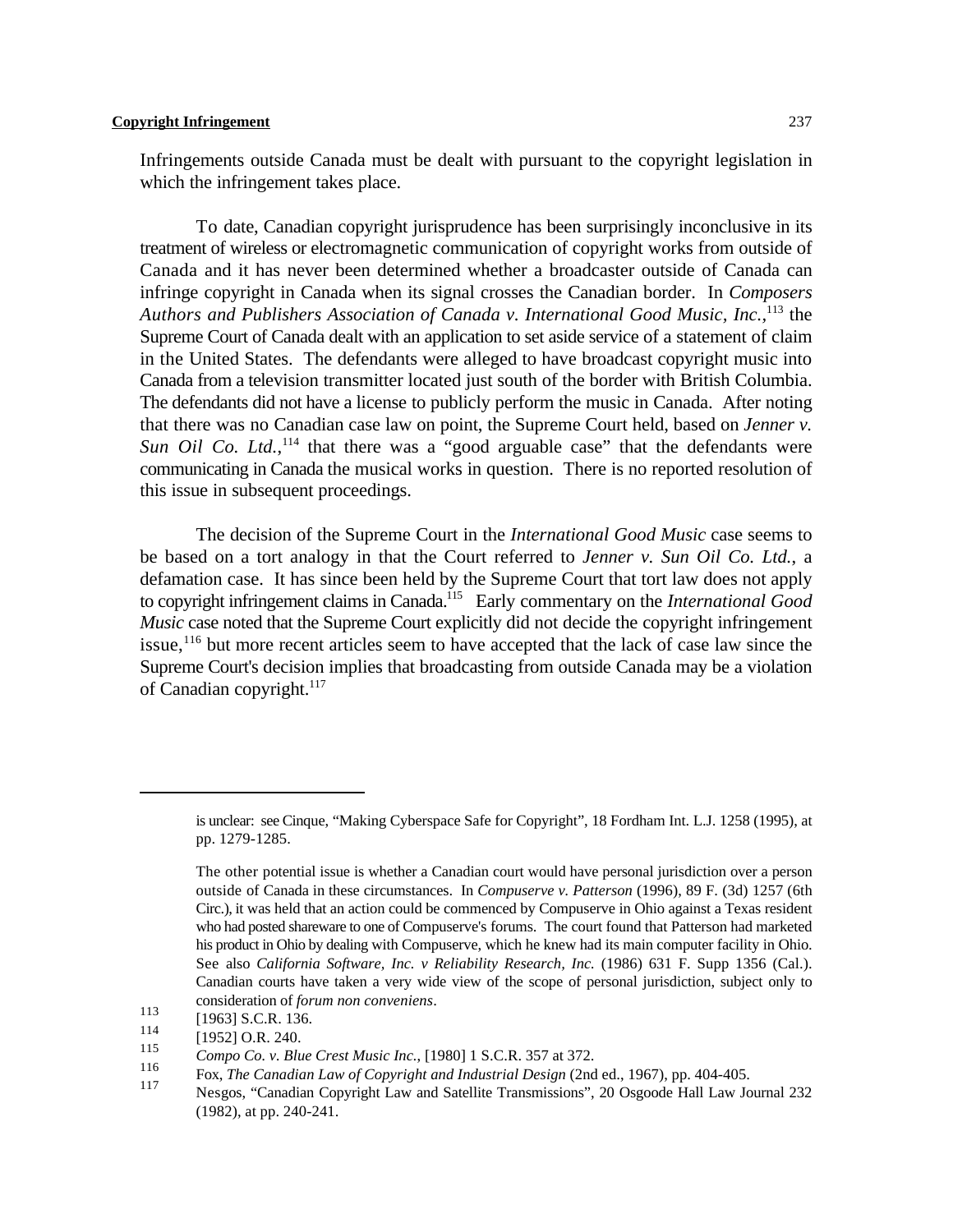It is possible that there could be a distinction between intentional and incidental crossborder broadcasting. In particular, Martland, J. stated in *International Good Music*:

> "The issue which would have to be determined in the present case, if it is tried, is as to whether a person who operates a television transmitter outside Canada, **but with the primary object of transmitting programmes for reception in Canada**, can be held to have communicated a musical work by radio communication in Canada, so as to have infringed the rights of the holder of the Canadian copyright in such work. ...

> To me it seems arguable that a person who has held himself out to advertisers as being able to communicate, by means of his American television transmitter, with some 1,000,000 persons in British Columbia, if he transmits musical works, of which the appellant [collective] has the Canadian copyright, to viewers in Canada who receive such programmes, has thereby communicated in Canada such musical works by radio  $communication.<sup>118</sup> (emphasis added)$

This is an indication, although far from a conclusive one, that a signal which is intended to reach Canadian recipients could be a copyright infringement in Canada, while a signal which is intended for a foreign audience but incidentally reaches Canada might not be.

The application of these principles to determine the location of individual types of copyright infringement on the Internet ranges from relatively simple to very difficult.

The easiest analysis relates to infringements of the reproduction right. Reproduction is an integral part of virtually every Internet communication which contains copyright works. In most Internet communications containing copyright works, a reproduction is done initially by the sender or poster (when they place a copy of the work on their computer or server) and again by the recipient when downloading the work from wherever it is stored. In addition, intermediaries such as ISPs routinely make reproductions of works. Some of the reproduction may be "blind" (such as the caching of Web pages and the retention of e-mail messages on mail servers) and some will be advertent and intentional

<sup>118</sup> *International Good Music*, *supra*, at pp. 143-144.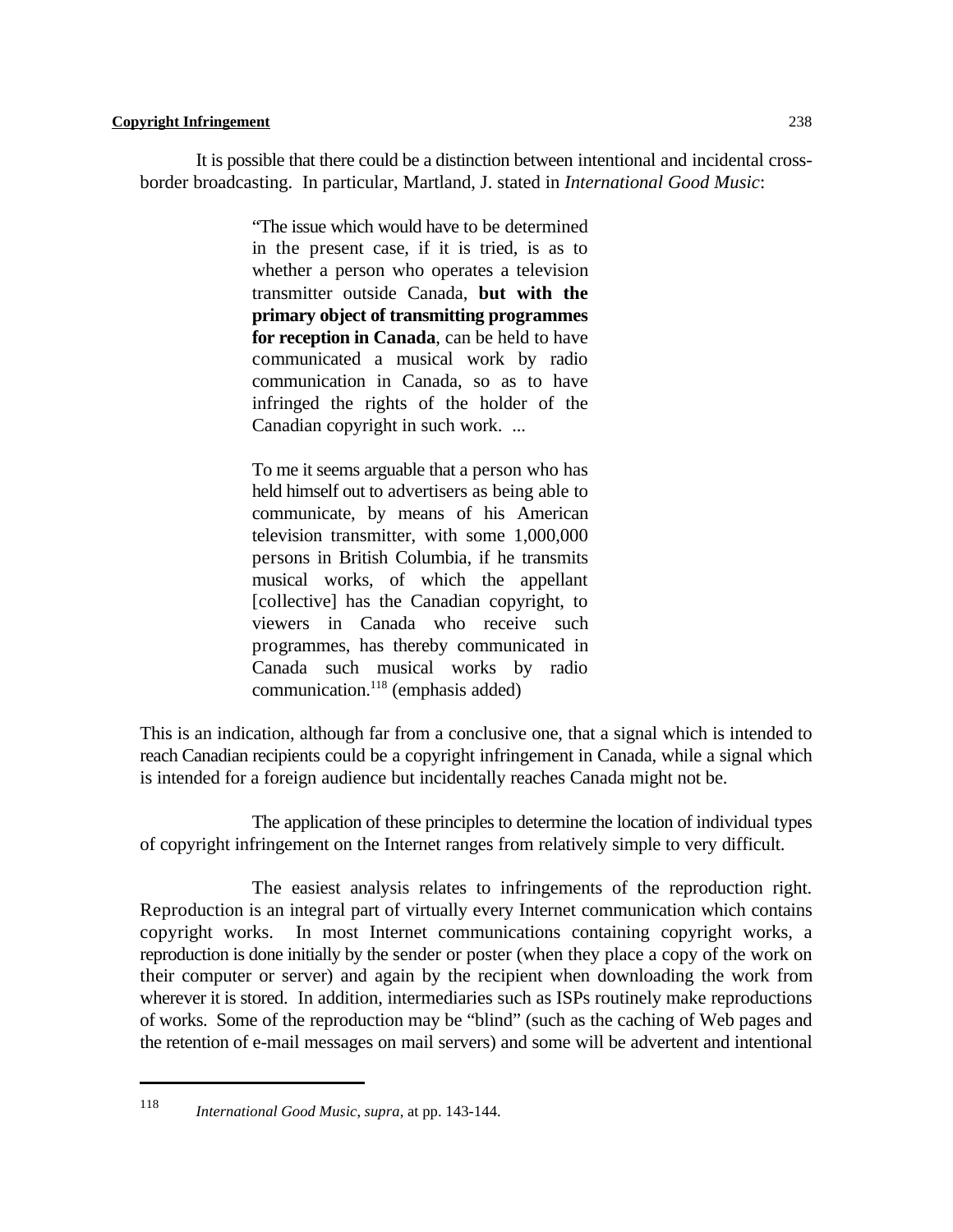(such as when an ISP provides an FTP site of software for use by its customers).

An Internet infringement of the reproduction right takes place at the location of the storage device on which the unauthorized copy of the work is made. It is the actual recording of the electromagnetic impulses representing the work which constitutes a reproduction. Therefore, a reproduction of a copyright work could take place in the country where the recipient of an e-mail, a newsgroup server or an ISP's server is located. This is true even if the sender of the message is located in another country. Since almost all Internet communications involve a reproduction, this makes locating the country of many copyright infringements relatively simple, provided that the recipient computer can be located.

The determination of the location of a communication by telecommunication is more difficult. An infringement of the right to communicate a work to the public by telecommunication could be seen to take place in any one or more of:

a) the country of the sender<sup>119</sup>

b) the country where the sender intended the message to go (even if it ended up somewhere else)

c) the country of any recipient

d) any country through which the transmission passes in being delivered

e) in the primary location of the ISP of either the sender or the recipient.<sup>120</sup>

Such an analysis can become even more complex when portions of an Internet message are located in several different countries or if there are multiple recipients.

Because the *Copyright Act* uses the phrase "to the public" in referring to communication by telecommunication, it strongly implies that it is the location of the recipient which is critical. This seems to have been the conclusion arising from the earlier case law relating to public performances:

The European Union's Satellite Directive employs the law of the country of "uplink" to determine liability <sup>119</sup> for the broadcast of programming by satellite: see Council Directive 93/83/EEC, [1993] O.J. L248, preamble 14, Article 1(2)(b), in Skone James, *Copinger and Skone James on Copyright* (1st Supp., 1995), pp. 415-425.

See Ginsburg, "Putting Cars on the "Information Superhighway": Authors, Exploiters and Copyright in Cyberspace", 95 Columbia L. Rev. 1466 (1995), at pp. 1496-1498 for a discussion of this issue under United States law.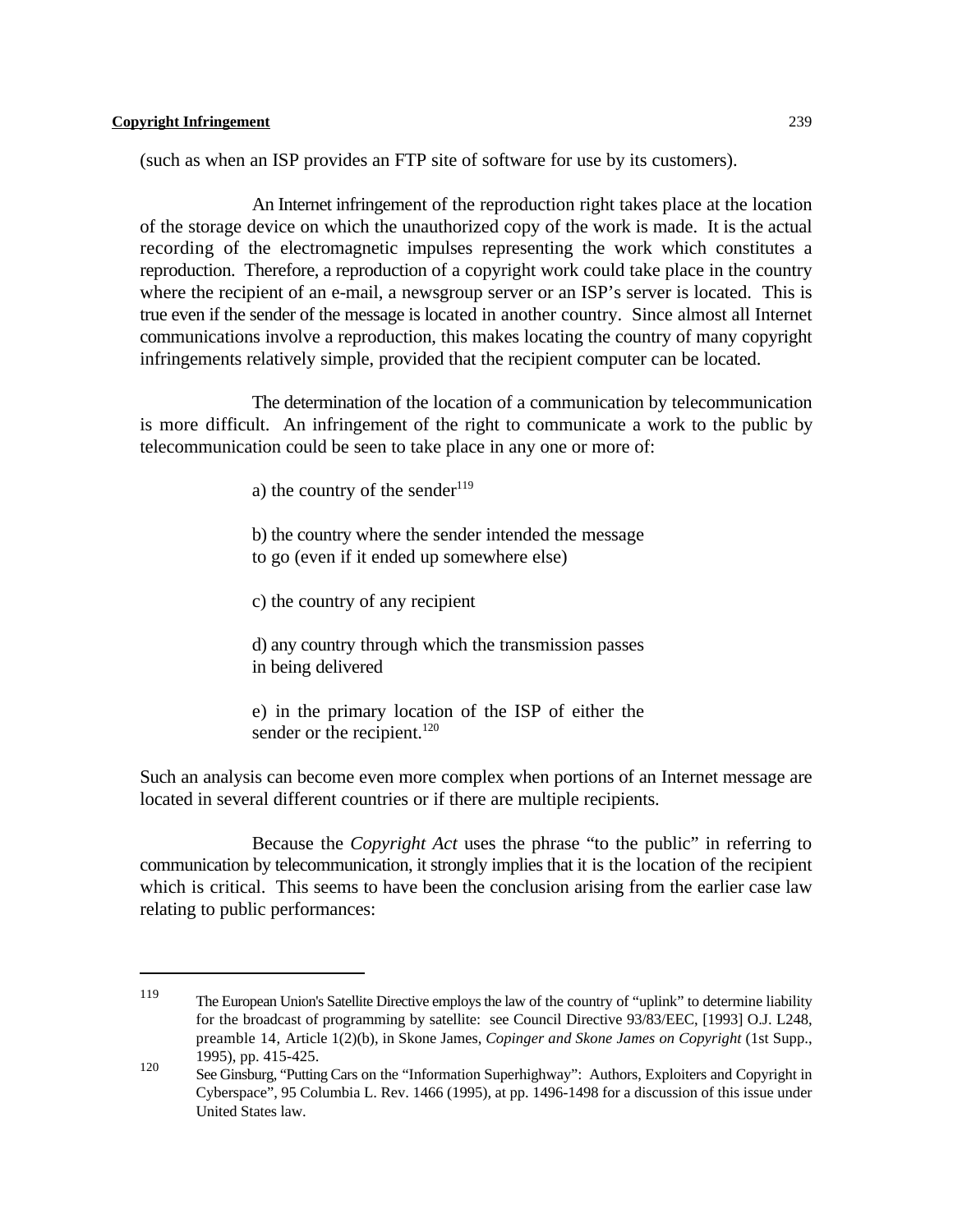"Who then is liable [when a radio broadcast is made from the United States to Canada without permission from the Canadian copyright owner]? Not the person or persons responsible for the broadcast in the United States because they own the copyright therein and are only doing what they have every right to do. They cannot control the passage of the electrical impulses over the ether across the Canadian border. Obviously, therefore, the infringer (if any) is the person operating the radio receiving set in Canada, and if the radio receiving set operates in public, a performance thereon of works in which copyright subsists in Canada will, in the absence of license or consent, constitute infringement."<sup>121</sup>

The various broadcast tariffs approved by the Copyright Board in respect of such communications of musical works to the public are currently addressed only at Canadian broadcasters and cable operators despite the fact that transmissions originating in the United States reach Canadians.<sup>122</sup> Only in the event of the retransmission to recipients in Canada of

Fox, *The Canadian Law of Copyright and Industrial Designs*, (2nd ed., 1967), at p. 403. This opinion <sup>121</sup> was based on the decision of Viscount Maugham in *Mellor v. Australian Broadcasting Commission*, [1940] 2 All.E.R. 20 (P.C.). It is important to note that the recipient would not be performing the work in public simply by receiving or viewing it. The work would have to be disseminated further to the public.

*United States v. Thomas*, 1996 Fed.App 0032P (6th Cir., 1996)(available at http://gopher.eff.org/pub/Alerts/us\_v\_thomas\_appeal.decision) dealt with a California BBS sysop who was convicted of distributing obscene material in Tennessee when a Memphis resident (an undercover agent) downloaded sexually explicit material from the BBS. It was not contested that Thomas would not have been convicted in California since the material in question did not violate "community standards" in that state. While the result would seem to support the idea that the relevant location for liability is that of the recipient, the actual decision is rather sparse on the jurisdictional question.

See, in particular, Tariffs 1 and 2. Radio and television stations located in the United States are routinely received in Canada but pay no royalties in Canada for the use of music or other copyright material contained in their programs. Canadian retransmitters of these border signals pay retransmission royalties for conveying these signals to Canadians through cable systems, but it is clear that the retransmission activity takes place in Canada: see Section 28.01 of the *Copyright Act* and *Re Royalties for Retransmission Rights of Distant Radio and Television Stations* (1990), 32 C.P.R. (3d) 97 (Copyright Board).

It must also be noted that the retransmission right contained in Section 28.01 was created only as a result of Canada's obligations under the Canada - U.S. Free Trade Agreement. Protection for copyright material contained in broadcasts originating in foreign countries has been extended on a reciprocal basis by several countries pursuant to the Rome Convention, the European Agreement on the Protection of Television Broadcasts or by mutual agreement: see, for example, the United Kingdom Copyright (Application to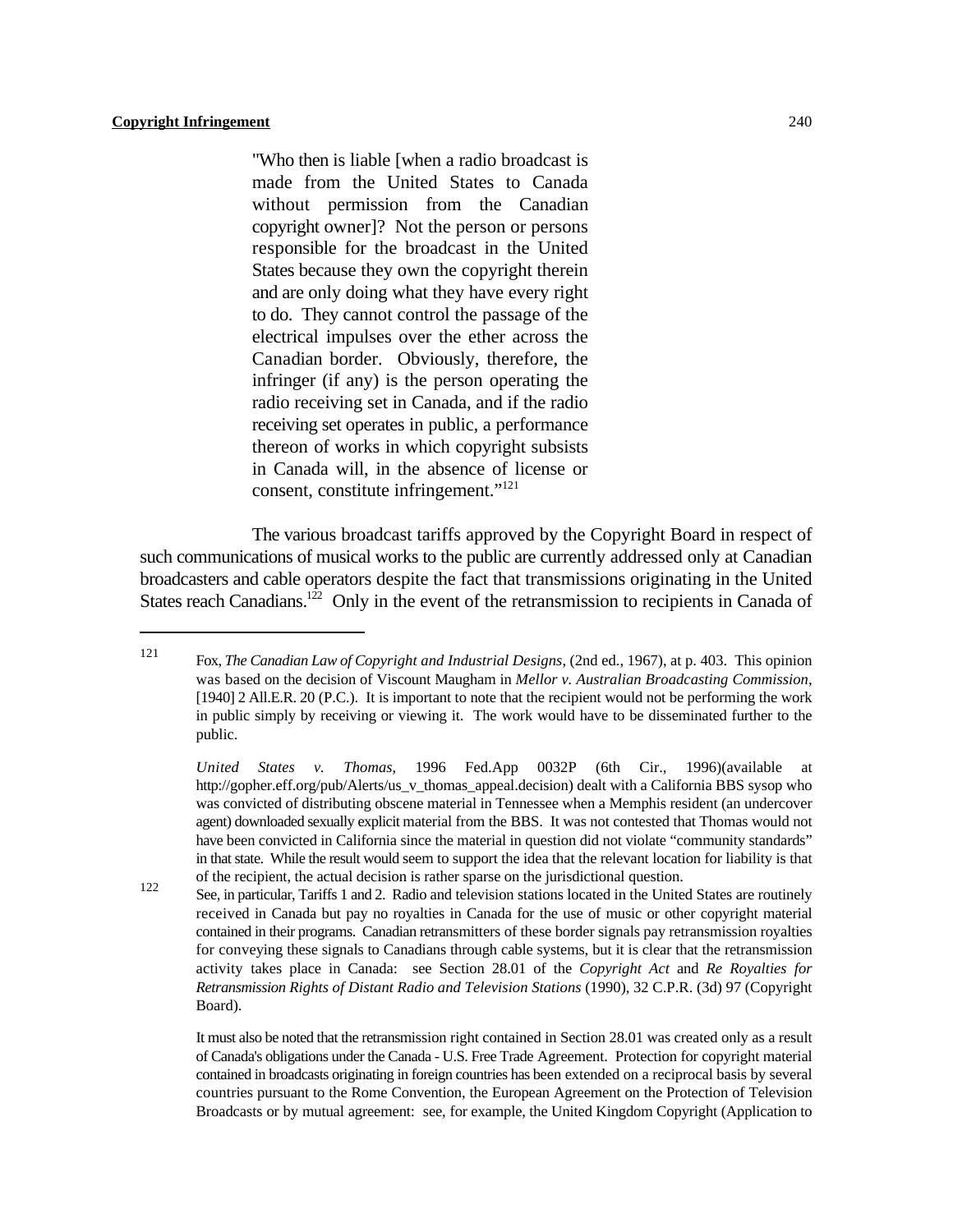a wireless signal from outside Canada is there considered to be any copyright infringement in Canada in respect of copyright works contained in that signal.<sup>123</sup> This could imply that that viewership of Canadian broadcasts in the United States is not an infringement of copyright in Canada. Alternatively, it could indicate that the music collective does not wish to attempt to collect royalties from transmitters outside of Canada due to administrative or other reasons. By contrast, Tariff 22 (which has not yet been approved by the Copyright Board) is specifically aimed at Internet communications and SOCAN has stated that it intends to apply Tariff 22 against both persons in Canada who send communications to recipients outside of Canada and persons outside of Canada who send communications to recipients in  $Canada.<sup>124</sup>$ 

On balance, in view of both the wording of Section 3(1)(f) and the limited case law on this issue, the better view seems to be that a communication to the public by telecommunication takes place in Canada when such a communication is received in Canada. This means that persons who are located outside of Canada may be liable for copyright infringement in Canada if they initiate an infringing transmission which is received in Canada, but persons in Canada who communicate solely to recipients outside of Canada will not be communicating to the public by telecommunication within the meaning of the *Copyright Act*. 125

Other Countries) Order 1993, S.I. 1993 No. 942, s. 4 and Schedule 3.

This is not stated explicitly in the *Copyright Act*, but must be gleaned by inference. Section 28.01 of the *Copyright Act* provides that retransmission of distant signals will not be copyright infringement if the prescribed royalties are paid, thus implying that such a retransmission would be an infringement if royalties are not paid. It must also be noted that these retransmission rights are only rights of remuneration, and not exclusive rights such as to the reproduction, performance or telecommunication rights.

Letter dated April 26, 1996 from SOCAN counsel to the Copyright Board. No legal rationale for this position has to date been expressed by SOCAN. Tariff 22 specifically relates to a license to communicate "in Canada".

This issue is discussed further below in considering who is liable for Internet copyright infringements.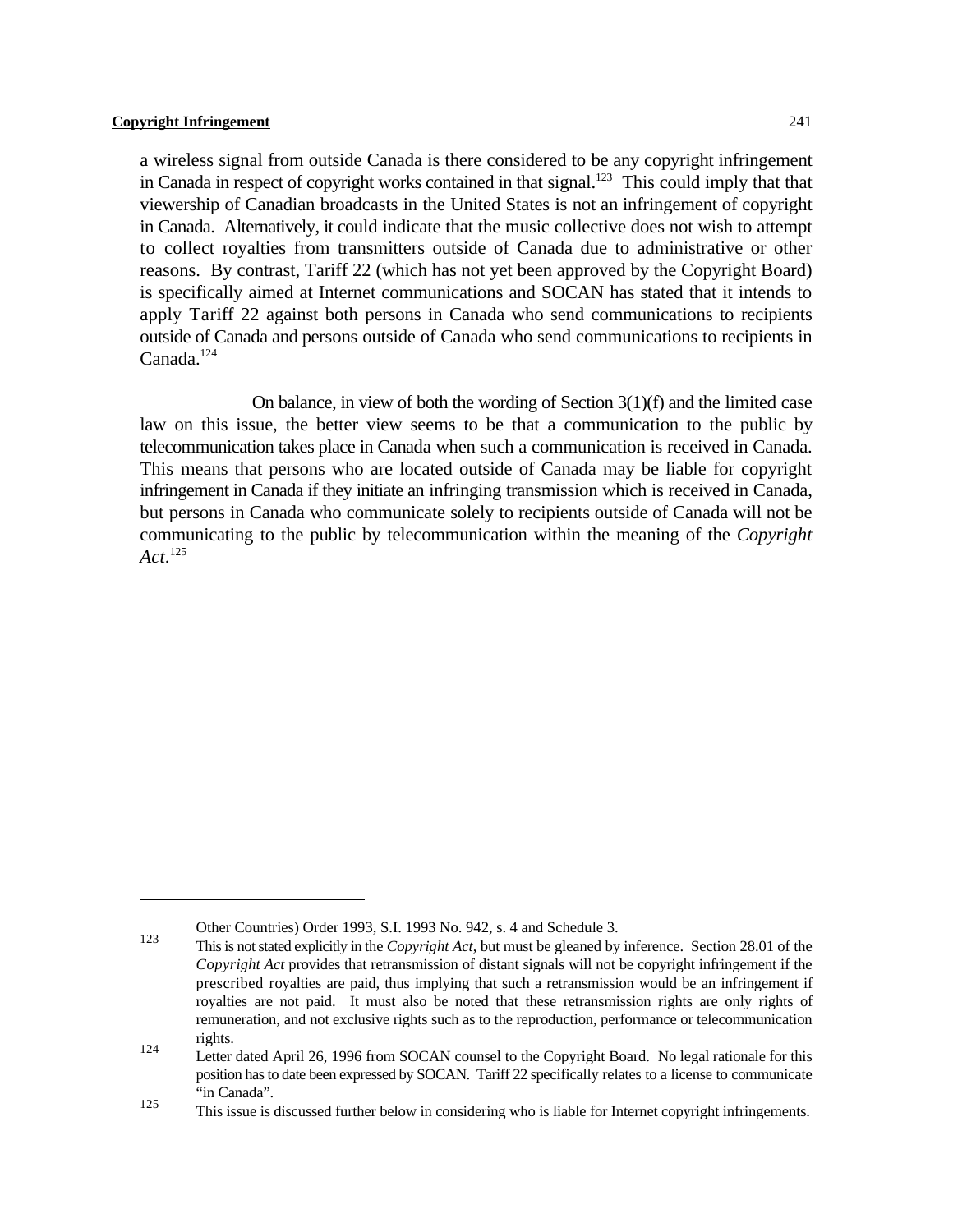# **4. LIABILITY FOR INTERNET COPYRIGHT INFRINGEMENT**

As has been discussed above, there may be many different kinds of copyright infringement taking place on the Internet any time an unauthorized transmission of a copyright work takes place. Identifying the infringement is only the first step; perhaps more importantly, it must be determined who is liable for those infringements.

This analysis involves three stages. First, the ways in which an individual may infringe must be examined. Under Canadian law, there are two distinct types of infringement: direct infringement under Section 27(1) of any of the exclusive rights of copyright owners (which includes infringement by authorizing another person to perform an infringing act) and indirect infringement by performing one of the listed acts set out in Section 27(4). If the participation of a person in a copyright infringement does not fall within these provisions, there is no liability.<sup>126</sup> In addition, there may be infringements of performers' rights under Section  $28.02.^{127}$ 

The second step is to analyze the roles played by the various participants in the Internet in each transmission which infringes the copyright of a work to determine which of these participants would be found to be liable for the infringement. Lastly, it must be determined if there are potential defences available in respect of Internet copyright infringements.

## **(a) Personal Infringement**

Section 3(1) provides that direct infringement may arise either by a person doing one of the acts which fall within the exclusive right of the copyright owner (personal infringement), or by a person "authorizing" someone else to do one of those things. A fundamental difference between direct infringement (whether personal or by authorization) and indirect infringement is that Section 27(4) requires knowledge of the copyright on the part of the infringer in order for there to have been indirect infringement; there is no requirement of such knowledge for direct infringement pursuant to Section 3 and  $27(1).^{128}$ 

*Apple Computer, Inc. v. Mackintosh Computers Ltd.* **(1986), 28 D.L.R. (4th) 178 (F.C.T.D). <b>126 126 126 126 126 126 126 126 126 126 126 126 126 126 126 126 126 126 126 126 126 12** 

The definition of infringement of performers' rights under Sections 28.02(1) and 28.02(3) mirrors almost exactly the infringement definitions relating to copyright contained in Sections 27(1) and 27(4), respectively. As a result, there is no need in the analysis which follows to refer specifically to performers' rights. It must be remembered, however, that at present the exclusive rights of performers as defined in Section 14.1 are far more limited than the copyrights granted by Section 3. In particular, there is no exclusive reproduction right granted to performers.

**Compo Co. Ltd. v. Blue Crest Music Inc., [1980] 1 S.C.R. 357 at 375.**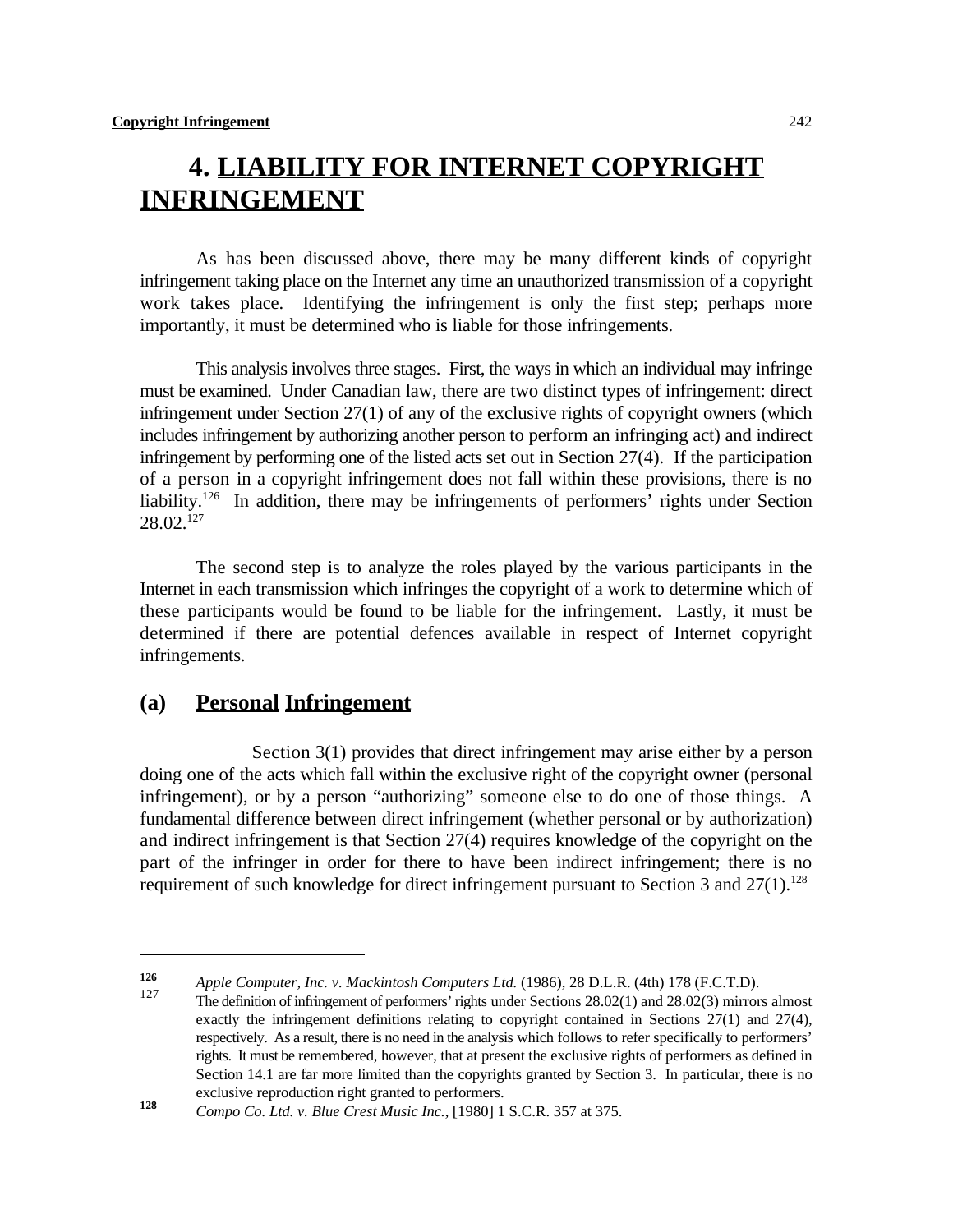Section 27(1) describes personal infringement:

**27. (1)** Copyright in a work shall be deemed to be infringed by any person who, without the consent of the owner of the copyright, does anything that, by this Act, only the owner of the copyright has the right to do.

Use of the word "deemed" raises a presumption of infringement when the circumstances outlined in subsection 27(1) are found to exist, subject to certain exceptions. The purpose of any "deeming" clause is to impose a meaning to cause something to be taken to be different from that which it might have been in the absence of the clause.<sup>129</sup> "Deemed" is an ambiguous term, and whether the presumption that is raised is conclusive or rebuttable must be determined in the context of the entire statute. In general, "where a deeming clause states the legal consequences that are to flow from described circumstances, it is *prima facie* conclusive; but where it merely states a fact that is to be presumed in described circumstances, it is *prima facie* rebuttable".<sup>130</sup>

Since infringement can be considered a legal consequence flowing from a given situation, the presumption is conclusive in the sense that the acts, if proven, constitute infringement.<sup>131</sup> As a result, so long as it is proved that a person has done any of the acts listed in Section  $3(1)$ , infringement is proven.<sup>132</sup>

Direct infringement may occur whether or not knowledge is present.<sup>133</sup> Innocent intention affords no defence, and ignorance of the existence of copyright is no excuse for infringement. "Copyright being a proprietary right, it does not avail the defendant to plead motive or intent."<sup>134</sup>

Many copyright infringements may be committed by individuals using physical equipment owned by others. For example, a user may upload a copy of a copyright work to a BBS. While the copy of the work is made on the server of the BBS and is retained there, it is the user which actually made the copy using the BBS's equipment. When an e-mail message containing a copy of a copyright work is sent by a user, a copy of the work will be

<sup>&</sup>lt;sup>129</sup> *R. v. Sutherland*, [1980] 2 S.C.R. 451 at p. 456.

<sup>&</sup>lt;sup>130</sup> Driedger, *Construction of Statutes*, (2nd ed., 1983), at p. 25.

Sopinka, *The Law of Evidence in Canada* (1992), ch. 4.

It is important to note that it is not necessary to show impairment of the copyright owner's property or even any prejudice to the owner in order to prove infringement. Even if the infringer's action were beneficial to the copyright owner, that will not absolve the infringer. There is very little room in this definition of infringement to invoke the many public policy arguments made by those advocating more freedom from liability on the Internet: see *Télé-Métropole Inc. v Michel Bishop*, [1990] 2 S.C.R. 467, at pp. 481-482.

<sup>133&</sup>lt;br>
See *Compo Co. v. Blue Crest Music Inc.*, [1980] 1 S.C.R. 357 at 375.<br>
The *Component of Component Material* Component Component Component Component Component Component Component Component

Fox, *The Canadian Law of Copyright and Industrial Designs*, (2nd ed., 1967), at p. 331.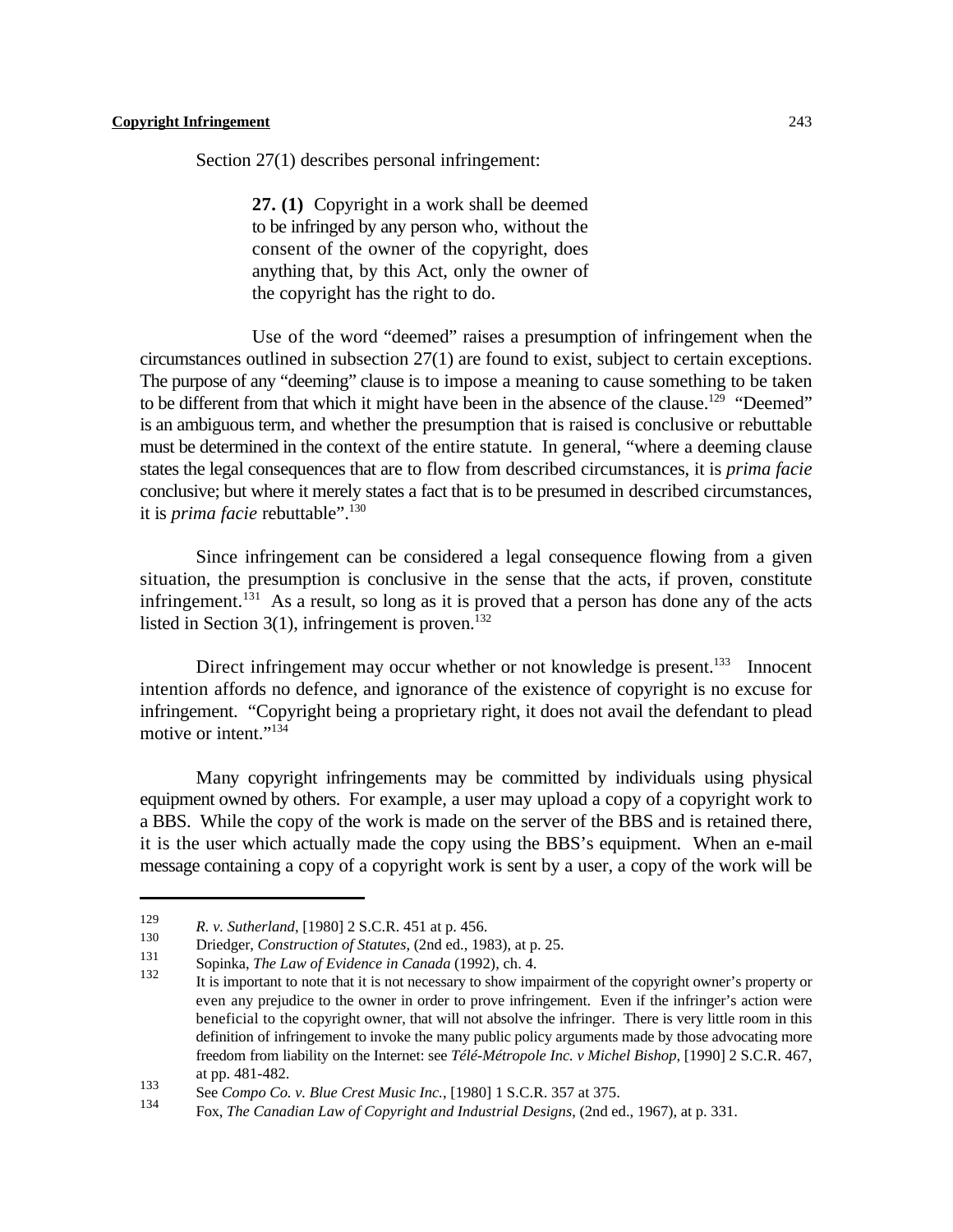made on an ISP's mail server, although it is the user which initiated the message and made the copy on the ISP's equipment.

It seems relatively clear in these circumstances that it is the user which is infringing and not the passive equipment operator such as an ISP or BBS sysop, although this issue has not been directly considered in Canadian case law. In the cases in the United States in which BBS sysops have been found liable for copyright infringement as a result of reproductions of copyright works made by users of the BBS,  $135$  there has been an element of cooperation or condonation by the BBS sysop which allowed the court to treat the involvement of the BBS sysop as being direct. In *Netcom*, where there was no such cooperation or condonation, liability for direct infringement was soundly rejected.<sup>136</sup> In order to understand the circumstances in which a person will be liable for supplying equipment which is then used to infringe, regard must be had to the Canadian law concerning "authorizing" of infringing acts.

## **(b) Authorizing Infringement**

By virtue of Sections 3(1) and 27(1), an individual may be found guilty of direct infringement for "authorizing" the reproduction of infringing work. The copyright owner has both the sole right to do the acts enumerated in Section 3(1) and the sole right to authorize the doing of these acts by others. <sup>137</sup> While there is no Canadian case which deals with the issue of authorizing copyright infringement in the Internet environment, this may be the most important legal concept involved in identifying liability in Canada on the part of individual participants in the Internet environment.

The authorization right was first introduced in the United Kingdom *Copyright Act*,  $1911^{138}$  in order to diminish the effect of certain pre-1911 decisions which, based upon the language of earlier statutes which used the words "cause to", had held that a person was only liable for infringing acts committed by servants or agents. The authorization right was introduced to Canada by the enactment of Section 3(1) of the *Copyright Act*, *1921*.

The phrase "to authorize" is not defined in the *Copyright Act*. English and Canadian courts have held that "to authorize" is to be understood in its ordinary sense as meaning "one who sanctions, approves, or countenances".<sup>139</sup> This has not posed any difficulty in the ordinary situation where the defendant is involved directly in dealing with the copyright work.

For example, see *Playboy Enterprises, Inc. v. Frena* (1993), 839 F. Supp. 4552 (U.S.D.C. Fla.) and *Sega* <sup>135</sup> *Enterprises, Inc. v. Maphia* (1994), 857 F. Supp. 679 (U.S.D.C. Cal.). This issue is discussed in more detail below in the section on intermediary liability.

<sup>136</sup> *Netcom*, at pp. 5-14.<br>137 *Compe Co. 144 u. B* 

**Compo Co. Ltd. v. Blue Crest Music Inc.**, [1980] 1 S.C.R. 357 at 376.

 $Copyright$  Act, 1911 (subsection 1(2) in fine).

*Underwriters' Survey Bureau Ltd. v. Massies & Renwick Ltd.*, [1938] Ex. C.R. 103 at p. 122; *Muzak* <sup>139</sup> *Corp. v. Composers, Authors & Publishers Assn. (Canada),* [1953] 2 S.C.R. 182 at p. 193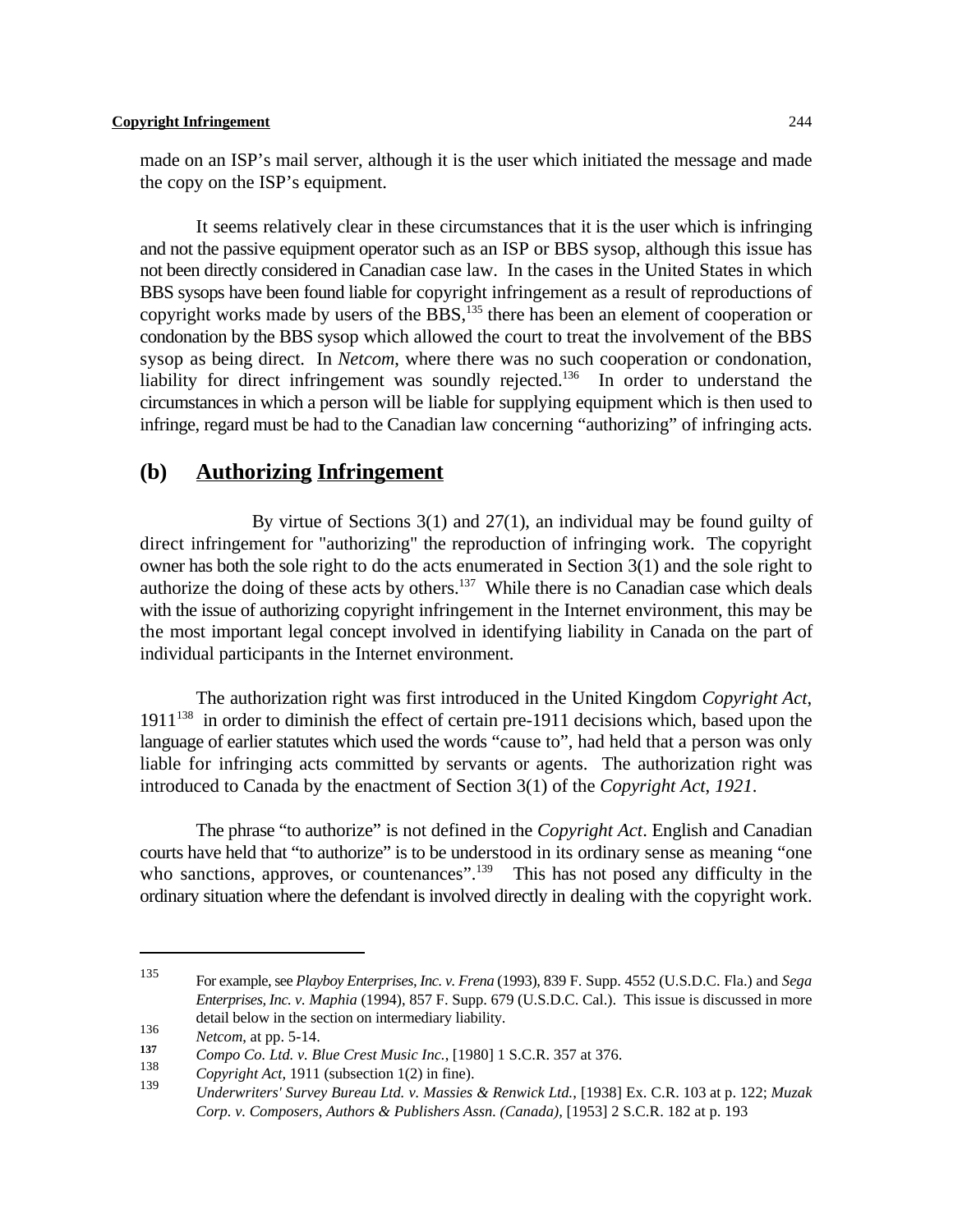For example, in *Falcon v. Famous Players Film Co.*,<sup>140</sup> the author of a dramatic work had assigned the sole to Falcon performing right in a play entitled "Held by the Enemy" in the United Kingdom to the plaintiff. Subsequently, the author sold motion picture rights in his work throughout the world to the defendants. The defendants then produced a film based on the work in question and granted the owner of a theatre in the United Kingdom the right to exhibit the film. The Court of Appeal held that Famous Players had authorized the owner of the theatre to exhibit the film, and found them liable for the infringement of the plaintiff's performing rights.

More difficult questions are raised where the alleged infringer had supplied another person with equipment which was then employed to infringe copyright. Canadian courts have invariably held that where equipment is used by a third party to infringe copyright, the owner of the equipment does not infringe so long as the owner had no control over the manner in which the primary infringer was to use the equipment.

In *Vigneux v. Canadian Performing Right Society*,<sup>141</sup> the defendants had supplied a phonograph and records (an early form of jukebox) to a restaurant in return for a fixed monthly rental. The plaintiff music collective claimed that the defendants had authorized the public performance of one of their musical works which had been played on the defendant's equipment by a customer. The Privy Council held that the owners of the equipment could not be liable for authorizing the public performance of the work in question because they had no control over the use of the equipment or whether it would be made available to customers. The owner of leased equipment which is used to publicly perform a work is not authorizing the public performance. $^{142}$ 

The Supreme Court of Canada reaffirmed the principles established in *Vigneux* in *Muzak Corp. v. Composers, Authors & Publishers Ass'n of Canada Ltd.* <sup>143</sup> Muzak was a corporation operating in the United States and had a license to make recording of certain copyright musical works. It provided recordings of some of these works to third parties in Canada. The third parties used the recordings to publicly perform the works in Canada. The plaintiff music collective, which held the Canadian performing rights to the works, claimed that, by providing the recordings to the Canadian third party, Muzak was authorizing the performance of those works in public in Canada. A majority of the Supreme Court held that a defendant must have done something more than provide the use of equipment that might possibly be used in an actual infringement of a copyright.

 $\begin{bmatrix} 140 \\ 141 \end{bmatrix}$  [1926] 2 K.B. 474 (C.A.).

 $\begin{bmatrix} 1941 \\ 142 \end{bmatrix}$  [1945] A.C. 106 (P.C.).

The Privy Council made it clear that both the customer who selected the musical work to be performed and the restaurant owner who had made the equipment available to the customer were liable for copyright infringement. It is unclear from the reasons of Lord Russell whether the restaurant owner was held to be liable for having authorized the performance by the customer or as having personally infringed by the act of making the equipment available: see *Vigneux* at p. 11.

<sup>143 [1953] 2</sup> S.C.R. 182.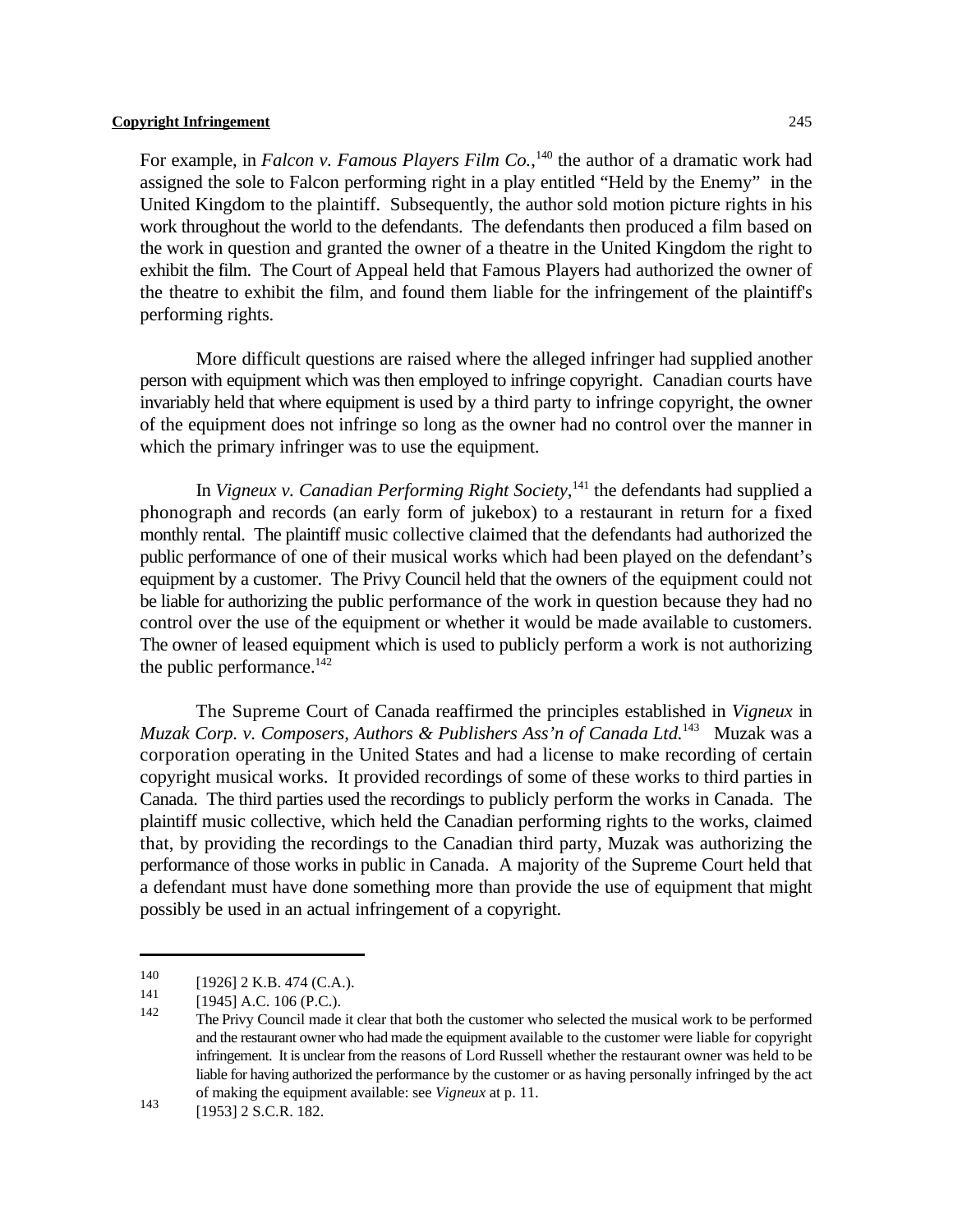"Obviously, in one sense, Muzak authorizes Associated [the Canadian third party infringer] to make use of instruments which it owns but that use is to be in accordance with regulations dealing with it. There is not a syllable in the material to suggest that Muzak has made itself a party in interest to the performance either by warranting the right to perform without fee or by anything in the nature of a partnership or similar business relation. If by letting a device the owner is to be taken as engaging himself to its use in defiance of regulations, the very distinction between the right to make a record and the right to give a public performance by means of it which Mr. Manning made and the [*Copyright*] *Act* provides for, is wiped out. It would be as if a person who lets a gun to another is to be charged with "authorizing" hunting without a game license."<sup>144</sup>

Some Australian decisions adopted a different approach to the authorization issue. In *Moorhouse v. University of New South Wales*,<sup>145</sup> an author commenced an "test case" claiming copyright infringement against the University of New South Wales. The University had made available a photocopier for the purpose of photocopying material in the university library. A chapter of the plaintiff's book was copied using the photocopier. Although the library had taken some steps to prevent the unauthorized copying of books, there was no supervision of the use of the photocopier and the notice placed on the photocopier was less than clear and was found by the Court not to be "adequate". A majority of the High Court of Australia held that, while the University had not personally infringed the plaintiff's copyright, the University had authorized infringements of copyright because the library had extended an unlimited invitation to users to copy material in the library:

[A] person who has under his control the means by which an infringement of copyright may be committed - such as a photocopying machine - and who makes it available to other persons knowing, or having reason to suspect, that it is likely to be used for the purpose of committing an infringement, and omitting to take reasonable steps to limit use to legitimate purposes, would authorize any infringement that resulted from its use.

*Ibid*, at p. 189; Hitchcock, "Homecopying and Authorization", 67 C.P.R. (2d) at pp. 17-49.

<sup>[1976]</sup> R.P.C. 151.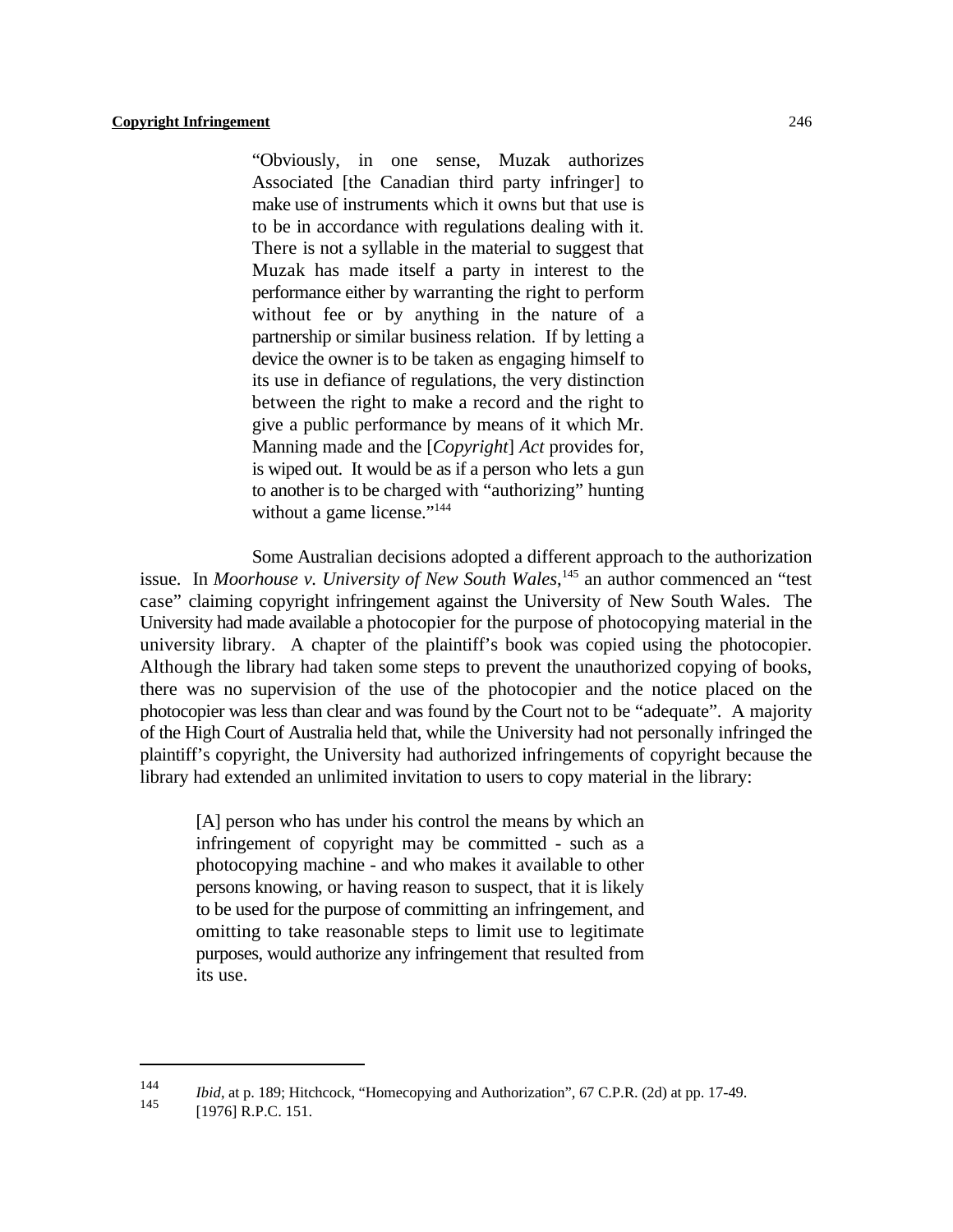In another Australian case, *RCA Corp. v. John Fairfax & Sons Ltd*.<sup>146</sup> the court held:

[A] person may be said to authorize another to commit an infringement if he or she has some form of control over the other at the time of infringement or, if there is no such control, if a person is responsible for placing in the hands of another materials which by their nature are almost inevitably to be used for the purpose of infringement. $147$ 

Such an interpretation of the "authorizing" provision of the *Copyright Act* places a positive duty on the defendant to have taken steps to prevent copyright infringement even when the defendant does not know, and may have had no contact with, the infringer. *Moorhouse* was subsequently overruled by statute in Australia.<sup>148</sup>

Subsequent English and Canadian case law did not follow the strict approach of the Australian courts. In *CBS Inc. v. Ames Records & Tapes Ltd.*, <sup>149</sup> a record shop began renting popular records to customers. It also sold blank audio tapes at a discount price. The shop was held not to be authorizing an infringing act when its customers took the records home and taped them since the shop did not sanction, approve or countenance any infringing acts by its customers. Whitford J. stated:

Any ordinary person would, I think, assume that an authorization can only come from somebody having or purporting to have authority and that an act is not authorized by somebody who merely enables or possibly assists or even encourages another to do that act, but does not purport to have any authority which he can grant to justify the doing of the act. $150$ 

This distinction is important. Absent a common purpose with the personal infringer such that they are truly acting in concert, a person who takes steps to assist someone else in a copyright infringement will not be authorizing the infringement unless they purport to actually have some authority over the use of the work. As a result, if you are encouraged by a friend to make an infringing copy of a well-known work, and it is clear that the friend has no connection with the copyright owner, then the extent of the friend's urging on you to make the copy is immaterial to your friend's liability. The friend is clearly not authorizing the

 $\frac{146}{147}$  [1982] R.P.C. 91 at 100.

*Ibid.* at 100. 148

*Copyright Act* 1968 (Cth), s. 39A, inserted by the *Copyright Amendment Act 1980*.

 $\begin{array}{r} \n 149 \\
\hline\n 150\n \end{array}$  [1982] Ch. 91.

*Ibid*, at p. 106.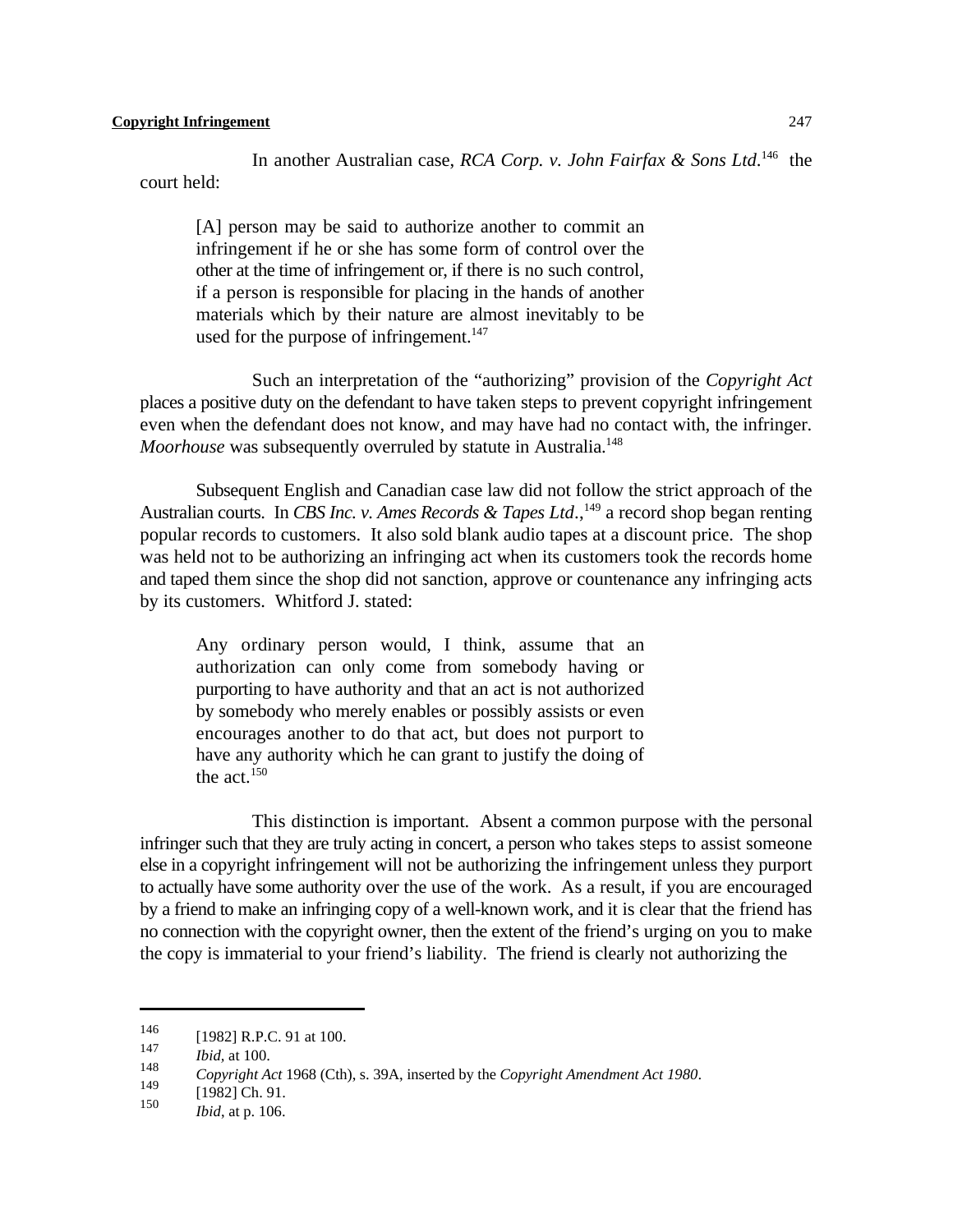infringement since they have no ability to do so, and the *Copyright Act* does not include "incitement to infringe" the acts which are prohibited.<sup>151</sup>

In a series of decisions, English courts have found that the manufacturer of audio cassette decks was not liable for alleged infringements by purchasers as a result of "home taping" of pre-recorded audio cassettes. Amstrad Consumer Electronics was a manufacturer of audio recording equipment. In 1982, it introduced an audio cassette deck with twin tapes. This infuriated the U.K. music industry, which claimed (correctly) that such equipment could and would be used to make copies of copyright musical works. In 1984, Amstrad introduced a "double speed" twin deck cassette recorder, which allowed copying to be done faster than the speed of playing the tape. The British Phonographic Industry Limited (BPI), a record industry lobby group, and others complained to Amstrad that, by advertising and selling the twin deck cassette recorders, Amstrad was authorizing copyright infringement by purchasers of the equipment who used it to do home taping. After inconclusive negotiations, Amstrad brought an action seeking a declaration that it was not authorizing copyright infringement by selling the twin deck cassette recorders.

It was not contested that Amstrad knew that the majority of the purchasers of their machines would use them to unlawfully copy pre-recorded cassettes, and in fact Amstrad's advertising of the tape deck had emphasized this feature. The trial judge (who was also the trial judge in the *C.B.S v. Ames* case) was critical of Amstrad and refused to declare that Amstrad was not authorizing infringement.<sup>152</sup> The Court of Appeal<sup>153</sup> disagreed. It held that the Australian High Court in *Moorhouse* had inappropriately chosen synonyms for the word "authorize" which expanded the meaning of the statutory provision. The Court applied the rule in *Vigneux* and held that Amstrad had no responsibility for the use of the cassette decks once they had been sold.

> "None of the authorities which have been cited to us have persuaded me that the word bears any other meaning in section 1 of the Copyright Act 1956. The very essence of a grant or purported grant of this

Exclusive rental rights have been granted to computer program copyright owners by Section 3(1)(h) of the *Copyright Act*.

*Amstrad Consumer Electronics PLC v. The British Phonographic Industry Limited*, [1986] F.S.R. 159. <sup>152</sup>

*Ibid*, at p. 118. It is interesting to note that Whitford, J. did not disapprove of the decision of the High Court of Australia in *Moorhouse*, but merely distinguished it on the basis that the record shop was not lending out the equipment for home taping at the same time as lending the records. Because *Vigneux* was a Privy Council case and not binding on Whitford, J., he expressed some doubt that the defendant in that case should have escaped liability since it did provide the record player as well as the records. *Vigneux* is binding on Canadian courts, and it is difficult to conclude that supplying both the equipment which is employed to infringe and a legal copy of the work to be infringed could be found to be "authorizing" the infringement in the normal course.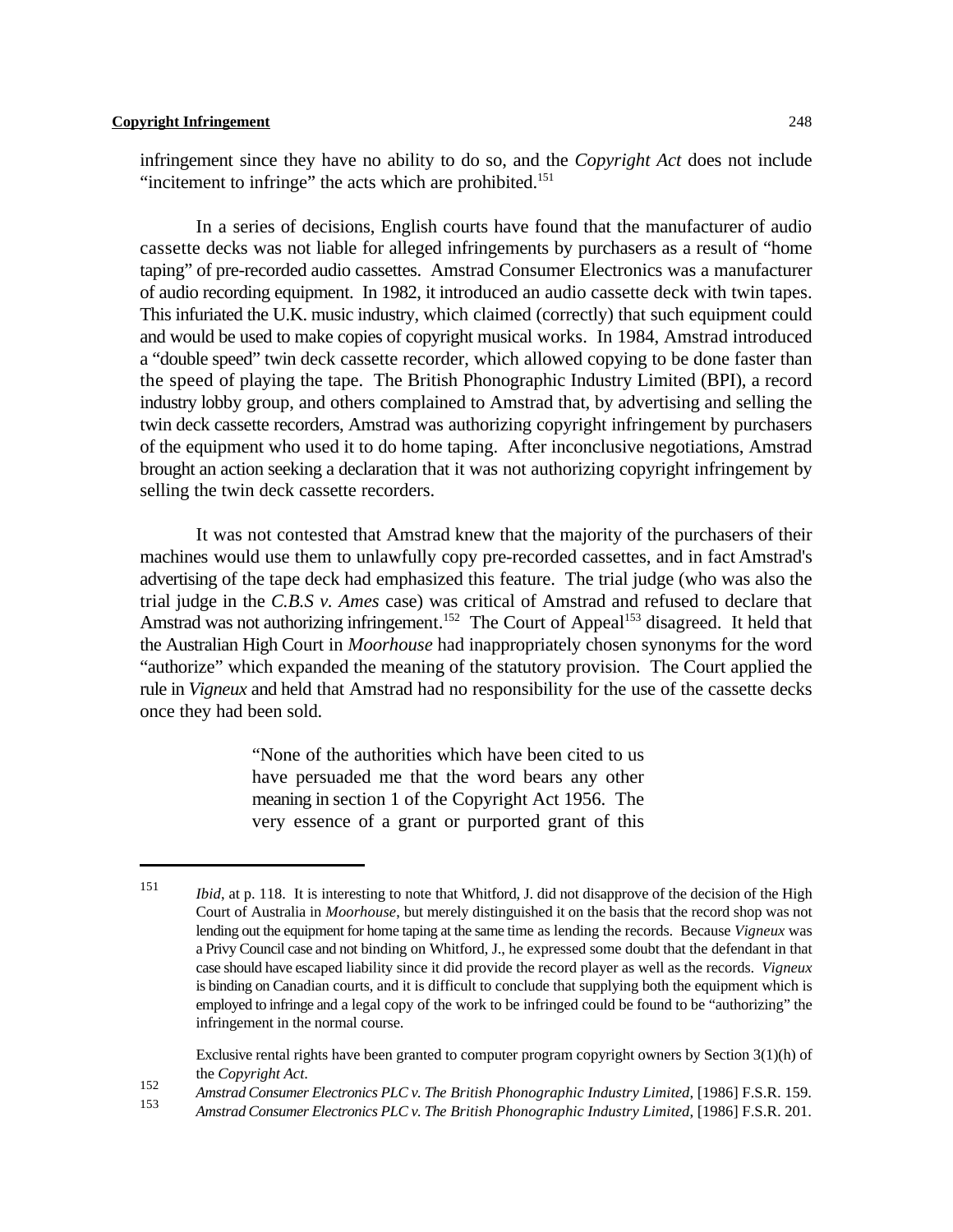nature is that the grantor has some degree of actual or apparent right to control the relevant actions of the grantee. In the present case it has not been alleged, and could not be alleged, that Amstrad has any actual or apparent right to control the relevant actions of members of the public who, having purchased its machines, subsequently use them in such manner as to infringe the copyright of B.P.I.'s members. This renders the present case a quite different one from the Australian case of *Moorhouse v. University of New South Wales* [1976] R.P.C. 15 on which Mr. Kentridge relied as his strongest authority. In that case, unlike the present, as Lawton L.J. has pointed out, the University were at all material times in a position to control the use of the photocopying machine which had been used to infringe copyright, so that the evidence may well have warranted a finding of implicit authorization.

The highest that the present case can be put on the facts is that, as the learned judge found (at page 59G of his judgment) Amstrad "in selling these units are intentionally placing in the hands of purchasers a facility which they must know is inevitably going to be used for the purposes of infringement." Even accepting this strong finding of fact, it would not, in my judgment, justify a finding of "authorization" in the relevant sense as a matter of law."<sup>154</sup>

In subsequent proceedings, the Court of Appeal struck out BPI's statement of claim.<sup>155</sup> The House of Lords<sup>156</sup> agreed. In doing so it distinguished *Moorhouse* and rejected the portion of the *RCA Corp*. case cited above as having been "stated much too widely".<sup>157</sup> Although the sale of the tape decks placed in the hands of the public "materials which by their nature are almost inevitably to be used for the purpose of an infringement" by copying pre-recorded material, Amstrad only was facilitating infringement, but did not authorize it.

> "... There is nothing express or implied in the Act which inhibits the invention, manufacture, sale or advertisement of electronic equipment capable of

*Amstrad, supra, at pp. 211-212.*<br>155 *Amstrad, supra, at pp. 211-212.* 

 $[1986]$  F.S.R. 201.

<sup>&</sup>lt;sup>156</sup> CBS Songs Ltd. v. Amstrad Consumer Electronics Plc., [1988] 2 All E.R. 484 (H.L.).

*CBS Songs*, at p. 494.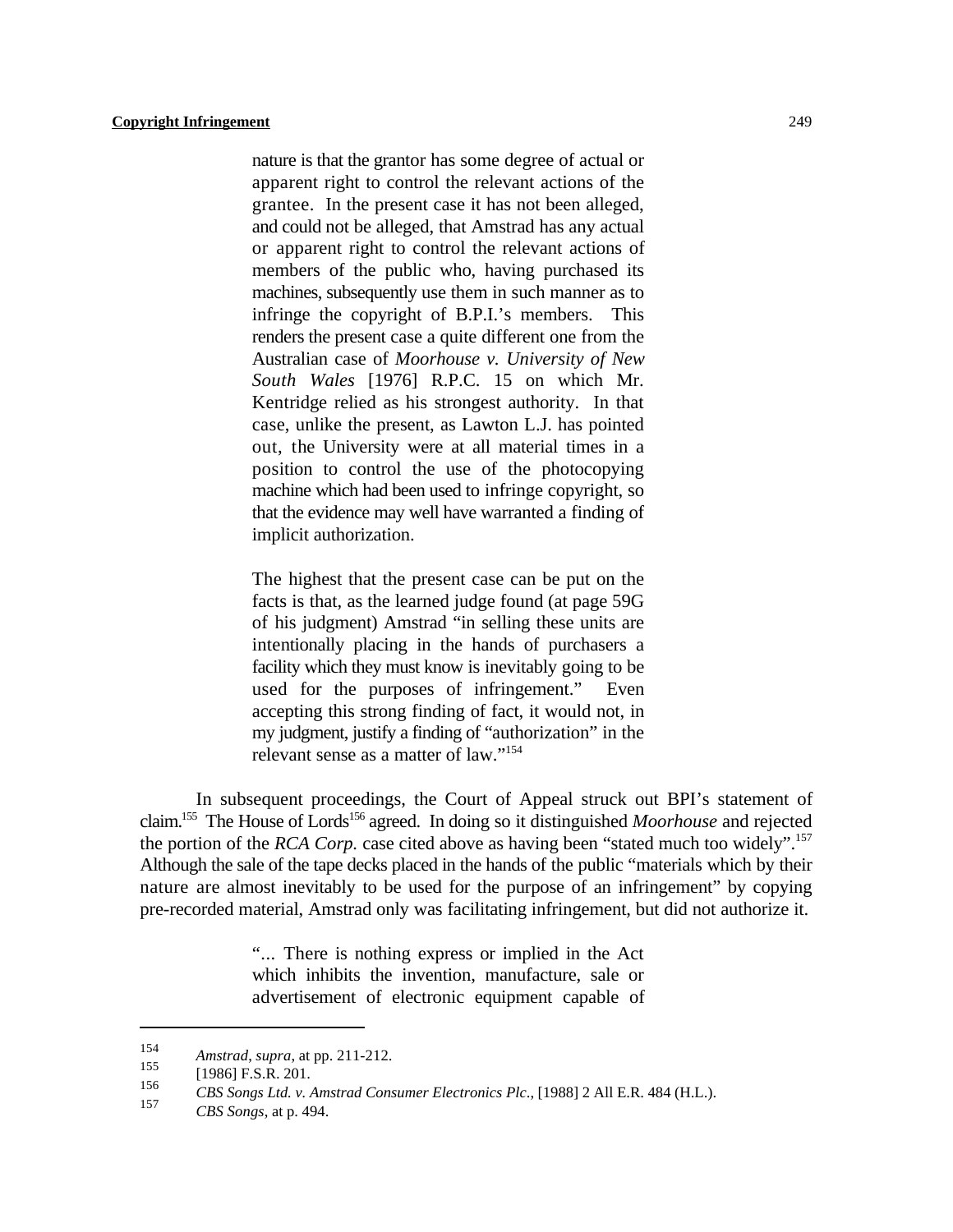lawful or unlawful reproduction.

... BPI submit that by selling a model which incoporates a double-speed twin-tape record Amstrad "authorise" the purchaser of the model to copy a record in which copyright subsists and therefore Amstrad does not infringe the exclusive right of the copyright owner. My Lords, twin-tape recorders, fast or slow, and single-tape records, in addition to their recording and playing functions, are capable of copying on to blank tape, directly or indirectly, records which are broadcast, records on discs and records on tape. Blank tapes are capable of being employed for recording or copying. Copying may be lawful or unlawful. Every tape recorder confers on the operator who acquires a blank tape the facility of copying; the double-speed twin-tape recorder provides a modern and efficient facility for continuous playing and continuous recording and for copying. No manufacturer and no machine confers on the purchaser authority to copy unlawfully. The purchaser or other operator of the recorder determines whether he shall copy and what he shall copy. By selling the recorder Amstrad may facilitate copying in breach of copyright but do not authorize it."<sup>158</sup>

As a result, even where the defendant knows that its equipment is going to be employed for infringing purposes, it will not be liable if it has no control over the use being made of the equipment, and it does not purport to give the personal infringer a license or permission to infringe. $159$ 

In *Sega Enterprises v. Maphia* (1994), 857 F. Supp. 679 (U.S.D.C. Cal.), at paras. 35-38, it was held that the sale of video game copiers which could not be used for any lawful purpose would be contributory infringement. See also *Atari, Inc. v. JS & A Group, Inc.* (1983), 597 F. Supp. 5 (N.D. Ill.).

<sup>158</sup> *Ibid*, at p. 492.

Although it is dangerous to give much weight to decisions from the United States because their copyright <sup>159</sup> statute is quite different from Canada's, it must be noted that a similar principle was enunciated in *Sony Corporation v. Universal City Studios*, 464 U.S. 417 (1984), in which the Supreme Court held that manufacturers of video cassette recorders were not liable for contributory copyright infringement by home tapers of pre-recorded video cassettes or television broadcasts. The Court relied heavily on the fact that the recorders could be employed for significant non-infringing uses such as "time shifting" of television programs. The U.S. concept of "contributory infringement" is taken from tort principles which have not been applied in Canadian copyright law; for a possibly contrary view, see Elrifi, "What's DAT - Armstrad Revisited: Canadian Copyright Law and Digital Audio Tape Players", 14 Can. Bus. L.J. 405 (1988), at pp. 416-418.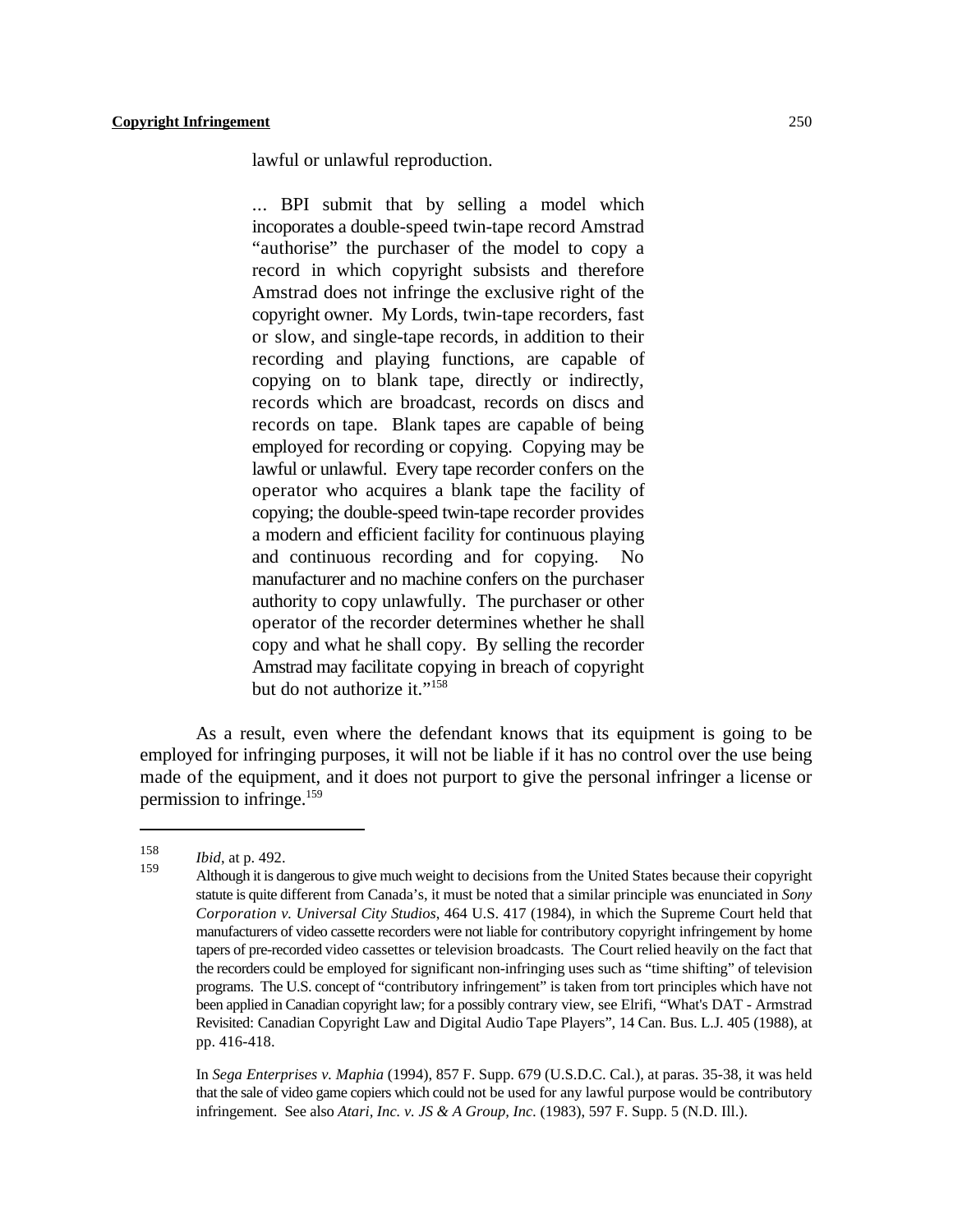In the *CCTA* case,<sup>160</sup> the Federal Court of Appeal held, in an *obiter* passage, that, by sending television signals containing copyright music, cable operators were authorizing infringing public performances by customers.<sup>161</sup> This decision is not inconsistent with the case law cited above, since it was clear that the cable operators were aware that the signals they were sending to their customers contained copyright works. In addition, the cable operators were doing more that merely providing equipment for the use of customers; they were assembling a collection of stations and signals and marketing them to customers on a "one-tomany" basis.

In *de Tervagne v. Beloeil (Ville de)*, <sup>162</sup> the Federal Court dealt with a claim against several individuals and organizations who were involved in the unauthorized presentation of a play, the performing rights to which were owned by the plaintiffs. After reviewing the relevant cases, Joyal, J. concluded that, in view of the decision in *Vigneux*, the Australian decisions in *Moorhouse* and *RCA Corp.* must be rejected in Canada. In order to "authorize", a person must sanction, approve or countenance something more than the mere use of equipment that might possibly be used to infringe a copyright. Otherwise, it will be presumed that the person authorized the activity only so far as the activity is in accordance with law.<sup>163</sup>

The "something more than mere use" that must be sanctioned, approved or countenanced does not need to go so far as to grant, or purport to grant, a right. It is possible to establish that a person has sanctioned, approved, or countenanced an infringing activity if it is shown that certain relationships existed between the alleged authorizer and the actual infringer, or that the alleged authorizer conducted himself in a certain manner. The most obvious such situation will be in the employment context. This is a matter of fact that depends on the circumstances of each case.<sup>164</sup> In analyzing the facts of the *de Tervagne* case, Joyal, J. stated:

> "... The question of authorization is a question of fact in each case. In this case, the producer of the play, Mr. Bossac, alone had control over the play. The other defendants were not in such a position as would have enabled them to authorize the infringement. The mere fact that the Town of Beloeil and Les Productions de la Coulisee rented the hall to Mr. Bossac, even though this in a way made possible or facilitated the infringement, does not support a finding that they authorized the performance of a play which

<sup>160</sup> *CCTA v. Copyright Board* (1993), 46 C.P.R. (3d) 359 (F.C.A.).

*CCTA*, at pp. 371-372. This decision pre-dated the amendments to the *Copyright Act* which made cable television programming a communication by telecommunication.

<sup>162 (1993), 50</sup> C.P.R. (3d) 419 (F.C.T.D.).

*de Tervagne, supra*, at p. 433. <sup>163</sup>

*de Tervagne, supra, at p. 436.*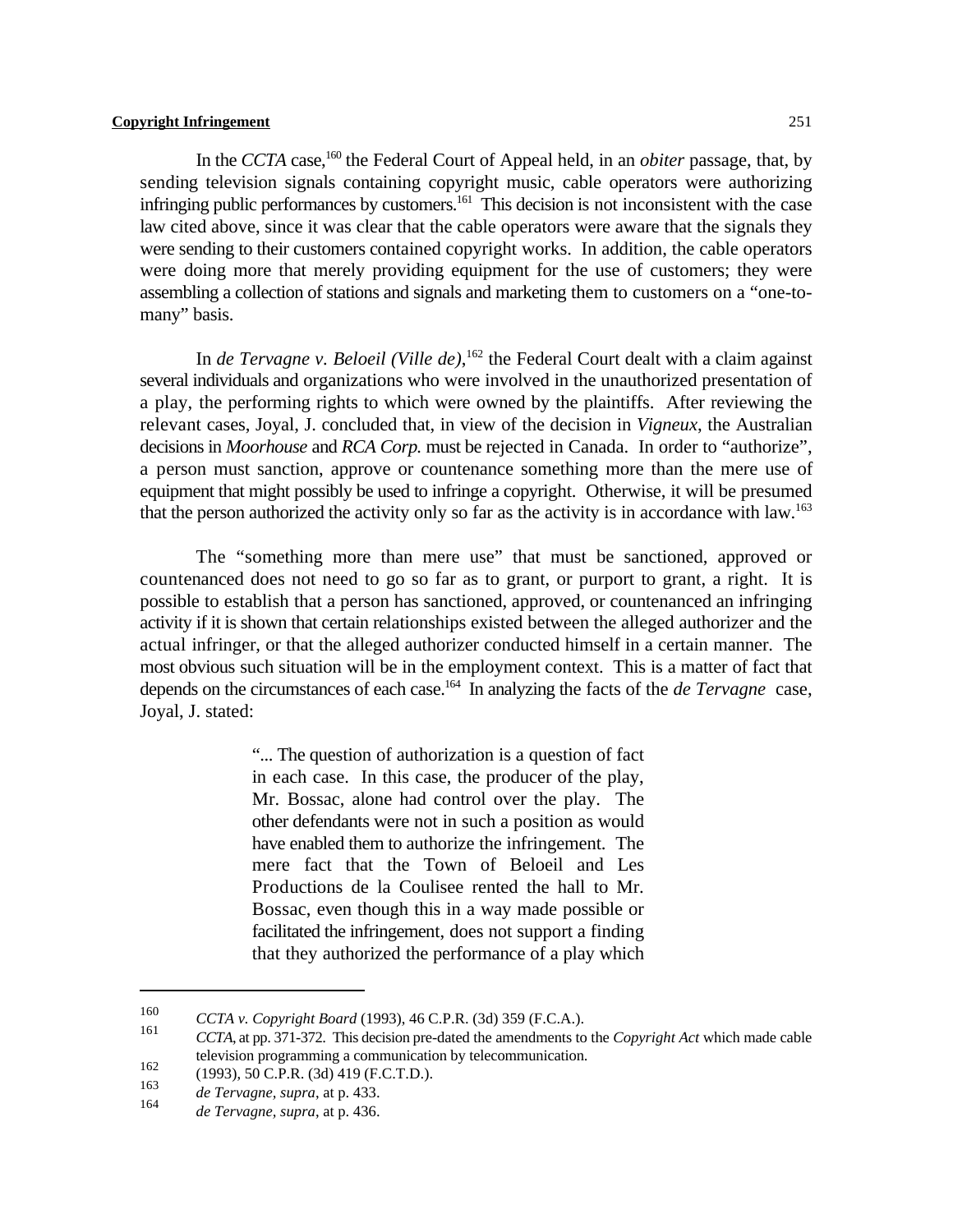infringed copyright. The defendants could reasonably have assumed that the purpose of renting the hall was to present a play in a lawful manner. Much more would be needed, according to the reasoning set out in *Vigneux* or in *Muzak*, for us to find the defendants liable. The participation of the defendants Ilial and Neveu was strictly in their relationship as employees of Mr. Bossac. They were at all times subject to his authority."<sup>165</sup>

Lastly, it is unclear whether an act of authorization which takes place outside of Canada can be the basis of a claim of infringement in Canada, even if the primary act which is authorized is done in Canada.<sup>166</sup>

The rationale of the case law relating to "authorizing" infringement can be summarized as follows:

- a) the owner of equipment which is used to infringe does not authorize the infringement by supplying the equipment. Even if the owner knows that the equipment will be used to infringe, the owner will not be authorizing infringement so long as the owner does not have control over the infringer's use of the equipment; $167$
- b) in order to create liability on the part of a defendant, any authorization by the defendant must be of the infringing activity itself, not of activity which could be either infringing or non-infringing. The court will not presume that the defendant intended to authorize infringing activity if the scope of the activities authorized included non-infringing activities; $168$
- c) the analysis of the facts in each case will be determinative. If the defendant took active steps to

*de Tervagne, supra*, at p. 437. <sup>165</sup>

<sup>&</sup>lt;sup>166</sup> Skone James, *Copinger and Skone James on Copyright*, (13th ed. 1991), at ¤8.142

While the American copyright law concept of contributory infringement is not identical to the Canadian concept of "authorization", there are some similarities. In *Netcom*, the court decided that there was a triable issue concerning whether Netcom permitted its facilities to continue to be used to disseminate the infringing material after receiving notice of the infringement: *Netcom* at pp. 16-18.

See the discussion in Elrifi, "What's DAT - Armstrad Revisited: Canadian Copyright Law and Digital Audio Tape Players", 14 Can. Bus. L.J. 405 (1988), at pp. 415-416.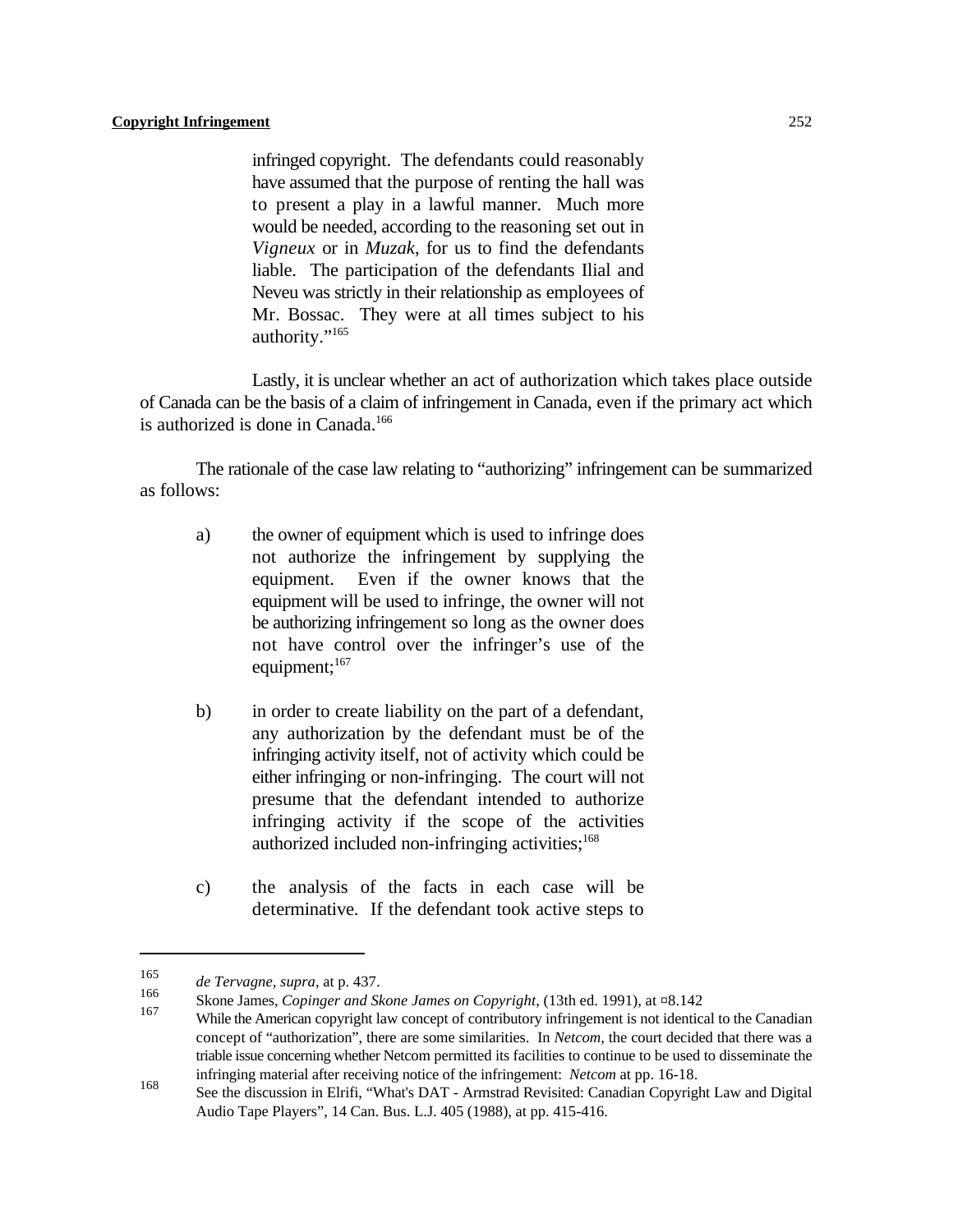prevent an infringement, or had no knowledge of the possibility of an infringement, it is much less likely that the defendant could be found to have authorized the infringement.<sup>169</sup>

The relative narrowness of the concept of "authorization" in Canadian law is of great importance in the Internet environment. Much of the infringement which takes place on the Internet will be done as a result of users giving commands which result in reproductions or communications of copyright works through the use of equipment which is provided by ISPs and other intermediaries. It is clear that such equipment can be used, and is in fact used, for non-infringing purposes. Therefore, absent a common purpose with the users, ISPs, as the suppliers of such equipment, should not be liable for infringement caused by its users any more than the seller of cassette recorders.<sup>170</sup>

# **(c) Indirect Infringement**

Section 27(4) of the *Copyright Act* describes indirect infringement as follows:

- 27.(4) Copyright in a work shall be deemed to be infringed by any person who
- (a) sells or lets for hire, or by way of trade exposes or offers for sale or hire,
- (b) distributes either for the purposes of trade or to such an extent as to affect prejudicially the owner of the copyright,
- (c) by way of trade exhibits in public, or
- (d) imports for sale or hire into Canada,

any work that to the knowledge of that person infringes copyright or would infringe copyright if it

<sup>&</sup>lt;sup>169</sup> It must be noted that the law in this area is still developing, and predicting the outcome of Internet cases is fraught with uncertainty. The recent action by several of Canada's cable channels against suppliers of "gray market" direct-to-home satellite dishes appears to challenge the rule that the supply of equipment only cannot be "authorizing" copyright infringement. It is possible, however, that the dishes being sold cannot be used for a non-infringing use because there is no transmitter to the dish which has a Canadian license to transmit the works.

This issue is discussed in more detail below in the section on intermediary liability.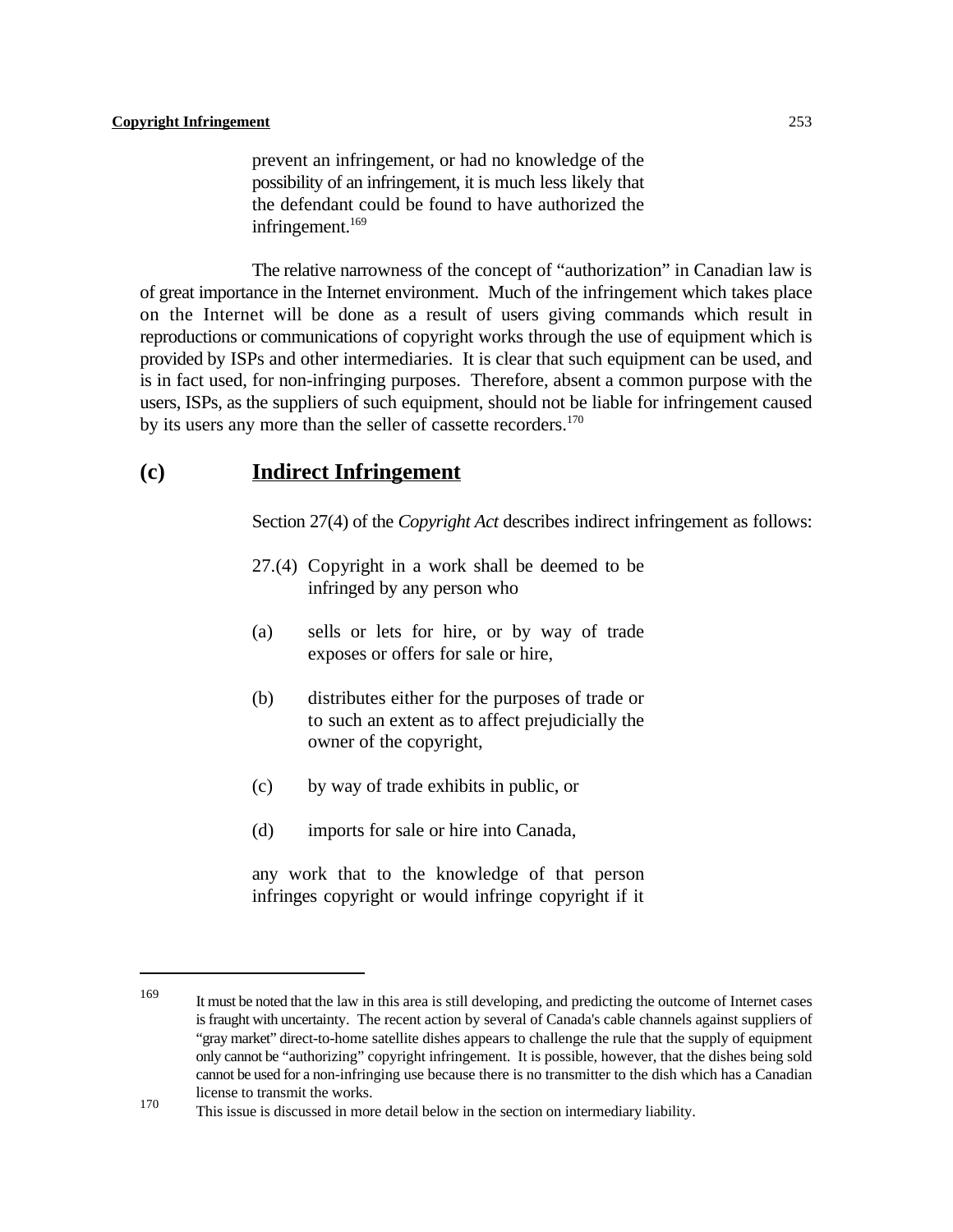had been made within Canada.<sup>171</sup>

Indirect infringement under Section 27(4) cannot be authorized by a third party since the acts which constitute indirect infringement are not within the acts enumerated in Section 3(1) of the *Copyright Act* to which the copyright owner has an exclusive right.<sup>172</sup>

A distinguishing feature of indirect infringement is that knowledge on the part of the infringer that copyright is being infringed is required. An alleged indirect infringer must have knowledge that the work dealt with infringes copyright. The burden of proving the knowledge of the defendant rests upon the plaintiff, and that burden has been described as a heavy one.<sup>173</sup> However, Section 27(4) must be read in conjunction with Section 39, which states that, if at the date of the infringement the copyright in the work was duly registered pursuant to the *Copyright Act*, a defendant will be deemed to have had reasonable grounds for suspecting that copyright subsisted in the work.<sup>174</sup> Where knowledge is an essential element of infringement, ignorance may constitute a valid defence.<sup>175</sup>

In *Clarke, Irwin & Co. v. C Cole & Co. Ltd.* <sup>176</sup> and *Simon & Schuster Inc. v. Coles Book Stores Ltd.*,<sup>177</sup> the term "knowledge" in Section 27(4) was held to mean that which would suggest to a reasonable man that a breach of copyright was being committed.<sup>178</sup> These cases conclude that "knowledge" in comparable contexts means notice of facts such as would put a reasonable person on enquiry.<sup>179</sup>

Once an individual has either actual or imputed knowledge that the work dealt with may be infringing copyright, the individual has an obligation to make enquiries to ensure that the work does not infringe copyright. In *Simon & Schuster*, the court held that an importer of a book had knowingly infringed copyright. The court determined that the printed notice in the book was sufficient to put a prudent dealer on inquiry as to whether the parties were entitled to copyright protection and right of resale, and therefore the defendant should have taken steps to ensure that he was not dealing with an infringing work. The defendant's attempt to evade liability by "closing his eyes" as to the rights of the parties was unsuccessful.

These dealings may also constitute criminal offences, as provided for in section 42(1) of the *Copyright* **<sup>171</sup>** *Act*.

Skone James, *Copinger and Skone James on Copyright*, (13th ed. 1991), at ¤8.134; *91439 Canada* 172 *Ltee. v. Editions JCL Inc.* (1992), 41 C.P.R. (3d) 245 (F.C.T.D.).

*Infabrics Ltd. v. Jaytex Shirt Co. Ltd.*, [1978] F.S.R. 451; *Sillitoe v. McGraw-Hill Book Co.*, [1983] 173 F.S.R. 545.

Richard, "Concept of Infringement in the *Copyright Act*", in Henderson, *Copyright Law of Canada* 174 (1994), at p. 211.

Skone James, *Copinger and Skone James on Copyright*, (13th ed., 1991), at pp. 240-242.

 $^{176}$  (1959), 33 C.P.R. 173 (Ont. H.C.J.). 177

 $\frac{177}{178}$  (1975), 9 O.R. (2d) 718.

<sup>&</sup>lt;sup>178</sup> *Clarke, Irwin, supra, at p. 181.* 179

*Apple Computer, Inc. v. Mackintosh Computers Ltd.* (1986), 28 D.L.R. (4th) 178 (F.C.T.D.), at p. 225.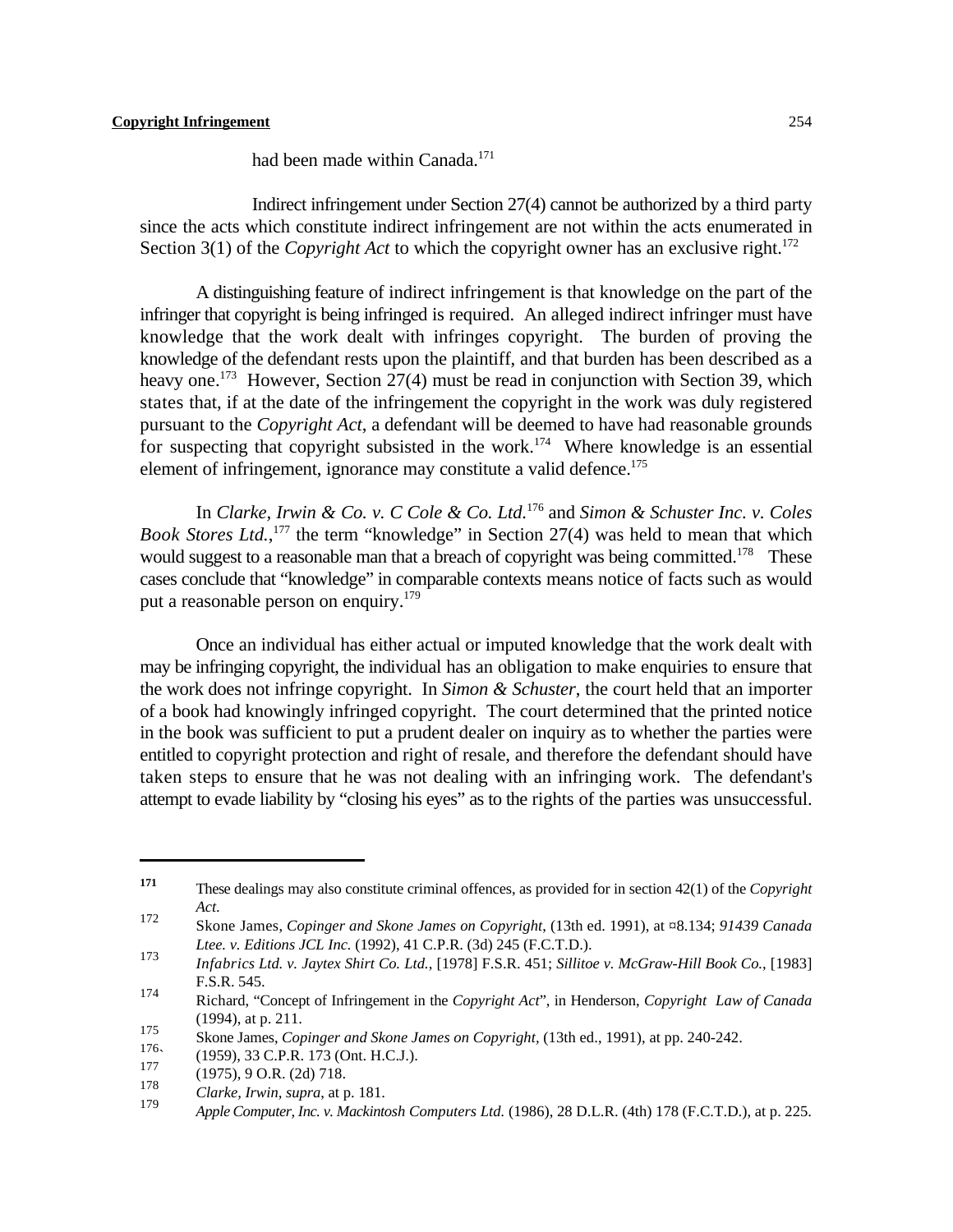A defendant is not entitled to overlook obvious indications of copyright infringement.<sup>180</sup>

But, conversely, knowledge is not sufficient to show indirect infringement where none of the enumerated acts have been committed. Where an individual financed an operation which he knew was infringing copyright, but had not done any of the acts listed in Section 27(4) and could not have been seen to have been authorizing the infringement, he was found not to be liable for infringement.<sup>181</sup>

The concept of indirect infringement can be important in dealing with BBS sysops and other Internet intermediaries which permit their equipment and systems to be used specifically for infringements which fall within Section  $27(4)$ .<sup>182</sup> If the intermediary is put on notice of an infringement and takes no reasonable steps to prevent its continuation, the intermediary may be liable for indirect infringement.

# **(d) Who Infringes on the Internet?**

The application of all of the law discussed above to individual Internet participants is difficult because there are large variations in the roles taken by various participants at different times in respect of different transactions. Each case will turn to some extent on its own facts. A useful categorization can be made, however, between three groups: posters, recipients and intermediaries.

A poster places copyright content on the Internet in such a way that it can be accessed by others. This may involve sending an e-mail message, posting a message to a newsgroup, uploading a work to a BBS's server, including a work in a Web page, or placing a copy of a work in a library area of an on-line service.

A recipient is anyone who receives a work. A work need not be viewed or heard to be received, since a copy of a work can be downloaded to storage by a recipient computer but never accessed for viewing by its owner or operator.

Intermediaries consist of a wide range of individuals and organizations with one common function: they provide the link between posters and recipients. Intermediaries can be telecommunications carriers, BBS sysops, ISPs, on-line services and various other technical providers. Intermediaries are the owners and operators of the equipment and systems which posters and recipients employ to communicate with each other.

These characterizations are by no means exclusive or watertight. Most Internet participants would at one time or another have been both posters and recipients. Many

*Simon & Shuster, supra, at p. 720.*<br>181

<sup>&</sup>lt;sup>181</sup> *Apple Computer, supra, at pp. 226-227.*<br>182

See the discussion relating to intermediary liability below.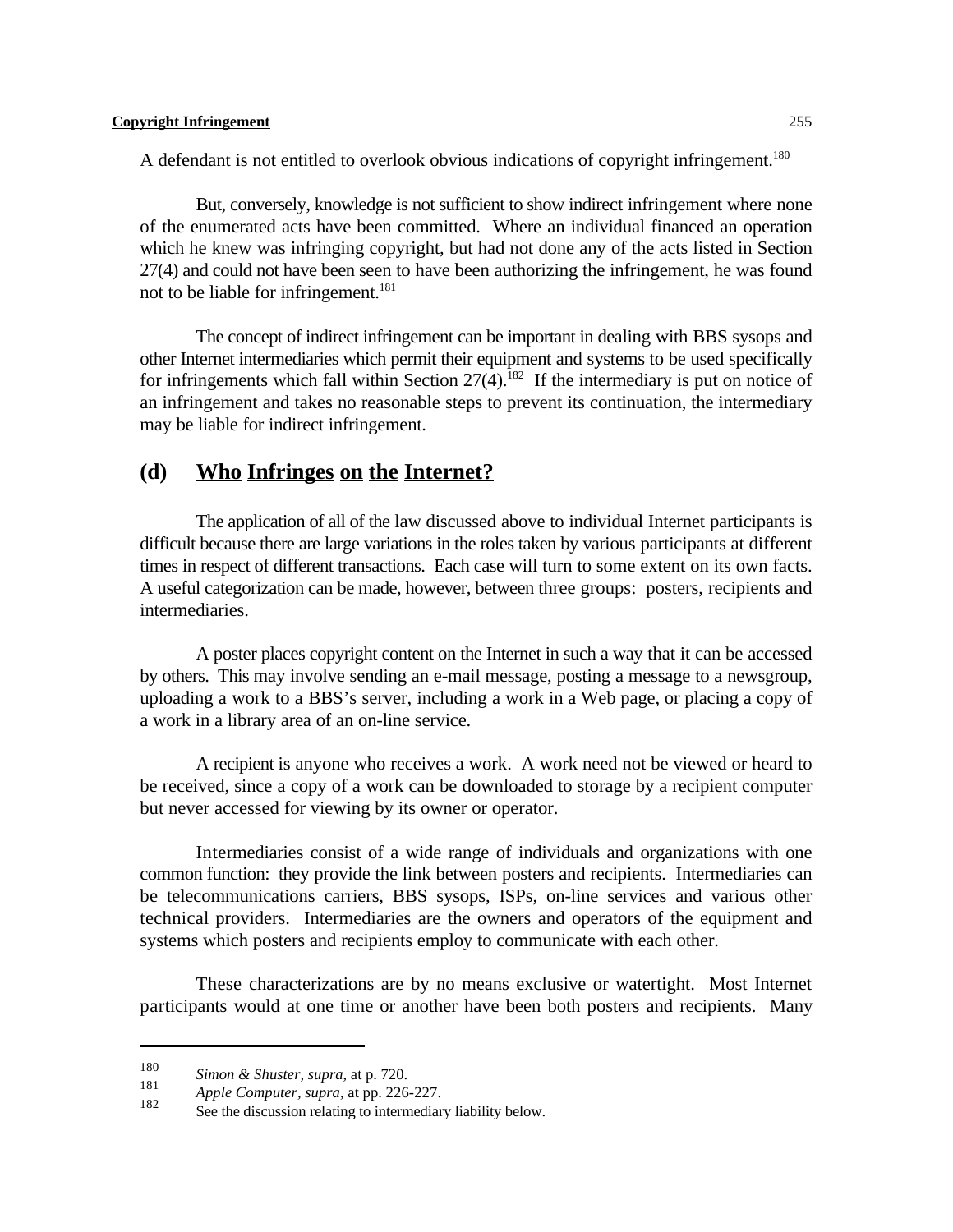intermediaries from time to time perform roles as posters or recipients. This should not confuse the issue. Each infringing Internet transmission must be examined individually to determine what role is played by each participant. It does not matter, for example, whether an ISP is a poster in respect of non-infringing Internet communications if its role in the infringing Internet communication being examined is that solely of an intermediary.<sup>183</sup>

# **(i) Liability of Posters**

The easiest analysis involves persons who post unauthorized copies of a copyright work in Canada to BBSs, newsgroups or Web sites located in Canada, or e-mail such copies to recipients located in Canada. In the process of posting or e-mailing such copies, there must have been an infringing reproduction of the work in violation of Section  $3(1)(a)$ . Because the poster is the person causing the copies to be made, albeit perhaps by employing equipment belonging to others, he or she is clearly guilty of infringement of the reproduction right.<sup>184</sup>

The situation is less clear if the computer on which the poster places the unauthorized copy is located outside of Canada. Because the copying does not take place until the infringing copy is reproduced or fixed, it would appear that there is no infringement of the reproduction right in Canada.<sup>185</sup>

(a) what rights is it alleged are being infringed by the BBS sysop?

These issues are discussed further below under the heading "Liability of Intermediaries".

<sup>183</sup> It is easy to drift from an analysis of each individual communication to an analysis of the overall role generally played by an Internet participant. The IHAC Copyright SubCommittee stated that "electronic bulletin board operators are liable for copyright infringement since they are not common carriers" (IHAC Copyright Report, p. 16). It is possible that the IHAC Copyright SubCommittee was meaning to refer to Section 3(1.3) of the *Copyright Act* and its exception to infringement by communication to the public by telecommunication, but that provision does not refer to "common carriers": see the IHAC Report at page 120. There appear to be several additional layers of analysis of this issue:

<sup>(</sup>b) what actions is the BBS sysop performing which could lead to liability for the infringement of such rights?

<sup>(</sup>c) what is a "common carrier" and what effect, if any, does that status have on liability for copyright infringement?

<sup>(</sup>d) can the BBS sysop rely on the exemption in Section 3(1.3) of the *Copyright Act*?

<sup>&</sup>quot;While a service provider could, for instance, put up its own World Wide Web pages, the effect of doing so should be kept distinct from the provider's conduit services": Loundy, "Revising the Copyright Law for Electronic Publishing", 14 J. of Comp. & Info. Law 1 (1995), at p. 41.

<sup>184</sup> Earlier in 1996, a company in Dallas began to offer "music on demand" over the Internet under the name AudioNet. The Recording Industry Association of America (RIAA) demanded that the AudioNet service be discontinued until its operators obtained licenses to perform the recordings. AudioNet's position that it was acting as a radio service (and had paid royalties to ASCAP an BMI on this basis) would offer no defence under Canadian law since a reproduction license would still be required from the copyright owner of the musical works (the composer) and the recordings of the performances of those works (the record company). See "RIAA Addresses C'Right Allegations", *Billboard*, March 16, 1996, p. 5.

<sup>185</sup> In most cases, the poster will have infringed the reproduction right prior to posting the copy over the Internet (such as by scanning a photographic work or by saving an infringing copy on the poster's own computer) and will still be subject to an action for infringement by the copyright owner. Because this study is limited to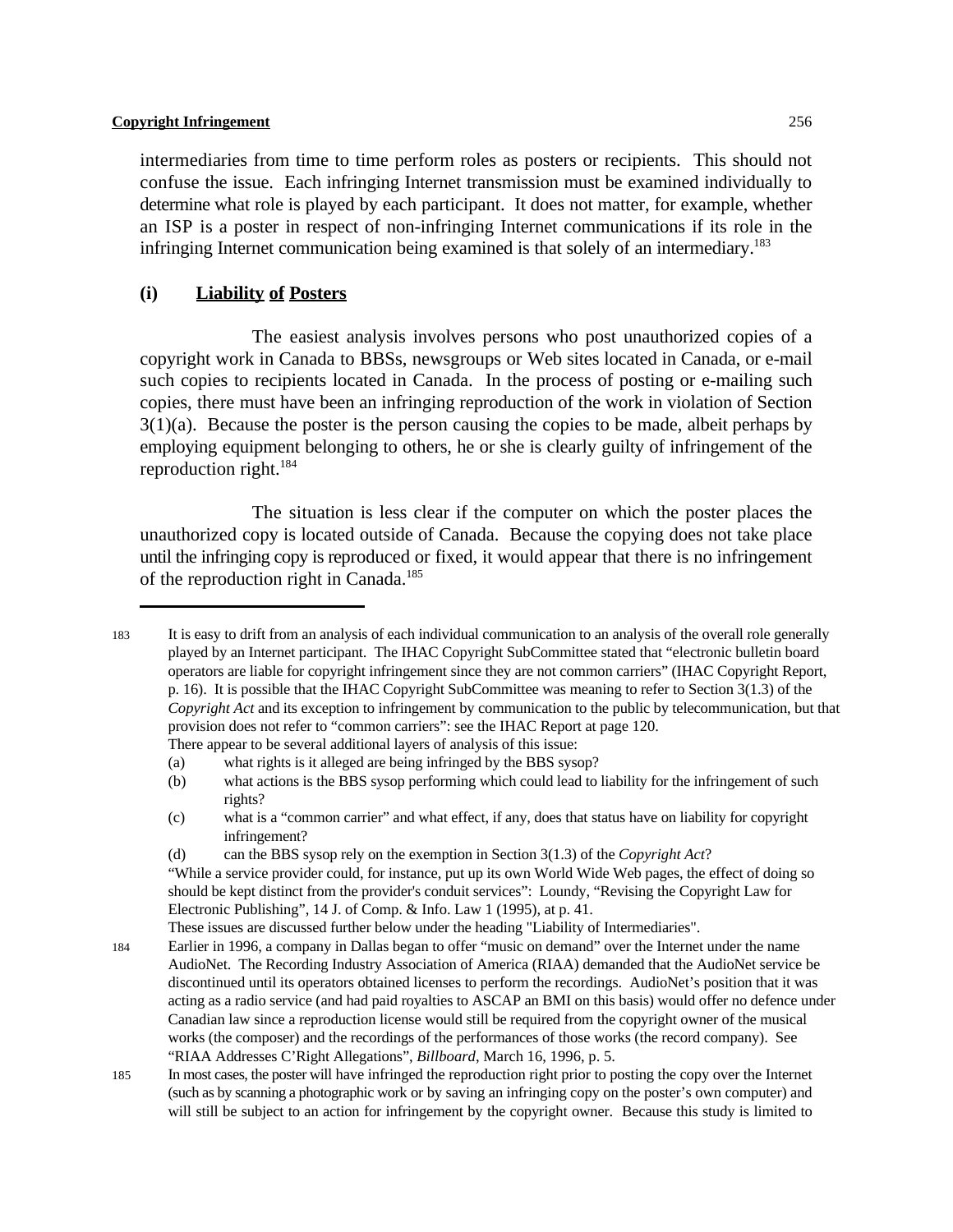It must next be considered whether a poster communicating a copyright work to a location outside of Canada has infringed the right to communicate to the public by telecommunication within the meaning of Section 3(1)(f). As noted above, the *Copyright Act* does not indicate where a communication to the public by telecommunication takes place in an international transmission on the Internet. The better view seems to be that a communication to the public by telecommunication takes place in Canada when such a communication is received in Canada. As a result, a poster in Canada sending a message solely to an e-mail address or addresses outside of Canada would not be communicating a work to the public by telecommunication in Canada, even though the message originated in Canada.

The next issue is whether posters who are located outside of Canada can be liable for copyright infringement in Canada if they initiate an infringing transmission which is received, or is capable of being received, in Canada.<sup>186</sup> When a poster located outside Canada sends an e-mail to a sufficient number of Canadian addresses, <sup>187</sup> it would appear clear that this is a communication to the public by telecommunication in Canada. There is both the actual communication to the public in Canada and the intention to communicate to the public in Canada.

Where a poster outside of Canada posts a message on a newsgroup or places it on a BBS or Web site, where it is generally available to recipients in Canada, that would also appear to be a communication to the public by telecommunication in Canada since it can be received by someone in Canada even though the server on which the copy of the work is made may be located outside of Canada.<sup>188</sup> It is unclear whether it is necessary that the foreign poster had any intention that the transmission reach a recipient in Canada.<sup>189</sup>

In addition, in most cases either posting a copy of a unauthorized work to a

liability arising from Internet use, this potential liability is not analyzed any further.

Of course, just because there may be liability in Canada does not mean that there will be any meaningful <sup>186</sup> recourse against the foreign infringer since they may simply stay out of the jurisdiction of Canadian courts.

Note that the poster may not know the message is going to a Canadian recipient if a remailer is being 187 used.

<sup>&</sup>lt;sup>188</sup> Since any Web or Usenet site can be accessed by users in Canada, it would appear that any posting is a communication to the public in Canada. There might be exceptions if a BBS could not be accessed by anyone outside of a specific area code or other geographic area, but such restrictions are rare.

A recent decision in the United States appears to have taken a similar approach. In *Playboy Enterprises, Inc. v. Chuckleberry Publishing, Inc.* (S.D.N.Y. No. 79), Cv. 3525, June 19, 1996), it was held that an Italian Web site violated an earlier injunction prohibiting the use of "PLAYMEN" on a magazine "published, distributed or sold in the United States". See Loundy, "E-Law: Reach Out and Sue Someone", 1-7 *Cyberspace Lawyer*, October 1996, page 19. This area is still unclear under U.S. law. "The jurisdiction of U.S. courts does not extend to sysops who operate in other countries.": Meyer, "National and International Copyright Liability for Electronic System Operators", available at http://law.indiana.edu/glsj/vol2/no2/meyer.html.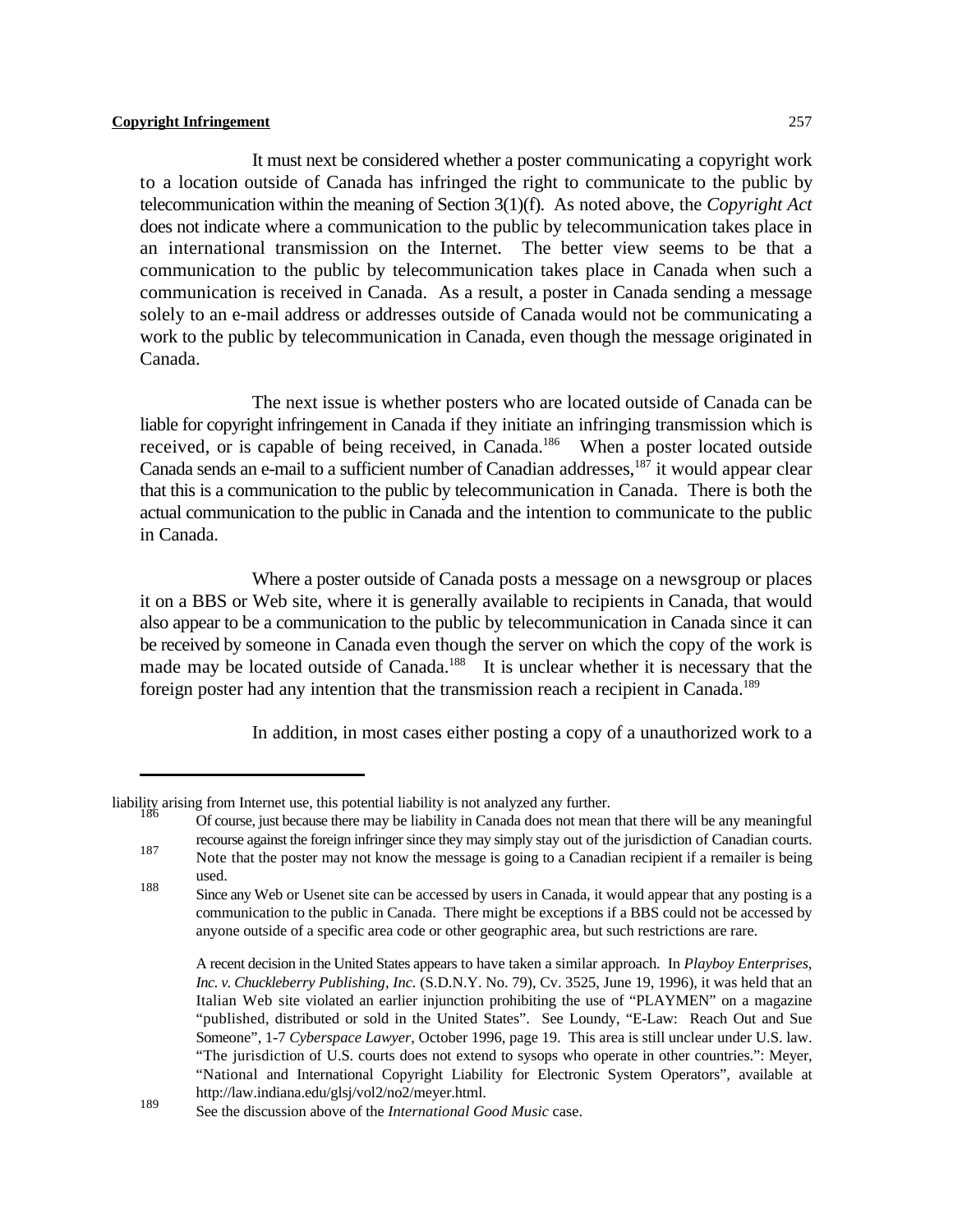newsgroup or placing it on a BBS or Web site may constitute indirect infringement under Section 27(4) if the requisite element of knowledge is present. Such a posting could be seen to be a distribution of the work "to such an extent as to affect prejudicially the owner of the copyright", or could be a public exhibition if it is "by way of trade".

The result of this analysis is that Canadian copyright law would seem to be able to cast a wide net to find liability on the part of posters, even those located outside of Canada.<sup>190</sup> The difficulty facing copyright owners has been that Internet posters of unauthorized copyright materials are often impossible to locate and infringement actions against such individuals are usually not cost-effective.<sup>191</sup> As a result, copyright owners have tended to look elsewhere in the Internet transmission chain to attempt to obtain compensation for infringing activities.

# **(ii) Liability of Recipients**

The *Copyright Act* focuses, quite correctly, on actions taken by the disseminators of unauthorized copyright works, and it is the person who supplies the unauthorized copies to others that is the main target of most restrictions.<sup>192</sup> It is difficult to see how a member of the public who is a recipient of a communication to the public by

It should be noted that this is not an extraterritorial application of Canadian law, since what is being 190 targeting is communications to the public in Canada. It may come as a surprise to a person in Vietnam who has posted an infringing copy of a work to a local-interest newsgroup on the Internet that they have thereby infringed that copyright in Canada. The fact is that an Internet posting may be a copyright infringement in many countries simultaneously. As noted above, this analysis does not take into account the issue of which law should be applied in determining whether the posting was in fact an infringement. Some authors have argued that courts should apply the law of the country in which the posting occurs. This raises the possibility that infringers would simply seek out the "least protective country" and communicate to the entire world from such a "pirate haven": see Geller, "Conflicts of Laws in Cyberspace: Rethinking International Copyright in a Digitally Network World", 20 Columbia-VLA Journal of Law & The Arts 571 (1996), at p. 572.

<sup>&</sup>quot;Often, those who are most responsible for the piracy are ingenious in their ability to hide their illegal "Often, those who are most responsible for the piracy are ingenious in their ability to hide their illegal activities from the authorities. Individuals who engage in direct file transfer from one computer to another are often impossible to detect. This is one of the reasons that bulletin board operators are a preferred target in infringement actions.": Axe, "Computer Bulletin Boards and Software Piracy: Are System Operators to Blame for Copyright Infringement by their Users?", *1996-97 Entertainment, Publishing and the Arts Handbook* 141 at p. 156.

Thus, for example, there is no infringement of copyright by the purchaser or possessor of infringing **192** copies of a work. What is prohibited is reproducing a copyright work (Section  $3(1)$ ) and selling, hiring or offering to sell or hire an infringing work (Section 27(4)), all of which are done by the supplier of unauthorized copies. The only possible exception is the summary conviction offence in Section  $42(2)(a)$ for possession of a "plate for the purpose of making infringing copies". It is unclear from the definition of "plate" in Section 2 whether computer storage devices could be seen to be a "plate". Bill C-32 proposes to amend the definition of "plate" to include "any matrix or other appliance used or intended to be used for making or reproducing sound recordings, performer's performances or communication signals", which would appear to be an extension of the current offence and could include the possession of a computer hard drive onto which infringing copies of such works have been downloaded.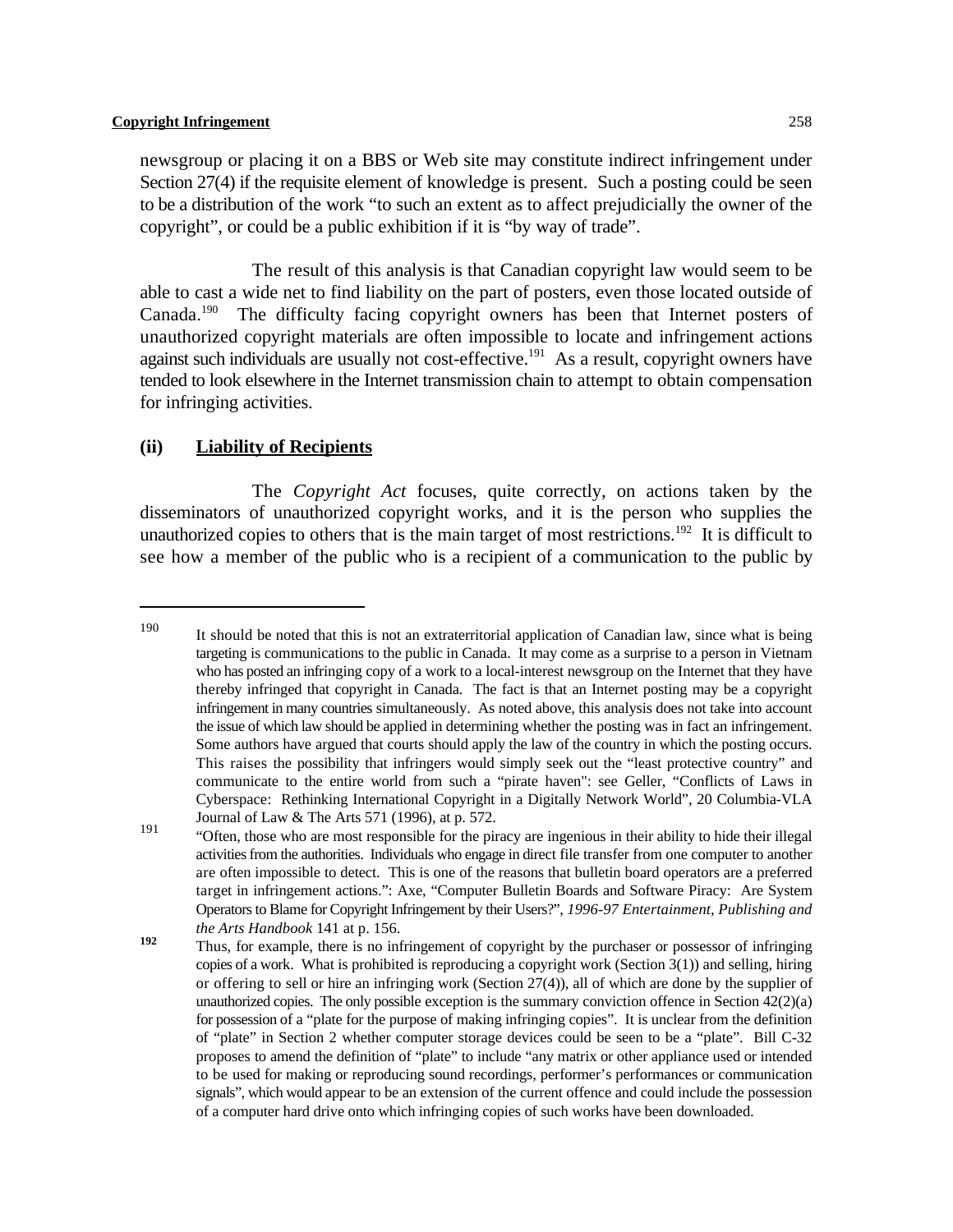telecommunication can be said to have infringed on the copyright of the owner of the work pursuant to Section 3(1)(f). The communication of the infringing copy is made "to the public", not "by the public", which implies that the person performing the infringing act is the poster, not the recipient.

As a result, any liability on the part of an Internet recipient of an unauthorized copy of a copyright work must arise from either the acts surrounding the reception of the work (such as the reproduction of the work by the recipient in order to view it) or from the relationship between the poster and the recipient. If there is some pre-existing relationship between the poster of an unauthorized work and the recipient such that the recipient was being sent the work as part of a scheme to distribute or reproduce copies of the work, then it is possible that the recipient could be seen to be in a joint venture with the poster such that the recipient is also communicating the work to the public by telecommunication. For example, an organized group of individuals which exchanges unlicensed copies of computer software or photographs could be seen to be in a joint venture with the other members of the group. In addition, it is likely that all members of such a group would be guilty of indirect infringement pursuant to Section  $27(4)$ .<sup>193</sup>

In addition, the recipient could take steps to further disseminate the work to the public (such as by placing the unauthorized copy on a large screen to be viewed by a large group), and this could constitute a separate public performance of the work.

As has been discussed earlier, it likely is not possible for a person to receive an unauthorized copy of an copyright work over the Internet without reproducing the work in violation of Section  $3(1)(a)$ . If the work is viewed or, in the case of a computer program, loaded into memory, a copy is made, however fleetingly, in the RAM of the recipient's computer.<sup>194</sup> In order for there to be infringement, it is not necessary that the recipient have any knowledge or warning that what is being accessed is infringing copyright.<sup>195</sup>

# **(iii) Liability of Intermediaries**

It is the potential liability of intermediaries on the Internet which has caused the greatest debate, both in assessing the nature and scope of the liability and in the potential problems caused by such liability. Because of the difficulty in locating and stopping individual posters and recipients from continuing infringing activities, copyright owners have in some cases turned to the intermediaries which provide the connection between posters and

As discussed below, this could also be the basis for the liability of a BBS sysop or on-line service which <sup>193</sup> was involved in such exchanges.

<sup>194</sup> See discussion at footnote 76.

While there would seem to be little chance that an innocent private recipient of unauthorized copyright material could actually be sued by the copyright owner, it does seem to be counter-productive to have the law apply in such a way that every Internet user is potentially a copyright infringer.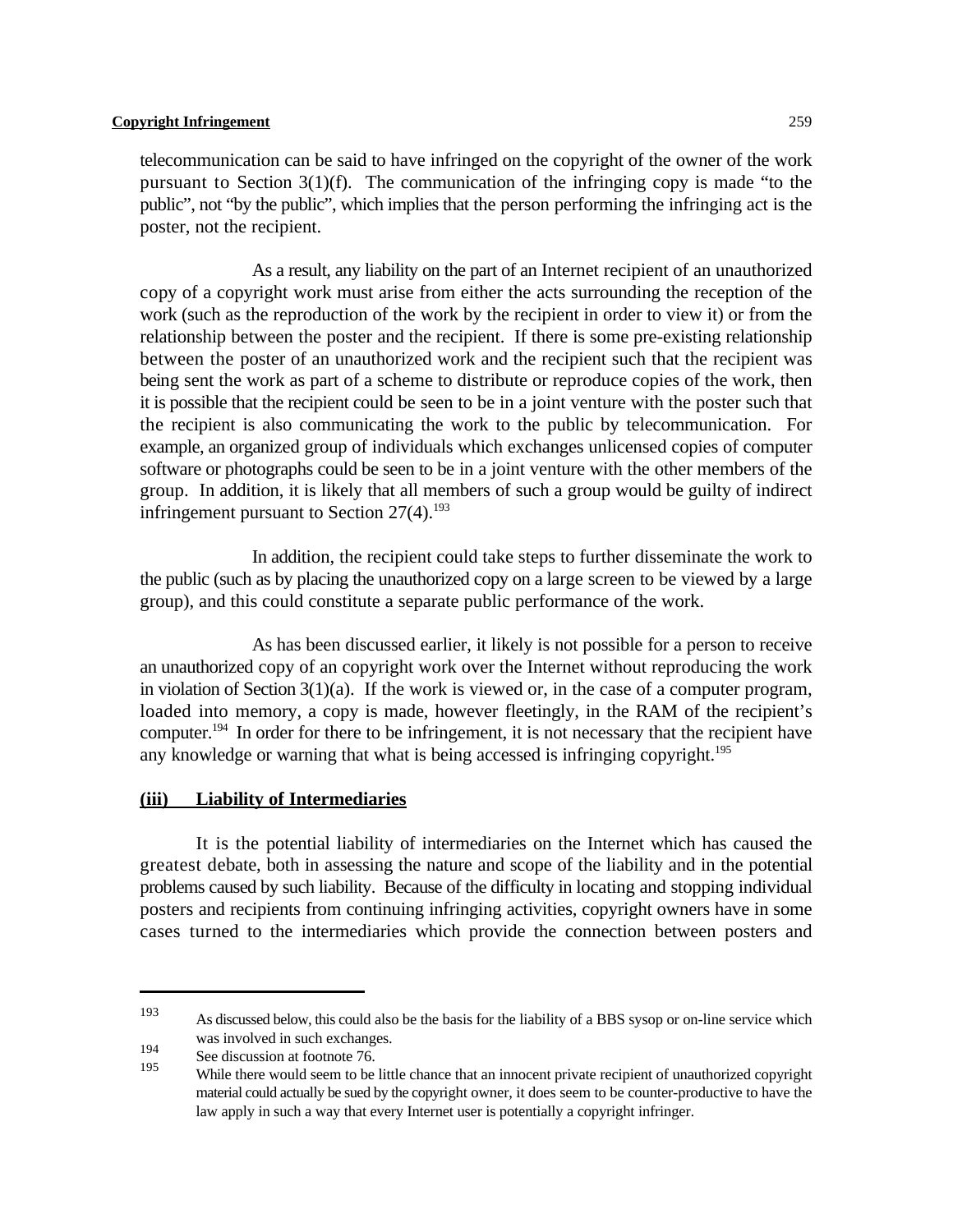recipients.<sup>196</sup> The question is whether such intermediaries are themselves infringing copyright and, if so, in what circumstances.

At first glance, it would appear that the simplest analysis relates to true "carriers" of Internet transmissions which pass along electronic messages without copying or altering those messages. Such carriers would include the telephone companies and other entities along whose systems Internet transmissions flow. Many commentators assume that such carriers have no liability for the content of the electronic information which they carry along their systems, but do not analyze critically why this is so. $197$ 

### **"Common Carriers"**

While commonly referred to in Canada, the concept of a "common carrier" exemption from liability is an unfortunate and inaccurate importation of certain United States legal doctrines which have never been recognized in Canada. There is no general "common carrier" rule in Canadian law which would provide protection to either telecommunications carriers or ISPs from liability for copyright infringement which occurs as a result of their Internet activities. While, as discussed below, the exception contained in Section 3(1.3) of the *Copyright Act* may limit the liability of ISPs somewhat, ISPs will continue to be liable if they infringe the reproduction right. Since there is such a wide misconception about the role and liability of common carriers in Canadian law, some further analysis is required.

Even the law in the United States, which appears to recognize a general limitation on intermediary liability in some situations and has a somewhat wider copyright "common carrier" defence than is provided by Section 3(1.3) of the *Copyright Act*, likely does not now exempt all ISP activity from liability for Internet copyright infringement.<sup>198</sup>

The United States "common carrier doctrine" is often confused with the common law restriction on intermediary liability. The common carrier doctrine in the United States has developed from the law relating to persons providing a public good, such as an inn keeper or a ferry operator.<sup>199</sup> In certain circumstances where a person is "holding out" (a voluntary undertaking to provide a service for hire to the public) and was exercising monopoly power, that person could be required to provide service to all comers on a non-

Segal, "Dissemination of Digitized Music on the Internet: A Challenge to the Copyright Act", 12 Santa Clara Comp. & High Tech. L.J. 97 (1995), at p. 124.

<sup>&</sup>quot;It may be difficult, or impossible, to determine who is responsible for on-line infringement of **196** copyrighted works. The direct infringers are often home users, and they may be impossible to find. Internet communication is largely anonymous. The on-line services may be much easier to find, but they may not be legally responsible for the actions of their customers. Thus, the true challenge to the copyright owner may not be determining which rights have been infringed, but rather determining the proper defendant."

See the IHAC Copyright Report, p. 16 and the IHAC Report, p. 120.<br>198 Domitt "I am and the Information Synaphichmes" (1006) at no. 164.

Perritt, "Law and the Information Superhighway" (1996), at pp. 164-166; 178-179. **<sup>198</sup>**

Perritt, *supra*, at p. 45.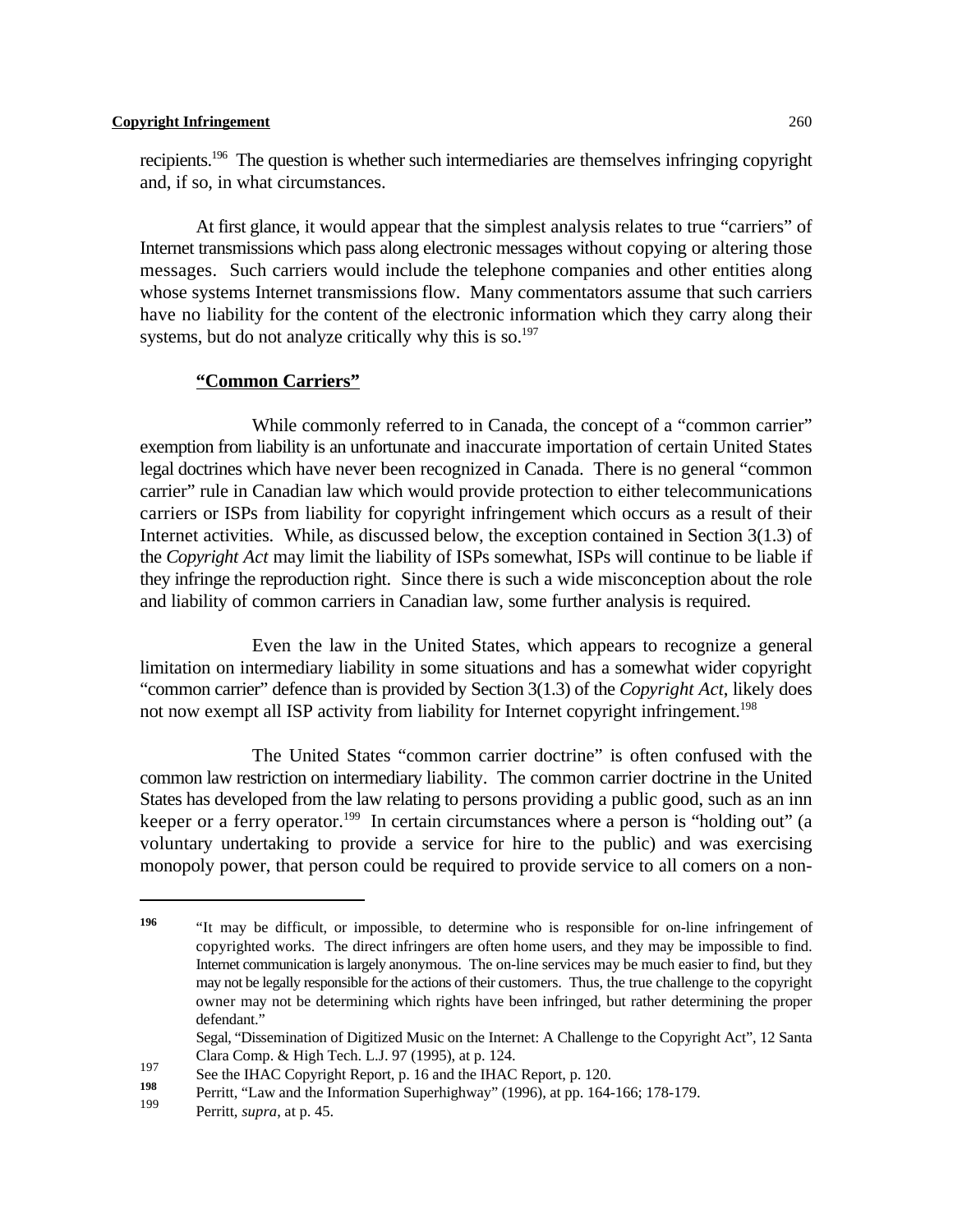discriminatory basis.<sup>200</sup> Not only did "common carrier" status not provide a blanket exemption from liability while carrying passengers or cargo, in some circumstances a common carrier was held to a "heightened standard of care" in assessing its tort liability.<sup>201</sup> Much of the relevance of the common carrier status in the United States has been eliminated over the past century by regulation of major monopoly services in the transportation industry.<sup>202</sup>

What is commonly known as the "common carrier doctrine" in referring to liability issues is in fact an application of fault-based tort concepts to entities such as telegraph and telephone companies which also have been historically known as "common carriers".<sup>203</sup> In certain fault-based torts, such as defamation, courts in the United States have held that a conduit or intermediary which lacks control over, and does not vouch for, the content of its transmissions may be exempted from liability because the conduit is not at fault.

> "The difficulty and inconvenience of requiring the operators to analyze either the message or the senders from either a factual or legal standpoint is manifest. The indispensability of the telegraph, on the other hand, is as unchallenged as the realization that speed is the essence of its worth. Telegraph companies operated under statutes subjecting them to penalties and fines for discrimination and negligent transmission. The pressure and responsibility thrust upon the companies by these statutes are unbearable unless the companies can comply without subjecting themselves to a libel action."<sup>204</sup>

Part of the rationale for this rule arises from the fact that many such conduits are in fact common carriers and therefore required to accept all traffic brought to them without discrimination. Later cases have made the same point in respect of telephone companies.205

<sup>200</sup> A similar doctrine was applied in Canada in respect of common carriers of goods, but not passengers: see *Direct Transport Ltd. v. Detroit Windsor Ferry Co. Ltd.*, [1936] O.R. 86, aff'd. [1936] 4 D.L.R. 807 (Ont. C.A.) and *Kent v. Petrine*Ê(1914), 6 W.W.R. 1111 (B.C.) 201

*Alpha Zeta Chapter of Phi Cappa Alpha v. Sullivan*, 740 S.W. 2d 127 (Ark. 1987); *Summers v. Montgomery Elevator Co.*, 757 P. 2d 1255 (Kan. 1988); Perritt*, supra* at p. 47.

<sup>202</sup> Montgomery Elevator Co., 1971. 201239 (Kan. 1960), Ferritt, supra at p. 47.<br>Ultimately, telegraph companies were found not be common carriers by the United States Supreme Court: *Primrose v. Western Union Telegraph Co*., 14 Sup. Ct. Rptr. 1098 (1984).

Perritt*, supra*, at pp. 164-166. See also *Netcom* at p. 8, where Netcom's claim that it was entitled to 203 immunity as a common carrier was rejected.

Martin, "Telegraphs and Telephones", 2 Wash. & Lee L. Rev. 141 at 147 (1940); *O'Brien v. Western* <sup>204</sup> *Union Telegraph Co.*, 113 F. 2d 539.

*Anderson v. New York Telephone Co.*, 320 N.E. 2d 647 (N.Y.C.A. 1974); Note, "Must the Telephone <sup>205</sup> Company Censor to Avoid Liability for Libel?", 38 Alb. L. Rev. 316 (1974).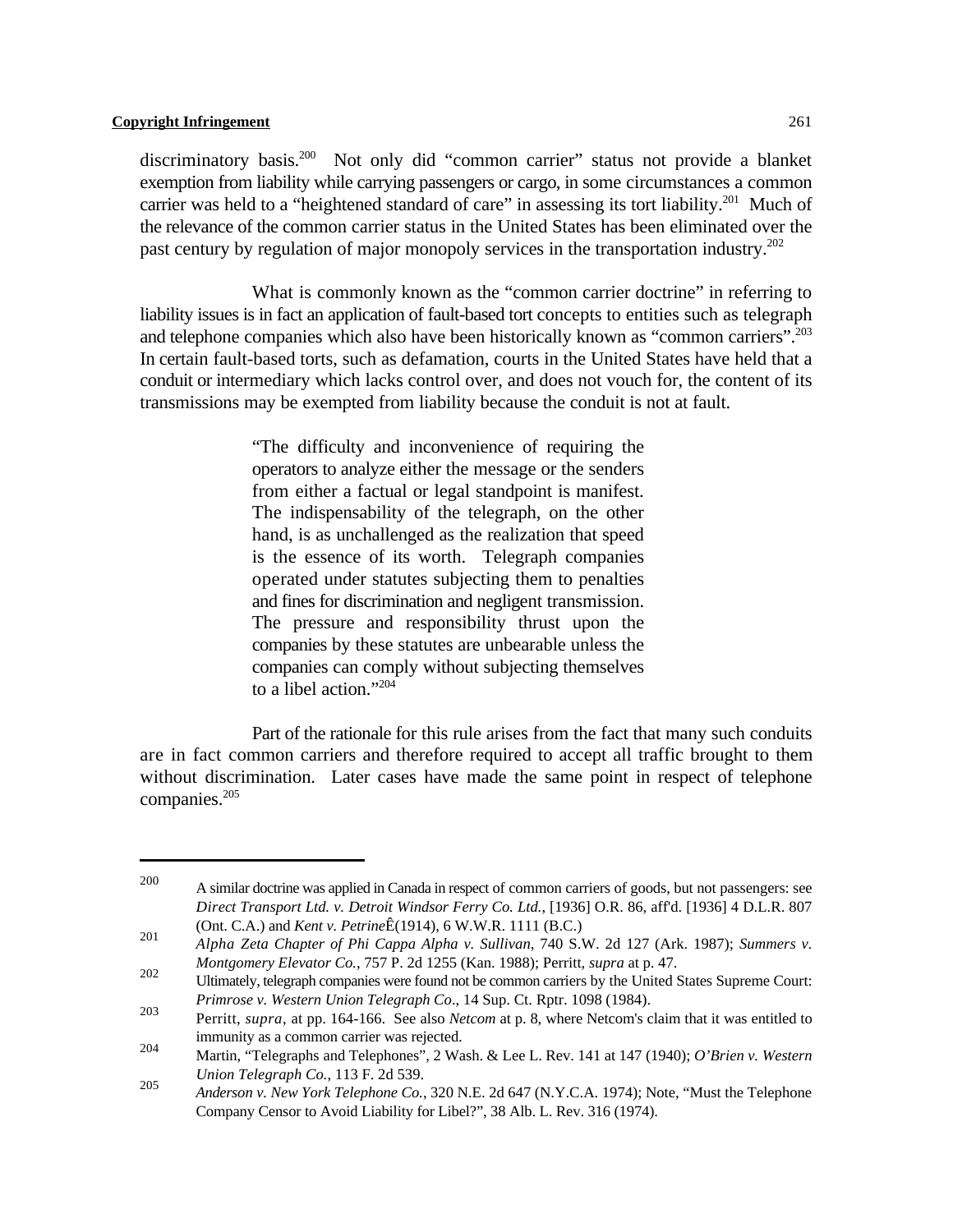The same rule does not apply to copyright infringement in the United States, however, because it is not based in tort and is not primarily fault-based.<sup>206</sup> Instead, Section 111 (a)(3) of the *United States Copyright Code* provides that a "secondary transmission"<sup>207</sup> which contains a performance or display of a copyright work is not an infringement if

> "the secondary transmission is made by any carrier who has no direct or indirect control over the content or selection of the primary transmission or over the particular recipients of the secondary transmission, and whose activities with respect to the secondary transmission consists solely of providing wires, cables, or other communications channels for the use of others."

This exemption has been held not to be applicable to an  $ISP.^{208}$  If an ISP or on-line service is active in monitoring or controlling the content of the secondary transmissions on its services, then it is unlikely to be able to say that its activities in respect of the transmissions "consists solely of providing wires, cables or other communications channels". It is also unclear whether the services provided by an ISP or on-line service to facilitate the transmission of messages to and from its subscribers would fall within the definition of "communications channels".

Section 111(c)(3) of the *United States Copyright Code* appears to be specific to individual transmissions. The extent of an ISP's activities must be examined in relation to each individual transmission which includes an unauthorized copyright work. Even if an ISP provides other services to its subscribers in respect of other transmissions (such as preventing the delivery of such other transmissions as a result of copyright, defamation or obscenity concerns), the ISP has still done nothing in respect of those transactions which it permits to pass through except "provide communications channels" for those transmissions. Like Section 3(1.3) of the *Copyright Act*, Section 111(c)(3) of the *United States Copyright Code* only deems the performance or display of the work not to be an infringement. There is no exemption in respect of any reproduction of a copyright work.

Canadian law has never adopted the "common carrier" exemption which the United States law applies to fault-based torts.<sup>209</sup> In an early case, the Supreme Court of

The term "secondary transmission" is defined in Section 111(f) of the U.S. *Copyright Code* in such a way that it appears to be intended to refer to television broadcasting, but it is unclear whether the provision will be interpreted so narrowly.

"While the term "telecommunications common carrier" has now achieved currency in Canada, there is no jurisprudence to support

<sup>&</sup>lt;sup>206</sup> Perritt, *supra*, at pp. 165-166.<br><sup>207</sup>

<sup>208</sup> *Netcom,* at p. 8.

See Ryan, "Canadian Telecommunications Law and Regulation" (1993) at p. 4-6: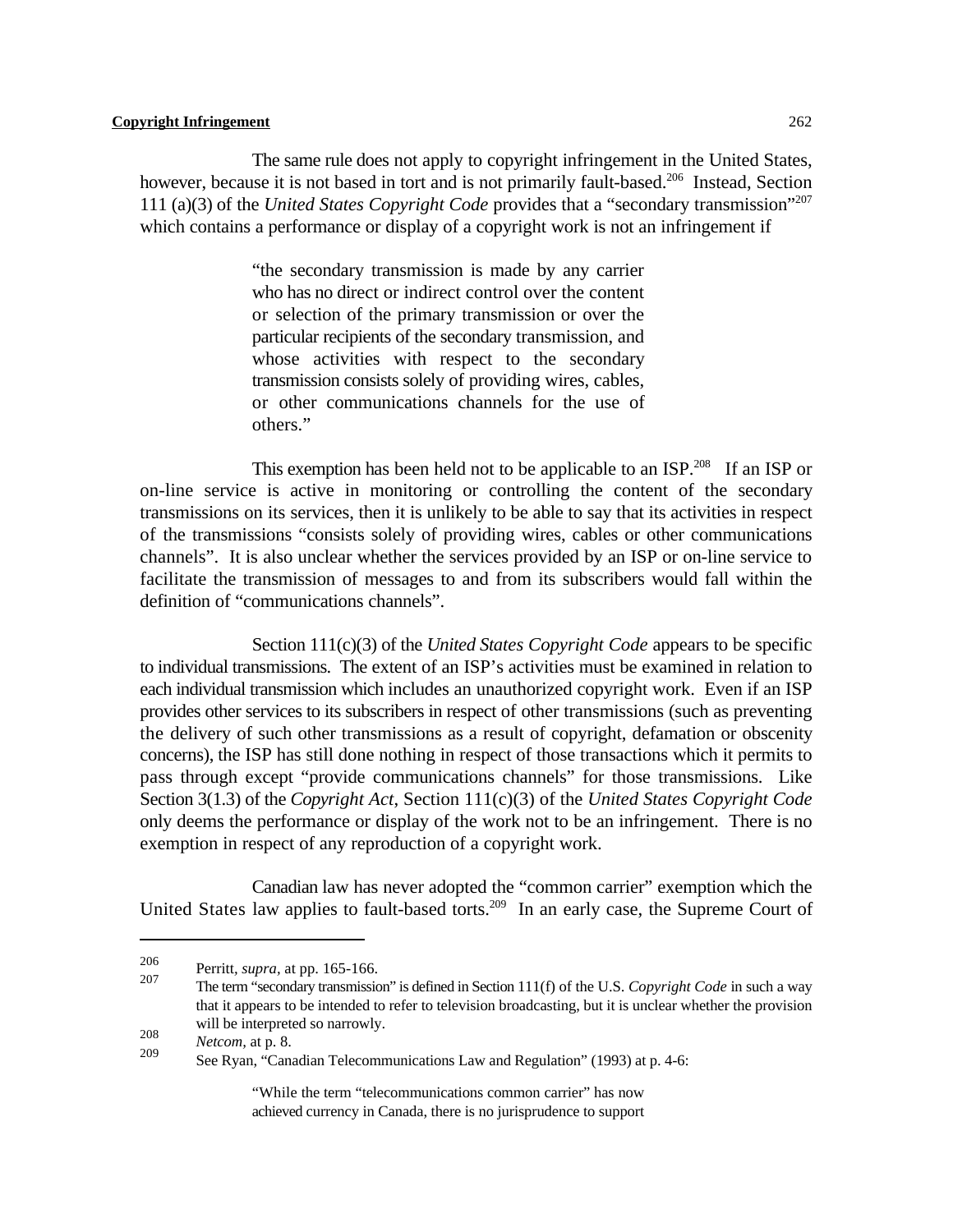Canada affirmed a trial judgment against a telegraph company which it transmitted a libelous message which had subsequently been published in a newspaper.<sup>210</sup> Ritchie, C.J. stated (at pp. 258-259):

> "... To say that the transmission of such news by telegraph companies over telegraphic lines is not a legitimate branch of their business, and a large source of revenue is to ignore what is presented before our eyes every day, when we take up a morning or evening paper. To say that we can suppose that all such news is transmitted by such company gratuitously for the pleasure of operating, or for any love the company bear either the publishers who print or the public who read newspapers, or from any philanthropic desire to spread intelligence, and to say that they can transmit, nor correct statements, but whatever so called news or rumours they may collect, or what may be collected for them by others of a sensational character, without regard to its truth or falsity or libelous character, and so derive a large revenue and not be responsible to those who may be injured, or possibly ruined by such participation in the publication of gross libels, and which libels would not and could not be published but through their instrumentality, would be simply to stultify ourselves. Can it be possible that the character and business of innocent persons can be destroyed because the libelers, with a view to gain and the extension of their business, choose to transmit over their lines statements and rumours unfounded in fact in relation to the private character or business standing of individuals with whom they have no connection, and with whose character or business they have no right to meddle, and when no duty, legal, moral or social is cast upon them to promulgate the statements or rumours, and the aggrieved parties shall have no remedy against them? The law has not, and I am full well assured never will, sanction such an idea. ...

the notion that there has been any change in the common law liability of these carriers, and it would be unwarranted to read into the provisions of the statutes that have employed the term any legislative intention to alter the rules governing liability."

*Dominion Telegraph Company v. Silver* (1882), 10 S.C.R. 136.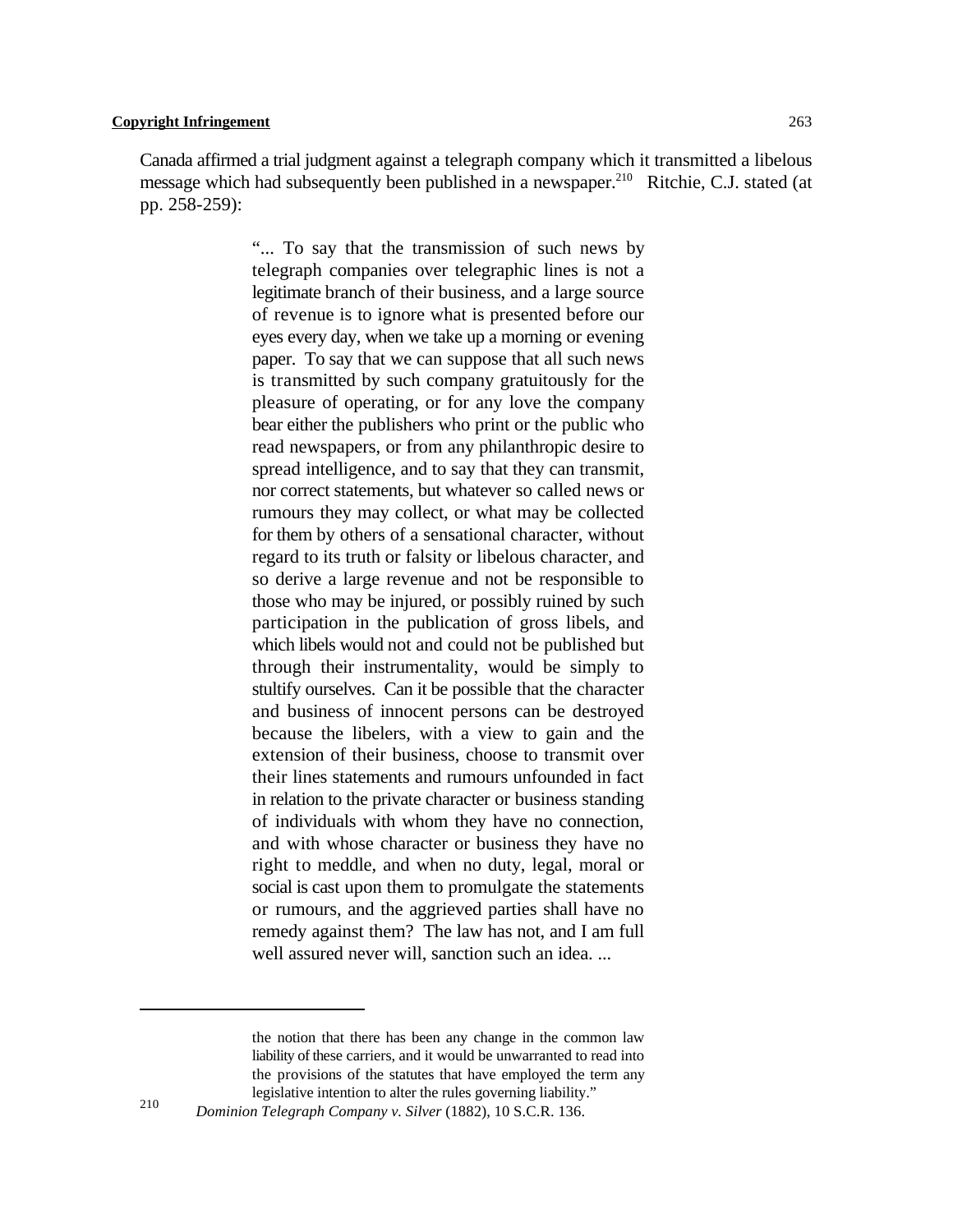To exempt telegraph companies from liability as now claimed would be to clothe them with an irresponsible power for the perpetration of injustice and wrong wholly opposed to every principle of law or right."

The *Dominion Telegraph* case has not been revisited by the Supreme Court of Canada.

It is unclear whether modern telecommunications carriers would be dealt with in the same way as telegraph services. The argument is made that telephone carriers, for instance, do not "transmit" messages in the way that telegraph operators did; rather, it is the customer who "transmits" the message through the telephone company's equipment.<sup>211</sup>

The liability of telecommunications carriers in Canada has been dealt with in a limited way by statute and regulation. Section 16.2 of the Terms of Service<sup>212</sup> provides as follows:

"The [carrier] is not liable for:

- (a) any act or omission of a telecommunications carrier whose facilities are used in establishing connections to points which [the carrier] does not directly serve;
- (b) defamation or copyright infringement arising from material transmitted or received over the carrier's facilities;
- (c) copyright or trademark infringement, passing off or acts of unfair competition arising from directory advertisements furnished by a customer or a customer's directory listing, provided such advertisements or the information contained in such listings were received in good faith in the ordinary course of business."

Thus, regulated Canadian telecommunications carriers have been exempt from liability for copyright infringement while providing telecommunication services. 213

Ryan, *supra*, at 4-26. This issue is discussed below in considering liability for communicating to the 211 public by telecommunication.

<sup>212</sup> See CRTC Decision 86-7, as amended by Order 86-593.

There is some question a to whether these limitations are within the constitutional competency of the 213 federal Parliament: see *Clark v. Canadian National Railway Co.*, [1988] S.C.R. 680 and Ryan, *supra*, at pp. 4-19 to 4-20.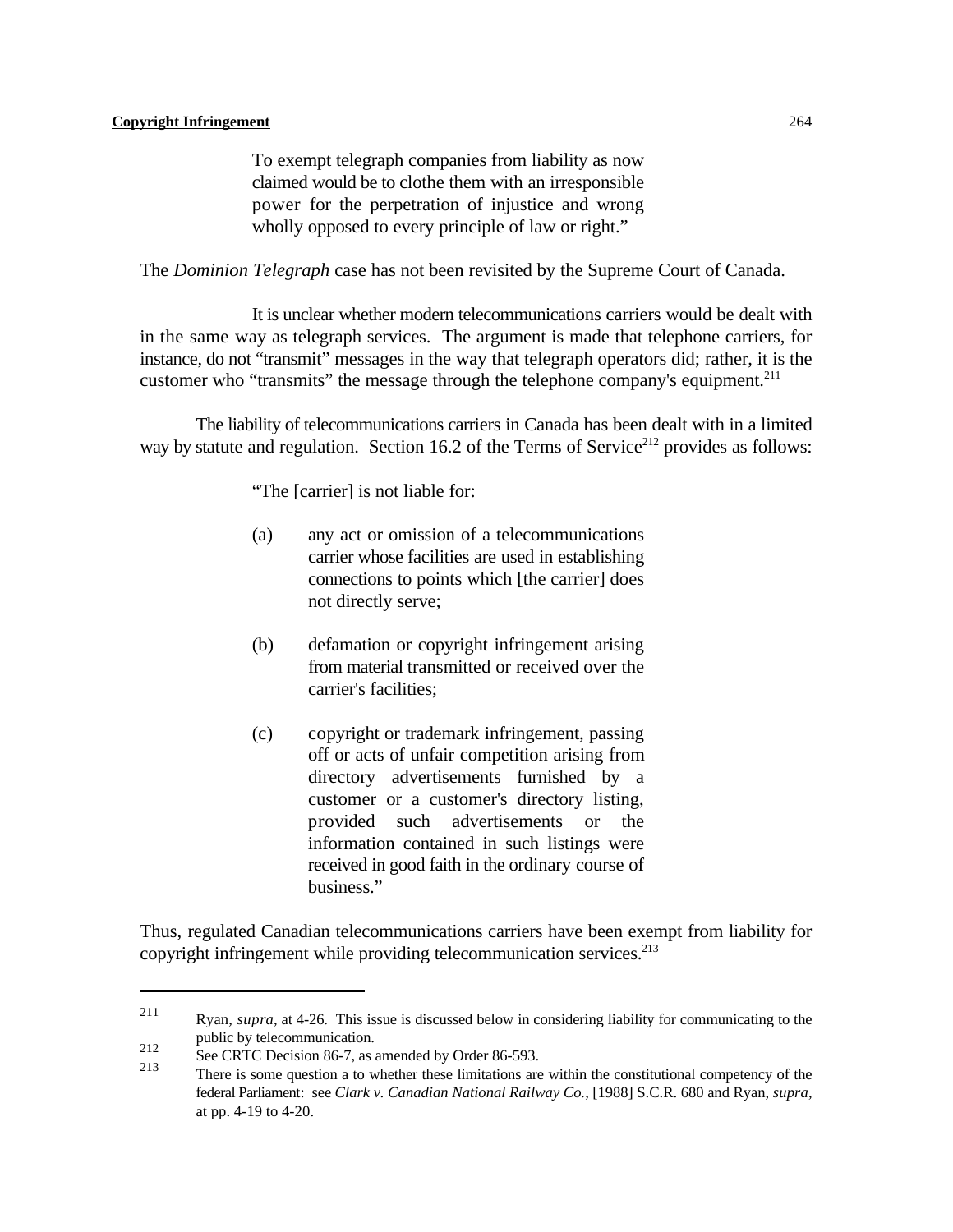The Internet provides a new challenge for ISPs, which may see themselves as "carriers" or conduits, but do not have a statutory exemption from liability.<sup>214</sup> Because there is no "common carrier" exemption or defence available to Canadian intermediaries on the Internet, liability of ISPs must be determined on the basis of the *Copyright Act*.

#### **Communication by Telecommunication**

The first question to determine is whether Internet intermediaries infringe the right to communicate to the public by telecommunication.

Where an intermediary performs a "carrier" function and has no role in determining or changing the content of the message which is carried, that intermediary is not communicating to the public by telecommunication. Although what an Internet intermediary transmits along its system may be a communication to the public by telecommunication (depending on the nature of the message and the recipients), the intermediary itself is not communicating to the public because it neither initiates nor receives the transmissions.

The Supreme Court of Canada recognized this fundamental distinction in *Electric Dispatch Co. v. Bell Telephone Co., an early telephone carrier case.*<sup>215</sup> *Electric Despatch* involved an agreement between Bell Telephone and Electric Despatch. Prior to October 1882, Bell had operated a messenger system by which it took messages from customers over telephone lines and delivered them to others. Bell agreed to sell this business to Electric Despatch, and the contract provided that Bell "will in no manner and at no time during the term of this agreement, transmit or give directly or indirectly free or for remuneration any messenger orders to any person or persons, company or corporation". When the business which it had purchased from Bell did not live up to expectations, Electric Despatch commenced an action against Bell on the basis that third parties were using the Bell Telephone system to place messenger orders, and that Bell was therefore "transmitting such orders in breach of the contract". The Supreme Court held:

"The argument in support of [Electric

<sup>&</sup>lt;sup>214</sup> The CAIP brief to this study indicated that ISPs do not want to be considered common carriers as that term is used in the telecommunications field. They do, however, want to be viewed as a "transparent conduit".

Both the IHAC Report and the IHAC Copyright Report recommended implementation of a defence for ISPs which could demonstrate that they did not have knowledge of the infringing material and "where they have acted reasonably to limit potential abuses". Many copyright owners oppose such an exemption since they feel that it will eliminate any incentive on ISPs to monitor and remove infringing materials. See Besek, "Future Copyright Protection: Is Existing Law Adequate in a Networked World?", N.Y.L.J., December 5, 1994, at p. 1 and Axe, "Computer Bulletin Boards and Software Piracy: Are System Operators to Blame for Copyright Infringement by their Users?", *1996-97 Entertainment, Publishing and the Arts Handbook* 141 at p. 156.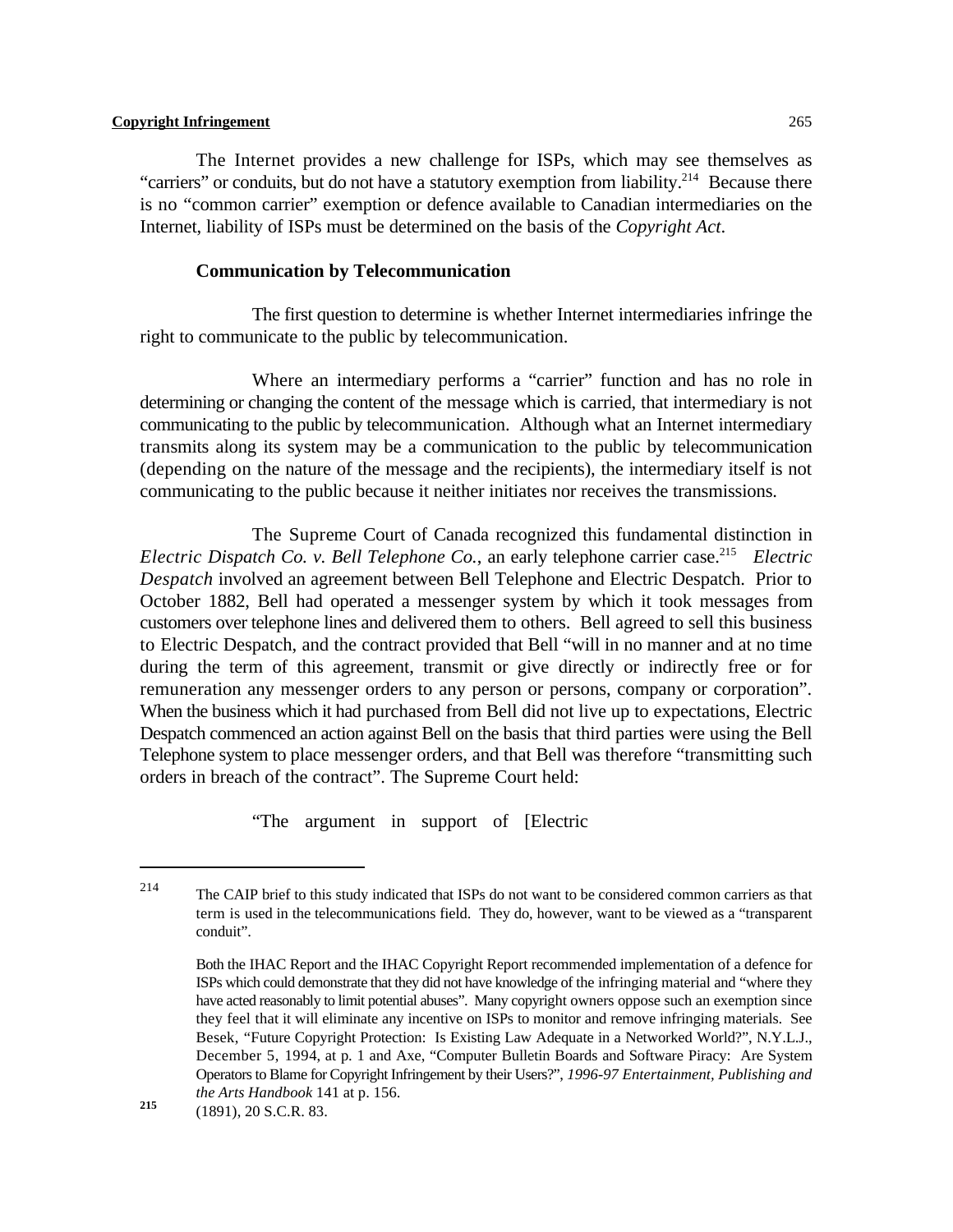Despatch's] construction of the above covenant is that when one lessee of a telephone instrument of [Bell] holds communication with another lessee of such an instrument the communication, whatever it may be, is transmitted over the wires which are the property of [Bell] from one lessee to the other, and that therefore [Bell] are the persons who "transmit" that communication, although their sole act and part in the matter is causing the wire extending from the telephone instrument of the one lessee, at the request of such lessee, to be connected with the telephone instrument of the other lessee in utter ignorance of the nature of the communication intended to be passed from one to the other, and that in case such communication should prove to be a request made upon the person receiving the communication to send a messenger to the person sending it that becomes a breach by [Bell] of their covenant. ...

Doubtless the word "transmit" is an accurate expression to make use of in relation to every message which is sent from one subscriber to [Bell's] telephone exchange system to another. **Every message is transmitted from one person to another along [Bell's] wires, but in such case the person who transmits the message is no other than the sender of it. The wires constitute the mode of transmission by which one lessee transmits the message along the wires to the other. It is the person who breathes into the instrument the message which is transmitted along the wires who alone can be said to be the person who "transmits" the message. The owners of the telephone wires, who are utterly ignorant of the nature of the message intended to be sent, cannot be said within the meaning of the covenant to transmit a message of the**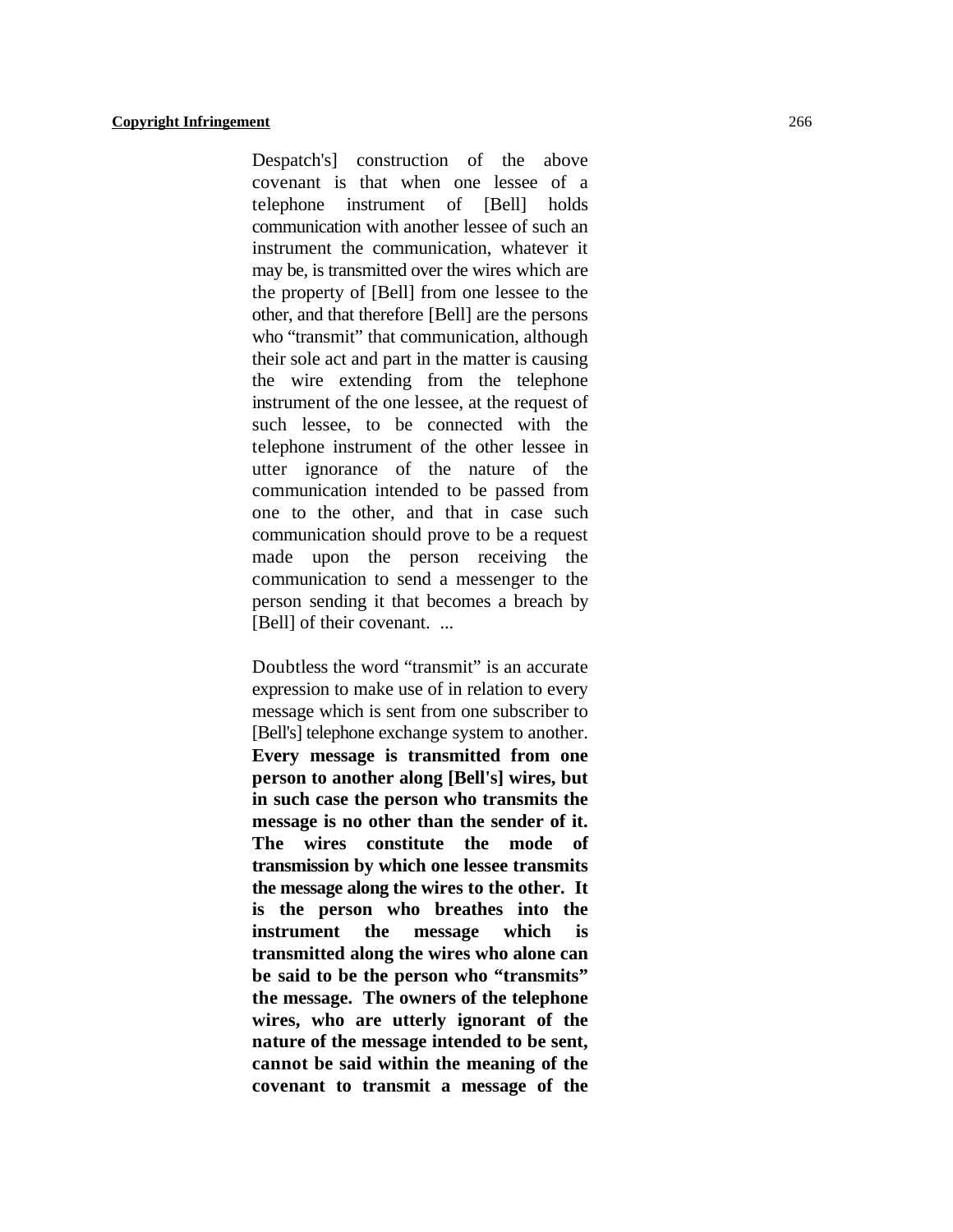# **purport of which they are ignorant.**" 216 (emphasis added)

In the result, Electric Despatch's claim was dismissed.

As noted earlier, there is a distinction between telephone transmissions and Internet transmissions in that some Internet transmissions involve a delay between the sending of the transmission and its eventual downloading by the recipient. At some point in the Internet transmission chain, the message is saved to a server or BBS to await its eventual retrieval by the recipient. The question is whether this makes any difference to the analysis of the potential liability of the intermediary.

Just as in *Electric Despatch*, a distinction must be made between an intermediary through whom a communication is made and the communication itself. "A communication is ordinarily considered to be a deliberate interchange of thoughts or opinions between two or more persons."<sup>217</sup> "A communication involves the passing of thoughts, ideas, words or information from one person to another."<sup>218</sup> There is a clear distinction between the person or device which activates a telecommunication facility and the facility itself.<sup>219</sup> This distinction does not appear to be dependent on whether the communication is instantaneous. What is important is the intention of the poster, which is to communicate with recipients. The poster has no intention of communicating with an Internet intermediary except as part of a system to complete delivery of the message.

Analogies to other copyright infringement situations also indicate that an Internet intermediary is not "communicating to the public" when it carries a user's messages. For example, outside of the broadcasting area, it has never been suggested that carriers (such as Canada Post or a trucking company) which unwittingly transport infringing copies of a copyright work are liable along with the primary infringer.<sup> $220$ </sup> It would appear that the persons engaging in a "communication by telecommunication" are intended to be the initiator of the communication and its recipient. Intermediate carriers who act as a conduit have never been found to be infringing copyright in respect of information and messages which they carry in

<sup>&</sup>lt;sup>216</sup> *Electric Despatch, supra.*, at pp. 90-91.

*Black's Law Dictionary* (6th ed., 1990), at p. 279.

*Goldman v. The Queen* (1979), 108 D.L.R. (3d) 17 (S.C.C.), at p. 32.

*R v. McLaughlin* (1980), 113 D.L.R. (3d) 386 (S.C.C.) at p. 393.

As discussed above, the right of "communication to the public by telecommunication" granted by Section 3(1)(f) seems to be unique in that it is the only exclusive right which is granted by the *Copyright Act* which can be accomplished through the use of an intermediary carrier such as a telephone company, cable operator or ISP. The only infringing activities which a carrier of physical goods could be seen to be involved in fall under the definition of indirect infringement in Section 27(4). For example, the delivery of a number of infringing copies by mail could be seen to be either a distribution to the public within the definition of Section 27(4)(b) or an importation under Section 27(4)(d). In both of these circumstances, a carrier such as Canada Post could not be liable since it would not in the normal course have the requisite knowledge required by Section 27(4).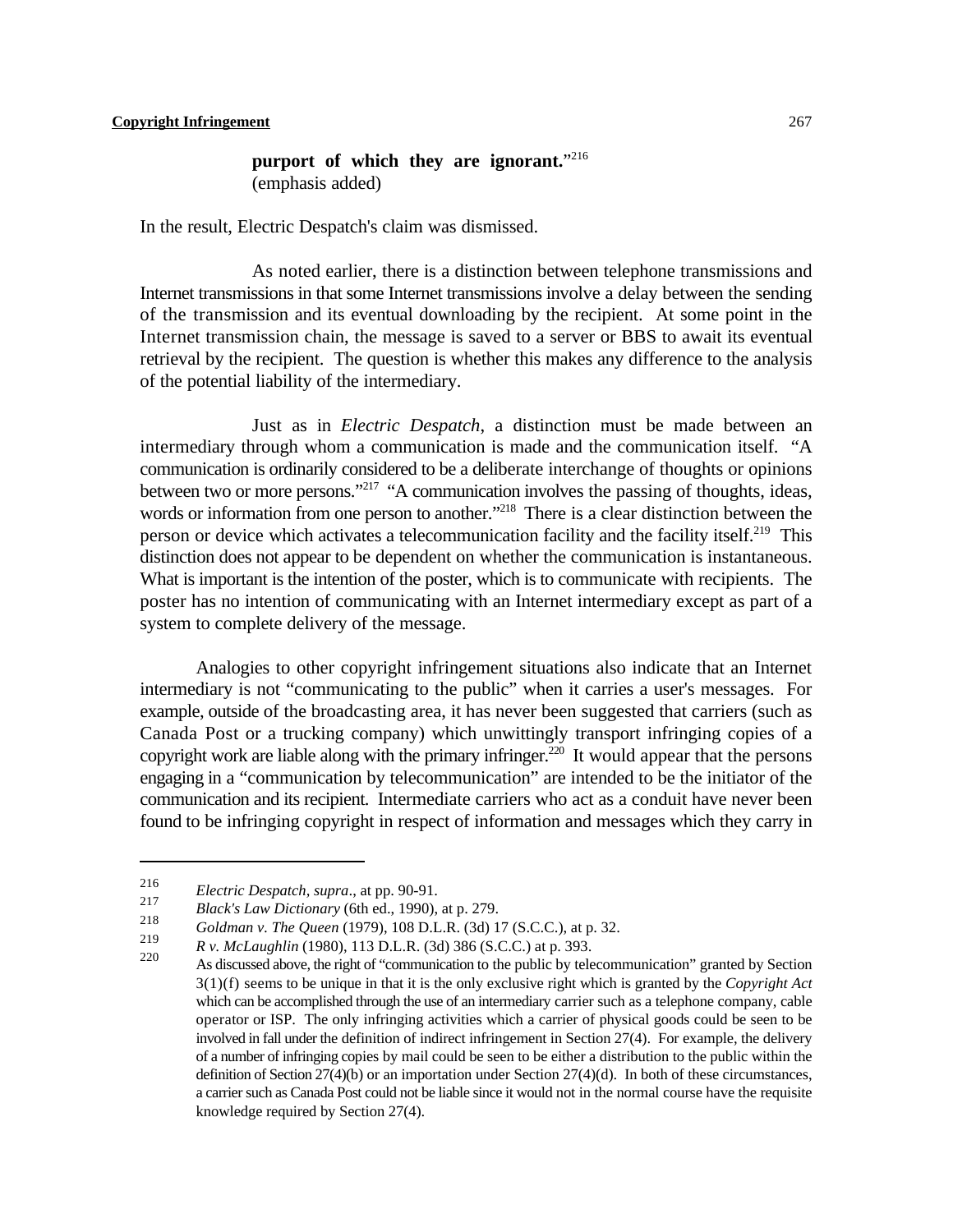either Canada or the United Kingdom and it is difficult to say logically that they are communicating with anyone.<sup>221</sup>

This issue was recently considered in the United States in the *Netcom* decision. *Netcom* is one of several actions worldwide being pursued by the Church of Scientology through Religious Technology Center (RTC) and other corporations in an attempt to keep Scientology's secret documents from being transmitted over the Internet.<sup>222</sup> In the *Netcom* case, a former Scientology member, Dennis Erlich, had posted several secret Scientology documents to a Usenet group called "alt.religion.scientology". This newsgroup was maintained by Tom Klemesrud, who in turn contracted with Netcom to provide Internet access through its facilities.

The facts in *Netcom* were not seriously in dispute, and it was not contested that the posting by Erlich of the Scientology documents was an infringement of the RTC copyright. Immediately after the Erlich postings, RTC had sent written notice to both Klemesrud and Netcom claiming that the Erlich postings were a copyright infringement. Klemesrud and Netcom permitted the postings to remain available on the Internet for 11 days after RTC sent its notice. RTC commenced a copyright infringement action against Erlich, Klemesrud and Netcom.

Both Klemesrud and Netcom brought summary judgment motions seeking dismissal of the claims against them. Whyte, J. granted summary judgment dismissing RTC's direct and vicarious infringement claims, but permitting the claims based on contributory infringement to proceed to trial. Although specific to American copyright law, some of the logic of the *Netcom* decision is compelling, particularly in respect of the direct infringement claims.

In considering the direct infringement claim against Klemesrud and Netcom, Whyte, J. first noted that, unlike large on-line service providers like Compuserve, America On-line and Prodigy, "Netcom does not create or control the content of the information available to its subscribers". Netcom admitted, however, that it had the technology to screen messages containing particular words or originating from particular individuals, although Netcom had

The only other common situation in which a carrier of telecommunications is liable for copyright 221 infringement is that of cable operators delivering television and radio signals to customers. Cable operators do not, however, simply pass along the signals; they alter them as well. As a result, what is sent to the cable operator's customers is not the communication which was received by the operator, but a wholly new communication. This would make the cable operator the originator of a new "communication to the public by telecommunication".

In the *CCTA* case, there does not appear to have been any argument concerning whether the cable operators were "communicating by telecommunication". Rather, the decision focused on the definition of "musical work" and the Federal Court of Appeal appears to have assumed that the cable operators were in fact were communicating by telecommunication.

One of several Web sites devoted to coverage of the various Scientology Internet actions is 222 http://www.cybercom.net/~rnewman/scientology/home.html.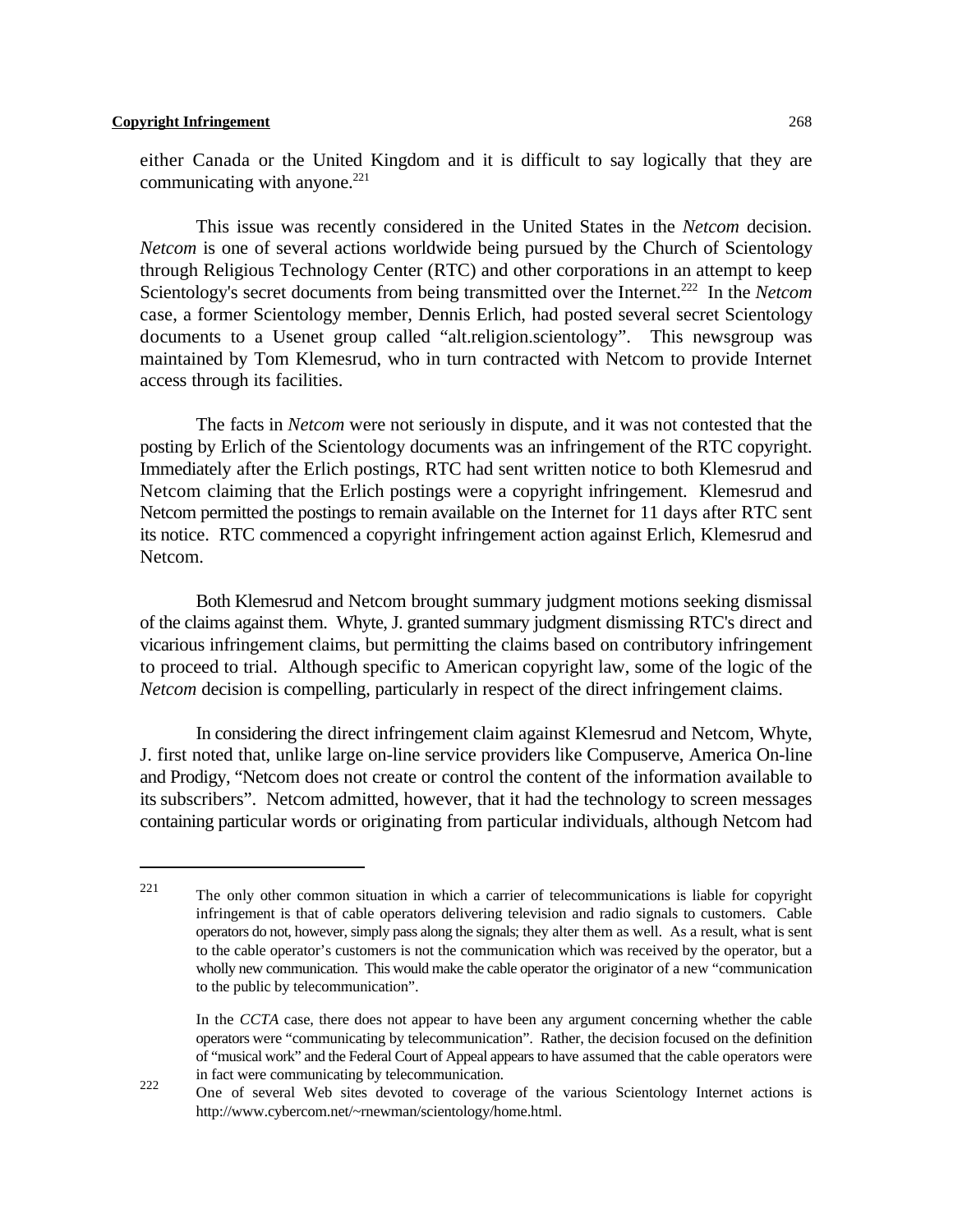declined to consider such an alternative when RTC's notice had been received. These comments again emphasize that the role played by an Internet intermediary in specific Internet transmissions will be of critical importance in determining its potential liability.<sup>223</sup>

After finding (based on *MAI v. Peak*<sup>224</sup>) that fixed copies of the RTC copyright material had been made by Klemesrud and Netcom, Whyte, J. then considered the potential liability of Klemesrud and Netcom for such infringement:

"Accepting that copies were made, Netcom argues that Erlich, and not Netcom, is directly liable for the copying. *MAI* did not address the question raised in this case: whether possessors of computers are liable for incidental copies automatically made on their computers using their software as part of a process initiated by a third party. Netcom correctly distinguishes *MAI* on the ground that Netcom did not take any affirmative action that directly resulted in copying plaintiffs' works other than by installing and maintaining a system whereby software automatically forwards messages received from subscribers on to the Usenet, and temporarily stores copies on its system. Netcom's actions, to the extent that they created a copy of the plaintiffs' works, were necessary to having a working system for transmitting Usenet postings to and from the Internet. Unlike the defendant in *MAI*, neither Netcom nor Klemesrud initiated the copying. ... Netcom's and Klemesrud's systems can operate without any human intervention. Thus, unlike *MAI*, the mere fact that Netcom's system incidentally makes temporary copies of plaintiffs' works does not mean that Netcom has caused the copying. **The court believes that Netcom's act of designing or implementing a system that automatically and uniformly creates temporary copies of all data sent through it is not unlike that of owner of a copying machine who lets the public make copies with it. Although some of the people using the machine may directly infringe copyrights, courts analyze the machine owner's liability under the rubric of contributory infringement, not direct infringement.** ...

<sup>223</sup> While Whyte, J. contrasted Netcom's role to that of Compuserve and the other large on-line services, there is nothing in the judgment which would indicate that there is anything special about such services which would in itself expose them to increased liability. Rather, the court was distinguishing between a service's function as a carrier or conduit and its function as a content provider. There is no reason to believe that Whyte, J. would have found Compuserve liable had Erlich posted the Scientology material to one of Compuserve's libraries or forums without Compuserve's consent.

<sup>224 (1993), 991</sup> F. 2d 511.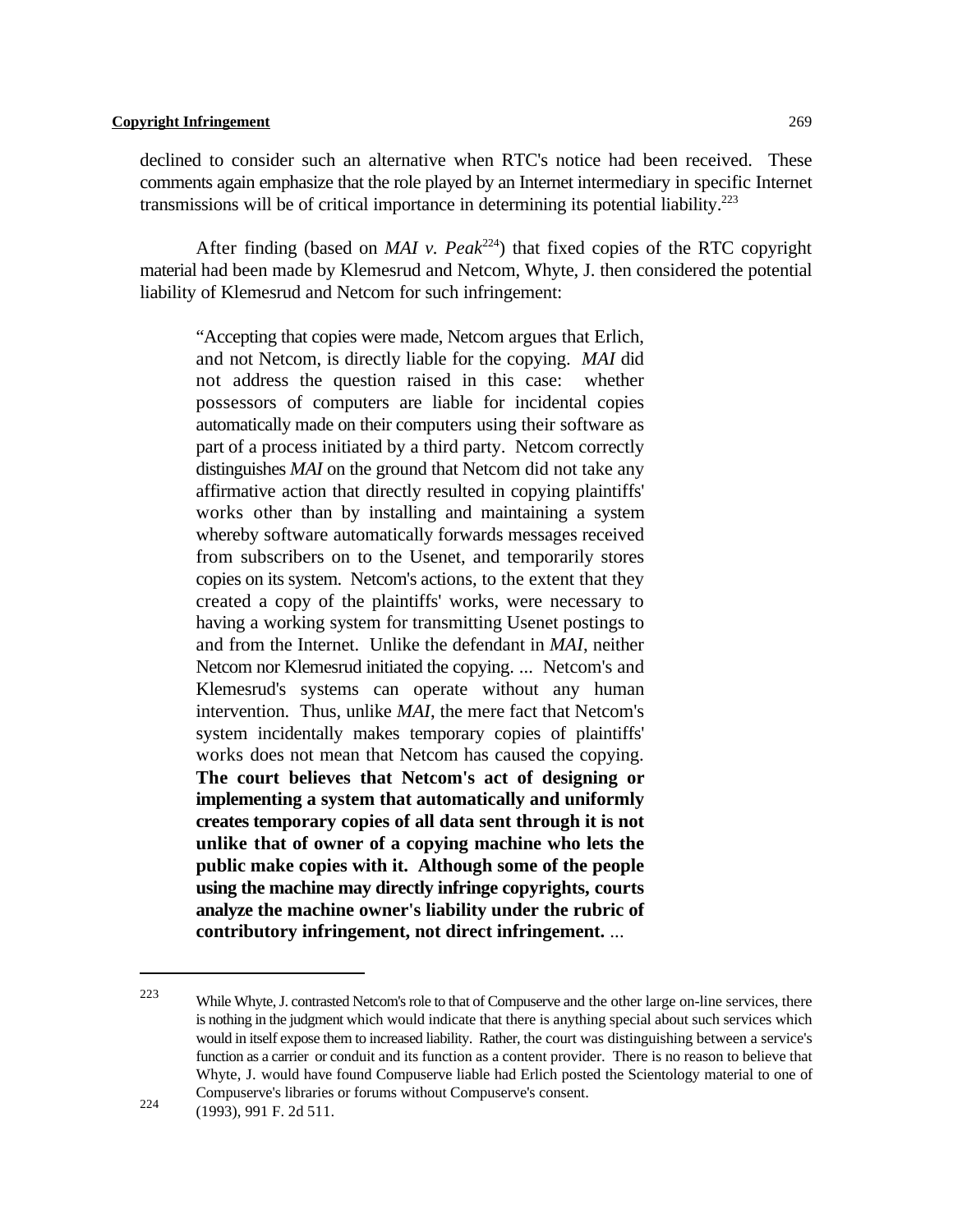Plaintiffs' theory would create many separate acts of infringement and, carried to its natural extreme, would lead to unreasonable liability. It is not difficult to conclude that Erlich infringes by copying a protected work on to his computer and by posting a message to a newsgroup. However, plaintiffs' theory further implicates a Usenet server that carries Erlich's message to other servers regardless of whether that server acts without any human intervention beyond the initial setting up of the system. It would also result in liability for every single Usenet server in the worldwide link of computers transmitting Erlich's message to every other computer. These parties, who are liable under plaintiffs' theory, do no more than operate or implement a system that is essential if Usenet messages are to be widely distributed. There is no need to construe the [Copyright] Act to make all of these parties infringers. Although copyright is a strict liability statute, there should still be some element of volition or causation which is lacking where a defendant's system is merely used to create a copy by a third party. ...

[The storage on a defendant's system of infringing copies and retransmission to other servers is not a direct infringement by the BBS operator of the exclusive right to reproduce the work where such copies are uploaded by an infringing user. ...

The court is not entirely convinced that the mere possession of a digital copy on a BBS that is accessible to some members of the public constitutes direct infringement by the BBS operator. Such a holding suffers from the same problem of causation as the reproduction argument. **Only the subscriber should be liable for causing the distribution of plaintiffs' work as the contributing actions of the BBS provider are automatic and indiscriminate.** Erlich could have posted his messages through countless access providers and the outcome would be the same: anyone with access to Usenet newsgroups would be able to read his messages. There is no logical reason to draw a line around Netcom and Klemesrud and say that they are uniquely responsible for distributing Erlich's messages. Netcom is not even the first link in the chain of distribution - Erlich had no direct relationship with Netcom but dealt solely with Klemesrud's BBS, which used Netcom to gain its Internet access. Every Usenet server has a role in the distribution, so plaintiffs' argument would create unreasonable liability. **Where the BBS merely stores and passes along all**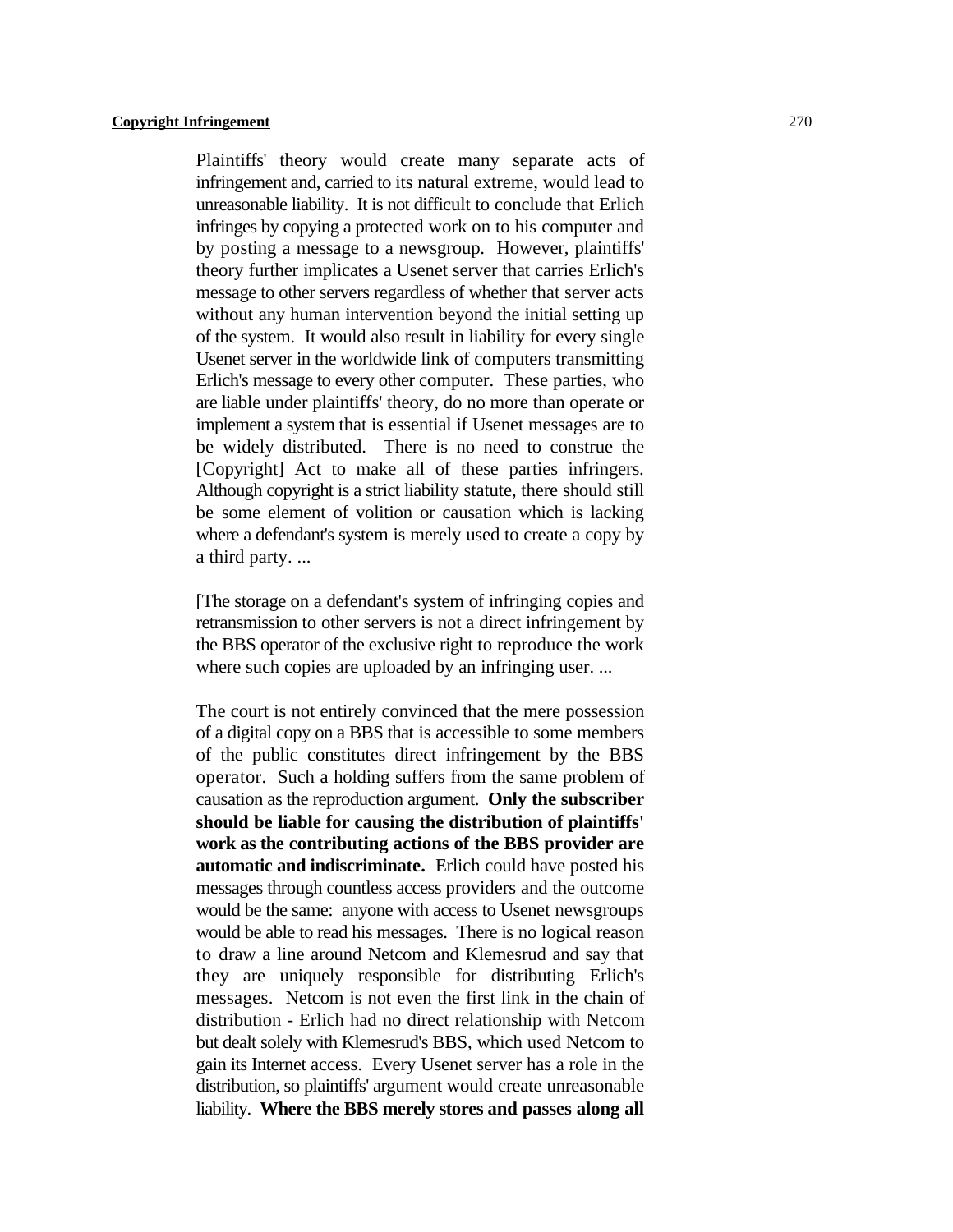**messages sent by its subscribers and others, the BBS should not be seen as causing these works to be publicly distributed or displayed. ...**

The court is not persuaded by plaintiffs' argument that Netcom is directly liable for the copies that are made and stored on its computer. **Where the infringing subscriber is clearly directly liable for the same act, it does not make sense to adopt a rule that could lead to the liability of countless parties whose role in the infringement is nothing more than setting up and operating a system that is necessary for the functioning of the Internet. Such a result is unnecessary as there is already a party directly liable for causing the copies to be made. ...** The court does not find workable a theory of infringement that would hold the entire Internet liable for activities that cannot reasonably be deterred. Billions of bits of data float through the Internet and are necessarily stored on servers throughout the network and it is thus practically impossible to screen out infringing bits from noninfringing bits. Because the court cannot see any meaningful distinction between what Netcom did and what every other Usenet server does, the court finds that Netcom cannot be held liable for direct infringement."<sup>225</sup> (emphasis added)

While Whyte, J.'s comparison of Netcom's role to that of a photocopier owner may not be completely apt, his decision to determine Netcom's potential liability on the basis of contributory infringement, rather than direct infringement, is important. Contributory infringement has no direct analogy under Canadian copyright law, but shares some characteristics with the concept of "authorization" and indirect infringement. As discussed above, Canadian law has never held the owners of equipment such as photocopiers to be liable for infringements by third parties using the equipment.<sup>226</sup>

By confirming that the liability of passive Internet intermediaries like Klemesrud and Netcom is to be determined only on contributory infringement grounds, the decision in

*Netcom*, at pp. 7-14. <sup>225</sup>

<sup>&</sup>quot;Liability for participation in the infringement will be established where the defendant, with knowledge <sup>226</sup> of the infringing activity, induces, causes or materially contributes to the infringing conduct of another.": *Netcom*, at p. 15, citing *Gershwin Publishing Corp. v. Columbia Artists Mgmt. Inc.* (1971), 443 F. 2d 1159. It is clear that "authorization" under Canadian copyright law is narrower than the American concept of contributory infringement, and the knowledge requirement makes it similar to indirect infringement under Section 27(4). Potential liability of Internet intermediaries for both authorizing copyright infringement and indirect infringement is discussed later in this report.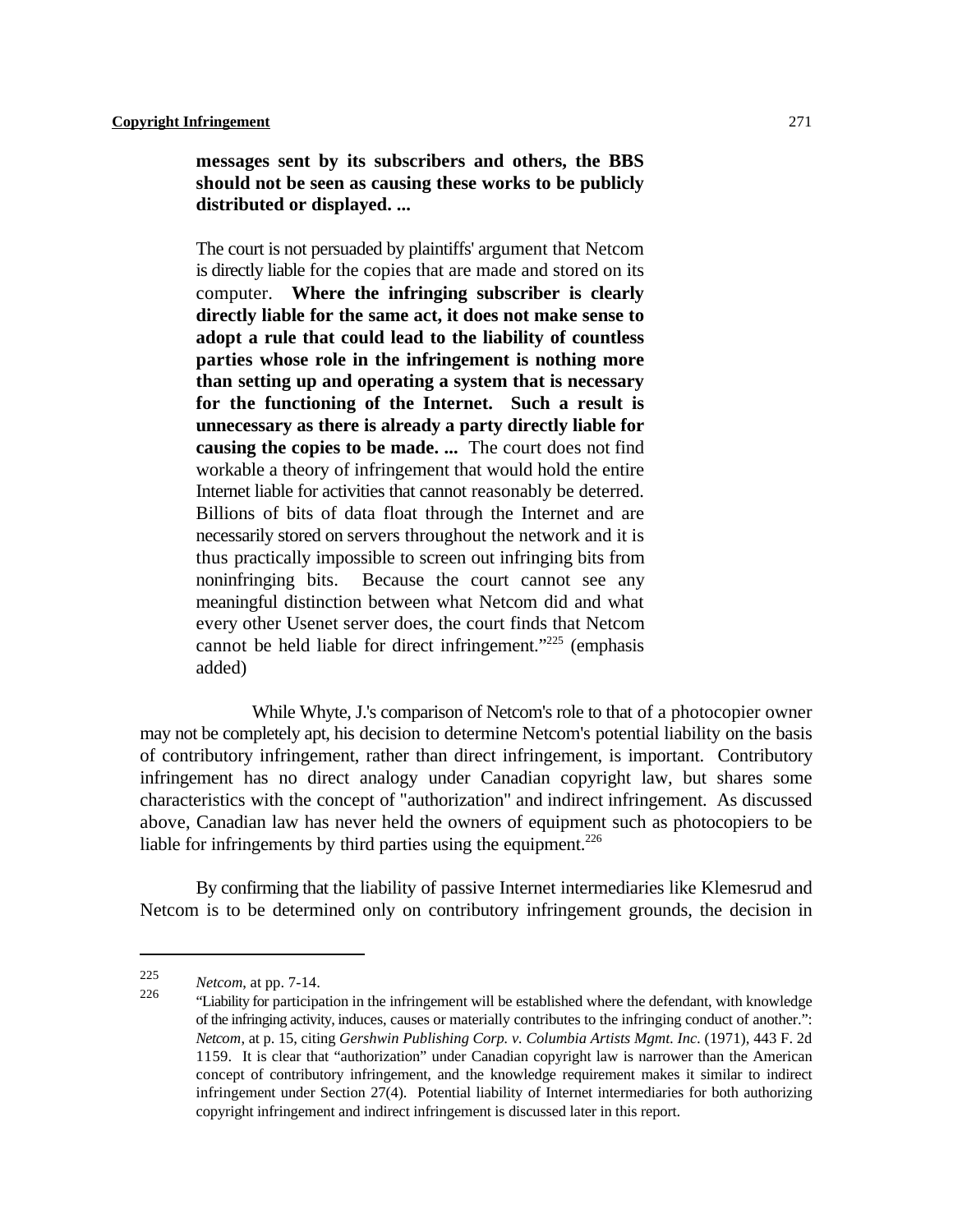*Netcom* confirms that the copies of RTC's copyright works were being made by the user Erlich using the intermediaries' equipment and systems, and not by the intermediaries themselves. As a result, there is no direct infringement by those intermediaries. $227$ 

The logic of the *Netcom* decision on the issue of liability of Internet intermediaries for direct copyright infringement comes from the policy considerations stated by Whyte, J. Clearly, if a theory of liability would cast a net so wide as to be patently unreasonable, there must be something amiss with the theory.

It would appear, therefore, that many Internet intermediaries are not communicating by telecommunication when they transmit the messages of their users. It must be recognized, however, that intermediary liability must be examined based on the facts of each Internet communication and the role played by each intermediary in each such communication. If the intermediary has an active role in the specific communication, then it may be possible that it is communicating by telecommunication along with its user. In the case of most commercial ISPs, whose role in communications to or from its users tends to be closer to a carrier than a poster or a recipient, it may be relatively rare that they will be communicating by telecommunication when their users send infringing copies of works.

#### **Section 3(1.3) of the** *Copyright Act* **and Intermediary Liability**

In discussions of the liability of Canadian intermediaries on the Internet, much attention has been focused on the exemption contained in Section 3(1.3) of the *Copyright Act*. It must be recognized, however, that the exemption in Section  $3(1.3)$  is a rather narrow one. Section 3(1.3) provides as follows:

> "(1.3) *Restriction.* - For the purpose of paragraph (1)(f), a person whose only act in respect of the communication of a work to the public consists of providing the means of telecommunication necessary for another person to so communicate the work does not communicate that work to the public."

The exemption in Section  $3(1.3)$  only applies to infringements of the right to communicate to the public by telecommunication. If the conditions set out in Section  $3(1.3)$ are met, then the person is deemed to not be communicating to the public by telecommunication. If an ISP is infringing any of the other rights granted by the *Copyright Act*, however, Section 3(1.3) may not provide an exemption from liability for infringement.

 $^{227}$  "Without evidence of the operator's direct involvement in the uploading and downloading of copyrighted material, a direct infringement analysis is inappropriate.": Dobbins, "Computer Bulletin Board Liability for Users' Infringing Acts", 191 Michigan Law Review 217 (1994), at p. 222.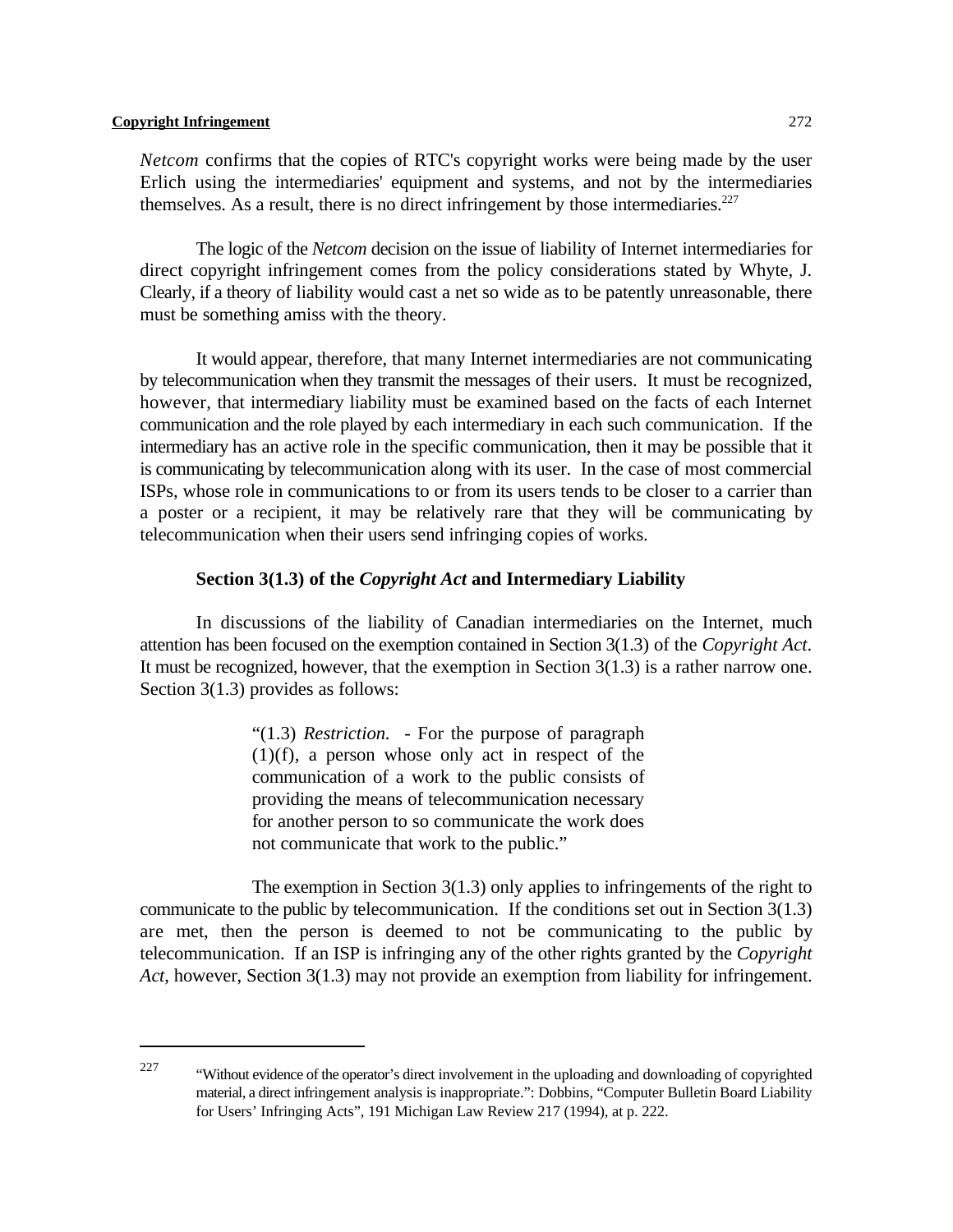Even if an Internet intermediary were to be seen as "communicating to the public by telecommunication" when it transmits infringing messages on the Internet over its system, such an intermediary will be deemed by Section 3(1.3) not to be so communicating if its "only act in respect of the communication of a work to the public consists of providing the means of telecommunication necessary for another person to so communicate the work". This provision would clearly exempt a telecommunications carrier or other entity which forms part of the Internet "backbone" from any liability for communicating an unauthorized copyright work to the public over its system. If the carrier makes no reproduction of the work during the course of its carriage of the communication of the work, it should have no potential copyright infringement liability whatsoever.

The more difficult question concerns whether ISPs, on-line services and BBS sysops can rely on Section 3(1.3), and in what circumstances. ISPs often perform a true "carrier" role in Internet transmissions. One difficulty arises when, in the process of "providing the means of telecommunication", the ISP also infringes on one of the other exclusive rights of the copyright owner. As noted above, ISPs may reproduce copyright works in the course of transmitting e-mail messages (which are retained on an ISP's mail server), facilitating Web browsing (where unauthorized copyright Web page elements are cached by an ISP) and permitting newsgroup access (where an infringing copy of a work may reside on an ISP's news server).<sup>228</sup> In each of these cases, the ISP is "providing the means of telecommunication", but in doing so may have infringed on another exclusive right of the copyright owner. The issue then arises as to whether the Section  $3(1.3)$  exemption is still available.

The Supreme Court of Canada made it clear in *Télé-Métropole*<sup>229</sup> that an infringement of one of the exclusive rights of a copyright owner is nevertheless an infringement even if it occurs in the course of the exercise of a licensed use of another of the exclusive rights . As a result, a reproduction made by an ISP for the purpose of caching or mirroring may still be an unauthorized reproduction even if the poster of the work had obtained a license to communicate the work to the public by telecommunication.

It should follow that the converse is also true. Even if an infringement of one of the other exclusive rights granted by the *Copyright Act* takes place during the course of an ISP "providing the means of telecommunication necessary" for the transmission to be made, the exemption contained in Section 3(1.3) should still be available to preclude the ISP from liability for communicating the work by telecommunication.<sup>230</sup> The question is whether the caching done by the ISP was in fact part of "providing the means of telecommunication necessary" to the transmission.

The issue of whether the ISP is responsible for the infringement of the reproduction right is discussed **228** below.

 $\frac{229}{230}$  [1990] 2 S.C.R. 467.

As will be discussed further below, this distinction is important in determining whether certain rights have been infringed and royalties are therefore payable.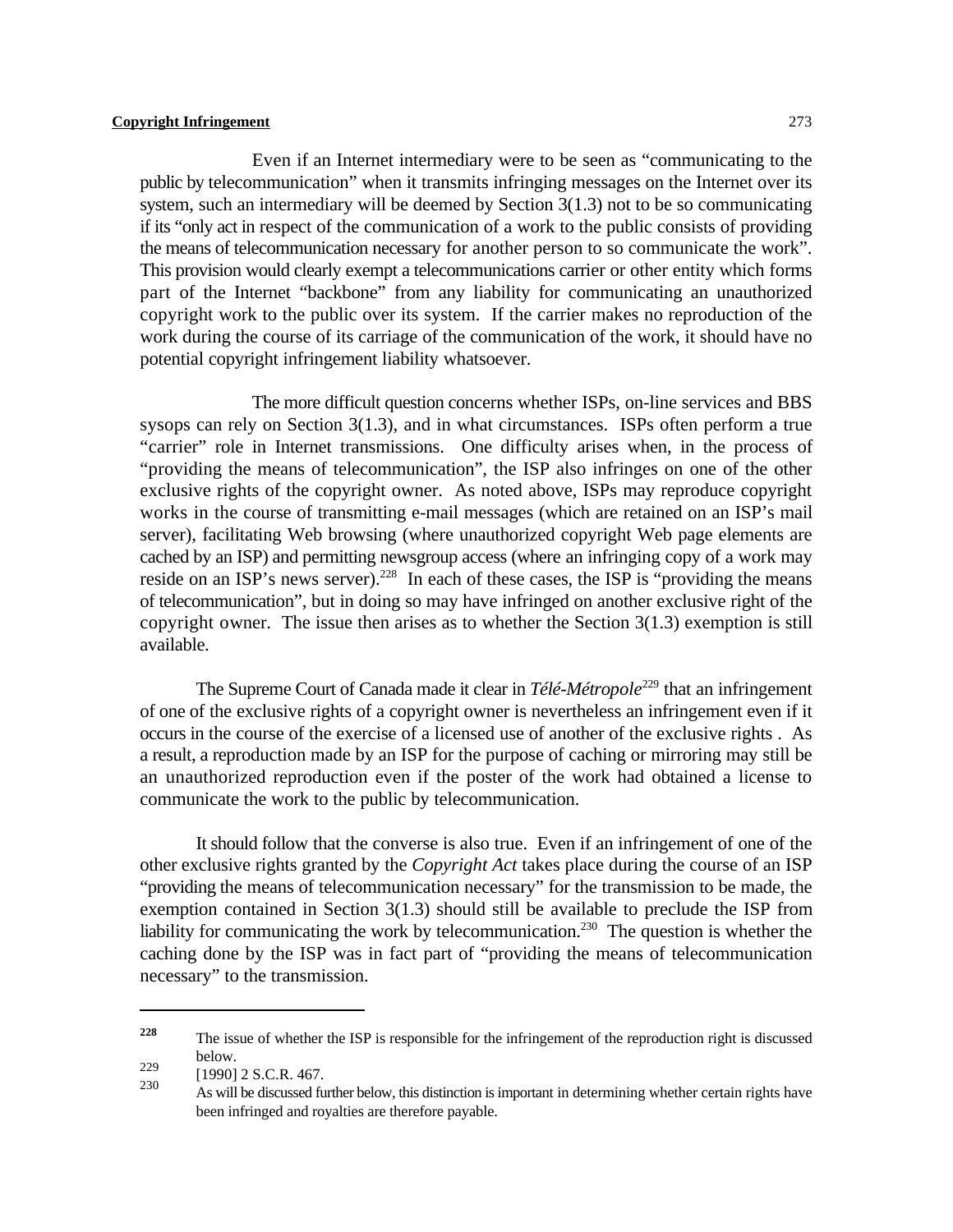The critical words in interpreting the application of Section 3(1.3) are "only act" and "necessary". The role of the intermediary in respect of a particular communication of a particular work must be examined in order to determine whether that intermediary's "only act" is providing the means of telecommunication "necessary" to complete the communication.

In respect of the words "only act", it must be noted that Section 3(1.3) deals quite specifically with individual communications of a work. Internet intermediaries which provide services in addition to acting as a conduit for communications are not necessarily excluded from reliance on Section 3(1.3); their role in each infringing communication must be examined more or less in isolation. Therefore any analysis of whether an ISP's "only act" was providing the means of telecommunication must be done solely in the context of the specific infringement which is being alleged.<sup>231</sup>

The meaning of the word "necessary" in Section  $3(1.3)$  is somewhat ambiguous. It is possible to argue that, even in respect of individual Internet transmissions, ISPs will perform tasks which are not strictly necessary. An example is caching, which, although it improves the efficiency of Internet transmissions, is not strictly "necessary". If the word "necessary" in Section 3(1.3) was interpreted to mean that any unnecessary step or procedure which is taken by an Internet intermediary precludes reliance on Section 3(1.3), it is unlikely that this exemption could be relied on at all. $^{232}$ 

The better view of the interpretation of Section  $3(1.3)$  would seem to be that "necessary" refers to the relationship generally between the "means" and the "communication", and only requires that what the ISP is doing in respect of the individual communication in question be part of the general manner in which the ISP provides the means by which communications are transmitted. As a result, an ISP could rely on Section 3(1.3) and would not be "communicating to the public by telecommunication" when it acted as a conduit for Internet transmissions to and from its customers.

#### **Intermediaries and Authorization**

There is a wide range of intermediary involvement in the Internet communications chain. Some intermediaries permit the use of their equipment and systems by posters and recipients solely to facilitate their communications. Some intermediaries do not impose any control whatsoever over the postings to their systems, others moderate newsgroups and

Thus, for example, the fact that are ISP also created and communicated other works as a poster rather than a conduit should have no effect on the ability of the ISP to resort to Section 3(1.3) in respect of the specific acts at issue. 232

An interpretation that the means employed by an intermediary must be "necessary" to any particular transmission in order to invoke the application of Section 3(1.3) leaves open pure telecommunications carriers such as telephone companies to copyright claims if their system includes any process which is not strictly essential to the Internet transmission in question. This clearly is not the intent of Section 3(1.3).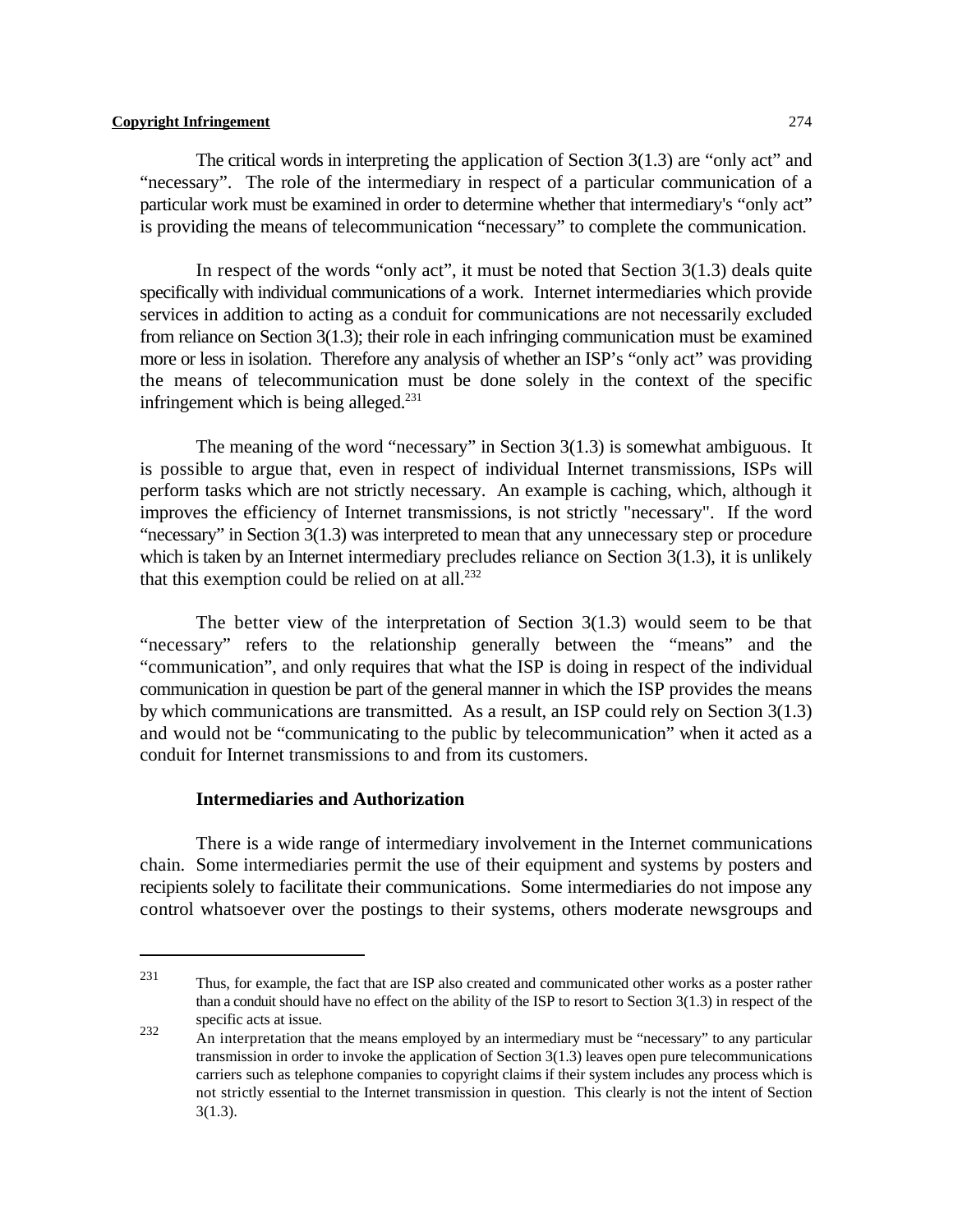discussion groups, and some take active steps to control content by editing or censoring postings. It may be that the extent of the involvement of a BBS in the activities of its users and the content of postings will be a major determinant of its potential liability.<sup>233</sup>

As has been discussed above, Canadian case law has made it clear that the provision of equipment which is used to infringe copyright is not an "authorization" such as to make the owner of the equipment liable along with the primary infringer. ISPs and BBS sysops whose equipment is employed by users to infringe copyright do not by that fact alone have any liability for direct copyright infringement. Therefore, even if a user causes an ISP's equipment to make an infringing reproduction or an unauthorized communication by telecommunication, the ISP does not in the normal course become a joint infringer with the user.

Whether such intermediaries could be seen to be authorizing a communication to the public by telecommunication when users post unauthorized copyright material on the systems of the intermediaries will depend on the proper analysis of all of the circumstances in each individual case. In some situations, the activities of the intermediary will be such that the intermediary is personally participating in an infringing communication. For example, if a BBS sysop were to post a message on an Internet newsgroup requesting posters to copy pictures from *Playboy* on to his server so that other BBS users could download such images, then it would be likely that the BBS sysop would be personally liable for communicating those works to the public by telecommunication when users downloaded the images to their computers. The sysop in such a situation is acting in concert with others, is supplying the means by which third parties are infringing copyright and has full knowledge of the infringing activities. 234

"Although a BBS as a communications facility arguably provides users with the means for copying information, nothing in the BBS operation itself facilitates the infringement. The infringing nature of this "uploading" and "downloading" activity stems from the fact that some information on the BBS might be copyrighted material, and may not be licensed for certain uses. Imposing liability upon BBS operators for merely providing the facility on which copyright infringement may take place establishes an extensive liability rule."

Elkin-Koren, "Copyright Law and Social Dialogue on the Information Superhighway", 13 Cardozo Arts

<sup>&</sup>lt;sup>233</sup> "If there is room for liability of the provider who runs a BBS, it is very much dependent on the measure in which he commits himself to the content of the information.": Kasperson, "Liability of Providers of the Electronic Highway", [1996] 12 C.L.S.R. 290. 234

The sysop in this case would be in the position of the restaurant owner in *Vigneux v. Canadian Performing Right Society*, [1945] A.C. 106 (P.C.). This appears to have been the basis for liability in *Playboy Enterprises, Inc. v. Frena* (1993), 839 F. Supp. 4552 (U.S.D.C. Fla.) and *Sega Enterprises, Inc. v. Maphia* (1994), 857 F. Supp. 679 (U.S.D.C. Cal.). In the *Sega* case, the BBS sysop was found to have provided downloading privileges for unauthorized copies of Sega games in exchange for either goods or services or the uploading by users of other games by Sega and other manufacturers. This decision has been criticized as casting too wide a net over BBS sysops: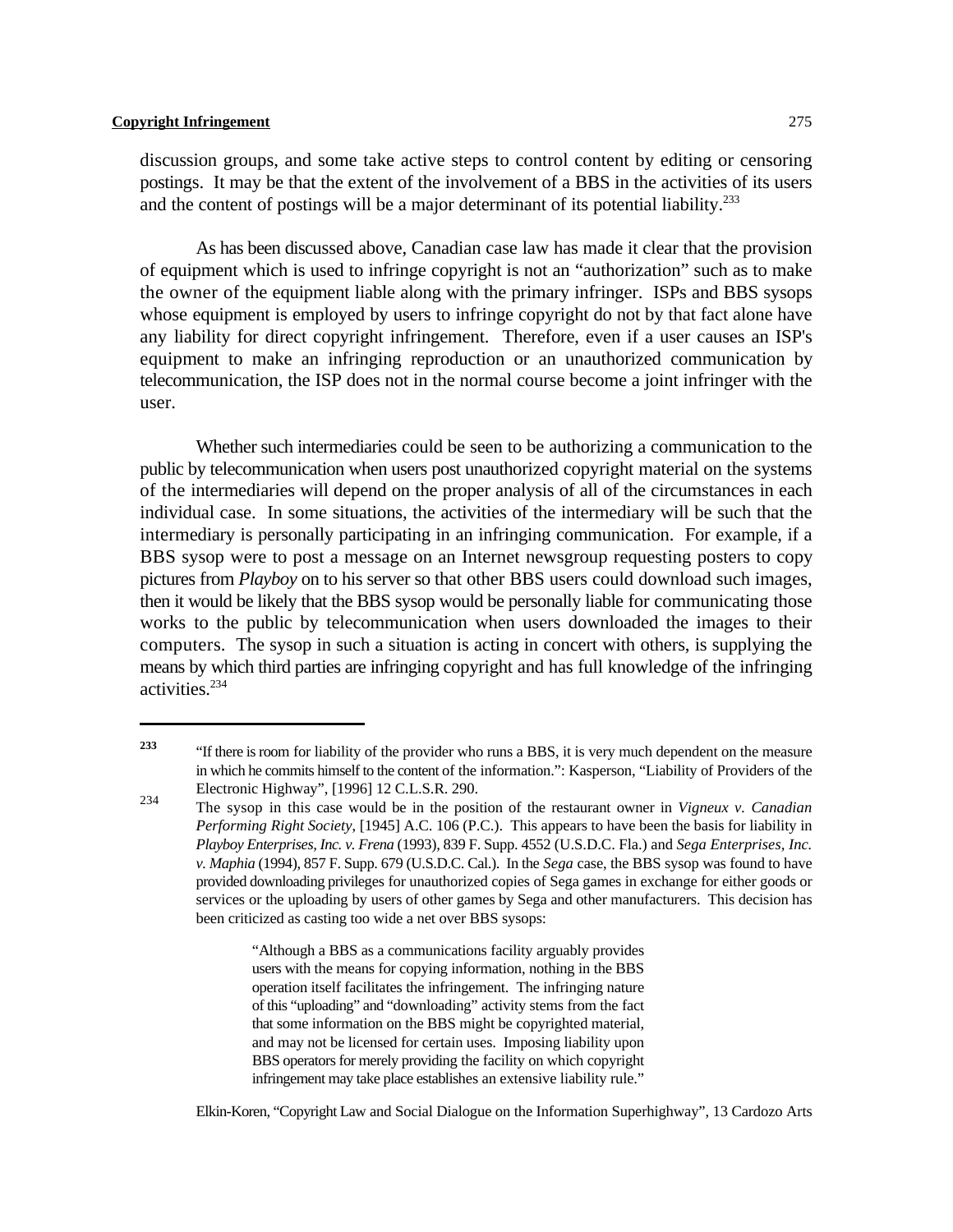At the other end of the spectrum is the on-line service which sets up a number of forums or other areas which are operated by independent contractors which have complete control over content.<sup>235</sup> If a user infringes copyright by employing the on-line service to communicate an infringing copyright work to the public by telecommunication, it would appear anomalous that the intermediary (which has no knowledge of an individual infringement and no practical way of either monitoring the traffic through its system or screening infringing communications) would be strictly liable for copyright infringements which take place. The on-line service has had no direct involvement with the infringement and, although its equipment and systems may have facilitated the infringement by the user, under Canadian copyright law that is not an authorization of the infringement.

In *Netcom*, the Court decided that the contributory infringement claim by RTC against Klemesrud and Netcom should proceed to trial because there was an issue of fact concerning "whether Netcom knew of any infringement by Erlich before it was too late to do anything about it."<sup>236</sup> The Court found:

"Thus, it is fair, assuming Netcom is able to take simple measures to prevent further damage to plaintiffs' copyrighted works, to hold Netcom liable for contributory infringement where Netcom has knowledge of Erlich's infringing postings yet continues to aid in the accomplishment of Erlich's purpose of publicly distributing the postings."<sup>237</sup>

Although this appears to be a correct statement of the test for contributory infringement under United States copyright law, it is not clear that the same result would be reached in Canada. There has been no case in Canada where a person's knowledge of an infringement, combined with an ability of that person to take "simple measures" to prevent its continuation, created liability for copyright infringement. In fact, the decision in *Apple Computer*<sup> $238$ </sup> held that there was no liability in such an instance. In that case, a person who was knowingly financing the infringing activity (and as a result would seem to have been in a position to take "simple measures" to stop the infringement) was not liable since he had not authorized the infringement. In certain circumstances, such a person could be guilty of indirect infringement, as is discussed in the following section.

At some point, however, the actions of an Internet intermediary could change from that of an independent service provider to that of a direct participant in the infringement. The

and Entertainment L.J. 346 (1995).

This was found to be the factual nexus in *Cubby v. Compuserve, Inc.* (1991), 776 F. Supp. 135 (N.Y.), <sup>235</sup> a defamation case. All of the major on-line services operate in similar manner, although some exercise more direct control over some or all of the content on their systems.

<sup>&</sup>lt;sup>236</sup> *Netcom*, p. 16.<br><sup>237</sup> *Metcom*, p. 16.

<sup>&</sup>lt;sup>237</sup> *Netcom*, p. 18.

*Apple Computer, Inc. v. Mackintosh Computers Ltd.* (1986), 28 D.L.R. (4th) 178 (F.C.T.D). <sup>238</sup>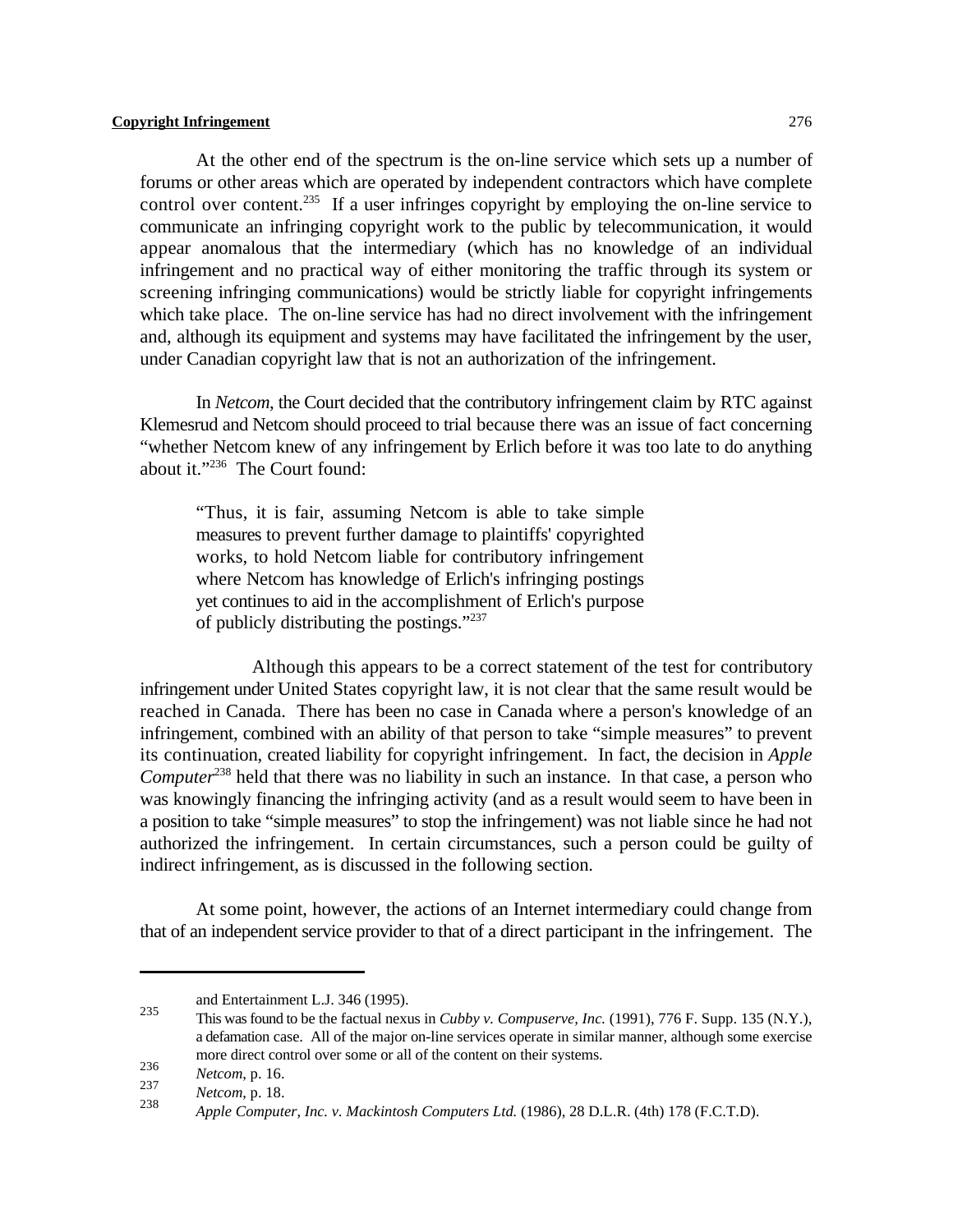demarcation line is not clear, but neither knowledge nor the ability to prevent the infringement seem to be sufficient under Canadian law. As a result, it would appear that most Internet intermediaries would not be considered to be authorizing infringement by their users.

### **Other Intermediary Liability**

As noted above, there is an infringement of the reproduction right any time caching is done in Canada of unauthorized copyright works. There is also an infringement of the reproduction right when e-mail messages and newsgroup postings are saved to servers of the ISP of the poster, recipient or newsgroup. The issue is who is responsible for the infringement, the poster, the ISP or both? There appears to be little doubt that the poster is liable even though the reproduction may have been made using the equipment belonging to the ISP. However, as has been discussed above, an ISP should not be liable for direct infringement in a situation where the poster has caused the reproduction on the ISP's equipment without any involvement or knowledge of the ISP.

A determination of the ISP's liability for infringement of the reproduction right likely would depend on whether the ISP is making the decision to reproduce the work or whether it is the user which is reproducing the work using the ISP's equipment. In the former case, the ISP is unquestionably liable; in the latter case, the ISP does not appear to be either personally infringing or authorizing infringement, and, absent any knowledge of the infringing reproduction, the ISP should not be liable for an infringement of the reproduction right.

There may be a distinction between "blind" caching by an ISP and advertent caching of popular Web sites. In *Netcom,* the court emphasized both that Netcom had done nothing more than what was necessary to ensure operation of the Usenet system and that the reproduction of the works by Netcom was automatic and involved no human intervention.<sup>239</sup> The decision might have been different if Netcom had decided to make additional copies of the works in issue and made them available in order to speed access for its subscribers.

Similar consideration apply to BBS sysops and on-line services. In many cases, and in particular in respect of the major on-line services, the BBS or on-line service is merely providing equipment which is then employed by the users to reproduce infringing copies of copyright works. Under Canadian law, this is not authorizing copyright infringement even if it does facilitate such infringement.<sup>240</sup>

One common difficulty arises when an ISP or other intermediary is given notice that

*Netcom*, at p. 9. **<sup>239</sup>**

<sup>&</sup>quot;In circumstances where the owner of the bulletin board cannot be shown to have placed the allegedly <sup>240</sup> infringing item on her own computer, it may be difficult to show that the bulletin board operator has infringed the reproduction right, because - at least until the point of transmission to the requester - the bulletin board operator has not herself caused a copy to be made.": Perritt, "Law and the Information Superhighway" (1996), at p. 430.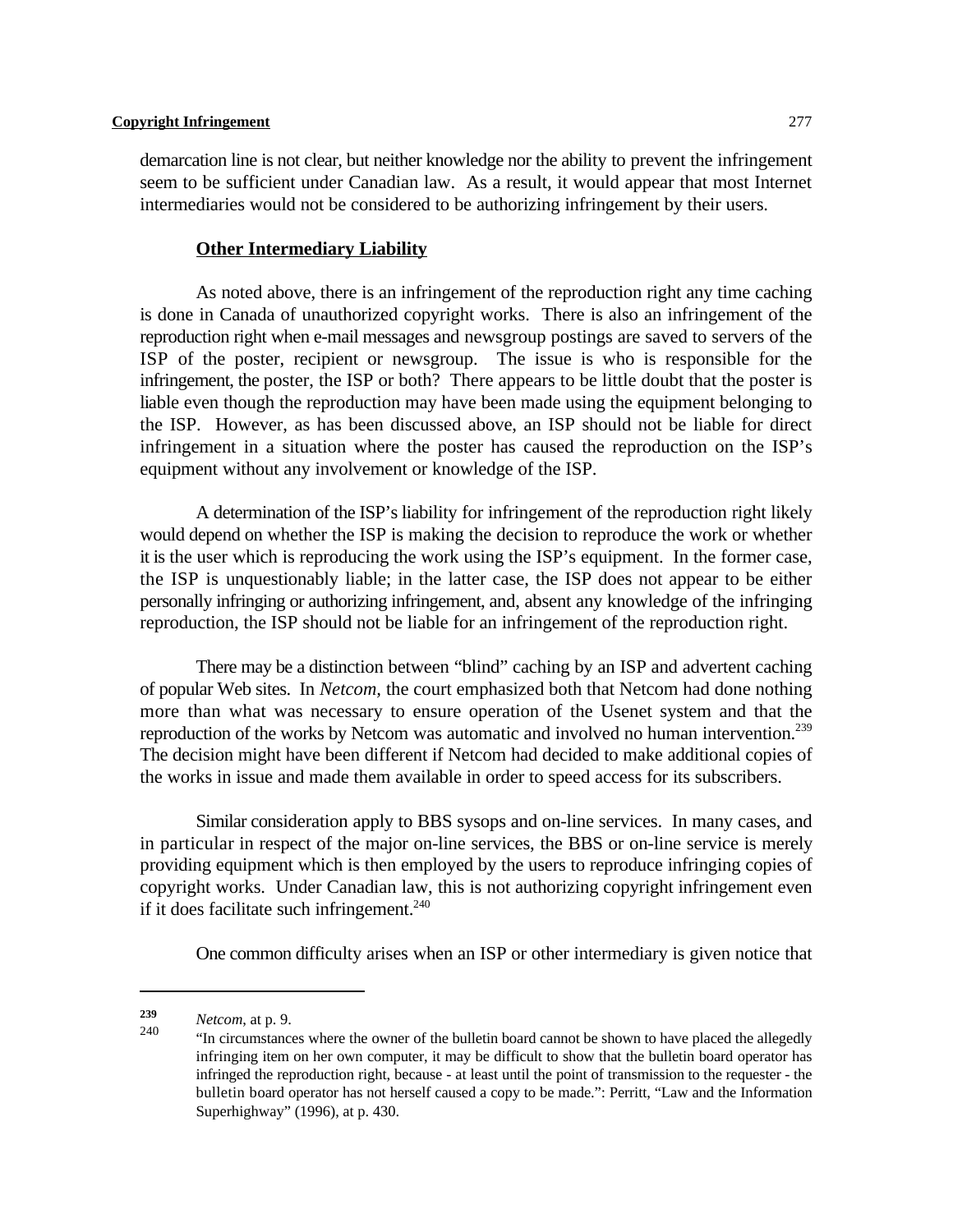a user is infringing copyright or that there might be infringing material on the intermediary's servers or system. In *Netcom,* the court found that Netcom might be liable as a contributory infringer because, having received notice from the owner of the copyright that infringement might be occurring, Netcom failed to take any steps for 11 days to stop the infringement. The court held that an ISP would not be expected to act on a mere allegation but, having received reasonable notice, the service provider would at some point be expected to cut off an infringing subscriber's access. 241

Canadian copyright law does not recognize the concept of "contributory infringement", and the issue in a similar case in Canada would be whether the ISP had sufficient knowledge of the infringement to either qualify as a joint infringer or be guilty of indirect infringement pursuant to Section 27(4). A sysop in such cases could be guilty of indirect infringement if it could be shown that the sysop had knowledge of the infringing nature of the activities, and that the activities were such as to fall within one of the categories enumerated in Section 27(4). For example, the sysop might be seen to be distributing the work, either "for the purposes of trade" or "to such an extent as to affect prejudicially the owner of the copyright", if the sysop did not take reasonable steps to stop continued transmissions after obtaining knowledge of the copyright infringement.<sup>242</sup>

The issue of notice and knowledge is a difficult one. In many cases, an ISP is presented with a claim by a person that it owns copyright material and that there are infringing copies on the ISP's system. The ISP has no practical way in which to determine whether the claimant actually owns the copyright in the material (or the specific rights which are claimed to be infringed), and there may be allegations that the claimant has licensed the use of the material. If the ISP removes the material from its system, it may be unjustifiably interfering with its user's privacy and property if the claim of copyright infringement is not valid; if the ISP refuses to remove the material in the absence of positive proof of the claimant's rights, it may face a claim by the claimant that the ISP has infringed the copyright in the material.

The Code of Conduct which has recently been issued by the Canadian Association of Internet Providers (CAIP) attempts to deal with this conundrum by giving ISPs some guidelines on how to resolve disputes over rights. $243$  It appears, however, that the Code is so general that it provides no practical solution to an ISP faced with a claim that one of its users is infringing copyright.

It is possible to summarize this analysis of intermediary liability as follows:

a) whether an Internet intermediary communicates

<sup>&</sup>lt;sup>241</sup> *Netcom,* pp. 14-22; Cameron and Onyshko, "Intellectual Property and the Internet", paper available at http://www. jurisdiction.com. 242

As discussed above, it is unclear whether the concept of "distribution" applies to digital copies transmitted over the Internet.

See "Internet group strikes conduct code", *Globe & Mail*, November 2, 1996, p. B3. <sup>243</sup>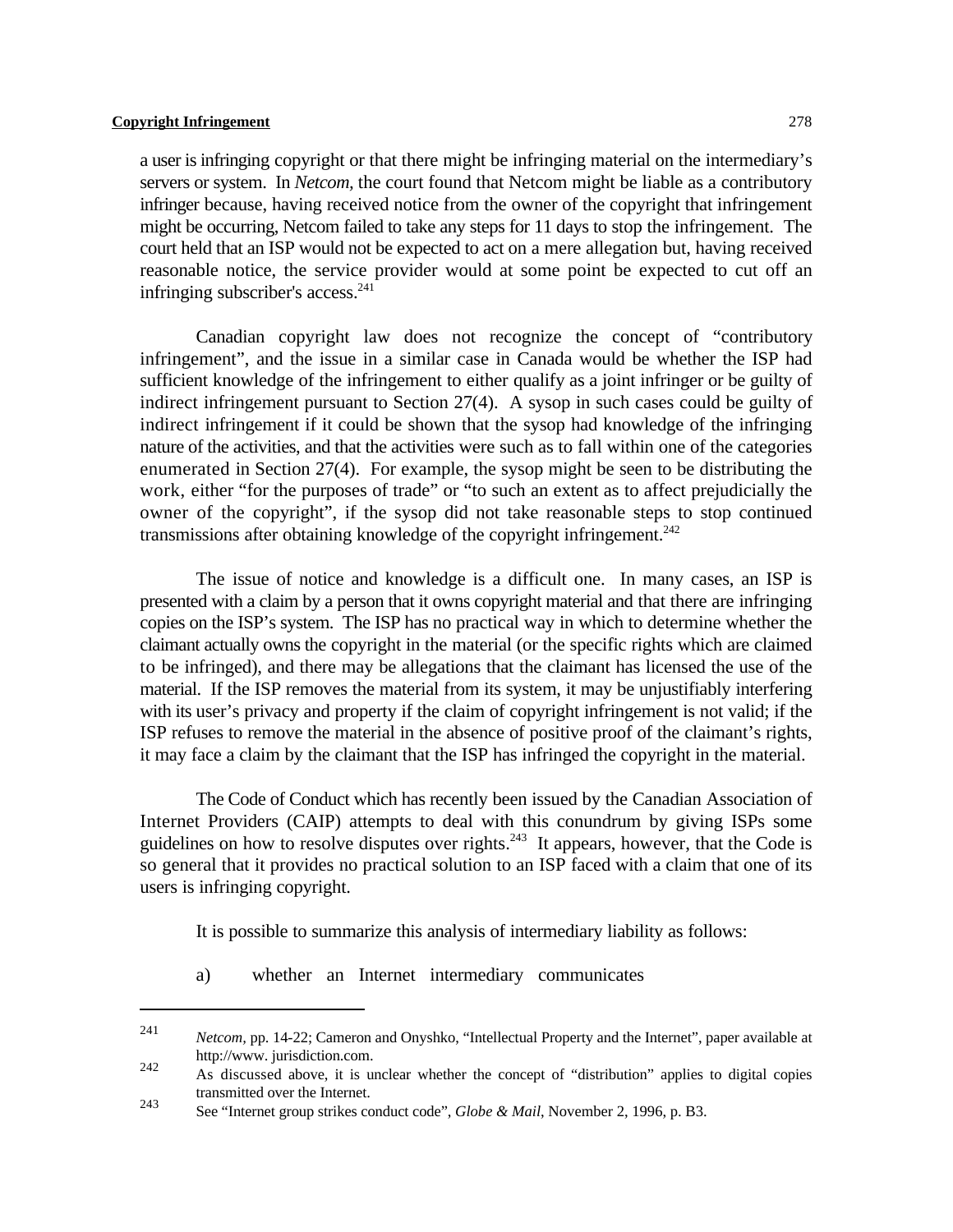copyright works to the public by telecommunication will depend on the circumstances of the specific infringing communication. If the intermediary does not participate in the infringing activity, then the intermediary is not communicating to the public by telecommunication. The intermediary would in any event likely be exempted by Section 3(1.3);

- b) where an intermediary's equipment and systems are being used by others to infringe, the intermediary will not be liable for authorizing copyright infringement if its equipment and systems have a significant noninfringing use and the intermediary does not "do something more" than encourage or facilitate the infringing activity;
- c) where an Internet intermediary reproduces copyright works as part of its transmission system, in particular by caching Web pages which contains such works, the intermediary might be liable for infringing the reproduction right, although there should be no liability for temporary reproductions made "automatically and uniformly" on the intermediary's equipment as part of the overall Internet transmission system;
- d) where an intermediary is a knowing participant in copyright infringement, either intentionally or through "willful blindness" after being provided with reliable evidence of infringing activities, the intermediary may be liable for indirect infringement pursuant to Section 27(4) if the work is distributed or if the other conditions in that provision are met.

As a last word on intermediary liability, it must be noted that the limits of such liability will, in the final analysis, be decided by courts or legislators based on a balancing of the interests of the intermediaries and the copyright owners.<sup>244</sup> While there is little in copyright law which would logically make an ISP liable for infringement each time one of its users transmits an infringing copy of a work over the Internet, it is argued that imposing some liability on the ISP is required in order to "enlist" their support in preventing widespread

See Loundy, "Revising the Copyright Law for Electronic Publishing", 14 J. of Comp. & Info. Law 1 244 (1995) for a discussion of the need for a balanced view.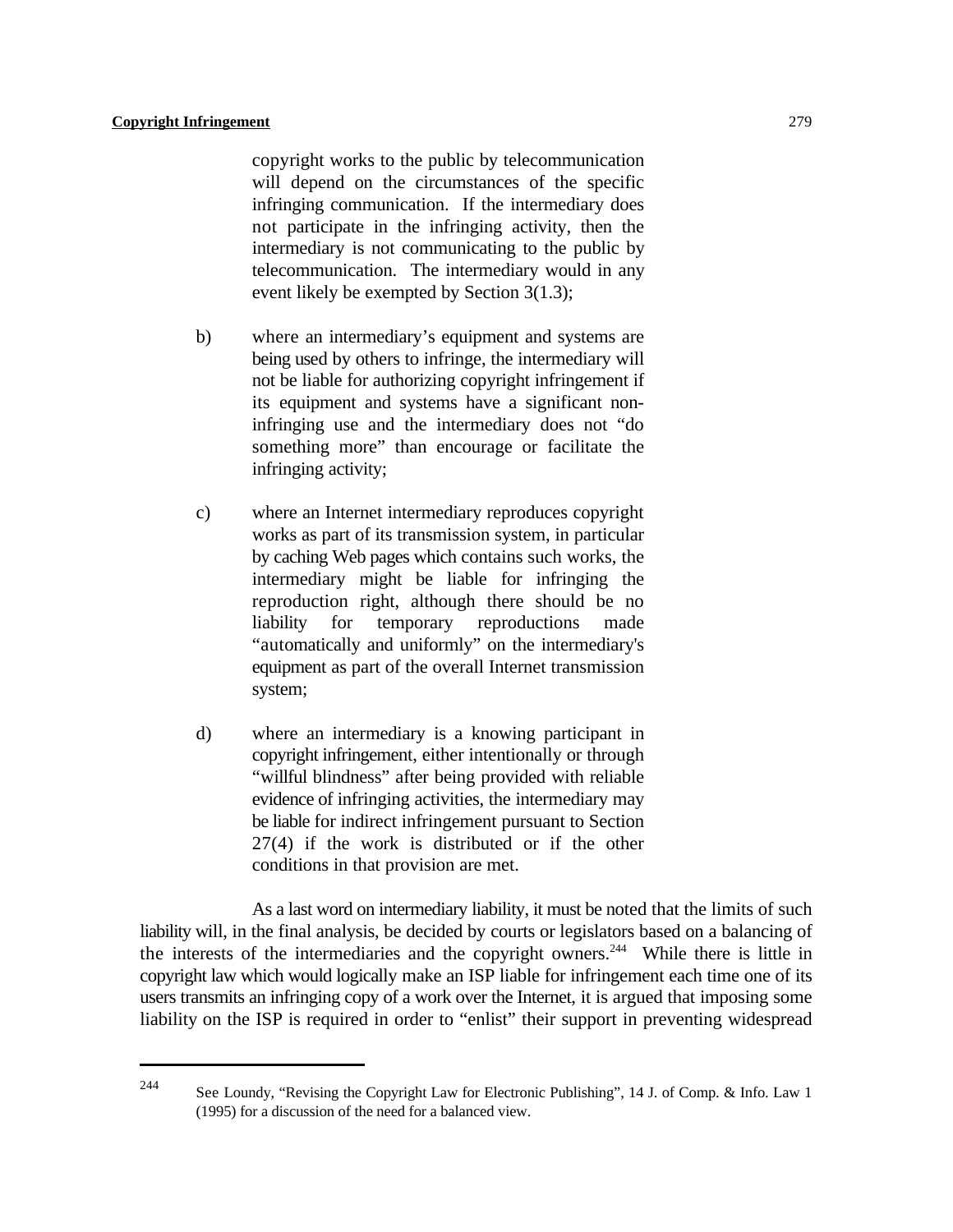The difficulty with this approach is that it may unfairly penalize infringement. $245$ intermediaries and discourage investment in the Internet. As is discussed below, there are alternative methods to control copyright infringement, including technological advances which will permit digital copies of works to be marked and royalties collected automatically. Some authors see a combination of collectivization of royalties and imposition of liability on Internet intermediaries as the only alternatives to ensure remuneration for use of copyright material reaches copyright owners.<sup>246</sup> Others try to justify a policy of strict liability for Internet intermediaries on economic grounds.<sup>247</sup> Courts and legislators should be hesitant to bend

Slotnick, "Copyright Concerns on the Information Superhighway", *1994 Annual Survey of American Law* 383, at p. 391.

Ginsburg, "Putting Cars on the "Information Superhighway": Authors, Exploiters and Copyright in 246 Cyberspace", 95 Columbia L. Rev. 1466 (1995), at pp. 1488-1489. The author correctly points out that infringement enforcement has historically been concentrated "higher up the chain of distribution" because "pursuing the intermediary offered the most effective way to enforce copyright interests". It is clear that most Internet intermediaries (such as ISPs and on-line services) are not intermediaries of the type cited (publishers and producers of movies and records). The latter are intermediaries in that they assemble content as part of a top-down distribution system; Internet intermediaries tend to be closer to transporters of content created or assembled by others and provided to them as a finished product to be communicated. The author's further analogy to theatres where copyright works are performed is also inapposite, at least in Canada. Section 27(5) specifically makes theatres and "other places of entertainment" liable if infringing performances are held; there is no similar provision relating to the Internet; see also *de Tervagne v. Beloeil* (1993), 50 C.P.R. (3d) 419 (F.C.T.D.).

The submissions to this study by several content owners recommended that strict liability be imposed against Internet intermediaries, even though some suggested that individual licensing of copyright works on a per work or transaction basis is feasible. It is unclear why intermediaries should be strictly liable for any infringement if the ultimate user can be charged directly for the use of the copyright work. At least one creator group opposed liability being imposed on ISPs unless the ISP had actually uploaded the infringing material.

247

Hardy, "The Proper Legal Regime for 'Cyberspace'", 55 U. of Pitt. L. Rev. 995 (1994), at pp. 1041- 1048. The author argues that "strict liability will force the system administrator of each BBS service to determine the most advantageous mix of preventative measures for that BBS". In essence, strict liability will force the Internet intermediary either to insure for someone else's liability or to screen its subscribers for solvency in case the intermediary need to commence an indemnity action against the subscriber. As was pointed out in *Netcom*, an Internet intermediary may have no relationship whatsoever with the primary infringer and may not even be able to locate them. All that imposing strict copyright infringement liability on intermediaries will do is increase their cost of doing business, whether as a result of increased insurance costs or from having to pay damages to copyright owners, which in turn passes along the costs of infringement onto all other users. In effect, the majority of "good" users will subsidize the infringement of the "bad" users. There will be no incentive on "bad" users to stop infringing, since copyright owners will rarely, if ever, take action against an individual user if a convenient intermediary is available.

The imposition of strict liability on Internet intermediaries would be easier to justify if there were to be

 $\frac{245}{\text{W}}$  "We probably want to enlist the system operators, as we have enlisted libraries and employers, to help educate their users about the copyright laws, and to set up a reasonable system for policing against infringing activities. And perhaps the only effective means for inducing their cooperation is to hold them liable for copyright infringement if they fail to provide adequate safeguards against infringing activity, or at least infringing activity of which they have knowledge."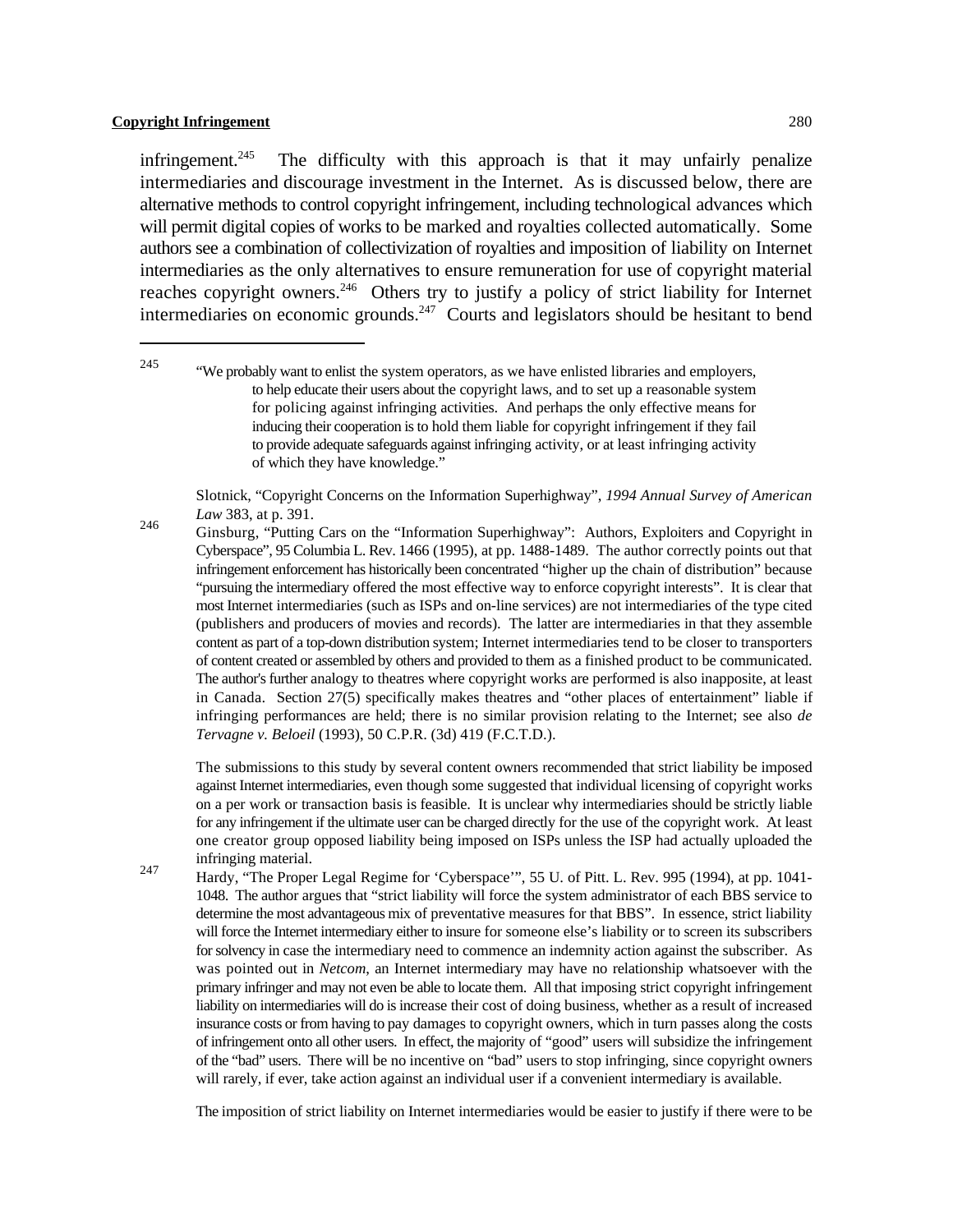copyright principles too far solely to recruit Internet intermediaries to the cause of preventing copyright infringement by their users.

# **(e) Tariff 22**

In September, 1995, SOCAN published the first tariff intended to claim royalties for music use on the Internet. The tariff provides a license:

> "to communicate to the public by telecommunication, in Canada, musical works forming part of SOCAN's repertoire, by a telecommunications service to subscribers by means of one or more computer(s) or other device that is connected to a telecommunications network where the transmission of those works can be accessed by each subscriber independently of any other person having access to the service".

The licensee is required to pay a monthly fee calculated as follows:

"(a) in the case of those telecommunications services that do not earn revenue from advertisements on the service, \$0.25 per subscriber; and

(b) in the case of those telecommunications services that earn revenue from advertisements on the service, 3.2 per cent of gross revenues, with a minimum fee of \$0.25 per subscriber".

The various terms used in Tariff 22 as defined follows:

"Telecommunications service" includes a service known as a computer on-line service, an electronic bulletin board service (BBS), a network server or service provider or similar operation that provides for or authorizes the

collectivization of royalty payments for all copyright material such that intermediaries can be assured that there is a fair allocation of responsibility for royalties which can then be passed on to users in a just way. It seems unlikely, absent international agreement, that such collectivization could realistically be accomplished on the Internet in the near future.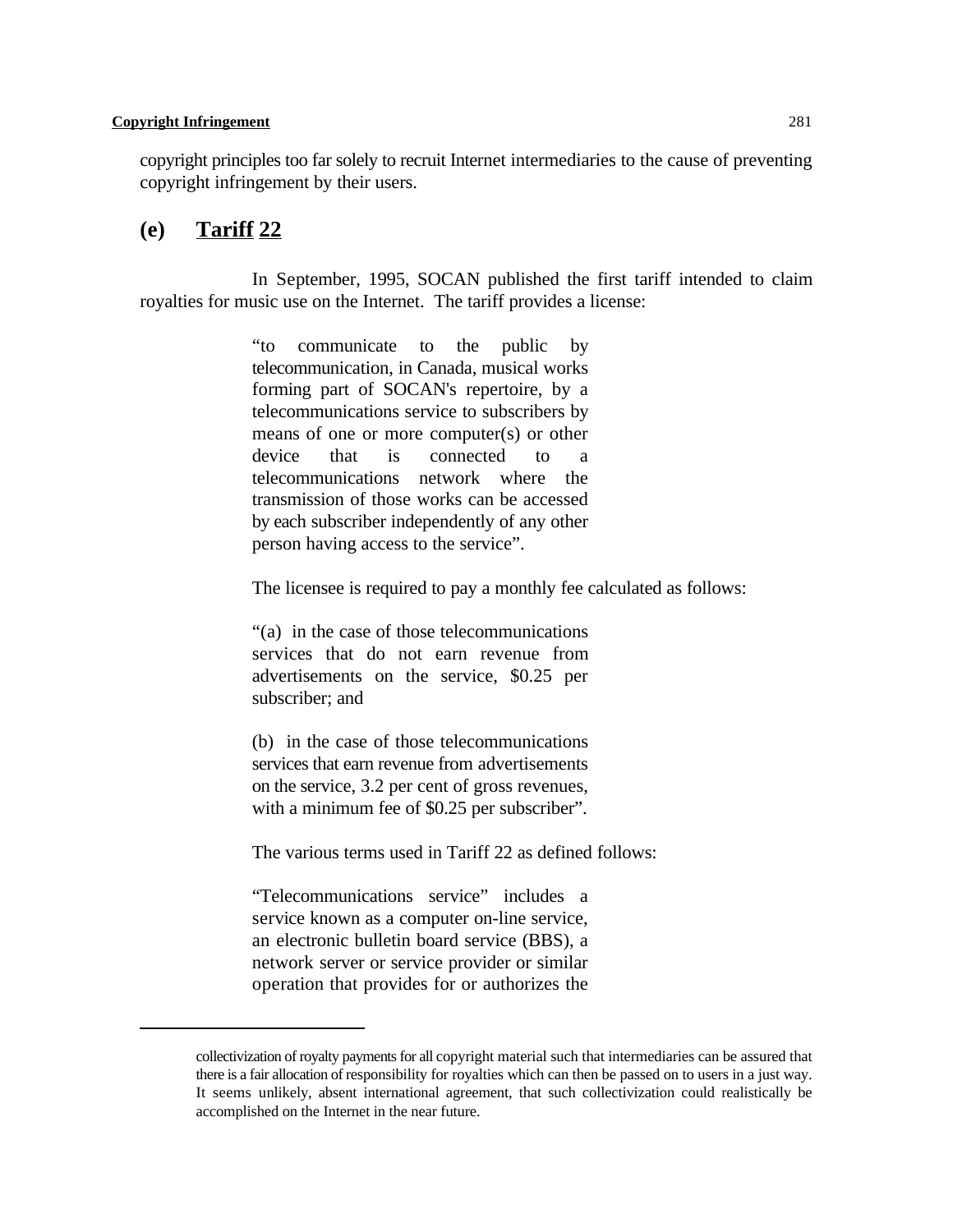digital encoding, random access and/or storage of musical works or portions of musical works in a digitally encoded form for the transmission of those musical works in digital form via a telecommunications network or that provides access to such a telecommunications network to a subscriber's computer or other device that allows the transmission of material to be accessed by each subscriber independently of any other person having access to the service. "Telecommunications service" shall not include a "music supplier" covered under Tariff 16 or a "transmitter" covered under Tariff 17.

"Subscriber" means a person who accesses or is contractually entitled to access the service provided by the telecommunication service in a given month.

"Gross revenues" includes the total of all amounts paid by subscribers for the right to access the transmissions of musical works and all amounts paid for the preparation, storage or transmission of advertisements on the service.

"Advertisements on the service" includes any sponsorship announcement, trade-mark, commercial message or advertisements displayed, communicated or accessible during connection to or with the service or to which the subscriber's attention is directly or indirectly guided by means of a hypertext link or other means.

SOCAN controls the "public performance" right and the "communication to the public by telecommunication" right for most musical works in Canada. Tariff 22 does not refer to a license for public performance rights and it must be assumed that SOCAN is of the view that Internet transmissions are communications to the public by telecommunication.

In the *Télé-Métropole* case, the Supreme Court of Canada held that SOCAN's predecessor could not license the making of a reproduction, and the fact that a broadcaster held a public performance license did not permit a reproduction of a work in the course of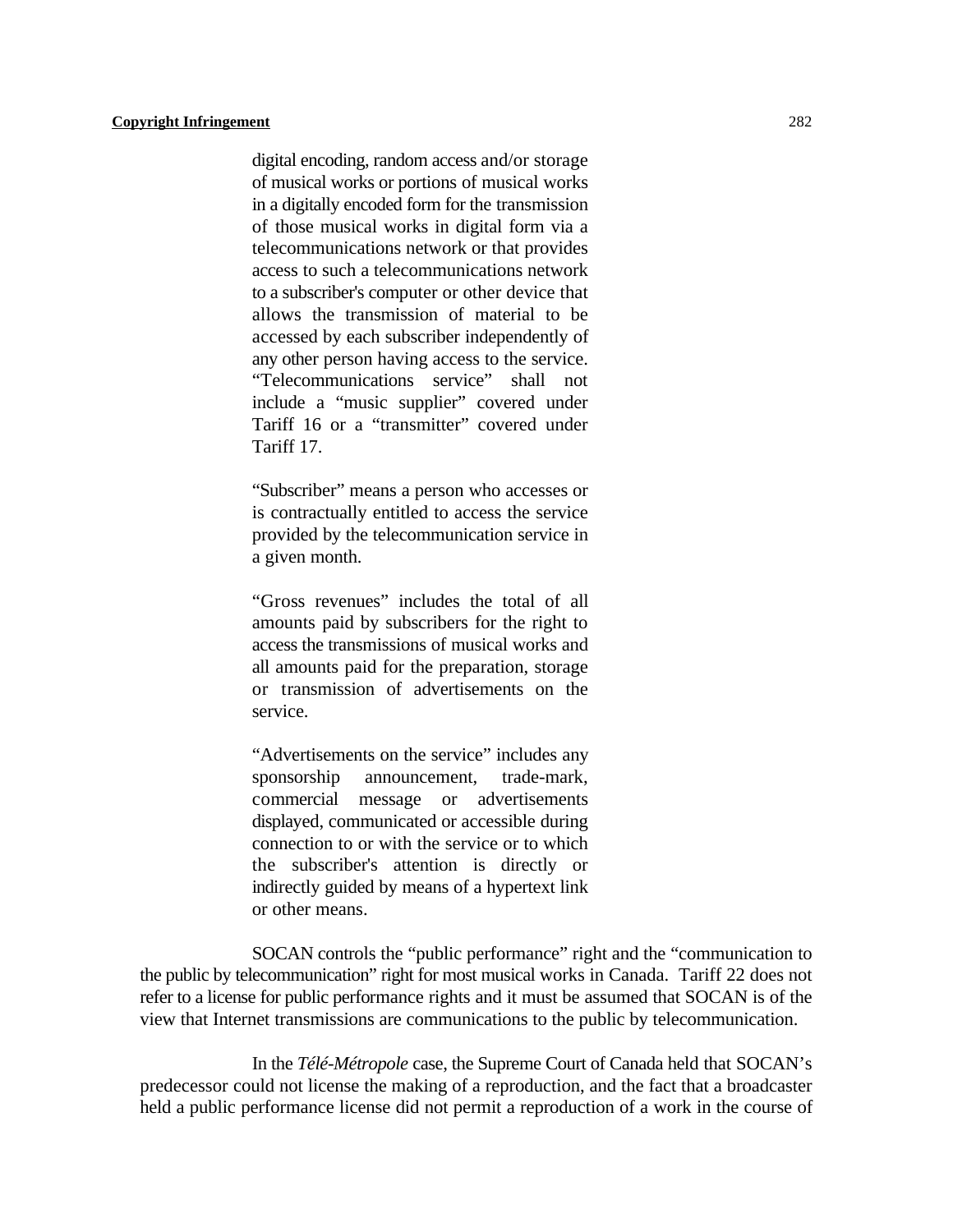exercising the public performance right.<sup> $248$ </sup> In other words, each of the exclusive rights granted by the *Copyright Act* is separate and distinct; the licensing of one does not permit the exploitation of another right by the licensee. As a result, if Internet intermediaries are not infringing the right to communicate to the public by telecommunication, then, even if these intermediaries are infringing other rights such as the reproduction right, there may be no basis for seeking royalty payments from them.<sup>249</sup>

As can be seen from the discussion in this study, Canadian copyright law tends to focus on specific activities rather than categories of users. Tariff 22 differs from some of SOCAN's other tariffs in that it describes who is liable to pay the specified royalty ("telecommunications services") and the media through which the communication to the public is accomplished ("by means of one or more computer(s) or other device that is connected to a telecommunications network where the transmission of those works can be accessed by each subscriber independently of any other person having access to the service"), but does not describe the infringing acts which are claimed to be the basis of the tariff. As drafted, Tariff 22 therefore leaves open the issue of the nature of the acts for which the telecommunications services are expected to pay to SOCAN the specified royalties.

The various issues discussed in this study in relation to the liability of Internet intermediaries will likely have a bearing on the Copyright Board's consideration of Tariff 22. The Board will have to consider whether, and in what circumstances, the intermediaries which SOCAN has named in Tariff 22 have liability for communicating copyright works to the public by telecommunication. If the Board determines that the intermediaries are in fact communicating copyright works to the public by telecommunication, the Board will also have to consider the extent of that infringement in order to consider whether the quantum of the

<sup>[1990] 2</sup> S.C.R. 467 at pp. 485-487. **<sup>248</sup>**

In its submissions to the study, SOCAN agreed that a distinction had to be made between an infringement of the reproduction right and an infringement of the right to communicate to the public by telecommunication.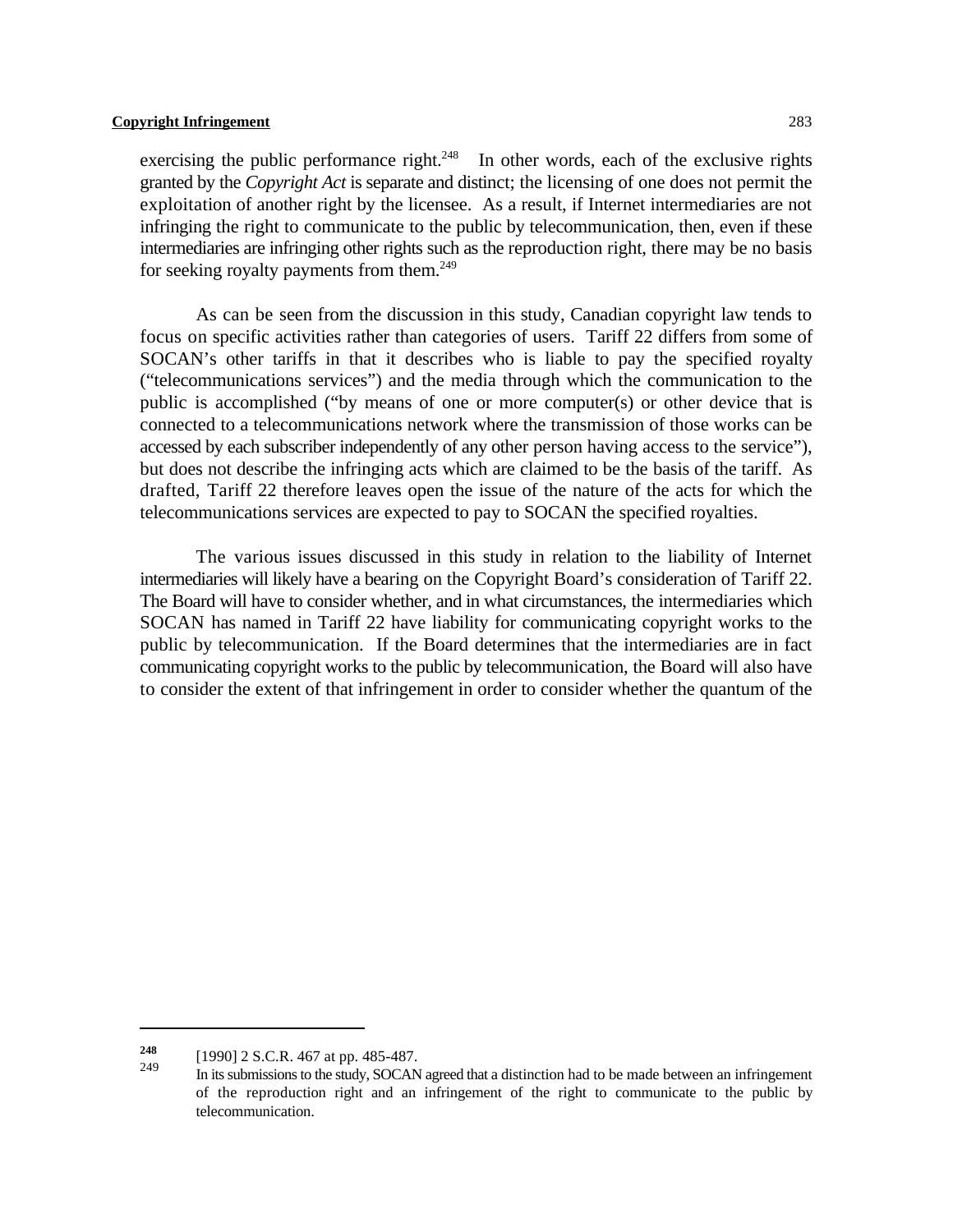royalty requested by SOCAN is appropriate.<sup>250</sup> The Board may also have to consider whether intermediaries which are located outside of Canada are communicating to the public in Canada when their transmissions are received by Canadians.

Because Tariff 22 is presently before the Copyright Board, it would be inappropriate for this study to comment further on the specifics of the tariff or the positions which have been, or might be, taken by the participants. Clearly, however, the issues before the Board are of great interest to copyright owners and users generally.<sup>251</sup>

## **(f) Defences to Internet Copyright Infringement**

## **(i) Fair dealing and other exemptions**

The fair dealing exceptions are set out in Sections 27(2)(a) and (a.1) of the *Copyright Act*:

- 27(2) The following acts do not constitute an infringement of copyright:
- (a) any fair dealing with any work for the purposes of private study or research;
- (a.1) any fair dealing with any work for the purposes of criticism, review or newspaper summary, if (i) the source, and (ii) the author's name, if given in the source, are mentioned.

<sup>&</sup>lt;sup>250</sup> There do not appear to be any statistics which indicate how much of the traffic over the Internet actually contains material over which copyright could or would be claimed. None of the submissions to this study were able to provide any such information, although the Educational Media Producers and Distributors Association of Canada (EMPDAC) stated in their submission that "the majority of works on the Internet are copyright". SOCAN has indicated to the Copyright Board that it intends to present such evidence in respect of Tariff 22.

Speculation by commentators about the proportion of Internet transmissions which are subject to copyright ranges widely. "The amount of information available over electronic media is phenomenal and is growing at an incredible rate. Much of the information is in the public domain because the author does not claim a copyright or one has expired": Meyer, "National and International Copyright Liability for Electronic System Operators", available at http://law.indiana.edu/glsj/vol2/no2/meyer.html; "There are literally hundreds of locations on the Internet ... where digitized music can either be given away or acquired for free - without the copyright owners' permission." Segal, "Dissemination of Digitized Music on the Internet: A Challenge to the Copyright Act", 12 Santa Clara Comp. & High Tech. L.J. 97 (1995), at p. 100. Neither view appears to have much empirical support.

See Hayes, "Tollbooth on the Information Highway? Canada's Music Collective Looks for Royalties on the 'Net", 1-5 *Cyberspace Lawyer* 11 (1996).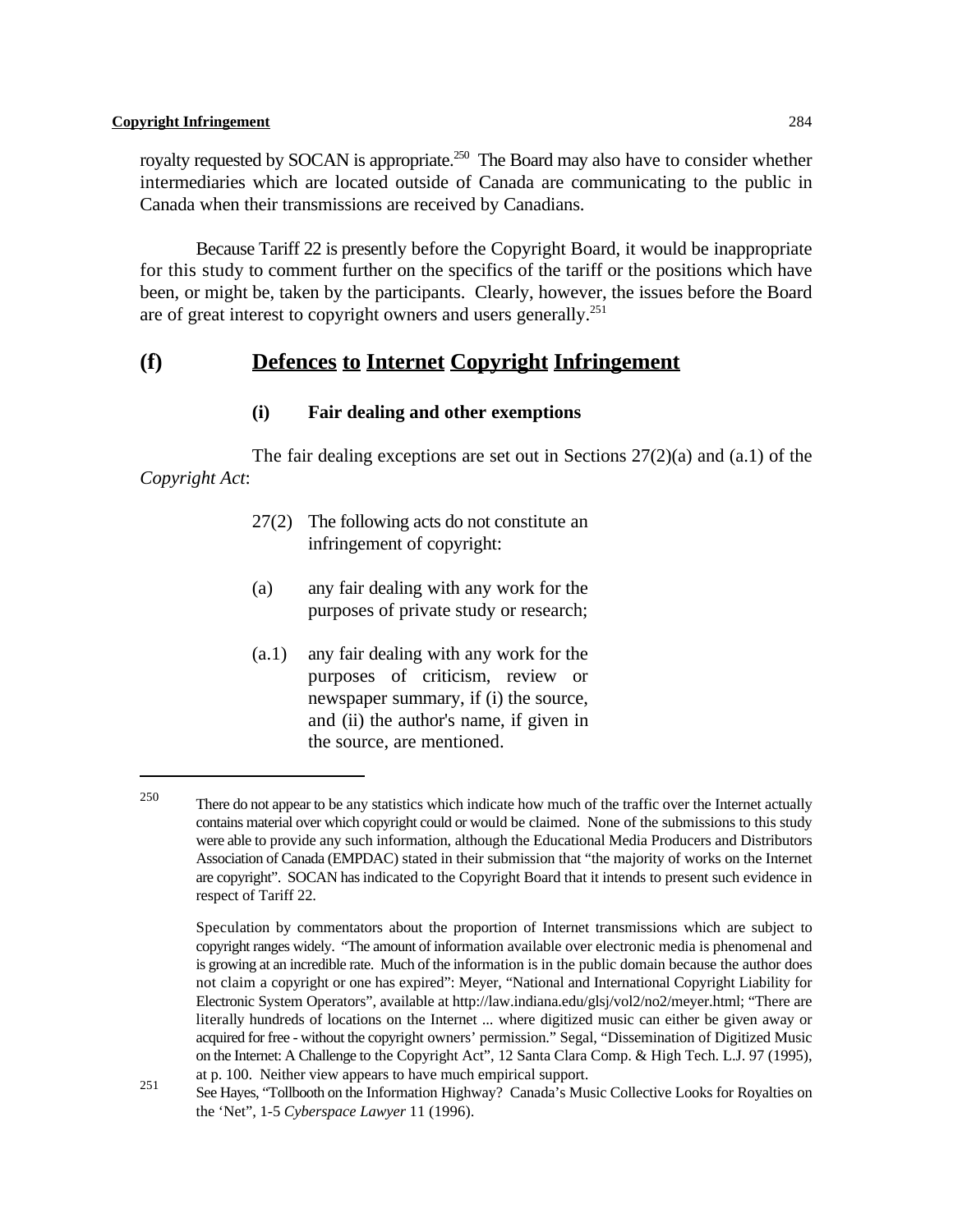As can be seen, Section 27(2) provides quite specific exemptions for "fair dealing". This is to be contrasted to Section 107 of the *United States Copyright Act* which provides an exception for "fair use" of a copyrighted work. The definition of fair use is relatively open ended and depends on the nature and purpose of the use and "the effect of the use upon the potential market for or value of the copyrighted work".<sup>252</sup>

There are relatively few Canadian cases on the fair dealing exemption, but it is fair to say that the scope of the exemption has been found to be quite narrow. There can be no fair dealing where the entire work is reproduced.<sup>253</sup> In some instances, even quite small takings from a copyright work have been held not to be fair dealing.<sup>254</sup>

The basic rationale of fair dealing is to permit limited private use or quotation of a copyright work provided that such use does not compete with the interests of the copyright owner.<sup>255</sup> Ultimately, it is a matter of impression.<sup>256</sup>

Some Internet communication of copyright works could be seen as fair dealing. For example, if a newsgroup or Web site were devoted to discussion of the work of a musician or author, it is possible that limited extracts from copyright works by or relating to the newsgroup's subject could be posted under the fair dealing exemption.

Very substantial amendments to the fair dealing exemption are proposed in Bill C-32. The fair dealing exemption in respect of research, private study, criticism or review is continued<sup>257</sup> and a fair dealing exemption for news reporting or news summary has been added.<sup>258</sup> None of these amendments would appear to have any significant effect on Internet copyright infringement liability.

Section 27 also contains a number of specific exemptions relating to schools, archival deposits and backup copies of computer programs. Bill C-32 proposes to substantially amend these exemptions.<sup>259</sup> It is beyond the scope of this study to analyze the specifics of either the current exemptions or the Bill C-32 proposals, but it is clear that the proposed amendments to the *Copyright Act* significantly extend the available exemptions,

Knopf, "Limits On the Nature and Scope of Copyright" in Henderson, "*Copyright Law of Canada*" **252** (1994), at pp. 256-259; Wolfson, "Information Providers on the Information Superhighway - Liability Issue", in Kyer and Erickson, *CLA Computer Law Companion III*, at pp. 311-318; *Netcom*, at pp. 23-27.

<sup>253&</sup>lt;br> *Zamacois v. Douville* (1943), 2 C.P.R. 270 (Ex. Ct.).<br> *P. M. M. C.P.R. 270* (Ex. Ct.).

*Breen v. Hancock House Publishers Ltd.* (1985), 6 C.P.R. (3d) 433 (F.C.T.D.), at p. 436. <br>255 **11.**  $T_1$  **11.**  $T_2$  **11.**  $T_3$  **11.**  $T_4$  **11.**  $T_5$  **11.**  $T_6$  **11.**  $T_7$  **11. 11. 11. 11. 11. 11. 11.**

Laddie, *The Modern Law of Copyright* (1980), at  $\approx 255$  Level of  $\frac{1}{25}$  Level of  $\frac{1}{25}$  Level of  $\frac{1}{25}$  Level of  $\frac{1}{25}$  Level of  $\frac{1}{25}$  Level of  $\frac{1}{25}$  Level of  $\frac{1}{25}$  Level of  $\frac{1}{25}$  Lev

*New Era Publications Int., ApS v. Key-Porter Books Ltd.* (1987), 18 C.P.R. (3d) 562 (F.C.T.D.), at p. 568.

 $\frac{257}{258}$  Sections 29 and 29.1.

 $\frac{258}{259}$  Section 29.2.

Sections 29.3 through 32.3.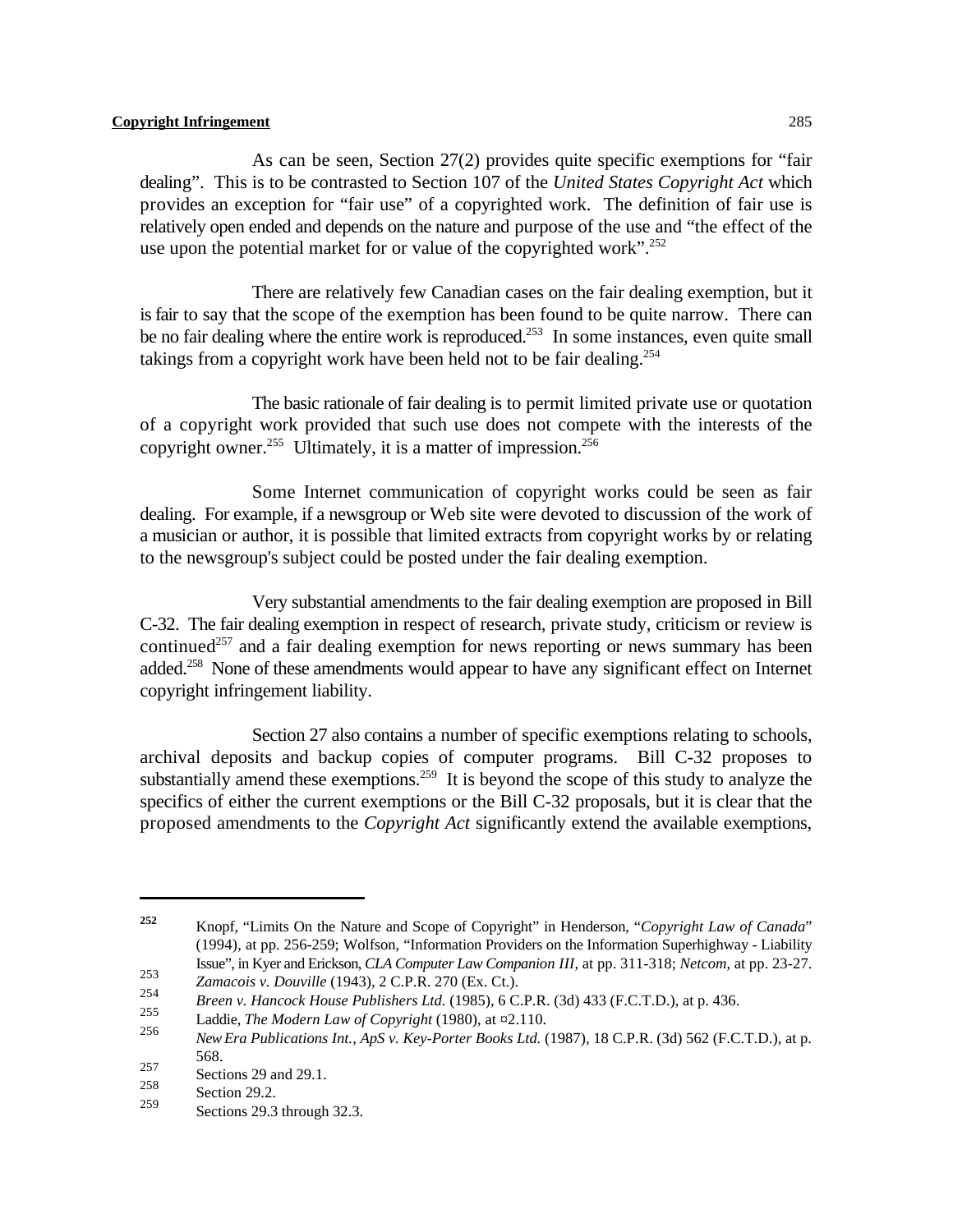especially for educational institutions.<sup>260</sup> For example, the amended provisions will likely permit use of Internet downloads in the classroom without liability for infringing the copyright in any of the works contained in those transmissions.

## **(ii) Implied license**

Where a copyright owner deals with the work, or authorizes others to deal with the work, in such a way that it invites others to make use of the work in a certain way, it can be said that the copyright owner has given an implied consent or license to such use, even if there is no specific license given to any individual user.<sup>261</sup> Even though Section 13(4) of the *Copyright Act* requires that any assignment or grant of an interest in a copyright must be in writing, an implied license will be created where the nature of the transaction makes it necessary to do so.<sup>262</sup> The onus would likely be on the defendant which is alleging the existence of an implied license to prove both the fact of the license and its operative terms.<sup>263</sup>

This concept of implied licenses is important to the question of the caching done by ISPs when their users download Web pages. If the copyright owner has permitted the work to be placed on the Web, it can be argued that the owner has implicitly consented to whatever copying or reproduction of the work is necessary to permit the Web page to be accessed and transmitted to the user. There can of course be no implied license when the copyright work has been posted or placed on a Web page without the permission of the copyright owner.

Similarly, where a copyright owner places a work on the Internet in such a way that it is freely available, it likely can be implied that any reproduction of the work necessary to permit the work to be perceived by a recipient (such as the loading of the work into the RAM of the recipient's computer) has been implicitly consented to. The availability of the work on the Internet does not, however, give an implied license to keep a permanent copy, pass a copy of the work along to another or alter or translate the work in any way. In effect, the Canadian law of implied license already provides for a type of "browsing exemption".<sup>264</sup> Again, if the work was not originally made available under the authority of

<sup>&</sup>lt;sup>260</sup> See Webster, "Copyright Exemptions", in "Important New Amendments to Copyright" (The Canadian Institute, June 27, 1996), at pp. 9-22.

<sup>261</sup> *Hughes on Copyright and Industrial Design* (1984), at p. 450.<br>
262 *Hughes on Copyright and Industrial Design* (1984), at p. 450.

*Netupsky v. Dominion Bridge Co. Ltd.*, [1972] S.C.R. 368 at pp. 375-379. <sup>262</sup>

Skone James, *Copinger and Skone James on Copyright*, (13th ed. 1991), at pp. 224-230.

Recommendation 6.4(a) of the IHAC Report stated that "it should be left to the copyright owner to 264 determine whether and when browsing should be permitted". To the extent that this means that copyright owners should be able to decide whether to place copies of their works on the Internet, such a right is unobjectionable and already exists. It is unclear, however, how a copyright owner could purport to place a work on the Internet but not allow anyone else the right to view it. The placing of the work on the Internet where it is available to the public would seem to be the granting of implied license to browse the work, and such implied license would be inconsistent with the retention of any remaining control over the right to browse.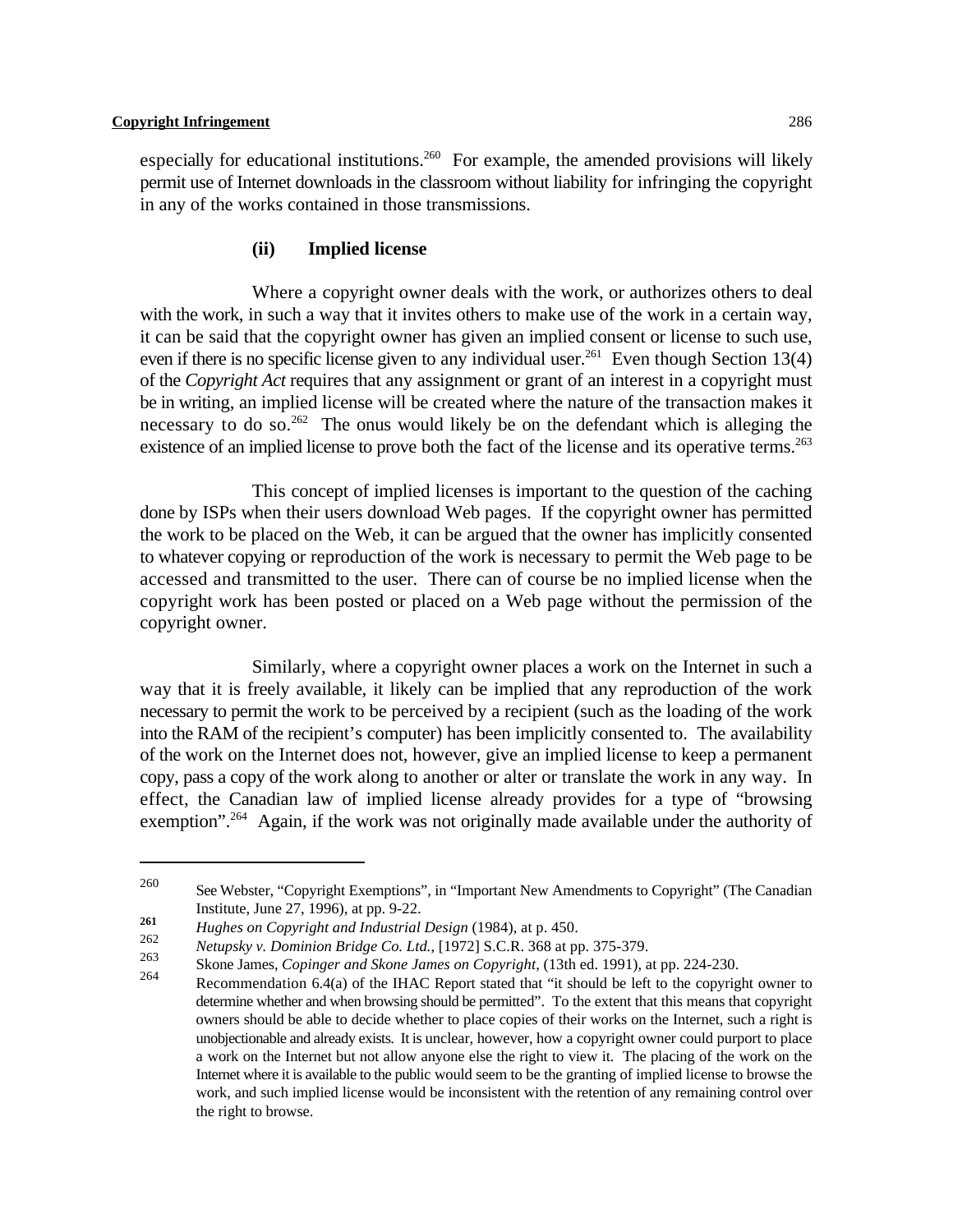the copyright owner, there can be no implied license.

It must be noted, however, that there must be consent of the owners of all of the rights which could be infringed before there is implied consent, and it may be difficult or impossible for an Internet user to determine whether there has in fact been appropriate consent given. The downloading of what appears to be a single work may involve numerous copyright owners and different types of underlying rights. Even sophisticated copyright owners and users can be confused about the extent of the various rights which have to be licensed in order to make a work available on the Internet. Just because a work has been made available on the Internet by what appears to be a reputable rights holder does not mean that all appropriate clearances have been obtained.<sup>265</sup> As a result, reliance on implied consent may not be a very strong defence to a claim for copyright infringement on the Internet.

## **(g) Conclusion**

As can be seen from the above discussion, there is no easy answer to the question "Who infringes copyright on the Internet?". The answer is clearest at the margins of the problem: Internet pirates, hackers and everyday users who deliberately reproduce, communicate, modify and distribute unauthorized copies of copyright works in Canada are liable for a copyright infringement. Even if the communication between such infringers are "private", a new infringing reproduction is made by the poster and the recipient each time the work is passed from person to person.

The issue becomes more complicated when the infringement does not occur wholly in Canada. Even if the poster is outside of Canada, there would still appear to be a copyright infringement if the Internet message containing the infringing material was available in Canada. It is possible that some intention on the part of the poster to send the message to Canadian users is necessary.

Internet intermediaries can also be liable for copyright infringement, but only in limited circumstances. If the intermediary is a direct participant in the infringement, it will be liable as a joint infringer. For example, direct participation could involve setting up a BBS or other site specifically for the posting of infringing copyright material.

Internet intermediaries which perform a conduit or carrier function are not liable for the infringing actions of their users, even if it is the intermediary's equipment and systems which are being used to infringe. In certain circumstances, Internet intermediaries could be liable for either authorizing infringement by users or, if they have the requisite knowledge, for indirect infringement pursuant to Section 27(4) of the *Copyright Act*. It is

See Segal, "Dissemination of Digitized Music on the Internet: A Challenge to the Copyright Act", 12 265 Santa Clara Comp. & High Tech. L.J. 97 (1995), at pp. 113-120 for a discussion of the same issue under United States copyright law.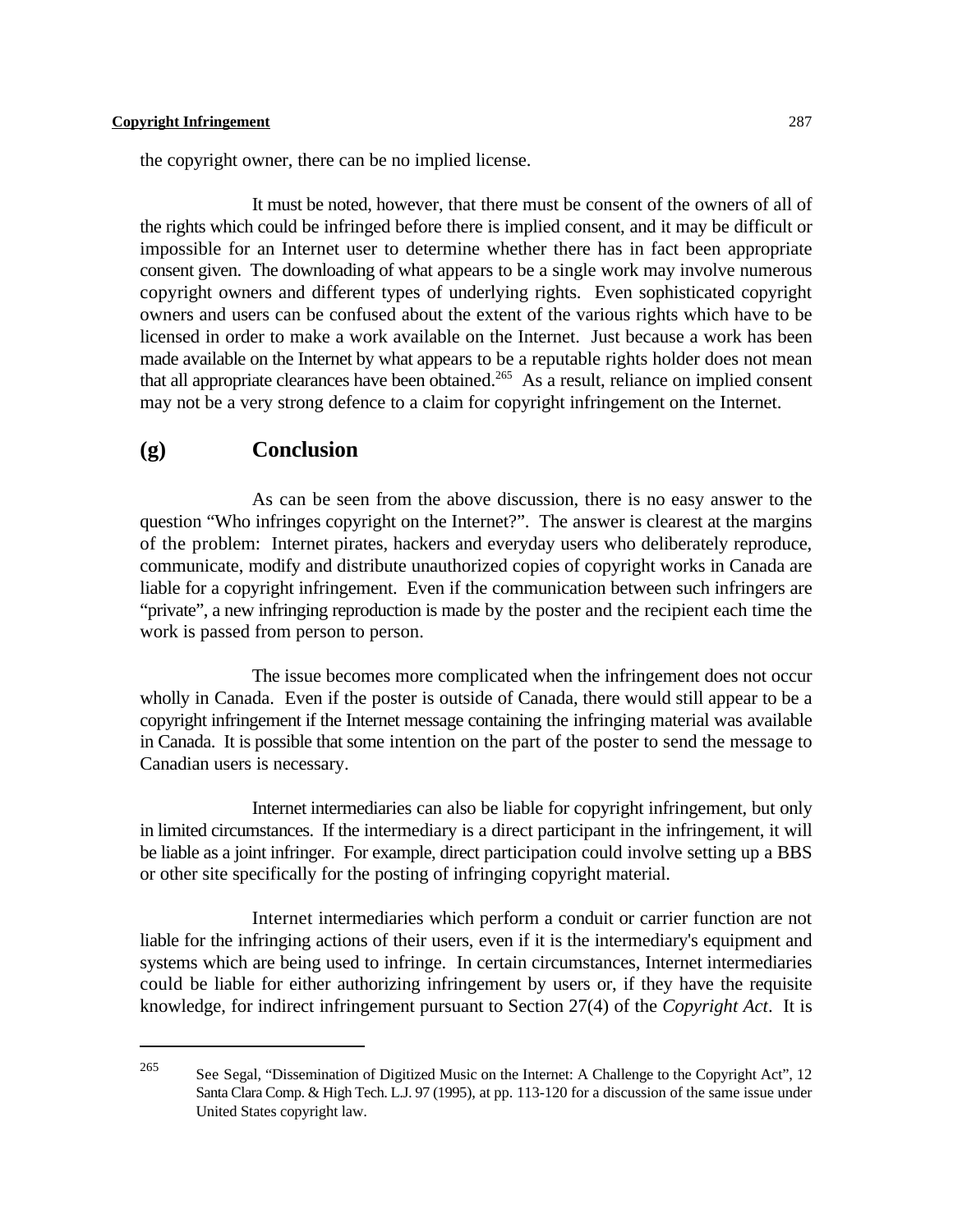difficult to assess the risk of such liability in advance, since liability will depend on the specific acts and knowledge of the Internet intermediary in respect of the particular infringement alleged.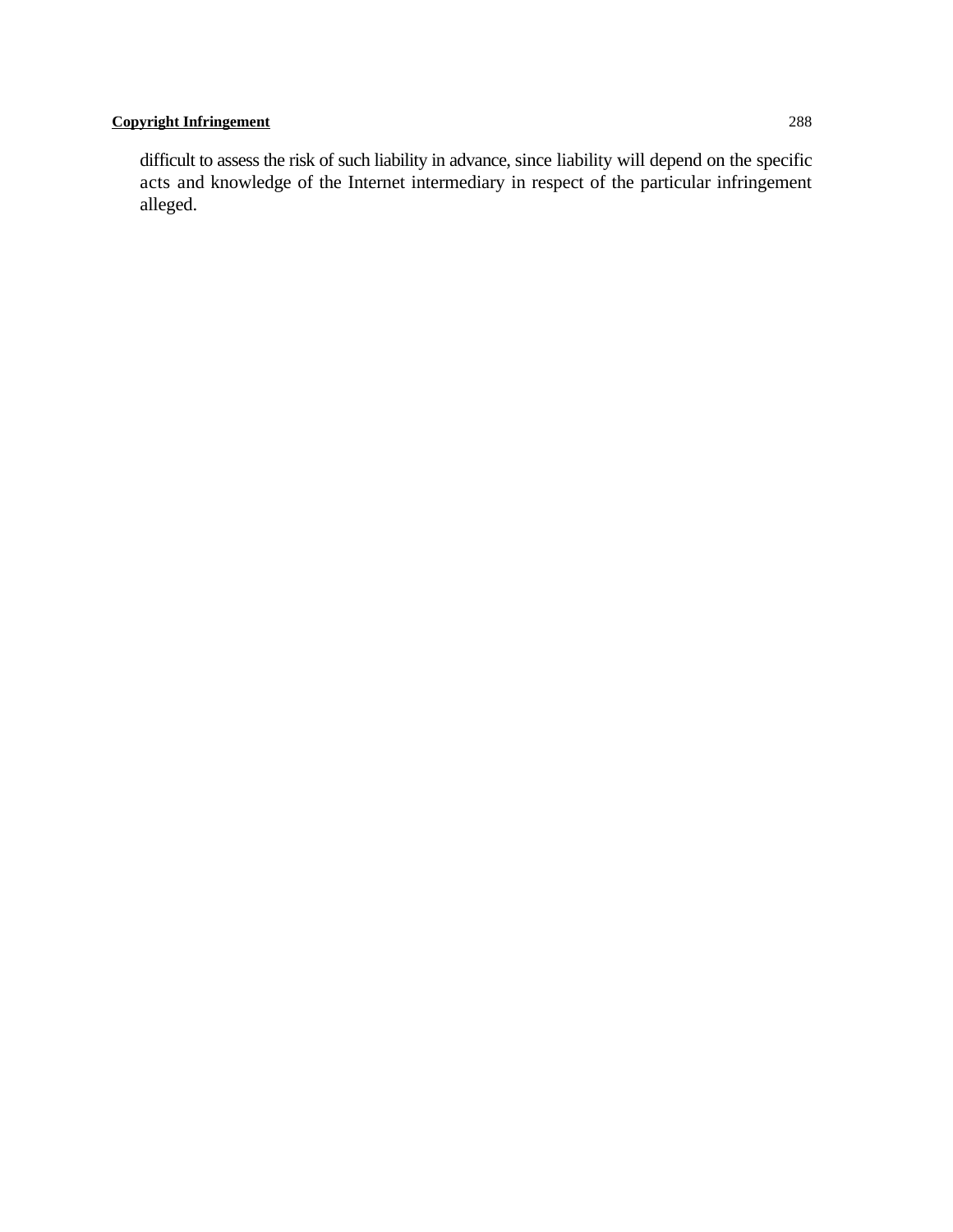# **5. LOOKING TO THE FUTURE**

Although many say the Internet should remain an unregulated "Wild West", it is relatively certain that governments worldwide will increase their efforts, both individually and in concert, to attempt to impose controls on both the structure and users of the Internet.<sup>266</sup>

In Canada, the most recent phase of the ongoing revision of the *Copyright Act* has not dealt specifically with Internet issues. The recommendations of IHAC for amendments to the *Copyright Act*<sup>267</sup> have not been implemented and no timetable has been set for the "Phase III" amendments which might deal with such issues as database protection and the Internet. The time and effort which has been spent on Bill C-32 (which likely will not be passed until sometime in 1997) makes it unlikely that the Phase III amendments to the *Copyright Act* will be introduced any time soon.

Because the bases for the liability described in this study are necessarily speculative, and it is unlikely that there will be many Canadian judicial decisions which will clarify these rights in the near future, Internet participants must consider what steps can be taken to limit or control their potential liability. The preventative actions which Internet participants can engage in fall into roughly six categories: contractual limitations, warnings to users who might infringe insurance against liability, avoidance of high risk activity, technological controls and vigilante action.<sup>268</sup>

The least clear areas of liability on the Internet involve intermediaries which must deal with many users, mostly anonymous or nearly so, and many thousands of transactions each day. It is critical that Internet intermediaries have their relationships both with users and other Internet intermediaries well defined contractually in respect of potential copyright infringements. In particular, Internet intermediaries must obtain contractual undertakings from users with whom they have direct contact that the users will not infringe copyright. Such agreements may be of some use if the intermediary is forced to seek indemnity from the user on a copyright infringement claim by a third party, but, more importantly, such agreements will be an indication that the intermediary was not participating in or condoning the user's infringing activities. An alternative to a contractual relationship might be on-line warnings to users not to infringe copyrights. Similarly, Internet intermediaries should try to ensure that their contracts with the other members of the Internet transmission chain deal with potential liability for copyright infringements.

Knoll, "Any Which Way But Loose: Nations Regulate the Internet", 4 Tulane J. of Int. and Comp. Law **<sup>266</sup>** 275 (1996); Hayes, "Canada, Cultural Sovereignty and the Internet", 1-4 *Cyberspace Lawyer* 13 (1996) See, in particular, recommendations 6.3, 6.4, 6.5, 6.6 and 6.16 contained in the IHAC Report.

See Perritt, "Law and the Information Superhighway" (1996), at pp. 458-464 for a list of sixteen 268 "alternative protection methods" which can be employed by owners of copyright content to protect their works from "free riders". Most of these methods fit into the six categories discussed below.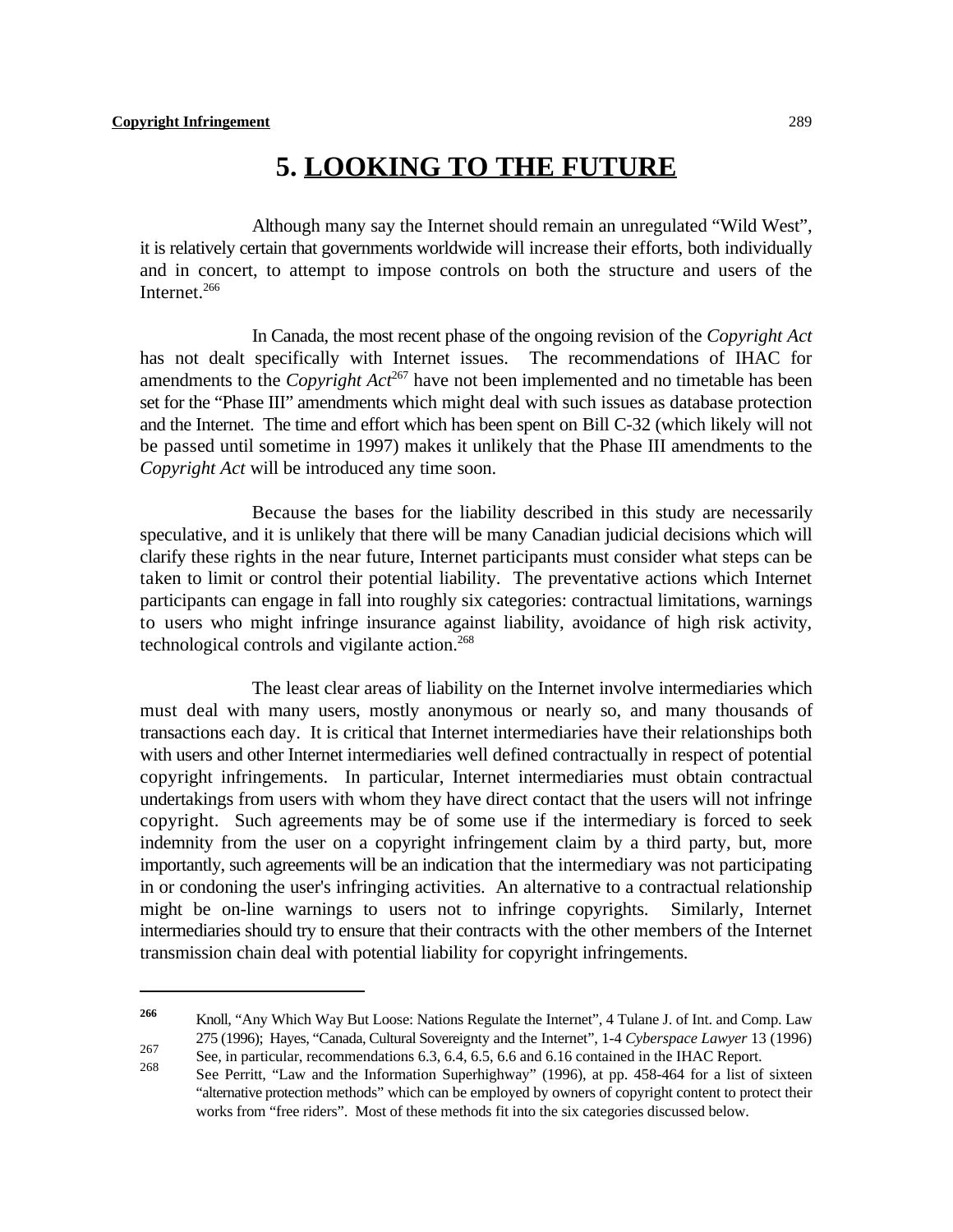This study did not receive any submissions from insurers concerning Internet copyright infringement insurance, but it is understood that such insurance is in fact available. Broadcasters normally have insurance which covers claims for defamation and unintentional copyright infringement. While it is likely that similar products either are or will be available in respect of the Internet, insurers will likely set premiums too high until the nature of the risk is better defined and a loss history established.

One of the obvious ways for Internet participants to avoid liability for copyright infringement is to avoid activities which have a high risk that copyright will be infringed. Owners and hosts of Web sites must take care to ensure that they own or have licensed all rights to any copyright material included on the Web site. BBS operators must ensure that they do not encourage infringing activities by, for example, setting up forums to exchange copyright software or other works. The ethos of the Internet is changing, and those who continue to operate without regard to the rights of copyright owners will eventually pay a heavy price.

Technological controls which permit on-line protection of copyright works are only beginning to be developed, but likely are the future of copyright protection on the Internet.<sup>269</sup> Both Article 11 of the WIPO Copyright Treaty and Article 18 of the WIPO Performances and Phonograms Treaty require member states to "provide adequate legal protection and effective legal remedies against the circumvention of effective technological measures"<sup>270</sup> used by rights holders to protect their rights<sup>271</sup> It is not necessary that such controls be wholly "hacker-proof". So long as the vast majority of the population has neither the ability nor the inclination to bypass the control mechanisms, the system will work effectively to protect the interests of copyright owners.<sup>272</sup>

See Kim, "Taming the Electronic Frontier: Software Copyright Protection in the Wake of *United States* <sup>269</sup> *v. LaMacchia*", 80 Minn. L. Rev. 1255 (1996) (arguing that criminal copyright infringement sanctions are unlikely to be effective on the Internet and that a combination of electronic copy protection and strategic civil actions against infringers must be employed to control piracy).

In a submission to this study, the Canadian Recording Industry Association (CRIA) indicated that the International Standard Recording Code (ISRC) provides a means for identifying digital copies of sound and video recordings worldwide. The ISRC has been adopted by the International Organization for Standardization as ISO 3901. It is still too early to tell whether this or some other standard will be generally accepted internationally as the appropriate methodology for marking digital copies.

The wording of the provision is somewhat curious, since a technological measure used by rights holders 270 to protect their rights can hardly be said to be "effective" if it can be circumvented by some technological means.

See also Article 12 of the WIPO Copyright Treaty and Article 19 of the WIPO Performances and 271 Phonograms Treaty concerning rights management information. 272

<sup>&</sup>quot;The success of a copyright scheme does not lie in its comprehensive effectiveness so much as in its successful maintenance of an environment within which the vigorous production of goods continues to be worthwhile": Zimmerman, "Copyright in Cyberspace: Don't Throw Out the Public Interest with the Bath Water", *1994 Annual Survey of American Law* 403 at p. 412; "The goal for the future should be to stop amateurs from infringing and to make the costs of infringing for hackers and other professionals outweigh the benefits. Copyright infringement will be greatly reduced when compliance with the laws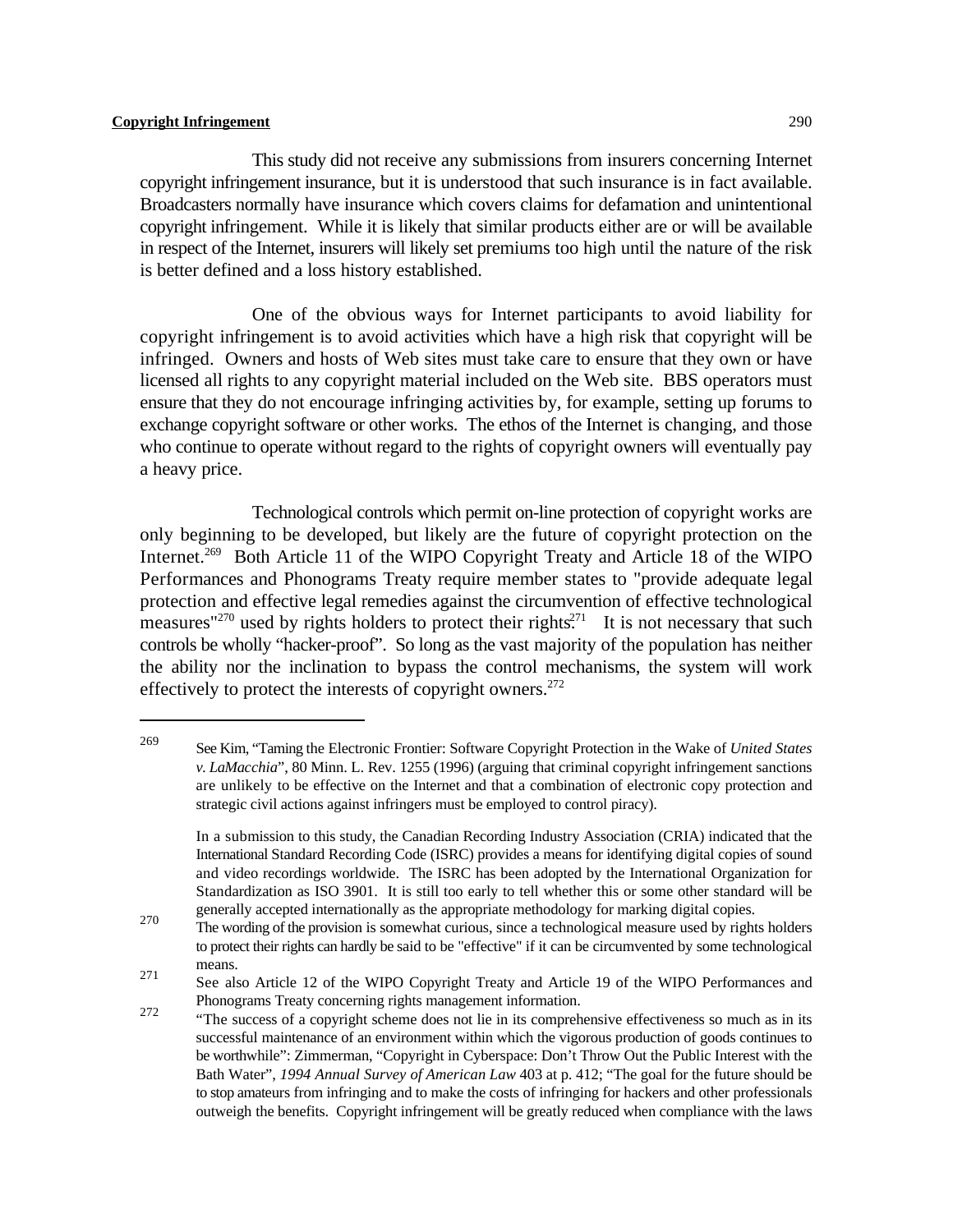Vigilante action against copyright infringement is intended to embarrass infringing users into stopping their infringement. One software company, Custom Innovative Solutions  $(CIS)^{273}$  has made some of its computer software available on the Internet on an honour system which expects users to comply with the specific terms of the license set out on its Web page. The users which comply are added to CIS's "Winners" page, while those companies and individuals which do not are vilified in a "Losers" page.<sup>274</sup> The idea of this and other vigilante strategies is to make the cost of paying for the software lower for a company or individual than the cost of the embarrassment caused by the "Losers" appellation.<sup>275</sup>

It will always be important for creators and owners of copyright in works to take action against infringers, especially those who infringe in a systematic, large-scale manner which impacts on the commercial exploitation of a work by its rightful owner. It must be noted, however, that it has not generally been the practice in Canada for copyright owners to take widespread action against individual minor infringers since it is perceived that such action may backfire and alienate both potential customers and the government, the support of both of which is necessary to ensure that appropriate copyright protections continue to be available in the future. $276$ 

is the easiest choice for the user": Meyer, "National and International Copyright Liability for Electronic System Operators", available at http://law.indiana.edu/glsj/vol2/no2/meyer.html.

<sup>273</sup> Located at http://www.cisc.com.<br>274 C.

See Loundy, "E-law: Are You a Copyright Loser?", 1-6 *Cyberspace Lawyer* 20.

In its ongoing dispute with newspaper and magazine publishers, the Periodical Writers Association of Canada has set up a "Hall of Shame" on its Web site to try to embarrass publishers who are insisting that freelance writers agree to sign over all electronic exploitation rights to their work without additional compensation: see http://www.cycor.ca/PWAC/offend.htm.

Fedewa, "Challenges and Implications of the On-Line Age for the Music Business", *1996-97* 276 *Entertainment, Publishing and the Arts Handbook* 337, at p. 341.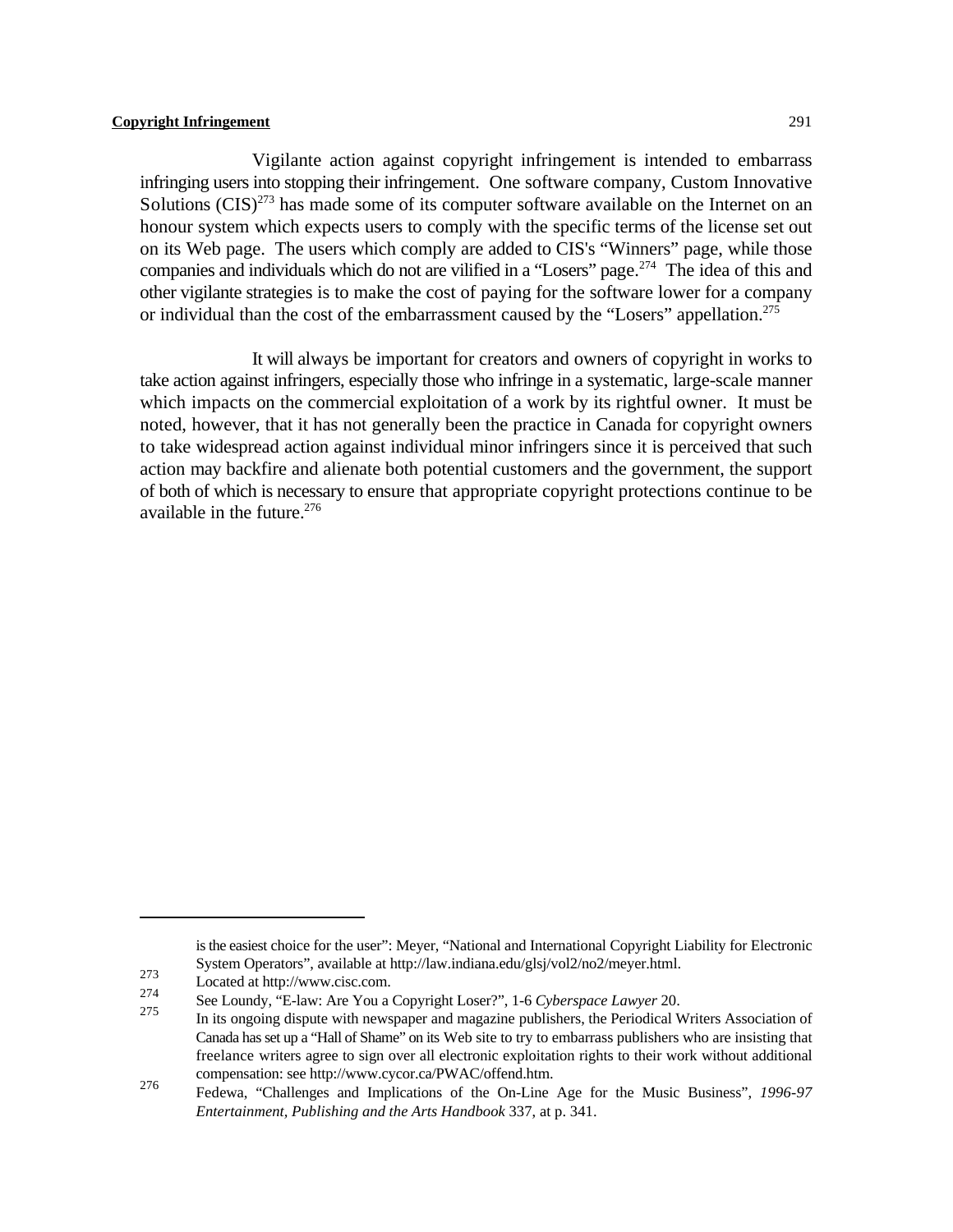# **6. CONCLUSION**

The Internet, or some variation of it, appears here to stay. The amount of content, some of it protected by copyright, which will flow through worldwide computer networks will continue to increase exponentially over the next few years. In addition, those networks will increasingly converge with traditional broadcasting and communications channels to produce the "information superhighway".

Copyright also appears here to stay. $277$  The recently concluded WIPO Copyright Treaty and WIPO Performances and Phonograms Treaty establish important new norms with respect to copyright and neighbouring rights in the digital environment. In particular, the inclusion of provisions relating to on-demand communication over computer networks and technological protection measures for rights holders point the way towards a more comprehensive and national copyright regime in cyberspace. The continued application of copyright law to the Internet will be a major determinant of the future success of both the Internet and copyright law itself.

As this study demonstrates, copyright law principles can be applied to the Internet, although there is still uncertainty and much depends on individual facts in a particular situation. The Internet need not be lawless, at least in respect of copyright.

What is required now is a dialogue between copyright owners and responsible Internet participants to clarify areas of uncertainty and assist in determining future revisions to both the *Copyright Act* and international copyright conventions in order to deal specifically with the Internet and other computer networks. The failure to engage in this dialogue will leave the field open for the courts to define copyright liability on the Internet on a case by case basis, which may or may not produce sensible policy. The Internet and its potential for global communication seems too important to leave solely to judges and individual litigants who may not have any interest or understanding of the wide-ranging policy issues surrounding the Internet.

[Cat. N.: C2-312/1997E ISBN: 0-662-25489-9]

The early calls for the Internet to be a "copyright-free zone" have almost disappeared. Copyright will be **<sup>277</sup>** adapted to deal with the Internet and its successors, just as it has adapted to previous technological changes. "Since the birth of copyright, every age has been the emergence of a new medium of expression or technology that has led people to express the fear or concern that it defined the boundaries of existing doctrines or that a new candidate for protection was so strikingly different that it required separate legal treatment. These apprehensions were voiced about photography, motion pictures, sound recordings, radio, television, photocopying and various modes of telecommunication. In each instance, the copyright system has managed over time to incorporate the new medium of expression into the existing framework.": Miller, "Copyright Protection for Computer Programs, Databases and Computer-Generated Works", 106 Harv. L. Rev. 977 (1993), at p. 982.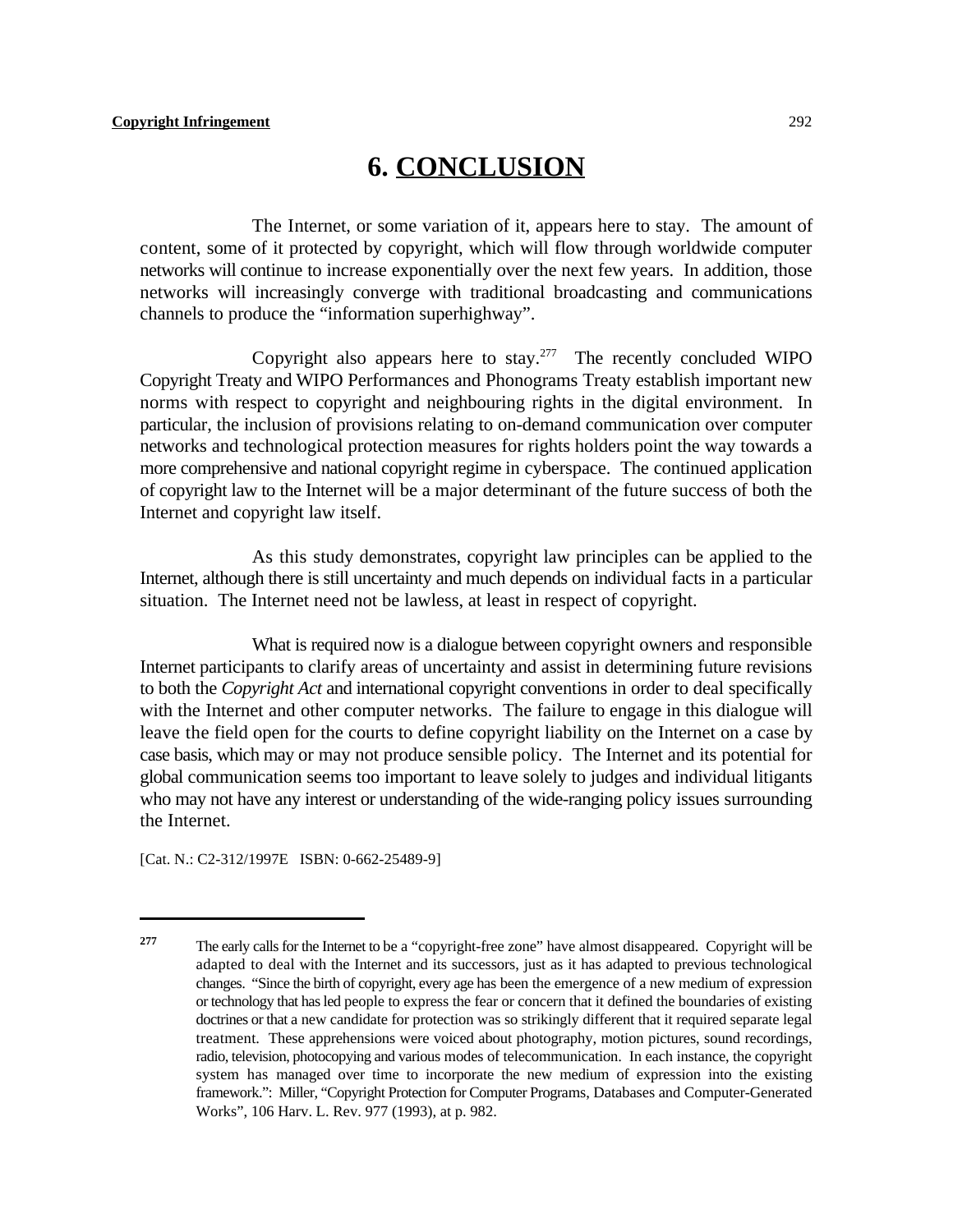# **CONCLUSION: THE CHALLENGES AHEAD**

## **0.1 The challenges of ... applying existing laws.**

The newness of the Internet revolution and the fact that the Internet is put to new uses and employs new methods of communication on a daily, if not hourly, basis by millions of participants make it difficult to apply existing laws. However, the results of our study reveal that thus far, and in most situations, no glaring problems have been found which would mandate a massive legislative intervention.

We suggest that prudence commands that the legal policy analysis should first determine if existing laws can be interpreted to cover the new situations created by the Internet. The new situations should be analysed by first going back, if necessary by analogy, to the basic underlying principles of the individual statutes or laws being considered. In our opinion, new factual situations do not necessarily require either new legal theories or new legal solutions.

In some instances it may be useful for those who will have to analyse the impact of these new situations to proceed by way of analogy. By way of example, the various participants in the creation and distribution chain of content circulating on the Internet can be compared by resorting to the following metaphors:

- publisher: for those who create and/or publish content over which they exercise control;
- bookstore: for those who distribute material without control over its content but who may acquire a liability once apprised of the illegal nature of such material;
- broadcaster: for those who exercise control over some content, but not over other content, e.g., Usenet groups being compared to statements made by members of the public on live TV shows or, in some cases, where knowledge of content exists or is imputed, on taped TV shows;
- telecommunication common carriers: for those who only provide access to the Internet;
- landlords or hotel owners: for acts done by their users or subscribers without their knowledge or consent, etc.

Having said this, the authors are acutely aware of the limitations of saying that the Internet "is just like" something else. All such analogies are by their very nature limited and incomplete. While an analysis can begin with an analogy, it is both bad policy and bad law to fail to go further and note the areas in which the metaphor fails, is incomplete or is misleading.

In the situations examined under the Canadian legal system, we have found that the most difficult cases are not those of direct infringement (whether of privacy, intellectual property, Criminal Code, etc.) but those of indirect infringement where different standards apply to determine if the indirect infringer is liable depending on the statute involved (e.g. the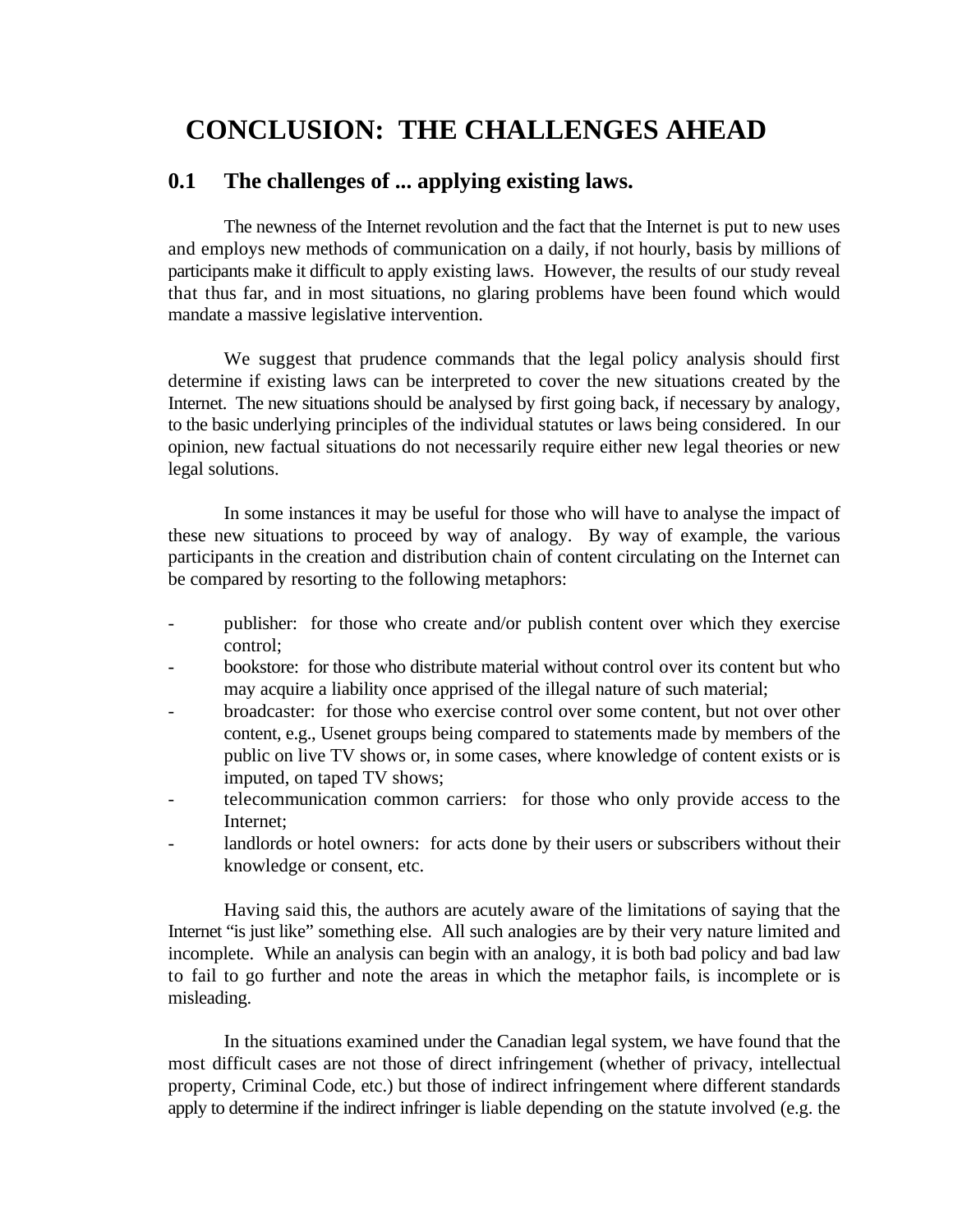participation provisions of the Criminal Code, the right of authorization under the *Copyright Act* or the vicarious liability under civil and common law) or on the jurisdiction involved..

In general (and generalizations should be avoided for the reasons we have expressed above), we have observed that, except in those cases where direct infringement is involved, the more knowledge one has of the content and of its illegal nature (before the fact or even after the fact where content remains under the person's control) and the more control (not necessarily technical but certainly editorial) a person has over that content, the more likely that person will be held liable.

Viewed narrowly, these observations might bring some participants in the Internet content distribution chain to come to the conclusion that "the less you know, the better you are". Such a conclusion would, in our opinion, be socially, if not legally, irresponsible. However, our focus groups have revealed that such attitudes are not prevalent, at least among the major participants in the Internet distribution chain. It is hoped that through voluntary codes of conduct such as the one adopted by the Canadian Association of Internet Service Providers (CAIP) - see Appendix III - or the model code for the protection of personal information adopted by the Canadian Standards Association (CSA) - see Appendix IV, any remnant of these attitudes can be overcome. In time we believe that interested parties will come to the conclusion which most major participants have already reached: that it makes good (business) sense to be good citizens.

In this regard, we invite all those involved (and, in particular, publishers and disseminators of content) to adopt business practices to minimize their legal exposure by:

- implementing contracts and acceptable use policies with their subscribers and users that would clearly indicate what uses are permitted on their sites and to exclude their liability where the acceptable use policies have not been followed;
- reviewing any questionable material within their knowledge or control or material brought to their attention after the fact;
- establishing a policy for dealing with potentially illegal situations discovered by them or brought to their attention by other users, enforcement officials or private complainants; and
- obtaining legal opinions where prudence would dictate so, in addition to educating themselves on the limits between the permissible activities and the potentially illegal activities.

Moreover, because employers may also be held liable for acts of their employees, we invite employers to adopt similar measures which could be added to the existing "software use policies" that many of them already have, prohibiting, among other things, unauthorized reproduction of software.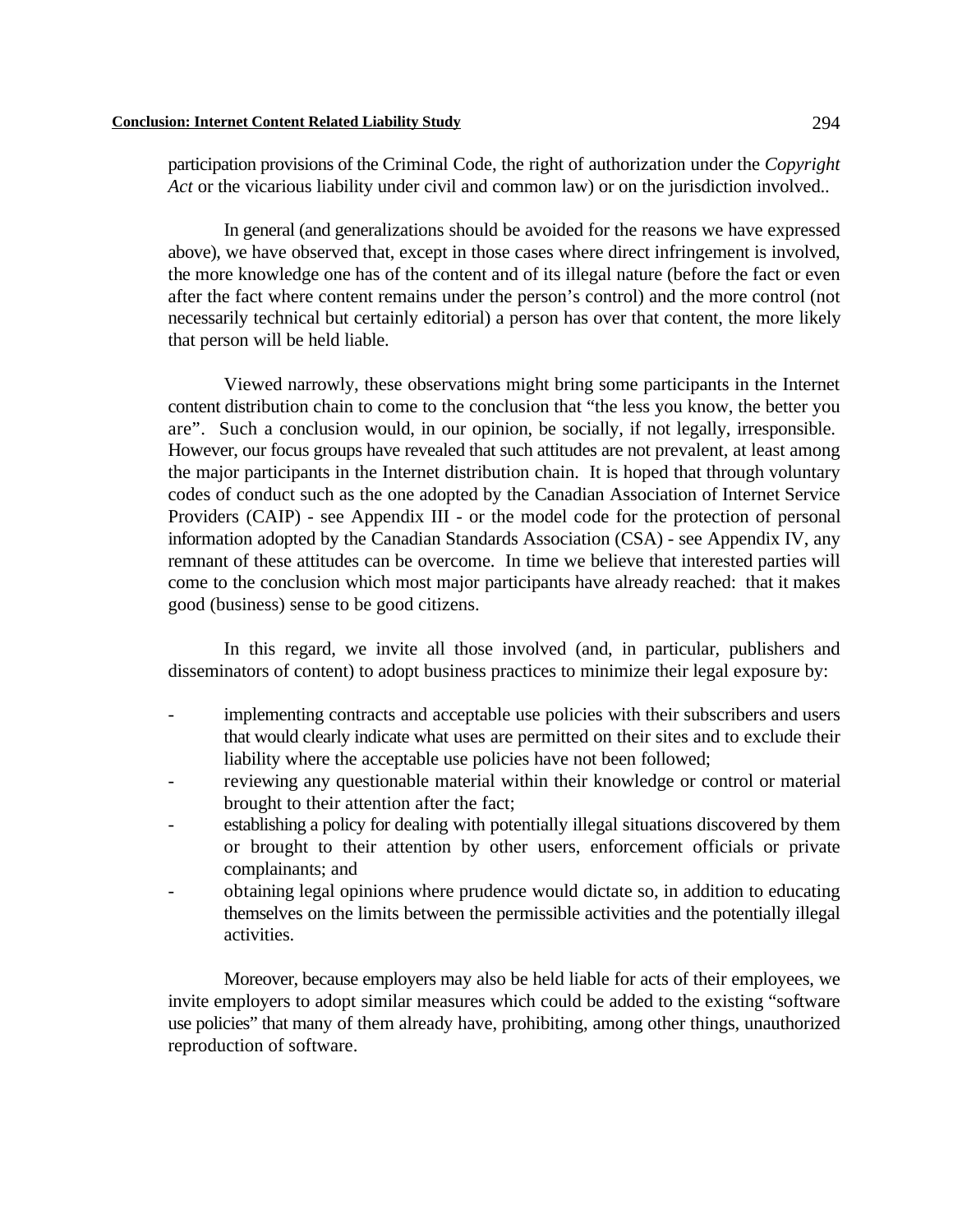#### **Conclusion: Internet Content Related Liability Study** 295

In addition, we hope that through the evolution of the case law, legal standards will evolve such that the threshold required to be found not liable will involve consideration of the adoption of reasonable measures by Internet participants such that "wilful blindness" will in itself be a factor considered in determining liability.

In the researchers' opinion, laws should be modified only when it becomes clear that changes are necessary.

Where it can be reasonably interpreted that current laws will be applicable, we suggest that the prudent policy approach should be to wait and see how the courts apply existing laws to the Internet paradigm. Only if it becomes necessary as a result of unexpected judicial interpretations of existing laws should the laws be amended to adjust to the new situations and then, only as strictly necessary.

However, in those cases where it is clear that certain statutes should be amended or if the risk for society is too high that certain statutes be held inapplicable or be held applicable, as the case may be, to a given situation the legislator should intervene.

In all cases where certain statutes need to be amended, the legislator should intervene to amend the statutes in a *de minimis* way and in a way as technologically neutral as possible under the circumstances.

We also suggest that these amendments should aim at balancing the interests of the users, publishers and disseminators of content on the one hand, and those of the authors, on the other, while preserving freedom of expression and only imposing limits on such freedom where necessary in a free and democratic society. In this regard, the scope of the study excluded any consideration of the possibility that certain activities on the Internet be subject to regulation by the Government.

Those who encounter situations where they think existing laws are inadequate and should be modified, should not hesitate to report these situations to the Government for review and, potentially, legislative correction.

## **0.2 The challenges of ...enforcement**

The volatile nature of the many activities conducted on the Internet, coupled with the possibility for participants to remain anonymous and the international aspect of most Internet "transactions", make it very difficult to detect illegal activities and to enforce existing laws.

On the other hand, however difficult the new technical revolution may render such detection and enforcement at an early stage, it also offers new possibilities to detect illegal activities and to enforce existing laws.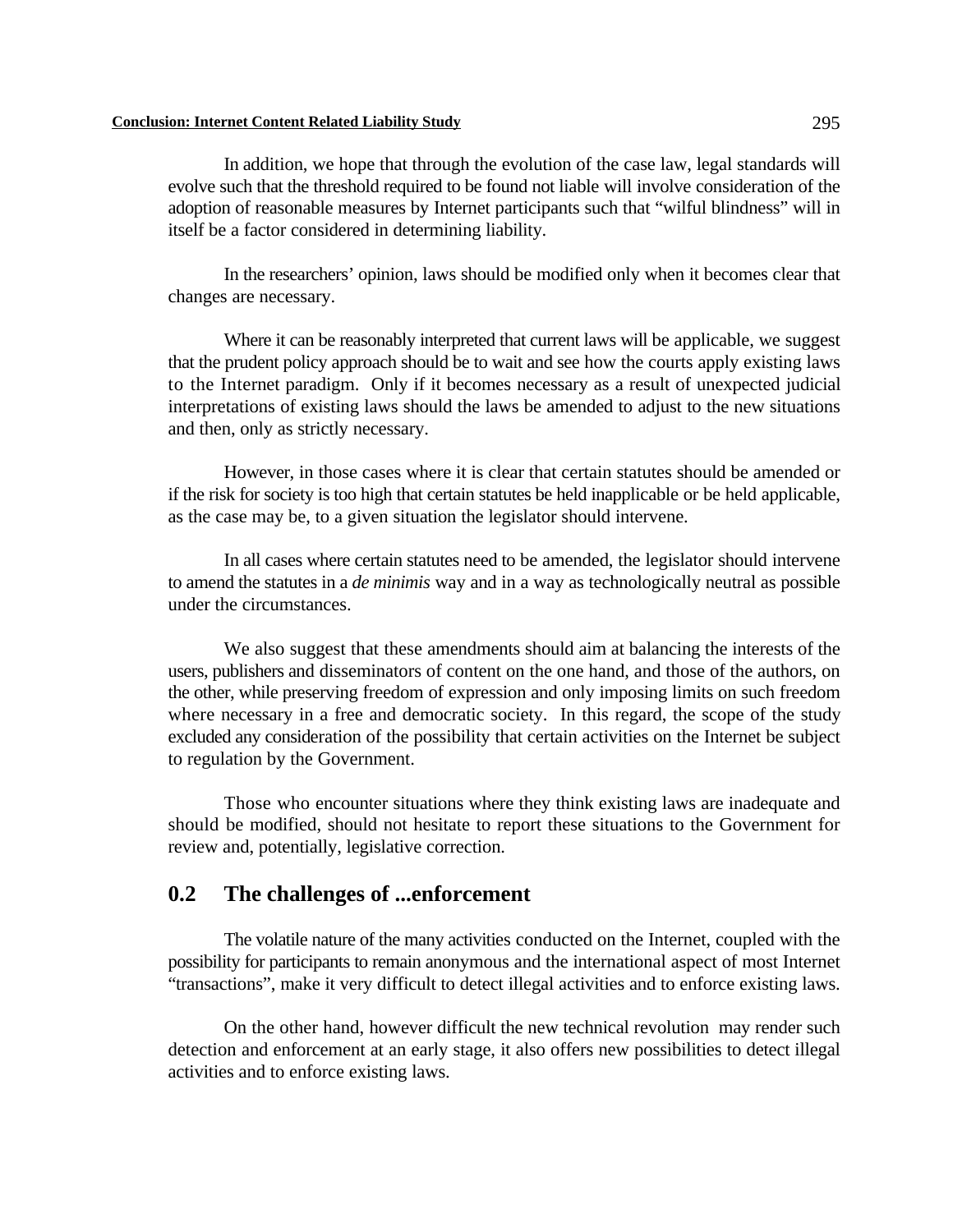In our opinion, these enforcement difficulties in themselves do not create a need for the amendment of existing national laws. Rather, these difficulties mandate the establishment of new methods of international cooperation for detection and enforcement, be it by way of formal international treaties or informal international working arrangements between private interest groups or national police forces.

## **0.3 The challenges of ... abiding by existing laws**

Even assuming, as we do, and as our focus groups have revealed, that the great majority of users, creators and disseminators of content are law abiding citizens, the current state of technology has created many opportunities for millions of people to break the law, often unknowingly.

In situations where a guilty intent ("*mens rea*") is not at issue (such as in the case of civil actions for direct copyright infringement), innocent persons may be held liable for infringement.

On the Internet, for a given factual situation, different standards may apply, such as different burden of proof standards between civil and criminal law, different community standards between different parts of the country for certain obscenity-related situations, different legal standards between civil and common law. Such differences increase exponentially in the Internet world because the same situation could cause the laws of many different countries to apply. A prudent approach therefore mandates that users, publishers and disseminators of content apply to their conduct the highest common denominator mandated by the application of all major legal systems. By way of example, international site operators who collect information about their subscribers and users "consumption habits", whether directly or through the use of "cookies" (those few lines of codes that reside on a user's computer, most often without the knowledge of the user, to enable the site to recognize the user in future accesses to the site) should abide by the European Union legislation respecting the collection and use of personal information and the Québec Act respecting the protection of personal information in the private sector, which are presently, to our knowledge, the most demanding laws requiring protection of personal information.

The focus groups have permitted us to appreciate that, in Canada, some of those involved in the dissemination of content make substantial efforts to ensure compliance with the existing laws as they understand them. These efforts are to be commended, should continue, and should be encouraged to extend to all stakeholders.

In addition, those who have interests to defend should actively participate in public education campaigns to educate all involved to abide by existing laws.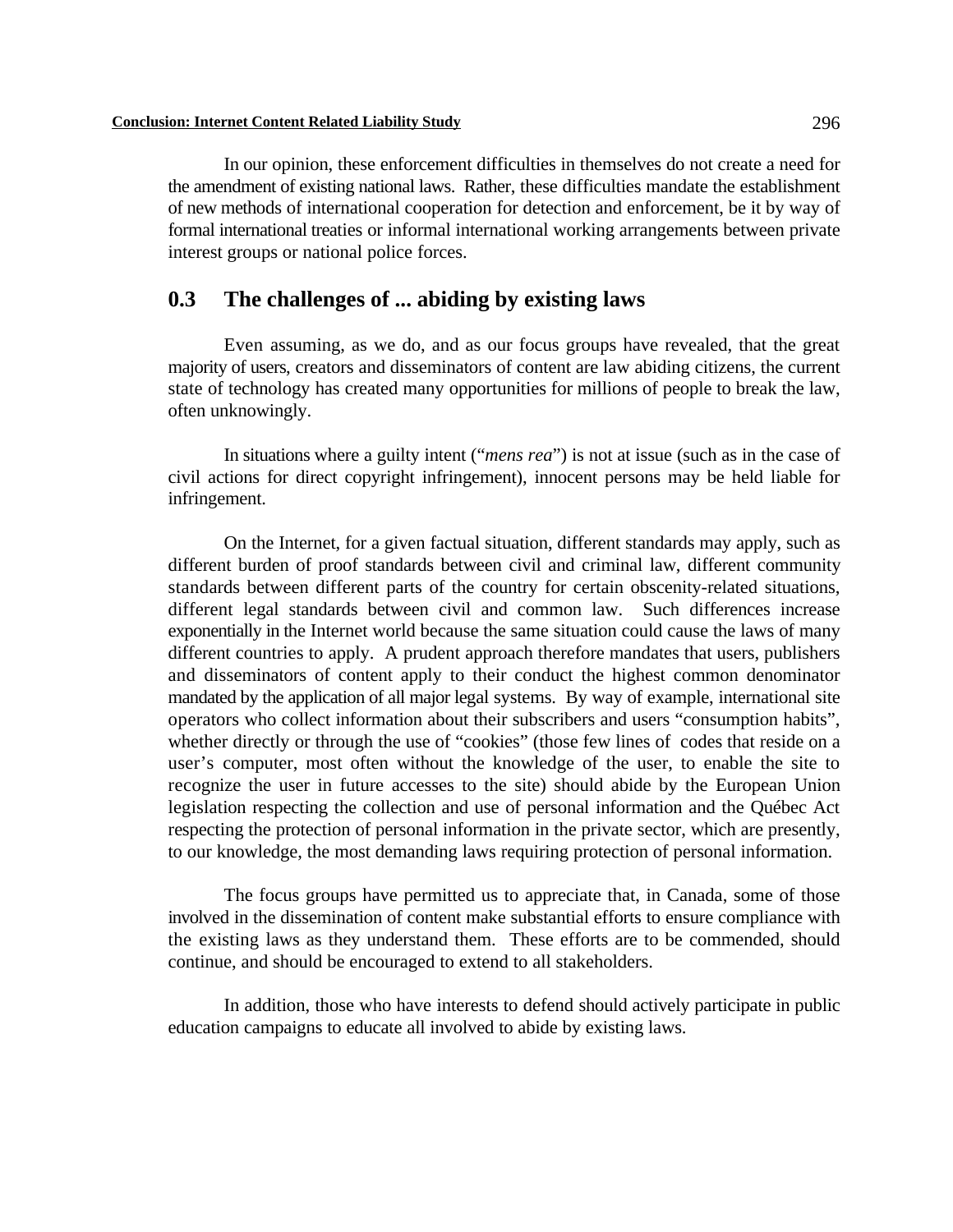As well, all the stakeholders should be encouraged to get together, as software users get together with software publishers, to discuss needed improvements in computer programs, to formulate codes of conduct, policies and other common solutions acceptable to all.

## **0.4 The challenges of ... Internet paradises**

Where the legal systems of some countries do not appear to provide adequate solutions to deal with the situation, and in order to avoid the formation of "Internet paradises" in these countries, strong international cooperation is required to bring protection in these countries more in line with those of countries who provide higher levels of protection.

It should also be remembered that, in this regard, the legislator should balance the interests of all involved including users, creators and disseminators of content. The introduction of legislative changes, or the failure to introduce legislative changes deemed by these groups to be required, can cause these groups to establish their activities in countries which they perceive as being more advantageous to their interests. Consequently, Canada should seek to maintain a balance between the rights of all stakeholders while preserving the basic values of freedom of speech, privacy and prohibition of offensive material cherished by the Canadian society.

The Internet does present challenges not only from a legal perspective, but also from social, technological, economic, political and cultural view points. It also offers tremendous opportunities for the advancement of social, economic and political objectives and, in particular, for the development of less developed countries.

The researchers hope that the benefits will far outweigh the disadvantages and that this study provides a useful contribution to the identification and resolution of liability issues arising in the Internet content dissemination chain.

[Cat. N.: C2-312/1997E ISBN: 0-662-25489-9]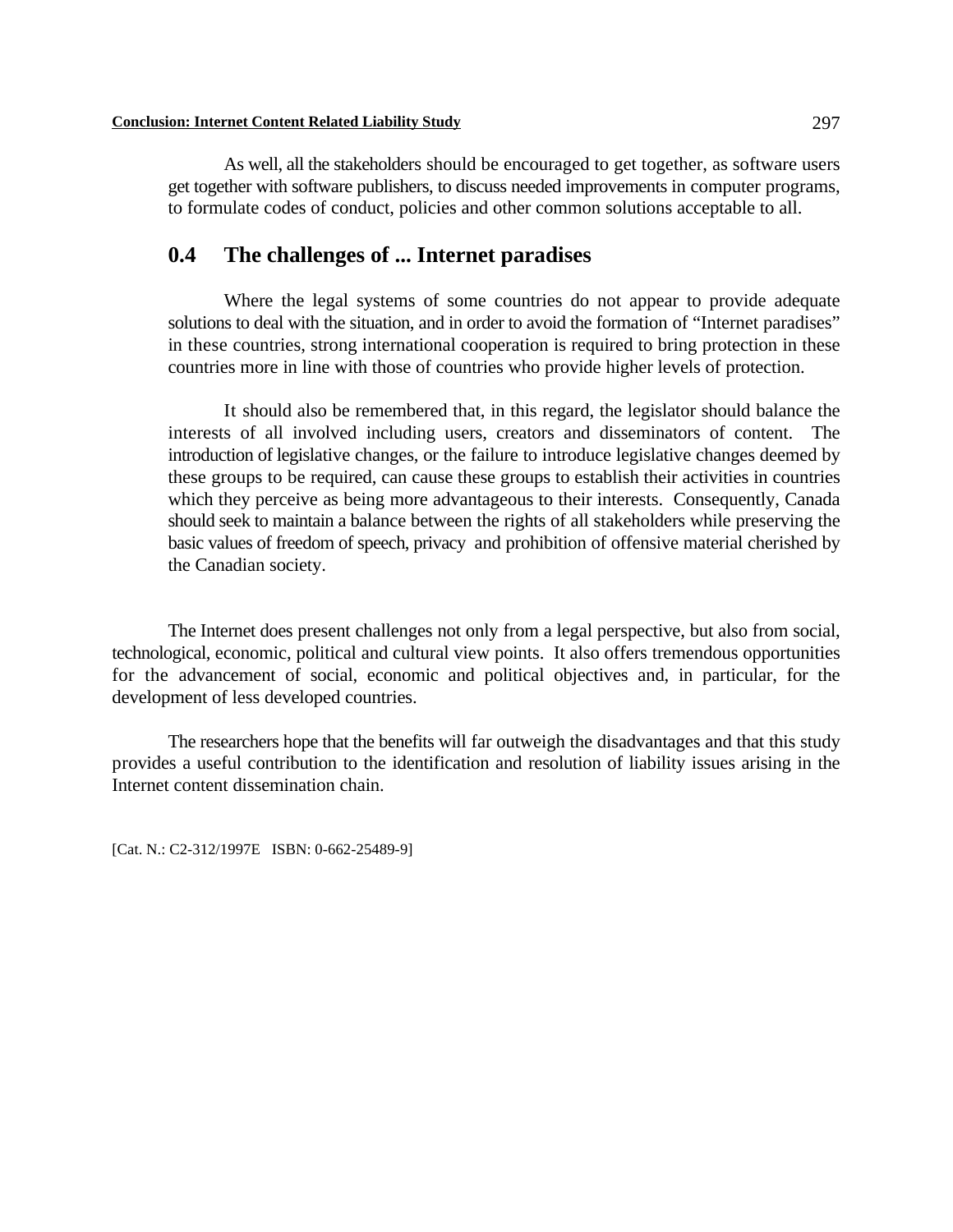## **APPENDIX I CONTENT-RELATED INTERNET LIABILITY STUDY**

## **TERMS OF REFERENCE**

## **PURPOSE:**

To produce a well researched and balanced document on content-related Internet liability for Internet service providers (ISPs), Bulletin Board Services (BBSs), newsgroups and other related services. The document will also discuss information controls, privacy issues and the protection of works and describe policy models presently discussed or implemented in Canada and other OECD countries.

## **STUDY GUIDELINES:**

This study of content-related Internet liability will assume that liability is possible on the Internet. The issues to be clarified include, *inter alia,* who is or should be liable, but not the separate issue of whether Internet services should be regulated under telecommunication or broadcasting legislation. Finally, this study's priority task is to describe the environment and issues related to provider liability -- its purpose is not to elaborate policy options or formulate recommendations.

This study will help all participants in the content value chain better understand their roles regarding information management liability and the effect of their activities and decisions on other stakeholders. It will provide the key information needed in managing the rights and obligations of the Internet in Canada.

#### **BACKGROUND:**

Internet service provider liability is increasingly important for all participants in the Internet content value chain, whether they are creators, producers/publishers, equipment manufacturers, distributors, information brokers, carriers, business users, consumers or access providers. Unfortunately, the role of ISPs and other related services in this chain is confusing. Many characterise their present and anticipated services on a continuum between carriage and content. Their activities range from transporting bytes, distributing content previously selected by their service provider, distributing content of previously selected publishers and distributed, linking to other content providers and providing facilities to third parties to make available and exchange various types of documents. Confusion also exists as to how service providers may monitor and control the behaviour of users, while ensuring their privacy. The fact that ISPs and other online services provide access points to the Internet suggests to legislators, interest groups and copyright holders that providers may have possibilities of control.

Previously, the Internet was small enough to be self-governed, mostly by those in academic and research circles. It has, however, experienced rapid, explosive and global growth in content, use, applications and access points. New information content services have evolved, including access to sophisticated databanks, computer bulletin boards and electronic mail services. Through these services, text, graphic, audiovisual and audio documents are made available and exchanged.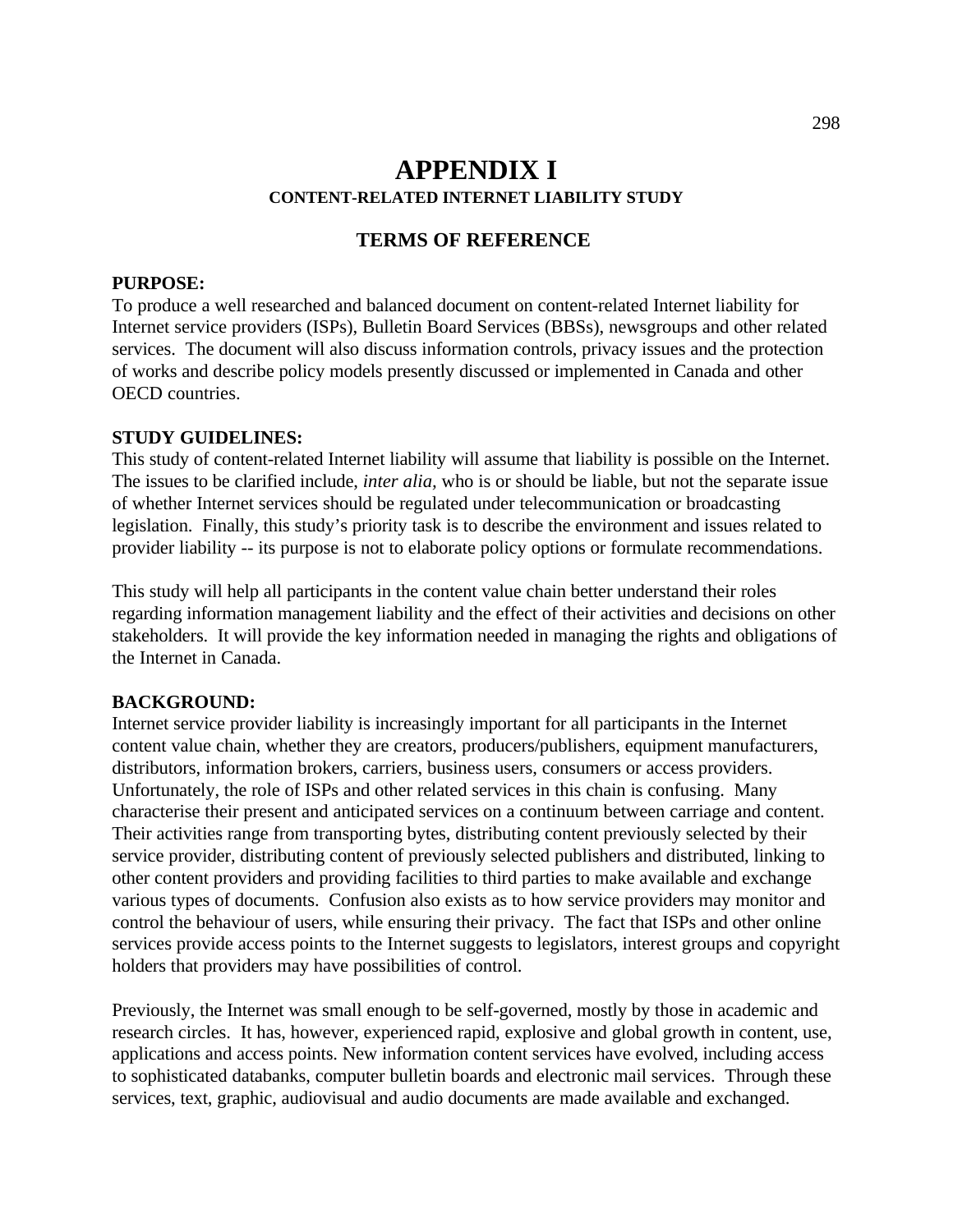Participants in the information content value chain must now address the new challenges digitized works carried over global networks create, such as the ease of reproduction, adaptation and communication of these works. These challenges combined with the Internet's explosive growth create new issues in governance and render the old model of sole reliance on self-regulation as unworkable.

The newness of the ISP industry aggravates the lack of clarity regarding these issues. No significant data on revenues and profits, market share or ownership profiles, nor on the nature of services available in the market exists. The convergence of technologies, industry activities and markets further exacerbates attempts to apply existing laws to the new environment, and underscores their complexity (i.e., by increasing the potential of overlap between traditionally separate laws).

ISP liability has only recently received serious scrutiny. The US National Information Infrastructure Task Force examined this issue in light of copyright considerations and tabled its findings in 1994. The Canadian Information Highway Advisory Council (IHAC) tabled a series of recommendations in September 1995, notably in the areas of information controls (e.g., hate literature and pornography), privacy and copyright. IHAC recommended harmonising information control legislation and that the federal government "take immediate steps to lead in the development of legislative measures with regard to clarifying the question of liability of owners, operators and users of bulletin boards, Internet and Usenet sites."

IHAC's Subcommittee on Copyright addressed the issue of "copyright liability with respect to carriage of protected works," but considered the issue more for electronic BBS operators than for common carriers. IHAC'S recommendation 6.16 confirmed BBS operator liability, but requested that in the absence of a defence mechanism, no "owner or operator of bulletin board systems should be liable for copyright infringement if a) they did not have actual or constructive knowledge that the material infringed copyright; and b) they acted reasonably to limit potential abuses."

More recently, the SOCAN, a collective responsible for collecting royalties for authors and composers of musical works and their publishers, tabled a tariff with the Copyright Board to be paid by ISPs for the public performance of musical works available on the Internet.

Obscene material, child pornography, and hate propaganda have been made available on the Internet in various means -- on World Wide Web (WWW) and ftp sites, Usenet newsgroups and private computer bulletin board systems. Yet the issue of the liability of service providers and users requires clarification because of the variety of services, ownership and degrees of cognizance. On what grounds, for example, can one determine a difference in liability between an ISP that owns and operates a WWW site with illegal material and an ISP that permits its subscribers to create and maintain their own WWW sites, one of which may contain illegal materials? Similar problems arise with respect to ftp sites and BBSs that provide file archives and the facility for user uploads. The question of Usenet newsgroups is particularly difficult -- at what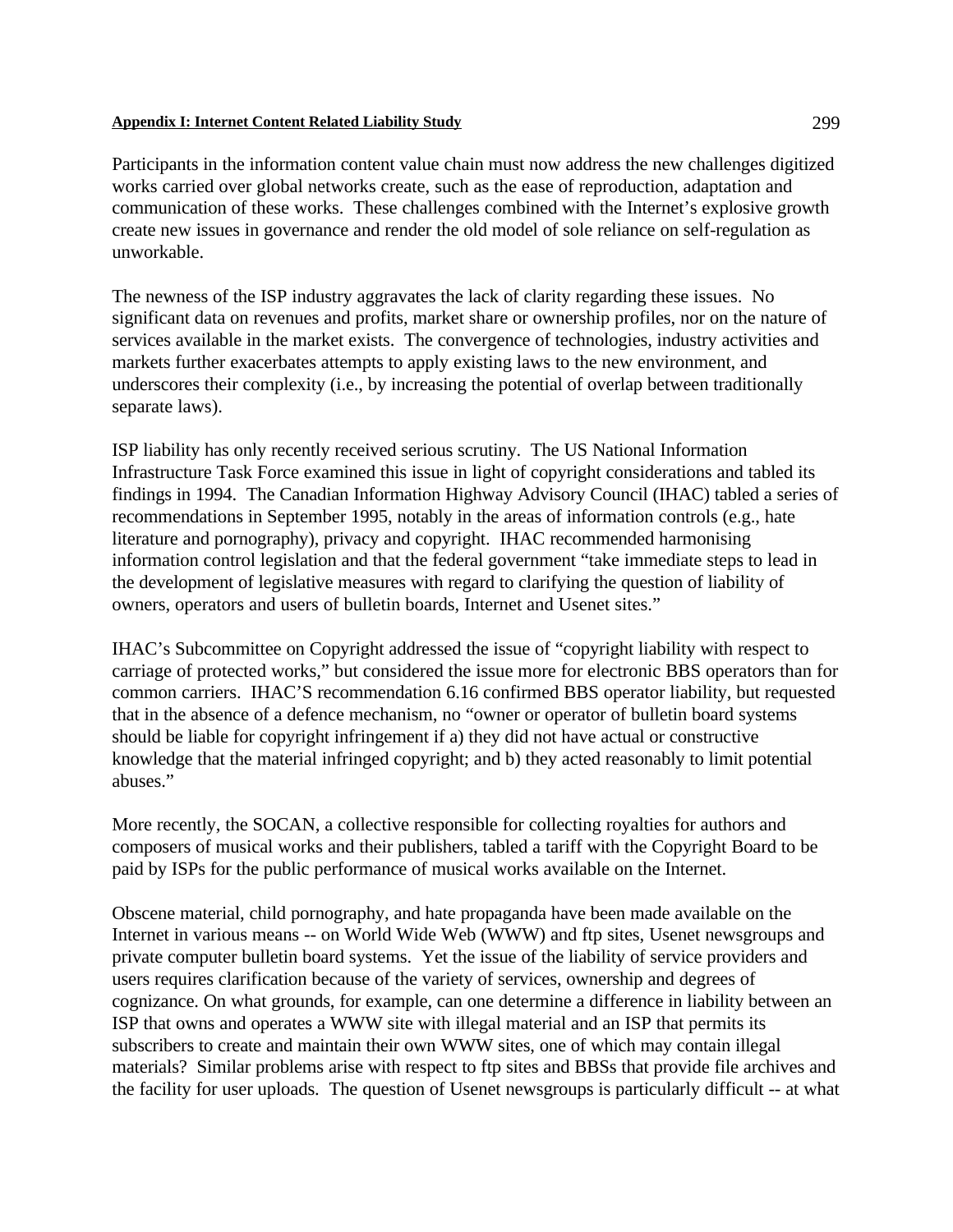point is there liability in providing access through one's server to a group's files, where some files may sometimes contain unforeseeably illegal messages?

Although domestic legislation and interpretations are needed, the Internet is not contained within a single jurisdiction or country. The international or global nature of Internet services means that any domestic legislation has to consider an international context and the thorny issue of how to deal with countries with divergent legislation or with no legislative framework.

To avoid unsought and unnecessary litigation, ISPs may need to adopt clear acceptable use or editorial policies. These would address such issues as: recognition of any outstanding liability; danger of perceived arbitrary decisions; making decisions in light of divergent community values; reconciling approaches with the firm's good corporate citizen policies; and the tradeoff of introducing built-in monitoring capabilities into the architecture of services.

## **CASE LAW:**

Case law, legislation and policy documents developed in OECD countries provide some guidance as to the nature and scope of liability to which Internet Service Providers may be subjected. In the United States, for example, there have been cases in the last three years involving Internet Service Providers that have examined the issues of copyright infringement, obscene materials and defamation.

In the copyright infringement area, US courts have examined the issue of ISP liability in cases including *Playboy* v*. Frena*, *Sega Enterprises Ltd.* v*. Maphia*, and the three recent cases involving the Church of Scientology, *(Religious Technology Center* v. *NetCom On-Line Communication Services Inc., et. al.*, *Religious Technology Center* v. *Lerma, et.al*., and *Religious Technology Center* v. *F.A.C.T. Net, Inc.)*. In addition, the issue of the financial liability of ISPs for the transmission of copyright material to end users who could browse, listen to and download songs was initiated in the *Frank Music* v. *CompuServe Inc.* case, although that case ultimately settled before going to trial. The issue of liability with respect to obscene material was examined in a 1996 case before the U.S. Federal Court involving violation of federal obscenity laws, *U.S*. v. *Thomas*. Finally, the issue of defamation was before the court in the case of *Cubby* v. *CompuServe Inc*. The cases may also raise the issue of what position the ISP occupies in the Internet content value chain, by addressing the issue of whether the ISP is found liable under direct, contributory or vicarious liability.

The U.S. Congress also recently addressed the issue of Internet Service Provider liability in the Communications Decency Act of 1996 (Title V of the *Telecommunications Act of 1996*). Activists took court action in favour of on-line freedom of speech, press and association, initially seeking a preliminary injunction with respect to the provision dealing with criminal penalties for "indecent" but constitutionally protected telecommunications to individuals under the age of 18 and one which criminalizes the use of any "interactive computer service" to "send" and "display in a manner available" to a person under 18 any communication that "depicts or describes," in terms patently offensive as measured by contemporary community standards, sexual or excretory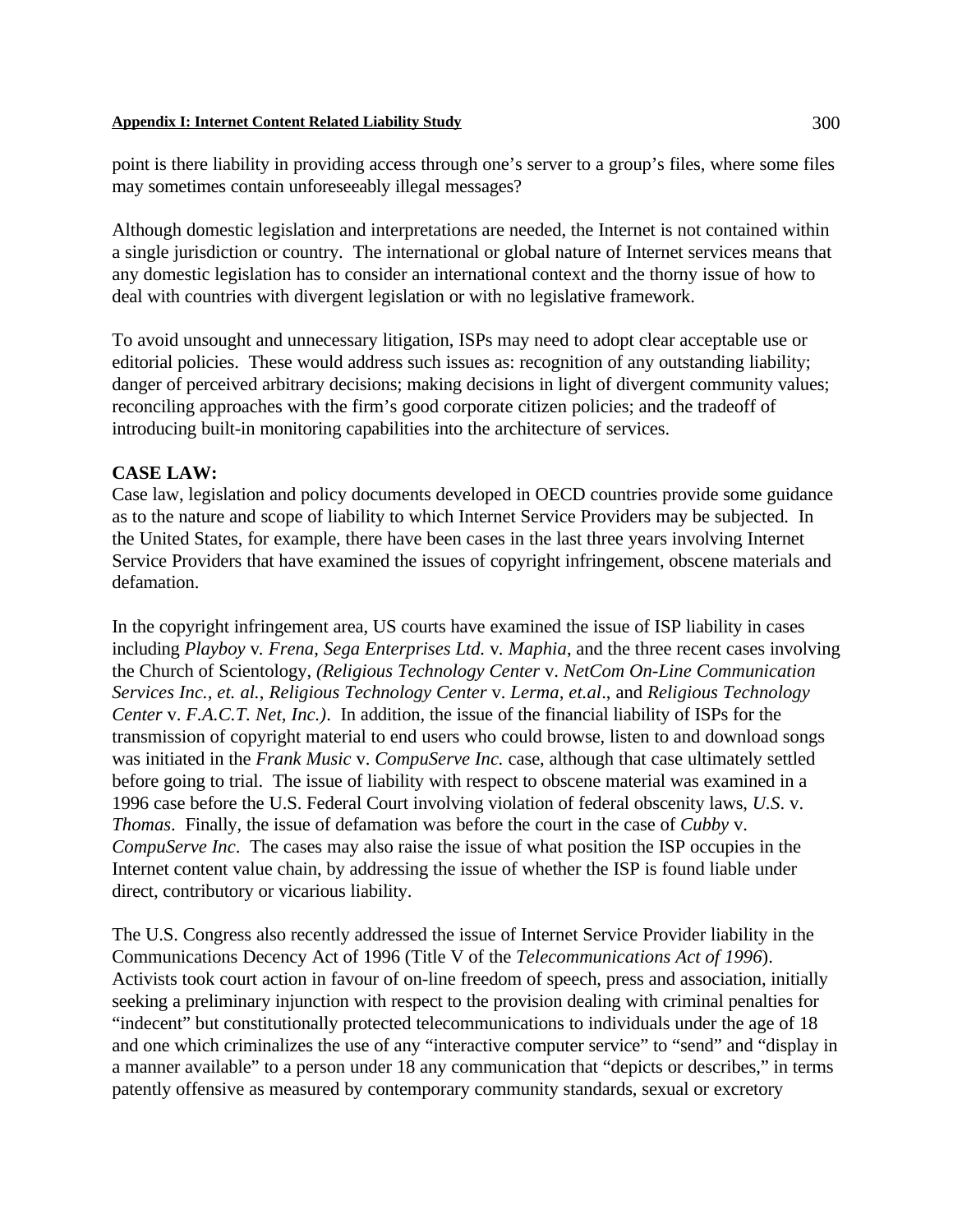activities or organs." A preliminary injunction was granted and, in a subsequent decision of the U.S. Federal Court (June 12, 1996), the Court ruled these provisions unconstitutional. The government is expected to appeal this decision to the U.S. Supreme Court.

The September 1995 report of the Working Group on Intellectual Property Rights, "Intellectual Property and the National Information Infrastructure (NII)," examined the ISP liability issue and concluded that it is at best premature to reduce the liability of any type of service provider in the NII environment.

In Canada, in the spring of 1995, eleven BBS operators were raided in the greater Montreal area. Persons were charged under the Copyright Act based on their activity of making available copies of pirated Canadian software. In May 1996, the first defendant appeared in court, having applied to the court in February to have some of the evidence excluded on constitutional grounds. The court denied the application. The court said, among other things, that there should not be any "reasonable expectation of privacy" with respect to persons who use BBS for communications purposes, when the BBS is run as a private enterprise. Thus, the court said, police can put a BBS under "electronic surveillance" and keep a verbatim electronic record of communications with the computer and with individuals in these circumstances. In British Columbia, BBS operators were charged in the fall of 1995 under the obscenity and child pornography sections of the Criminal Code.

## **OBJECTIVES OF THE STUDY**

- 1. Describe ISP and related services (BBS, newsgroups and on-line services) in relation to the content value chain;
- 2. Examine appropriate case law in Canada and the US and the possible impacts on all major stakeholders with respect to provider roles and responsibilities, liability criteria and trends or divergencies in court decisions;
- 3. Discuss the various issues involved with liability, in the areas of copyright as well as information controls and privacy; these issues include liability management issues; and
- 4. Describe the key policy models, including self-regulatory discussed or implemented in OECD countries.

The study will help all participants in the content value chain better understand their roles with respect to information management liability and the impacts of their activities and decisions on the other stakeholders; it will provide key information to assist them in managing their rights and obligations in Canada. Major stakeholder organizations will be invited to be part of focus groups in Vancouver, Toronto and Montreal to share their views and concerns, as well as submit views and concerns in writing.

Documents will be written in plain language and reflect in a balanced manner the positions of the stakeholders. They will focus on industry issues as perceived by industry, be based on extensive research and provide an executive summary that will be a useful tool for industry and government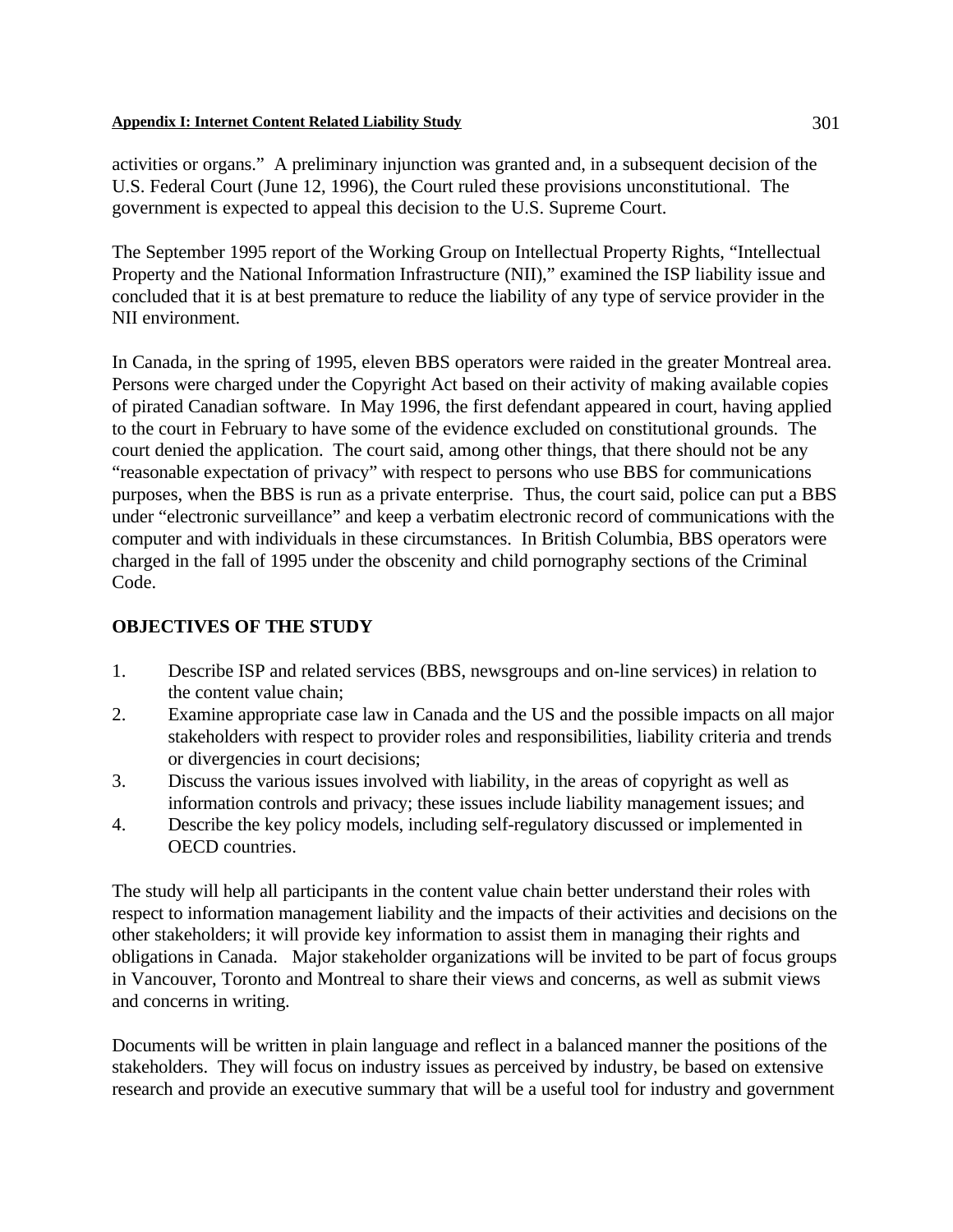executives. No legal conclusions or opinions are requested under this contract. All documents are to be submitted in WordPerfect.

## **MILESTONES:**

- 1. Detailed outline and list of planned focus groups and contacts representing the major stakeholders **(August 1, 1996)**
- 2. First draft of main chapters **(October 1, 1996)**
- 3. Penultimate draft of full report **(October 21, 1996**
- 4. Final report with executive summary **(November 12, 1996)**
- 5. Upon request, a maximum of four presentations to Industry Canada and industry associations (travel costs covered)

[Cat. N.: C2-312/1997E ISBN: 0-662-25489-9]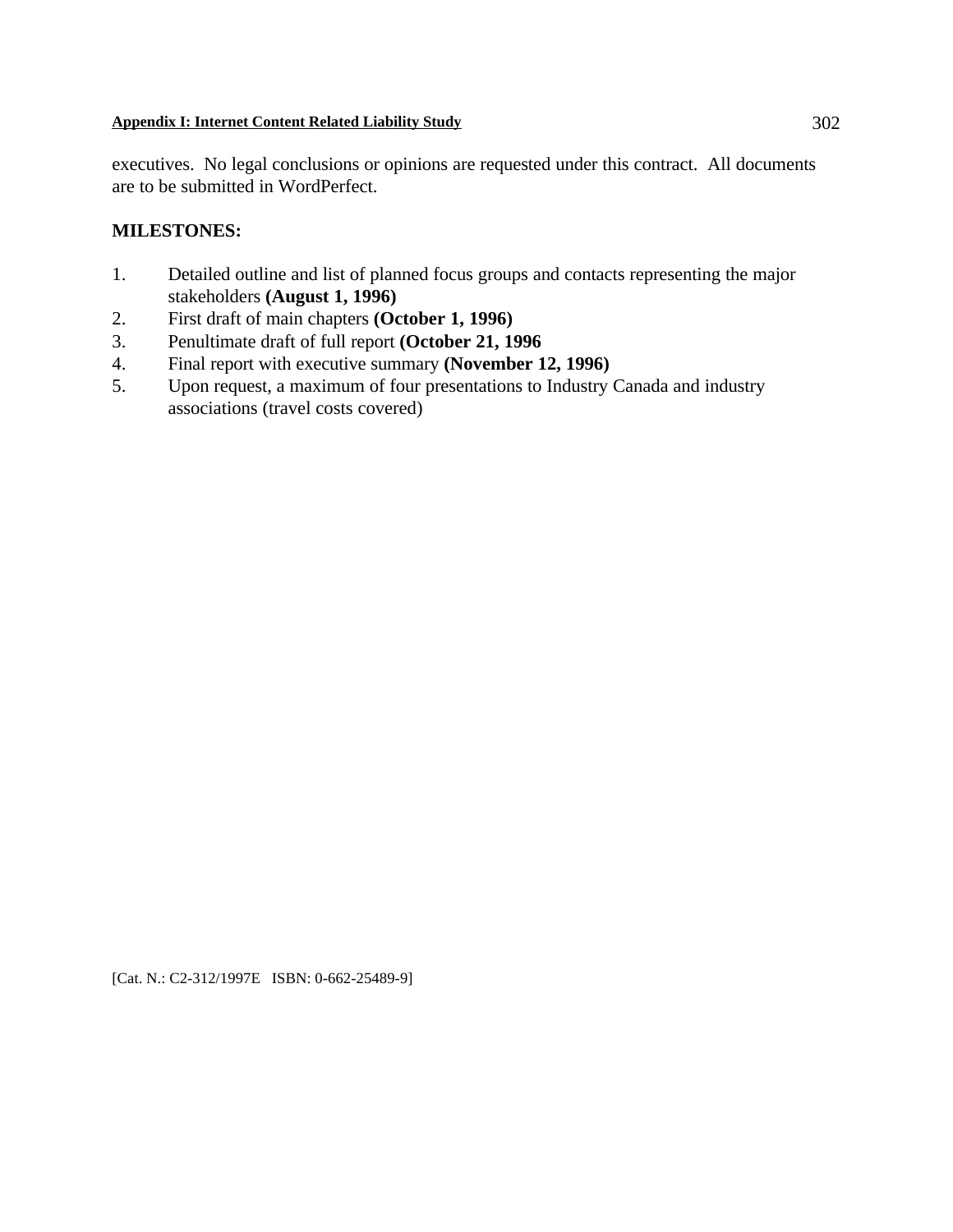# **APPENDIX II: List of Submissions**

Alliance of Canadian Cinema, Television and Radio Artists

Association for Media and Technology in Education in Canada

Book and Periodical Council

Burnett, Daniel W.

Canadian Association of Internet Service Providers (CAIP)

Canadian Association of Law Libraries

Canadian Conference of the Arts/Conférence Canadienne des Arts (CCA)

Canadian Copyright Institute

Canadian Recording Media Association

Canadian School Boards Association

Educational Media Producers and Distributors Association of Canada/Association des médias et de la technologie en éducation au Canada

Independent Film & Video Alliance

National Library of Canada/Bibliothèque nationale du Canada

Office for Disability Issues - Human Resources Development Canada/Développement des ressources humaines Canada

Patent and Trademark Institute of Canada/Institut des brevets et marques de commerce du Canada

Periodical Writers Association of Canada

Special Libraries Association - Government Relations Committee

Stentor Telecom Policy Inc.

Sutherland, Dave

Time Warner Inc.

Torstar Corporation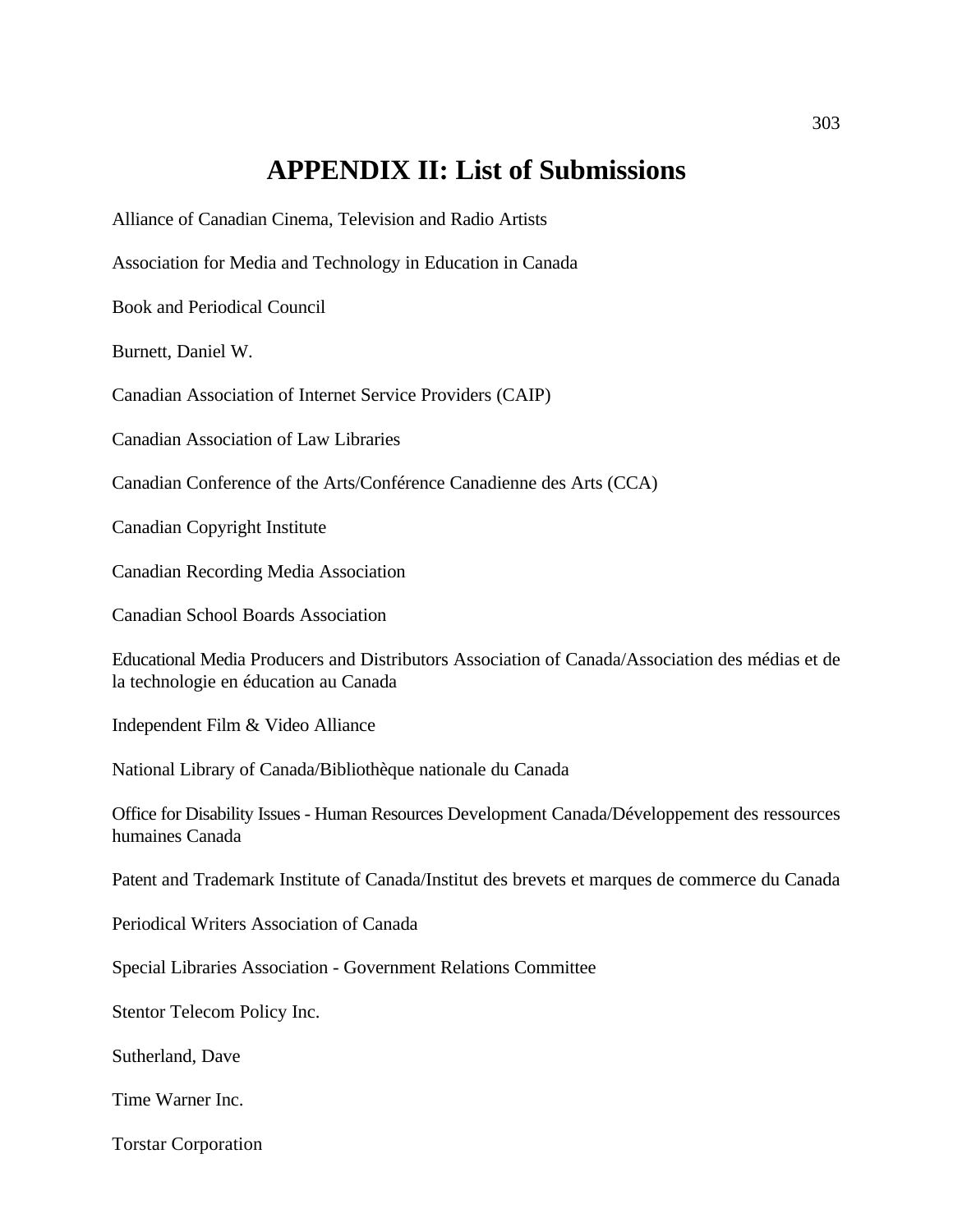## **APPENDIX III The Canadian Association of Internet Providers (CAIP) "CODE OF CONDUCT"**

*NOTE: RE: COMMENTARY*: The commentary provided after each principle is merely to assist with the interpretation of each of the seven priciples and procedures set out in the CAIP Code of Conduct. This code is voluntary for CAIP members.

## **1. CAIP will cooperate with all Government officials, international organizations and law enforcement authorities seeking to clarify the responsibilities for each of the different functions performed by Internet companies.**

#### *Commentary***:**

1.1 Although there are no Internet-specific laws at present, it is conceivable that each different service provided by Internet access and technology suppliers may attract a differing policy or legal regime. For instance, point to point communication such as email and file transfers might be treated differently by legislators and courts than services for the creation or hosting of Web sites, or for the storage and retransmission of content such as newsgroups, and on-line video or audio services.

#### **2. CAIP members pledge to comply with all applicable laws.**

#### *Commentary:*

2.1 The primary purpose of this Code is to assist CAIP members with the development and implementation of internal policies and practices to comply with existing legal standards. 2.2 Each CAIP organization may tailor its own methods to meet its particular circumstances.

## **3. CAIP members are committed to public education about Internet issues and technology.**

#### *Commentary:*

3.1 Many current proposals for assigning liability for content and Network abuse do not correlate to the actual design and function of various Internet services. CAIP believes that a better understanding of the technology will help all Canadians understand the options available to all stakeholders (including the broad range of users, technology suppliers and policy makers).

## **4. Privacy is of fundamental importance to CAIP members who will respect and protect the privacy of their users. Private information will be disclosed to law enforcement authorities only as required by law.**

#### *Commentary:*

4.1 CAIP members should establish internal procedures to protect personal privacy regardless of the form in which such information is stored, and taking into account the relative sensitivity of each type of information.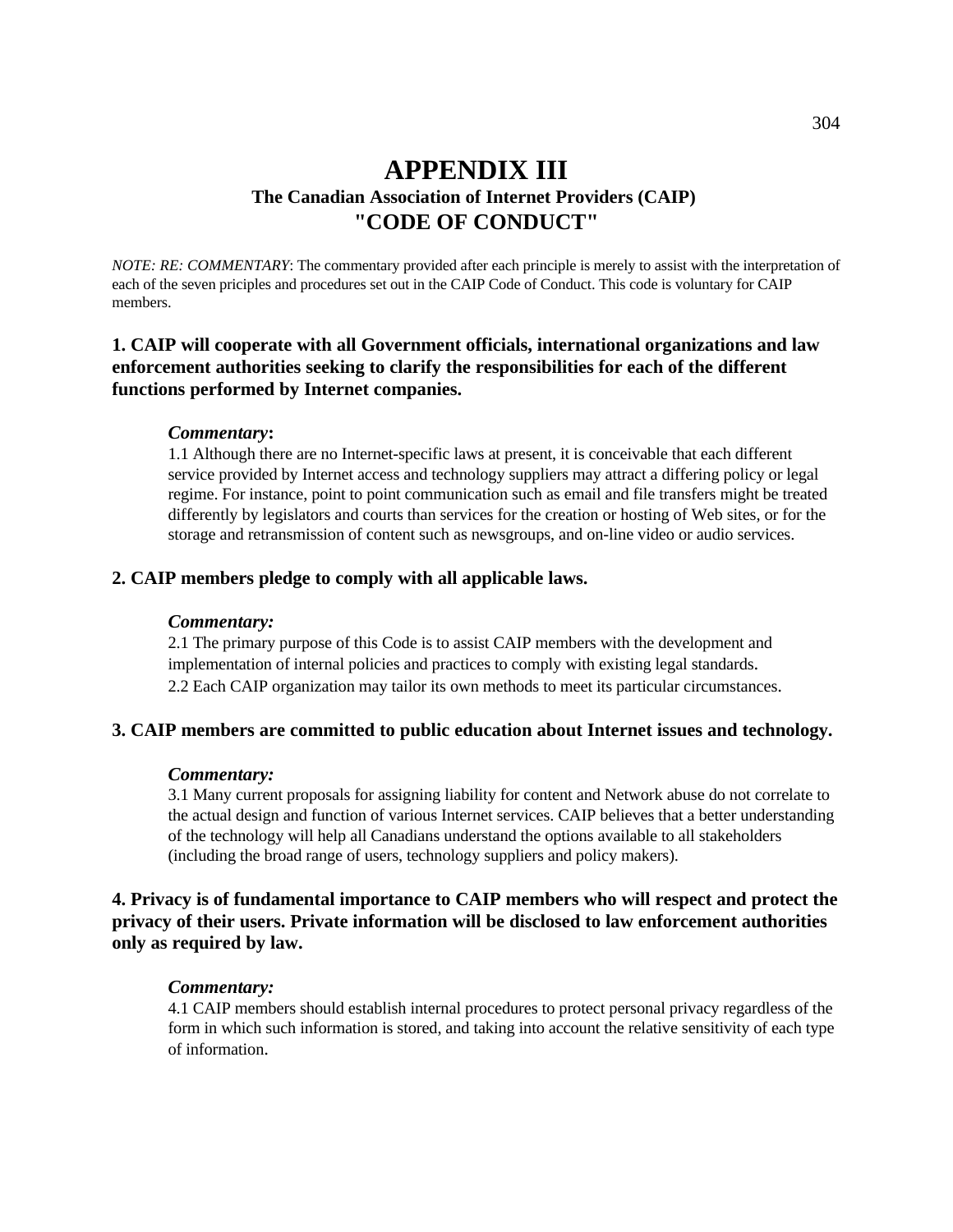## **5. CAIP members will not knowingly host illegal content. CAIP members will share information about illegal content for this purpose.**

## *Commentary:*

5.1 The Internet is designed to route around blockages, therefore, despite any effort or step taken by a CAIP member, users who wish to obtain or publish illegal content may be able to obtain it from sources or sites outside the control of CAIP members.

5.2 Sharing information about material that has been evaluated as illegal will facilitate some preventative action.

## **6. Although Internet providers are unable to monitor all content, CAIP members will make a reasonable effort to investigate legitimate complaints about alleged illegal content or network abuse, and will take appropriate action**.

#### *Commentary:*

6.1 Due to the impracticality of surveying content on the World Wide Web and Usenet sites, CAIP has elected to deal with content and abuse issues on the basis of a complaint-driven process.

6.2 Information about the procedures to receive and respond to complaints or inquiries established by each CAIP member, shall be made available to users. However, what constitutes appropriate action will vary depending upon the results of the investigation in 7.0 (below), and on what role the CAIP member has played in the transaction or activity at issue.

## **7. Prior to taking any action, upon receipt of such complaints CAIP members will:**

**a) conduct an internal review to determine the nature and location of the content or abuse, and where warranted;**

**b) consult with legal counsel and/or outside authorities, and/or;** 

**c) notify the content provider or abuser of the complaint, with a request for a response within seven days.**

#### *Commentary:*

7.1 Notice is generally only given when the abuser is a customer of a CAIP member or the illegal content has been published by a customer of the CAIP member.

*Please send your comments about the code to CODE@caip.ca*

[Cat. N.: C2-312/1997E ISBN: 0-662-25489-9]